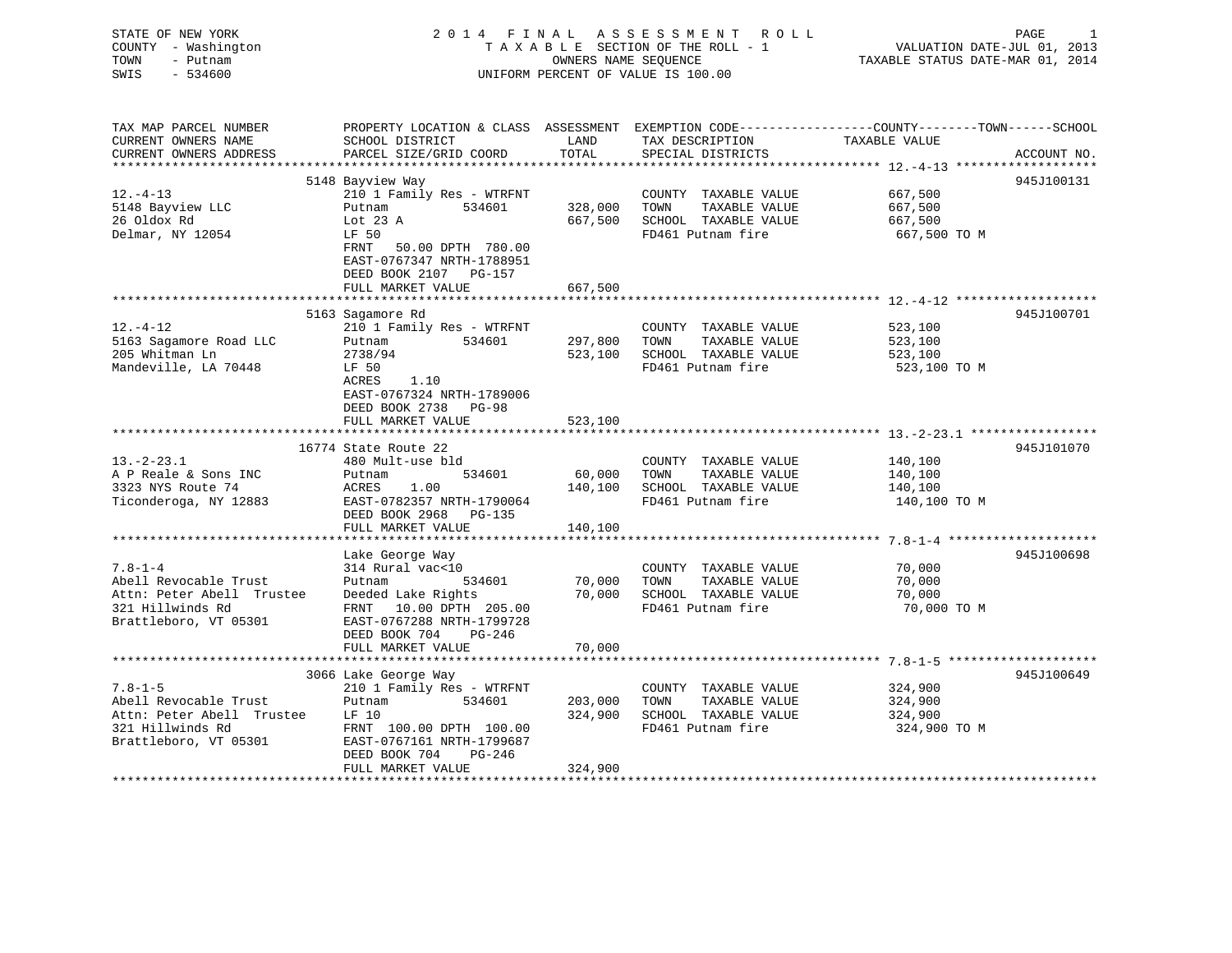### STATE OF NEW YORK 2 0 1 4 F I N A L A S S E S S M E N T R O L L PAGE 2 COUNTY - Washington T A X A B L E SECTION OF THE ROLL - 1 VALUATION DATE-JUL 01, 2013 TOWN - Putnam OWNERS NAME SEQUENCE TAXABLE STATUS DATE-MAR 01, 2014 SWIS - 534600 UNIFORM PERCENT OF VALUE IS 100.00

| TAX MAP PARCEL NUMBER    | PROPERTY LOCATION & CLASS ASSESSMENT EXEMPTION CODE-----------------COUNTY-------TOWN------SCHOOL |         |                           |               |             |
|--------------------------|---------------------------------------------------------------------------------------------------|---------|---------------------------|---------------|-------------|
| CURRENT OWNERS NAME      | SCHOOL DISTRICT                                                                                   | LAND    | TAX DESCRIPTION           | TAXABLE VALUE |             |
| CURRENT OWNERS ADDRESS   | PARCEL SIZE/GRID COORD                                                                            | TOTAL   | SPECIAL DISTRICTS         |               | ACCOUNT NO. |
|                          |                                                                                                   |         |                           |               |             |
|                          | Schwerdtfeger Rd                                                                                  |         |                           |               | 945J100003  |
| $4. - 1 - 24$            | 322 Rural vac>10                                                                                  |         | COUNTY TAXABLE VALUE      | 26,900        |             |
|                          |                                                                                                   |         |                           |               |             |
| Adler Carole             | 534601<br>Putnam                                                                                  | 26,900  | TOWN<br>TAXABLE VALUE     | 26,900        |             |
| 7041 N Cathedral Rock Pl | Vacant Lot                                                                                        | 26,900  | SCHOOL TAXABLE VALUE      | 26,900        |             |
| Tucson, AZ 85718         | 559/108                                                                                           |         | FD461 Putnam fire         | 26,900 ТО М   |             |
|                          | ACRES 11.90                                                                                       |         |                           |               |             |
|                          | EAST-0770631 NRTH-1801554                                                                         |         |                           |               |             |
|                          | DEED BOOK 419<br>PG-486                                                                           |         |                           |               |             |
|                          | FULL MARKET VALUE                                                                                 | 26,900  |                           |               |             |
|                          | ***********************                                                                           |         |                           |               |             |
|                          | Peterson Rd                                                                                       |         |                           |               | 945J100522  |
| $8. - 2 - 12.1$          | 322 Rural vac>10                                                                                  |         | COUNTY TAXABLE VALUE      | 55,000        |             |
| Aguayo Iris M            | 534601<br>Putnam                                                                                  | 55,000  | TOWN<br>TAXABLE VALUE     | 55,000        |             |
|                          |                                                                                                   |         |                           |               |             |
| 11909 Park Ave           | Mt Lot                                                                                            | 55,000  | SCHOOL TAXABLE VALUE      | 55,000        |             |
| Seffner, FL 33584-5229   | ACRES<br>50.00                                                                                    |         | FD461 Putnam fire         | 55,000 TO M   |             |
|                          | EAST-0778220 NRTH-1793772                                                                         |         |                           |               |             |
|                          | DEED BOOK 920<br>PG-327                                                                           |         |                           |               |             |
|                          | FULL MARKET VALUE                                                                                 | 55,000  |                           |               |             |
|                          |                                                                                                   |         |                           |               |             |
|                          | 1 Ferry Way South                                                                                 |         |                           |               | 945J100548  |
| $2. - 1 - 10$            | 260 Seasonal res - WTRFNT                                                                         |         | COUNTY TAXABLE VALUE      | 87,000        |             |
| Aiken John F Jr          | 534601<br>Putnam                                                                                  | 30,900  | TOWN<br>TAXABLE VALUE     | 87,000        |             |
| 56 Ferry Blvd            | Cottage                                                                                           | 87,000  | SCHOOL TAXABLE VALUE      | 87,000        |             |
| So Glens Falls, NY 12803 | $135'$ LF                                                                                         |         | FD461 Putnam fire         | 87,000 TO M   |             |
|                          |                                                                                                   |         |                           |               |             |
|                          | FRNT 135.00 DPTH 64.00                                                                            |         |                           |               |             |
|                          | EAST-0787955 NRTH-1811718                                                                         |         |                           |               |             |
|                          | DEED BOOK 599<br>$PG-175$                                                                         |         |                           |               |             |
|                          | FULL MARKET VALUE                                                                                 | 87,000  |                           |               |             |
|                          |                                                                                                   |         |                           |               |             |
|                          | Liddle-Harris Rd                                                                                  |         |                           |               | 945J101080  |
| $8. - 2 - 4.11$          | 322 Rural vac>10                                                                                  |         | COUNTY TAXABLE VALUE      | 25,900        |             |
| Albers Lawrence J        | 534601<br>Putnam                                                                                  | 25,900  | TAXABLE VALUE<br>TOWN     | 25,900        |             |
| Albers Silvia A          | Lot 7                                                                                             | 25,900  | SCHOOL TAXABLE VALUE      | 25,900        |             |
| 1242 Minerva             | ACRES 10.93                                                                                       |         | FD461 Putnam fire         | 25,900 TO M   |             |
| West Islip, NY 11795     | EAST-0775502 NRTH-1796468                                                                         |         |                           |               |             |
|                          | DEED BOOK 581<br>$PG-96$                                                                          |         |                           |               |             |
|                          |                                                                                                   | 25,900  |                           |               |             |
|                          | FULL MARKET VALUE                                                                                 |         |                           |               |             |
|                          |                                                                                                   |         |                           |               |             |
|                          | 2286 Black Point Rd                                                                               |         |                           |               | 945J100133  |
| $4.5 - 1 - 18$           | 260 Seasonal res - WTRFNT                                                                         |         | COUNTY TAXABLE VALUE      | 595,800       |             |
| Alfano LE Claire E       | 534601<br>Putnam                                                                                  | 539,800 | TOWN<br>TAXABLE VALUE     | 595,800       |             |
| O Brien Kevin P          | Esmt 2112/256                                                                                     | 595,800 | SCHOOL TAXABLE VALUE      | 595,800       |             |
| 183 Bay St               | LF 100                                                                                            |         | BP461 Black Pt Sewer Dist | .00 UN C      |             |
| Glens Falls, NY 12801    | FRNT 100.00 DPTH 156.00                                                                           |         | FD461 Putnam fire         | 595,800 TO M  |             |
|                          | 0.70<br>ACRES                                                                                     |         |                           |               |             |
|                          | EAST-0769626 NRTH-1808130                                                                         |         |                           |               |             |
|                          | DEED BOOK 2054 PG-275                                                                             |         |                           |               |             |
|                          | FULL MARKET VALUE                                                                                 | 595,800 |                           |               |             |
|                          |                                                                                                   |         |                           |               |             |
|                          |                                                                                                   |         |                           |               |             |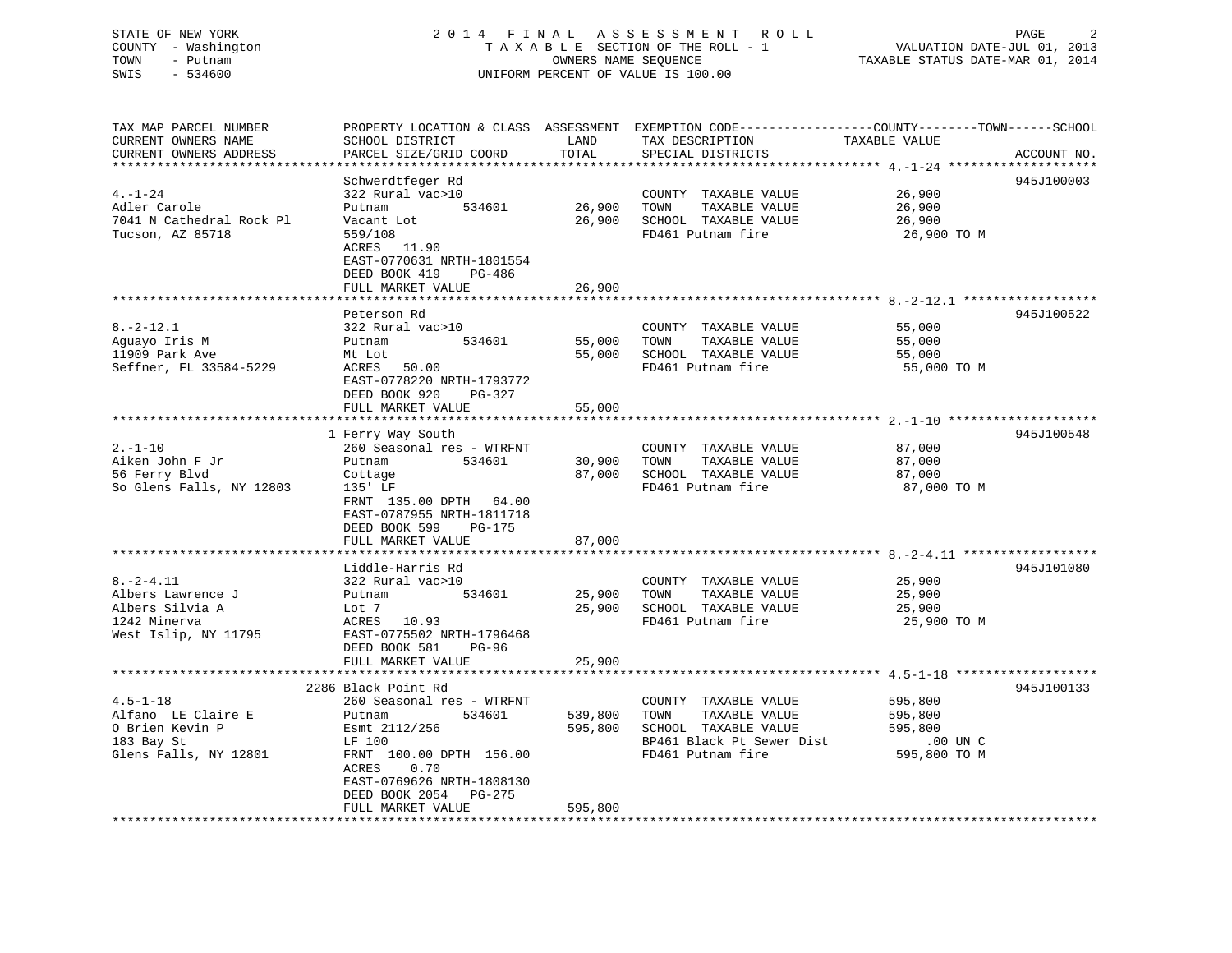# STATE OF NEW YORK 2014 FINAL ASSESSMENT ROLL PAGE 3 COUNTY - Washington  $T A X A B L E$  SECTION OF THE ROLL - 1<br>TOWN - Putnam data of the COUNTERS NAME SEQUENCE SWIS - 534600 UNIFORM PERCENT OF VALUE IS 100.00

VALUATION DATE-JUL 01, 2013

TAXABLE STATUS DATE-MAR 01, 2014

| TAX MAP PARCEL NUMBER<br>CURRENT OWNERS NAME | PROPERTY LOCATION & CLASS ASSESSMENT EXEMPTION CODE---------------COUNTY-------TOWN-----SCHOOL<br>SCHOOL DISTRICT | LAND    | TAX DESCRIPTION       | TAXABLE VALUE  |                    |
|----------------------------------------------|-------------------------------------------------------------------------------------------------------------------|---------|-----------------------|----------------|--------------------|
| CURRENT OWNERS ADDRESS                       | PARCEL SIZE/GRID COORD                                                                                            | TOTAL   | SPECIAL DISTRICTS     |                | ACCOUNT NO.        |
|                                              |                                                                                                                   |         |                       |                |                    |
|                                              | 127 Backus Ln                                                                                                     |         |                       |                | 945J100009         |
| $18. - 2 - 10$                               | 312 Vac w/imprv                                                                                                   |         | COUNTY TAXABLE VALUE  | 109,400        |                    |
| Andersen Martin B                            | 534601<br>Putnam                                                                                                  | 92,800  | TOWN<br>TAXABLE VALUE | 109,400        |                    |
| Andersen Robin                               | Lot B                                                                                                             | 109,400 | SCHOOL TAXABLE VALUE  | 109,400        |                    |
| 54 Highland St                               | $18. - 1 - 10$                                                                                                    |         | FD461 Putnam fire     | 109,400 TO M   |                    |
| Ticonderoga, NY 12883                        | ACRES 67.75                                                                                                       |         |                       |                |                    |
|                                              | EAST-0772401 NRTH-1774718                                                                                         |         |                       |                |                    |
|                                              | DEED BOOK 2723 PG-242                                                                                             |         |                       |                |                    |
|                                              | FULL MARKET VALUE                                                                                                 | 109,400 |                       |                |                    |
|                                              | 62 Backus Ln                                                                                                      |         |                       |                |                    |
| $18.-2-10.1$                                 | 242 Rurl res&rec                                                                                                  |         | 41854<br>STAR B       | $\overline{0}$ | $\Omega$<br>30,000 |
| Andersen Michael A                           | 534601<br>Putnam                                                                                                  | 99,400  | COUNTY TAXABLE VALUE  | 289,700        |                    |
| Andersen Carolyn                             | Lot A                                                                                                             | 289,700 | TAXABLE VALUE<br>TOWN | 289,700        |                    |
| 62 Backus Ln                                 | ACRES<br>74.40                                                                                                    |         | SCHOOL TAXABLE VALUE  | 259,700        |                    |
| Putnam Station, NY 12861                     | EAST-0771485 NRTH-1773854                                                                                         |         | FD461 Putnam fire     | 289,700 TO M   |                    |
|                                              | DEED BOOK 2715 PG-21                                                                                              |         |                       |                |                    |
|                                              | FULL MARKET VALUE                                                                                                 | 289,700 |                       |                |                    |
|                                              |                                                                                                                   |         |                       |                |                    |
|                                              | 4366 Link Way                                                                                                     |         |                       |                | 945J100014         |
| $11.20 - 2 - 5$                              | 260 Seasonal res                                                                                                  |         | COUNTY TAXABLE VALUE  | 185,000        |                    |
| Applebee Paul W Jr Trus                      | Putnam<br>534601                                                                                                  | 109,600 | TOWN<br>TAXABLE VALUE | 185,000        |                    |
| PO Box 13                                    | Lots & Cot                                                                                                        | 185,000 | SCHOOL TAXABLE VALUE  | 185,000        |                    |
| South Bethelem, NY 12161                     | 476/871 & 873                                                                                                     |         | FD461 Putnam fire     | 185,000 ТО М   |                    |
| PRIOR OWNER ON 3/01/2014                     | FRNT 213.00 DPTH 165.00<br>EAST-0766569 NRTH-1787276                                                              |         |                       |                |                    |
| Applebee Paul W Jr                           | DEED BOOK 3407 PG-81                                                                                              |         |                       |                |                    |
|                                              | FULL MARKET VALUE                                                                                                 | 185,000 |                       |                |                    |
| ************************                     |                                                                                                                   |         |                       |                |                    |
|                                              | Link Way                                                                                                          |         |                       |                | 945J100013         |
| $11.20 - 4 - 9$                              | 312 Vac w/imprv - WTRFNT                                                                                          |         | COUNTY TAXABLE VALUE  | 143,500        |                    |
| Applebee Paul W Jr Trus                      | 534601<br>Putnam                                                                                                  | 134,400 | TOWN<br>TAXABLE VALUE | 143,500        |                    |
| PO Box 13                                    | dock                                                                                                              | 143,500 | SCHOOL TAXABLE VALUE  | 143,500        |                    |
| South Bethelem, NY 12161                     | LF 41                                                                                                             |         | FD461 Putnam fire     | 143,500 TO M   |                    |
|                                              | FRNT<br>15.00 DPTH 165.00                                                                                         |         |                       |                |                    |
| PRIOR OWNER ON 3/01/2014                     | EAST-0766493 NRTH-1787070                                                                                         |         |                       |                |                    |
| Applebee Paul W Jr                           | DEED BOOK 3407 PG-84                                                                                              |         |                       |                |                    |
|                                              | FULL MARKET VALUE                                                                                                 | 143,500 |                       |                |                    |
|                                              |                                                                                                                   |         |                       |                |                    |
|                                              | 144 Notch Hill Ln                                                                                                 |         |                       |                | 945J100016         |
| $9. - 1 - 29$                                | 311 Res vac land                                                                                                  |         | COUNTY TAXABLE VALUE  | 15,500         |                    |
| Archambeault Joseph                          | 534601<br>Putnam                                                                                                  | 15,500  | TOWN<br>TAXABLE VALUE | 15,500         |                    |
| Archambeault Dreama                          | 3.80<br>ACRES                                                                                                     | 15,500  | SCHOOL TAXABLE VALUE  | 15,500         |                    |
| 44 Devitt Rd                                 | EAST-0780759 NRTH-1797633<br>PG-894                                                                               |         | FD461 Putnam fire     | 15,500 TO M    |                    |
| Waterford, NY 12188                          | DEED BOOK 417<br>FULL MARKET VALUE                                                                                | 15,500  |                       |                |                    |
|                                              |                                                                                                                   |         |                       |                |                    |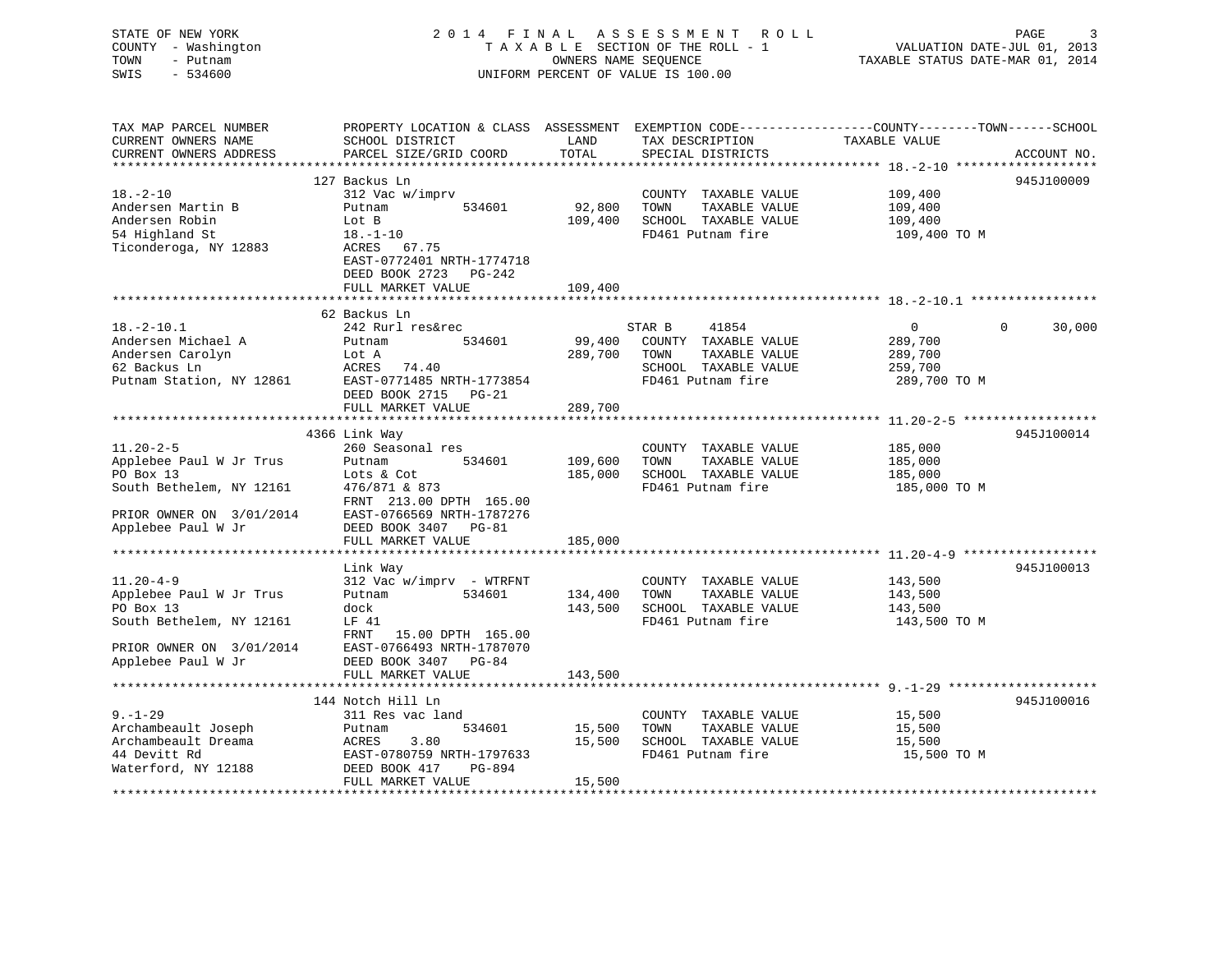STATE OF NEW YORK 2 0 1 4 F I N A L A S S E S S M E N T R O L L PAGE 4 COUNTY - Washington T A X A B L E SECTION OF THE ROLL - 1 VALUATION DATE-JUL 01, 2013 TOWN - Putnam OWNERS NAME SEQUENCE TAXABLE STATUS DATE-MAR 01, 2014 SWIS - 534600 UNIFORM PERCENT OF VALUE IS 100.00UNIFORM PERCENT OF VALUE IS 100.00 TAX MAP PARCEL NUMBER PROPERTY LOCATION & CLASS ASSESSMENT EXEMPTION CODE------------------COUNTY--------TOWN------SCHOOL CURRENT OWNERS NAME SCHOOL DISTRICT LAND TAX DESCRIPTION TAXABLE VALUE CURRENT OWNERS ADDRESS PARCEL SIZE/GRID COORD TOTAL SPECIAL DISTRICTS ACCOUNT NO. \*\*\*\*\*\*\*\*\*\*\*\*\*\*\*\*\*\*\*\*\*\*\*\*\*\*\*\*\*\*\*\*\*\*\*\*\*\*\*\*\*\*\*\*\*\*\*\*\*\*\*\*\*\*\*\*\*\*\*\*\*\*\*\*\*\*\*\*\*\*\*\*\*\*\*\*\*\*\*\*\*\*\*\*\*\*\*\*\*\*\*\*\*\*\*\*\*\*\*\*\*\*\* 11.20-1-7 \*\*\*\*\*\*\*\*\*\*\*\*\*\*\*\*\*\*945J100021 4502 Crow Point Way

| $11.20 - 1 - 7$<br>Armstrong John<br>Armstrong Douglas<br>642 Swaqqertown Rd<br>Scotia, NY 12302         | 260 Seasonal res - WTRFNT<br>Putnam<br>534601<br>543/174<br>LF 70<br>FRNT 100.00 DPTH 195.00<br>EAST-0766219 NRTH-1787359<br>DEED BOOK 3299 PG-220<br>FULL MARKET VALUE   | 425,700<br>492,000<br>492,000 | COUNTY TAXABLE VALUE<br>TOWN<br>TAXABLE VALUE<br>SCHOOL TAXABLE VALUE<br>FD461 Putnam fire | 492,000<br>492,000<br>492,000<br>492,000 TO M |            |
|----------------------------------------------------------------------------------------------------------|---------------------------------------------------------------------------------------------------------------------------------------------------------------------------|-------------------------------|--------------------------------------------------------------------------------------------|-----------------------------------------------|------------|
|                                                                                                          |                                                                                                                                                                           |                               |                                                                                            |                                               |            |
| $2. - 1 - 22$<br>Arre Estate Rita M<br>Attn: Arre Mary Elizabeth<br>62 Griffen St<br>Poughquag, NY 12570 | 122 Wrights Rd<br>314 Rural vac<10<br>534601<br>Putnam<br>ACRES<br>4.80<br>EAST-0787473 NRTH-1811279<br>DEED BOOK 509<br>PG-192                                           | 24,000<br>24,000              | COUNTY TAXABLE VALUE<br>TAXABLE VALUE<br>TOWN<br>SCHOOL TAXABLE VALUE<br>FD461 Putnam fire | 24,000<br>24,000<br>24,000<br>24,000 TO M     | 945J100520 |
|                                                                                                          | FULL MARKET VALUE                                                                                                                                                         | 24,000                        |                                                                                            |                                               |            |
|                                                                                                          | LOT 11 Williams North Tr                                                                                                                                                  |                               |                                                                                            |                                               | 945J100895 |
| $18. - 2 - 4.2$<br>Atwood Martha J<br>358 Pulpit Point Rd<br>Putnam Station, NY 12861                    | 910 Priv forest<br>Putnam<br>534601<br>Mt Lot<br>$18. - 1 - 4.2$<br>ACRES 50.00<br>EAST-0778218 NRTH-1776060<br>DEED BOOK 695<br>PG-36<br>FULL MARKET VALUE               | 25,000<br>25,000<br>25,000    | COUNTY TAXABLE VALUE<br>TAXABLE VALUE<br>TOWN<br>SCHOOL TAXABLE VALUE<br>FD461 Putnam fire | 25,000<br>25,000<br>25,000<br>25,000 TO M     |            |
|                                                                                                          |                                                                                                                                                                           |                               |                                                                                            |                                               | 945J100264 |
| $19. - 1 - 2.1$<br>Atwood Martha J<br>358 Pulpit Point Rd<br>Putnam, NY 12861                            | 419 Pulpit Point Rd<br>312 Vac w/imprv<br>534601<br>Putnam<br>1.51<br>ACRES<br>EAST-0782275 NRTH-1774912<br>DEED BOOK 1765 PG-69<br>FULL MARKET VALUE                     | 16,900<br>24,600<br>24,600    | COUNTY TAXABLE VALUE<br>TOWN<br>TAXABLE VALUE<br>SCHOOL TAXABLE VALUE<br>FD461 Putnam fire | 24,600<br>24,600<br>24,600<br>24,600 TO M     |            |
|                                                                                                          |                                                                                                                                                                           |                               |                                                                                            |                                               |            |
| $19. - 1 - 3.1$<br>Atwood Martha J<br>358 Pulpit Point Rd<br>Putnam Station, NY 12861                    | 372 Pulpit Point Rd<br>910 Priv forest<br>534601<br>Putnam<br>Vacant Woodlot<br>ACRES 51.70<br>EAST-0780087 NRTH-1774925<br>DEED BOOK 695<br>$PG-36$<br>FULL MARKET VALUE | 25,900<br>25,900<br>25,900    | COUNTY TAXABLE VALUE<br>TAXABLE VALUE<br>TOWN<br>SCHOOL TAXABLE VALUE<br>FD461 Putnam fire | 25,900<br>25,900<br>25,900<br>25,900 TO M     | 945J100203 |
|                                                                                                          |                                                                                                                                                                           |                               |                                                                                            |                                               |            |
|                                                                                                          |                                                                                                                                                                           |                               |                                                                                            |                                               |            |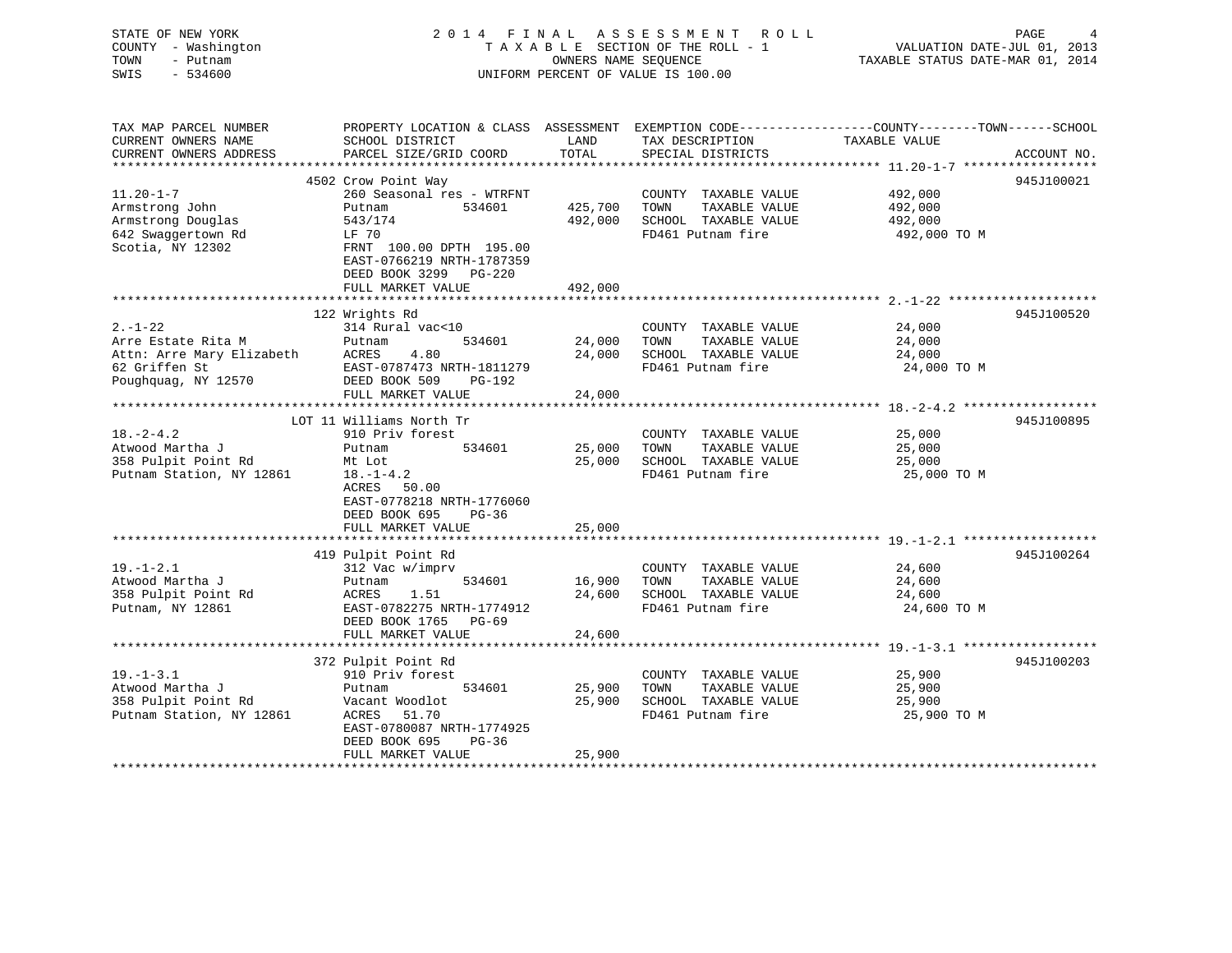### STATE OF NEW YORK 2 0 1 4 F I N A L A S S E S S M E N T R O L L PAGE 5 COUNTY - Washington T A X A B L E SECTION OF THE ROLL - 1 VALUATION DATE-JUL 01, 2013 TOWN - Putnam OWNERS NAME SEQUENCE TAXABLE STATUS DATE-MAR 01, 2014 SWIS - 534600 UNIFORM PERCENT OF VALUE IS 100.00

| TAX MAP PARCEL NUMBER<br>CURRENT OWNERS NAME<br>CURRENT OWNERS ADDRESS                                 | PROPERTY LOCATION & CLASS ASSESSMENT<br>SCHOOL DISTRICT<br>PARCEL SIZE/GRID COORD                                                                                                                             | LAND<br>TOTAL                 | TAX DESCRIPTION TAXABLE VALUE<br>SPECIAL DISTRICTS                                                                      | EXEMPTION CODE-----------------COUNTY-------TOWN------SCHOOL  | ACCOUNT NO.                      |
|--------------------------------------------------------------------------------------------------------|---------------------------------------------------------------------------------------------------------------------------------------------------------------------------------------------------------------|-------------------------------|-------------------------------------------------------------------------------------------------------------------------|---------------------------------------------------------------|----------------------------------|
| $19. - 1 - 3.2$<br>Atwood Martha J<br>358 Pulpit Point Rd<br>Putnam Station, NY 12861                  | 357 Pulpit Point Rd<br>322 Rural vac>10<br>534601<br>Putnam<br>31.60<br>ACRES<br>EAST-0780426 NRTH-1775946<br>DEED BOOK 695<br>$PG-36$<br>FULL MARKET VALUE                                                   | 46,600<br>46,600<br>46,600    | COUNTY TAXABLE VALUE<br>TAXABLE VALUE<br>TOWN<br>SCHOOL TAXABLE VALUE<br>FD461 Putnam fire                              | 46,600<br>46,600<br>46,600<br>46,600 TO M                     | 945J100202                       |
|                                                                                                        |                                                                                                                                                                                                               |                               |                                                                                                                         |                                                               |                                  |
| $19. - 1 - 3.3$<br>Atwood Martha J<br>358 Pulpit Point Rd<br>Putnam Station, NY 12861                  | 358 Pulpit Point Rd<br>240 Rural res - WTRFNT<br>534601<br>Putnam<br>3122/92<br>ACRES 103.40<br>EAST-0783011 NRTH-1777040<br>DEED BOOK 695<br>$PG-36$                                                         | 182,400<br>264,500            | STAR B<br>41854<br>COUNTY TAXABLE VALUE<br>TOWN<br>TAXABLE VALUE<br>SCHOOL TAXABLE VALUE<br>FD461 Putnam fire           | 0<br>264,500<br>264,500<br>234,500<br>264,500 TO M            | 945J100204<br>$\Omega$<br>30,000 |
|                                                                                                        | FULL MARKET VALUE                                                                                                                                                                                             | 264,500                       |                                                                                                                         |                                                               |                                  |
|                                                                                                        |                                                                                                                                                                                                               |                               |                                                                                                                         |                                                               | 945J100024                       |
| $1.14 - 1 - 15$<br>Austin Edward A etal<br>Austin Ruth E etal<br>189 Lincoln Blvd<br>Emerson, NJ 07630 | 2074 Black Point Rd<br>210 1 Family Res - WTRFNT<br>534601<br>Putnam<br>LF 45':871-48<br>FRNT 70.00 DPTH 238.00<br>EAST-0772980 NRTH-1811836<br>FULL MARKET VALUE                                             | 342,500<br>710,900<br>710,900 | COUNTY TAXABLE VALUE<br>TAXABLE VALUE<br>TOWN<br>SCHOOL TAXABLE VALUE<br>BP461 Black Pt Sewer Dist<br>FD461 Putnam fire | 710,900<br>710,900<br>710,900<br>.00 UN C<br>710,900 TO M     |                                  |
|                                                                                                        |                                                                                                                                                                                                               |                               |                                                                                                                         |                                                               |                                  |
| $4. -1 - 14.1$<br>Austin Richard<br>Austin Joan<br>3011 Lake George Way<br>Putnam Station, NY 12861    | 48 Mott Ln<br>242 Rurl res&rec<br>534601<br>Putnam<br>ACRES 96.78<br>EAST-0775635 NRTH-1802190<br>61 DEED BOOK 815 PG-34                                                                                      | 131,000<br>244,800            | COUNTY TAXABLE VALUE<br>TOWN<br>TAXABLE VALUE<br>SCHOOL TAXABLE VALUE<br>FD461 Putnam fire                              | 244,800<br>244,800<br>244,800<br>244,800 TO M                 |                                  |
|                                                                                                        | FULL MARKET VALUE                                                                                                                                                                                             | 244,800                       |                                                                                                                         |                                                               |                                  |
| $7.12 - 1 - 20$<br>Austin Richard<br>Austin Joan<br>3011 Lake George Way<br>Putnam, NY 12861           | 3011 Lake George Way<br>210 1 Family Res - WTRFNT<br>534601<br>Putnam<br>LF 140<br>LF 140<br>FRNT 195.00 DPTH 218.00<br>1990407<br>EAST-0767604 NRTH-1798407<br>DEED BOOK 464<br>$PG-43$<br>FULL MARKET VALUE | 657,600<br>865,404<br>865,404 | STAR B<br>41854<br>COUNTY TAXABLE VALUE<br>TOWN<br>TAXABLE VALUE<br>SCHOOL TAXABLE VALUE<br>FD461 Putnam fire           | $\mathbf{0}$<br>865,404<br>865,404<br>835,404<br>865,404 TO M | 945J100912<br>$\Omega$<br>30,000 |
|                                                                                                        |                                                                                                                                                                                                               |                               |                                                                                                                         |                                                               |                                  |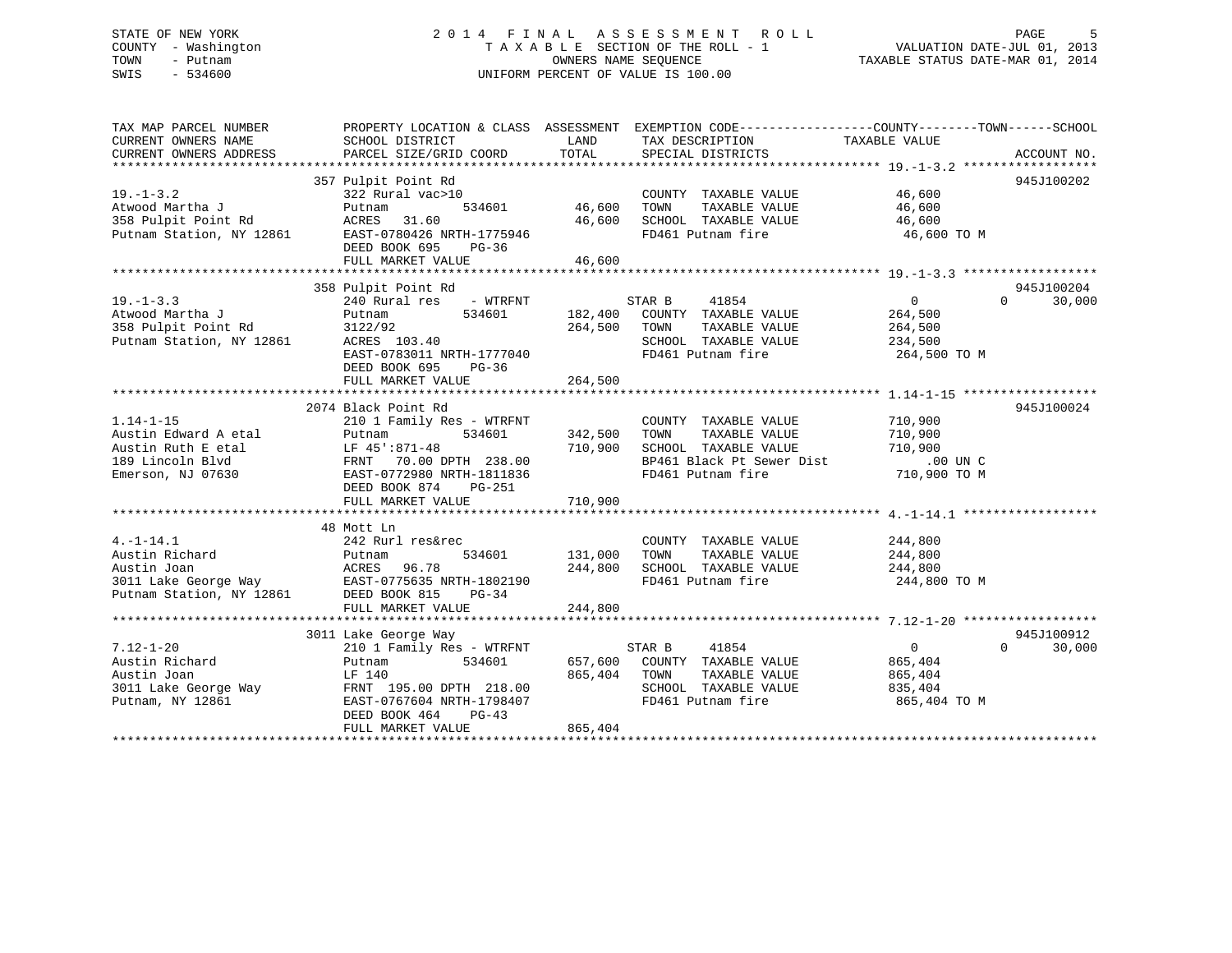### STATE OF NEW YORK 2 0 1 4 F I N A L A S S E S S M E N T R O L L PAGE 6 COUNTY - Washington T A X A B L E SECTION OF THE ROLL - 1 VALUATION DATE-JUL 01, 2013 TOWN - Putnam OWNERS NAME SEQUENCE TAXABLE STATUS DATE-MAR 01, 2014 SWIS - 534600 UNIFORM PERCENT OF VALUE IS 100.00

| TAX MAP PARCEL NUMBER                | PROPERTY LOCATION & CLASS ASSESSMENT EXEMPTION CODE----------------COUNTY-------TOWN------SCHOOL |             |                             |                                                   |                    |
|--------------------------------------|--------------------------------------------------------------------------------------------------|-------------|-----------------------------|---------------------------------------------------|--------------------|
| CURRENT OWNERS NAME                  | SCHOOL DISTRICT                                                                                  | LAND        | TAX DESCRIPTION             | TAXABLE VALUE                                     |                    |
| CURRENT OWNERS ADDRESS               | PARCEL SIZE/GRID COORD                                                                           | TOTAL       | SPECIAL DISTRICTS           |                                                   | ACCOUNT NO.        |
|                                      |                                                                                                  |             |                             | ****************** 16. -1-10 ******************** |                    |
|                                      | 1907 Railroad Way South                                                                          |             |                             |                                                   | 945J100533         |
| $16. - 1 - 10$                       | 260 Seasonal res - WTRFNT                                                                        |             | COUNTY TAXABLE VALUE        | 39,500                                            |                    |
| Avarello Joseph C                    | Putnam<br>534601                                                                                 | 2,600       | TOWN<br>TAXABLE VALUE       | 39,500                                            |                    |
| PO Box 305                           | LF 30                                                                                            | 39,500      | SCHOOL TAXABLE VALUE        | 39,500                                            |                    |
| Waterford, NY 12188-9607             | FRNT                                                                                             |             | FD461 Putnam fire           |                                                   |                    |
|                                      | 30.00 DPTH 40.00                                                                                 |             |                             | 39,500 TO M                                       |                    |
|                                      | EAST-0788958 NRTH-1783310                                                                        |             |                             |                                                   |                    |
|                                      | DEED BOOK 814 PG-38                                                                              |             |                             |                                                   |                    |
|                                      | FULL MARKET VALUE                                                                                | 39,500      |                             |                                                   |                    |
|                                      |                                                                                                  |             |                             |                                                   |                    |
|                                      | 307 Pulpit Point Rd                                                                              |             |                             |                                                   | 945J100309         |
| $16. - 1 - 14$                       | 260 Seasonal res - WTRFNT                                                                        |             | COUNTY TAXABLE VALUE        | 55,000                                            |                    |
| Azer Thomas                          | Putnam<br>534601                                                                                 | 53,300 TOWN | TAXABLE VALUE               | 55,000                                            |                    |
| Bonitatibus Marjorie                 | Row 734/54: LF on Champla                                                                        |             | 55,000 SCHOOL TAXABLE VALUE | 55,000                                            |                    |
| 11 Pinion Pine Rd                    | 518/221 518/223                                                                                  |             | FD461 Putnam fire           | 55,000 TO M                                       |                    |
| Queensbury, NY 12804                 | ACRES 42.10                                                                                      |             |                             |                                                   |                    |
|                                      | EAST-0784432 NRTH-1779221                                                                        |             |                             |                                                   |                    |
|                                      | DEED BOOK 566<br>$PG-60$                                                                         |             |                             |                                                   |                    |
|                                      | FULL MARKET VALUE                                                                                | 55,000      |                             |                                                   |                    |
|                                      |                                                                                                  |             |                             |                                                   |                    |
|                                      | 2518 Indian Point Way                                                                            |             |                             |                                                   | 945J100531         |
| $14.8 - 1 - 5$                       | 260 Seasonal res - WTRFNT                                                                        |             | COUNTY TAXABLE VALUE        | 689,900                                           |                    |
|                                      |                                                                                                  |             |                             |                                                   |                    |
| Bacheldor Laura Janet Trustee Putnam | 534601                                                                                           | 623,000     | TOWN<br>TAXABLE VALUE       | 689,900                                           |                    |
| Irrevocable Trust                    | 2198/156                                                                                         | 689,900     | SCHOOL TAXABLE VALUE        | 689,900                                           |                    |
| 815 DeCamp Ave                       | LF 159                                                                                           |             | FD461 Putnam fire           | 689,900 TO M                                      |                    |
| Schenectady, NY 12309                | FRNT 95.00 DPTH 216.00                                                                           |             |                             |                                                   |                    |
|                                      | EAST-0765006 NRTH-1783198                                                                        |             |                             |                                                   |                    |
|                                      | DEED BOOK 2198 PG-160                                                                            |             |                             |                                                   |                    |
|                                      | FULL MARKET VALUE                                                                                | 689,900     |                             |                                                   |                    |
|                                      |                                                                                                  |             |                             |                                                   |                    |
|                                      | State Route 22                                                                                   |             |                             |                                                   | 945J100026         |
| $18. - 2 - 2.1$                      | 322 Rural vac>10                                                                                 |             | COUNTY TAXABLE VALUE        | 46,700                                            |                    |
| Backus Herbert A                     | 534601<br>Putnam                                                                                 | 46,700      | TOWN<br>TAXABLE VALUE       | 46,700                                            |                    |
| Backus Kathleen                      | $18.-1-2.1$                                                                                      | 46,700      | SCHOOL TAXABLE VALUE        | 46,700                                            |                    |
| 355 Wilton Rd                        | ACRES 40.60                                                                                      |             | FD461 Putnam fire           | 46,700 TO M                                       |                    |
| Greenfield Center, NY 12833          | EAST-0773663 NRTH-1774288                                                                        |             |                             |                                                   |                    |
|                                      | DEED BOOK 704<br>PG-97                                                                           |             |                             |                                                   |                    |
|                                      | FULL MARKET VALUE                                                                                | 46,700      |                             |                                                   |                    |
|                                      |                                                                                                  |             |                             |                                                   |                    |
|                                      |                                                                                                  |             |                             |                                                   | 945J100029         |
|                                      | 434 Liddle-Harris Rd                                                                             |             |                             |                                                   |                    |
| $8. - 2 - 15$                        | 210 1 Family Res                                                                                 |             | STAR B<br>41854             | $\overline{0}$                                    | $\Omega$<br>30,000 |
| Bain Brian                           | 534601<br>Putnam                                                                                 | 26,300      | COUNTY TAXABLE VALUE        | 128,000                                           |                    |
| Bain Karen                           | 4.00<br>ACRES                                                                                    | 128,000     | TOWN<br>TAXABLE VALUE       | 128,000                                           |                    |
| 434 Liddle-Harris Rd                 | EAST-0774920 NRTH-1795041                                                                        |             | SCHOOL TAXABLE VALUE        | 98,000                                            |                    |
| Putnam Station, NY 12861             | DEED BOOK 652<br>PG-93                                                                           |             | FD461 Putnam fire           | 128,000 TO M                                      |                    |
|                                      | FULL MARKET VALUE                                                                                | 128,000     |                             |                                                   |                    |
|                                      |                                                                                                  |             |                             |                                                   |                    |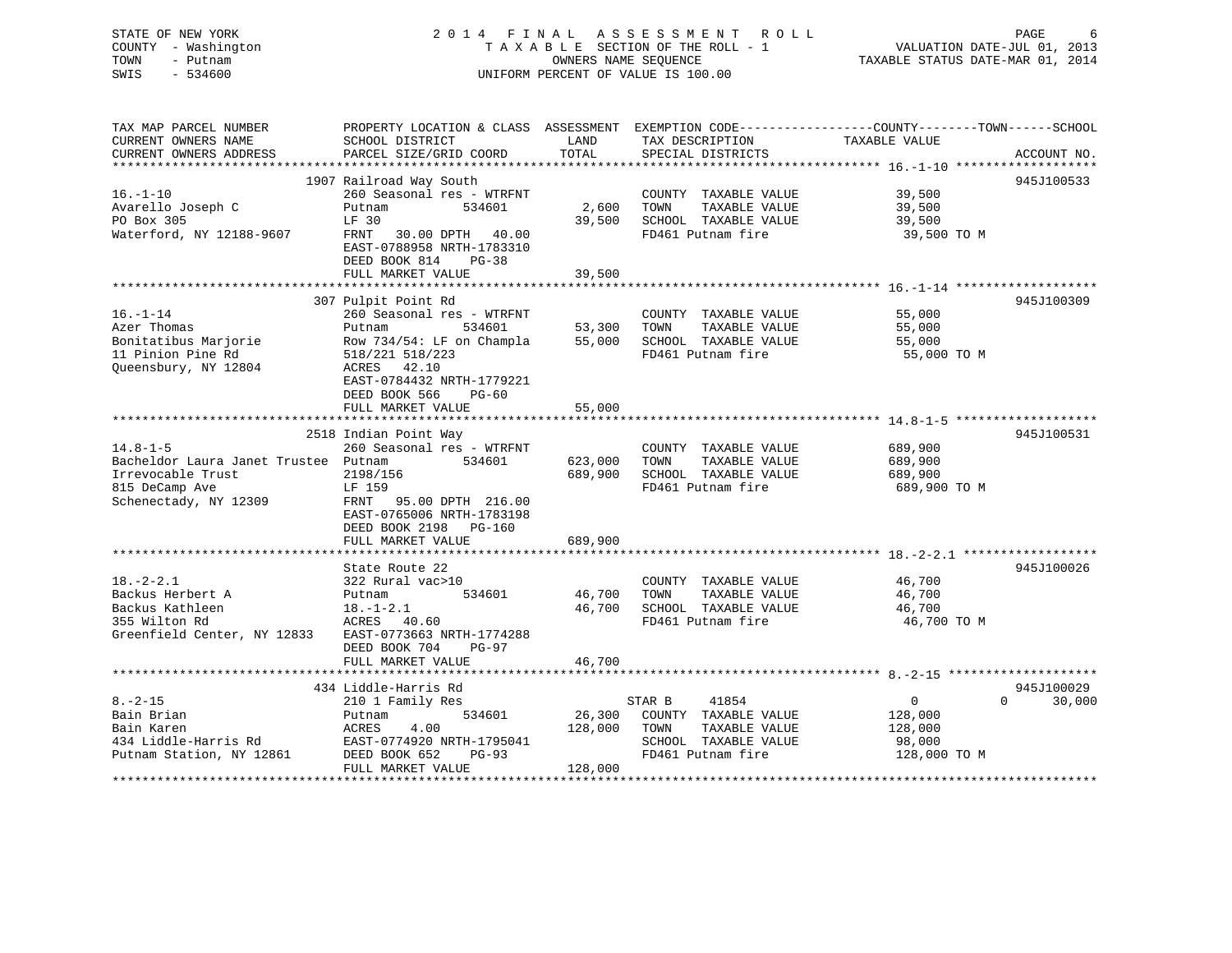### STATE OF NEW YORK 2 0 1 4 F I N A L A S S E S S M E N T R O L L PAGE 7 COUNTY - Washington T A X A B L E SECTION OF THE ROLL - 1 VALUATION DATE-JUL 01, 2013 TOWN - Putnam OWNERS NAME SEQUENCE TAXABLE STATUS DATE-MAR 01, 2014 SWIS - 534600 UNIFORM PERCENT OF VALUE IS 100.00

| TAX MAP PARCEL NUMBER<br>CURRENT OWNERS NAME | PROPERTY LOCATION & CLASS ASSESSMENT EXEMPTION CODE---------------COUNTY-------TOWN-----SCHOOL<br>SCHOOL DISTRICT                         | LAND                  | TAX DESCRIPTION                           | TAXABLE VALUE             |                      |                  |
|----------------------------------------------|-------------------------------------------------------------------------------------------------------------------------------------------|-----------------------|-------------------------------------------|---------------------------|----------------------|------------------|
| CURRENT OWNERS ADDRESS                       | PARCEL SIZE/GRID COORD                                                                                                                    | TOTAL                 | SPECIAL DISTRICTS                         |                           |                      | ACCOUNT NO.      |
|                                              | 17 Bain Ln                                                                                                                                |                       |                                           |                           |                      | 945J100028       |
| $12. - 2 - 1$                                | 210 1 Family Res                                                                                                                          |                       | 41854<br>STAR B                           | $0 \qquad \qquad$         | $\cap$               | 30,000           |
| Bain Charles                                 | 534601<br>Putnam                                                                                                                          |                       | 17,600 COUNTY TAXABLE VALUE               | 167,500                   |                      |                  |
| Bain Donna                                   | 1.70<br>ACRES                                                                                                                             | 167,500               | TOWN<br>TAXABLE VALUE                     | 167,500                   |                      |                  |
| 17 Bain Ln                                   | EAST-0773807 NRTH-1791899                                                                                                                 |                       | SCHOOL TAXABLE VALUE                      | 137,500                   |                      |                  |
| Putnam Station, NY 12861                     | DEED BOOK 3029 PG-22                                                                                                                      |                       | FD461 Putnam fire                         | 167,500 TO M              |                      |                  |
|                                              | FULL MARKET VALUE                                                                                                                         | 167,500               |                                           |                           |                      |                  |
|                                              |                                                                                                                                           |                       |                                           |                           |                      |                  |
|                                              | Liddle Harris Rd                                                                                                                          |                       |                                           |                           |                      | 945J100030       |
| $12. - 2 - 2$                                | 322 Rural vac>10                                                                                                                          |                       | COUNTY TAXABLE VALUE                      | 41,600                    |                      |                  |
| Bain Charles D Jr                            | Putnam                                                                                                                                    | 534601 41,600         | TAXABLE VALUE<br>TOWN                     | 41,600                    |                      |                  |
| Bain Robert J                                | ACRES 40.50                                                                                                                               | 41,600                | SCHOOL TAXABLE VALUE                      | 41,600                    |                      |                  |
| 32 Bain Ln                                   | ACRES 40.50<br>EAST-0774870 NRTH-1791224                                                                                                  |                       | FD461 Putnam fire                         | 41,600 TO M               |                      |                  |
|                                              | Putnam Station, NY 12861 DEED BOOK 3206 PG-110                                                                                            |                       |                                           |                           |                      |                  |
|                                              | FULL MARKET VALUE                                                                                                                         | 41,600                |                                           |                           |                      |                  |
|                                              |                                                                                                                                           |                       |                                           |                           |                      |                  |
|                                              | 32 Bain Ln                                                                                                                                |                       |                                           |                           |                      |                  |
| $12.-2-2.1$                                  | 242 Rurl res&rec                                                                                                                          |                       | COUNTY TAXABLE VALUE 96,500               |                           |                      |                  |
| Bain Charles D Jr                            | 534601<br>Putnam                                                                                                                          | 49,700                | TOWN<br>TAXABLE VALUE                     | 96,500                    |                      |                  |
| 32 Bain Rd                                   | ACRES<br>24.70                                                                                                                            | 96,500                | SCHOOL TAXABLE VALUE<br>FD461 Putnam fire | 96,500                    |                      |                  |
| Putnam, NY 12861                             | EAST-0773334 NRTH-1791886                                                                                                                 |                       |                                           | 96,500 TO M               |                      |                  |
|                                              | DEED BOOK 3029 PG-26                                                                                                                      |                       |                                           |                           |                      |                  |
|                                              | FULL MARKET VALUE                                                                                                                         | 96,500                |                                           |                           |                      |                  |
|                                              |                                                                                                                                           |                       |                                           |                           |                      |                  |
|                                              | 29 Charter Brook Ln 76 PCT OF VALUE USED FOR EXEMPTION PURPOSES                                                                           |                       |                                           |                           |                      | 945J100031       |
| $8. -2 - 20.1$                               | 242 Rurl res&rec                                                                                                                          |                       | VET COM CT 41131                          | 31,958                    | 20,000               | $\overline{0}$   |
| Bain Gladys                                  | Putnam                                                                                                                                    | 534601 69,900 AGED-CO | 41802                                     | 47,937                    | $\bigcirc$           | $\overline{0}$   |
| 29 Charter Brook Ln                          | 51.96<br>ACRES                                                                                                                            |                       | 168,200 AGED-TOWN 41803                   | $\overline{0}$            | 26,958               | $\overline{0}$   |
|                                              | Putnam Station, NY 12861 EAST-0773032 NRTH-1794077<br>DEED BOOK 438                                                                       |                       | AGED-SCH 41804<br>41834                   | $\mathbf 0$<br>$\bigcirc$ | $\Omega$<br>$\Omega$ | 57,524<br>64,200 |
|                                              | PG-417<br>FULL MARKET VALUE                                                                                                               |                       | STAR EN<br>168,200 COUNTY TAXABLE VALUE   | 88,305                    |                      |                  |
|                                              |                                                                                                                                           |                       | TOWN                                      |                           |                      |                  |
|                                              |                                                                                                                                           |                       | TAXABLE VALUE<br>SCHOOL TAXABLE VALUE     | 121,242                   |                      |                  |
|                                              |                                                                                                                                           |                       | FD461 Putnam fire                         | 46,476                    |                      |                  |
|                                              |                                                                                                                                           |                       |                                           | 168,200 TO M              |                      |                  |
|                                              | Charter Brook Ln                                                                                                                          |                       |                                           |                           |                      | 945J100031       |
| $8. - 2 - 20.8$                              | 322 Rural vac>10                                                                                                                          |                       | COUNTY TAXABLE VALUE                      | 80,000                    |                      |                  |
| Bain Thomas                                  | 534601<br>Putnam                                                                                                                          | 80,000                | TOWN<br>TAXABLE VALUE                     | 80,000                    |                      |                  |
|                                              | Bain Thomas<br>Bain Christine M<br>7 E Sandy Point Rd<br>Poquoson, VA 23662<br>Poquoson, VA 23662<br>DEED BOOK 1813<br>POQUOSON, VA 23662 | 80,000                | SCHOOL TAXABLE VALUE                      | 80,000                    |                      |                  |
|                                              |                                                                                                                                           |                       | FD461 Putnam fire                         | 80,000 TO M               |                      |                  |
|                                              |                                                                                                                                           |                       |                                           |                           |                      |                  |
|                                              | FULL MARKET VALUE                                                                                                                         | 80,000                |                                           |                           |                      |                  |
|                                              |                                                                                                                                           |                       |                                           |                           |                      |                  |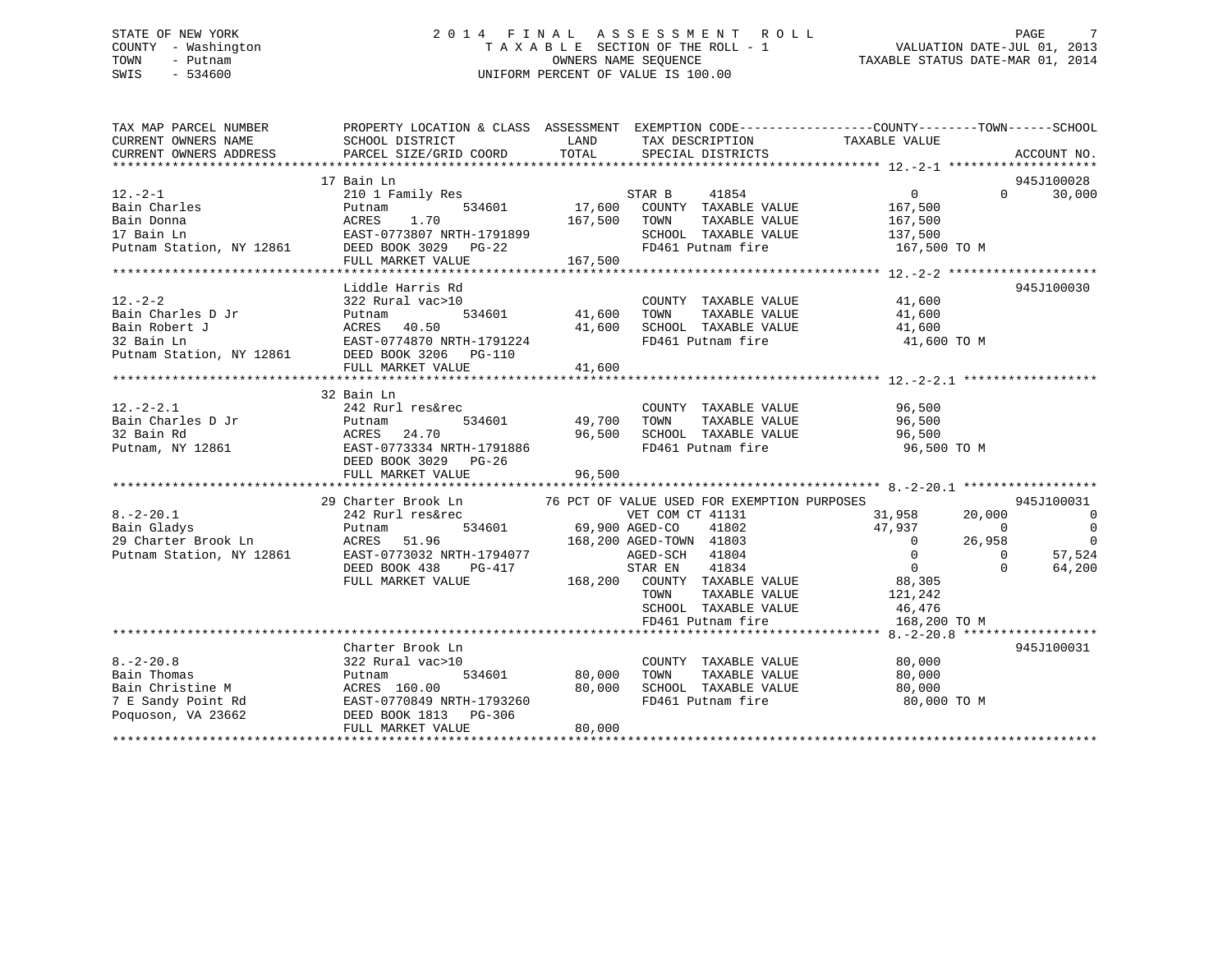### STATE OF NEW YORK 2 0 1 4 F I N A L A S S E S S M E N T R O L L PAGE 8 COUNTY - Washington T A X A B L E SECTION OF THE ROLL - 1 VALUATION DATE-JUL 01, 2013 TOWN - Putnam OWNERS NAME SEQUENCE TAXABLE STATUS DATE-MAR 01, 2014 SWIS - 534600 UNIFORM PERCENT OF VALUE IS 100.00

| TAX MAP PARCEL NUMBER                     | PROPERTY LOCATION & CLASS ASSESSMENT EXEMPTION CODE---------------COUNTY-------TOWN------SCHOOL                 |                         |                                                 |               |             |
|-------------------------------------------|-----------------------------------------------------------------------------------------------------------------|-------------------------|-------------------------------------------------|---------------|-------------|
| CURRENT OWNERS NAME                       | SCHOOL DISTRICT                                                                                                 | LAND                    | TAX DESCRIPTION                                 | TAXABLE VALUE |             |
| CURRENT OWNERS ADDRESS                    | PARCEL SIZE/GRID COORD                                                                                          |                         | LAND IAX DESCRIPIION<br>TOTAL SPECIAL DISTRICTS |               | ACCOUNT NO. |
|                                           |                                                                                                                 |                         |                                                 |               |             |
|                                           | Charter Brook Ln                                                                                                |                         |                                                 |               |             |
| $8. - 2 - 20.9$                           | 322 Rural vac>10                                                                                                |                         | COUNTY TAXABLE VALUE 28,200                     |               |             |
| Bain Thomas                               | Putnam                                                                                                          | 534601 28,200 TOWN      | TAXABLE VALUE                                   | 28,200        |             |
| Bain Christine                            | ACRES 13.20                                                                                                     |                         | 28,200 SCHOOL TAXABLE VALUE 28,200              |               |             |
| 7 East Sandy Point Rd                     | ACRES 13.20 28<br>EAST-0772878 NRTH-1793180                                                                     |                         | FD461 Putnam fire                               | 28,200 TO M   |             |
| Poquoson, VA 23662                        | DEED BOOK 2148 PG-257                                                                                           |                         |                                                 |               |             |
|                                           | FULL MARKET VALUE                                                                                               | 28,200                  |                                                 |               |             |
|                                           |                                                                                                                 |                         |                                                 |               |             |
|                                           |                                                                                                                 |                         |                                                 |               |             |
|                                           | 20 Charter Brook Ln                                                                                             |                         |                                                 |               | 945J100886  |
| $8. -2 - 20.3$                            | 240 Rural res<br>$534601$ 39,500                                                                                |                         | COUNTY TAXABLE VALUE                            | 161,800       |             |
| Bain William H III                        | Putnam                                                                                                          |                         | TAXABLE VALUE<br>TOWN                           | 161,800       |             |
| 815 McGarvey Ct                           | Row 731/268                                                                                                     | 161,800                 | SCHOOL TAXABLE VALUE                            | 161,800       |             |
| Myrtle Beach, SC 29579                    | ACRES 14.50                                                                                                     |                         | FD461 Putnam fire                               | 161,800 TO M  |             |
|                                           | EAST-0774199 NRTH-1793805                                                                                       |                         |                                                 |               |             |
|                                           | DEED BOOK 1696 PG-139                                                                                           |                         |                                                 |               |             |
|                                           | FULL MARKET VALUE                                                                                               | 161,800                 |                                                 |               |             |
|                                           |                                                                                                                 |                         |                                                 |               |             |
|                                           | Charter Brook Ln                                                                                                |                         |                                                 |               | 945J100031  |
| $8. -2 - 20.7$                            | 314 Rural vac<10                                                                                                |                         | COUNTY TAXABLE VALUE 15,800                     |               |             |
| Bain William H III                        | Putnam                                                                                                          | 534601 15,800 TOWN      | TAXABLE VALUE                                   | 15,800        |             |
| 815 McGarvey Ct                           |                                                                                                                 |                         |                                                 | 15,800        |             |
| oıs mc⊌arvey Ct<br>Myrtle Beach, SC 29579 | ACRES 3.88 15,800 SCHOOL TAXABLE VALUE<br>EAST-0774106 NRTH-1793165 FD461 Putnam fire                           |                         |                                                 | 15,800 TO M   |             |
|                                           | DEED BOOK 1696    PG-139                                                                                        |                         |                                                 |               |             |
|                                           | FULL MARKET VALUE                                                                                               | 15,800                  |                                                 |               |             |
|                                           |                                                                                                                 |                         |                                                 |               |             |
|                                           | 4026 Beach Ln                                                                                                   |                         |                                                 |               | 945J100211  |
| $11.20 - 2 - 15$                          | 260 Seasonal res                                                                                                |                         | COUNTY TAXABLE VALUE                            | 122,900       |             |
| Bakes Joseph                              | 260 Seasonal res<br>Putnam 534601<br>FRNT 90.00 DPTH 99.00<br>EAST-0767461 NRTH-1786354<br>DEED BOOK 867 PG-328 | s<br>534601 59,400 TOWN | TAXABLE VALUE                                   | 122,900       |             |
| Bakes Kathleen                            |                                                                                                                 |                         |                                                 |               |             |
|                                           |                                                                                                                 | 122,900                 | SCHOOL TAXABLE VALUE 122,900                    |               |             |
| 506 Avalon Pl                             |                                                                                                                 |                         | FD461 Putnam fire                               | 122,900 TO M  |             |
| Cohoes, NY 12047                          |                                                                                                                 |                         |                                                 |               |             |
|                                           | FULL MARKET VALUE                                                                                               | 122,900                 |                                                 |               |             |
|                                           |                                                                                                                 |                         |                                                 |               |             |
|                                           | 4024 Beach Ln                                                                                                   |                         |                                                 |               | 945J100210  |
| $11.20 - 2 - 16.2$                        | 260 Seasonal res                                                                                                |                         | COUNTY TAXABLE VALUE                            | 129,000       |             |
| Bakes Joseph M                            | Putnam<br>534601                                                                                                | 38,800                  | TAXABLE VALUE<br>TOWN                           | 129,000       |             |
| Bakes Kathleen M                          | Lot & Camp                                                                                                      | 129,000                 | SCHOOL TAXABLE VALUE                            | 129,000       |             |
| 506 Avalon Pl                             | FRNT 75.00 DPTH 66.00                                                                                           |                         | FD461 Putnam fire                               | 129,000 TO M  |             |
| Cohoes, NY 12047                          | EAST-0767464 NRTH-1786282                                                                                       |                         |                                                 |               |             |
|                                           | DEED BOOK 444<br>$PG-482$                                                                                       |                         |                                                 |               |             |
|                                           | FULL MARKET VALUE                                                                                               | 129,000                 |                                                 |               |             |
|                                           |                                                                                                                 |                         |                                                 |               |             |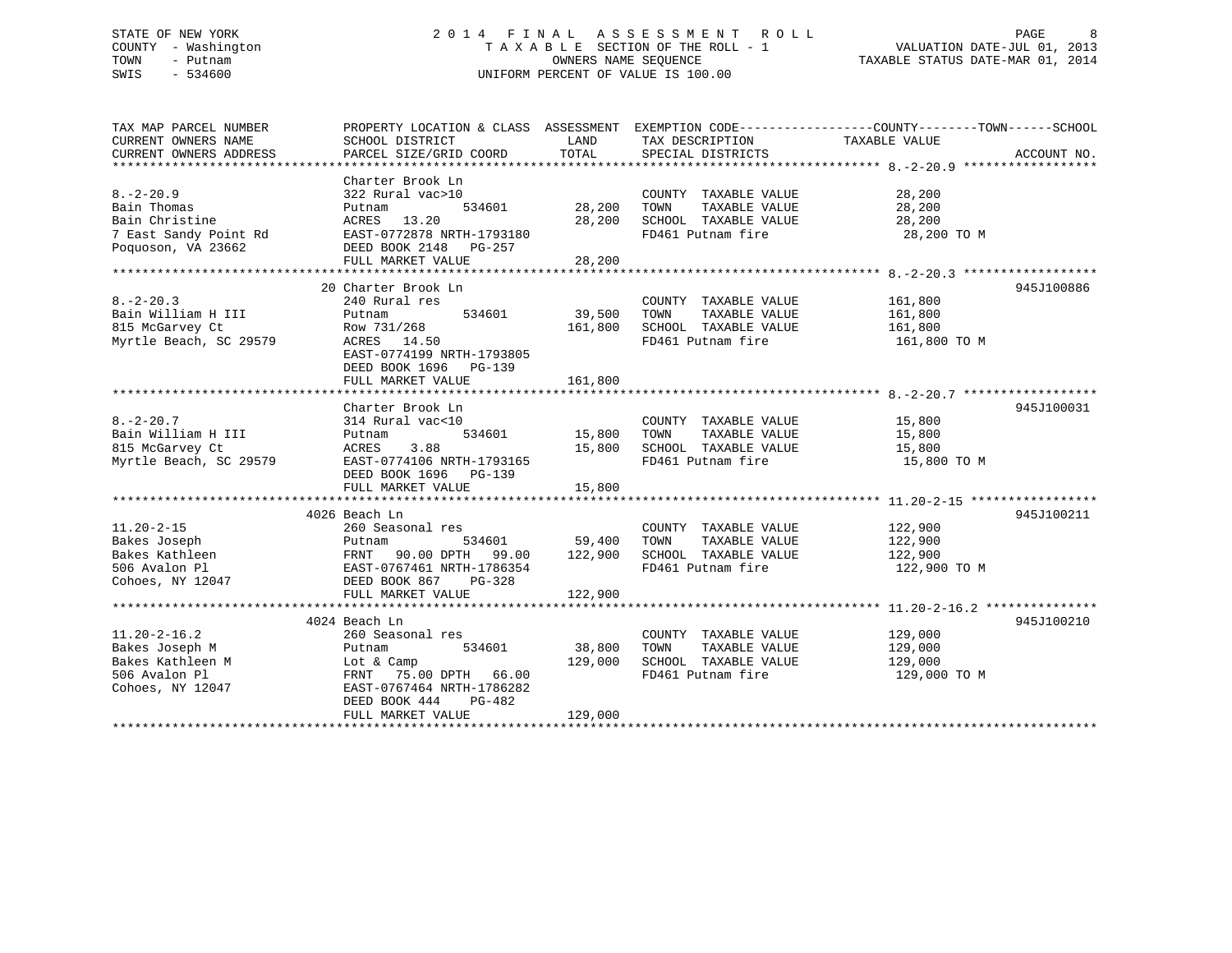STATE OF NEW YORK 2 0 1 4 F I N A L A S S E S S M E N T R O L L PAGE 9 COUNTY - Washington T A X A B L E SECTION OF THE ROLL - 1 VALUATION DATE-JUL 01, 2013 TOWN - Putnam OWNERS NAME SEQUENCE TAXABLE STATUS DATE-MAR 01, 2014 SWIS - 534600 UNIFORM PERCENT OF VALUE IS 100.00

| TAX MAP PARCEL NUMBER<br>CURRENT OWNERS NAME | PROPERTY LOCATION & CLASS ASSESSMENT<br>SCHOOL DISTRICT | LAND    | TAX DESCRIPTION       | EXEMPTION CODE-----------------COUNTY-------TOWN------SCHOOL<br>TAXABLE VALUE |             |
|----------------------------------------------|---------------------------------------------------------|---------|-----------------------|-------------------------------------------------------------------------------|-------------|
| CURRENT OWNERS ADDRESS                       | PARCEL SIZE/GRID COORD                                  | TOTAL   | SPECIAL DISTRICTS     |                                                                               | ACCOUNT NO. |
|                                              | 3014 Our Way                                            |         |                       |                                                                               | 945J100629  |
| $11.20 - 3 - 30$                             | 210 1 Family Res - WTRFNT                               |         | COUNTY TAXABLE VALUE  | 829,000                                                                       |             |
| Barber Linda                                 | 534601<br>Putnam                                        | 648,800 | TAXABLE VALUE<br>TOWN | 829,000                                                                       |             |
| 35 Steele Rd                                 | LF 300                                                  | 829,000 | SCHOOL TAXABLE VALUE  | 829,000                                                                       |             |
| Clemons, NY 12819                            | FRNT 300.00 DPTH 100.00                                 |         | FD461 Putnam fire     | 829,000 TO M                                                                  |             |
|                                              | EAST-0766769 NRTH-1785669                               |         |                       |                                                                               |             |
|                                              | DEED BOOK 866<br>$PG-318$                               |         |                       |                                                                               |             |
|                                              | FULL MARKET VALUE                                       | 829,000 |                       |                                                                               |             |
|                                              |                                                         |         |                       |                                                                               |             |
|                                              | 6614 Royal Anchorage Way                                |         |                       |                                                                               | 945J101009  |
| $11.8 - 5 - 2$                               | 314 Rural vac<10 - WTRFNT                               |         | COUNTY TAXABLE VALUE  | 566,100                                                                       |             |
| Barber Linda A                               | 534601<br>Putnam                                        | 566,100 | TOWN<br>TAXABLE VALUE | 566,100                                                                       |             |
| 35 Steele Rd                                 | Lot 9                                                   | 566,100 | SCHOOL TAXABLE VALUE  | 566,100                                                                       |             |
| Clemens, NY 12819                            | 240' Lf                                                 |         | FD461 Putnam fire     | 566,100 TO M                                                                  |             |
|                                              | $12.-5-2$                                               |         |                       |                                                                               |             |
|                                              | ACRES<br>1.29                                           |         |                       |                                                                               |             |
|                                              | EAST-0766648 NRTH-1792851<br>DEED BOOK 893<br>$PG-303$  |         |                       |                                                                               |             |
|                                              | FULL MARKET VALUE                                       | 566,100 |                       |                                                                               |             |
|                                              |                                                         |         |                       |                                                                               |             |
|                                              | State Route 22                                          |         |                       |                                                                               | 945J100042  |
| $18. - 2 - 6$                                | 322 Rural vac>10                                        |         | COUNTY TAXABLE VALUE  | 25,200                                                                        |             |
| Barrett Wayne G                              | 534601<br>Putnam                                        | 25,200  | TOWN<br>TAXABLE VALUE | 25,200                                                                        |             |
| Barrett Elizabeth A                          | Mt                                                      | 25,200  | SCHOOL TAXABLE VALUE  | 25,200                                                                        |             |
| 14823 State Route 22                         | $18. - 1 - 6$                                           |         | FD461 Putnam fire     | 25,200 TO M                                                                   |             |
| Whitehall, NY 12887                          | ACRES 18.60                                             |         |                       |                                                                               |             |
|                                              | EAST-0775403 NRTH-1774070                               |         |                       |                                                                               |             |
|                                              | DEED BOOK 895<br>$PG-168$                               |         |                       |                                                                               |             |
|                                              | FULL MARKET VALUE                                       | 25,200  |                       |                                                                               |             |
|                                              |                                                         |         |                       |                                                                               |             |
|                                              | 7 White Birch Way                                       |         |                       |                                                                               | 945J100804  |
| $12. - 1 - 8$                                | 210 1 Family Res                                        |         | COUNTY TAXABLE VALUE  | 416,700                                                                       |             |
| Barshinger James                             | Putnam<br>534601                                        | 95,700  | TOWN<br>TAXABLE VALUE | 416,700                                                                       |             |
| Barshinger Jody                              | FRNT 51.00 DPTH 221.00                                  | 416,700 | SCHOOL TAXABLE VALUE  | 416,700                                                                       |             |
| 230 Oakwood Dr                               | EAST-0767306 NRTH-1791408                               |         | FD461 Putnam fire     | 416,700 TO M                                                                  |             |
| State College, PA 16801                      | DEED BOOK 2334<br>PG-277                                |         |                       |                                                                               |             |
|                                              | FULL MARKET VALUE                                       | 416,700 |                       |                                                                               |             |
|                                              | 6508 Royal Anchorage Way                                |         |                       |                                                                               | 945J101038  |
| $11.8 - 5 - 12$                              | 314 Rural vac<10                                        |         | COUNTY TAXABLE VALUE  | 80,000                                                                        |             |
| Baxter Mountain Properties Inc Putnam        | 534601                                                  | 80,000  | TAXABLE VALUE<br>TOWN | 80,000                                                                        |             |
| 445 Coffeetown Rd                            | LR's; Lot 14                                            | 80,000  | SCHOOL TAXABLE VALUE  | 80,000                                                                        |             |
| Easton, PA 18042                             | 2064/293                                                |         | FD461 Putnam fire     | 80,000 TO M                                                                   |             |
|                                              | $12.-5-12$                                              |         |                       |                                                                               |             |
|                                              | FRNT 110.00 DPTH 125.00                                 |         |                       |                                                                               |             |
|                                              | EAST-0766883 NRTH-1792267                               |         |                       |                                                                               |             |
|                                              | DEED BOOK 3262<br>PG-194                                |         |                       |                                                                               |             |
|                                              | FULL MARKET VALUE                                       | 80,000  |                       |                                                                               |             |
|                                              |                                                         |         |                       |                                                                               |             |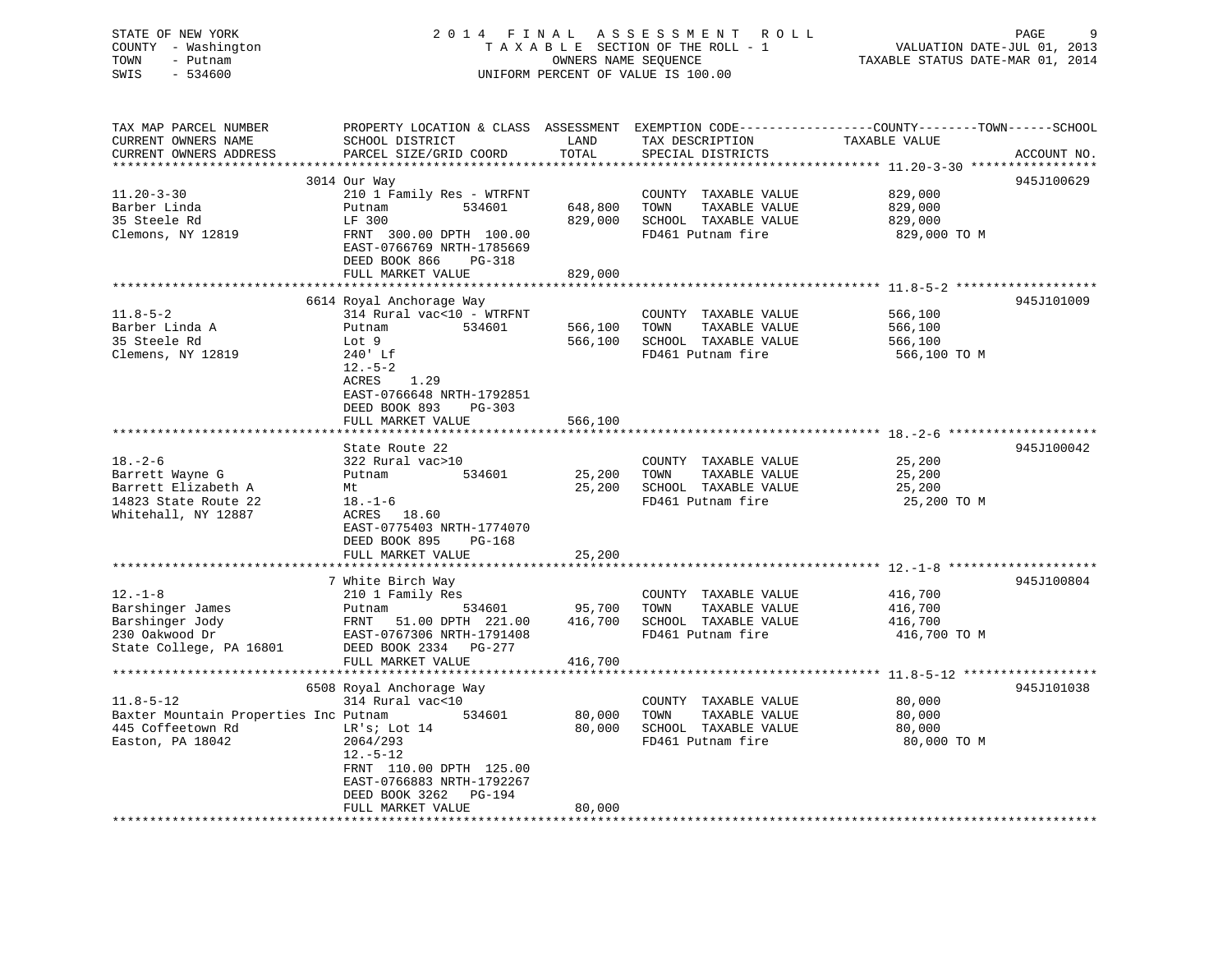STATE OF NEW YORK 2 0 1 4 F I N A L A S S E S S M E N T R O L L PAGE 10 COUNTY - Washington T A X A B L E SECTION OF THE ROLL - 1 VALUATION DATE-JUL 01, 2013 TOWN - Putnam OWNERS NAME SEQUENCE TAXABLE STATUS DATE-MAR 01, 2014 SWIS - 534600 UNIFORM PERCENT OF VALUE IS 100.00 TAX MAP PARCEL NUMBER PROPERTY LOCATION & CLASS ASSESSMENT EXEMPTION CODE------------------COUNTY--------TOWN------SCHOOL CURRENT OWNERS NAME SCHOOL DISTRICT THE LAND TAX DESCRIPTION TAXABLE VALUE

CURRENT OWNERS ADDRESS PARCEL SIZE/GRID COORD TOTAL SPECIAL DISTRICTS ACCOUNT NO. \*\*\*\*\*\*\*\*\*\*\*\*\*\*\*\*\*\*\*\*\*\*\*\*\*\*\*\*\*\*\*\*\*\*\*\*\*\*\*\*\*\*\*\*\*\*\*\*\*\*\*\*\*\*\*\*\*\*\*\*\*\*\*\*\*\*\*\*\*\*\*\*\*\*\*\*\*\*\*\*\*\*\*\*\*\*\*\*\*\*\*\*\*\*\*\*\*\*\*\*\*\*\* 12.-4-34 \*\*\*\*\*\*\*\*\*\*\*\*\*\*\*\*\*\*\* 4401 Link Way 945J100726 12.-4-34 210 1 Family Res - WTRFNT COUNTY TAXABLE VALUE 750,000 Bean Sarah Putnam 534601 545,300 TOWN TAXABLE VALUE 750,000 Bean Ronald 138/502;848/28 Hse undr c 750,000 SCHOOL TAXABLE VALUE 750,000 197 Edison Rd LF 312 FD461 Putnam fire 750,000 TO M Trumball, CT 06611 ACRES 1.21 EAST-0766410 NRTH-1787999 DEED BOOK 835 PG-301 FULL MARKET VALUE 750,000 \*\*\*\*\*\*\*\*\*\*\*\*\*\*\*\*\*\*\*\*\*\*\*\*\*\*\*\*\*\*\*\*\*\*\*\*\*\*\*\*\*\*\*\*\*\*\*\*\*\*\*\*\*\*\*\*\*\*\*\*\*\*\*\*\*\*\*\*\*\*\*\*\*\*\*\*\*\*\*\*\*\*\*\*\*\*\*\*\*\*\*\*\*\*\*\*\*\*\*\*\*\*\* 2.-1-27.1 \*\*\*\*\*\*\*\*\*\*\*\*\*\*\*\*\*\* 997 County Route 2 945J101028 2.-1-27.1 240 Rural res STAR B 41854 0 0 30,000 Beaudet Gregory A Putnam 534601 35,000 COUNTY TAXABLE VALUE 347,100 Beaudet Jada M ACRES 10.00 347,100 TOWN TAXABLE VALUE 347,100 997 County Route 2 EAST-0786487 NRTH-1810128 SCHOOL TAXABLE VALUE 317,100 Putnam, NY 12861 DEED BOOK 3147 PG-34 FD461 Putnam fire 347,100 TO M FULL MARKET VALUE 347,100 \*\*\*\*\*\*\*\*\*\*\*\*\*\*\*\*\*\*\*\*\*\*\*\*\*\*\*\*\*\*\*\*\*\*\*\*\*\*\*\*\*\*\*\*\*\*\*\*\*\*\*\*\*\*\*\*\*\*\*\*\*\*\*\*\*\*\*\*\*\*\*\*\*\*\*\*\*\*\*\*\*\*\*\*\*\*\*\*\*\*\*\*\*\*\*\*\*\*\*\*\*\*\* 12.-4-46 \*\*\*\*\*\*\*\*\*\*\*\*\*\*\*\*\*\*\* 5559 Evergreen Shores Way 945J100906 12.-4-46 312 Vac w/imprv - WTRFNT COUNTY TAXABLE VALUE 434,783 Beauman Ronald Putnam 534601 399,183 TOWN TAXABLE VALUE 434,783 Beauman Dawn Lot 7 544/146&147;esmt 17 434,783 SCHOOL TAXABLE VALUE 434,783 45 Cornell Ln LF 125 FD461 Putnam fire 434,783 TO M Hicksville, NY 11801 ACRES 5.10 EAST-0767465 NRTH-1790323 DEED BOOK 544 PG-143FULL MARKET VALUE 434,783 \*\*\*\*\*\*\*\*\*\*\*\*\*\*\*\*\*\*\*\*\*\*\*\*\*\*\*\*\*\*\*\*\*\*\*\*\*\*\*\*\*\*\*\*\*\*\*\*\*\*\*\*\*\*\*\*\*\*\*\*\*\*\*\*\*\*\*\*\*\*\*\*\*\*\*\*\*\*\*\*\*\*\*\*\*\*\*\*\*\*\*\*\*\*\*\*\*\*\*\*\*\*\* 1.18-1-2.1 \*\*\*\*\*\*\*\*\*\*\*\*\*\*\*\*\* 2106 Black Point Rd 945J1003461.18-1-2.1 260 Seasonal res - WTRFNT COUNTY TAXABLE VALUE 375,000 Becker Chyhe E Putnam 534601 351,300 TOWN TAXABLE VALUE 375,000 Lay Jean 708/268 375,000 SCHOOL TAXABLE VALUE 375,000 AKA Chyhe Kim 70' Lf BP461 Black Pt Sewer Dist .00 UN C 7109 Woodland Ave FRNT 38.00 DPTH 258.00 FD461 Putnam fire 375,000 TO M EAST-0772561 NRTH-1811237 DEED BOOK 706 PG-150 FULL MARKET VALUE 375,000 \*\*\*\*\*\*\*\*\*\*\*\*\*\*\*\*\*\*\*\*\*\*\*\*\*\*\*\*\*\*\*\*\*\*\*\*\*\*\*\*\*\*\*\*\*\*\*\*\*\*\*\*\*\*\*\*\*\*\*\*\*\*\*\*\*\*\*\*\*\*\*\*\*\*\*\*\*\*\*\*\*\*\*\*\*\*\*\*\*\*\*\*\*\*\*\*\*\*\*\*\*\*\* 8.-2-8 \*\*\*\*\*\*\*\*\*\*\*\*\*\*\*\*\*\*\*\*\* 78 Lillie Ln 945J1000478.-2-8 210 1 Family Res COUNTY TAXABLE VALUE 38,000 Beebe Florence Putnam 534601 16,500 TOWN TAXABLE VALUE 38,000 78 Lillie Ln ACRES 1.40 38,000 SCHOOL TAXABLE VALUE 38,000 Putnam Station, NY 12861 EAST-0776774 NRTH-1798509 FD461 Putnam fire 38,000 TO M DEED BOOK 395 PG-470 FULL MARKET VALUE 38,000 \*\*\*\*\*\*\*\*\*\*\*\*\*\*\*\*\*\*\*\*\*\*\*\*\*\*\*\*\*\*\*\*\*\*\*\*\*\*\*\*\*\*\*\*\*\*\*\*\*\*\*\*\*\*\*\*\*\*\*\*\*\*\*\*\*\*\*\*\*\*\*\*\*\*\*\*\*\*\*\*\*\*\*\*\*\*\*\*\*\*\*\*\*\*\*\*\*\*\*\*\*\*\*\*\*\*\*\*\*\*\*\*\*\*\*\*\*\*\*\*\*\*\*\*\*\*\*\*\*\*\*\*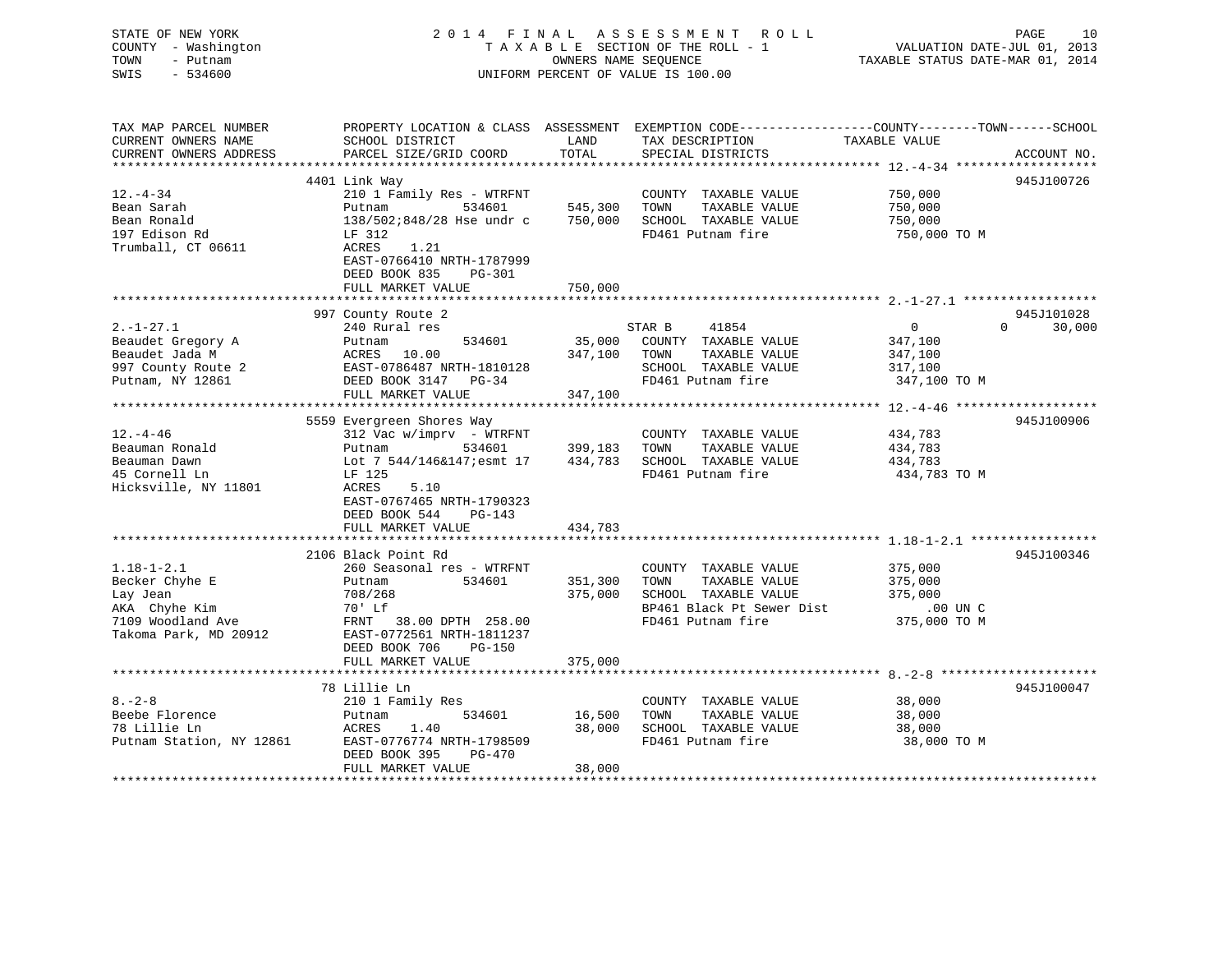### STATE OF NEW YORK 2 0 1 4 F I N A L A S S E S S M E N T R O L L PAGE 11 COUNTY - Washington T A X A B L E SECTION OF THE ROLL - 1 VALUATION DATE-JUL 01, 2013 TOWN - Putnam OWNERS NAME SEQUENCE TAXABLE STATUS DATE-MAR 01, 2014 SWIS - 534600 UNIFORM PERCENT OF VALUE IS 100.00

| TAX MAP PARCEL NUMBER<br>CURRENT OWNERS NAME<br>CURRENT OWNERS ADDRESS                  | PROPERTY LOCATION & CLASS ASSESSMENT EXEMPTION CODE----------------COUNTY-------TOWN------SCHOOL<br>SCHOOL DISTRICT                                                                                                                                   | LAND                                  | TAX DESCRIPTION TAXABLE VALUE                                                                                                                           |                                                    |                                  |
|-----------------------------------------------------------------------------------------|-------------------------------------------------------------------------------------------------------------------------------------------------------------------------------------------------------------------------------------------------------|---------------------------------------|---------------------------------------------------------------------------------------------------------------------------------------------------------|----------------------------------------------------|----------------------------------|
| $8. - 2 - 8.1$                                                                          | 68 Lillie Ln<br>314 Rural vac<10<br>8.-2-8.1<br>Beebe Richard H Putnam 534601<br>68 Lillie Ln FRNT 129.00 DPTH 205.00 3,100<br>Putnam Station, NY 12861 EAST-0776743 NRTH-1798715<br>DEED BOOK 504 PG-795<br>FULL MARKET VALUE                        | 0 COUNT<br>534601 3,100 TOWN<br>3,100 | COUNTY TAXABLE VALUE<br>TAXABLE VALUE<br>SCHOOL TAXABLE VALUE<br>FD461 Putnam fire                                                                      | 3,100<br>3,100<br>3,100<br>3,100 TO M              | 945J101013                       |
| $15. - 1 - 11$                                                                          | 148 Pulpit Point Rd<br>210 <sup>1</sup> Family Res<br>Putnam<br>Putnam Station, NY 12861 EAST-0778244 NRTH-1778646<br>DEED BOOK 681 PG-46<br>FULL MARKET VALUE                                                                                        | 149,300                               | STAR B<br>41854<br>$24,800$ COUNTY TAXABLE VALUE<br>3.70 $149,300$ TOWN TAXABLE VALUE<br>SCHOOL TAXABLE VALUE 119,300<br>FD461 Putnam fire 149,300 TO M | $\overline{0}$<br>149,300<br>149,300               | 945J100377<br>$\Omega$<br>30,000 |
|                                                                                         | 16392 State Route 22                                                                                                                                                                                                                                  |                                       |                                                                                                                                                         |                                                    | 945J100594                       |
|                                                                                         | 15.-1-6<br>Beeman Shirley A<br>16392 State Route 22<br>Putnam Station, NY 12861<br>Putnam Station, NY 12861<br>Putnam Station, NY 12861<br>Putnam Station, NY 12861<br>PEED BOOK 463<br>PUTH 1782627<br>DEED BOOK 463<br>PUTH 1782627<br>2115,000<br> |                                       | SCHOOL TAXABLE VALUE 50,800<br>FD461 Putnam fire 115,000 TO M                                                                                           | $\overline{0}$<br>115,000<br>TAXABLE VALUE 115,000 | 64,200<br>$\Omega$               |
|                                                                                         |                                                                                                                                                                                                                                                       |                                       |                                                                                                                                                         |                                                    |                                  |
| $7.12 - 2 - 1$<br>Beigel Peter A<br>Beigel Leona A<br>3 Benjamen Ln<br>Albany, NY 12205 | Shadyside Way<br>Putnam 534601 40,300 TOWN TAXABLE VALUE 40,300<br>FRNT 163.00 DPTH 224.00 40,300 SCHOOL TAXABLE VALUE 40,300<br>EAST-0768433 NRTH-1797235 FD461 Putnam fire 40,300<br>DEED BOOK 463 PG-270<br>FULL MARKET VALUE                      | 40,300                                | COUNTY TAXABLE VALUE 40,300                                                                                                                             | 40,300 TO M                                        | 945J100911                       |
|                                                                                         | 2081 Black Point Rd                                                                                                                                                                                                                                   |                                       |                                                                                                                                                         |                                                    | 945J100483                       |
| 1.14-1-7<br>Bence Lake Properties LLC<br>2070 Black Point Rd<br>Ticonderoga, NY 12883   | 210 1 Family Res<br>Putnam<br>2.42<br>ACRES<br>EAST-0773227 NRTH-1811480<br>DEED BOOK 3377 PG-93<br>FULL MARKET VALUE                                                                                                                                 | 284,400<br>284,400                    | COUNTY TAXABLE VALUE<br>TAXABLE VALUE<br>SCHOOL TAXABLE VALUE 284,400<br>BP461 Black Pt Sewer Dist<br>FD461 Putnam fire 284,400 TO M                    | 284,400<br>284,400                                 |                                  |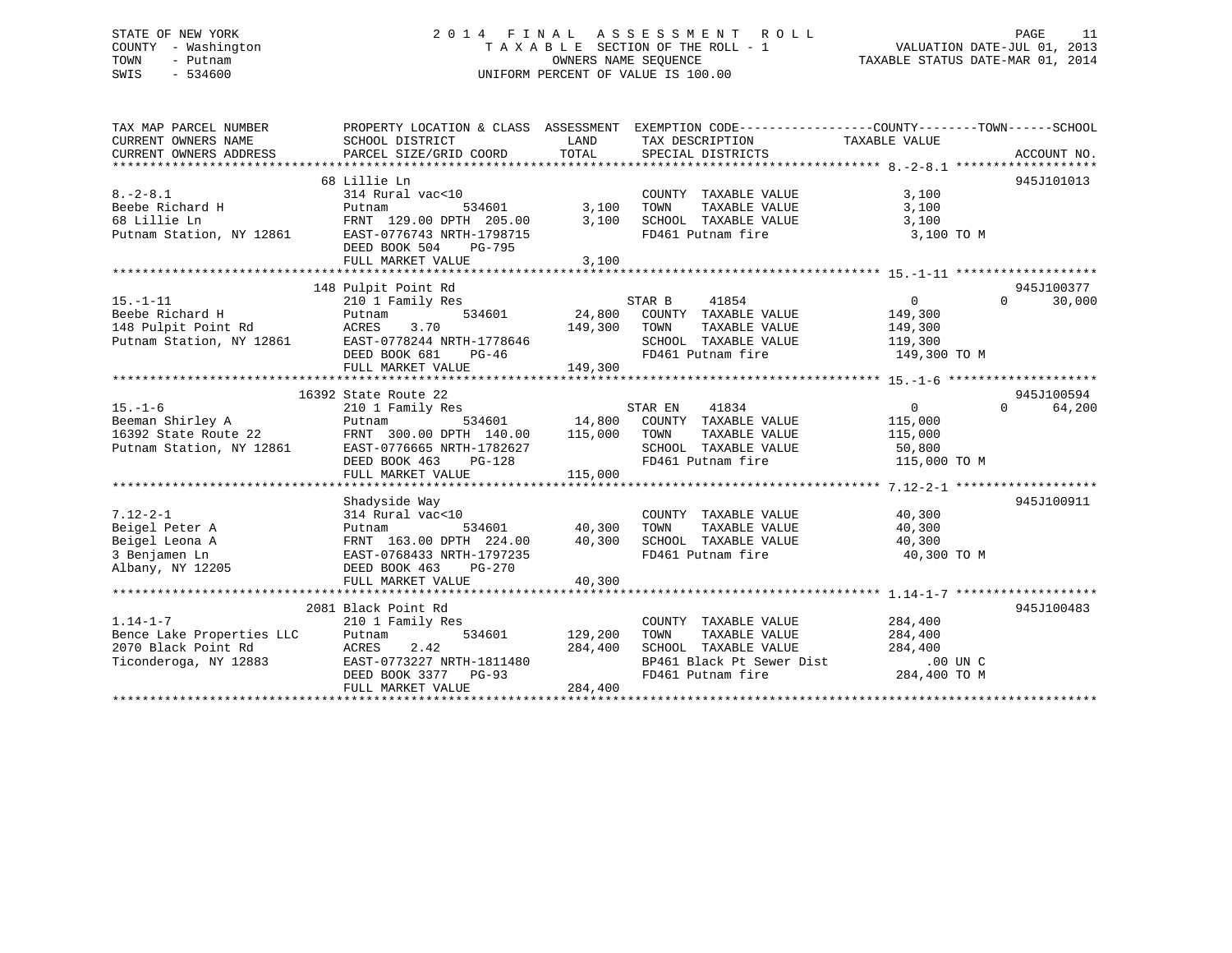### STATE OF NEW YORK 2 0 1 4 F I N A L A S S E S S M E N T R O L L PAGE 12 COUNTY - Washington T A X A B L E SECTION OF THE ROLL - 1 VALUATION DATE-JUL 01, 2013 TOWN - Putnam OWNERS NAME SEQUENCE TAXABLE STATUS DATE-MAR 01, 2014 SWIS - 534600 UNIFORM PERCENT OF VALUE IS 100.00

| TAX MAP PARCEL NUMBER<br>CURRENT OWNERS NAME<br>CURRENT OWNERS ADDRESS                                                                                                                                                                                              | SCHOOL DISTRICT<br>PARCEL SIZE/GRID COORD                                                                                                                                           | LAND<br>TOTAL                 | PROPERTY LOCATION & CLASS ASSESSMENT EXEMPTION CODE---------------COUNTY-------TOWN-----SCHOOL<br>TAX DESCRIPTION<br>SPECIAL DISTRICTS             | TAXABLE VALUE                                                                 |                          | ACCOUNT NO.                            |
|---------------------------------------------------------------------------------------------------------------------------------------------------------------------------------------------------------------------------------------------------------------------|-------------------------------------------------------------------------------------------------------------------------------------------------------------------------------------|-------------------------------|----------------------------------------------------------------------------------------------------------------------------------------------------|-------------------------------------------------------------------------------|--------------------------|----------------------------------------|
|                                                                                                                                                                                                                                                                     |                                                                                                                                                                                     |                               |                                                                                                                                                    |                                                                               |                          |                                        |
| $1.14 - 1 - 16$<br>Bence Lake Properties LLC<br>2070 Black Point Rd<br>Ticonderoga, NY 12883                                                                                                                                                                        | 2070 Black Point Rd<br>210 1 Family Res - WTRFNT<br>534601<br>Putnam<br>LF 84'<br>FRNT 100.00 DPTH 238.00<br>EAST-0772990 NRTH-1811935<br>DEED BOOK 3377 PG-84<br>FULL MARKET VALUE | 712,000<br>712,000            | STAR B<br>41854<br>425,400 COUNTY TAXABLE VALUE<br>TAXABLE VALUE<br>TOWN<br>SCHOOL TAXABLE VALUE<br>BP461 Black Pt Sewer Dist<br>FD461 Putnam fire | $\overline{0}$<br>712,000<br>712,000<br>682,000<br>$.00$ UN C<br>712,000 TO M | $\Omega$                 | 945J100054<br>30,000                   |
|                                                                                                                                                                                                                                                                     |                                                                                                                                                                                     |                               |                                                                                                                                                    |                                                                               |                          |                                        |
| 8.-2-4.14<br>Bennett Jeffrey<br>Karen<br>Bennett Karen<br>526 Liddle-Harris Rd<br>19861 - Sirian NY 12861                                                                                                                                                           | 526 Liddle-Harris Rd<br>210 1 Family Res<br>534601<br>Putnam<br>Lot 6<br>ACRES<br>7.32<br>EAST-0775633 NRTH-1796923<br>DEED BOOK 739<br>PG-257<br>FULL MARKET VALUE                 | 32,300 STAR B<br>116,700      | VET COM CT 41131<br>41854<br>116,700 COUNTY TAXABLE VALUE<br>TOWN<br>TAXABLE VALUE<br>SCHOOL TAXABLE VALUE<br>FD461 Putnam fire                    | 29,175<br>$\overline{0}$<br>87,525<br>96,700<br>86,700<br>116,700 TO M        | 20,000<br>$\overline{0}$ | 945J101081<br>$\overline{0}$<br>30,000 |
|                                                                                                                                                                                                                                                                     | 56 Lillie Ln                                                                                                                                                                        |                               |                                                                                                                                                    |                                                                               |                          | 945J100391                             |
| $8. - 2 - 5.10$<br>Bennett Mitchell<br>Bennett Julie<br>56 Lillie Ln<br>Putnam, NY 12861                                                                                                                                                                            | 210 1 Family Res<br>534601<br>Putnam<br>639/158 + 164<br>Sub Lot 10<br>8.50<br>ACRES<br>EAST-0776491 NRTH-1798689<br>DEED BOOK 800<br>$PG-205$<br>FULL MARKET VALUE                 | 167,600                       | STAR B<br>41854<br>33,500 COUNTY TAXABLE VALUE<br>167,600 TOWN<br>TAXABLE VALUE<br>SCHOOL TAXABLE VALUE<br>FD461 Putnam fire                       | $\overline{0}$<br>167,600<br>167,600<br>137,600<br>167,600 TO M               | $\Omega$                 | 30,000                                 |
|                                                                                                                                                                                                                                                                     |                                                                                                                                                                                     |                               |                                                                                                                                                    |                                                                               |                          |                                        |
| $12. - 2 - 4$<br>Bergeron James L<br>382 Peterson Rd<br>Putnam Station, NY 12861                                                                                                                                                                                    | 382 Peterson Rd<br>322 Rural vac>10<br>534601<br>Putnam<br>deeded ROW<br>stg bldg & 270<br>ACRES 65.00<br>EAST-0779666 NRTH-1791179<br>DEED BOOK 865<br>PG-87                       | 70,000<br>70,000              | COUNTY TAXABLE VALUE<br>TAXABLE VALUE<br>TOWN<br>SCHOOL TAXABLE VALUE<br>FD461 Putnam fire                                                         | 70,000<br>70,000<br>70,000<br>70,000 TO M                                     |                          | 945J100708                             |
|                                                                                                                                                                                                                                                                     | FULL MARKET VALUE                                                                                                                                                                   | 70,000                        |                                                                                                                                                    |                                                                               |                          |                                        |
|                                                                                                                                                                                                                                                                     | 24 Lape Ln                                                                                                                                                                          |                               |                                                                                                                                                    |                                                                               |                          | 945J100374                             |
| $\begin{tabular}{ll} 9.-1-14 & 242 \; Rurl \; res\&\texttt{Bertrand Michael Trustee} & \texttt{Putnam} \\ \texttt{Bertrand Irrev Trust Jane} & \texttt{House & Lot} \\ 1\;\texttt{Jeff Ln} & \texttt{ACRES} \; \; \texttt{107.20} \end{tabular}$<br>Derry, NH 03038 | 242 Rurl res&rec<br>534601<br>EAST-0787514 NRTH-1795515<br>DEED BOOK 3344 PG-286<br>FULL MARKET VALUE                                                                               | 141,800<br>248,500<br>248,500 | COUNTY TAXABLE VALUE<br>TAXABLE VALUE<br>TOWN<br>SCHOOL TAXABLE VALUE<br>CA002 Cons agri dst 2<br>FD461 Putnam fire                                | 248,500<br>248,500<br>248,500<br>248,500 TO<br>248,500 TO M                   |                          |                                        |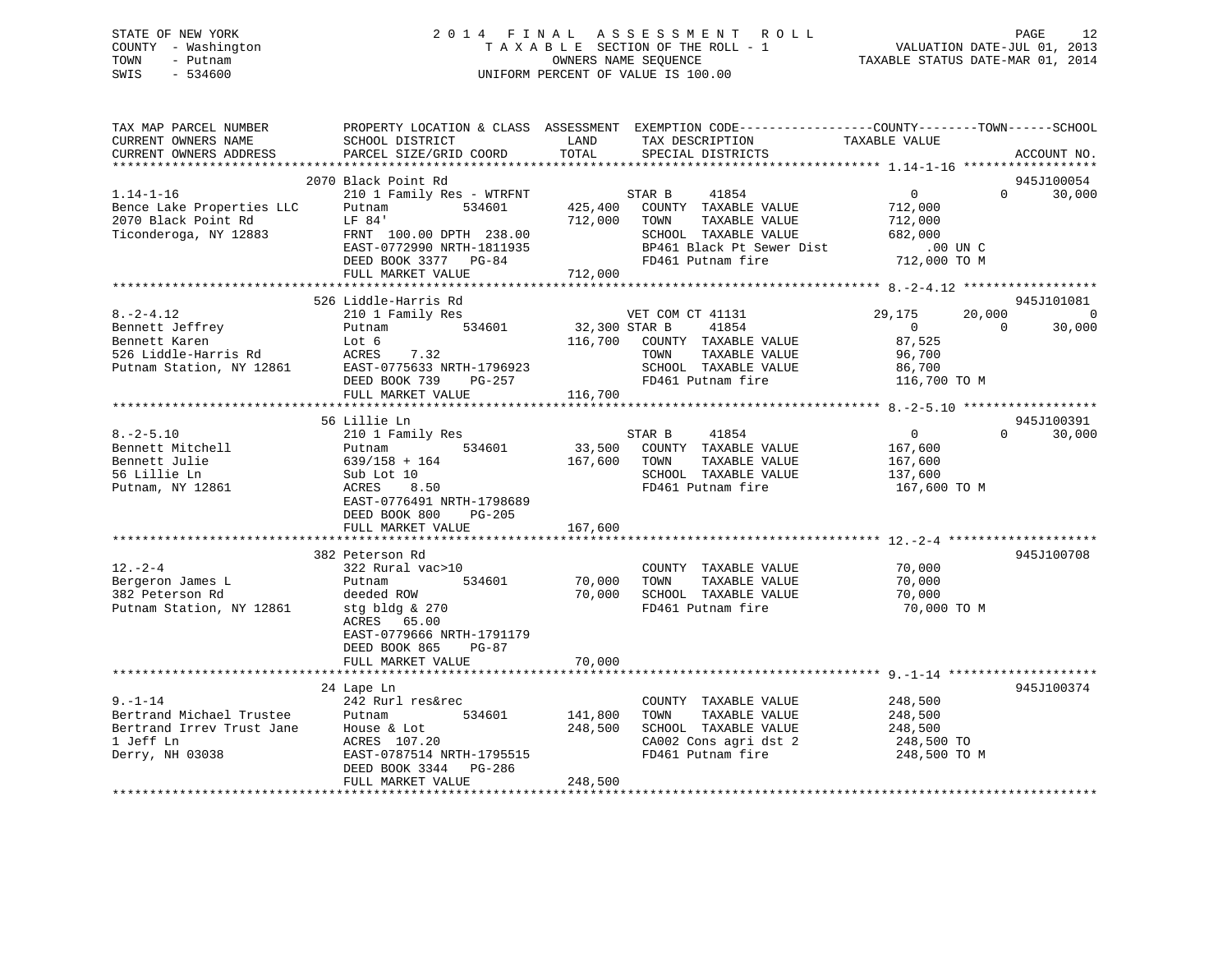### STATE OF NEW YORK 2 0 1 4 F I N A L A S S E S S M E N T R O L L PAGE 13 COUNTY - Washington T A X A B L E SECTION OF THE ROLL - 1 VALUATION DATE-JUL 01, 2013 TOWN - Putnam OWNERS NAME SEQUENCE TAXABLE STATUS DATE-MAR 01, 2014 SWIS - 534600 UNIFORM PERCENT OF VALUE IS 100.00

| TAX MAP PARCEL NUMBER                                                                                                                                                                                                   | PROPERTY LOCATION & CLASS ASSESSMENT EXEMPTION CODE---------------COUNTY-------TOWN------SCHOOL     |              |                                                                                         |                        |                |                          |
|-------------------------------------------------------------------------------------------------------------------------------------------------------------------------------------------------------------------------|-----------------------------------------------------------------------------------------------------|--------------|-----------------------------------------------------------------------------------------|------------------------|----------------|--------------------------|
| CURRENT OWNERS NAME                                                                                                                                                                                                     | SCHOOL DISTRICT                                                                                     | <b>LAND</b>  | TAX DESCRIPTION                                                                         | TAXABLE VALUE          |                |                          |
| CURRENT OWNERS ADDRESS                                                                                                                                                                                                  | PARCEL SIZE/GRID COORD                                                                              |              | TOTAL SPECIAL DISTRICTS                                                                 |                        |                | ACCOUNT NO.              |
|                                                                                                                                                                                                                         | 224 County Route 2                                                                                  |              |                                                                                         |                        |                | 945L100060               |
| $9 - 1 - 22$                                                                                                                                                                                                            | 242 Rurl res&rec                                                                                    |              | STAR EN 41834<br>60,000 COUNTY TAXABLE VALUE                                            | $\overline{0}$         |                | 64,200<br>$\Omega$       |
| Bertrand Michael Trustee                                                                                                                                                                                                | 534601<br>Putnam                                                                                    |              |                                                                                         | 161,800                |                |                          |
|                                                                                                                                                                                                                         |                                                                                                     |              |                                                                                         |                        |                |                          |
|                                                                                                                                                                                                                         |                                                                                                     |              |                                                                                         |                        |                |                          |
|                                                                                                                                                                                                                         |                                                                                                     |              |                                                                                         |                        |                |                          |
|                                                                                                                                                                                                                         |                                                                                                     |              |                                                                                         |                        |                |                          |
|                                                                                                                                                                                                                         |                                                                                                     |              |                                                                                         |                        |                |                          |
|                                                                                                                                                                                                                         | Craig Rd                                                                                            |              |                                                                                         |                        |                |                          |
| $2. -1 - 28.1$                                                                                                                                                                                                          | 322 Rural vac>10                                                                                    |              | COUNTY TAXABLE VALUE                                                                    | 49,100                 |                |                          |
|                                                                                                                                                                                                                         |                                                                                                     |              |                                                                                         | TAXABLE VALUE 49,100   |                |                          |
|                                                                                                                                                                                                                         |                                                                                                     |              | $49,100$ SCHOOL TAXABLE VALUE $49,100$<br>FD461 Putnam fire $49,100$ TO M               |                        |                |                          |
|                                                                                                                                                                                                                         |                                                                                                     |              |                                                                                         |                        |                |                          |
| Example Jesse<br>Berube Jesse Butnam 534601<br>17514 State Route 22 EAST-0781335 NRTH-1810893<br>Putnam Station, NY 12861 DEED BOOK 732 PG-267<br>FILL MAPKET VALUE                                                     |                                                                                                     |              |                                                                                         |                        |                |                          |
|                                                                                                                                                                                                                         |                                                                                                     |              |                                                                                         |                        |                |                          |
|                                                                                                                                                                                                                         |                                                                                                     |              |                                                                                         |                        |                |                          |
|                                                                                                                                                                                                                         | 17514 State Route 22                                                                                |              |                                                                                         |                        |                | 945J101048               |
| $5. -1 - 1.4$                                                                                                                                                                                                           | 242 Rurl res&rec                                                                                    |              | STAR B<br>41854                                                                         | $\overline{0}$         | $\Omega$       | 30,000                   |
|                                                                                                                                                                                                                         |                                                                                                     |              | 41,100 COUNTY TAXABLE VALUE                                                             | 195,400                |                |                          |
|                                                                                                                                                                                                                         |                                                                                                     |              | TAXABLE VALUE                                                                           | 195,400                |                |                          |
|                                                                                                                                                                                                                         |                                                                                                     |              | SCHOOL TAXABLE VALUE 165,400                                                            |                        |                |                          |
| Berube Jesse J<br>Berube Eleanor (ACRES 16.10 195,400 TOWNTY<br>17514 State Rt 22 EAST-0779819 NRTH-1806996 SCHOOL<br>Putnam Station, NY 12861 DEED BOOK 521 PG-312 FD461 PM<br>FULL MARKET VALUE 195,400               |                                                                                                     |              | FD461 Putnam fire                                                                       | 195,400 TO M           |                |                          |
|                                                                                                                                                                                                                         | FULL MARKET VALUE                                                                                   | 195,400      |                                                                                         |                        |                |                          |
|                                                                                                                                                                                                                         |                                                                                                     |              |                                                                                         |                        |                |                          |
| 5.-1-1.1 241 Rural resway<br>Berube Patricia A Putnam 534601 287,800<br>17498 State Rt 22 ACRES 323.70 407,100<br>Putnam Station, NY 12861 EAST-0780567 NRTH-1805006<br>DEED BOOK 487 PG-948<br>THE MADVET VALUE 407,10 | 17498 State Route 22 36 PCT OF VALUE USED FOR EXEMPTION PURPOSES                                    |              |                                                                                         |                        |                | 945J100061               |
|                                                                                                                                                                                                                         |                                                                                                     |              | AGED-CO<br>41802                                                                        | 73,278                 | $\overline{0}$ | $\overline{\phantom{0}}$ |
|                                                                                                                                                                                                                         | 1 Tesaag 534601 287,800 AGED-TOWN 41803<br>534601 287,800 AGED-TOWN 41803<br>407,100 AGED-SCH 41804 |              | AGED-TOWN 41803 0<br>AGED-SCH 41804 0<br>STAREN 41834 0<br>COUNTY TAXABLE VALUE 333,822 |                        | 29,311         | $\Omega$                 |
|                                                                                                                                                                                                                         |                                                                                                     |              |                                                                                         |                        | $\overline{0}$ | 58,622                   |
|                                                                                                                                                                                                                         |                                                                                                     |              | STAR EN                                                                                 |                        | $\Omega$       | 64,200                   |
|                                                                                                                                                                                                                         |                                                                                                     |              |                                                                                         |                        |                |                          |
|                                                                                                                                                                                                                         |                                                                                                     | 407,100 TOWN |                                                                                         | TAXABLE VALUE 377,789  |                |                          |
|                                                                                                                                                                                                                         |                                                                                                     |              | SCHOOL TAXABLE VALUE<br>FD461 Putnam fire                                               | 284,278                |                |                          |
|                                                                                                                                                                                                                         |                                                                                                     |              |                                                                                         | 407,100 TO M           |                |                          |
|                                                                                                                                                                                                                         |                                                                                                     |              |                                                                                         |                        |                | 945J100391               |
| $8. - 2 - 5.1$                                                                                                                                                                                                          | 108 County Route 1<br>242 Rurl res&rec                                                              |              | STAR B<br>41854                                                                         | $\overline{0}$         | $\Omega$       | 30,000                   |
|                                                                                                                                                                                                                         |                                                                                                     |              | 46,000 COUNTY TAXABLE VALUE                                                             | 120,700                |                |                          |
|                                                                                                                                                                                                                         |                                                                                                     | 120,700 TOWN |                                                                                         | TAXABLE VALUE 120,700  |                |                          |
|                                                                                                                                                                                                                         |                                                                                                     |              |                                                                                         |                        |                |                          |
| Bessette George<br>Bessette Debra<br>108 County Route 1 acres 21.01<br>Putnam Station, NY 12861 EAST-0775737 NRTH-1800572                                                                                               | ACRES 21.01<br>EAST-0775737 NRTH-1800572                                                            |              | SCHOOL TAXABLE VALUE<br>FD461 Putnam fire                                               | 90,700<br>120,700 TO M |                |                          |
|                                                                                                                                                                                                                         | DEED BOOK 726<br>PG-300                                                                             |              |                                                                                         |                        |                |                          |
|                                                                                                                                                                                                                         | FULL MARKET VALUE                                                                                   | 120,700      |                                                                                         |                        |                |                          |
|                                                                                                                                                                                                                         |                                                                                                     |              |                                                                                         |                        |                |                          |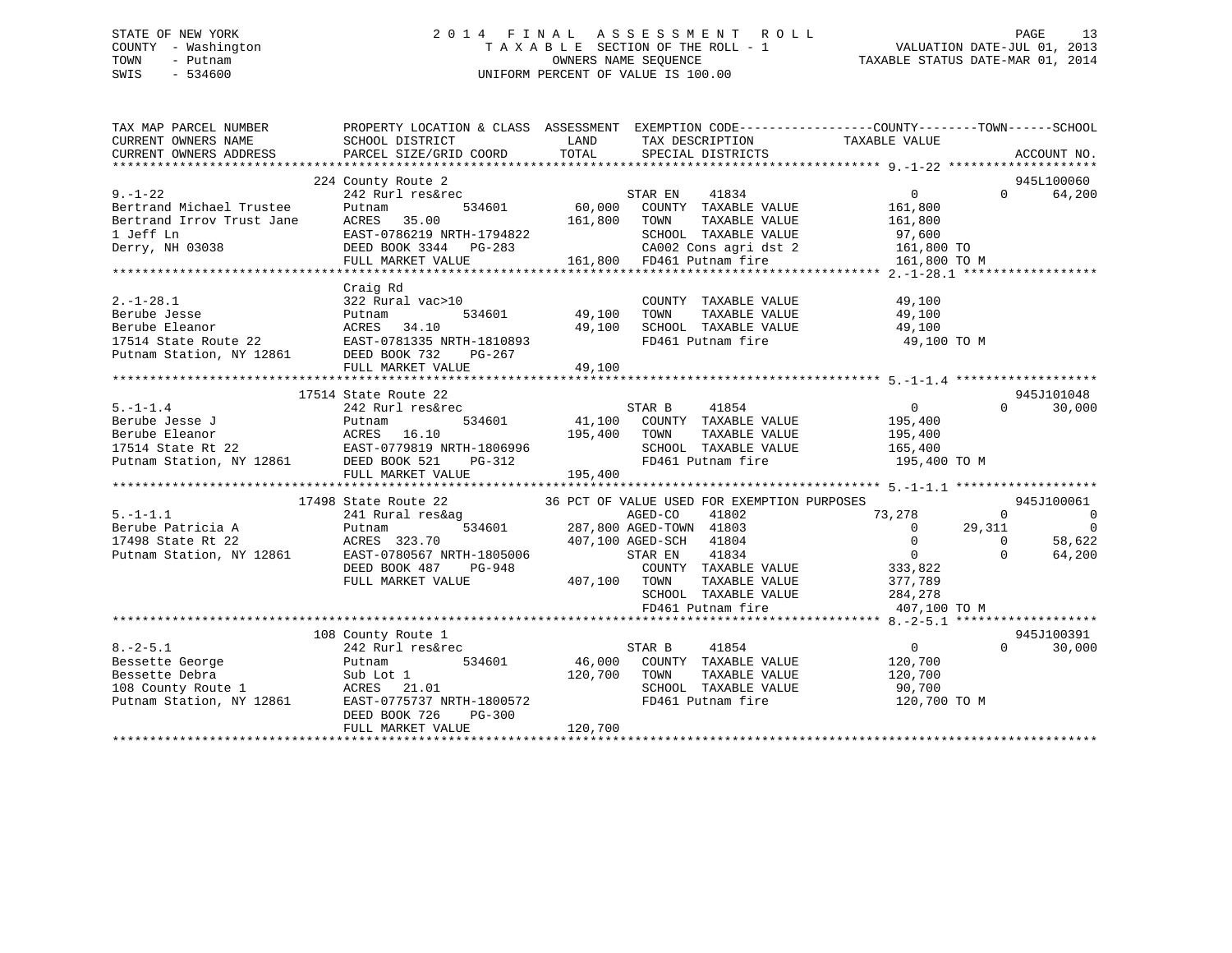### STATE OF NEW YORK 2 0 1 4 F I N A L A S S E S S M E N T R O L L PAGE 14 COUNTY - Washington T A X A B L E SECTION OF THE ROLL - 1 VALUATION DATE-JUL 01, 2013 TOWN - Putnam **CONNERS NAME SEQUENCE** TAXABLE STATUS DATE-MAR 01, 2014 SWIS - 534600 UNIFORM PERCENT OF VALUE IS 100.00

| TAX MAP PARCEL NUMBER<br>CURRENT OWNERS NAME<br>CURRENT OWNERS ADDRESS                                                                         | SCHOOL DISTRICT<br>PARCEL SIZE/GRID COORD                              | LAND<br>TOTAL | PROPERTY LOCATION & CLASS ASSESSMENT EXEMPTION CODE----------------COUNTY-------TOWN------SCHOOL<br>TAX DESCRIPTION<br>SPECIAL DISTRICTS                                                    | TAXABLE VALUE              | ACCOUNT NO.   |
|------------------------------------------------------------------------------------------------------------------------------------------------|------------------------------------------------------------------------|---------------|---------------------------------------------------------------------------------------------------------------------------------------------------------------------------------------------|----------------------------|---------------|
|                                                                                                                                                |                                                                        |               |                                                                                                                                                                                             |                            |               |
|                                                                                                                                                | 110 Lake Rd                                                            |               |                                                                                                                                                                                             |                            | 945J101069    |
| $16. - 1 - 16.3$                                                                                                                               | 210 1 Family Res                                                       |               | 41854<br>STAR B                                                                                                                                                                             | $\overline{0}$             | $0 \t 30,000$ |
| Bezio Ricky                                                                                                                                    | Putnam 534601 34,000<br>House Under Construction 184,900<br>ACRES 9 00 |               | COUNTY TAXABLE VALUE                                                                                                                                                                        | 184,900                    |               |
|                                                                                                                                                |                                                                        |               | TOWN<br>TAXABLE VALUE                                                                                                                                                                       | 184,900                    |               |
|                                                                                                                                                |                                                                        |               | SCHOOL TAXABLE VALUE                                                                                                                                                                        | 154,900                    |               |
|                                                                                                                                                |                                                                        |               | FD461 Putnam fire                                                                                                                                                                           | 184,900 TO M               |               |
|                                                                                                                                                | DEED BOOK 643<br>$PG-15$                                               |               |                                                                                                                                                                                             |                            |               |
|                                                                                                                                                | FULL MARKET VALUE                                                      | 184,900       |                                                                                                                                                                                             |                            |               |
|                                                                                                                                                | 306 Hutton Square Rd                                                   |               |                                                                                                                                                                                             |                            | 945J100077    |
| $9. - 1 - 12$                                                                                                                                  | 210 1 Family Res                                                       |               | STAR B<br>41854                                                                                                                                                                             | $\overline{0}$<br>$\Omega$ | 30,000        |
|                                                                                                                                                |                                                                        |               | 10,900 COUNTY TAXABLE VALUE                                                                                                                                                                 | 62,200                     |               |
|                                                                                                                                                |                                                                        | 62,200 TOWN   | TAXABLE VALUE                                                                                                                                                                               | 62,200                     |               |
|                                                                                                                                                |                                                                        |               | SCHOOL TAXABLE VALUE                                                                                                                                                                        | 32,200                     |               |
| Bisonette Wayne K<br>Bisonette Audrey M<br>Bisonette Audrey M<br>306 Hutton Square Rd<br>Putnam Station, NY 12861<br>EAST-0790301 NRTH-1794728 |                                                                        |               | FD461 Putnam fire                                                                                                                                                                           | 62,200 TO M                |               |
|                                                                                                                                                | DEED BOOK 504 PG-521                                                   |               |                                                                                                                                                                                             |                            |               |
|                                                                                                                                                | FULL MARKET VALUE                                                      | 62,200        |                                                                                                                                                                                             |                            |               |
|                                                                                                                                                |                                                                        |               |                                                                                                                                                                                             |                            |               |
|                                                                                                                                                | 2300 Black Point Rd                                                    |               |                                                                                                                                                                                             |                            | 945J100850    |
| $4.5 - 1 - 22$                                                                                                                                 | 210 1 Family Res - WTRFNT                                              |               |                                                                                                                                                                                             |                            |               |
| Black Point LLC                                                                                                                                | Putnam 534601                                                          | 470,100       | $\begin{tabular}{llllll} \multicolumn{2}{c}{\textbf{COUNTY}} & \textbf{TAXABLE VALUE} & & \textbf{748,400} \\ \textbf{TOWN} & \textbf{TAXABLE VALUE} & & \textbf{748,400} \\ \end{tabular}$ |                            |               |
|                                                                                                                                                |                                                                        | 748,400       |                                                                                                                                                                                             |                            |               |
| Black Point LLC<br>Attn: Donald R Oliver LF 50<br>2002 M Adams RCRES 2.10                                                                      |                                                                        |               | TOWN TAXABLE VALUE<br>SCHOOL TAXABLE VALUE 748,400<br>-- '' Plack Pt Sewer Dist 00 UN C                                                                                                     |                            |               |
| Kirkwood, MO 63122-3801 EAST-0769957 NRTH-1807599                                                                                              |                                                                        |               | BP461 Black Pt Sewer Dist<br>FD461 Putnam fire                                                                                                                                              | 748,400 TO M               |               |
|                                                                                                                                                | DEED BOOK 891<br>PG-273                                                |               |                                                                                                                                                                                             |                            |               |
|                                                                                                                                                | FULL MARKET VALUE                                                      | 748,400       |                                                                                                                                                                                             |                            |               |
|                                                                                                                                                |                                                                        |               |                                                                                                                                                                                             |                            |               |
|                                                                                                                                                | Black Point Way                                                        |               |                                                                                                                                                                                             |                            | 945J100100    |
| $4. - 1 - 38$                                                                                                                                  | 314 Rural vac<10 - WTRFNT                                              |               | COUNTY TAXABLE VALUE                                                                                                                                                                        | 272,100                    |               |
| Blackpoint LLC                                                                                                                                 | $534601$ 272,100<br>Putnam                                             |               | TAXABLE VALUE<br>TOWN                                                                                                                                                                       | 272,100                    |               |
| 18 Saddlebrook Dr                                                                                                                              | $110'$ Lf                                                              | 272,100       |                                                                                                                                                                                             |                            |               |
| Saratoga Springs, NY 12866                                                                                                                     | FRNT 110.00 DPTH 350.00                                                |               | SCHOOL TAXABLE VALUE 272,100<br>BP461 Black Pt Sewer Dist 00 UN C                                                                                                                           |                            |               |
|                                                                                                                                                | EAST-0767753 NRTH-1805521                                              |               | FD461 Putnam fire                                                                                                                                                                           | 272,100 TO M               |               |
|                                                                                                                                                | DEED BOOK 830<br>PG-264                                                |               |                                                                                                                                                                                             |                            |               |
|                                                                                                                                                | FULL MARKET VALUE                                                      | 272,100       |                                                                                                                                                                                             |                            |               |
|                                                                                                                                                |                                                                        |               |                                                                                                                                                                                             |                            |               |
|                                                                                                                                                | 2170 Black Point Rd                                                    |               |                                                                                                                                                                                             |                            | 945J100835    |
| $1.18 - 1 - 16$                                                                                                                                | 260 Seasonal res - WTRFNT                                              |               | COUNTY TAXABLE VALUE                                                                                                                                                                        | 653,300                    |               |
| Blake Dexter III                                                                                                                               | 534601 563,400<br>Putnam                                               |               | TAXABLE VALUE 653,300<br>TOWN                                                                                                                                                               |                            |               |
| Blake Darren F                                                                                                                                 |                                                                        | 653,300       | SCHOOL TAXABLE VALUE                                                                                                                                                                        | 653,300                    |               |
| 11 Owenoke Way                                                                                                                                 |                                                                        |               | SCHOOL TAXABLE VALUE 653,300<br>BP461 Black Pt Sewer Dist .00 UN C                                                                                                                          |                            |               |
| Riverside, CT 06878                                                                                                                            | 118' Lf 653<br>ACRES 1.10 653<br>BAST-0771403 NRTH-1810109             |               | FD461 Putnam fire                                                                                                                                                                           | 653,300 TO M               |               |
|                                                                                                                                                | DEED BOOK 801<br>PG-127                                                |               |                                                                                                                                                                                             |                            |               |
|                                                                                                                                                | FULL MARKET VALUE                                                      | 653,300       |                                                                                                                                                                                             |                            |               |
|                                                                                                                                                |                                                                        |               |                                                                                                                                                                                             |                            |               |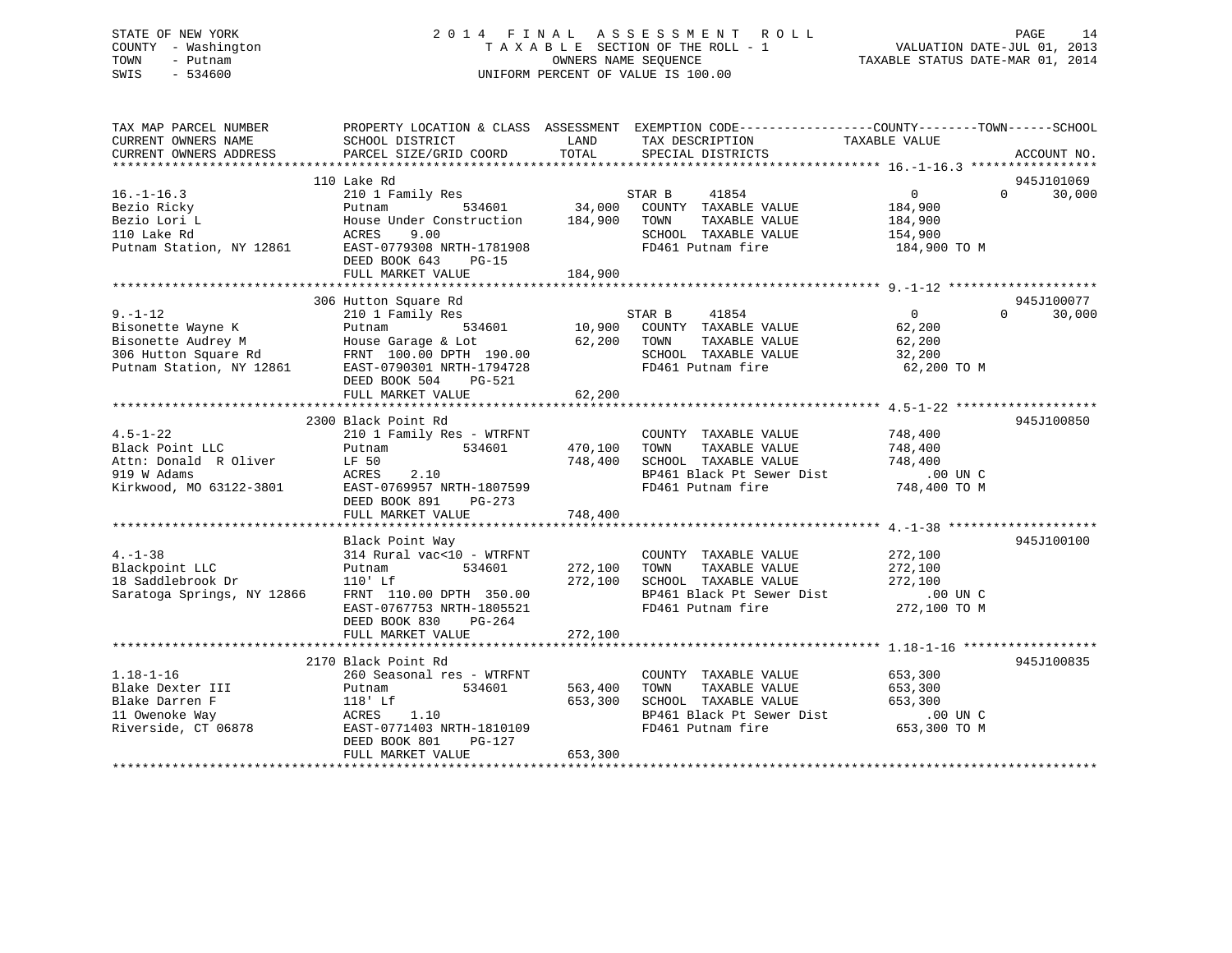### STATE OF NEW YORK 2 0 1 4 F I N A L A S S E S S M E N T R O L L PAGE 15 COUNTY - Washington T A X A B L E SECTION OF THE ROLL - 1 VALUATION DATE-JUL 01, 2013 TOWN - Putnam **CONNERS NAME SEQUENCE** TAXABLE STATUS DATE-MAR 01, 2014 SWIS - 534600 UNIFORM PERCENT OF VALUE IS 100.00

| TAX MAP PARCEL NUMBER        | PROPERTY LOCATION & CLASS ASSESSMENT EXEMPTION CODE----------------COUNTY-------TOWN------SCHOOL                              |              |                                                              |                                                              |                    |
|------------------------------|-------------------------------------------------------------------------------------------------------------------------------|--------------|--------------------------------------------------------------|--------------------------------------------------------------|--------------------|
| CURRENT OWNERS NAME          | SCHOOL DISTRICT                                                                                                               | LAND         | TAX DESCRIPTION                                              | TAXABLE VALUE                                                |                    |
| CURRENT OWNERS ADDRESS       | PARCEL SIZE/GRID COORD                                                                                                        | TOTAL        | SPECIAL DISTRICTS                                            |                                                              | ACCOUNT NO.        |
|                              |                                                                                                                               |              |                                                              |                                                              |                    |
|                              | 76 Liddle-Harris Rd                                                                                                           |              |                                                              |                                                              | 945J100696         |
| $12. -3 - 5$                 | 210 1 Family Res                                                                                                              |              | STAR B<br>41854                                              | $\overline{0}$                                               | $0 \t 30,000$      |
| Blood Kristie L              | 534601<br>Putnam                                                                                                              |              | 31,900 COUNTY TAXABLE VALUE                                  | 124,300                                                      |                    |
| Blood Susan C                | 124,300 TOWN                                                                                                                  |              | TAXABLE VALUE 124,300                                        |                                                              |                    |
| 76 Liddle-Harris Rd          |                                                                                                                               |              | SCHOOL TAXABLE VALUE                                         | 94,300                                                       |                    |
| Putnam, NY 12861             |                                                                                                                               |              | FD461 Putnam fire 124,300 TO M                               |                                                              |                    |
|                              | ACRES 6.90 ---,<br>EAST-0775660 NRTH-1786547<br>DEED BOOK 904 PG-128<br>FULL MARKET VALUE 124,300<br>ALL MARKET VALUE 124,300 |              |                                                              |                                                              |                    |
|                              |                                                                                                                               |              |                                                              |                                                              |                    |
|                              | 106 County Route 2                                                                                                            |              |                                                              |                                                              | 945J100079         |
| $13. - 2 - 26$               | 210 1 Family Res                                                                                                              |              | COUNTY TAXABLE VALUE 65,000                                  |                                                              |                    |
| Blood Rose M                 | Putnam 534601 11,200                                                                                                          |              | TOWN                                                         | TAXABLE VALUE 65,000                                         |                    |
|                              | FRNT 49.00 DPTH 225.00 65,000                                                                                                 |              |                                                              |                                                              |                    |
| County Route 2<br>PO Box 106 | Putnam 534601 11,200<br>FRNT 49.00 DPTH 225.00 65,000<br>EAST-0783843 NRTH-1791947                                            |              | SCHOOL TAXABLE VALUE 65,000<br>FD461 Putnam fire 65,000 TO M |                                                              |                    |
| Putnam Sta, NY 12861         | DEED BOOK 522 PG-1                                                                                                            |              |                                                              |                                                              |                    |
|                              | FULL MARKET VALUE                                                                                                             | 65,000       |                                                              |                                                              |                    |
|                              |                                                                                                                               |              |                                                              |                                                              |                    |
|                              | Ferry Ln                                                                                                                      |              |                                                              |                                                              | 945J101026         |
| $2. -1 - 24.2$               | 314 Rural vac<10 - WTRFNT                                                                                                     |              | COUNTY TAXABLE VALUE 10,300                                  |                                                              |                    |
| Blood Willard Joseph         | 534601<br>Putnam                                                                                                              | 10,300       | TOWN TAXABLE VALUE                                           |                                                              |                    |
| 6 Pico Rd                    | LF 200                                                                                                                        | 10,300       |                                                              | 10,300<br>10,300                                             |                    |
| Clifton Park, NY 12065       | FRNT 250.00 DPTH 90.00                                                                                                        |              | SCHOOL TAXABLE VALUE 10,300<br>FD461 Putnam fire 10,300 TO M |                                                              |                    |
|                              | ACRES<br>0.53                                                                                                                 |              |                                                              |                                                              |                    |
|                              | EAST-0787884 NRTH-1811894                                                                                                     |              |                                                              |                                                              |                    |
|                              | DEED BOOK 2070 PG-220                                                                                                         |              |                                                              |                                                              |                    |
|                              | FULL MARKET VALUE                                                                                                             | 10,300       |                                                              |                                                              |                    |
|                              |                                                                                                                               |              |                                                              |                                                              |                    |
|                              | 17771 State Route 22                                                                                                          |              |                                                              |                                                              | 945J100080         |
| $1. - 1 - 3$                 | 240 Rural res                                                                                                                 |              | 41854<br>STAR B                                              |                                                              | $\Omega$<br>30,000 |
| 1.-1-3<br>Blood William      |                                                                                                                               |              | 534601 96,800 COUNTY TAXABLE VALUE                           | $\begin{smallmatrix}&&0\178\,,\mathbf{500}\end{smallmatrix}$ |                    |
|                              | Putnam                                                                                                                        | 178,500 TOWN | TAXABLE VALUE                                                | 178,500                                                      |                    |
|                              |                                                                                                                               |              |                                                              |                                                              |                    |
|                              |                                                                                                                               |              | SCHOOL TAXABLE VALUE 148,500                                 |                                                              |                    |
|                              |                                                                                                                               |              | FD461 Putnam fire                                            | 178,500 TO M                                                 |                    |
|                              | FULL MARKET VALUE                                                                                                             | 178,500      |                                                              |                                                              |                    |
|                              |                                                                                                                               |              |                                                              |                                                              |                    |
|                              | Wrights Rd                                                                                                                    |              |                                                              |                                                              | 945J100084         |
| $2. - 1 - 23$                | 314 Rural vac<10                                                                                                              |              | COUNTY TAXABLE VALUE<br>TOWN TAXABLE VALUE 25,000            |                                                              |                    |
| Blood William E              | 534601 25,000<br>Putnam                                                                                                       |              | TOWN                                                         |                                                              |                    |
| Blood Susan C                |                                                                                                                               | 25,000       | SCHOOL TAXABLE VALUE 25,000                                  |                                                              |                    |
| 17771 State Route 22         | ACRES 5.00                                                                                                                    |              | FD461 Putnam fire                                            | 25,000 TO M                                                  |                    |
| Putnam Station, NY 12861     | EAST-0787232 NRTH-1811239                                                                                                     |              |                                                              |                                                              |                    |
|                              | DEED BOOK 515<br>PG-69                                                                                                        |              |                                                              |                                                              |                    |
|                              | FULL MARKET VALUE                                                                                                             | 25,000       |                                                              |                                                              |                    |
|                              |                                                                                                                               |              |                                                              |                                                              |                    |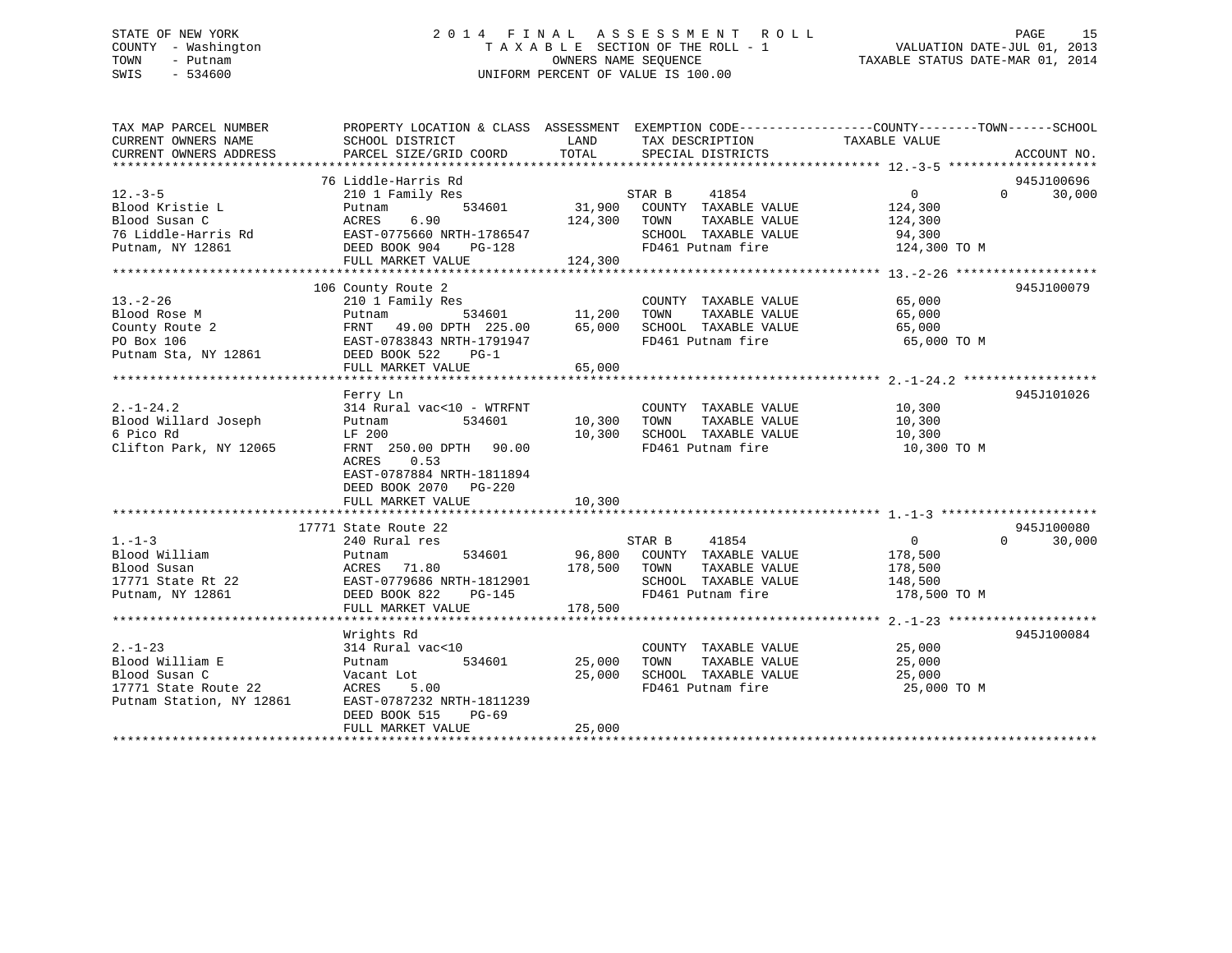| STATE OF NEW YORK<br>COUNTY - Washington<br>TOWN<br>- Putnam<br>SWIS<br>$-534600$ |                                                                     |                       | 2014 FINAL ASSESSMENT ROLL<br>TAXABLE SECTION OF THE ROLL - 1<br>OWNERS NAME SEQUENCE<br>UNIFORM PERCENT OF VALUE IS 100.00 | VALUATION DATE-JUL 01, 2013<br>TAXABLE STATUS DATE-MAR 01, 2014                                                   | PAGE<br>16  |
|-----------------------------------------------------------------------------------|---------------------------------------------------------------------|-----------------------|-----------------------------------------------------------------------------------------------------------------------------|-------------------------------------------------------------------------------------------------------------------|-------------|
| TAX MAP PARCEL NUMBER<br>CURRENT OWNERS NAME                                      | SCHOOL DISTRICT                                                     | LAND                  | TAX DESCRIPTION                                                                                                             | PROPERTY LOCATION & CLASS ASSESSMENT EXEMPTION CODE----------------COUNTY-------TOWN------SCHOOL<br>TAXABLE VALUE |             |
| CURRENT OWNERS ADDRESS                                                            | PARCEL SIZE/GRID COORD                                              | TOTAL                 | SPECIAL DISTRICTS                                                                                                           |                                                                                                                   | ACCOUNT NO. |
|                                                                                   |                                                                     |                       |                                                                                                                             |                                                                                                                   |             |
| $2. - 1 - 24$                                                                     | Wrights Rd<br>322 Rural vac>10 - WTRFNT                             |                       | COUNTY TAXABLE VALUE                                                                                                        | 74,800                                                                                                            | 945J100081  |
| Blood William E                                                                   | 534601<br>Putnam                                                    | 74,800 TOWN           | TAXABLE VALUE                                                                                                               | 74,800                                                                                                            |             |
| Blood Susan C                                                                     | Vacant Land                                                         |                       | 74,800 SCHOOL TAXABLE VALUE                                                                                                 | 74,800                                                                                                            |             |
| 17771 State Rt 22                                                                 | 506/619                                                             |                       | FD461 Putnam fire                                                                                                           | 74,800 TO M                                                                                                       |             |
| Putnam Sta, NY 12861                                                              | ACRES 25.80<br>EAST-0787587 NRTH-1810406                            |                       |                                                                                                                             |                                                                                                                   |             |
|                                                                                   | DEED BOOK 506<br>PG-615<br>FULL MARKET VALUE                        | 74,800                |                                                                                                                             |                                                                                                                   |             |
|                                                                                   |                                                                     |                       |                                                                                                                             |                                                                                                                   |             |
|                                                                                   | 111 Wrights Rd                                                      |                       |                                                                                                                             |                                                                                                                   | 945J101017  |
| $2. -1 - 24.1$                                                                    | 314 Rural vac<10 - WTRFNT                                           |                       | COUNTY TAXABLE VALUE                                                                                                        | 45,300                                                                                                            |             |
| Blood William E                                                                   | 534601<br>Putnam                                                    | 45,300                | TOWN<br>TAXABLE VALUE                                                                                                       | 45,300                                                                                                            |             |
| Blood Susan C                                                                     | 506/619                                                             |                       | 45,300 SCHOOL TAXABLE VALUE                                                                                                 | 45,300                                                                                                            |             |
| 17771 State Rt 22                                                                 | ELF 600                                                             |                       | FD461 Putnam fire                                                                                                           | 45,300 TO M                                                                                                       |             |
| Putnam Station, NY 12861                                                          | ACRES 12.40<br>EAST-0787171 NRTH-1812173<br>DEED BOOK 506<br>PG-615 |                       |                                                                                                                             |                                                                                                                   |             |
|                                                                                   | FULL MARKET VALUE                                                   | 45,300                |                                                                                                                             |                                                                                                                   |             |
|                                                                                   |                                                                     |                       |                                                                                                                             |                                                                                                                   |             |
|                                                                                   | 101 Wrights Rd                                                      |                       |                                                                                                                             |                                                                                                                   | 945J101027  |
| $2. -1 - 24.3$<br>Blood William E                                                 | 314 Rural vac<10<br>Putnam<br>534601                                | 7,500                 | COUNTY TAXABLE VALUE<br>TOWN<br>TAXABLE VALUE                                                                               | 7,500<br>7,500                                                                                                    |             |
| Blood Susan C                                                                     | ACRES<br>2.00                                                       | 7,500                 | SCHOOL TAXABLE VALUE                                                                                                        | 7,500                                                                                                             |             |
| 17771 State Route 22                                                              | EAST-0786988 NRTH-1811848                                           |                       | FD461 Putnam fire                                                                                                           | 7,500 TO M                                                                                                        |             |
| Putnam Station, NY 12861                                                          | DEED BOOK 506<br>PG-624                                             |                       |                                                                                                                             |                                                                                                                   |             |
|                                                                                   | FULL MARKET VALUE                                                   | 7,500                 |                                                                                                                             |                                                                                                                   |             |
|                                                                                   |                                                                     |                       |                                                                                                                             |                                                                                                                   |             |
|                                                                                   | State Route 22/E Off                                                |                       |                                                                                                                             |                                                                                                                   | 945J100083  |
| $5. - 1 - 2$                                                                      | 910 Priv forest                                                     |                       | COUNTY TAXABLE VALUE                                                                                                        | 7,500                                                                                                             |             |
| Blood William E<br>Blood Susan                                                    | Putnam<br>534601<br>Wood Lot                                        | 7,500                 | TOWN<br>TAXABLE VALUE<br>7,500 SCHOOL TAXABLE VALUE                                                                         | 7,500<br>7,500                                                                                                    |             |
| 17771 State Route 22                                                              | 506/619                                                             |                       | FD461 Putnam fire                                                                                                           | 7,500 TO M                                                                                                        |             |
| Putnam Sta, NY 12861                                                              | ACRES 15.00                                                         |                       |                                                                                                                             |                                                                                                                   |             |
|                                                                                   | EAST-0782225 NRTH-1806000                                           |                       |                                                                                                                             |                                                                                                                   |             |
|                                                                                   | DEED BOOK 506<br>PG-615                                             |                       |                                                                                                                             |                                                                                                                   |             |
|                                                                                   | FULL MARKET VALUE                                                   | 7,500                 |                                                                                                                             |                                                                                                                   |             |
|                                                                                   |                                                                     | ********************* |                                                                                                                             |                                                                                                                   |             |
|                                                                                   | Link Way                                                            |                       |                                                                                                                             |                                                                                                                   | 945J100598  |
| $11.20 - 2 - 3$                                                                   | 314 Rural vac<10                                                    |                       | COUNTY TAXABLE VALUE                                                                                                        | 60,000                                                                                                            |             |
| Bolon Brian                                                                       | Putnam<br>534601                                                    | 60,000<br>60,000      | TOWN<br>TAXABLE VALUE<br>SCHOOL TAXABLE VALUE                                                                               | 60,000<br>60,000                                                                                                  |             |
| Bolon Margaret<br>201 Highland Rd                                                 | FRNT 190.00 DPTH 135.00<br>EAST-0766397 NRTH-1787392                |                       | FD461 Putnam fire                                                                                                           | 60,000 TO M                                                                                                       |             |
| West Chester, PA 19382                                                            | DEED BOOK 2874 PG-45                                                |                       |                                                                                                                             |                                                                                                                   |             |

\*\*\*\*\*\*\*\*\*\*\*\*\*\*\*\*\*\*\*\*\*\*\*\*\*\*\*\*\*\*\*\*\*\*\*\*\*\*\*\*\*\*\*\*\*\*\*\*\*\*\*\*\*\*\*\*\*\*\*\*\*\*\*\*\*\*\*\*\*\*\*\*\*\*\*\*\*\*\*\*\*\*\*\*\*\*\*\*\*\*\*\*\*\*\*\*\*\*\*\*\*\*\*\*\*\*\*\*\*\*\*\*\*\*\*\*\*\*\*\*\*\*\*\*\*\*\*\*\*\*\*\*

FULL MARKET VALUE 60,000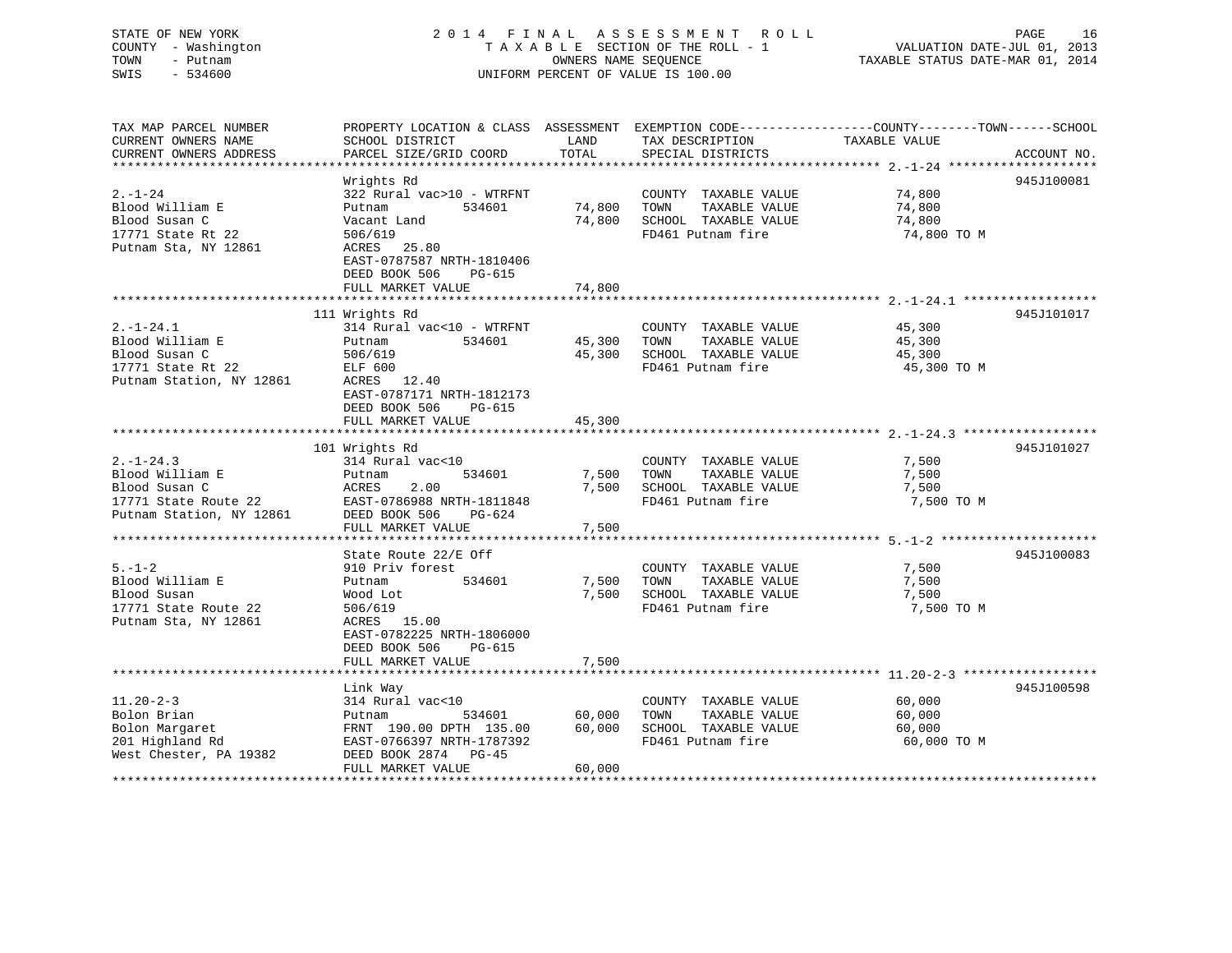### STATE OF NEW YORK 2 0 1 4 F I N A L A S S E S S M E N T R O L L PAGE 17 COUNTY - Washington T A X A B L E SECTION OF THE ROLL - 1 VALUATION DATE-JUL 01, 2013 TOWN - Putnam OWNERS NAME SEQUENCE TAXABLE STATUS DATE-MAR 01, 2014 SWIS - 534600 UNIFORM PERCENT OF VALUE IS 100.00

| TAX MAP PARCEL NUMBER<br>CURRENT OWNERS NAME<br>CURRENT OWNERS ADDRESS | PROPERTY LOCATION & CLASS ASSESSMENT EXEMPTION CODE----------------COUNTY-------TOWN-----SCHOOL<br>SCHOOL DISTRICT<br>PARCEL SIZE/GRID COORD | LAND<br>TOTAL  | TAX DESCRIPTION<br>SPECIAL DISTRICTS          | TAXABLE VALUE  | ACCOUNT NO. |
|------------------------------------------------------------------------|----------------------------------------------------------------------------------------------------------------------------------------------|----------------|-----------------------------------------------|----------------|-------------|
|                                                                        |                                                                                                                                              |                |                                               |                |             |
| $11.20 - 2 - 8. - 8801$<br>Bolon Brian                                 | Link Way<br>312 Vac w/imprv<br>Putnam<br>534601                                                                                              | $\overline{0}$ | COUNTY TAXABLE VALUE<br>TAXABLE VALUE<br>TOWN | 5,000<br>5,000 |             |
| Bolon Margaret                                                         | Developed Dock Area                                                                                                                          | 5,000          | SCHOOL TAXABLE VALUE                          | 5,000          |             |
| 201 Highland Rd                                                        | Nature Consv land                                                                                                                            |                | FD461 Putnam fire                             | 5,000 TO M     |             |
| West Chester, PA 19382                                                 | FULL MARKET VALUE                                                                                                                            | 5,000          |                                               |                |             |
|                                                                        |                                                                                                                                              |                |                                               |                |             |
|                                                                        | 4382 Link Way                                                                                                                                |                |                                               |                | 945J100348  |
| $11.20 - 2 - 2$                                                        | 260 Seasonal res                                                                                                                             |                | COUNTY TAXABLE VALUE                          | 111,700        |             |
|                                                                        |                                                                                                                                              |                |                                               |                |             |
| Bolon Margaret                                                         | 534601<br>Putnam                                                                                                                             | 58,100         | TOWN<br>TAXABLE VALUE                         | 111,700        |             |
| Bolon Brian                                                            | 871/339                                                                                                                                      | 111,700        | SCHOOL TAXABLE VALUE                          | 111,700        |             |
| 201 Highland Rd                                                        | 10' Row To Lake                                                                                                                              |                | FD461 Putnam fire                             | 111,700 TO M   |             |
| West Chester, PA 19382                                                 | FRNT 50.00 DPTH 100.00<br>EAST-0766369 NRTH-1787461<br>DEED BOOK 2843 PG-337                                                                 |                |                                               |                |             |
|                                                                        | FULL MARKET VALUE                                                                                                                            | 111,700        |                                               |                |             |
|                                                                        |                                                                                                                                              |                |                                               |                |             |
|                                                                        | Black Point Rd                                                                                                                               |                |                                               |                | 945J100600  |
| $4. -1 - 4$                                                            | 910 Priv forest                                                                                                                              |                | COUNTY TAXABLE VALUE                          | 4,800          |             |
| Borel Paula A                                                          | 534601<br>Putnam                                                                                                                             | 4,800          | TAXABLE VALUE<br>TOWN                         | 4,800          |             |
| Oliver William                                                         | 9.50<br>ACRES                                                                                                                                |                | 4,800 SCHOOL TAXABLE VALUE                    | 4,800          |             |
| 4B Gurry Cir                                                           | EAST-0770123 NRTH-1807280                                                                                                                    |                | BP461 Black Pt Sewer Dist                     | .00 UN C       |             |
| Watervliet, NY 12189                                                   | DEED BOOK 465<br>PG-188                                                                                                                      |                | FD461 Putnam fire                             | 4,800 TO M     |             |
|                                                                        | FULL MARKET VALUE                                                                                                                            | 4,800          |                                               |                |             |
|                                                                        |                                                                                                                                              |                |                                               |                |             |
|                                                                        | 2340 Black Point Way                                                                                                                         |                |                                               |                | 945J100089  |
| $4.9 - 1 - 2$                                                          | 210 1 Family Res - WTRFNT                                                                                                                    |                | COUNTY TAXABLE VALUE                          | 497,391        |             |
| Borger John                                                            | 534601<br>Putnam                                                                                                                             | 357,191        | TAXABLE VALUE<br>TOWN                         | 497,391        |             |
| Borger Muriel                                                          | LF 100                                                                                                                                       | 497,391        | SCHOOL TAXABLE VALUE                          | 497,391        |             |
| 118 Cumberland Ave                                                     | FRNT 100.00 DPTH 195.00                                                                                                                      |                | BP461 Black Pt Sewer Dist                     | $.00$ UN C     |             |
|                                                                        |                                                                                                                                              |                |                                               |                |             |
| Shippensburg, PA 17257                                                 | EAST-0768979 NRTH-1807092                                                                                                                    |                | FD461 Putnam fire                             | 497,391 TO M   |             |
|                                                                        | DEED BOOK 400<br>PG-462                                                                                                                      |                |                                               |                |             |
|                                                                        | FULL MARKET VALUE                                                                                                                            | 497,391        |                                               |                |             |
|                                                                        |                                                                                                                                              |                |                                               |                |             |
|                                                                        | 7 Clemons Ln                                                                                                                                 |                |                                               |                | 945J100611  |
| $9 - 1 - 37$                                                           | 312 Vac w/imprv                                                                                                                              |                | COUNTY TAXABLE VALUE                          | 5,400          |             |
| Boule Paul O                                                           | 534601<br>Putnam                                                                                                                             | 5,000          | TAXABLE VALUE<br>TOWN                         | 5,400          |             |
| Boule Leah J                                                           | Land & Foundation                                                                                                                            | 5,400          | SCHOOL TAXABLE VALUE                          | 5,400          |             |
| 2784 County Route 12                                                   | ACRES<br>1.00                                                                                                                                |                | FD461 Putnam fire                             | 5,400 TO M     |             |
| Whitehall, NY 12887                                                    | EAST-0779855 NRTH-1798293                                                                                                                    |                |                                               |                |             |
|                                                                        | DEED BOOK 616<br>$PG-69$                                                                                                                     |                |                                               |                |             |
|                                                                        | FULL MARKET VALUE                                                                                                                            | 5,400          |                                               |                |             |
|                                                                        |                                                                                                                                              |                |                                               |                |             |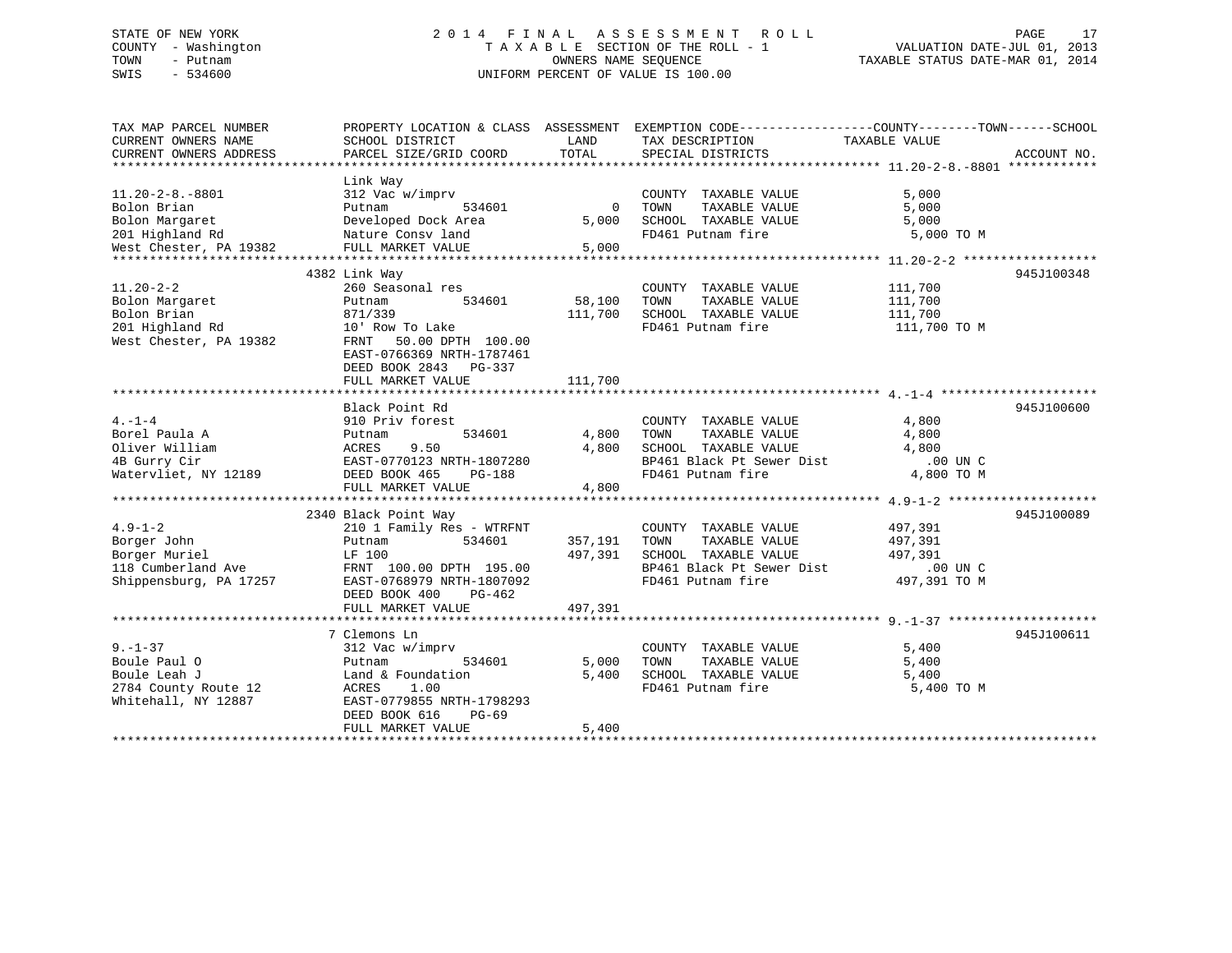### STATE OF NEW YORK 2 0 1 4 F I N A L A S S E S S M E N T R O L L PAGE 18 COUNTY - Washington T A X A B L E SECTION OF THE ROLL - 1 VALUATION DATE-JUL 01, 2013 TOWN - Putnam OWNERS NAME SEQUENCE TAXABLE STATUS DATE-MAR 01, 2014 SWIS - 534600 UNIFORM PERCENT OF VALUE IS 100.00

| TAX MAP PARCEL NUMBER<br>CURRENT OWNERS NAME                                                       | PROPERTY LOCATION & CLASS ASSESSMENT EXEMPTION CODE----------------COUNTY-------TOWN------SCHOOL<br>SCHOOL DISTRICT                                            | LAND                         | TAX DESCRIPTION                                                                                                                                | TAXABLE VALUE                                                         |                                              |
|----------------------------------------------------------------------------------------------------|----------------------------------------------------------------------------------------------------------------------------------------------------------------|------------------------------|------------------------------------------------------------------------------------------------------------------------------------------------|-----------------------------------------------------------------------|----------------------------------------------|
| CURRENT OWNERS ADDRESS                                                                             | PARCEL SIZE/GRID COORD                                                                                                                                         | TOTAL                        | SPECIAL DISTRICTS                                                                                                                              |                                                                       | ACCOUNT NO.                                  |
|                                                                                                    | State Route 22                                                                                                                                                 |                              |                                                                                                                                                |                                                                       | 945J100103                                   |
| $9. - 1 - 45$<br>Boule Paul O                                                                      | 311 Res vac land<br>534601<br>Putnam                                                                                                                           | 600<br>600                   | COUNTY TAXABLE VALUE<br>TOWN<br>TAXABLE VALUE<br>SCHOOL TAXABLE VALUE                                                                          | 600<br>600<br>600                                                     |                                              |
| Boule Leah J<br>2784 County Route 12<br>Whitehall, NY 12887                                        | Lot<br>FRNT 63.00 DPTH 80.00<br>EAST-0779723 NRTH-1798333<br>DEED BOOK 616<br>PG-67<br>FULL MARKET VALUE                                                       | 600                          | FD461 Putnam fire                                                                                                                              | 600 TO M                                                              |                                              |
|                                                                                                    |                                                                                                                                                                |                              |                                                                                                                                                |                                                                       |                                              |
|                                                                                                    | 1110 County Route 2                                                                                                                                            |                              |                                                                                                                                                |                                                                       | 945J100546                                   |
| $2. -1 - 3$<br>Bowman Cindy L<br>1110 County Route 2<br>Putnam, NY 12861                           | 210 1 Family Res<br>534601<br>Putnam<br>2.50<br>ACRES<br>EAST-0784277 NRTH-1812080<br>DEED BOOK 2753 PG-112<br>FULL MARKET VALUE                               | 87,900                       | STAR B<br>41854<br>22,500 DISAB-C/S 41935<br>COUNTY TAXABLE VALUE<br>TOWN<br>TAXABLE VALUE<br>SCHOOL TAXABLE VALUE<br>87,900 FD461 Putnam fire | $\overline{0}$<br>43,950<br>43,950<br>87,900<br>13,950<br>87,900 TO M | $\mathbf{0}$<br>30,000<br>43,950<br>$\Omega$ |
|                                                                                                    |                                                                                                                                                                |                              |                                                                                                                                                |                                                                       |                                              |
|                                                                                                    | 110 Schwerdtfeger Rd                                                                                                                                           |                              |                                                                                                                                                |                                                                       | 945J100935                                   |
| $4. -1 - 16.2$<br>Bowman Samuel<br>Pagano Ralph<br>110 Schwerdfeger Rd<br>Putnam Station, NY 12861 | 242 Rurl res&rec<br>534601<br>Putnam<br>616/315 + 317<br>ACRES 52.20<br>1 EAST-0772391 NRTH-1801792<br>DEED BOOK 470<br>PG-447<br>FULL MARKET VALUE            | 77,200<br>203,600<br>203,600 | STAR B<br>41854<br>COUNTY TAXABLE VALUE<br>TOWN<br>TAXABLE VALUE<br>SCHOOL TAXABLE VALUE<br>FD461 Putnam fire                                  | $\overline{0}$<br>203,600<br>203,600<br>173,600<br>203,600 TO M       | $\Omega$<br>30,000                           |
|                                                                                                    |                                                                                                                                                                |                              |                                                                                                                                                |                                                                       |                                              |
| $8. - 1 - 1.2$<br>Boyce Debra A<br>10 Schwerdtfeger Rd<br>Putnam Station, NY 12861                 | 10 Schwerdtfeger Rd<br>210 1 Family Res<br>534601<br>Putnam<br>LR's<br>ACRES<br>1.93<br>EAST-0770273 NRTH-1799335<br>DEED BOOK 2907 PG-19<br>FULL MARKET VALUE | 31,100<br>195,700<br>195,700 | COUNTY TAXABLE VALUE<br>TOWN<br>TAXABLE VALUE<br>SCHOOL TAXABLE VALUE<br>FD461 Putnam fire                                                     | 195,700<br>195,700<br>195,700<br>195,700 TO M                         | 945J100940                                   |
|                                                                                                    |                                                                                                                                                                |                              |                                                                                                                                                |                                                                       |                                              |
| $1. - 1 - 12$<br>Boyce Sylvia<br>Hanchett D Neal<br>8 Temperance Pt<br>Ticonderoga, NY 12883       | Black Point Rd<br>322 Rural vac>10<br>534601<br>Putnam<br>8.20<br>ACRES<br>EAST-0772084 NRTH-1808964<br>DEED BOOK 2646 PG-163<br>FULL MARKET VALUE             | 4,100<br>4,100<br>4,100      | COUNTY TAXABLE VALUE<br>TAXABLE VALUE<br>TOWN<br>SCHOOL TAXABLE VALUE<br>BP461 Black Pt Sewer Dist<br>FD461 Putnam fire                        | 4,100<br>4,100<br>4,100<br>.00 UN C<br>4,100 TO M                     | 945J100294                                   |
|                                                                                                    |                                                                                                                                                                |                              |                                                                                                                                                |                                                                       |                                              |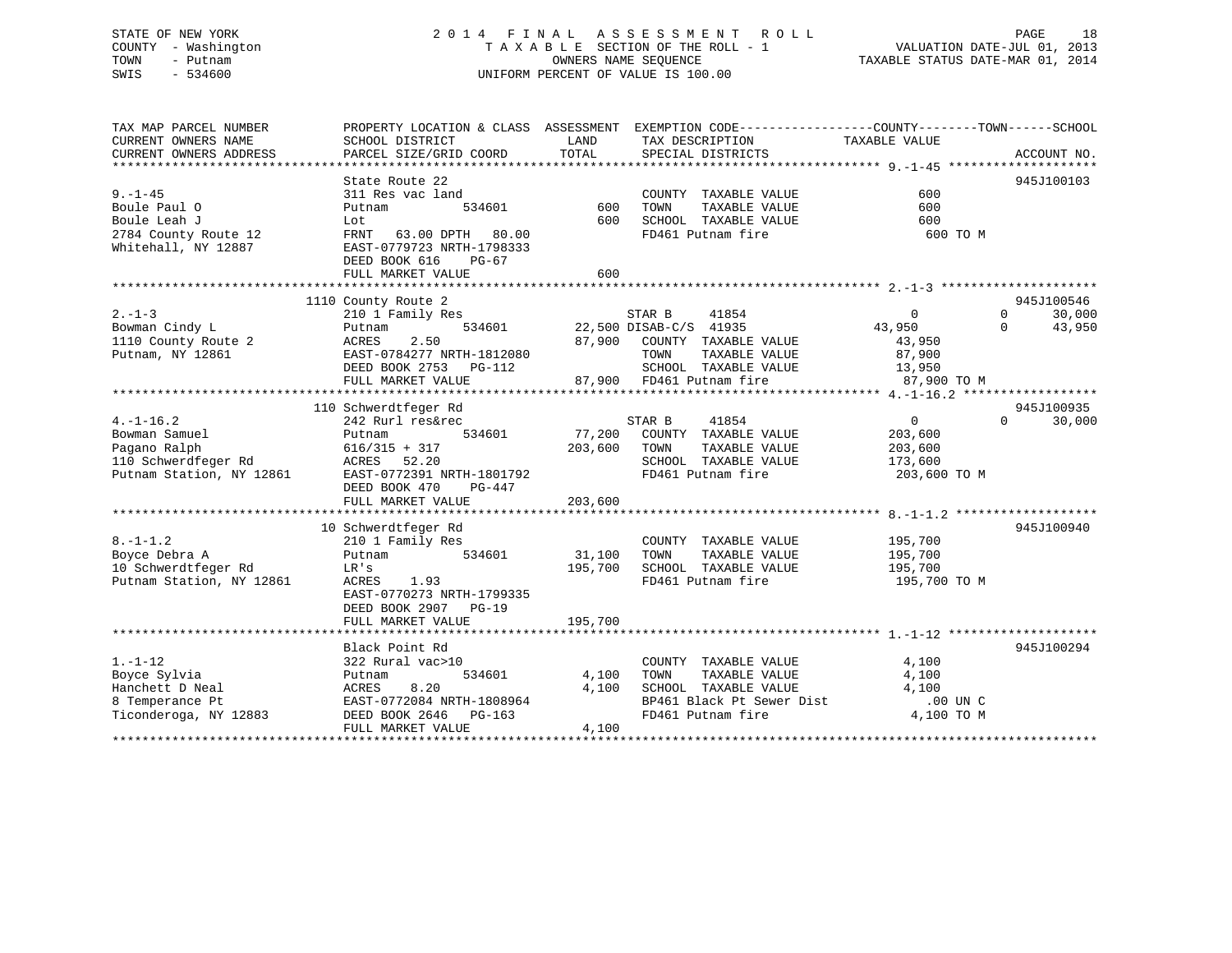### STATE OF NEW YORK 2 0 1 4 F I N A L A S S E S S M E N T R O L L PAGE 19 COUNTY - Washington T A X A B L E SECTION OF THE ROLL - 1 VALUATION DATE-JUL 01, 2013 TOWN - Putnam OWNERS NAME SEQUENCE TAXABLE STATUS DATE-MAR 01, 2014 SWIS - 534600 UNIFORM PERCENT OF VALUE IS 100.00

| TAX MAP PARCEL NUMBER<br>CURRENT OWNERS NAME<br>CURRENT OWNERS ADDRESS                                           | SCHOOL DISTRICT<br>PARCEL SIZE/GRID COORD                                                                                                                                                 | LAND<br>TOTAL                 | PROPERTY LOCATION & CLASS ASSESSMENT EXEMPTION CODE---------------COUNTY-------TOWN------SCHOOL<br>TAX DESCRIPTION<br>SPECIAL DISTRICTS                                       | TAXABLE VALUE                                             | ACCOUNT NO.                      |
|------------------------------------------------------------------------------------------------------------------|-------------------------------------------------------------------------------------------------------------------------------------------------------------------------------------------|-------------------------------|-------------------------------------------------------------------------------------------------------------------------------------------------------------------------------|-----------------------------------------------------------|----------------------------------|
| $1. - 1 - 11$<br>Boyce Sylvia E<br>Hanchett D Neal<br>8 Temperance Pt<br>Ticonderoga, NY 12883                   | Black Point Rd<br>322 Rural vac>10<br>Putnam<br>534601<br>ACRES 54.25<br>EAST-0772464 NRTH-1809150<br>DEED BOOK 2646 PG-163<br>FULL MARKET VALUE                                          | 17,100<br>17,100<br>17,100    | COUNTY TAXABLE VALUE<br>TAXABLE VALUE<br>TOWN<br>SCHOOL TAXABLE VALUE<br>BP461 Black Pt Sewer Dist<br>FD461 Putnam fire                                                       | 17,100<br>17,100<br>17,100<br>$.00$ UN $C$<br>17,100 TO M | 945J100295                       |
| $1.18 - 1 - 15$<br>$1.10 - 1.2$<br>Boyce Sylvia E<br>Hanchett D Neal<br>8 Temperance Pt<br>Ticonderoga, NY 12883 | 2164 Black Point Rd<br>280 Res Multiple - WTRFNT<br>534601<br>Putnam<br>2485/59<br>105 ' Lf<br>1.00<br>ACRES<br>EAST-0771489 NRTH-1810180<br>DEED BOOK 953<br>PG-162<br>FULL MARKET VALUE | 343,500<br>435,500<br>435,500 | COUNTY TAXABLE VALUE<br>TOWN<br>TAXABLE VALUE<br>SCHOOL TAXABLE VALUE<br>BP461 Black Pt Sewer Dist<br>FD461 Putnam fire                                                       | 435,500<br>435,500<br>435,500<br>00 UN C.<br>435,500 TO M | 945J100836                       |
| $1.14 - 1 - 10$<br>Boyle Patricia<br>McVey Cynthia L<br>2094 Black Point Rd<br>Ticonderoga, NY 12883             | 2094 Black Point Rd<br>210 1 Family Res - WTRFNT<br>534601<br>Putnam<br>LF155'<br>FRNT 127.00 DPTH 240.00<br>EAST-0772731 NRTH-1811398<br>DEED BOOK 3232 PG-69<br>FULL MARKET VALUE       | 596,400<br>860,000<br>860,000 | STAR B<br>41854<br>COUNTY TAXABLE VALUE<br>TOWN<br>TAXABLE VALUE<br>SCHOOL TAXABLE VALUE<br>SCHOOL TAXABLE VALUE.<br>BP461 Black Pt Sewer Dist .00 UN U U U U U U SCHOOL TO M | $\overline{0}$<br>860,000<br>860,000<br>830,000           | 945J100268<br>$\Omega$<br>30,000 |
| $15. - 1 - 9$<br>Briere Dennis H<br>880 Bolger Rd<br>Fair Haven, VT 05743                                        | Pulpit Point Rd<br>322 Rural vac>10<br>534601<br>Putnam<br>Vacant Land<br>ACRES 47.00<br>EAST-0779996 NRTH-1778444<br>DEED BOOK 609<br>PG-196<br>FULL MARKET VALUE                        | 56,000<br>56,000<br>56,000    | COUNTY TAXABLE VALUE<br>TOWN<br>TAXABLE VALUE<br>SCHOOL TAXABLE VALUE<br>FD461 Putnam fire                                                                                    | 56,000<br>56,000<br>56,000<br>56,000 TO M                 | 945J100312                       |
| $16. - 1 - 4.1$<br>Brill Louise L Trustee<br>Swan Laurel Trustee<br>29 Woods Rd<br>Bloomfield, CT 06002          | 234 Lake Rd<br>260 Seasonal res - WTRFNT<br>Putnam<br>534601<br>ACRES 241.30<br>EAST-0783325 NRTH-1780906<br>DEED BOOK 855<br>PG-92<br>FULL MARKET VALUE                                  | 238,200<br>256,200<br>256,200 | COUNTY TAXABLE VALUE<br>TAXABLE VALUE<br>TOWN<br>SCHOOL TAXABLE VALUE<br>FD461 Putnam fire                                                                                    | 256,200<br>256,200<br>256,200<br>256,200 TO M             | 945J100257                       |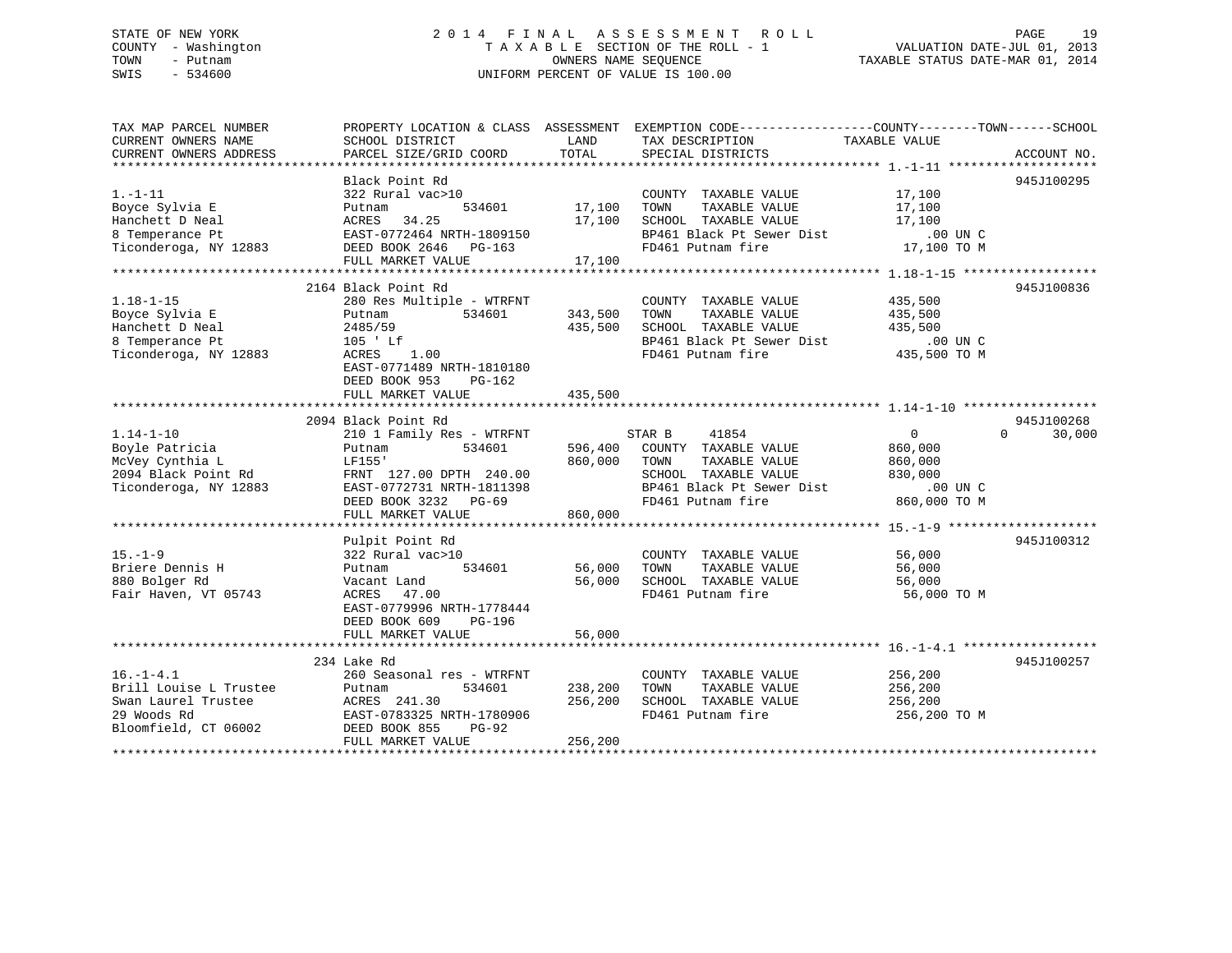### STATE OF NEW YORK 2 0 1 4 F I N A L A S S E S S M E N T R O L L PAGE 20 COUNTY - Washington T A X A B L E SECTION OF THE ROLL - 1 VALUATION DATE-JUL 01, 2013 TOWN - Putnam **CONNERS NAME SEQUENCE** TAXABLE STATUS DATE-MAR 01, 2014 SWIS - 534600 UNIFORM PERCENT OF VALUE IS 100.00

| TAX MAP PARCEL NUMBER<br>CURRENT OWNERS NAME<br>CURRENT OWNERS ADDRESS                                    | PROPERTY LOCATION & CLASS ASSESSMENT EXEMPTION CODE----------------COUNTY-------TOWN------SCHOOL<br>SCHOOL DISTRICT<br>PARCEL SIZE/GRID COORD                         | LAND<br>TOTAL      | TAX DESCRIPTION<br>SPECIAL DISTRICTS                                                                                                    | TAXABLE VALUE                                                                       | ACCOUNT NO.             |
|-----------------------------------------------------------------------------------------------------------|-----------------------------------------------------------------------------------------------------------------------------------------------------------------------|--------------------|-----------------------------------------------------------------------------------------------------------------------------------------|-------------------------------------------------------------------------------------|-------------------------|
| $13. - 1 - 14$<br>Bronzo Robert J<br>Bronzo Phyllis<br>5 Spruce St<br>East Patchogue Li, NY 11772         | State Route 22<br>314 Rural vac<10<br>534601<br>Putnam<br>Lot<br>FRNT 584.00 DPTH 106.00<br>EAST-0779547 NRTH-1787901<br>DEED BOOK 470<br>PG-936<br>FULL MARKET VALUE | 800<br>800<br>800  | COUNTY TAXABLE VALUE<br>TAXABLE VALUE<br>TOWN<br>SCHOOL TAXABLE VALUE<br>FD461 Putnam fire                                              | 800<br>800<br>800<br>800 TO M                                                       | 945J100866              |
|                                                                                                           | 3 Fire House Ln                                                                                                                                                       |                    |                                                                                                                                         |                                                                                     | 945J100658              |
| $13. - 1 - 20$<br>Bronzo Robert J<br>Bronzo Phyllis<br>5 Spruce St<br>East Patchogue Li, NY 11772         | 242 Rurl res&rec<br>534601<br>Putnam<br>Hse & 3 Garages<br>ACRES<br>84.05<br>EAST-0779797 NRTH-1789476<br>DEED BOOK 470<br>PG-936                                     | 109,100<br>270,300 | COUNTY TAXABLE VALUE<br>TAXABLE VALUE<br>TOWN<br>SCHOOL TAXABLE VALUE<br>FD461 Putnam fire                                              | 270,300<br>270,300<br>270,300<br>270,300 TO M                                       |                         |
|                                                                                                           | FULL MARKET VALUE                                                                                                                                                     | 270,300            |                                                                                                                                         |                                                                                     |                         |
|                                                                                                           | 4528 Crow Point Way                                                                                                                                                   |                    |                                                                                                                                         |                                                                                     | 945J100090              |
| $11.20 - 4 - 1$<br>Brown Harold T LE<br>Brown Josephine J LE<br>2070 Careleon Rd<br>Schenectady, NY 12303 | 260 Seasonal res - WTRFNT<br>534601<br>Putnam<br>536/29<br>LF 373<br>FRNT 345.00 DPTH 138.00<br>EAST-0765871 NRTH-1787041<br>DEED BOOK 2549 PG-46                     | 545,000<br>662,000 | COUNTY TAXABLE VALUE<br>TAXABLE VALUE<br>TOWN<br>SCHOOL TAXABLE VALUE<br>FD461 Putnam fire                                              | 662,000<br>662,000<br>662,000<br>662,000 TO M                                       |                         |
|                                                                                                           | FULL MARKET VALUE                                                                                                                                                     | 662,000            |                                                                                                                                         |                                                                                     |                         |
|                                                                                                           | 17 Charter Brook Ln                                                                                                                                                   |                    |                                                                                                                                         |                                                                                     |                         |
| $8. - 2 - 20.11$<br>Brown William J<br>Brown Angela S<br>17 Charter Brook Ln<br>Putnam, NY 12861          | 240 Rural res<br>534601<br>Putnam<br>ACRES 17.27<br>EAST-0773045 NRTH-1792496<br>DEED BOOK 3045 PG-156<br>FULL MARKET VALUE                                           | 39,800 STAR B      | VET WAR CT 41121<br>41854<br>174,800 COUNTY TAXABLE VALUE<br>TAXABLE VALUE<br>TOWN<br>SCHOOL TAXABLE VALUE<br>174,800 FD461 Putnam fire | 26,220<br>12,000<br>$\overline{0}$<br>148,580<br>162,800<br>144,800<br>174,800 TO M | 0<br>30,000<br>$\Omega$ |
|                                                                                                           | Moore Ln                                                                                                                                                              |                    |                                                                                                                                         |                                                                                     |                         |
| $13.-2-10.5$<br>Bruce Michael<br>Bruce Jodie<br>104 Putnam Center Rd<br>Putnam Station, NY 12861          | 310 Res Vac<br>534601<br>Putnam<br>6.50<br>ACRES<br>EAST-0783320 NRTH-1794010<br>DEED BOOK 2595<br>PG-31                                                              | 16,500<br>16,500   | COUNTY TAXABLE VALUE<br>TAXABLE VALUE<br>TOWN<br>SCHOOL TAXABLE VALUE<br>FD461 Putnam fire                                              | 16,500<br>16,500<br>16,500<br>16,500 TO M                                           |                         |
| ******************                                                                                        | FULL MARKET VALUE                                                                                                                                                     | 16,500             |                                                                                                                                         |                                                                                     |                         |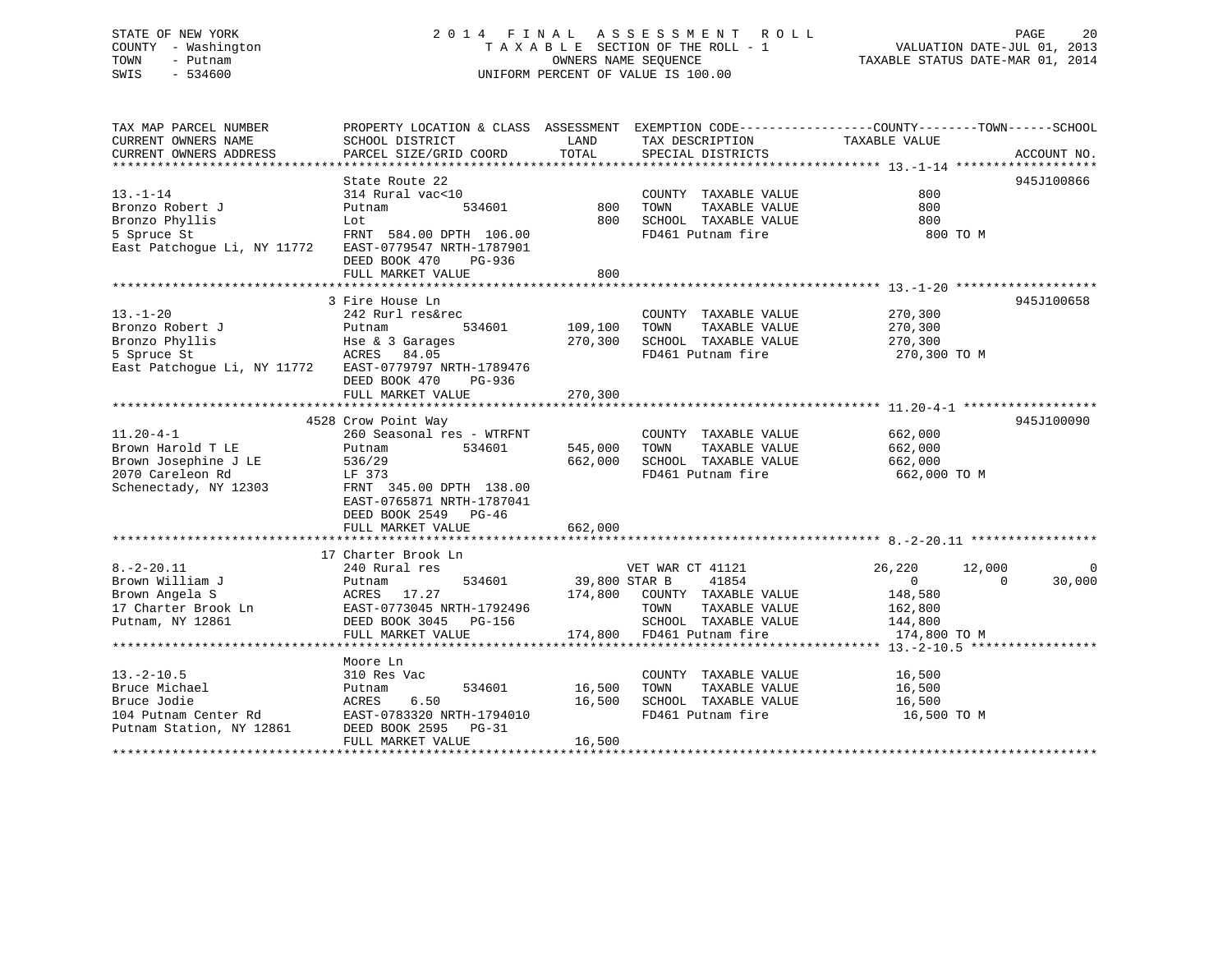### STATE OF NEW YORK 2 0 1 4 F I N A L A S S E S S M E N T R O L L PAGE 21 COUNTY - Washington T A X A B L E SECTION OF THE ROLL - 1 VALUATION DATE-JUL 01, 2013 TOWN - Putnam OWNERS NAME SEQUENCE TAXABLE STATUS DATE-MAR 01, 2014 SWIS - 534600 UNIFORM PERCENT OF VALUE IS 100.00

| TAX MAP PARCEL NUMBER<br>CURRENT OWNERS NAME | PROPERTY LOCATION & CLASS ASSESSMENT EXEMPTION CODE----------------COUNTY-------TOWN------SCHOOL<br>SCHOOL DISTRICT | LAND           | TAX DESCRIPTION       | TAXABLE VALUE            |             |
|----------------------------------------------|---------------------------------------------------------------------------------------------------------------------|----------------|-----------------------|--------------------------|-------------|
| CURRENT OWNERS ADDRESS                       | PARCEL SIZE/GRID COORD                                                                                              | TOTAL          | SPECIAL DISTRICTS     |                          | ACCOUNT NO. |
|                                              | **********************                                                                                              |                |                       |                          |             |
|                                              | 640 Gull Bay Rd                                                                                                     |                |                       |                          | 945J100094  |
| $14.11 - 2 - 4$                              | 260 Seasonal res - WTRFNT                                                                                           |                | COUNTY TAXABLE VALUE  | 326,600                  |             |
| Buckland ETAL Bruce O -LE-                   | Putnam<br>534601                                                                                                    | 244,900        | TOWN<br>TAXABLE VALUE | 326,600                  |             |
| Attn: Katherine Merrow                       | Elf 20                                                                                                              | 326,600        | SCHOOL TAXABLE VALUE  | 326,600                  |             |
| 519 Crowell Rd                               | $14. - 2 - 4$                                                                                                       |                | FD461 Putnam fire     | 326,600 TO M             |             |
| Hopkinton, NH 03229                          | FRNT 100.00 DPTH 110.00                                                                                             |                |                       |                          |             |
|                                              | EAST-0765287 NRTH-1782637                                                                                           |                |                       |                          |             |
|                                              | DEED BOOK 653<br>$PG-329$                                                                                           |                |                       |                          |             |
|                                              | FULL MARKET VALUE                                                                                                   | 326,600        |                       |                          |             |
|                                              |                                                                                                                     |                |                       |                          |             |
|                                              | Gull Bay Rd                                                                                                         |                |                       |                          | 945J101022  |
| $14.11 - 2 - 5$                              | 314 Rural vac<10 - WTRFNT                                                                                           |                | COUNTY TAXABLE VALUE  | 33,600                   |             |
| Buckland ETAL Lawrence -LE-                  | 534601<br>Putnam                                                                                                    | 33,600         | TOWN<br>TAXABLE VALUE | 33,600                   |             |
| Attn: Katherine Merrow                       | Elf 15                                                                                                              | 33,600         | SCHOOL TAXABLE VALUE  | 33,600                   |             |
| 519 Crowell Rd                               | $14. -2 - 5$                                                                                                        |                | FD461 Putnam fire     | 33,600 TO M              |             |
| Hopkinton, NH 03229                          | FRNT 22.00 DPTH 56.00                                                                                               |                |                       |                          |             |
|                                              | EAST-0765281 NRTH-1782580                                                                                           |                |                       |                          |             |
|                                              | DEED BOOK 653<br>PG-174                                                                                             |                |                       |                          |             |
|                                              | FULL MARKET VALUE                                                                                                   | 33,600         |                       |                          |             |
|                                              |                                                                                                                     |                |                       |                          | 945J100095  |
| $14. - 1 - 2$                                | 635 Gull Bay Rd<br>280 Res Multiple                                                                                 |                | COUNTY TAXABLE VALUE  | 240,100                  |             |
| Buckland ETAL Lawrence LE                    | 534601<br>Putnam                                                                                                    | 64,100         | TAXABLE VALUE<br>TOWN | 240,100                  |             |
| Attn: Katherine Merrow                       | 358/239                                                                                                             | 240,100        | SCHOOL TAXABLE VALUE  | 240,100                  |             |
| 519 Crowell Rd                               | ACRES<br>2.70                                                                                                       |                | FD461 Putnam fire     | 240,100 TO M             |             |
| Hopkinton, NH 03229                          | EAST-0765963 NRTH-1782297                                                                                           |                |                       |                          |             |
|                                              | DEED BOOK 653<br>PG-174                                                                                             |                |                       |                          |             |
|                                              | FULL MARKET VALUE                                                                                                   | 240,100        |                       |                          |             |
|                                              |                                                                                                                     |                |                       |                          |             |
|                                              | 5556 Evergreen Shores Way                                                                                           |                |                       |                          | 945J100902  |
| $12. - 4 - 42$                               | 210 1 Family Res - WTRFNT                                                                                           |                | COUNTY TAXABLE VALUE  | 951,300                  |             |
| Buhac John                                   | 534601<br>Putnam                                                                                                    | 736,500        | TOWN<br>TAXABLE VALUE | 951,300                  |             |
| Buhac Jean C                                 | 3146/246                                                                                                            | 951,300        | SCHOOL TAXABLE VALUE  | 951,300                  |             |
| 6 Bear Brook Ct                              | LF 125                                                                                                              |                | FD461 Putnam fire     | 951,300 TO M             |             |
| Clifton Park, NY 12065                       | ACRES<br>6.61                                                                                                       |                |                       |                          |             |
|                                              | EAST-0767418 NRTH-1790814                                                                                           |                |                       |                          |             |
|                                              | DEED BOOK 2718<br>$PG-240$                                                                                          |                |                       |                          |             |
|                                              | FULL MARKET VALUE                                                                                                   | 951,300        |                       |                          |             |
|                                              |                                                                                                                     |                |                       |                          |             |
|                                              | 336 Liddle-Harris Rd                                                                                                |                |                       |                          | 945J101051  |
| $8. - 2 - 20.4$                              | 242 Rurl res&rec                                                                                                    |                | VET COM CT 41131      | 20,000<br>49,125         | $\Omega$    |
| Burke John J III                             | 534601<br>Putnam                                                                                                    | 38,300 STAR EN | 41834                 | $\mathbf{0}$<br>$\Omega$ | 64,200      |
| Burke Catherine                              | House & Lot                                                                                                         | 196,500        | COUNTY TAXABLE VALUE  | 147,375                  |             |
| 336 Liddle Harris Rd                         | ACRES 13.34                                                                                                         |                | TAXABLE VALUE<br>TOWN | 176,500                  |             |
| Putnam Station, NY 12861                     | EAST-0774664 NRTH-1792834                                                                                           |                | SCHOOL TAXABLE VALUE  | 132,300                  |             |
|                                              | DEED BOOK 535<br>$PG-3$                                                                                             |                | FD461 Putnam fire     | 196,500 TO M             |             |
|                                              | FULL MARKET VALUE                                                                                                   | 196,500        |                       |                          |             |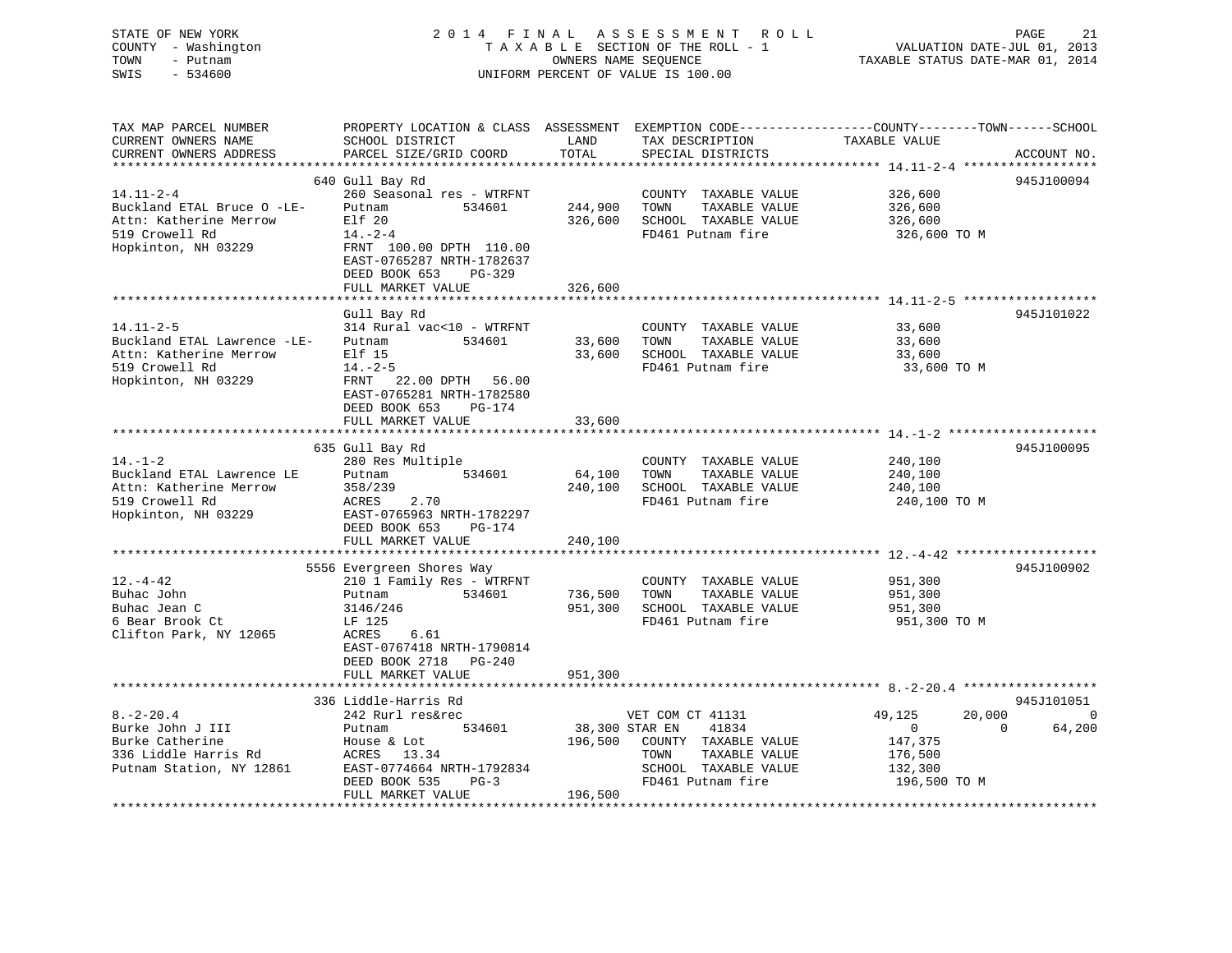### STATE OF NEW YORK 2 0 1 4 F I N A L A S S E S S M E N T R O L L PAGE 22 COUNTY - Washington T A X A B L E SECTION OF THE ROLL - 1 VALUATION DATE-JUL 01, 2013 TOWN - Putnam OWNERS NAME SEQUENCE TAXABLE STATUS DATE-MAR 01, 2014 SWIS - 534600 UNIFORM PERCENT OF VALUE IS 100.00

| TAX MAP PARCEL NUMBER<br>CURRENT OWNERS NAME<br>CURRENT OWNERS ADDRESS                         | PROPERTY LOCATION & CLASS ASSESSMENT<br>SCHOOL DISTRICT<br>PARCEL SIZE/GRID COORD                                                                                        | LAND<br>TOTAL                       | TAX DESCRIPTION TAXABLE VALUE<br>SPECIAL DISTRICTS                                                                                      | EXEMPTION CODE-----------------COUNTY--------TOWN------SCHOOL | ACCOUNT NO.        |
|------------------------------------------------------------------------------------------------|--------------------------------------------------------------------------------------------------------------------------------------------------------------------------|-------------------------------------|-----------------------------------------------------------------------------------------------------------------------------------------|---------------------------------------------------------------|--------------------|
| $2 - 1 - 25$<br>Burnett Sharon<br>977 County Route 2<br>Putnam Station, NY 12861               | 977 County Route 2<br>210 1 Family Res<br>Putnam<br>FRNT 150.00 DPTH 170.00<br>EAST-0786782 NRTH-1810372<br>DEED BOOK 433<br>PG-41<br>FULL MARKET VALUE                  | 534601 12,800<br>101,900<br>101,900 | COUNTY TAXABLE VALUE<br>TOWN<br>TAXABLE VALUE<br>SCHOOL TAXABLE VALUE<br>FD461 Putnam fire                                              | 101,900<br>101,900<br>101,900<br>101,900 TO M                 | 945J100271         |
| $8. - 2 - 13.6$<br>Busby Wayne<br>11 Charter Cir<br>Putnam, NY 12861                           | Peterson Rd<br>322 Rural vac>10<br>534601<br>Putnam<br>ACRES 70.00<br>EAST-0776870 NRTH-1794016<br>DEED BOOK 2778 PG-192<br>FULL MARKET VALUE                            | 85,000<br>85,000<br>85,000          | COUNTY TAXABLE VALUE<br>TOWN<br>TAXABLE VALUE<br>SCHOOL TAXABLE VALUE<br>FD461 Putnam fire                                              | 85,000<br>85,000<br>85,000<br>85,000 TO M                     |                    |
|                                                                                                | 11 Charter Brook Ln                                                                                                                                                      |                                     |                                                                                                                                         |                                                               | 945J100099         |
| $8. - 2 - 19$<br>Busby Wayne<br>Busby Susan<br>11 Charter Brook Ln<br>Putnam Station, NY 12861 | 280 Res Multiple<br>e<br>534601<br>Putnam<br>Solar Ex Last Yr 1999 328,400<br>5.00<br>ACRES<br>EAST-0774102 NRTH-1792649<br>DEED BOOK 432<br>PG-482<br>FULL MARKET VALUE | 328,400                             | STAR B 41854<br>30,000 COUNTY TAXABLE VALUE<br>TILE TAXABLE VALUE<br>TOWN<br>TAXABLE VALUE<br>SCHOOL TAXABLE VALUE<br>FD461 Putnam fire | 0<br>328,400<br>328,400<br>298,400<br>328,400 TO M            | $\Omega$<br>30,000 |
|                                                                                                |                                                                                                                                                                          |                                     |                                                                                                                                         |                                                               |                    |
| $8. - 2 - 20.10$<br>Busby Wayne<br>Busby Susan<br>11 Charter Brook Ln<br>Putnam, NY 12861      | Charter Brook Ln<br>314 Rural vac<10<br>534601<br>Putnam<br>ACRES 5.37<br>Ln EAST-0773730 NRTH-1792631<br>DEED BOOK 2336 PG-302<br>FULL MARKET VALUE                     | 20,500<br>20,500<br>20,500          | COUNTY TAXABLE VALUE<br>TOWN<br>TAXABLE VALUE<br>SCHOOL TAXABLE VALUE<br>FD461 Putnam fire                                              | 20,500<br>20,500<br>20,500<br>20,500 TO M                     |                    |
|                                                                                                |                                                                                                                                                                          |                                     |                                                                                                                                         |                                                               |                    |
| $12. - 2 - 4.4$<br>Busby Wayne<br>Busby Susan<br>11 Charter Brook $Ln$<br>Putnam, NY 12861     | 337 Peterson Rd<br>312 Vac w/imprv<br>534601<br>Putnam<br>ACRES<br>31.70<br>EAST-0779534 NRTH-1792681<br>DEED BOOK 2174 PG-123<br>FULL MARKET VALUE                      | 46,700<br>48,200<br>48,200          | COUNTY TAXABLE VALUE<br>TOWN       TAXABLE  VALUE<br>SCHOOL    TAXABLE  VALUE<br>CA002 Cons agri dst 2<br>FD461 Putnam fire             | 48,200<br>48,200<br>48,200<br>48,200 TO<br>48,200 TO M        |                    |
|                                                                                                |                                                                                                                                                                          |                                     |                                                                                                                                         |                                                               |                    |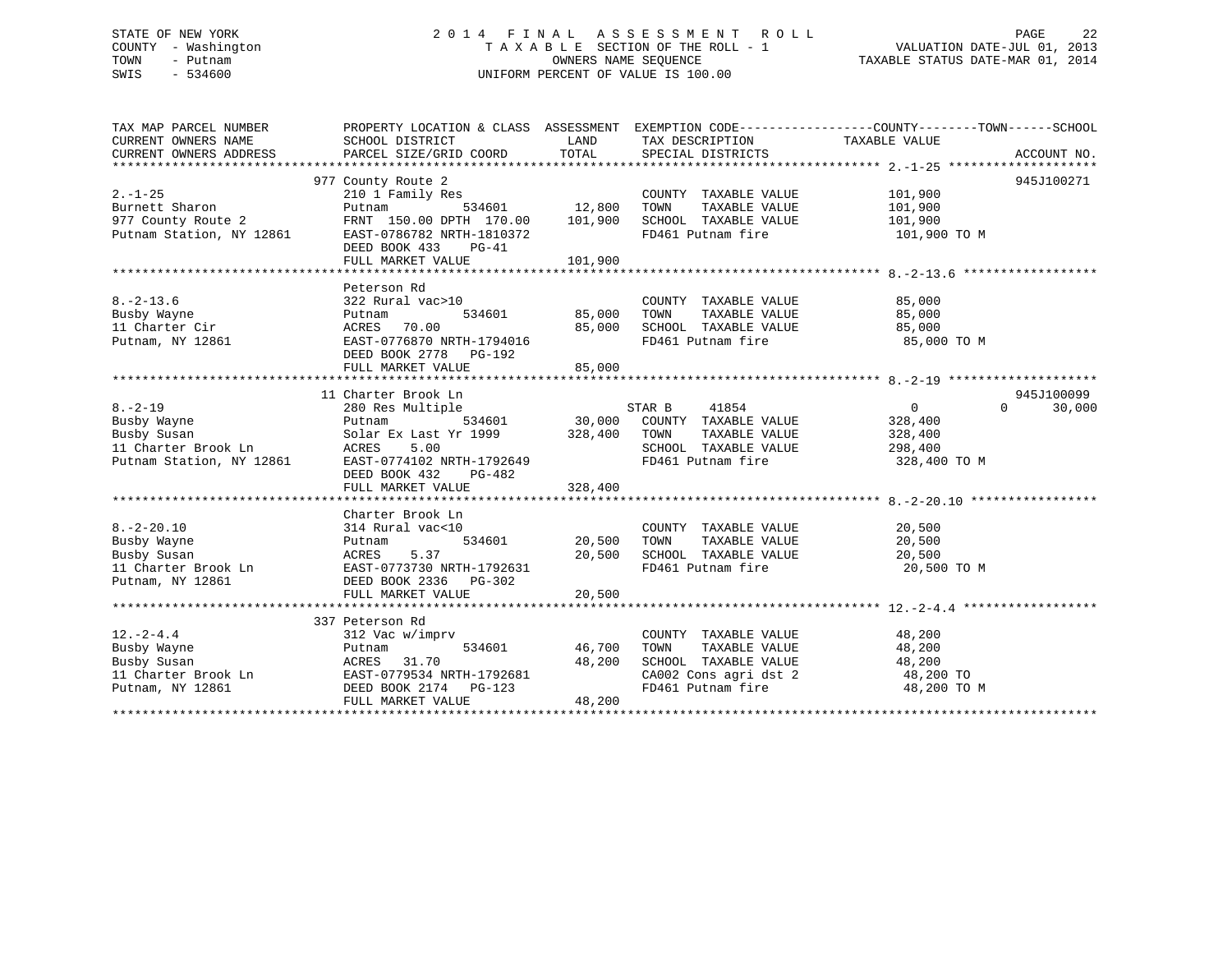### STATE OF NEW YORK 2 0 1 4 F I N A L A S S E S S M E N T R O L L PAGE 23 COUNTY - Washington T A X A B L E SECTION OF THE ROLL - 1 VALUATION DATE-JUL 01, 2013 TOWN - Putnam OWNERS NAME SEQUENCE TAXABLE STATUS DATE-MAR 01, 2014 SWIS - 534600 UNIFORM PERCENT OF VALUE IS 100.00

| TAX MAP PARCEL NUMBER<br>CURRENT OWNERS NAME<br>CURRENT OWNERS ADDRESS                             | PROPERTY LOCATION & CLASS ASSESSMENT<br>SCHOOL DISTRICT<br>PARCEL SIZE/GRID COORD                                                                                                      | LAND<br>TOTAL                 | EXEMPTION CODE-----------------COUNTY-------TOWN------SCHOOL<br>TAX DESCRIPTION<br>SPECIAL DISTRICTS                    | TAXABLE VALUE                                             | ACCOUNT NO. |
|----------------------------------------------------------------------------------------------------|----------------------------------------------------------------------------------------------------------------------------------------------------------------------------------------|-------------------------------|-------------------------------------------------------------------------------------------------------------------------|-----------------------------------------------------------|-------------|
| $12. - 2 - 4.6$<br>Busby Wayne<br>Busby Susan<br>11 Charter Brook Ln<br>Putnam, NY 12861           | 309 Peterson Rd<br>314 Rural vac<10<br>534601<br>Putnam<br><b>ACRES</b><br>4.30<br>EAST-0778662 NRTH-1792866<br>DEED BOOK 2174    PG-123<br>FULL MARKET VALUE                          | 8,700<br>8,700<br>8,700       | COUNTY TAXABLE VALUE<br>TAXABLE VALUE<br>TOWN<br>SCHOOL TAXABLE VALUE<br>CA002 Cons agri dst 2<br>FD461 Putnam fire     | 8,700<br>8,700<br>8,700<br>8,700 TO<br>8,700 TO M         |             |
| $8. - 2 - 13.1$<br>Busby Wayne A<br>Busby Susan<br>11 Charter Brook Ln<br>Putnam Station, NY 12861 | 10 Fernwood Way<br>312 Vac w/imprv<br>Putnam<br>534601<br>Lot 1<br>ACRES<br>4.32<br>EAST-0776955 NRTH-1795331<br>DEED BOOK 1966 PG-175<br>FULL MARKET VALUE                            | 17,500<br>20,000<br>20,000    | COUNTY TAXABLE VALUE<br>TAXABLE VALUE<br>TOWN<br>SCHOOL TAXABLE VALUE<br>FD461 Putnam fire                              | 20,000<br>20,000<br>20,000<br>20,000 TO M                 | 945J101098  |
| $8. - 2 - 13.3$<br>Busby Wayne A<br>Busby Susan<br>11 Charter Brook Ln<br>Putnam Station, NY 12861 | 42 Fernwood Way<br>314 Rural vac<10<br>534601<br>Putnam<br>Lot 3<br>ACRES<br>3.38<br>EAST-0776053 NRTH-1795202<br>DEED BOOK 1966 PG-175<br>FULL MARKET VALUE                           | 13,900<br>13,900<br>13,900    | COUNTY TAXABLE VALUE<br>TOWN<br>TAXABLE VALUE<br>SCHOOL TAXABLE VALUE<br>FD461 Putnam fire                              | 13,900<br>13,900<br>13,900<br>13,900 TO M                 | 945J101098  |
| $8. - 2 - 13.5$<br>Busby Wayne A<br>Busby Susan<br>11 Charter Brook Ln<br>Putnam, NY               | 32 Fernwood Way<br>314 Rural vac<10<br>534601<br>Putnam<br>Lot 2<br>ACRES<br>3.31<br>EAST-0776465 NRTH-1795270<br>DEED BOOK 1966<br>PG-175<br>FULL MARKET VALUE                        | 13,700<br>13,700<br>13,700    | COUNTY TAXABLE VALUE<br>TAXABLE VALUE<br>TOWN<br>SCHOOL TAXABLE VALUE<br>FD461 Putnam fire                              | 13,700<br>13,700<br>13,700<br>13,700 TO M                 |             |
| $1.18 - 1 - 8$<br>Bush Richard J<br>Bush Mary W<br>2136 Black Point Rd<br>Ticonderoga, NY 12883    | 2136 Black Point Rd<br>260 Seasonal res - WTRFNT<br>534601<br>Putnam<br>90 ELF<br>FRNT 105.00 DPTH 305.00<br>EAST-0772096 NRTH-1810613<br>DEED BOOK 612<br>PG-113<br>FULL MARKET VALUE | 421,600<br>520,000<br>520,000 | COUNTY TAXABLE VALUE<br>TOWN<br>TAXABLE VALUE<br>SCHOOL TAXABLE VALUE<br>BP461 Black Pt Sewer Dist<br>FD461 Putnam fire | 520,000<br>520,000<br>520,000<br>.00 UN C<br>520,000 TO M | 945J100036  |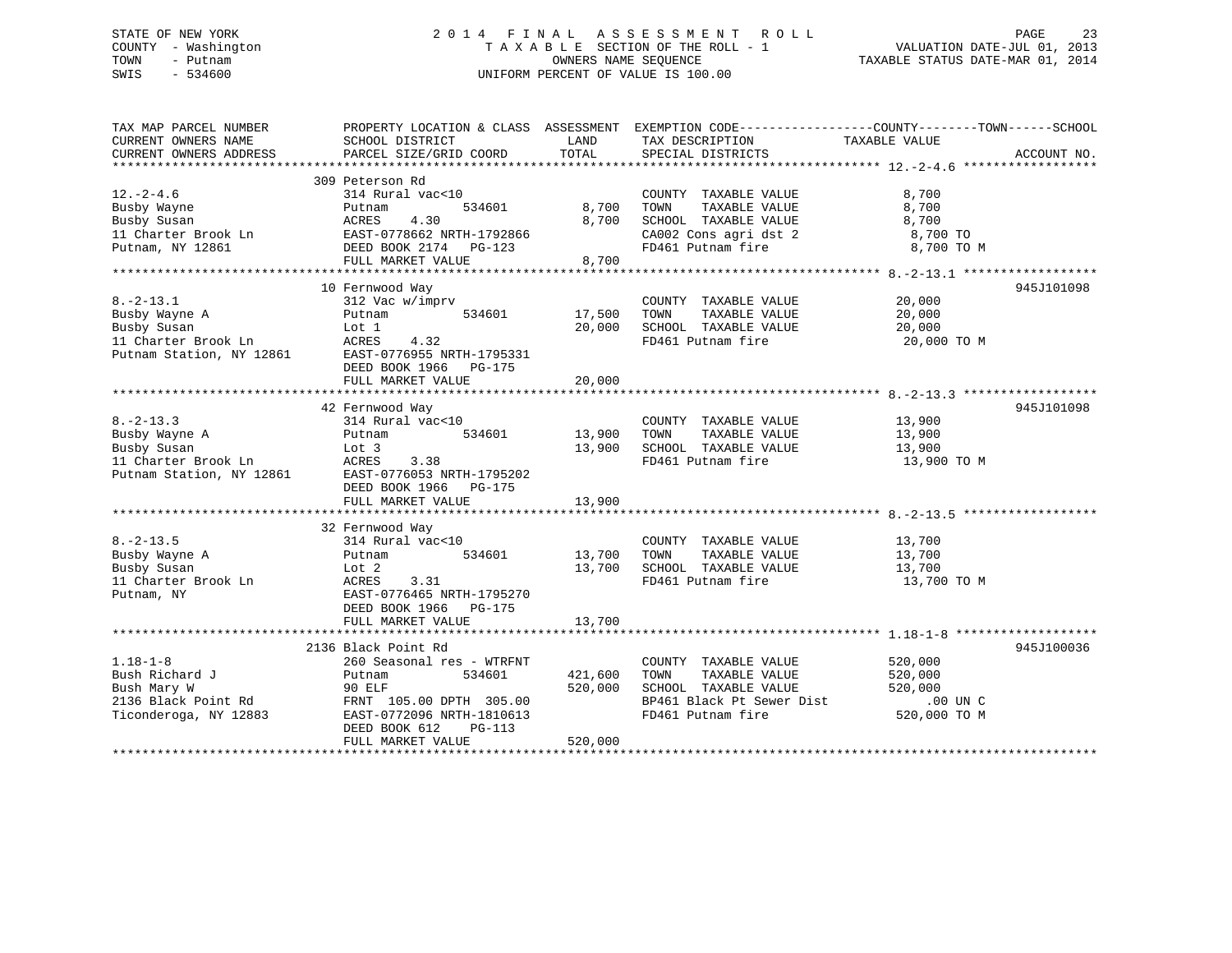### STATE OF NEW YORK 2 0 1 4 F I N A L A S S E S S M E N T R O L L PAGE 24 COUNTY - Washington T A X A B L E SECTION OF THE ROLL - 1 VALUATION DATE-JUL 01, 2013 TOWN - Putnam OWNERS NAME SEQUENCE TAXABLE STATUS DATE-MAR 01, 2014 SWIS - 534600 UNIFORM PERCENT OF VALUE IS 100.00

| TAX MAP PARCEL NUMBER<br>CURRENT OWNERS NAME<br>CURRENT OWNERS ADDRESS                        | SCHOOL DISTRICT<br>PARCEL SIZE/GRID COORD                                                                                                                                                      | LAND<br>TOTAL                 | PROPERTY LOCATION & CLASS ASSESSMENT EXEMPTION CODE---------------COUNTY-------TOWN-----SCHOOL<br>TAX DESCRIPTION<br>SPECIAL DISTRICTS | TAXABLE VALUE                                                   | ACCOUNT NO.                      |
|-----------------------------------------------------------------------------------------------|------------------------------------------------------------------------------------------------------------------------------------------------------------------------------------------------|-------------------------------|----------------------------------------------------------------------------------------------------------------------------------------|-----------------------------------------------------------------|----------------------------------|
| $18. - 2 - 7$<br>Cahill Laurie<br>Battease Alice B LE<br>31 Davis St<br>Glens Falls, NY 12801 | 35 B Ln<br>210 1 Family Res<br>534601<br>Putnam<br>$18. - 1 - 7$<br>ACRES<br>2.30 BANK<br>150<br>EAST-0775300 NRTH-1773714<br>DEED BOOK 3344 PG-42<br>FULL MARKET VALUE                        | 19,900<br>113,100<br>113,100  | COUNTY TAXABLE VALUE<br>TAXABLE VALUE<br>TOWN<br>SCHOOL TAXABLE VALUE<br>FD461 Putnam fire                                             | 113,100<br>113,100<br>113,100<br>113,100 TO M                   | 945J100046                       |
| $12.-4-16$<br>Calder Richard D<br>21 Harwood Dr<br>Scotia, NY 12302                           | 5142 Bayview Way<br>260 Seasonal res - WTRFNT<br>534601<br>Putnam<br>LF 50<br>FRNT<br>50.00 DPTH 315.00<br>EAST-0767108 NRTH-1788769<br>DEED BOOK 2102 PG-312<br>FULL MARKET VALUE             | 306,000<br>464,700<br>464,700 | COUNTY TAXABLE VALUE<br>TOWN<br>TAXABLE VALUE<br>SCHOOL TAXABLE VALUE<br>FD461 Putnam fire                                             | 464,700<br>464,700<br>464,700<br>464,700 TO M                   | 945J100101                       |
| $11.20 - 4 - 23$<br>Camp Eleanor LLC<br>46 Goodrich St<br>Canton, NY 13617                    | 4201 Link Way<br>260 Seasonal res - WTRFNT<br>Putnam<br>534601<br>LF 58<br>27.00 DPTH 165.00<br>FRNT<br>0.89<br>ACRES<br>EAST-0766862 NRTH-1786280<br>DEED BOOK 3264 PG-1<br>FULL MARKET VALUE | 318,100<br>394,600<br>394,600 | COUNTY TAXABLE VALUE<br>TOWN<br>TAXABLE VALUE<br>SCHOOL TAXABLE VALUE<br>FD461 Putnam fire                                             | 394,600<br>394,600<br>394,600<br>394,600 TO M                   | 945J100538                       |
| $4. - 1 - 37$<br>Camp Fischer @ Lake George<br>46 Chuckanutt Dr<br>Oakland, NJ 07436          | 2409 Black Point Way<br>240 Rural res<br>- WTRFNT<br>Putnam<br>534601<br>ACRES<br>34.68<br>EAST-0768695 NRTH-1805715<br>DEED BOOK 2102 PG-147<br>FULL MARKET VALUE                             | 517,800<br>750,000<br>750,000 | COUNTY TAXABLE VALUE<br>TAXABLE VALUE<br>TOWN<br>SCHOOL TAXABLE VALUE<br>BP461 Black Pt Sewer Dist<br>FD461 Putnam fire                | 750,000<br>750,000<br>750,000<br>.00 UN C<br>750,000 TO M       | 945J100390                       |
| $12. - 4 - 1$<br>Campbell Trust Donna J<br>1760 Lakewood Dr<br>The Villages, FL 32162         | 5269 Sagamore Rd<br>260 Seasonal res - WTRFNT<br>534601<br>Putnam<br>$LF$ 300 survey 263<br>ACRES<br>2.00<br>EAST-0766801 NRTH-1791150<br>DEED BOOK 2031<br>PG-117<br>FULL MARKET VALUE        | 434,800<br>542,000<br>542,000 | 41854<br>STAR B<br>COUNTY TAXABLE VALUE<br>TOWN<br>TAXABLE VALUE<br>SCHOOL TAXABLE VALUE<br>FD461 Putnam fire                          | $\overline{0}$<br>542,000<br>542,000<br>512,000<br>542,000 TO M | 945J100378<br>$\Omega$<br>30,000 |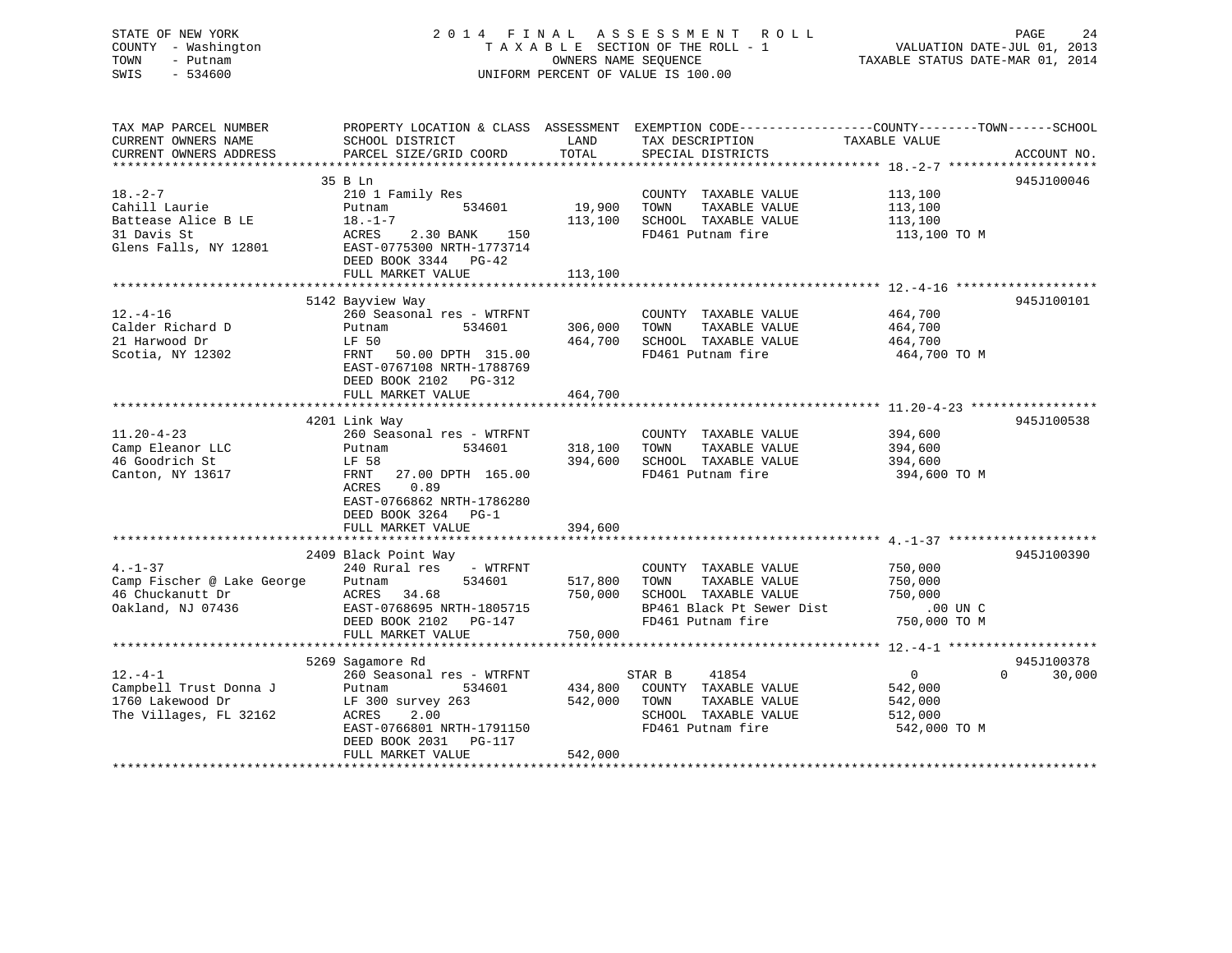### STATE OF NEW YORK 2 0 1 4 F I N A L A S S E S S M E N T R O L L PAGE 25 COUNTY - Washington T A X A B L E SECTION OF THE ROLL - 1 VALUATION DATE-JUL 01, 2013 TOWN - Putnam OWNERS NAME SEQUENCE TAXABLE STATUS DATE-MAR 01, 2014 SWIS - 534600 UNIFORM PERCENT OF VALUE IS 100.00

| TAX MAP PARCEL NUMBER<br>CURRENT OWNERS NAME<br>CURRENT OWNERS ADDRESS               | SCHOOL DISTRICT<br>PARCEL SIZE/GRID COORD                                                                                                                              | LAND<br>TOTAL                | TAX DESCRIPTION<br>SPECIAL DISTRICTS                                                              | PROPERTY LOCATION & CLASS ASSESSMENT EXEMPTION CODE----------------COUNTY-------TOWN-----SCHOOL<br>TAXABLE VALUE<br>ACCOUNT NO. |
|--------------------------------------------------------------------------------------|------------------------------------------------------------------------------------------------------------------------------------------------------------------------|------------------------------|---------------------------------------------------------------------------------------------------|---------------------------------------------------------------------------------------------------------------------------------|
| $12. - 4 - 26.1$<br>Campbell Trust Donna J<br>5269 Sagamore Rd<br>Putnam, NY 12861   | Sagamore Rd<br>314 Rural vac<10<br>534601<br>Putnam<br>5.00<br>ACRES<br>EAST-0767458 NRTH-1791275<br>DEED BOOK 2031    PG-117<br>FULL MARKET VALUE                     | 21,739<br>21,739<br>21,739   | COUNTY TAXABLE VALUE<br>TOWN<br>TAXABLE VALUE<br>SCHOOL TAXABLE VALUE<br>FD461 Putnam fire        | 945J101015<br>21,739<br>21,739<br>21,739<br>21,739 TO M                                                                         |
|                                                                                      |                                                                                                                                                                        |                              |                                                                                                   |                                                                                                                                 |
| $11.20 - 3 - 4$<br>Canfield David<br>Rd<br>PO Box 5107<br>Clifton Park, NY 12065     | 451 Gull Bay Rd<br>210 1 Family Res<br>534601<br>Putnam<br>50.00 DPTH 100.00<br>FRNT<br>EAST-0767436 NRTH-1785793<br>DEED BOOK 2388 PG-322<br>FULL MARKET VALUE        | 58,100<br>314,300<br>314,300 | COUNTY TAXABLE VALUE<br>TOWN<br>TAXABLE VALUE<br>SCHOOL TAXABLE VALUE<br>FD461 Putnam fire        | 945J100132<br>314,300<br>314,300<br>314,300<br>314,300 TO M                                                                     |
|                                                                                      |                                                                                                                                                                        |                              |                                                                                                   |                                                                                                                                 |
| $11.20 - 3 - 5.1$<br>Canfield David<br>PO Box 5107<br>Clifton Park, NY 12065         | Gull Bay Rd<br>312 Vac w/imprv<br>Putnam<br>534601<br>Fence & Lot<br>FRNT 50.00 DPTH 100.00<br>EAST-0767441 NRTH-1785743<br>DEED BOOK 2388 PG-319<br>FULL MARKET VALUE | 26,700<br>27,700<br>27,700   | COUNTY TAXABLE VALUE<br>TOWN<br>TAXABLE VALUE<br>SCHOOL TAXABLE VALUE<br>FD461 Putnam fire        | 945J100107<br>27,700<br>27,700<br>27,700<br>27,700 TO M                                                                         |
|                                                                                      |                                                                                                                                                                        |                              |                                                                                                   | 945J100108                                                                                                                      |
| $11.20 - 3 - 5.2$<br>Canfield David E<br>Rd<br>PO Box 5107<br>Clifton Park, NY 12065 | 3528 Gull Bay Ridge Way<br>270 Mfg housing<br>534601<br>Putnam<br>Tra Lot 4<br>FRNT 50.00 DPTH 100.00<br>EAST-0767446 NRTH-1785692<br>DEED BOOK 1786 PG-293            | 60,900<br>62,400             | COUNTY TAXABLE VALUE 62,400<br>TOWN<br>TAXABLE VALUE<br>SCHOOL TAXABLE VALUE<br>FD461 Putnam fire | 62,400<br>62,400<br>62,400 TO M                                                                                                 |
|                                                                                      | FULL MARKET VALUE                                                                                                                                                      | 62,400                       |                                                                                                   |                                                                                                                                 |
|                                                                                      |                                                                                                                                                                        |                              |                                                                                                   |                                                                                                                                 |
| $12. - 2 - 7.2$<br>Carey Donald J<br>PO Box 89<br>Putnam Station, NY 12861           | State Route 22<br>314 Rural vac<10<br>534601<br>Putnam<br>1.00<br>ACRES<br>EAST-0779324 NRTH-1787794<br>DEED BOOK 889<br>$PG-82$                                       | 3,800<br>3,800               | COUNTY TAXABLE VALUE<br>TOWN<br>TAXABLE VALUE<br>SCHOOL TAXABLE VALUE<br>FD461 Putnam fire        | 945J100037<br>3,800<br>3,800<br>3,800<br>3,800 TO M                                                                             |

FULL MARKET VALUE 3,800 \*\*\*\*\*\*\*\*\*\*\*\*\*\*\*\*\*\*\*\*\*\*\*\*\*\*\*\*\*\*\*\*\*\*\*\*\*\*\*\*\*\*\*\*\*\*\*\*\*\*\*\*\*\*\*\*\*\*\*\*\*\*\*\*\*\*\*\*\*\*\*\*\*\*\*\*\*\*\*\*\*\*\*\*\*\*\*\*\*\*\*\*\*\*\*\*\*\*\*\*\*\*\*\*\*\*\*\*\*\*\*\*\*\*\*\*\*\*\*\*\*\*\*\*\*\*\*\*\*\*\*\*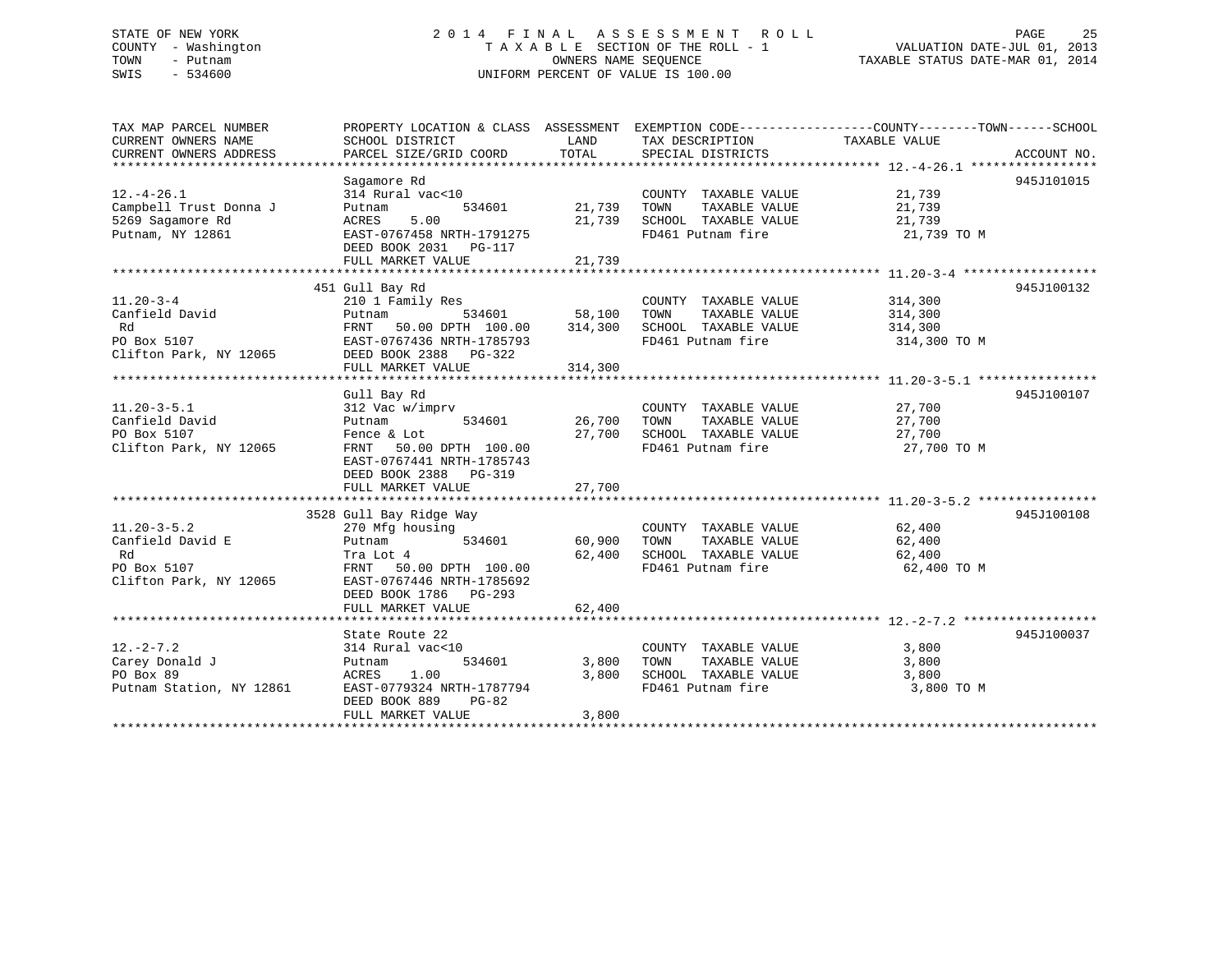### STATE OF NEW YORK 2 0 1 4 F I N A L A S S E S S M E N T R O L L PAGE 26 COUNTY - Washington T A X A B L E SECTION OF THE ROLL - 1 VALUATION DATE-JUL 01, 2013 TOWN - Putnam **CONNERS NAME SEQUENCE** TAXABLE STATUS DATE-MAR 01, 2014 SWIS - 534600 UNIFORM PERCENT OF VALUE IS 100.00

| SCHOOL DISTRICT<br>LAND<br>TAX DESCRIPTION<br>TAXABLE VALUE<br>TOTAL<br>PARCEL SIZE/GRID COORD<br>SPECIAL DISTRICTS<br>ACCOUNT NO.<br>16619 State Route 22<br>945J100823<br>$12. -2 - 7.3$<br>18,775 0<br>210 1 Family Res<br>VET COM CT 41131<br>18,775<br>534601 27,400 STAR B<br>41854<br>30,000<br>Carey Donald J<br>$\overline{0}$<br>$\Omega$<br>Putnam<br>PO Box 89<br>4.30<br>75,100 COUNTY TAXABLE VALUE<br>56,325<br>ACRES<br>Putnam Station, NY 12861<br>EAST-0779166 NRTH-1787834<br>TOWN<br>TAXABLE VALUE<br>56,325<br>DEED BOOK 889<br>SCHOOL TAXABLE VALUE 45,100<br>PG-87<br>75,100 FD461 Putnam fire<br>FULL MARKET VALUE<br>75,100 TO M<br>4305 Link Way<br>945J100470<br>$11.20 - 4 - 30$<br>260 Seasonal res - WTRFNT<br>600,000<br>COUNTY TAXABLE VALUE<br>TAXABLE VALUE<br>Carlton Heather L<br>534601<br>488,200<br>TOWN<br>600,000<br>Putnam<br>285 Shields Rd<br>600,000<br>SCHOOL TAXABLE VALUE<br>LF 100<br>600,000<br>Cambridge, NY 12816<br>FD461 Putnam fire<br>600,000 TO M<br>FRNT 90.00 DPTH 175.00<br>EAST-0767172 NRTH-1786195<br>DEED BOOK 2782 PG-1<br>FULL MARKET VALUE<br>600,000<br>945J100959<br>5092 Sagamore Rd<br>$12. - 4 - 32.3$<br>314 Rural vac<10<br>COUNTY TAXABLE VALUE<br>18,700<br>18,700<br>Caron Daniel J<br>534601<br>TOWN<br>TAXABLE VALUE<br>Putnam<br>18,700<br>Bdy Line Agmt 644/59 18,700<br>SCHOOL TAXABLE VALUE<br>Caron Mary M<br>18,700<br>FD461 Putnam fire<br>1226 Route 68<br>FRNT 50.00 DPTH 200.00<br>18,700 TO M<br>Eagle Bridge, NY 12057<br>EAST-0767311 NRTH-1787551<br>DEED BOOK 941<br>$PG-21$<br>18,700<br>FULL MARKET VALUE<br>945J100958<br>Sagamore Rd<br>314 Rural vac<10<br>$12.-4-32.4$<br>COUNTY TAXABLE VALUE<br>18,700<br>18,700<br>Caron Daniel J<br>534601<br>TOWN<br>TAXABLE VALUE<br>18,700<br>Putnam<br>18,700<br>18,700<br>Bdy Line Agmt 644/59<br>SCHOOL TAXABLE VALUE<br>Caron Mary M<br>FD461 Putnam fire<br>1226 Route 68<br>FRNT 50.00 DPTH 200.00<br>18,700 TO M<br>Eagle Bridge, NY 12057<br>EAST-0767287 NRTH-1787509<br>DEED BOOK 941<br>$PG-21$<br>18,700<br>FULL MARKET VALUE<br>Wrights Rd<br>945J100085<br>314 Rural vac<10<br>$2. - 1 - 7$<br>400<br>COUNTY TAXABLE VALUE<br>Carroll Katie A<br>534601 400<br>TAXABLE VALUE<br>TOWN<br>400<br>Putnam<br>400<br>SCHOOL TAXABLE VALUE<br>95 Wrights Rd<br>FRNT 30.00 DPTH 122.00<br>400<br>EAST-0786963 NRTH-1811741<br>FD461 Putnam fire<br>400 TO M<br>Putnam, NY 12861<br>DEED BOOK 2835 PG-224<br>400<br>FULL MARKET VALUE | TAX MAP PARCEL NUMBER  | PROPERTY LOCATION & CLASS ASSESSMENT EXEMPTION CODE----------------COUNTY-------TOWN------SCHOOL |  |  |
|----------------------------------------------------------------------------------------------------------------------------------------------------------------------------------------------------------------------------------------------------------------------------------------------------------------------------------------------------------------------------------------------------------------------------------------------------------------------------------------------------------------------------------------------------------------------------------------------------------------------------------------------------------------------------------------------------------------------------------------------------------------------------------------------------------------------------------------------------------------------------------------------------------------------------------------------------------------------------------------------------------------------------------------------------------------------------------------------------------------------------------------------------------------------------------------------------------------------------------------------------------------------------------------------------------------------------------------------------------------------------------------------------------------------------------------------------------------------------------------------------------------------------------------------------------------------------------------------------------------------------------------------------------------------------------------------------------------------------------------------------------------------------------------------------------------------------------------------------------------------------------------------------------------------------------------------------------------------------------------------------------------------------------------------------------------------------------------------------------------------------------------------------------------------------------------------------------------------------------------------------------------------------------------------------------------------------------------------------------------------------------------------------------------------------------------------------------------------------------------|------------------------|--------------------------------------------------------------------------------------------------|--|--|
|                                                                                                                                                                                                                                                                                                                                                                                                                                                                                                                                                                                                                                                                                                                                                                                                                                                                                                                                                                                                                                                                                                                                                                                                                                                                                                                                                                                                                                                                                                                                                                                                                                                                                                                                                                                                                                                                                                                                                                                                                                                                                                                                                                                                                                                                                                                                                                                                                                                                                        | CURRENT OWNERS NAME    |                                                                                                  |  |  |
|                                                                                                                                                                                                                                                                                                                                                                                                                                                                                                                                                                                                                                                                                                                                                                                                                                                                                                                                                                                                                                                                                                                                                                                                                                                                                                                                                                                                                                                                                                                                                                                                                                                                                                                                                                                                                                                                                                                                                                                                                                                                                                                                                                                                                                                                                                                                                                                                                                                                                        | CURRENT OWNERS ADDRESS |                                                                                                  |  |  |
|                                                                                                                                                                                                                                                                                                                                                                                                                                                                                                                                                                                                                                                                                                                                                                                                                                                                                                                                                                                                                                                                                                                                                                                                                                                                                                                                                                                                                                                                                                                                                                                                                                                                                                                                                                                                                                                                                                                                                                                                                                                                                                                                                                                                                                                                                                                                                                                                                                                                                        |                        |                                                                                                  |  |  |
|                                                                                                                                                                                                                                                                                                                                                                                                                                                                                                                                                                                                                                                                                                                                                                                                                                                                                                                                                                                                                                                                                                                                                                                                                                                                                                                                                                                                                                                                                                                                                                                                                                                                                                                                                                                                                                                                                                                                                                                                                                                                                                                                                                                                                                                                                                                                                                                                                                                                                        |                        |                                                                                                  |  |  |
|                                                                                                                                                                                                                                                                                                                                                                                                                                                                                                                                                                                                                                                                                                                                                                                                                                                                                                                                                                                                                                                                                                                                                                                                                                                                                                                                                                                                                                                                                                                                                                                                                                                                                                                                                                                                                                                                                                                                                                                                                                                                                                                                                                                                                                                                                                                                                                                                                                                                                        |                        |                                                                                                  |  |  |
|                                                                                                                                                                                                                                                                                                                                                                                                                                                                                                                                                                                                                                                                                                                                                                                                                                                                                                                                                                                                                                                                                                                                                                                                                                                                                                                                                                                                                                                                                                                                                                                                                                                                                                                                                                                                                                                                                                                                                                                                                                                                                                                                                                                                                                                                                                                                                                                                                                                                                        |                        |                                                                                                  |  |  |
|                                                                                                                                                                                                                                                                                                                                                                                                                                                                                                                                                                                                                                                                                                                                                                                                                                                                                                                                                                                                                                                                                                                                                                                                                                                                                                                                                                                                                                                                                                                                                                                                                                                                                                                                                                                                                                                                                                                                                                                                                                                                                                                                                                                                                                                                                                                                                                                                                                                                                        |                        |                                                                                                  |  |  |
|                                                                                                                                                                                                                                                                                                                                                                                                                                                                                                                                                                                                                                                                                                                                                                                                                                                                                                                                                                                                                                                                                                                                                                                                                                                                                                                                                                                                                                                                                                                                                                                                                                                                                                                                                                                                                                                                                                                                                                                                                                                                                                                                                                                                                                                                                                                                                                                                                                                                                        |                        |                                                                                                  |  |  |
|                                                                                                                                                                                                                                                                                                                                                                                                                                                                                                                                                                                                                                                                                                                                                                                                                                                                                                                                                                                                                                                                                                                                                                                                                                                                                                                                                                                                                                                                                                                                                                                                                                                                                                                                                                                                                                                                                                                                                                                                                                                                                                                                                                                                                                                                                                                                                                                                                                                                                        |                        |                                                                                                  |  |  |
|                                                                                                                                                                                                                                                                                                                                                                                                                                                                                                                                                                                                                                                                                                                                                                                                                                                                                                                                                                                                                                                                                                                                                                                                                                                                                                                                                                                                                                                                                                                                                                                                                                                                                                                                                                                                                                                                                                                                                                                                                                                                                                                                                                                                                                                                                                                                                                                                                                                                                        |                        |                                                                                                  |  |  |
|                                                                                                                                                                                                                                                                                                                                                                                                                                                                                                                                                                                                                                                                                                                                                                                                                                                                                                                                                                                                                                                                                                                                                                                                                                                                                                                                                                                                                                                                                                                                                                                                                                                                                                                                                                                                                                                                                                                                                                                                                                                                                                                                                                                                                                                                                                                                                                                                                                                                                        |                        |                                                                                                  |  |  |
|                                                                                                                                                                                                                                                                                                                                                                                                                                                                                                                                                                                                                                                                                                                                                                                                                                                                                                                                                                                                                                                                                                                                                                                                                                                                                                                                                                                                                                                                                                                                                                                                                                                                                                                                                                                                                                                                                                                                                                                                                                                                                                                                                                                                                                                                                                                                                                                                                                                                                        |                        |                                                                                                  |  |  |
|                                                                                                                                                                                                                                                                                                                                                                                                                                                                                                                                                                                                                                                                                                                                                                                                                                                                                                                                                                                                                                                                                                                                                                                                                                                                                                                                                                                                                                                                                                                                                                                                                                                                                                                                                                                                                                                                                                                                                                                                                                                                                                                                                                                                                                                                                                                                                                                                                                                                                        |                        |                                                                                                  |  |  |
|                                                                                                                                                                                                                                                                                                                                                                                                                                                                                                                                                                                                                                                                                                                                                                                                                                                                                                                                                                                                                                                                                                                                                                                                                                                                                                                                                                                                                                                                                                                                                                                                                                                                                                                                                                                                                                                                                                                                                                                                                                                                                                                                                                                                                                                                                                                                                                                                                                                                                        |                        |                                                                                                  |  |  |
|                                                                                                                                                                                                                                                                                                                                                                                                                                                                                                                                                                                                                                                                                                                                                                                                                                                                                                                                                                                                                                                                                                                                                                                                                                                                                                                                                                                                                                                                                                                                                                                                                                                                                                                                                                                                                                                                                                                                                                                                                                                                                                                                                                                                                                                                                                                                                                                                                                                                                        |                        |                                                                                                  |  |  |
|                                                                                                                                                                                                                                                                                                                                                                                                                                                                                                                                                                                                                                                                                                                                                                                                                                                                                                                                                                                                                                                                                                                                                                                                                                                                                                                                                                                                                                                                                                                                                                                                                                                                                                                                                                                                                                                                                                                                                                                                                                                                                                                                                                                                                                                                                                                                                                                                                                                                                        |                        |                                                                                                  |  |  |
|                                                                                                                                                                                                                                                                                                                                                                                                                                                                                                                                                                                                                                                                                                                                                                                                                                                                                                                                                                                                                                                                                                                                                                                                                                                                                                                                                                                                                                                                                                                                                                                                                                                                                                                                                                                                                                                                                                                                                                                                                                                                                                                                                                                                                                                                                                                                                                                                                                                                                        |                        |                                                                                                  |  |  |
|                                                                                                                                                                                                                                                                                                                                                                                                                                                                                                                                                                                                                                                                                                                                                                                                                                                                                                                                                                                                                                                                                                                                                                                                                                                                                                                                                                                                                                                                                                                                                                                                                                                                                                                                                                                                                                                                                                                                                                                                                                                                                                                                                                                                                                                                                                                                                                                                                                                                                        |                        |                                                                                                  |  |  |
|                                                                                                                                                                                                                                                                                                                                                                                                                                                                                                                                                                                                                                                                                                                                                                                                                                                                                                                                                                                                                                                                                                                                                                                                                                                                                                                                                                                                                                                                                                                                                                                                                                                                                                                                                                                                                                                                                                                                                                                                                                                                                                                                                                                                                                                                                                                                                                                                                                                                                        |                        |                                                                                                  |  |  |
|                                                                                                                                                                                                                                                                                                                                                                                                                                                                                                                                                                                                                                                                                                                                                                                                                                                                                                                                                                                                                                                                                                                                                                                                                                                                                                                                                                                                                                                                                                                                                                                                                                                                                                                                                                                                                                                                                                                                                                                                                                                                                                                                                                                                                                                                                                                                                                                                                                                                                        |                        |                                                                                                  |  |  |
|                                                                                                                                                                                                                                                                                                                                                                                                                                                                                                                                                                                                                                                                                                                                                                                                                                                                                                                                                                                                                                                                                                                                                                                                                                                                                                                                                                                                                                                                                                                                                                                                                                                                                                                                                                                                                                                                                                                                                                                                                                                                                                                                                                                                                                                                                                                                                                                                                                                                                        |                        |                                                                                                  |  |  |
|                                                                                                                                                                                                                                                                                                                                                                                                                                                                                                                                                                                                                                                                                                                                                                                                                                                                                                                                                                                                                                                                                                                                                                                                                                                                                                                                                                                                                                                                                                                                                                                                                                                                                                                                                                                                                                                                                                                                                                                                                                                                                                                                                                                                                                                                                                                                                                                                                                                                                        |                        |                                                                                                  |  |  |
|                                                                                                                                                                                                                                                                                                                                                                                                                                                                                                                                                                                                                                                                                                                                                                                                                                                                                                                                                                                                                                                                                                                                                                                                                                                                                                                                                                                                                                                                                                                                                                                                                                                                                                                                                                                                                                                                                                                                                                                                                                                                                                                                                                                                                                                                                                                                                                                                                                                                                        |                        |                                                                                                  |  |  |
|                                                                                                                                                                                                                                                                                                                                                                                                                                                                                                                                                                                                                                                                                                                                                                                                                                                                                                                                                                                                                                                                                                                                                                                                                                                                                                                                                                                                                                                                                                                                                                                                                                                                                                                                                                                                                                                                                                                                                                                                                                                                                                                                                                                                                                                                                                                                                                                                                                                                                        |                        |                                                                                                  |  |  |
|                                                                                                                                                                                                                                                                                                                                                                                                                                                                                                                                                                                                                                                                                                                                                                                                                                                                                                                                                                                                                                                                                                                                                                                                                                                                                                                                                                                                                                                                                                                                                                                                                                                                                                                                                                                                                                                                                                                                                                                                                                                                                                                                                                                                                                                                                                                                                                                                                                                                                        |                        |                                                                                                  |  |  |
|                                                                                                                                                                                                                                                                                                                                                                                                                                                                                                                                                                                                                                                                                                                                                                                                                                                                                                                                                                                                                                                                                                                                                                                                                                                                                                                                                                                                                                                                                                                                                                                                                                                                                                                                                                                                                                                                                                                                                                                                                                                                                                                                                                                                                                                                                                                                                                                                                                                                                        |                        |                                                                                                  |  |  |
|                                                                                                                                                                                                                                                                                                                                                                                                                                                                                                                                                                                                                                                                                                                                                                                                                                                                                                                                                                                                                                                                                                                                                                                                                                                                                                                                                                                                                                                                                                                                                                                                                                                                                                                                                                                                                                                                                                                                                                                                                                                                                                                                                                                                                                                                                                                                                                                                                                                                                        |                        |                                                                                                  |  |  |
|                                                                                                                                                                                                                                                                                                                                                                                                                                                                                                                                                                                                                                                                                                                                                                                                                                                                                                                                                                                                                                                                                                                                                                                                                                                                                                                                                                                                                                                                                                                                                                                                                                                                                                                                                                                                                                                                                                                                                                                                                                                                                                                                                                                                                                                                                                                                                                                                                                                                                        |                        |                                                                                                  |  |  |
|                                                                                                                                                                                                                                                                                                                                                                                                                                                                                                                                                                                                                                                                                                                                                                                                                                                                                                                                                                                                                                                                                                                                                                                                                                                                                                                                                                                                                                                                                                                                                                                                                                                                                                                                                                                                                                                                                                                                                                                                                                                                                                                                                                                                                                                                                                                                                                                                                                                                                        |                        |                                                                                                  |  |  |
|                                                                                                                                                                                                                                                                                                                                                                                                                                                                                                                                                                                                                                                                                                                                                                                                                                                                                                                                                                                                                                                                                                                                                                                                                                                                                                                                                                                                                                                                                                                                                                                                                                                                                                                                                                                                                                                                                                                                                                                                                                                                                                                                                                                                                                                                                                                                                                                                                                                                                        |                        |                                                                                                  |  |  |
|                                                                                                                                                                                                                                                                                                                                                                                                                                                                                                                                                                                                                                                                                                                                                                                                                                                                                                                                                                                                                                                                                                                                                                                                                                                                                                                                                                                                                                                                                                                                                                                                                                                                                                                                                                                                                                                                                                                                                                                                                                                                                                                                                                                                                                                                                                                                                                                                                                                                                        |                        |                                                                                                  |  |  |
|                                                                                                                                                                                                                                                                                                                                                                                                                                                                                                                                                                                                                                                                                                                                                                                                                                                                                                                                                                                                                                                                                                                                                                                                                                                                                                                                                                                                                                                                                                                                                                                                                                                                                                                                                                                                                                                                                                                                                                                                                                                                                                                                                                                                                                                                                                                                                                                                                                                                                        |                        |                                                                                                  |  |  |
|                                                                                                                                                                                                                                                                                                                                                                                                                                                                                                                                                                                                                                                                                                                                                                                                                                                                                                                                                                                                                                                                                                                                                                                                                                                                                                                                                                                                                                                                                                                                                                                                                                                                                                                                                                                                                                                                                                                                                                                                                                                                                                                                                                                                                                                                                                                                                                                                                                                                                        |                        |                                                                                                  |  |  |
|                                                                                                                                                                                                                                                                                                                                                                                                                                                                                                                                                                                                                                                                                                                                                                                                                                                                                                                                                                                                                                                                                                                                                                                                                                                                                                                                                                                                                                                                                                                                                                                                                                                                                                                                                                                                                                                                                                                                                                                                                                                                                                                                                                                                                                                                                                                                                                                                                                                                                        |                        |                                                                                                  |  |  |
|                                                                                                                                                                                                                                                                                                                                                                                                                                                                                                                                                                                                                                                                                                                                                                                                                                                                                                                                                                                                                                                                                                                                                                                                                                                                                                                                                                                                                                                                                                                                                                                                                                                                                                                                                                                                                                                                                                                                                                                                                                                                                                                                                                                                                                                                                                                                                                                                                                                                                        |                        |                                                                                                  |  |  |
|                                                                                                                                                                                                                                                                                                                                                                                                                                                                                                                                                                                                                                                                                                                                                                                                                                                                                                                                                                                                                                                                                                                                                                                                                                                                                                                                                                                                                                                                                                                                                                                                                                                                                                                                                                                                                                                                                                                                                                                                                                                                                                                                                                                                                                                                                                                                                                                                                                                                                        |                        |                                                                                                  |  |  |
|                                                                                                                                                                                                                                                                                                                                                                                                                                                                                                                                                                                                                                                                                                                                                                                                                                                                                                                                                                                                                                                                                                                                                                                                                                                                                                                                                                                                                                                                                                                                                                                                                                                                                                                                                                                                                                                                                                                                                                                                                                                                                                                                                                                                                                                                                                                                                                                                                                                                                        |                        |                                                                                                  |  |  |
|                                                                                                                                                                                                                                                                                                                                                                                                                                                                                                                                                                                                                                                                                                                                                                                                                                                                                                                                                                                                                                                                                                                                                                                                                                                                                                                                                                                                                                                                                                                                                                                                                                                                                                                                                                                                                                                                                                                                                                                                                                                                                                                                                                                                                                                                                                                                                                                                                                                                                        |                        |                                                                                                  |  |  |
|                                                                                                                                                                                                                                                                                                                                                                                                                                                                                                                                                                                                                                                                                                                                                                                                                                                                                                                                                                                                                                                                                                                                                                                                                                                                                                                                                                                                                                                                                                                                                                                                                                                                                                                                                                                                                                                                                                                                                                                                                                                                                                                                                                                                                                                                                                                                                                                                                                                                                        |                        |                                                                                                  |  |  |
|                                                                                                                                                                                                                                                                                                                                                                                                                                                                                                                                                                                                                                                                                                                                                                                                                                                                                                                                                                                                                                                                                                                                                                                                                                                                                                                                                                                                                                                                                                                                                                                                                                                                                                                                                                                                                                                                                                                                                                                                                                                                                                                                                                                                                                                                                                                                                                                                                                                                                        |                        |                                                                                                  |  |  |
|                                                                                                                                                                                                                                                                                                                                                                                                                                                                                                                                                                                                                                                                                                                                                                                                                                                                                                                                                                                                                                                                                                                                                                                                                                                                                                                                                                                                                                                                                                                                                                                                                                                                                                                                                                                                                                                                                                                                                                                                                                                                                                                                                                                                                                                                                                                                                                                                                                                                                        |                        |                                                                                                  |  |  |
|                                                                                                                                                                                                                                                                                                                                                                                                                                                                                                                                                                                                                                                                                                                                                                                                                                                                                                                                                                                                                                                                                                                                                                                                                                                                                                                                                                                                                                                                                                                                                                                                                                                                                                                                                                                                                                                                                                                                                                                                                                                                                                                                                                                                                                                                                                                                                                                                                                                                                        |                        |                                                                                                  |  |  |
|                                                                                                                                                                                                                                                                                                                                                                                                                                                                                                                                                                                                                                                                                                                                                                                                                                                                                                                                                                                                                                                                                                                                                                                                                                                                                                                                                                                                                                                                                                                                                                                                                                                                                                                                                                                                                                                                                                                                                                                                                                                                                                                                                                                                                                                                                                                                                                                                                                                                                        |                        |                                                                                                  |  |  |
|                                                                                                                                                                                                                                                                                                                                                                                                                                                                                                                                                                                                                                                                                                                                                                                                                                                                                                                                                                                                                                                                                                                                                                                                                                                                                                                                                                                                                                                                                                                                                                                                                                                                                                                                                                                                                                                                                                                                                                                                                                                                                                                                                                                                                                                                                                                                                                                                                                                                                        |                        |                                                                                                  |  |  |
|                                                                                                                                                                                                                                                                                                                                                                                                                                                                                                                                                                                                                                                                                                                                                                                                                                                                                                                                                                                                                                                                                                                                                                                                                                                                                                                                                                                                                                                                                                                                                                                                                                                                                                                                                                                                                                                                                                                                                                                                                                                                                                                                                                                                                                                                                                                                                                                                                                                                                        |                        |                                                                                                  |  |  |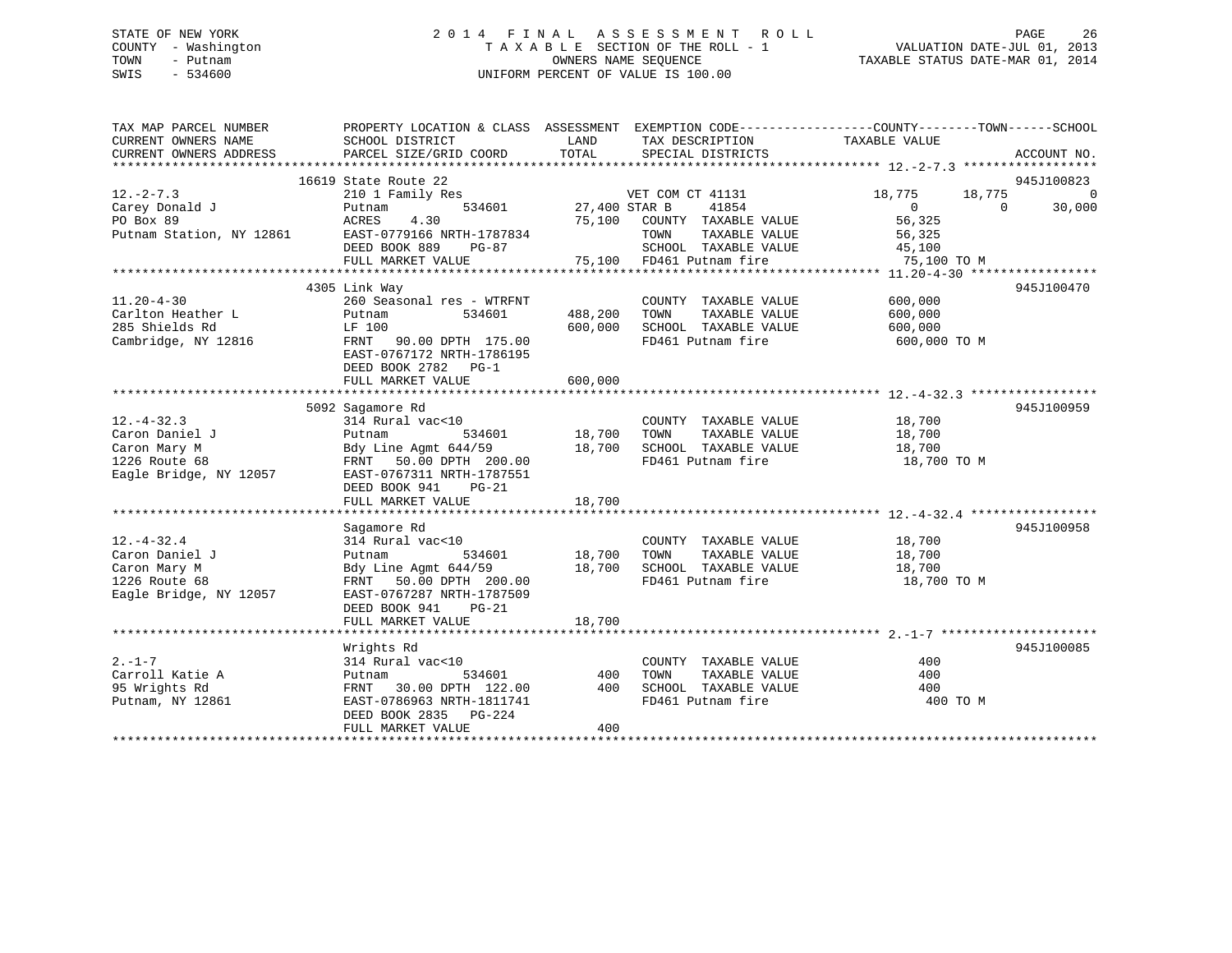### STATE OF NEW YORK 2 0 1 4 F I N A L A S S E S S M E N T R O L L PAGE 27 COUNTY - Washington T A X A B L E SECTION OF THE ROLL - 1 VALUATION DATE-JUL 01, 2013 TOWN - Putnam OWNERS NAME SEQUENCE TAXABLE STATUS DATE-MAR 01, 2014 SWIS - 534600 UNIFORM PERCENT OF VALUE IS 100.00

| TAX MAP PARCEL NUMBER<br>CURRENT OWNERS NAME                                               | PROPERTY LOCATION & CLASS ASSESSMENT EXEMPTION CODE---------------COUNTY-------TOWN-----SCHOOL<br>SCHOOL DISTRICT                                                          | LAND<br>TOTAL                     | TAX DESCRIPTION                                                                                                                 | TAXABLE VALUE                                                   | ACCOUNT NO.        |
|--------------------------------------------------------------------------------------------|----------------------------------------------------------------------------------------------------------------------------------------------------------------------------|-----------------------------------|---------------------------------------------------------------------------------------------------------------------------------|-----------------------------------------------------------------|--------------------|
| CURRENT OWNERS ADDRESS                                                                     | PARCEL SIZE/GRID COORD                                                                                                                                                     |                                   | SPECIAL DISTRICTS                                                                                                               |                                                                 |                    |
|                                                                                            | 95 Wrights Rd                                                                                                                                                              |                                   |                                                                                                                                 |                                                                 | 945J100675         |
| $2 - 1 - 8$<br>Carroll Katie A<br>95 Wrights Rd<br>Putnam, NY 12861                        | 210 1 Family Res<br>Putnam<br>FRNT 100.00 DPTH 122.00<br>EAST-0787026 NRTH-1811747<br>DEED BOOK 2835 PG-224<br>FULL MARKET VALUE                                           | 534601 11,400<br>66,100<br>66,100 | 41854<br>STAR B<br>COUNTY TAXABLE VALUE<br>TOWN<br>TAXABLE VALUE<br>SCHOOL TAXABLE VALUE<br>FD461 Putnam fire                   | $\overline{0}$<br>66,100<br>66,100<br>36,100<br>66,100 TO M     | $\Omega$<br>30,000 |
|                                                                                            |                                                                                                                                                                            |                                   |                                                                                                                                 |                                                                 |                    |
| $11.20 - 3 - 2$<br>Cary Rodger D Jr<br>68 Lorna Ln<br>Suffern, NY 10901                    | Gull Bay Rd<br>314 Rural vac<10<br>534601<br>Putnam<br>Vacant Land<br>FRNT 25.00 DPTH 125.00<br>EAST-0767537 NRTH-1785956<br>DEED BOOK 651<br>$PG-24$<br>FULL MARKET VALUE | 15,800<br>15,800<br>15,800        | COUNTY TAXABLE VALUE<br>TAXABLE VALUE<br>TOWN<br>SCHOOL TAXABLE VALUE<br>FD461 Putnam fire                                      | 15,800<br>15,800<br>15,800<br>15,800 TO M                       | 945J101084         |
|                                                                                            | Gull Bay Rd                                                                                                                                                                |                                   |                                                                                                                                 |                                                                 | 945J101086         |
| $14. - 1 - 17.1$<br>Cary Rodger D Jr<br>68 Lorna Ln<br>Suffern, NY 10901                   | 314 Rural vac<10<br>534601<br>Putnam<br>2.00<br>ACRES<br>EAST-0767668 NRTH-1785856<br>DEED BOOK 651<br>$PG-27$<br>FULL MARKET VALUE                                        | 8,800<br>8,800<br>8,800           | COUNTY TAXABLE VALUE<br>TOWN<br>TAXABLE VALUE<br>IUWN 11MAR-1-<br>SCHOOL TAXABLE VALUE<br>FD461 Putnam fire                     | 8,800<br>8,800<br>8,800<br>8,800 TO M                           |                    |
|                                                                                            | State Route 22/W Off                                                                                                                                                       |                                   |                                                                                                                                 |                                                                 | 945J100330         |
| $1. - 1 - 2$<br>Catlin Dan E<br>Catlin Leon W<br>Box 48 Wicker St<br>Ticonderoga, NY 12883 | 322 Rural vac>10<br>Putnam<br>534601<br>Mt Lot<br>Mineral Rights 574/15<br>ACRES<br>40.00<br>EAST-0778277 NRTH-1812326<br>DEED BOOK 591<br>$PG-25$                         | 20,000<br>20,000                  | COUNTY TAXABLE VALUE<br>TAXABLE VALUE<br>TOWN<br>SCHOOL TAXABLE VALUE<br>FD461 Putnam fire                                      | 20,000<br>20,000<br>20,000<br>20,000 TO M                       |                    |
|                                                                                            | FULL MARKET VALUE                                                                                                                                                          | 20,000                            |                                                                                                                                 |                                                                 |                    |
|                                                                                            | 17601 State Route 22                                                                                                                                                       |                                   |                                                                                                                                 |                                                                 | 945J100174         |
| $1. - 1 - 5$<br>Catlin Dan E<br>Catlin Leon W<br>Wicker St<br>So Ticonderoga, NY 12883     | 241 Rural res&ag<br>534601<br>Putnam<br>505/1124<br>ACRES 190.10<br>EAST-0777750 NRTH-1808888<br>DEED BOOK 477<br>PG-870                                                   | 210,200<br>282,600                | 41720<br>AG DIST<br>COUNTY TAXABLE VALUE<br>TOWN<br>TAXABLE VALUE<br>SCHOOL TAXABLE VALUE<br>CA002 Cons agri dst 2<br>91,212 EX | 91,212<br>91,212<br>191,388<br>191,388<br>191,388<br>191,388 TO | 91,212             |
| MAY BE SUBJECT TO PAYMENT<br>UNDER AGDIST LAW TIL 2018                                     | FULL MARKET VALUE                                                                                                                                                          | 282,600                           | FD461 Putnam fire                                                                                                               | 282,600 TO M                                                    |                    |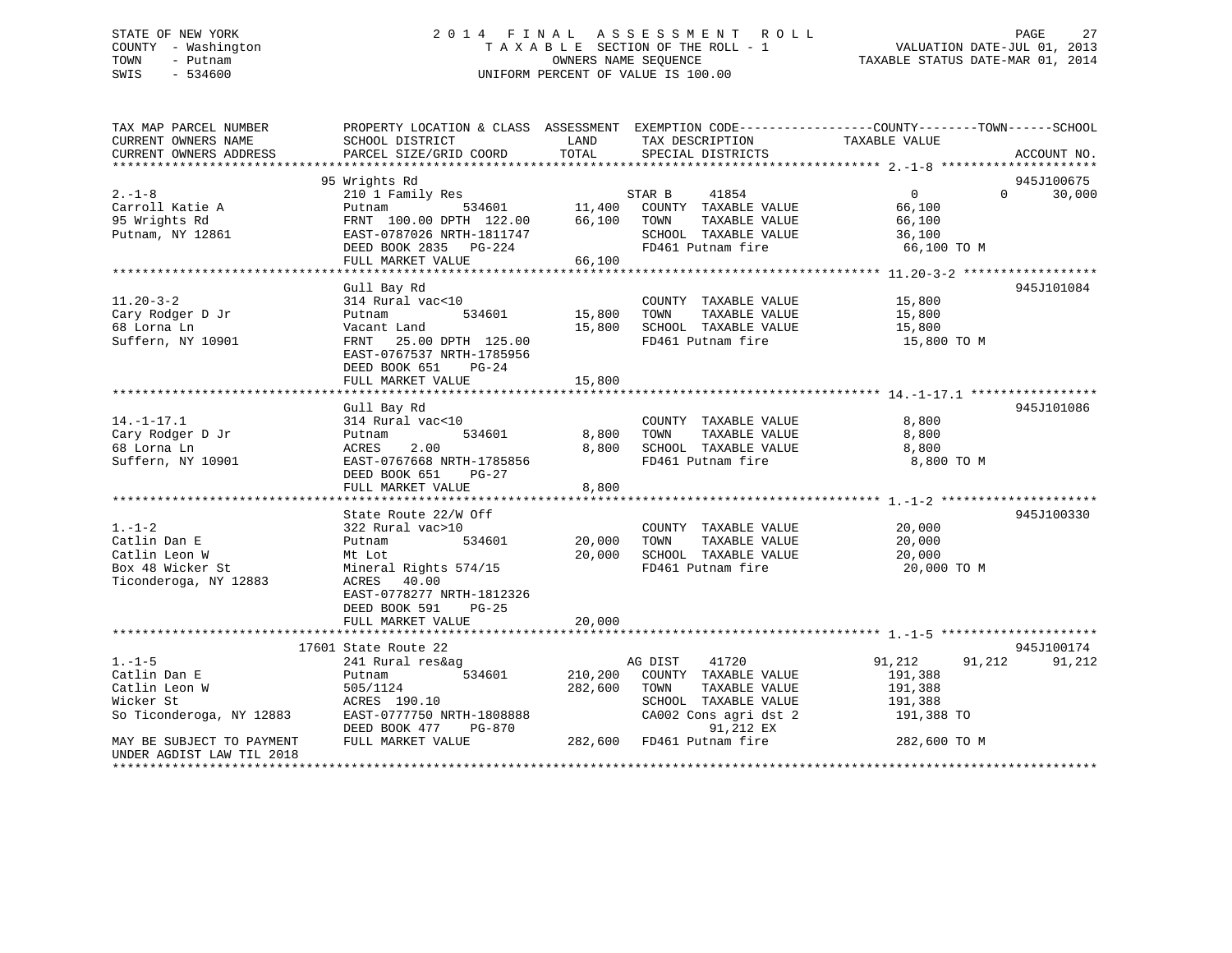### STATE OF NEW YORK 2 0 1 4 F I N A L A S S E S S M E N T R O L L PAGE 28 COUNTY - Washington T A X A B L E SECTION OF THE ROLL - 1 VALUATION DATE-JUL 01, 2013 TOWN - Putnam OWNERS NAME SEQUENCE TAXABLE STATUS DATE-MAR 01, 2014 SWIS - 534600 UNIFORM PERCENT OF VALUE IS 100.00

| TAX MAP PARCEL NUMBER                                                                                                                                                                                                                                                                                                                                                                                                                                          |                                                                                                |                 | PROPERTY LOCATION & CLASS ASSESSMENT EXEMPTION CODE---------------COUNTY-------TOWN-----SCHOOL |                      |            |
|----------------------------------------------------------------------------------------------------------------------------------------------------------------------------------------------------------------------------------------------------------------------------------------------------------------------------------------------------------------------------------------------------------------------------------------------------------------|------------------------------------------------------------------------------------------------|-----------------|------------------------------------------------------------------------------------------------|----------------------|------------|
| CURRENT OWNERS NAME                                                                                                                                                                                                                                                                                                                                                                                                                                            | SCHOOL DISTRICT                                                                                | LAND            | TAX DESCRIPTION                                                                                | TAXABLE VALUE        |            |
| $\begin{tabular}{lllllll} \textbf{CURENT} & \textbf{ANDRES} & \textbf{ADDRESS} & \textbf{PARCEL SIZE/GRID COORD} & \textbf{TOTAL} & \textbf{SPECIAL DISTRIBUTTS} & \textbf{ACCOUNT NO.} \\ \textbf{****}{\color{blue}\textbf{****}{\color{blue}\textbf{5.75}} & \textbf{PARCEL SIZE/GRID COORD} & \textbf{TOTAL} & \textbf{SPECIAL DISTRIBUTTS} & \textbf{PSCIAL} & \textbf{S.} \\ \textbf{1.1-1-6} & \textbf{1.1-1-6} & \textbf{1.1-1-6} & \textbf{1.1-1-1-1$ |                                                                                                |                 |                                                                                                |                      |            |
|                                                                                                                                                                                                                                                                                                                                                                                                                                                                | State Route 22                                                                                 |                 |                                                                                                |                      | 945J100398 |
| $1. -1 - 6$                                                                                                                                                                                                                                                                                                                                                                                                                                                    | $322$ Rural vac $>10$                                                                          |                 | COUNTY TAXABLE VALUE 41,000                                                                    |                      |            |
| Catlin Leon                                                                                                                                                                                                                                                                                                                                                                                                                                                    | Putnam                                                                                         |                 | TAXABLE VALUE                                                                                  |                      |            |
| Catlin Dan                                                                                                                                                                                                                                                                                                                                                                                                                                                     | ACRES 81.90                                                                                    |                 | 41,000 SCHOOL TAXABLE VALUE                                                                    | $41,000$<br>$41,000$ |            |
| Box 48 Wicker St                                                                                                                                                                                                                                                                                                                                                                                                                                               | EAST-0777328 NRTH-1810996                                                                      |                 | FD461 Putnam fire 31,000 TO M                                                                  |                      |            |
| Ticonderoga, NY 12883                                                                                                                                                                                                                                                                                                                                                                                                                                          | DEED BOOK 898 PG-126                                                                           |                 |                                                                                                |                      |            |
|                                                                                                                                                                                                                                                                                                                                                                                                                                                                | FULL MARKET VALUE                                                                              | 41,000          |                                                                                                |                      |            |
|                                                                                                                                                                                                                                                                                                                                                                                                                                                                |                                                                                                |                 |                                                                                                |                      |            |
|                                                                                                                                                                                                                                                                                                                                                                                                                                                                | Black Point Rd                                                                                 |                 |                                                                                                |                      | 945J100206 |
| $4. -1 - 3$                                                                                                                                                                                                                                                                                                                                                                                                                                                    | 322 Rural vac>10 - WTRFNT                                                                      |                 | COUNTY TAXABLE VALUE                                                                           | 75,000               |            |
| Catlin Leon                                                                                                                                                                                                                                                                                                                                                                                                                                                    | 534601<br>Putnam                                                                               | <br>75,000 TOWN | TAXABLE VALUE                                                                                  | 75,000               |            |
| Catlin Dan E                                                                                                                                                                                                                                                                                                                                                                                                                                                   | 2665/197                                                                                       |                 | 75,000 SCHOOL TAXABLE VALUE                                                                    | 75,000               |            |
| PO Box 48                                                                                                                                                                                                                                                                                                                                                                                                                                                      | ACRES 12.60                                                                                    |                 |                                                                                                |                      |            |
| Ticonderoga, NY 12883                                                                                                                                                                                                                                                                                                                                                                                                                                          | EAST-0769882 NRTH-1807084                                                                      |                 |                                                                                                |                      |            |
|                                                                                                                                                                                                                                                                                                                                                                                                                                                                | DEED BOOK 2665 PG-197                                                                          |                 |                                                                                                |                      |            |
|                                                                                                                                                                                                                                                                                                                                                                                                                                                                | FULL MARKET VALUE                                                                              | 75,000          |                                                                                                |                      |            |
|                                                                                                                                                                                                                                                                                                                                                                                                                                                                |                                                                                                |                 |                                                                                                |                      |            |
|                                                                                                                                                                                                                                                                                                                                                                                                                                                                | State Route 22/W Off                                                                           |                 |                                                                                                |                      | 945J100646 |
| $4. -1 - 8$                                                                                                                                                                                                                                                                                                                                                                                                                                                    | 241 Rural res&ag                                                                               |                 | 41720<br>AG DIST                                                                               | 85,256<br>85,256     | 85,256     |
| Catlin Leon W                                                                                                                                                                                                                                                                                                                                                                                                                                                  | Putnam                                                                                         |                 | 534601 187,900 COUNTY TAXABLE VALUE                                                            | 127,344              |            |
| Catlin Dan E                                                                                                                                                                                                                                                                                                                                                                                                                                                   |                                                                                                | 212,600 TOWN    | TAXABLE VALUE                                                                                  | 127,344              |            |
| Wicker St                                                                                                                                                                                                                                                                                                                                                                                                                                                      | 88.14 Ad<br>ACRES 163.10                                                                       |                 | SCHOOL TAXABLE VALUE 127,344<br>CA002 Cons agri dst 2 127,344 TO                               |                      |            |
| Ticonderoga, NY 12883                                                                                                                                                                                                                                                                                                                                                                                                                                          | EAST-0776012 NRTH-1807246                                                                      |                 |                                                                                                |                      |            |
|                                                                                                                                                                                                                                                                                                                                                                                                                                                                | DEED BOOK 552 PG-130                                                                           |                 | 85,256 EX                                                                                      |                      |            |
| MAY BE SUBJECT TO PAYMENT                                                                                                                                                                                                                                                                                                                                                                                                                                      | FULL MARKET VALUE                                                                              |                 | 212,600 FD461 Putnam fire                                                                      | 212,600 TO M         |            |
| UNDER AGDIST LAW TIL 2018                                                                                                                                                                                                                                                                                                                                                                                                                                      |                                                                                                |                 |                                                                                                |                      |            |
|                                                                                                                                                                                                                                                                                                                                                                                                                                                                |                                                                                                |                 |                                                                                                |                      |            |
|                                                                                                                                                                                                                                                                                                                                                                                                                                                                | State Route 22                                                                                 |                 |                                                                                                |                      | 945J101036 |
| $9. - 1 - 55$                                                                                                                                                                                                                                                                                                                                                                                                                                                  | 314 Rural vac<10                                                                               |                 | COUNTY TAXABLE VALUE                                                                           | 400                  |            |
| Chaplin David                                                                                                                                                                                                                                                                                                                                                                                                                                                  | Putnam                                                                                         | 534601 400 TOWN | TAXABLE VALUE                                                                                  | 400                  |            |
| Chaplin Suzanna                                                                                                                                                                                                                                                                                                                                                                                                                                                | FRNT 100.00 DPTH 70.00 400 SCHOOL TAXABLE VALUE<br>EAST-0779748 NRTH-1798255 FD461 Putnam fire |                 |                                                                                                | 400                  |            |
| 248 Broadway                                                                                                                                                                                                                                                                                                                                                                                                                                                   |                                                                                                |                 |                                                                                                | 400 TO M             |            |
| Whitehall, NY 12887                                                                                                                                                                                                                                                                                                                                                                                                                                            | DEED BOOK 3021 PG-98                                                                           |                 |                                                                                                |                      |            |
|                                                                                                                                                                                                                                                                                                                                                                                                                                                                | FULL MARKET VALUE                                                                              | 400             |                                                                                                |                      |            |
|                                                                                                                                                                                                                                                                                                                                                                                                                                                                |                                                                                                |                 |                                                                                                |                      |            |
|                                                                                                                                                                                                                                                                                                                                                                                                                                                                | Lake Champlain                                                                                 |                 |                                                                                                |                      | 945J101086 |
| $13. - 3 - 24.4$                                                                                                                                                                                                                                                                                                                                                                                                                                               | 314 Rural vac<10 - WTRFNT                                                                      |                 | COUNTY TAXABLE VALUE                                                                           | 1,500                |            |
| Chaplin Leslie H                                                                                                                                                                                                                                                                                                                                                                                                                                               | 534601<br>Putnam                                                                               |                 | TAXABLE VALUE<br>1,500 TOWN                                                                    | 1,500                |            |
| Chaplin Sheila M                                                                                                                                                                                                                                                                                                                                                                                                                                               | 375' Lf                                                                                        |                 | 1,500 SCHOOL TAXABLE VALUE                                                                     | 1,500                |            |
| 96 Saunders St                                                                                                                                                                                                                                                                                                                                                                                                                                                 | FRNT 375.00 DPTH 60.00                                                                         |                 | FD461 Putnam fire                                                                              | 1,500 TO M           |            |
| Whitehall, NY 12887                                                                                                                                                                                                                                                                                                                                                                                                                                            | EAST-0790404 NRTH-1785423                                                                      |                 |                                                                                                |                      |            |
|                                                                                                                                                                                                                                                                                                                                                                                                                                                                | DEED BOOK 579<br>PG-292                                                                        |                 |                                                                                                |                      |            |
|                                                                                                                                                                                                                                                                                                                                                                                                                                                                | FULL MARKET VALUE                                                                              | 1,500           |                                                                                                |                      |            |
|                                                                                                                                                                                                                                                                                                                                                                                                                                                                |                                                                                                |                 |                                                                                                |                      |            |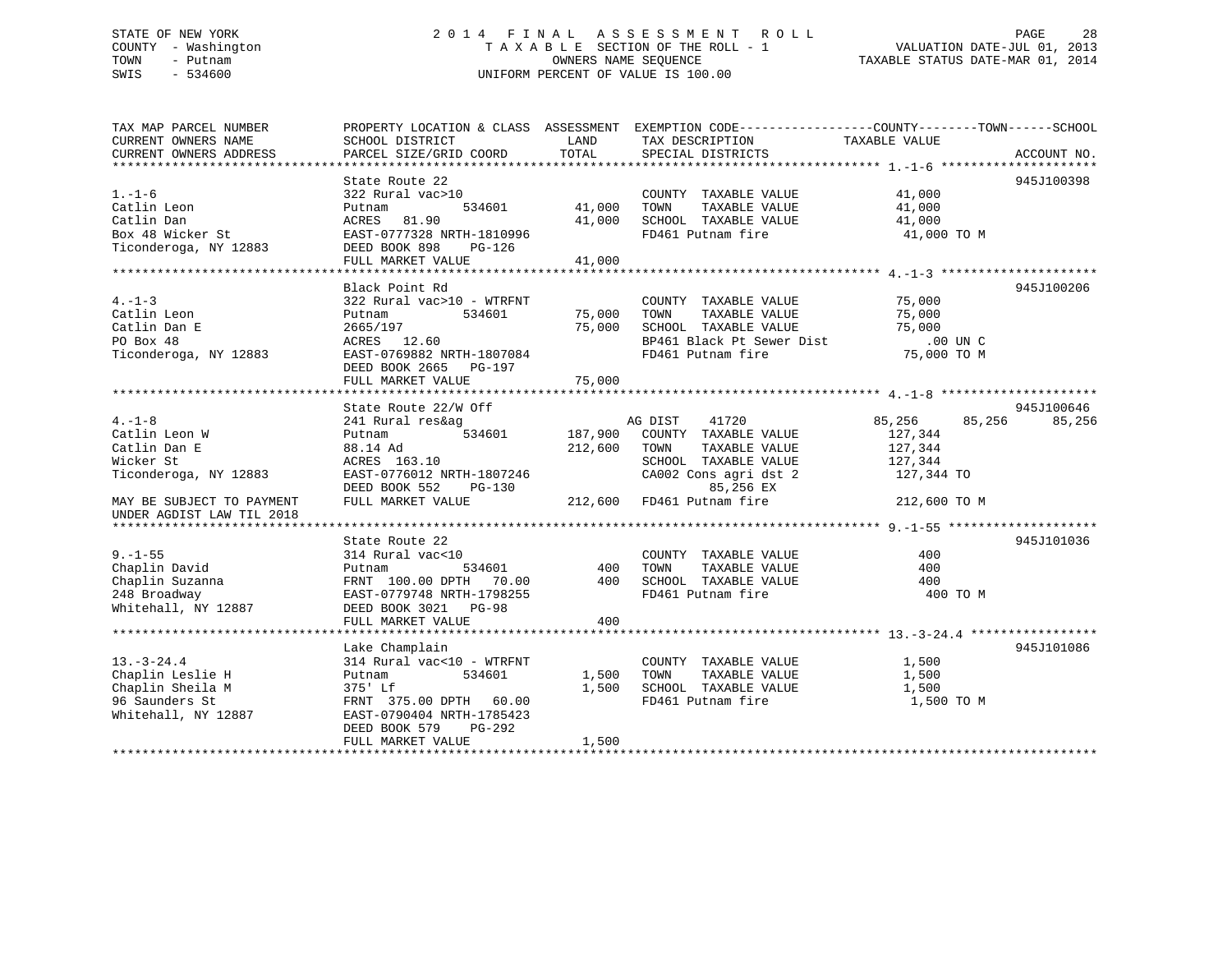# STATE OF NEW YORK 20 14 FINAL ASSESSMENT ROLL PAGE 29 COUNTY - Washington  $T A X A B L E$  SECTION OF THE ROLL - 1<br>TOWN - Putnam data of the COUNTERS NAME SEQUENCE SWIS - 534600 UNIFORM PERCENT OF VALUE IS 100.00

TAXABLE STATUS DATE-MAR 01, 2014

| TAX MAP PARCEL NUMBER        | PROPERTY LOCATION & CLASS ASSESSMENT EXEMPTION CODE----------------COUNTY-------TOWN------SCHOOL |          |                       |               |             |
|------------------------------|--------------------------------------------------------------------------------------------------|----------|-----------------------|---------------|-------------|
| CURRENT OWNERS NAME          | SCHOOL DISTRICT                                                                                  | LAND     | TAX DESCRIPTION       | TAXABLE VALUE |             |
| CURRENT OWNERS ADDRESS       | PARCEL SIZE/GRID COORD                                                                           | TOTAL    | SPECIAL DISTRICTS     |               | ACCOUNT NO. |
|                              |                                                                                                  |          |                       |               |             |
|                              | County Route 1                                                                                   |          |                       |               | 945J100391  |
| $8. -2 - 5.2$                | 322 Rural vac>10                                                                                 |          | COUNTY TAXABLE VALUE  | 114,000       |             |
| Charter Brook Properties LLC | 534601<br>Putnam                                                                                 | 114,000  | TOWN<br>TAXABLE VALUE | 114,000       |             |
| c/o Grueter                  | Sub Lot 2                                                                                        | 114,000  | SCHOOL TAXABLE VALUE  | 114,000       |             |
| 33 Cedar Dr                  | ACRES 99.02                                                                                      |          | FD461 Putnam fire     | 114,000 TO M  |             |
| Allendale, NJ 07401          | EAST-0772956 NRTH-1799822                                                                        |          |                       |               |             |
|                              | DEED BOOK 2187 PG-42                                                                             |          |                       |               |             |
|                              | FULL MARKET VALUE                                                                                | 114,000  |                       |               |             |
|                              |                                                                                                  |          |                       |               |             |
|                              | 3061 Lake George Way                                                                             |          |                       |               | 945J100580  |
| $7.8 - 1 - 17$               |                                                                                                  |          |                       |               |             |
|                              | 280 Res Multiple - WTRFNT                                                                        |          | COUNTY TAXABLE VALUE  | 1071,400      |             |
| Chase Douglas W              | 534601<br>Putnam                                                                                 | 724,200  | TAXABLE VALUE<br>TOWN | 1071,400      |             |
| 107 Fowler St                | LF 152                                                                                           | 1071,400 | SCHOOL TAXABLE VALUE  | 1071,400      |             |
| Haddenfield, NJ 08033        | FRNT 190.00 DPTH 211.00                                                                          |          | FD461 Putnam fire     | 1071,400 TO M |             |
|                              | EAST-0767068 NRTH-1799516                                                                        |          |                       |               |             |
|                              | DEED BOOK 841<br>$PG-1$                                                                          |          |                       |               |             |
|                              | FULL MARKET VALUE                                                                                | 1071,400 |                       |               |             |
|                              |                                                                                                  |          |                       |               |             |
|                              | 4503 Crow Point Way                                                                              |          |                       |               | 945J100112  |
| $11.20 - 4 - 5$              | 260 Seasonal res - WTRFNT                                                                        |          | COUNTY TAXABLE VALUE  | 614,800       |             |
| Chilberg Charles             | 534601<br>Putnam                                                                                 | 531,100  | TAXABLE VALUE<br>TOWN | 614,800       |             |
| 234 B Old Niskayuna Rd       | 827/156                                                                                          | 614,800  | SCHOOL TAXABLE VALUE  | 614,800       |             |
| Latham, NY 12110             | LF 100                                                                                           |          | FD461 Putnam fire     | 614,800 TO M  |             |
|                              | FRNT<br>96.00 DPTH 166.00                                                                        |          |                       |               |             |
|                              | EAST-0766176 NRTH-1787227                                                                        |          |                       |               |             |
|                              | DEED BOOK 827<br>PG-159                                                                          |          |                       |               |             |
|                              | FULL MARKET VALUE                                                                                |          |                       |               |             |
|                              |                                                                                                  | 614,800  |                       |               |             |
|                              | 488 Gull Bay Rd                                                                                  |          |                       |               | 945J100399  |
| $11.20 - 3 - 14$             | 260 Seasonal res - WTRFNT                                                                        |          | COUNTY TAXABLE VALUE  |               |             |
|                              |                                                                                                  |          |                       | 725,000       |             |
| Choate Peter J Trustee       | 534601<br>Putnam                                                                                 | 637,000  | TAXABLE VALUE<br>TOWN | 725,000       |             |
| 23878 Robert Ct              | 320' Lf                                                                                          | 725,000  | SCHOOL TAXABLE VALUE  | 725,000       |             |
| Murrieta, CA 92562           | ACRES<br>1.75                                                                                    |          | FD461 Putnam fire     | 725,000 TO M  |             |
|                              | EAST-0766905 NRTH-1785272                                                                        |          |                       |               |             |
|                              | DEED BOOK 907<br>PG-56                                                                           |          |                       |               |             |
|                              | FULL MARKET VALUE                                                                                | 725,000  |                       |               |             |
|                              |                                                                                                  |          |                       |               |             |
|                              | Warrick Rd                                                                                       |          |                       |               | 945J100002  |
| $8. - 2 - 1$                 | 581 Chd/adt camp - WTRFNT                                                                        |          | COUNTY TAXABLE VALUE  | 2624,783      |             |
| Christine Shawn Assoc Inc    | Putnam<br>534601                                                                                 | 2613,183 | TAXABLE VALUE<br>TOWN | 2624,783      |             |
| Adirondack Camp              | Boys Camp                                                                                        | 2624,783 | SCHOOL TAXABLE VALUE  | 2624,783      |             |
| 302 Warrick Rd               | LF 3810                                                                                          |          | FD461 Putnam fire     | 2624,783 TO M |             |
| Putnam Station, NY 12861     | ACRES 27.10                                                                                      |          |                       |               |             |
|                              | EAST-0766294 NRTH-1795995                                                                        |          |                       |               |             |
|                              | DEED BOOK 475<br>$PG-8$                                                                          |          |                       |               |             |
|                              | FULL MARKET VALUE                                                                                | 2624,783 |                       |               |             |
|                              |                                                                                                  |          |                       |               |             |
|                              |                                                                                                  |          |                       |               |             |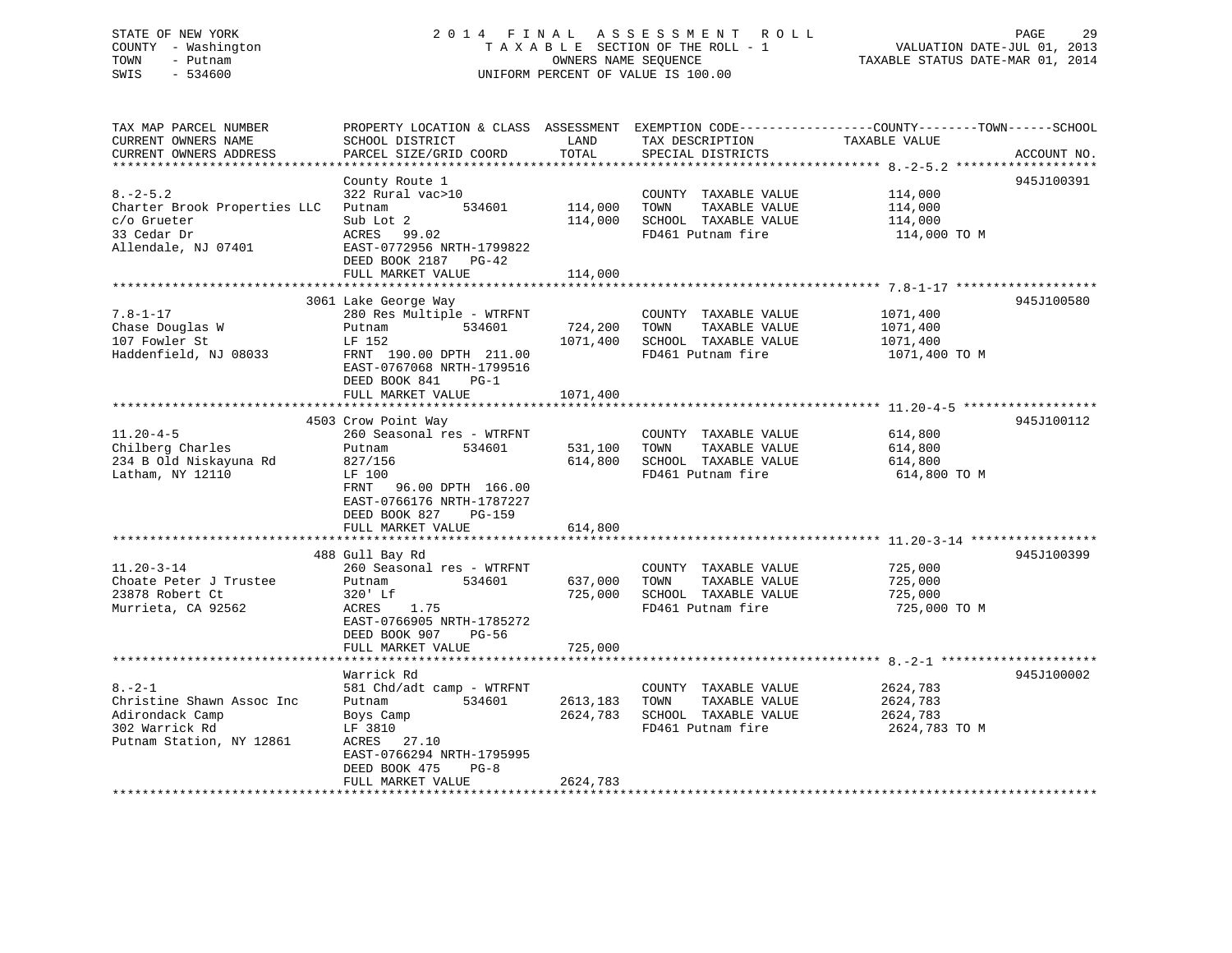### STATE OF NEW YORK 2 0 1 4 F I N A L A S S E S S M E N T R O L L PAGE 30 COUNTY - Washington T A X A B L E SECTION OF THE ROLL - 1 VALUATION DATE-JUL 01, 2013 TOWN - Putnam OWNERS NAME SEQUENCE TAXABLE STATUS DATE-MAR 01, 2014 SWIS - 534600 UNIFORM PERCENT OF VALUE IS 100.00UNIFORM PERCENT OF VALUE IS 100.00

| TAX MAP PARCEL NUMBER<br>CURRENT OWNERS NAME<br>CURRENT OWNERS ADDRESS | PROPERTY LOCATION & CLASS ASSESSMENT EXEMPTION CODE----------------COUNTY-------TOWN-----SCHOOL<br>SCHOOL DISTRICT<br>PARCEL SIZE/GRID COORD | LAND<br>TOTAL | TAX DESCRIPTION<br>SPECIAL DISTRICTS      | TAXABLE VALUE           | ACCOUNT NO.         |
|------------------------------------------------------------------------|----------------------------------------------------------------------------------------------------------------------------------------------|---------------|-------------------------------------------|-------------------------|---------------------|
|                                                                        |                                                                                                                                              |               |                                           |                         | ******************* |
|                                                                        | 302 Warrick Rd                                                                                                                               |               |                                           |                         |                     |
| $8. - 2 - 1.1$                                                         | 210 1 Family Res - WTRFNT                                                                                                                    |               | COUNTY TAXABLE VALUE                      | 1000,000                |                     |
| Christine Shawn Assoc Inc                                              | 534601<br>Putnam                                                                                                                             | 484,300       | TAXABLE VALUE<br>TOWN                     | 1000,000                |                     |
| 302 Warrick Rd                                                         | 279' LF                                                                                                                                      | 1000,000      | SCHOOL TAXABLE VALUE                      | 1000,000                |                     |
| Putnam, NY 12861                                                       | ACRES<br>1.40                                                                                                                                |               | FD461 Putnam fire                         | 1000,000 TO M           |                     |
|                                                                        | EAST-0766140 NRTH-1796406                                                                                                                    |               |                                           |                         |                     |
|                                                                        | DEED BOOK 3161 PG-95                                                                                                                         |               |                                           |                         |                     |
|                                                                        | FULL MARKET VALUE                                                                                                                            | 1000,000      |                                           |                         |                     |
|                                                                        |                                                                                                                                              |               |                                           |                         |                     |
|                                                                        | 214 Schwerdtfeger Rd                                                                                                                         |               |                                           |                         | 945J100811          |
| $4. - 1 - 19$                                                          | 210 1 Family Res                                                                                                                             |               | COUNTY TAXABLE VALUE                      | 60,800                  |                     |
| Cisler Robert                                                          | 534601<br>Putnam                                                                                                                             | 32,200        | TOWN<br>TAXABLE VALUE                     | 60,800                  |                     |
| Cisler Alice                                                           | ACRES<br>7.20                                                                                                                                | 60,800        | SCHOOL TAXABLE VALUE                      | 60,800                  |                     |
|                                                                        | EAST-0771308 NRTH-1804325                                                                                                                    |               | FD461 Putnam fire                         | 60,800 TO M             |                     |
| 288 No Ontario St<br>Lake Ronkonkoma, NY 11779                         | DEED BOOK 437<br>PG-796                                                                                                                      |               |                                           |                         |                     |
|                                                                        | FULL MARKET VALUE                                                                                                                            | 60,800        |                                           |                         |                     |
|                                                                        |                                                                                                                                              |               |                                           |                         |                     |
|                                                                        | 69 Gull Bay Rd                                                                                                                               |               |                                           |                         | 945J100048          |
| $12.-3-17$                                                             | 210 1 Family Res                                                                                                                             |               | STAR B<br>41854                           | $\overline{0}$          | 30,000<br>$\Omega$  |
| Clark Robert S                                                         | 534601<br>Putnam                                                                                                                             | 13,500        | COUNTY TAXABLE VALUE                      | 144,800                 |                     |
|                                                                        | FRNT 100.00 DPTH 300.00                                                                                                                      |               | 144,800 TOWN<br>TAXABLE VALUE             | 144,800                 |                     |
|                                                                        | EAST-0775845 NRTH-1784716                                                                                                                    |               | SCHOOL TAXABLE VALUE                      | 114,800                 |                     |
| Clark Stephanie M<br>69 Gull Bay Rd<br>Putnam Station, NY 12861        | DEED BOOK 1710 PG-212                                                                                                                        |               | FD461 Putnam fire                         | 144,800 TO M            |                     |
|                                                                        | FULL MARKET VALUE                                                                                                                            | 144,800       |                                           |                         |                     |
|                                                                        |                                                                                                                                              |               |                                           |                         |                     |
|                                                                        | 29 Clemons Ln                                                                                                                                |               |                                           |                         | 945J100115          |
| $9. - 1 - 40$                                                          | 270 Mfg housing                                                                                                                              |               | STAR B<br>41854                           | $\overline{0}$          | $\Omega$<br>25,100  |
| Clemons Earl Jr                                                        | 534601<br>Putnam                                                                                                                             | 11,700        | COUNTY TAXABLE VALUE                      | 25,100                  |                     |
| Clemons Joan                                                           | FRNT 124.00 DPTH 124.00                                                                                                                      | 25,100        | TAXABLE VALUE<br>TOWN                     | 25,100                  |                     |
| PO Box 33                                                              | EAST-0780334 NRTH-1798424                                                                                                                    |               | SCHOOL TAXABLE VALUE                      | $\overline{0}$          |                     |
| Putnam Station, NY 12861                                               | DEED BOOK 723<br><b>PG-125</b>                                                                                                               |               | FD461 Putnam fire                         | 25,100 TO M             |                     |
|                                                                        | FULL MARKET VALUE<br>************************                                                                                                | 25,100        |                                           |                         |                     |
|                                                                        |                                                                                                                                              |               |                                           |                         |                     |
|                                                                        | 17275 State Route 22                                                                                                                         |               |                                           |                         | 945J101032          |
| $8. -2 - 7.6$                                                          | 312 Vac w/imprv                                                                                                                              |               | COUNTY TAXABLE VALUE                      | 5,600                   |                     |
| Club View Properties LLC                                               | 534601<br>Putnam                                                                                                                             | 5,500         | TOWN<br>TAXABLE VALUE                     | 5,600                   |                     |
| c/o Grueter                                                            | 1.12<br>ACRES                                                                                                                                | 5,600         | SCHOOL TAXABLE VALUE<br>FD461 Putnam fire | 5,600                   |                     |
| 33 Cedar Dr                                                            | EAST-0778951 NRTH-1801210                                                                                                                    |               |                                           | 5,600 TO M              |                     |
| Allendale, NJ 07401                                                    | DEED BOOK 2487 PG-86<br>FULL MARKET VALUE                                                                                                    | 5,600         |                                           |                         |                     |
|                                                                        |                                                                                                                                              |               |                                           |                         |                     |
|                                                                        |                                                                                                                                              |               |                                           |                         | 945J100117          |
| $7.12 - 2 - 10$                                                        | 2062 Lake George Way South<br>260 Seasonal res - WTRFNT                                                                                      |               | COUNTY TAXABLE VALUE                      | 750,000                 |                     |
| Clutsam Henry O III                                                    | 534601<br>Putnam                                                                                                                             | 554,500       | TOWN<br>TAXABLE VALUE                     | 750,000                 |                     |
|                                                                        |                                                                                                                                              |               |                                           |                         |                     |
| 41 Village Rd<br>PO Box 121                                            | 2858/172<br>LF 93                                                                                                                            | 750,000       | SCHOOL TAXABLE VALUE<br>FD461 Putnam fire | 750,000<br>750,000 TO M |                     |
| New Vernon, NJ 07976                                                   | FRNT 216.00 DPTH 90.00                                                                                                                       |               |                                           |                         |                     |
|                                                                        | EAST-0766863 NRTH-1796925                                                                                                                    |               |                                           |                         |                     |
|                                                                        | DEED BOOK 2858 PG-178                                                                                                                        |               |                                           |                         |                     |
|                                                                        | FULL MARKET VALUE                                                                                                                            | 750,000       |                                           |                         |                     |
|                                                                        |                                                                                                                                              |               |                                           |                         |                     |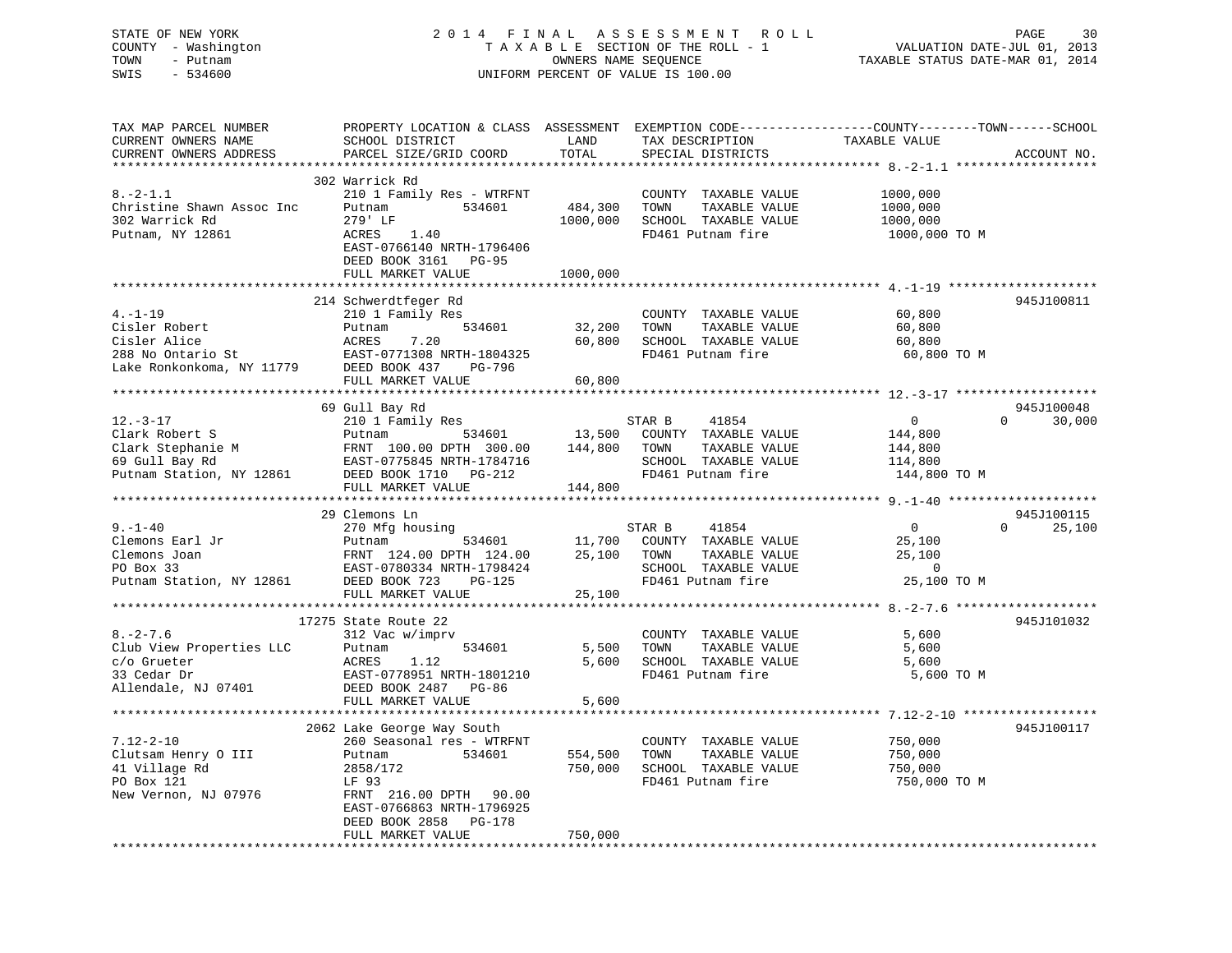# STATE OF NEW YORK 2 0 1 4 F I N A L A S S E S S M E N T R O L L PAGE 31COUNTY - Washington  $T A X A B L E$  SECTION OF THE ROLL - 1<br>TOWN - Putnam data of the COUNTERS NAME SEQUENCE SWIS - 534600 UNIFORM PERCENT OF VALUE IS 100.00

VALUATION DATE-JUL 01, 2013

TAXABLE STATUS DATE-MAR 01, 2014

| TAX MAP PARCEL NUMBER<br>CURRENT OWNERS NAME<br>CURRENT OWNERS ADDRESS                                                                         | PROPERTY LOCATION & CLASS ASSESSMENT<br>SCHOOL DISTRICT<br>PARCEL SIZE/GRID COORD                                                                                                                                        | LAND<br>TOTAL                         | EXEMPTION CODE-----------------COUNTY-------TOWN------SCHOOL<br>TAX DESCRIPTION<br>SPECIAL DISTRICTS                    | TAXABLE VALUE                                                                       | ACCOUNT NO.             |
|------------------------------------------------------------------------------------------------------------------------------------------------|--------------------------------------------------------------------------------------------------------------------------------------------------------------------------------------------------------------------------|---------------------------------------|-------------------------------------------------------------------------------------------------------------------------|-------------------------------------------------------------------------------------|-------------------------|
| $4.5 - 1 - 9$<br>Coffey Jr Revocable Trust Alan Putnam<br>Potts Revocable Trust Janet S 115'e Lf<br>6500 Stratton Pl<br>Falls Church, VA 22043 | 2256 Black Point Rd<br>210 1 Family Res - WTRFNT<br>534601<br><b>ACRES</b><br>1.10<br>EAST-0769974 NRTH-1808809<br>DEED BOOK 917<br>PG-201<br>FULL MARKET VALUE                                                          | 660,500<br>873,700<br>873,700         | COUNTY TAXABLE VALUE<br>TOWN<br>TAXABLE VALUE<br>SCHOOL TAXABLE VALUE<br>BP461 Black Pt Sewer Dist<br>FD461 Putnam fire | 873,700<br>873,700<br>873,700<br>.00 UN C<br>873,700 TO M                           | 945J100809              |
|                                                                                                                                                |                                                                                                                                                                                                                          |                                       |                                                                                                                         |                                                                                     |                         |
| $11.20 - 4 - 6$<br>Collier Brian T<br>Collier Laura<br>228 Adams St<br>Delmar, NY 12054                                                        | 4501 Crow Point Way<br>210 1 Family Res - WTRFNT<br>534601<br>Putnam<br>LF 100<br>FRNT<br>76.00 DPTH 166.00<br>EAST-0766277 NRTH-1787244<br>DEED BOOK 763<br>PG-110                                                      | 531,100<br>693,800                    | COUNTY TAXABLE VALUE<br>TAXABLE VALUE<br>TOWN<br>SCHOOL TAXABLE VALUE<br>FD461 Putnam fire                              | 693,800<br>693,800<br>693,800<br>693,800 TO M                                       | 945J100215              |
|                                                                                                                                                | FULL MARKET VALUE                                                                                                                                                                                                        | 693,800                               |                                                                                                                         |                                                                                     |                         |
|                                                                                                                                                | 467 Gull Bay Rd                                                                                                                                                                                                          |                                       |                                                                                                                         |                                                                                     | 945J100393              |
| $11.20 - 3 - 18$<br>Colloton Jean LE<br>Colloton James E Jr<br>c/o Ken Colloton<br>130 Waters Rd<br>East Greenbush, NY 12061                   | 260 Seasonal res - WTRFNT<br>Putnam<br>534601<br>$-LE-$<br>LF 30<br>FRNT<br>70.00 DPTH 83.00<br>EAST-0767199 NRTH-1785460<br>DEED BOOK 831<br>$PG-56$<br>FULL MARKET VALUE                                               | 187,000 STAR EN<br>297,800<br>297,800 | VET COM CT 41131<br>41834<br>COUNTY TAXABLE VALUE<br>TAXABLE VALUE<br>TOWN<br>SCHOOL TAXABLE VALUE<br>FD461 Putnam fire | 50,000<br>20,000<br>$\overline{0}$<br>247,800<br>277,800<br>233,600<br>297,800 TO M | 0<br>$\Omega$<br>64,200 |
|                                                                                                                                                |                                                                                                                                                                                                                          |                                       |                                                                                                                         |                                                                                     |                         |
| $11.20 - 3 - 7$<br>Colloton Kenneth B<br>130 Waters Rd<br>East Greenbush, NY 12061                                                             | 3522 Gull Bay Ridge Way<br>260 Seasonal res<br>534601<br>Putnam<br>801/275 Well Agrmt<br>Bdy Line Agmt 606/180<br>50.00 DPTH 150.00<br>FRNT<br>EAST-0767453 NRTH-1785519<br>DEED BOOK 471<br>PG-535<br>FULL MARKET VALUE | 62,500<br>139,000<br>139,000          | COUNTY TAXABLE VALUE<br>TOWN<br>TAXABLE VALUE<br>SCHOOL TAXABLE VALUE<br>FD461 Putnam fire                              | 139,000<br>139,000<br>139,000<br>139,000 TO M                                       | 945J100192              |
|                                                                                                                                                |                                                                                                                                                                                                                          |                                       |                                                                                                                         |                                                                                     |                         |
| $14.18 - 4 - 4.1$<br>Commito Thomas F<br>Commito Jean L<br>269 Chestnut Hill Rd<br>Montpelier, VT 05602                                        | 746 Gull Bay Rd<br>260 Seasonal res - WTRFNT<br>534601<br>Putnam<br>LF 185<br>$14.-4-4.1$<br>ACRES<br>7.76<br>EAST-0764844 NRTH-1780505<br>DEED BOOK 1972<br>PG-340<br>FULL MARKET VALUE                                 | 706,600<br>951,100<br>951,100         | COUNTY TAXABLE VALUE<br>TOWN<br>TAXABLE VALUE<br>SCHOOL TAXABLE VALUE<br>FD461 Putnam fire                              | 951,100<br>951,100<br>951,100<br>951,100 TO M                                       | 945J100401              |
|                                                                                                                                                |                                                                                                                                                                                                                          |                                       |                                                                                                                         |                                                                                     |                         |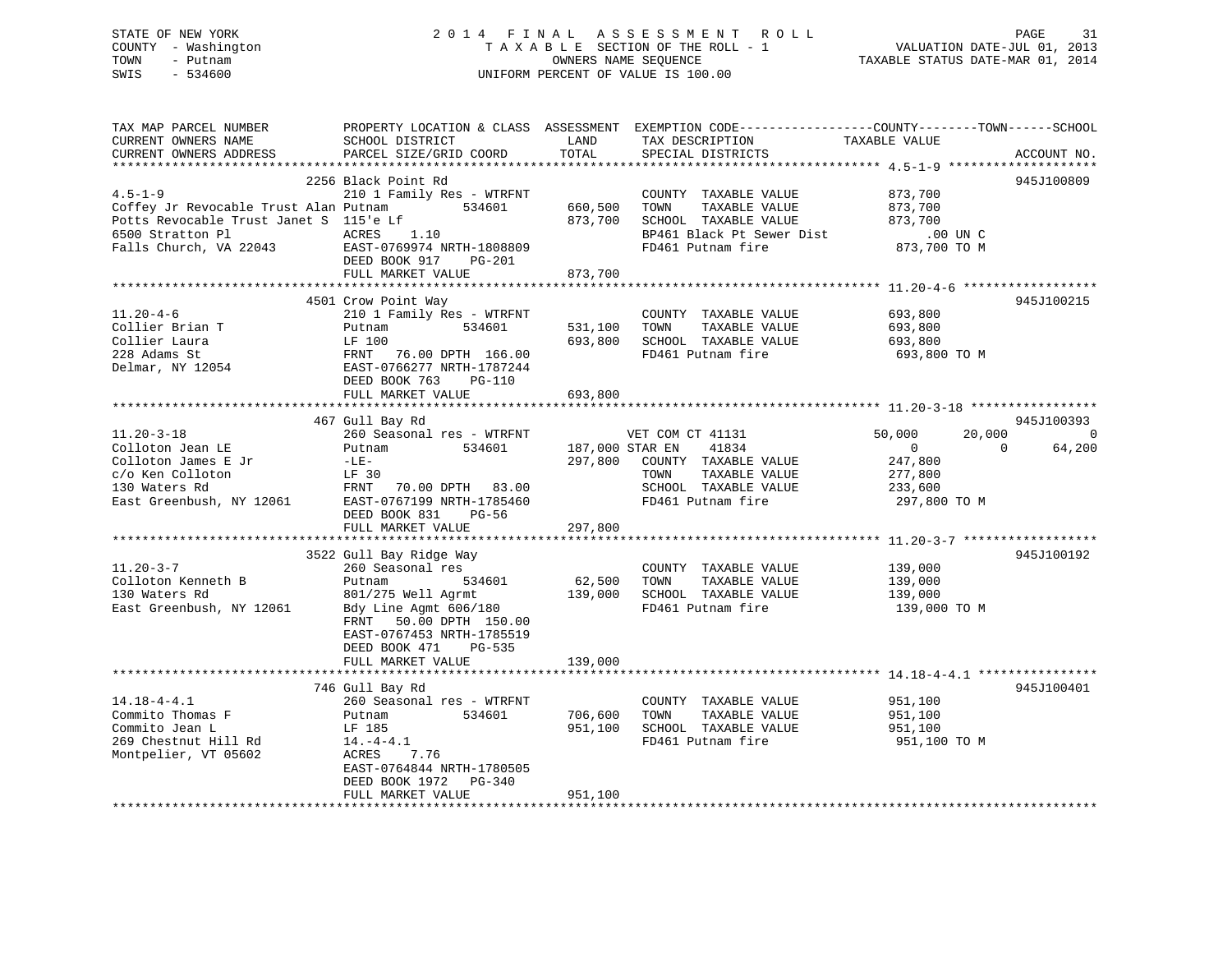### STATE OF NEW YORK 2 0 1 4 F I N A L A S S E S S M E N T R O L L PAGE 32 COUNTY - Washington T A X A B L E SECTION OF THE ROLL - 1 VALUATION DATE-JUL 01, 2013 TOWN - Putnam OWNERS NAME SEQUENCE TAXABLE STATUS DATE-MAR 01, 2014 SWIS - 534600 UNIFORM PERCENT OF VALUE IS 100.00

| Rochelle Way<br>945J100915<br>312 Vac w/imprv<br>COUNTY TAXABLE VALUE<br>18,200<br>14,000<br>TAXABLE VALUE<br>18,200<br>Putnam<br>534601<br>TOWN<br>FRNT 100.00 DPTH 100.00<br>18,200<br>SCHOOL TAXABLE VALUE<br>18,200<br>Putnam Station, NY 12861<br>FD461 Putnam fire<br>EAST-0768334 NRTH-1799113<br>18,200 TO M<br>DEED BOOK 886<br><b>PG-210</b><br>FULL MARKET VALUE<br>18,200<br>945J100917<br>1542 Mosswood Way<br>$7.12 - 1 - 3$<br>$\Omega$<br>$\Omega$<br>30,000<br>210 1 Family Res<br>STAR B<br>41854<br>98,800<br>COUNTY TAXABLE VALUE<br>Condit R D Sargent<br>534601<br>386,600<br>Putnam<br>1542 Mosswood Way<br>Lake & Docking Rights<br>386,600<br>TOWN<br>TAXABLE VALUE<br>386,600<br>Putnam Station, NY 12861<br>2537/194<br>SCHOOL TAXABLE VALUE<br>356,600<br>FRNT 100.00 DPTH 200.00<br>FD461 Putnam fire<br>386,600 TO M<br>EAST-0768197 NRTH-1799003<br>DEED BOOK 791<br>$PG-145$<br>FULL MARKET VALUE<br>386,600<br>945J100391<br>Warrick Rd<br>$8. - 2 - 5.3$<br>20,300<br>314 Rural vac<10<br>COUNTY TAXABLE VALUE<br>534601<br>20,300<br>TOWN<br>TAXABLE VALUE<br>20,300<br>Putnam<br>963 NY State Route 9N<br>SCHOOL TAXABLE VALUE<br>Esmt 2751/108<br>20,300<br>20,300<br>FD461 Putnam fire<br>Sub Lot 3<br>20,300 TO M<br>ACRES<br>5.08<br>EAST-0771735 NRTH-1797795<br>DEED BOOK 2751<br>$PG-104$<br>FULL MARKET VALUE<br>20,300<br>945J100976<br>51 Lillie Ln<br>$8. - 2 - 7.4$<br>30,000<br>210 1 Family Res<br>STAR B<br>41854<br>$\overline{0}$<br>$\Omega$<br>Condit Steven<br>534601<br>33,500<br>COUNTY TAXABLE VALUE<br>129,200<br>Putnam<br>51 Lillie Ln<br>129,200<br>TAXABLE VALUE<br>Lot & Stg Sheds<br>TOWN<br>129,200<br>Putnam Station, NY 12861<br>hse under construction<br>SCHOOL TAXABLE VALUE<br>99,200<br>FD461 Putnam fire<br>ACRES<br>8.50<br>129,200 TO M<br>EAST-0777274 NRTH-1799310<br>DEED BOOK 643<br>PG-135<br>129,200<br>FULL MARKET VALUE<br>945J100130<br>5146 Bayview Way<br>$12. - 4 - 14$<br>260 Seasonal res - WTRFNT<br>COUNTY TAXABLE VALUE<br>389,500<br>Connell Thomas J<br>534601<br>293,800<br>TOWN<br>TAXABLE VALUE<br>389,500<br>Putnam<br>Connell Maria<br>BR's ROW 376/1180<br>389,500<br>SCHOOL TAXABLE VALUE<br>389,500<br>1412 Carrillo St<br>FD461 Putnam fire<br>LF 50<br>389,500 TO M<br>The Villages, FL 32162<br>50.00 DPTH 295.00<br>FRNT<br>EAST-0767103 NRTH-1788864<br>DEED BOOK 775<br>PG-111<br>389,500<br>FULL MARKET VALUE | TAX MAP PARCEL NUMBER<br>CURRENT OWNERS NAME<br>CURRENT OWNERS ADDRESS | PROPERTY LOCATION & CLASS ASSESSMENT<br>SCHOOL DISTRICT<br>PARCEL SIZE/GRID COORD | LAND<br>TOTAL | EXEMPTION CODE-----------------COUNTY-------TOWN------SCHOOL<br>TAX DESCRIPTION<br>SPECIAL DISTRICTS | TAXABLE VALUE | ACCOUNT NO. |
|------------------------------------------------------------------------------------------------------------------------------------------------------------------------------------------------------------------------------------------------------------------------------------------------------------------------------------------------------------------------------------------------------------------------------------------------------------------------------------------------------------------------------------------------------------------------------------------------------------------------------------------------------------------------------------------------------------------------------------------------------------------------------------------------------------------------------------------------------------------------------------------------------------------------------------------------------------------------------------------------------------------------------------------------------------------------------------------------------------------------------------------------------------------------------------------------------------------------------------------------------------------------------------------------------------------------------------------------------------------------------------------------------------------------------------------------------------------------------------------------------------------------------------------------------------------------------------------------------------------------------------------------------------------------------------------------------------------------------------------------------------------------------------------------------------------------------------------------------------------------------------------------------------------------------------------------------------------------------------------------------------------------------------------------------------------------------------------------------------------------------------------------------------------------------------------------------------------------------------------------------------------------------------------------------------------------------------------------------------------------------------------------------------------------------|------------------------------------------------------------------------|-----------------------------------------------------------------------------------|---------------|------------------------------------------------------------------------------------------------------|---------------|-------------|
|                                                                                                                                                                                                                                                                                                                                                                                                                                                                                                                                                                                                                                                                                                                                                                                                                                                                                                                                                                                                                                                                                                                                                                                                                                                                                                                                                                                                                                                                                                                                                                                                                                                                                                                                                                                                                                                                                                                                                                                                                                                                                                                                                                                                                                                                                                                                                                                                                              | $7.12 - 1 - 1$                                                         |                                                                                   |               |                                                                                                      |               |             |
|                                                                                                                                                                                                                                                                                                                                                                                                                                                                                                                                                                                                                                                                                                                                                                                                                                                                                                                                                                                                                                                                                                                                                                                                                                                                                                                                                                                                                                                                                                                                                                                                                                                                                                                                                                                                                                                                                                                                                                                                                                                                                                                                                                                                                                                                                                                                                                                                                              | Condit R D Sargent<br>1542 Mosswood Way                                |                                                                                   |               |                                                                                                      |               |             |
|                                                                                                                                                                                                                                                                                                                                                                                                                                                                                                                                                                                                                                                                                                                                                                                                                                                                                                                                                                                                                                                                                                                                                                                                                                                                                                                                                                                                                                                                                                                                                                                                                                                                                                                                                                                                                                                                                                                                                                                                                                                                                                                                                                                                                                                                                                                                                                                                                              |                                                                        |                                                                                   |               |                                                                                                      |               |             |
|                                                                                                                                                                                                                                                                                                                                                                                                                                                                                                                                                                                                                                                                                                                                                                                                                                                                                                                                                                                                                                                                                                                                                                                                                                                                                                                                                                                                                                                                                                                                                                                                                                                                                                                                                                                                                                                                                                                                                                                                                                                                                                                                                                                                                                                                                                                                                                                                                              |                                                                        |                                                                                   |               |                                                                                                      |               |             |
|                                                                                                                                                                                                                                                                                                                                                                                                                                                                                                                                                                                                                                                                                                                                                                                                                                                                                                                                                                                                                                                                                                                                                                                                                                                                                                                                                                                                                                                                                                                                                                                                                                                                                                                                                                                                                                                                                                                                                                                                                                                                                                                                                                                                                                                                                                                                                                                                                              |                                                                        |                                                                                   |               |                                                                                                      |               |             |
|                                                                                                                                                                                                                                                                                                                                                                                                                                                                                                                                                                                                                                                                                                                                                                                                                                                                                                                                                                                                                                                                                                                                                                                                                                                                                                                                                                                                                                                                                                                                                                                                                                                                                                                                                                                                                                                                                                                                                                                                                                                                                                                                                                                                                                                                                                                                                                                                                              |                                                                        |                                                                                   |               |                                                                                                      |               |             |
|                                                                                                                                                                                                                                                                                                                                                                                                                                                                                                                                                                                                                                                                                                                                                                                                                                                                                                                                                                                                                                                                                                                                                                                                                                                                                                                                                                                                                                                                                                                                                                                                                                                                                                                                                                                                                                                                                                                                                                                                                                                                                                                                                                                                                                                                                                                                                                                                                              |                                                                        |                                                                                   |               |                                                                                                      |               |             |
|                                                                                                                                                                                                                                                                                                                                                                                                                                                                                                                                                                                                                                                                                                                                                                                                                                                                                                                                                                                                                                                                                                                                                                                                                                                                                                                                                                                                                                                                                                                                                                                                                                                                                                                                                                                                                                                                                                                                                                                                                                                                                                                                                                                                                                                                                                                                                                                                                              |                                                                        |                                                                                   |               |                                                                                                      |               |             |
|                                                                                                                                                                                                                                                                                                                                                                                                                                                                                                                                                                                                                                                                                                                                                                                                                                                                                                                                                                                                                                                                                                                                                                                                                                                                                                                                                                                                                                                                                                                                                                                                                                                                                                                                                                                                                                                                                                                                                                                                                                                                                                                                                                                                                                                                                                                                                                                                                              |                                                                        |                                                                                   |               |                                                                                                      |               |             |
|                                                                                                                                                                                                                                                                                                                                                                                                                                                                                                                                                                                                                                                                                                                                                                                                                                                                                                                                                                                                                                                                                                                                                                                                                                                                                                                                                                                                                                                                                                                                                                                                                                                                                                                                                                                                                                                                                                                                                                                                                                                                                                                                                                                                                                                                                                                                                                                                                              |                                                                        |                                                                                   |               |                                                                                                      |               |             |
|                                                                                                                                                                                                                                                                                                                                                                                                                                                                                                                                                                                                                                                                                                                                                                                                                                                                                                                                                                                                                                                                                                                                                                                                                                                                                                                                                                                                                                                                                                                                                                                                                                                                                                                                                                                                                                                                                                                                                                                                                                                                                                                                                                                                                                                                                                                                                                                                                              |                                                                        |                                                                                   |               |                                                                                                      |               |             |
|                                                                                                                                                                                                                                                                                                                                                                                                                                                                                                                                                                                                                                                                                                                                                                                                                                                                                                                                                                                                                                                                                                                                                                                                                                                                                                                                                                                                                                                                                                                                                                                                                                                                                                                                                                                                                                                                                                                                                                                                                                                                                                                                                                                                                                                                                                                                                                                                                              |                                                                        |                                                                                   |               |                                                                                                      |               |             |
|                                                                                                                                                                                                                                                                                                                                                                                                                                                                                                                                                                                                                                                                                                                                                                                                                                                                                                                                                                                                                                                                                                                                                                                                                                                                                                                                                                                                                                                                                                                                                                                                                                                                                                                                                                                                                                                                                                                                                                                                                                                                                                                                                                                                                                                                                                                                                                                                                              |                                                                        |                                                                                   |               |                                                                                                      |               |             |
|                                                                                                                                                                                                                                                                                                                                                                                                                                                                                                                                                                                                                                                                                                                                                                                                                                                                                                                                                                                                                                                                                                                                                                                                                                                                                                                                                                                                                                                                                                                                                                                                                                                                                                                                                                                                                                                                                                                                                                                                                                                                                                                                                                                                                                                                                                                                                                                                                              | Condit R D Sargent                                                     |                                                                                   |               |                                                                                                      |               |             |
|                                                                                                                                                                                                                                                                                                                                                                                                                                                                                                                                                                                                                                                                                                                                                                                                                                                                                                                                                                                                                                                                                                                                                                                                                                                                                                                                                                                                                                                                                                                                                                                                                                                                                                                                                                                                                                                                                                                                                                                                                                                                                                                                                                                                                                                                                                                                                                                                                              |                                                                        |                                                                                   |               |                                                                                                      |               |             |
|                                                                                                                                                                                                                                                                                                                                                                                                                                                                                                                                                                                                                                                                                                                                                                                                                                                                                                                                                                                                                                                                                                                                                                                                                                                                                                                                                                                                                                                                                                                                                                                                                                                                                                                                                                                                                                                                                                                                                                                                                                                                                                                                                                                                                                                                                                                                                                                                                              | Ticonderoga, NY 12883                                                  |                                                                                   |               |                                                                                                      |               |             |
|                                                                                                                                                                                                                                                                                                                                                                                                                                                                                                                                                                                                                                                                                                                                                                                                                                                                                                                                                                                                                                                                                                                                                                                                                                                                                                                                                                                                                                                                                                                                                                                                                                                                                                                                                                                                                                                                                                                                                                                                                                                                                                                                                                                                                                                                                                                                                                                                                              |                                                                        |                                                                                   |               |                                                                                                      |               |             |
|                                                                                                                                                                                                                                                                                                                                                                                                                                                                                                                                                                                                                                                                                                                                                                                                                                                                                                                                                                                                                                                                                                                                                                                                                                                                                                                                                                                                                                                                                                                                                                                                                                                                                                                                                                                                                                                                                                                                                                                                                                                                                                                                                                                                                                                                                                                                                                                                                              |                                                                        |                                                                                   |               |                                                                                                      |               |             |
|                                                                                                                                                                                                                                                                                                                                                                                                                                                                                                                                                                                                                                                                                                                                                                                                                                                                                                                                                                                                                                                                                                                                                                                                                                                                                                                                                                                                                                                                                                                                                                                                                                                                                                                                                                                                                                                                                                                                                                                                                                                                                                                                                                                                                                                                                                                                                                                                                              |                                                                        |                                                                                   |               |                                                                                                      |               |             |
|                                                                                                                                                                                                                                                                                                                                                                                                                                                                                                                                                                                                                                                                                                                                                                                                                                                                                                                                                                                                                                                                                                                                                                                                                                                                                                                                                                                                                                                                                                                                                                                                                                                                                                                                                                                                                                                                                                                                                                                                                                                                                                                                                                                                                                                                                                                                                                                                                              |                                                                        |                                                                                   |               |                                                                                                      |               |             |
|                                                                                                                                                                                                                                                                                                                                                                                                                                                                                                                                                                                                                                                                                                                                                                                                                                                                                                                                                                                                                                                                                                                                                                                                                                                                                                                                                                                                                                                                                                                                                                                                                                                                                                                                                                                                                                                                                                                                                                                                                                                                                                                                                                                                                                                                                                                                                                                                                              |                                                                        |                                                                                   |               |                                                                                                      |               |             |
|                                                                                                                                                                                                                                                                                                                                                                                                                                                                                                                                                                                                                                                                                                                                                                                                                                                                                                                                                                                                                                                                                                                                                                                                                                                                                                                                                                                                                                                                                                                                                                                                                                                                                                                                                                                                                                                                                                                                                                                                                                                                                                                                                                                                                                                                                                                                                                                                                              |                                                                        |                                                                                   |               |                                                                                                      |               |             |
|                                                                                                                                                                                                                                                                                                                                                                                                                                                                                                                                                                                                                                                                                                                                                                                                                                                                                                                                                                                                                                                                                                                                                                                                                                                                                                                                                                                                                                                                                                                                                                                                                                                                                                                                                                                                                                                                                                                                                                                                                                                                                                                                                                                                                                                                                                                                                                                                                              |                                                                        |                                                                                   |               |                                                                                                      |               |             |
|                                                                                                                                                                                                                                                                                                                                                                                                                                                                                                                                                                                                                                                                                                                                                                                                                                                                                                                                                                                                                                                                                                                                                                                                                                                                                                                                                                                                                                                                                                                                                                                                                                                                                                                                                                                                                                                                                                                                                                                                                                                                                                                                                                                                                                                                                                                                                                                                                              |                                                                        |                                                                                   |               |                                                                                                      |               |             |
|                                                                                                                                                                                                                                                                                                                                                                                                                                                                                                                                                                                                                                                                                                                                                                                                                                                                                                                                                                                                                                                                                                                                                                                                                                                                                                                                                                                                                                                                                                                                                                                                                                                                                                                                                                                                                                                                                                                                                                                                                                                                                                                                                                                                                                                                                                                                                                                                                              |                                                                        |                                                                                   |               |                                                                                                      |               |             |
|                                                                                                                                                                                                                                                                                                                                                                                                                                                                                                                                                                                                                                                                                                                                                                                                                                                                                                                                                                                                                                                                                                                                                                                                                                                                                                                                                                                                                                                                                                                                                                                                                                                                                                                                                                                                                                                                                                                                                                                                                                                                                                                                                                                                                                                                                                                                                                                                                              |                                                                        |                                                                                   |               |                                                                                                      |               |             |
|                                                                                                                                                                                                                                                                                                                                                                                                                                                                                                                                                                                                                                                                                                                                                                                                                                                                                                                                                                                                                                                                                                                                                                                                                                                                                                                                                                                                                                                                                                                                                                                                                                                                                                                                                                                                                                                                                                                                                                                                                                                                                                                                                                                                                                                                                                                                                                                                                              |                                                                        |                                                                                   |               |                                                                                                      |               |             |
|                                                                                                                                                                                                                                                                                                                                                                                                                                                                                                                                                                                                                                                                                                                                                                                                                                                                                                                                                                                                                                                                                                                                                                                                                                                                                                                                                                                                                                                                                                                                                                                                                                                                                                                                                                                                                                                                                                                                                                                                                                                                                                                                                                                                                                                                                                                                                                                                                              |                                                                        |                                                                                   |               |                                                                                                      |               |             |
|                                                                                                                                                                                                                                                                                                                                                                                                                                                                                                                                                                                                                                                                                                                                                                                                                                                                                                                                                                                                                                                                                                                                                                                                                                                                                                                                                                                                                                                                                                                                                                                                                                                                                                                                                                                                                                                                                                                                                                                                                                                                                                                                                                                                                                                                                                                                                                                                                              |                                                                        |                                                                                   |               |                                                                                                      |               |             |
|                                                                                                                                                                                                                                                                                                                                                                                                                                                                                                                                                                                                                                                                                                                                                                                                                                                                                                                                                                                                                                                                                                                                                                                                                                                                                                                                                                                                                                                                                                                                                                                                                                                                                                                                                                                                                                                                                                                                                                                                                                                                                                                                                                                                                                                                                                                                                                                                                              |                                                                        |                                                                                   |               |                                                                                                      |               |             |
|                                                                                                                                                                                                                                                                                                                                                                                                                                                                                                                                                                                                                                                                                                                                                                                                                                                                                                                                                                                                                                                                                                                                                                                                                                                                                                                                                                                                                                                                                                                                                                                                                                                                                                                                                                                                                                                                                                                                                                                                                                                                                                                                                                                                                                                                                                                                                                                                                              |                                                                        |                                                                                   |               |                                                                                                      |               |             |
|                                                                                                                                                                                                                                                                                                                                                                                                                                                                                                                                                                                                                                                                                                                                                                                                                                                                                                                                                                                                                                                                                                                                                                                                                                                                                                                                                                                                                                                                                                                                                                                                                                                                                                                                                                                                                                                                                                                                                                                                                                                                                                                                                                                                                                                                                                                                                                                                                              |                                                                        |                                                                                   |               |                                                                                                      |               |             |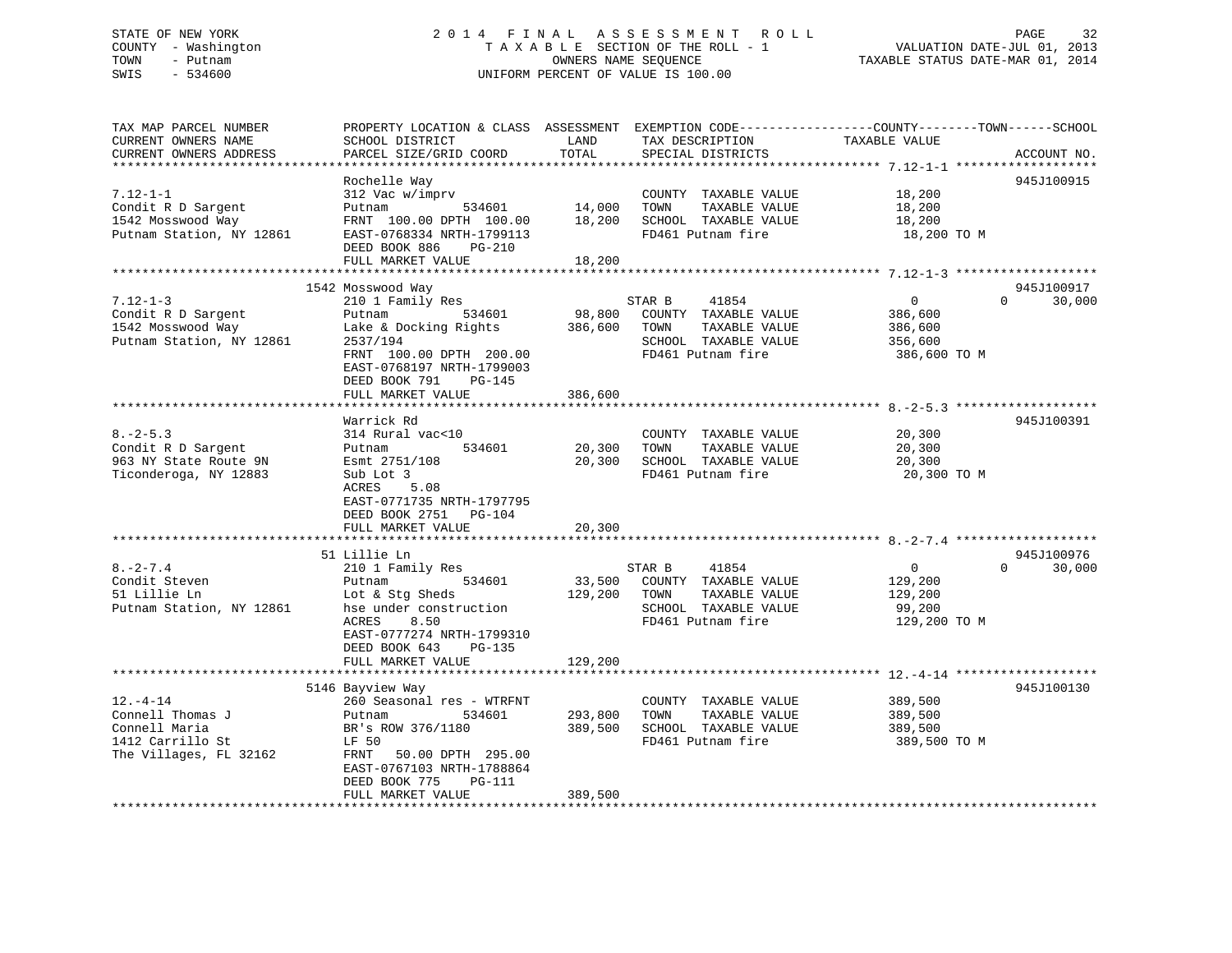### STATE OF NEW YORK 2 0 1 4 F I N A L A S S E S S M E N T R O L L PAGE 33 COUNTY - Washington T A X A B L E SECTION OF THE ROLL - 1 VALUATION DATE-JUL 01, 2013 TOWN - Putnam OWNERS NAME SEQUENCE TAXABLE STATUS DATE-MAR 01, 2014 SWIS - 534600 UNIFORM PERCENT OF VALUE IS 100.00

| TAX MAP PARCEL NUMBER<br>CURRENT OWNERS NAME<br>CURRENT OWNERS ADDRESS                                                                        | PROPERTY LOCATION & CLASS ASSESSMENT EXEMPTION CODE---------------COUNTY-------TOWN-----SCHOOL<br>SCHOOL DISTRICT<br>PARCEL SIZE/GRID COORD                                                    | LAND<br>TOTAL                      | TAX DESCRIPTION TAXABLE VALUE<br>SPECIAL DISTRICTS                                                                                            |                                                                 | ACCOUNT NO.                      |
|-----------------------------------------------------------------------------------------------------------------------------------------------|------------------------------------------------------------------------------------------------------------------------------------------------------------------------------------------------|------------------------------------|-----------------------------------------------------------------------------------------------------------------------------------------------|-----------------------------------------------------------------|----------------------------------|
| $4. -1 - 11$<br>Cook Daniel D<br>Cook Karen A<br>17421 State Rt 22 EAST-0777327 NRTH-1804528<br>Putnam Station, NY 12861 DEED BOOK 631 PG-189 | 17421 State Route 22<br>242 Rurl res&rec<br>Putnam<br>FULL MARKET VALUE                                                                                                                        | 230,400<br>230,400                 | STAR B<br>41854<br>534601 101,200 COUNTY TAXABLE VALUE<br>TOWN<br>TAXABLE VALUE<br>SCHOOL TAXABLE VALUE<br>FD461 Putnam fire                  | $\overline{0}$<br>230,400<br>230,400<br>200,400<br>230,400 TO M | 945J100489<br>30,000<br>$\Omega$ |
| $13.-1-4.1$<br>Cook Stephen<br>Putnam 534601<br>Putnam 534601<br>Putnam Station, NY 12861<br>EAST-0782392 NRTH-1791585                        | 16793 State Route 22<br>270 Mfg housing<br>DEED BOOK 610<br>PG-201                                                                                                                             | COUNT 534601 51,500 TOWN<br>62,800 | COUNTY TAXABLE VALUE<br>TAXABLE VALUE<br>SCHOOL TAXABLE VALUE<br>FD461 Putnam fire                                                            | 62,800<br>62,800<br>62,800<br>62,800 TO M                       | 945J100375                       |
|                                                                                                                                               | FULL MARKET VALUE<br>17168 State Route 22                                                                                                                                                      | 62,800                             |                                                                                                                                               |                                                                 | 945J100010                       |
| $9. - 1 - 46$<br>$\approx$ 18<br>Coombs James C<br>537 County Route 18<br>Whitehall, NY 12887                                                 | 210 1 Family Res<br>Putnam<br>2.50<br>ACRES<br>EAST-0779648 NRTH-1798769<br>DEED BOOK 2716 PG-11<br>FULL MARKET VALUE                                                                          | 534601 20,600<br>74,100            | COUNTY TAXABLE VALUE 74,100<br>TAXABLE VALUE<br>TOWN<br>74,100 SCHOOL TAXABLE VALUE<br>FD461 Putnam fire                                      | 74,100<br>74,100<br>74,100 TO M                                 |                                  |
| $4.5 - 1 - 2$<br>Cooper Mary Lou<br>4075 NW 100 th Ave<br>Coral Springs, FL 33065                                                             | 2222 Black Point Rd<br>281 Multiple res - WTRFNT<br>Putnam<br>534601<br>897/219<br>LF 62<br>FRNT 62.00 DPTH 95.00<br>EAST-0770452 NRTH-1809483<br>DEED BOOK 938<br>PG-278<br>FULL MARKET VALUE | 296,000<br>794,000<br>794,000      | COUNTY TAXABLE VALUE<br>TAXABLE VALUE<br>TOWN<br>SCHOOL TAXABLE VALUE<br>BP461 Black Pt Sewer Dist .00 UN C<br>FD461 Putnam fire 794,000 TO M | 794,000<br>794,000<br>794,000                                   | 945J100342                       |
| $1.14 - 1 - 20$<br>Cornell Joel Trustee<br>Gnidica Albert J Trustee<br>6148 State Farm Rd<br>PO Box 361<br>Guilderland, NY 12084              | Lakehouse Way<br>314 Rural vac<10<br>Putnam<br>534601<br>Vacant Land<br>FRNT 100.00 DPTH 39.00<br>EAST-0773506 NRTH-1812861<br>DEED BOOK 3090 PG-142<br>FULL MARKET VALUE                      | 1,700<br>1,700<br>1,700            | COUNTY TAXABLE VALUE<br>TAXABLE VALUE<br>TOWN<br>SCHOOL TAXABLE VALUE<br>BP461 Black Pt Sewer Dist<br>FD461 Putnam fire                       | 1,700<br>1,700<br>1,700<br>.00 UN C<br>1,700 TO M               | 945J101046                       |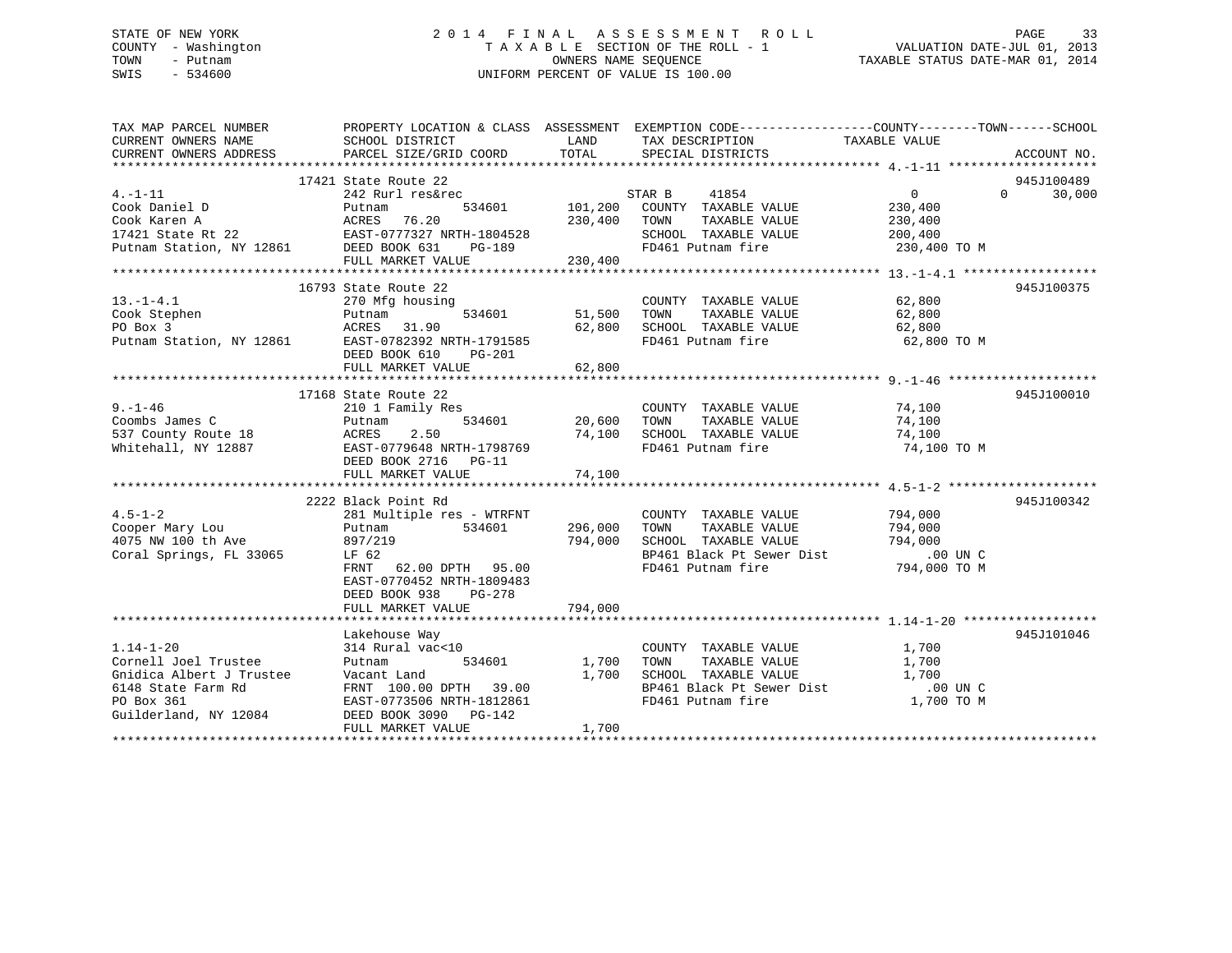### STATE OF NEW YORK 2 0 1 4 F I N A L A S S E S S M E N T R O L L PAGE 34 COUNTY - Washington T A X A B L E SECTION OF THE ROLL - 1 VALUATION DATE-JUL 01, 2013 TOWN - Putnam OWNERS NAME SEQUENCE TAXABLE STATUS DATE-MAR 01, 2014 SWIS - 534600 UNIFORM PERCENT OF VALUE IS 100.00

| TAX MAP PARCEL NUMBER<br>CURRENT OWNERS NAME<br>CURRENT OWNERS ADDRESS                                           | PROPERTY LOCATION & CLASS ASSESSMENT EXEMPTION CODE----------------COUNTY-------TOWN------SCHOOL<br>SCHOOL DISTRICT<br>PARCEL SIZE/GRID COORD                   | LAND<br>TOTAL                   | TAX DESCRIPTION<br>SPECIAL DISTRICTS                                                                                            | TAXABLE VALUE                                                                 | ACCOUNT NO.                          |
|------------------------------------------------------------------------------------------------------------------|-----------------------------------------------------------------------------------------------------------------------------------------------------------------|---------------------------------|---------------------------------------------------------------------------------------------------------------------------------|-------------------------------------------------------------------------------|--------------------------------------|
|                                                                                                                  |                                                                                                                                                                 |                                 |                                                                                                                                 |                                                                               |                                      |
| $8. -2 - 7.7$<br>Cossey Ronald<br>Cossey Nancy<br>90 County Rt 1                                                 | County Route 1<br>322 Rural vac>10<br>534601<br>Putnam<br>ACRES 10.50<br>EAST-0777544 NRTH-1800775                                                              | 25,500<br>25,500                | COUNTY TAXABLE VALUE<br>TOWN<br>TAXABLE VALUE<br>SCHOOL TAXABLE VALUE<br>FD461 Putnam fire                                      | 25,500<br>25,500<br>25,500<br>25,500 TO M                                     |                                      |
| Putnam, NY 12861                                                                                                 | DEED BOOK 744<br>$PG-9$<br>FULL MARKET VALUE                                                                                                                    |                                 |                                                                                                                                 |                                                                               |                                      |
|                                                                                                                  |                                                                                                                                                                 | 25,500                          |                                                                                                                                 |                                                                               |                                      |
|                                                                                                                  | 90 County Route 1                                                                                                                                               |                                 |                                                                                                                                 |                                                                               | 945J100952                           |
| $8. -2 - 7.2$<br>Cossey Ronald L<br>Cossey Nancy<br>90 County Rt 1<br>Putnam, NY 12861                           | 210 1 Family Res<br>Putnam<br>House Lot & Barn<br>8.20<br>ACRES<br>EAST-0776888 NRTH-1800731<br>DEED BOOK 488 PG-1038<br>FULL MARKET VALUE                      | 534601 33,200 STAR B<br>184,300 | VET COM CT 41131<br>41854<br>184,300 COUNTY TAXABLE VALUE<br>TAXABLE VALUE<br>TOWN<br>SCHOOL TAXABLE VALUE<br>FD461 Putnam fire | 46,075<br>20,000<br>$\Omega$<br>138,225<br>164,300<br>154,300<br>184,300 TO M | $\overline{0}$<br>$\Omega$<br>30,000 |
|                                                                                                                  |                                                                                                                                                                 |                                 |                                                                                                                                 |                                                                               |                                      |
| $5. - 2 - 15$<br>Costello Christine E<br>284 Mountain View<br>Shaftsbury, VT 05262                               | County Route 2<br>314 Rural vac<10<br>534601<br>Putnam<br>FRNT 171.00 DPTH 118.00<br>EAST-0787906 NRTH-1803866<br>DEED BOOK 784<br>$PG-33$<br>FULL MARKET VALUE | 2,300<br>2,300<br>2,300         | COUNTY TAXABLE VALUE<br>TOWN<br>TAXABLE VALUE<br>SCHOOL TAXABLE VALUE<br>FD461 Putnam fire                                      | 2,300<br>2,300<br>2,300<br>2,300 TO M                                         | 445L100615                           |
|                                                                                                                  | 657 County Route 2                                                                                                                                              |                                 |                                                                                                                                 |                                                                               | 945J100004                           |
| $5. -2 - 17$<br>Costello Christine E<br>284 Mountain View<br>Shaftsbury, VT 05262                                | 260 Seasonal res<br>Putnam<br>534601<br>89 Ad<br>Bdry Ln Adjsmt 1873-345<br>ACRES<br>74.90<br>EAST-0788221 NRTH-1804444<br>DEED BOOK 527<br>PG-220              | 99,900                          | COUNTY TAXABLE VALUE<br>TOWN<br>TAXABLE VALUE<br>137,400 SCHOOL TAXABLE VALUE<br>FD461 Putnam fire                              | 137,400<br>137,400<br>137,400<br>137,400 TO M                                 |                                      |
|                                                                                                                  | FULL MARKET VALUE                                                                                                                                               | 137,400                         |                                                                                                                                 |                                                                               |                                      |
|                                                                                                                  | 3514 Gull Bay Ridge Way                                                                                                                                         |                                 |                                                                                                                                 |                                                                               | 945J100142                           |
| $11.20 - 3 - 9$<br>Coulter Andrew<br>Coulter Mark<br>Alexander J Coulter<br>23 Middlesex Dr<br>Enfield, CT 06082 | 260 Seasonal res<br>Putnam<br>FRNT 50.00 DPTH 100.00 189,000<br>EAST-0767372 NRTH-1785442<br>DEED BOOK 2781    PG-341<br>FULL MARKET VALUE                      | 534601 63,800<br>189,000        | COUNTY TAXABLE VALUE<br>TOWN<br>TAXABLE VALUE<br>SCHOOL TAXABLE VALUE<br>FD461 Putnam fire                                      | 189,000<br>189,000<br>189,000<br>189,000 TO M                                 |                                      |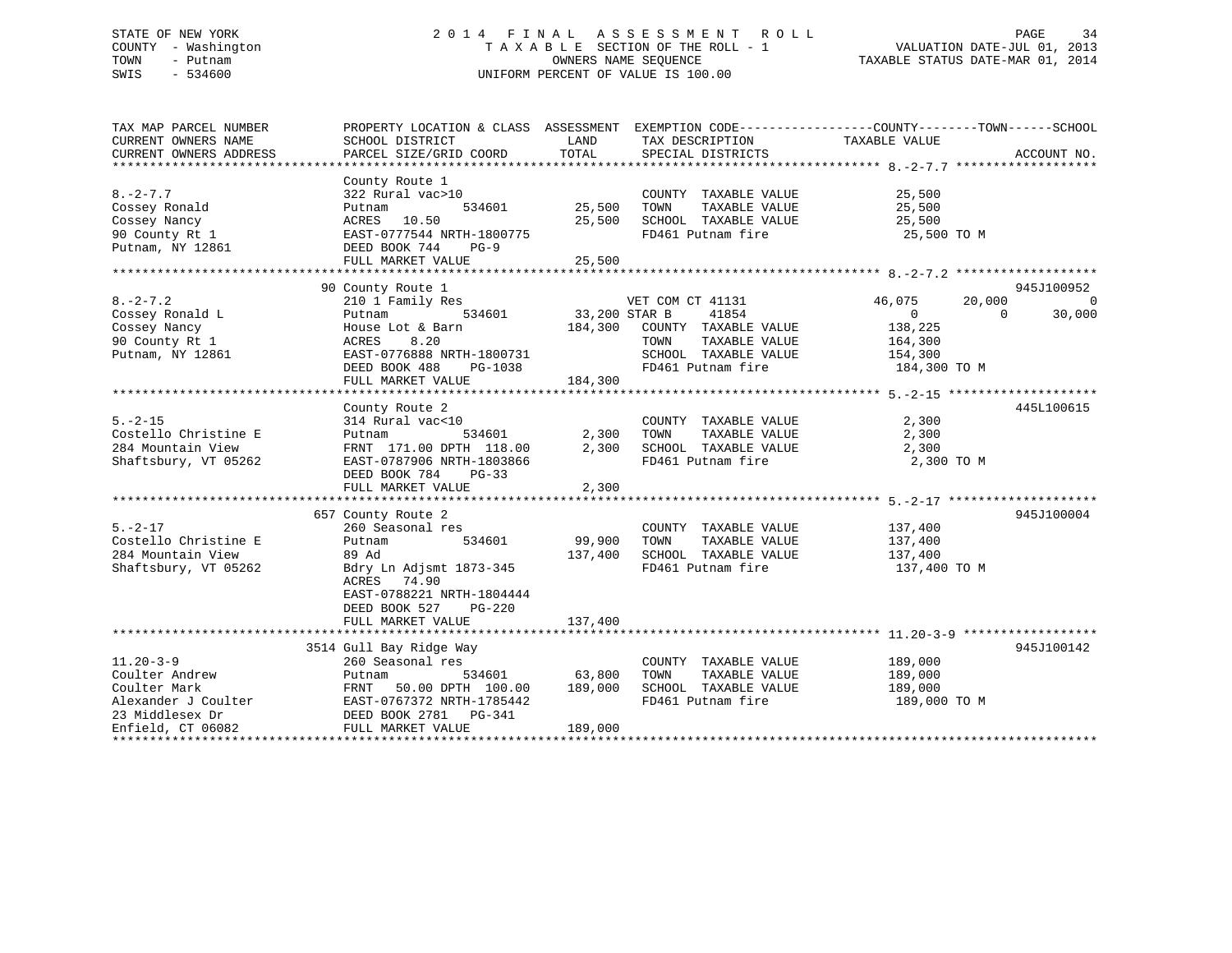# STATE OF NEW YORK 2 0 1 4 F I N A L A S S E S S M E N T R O L L PAGE 35 COUNTY - Washington T A X A B L E SECTION OF THE ROLL - 1 VALUATION DATE-JUL 01, 2013 SWIS - 534600 UNIFORM PERCENT OF VALUE IS 100.00

TOWN - Putnam OWNERS NAME SEQUENCE TAXABLE STATUS DATE-MAR 01, 2014

| TAX MAP PARCEL NUMBER<br>CURRENT OWNERS NAME<br>CURRENT OWNERS ADDRESS                                                     | PROPERTY LOCATION & CLASS ASSESSMENT<br>SCHOOL DISTRICT<br>PARCEL SIZE/GRID COORD                                                                                                                                           | LAND<br>TOTAL                    | TAX DESCRIPTION<br>SPECIAL DISTRICTS                                                                                  | EXEMPTION CODE-----------------COUNTY-------TOWN------SCHOOL<br>TAXABLE VALUE | ACCOUNT NO. |
|----------------------------------------------------------------------------------------------------------------------------|-----------------------------------------------------------------------------------------------------------------------------------------------------------------------------------------------------------------------------|----------------------------------|-----------------------------------------------------------------------------------------------------------------------|-------------------------------------------------------------------------------|-------------|
| $11.20 - 3 - 10$<br>Coulter Robert A<br>Coulter Sandra<br>852 Beach Dr<br>Niskayuna, NY 12309                              | 3512 Gull Bay Ridge Way<br>260 Seasonal res<br>Putnam<br>534601<br>Lot 9 & Cot<br>50.00 DPTH 100.00<br>FRNT<br>EAST-0767334 NRTH-1785399<br>DEED BOOK 702<br>PG-210<br>FULL MARKET VALUE                                    | 66,600<br>150,100<br>150,100     | COUNTY TAXABLE VALUE<br>TOWN<br>TAXABLE VALUE<br>SCHOOL TAXABLE VALUE<br>FD461 Putnam fire                            | 150,100<br>150,100<br>150,100<br>150,100 TO M                                 | 945J100662  |
| $14.8 - 1 - 1$<br>Covino Robert Trust<br>84 Gage Rd<br>Brewster, NY 10509<br>PRIOR OWNER ON 3/01/2014<br>Eliopoulos Thomas | 504 Gull Bay Rd<br>260 Seasonal res - WTRFNT<br>534601<br>Putnam<br>Lot <sub>2</sub><br>LF 602<br>ACRES<br>9.81<br>EAST-0766450 NRTH-1785010<br>DEED BOOK 3391 PG-205<br>FULL MARKET VALUE                                  | 821,100<br>1090,600<br>1090,600  | COUNTY TAXABLE VALUE<br>TAXABLE VALUE<br>TOWN<br>SCHOOL TAXABLE VALUE<br>FD461 Putnam fire                            | 1090,600<br>1090,600<br>1090,600<br>1090,600 TO M                             | 945J100078  |
| $11.20 - 5 - 1.1$<br>Covino Ursula Trustee<br>Covino Alex Trustee<br>85 Gage Rd<br>Brewster, NY 10509                      | 514 Gull Bay Rd<br>210 1 Family Res - WTRFNT<br>534601<br>Putnam<br>Lot 1<br>1978' lf<br>ACRES<br>2.00<br>EAST-0765910 NRTH-1785930<br>DEED BOOK 3202 PG-104<br>FULL MARKET VALUE                                           | 2403,100<br>3192,800<br>3192,800 | COUNTY TAXABLE VALUE<br>TOWN<br>TAXABLE VALUE<br>SCHOOL TAXABLE VALUE<br>FD461 Putnam fire                            | 3192,800<br>3192,800<br>3192,800<br>3192,800 TO M                             | 945J100078  |
| $14.8 - 1 - 15$<br>Cow Pasture Bay Inc<br>2980 Hillcrest Rd<br>Niskayuna, NY 12309                                         | Gull Bay Rd<br>322 Rural vac>10 - WTRFNT<br>534601<br>Putnam<br>Sub Lot 3<br>LF 85<br>10.80<br>ACRES<br>EAST-0765679 NRTH-1783451<br>DEED BOOK 806<br>PG-133<br>FULL MARKET VALUE                                           | 300,000<br>300,000<br>300,000    | COUNTY TAXABLE VALUE<br>TOWN<br>TAXABLE VALUE<br>SCHOOL TAXABLE VALUE<br>FD461 Putnam fire                            | 300,000<br>300,000<br>300,000<br>300,000 TO M                                 | 945J100627  |
| $14.8 - 1 - 17$<br>Cow Pasture Bay Inc<br>2980 Hillcrest Rd<br>Niskayuna, NY 12309                                         | Gull Bay Rd<br>314 Rural vac<10 - WTRFNT<br>534601<br>Putnam<br>Lots 33/37: Easemnt 612/3<br>LF 230<br>1.00<br>ACRES<br>EAST-0766112 NRTH-1784191<br>DEED BOOK 806<br>PG-133<br>FULL MARKET VALUE<br>********************** | 100,000<br>100,000<br>100,000    | COUNTY TAXABLE VALUE<br>TAXABLE VALUE<br>TOWN<br>SCHOOL TAXABLE VALUE<br>FD461 Putnam fire<br>*********************** | 100,000<br>100,000<br>100,000<br>100,000 TO M                                 | 945J100284  |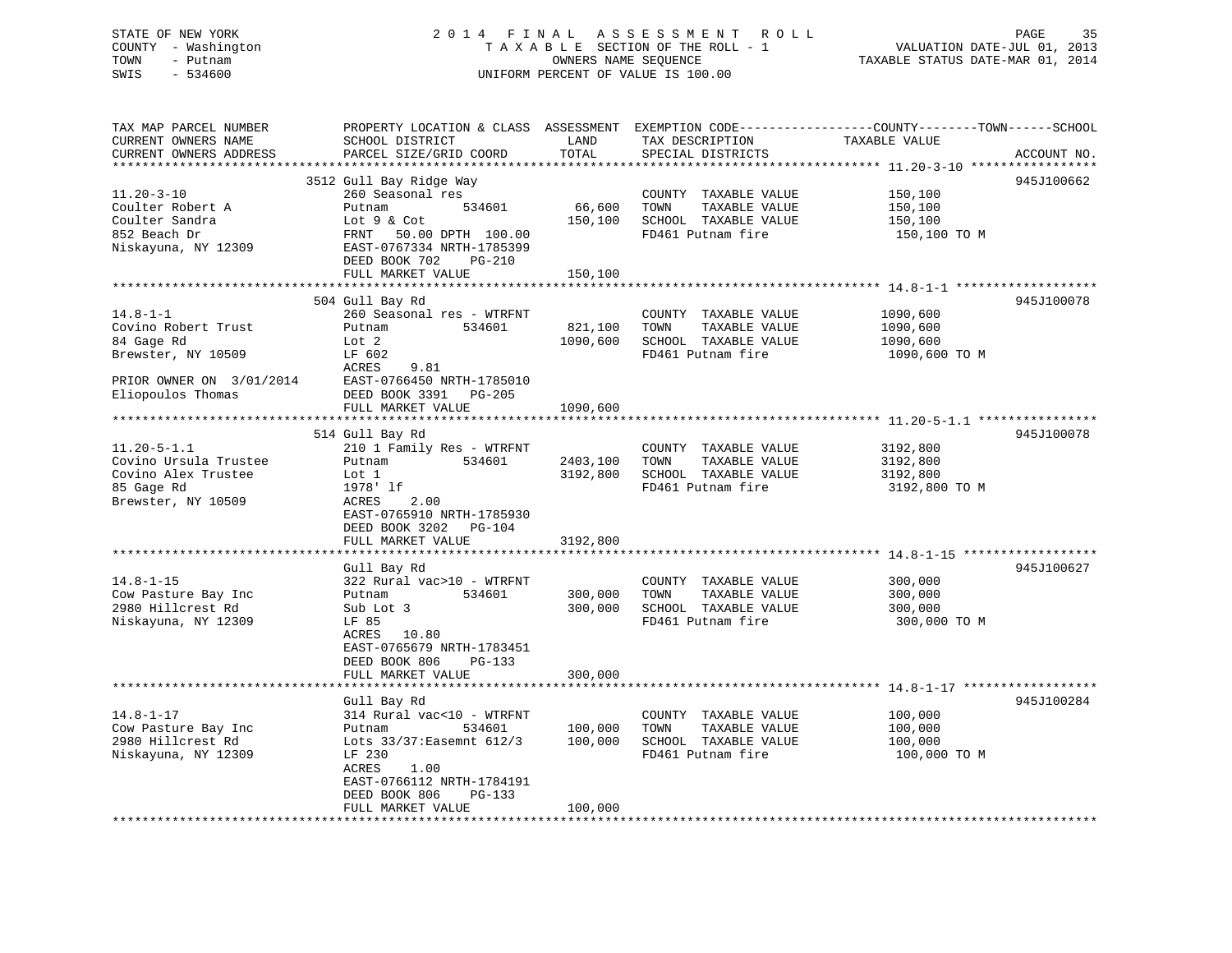### STATE OF NEW YORK 2 0 1 4 F I N A L A S S E S S M E N T R O L L PAGE 36 COUNTY - Washington T A X A B L E SECTION OF THE ROLL - 1 VALUATION DATE-JUL 01, 2013 TOWN - Putnam OWNERS NAME SEQUENCE TAXABLE STATUS DATE-MAR 01, 2014 SWIS - 534600 UNIFORM PERCENT OF VALUE IS 100.00

| TAX MAP PARCEL NUMBER<br>CURRENT OWNERS NAME<br>CURRENT OWNERS ADDRESS                                  | PROPERTY LOCATION & CLASS ASSESSMENT EXEMPTION CODE---------------COUNTY-------TOWN------SCHOOL<br>SCHOOL DISTRICT<br>PARCEL SIZE/GRID COORD                      | LAND<br>TOTAL                 | TAX DESCRIPTION<br>SPECIAL DISTRICTS                                                                                    | TAXABLE VALUE                                                 | ACCOUNT NO. |
|---------------------------------------------------------------------------------------------------------|-------------------------------------------------------------------------------------------------------------------------------------------------------------------|-------------------------------|-------------------------------------------------------------------------------------------------------------------------|---------------------------------------------------------------|-------------|
|                                                                                                         | 2308 Black Point Rd                                                                                                                                               |                               |                                                                                                                         |                                                               |             |
| $4.5 - 1 - 24.1$<br>Coyle James P<br>Coyle Jill E<br>13764 Triadelphia Mill Rd<br>Clarksville, MD 21029 | 210 1 Family Res - WTRFNT<br>534601<br>Putnam<br>51' LF<br>FRNT 45.00 DPTH 165.00<br>EAST-0769424 NRTH-1807723<br>DEED BOOK 3304 PG-100<br>FULL MARKET VALUE      | 344,500<br>410,000<br>410,000 | COUNTY TAXABLE VALUE<br>TOWN<br>TAXABLE VALUE<br>SCHOOL TAXABLE VALUE<br>BP461 Black Pt Sewer Dist<br>FD461 Putnam fire | 410,000<br>410,000<br>410,000<br>$.00$ UN $C$<br>410,000 TO M |             |
|                                                                                                         | 542 Gull Bay Rd                                                                                                                                                   |                               |                                                                                                                         |                                                               | 945J100053  |
| $14.8 - 1 - 18$<br>Craimer Seymour<br>PO Box 11<br>Putnam Station, NY 12861                             | 210 1 Family Res - WTRFNT<br>534601<br>Putnam<br>LF 260<br>1.00<br>ACRES<br>EAST-0766020 NRTH-1784372<br>DEED BOOK 440<br>PG-602                                  | 705,400<br>788,600            | COUNTY TAXABLE VALUE<br>TOWN<br>TAXABLE VALUE<br>SCHOOL TAXABLE VALUE<br>FD461 Putnam fire                              | 788,600<br>788,600<br>788,600<br>788,600 TO M                 |             |
|                                                                                                         | FULL MARKET VALUE                                                                                                                                                 | 788,600                       |                                                                                                                         |                                                               |             |
|                                                                                                         | 761 Gull Bay Rd                                                                                                                                                   |                               |                                                                                                                         |                                                               | 945J100813  |
| $14.18 - 4 - 5.1$<br>Craney Paul J<br>Craney Margery A<br>4911 Raven Bluff Ln<br>Katy, TX 77494         | 210 1 Family Res - WTRFNT<br>534601<br>Putnam<br>LF 188<br>$14.-4-5.1$<br>2.45<br>ACRES<br>EAST-0764300 NRTH-1780212<br>$PG-124$<br>DEED BOOK 811                 | 452,600<br>744,500            | COUNTY TAXABLE VALUE<br>TOWN<br>TAXABLE VALUE<br>SCHOOL TAXABLE VALUE<br>FD461 Putnam fire                              | 744,500<br>744,500<br>744,500<br>744,500 TO M                 |             |
|                                                                                                         | FULL MARKET VALUE                                                                                                                                                 | 744,500                       |                                                                                                                         |                                                               |             |
| $7.12 - 2 - 19$                                                                                         | 2026 Lake George Way South<br>260 Seasonal res - WTRFNT                                                                                                           |                               | COUNTY TAXABLE VALUE                                                                                                    | 815,000                                                       | 945J100012  |
| Crawford George B<br>Crawford Mary L<br>2591 N Bitzer Ave<br>Hernando, FL 34442                         | Putnam<br>534601<br>LF 57<br>FRNT 118.00 DPTH 225.00<br>EAST-0767630 NRTH-1797401<br>DEED BOOK 2366 PG-54<br>FULL MARKET VALUE                                    | 375,200<br>815,000<br>815,000 | TAXABLE VALUE<br>TOWN<br>SCHOOL TAXABLE VALUE<br>FD461 Putnam fire                                                      | 815,000<br>815,000<br>815,000 TO M                            |             |
|                                                                                                         |                                                                                                                                                                   |                               |                                                                                                                         |                                                               |             |
| $7.12 - 2 - 21$<br>Crawford George B<br>Crawford Mary L<br>2591 N Bitzer Ave<br>Hernando, FL 34442      | Lake George Way South<br>314 Rural vac<10<br>Putnam<br>534601<br>FRNT 118.00 DPTH 63.00<br>EAST-0767776 NRTH-1797377<br>DEED BOOK 2366 PG-50<br>FULL MARKET VALUE | 15,000<br>15,000<br>15,000    | COUNTY TAXABLE VALUE<br>TOWN<br>TAXABLE VALUE<br>SCHOOL TAXABLE VALUE<br>FD461 Putnam fire                              | 15,000<br>15,000<br>15,000<br>15,000 TO M                     | 945J100011  |
|                                                                                                         |                                                                                                                                                                   |                               |                                                                                                                         |                                                               |             |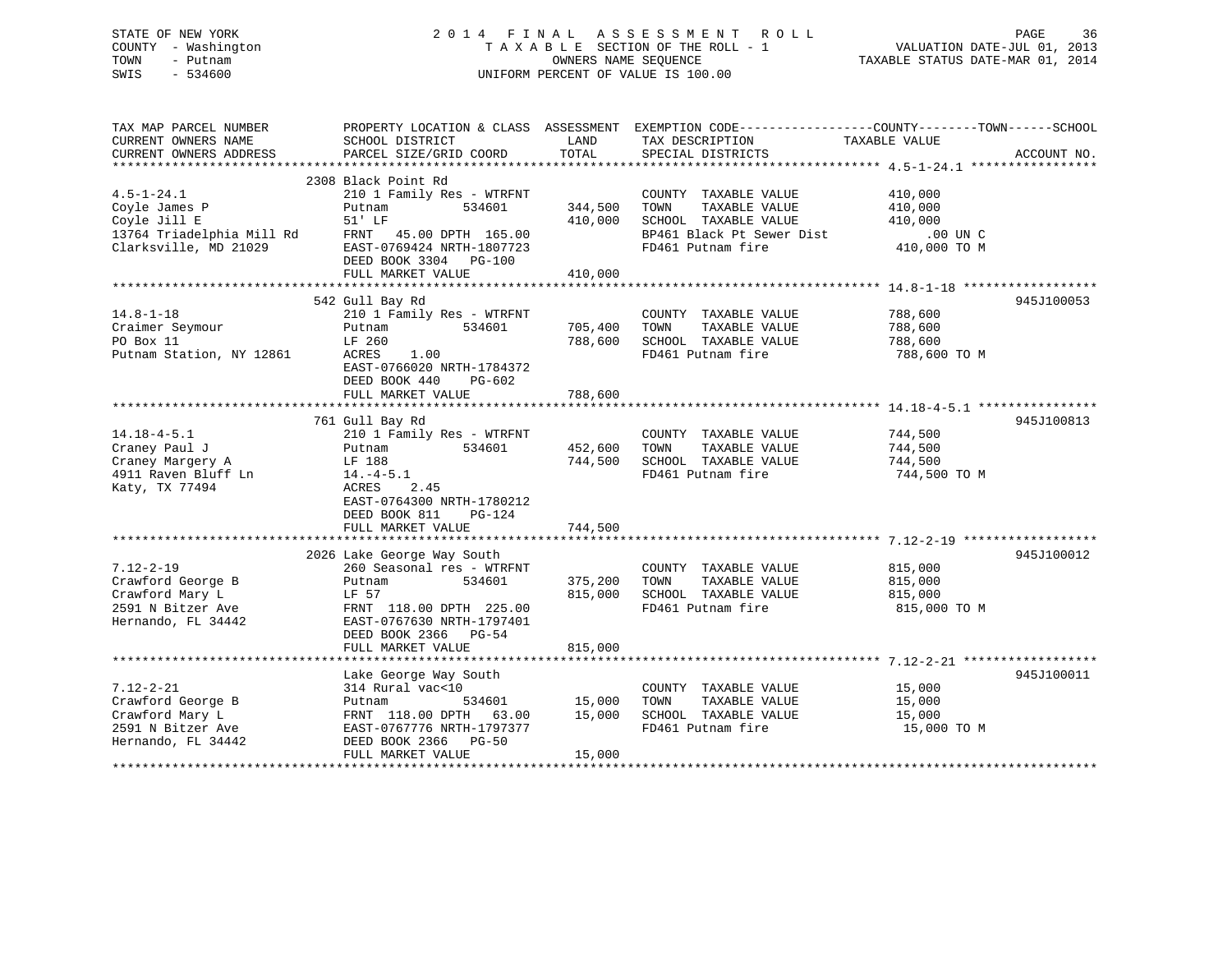## STATE OF NEW YORK 2 0 1 4 F I N A L A S S E S S M E N T R O L L PAGE 37 COUNTY - Washington T A X A B L E SECTION OF THE ROLL - 1 VALUATION DATE-JUL 01, 2013 TOWN - Putnam OWNERS NAME SEQUENCE TAXABLE STATUS DATE-MAR 01, 2014 SWIS - 534600 UNIFORM PERCENT OF VALUE IS 100.00

| TAX MAP PARCEL NUMBER<br>CURRENT OWNERS NAME<br>CURRENT OWNERS ADDRESS                          | SCHOOL DISTRICT<br>PARCEL SIZE/GRID COORD                                                                     | LAND<br>TOTAL      | TAX DESCRIPTION<br>SPECIAL DISTRICTS                                                       | PROPERTY LOCATION & CLASS ASSESSMENT EXEMPTION CODE----------------COUNTY-------TOWN------SCHOOL<br>TAXABLE VALUE<br>ACCOUNT NO. |
|-------------------------------------------------------------------------------------------------|---------------------------------------------------------------------------------------------------------------|--------------------|--------------------------------------------------------------------------------------------|----------------------------------------------------------------------------------------------------------------------------------|
|                                                                                                 | *********************                                                                                         |                    |                                                                                            |                                                                                                                                  |
|                                                                                                 | 2007 Lake George Way South                                                                                    |                    |                                                                                            | 945J100923                                                                                                                       |
| $7.12 - 1 - 11$<br>Cseh Michael<br>Cseh Joanne                                                  | 210 1 Family Res<br>Putnam<br>534601<br>ACRES<br>1.42                                                         | 238,400<br>392,700 | COUNTY TAXABLE VALUE<br>TOWN<br>TAXABLE VALUE<br>SCHOOL TAXABLE VALUE                      | 392,700<br>392,700<br>392,700                                                                                                    |
| Investors Bank/Robert Zielonka EAST-0767982 NRTH-1797675<br>101 Wood Ave 10<br>Iselin, NJ 08830 | DEED BOOK 2776<br>PG-204<br>FULL MARKET VALUE                                                                 | 392,700            | FD461 Putnam fire                                                                          | 392,700 TO M                                                                                                                     |
|                                                                                                 |                                                                                                               |                    |                                                                                            |                                                                                                                                  |
| $7.12 - 1 - 12$<br>Cseh Michael<br>Andreassi-Cseh Joanne                                        | Lake George Way South<br>692 Road/str/hwy<br>534601<br>Putnam<br>FRNT<br>62.00 DPTH 356.00                    | 700<br>700         | COUNTY TAXABLE VALUE<br>TOWN<br>TAXABLE VALUE<br>SCHOOL TAXABLE VALUE                      | 945J100926<br>700<br>700<br>700                                                                                                  |
| 116 Church St<br>Ramsey, NJ 07446                                                               | EAST-0767781 NRTH-1797735<br>DEED BOOK 3383 PG-90<br>FULL MARKET VALUE                                        | 700                | FD461 Putnam fire                                                                          | 700 TO M                                                                                                                         |
| PRIOR OWNER ON 3/01/2014<br>Filippini Kathleen                                                  |                                                                                                               |                    |                                                                                            |                                                                                                                                  |
|                                                                                                 | Lake George Way South                                                                                         |                    |                                                                                            |                                                                                                                                  |
| $7.12 - 1 - 12.1$<br>Cseh Michael<br>Cseh Joanne                                                | $312$ Vac w/imprv - WTRFNT<br>Putnam<br>534601<br>$3357/263 (-) 8. -1-3.2$                                    | 267,500<br>276,500 | COUNTY TAXABLE VALUE<br>TAXABLE VALUE<br>TOWN<br>SCHOOL TAXABLE VALUE                      | 276,500<br>276,500<br>276,500                                                                                                    |
| Investors Bank/Robert Zielonka LF 97<br>101 Wood Ave S Fl 10<br>Iselin, NJ 08830                | 97.00 DPTH 180.00<br>FRNT<br>EAST-0767681 NRTH-1797636<br>DEED BOOK 2776 PG-204<br>FULL MARKET VALUE          | 276,500            | FD461 Putnam fire                                                                          | 276,500 TO M                                                                                                                     |
|                                                                                                 |                                                                                                               |                    |                                                                                            |                                                                                                                                  |
| $8. - 1 - 3.2$<br>Cseh Michael<br>Andreassi-Cseh Joanne<br>116 Church St                        | 445 County Route 1<br>210 1 Family Res<br>534601<br>Putnam<br>Dock Space 7.12-1-17<br>3357/269                | 173,600<br>304,900 | COUNTY TAXABLE VALUE<br>TOWN<br>TAXABLE VALUE<br>SCHOOL TAXABLE VALUE<br>FD461 Putnam fire | 945J101066<br>304,900<br>304,900<br>304,900<br>304,900 TO M                                                                      |
| Ramsey, NJ 07446                                                                                | <b>ACRES</b><br>1.02<br>EAST-0768539 NRTH-1797692<br>DEED BOOK 801<br>PG-162<br>FULL MARKET VALUE             | 304,900            |                                                                                            |                                                                                                                                  |
|                                                                                                 |                                                                                                               |                    |                                                                                            |                                                                                                                                  |
| $12. - 1 - 25$<br>Cueman M Kent<br>Cueman Teri T<br>115 Pintail Pl<br>Yorktown, VA 23692        | 6208 Oliver Way<br>210 1 Family Res<br>534601<br>Putnam<br>LR's<br>ACRES<br>1.39<br>EAST-0767221 NRTH-1792066 | 180,555<br>390,555 | COUNTY TAXABLE VALUE<br>TOWN<br>TAXABLE VALUE<br>SCHOOL TAXABLE VALUE<br>FD461 Putnam fire | 945J100871<br>390,555<br>390,555<br>390,555<br>390,555 TO M                                                                      |
|                                                                                                 | DEED BOOK 908<br>$PG-136$<br>FULL MARKET VALUE                                                                | 390,555            |                                                                                            |                                                                                                                                  |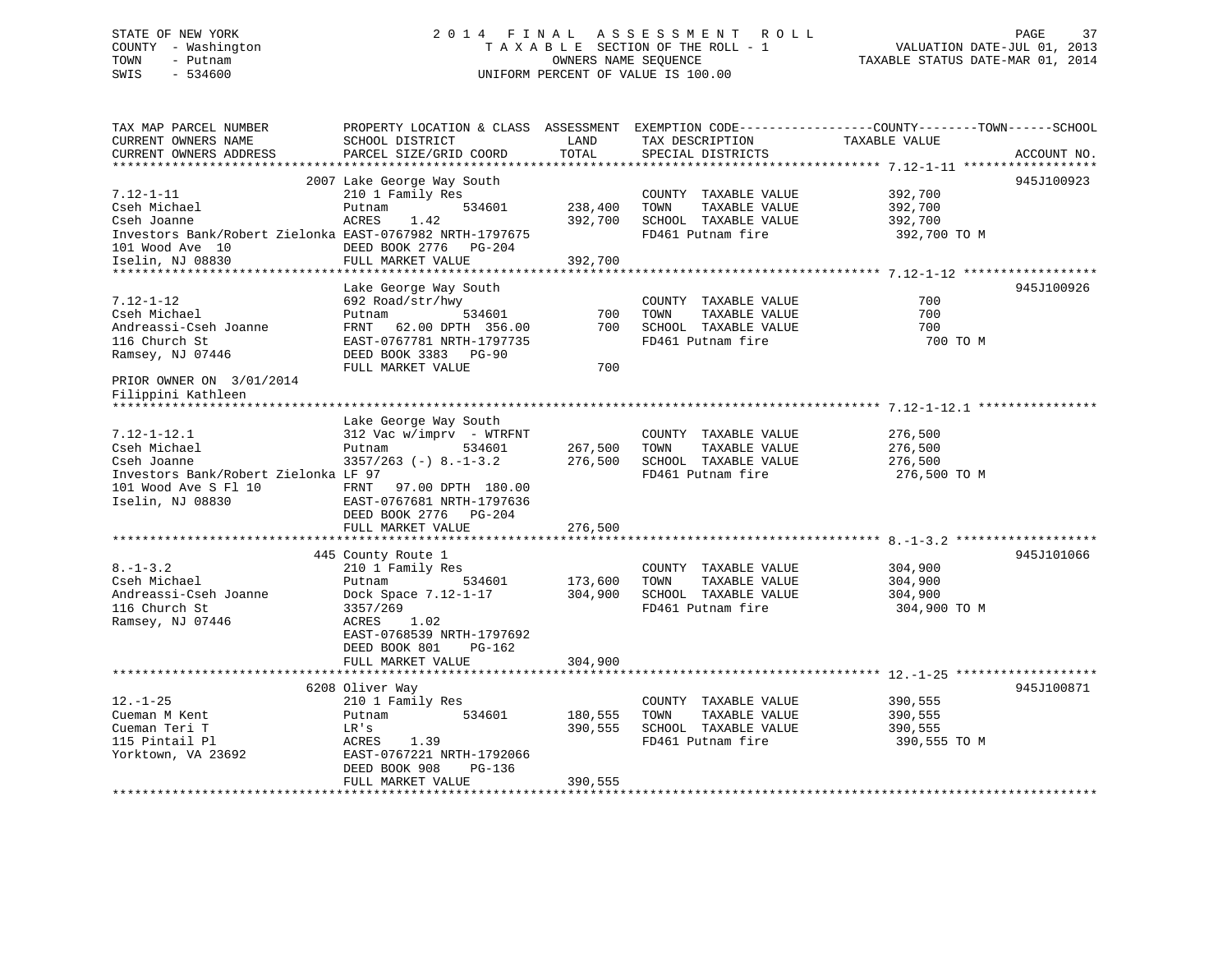| STATE OF NEW YORK<br>COUNTY - Washington<br>TOWN<br>- Putnam<br>SWIS<br>$-534600$ |                                                                                | OWNERS NAME SEOUENCE            | 2014 FINAL ASSESSMENT<br>ROLL<br>TAXABLE SECTION OF THE ROLL - 1<br>UNIFORM PERCENT OF VALUE IS 100.00 | PAGE<br>38<br>VALUATION DATE-JUL 01, 2013<br>TAXABLE STATUS DATE-MAR 01, 2014                    |
|-----------------------------------------------------------------------------------|--------------------------------------------------------------------------------|---------------------------------|--------------------------------------------------------------------------------------------------------|--------------------------------------------------------------------------------------------------|
| TAX MAP PARCEL NUMBER                                                             |                                                                                |                                 |                                                                                                        | PROPERTY LOCATION & CLASS ASSESSMENT EXEMPTION CODE----------------COUNTY-------TOWN------SCHOOL |
| CURRENT OWNERS NAME                                                               | SCHOOL DISTRICT                                                                | LAND                            | TAX DESCRIPTION                                                                                        | TAXABLE VALUE                                                                                    |
| CURRENT OWNERS ADDRESS<br>***********************                                 | PARCEL SIZE/GRID COORD                                                         | TOTAL                           | SPECIAL DISTRICTS                                                                                      | ACCOUNT NO.                                                                                      |
|                                                                                   | 699 Gull Bay Rd                                                                |                                 |                                                                                                        | 945J100436                                                                                       |
| $14.11 - 3 - 4$                                                                   | 210 1 Family Res - WTRFNT                                                      |                                 | COUNTY TAXABLE VALUE                                                                                   | 912,000                                                                                          |
| Culbertson Donald                                                                 | Putnam<br>534601                                                               | 512,000                         | TOWN<br>TAXABLE VALUE                                                                                  | 912,000                                                                                          |
| Culbertson Heidi                                                                  | LF 274                                                                         | 912,000                         | SCHOOL TAXABLE VALUE                                                                                   | 912,000                                                                                          |
| 80 Laurel Hill Rd                                                                 | $14. - 3 - 4$                                                                  |                                 | FD461 Putnam fire                                                                                      | 912,000 TO M                                                                                     |
| Mountain Lakes, NJ 07046                                                          | FRNT 180.00 DPTH 92.00<br>EAST-0764418 NRTH-1781567<br>DEED BOOK 865<br>$PG-9$ |                                 |                                                                                                        |                                                                                                  |
|                                                                                   | FULL MARKET VALUE                                                              | 912,000                         |                                                                                                        |                                                                                                  |
|                                                                                   |                                                                                |                                 |                                                                                                        |                                                                                                  |
|                                                                                   | 779 County Route 2                                                             |                                 |                                                                                                        | 945J101073                                                                                       |
| $5. -2 - 4.2$                                                                     | 210 1 Family Res                                                               |                                 | COUNTY TAXABLE VALUE                                                                                   | 124,000                                                                                          |
| Cummings C Irving                                                                 | 534601<br>Putnam                                                               | 16,500                          | TOWN<br>TAXABLE VALUE                                                                                  | 124,000                                                                                          |
| 779 County Route 2                                                                | ACRES<br>1.40                                                                  | 124,000                         | SCHOOL TAXABLE VALUE                                                                                   | 124,000                                                                                          |
| Putnam, NY 12861                                                                  | EAST-0789434 NRTH-1806899                                                      |                                 | CA002 Cons agri dst 2                                                                                  | 124,000 TO                                                                                       |
|                                                                                   | DEED BOOK 569<br>PG-192                                                        |                                 | FD461 Putnam fire                                                                                      | 124,000 TO M                                                                                     |
|                                                                                   | FULL MARKET VALUE                                                              | 124,000                         |                                                                                                        |                                                                                                  |
|                                                                                   | 775 County Route 2                                                             |                                 |                                                                                                        | 945J100160                                                                                       |
| $5 - 2 - 4$                                                                       | 242 Rurl res&rec                                                               |                                 | COUNTY TAXABLE VALUE                                                                                   | 160,400                                                                                          |
| Cummings C. Irving                                                                | 534601<br>Putnam                                                               | 45,200                          | TOWN<br>TAXABLE VALUE                                                                                  | 160,400                                                                                          |
| 6 Arlington St 312                                                                | Lot 1                                                                          | 160,400                         | SCHOOL TAXABLE VALUE                                                                                   | 160,400                                                                                          |
| Cambridge, MA 02140                                                               | ACRES<br>10.08                                                                 |                                 | CA002 Cons agri dst 2                                                                                  | 160,400 TO                                                                                       |
|                                                                                   | EAST-0789058 NRTH-1806991                                                      |                                 | FD461 Putnam fire                                                                                      | 160,400 TO M                                                                                     |
| PRIOR OWNER ON 3/01/2014                                                          | DEED BOOK 3401 PG-168                                                          |                                 |                                                                                                        |                                                                                                  |
| Cummings Irving C                                                                 | FULL MARKET VALUE                                                              | 160,400                         |                                                                                                        |                                                                                                  |
| **********************                                                            |                                                                                |                                 |                                                                                                        |                                                                                                  |
|                                                                                   | County Route 2                                                                 |                                 |                                                                                                        | 945J101091                                                                                       |
| $5. -2 - 4.3$                                                                     | 312 Vac w/imprv - WTRFNT                                                       |                                 | COUNTY TAXABLE VALUE                                                                                   | 119,900                                                                                          |
| Cummings C. Irving                                                                | 534601<br>Putnam                                                               | 118,500                         | TOWN<br>TAXABLE VALUE                                                                                  | 119,900                                                                                          |
| 6 Arlington St 312                                                                | ACRES<br>61.43                                                                 | 119,900                         | SCHOOL TAXABLE VALUE                                                                                   | 119,900                                                                                          |
| Cambridge, MA 02140                                                               | EAST-0790101 NRTH-1807270<br>DEED BOOK 3401 PG-171                             |                                 | CA002 Cons agri dst 2<br>FD461 Putnam fire                                                             | 119,900 TO<br>119,900 TO M                                                                       |
|                                                                                   | FULL MARKET VALUE                                                              | 119,900                         |                                                                                                        |                                                                                                  |
| PRIOR OWNER ON 3/01/2014<br>Cummings Charles Irving                               |                                                                                |                                 |                                                                                                        |                                                                                                  |
|                                                                                   |                                                                                |                                 |                                                                                                        |                                                                                                  |
|                                                                                   | County Route 2                                                                 |                                 |                                                                                                        | 945J101049                                                                                       |
| $5. -2 - 4.1$                                                                     | 314 Rural vac<10                                                               |                                 | COUNTY TAXABLE VALUE                                                                                   | 23,800                                                                                           |
| Cummings Charles Irving                                                           | 534601<br>Putnam                                                               | 23,800                          | TOWN<br>TAXABLE VALUE                                                                                  | 23,800                                                                                           |
| Glendale Farms                                                                    | ACRES<br>8.80                                                                  | 23,800                          | SCHOOL TAXABLE VALUE                                                                                   | 23,800                                                                                           |
| Putnam Station, NY 12861                                                          | EAST-0788950 NRTH-1805722                                                      |                                 | CA002 Cons agri dst 2                                                                                  | 23,800 TO                                                                                        |
|                                                                                   | DEED BOOK 530<br>PG-125                                                        |                                 | FD461 Putnam fire                                                                                      | 23,800 TO M                                                                                      |
|                                                                                   | FULL MARKET VALUE                                                              | 23,800                          |                                                                                                        |                                                                                                  |
|                                                                                   |                                                                                | + + + + + + + + + + + + + + + + |                                                                                                        |                                                                                                  |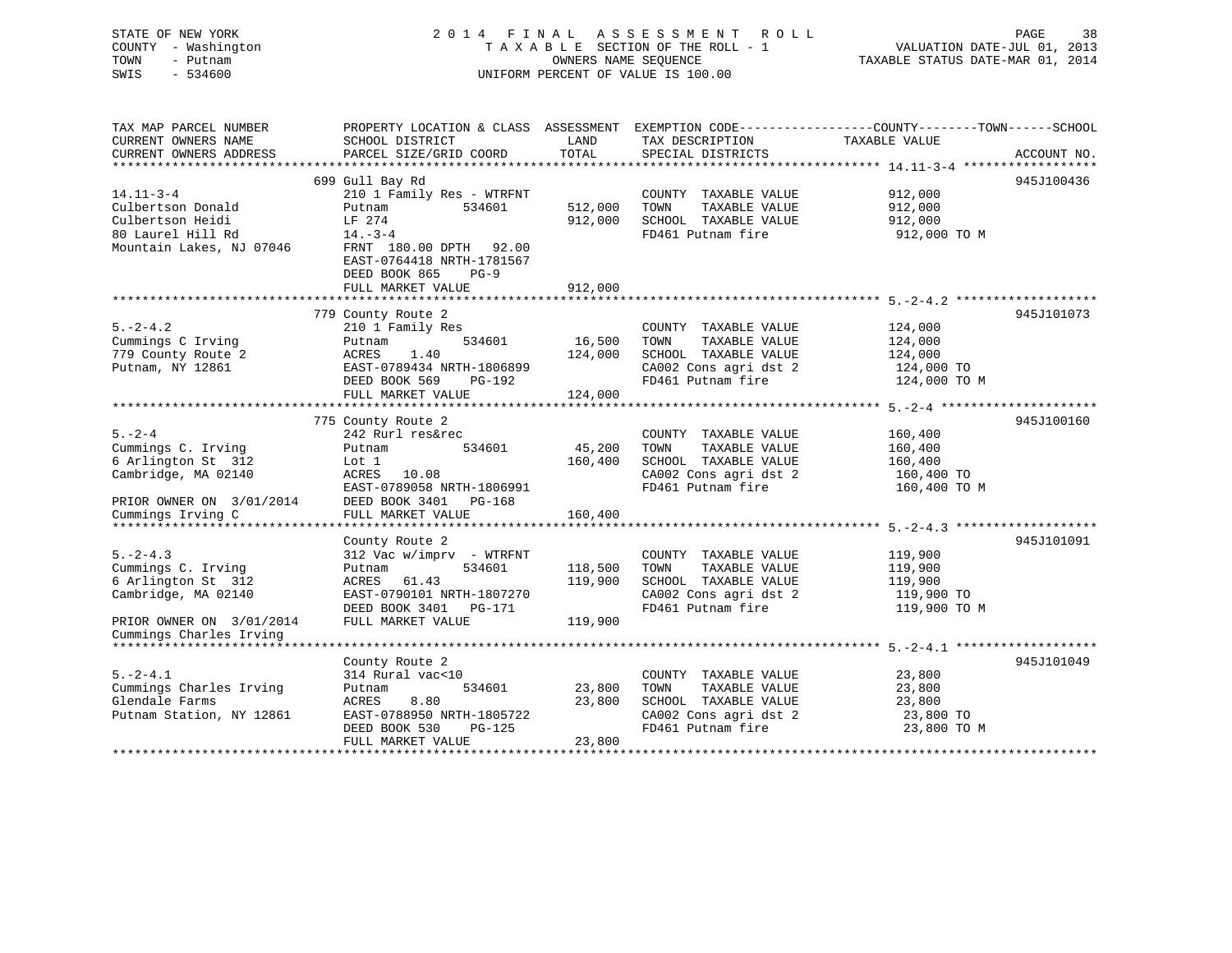## STATE OF NEW YORK 2 0 1 4 F I N A L A S S E S S M E N T R O L L PAGE 39 COUNTY - Washington T A X A B L E SECTION OF THE ROLL - 1 VALUATION DATE-JUL 01, 2013 TOWN - Putnam OWNERS NAME SEQUENCE TAXABLE STATUS DATE-MAR 01, 2014 SWIS - 534600 UNIFORM PERCENT OF VALUE IS 100.00

| TAX MAP PARCEL NUMBER<br>CURRENT OWNERS NAME       | PROPERTY LOCATION & CLASS ASSESSMENT<br>SCHOOL DISTRICT | LAND    | TAX DESCRIPTION                            | EXEMPTION CODE-----------------COUNTY-------TOWN------SCHOOL<br>TAXABLE VALUE |
|----------------------------------------------------|---------------------------------------------------------|---------|--------------------------------------------|-------------------------------------------------------------------------------|
| CURRENT OWNERS ADDRESS                             | PARCEL SIZE/GRID COORD                                  | TOTAL   | SPECIAL DISTRICTS                          | ACCOUNT NO.                                                                   |
|                                                    |                                                         |         |                                            |                                                                               |
| $5. -2 - 11.1$                                     | County Route 2<br>322 Rural vac>10                      |         | COUNTY TAXABLE VALUE                       | 945J101092<br>46,500                                                          |
| Cummings Charles Irving                            | Putnam<br>534601                                        | 46,500  | TAXABLE VALUE<br>TOWN                      | 46,500                                                                        |
| Forgette Judith K                                  | ACRES<br>35.00                                          | 46,500  | SCHOOL TAXABLE VALUE                       | 46,500                                                                        |
| 258 Cummings Rd                                    | EAST-0787532 NRTH-1801078                               |         |                                            | 46,500 TO                                                                     |
| Putnam Station, NY 12861                           |                                                         |         | CA002 Cons agri dst 2<br>FD461 Putnam fire | 46,500 TO M                                                                   |
|                                                    | DEED BOOK 598<br>PG-83<br>FULL MARKET VALUE             | 46,500  |                                            |                                                                               |
|                                                    |                                                         |         |                                            |                                                                               |
|                                                    | 405 Hutton Square Rd                                    |         |                                            | 945J100534                                                                    |
| $9 - 1 - 8$                                        | 280 Res Multiple - WTRFNT                               |         | STAR B<br>41854                            | $\overline{0}$<br>$\Omega$<br>30,000                                          |
| Cummings Charles Thomas Truste Putnam              | 534601                                                  | 328,100 | COUNTY TAXABLE VALUE                       | 704,600                                                                       |
| Tobey Herbert Trustee                              | hse & camp                                              | 704,600 | TAXABLE VALUE<br>TOWN                      | 704,600                                                                       |
| 405 Hutton Square Rd                               | 850/188                                                 |         | SCHOOL TAXABLE VALUE                       | 674,600                                                                       |
| Putnam, NY 12861                                   | ACRES 245.10                                            |         | CA002 Cons agri dst 2                      | 704,600 TO                                                                    |
|                                                    | EAST-0789823 NRTH-1796774                               |         | FD461 Putnam fire                          | 704,600 TO M                                                                  |
|                                                    | DEED BOOK 3175 PG-253                                   |         |                                            |                                                                               |
|                                                    | FULL MARKET VALUE                                       | 704,600 |                                            |                                                                               |
|                                                    |                                                         |         |                                            |                                                                               |
|                                                    | Cummings Rd                                             |         |                                            | 945J100161                                                                    |
| $9. - 1 - 5$                                       | 322 Rural vac>10                                        |         | COUNTY TAXABLE VALUE                       | 155,500                                                                       |
| Cummings Irrevocable Trust Cha Putnam              | 534601                                                  | 155,500 | TOWN<br>TAXABLE VALUE                      | 155,500                                                                       |
| 412 Hutton Square Rd                               | ACRES 155.60                                            | 155,500 | SCHOOL TAXABLE VALUE                       | 155,500                                                                       |
| Putnam Station, NY 12861 EAST-0783305 NRTH-1800797 |                                                         |         | FD461 Putnam fire                          | 155,500 TO M                                                                  |
|                                                    | DEED BOOK 3176 PG-1                                     |         |                                            |                                                                               |
|                                                    | FULL MARKET VALUE                                       | 155,500 |                                            |                                                                               |
|                                                    |                                                         |         |                                            |                                                                               |
|                                                    | 460 Hutton Square Rd                                    |         |                                            | 945J100139                                                                    |
| $9. - 1 - 9$                                       | 314 Rural vac<10 - WTRFNT                               |         | COUNTY TAXABLE VALUE                       | 165,900                                                                       |
| Cummings Irrevocable Trust Cha Putnam              | 534601                                                  | 165,900 | TAXABLE VALUE<br>TOWN                      | 165,900                                                                       |
| Tobey Herbert Trustee                              | 825-314                                                 | 165,900 | SCHOOL TAXABLE VALUE                       | 165,900                                                                       |
| 412 Hutton Square Rd                               | ACRES 102.40                                            |         | CA002 Cons agri dst 2                      | 165,900 TO                                                                    |
| Putnam, NY 12861                                   | EAST-0790709 NRTH-1799801                               |         | FD461 Putnam fire                          | 165,900 TO M                                                                  |
|                                                    | DEED BOOK 3173<br>PG-136                                |         |                                            |                                                                               |
|                                                    | FULL MARKET VALUE                                       | 165,900 |                                            |                                                                               |
|                                                    |                                                         |         |                                            |                                                                               |
|                                                    | 1186 County Route 2                                     |         |                                            | 945J100172                                                                    |
| $2. - 1 - 2.1$                                     | 242 Rurl res&rec - WTRFNT                               |         | COUNTY TAXABLE VALUE                       | 120,000                                                                       |
| Curcio Frank                                       | 534601<br>Putnam                                        | 102,300 | TOWN<br>TAXABLE VALUE                      | 120,000                                                                       |
| 1186 County Route 2                                | ACRES<br>52.30                                          | 120,000 | SCHOOL TAXABLE VALUE                       | 120,000                                                                       |
| Putnam, NY 12861                                   | EAST-0784209 NRTH-1813027                               |         | FD461 Putnam fire                          | 120,000 TO M                                                                  |
|                                                    | DEED BOOK 3008 PG-282                                   |         |                                            |                                                                               |
|                                                    | FULL MARKET VALUE                                       | 120,000 |                                            |                                                                               |
|                                                    |                                                         |         |                                            |                                                                               |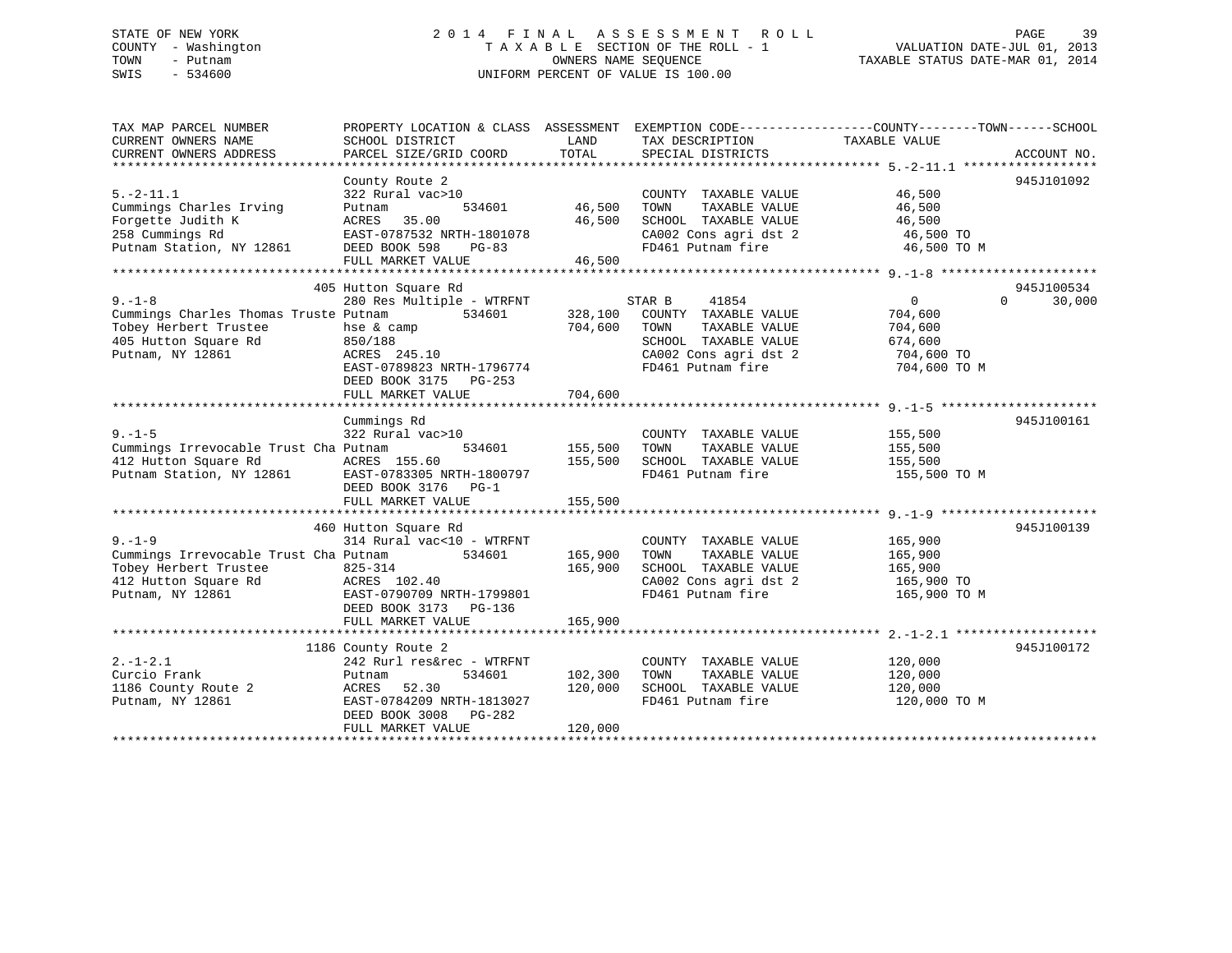## STATE OF NEW YORK 2 0 1 4 F I N A L A S S E S S M E N T R O L L PAGE 40 COUNTY - Washington T A X A B L E SECTION OF THE ROLL - 1 VALUATION DATE-JUL 01, 2013 TOWN - Putnam OWNERS NAME SEQUENCE TAXABLE STATUS DATE-MAR 01, 2014 SWIS - 534600 UNIFORM PERCENT OF VALUE IS 100.00UNIFORM PERCENT OF VALUE IS 100.00

| TAX MAP PARCEL NUMBER                                   | PROPERTY LOCATION & CLASS ASSESSMENT EXEMPTION CODE----------------COUNTY-------TOWN------SCHOOL |              |                                              |                       |                    |
|---------------------------------------------------------|--------------------------------------------------------------------------------------------------|--------------|----------------------------------------------|-----------------------|--------------------|
| CURRENT OWNERS NAME                                     | SCHOOL DISTRICT                                                                                  | LAND         | TAX DESCRIPTION                              | TAXABLE VALUE         |                    |
| CURRENT OWNERS ADDRESS                                  | PARCEL SIZE/GRID COORD                                                                           | TOTAL        | SPECIAL DISTRICTS                            |                       | ACCOUNT NO.        |
|                                                         |                                                                                                  |              |                                              |                       |                    |
|                                                         | Hutton Square Rd                                                                                 |              |                                              |                       | 945J100403         |
| $13 - 3 - 1$                                            | 312 Vac w/imprv - WTRFNT                                                                         |              | COUNTY TAXABLE VALUE                         | 123,600               |                    |
| Danforth Nina                                           | Putnam 534601                                                                                    | 120,800 TOWN | TAXABLE VALUE                                | 123,600               |                    |
| 86 Wellsley St                                          | Barn                                                                                             | 123,600      | SCHOOL TAXABLE VALUE                         | 123,600               |                    |
| Weston, MA 02493                                        | ACRES 80.80                                                                                      |              | FD461 Putnam fire                            | 123,600 TO M          |                    |
|                                                         | EAST-0789728 NRTH-1792960                                                                        |              |                                              |                       |                    |
|                                                         | DEED BOOK 912<br>PG-36                                                                           |              |                                              |                       |                    |
|                                                         | FULL MARKET VALUE                                                                                | 123,600      |                                              |                       |                    |
|                                                         |                                                                                                  |              |                                              |                       |                    |
|                                                         |                                                                                                  |              |                                              |                       |                    |
|                                                         | 5317 .8 Mile Way                                                                                 |              |                                              |                       | 945J100700         |
| $12.-4-11$                                              | 260 Seasonal res - WTRFNT                                                                        |              | COUNTY TAXABLE VALUE                         | 443,200               |                    |
| Dark Bay LLC                                            | 534601 352,600 TOWN<br>Putnam                                                                    |              | TAXABLE VALUE                                | 443,200               |                    |
| $9932$ Woodrow St                                       | LF 60                                                                                            | 443,200      | SCHOOL TAXABLE VALUE 443,200                 |                       |                    |
| Vienna, VA 22181-3136                                   | FRNT 75.00 DPTH 640.00                                                                           |              | FD461 Putnam fire                            | 443,200 TO M          |                    |
|                                                         | EAST-0767298 NRTH-1789075                                                                        |              |                                              |                       |                    |
|                                                         | DEED BOOK 2345 PG-14                                                                             |              |                                              |                       |                    |
|                                                         | FULL MARKET VALUE                                                                                | 443,200      |                                              |                       |                    |
|                                                         |                                                                                                  |              |                                              |                       |                    |
|                                                         | 13 Fire House Ln                                                                                 |              |                                              |                       | 945J100056         |
| $13. - 1 - 17$                                          | 210 1 Family Res                                                                                 |              |                                              | $0 \qquad \qquad$     | $\Omega$<br>64,200 |
| Davis Bonnie                                            | 534601<br>Putnam                                                                                 |              | STAR EN 41834<br>16,300 COUNTY TAXABLE VALUE | 142,900               |                    |
|                                                         | 1.34                                                                                             | 142,900 TOWN | TAXABLE VALUE                                | 142,900               |                    |
| 13 Fire House Ln<br>Putnam Station, NY 12861 EAST-0'    | EAST-0779835 NRTH-1788485                                                                        |              | SCHOOL TAXABLE VALUE                         | 78,700                |                    |
|                                                         | DEED BOOK 2195 PG-300                                                                            |              | FD461 Putnam fire                            | 142,900 TO M          |                    |
|                                                         | FULL MARKET VALUE                                                                                | 142,900      |                                              |                       |                    |
|                                                         |                                                                                                  |              |                                              |                       |                    |
|                                                         |                                                                                                  |              |                                              |                       |                    |
|                                                         | 1529 Mosswood Way                                                                                |              |                                              |                       | 945J100695         |
| $7.12 - 1 - 31$                                         | 260 Seasonal res                                                                                 |              | COUNTY TAXABLE VALUE 264,100                 |                       |                    |
|                                                         |                                                                                                  |              |                                              | TAXABLE VALUE 264,100 |                    |
|                                                         |                                                                                                  |              |                                              | 264,100               |                    |
| Putnam Station, NY 12861-2805 EAST-0768211 NRTH-1798683 |                                                                                                  |              | FD461 Putnam fire                            | 264,100 TO M          |                    |
|                                                         | DEED BOOK 708 PG-251                                                                             |              |                                              |                       |                    |
|                                                         | FULL MARKET VALUE                                                                                | 264,100      |                                              |                       |                    |
|                                                         |                                                                                                  |              |                                              |                       |                    |
|                                                         | Gull Bay Rd                                                                                      |              |                                              |                       |                    |
| $14.8 - 1 - 15.3$                                       | 314 Rural vac<10 - WTRFNT                                                                        |              | COUNTY TAXABLE VALUE                         |                       |                    |
| Deborah C Mars Trust                                    | Putnam<br>534601                                                                                 | 86,600 TOWN  | TAXABLE VALUE                                | 86,600                |                    |
| Mars Deborah C                                          | 2822/224                                                                                         | 86,600       | SCHOOL TAXABLE VALUE                         | 86,600                |                    |
| 116 Brush Hill Rd                                       | LF 34                                                                                            |              | FD461 Putnam fire                            | 86,600 TO M           |                    |
| Great Barrington, MA 01230                              | FRNT 34.00 DPTH 187.00                                                                           |              |                                              |                       |                    |
|                                                         | EAST-0765114 NRTH-1783043                                                                        |              |                                              |                       |                    |
|                                                         | DEED BOOK 2822 PG-230                                                                            |              |                                              |                       |                    |
|                                                         |                                                                                                  |              |                                              |                       |                    |
|                                                         | FULL MARKET VALUE                                                                                | 86,600       |                                              |                       |                    |
|                                                         |                                                                                                  |              |                                              |                       |                    |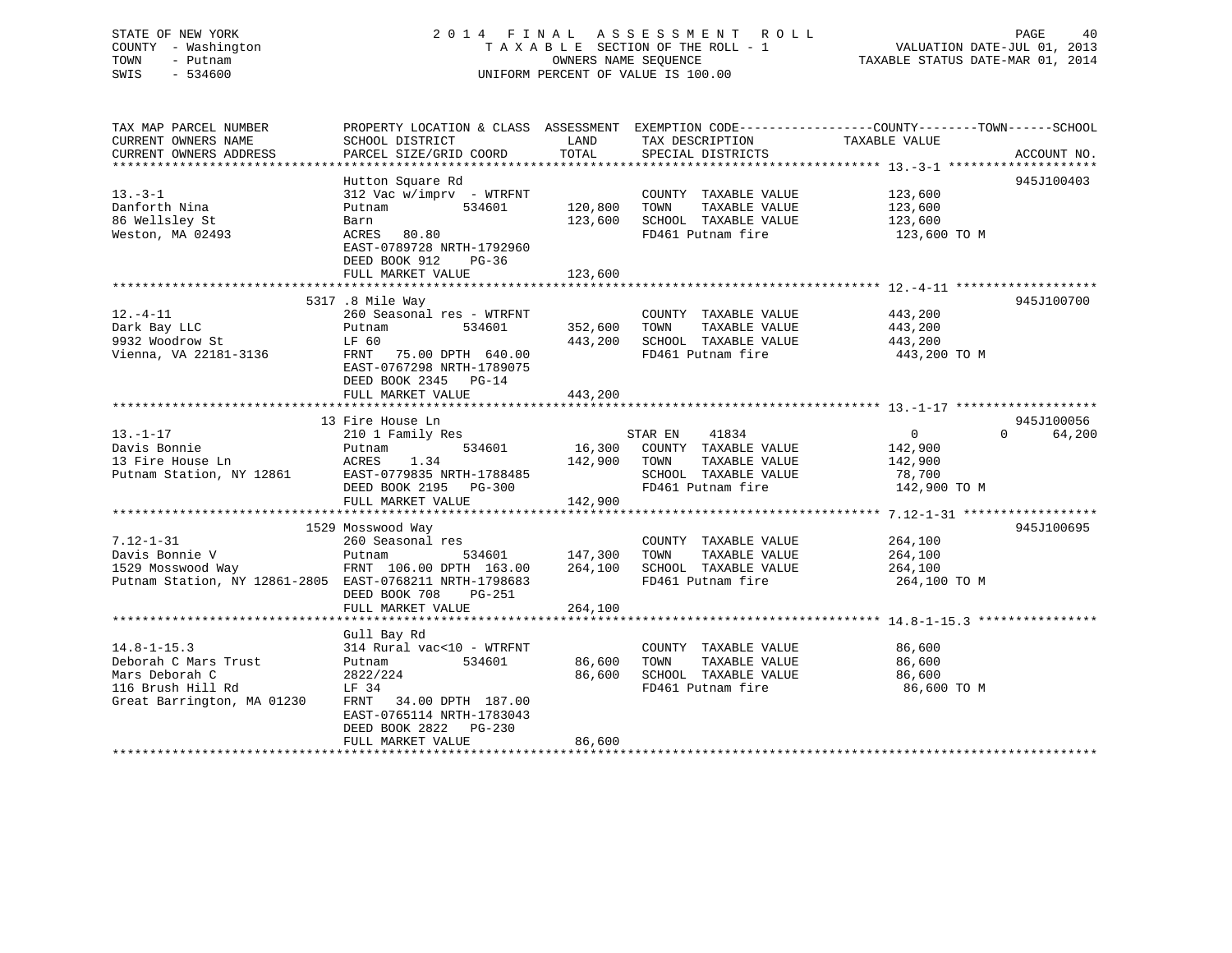## STATE OF NEW YORK 2 0 1 4 F I N A L A S S E S S M E N T R O L L PAGE 41 COUNTY - Washington T A X A B L E SECTION OF THE ROLL - 1 VALUATION DATE-JUL 01, 2013 TOWN - Putnam OWNERS NAME SEQUENCE TAXABLE STATUS DATE-MAR 01, 2014 SWIS - 534600 UNIFORM PERCENT OF VALUE IS 100.00

| TAX MAP PARCEL NUMBER                        |                                                                                                                                                                                                                                      |              |                             | PROPERTY LOCATION & CLASS ASSESSMENT EXEMPTION CODE---------------COUNTY-------TOWN-----SCHOOL |             |
|----------------------------------------------|--------------------------------------------------------------------------------------------------------------------------------------------------------------------------------------------------------------------------------------|--------------|-----------------------------|------------------------------------------------------------------------------------------------|-------------|
| CURRENT OWNERS NAME                          | SCHOOL DISTRICT                                                                                                                                                                                                                      | LAND         | TAX DESCRIPTION             | TAXABLE VALUE                                                                                  |             |
| CURRENT OWNERS ADDRESS                       | PARCEL SIZE/GRID COORD                                                                                                                                                                                                               | TOTAL        | SPECIAL DISTRICTS           |                                                                                                | ACCOUNT NO. |
|                                              |                                                                                                                                                                                                                                      |              |                             |                                                                                                |             |
|                                              | Gull Bay Rd                                                                                                                                                                                                                          |              |                             |                                                                                                | 945J100044  |
| $14.11 - 2 - 1$                              | 314 Rural vac<10                                                                                                                                                                                                                     |              | COUNTY TAXABLE VALUE 60,700 |                                                                                                |             |
| Deborah C Mars Trust                         | 534601<br>Putnam                                                                                                                                                                                                                     | 60,700       | TOWN<br>TAXABLE VALUE       | 60,700                                                                                         |             |
| Mars Deborah C                               | $14. -2 - 1$                                                                                                                                                                                                                         | 60,700       | SCHOOL TAXABLE VALUE        | 60,700                                                                                         |             |
| 116 Brush Hill Rd                            | FRNT 78.00 DPTH 199.00<br>Great Barrington, MA 01230 EAST-0765244 NRTH-1783164                                                                                                                                                       |              | FD461 Putnam fire           | 60,700 TO M                                                                                    |             |
|                                              |                                                                                                                                                                                                                                      |              |                             |                                                                                                |             |
|                                              | DEED BOOK 2822    PG-241                                                                                                                                                                                                             |              |                             |                                                                                                |             |
|                                              | FULL MARKET VALUE                                                                                                                                                                                                                    | 60,700       |                             |                                                                                                |             |
|                                              |                                                                                                                                                                                                                                      |              |                             |                                                                                                |             |
|                                              | 606 Gull Bay Rd                                                                                                                                                                                                                      |              |                             |                                                                                                |             |
| $14.11 - 2 - 1.1$                            | 210 1 Family Res - WTRFNT                                                                                                                                                                                                            |              | COUNTY TAXABLE VALUE        | 500,900                                                                                        |             |
| Deborah C Mars Trust                         | 534601<br>Putnam                                                                                                                                                                                                                     | 367,300      | TOWN<br>TAXABLE VALUE       | 500,900                                                                                        |             |
| Mars Deborah C                               | 64' Lf                                                                                                                                                                                                                               | 500,900      | SCHOOL TAXABLE VALUE        | 500,900                                                                                        |             |
| 116 Brush Hill Rd                            | 2822/224                                                                                                                                                                                                                             |              | FD461 Putnam fire           | 500,900 TO M                                                                                   |             |
| Great Barrington, MA 01230                   | $14.-2-1.1$                                                                                                                                                                                                                          |              |                             |                                                                                                |             |
|                                              | FRNT 195.00 DPTH 320.00                                                                                                                                                                                                              |              |                             |                                                                                                |             |
|                                              | EAST-0765222 NRTH-1783011                                                                                                                                                                                                            |              |                             |                                                                                                |             |
|                                              | DEED BOOK 2822 PG-230                                                                                                                                                                                                                |              |                             |                                                                                                |             |
|                                              | FULL MARKET VALUE                                                                                                                                                                                                                    | 500,900      |                             |                                                                                                |             |
|                                              |                                                                                                                                                                                                                                      |              |                             |                                                                                                |             |
|                                              | 104 Putnam Center Rd                                                                                                                                                                                                                 |              |                             |                                                                                                | 945J101040  |
| $13.-1-1.4$                                  | 210 1 Family Res                                                                                                                                                                                                                     |              | STAR B 41854                | $0 \qquad \qquad$<br>$\Omega$                                                                  | 30,000      |
| Dedrick Jodie L                              | 534601<br>Putnam                                                                                                                                                                                                                     |              | 31,400 COUNTY TAXABLE VALUE | 197,700                                                                                        |             |
|                                              |                                                                                                                                                                                                                                      |              |                             |                                                                                                |             |
|                                              |                                                                                                                                                                                                                                      |              |                             |                                                                                                |             |
|                                              |                                                                                                                                                                                                                                      |              |                             |                                                                                                |             |
|                                              | Bruce Jodie a/k/a (ERES 6.40 197,700 TOWN TAXABLE VALUE 197,700<br>2011 104 Putnam Center Rd (EAST-0782913 NRTH-1794308 SCHOOL TAXABLE VALUE 167,700<br>2014 Putnam, NY 12861 DEED BOOK 597 PG-278 197,700<br>2011 FULL MARKET VALUE |              |                             |                                                                                                |             |
|                                              |                                                                                                                                                                                                                                      |              |                             |                                                                                                |             |
|                                              | 157+161 Hutton Square Rd                                                                                                                                                                                                             |              |                             | $\Omega$                                                                                       | 945J100183  |
| $13 - 2 - 12$                                | 210 1 Family Res                                                                                                                                                                                                                     |              | 41834<br>STAR EN            | $\overline{0}$                                                                                 | 64,200      |
| Dedrick Richard D                            | 534601<br>Putnam                                                                                                                                                                                                                     |              | 29,600 COUNTY TAXABLE VALUE | 187,500                                                                                        |             |
| Dedrick Mary Jane                            | 4.90<br>ACRES                                                                                                                                                                                                                        | 187,500 TOWN | TAXABLE VALUE               | 187,500                                                                                        |             |
| 157 Hutton Square Rd<br>Putnam Sta, NY 12861 | EAST-0787694 NRTH-1792701<br>VRTH-1792701<br>PG-151                                                                                                                                                                                  |              | SCHOOL TAXABLE VALUE        | 123,300                                                                                        |             |
| Putnam Sta, NY 12861                         | DEED BOOK 406                                                                                                                                                                                                                        |              | FD461 Putnam fire           | 187,500 TO M                                                                                   |             |
|                                              | FULL MARKET VALUE                                                                                                                                                                                                                    | 187,500      |                             |                                                                                                |             |
|                                              |                                                                                                                                                                                                                                      |              |                             |                                                                                                |             |
|                                              | Hutton Square Rd                                                                                                                                                                                                                     |              |                             |                                                                                                |             |
| $13.-3-1.1$                                  | 314 Rural vac<10                                                                                                                                                                                                                     |              | COUNTY TAXABLE VALUE        | 900                                                                                            |             |
| Dedrick Richard D                            | 534601<br>Putnam                                                                                                                                                                                                                     | 900          | TOWN<br>TAXABLE VALUE       | 900                                                                                            |             |
| Dedrick Mary Jane                            | Vacant Lot                                                                                                                                                                                                                           | 900          | SCHOOL TAXABLE VALUE        | 900                                                                                            |             |
| 157 Hutton Square Rd                         | FRNT 200.00 DPTH 220.00                                                                                                                                                                                                              |              | FD461 Putnam fire           | 900 TO M                                                                                       |             |
| Putnam Station, NY 12861                     | EAST-0788069 NRTH-1792800                                                                                                                                                                                                            |              |                             |                                                                                                |             |
|                                              | DEED BOOK 654<br>PG-156                                                                                                                                                                                                              |              |                             |                                                                                                |             |
|                                              | FULL MARKET VALUE                                                                                                                                                                                                                    | 900          |                             |                                                                                                |             |
|                                              |                                                                                                                                                                                                                                      |              |                             |                                                                                                |             |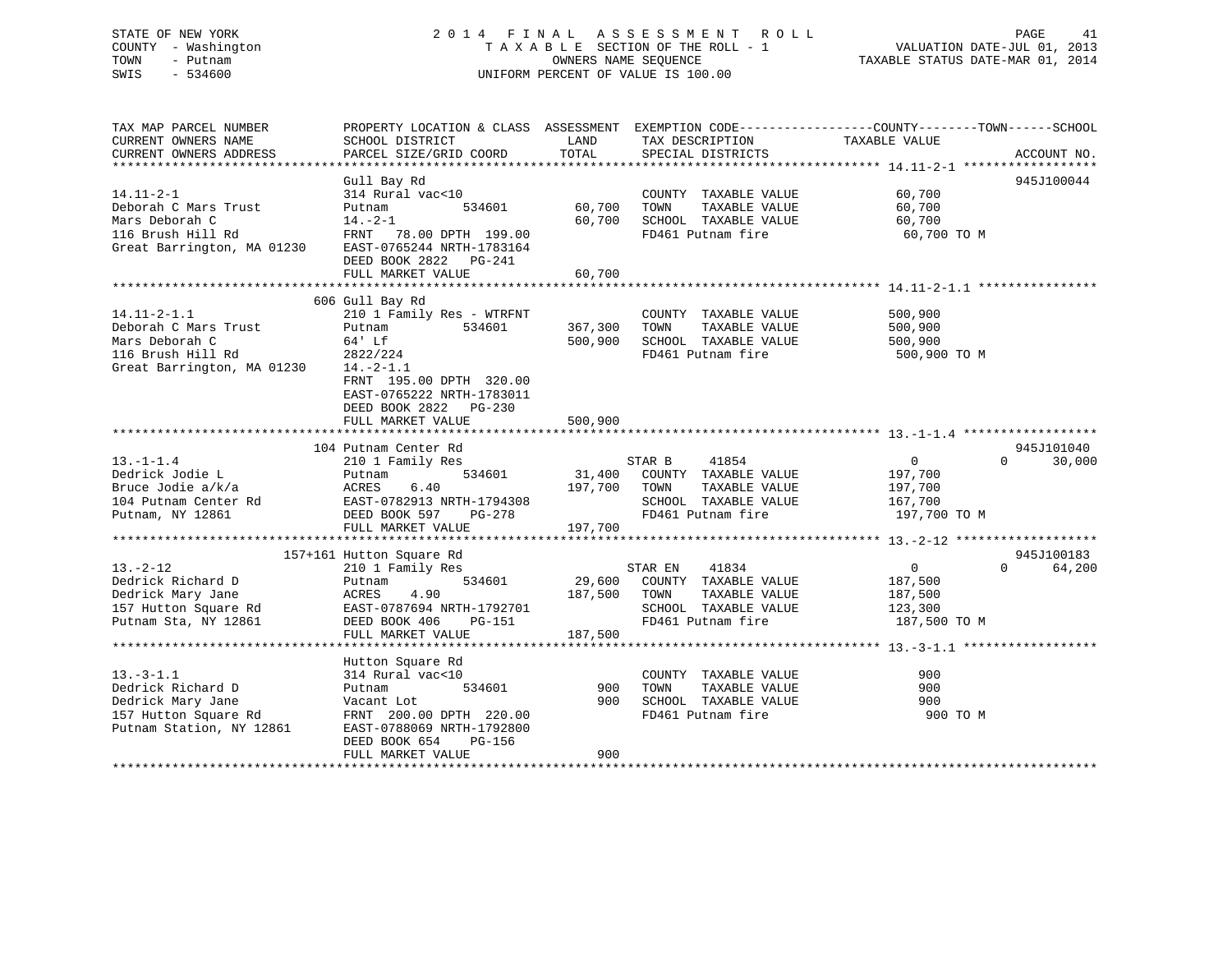| STATE OF NEW YORK            |                                                                                                |                      | 2014 FINAL ASSESSMENT ROLL         |                                  | PAGE<br>42  |
|------------------------------|------------------------------------------------------------------------------------------------|----------------------|------------------------------------|----------------------------------|-------------|
| COUNTY - Washington          |                                                                                                |                      | TAXABLE SECTION OF THE ROLL - 1    | VALUATION DATE-JUL 01, 2013      |             |
| TOWN<br>- Putnam             |                                                                                                | OWNERS NAME SEQUENCE |                                    | TAXABLE STATUS DATE-MAR 01, 2014 |             |
| SWIS<br>$-534600$            |                                                                                                |                      | UNIFORM PERCENT OF VALUE IS 100.00 |                                  |             |
|                              |                                                                                                |                      |                                    |                                  |             |
|                              |                                                                                                |                      |                                    |                                  |             |
| TAX MAP PARCEL NUMBER        | PROPERTY LOCATION & CLASS ASSESSMENT EXEMPTION CODE---------------COUNTY-------TOWN-----SCHOOL |                      |                                    |                                  |             |
|                              |                                                                                                |                      |                                    |                                  |             |
| CURRENT OWNERS NAME          | SCHOOL DISTRICT                                                                                | LAND                 | TAX DESCRIPTION                    | TAXABLE VALUE                    |             |
| CURRENT OWNERS ADDRESS       | PARCEL SIZE/GRID COORD                                                                         | TOTAL                | SPECIAL DISTRICTS                  |                                  | ACCOUNT NO. |
|                              | 471 Gull Bay Rd                                                                                |                      |                                    |                                  | 945J100497  |
|                              |                                                                                                |                      |                                    |                                  |             |
| $11.20 - 3 - 16$             | 260 Seasonal res - WTRFNT                                                                      |                      | COUNTY TAXABLE VALUE               | 270,600                          |             |
| Deets Stephen M              | Putnam<br>534601                                                                               | 115,600              | TOWN<br>TAXABLE VALUE              | 270,600                          |             |
| Deets Diane M                | Lot $10 b$                                                                                     | 270,600              | SCHOOL TAXABLE VALUE               | 270,600                          |             |
| PO Box 9                     | LF 15                                                                                          |                      | FD461 Putnam fire                  | 270,600 TO M                     |             |
| Waterford, NY 12188          | FRNT 35.00 DPTH 100.00                                                                         |                      |                                    |                                  |             |
|                              | EAST-0767124 NRTH-1785425                                                                      |                      |                                    |                                  |             |
|                              | DEED BOOK 856<br>PG-236                                                                        |                      |                                    |                                  |             |
|                              | FULL MARKET VALUE                                                                              | 270,600              |                                    |                                  |             |
|                              |                                                                                                |                      |                                    |                                  |             |
|                              | 197 County Route 3                                                                             |                      |                                    |                                  | 945J100075  |
| $13.-2-14.1$                 | 322 Rural vac>10                                                                               |                      | COUNTY TAXABLE VALUE               | 144,000                          |             |
| Delango Anthony              | 534601<br>Putnam                                                                               | 144,000              | TOWN<br>TAXABLE VALUE              | 144,000                          |             |
| 841 Route 22                 | ACRES 143.70                                                                                   | 144,000              | SCHOOL TAXABLE VALUE               | 144,000                          |             |
| Pawling, NY 12564            | EAST-0785875 NRTH-1788753                                                                      |                      | FD461 Putnam fire                  | 144,000 TO M                     |             |
|                              | DEED BOOK 804<br>$PG-17$                                                                       |                      |                                    |                                  |             |
|                              | FULL MARKET VALUE                                                                              | 144,000              |                                    |                                  |             |
|                              |                                                                                                |                      |                                    |                                  |             |
|                              | County Route 3                                                                                 |                      |                                    |                                  | 945J100830  |
| $13. - 2 - 17$               | 322 Rural vac>10                                                                               |                      | COUNTY TAXABLE VALUE               | 49,200                           |             |
| Delango Anthony              | 534601<br>Putnam                                                                               | 49,200               | TOWN<br>TAXABLE VALUE              | 49,200                           |             |
| 841 Route 22                 | 41.70<br>ACRES                                                                                 | 49,200               | SCHOOL TAXABLE VALUE               | 49,200                           |             |
| Pawling, NY 12564            | EAST-0785066 NRTH-1786518                                                                      |                      | FD461 Putnam fire                  | 49,200 TO M                      |             |
|                              | DEED BOOK 804<br>$PG-15$                                                                       |                      |                                    |                                  |             |
|                              | FULL MARKET VALUE                                                                              | 49,200               |                                    |                                  |             |
|                              |                                                                                                |                      |                                    |                                  |             |
|                              | 35 Ferry Way South                                                                             |                      |                                    |                                  | 945J100055  |
| $2. - 1 - 17$                | 314 Rural vac<10 - WTRFNT                                                                      |                      | COUNTY TAXABLE VALUE               | 3,800                            |             |
| Delaware & Hudson Railway Co | Putnam<br>534601                                                                               | 3,800                | TOWN<br>TAXABLE VALUE              | 3,800                            |             |
| Tax Dept                     | 129' Lf                                                                                        | 3,800                | SCHOOL TAXABLE VALUE               | 3,800                            |             |
| 120 S 6th St Fl 7th          | FRNT 120.00 DPTH 35.00                                                                         |                      | FD461 Putnam fire                  | 3,800 TO M                       |             |
| Minneapolis, MN 55402-1201   | ACRES<br>0.27                                                                                  |                      |                                    |                                  |             |
|                              | EAST-0788323 NRTH-1810264                                                                      |                      |                                    |                                  |             |
|                              | DEED BOOK 839<br>$PG-1$                                                                        |                      |                                    |                                  |             |
|                              | FULL MARKET VALUE                                                                              | 3,800                |                                    |                                  |             |
|                              |                                                                                                |                      |                                    |                                  |             |

|                              | FULL MARREI VALUE           | <u>, ovv</u> |                         |            |  |
|------------------------------|-----------------------------|--------------|-------------------------|------------|--|
|                              |                             |              |                         |            |  |
|                              | 604 County Route 3          |              |                         | 945J101095 |  |
| $13.-3-20.1$                 | 312 Vac w/imprv<br>- WTRFNT |              | COUNTY<br>TAXABLE VALUE | 2,100      |  |
| Delaware & Hudson Railway Co | 534601<br>Putnam            | 1,600        | TOWN<br>TAXABLE VALUE   | 2,100      |  |
| Tax Department               | Ref 187/472                 | 2,100        | TAXABLE VALUE<br>SCHOOL | 2,100      |  |
| 120 S 6th St Fl 7th          | $310'$ Lf                   |              | FD461 Putnam fire       | 2,100 TO M |  |
| Minneapolis, MN 55402-1201   | FRNT 240.00 DPTH<br>50.00   |              |                         |            |  |
|                              | 0.29<br>ACRES               |              |                         |            |  |
|                              | EAST-0789916 NRTH-1788825   |              |                         |            |  |
|                              | DEED BOOK 639<br>PG-168     |              |                         |            |  |
|                              | FULL MARKET VALUE           | 2,100        |                         |            |  |
|                              |                             |              |                         |            |  |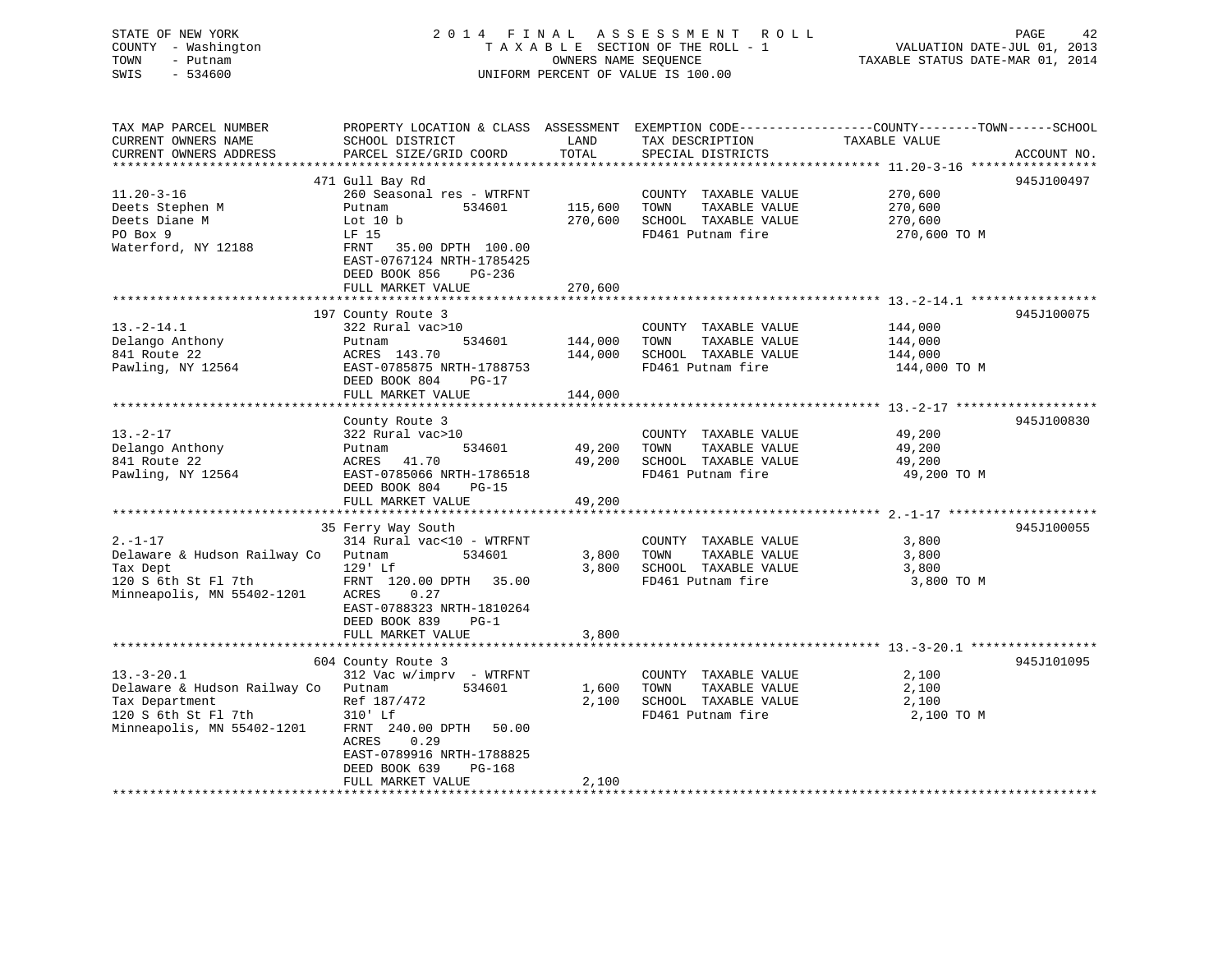| TOWN<br>- Putnam<br>OWNERS NAME SEQUENCE<br>TAXABLE STATUS DATE-MAR 01, 2014<br>$-534600$<br>UNIFORM PERCENT OF VALUE IS 100.00<br>SWIS                                                                   |  |
|-----------------------------------------------------------------------------------------------------------------------------------------------------------------------------------------------------------|--|
| PROPERTY LOCATION & CLASS ASSESSMENT EXEMPTION CODE---------------COUNTY-------TOWN------SCHOOL<br>TAX MAP PARCEL NUMBER                                                                                  |  |
| TAX DESCRIPTION<br>LAND<br>TAXABLE VALUE<br>CURRENT OWNERS NAME<br>SCHOOL DISTRICT<br>TOTAL<br>CURRENT OWNERS ADDRESS<br>PARCEL SIZE/GRID COORD<br>SPECIAL DISTRICTS<br>ACCOUNT NO.                       |  |
|                                                                                                                                                                                                           |  |
| 602 Railroad Way North<br>945J100225                                                                                                                                                                      |  |
| $13 - 3 - 20$<br>280 Res Multiple - WTRFNT<br>87,300<br>COUNTY TAXABLE VALUE                                                                                                                              |  |
| Delaware & Hudson Railway Corp Putnam 534601<br>87,300<br>19,100<br>TOWN<br>TAXABLE VALUE<br>Attn: Film Elizabeth M<br>Ref 187/472<br>87,300<br>SCHOOL TAXABLE VALUE<br>87,300                            |  |
| 31 Forest Dr<br>FD461 Putnam fire<br>Lf 440 (S)<br>87,300 TO M                                                                                                                                            |  |
| Colonie, NY 12205<br>FRNT 390.00 DPTH 50.00<br>EAST-0789924 NRTH-1788530<br>DEED BOOK 639<br>PG-168                                                                                                       |  |
| 87,300<br>FULL MARKET VALUE                                                                                                                                                                               |  |
|                                                                                                                                                                                                           |  |
| 1716 Railroad Way South<br>945N200743                                                                                                                                                                     |  |
| $13.-3-24.5$<br>260 Seasonal res - WTRFNT<br>115,000<br>COUNTY TAXABLE VALUE                                                                                                                              |  |
| Delaware & Hudson Railway Corp Putnam<br>534601<br>23,600<br>TOWN<br>TAXABLE VALUE<br>115,000                                                                                                             |  |
| 115,000<br>SCHOOL TAXABLE VALUE<br>115,000                                                                                                                                                                |  |
| Attn: Miles Wm & Mary Jo<br>207 Cty Rte 70<br>Stillwater, NY 12170<br>EAST-078965<br>FD461 Putnam fire<br>115,000 TO M<br>FRNT 161.00 DPTH 100.00<br>EAST-0789650 NRTH-1787185<br>DEED BOOK 639<br>PG-168 |  |
| FULL MARKET VALUE<br>115,000                                                                                                                                                                              |  |
| 225 Hutton Square Rd                                                                                                                                                                                      |  |
| $13.-3-1.2$<br>240 Rural res<br>COUNTY TAXABLE VALUE<br>224,600                                                                                                                                           |  |
| DeLongis Joseph<br>534601<br>85,900<br>TAXABLE VALUE<br>224,600<br>Putnam<br>TOWN                                                                                                                         |  |
| DeLongis Mary<br>ACRES 60.90<br>224,600<br>SCHOOL TAXABLE VALUE<br>224,600                                                                                                                                |  |
| FD461 Putnam fire<br>EAST-0788869 NRTH-1793721<br>224,600 TO M                                                                                                                                            |  |
| 86 Mountain View Dr<br>Holmes, NY 12531<br>DEED BOOK 3215 PG-236                                                                                                                                          |  |
| FULL MARKET VALUE<br>224,600                                                                                                                                                                              |  |
|                                                                                                                                                                                                           |  |
| 945J100905<br>5566 Evergreen Shores Way                                                                                                                                                                   |  |
| $12. - 4 - 45$<br>210 1 Family Res - WTRFNT<br>1245,200<br>COUNTY TAXABLE VALUE                                                                                                                           |  |
| DeMarco Trust Christopher<br>534601<br>608,300<br>TOWN<br>TAXABLE VALUE<br>1245,200<br>Putnam<br>DeMarco Trust Alison                                                                                     |  |
| 1245,200<br>SCHOOL TAXABLE VALUE<br>Lot 6<br>1245,200<br>Christopher DeMarco<br>ACRES<br>3.80<br>FD461 Putnam fire<br>1245,200 TO M                                                                       |  |
| 23 Offenbach St<br>EAST-0767316 NRTH-1790419                                                                                                                                                              |  |
| Centereach, NY 11720<br>DEED BOOK 2234 PG-290                                                                                                                                                             |  |
| FULL MARKET VALUE<br>1245,200                                                                                                                                                                             |  |
|                                                                                                                                                                                                           |  |
| 945J100670<br>2123 Black Point Rd                                                                                                                                                                         |  |
| $1.18 - 1 - 5$<br>260 Seasonal res - WTRFNT<br>COUNTY TAXABLE VALUE<br>540,400                                                                                                                            |  |
| Dennis Christine Trustee<br>444,500<br>TOWN<br>TAXABLE VALUE<br>Putnam<br>534601<br>540,400                                                                                                               |  |
| Dennis William Trustee<br>LF 97'<br>540,400<br>SCHOOL TAXABLE VALUE<br>540,400                                                                                                                            |  |
| 110 South State Rd<br>FRNT 120.00 DPTH 204.00<br>BP461 Black Pt Sewer Dist<br>.00 UN C                                                                                                                    |  |
| Briarcliff Manor, NY 10510<br>EAST-0772316 NRTH-1810846<br>FD461 Putnam fire<br>540,400 TO M                                                                                                              |  |
| DEED BOOK 2705 PG-330<br>540,400<br>PRIOR OWNER ON 3/01/2014<br>FULL MARKET VALUE                                                                                                                         |  |

Dennis Christine Trustee\*\*\*\*\*\*\*\*\*\*\*\*\*\*\*\*\*\*\*\*\*\*\*\*\*\*\*\*\*\*\*\*\*\*\*\*\*\*\*\*\*\*\*\*\*\*\*\*\*\*\*\*\*\*\*\*\*\*\*\*\*\*\*\*\*\*\*\*\*\*\*\*\*\*\*\*\*\*\*\*\*\*\*\*\*\*\*\*\*\*\*\*\*\*\*\*\*\*\*\*\*\*\*\*\*\*\*\*\*\*\*\*\*\*\*\*\*\*\*\*\*\*\*\*\*\*\*\*\*\*\*\*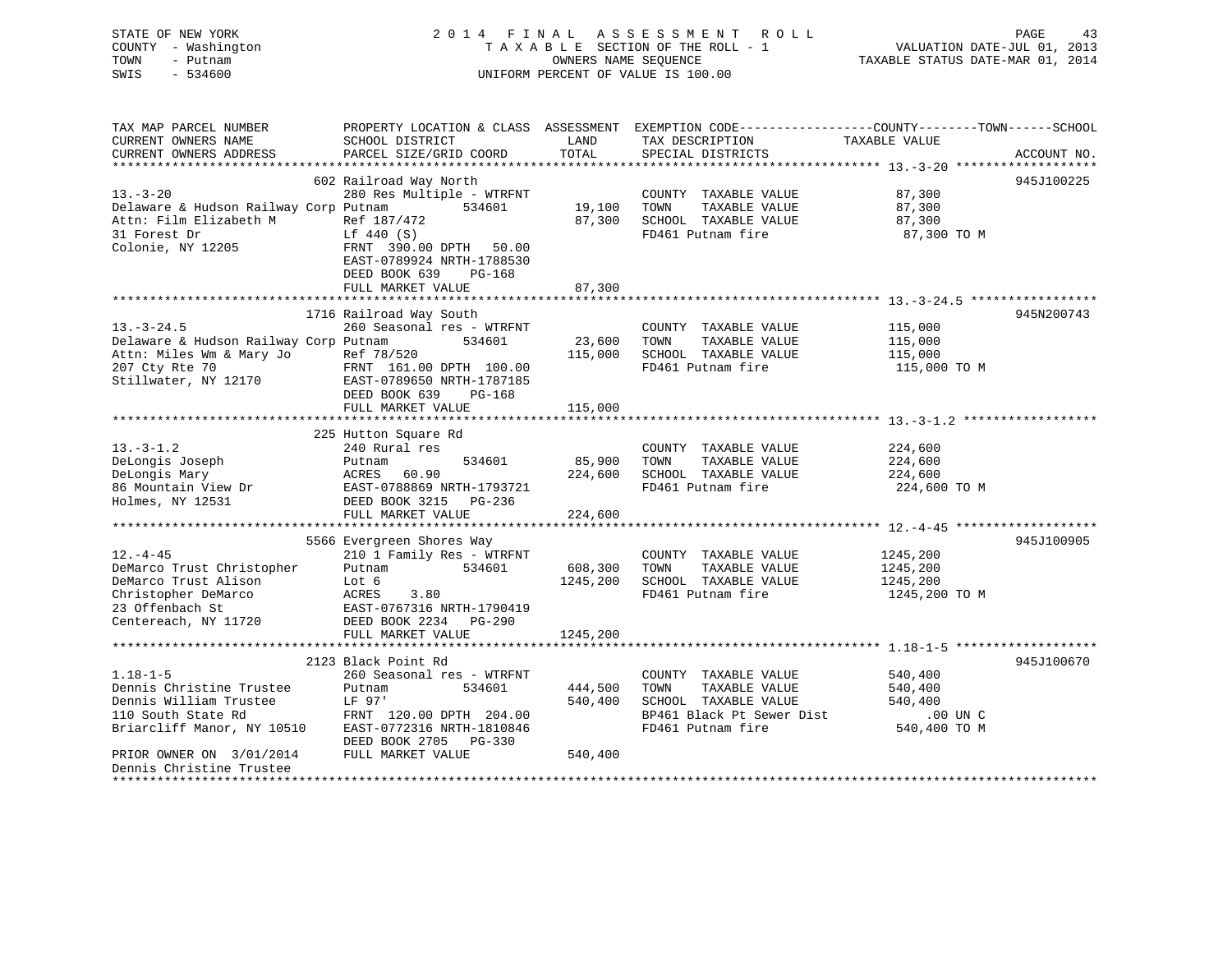## STATE OF NEW YORK 2 0 1 4 F I N A L A S S E S S M E N T R O L L PAGE 44 COUNTY - Washington T A X A B L E SECTION OF THE ROLL - 1 VALUATION DATE-JUL 01, 2013 TOWN - Putnam OWNERS NAME SEQUENCE TAXABLE STATUS DATE-MAR 01, 2014 SWIS - 534600 UNIFORM PERCENT OF VALUE IS 100.00

| TAX MAP PARCEL NUMBER<br>CURRENT OWNERS NAME<br>CURRENT OWNERS ADDRESS<br>*********************** | PROPERTY LOCATION & CLASS ASSESSMENT<br>SCHOOL DISTRICT<br>PARCEL SIZE/GRID COORD                                 | LAND<br>TOTAL      | TAX DESCRIPTION<br>SPECIAL DISTRICTS                                   | EXEMPTION CODE-----------------COUNTY-------TOWN------SCHOOL<br>TAXABLE VALUE<br>ACCOUNT NO. |
|---------------------------------------------------------------------------------------------------|-------------------------------------------------------------------------------------------------------------------|--------------------|------------------------------------------------------------------------|----------------------------------------------------------------------------------------------|
|                                                                                                   | 6630 Royal Anchorage Way                                                                                          |                    |                                                                        | 945J100998                                                                                   |
| $11.8 - 5 - 1$<br>Denno Bernard D<br>Denno Laura                                                  | 210 1 Family Res - WTRFNT<br>534601<br>Putnam<br>Dock/stg Bldg/ROW576-38                                          | 599,900<br>859,100 | COUNTY TAXABLE VALUE<br>TOWN<br>TAXABLE VALUE<br>SCHOOL TAXABLE VALUE  | 859,100<br>859,100<br>859,100                                                                |
| 1716 Good Hope Dr<br>Crafton, MD 21114                                                            | LF 180<br>$12.-5-1$<br>ACRES<br>1.16<br>EAST-0766662 NRTH-1792936<br>DEED BOOK 884<br>PG-314<br>FULL MARKET VALUE | 859,100            | FD461 Putnam fire                                                      | 859,100 то м                                                                                 |
|                                                                                                   |                                                                                                                   |                    |                                                                        |                                                                                              |
| $1.18 - 1 - 18$<br>Deragon Barbara                                                                | 2186 Black Point Rd<br>210 1 Family Res - WTRFNT<br>534601<br>Putnam                                              | 511,600            | COUNTY TAXABLE VALUE<br>TOWN<br>TAXABLE VALUE                          | 945J100735<br>717,900<br>717,900                                                             |
| Barry Katharine<br>193 Hardenburgh Ave<br>Demarest, NJ 07627                                      | LF 100'<br>FRNT<br>75.00 DPTH 310.00<br>EAST-0771129 NRTH-1809901<br>DEED BOOK 783<br>$PG-68$                     | 717,900            | SCHOOL TAXABLE VALUE<br>BP461 Black Pt Sewer Dist<br>FD461 Putnam fire | 717,900<br>.00 UN C<br>717,900 TO M                                                          |
|                                                                                                   | FULL MARKET VALUE                                                                                                 | 717,900            |                                                                        |                                                                                              |
|                                                                                                   | 257 Schwerdtfeger Rd                                                                                              |                    |                                                                        | 945J100988                                                                                   |
| $4. -1 - 7.2$                                                                                     | 242 Rurl res&rec                                                                                                  |                    | 41854<br>STAR B                                                        | $\mathbf{0}$<br>$\Omega$<br>30,000                                                           |
| Desiderio Robert D                                                                                | 534601<br>Putnam                                                                                                  | 185,300            | COUNTY TAXABLE VALUE                                                   | 307,000                                                                                      |
| Desiderio Deborah S                                                                               | House & Land                                                                                                      | 307,000            | TOWN<br>TAXABLE VALUE                                                  | 307,000                                                                                      |
| 257 Schwerdtfeger Rd                                                                              | ACRES<br>70.30                                                                                                    |                    | SCHOOL TAXABLE VALUE                                                   | 277,000                                                                                      |
| Putnam, NY 12861                                                                                  | EAST-0770124 NRTH-1805395<br>DEED BOOK 1704 PG-254                                                                |                    | FD461 Putnam fire                                                      | 307,000 TO M                                                                                 |
|                                                                                                   | FULL MARKET VALUE                                                                                                 | 307,000            |                                                                        |                                                                                              |
|                                                                                                   | 342 Peterson Rd                                                                                                   |                    |                                                                        | 945J101054                                                                                   |
| $12. - 2 - 4.2$                                                                                   | 240 Rural res                                                                                                     |                    | COUNTY TAXABLE VALUE                                                   | 244,100                                                                                      |
| DeStefano Deborah                                                                                 | 534601<br>Putnam                                                                                                  | 69,300             | TOWN<br>TAXABLE VALUE                                                  | 244,100                                                                                      |
| PO Box 423                                                                                        | 14.25<br>ACRES                                                                                                    | 244,100            | SCHOOL TAXABLE VALUE                                                   | 244,100                                                                                      |
| Ticondergoa, NY 12883                                                                             | EAST-0779068 NRTH-1792614                                                                                         |                    | CA002 Cons agri dst 2                                                  | 244,100 TO                                                                                   |
|                                                                                                   | DEED BOOK 2565<br>PG-215                                                                                          |                    | FD461 Putnam fire                                                      | 244,100 TO M                                                                                 |
|                                                                                                   | FULL MARKET VALUE                                                                                                 | 244,100            |                                                                        |                                                                                              |
|                                                                                                   |                                                                                                                   |                    |                                                                        | 945J101063                                                                                   |
| $14.8 - 1 - 15.1$                                                                                 | Gull Bay Rd<br>312 Vac w/imprv - WTRFNT                                                                           |                    | COUNTY TAXABLE VALUE                                                   | 250,000                                                                                      |
| Devlin Donald                                                                                     | Putnam<br>534601                                                                                                  | 231,000            | TOWN<br>TAXABLE VALUE                                                  | 250,000                                                                                      |
| Devlin Teresa                                                                                     | LF 86                                                                                                             | 250,000            | SCHOOL TAXABLE VALUE                                                   | 250,000                                                                                      |
| 9975 Brentwood Creek Dr                                                                           | FRNT<br>91.00 DPTH 199.00                                                                                         |                    | FD461 Putnam fire                                                      | 250,000 TO M                                                                                 |
| Collierville, TN 38017                                                                            | EAST-0765189 NRTH-1783219<br>DEED BOOK 3227<br>$PG-53$<br>FULL MARKET VALUE                                       | 250,000            |                                                                        |                                                                                              |
|                                                                                                   |                                                                                                                   |                    |                                                                        |                                                                                              |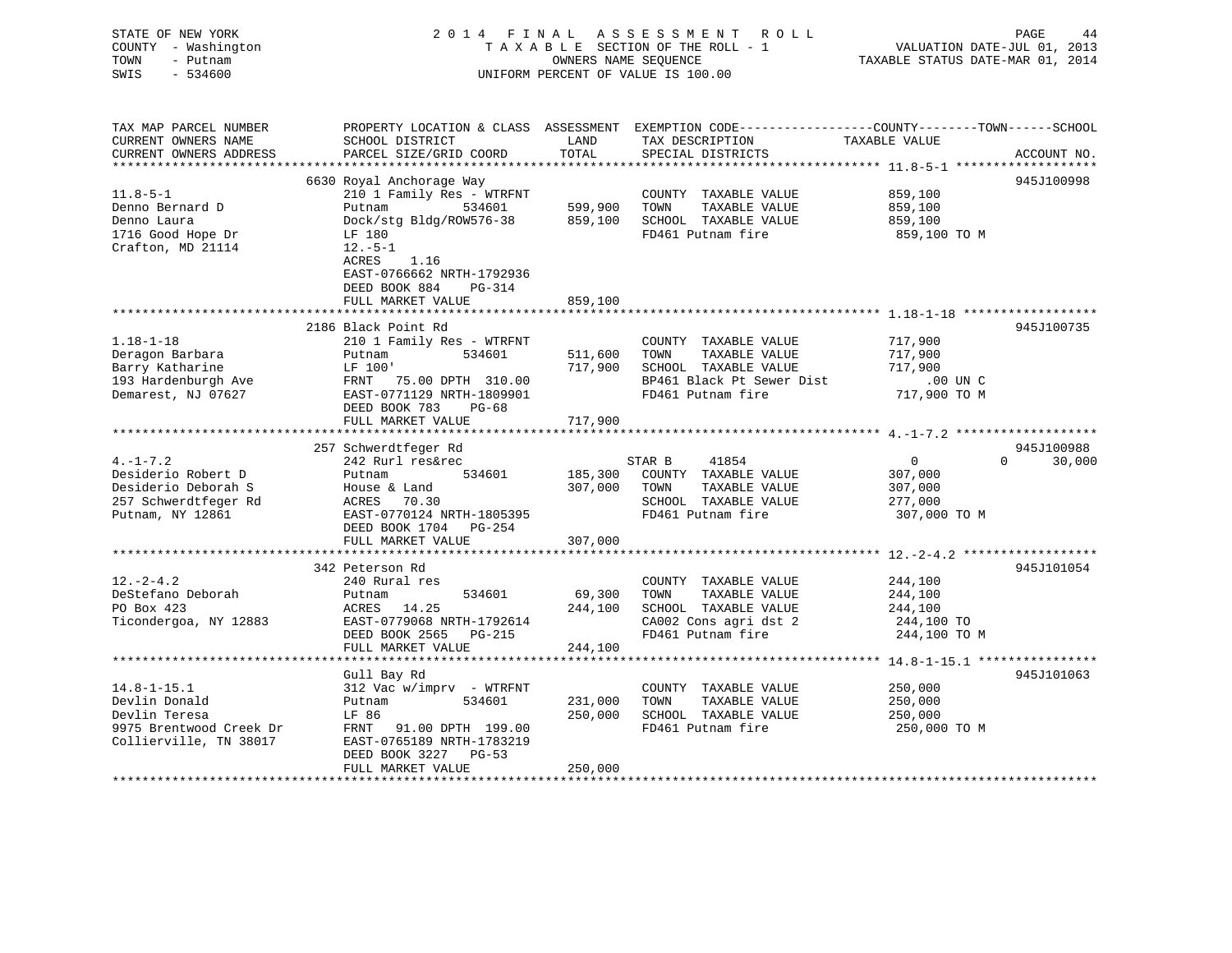## STATE OF NEW YORK 2 0 1 4 F I N A L A S S E S S M E N T R O L L PAGE 45 COUNTY - Washington T A X A B L E SECTION OF THE ROLL - 1 VALUATION DATE-JUL 01, 2013 TOWN - Putnam OWNERS NAME SEQUENCE TAXABLE STATUS DATE-MAR 01, 2014 SWIS - 534600 UNIFORM PERCENT OF VALUE IS 100.00

| TAX MAP PARCEL NUMBER<br>CURRENT OWNERS NAME<br>CURRENT OWNERS ADDRESS                                      | PROPERTY LOCATION & CLASS ASSESSMENT<br>SCHOOL DISTRICT<br>PARCEL SIZE/GRID COORD                                                                                              | LAND<br>TOTAL                 | EXEMPTION CODE-----------------COUNTY-------TOWN------SCHOOL<br>TAX DESCRIPTION<br>SPECIAL DISTRICTS                                        | TAXABLE VALUE                                                             | ACCOUNT NO.        |
|-------------------------------------------------------------------------------------------------------------|--------------------------------------------------------------------------------------------------------------------------------------------------------------------------------|-------------------------------|---------------------------------------------------------------------------------------------------------------------------------------------|---------------------------------------------------------------------------|--------------------|
| $12. - 2 - 9$<br>Dielensnyder Richard C<br>Dielensnyder Anne M<br>896 West Hill Rd<br>West Berlin, VT 05663 | Liddle-Harris Rd<br>322 Rural vac>10<br>534601<br>Putnam<br>70 Ad<br>ACRES<br>79.60<br>EAST-0774527 NRTH-1788396<br>DEED BOOK 946<br>$PG-220$<br>FULL MARKET VALUE             | 94,600<br>94,600<br>94,600    | COUNTY TAXABLE VALUE<br>TOWN<br>TAXABLE VALUE<br>SCHOOL TAXABLE VALUE<br>FD461 Putnam fire                                                  | 94,600<br>94,600<br>94,600<br>94,600 TO M                                 | 945J100412         |
|                                                                                                             |                                                                                                                                                                                |                               |                                                                                                                                             |                                                                           |                    |
| $11.20 - 2 - 7$<br>Dietz Marcella J LE<br>Goldsmith James L LE<br>1318 Bradley St<br>Schenectady, NY 12304  | 4346 Link Way<br>312 Vac w/imprv<br>534601<br>Putnam<br>Camp & Lot 71<br>FRNT 50.00 DPTH 114.00<br>EAST-0766861 NRTH-1786974                                                   | 44,400<br>46,100              | COUNTY TAXABLE VALUE<br>TOWN<br>TAXABLE VALUE<br>SCHOOL TAXABLE VALUE<br>FD461 Putnam fire                                                  | 46,100<br>46,100<br>46,100<br>46,100 TO M                                 | 945J100195         |
|                                                                                                             | DEED BOOK 3369 PG-108<br>FULL MARKET VALUE                                                                                                                                     | 46,100                        |                                                                                                                                             |                                                                           |                    |
|                                                                                                             |                                                                                                                                                                                |                               |                                                                                                                                             |                                                                           |                    |
|                                                                                                             | 4351 Link Way                                                                                                                                                                  |                               |                                                                                                                                             |                                                                           | 945J100194         |
| $11.20 - 4 - 12$<br>Dietz Marcella J LE<br>Goldsmith James L LE<br>1318 Bradley St<br>Schenectady, NY 12304 | 260 Seasonal res - WTRFNT<br>Putnam<br>534601<br>LF 113<br>FRNT 129.00 DPTH 175.00<br>EAST-0766713 NRTH-1786868<br>DEED BOOK 3369 PG-108<br>FULL MARKET VALUE                  | 579,800<br>695,300<br>695,300 | COUNTY TAXABLE VALUE<br>TOWN<br>TAXABLE VALUE<br>SCHOOL TAXABLE VALUE<br>FD461 Putnam fire                                                  | 695,300<br>695,300<br>695,300<br>695,300 ТО М                             |                    |
|                                                                                                             |                                                                                                                                                                                |                               |                                                                                                                                             |                                                                           |                    |
| $5 - 2 - 3$<br>Dignam Rose Mary<br>D'Amico Kathleen<br>275 Monroe Ave<br>River Edge, NJ 07661               | 874 County Route 2<br>240 Rural res - WTRFNT<br>534601<br>Putnam<br>750/192<br>ACRES<br>33.40<br>EAST-0789023 NRTH-1809406<br>DEED BOOK 650<br>PG-264                          | 87,600<br>188,400             | COUNTY TAXABLE VALUE<br>TOWN<br>TAXABLE VALUE<br>SCHOOL TAXABLE VALUE<br>FD461 Putnam fire                                                  | 188,400<br>188,400<br>188,400<br>188,400 TO M                             | 945J100196         |
|                                                                                                             | FULL MARKET VALUE                                                                                                                                                              | 188,400                       |                                                                                                                                             |                                                                           |                    |
|                                                                                                             |                                                                                                                                                                                |                               |                                                                                                                                             |                                                                           |                    |
| $12. - 2 - 4.5$<br>Dikeman Wesley R<br>Dikeman Donna S<br>327 Peterson Rd<br>Putnam Station, NY 12861       | 327 Peterson Rd<br>210 1 Family Res<br>Putnam<br>534601<br>Trans Exempt Repay 2014<br>ACRES<br>4.00<br>EAST-0778830 NRTH-1792680<br>DEED BOOK 3286 PG-264<br>FULL MARKET VALUE | 26,300<br>185,500<br>185,500  | 41854<br>STAR B<br>COUNTY TAXABLE VALUE<br>TOWN<br>TAXABLE VALUE<br>SCHOOL TAXABLE VALUE<br>FD461 Putnam fire<br>TE533 Trans exmt repay-flg | $\mathbf{0}$<br>185,500<br>185,500<br>155,500<br>185,500 TO M<br>$.00$ MT | $\Omega$<br>30,000 |
|                                                                                                             |                                                                                                                                                                                |                               |                                                                                                                                             |                                                                           |                    |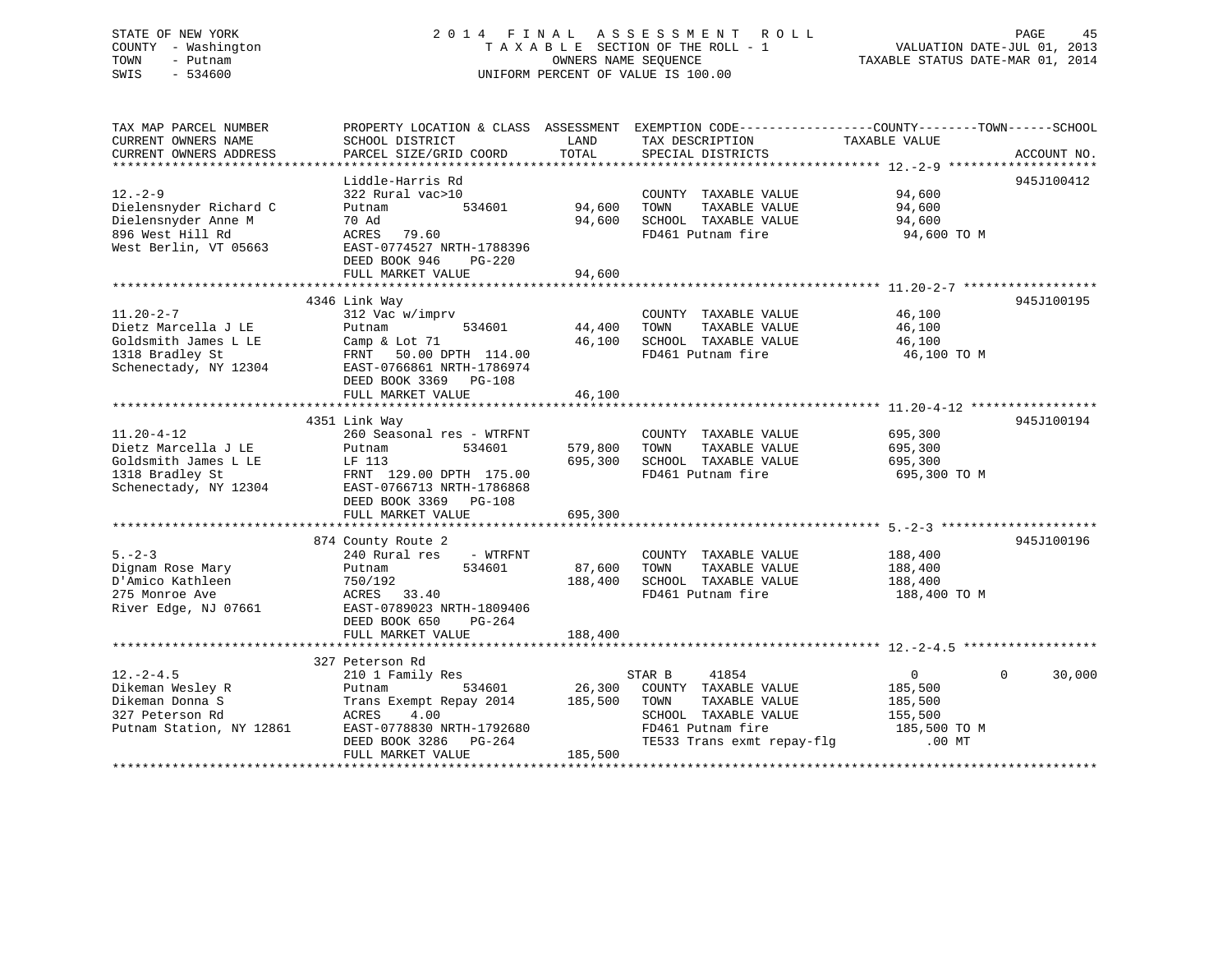## STATE OF NEW YORK 2 0 1 4 F I N A L A S S E S S M E N T R O L L PAGE 46 COUNTY - Washington T A X A B L E SECTION OF THE ROLL - 1 VALUATION DATE-JUL 01, 2013 TOWN - Putnam OWNERS NAME SEQUENCE TAXABLE STATUS DATE-MAR 01, 2014 SWIS - 534600 UNIFORM PERCENT OF VALUE IS 100.00

| TAX MAP PARCEL NUMBER<br>CURRENT OWNERS NAME<br>CURRENT OWNERS ADDRESS | PROPERTY LOCATION & CLASS ASSESSMENT EXEMPTION CODE---------------COUNTY-------TOWN-----SCHOOL<br>SCHOOL DISTRICT<br>PARCEL SIZE/GRID COORD | LAND<br>TOTAL          | TAX DESCRIPTION<br>SPECIAL DISTRICTS | TAXABLE VALUE         | ACCOUNT NO.        |
|------------------------------------------------------------------------|---------------------------------------------------------------------------------------------------------------------------------------------|------------------------|--------------------------------------|-----------------------|--------------------|
|                                                                        |                                                                                                                                             |                        |                                      |                       |                    |
|                                                                        | 5131 Bayview Way                                                                                                                            |                        |                                      |                       | 945J100197         |
| $12. - 4 - 19$                                                         | 260 Seasonal res - WTRFNT WET WAR CT 41121                                                                                                  |                        |                                      | 30,000                | 12,000<br>$\sim$ 0 |
| Dillon Irrev Trust Joseph Jr Putnam                                    |                                                                                                                                             | 534601 377,900 STAR EN | 41834                                | $\overline{0}$        | 64,200<br>$\Omega$ |
| Dillon Irrev Trust Grace                                               | Lot 26A: ROW 373/594: BR's                                                                                                                  |                        | 501,800 COUNTY TAXABLE VALUE         | 471,800               |                    |
| Susan Lindsey/ Cara Pagendarm LF 67                                    |                                                                                                                                             |                        | TAXABLE VALUE<br>TOWN                | 489,800               |                    |
| Trustees                                                               | FRNT 67.00 DPTH 370.00                                                                                                                      |                        | SCHOOL TAXABLE VALUE                 | 437,600               |                    |
| 5131 Bayview Way                                                       | EAST-0767107 NRTH-1788592                                                                                                                   |                        | FD461 Putnam fire                    | 501,800 TO M          |                    |
| Putnam Station, NY 12861                                               | DEED BOOK 3050 PG-92<br>FULL MARKET VALUE                                                                                                   | 501,800                |                                      |                       |                    |
|                                                                        |                                                                                                                                             |                        |                                      |                       |                    |
|                                                                        | Schwerdtfeger Rd                                                                                                                            |                        |                                      |                       |                    |
| $4. -1 - 15.1$                                                         | 314 Rural vac<10                                                                                                                            |                        | COUNTY TAXABLE VALUE                 | 5,200                 |                    |
| Dirado Camillo                                                         | 534601<br>Putnam                                                                                                                            | 5,200                  | TAXABLE VALUE<br>TOWN                | 5,200                 |                    |
| Dirado Elena                                                           | ACRES<br>5.20                                                                                                                               | 5,200                  | SCHOOL TAXABLE VALUE                 | 5,200                 |                    |
| 401 Victoria St                                                        | EAST-0770961 NRTH-1800344                                                                                                                   |                        | FD461 Putnam fire                    | 5,200 TO M            |                    |
| Raritan, NJ 08869                                                      | DEED BOOK 2272 PG-1                                                                                                                         |                        |                                      |                       |                    |
|                                                                        | FULL MARKET VALUE                                                                                                                           | 5,200                  |                                      |                       |                    |
|                                                                        |                                                                                                                                             |                        |                                      |                       |                    |
|                                                                        | 40 Schwerdtfeger Rd                                                                                                                         |                        |                                      |                       | 945J100228         |
| $4. - 1 - 27$                                                          | 210 1 Family Res                                                                                                                            |                        | COUNTY TAXABLE VALUE                 | 195,300<br>195,300    |                    |
| Dirado Camillo                                                         | 534601<br>Putnam                                                                                                                            | 32,200                 | TOWN<br>TAXABLE VALUE                |                       |                    |
| Dirado Elena                                                           | Hse & stg bldg                                                                                                                              | 195,300                | SCHOOL TAXABLE VALUE                 | 195,300               |                    |
| 401 Victoria St                                                        | ACRES 7.23                                                                                                                                  |                        | FD461 Putnam fire                    | 195,300 TO M          |                    |
| Raritan, NJ 08869                                                      | EAST-0770458 NRTH-1800280                                                                                                                   |                        |                                      |                       |                    |
|                                                                        | DEED BOOK 2272 PG-1                                                                                                                         |                        |                                      |                       |                    |
|                                                                        | FULL MARKET VALUE                                                                                                                           | 195,300                |                                      |                       |                    |
|                                                                        |                                                                                                                                             |                        |                                      |                       |                    |
|                                                                        | Peterson Rd                                                                                                                                 |                        |                                      |                       | 945J101077         |
| $8. -2 - 4.8$                                                          | 322 Rural vac>10                                                                                                                            |                        | COUNTY TAXABLE VALUE                 | 26,800                |                    |
| Divenuto Alfred J                                                      | 534601<br>Putnam                                                                                                                            | 26,800                 | TAXABLE VALUE<br>TOWN                | 26,800                |                    |
| Divenuto Dana E                                                        | Lot 5                                                                                                                                       | 26,800                 | SCHOOL TAXABLE VALUE                 | 26,800<br>26,800 TO M |                    |
| PO Box 402<br>Selden, NY 11784                                         | ACRES 21.77<br>EAST-0776459 NRTH-1795722                                                                                                    |                        | FD461 Putnam fire                    |                       |                    |
|                                                                        | DEED BOOK 573<br>PG-101                                                                                                                     |                        |                                      |                       |                    |
|                                                                        | FULL MARKET VALUE                                                                                                                           | 26,800                 |                                      |                       |                    |
|                                                                        |                                                                                                                                             |                        |                                      |                       |                    |
|                                                                        | Sagamore Rd                                                                                                                                 |                        |                                      |                       | 945J100199         |
| $12. - 4 - 30$                                                         | 312 Vac w/imprv                                                                                                                             |                        | COUNTY TAXABLE VALUE                 | 20,000                |                    |
| Dodds Brian                                                            | Putnam<br>534601                                                                                                                            | 18,700                 | TOWN<br>TAXABLE VALUE                | 20,000                |                    |
| 1817 Woods Edge Dr                                                     | Bdy Line Agmt 638-140                                                                                                                       | 20,000                 | SCHOOL TAXABLE VALUE                 | 20,000                |                    |
| Leesburg, VA 20176                                                     | FRNT 50.00 DPTH 200.00                                                                                                                      |                        | FD461 Putnam fire                    | 20,000 TO M           |                    |
|                                                                        | EAST-0767230 NRTH-1787425                                                                                                                   |                        |                                      |                       |                    |
|                                                                        | DEED BOOK 883<br>PG-237                                                                                                                     |                        |                                      |                       |                    |
|                                                                        | FULL MARKET VALUE                                                                                                                           | 20,000                 |                                      |                       |                    |
|                                                                        |                                                                                                                                             |                        |                                      |                       |                    |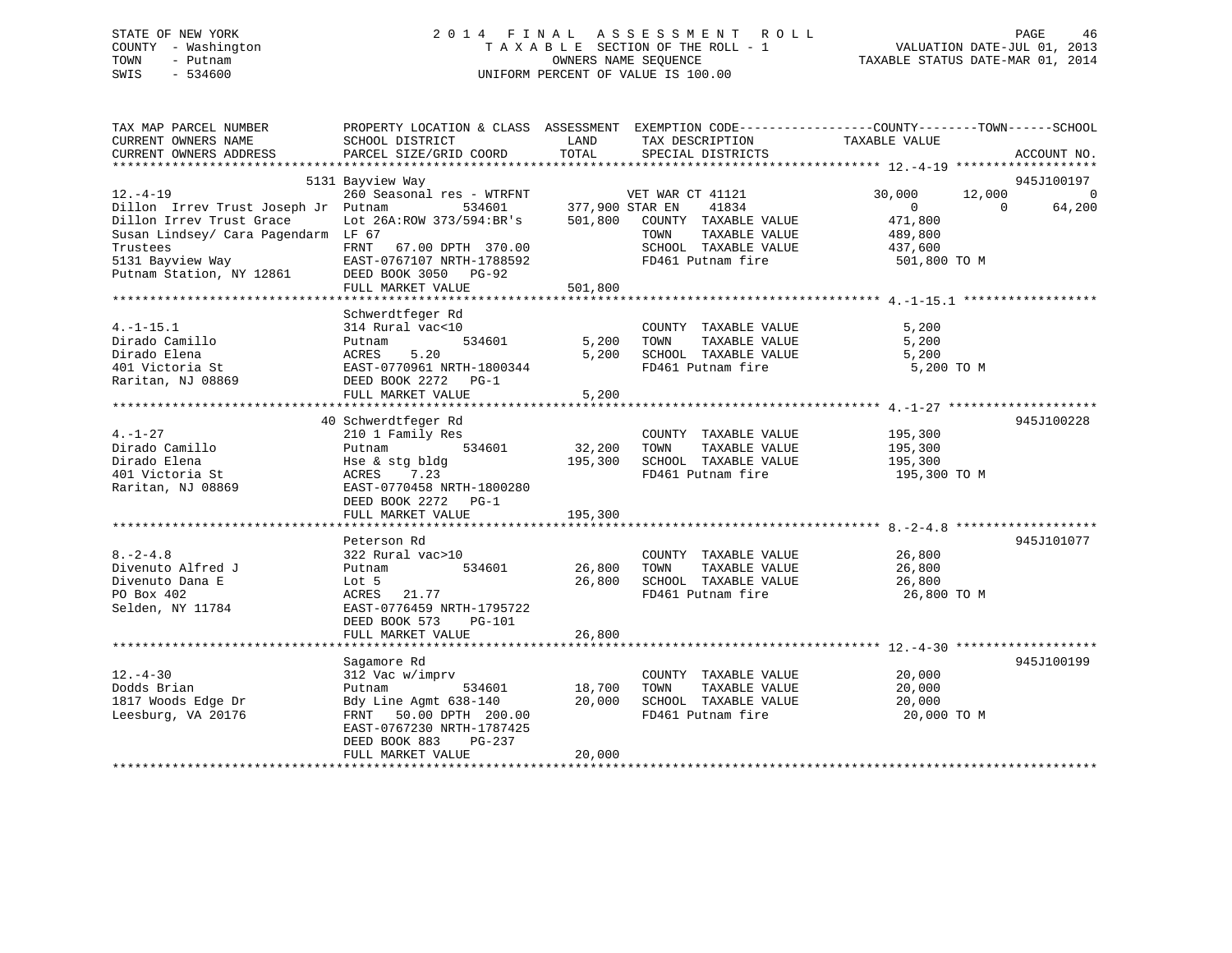## STATE OF NEW YORK 2 0 1 4 F I N A L A S S E S S M E N T R O L L PAGE 47 COUNTY - Washington T A X A B L E SECTION OF THE ROLL - 1 VALUATION DATE-JUL 01, 2013 TOWN - Putnam OWNERS NAME SEQUENCE TAXABLE STATUS DATE-MAR 01, 2014 SWIS - 534600 UNIFORM PERCENT OF VALUE IS 100.00

| TAX MAP PARCEL NUMBER<br>CURRENT OWNERS NAME<br>CURRENT OWNERS ADDRESS                                         | SCHOOL DISTRICT<br>PARCEL SIZE/GRID COORD                                                                                                                                                                   | LAND<br>TOTAL                 | PROPERTY LOCATION & CLASS ASSESSMENT EXEMPTION CODE---------------COUNTY-------TOWN-----SCHOOL<br>TAX DESCRIPTION<br>SPECIAL DISTRICTS | TAXABLE VALUE                                                 | ACCOUNT NO. |
|----------------------------------------------------------------------------------------------------------------|-------------------------------------------------------------------------------------------------------------------------------------------------------------------------------------------------------------|-------------------------------|----------------------------------------------------------------------------------------------------------------------------------------|---------------------------------------------------------------|-------------|
|                                                                                                                |                                                                                                                                                                                                             |                               |                                                                                                                                        |                                                               |             |
| $4.5 - 1 - 13$<br>Doering Kathleen M<br>156 Luna Ln<br>Johnstown, PA 15904                                     | 2268 Black Point Rd<br>280 Res Multiple - WTRFNT<br>Putnam<br>534601<br>2 Cottages & Lot<br>LF 71<br>FRNT<br>71.00 DPTH 200.00<br>EAST-0769869 NRTH-1808531<br>DEED BOOK 638<br>PG-337<br>FULL MARKET VALUE | 437,300<br>619,100<br>619,100 | COUNTY TAXABLE VALUE<br>TOWN<br>TAXABLE VALUE<br>SCHOOL TAXABLE VALUE<br>BP461 Black Pt Sewer Dist<br>FD461 Putnam fire                | 619,100<br>619,100<br>619,100<br>$.00$ UN $C$<br>619,100 TO M | 945J100262  |
| $7.12 - 2 - 3$<br>Dorian Timothy J Trustee<br>Dorian Ellen W Trustee<br>15 Thayer St<br>Northborough, MA 01532 | 2112 Shadyside Way<br>260 Seasonal res<br>Putnam<br>534601<br>1.12<br>ACRES<br>EAST-0768141 NRTH-1797271<br>DEED BOOK 2634 PG-20<br>FULL MARKET VALUE                                                       | 116,200<br>231,300<br>231,300 | COUNTY TAXABLE VALUE<br>TOWN<br>TAXABLE VALUE<br>SCHOOL TAXABLE VALUE<br>FD461 Putnam fire                                             | 231,300<br>231,300<br>231,300<br>231,300 TO M                 | 945J100697  |
| $7.12 - 2 - 2$<br>Dorian Trustee Timothy J<br>Dorian Trustee Ellen W<br>15 Thayer St<br>Northborough, MA 01532 | Shadyside Way<br>314 Rural vac<10<br>534601<br>Putnam<br>LR's<br>FRNT 192.00 DPTH 345.00<br>EAST-0768274 NRTH-1797253<br>DEED BOOK 2971 PG-102<br>FULL MARKET VALUE                                         | 58,800<br>58,800              | COUNTY TAXABLE VALUE<br>TOWN<br>TAXABLE VALUE<br>58,800 SCHOOL TAXABLE VALUE<br>FD461 Putnam fire                                      | 58,800<br>58,800<br>58,800<br>58,800 TO M                     | 945J100931  |
| $16. - 1 - 6.4$<br>Douglas James M<br>Douglas Sharon<br>312 Oueen Anne Club Dr<br>Stevensville, MD 21666       | Lake Rd<br>$312$ Vac w/imprv - WTRFNT<br>534601<br>Putnam<br>ACRES 296.39<br>EAST-0786833 NRTH-1783286<br>DEED BOOK 919<br>PG-334<br>FULL MARKET VALUE                                                      | 265,700<br>272,700<br>272,700 | COUNTY TAXABLE VALUE<br>TOWN<br>TAXABLE VALUE<br>SCHOOL TAXABLE VALUE<br>FD461 Putnam fire                                             | 272,700<br>272,700<br>272,700<br>272,700 TO M                 |             |
| $1.14 - 1 - 8$<br>Douros Bryan P<br>Douros Holly J<br>92 Lakeview Rd<br>Framingham, MA 01701                   | 2102 Black Point Rd<br>280 Res Multiple - WTRFNT<br>534601<br>Putnam<br>LF 50'<br>FRNT 50.00 DPTH 192.00<br>EAST-0772652 NRTH-1811265<br>DEED BOOK 2569 PG-98<br>FULL MARKET VALUE                          | 377,700<br>725,000<br>725,000 | COUNTY TAXABLE VALUE<br>TAXABLE VALUE<br>TOWN<br>SCHOOL TAXABLE VALUE<br>BP461 Black Pt Sewer Dist<br>FD461 Putnam fire                | 725,000<br>725,000<br>725,000<br>$.00$ UN C<br>725,000 TO M   | 945J100305  |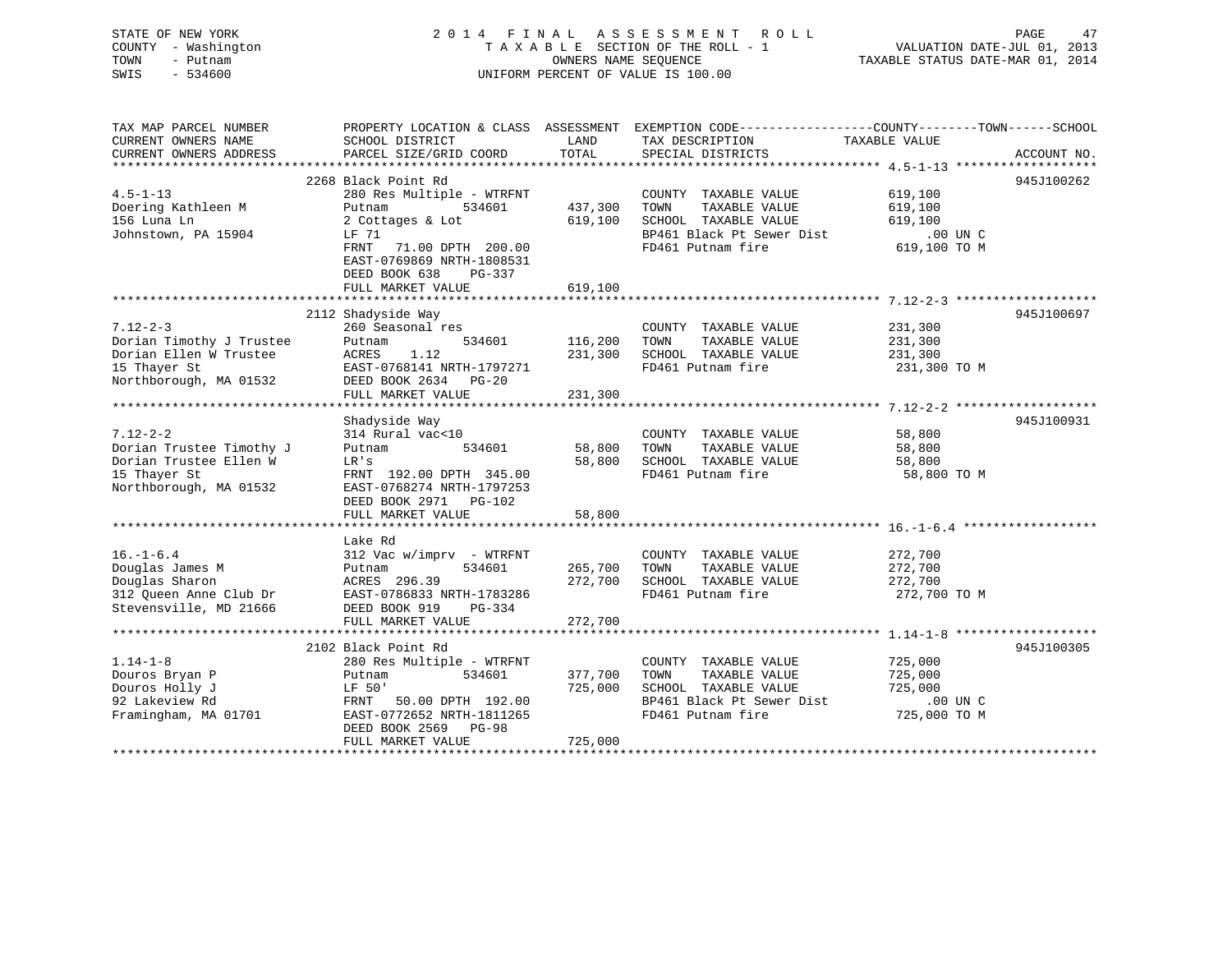## STATE OF NEW YORK 2 0 1 4 F I N A L A S S E S S M E N T R O L L PAGE 48 COUNTY - Washington T A X A B L E SECTION OF THE ROLL - 1 VALUATION DATE-JUL 01, 2013 TOWN - Putnam OWNERS NAME SEQUENCE TAXABLE STATUS DATE-MAR 01, 2014 SWIS - 534600 UNIFORM PERCENT OF VALUE IS 100.00

| TAX MAP PARCEL NUMBER<br>CURRENT OWNERS NAME<br>CURRENT OWNERS ADDRESS                             | PROPERTY LOCATION & CLASS ASSESSMENT EXEMPTION CODE---------------COUNTY-------TOWN-----SCHOOL<br>SCHOOL DISTRICT<br>PARCEL SIZE/GRID COORD                          | LAND<br>TOTAL                | TAX DESCRIPTION<br>SPECIAL DISTRICTS                                                                                    | TAXABLE VALUE                                                   | ACCOUNT NO.                      |
|----------------------------------------------------------------------------------------------------|----------------------------------------------------------------------------------------------------------------------------------------------------------------------|------------------------------|-------------------------------------------------------------------------------------------------------------------------|-----------------------------------------------------------------|----------------------------------|
|                                                                                                    |                                                                                                                                                                      |                              |                                                                                                                         |                                                                 |                                  |
| $13.-3-24.3$<br>Drinkwine May H<br>Shiell Larry<br>439 County Route 3<br>Putnam Station, NY 12861  | 439 County Route 3<br>210 1 Family Res<br>534601<br>Putnam<br>1682-277<br>3.20<br>ACRES<br>EAST-0788919 NRTH-1786860<br>DEED BOOK 842<br>PG-180<br>FULL MARKET VALUE | 29,100<br>263,400<br>263,400 | 41854<br>STAR B<br>COUNTY TAXABLE VALUE<br>TOWN<br>TAXABLE VALUE<br>SCHOOL TAXABLE VALUE<br>FD461 Putnam fire           | $\overline{0}$<br>263,400<br>263,400<br>233,400<br>263,400 TO M | 945J101085<br>30,000<br>$\Omega$ |
|                                                                                                    |                                                                                                                                                                      |                              |                                                                                                                         |                                                                 |                                  |
| $12. - 2 - 8$<br>Dumoine Farms Company<br>65 Madison Ave Ste 560<br>Morristown, NJ 07960           | Liddle-Harris Rd<br>322 Rural vac>10<br>Putnam<br>534601<br>ACRES 125.00<br>EAST-0776239 NRTH-1788599<br>DEED BOOK 452<br>PG-434                                     | 135,000<br>135,000           | COUNTY TAXABLE VALUE<br>TOWN<br>TAXABLE VALUE<br>SCHOOL TAXABLE VALUE<br>FD461 Putnam fire                              | 135,000<br>135,000<br>135,000<br>135,000 TO M                   | 945J100073                       |
|                                                                                                    | FULL MARKET VALUE                                                                                                                                                    | 135,000                      |                                                                                                                         |                                                                 |                                  |
| $17. - 1 - 2$<br>Dumoine Farms Co<br>65 Madison Ave Ste 560                                        | LOT 53/54/ Williams North Tr<br>910 Priv forest<br>534601<br>Putnam<br>Mt Lot 60                                                                                     | 192,500<br>192,500           | COUNTY TAXABLE VALUE<br>TAXABLE VALUE<br>TOWN<br>SCHOOL TAXABLE VALUE                                                   | 192,500<br>192,500<br>192,500                                   | 945J100070                       |
| Morristown, NJ 07960                                                                               | 452/431<br>ACRES 385.00<br>EAST-0767869 NRTH-1774307<br>DEED BOOK 452<br>PG-421<br>FULL MARKET VALUE                                                                 | 192,500                      | FD461 Putnam fire                                                                                                       | 192,500 TO M                                                    |                                  |
|                                                                                                    |                                                                                                                                                                      |                              |                                                                                                                         |                                                                 |                                  |
| $12. - 2 - 10$<br>Dumoine Farms Company<br>65 Madison Ave Ste 560<br>Morristown, NJ 07960          | Gull Bay Rd<br>910 Priv forest<br>534601<br>Putnam<br>Mt Lot<br>452/434 & 1061<br>ACRES 200.00<br>EAST-0772247 NRTH-1788055                                          | 100,000<br>100,000           | COUNTY TAXABLE VALUE<br>TAXABLE VALUE<br>TOWN<br>SCHOOL TAXABLE VALUE<br>FD461 Putnam fire                              | 100,000<br>100,000<br>100,000<br>100,000 TO M                   | 945J100071                       |
|                                                                                                    | DEED BOOK 452<br>$PG-425$<br>FULL MARKET VALUE                                                                                                                       | 100,000                      |                                                                                                                         |                                                                 |                                  |
|                                                                                                    | 2191 Black Point Rd                                                                                                                                                  |                              |                                                                                                                         |                                                                 | 945J100426                       |
| $1.18 - 1 - 20$<br>Duprey William<br>Duprey Sylvia<br>2191 Black Point Rd<br>Ticonderoga, NY 12883 | 210 1 Family Res - WTRFNT<br>534601<br>Putnam<br>LF 68'<br>$1/2$ Lot $6$<br>FRNT 66.00 DPTH 282.00<br>EAST-0771027 NRTH-1809787<br>DEED BOOK 2127<br>$PG-13$         | 318,300<br>570,500           | COUNTY TAXABLE VALUE<br>TOWN<br>TAXABLE VALUE<br>SCHOOL TAXABLE VALUE<br>BP461 Black Pt Sewer Dist<br>FD461 Putnam fire | 570,500<br>570,500<br>570,500<br>$.00$ UN $C$<br>570,500 TO M   |                                  |
|                                                                                                    | FULL MARKET VALUE                                                                                                                                                    | 570,500                      |                                                                                                                         |                                                                 |                                  |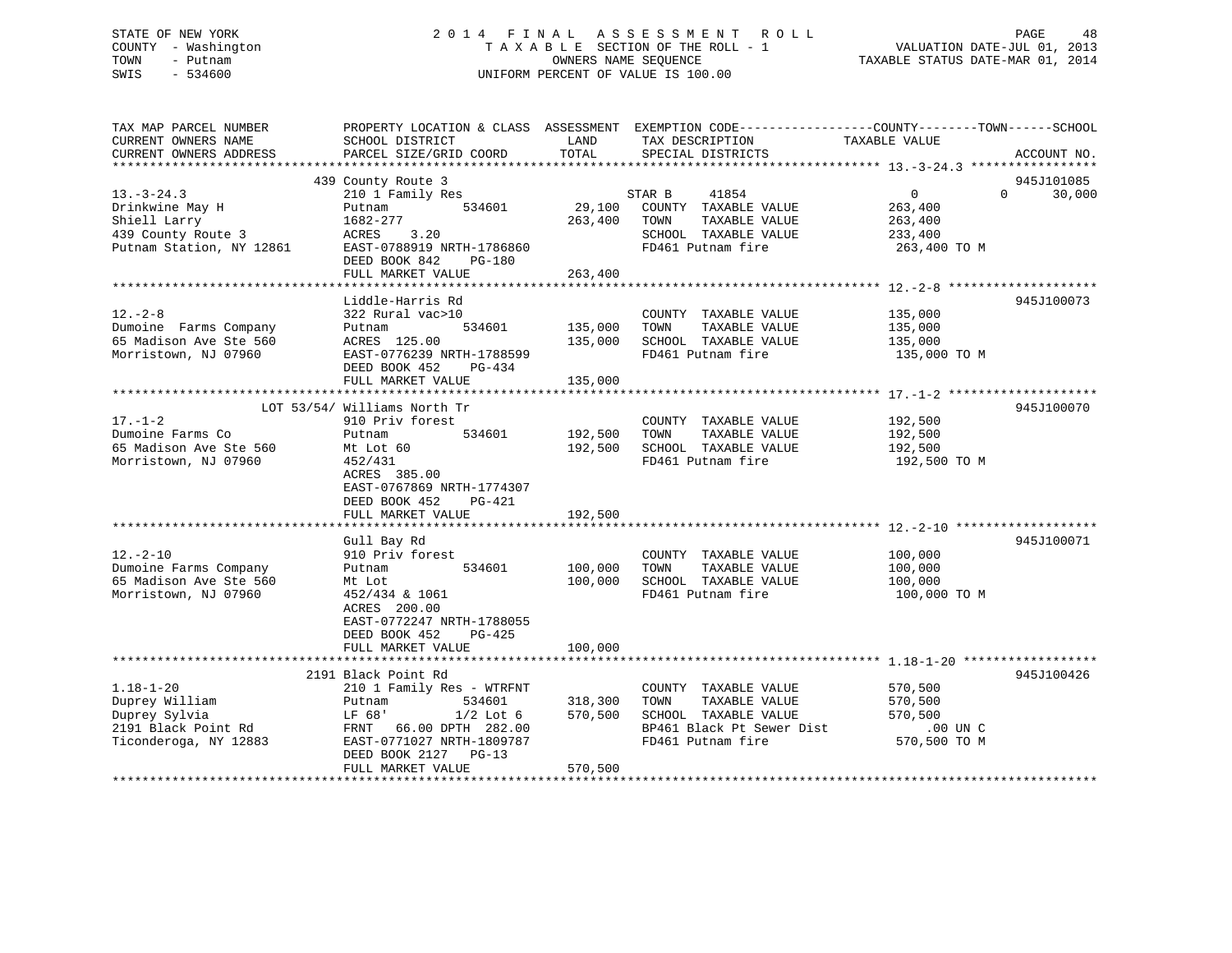STATE OF NEW YORK 2 0 1 4 F I N A L A S S E S S M E N T R O L L PAGE 49 COUNTY - Washington T A X A B L E SECTION OF THE ROLL - 1 VALUATION DATE-JUL 01, 2013 TOWN - Putnam OWNERS NAME SEQUENCE TAXABLE STATUS DATE-MAR 01, 2014 SWIS - 534600 UNIFORM PERCENT OF VALUE IS 100.00

| TAX MAP PARCEL NUMBER<br>CURRENT OWNERS NAME     | SCHOOL DISTRICT           | LAND<br>TOTAL | TAX DESCRIPTION       | PROPERTY LOCATION & CLASS ASSESSMENT EXEMPTION CODE----------------COUNTY-------TOWN-----SCHOOL<br>TAXABLE VALUE |             |
|--------------------------------------------------|---------------------------|---------------|-----------------------|------------------------------------------------------------------------------------------------------------------|-------------|
| CURRENT OWNERS ADDRESS<br>********************** | PARCEL SIZE/GRID COORD    |               | SPECIAL DISTRICTS     |                                                                                                                  | ACCOUNT NO. |
|                                                  | 260 Warrick Rd            |               |                       |                                                                                                                  | 945J100950  |
| $8. - 2 - 2.2$                                   | 210 1 Family Res - WTRFNT |               |                       | 786,200                                                                                                          |             |
|                                                  |                           |               | COUNTY TAXABLE VALUE  |                                                                                                                  |             |
| Eagle's Mare LP                                  | 534601<br>Putnam          | 431,700       | TAXABLE VALUE<br>TOWN | 786,200                                                                                                          |             |
| 22 Ludow Trl                                     | Lot 1:781/314;781/320     | 786,200       | SCHOOL TAXABLE VALUE  | 786,200                                                                                                          |             |
| Plymouth, MA 02360                               | LF 152                    |               | FD461 Putnam fire     | 786,200 ТО М                                                                                                     |             |
|                                                  | ACRES<br>2.28             |               |                       |                                                                                                                  |             |
|                                                  | EAST-0766749 NRTH-1796491 |               |                       |                                                                                                                  |             |
|                                                  | DEED BOOK 934<br>$PG-3$   |               |                       |                                                                                                                  |             |
|                                                  | FULL MARKET VALUE         | 786,200       |                       |                                                                                                                  |             |
|                                                  |                           |               |                       |                                                                                                                  |             |
|                                                  | Warrick Rd                |               |                       |                                                                                                                  |             |
| $8. - 2 - 2.3$                                   | 314 Rural vac<10 - WTRFNT |               | COUNTY TAXABLE VALUE  | 268,100                                                                                                          |             |
| Eagle's Mare LP                                  | Putnam<br>534601          | 268,100       | TOWN<br>TAXABLE VALUE | 268,100                                                                                                          |             |
| 22 Ludow Trl                                     | Lot 2:781/314;781/320     | 268,100       | SCHOOL TAXABLE VALUE  | 268,100                                                                                                          |             |
| Plymouth, MA 02360                               | LF 123                    |               | FD461 Putnam fire     | 268,100 TO M                                                                                                     |             |
|                                                  | ACRES<br>2.01             |               |                       |                                                                                                                  |             |
|                                                  | EAST-0766869 NRTH-1796552 |               |                       |                                                                                                                  |             |
|                                                  | DEED BOOK 934<br>$PG-3$   |               |                       |                                                                                                                  |             |
|                                                  | FULL MARKET VALUE         | 268,100       |                       |                                                                                                                  |             |
|                                                  | ******************        |               |                       | ****************************** 8. -2-2. 4 *******                                                                |             |
|                                                  | Warrick Rd                |               |                       |                                                                                                                  |             |
| $8. - 2 - 2.4$                                   | 314 Rural vac<10 - WTRFNT |               | COUNTY TAXABLE VALUE  | 278,000                                                                                                          |             |
| Eagle's Mare LP                                  | 534601<br>Putnam          | 278,000       | TOWN<br>TAXABLE VALUE | 278,000                                                                                                          |             |
| 22 Ludow Trl                                     | Lot 3:781/314;781/320     | 278,000       | SCHOOL TAXABLE VALUE  | 278,000                                                                                                          |             |
| Plymouth, MA 02360                               | LF 130                    |               | FD461 Putnam fire     | 278,000 TO M                                                                                                     |             |
|                                                  | ACRES<br>2.20             |               |                       |                                                                                                                  |             |
|                                                  | EAST-0767038 NRTH-1796579 |               |                       |                                                                                                                  |             |
|                                                  | DEED BOOK 934<br>$PG-3$   |               |                       |                                                                                                                  |             |
|                                                  | FULL MARKET VALUE         | 278,000       |                       |                                                                                                                  |             |
|                                                  |                           |               |                       |                                                                                                                  |             |
|                                                  | Warrick Rd                |               |                       |                                                                                                                  |             |
| $8. - 2 - 2.5$                                   | 314 Rural vac<10 - WTRFNT |               | COUNTY TAXABLE VALUE  | 265,900                                                                                                          |             |
| Eagle's Mare LP                                  | Putnam<br>534601          | 265,900       | TOWN<br>TAXABLE VALUE | 265,900                                                                                                          |             |
| 22 Ludow Trl                                     | Lot 4:781/314;781/320     | 265,900       | SCHOOL TAXABLE VALUE  | 265,900                                                                                                          |             |
| Plymouth, MA 02360                               | LF 105                    |               | FD461 Putnam fire     | 265,900 TO M                                                                                                     |             |
|                                                  | 3.87<br>ACRES             |               |                       |                                                                                                                  |             |
|                                                  | EAST-0767163 NRTH-1796691 |               |                       |                                                                                                                  |             |
|                                                  | DEED BOOK 934<br>$PG-3$   |               |                       |                                                                                                                  |             |
|                                                  | FULL MARKET VALUE         | 265,900       |                       |                                                                                                                  |             |
|                                                  |                           |               |                       |                                                                                                                  |             |
|                                                  | 3041 Lake George Way      |               |                       |                                                                                                                  | 945J100213  |
| $7.8 - 1 - 15$                                   | 260 Seasonal res - WTRFNT |               | COUNTY TAXABLE VALUE  | 782,300                                                                                                          |             |
| Earl Mary C                                      | 534601<br>Putnam          | 571,200       | TAXABLE VALUE<br>TOWN | 782,300                                                                                                          |             |
| Mary C Earl Revocable Trust                      | 2960/90                   | 782,300       | SCHOOL TAXABLE VALUE  | 782,300                                                                                                          |             |
| PO Box 1482                                      | LF 110                    |               | FD461 Putnam fire     | 782,300 TO M                                                                                                     |             |
| El Prado, NM 87529                               | FRNT 83.00 DPTH 205.00    |               |                       |                                                                                                                  |             |
|                                                  | EAST-0767198 NRTH-1799088 |               |                       |                                                                                                                  |             |
|                                                  | DEED BOOK 3134 PG-39      |               |                       |                                                                                                                  |             |
|                                                  | FULL MARKET VALUE         | 782,300       |                       |                                                                                                                  |             |
|                                                  |                           |               |                       |                                                                                                                  |             |
|                                                  |                           |               |                       |                                                                                                                  |             |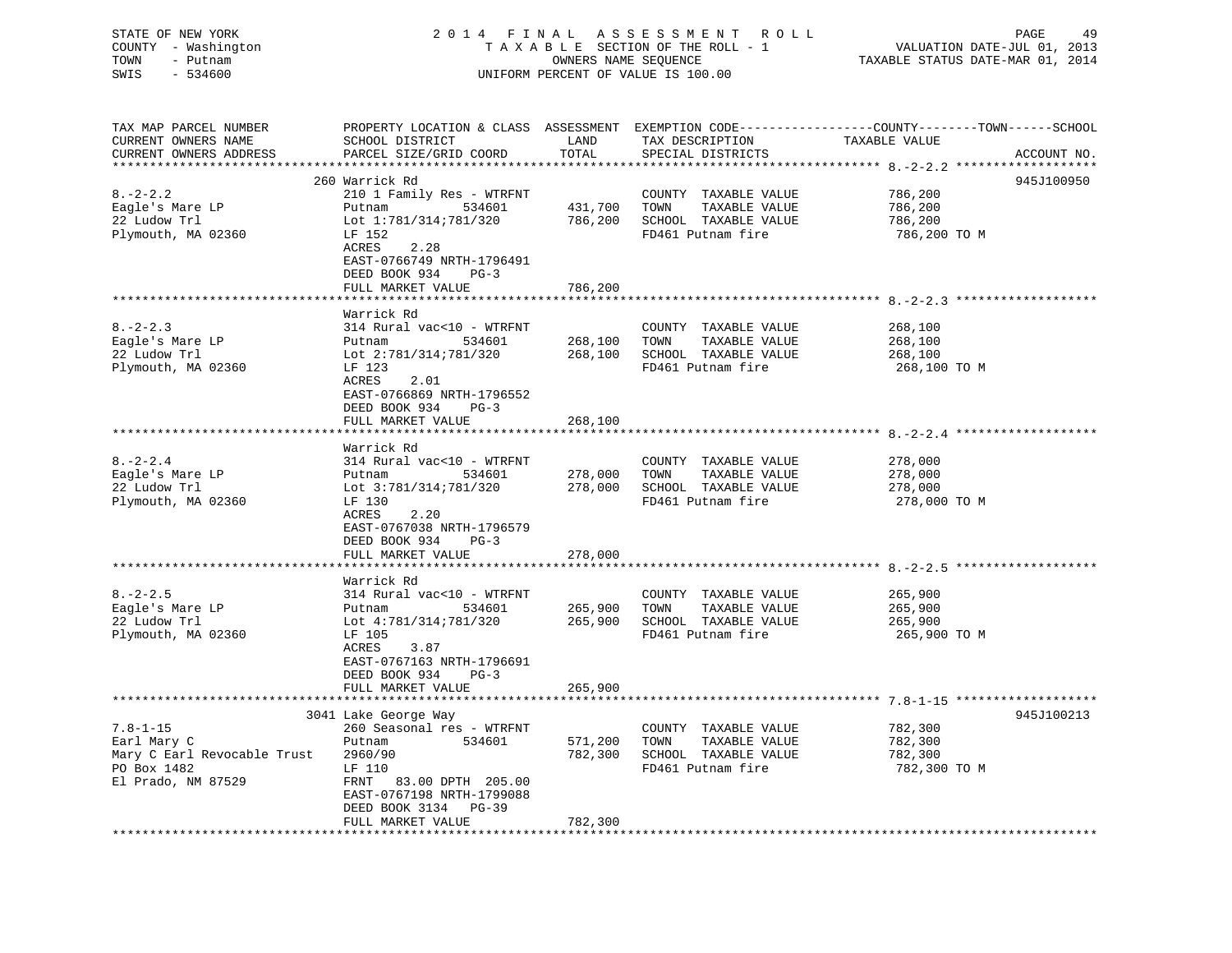| STATE OF NEW YORK<br>COUNTY - Washington<br>TOWN<br>- Putnam<br>SWIS<br>$-534600$ |                                                                                |              | 2014 FINAL ASSESSMENT ROLL<br>TAXABLE SECTION OF THE ROLL - 1<br>OWNERS NAME SEQUENCE<br>UNIFORM PERCENT OF VALUE IS 100.00 | 50<br>PAGE<br>VALUATION DATE-JUL 01, 2013<br>TAXABLE STATUS DATE-MAR 01, 2014                                    |
|-----------------------------------------------------------------------------------|--------------------------------------------------------------------------------|--------------|-----------------------------------------------------------------------------------------------------------------------------|------------------------------------------------------------------------------------------------------------------|
| TAX MAP PARCEL NUMBER<br>CURRENT OWNERS NAME                                      | SCHOOL DISTRICT                                                                | LAND         | TAX DESCRIPTION                                                                                                             | PROPERTY LOCATION & CLASS ASSESSMENT EXEMPTION CODE----------------COUNTY-------TOWN-----SCHOOL<br>TAXABLE VALUE |
| CURRENT OWNERS ADDRESS                                                            | PARCEL SIZE/GRID COORD                                                         | TOTAL        | SPECIAL DISTRICTS                                                                                                           | ACCOUNT NO.                                                                                                      |
|                                                                                   |                                                                                | *******      |                                                                                                                             | ********** 14.8-1-15.4 *****************                                                                         |
|                                                                                   | 578 Gull Bay Rd                                                                |              |                                                                                                                             | 945J100627                                                                                                       |
| $14.8 - 1 - 15.4$                                                                 | 210 1 Family Res - WTRFNT                                                      |              | COUNTY TAXABLE VALUE                                                                                                        | 932,900                                                                                                          |
| Earle Georgina M                                                                  | Putnam<br>534601                                                               | 620,100      | TOWN<br>TAXABLE VALUE                                                                                                       | 932,900                                                                                                          |
| 1053 Mercedes Ave                                                                 | Sub Lot 1                                                                      | 932,900      | SCHOOL TAXABLE VALUE                                                                                                        | 932,900                                                                                                          |
| Los Altos, CA 94022                                                               | LF 150<br>ACRES<br>1.92<br>EAST-0765546 NRTH-1783862<br>DEED BOOK 863<br>PG-75 |              | FD461 Putnam fire                                                                                                           | 932,900 TO M                                                                                                     |
|                                                                                   | FULL MARKET VALUE                                                              | 932,900      |                                                                                                                             |                                                                                                                  |
|                                                                                   | Gull Bay Rd                                                                    |              |                                                                                                                             | 945J101105                                                                                                       |
| $14.8 - 1 - 15.2$                                                                 | 314 Rural vac<10 - WTRFNT                                                      |              | COUNTY TAXABLE VALUE                                                                                                        | 17,000                                                                                                           |
| Earle Mary E                                                                      | 534601<br>Putnam                                                               | 17,000       | TOWN<br>TAXABLE VALUE                                                                                                       | 17,000                                                                                                           |
| Mary Earle Living Trust                                                           | LF 10                                                                          | 17,000       | SCHOOL TAXABLE VALUE                                                                                                        | 17,000                                                                                                           |
| Richard Kobernuss                                                                 | FRNT<br>96.00 DPTH 175.00                                                      |              | FD461 Putnam fire                                                                                                           | 17,000 TO M                                                                                                      |
| 157 Maple Ave                                                                     | EAST-0765935 NRTH-1783921                                                      |              |                                                                                                                             |                                                                                                                  |
| Troy, NY 12180-4834                                                               | DEED BOOK 3136 PG-145                                                          |              |                                                                                                                             |                                                                                                                  |
|                                                                                   | FULL MARKET VALUE                                                              | 17,000       |                                                                                                                             |                                                                                                                  |
|                                                                                   | 554 Gull Bay Rd                                                                |              |                                                                                                                             | 945J100198                                                                                                       |
| $14.8 - 1 - 16$                                                                   | 260 Seasonal res - WTRFNT                                                      |              | COUNTY TAXABLE VALUE                                                                                                        | 425,000                                                                                                          |
| Earle Mary E                                                                      | Putnam<br>534601                                                               | 327,400      | TAXABLE VALUE<br>TOWN                                                                                                       | 425,000                                                                                                          |
| Mary Earle Living Trust                                                           | LF 150                                                                         | 425,000      | SCHOOL TAXABLE VALUE                                                                                                        | 425,000                                                                                                          |
| Richard Kobernuss                                                                 | FRNT 162.00 DPTH 118.00                                                        |              | FD461 Putnam fire                                                                                                           | 425,000 TO M                                                                                                     |
| 157 Maple Ave                                                                     | ACRES<br>0.41                                                                  |              |                                                                                                                             |                                                                                                                  |
| Troy, NY 12180-4834                                                               | EAST-0765929 NRTH-1784024                                                      |              |                                                                                                                             |                                                                                                                  |
|                                                                                   | DEED BOOK 3136 PG-148                                                          |              |                                                                                                                             |                                                                                                                  |
|                                                                                   | FULL MARKET VALUE                                                              | 425,000      |                                                                                                                             |                                                                                                                  |
|                                                                                   | Link Way                                                                       |              |                                                                                                                             | 945J100214                                                                                                       |
| $12. - 4 - 39$                                                                    | 311 Res vac land - WTRFNT                                                      |              | COUNTY TAXABLE VALUE                                                                                                        | 562,500                                                                                                          |
| Eaton Andrew                                                                      | Putnam<br>534601                                                               | 562,500      | TOWN<br>TAXABLE VALUE                                                                                                       | 562,500                                                                                                          |
| Eaton Charles III                                                                 | 731/98 707/251;713/284                                                         | 562,500      | SCHOOL TAXABLE VALUE                                                                                                        | 562,500                                                                                                          |
| 3 Onondaga Ave                                                                    | LF 560                                                                         |              | FD461 Putnam fire                                                                                                           | 562,500 TO M                                                                                                     |
| Essex Junction, VT 05452                                                          | ACRES<br>1.60                                                                  |              |                                                                                                                             |                                                                                                                  |
|                                                                                   | EAST-0766338 NRTH-1788917<br>DEED BOOK 1823 PG-37                              |              |                                                                                                                             |                                                                                                                  |
|                                                                                   | FULL MARKET VALUE                                                              | 562,500      |                                                                                                                             |                                                                                                                  |
|                                                                                   |                                                                                |              |                                                                                                                             | ************* 12.-4-37 ***************                                                                           |
|                                                                                   | 4425 Link Way                                                                  |              |                                                                                                                             | 945J100727                                                                                                       |
| $12. - 4 - 37$                                                                    | 260 Seasonal res - WTRFNT                                                      |              | COUNTY TAXABLE VALUE                                                                                                        | 986,700                                                                                                          |
| Eaton Anne W                                                                      | 534601<br>Putnam                                                               | 793,900      | TOWN<br>TAXABLE VALUE                                                                                                       | 986,700                                                                                                          |
| Freud Sally W                                                                     | Lot 1: ROW 848/28                                                              | 986,700      | SCHOOL TAXABLE VALUE                                                                                                        | 986,700                                                                                                          |
| 4 Cliff St                                                                        | LF 801                                                                         |              | FD461 Putnam fire                                                                                                           | 986,700 TO M                                                                                                     |
| Stonington, CT 06378                                                              | ACRES<br>2.24                                                                  |              |                                                                                                                             |                                                                                                                  |
|                                                                                   | EAST-0766404 NRTH-1788515<br>PG-261                                            |              |                                                                                                                             |                                                                                                                  |
|                                                                                   | DEED BOOK 957<br>FULL MARKET VALUE                                             | 986,700      |                                                                                                                             |                                                                                                                  |
| ******************************                                                    |                                                                                | ************ |                                                                                                                             |                                                                                                                  |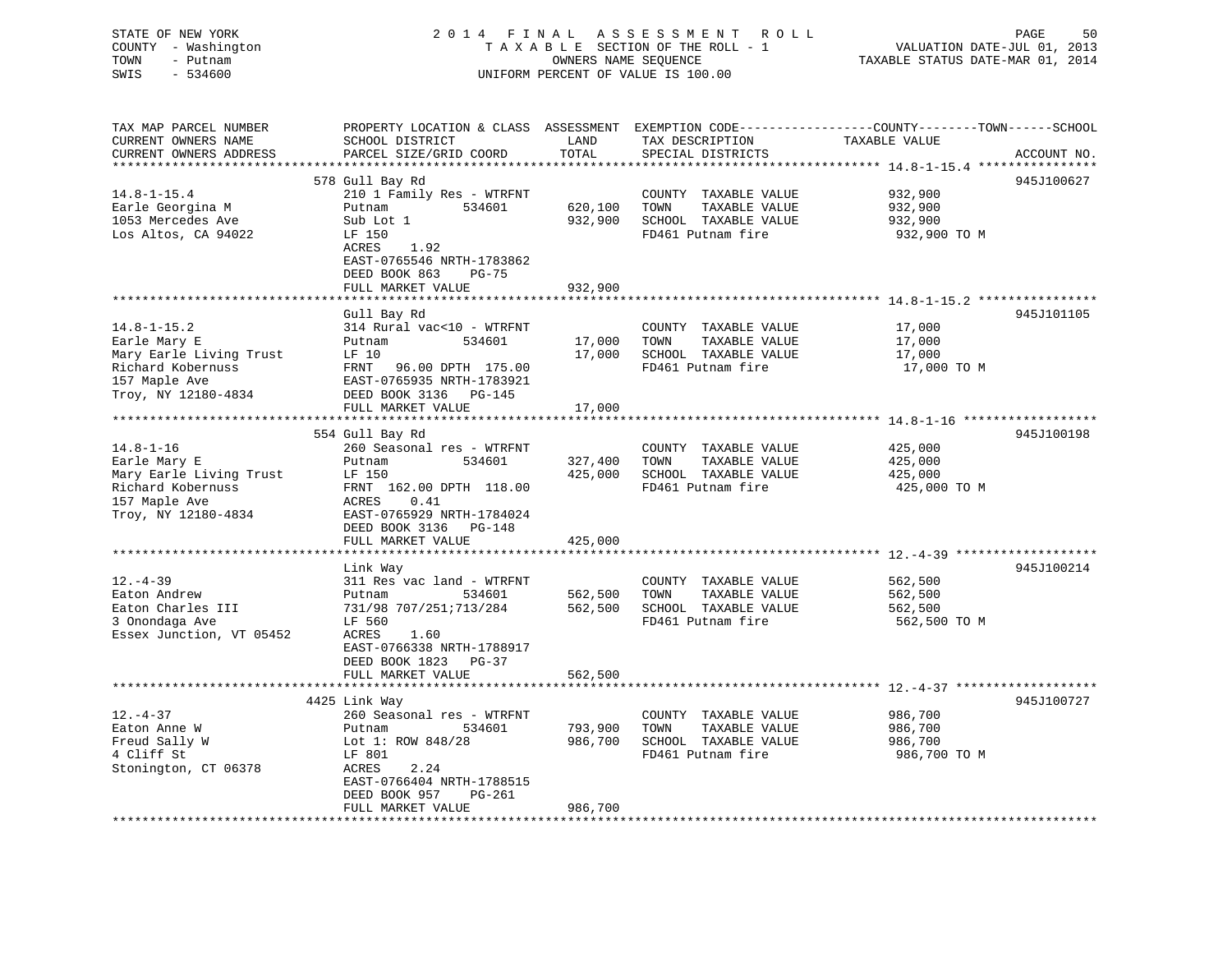| STATE OF NEW YORK<br>COUNTY - Washington<br>TOWN<br>- Putnam<br>$-534600$<br>SWIS                                                                                  | 2014 FINAL                                                                                                                                                                                                                  |                                                                         | ASSESSMENT<br>R O L L<br>TAXABLE SECTION OF THE ROLL - 1<br>OWNERS NAME SEQUENCE<br>UNIFORM PERCENT OF VALUE IS 100.00                 | 51<br>PAGE<br>VALUATION DATE-JUL 01, 2013<br>TAXABLE STATUS DATE-MAR 01, 2014                                                                                                     |
|--------------------------------------------------------------------------------------------------------------------------------------------------------------------|-----------------------------------------------------------------------------------------------------------------------------------------------------------------------------------------------------------------------------|-------------------------------------------------------------------------|----------------------------------------------------------------------------------------------------------------------------------------|-----------------------------------------------------------------------------------------------------------------------------------------------------------------------------------|
| TAX MAP PARCEL NUMBER<br>CURRENT OWNERS NAME<br>CURRENT OWNERS ADDRESS                                                                                             | SCHOOL DISTRICT<br>PARCEL SIZE/GRID COORD                                                                                                                                                                                   | LAND<br>TOTAL                                                           | TAX DESCRIPTION<br>SPECIAL DISTRICTS                                                                                                   | PROPERTY LOCATION & CLASS ASSESSMENT EXEMPTION CODE---------------COUNTY-------TOWN-----SCHOOL<br>TAXABLE VALUE<br>ACCOUNT NO.                                                    |
| $12.-4-37.1$<br>Eaton Anne W<br>Freud Sally W<br>4 Cliff St<br>Stonington, CT 06378                                                                                | Link Way<br>311 Res vac land - WTRFNT<br>Putnam<br>534601<br>Lot 2<br>ROW 848/28<br>ACRES<br>2.72<br>EAST-0766573 NRTH-1788226<br>DEED BOOK 957<br>PG-261                                                                   | **********<br>425,000<br>425,000                                        | COUNTY TAXABLE VALUE<br>TAXABLE VALUE<br>TOWN<br>SCHOOL TAXABLE VALUE<br>FD461 Putnam fire                                             | *************************** 12.-4-37.1 *****************<br>425,000<br>425,000<br>425,000<br>425,000 TO M                                                                         |
| $11.20 - 4 - 4$<br>Edwards Ellen Iwinski LE<br>Iwinski Christopher M Trustee 3079/110;3079/114/3079/11<br>5 Katherine Dr<br>Burnt Hills, NY 12027                  | FULL MARKET VALUE<br>4505 Crow Point Way<br>260 Seasonal res - WTRFNT<br>534601<br>Putnam<br><b>ELF 100</b><br>FRNT 112.00 DPTH 92.00<br>EAST-0766085 NRTH-1787265<br>DEED BOOK 3079 PG-118                                 | 425,000<br>382,200<br>430,400                                           | COUNTY TAXABLE VALUE<br>TOWN<br>TAXABLE VALUE<br>SCHOOL TAXABLE VALUE<br>FD461 Putnam fire                                             | 945J100508<br>430,400<br>430,400<br>430,400<br>430,400 TO M                                                                                                                       |
| $13.-2-20.3$<br>Eisenhauer Steven A<br>Eisenhauer Margaret R<br>126 County Rt 3<br>Putnam, NY 12861                                                                | FULL MARKET VALUE<br>227 Best Rd<br>312 Vac w/imprv<br>534601<br>Putnam<br>$948 - 92$<br>ACRES<br>23.00<br>EAST-0782634 NRTH-1788096<br>DEED BOOK 948<br>$PG-88$                                                            | 430,400<br>16,400<br>25,000                                             | COUNTY TAXABLE VALUE<br>TOWN<br>TAXABLE VALUE<br>SCHOOL TAXABLE VALUE<br>CA002 Cons agri dst 2<br>FD461 Putnam fire                    | ***************** 13. -2-20.3 ************<br>25,000<br>25,000<br>25,000<br>25,000 TO<br>25,000 TO M                                                                              |
| $13. - 2 - 21$<br>Eisenhauer Steven A<br>Eisenhauer Margaret R<br>126 County Route 3<br>Putnam, NY 12861<br>MAY BE SUBJECT TO PAYMENT<br>UNDER AGDIST LAW TIL 2018 | FULL MARKET VALUE<br>126 County Route 3<br>242 Rurl res&rec<br>534601<br>Putnam<br>948/100<br>ACRES<br>22.93<br>EAST-0782570 NRTH-1788677<br>DEED BOOK 948<br>PG-96<br>FULL MARKET VALUE                                    | 25,000<br>* * * * * * * * * * * * * * *<br>47,900<br>199,000<br>199,000 | STAR B<br>41854<br>COUNTY TAXABLE VALUE<br>TOWN<br>TAXABLE VALUE<br>SCHOOL TAXABLE VALUE<br>CA002 Cons agri dst 2<br>FD461 Putnam fire | ******************************* 13.-2-21 *******************<br>945J100592<br>$\overline{0}$<br>$\Omega$<br>30,000<br>199,000<br>199,000<br>169,000<br>199,000 TO<br>199,000 TO M |
| $7.12 - 1 - 17$<br>Eley Susan Davis<br>172 W 79Th St #88<br>New York, NY 10024<br>********************                                                             | 2522 Northern Lights Way<br>280 Res Multiple - WTRFNT<br>Putnam<br>534601<br>2 Cottages & Lot<br>LF 550<br>ACRES<br>1.00<br>EAST-0767234 NRTH-1798251<br>DEED BOOK 683<br>PG-218<br>FULL MARKET VALUE<br>****************** | 809,500<br>1077,400<br>1077,400                                         | COUNTY TAXABLE VALUE<br>TOWN<br>TAXABLE VALUE<br>SCHOOL TAXABLE VALUE<br>FD461 Putnam fire                                             | 945J100175<br>1077,400<br>1077,400<br>1077,400<br>1077,400 TO M                                                                                                                   |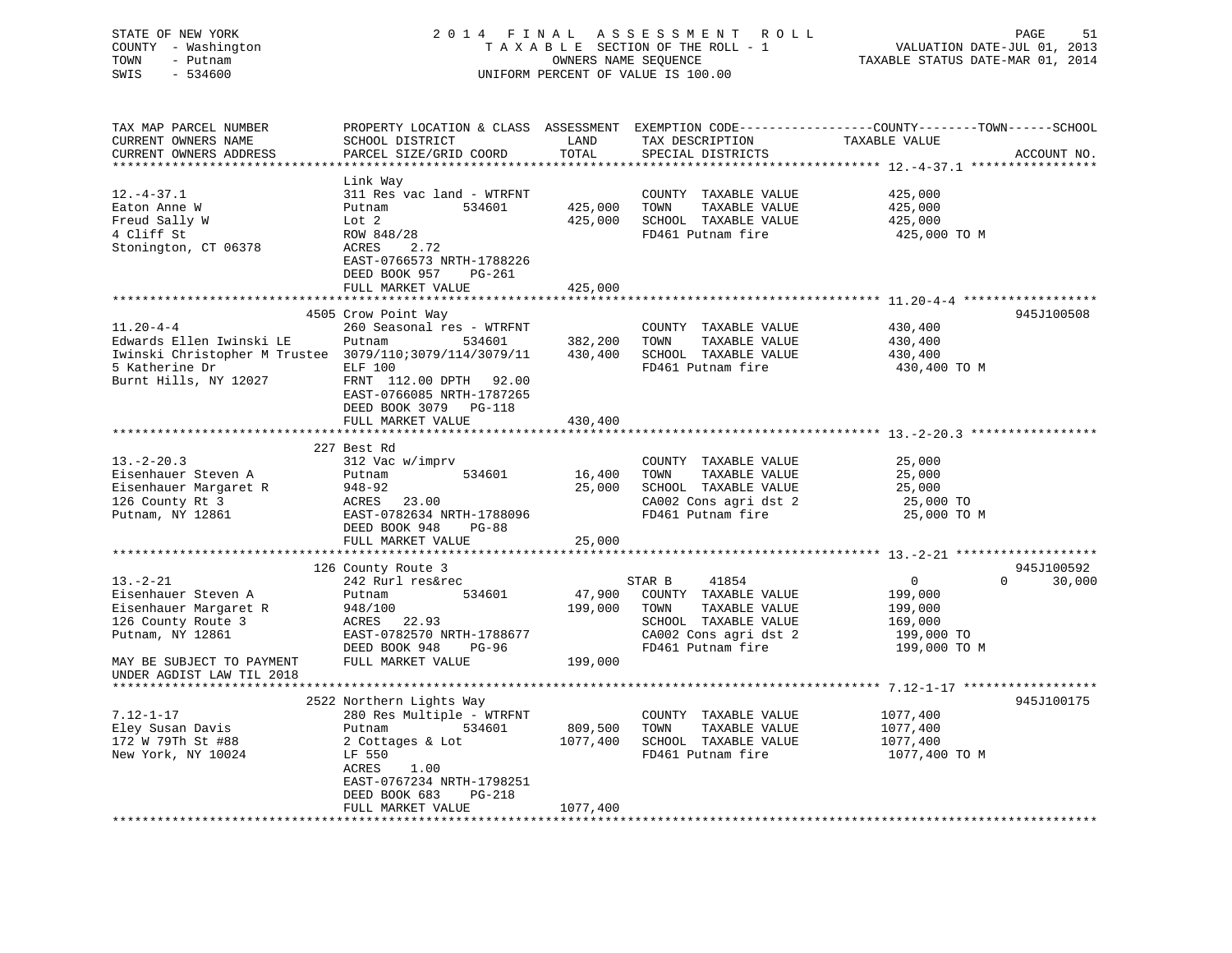## STATE OF NEW YORK 2 0 1 4 F I N A L A S S E S S M E N T R O L L PAGE 52 COUNTY - Washington T A X A B L E SECTION OF THE ROLL - 1 VALUATION DATE-JUL 01, 2013 TOWN - Putnam OWNERS NAME SEQUENCE TAXABLE STATUS DATE-MAR 01, 2014 SWIS - 534600 UNIFORM PERCENT OF VALUE IS 100.00

| TAX MAP PARCEL NUMBER                           |                                                        |         | PROPERTY LOCATION & CLASS ASSESSMENT EXEMPTION CODE---------------COUNTY-------TOWN-----SCHOOL |               |             |
|-------------------------------------------------|--------------------------------------------------------|---------|------------------------------------------------------------------------------------------------|---------------|-------------|
| CURRENT OWNERS NAME                             | SCHOOL DISTRICT                                        | LAND    | TAX DESCRIPTION                                                                                | TAXABLE VALUE |             |
| CURRENT OWNERS ADDRESS<br>********************* | PARCEL SIZE/GRID COORD<br>************************     | TOTAL   | SPECIAL DISTRICTS                                                                              |               | ACCOUNT NO. |
|                                                 | Black Point Rd                                         |         |                                                                                                |               | 945J100857  |
| $4. -1 -1$                                      | 910 Priv forest                                        |         | COUNTY TAXABLE VALUE                                                                           | 2,700         |             |
| Eliopoulos Thomas                               | 534601<br>Putnam                                       | 2,700   | TAXABLE VALUE<br>TOWN                                                                          | 2,700         |             |
| Eliopoulos Mary Ellen                           | 5.30<br>ACRES                                          | 2,700   | SCHOOL TAXABLE VALUE                                                                           | 2,700         |             |
| 6 Heather Ridge Ln                              | EAST-0769431 NRTH-1806641                              |         | BP461 Black Pt Sewer Dist                                                                      | $.00$ UN C    |             |
| Montvale, NJ 07645                              | DEED BOOK 3377<br>PG-68                                |         | FD461 Putnam fire                                                                              | 2,700 TO M    |             |
|                                                 | FULL MARKET VALUE                                      | 2,700   |                                                                                                |               |             |
|                                                 |                                                        |         |                                                                                                |               |             |
|                                                 | Schwerdtfeger Rd                                       |         |                                                                                                |               | 945J100584  |
| $4. -1 - 16.1$                                  | 322 Rural vac>10                                       |         | COUNTY TAXABLE VALUE                                                                           | 63,800        |             |
| Eliopoulos Thomas                               | Putnam<br>534601                                       | 63,800  | TOWN<br>TAXABLE VALUE                                                                          | 63,800        |             |
| Eliopoulos Mary Ellen                           | 3373/179 swim esmt                                     | 63,800  | SCHOOL TAXABLE VALUE                                                                           | 63,800        |             |
| 6 Heather Ridge Ln                              | 504/1033 559/108                                       |         | FD461 Putnam fire                                                                              | 63,800 TO M   |             |
| Montvale, NJ 07645                              | ACRES 48.83                                            |         |                                                                                                |               |             |
|                                                 | EAST-0772369 NRTH-1802596                              |         |                                                                                                |               |             |
|                                                 | DEED BOOK 3377 PG-68                                   |         |                                                                                                |               |             |
|                                                 | FULL MARKET VALUE                                      | 63,800  |                                                                                                |               |             |
|                                                 |                                                        |         |                                                                                                |               |             |
|                                                 | Schwerdtfeger Rd/w Off                                 |         |                                                                                                |               | 945J100861  |
| $4. - 1 - 30$                                   | 910 Priv forest                                        |         | COUNTY TAXABLE VALUE                                                                           | 6,300         |             |
| Eliopoulos Thomas                               | 534601<br>Putnam                                       | 6,300   | TAXABLE VALUE<br>TOWN                                                                          | 6,300         |             |
| Eliopoulos Mary Ellen<br>6 Heather Ridge Ln     | 619/188                                                | 6,300   | SCHOOL TAXABLE VALUE<br>FD461 Putnam fire                                                      | 6,300         |             |
| Montvale, NJ 07645                              | ACRES 12.50<br>EAST-0768671 NRTH-1800309               |         |                                                                                                | 6,300 TO M    |             |
|                                                 | DEED BOOK 3377<br>PG-68                                |         |                                                                                                |               |             |
|                                                 | FULL MARKET VALUE                                      | 6,300   |                                                                                                |               |             |
|                                                 |                                                        |         |                                                                                                |               |             |
|                                                 | Schwerdtfeger Rd/w Off                                 |         |                                                                                                |               | 945J100655  |
| $4. - 1 - 32$                                   | 910 Priv forest                                        |         | COUNTY TAXABLE VALUE                                                                           | 6,200         |             |
| Eliopoulos Thomas                               | 534601<br>Putnam                                       | 6,200   | TOWN<br>TAXABLE VALUE                                                                          | 6,200         |             |
| Eliopoulos Mary Ellen                           | Pri Wild & Forest Land                                 | 6,200   | SCHOOL TAXABLE VALUE                                                                           | 6,200         |             |
| 6 Heather Ridge Ln                              | 3373/179 swim esmt                                     |         | FD461 Putnam fire                                                                              | 6,200 TO M    |             |
| Montvale, NJ 07645                              | ACRES<br>12.40                                         |         |                                                                                                |               |             |
|                                                 | EAST-0769115 NRTH-1804525                              |         |                                                                                                |               |             |
|                                                 | DEED BOOK 3377<br>PG-68                                |         |                                                                                                |               |             |
|                                                 | FULL MARKET VALUE                                      | 6,200   |                                                                                                |               |             |
|                                                 |                                                        |         |                                                                                                |               |             |
|                                                 | Northern Lights Way                                    |         |                                                                                                |               | 945J100889  |
| $7.12 - 1 - 18$                                 | 260 Seasonal res - WTRFNT                              |         | COUNTY TAXABLE VALUE                                                                           | 285,400       |             |
| Eliopoulos Thomas                               | 534601<br>Putnam                                       | 268,500 | TAXABLE VALUE<br>TOWN                                                                          | 285,400       |             |
| Eliopoulos Mary Ellen                           | Library & Lot                                          | 285,400 | SCHOOL TAXABLE VALUE                                                                           | 285,400       |             |
| 6 Heather Ridge Ln                              | LF 423                                                 |         | FD461 Putnam fire                                                                              | 285,400 TO M  |             |
| Montvale, NJ 07645                              | FRNT 188.00 DPTH 202.00                                |         |                                                                                                |               |             |
|                                                 | EAST-0767415 NRTH-1798193<br>DEED BOOK 3377<br>$PG-68$ |         |                                                                                                |               |             |
|                                                 | FULL MARKET VALUE                                      | 285,400 |                                                                                                |               |             |
|                                                 |                                                        |         |                                                                                                |               |             |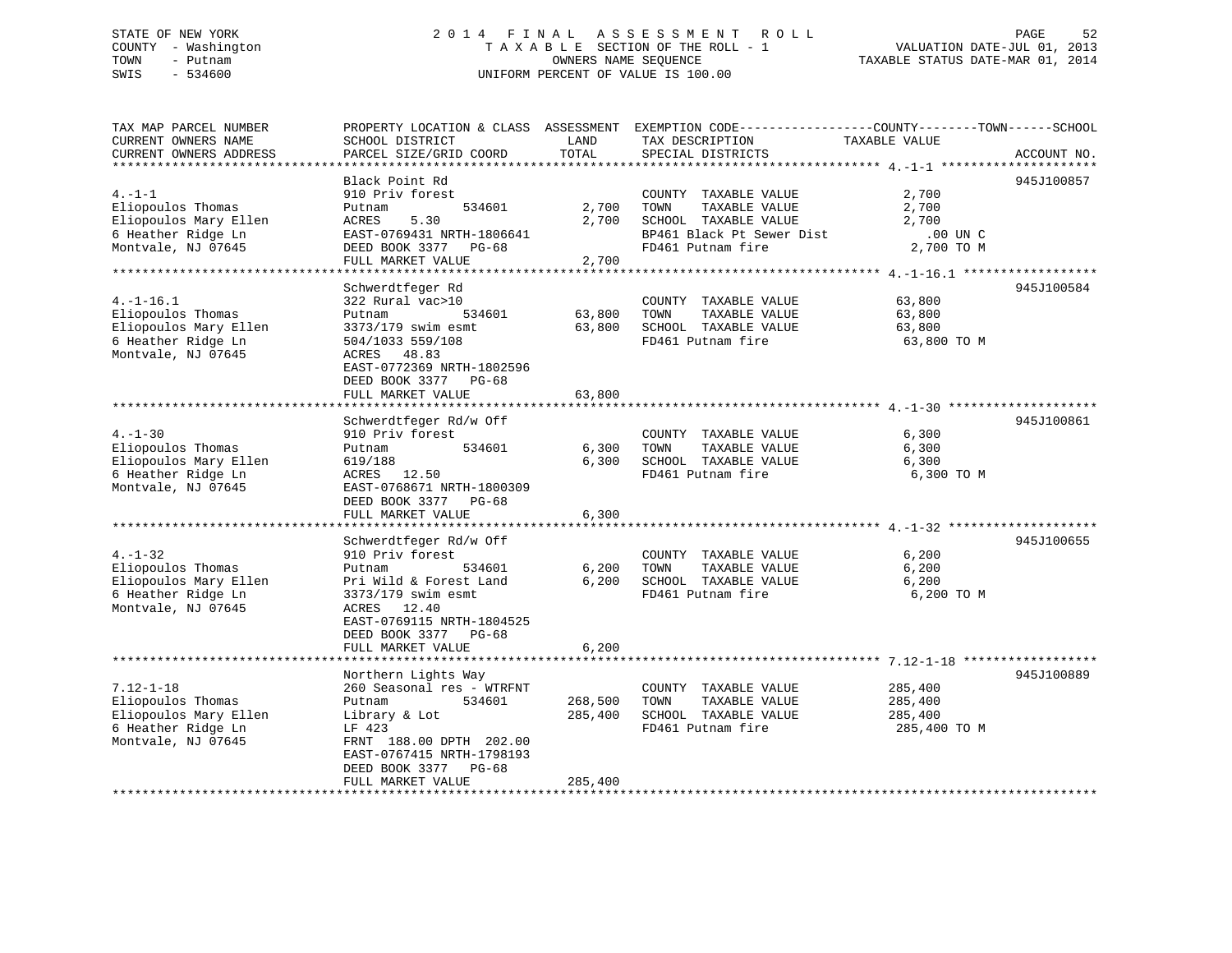## STATE OF NEW YORK 2 0 1 4 F I N A L A S S E S S M E N T R O L L PAGE 53 COUNTY - Washington T A X A B L E SECTION OF THE ROLL - 1 VALUATION DATE-JUL 01, 2013 TOWN - Putnam OWNERS NAME SEQUENCE TAXABLE STATUS DATE-MAR 01, 2014 SWIS - 534600 UNIFORM PERCENT OF VALUE IS 100.00

| TAX MAP PARCEL NUMBER<br>CURRENT OWNERS NAME<br>CURRENT OWNERS ADDRESS                                      | PROPERTY LOCATION & CLASS ASSESSMENT<br>SCHOOL DISTRICT<br>PARCEL SIZE/GRID COORD                                                                                               | LAND<br>TOTAL                 | TAX DESCRIPTION<br>SPECIAL DISTRICTS                                                       | EXEMPTION CODE-----------------COUNTY-------TOWN------SCHOOL<br>TAXABLE VALUE<br>ACCOUNT NO. |
|-------------------------------------------------------------------------------------------------------------|---------------------------------------------------------------------------------------------------------------------------------------------------------------------------------|-------------------------------|--------------------------------------------------------------------------------------------|----------------------------------------------------------------------------------------------|
| $7.12 - 1 - 21.1$<br>Eliopoulos Thomas<br>Eliopoulos Mary Ellen<br>6 Heather Ridge Ln<br>Montvale, NJ 07645 | Lake George Way<br>314 Rural vac<10 - WTRFNT<br>Putnam<br>534601<br>LF 150<br>FRNT 257.00 DPTH 134.00<br>EAST-0767590 NRTH-1798569<br>DEED BOOK 3377 PG-68<br>FULL MARKET VALUE | 162,700<br>162,700<br>162,700 | COUNTY TAXABLE VALUE<br>TOWN<br>TAXABLE VALUE<br>SCHOOL TAXABLE VALUE<br>FD461 Putnam fire | 945J100890<br>162,700<br>162,700<br>162,700<br>162,700 TO M                                  |
|                                                                                                             | Lake George Way                                                                                                                                                                 |                               |                                                                                            | 945J100968                                                                                   |
| $7.12 - 1 - 21.2$<br>Eliopoulos Thomas<br>Eliopoulos Mary Ellen<br>6 Heather Ridge Ln<br>Montvale, NJ 07645 | 314 Rural vac<10 - WTRFNT<br>534601<br>Putnam<br>505/734<br>LF 5<br>12.00 DPTH 35.00<br>FRNT<br>EAST-0767521 NRTH-1798665<br>DEED BOOK 3377 PG-68                               | 13,200<br>13,200              | COUNTY TAXABLE VALUE<br>TOWN<br>TAXABLE VALUE<br>SCHOOL TAXABLE VALUE<br>FD461 Putnam fire | 13,200<br>13,200<br>13,200<br>13,200 TO M                                                    |
|                                                                                                             | FULL MARKET VALUE                                                                                                                                                               | 13,200                        |                                                                                            |                                                                                              |
|                                                                                                             |                                                                                                                                                                                 |                               |                                                                                            |                                                                                              |
| $8. - 1 - 1.1$<br>Eliopoulos Thomas<br>Eliopoulos Mary Ellen<br>6 Heather Ridge Ln<br>Montvale, NJ 07645    | County Route 1<br>323 Vacant rural - WTRFNT<br>534601<br>Putnam<br>LF 115<br>ACRES 183.80<br>EAST-0769735 NRTH-1798686<br>DEED BOOK 3377 PG-68<br>FULL MARKET VALUE             | 662,500<br>662,500<br>662,500 | COUNTY TAXABLE VALUE<br>TOWN<br>TAXABLE VALUE<br>SCHOOL TAXABLE VALUE<br>FD461 Putnam fire | 945J100493<br>662,500<br>662,500<br>662,500<br>662,500 TO M                                  |
|                                                                                                             |                                                                                                                                                                                 |                               |                                                                                            |                                                                                              |
| $8. - 1 - 1.3$<br>Eliopoulos Thomas<br>Eliopoulos Mary Ellen<br>6 Heather Ridge Ln<br>Montvale, NJ 07645    | County Route 1<br>314 Rural vac<10<br>534601<br>Putnam<br>LR's<br><b>ACRES</b><br>1.97<br>EAST-0770537 NRTH-1799379<br>DEED BOOK 3377 PG-68                                     | 54,900<br>54,900              | COUNTY TAXABLE VALUE<br>TOWN<br>TAXABLE VALUE<br>SCHOOL TAXABLE VALUE<br>FD461 Putnam fire | 945J100941<br>54,900<br>54,900<br>54,900<br>54,900 TO M                                      |
|                                                                                                             | FULL MARKET VALUE                                                                                                                                                               | 54,900                        |                                                                                            |                                                                                              |
| $8. - 1 - 2$<br>Eliopoulos Thomas<br>Eliopoulos Mary Ellen                                                  | County Route 1<br>314 Rural vac<10<br>534601<br>Putnam<br>2.20<br>ACRES                                                                                                         | 84,000<br>84,000              | COUNTY TAXABLE VALUE<br>TAXABLE VALUE<br>TOWN<br>SCHOOL TAXABLE VALUE                      | 945J100920<br>84,000<br>84,000<br>84,000                                                     |
| 6 Heather Ridge Ln<br>Montvale, NJ 07645                                                                    | EAST-0769070 NRTH-1798606<br>DEED BOOK 3377<br>PG-68<br>FULL MARKET VALUE                                                                                                       | 84,000                        | FD461 Putnam fire                                                                          | 84,000 TO M                                                                                  |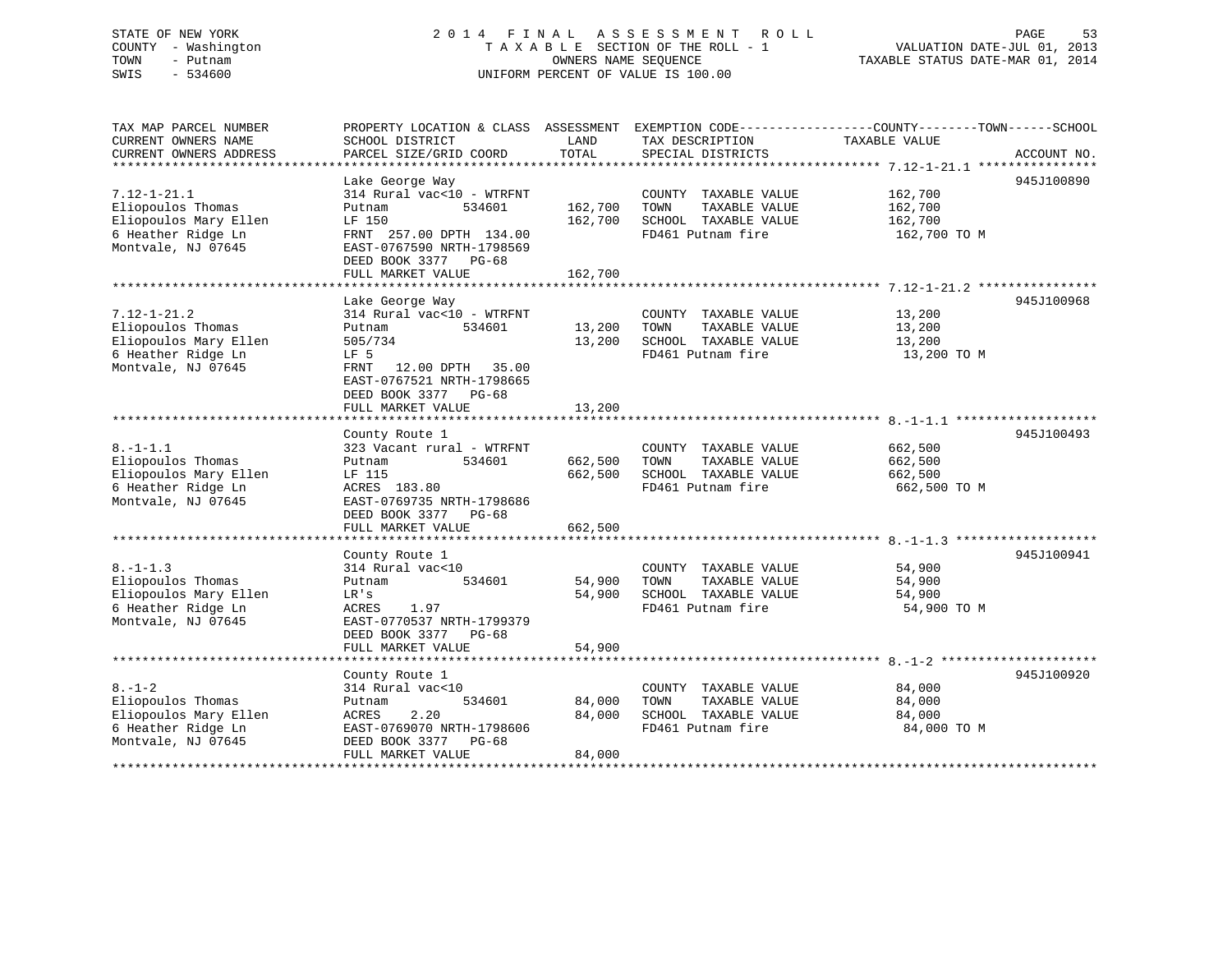# STATE OF NEW YORK STATE OF NEW YORK SALL ASSESSMENT ROLL SALL PAGE 54 COUNTY - Washington  $T A X A B L E$  SECTION OF THE ROLL - 1<br>TOWN - Putnam data of the COUNTERS NAME SEQUENCE SWIS - 534600 UNIFORM PERCENT OF VALUE IS 100.00

TAXABLE STATUS DATE-MAR 01, 2014

| TAX MAP PARCEL NUMBER<br>CURRENT OWNERS NAME | PROPERTY LOCATION & CLASS ASSESSMENT EXEMPTION CODE--------------COUNTY-------TOWN-----SCHOOL<br>SCHOOL DISTRICT | LAND                   | TAX DESCRIPTION                               | TAXABLE VALUE                                       |                                  |
|----------------------------------------------|------------------------------------------------------------------------------------------------------------------|------------------------|-----------------------------------------------|-----------------------------------------------------|----------------------------------|
| CURRENT OWNERS ADDRESS                       | PARCEL SIZE/GRID COORD                                                                                           | TOTAL                  | SPECIAL DISTRICTS                             |                                                     | ACCOUNT NO.                      |
|                                              |                                                                                                                  |                        |                                               |                                                     |                                  |
|                                              | County Route 1                                                                                                   |                        |                                               |                                                     | 945J101012                       |
| $8. - 2 - 7.5$                               | 322 Rural vac>10                                                                                                 |                        | COUNTY TAXABLE VALUE                          | 88,200                                              |                                  |
| Eliopoulos Thomas<br>Eliopoulos Mary Ellen   | 534601<br>Putnam<br>3373/179 swim esmt                                                                           | 88,200<br>88,200       | TOWN<br>TAXABLE VALUE<br>SCHOOL TAXABLE VALUE | 88,200<br>88,200                                    |                                  |
| 6 Heather Ridge Ln                           | ACRES<br>93.21                                                                                                   |                        | FD461 Putnam fire                             | 88,200 TO M                                         |                                  |
| Montvale, NJ 07645                           | EAST-0778097 NRTH-1799484                                                                                        |                        |                                               |                                                     |                                  |
|                                              | DEED BOOK 3377 PG-68                                                                                             |                        |                                               |                                                     |                                  |
|                                              | FULL MARKET VALUE                                                                                                | 88,200                 |                                               |                                                     |                                  |
|                                              |                                                                                                                  |                        |                                               |                                                     |                                  |
|                                              | Gull Bay Rd                                                                                                      |                        |                                               |                                                     | 945J100119                       |
| $11.20 - 4 - 33$                             | 314 Rural vac<10                                                                                                 |                        | COUNTY TAXABLE VALUE                          | 1,800                                               |                                  |
| Eliopoulos Thomas                            | 534601<br>Putnam                                                                                                 | 1,800                  | TOWN<br>TAXABLE VALUE                         | 1,800                                               |                                  |
| Eliopoulos Mary Ellen                        | FRNT 139.00 DPTH 106.00                                                                                          | 1,800                  | SCHOOL TAXABLE VALUE                          | 1,800                                               |                                  |
| 6 Heather Ridge Ln                           | EAST-0767443 NRTH-1785928                                                                                        |                        | FD461 Putnam fire                             | 1,800 TO M                                          |                                  |
| Montvale, NJ 07645                           | DEED BOOK 3377 PG-68<br>FULL MARKET VALUE                                                                        | 1,800                  |                                               |                                                     |                                  |
|                                              |                                                                                                                  |                        |                                               |                                                     |                                  |
|                                              | 448 Gull Bay Rd                                                                                                  |                        |                                               |                                                     | 945J100120                       |
| $11.20 - 4 - 35$                             | 210 1 Family Res                                                                                                 |                        | COUNTY TAXABLE VALUE                          | 590,700                                             |                                  |
| Eliopoulos Thomas                            | 534601<br>Putnam                                                                                                 | 297,300                | TAXABLE VALUE<br>TOWN                         | 590,700                                             |                                  |
| Eliopoulos Mary Ellen                        | FRNT 202.00 DPTH 121.00                                                                                          | 590,700                | SCHOOL TAXABLE VALUE                          | 590,700                                             |                                  |
| 6 Heather Ridge Ln                           | EAST-0767309 NRTH-1785911                                                                                        |                        | FD461 Putnam fire                             | 590,700 TO M                                        |                                  |
| Montvale, NJ 07645                           | DEED BOOK 3377 PG-68                                                                                             |                        |                                               |                                                     |                                  |
|                                              | FULL MARKET VALUE<br>*************************************                                                       | 590,700<br>*********** |                                               | ********************* 11.20-4-31 ****************** |                                  |
|                                              | 4019 Beach Ln                                                                                                    |                        |                                               |                                                     | 945J100217                       |
| $11.20 - 4 - 31$                             | 260 Seasonal res                                                                                                 |                        | COUNTY TAXABLE VALUE                          | 79,000                                              |                                  |
| Elliot Roy H                                 | 534601<br>Putnam                                                                                                 | 57,800                 | TOWN<br>TAXABLE VALUE                         | 79,000                                              |                                  |
| Attn: Burt Frank                             | FRNT 110.00 DPTH<br>76.00                                                                                        | 79,000                 | SCHOOL TAXABLE VALUE                          | 79,000                                              |                                  |
| 119 Brock Rd                                 | 0.15<br>ACRES                                                                                                    |                        | FD461 Putnam fire                             | 79,000 TO M                                         |                                  |
| Petersburg, NY 12138                         | EAST-0767283 NRTH-1786179                                                                                        |                        |                                               |                                                     |                                  |
|                                              | DEED BOOK 385<br>PG-456                                                                                          |                        |                                               |                                                     |                                  |
|                                              | FULL MARKET VALUE                                                                                                | 79,000                 |                                               |                                                     |                                  |
|                                              |                                                                                                                  |                        |                                               |                                                     |                                  |
| $5. -2 - 14$                                 | 507 Cummings Rd                                                                                                  |                        | 41854                                         | $\Omega$                                            | 945J100141<br>$\Omega$<br>30,000 |
| Ellithorpe John O                            | 242 Rurl res&rec<br>534601                                                                                       | 165,700                | STAR B<br>COUNTY TAXABLE VALUE                | 388,700                                             |                                  |
| Ellithorpe Mary E                            | Putnam<br>422/1108 527/307                                                                                       | 388,700                | TOWN<br>TAXABLE VALUE                         | 388,700                                             |                                  |
| 507 Cummings Rd                              | ACRES 119.30                                                                                                     |                        | SCHOOL TAXABLE VALUE                          | 358,700                                             |                                  |
| Putnam Station, NY 12861                     | EAST-0786778 NRTH-1802318                                                                                        |                        | FD461 Putnam fire                             | 388,700 TO M                                        |                                  |
|                                              | DEED BOOK 2721<br>PG-97                                                                                          |                        |                                               |                                                     |                                  |
|                                              | FULL MARKET VALUE                                                                                                | 388,700                |                                               |                                                     |                                  |
|                                              |                                                                                                                  |                        |                                               |                                                     |                                  |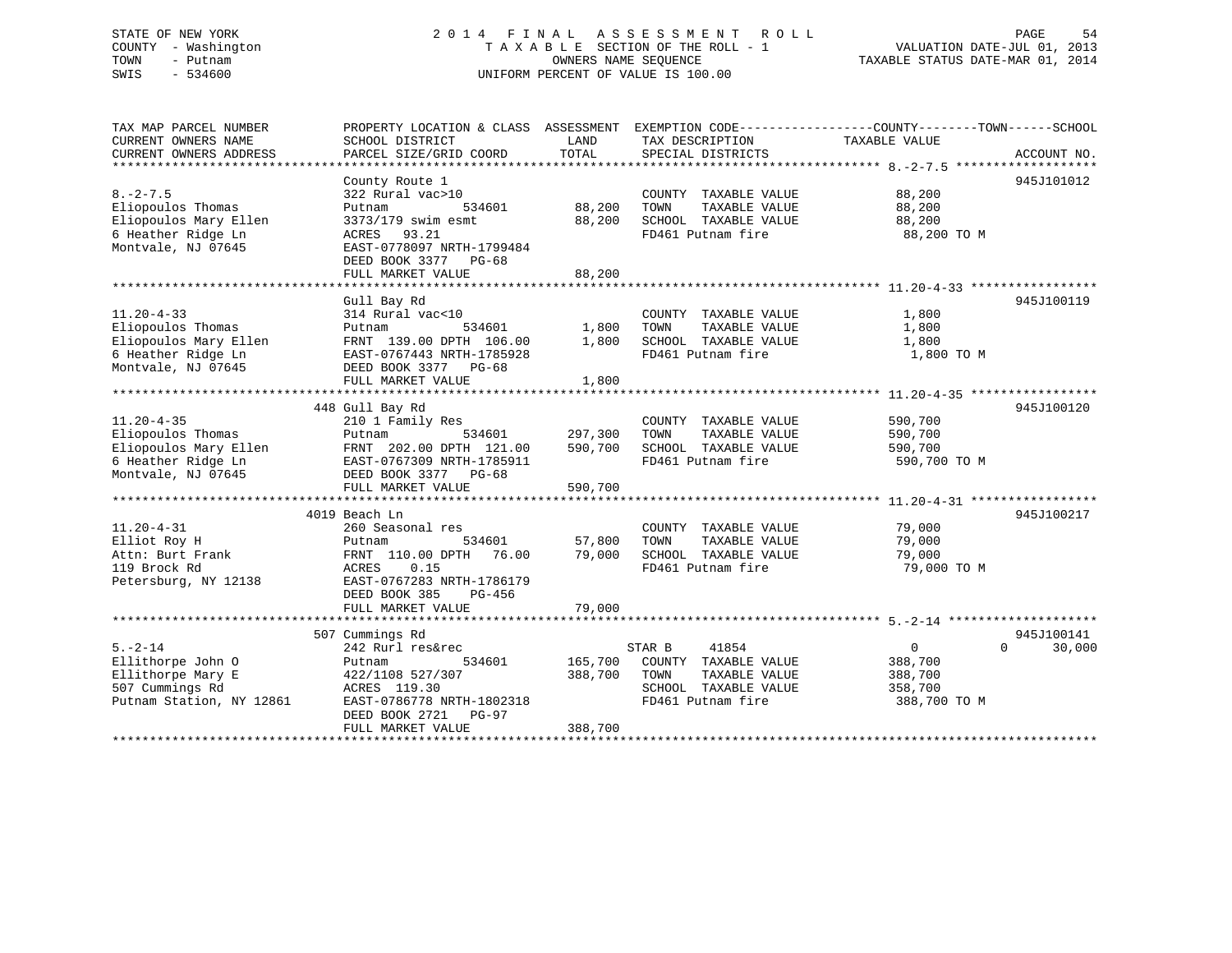## STATE OF NEW YORK 2 0 1 4 F I N A L A S S E S S M E N T R O L L PAGE 55 COUNTY - Washington T A X A B L E SECTION OF THE ROLL - 1 VALUATION DATE-JUL 01, 2013 TOWN - Putnam OWNERS NAME SEQUENCE TAXABLE STATUS DATE-MAR 01, 2014 SWIS - 534600 UNIFORM PERCENT OF VALUE IS 100.00

| TAX MAP PARCEL NUMBER<br>CURRENT OWNERS NAME<br>CURRENT OWNERS ADDRESS | SCHOOL DISTRICT<br>PARCEL SIZE/GRID COORD | LAND<br>TOTAL | PROPERTY LOCATION & CLASS ASSESSMENT EXEMPTION CODE---------------COUNTY-------TOWN-----SCHOOL<br>TAX DESCRIPTION<br>SPECIAL DISTRICTS | TAXABLE VALUE              | ACCOUNT NO. |
|------------------------------------------------------------------------|-------------------------------------------|---------------|----------------------------------------------------------------------------------------------------------------------------------------|----------------------------|-------------|
|                                                                        |                                           |               |                                                                                                                                        |                            |             |
|                                                                        | 2129 Black Point Rd                       |               |                                                                                                                                        |                            | 945J100218  |
| $1.18 - 1 - 7$                                                         | 280 Res Multiple - WTRFNT                 |               | 41834<br>STAR EN                                                                                                                       | $\Omega$<br>$\overline{0}$ | 64,200      |
| Ellor Family Trust Agreement Putnam                                    | 534601                                    | 439,200       | COUNTY TAXABLE VALUE                                                                                                                   | 650,000                    |             |
| 2130 Black Pt Rd                                                       | 150' Lf                                   | 650,000       | TOWN<br>TAXABLE VALUE                                                                                                                  | 650,000                    |             |
| Ticonderoga, NY 12883                                                  | ACRES<br>1.00                             |               | SCHOOL TAXABLE VALUE                                                                                                                   | 585,800                    |             |
|                                                                        | EAST-0772162 NRTH-1810725                 |               | BP461 Black Pt Sewer Dist                                                                                                              | .00 UN C                   |             |
|                                                                        | DEED BOOK 712<br>$PG-304$                 |               | FD461 Putnam fire                                                                                                                      | 650,000 TO M               |             |
|                                                                        | FULL MARKET VALUE                         | 650,000       |                                                                                                                                        |                            |             |
|                                                                        |                                           |               |                                                                                                                                        |                            |             |
|                                                                        | 6621 Royal Anchorage Way                  |               |                                                                                                                                        |                            | 945J101011  |
| $11.8 - 5 - 21$                                                        | 210 1 Family Res - WTRFNT                 |               | COUNTY TAXABLE VALUE                                                                                                                   | 663,000                    |             |
| Emmi Peter F LE                                                        | 534601<br>Putnam                          | 351,400       | TOWN<br>TAXABLE VALUE                                                                                                                  | 663,000                    |             |
| Emmi Elizabeth I LE                                                    | LF 125                                    | 663,000       | SCHOOL TAXABLE VALUE                                                                                                                   | 663,000                    |             |
| 1380 Kingston Ave                                                      | $12.-5-21$                                |               | FD461 Putnam fire                                                                                                                      | 663,000 TO M               |             |
| Schenectady, NY 12308                                                  | 66.00 DPTH 145.00<br>FRNT                 |               |                                                                                                                                        |                            |             |
|                                                                        | EAST-0766572 NRTH-1792718                 |               |                                                                                                                                        |                            |             |
|                                                                        | DEED BOOK 2084 PG-170                     |               |                                                                                                                                        |                            |             |
|                                                                        | FULL MARKET VALUE                         | 663,000       |                                                                                                                                        |                            |             |
|                                                                        |                                           |               |                                                                                                                                        |                            |             |
|                                                                        | Donat Turnpike Way                        |               |                                                                                                                                        |                            | 945J100883  |
| $12.-1-5$                                                              | 314 Rural vac<10                          |               | COUNTY TAXABLE VALUE                                                                                                                   | 79,300                     |             |
| Engle James                                                            | 534601<br>Putnam                          | 79,300        | TAXABLE VALUE<br>TOWN                                                                                                                  | 79,300                     |             |
| Engle Laurie L                                                         | FRNT 197.00 DPTH 150.00                   | 79,300        | SCHOOL TAXABLE VALUE                                                                                                                   | 79,300                     |             |
| 17 Silver Springs Dr                                                   | EAST-0767873 NRTH-1791546                 |               | FD461 Putnam fire                                                                                                                      | 79,300 TO M                |             |
| Ballston Spa, NY 12020                                                 | DEED BOOK 857<br>$PG-1$                   |               |                                                                                                                                        |                            |             |
|                                                                        | FULL MARKET VALUE                         | 79,300        |                                                                                                                                        |                            |             |
|                                                                        |                                           |               |                                                                                                                                        |                            |             |
|                                                                        | 4302 Link Way                             |               |                                                                                                                                        |                            | 945J100209  |
| $11.20 - 2 - 18$                                                       | 210 1 Family Res                          |               | COUNTY TAXABLE VALUE                                                                                                                   | 260,100                    |             |
| Engle James H                                                          | 534601<br>Putnam                          | 77,800        | TAXABLE VALUE<br>TOWN                                                                                                                  | 260,100                    |             |
| Engle Laurie L                                                         | 760/213                                   | 260,100       | SCHOOL TAXABLE VALUE                                                                                                                   | 260,100                    |             |
| 17 Silver Springs Dr                                                   | FRNT 100.00 DPTH 80.00                    |               | FD461 Putnam fire                                                                                                                      | 260,100 TO M               |             |
| Ballston Spa, NY 12020                                                 | EAST-0767281 NRTH-1786364                 |               |                                                                                                                                        |                            |             |
|                                                                        | DEED BOOK 760<br>PG-211                   |               |                                                                                                                                        |                            |             |
|                                                                        | FULL MARKET VALUE                         | 260,100       |                                                                                                                                        |                            |             |
|                                                                        |                                           |               |                                                                                                                                        |                            |             |
|                                                                        | 2110 Black Point Rd                       |               |                                                                                                                                        |                            | 945J100431  |
| $1.18 - 1 - 3$                                                         | 260 Seasonal res - WTRFNT                 |               | COUNTY TAXABLE VALUE                                                                                                                   | 472,500                    |             |
| English Scott M                                                        | 534601<br>Putnam                          | 340,000       | TOWN<br>TAXABLE VALUE                                                                                                                  | 472,500                    |             |
| English Revocable Trust Scott LF 50'                                   |                                           | 472,500       | SCHOOL TAXABLE VALUE                                                                                                                   | 472,500                    |             |
| 10 Water Beech Pl                                                      | FRNT<br>45.00 DPTH 206.00                 |               | BP461 Black Pt Sewer Dist                                                                                                              | $.00$ UN C                 |             |
| New Hartford, NY 13413                                                 | EAST-0772489 NRTH-1811151                 |               | FD461 Putnam fire                                                                                                                      | 472,500 TO M               |             |
|                                                                        | DEED BOOK 3163 PG-17                      |               |                                                                                                                                        |                            |             |
|                                                                        | FULL MARKET VALUE                         | 472,500       |                                                                                                                                        |                            |             |
|                                                                        |                                           |               |                                                                                                                                        |                            |             |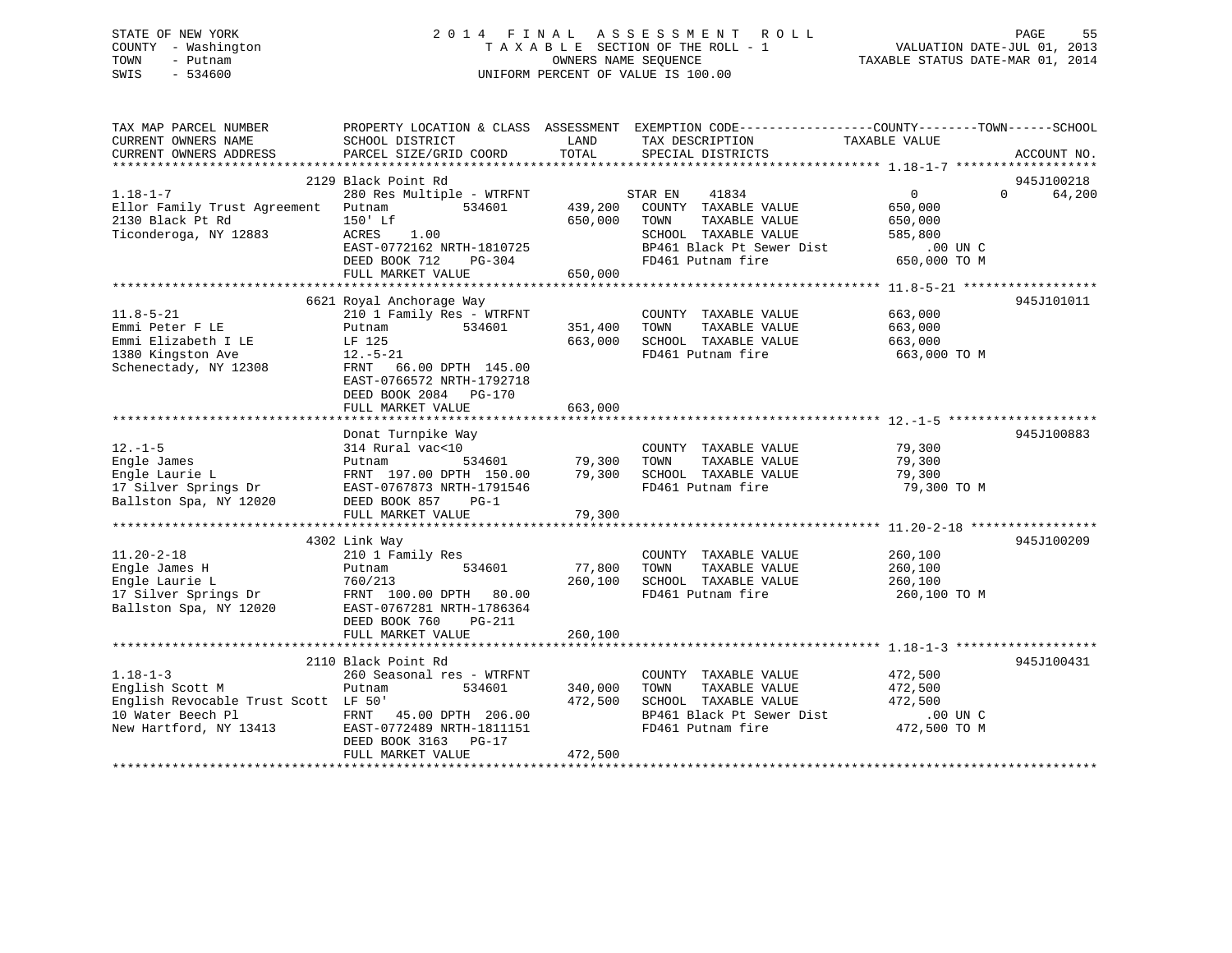## STATE OF NEW YORK 2 0 1 4 F I N A L A S S E S S M E N T R O L L PAGE 56 COUNTY - Washington T A X A B L E SECTION OF THE ROLL - 1 VALUATION DATE-JUL 01, 2013 TOWN - Putnam OWNERS NAME SEQUENCE TAXABLE STATUS DATE-MAR 01, 2014 SWIS - 534600 UNIFORM PERCENT OF VALUE IS 100.00

| TAX MAP PARCEL NUMBER  |                                                                               |          | PROPERTY LOCATION & CLASS ASSESSMENT EXEMPTION CODE----------------COUNTY-------TOWN-----SCHOOL |                |                          |
|------------------------|-------------------------------------------------------------------------------|----------|-------------------------------------------------------------------------------------------------|----------------|--------------------------|
| CURRENT OWNERS NAME    | SCHOOL DISTRICT                                                               | LAND     | TAX DESCRIPTION                                                                                 | TAXABLE VALUE  |                          |
| CURRENT OWNERS ADDRESS | PARCEL SIZE/GRID COORD                                                        | TOTAL    | SPECIAL DISTRICTS                                                                               |                | ACCOUNT NO.              |
|                        |                                                                               |          |                                                                                                 |                |                          |
|                        | 1901 Railroad Way South                                                       |          |                                                                                                 |                | 945J100219               |
| $16. - 1 - 7$          | - WTRFNT<br>310 Res Vac                                                       |          | COUNTY TAXABLE VALUE                                                                            | 1,100          |                          |
| Enides Fred            | 534601<br>Putnam                                                              |          | 1,100 TOWN<br>TAXABLE VALUE                                                                     | 1,100          |                          |
| 2501 Edgewood Ave      | LF 50                                                                         | 1,100    | SCHOOL TAXABLE VALUE                                                                            | 1,100          |                          |
| Schenectady, NY 12306  | FRNT 50.00 DPTH 30.00                                                         |          | FD461 Putnam fire                                                                               | 1,100 TO M     |                          |
|                        | ACRES 609.00                                                                  |          |                                                                                                 |                |                          |
|                        | EAST-0789018 NRTH-1783408                                                     |          |                                                                                                 |                |                          |
|                        | FULL MARKET VALUE                                                             | 1,100    |                                                                                                 |                |                          |
|                        |                                                                               |          |                                                                                                 |                |                          |
|                        | Royal Anchorage Way                                                           |          |                                                                                                 |                | 945J100999               |
| $11.8 - 5 - 4$         | 314 Rural vac<10                                                              |          | COUNTY TAXABLE VALUE                                                                            | 125,300        |                          |
| Ertl Frank             | 534601<br>Putnam                                                              | 125,300  | TOWN<br>TAXABLE VALUE                                                                           | 125,300        |                          |
| 2 Sasqua Rd            | LR's: Lot 20                                                                  | 125,300  | SCHOOL TAXABLE VALUE                                                                            | 125,300        |                          |
| Norwalk, CT 06855      | $12.-5-4$                                                                     |          | FD461 Putnam fire                                                                               | 125,300 TO M   |                          |
|                        | 1.02<br>ACRES                                                                 |          |                                                                                                 |                |                          |
|                        | EAST-0766875 NRTH-1792774                                                     |          |                                                                                                 |                |                          |
|                        | DEED BOOK 501<br>PG-157                                                       |          |                                                                                                 |                |                          |
|                        | FULL MARKET VALUE                                                             | 125,300  |                                                                                                 |                |                          |
|                        |                                                                               |          |                                                                                                 |                |                          |
|                        | 380 County Route 2                                                            |          |                                                                                                 |                | 945J100953               |
| $9. - 1 - 15.2$        | 210 1 Family Res                                                              |          | CLERGY<br>41400                                                                                 | 1,500          | 1,500<br>1,500           |
| Espenshade Gerald L    | 534601<br>Putnam                                                              |          | 15,800 STAR EN 41834                                                                            | $\overline{0}$ | 64,200<br>$\overline{0}$ |
|                        |                                                                               |          | 147,900 COUNTY TAXABLE VALUE                                                                    | 146,400        |                          |
|                        |                                                                               |          | TOWN<br>TAXABLE VALUE                                                                           | 146,400        |                          |
|                        |                                                                               |          | SCHOOL TAXABLE VALUE                                                                            | 82,200         |                          |
|                        | FULL MARKET VALUE                                                             |          | 147,900 FD461 Putnam fire                                                                       | 147,900 TO M   |                          |
|                        |                                                                               |          |                                                                                                 |                |                          |
|                        | 866 Gull Bay Rd                                                               |          |                                                                                                 |                | 945J100565               |
| $14. - 1 - 8$          | 210 1 Family Res - WTRFNT                                                     |          | COUNTY TAXABLE VALUE                                                                            | 1302,000       |                          |
| Faeth Mark             | 534601<br>Putnam                                                              | 812,400  | TOWN<br>TAXABLE VALUE                                                                           | 1302,000       |                          |
| Faeth Karen            | LF 242                                                                        | 1302,000 | SCHOOL TAXABLE VALUE                                                                            | 1302,000       |                          |
| 2 Wittmann Dr          | <b>ACRES</b><br>1.60                                                          |          | FD461 Putnam fire                                                                               | 1302,000 TO M  |                          |
| Katonah, NY 10536      | EAST-0763822 NRTH-1778149                                                     |          |                                                                                                 |                |                          |
|                        | DEED BOOK 2884 PG-43                                                          |          |                                                                                                 |                |                          |
|                        | FULL MARKET VALUE                                                             | 1302,000 |                                                                                                 |                |                          |
|                        |                                                                               |          |                                                                                                 |                |                          |
|                        | 2126 Black Point Rd                                                           |          |                                                                                                 |                | 945J100636               |
| $1.18 - 1 - 6$         | 280 Res Multiple - WTRFNT                                                     |          | COUNTY TAXABLE VALUE                                                                            | 703,300        |                          |
| Fairclough William     | 534601<br>Putnam                                                              | 373,300  | TOWN<br>TAXABLE VALUE                                                                           | 703,300        |                          |
|                        |                                                                               | 703,300  | SCHOOL TAXABLE VALUE                                                                            | 703,300        |                          |
|                        | Fairclough Sylvie<br>214.00<br>214.00<br>214.00<br>214.00<br>214.00<br>214.00 |          | BP461 Black Pt Sewer Dist                                                                       | .00 UN C       |                          |
| Tuxedo, NY 10987       | EAST-0772249 NRTH-1810784                                                     |          | FD461 Putnam fire                                                                               | 703,300 TO M   |                          |
|                        | DEED BOOK 654<br>PG-62                                                        |          |                                                                                                 |                |                          |
|                        | FULL MARKET VALUE                                                             | 703,300  |                                                                                                 |                |                          |
|                        |                                                                               |          |                                                                                                 |                |                          |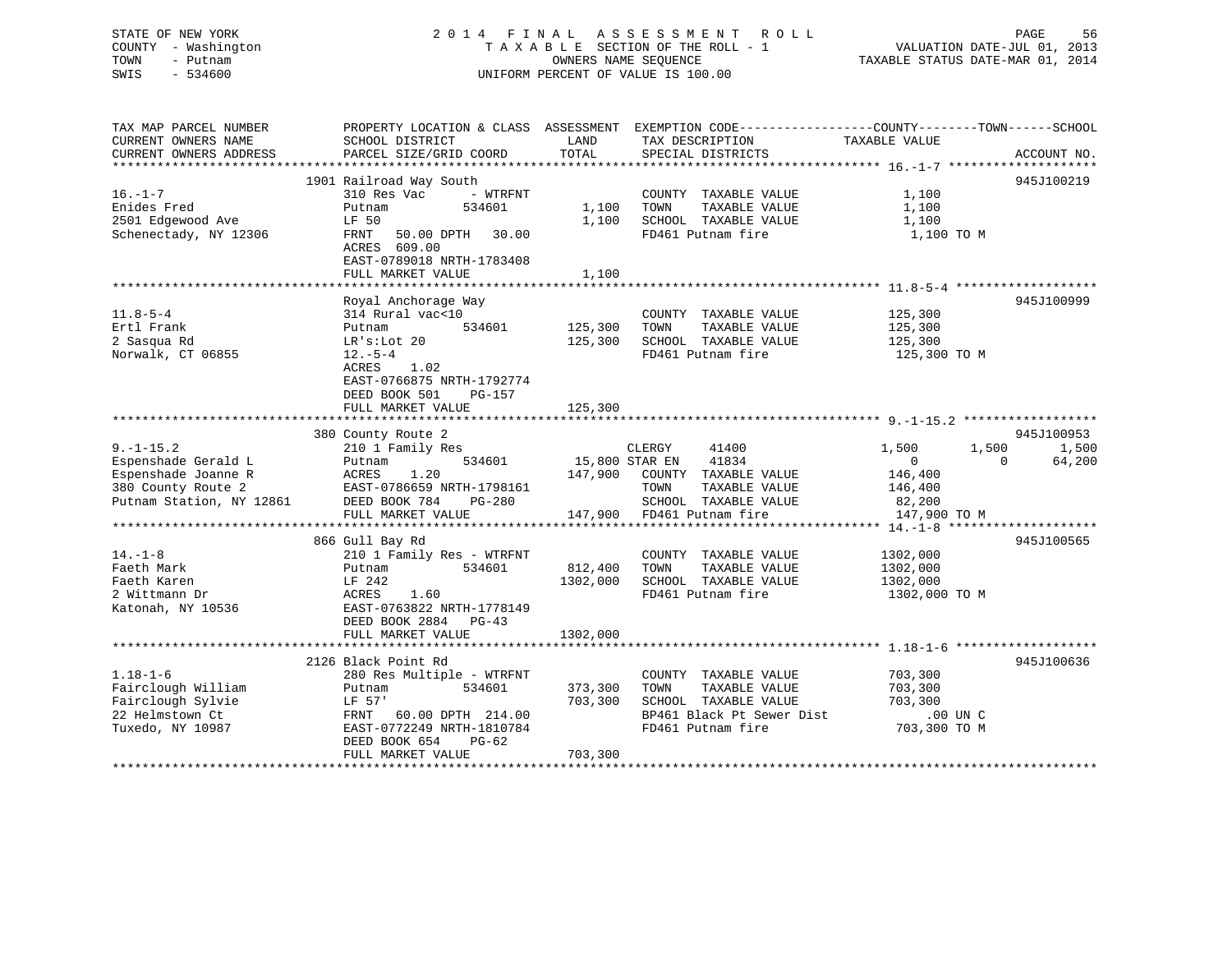## STATE OF NEW YORK 2 0 1 4 F I N A L A S S E S S M E N T R O L L PAGE 57 COUNTY - Washington T A X A B L E SECTION OF THE ROLL - 1 VALUATION DATE-JUL 01, 2013 TOWN - Putnam OWNERS NAME SEQUENCE TAXABLE STATUS DATE-MAR 01, 2014 SWIS - 534600 UNIFORM PERCENT OF VALUE IS 100.00

| TAX MAP PARCEL NUMBER<br>CURRENT OWNERS NAME<br>CURRENT OWNERS ADDRESS<br>*******************                      | PROPERTY LOCATION & CLASS ASSESSMENT<br>SCHOOL DISTRICT<br>PARCEL SIZE/GRID COORD<br>**************************                                                                          | LAND<br>TOTAL<br>************** | TAX DESCRIPTION<br>SPECIAL DISTRICTS                                                       | EXEMPTION CODE-----------------COUNTY-------TOWN------SCHOOL<br>TAXABLE VALUE<br>ACCOUNT NO. |
|--------------------------------------------------------------------------------------------------------------------|------------------------------------------------------------------------------------------------------------------------------------------------------------------------------------------|---------------------------------|--------------------------------------------------------------------------------------------|----------------------------------------------------------------------------------------------|
| $13. - 2 - 19$<br>Farm Credit East ACA<br>394 Route 29<br>Greenwich, NY 12834-0269                                 | 169 County Route 3<br>210 1 Family Res<br>534601<br>Putnam<br>FRNT 140.00 DPTH 200.00<br>EAST-0784147 NRTH-1788082<br>DEED BOOK 2842 PG-106<br>FULL MARKET VALUE<br>******************** | 13,200<br>55,400<br>55,400      | COUNTY TAXABLE VALUE<br>TOWN<br>TAXABLE VALUE<br>SCHOOL TAXABLE VALUE<br>FD461 Putnam fire | 945J100630<br>55,400<br>55,400<br>55,400<br>55,400 TO M                                      |
| $12. - 1 - 1$<br>Field Robert C III<br>Field Kimberly C<br>308 Grove Ave<br>Falls Church, VA 22046                 | Donat Turnpike Way<br>314 Rural vac<10<br>534601<br>Putnam<br>1.60<br>ACRES<br>EAST-0767615 NRTH-1791964<br>DEED BOOK 2424 PG-122<br>FULL MARKET VALUE                                   | 106,000<br>106,000<br>106,000   | COUNTY TAXABLE VALUE<br>TOWN<br>TAXABLE VALUE<br>SCHOOL TAXABLE VALUE<br>FD461 Putnam fire | 945J100868<br>106,000<br>106,000<br>106,000<br>106,000 TO M                                  |
|                                                                                                                    | ****************************                                                                                                                                                             |                                 |                                                                                            |                                                                                              |
| $7.12 - 1 - 10.1$<br>Fierro Douglas J<br>Schorer-Fierro Lisa<br>8 Brookside Dr<br>Westport, CT 06880               | Mosswood Way<br>314 Rural vac<10<br>534601<br>Putnam<br>FRNT 120.00 DPTH 208.00<br>EAST-0768420 NRTH-1798200<br>DEED BOOK 2257<br>PG-147                                                 | 142,700<br>142,700              | COUNTY TAXABLE VALUE<br>TOWN<br>TAXABLE VALUE<br>SCHOOL TAXABLE VALUE<br>FD461 Putnam fire | 945J101030<br>142,700<br>142,700<br>142,700<br>142,700 TO M                                  |
|                                                                                                                    | FULL MARKET VALUE                                                                                                                                                                        | 142,700                         |                                                                                            |                                                                                              |
| $7.12 - 1 - 16.1$<br>Fierro Douglas J<br>Schorer-Fierro Lisa<br>8 Brookside Dr<br>Westport, CT 06880               | County Route 1<br>312 Vac w/imprv - WTRFNT<br>534601<br>Putnam<br>LF 27<br>FRNT<br>29.00 DPTH 181.00<br>EAST-0767634 NRTH-1797981<br>DEED BOOK 2257<br>PG-159                            | 98,000<br>101,600               | COUNTY TAXABLE VALUE<br>TAXABLE VALUE<br>TOWN<br>SCHOOL TAXABLE VALUE<br>FD461 Putnam fire | 945J100801<br>101,600<br>101,600<br>101,600<br>101,600 TO M                                  |
|                                                                                                                    | FULL MARKET VALUE                                                                                                                                                                        | 101,600                         |                                                                                            |                                                                                              |
| $7.12 - 1 - 28$<br>Fierro Douglas J<br>Schorer-Fierro Lisa<br>8 Brookside Dr<br>Westport, CT 06880                 | 1511 Mosswood Way<br>210 1 Family Res<br>Putnam<br>534601<br>FRNT 100.00 DPTH 152.00<br>EAST-0768423 NRTH-1798315<br>DEED BOOK 2257 PG-154<br>FULL MARKET VALUE                          | 140,700<br>325,100<br>325,100   | COUNTY TAXABLE VALUE<br>TOWN<br>TAXABLE VALUE<br>SCHOOL TAXABLE VALUE<br>FD461 Putnam fire | 945J100408<br>325,100<br>325,100<br>325,100<br>325,100 TO M                                  |
|                                                                                                                    |                                                                                                                                                                                          |                                 |                                                                                            |                                                                                              |
| $12. - 4 - 35$<br>Finster James S Trustee<br>Finster Priscilla E Trustee<br>44 Harmony Hill Rd<br>Granby, CT 06035 | 4396 Link Way<br>312 Vac w/imprv - WTRFNT<br>534601<br>Putnam<br>LF 125<br>ACRES<br>1.59<br>EAST-0766747 NRTH-1788107<br>DEED BOOK 2315<br><b>PG-125</b><br>FULL MARKET VALUE            | 454,300<br>489,800<br>489,800   | COUNTY TAXABLE VALUE<br>TOWN<br>TAXABLE VALUE<br>SCHOOL TAXABLE VALUE<br>FD461 Putnam fire | 945J100725<br>489,800<br>489,800<br>489,800<br>489,800 TO M                                  |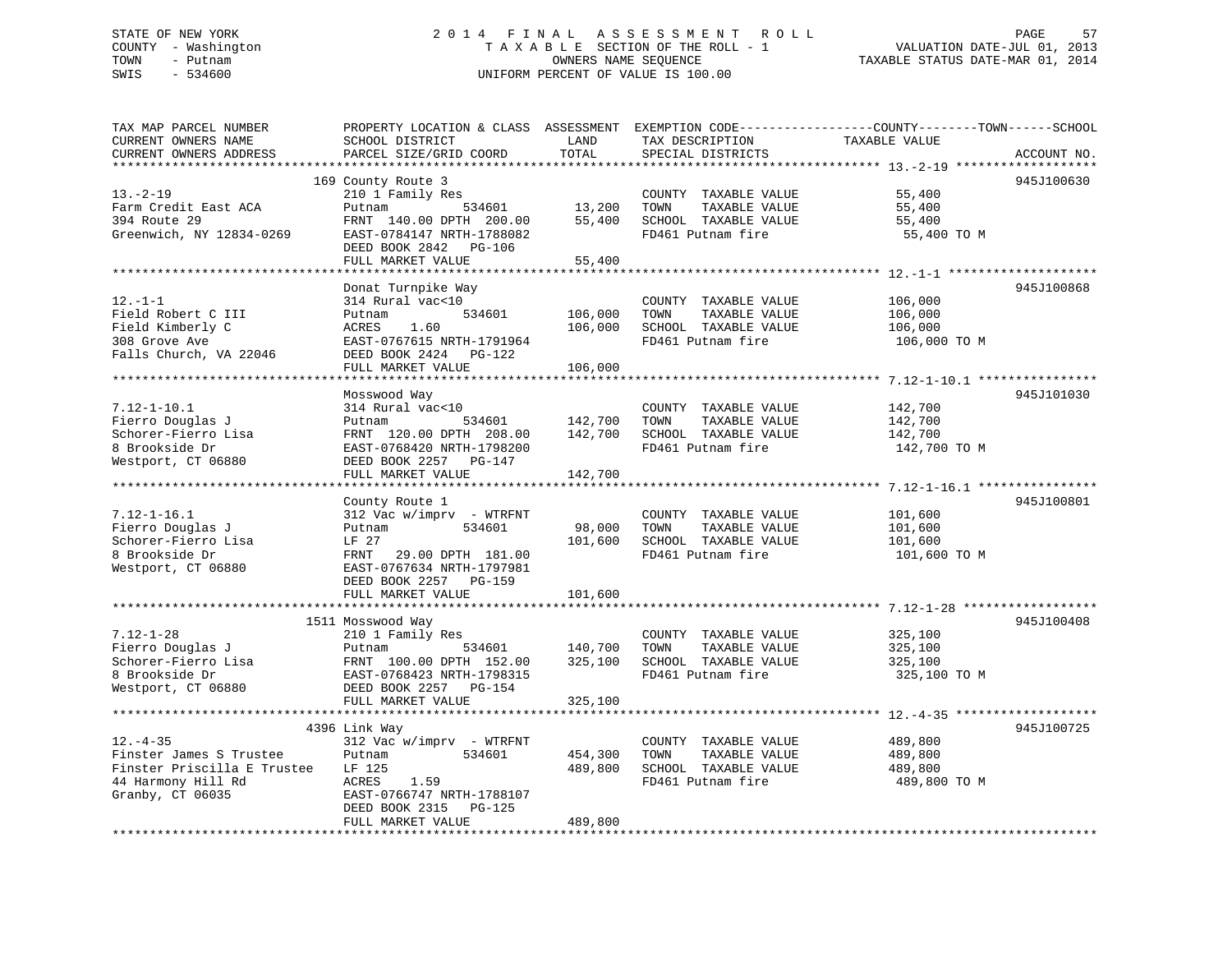## STATE OF NEW YORK 2 0 1 4 F I N A L A S S E S S M E N T R O L L PAGE 58 COUNTY - Washington T A X A B L E SECTION OF THE ROLL - 1 VALUATION DATE-JUL 01, 2013 TOWN - Putnam OWNERS NAME SEQUENCE TAXABLE STATUS DATE-MAR 01, 2014 SWIS - 534600 UNIFORM PERCENT OF VALUE IS 100.00

| TAX MAP PARCEL NUMBER                                                                                                                                                                                                                     | PROPERTY LOCATION & CLASS ASSESSMENT EXEMPTION CODE----------------COUNTY-------TOWN------SCHOOL |              |                                                                                                                                                                                                             |                               |               |
|-------------------------------------------------------------------------------------------------------------------------------------------------------------------------------------------------------------------------------------------|--------------------------------------------------------------------------------------------------|--------------|-------------------------------------------------------------------------------------------------------------------------------------------------------------------------------------------------------------|-------------------------------|---------------|
| CURRENT OWNERS NAME                                                                                                                                                                                                                       | SCHOOL DISTRICT                                                                                  | LAND         | TAX DESCRIPTION TAXABLE VALUE                                                                                                                                                                               |                               |               |
|                                                                                                                                                                                                                                           |                                                                                                  |              |                                                                                                                                                                                                             |                               |               |
|                                                                                                                                                                                                                                           |                                                                                                  |              |                                                                                                                                                                                                             |                               |               |
|                                                                                                                                                                                                                                           | 74 Lake Rd                                                                                       |              |                                                                                                                                                                                                             |                               | 945J101087    |
| $15. - 1 - 8.1$                                                                                                                                                                                                                           | 312 Vac w/imprv                                                                                  |              | $\begin{tabular}{lllllllll} \multicolumn{4}{c}{\textbf{COUNTY}} & \textbf{TAXABLE} & \textbf{VALUE} & & \textbf{89,000} \\ \multicolumn{4}{c}{\textbf{TAYABLE: VALUE}} & & & \textbf{89,000} \end{tabular}$ |                               |               |
| Fish & Game Club Inc Northern Putnam 534601                                                                                                                                                                                               |                                                                                                  | 75,000       |                                                                                                                                                                                                             |                               |               |
|                                                                                                                                                                                                                                           |                                                                                                  | 89,000       | SCHOOL TAXABLE VALUE 89,000                                                                                                                                                                                 |                               |               |
| PO Box 34<br>Putnam Station, NY 12861<br>EAST-0778759 NRTH-1781082                                                                                                                                                                        |                                                                                                  |              | FD461 Putnam fire                                                                                                                                                                                           | 89,000 TO M                   |               |
|                                                                                                                                                                                                                                           | DEED BOOK 756<br>PG-139                                                                          |              |                                                                                                                                                                                                             |                               |               |
|                                                                                                                                                                                                                                           | FULL MARKET VALUE                                                                                | 89,000       |                                                                                                                                                                                                             |                               |               |
|                                                                                                                                                                                                                                           |                                                                                                  |              |                                                                                                                                                                                                             |                               |               |
|                                                                                                                                                                                                                                           | 5183 Sagamore Rd                                                                                 |              |                                                                                                                                                                                                             |                               | 945J100430    |
| $12. - 4 - 6$                                                                                                                                                                                                                             |                                                                                                  |              | COUNTY TAXABLE VALUE                                                                                                                                                                                        | 688,913                       |               |
| Fisher Joseph                                                                                                                                                                                                                             | Putnam                                                                                           |              | TAXABLE VALUE                                                                                                                                                                                               | 688,913                       |               |
| Volf-Fisher Nancy<br>Wolf-Fisher Nancy<br>LF 150                                                                                                                                                                                          |                                                                                                  |              | 688, 913 SCHOOL TAXABLE VALUE 688, 913                                                                                                                                                                      |                               |               |
| 8970 Limerick Ln                                                                                                                                                                                                                          |                                                                                                  |              | FD461 Putnam fire                                                                                                                                                                                           | 688,913 TO M                  |               |
| Owings, MD 20736                                                                                                                                                                                                                          | LF 150<br>ACRES 2.40<br>EAST-0767253 NRTH-1789567                                                |              |                                                                                                                                                                                                             |                               |               |
|                                                                                                                                                                                                                                           | DEED BOOK 762<br>PG-176                                                                          |              |                                                                                                                                                                                                             |                               |               |
|                                                                                                                                                                                                                                           | FULL MARKET VALUE                                                                                | 688,913      |                                                                                                                                                                                                             |                               |               |
|                                                                                                                                                                                                                                           |                                                                                                  |              |                                                                                                                                                                                                             |                               |               |
|                                                                                                                                                                                                                                           | 16523 State Route 22                                                                             |              |                                                                                                                                                                                                             |                               |               |
| $12. - 3 - 6.4$                                                                                                                                                                                                                           | State Route 22<br>210 1 Family Res                                                               |              | STAR B 41854                                                                                                                                                                                                | $\overline{0}$                | $0 \t 30,000$ |
| Fitzgerald Michael                                                                                                                                                                                                                        | Putnam                                                                                           |              | 534601 19,100 COUNTY TAXABLE VALUE                                                                                                                                                                          | 73,400                        |               |
|                                                                                                                                                                                                                                           |                                                                                                  |              |                                                                                                                                                                                                             | 73,400                        |               |
| Fitzgerald Dawn<br>16523 State Route 22<br>Putnam, NY 12861<br>2008 Putnam, NY 12861<br>2008 Putnam, NY 12861<br>2008 Putnam SCHOOL TAXABLE VALUE<br>2008 Putnam SCHOOL TAXABLE VALUE<br>2008 PU461 Putnam fire<br>2008 PU461 Putnam fire |                                                                                                  |              |                                                                                                                                                                                                             |                               |               |
|                                                                                                                                                                                                                                           |                                                                                                  |              | SCHOOL TAXABLE VALUE 43,400<br>FD461 Putnam fire 73,400 TO M                                                                                                                                                |                               |               |
|                                                                                                                                                                                                                                           |                                                                                                  |              |                                                                                                                                                                                                             |                               |               |
|                                                                                                                                                                                                                                           |                                                                                                  |              |                                                                                                                                                                                                             |                               |               |
|                                                                                                                                                                                                                                           | Black Point Rd                                                                                   |              |                                                                                                                                                                                                             |                               | 945J100230    |
| $4. - 1 - 6$                                                                                                                                                                                                                              | 910 Priv forest                                                                                  |              |                                                                                                                                                                                                             |                               |               |
| Fleitz Mary Grace                                                                                                                                                                                                                         | $534601$ 13,500 TOWN                                                                             |              | COUNTY TAXABLE VALUE 13,500<br>TOWN TAXABLE VALUE 13,500                                                                                                                                                    |                               |               |
|                                                                                                                                                                                                                                           |                                                                                                  |              | SCHOOL TAXABLE VALUE                                                                                                                                                                                        |                               |               |
| Fleitz Mary Grace<br>Fleitz Frederick L<br>59 Griffith Creek Dr<br>20 20451<br>20 20451<br>20 2047 523<br>20 20451<br>2007 523<br>2017 1055                                                                                               |                                                                                                  |              |                                                                                                                                                                                                             | $213,500$<br>0.01<br>.00 UN C |               |
|                                                                                                                                                                                                                                           |                                                                                                  |              | BP461 Black Pt Sewer Dist<br>FD461 Putnam fire                                                                                                                                                              | 13,500 TO M                   |               |
|                                                                                                                                                                                                                                           |                                                                                                  |              |                                                                                                                                                                                                             |                               |               |
|                                                                                                                                                                                                                                           |                                                                                                  |              |                                                                                                                                                                                                             |                               |               |
|                                                                                                                                                                                                                                           | FULL MARKET VALUE                                                                                | 13,500       |                                                                                                                                                                                                             |                               |               |
|                                                                                                                                                                                                                                           | Black Point Rd                                                                                   |              |                                                                                                                                                                                                             |                               | 945J100568    |
|                                                                                                                                                                                                                                           |                                                                                                  |              |                                                                                                                                                                                                             |                               |               |
| $4. -1 - 34$                                                                                                                                                                                                                              | 910 Priv forest                                                                                  |              | COUNTY TAXABLE VALUE 1,800                                                                                                                                                                                  |                               |               |
| Fleming W Nicholas                                                                                                                                                                                                                        | Putnam                                                                                           | 534601 1,800 | TOWN<br>TAXABLE VALUE                                                                                                                                                                                       | 1,800                         |               |
|                                                                                                                                                                                                                                           |                                                                                                  | 1,800        | SCHOOL TAXABLE VALUE<br>BP461 Black Pt Sewer Dist                                                                                                                                                           | 1,800                         |               |
|                                                                                                                                                                                                                                           |                                                                                                  |              |                                                                                                                                                                                                             | $.00$ UN $C$                  |               |
| Socorro, NM 87801 DEED BOOK 936                                                                                                                                                                                                           | PG-239                                                                                           |              | FD461 Putnam fire 1,800 TO M                                                                                                                                                                                |                               |               |
|                                                                                                                                                                                                                                           | FULL MARKET VALUE                                                                                | 1,800        |                                                                                                                                                                                                             |                               |               |
|                                                                                                                                                                                                                                           |                                                                                                  |              |                                                                                                                                                                                                             |                               |               |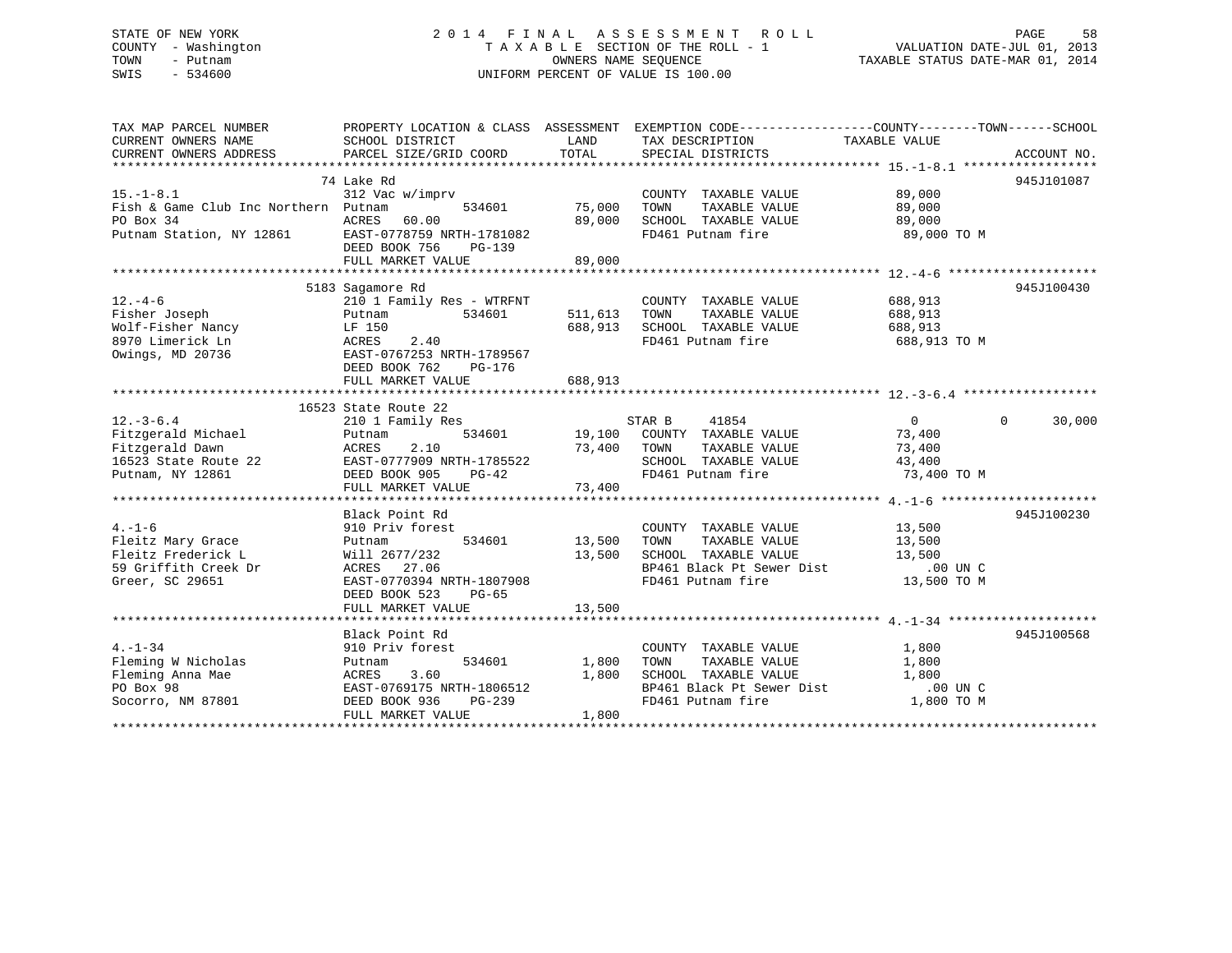## STATE OF NEW YORK 2 0 1 4 F I N A L A S S E S S M E N T R O L L PAGE 59 COUNTY - Washington T A X A B L E SECTION OF THE ROLL - 1 VALUATION DATE-JUL 01, 2013 TOWN - Putnam OWNERS NAME SEQUENCE TAXABLE STATUS DATE-MAR 01, 2014 SWIS - 534600 UNIFORM PERCENT OF VALUE IS 100.00

| TAX MAP PARCEL NUMBER  |                           |                    | PROPERTY LOCATION & CLASS ASSESSMENT EXEMPTION CODE---------------COUNTY-------TOWN------SCHOOL |                          |             |
|------------------------|---------------------------|--------------------|-------------------------------------------------------------------------------------------------|--------------------------|-------------|
| CURRENT OWNERS NAME    | SCHOOL DISTRICT           | LAND               | TAX DESCRIPTION                                                                                 | TAXABLE VALUE            |             |
| CURRENT OWNERS ADDRESS | PARCEL SIZE/GRID COORD    | TOTAL              | SPECIAL DISTRICTS                                                                               |                          | ACCOUNT NO. |
|                        |                           |                    |                                                                                                 |                          |             |
|                        | Black Point Rd            |                    |                                                                                                 |                          | 945J100233  |
| $4. - 1 - 36$          | 910 Priv forest           |                    | COUNTY TAXABLE VALUE                                                                            | 800                      |             |
| Fleming W Nicholas     | 534601<br>Putnam          | 800                | TAXABLE VALUE<br>TOWN                                                                           | 800                      |             |
| Fleming Anna Mae       | 1.60<br>ACRES             | 800                | SCHOOL TAXABLE VALUE                                                                            | 800                      |             |
| PO Box 98              | EAST-0768904 NRTH-1806358 |                    | BP461 Black Pt Sewer Dist                                                                       | .00 UN C                 |             |
| Socorro, NM 87801      | DEED BOOK 936<br>PG-241   |                    | FD461 Putnam fire                                                                               | 800 TO M                 |             |
|                        | FULL MARKET VALUE         | 800                |                                                                                                 |                          |             |
|                        |                           |                    |                                                                                                 |                          |             |
|                        | 2360 Black Point Way      |                    |                                                                                                 |                          | 945J100567  |
| $4.9 - 1 - 6.2$        | 210 1 Family Res - WTRFNT |                    | COUNTY TAXABLE VALUE                                                                            | 545,800                  |             |
| Fleming W Nicholas     | 534601<br>Putnam          | 344,400            | TAXABLE VALUE<br>TOWN                                                                           | 545,800                  |             |
| Fleming Anna Mae       | 895/281                   | 545,800            | SCHOOL TAXABLE VALUE                                                                            | 545,800                  |             |
| PO Box 98              | LF 286                    |                    | BP461 Black Pt Sewer Dist                                                                       | .00 UN C                 |             |
| Socorro, NM 87801      | ACRES<br>2.10             |                    | FD461 Putnam fire                                                                               | 545,800 TO M             |             |
|                        | EAST-0768745 NRTH-1806711 |                    |                                                                                                 |                          |             |
|                        | DEED BOOK 936<br>$PG-243$ | 545,800            |                                                                                                 |                          |             |
|                        | FULL MARKET VALUE         |                    |                                                                                                 |                          |             |
|                        | 2366 Black Point Way      |                    |                                                                                                 |                          | 945J100234  |
| $4.9 - 1 - 7.1$        | 260 Seasonal res - WTRFNT |                    | COUNTY TAXABLE VALUE                                                                            | 398,800                  |             |
| Fleming W Nicholas     | Putnam<br>534601          |                    | TOWN<br>TAXABLE VALUE                                                                           | 398,800                  |             |
| Fleming Anna Mae       | 936/251;936/249;936/246   | 376,900<br>398,800 | SCHOOL TAXABLE VALUE                                                                            | 398,800                  |             |
| PO Box 98              | 176' LF                   |                    | BP461 Black Pt Sewer Dist                                                                       |                          |             |
| Socorro, NM 87801      | ACRES 1.40                |                    | FD461 Putnam fire                                                                               | 00 UN C.<br>398,800 TO M |             |
|                        | EAST-0768595 NRTH-1806553 |                    |                                                                                                 |                          |             |
|                        | DEED BOOK 936<br>PG-249   |                    |                                                                                                 |                          |             |
|                        | FULL MARKET VALUE         | 398,800            |                                                                                                 |                          |             |
|                        |                           |                    |                                                                                                 |                          |             |
|                        | 3506 Gull Bay Ridge Way   |                    |                                                                                                 |                          | 945J100550  |
| $11.20 - 3 - 13$       | 260 Seasonal res          |                    | COUNTY TAXABLE VALUE                                                                            | 182,000                  |             |
| Florez James           | 534601<br>Putnam          | 75,000             | TAXABLE VALUE<br>TOWN                                                                           | 182,000                  |             |
| Florez Carolanne       | Camp & Lot 12             | 182,000            | SCHOOL TAXABLE VALUE                                                                            | 182,000                  |             |
| 39 Briarcliff Dr       | FRNT 50.00 DPTH 150.00    |                    | FD461 Putnam fire                                                                               | 182,000 TO M             |             |
| Merrick, NY 11566      | EAST-0767223 NRTH-1785296 |                    |                                                                                                 |                          |             |
|                        | DEED BOOK 2753 PG-243     |                    |                                                                                                 |                          |             |
|                        | FULL MARKET VALUE         | 182,000            |                                                                                                 |                          |             |
|                        |                           |                    |                                                                                                 |                          |             |
|                        | Gull Bay Rd               |                    |                                                                                                 |                          | 945J100552  |
| $11.20 - 3 - 26$       | 312 Vac w/imprv - WTRFNT  |                    | COUNTY TAXABLE VALUE                                                                            | 35,000                   |             |
| Florez James           | 534601<br>Putnam          | 31,000             | TAXABLE VALUE<br>TOWN                                                                           | 35,000                   |             |
| Florez Carolanne       | Lot 10A                   |                    | 35,000 SCHOOL TAXABLE VALUE                                                                     | 35,000                   |             |
| 39 Briarcliff Dr       | LF 20                     |                    | FD461 Putnam fire                                                                               | 35,000 TO M              |             |
| Merrick, NY 11566      | FRNT<br>20.00 DPTH 30.00  |                    |                                                                                                 |                          |             |
|                        | EAST-0767052 NRTH-1785495 |                    |                                                                                                 |                          |             |
|                        | DEED BOOK 2753 PG-243     |                    |                                                                                                 |                          |             |
|                        | FULL MARKET VALUE         | 35,000             |                                                                                                 |                          |             |
|                        |                           |                    |                                                                                                 |                          |             |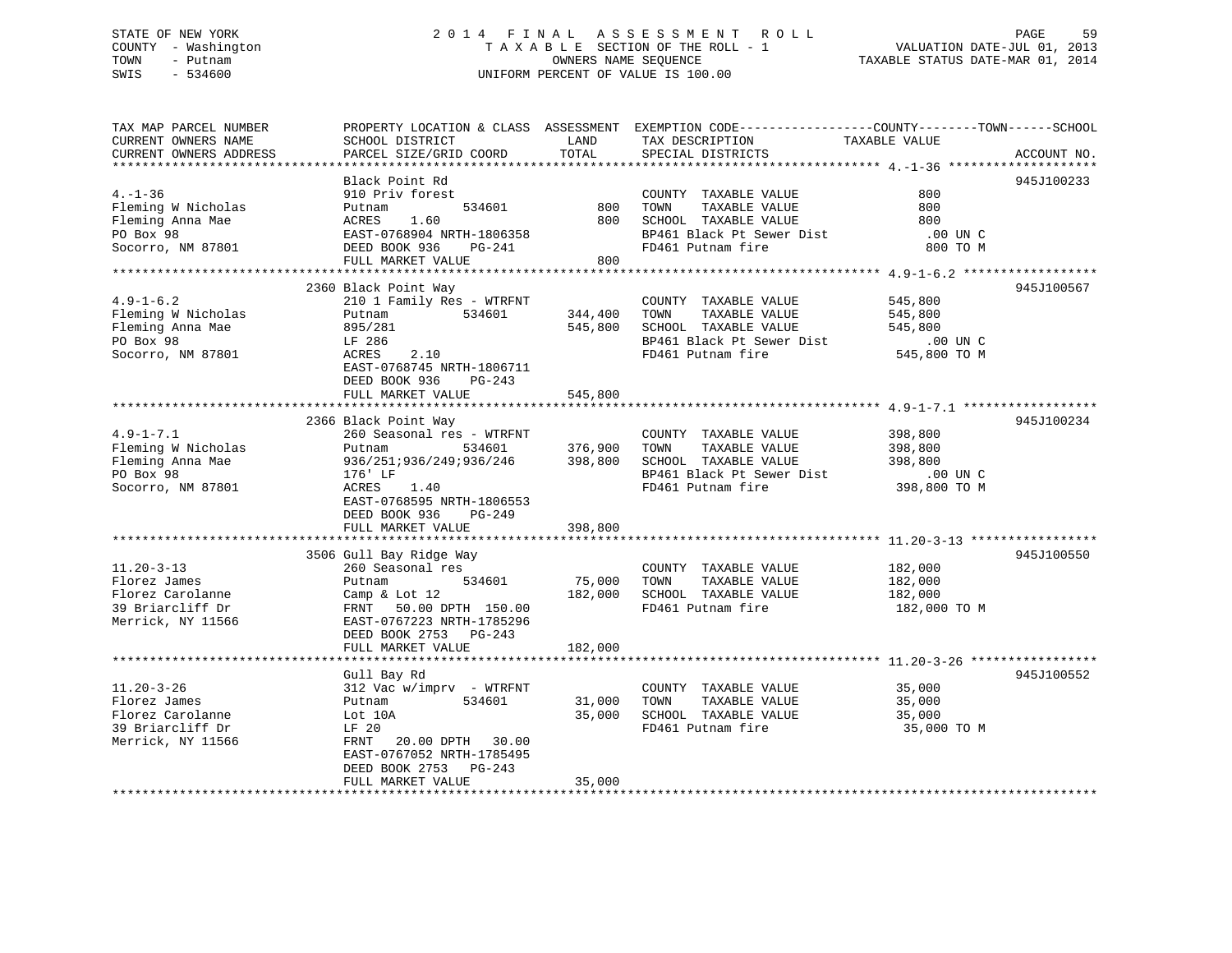## STATE OF NEW YORK 2 0 1 4 F I N A L A S S E S S M E N T R O L L PAGE 60 COUNTY - Washington T A X A B L E SECTION OF THE ROLL - 1 VALUATION DATE-JUL 01, 2013 TOWN - Putnam OWNERS NAME SEQUENCE TAXABLE STATUS DATE-MAR 01, 2014 SWIS - 534600 UNIFORM PERCENT OF VALUE IS 100.00

| TAX MAP PARCEL NUMBER<br>CURRENT OWNERS NAME<br>CURRENT OWNERS ADDRESS                         | SCHOOL DISTRICT<br>PARCEL SIZE/GRID COORD                                                                                                                                                                  | LAND<br>TAX DESCRIPTION<br>TOTAL<br>SPECIAL DISTRICTS                                                                                                                                                                                    | PROPERTY LOCATION & CLASS ASSESSMENT EXEMPTION CODE----------------COUNTY-------TOWN------SCHOOL<br>TAXABLE VALUE<br>ACCOUNT NO.                      |
|------------------------------------------------------------------------------------------------|------------------------------------------------------------------------------------------------------------------------------------------------------------------------------------------------------------|------------------------------------------------------------------------------------------------------------------------------------------------------------------------------------------------------------------------------------------|-------------------------------------------------------------------------------------------------------------------------------------------------------|
| $11.20 - 3 - 3$<br>Florez James F<br>Florez Carolanne<br>39 Briarcliff Dr<br>Merrick, NY 11566 | 449 Gull Bay Rd<br>260 Seasonal res<br>534601<br>Putnam<br>Lot/camp<br>FRNT<br>61.00 DPTH 205.00<br>EAST-0767502 NRTH-1785876<br>DEED BOOK 870<br>$PG-20$<br>FULL MARKET VALUE                             | COUNTY TAXABLE VALUE<br>97,900<br>TOWN<br>TAXABLE VALUE<br>180,000<br>SCHOOL TAXABLE VALUE<br>FD461 Putnam fire<br>180,000                                                                                                               | 945J100657<br>180,000<br>180,000<br>180,000<br>180,000 TO M                                                                                           |
| $15. - 1 - 5$<br>Forbes James P<br>Forbes Alice<br>16375 State Route 22<br>Putnam, NY 12861    | 16375 State Route 22<br>242 Rurl res&rec<br>534601<br>Putnam<br>House & Lot<br>ACRES 102.60<br>EAST-0775481 NRTH-1783144<br>DEED BOOK 914<br>PG-337<br>FULL MARKET VALUE                                   | 76 PCT OF VALUE USED FOR EXEMPTION PURPOSES<br>VET WAR CT 41121<br>137,400 STAR EN<br>41834<br>288,300<br>COUNTY TAXABLE VALUE<br>TAXABLE VALUE<br>TOWN<br>SCHOOL TAXABLE VALUE<br>CA002 Cons agri dst 2<br>288,300<br>FD461 Putnam fire | 945J100599<br>$\overline{0}$<br>30,000<br>12,000<br>64,200<br>$\mathbf{0}$<br>$\Omega$<br>258,300<br>276,300<br>224,100<br>288,300 TO<br>288,300 TO M |
| $4.5 - 1 - 3$<br>Ford John C<br>Ford Virginia<br>2226 Black Point Rd<br>Ticonderoga, NY 12883  | 2226 Black Point Rd<br>210 1 Family Res - WTRFNT<br>534601<br>Putnam<br>530/182;793/323<br>LF 87<br>FRNT<br>68.00 DPTH 166.00<br>EAST-0770487 NRTH-1809396<br>DEED BOOK 793<br>PG-319<br>FULL MARKET VALUE | COUNTY TAXABLE VALUE<br>408,000<br>TOWN<br>TAXABLE VALUE<br>600,000<br>SCHOOL TAXABLE VALUE<br>BP461 Black Pt Sewer Dist<br>FD461 Putnam fire<br>600,000                                                                                 | 945J100059<br>600,000<br>600,000<br>600,000<br>.00 UN C<br>600,000 TO M                                                                               |
|                                                                                                |                                                                                                                                                                                                            |                                                                                                                                                                                                                                          |                                                                                                                                                       |
| $5. -2 - 12$<br>Forgette Alan<br>Forgette Judith<br>258 Cummings Rd<br>Putnam, NY 12861        | 258 Cummings Rd<br>240 Rural res<br>534601<br>Putnam<br>House And Land<br>ACRES 15.00<br>EAST-0784699 NRTH-1801582<br>DEED BOOK 704<br>PG-322<br>FULL MARKET VALUE                                         | 41854<br>STAR B<br>40,000<br>COUNTY TAXABLE VALUE<br>201,400<br>TOWN<br>TAXABLE VALUE<br>SCHOOL TAXABLE VALUE<br>FD461 Putnam fire<br>201,400                                                                                            | 945J100159<br>$\mathbf{0}$<br>$\Omega$<br>30,000<br>201,400<br>201,400<br>171,400<br>201,400 TO M                                                     |
|                                                                                                |                                                                                                                                                                                                            |                                                                                                                                                                                                                                          |                                                                                                                                                       |
| $9. - 1 - 4.1$<br>Forgette Alan C<br>Forgette Judith K<br>258 Cummings Rd<br>Putnam, NY 12861  | 110 Cummings Rd<br>210 1 Family Res<br>534601<br>Putnam<br>ACRES<br>4.00<br>EAST-0781642 NRTH-1801584<br>DEED BOOK 919<br>$PG-148$<br>FULL MARKET VALUE                                                    | COUNTY TAXABLE VALUE<br>26,300<br>TOWN<br>TAXABLE VALUE<br>87,100<br>SCHOOL TAXABLE VALUE<br>FD461 Putnam fire<br>87,100                                                                                                                 | 87,100<br>87,100<br>87,100<br>87,100 TO M                                                                                                             |
|                                                                                                |                                                                                                                                                                                                            |                                                                                                                                                                                                                                          |                                                                                                                                                       |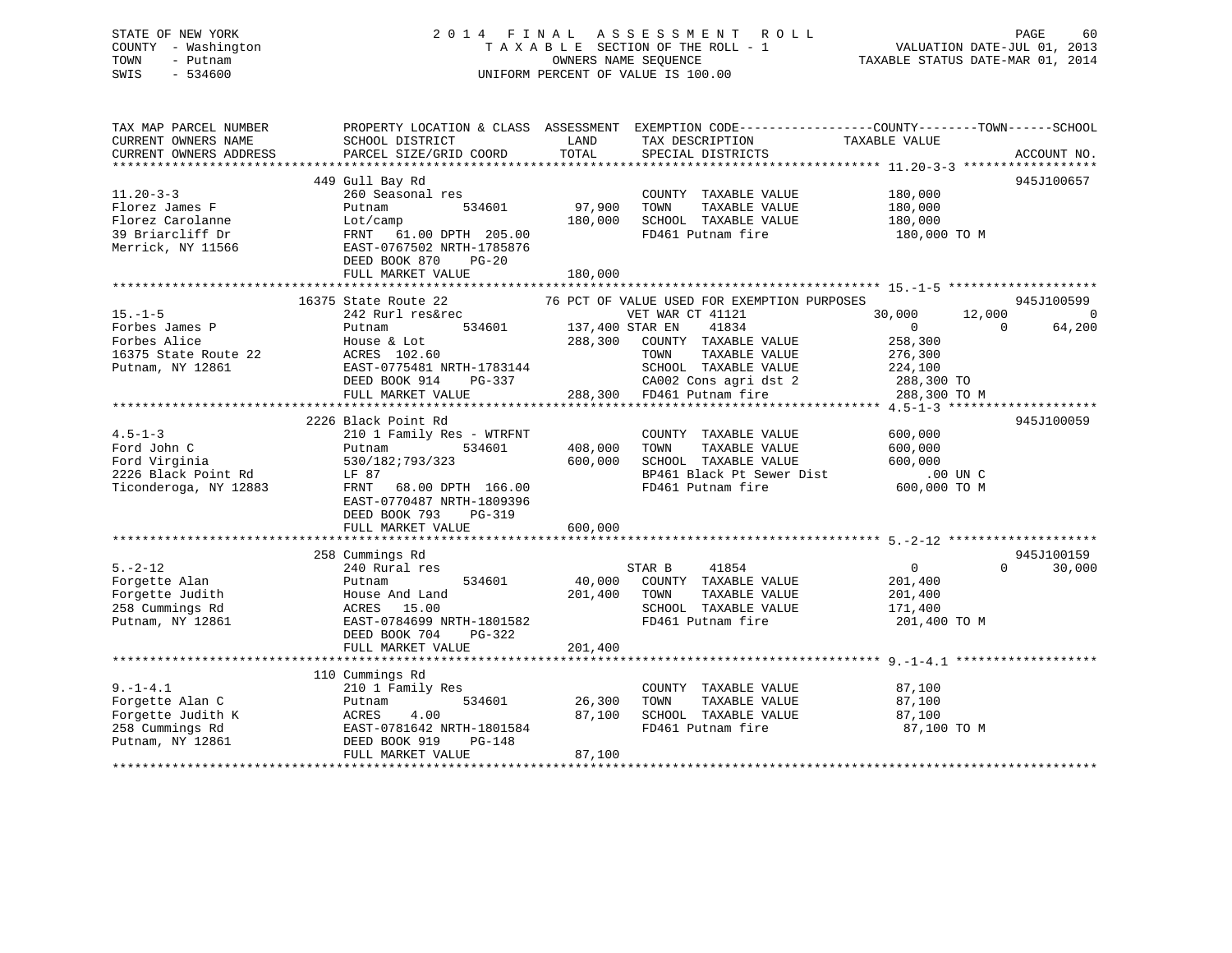STATE OF NEW YORK 2 0 1 4 F I N A L A S S E S S M E N T R O L L PAGE 61 COUNTY - Washington T A X A B L E SECTION OF THE ROLL - 1 VALUATION DATE-JUL 01, 2013 TOWN - Putnam OWNERS NAME SEQUENCE TAXABLE STATUS DATE-MAR 01, 2014 SWIS - 534600 UNIFORM PERCENT OF VALUE IS 100.00 TAX MAP PARCEL NUMBER PROPERTY LOCATION & CLASS ASSESSMENT EXEMPTION CODE------------------COUNTY--------TOWN------SCHOOL CURRENT OWNERS NAME SCHOOL DISTRICT LAND TAX DESCRIPTION TAXABLE VALUECURRENT OWNERS ADDRESS PARCEL SIZE/GRID COORD TOTAL SPECIAL DISTRICTS ACCOUNT NO. \*\*\*\*\*\*\*\*\*\*\*\*\*\*\*\*\*\*\*\*\*\*\*\*\*\*\*\*\*\*\*\*\*\*\*\*\*\*\*\*\*\*\*\*\*\*\*\*\*\*\*\*\*\*\*\*\*\*\*\*\*\*\*\*\*\*\*\*\*\*\*\*\*\*\*\*\*\*\*\*\*\*\*\*\*\*\*\*\*\*\*\*\*\*\*\*\*\*\*\*\*\*\* 5.-2-4.4 \*\*\*\*\*\*\*\*\*\*\*\*\*\*\*\*\*\*\* County Route 2 5.-2-4.4 322 Rural vac>10 COUNTY TAXABLE VALUE 36,800 Forgette Judith Putnam 534601 36,800 TOWN TAXABLE VALUE 36,800 Forgette Alan Lot 2 36,800 SCHOOL TAXABLE VALUE 36,800 143 Cummings Rd
143 Cummings Rd
143 Cummings Rd
143 Cummings Rd
143 Cummings Rd
143 Cummings Rd
143 Cummings Rd
143 Cummings Rd
143 Cummings Rd
143 Cummings Rd
143 Cummings Rd
143 Cummings Rd
143 Cummings Rd
143 Cummings R EAST-0789103 NRTH-1806461 FD461 Putnam fire 36,800 TO M Putnam Station, NY 12861 DEED BOOK 3407 PG-213 FULL MARKET VALUE 36,800 PRIOR OWNER ON 3/01/2014 Cummings C Irving \*\*\*\*\*\*\*\*\*\*\*\*\*\*\*\*\*\*\*\*\*\*\*\*\*\*\*\*\*\*\*\*\*\*\*\*\*\*\*\*\*\*\*\*\*\*\*\*\*\*\*\*\*\*\*\*\*\*\*\*\*\*\*\*\*\*\*\*\*\*\*\*\*\*\*\*\*\*\*\*\*\*\*\*\*\*\*\*\*\*\*\*\*\*\*\*\*\*\*\*\*\*\* 5.-2-4.5 \*\*\*\*\*\*\*\*\*\*\*\*\*\*\*\*\*\*\* County Route 2 5.-2-4.5 322 Rural vac>10 - WTRFNT COUNTY TAXABLE VALUE 164,700 Forgette Judith Putnam 534601 164,700 TOWN TAXABLE VALUE 164,700 Forgette Alan ACRES 104.31 164,700 SCHOOL TAXABLE VALUE 164,700 143 Cummings Rd EAST-0790800 NRTH-1805257 CA002 Cons agri dst 2 164,700 TO PO Box 143 DEED BOOK 3407 PG-210 FD461 Putnam fire 164,700 TO M Putnam Station, NY 12861 FULL MARKET VALUE 164,700 PRIOR OWNER ON 3/01/2014 Cummings Charles I \*\*\*\*\*\*\*\*\*\*\*\*\*\*\*\*\*\*\*\*\*\*\*\*\*\*\*\*\*\*\*\*\*\*\*\*\*\*\*\*\*\*\*\*\*\*\*\*\*\*\*\*\*\*\*\*\*\*\*\*\*\*\*\*\*\*\*\*\*\*\*\*\*\*\*\*\*\*\*\*\*\*\*\*\*\*\*\*\*\*\*\*\*\*\*\*\*\*\*\*\*\*\* 5.-2-11 \*\*\*\*\*\*\*\*\*\*\*\*\*\*\*\*\*\*\*\* County Route 2 945J100158 5.-2-11 314 Rural vac<10 COUNTY TAXABLE VALUE 11,800 Forgette Judith K Putnam 534601 11,800 TOWN TAXABLE VALUE 11,800 Forgette Alan C ACRES 2.80 11,800 SCHOOL TAXABLE VALUE 11,800 258 Cummings Rd EAST-0786378 NRTH-1801167 FD461 Putnam fire 11,800 TO M Putnam Station, NY 12861 DEED BOOK 743 PG-37 FULL MARKET VALUE 11,800 \*\*\*\*\*\*\*\*\*\*\*\*\*\*\*\*\*\*\*\*\*\*\*\*\*\*\*\*\*\*\*\*\*\*\*\*\*\*\*\*\*\*\*\*\*\*\*\*\*\*\*\*\*\*\*\*\*\*\*\*\*\*\*\*\*\*\*\*\*\*\*\*\*\*\*\*\*\*\*\*\*\*\*\*\*\*\*\*\*\*\*\*\*\*\*\*\*\*\*\*\*\*\* 11.20-4-2 \*\*\*\*\*\*\*\*\*\*\*\*\*\*\*\*\*\* 4524 Crow Point Way 945J100665 11.20-4-2 260 Seasonal res - WTRFNT COUNTY TAXABLE VALUE 480,900 Foster Richard Putnam 534601 202,400 TOWN TAXABLE VALUE 480,900 Foster Nancy LF 30 480,900 SCHOOL TAXABLE VALUE 480,900 Foster Richard Forth Hutham Forth 120.00 SCHOOL TAXABLE VALUE 480,900 FOSter Nancy<br>Foster Nancy 1980,900 TO M FRNT 101.00 DPTH 120.00 FD461 Putnam fire 480,900 TO M Woodcliff Lake, NJ 07675 EAST-0765931 NRTH-1787123 DEED BOOK 819 PG-267FULL MARKET VALUE 480,900 \*\*\*\*\*\*\*\*\*\*\*\*\*\*\*\*\*\*\*\*\*\*\*\*\*\*\*\*\*\*\*\*\*\*\*\*\*\*\*\*\*\*\*\*\*\*\*\*\*\*\*\*\*\*\*\*\*\*\*\*\*\*\*\*\*\*\*\*\*\*\*\*\*\*\*\*\*\*\*\*\*\*\*\*\*\*\*\*\*\*\*\*\*\*\*\*\*\*\*\*\*\*\* 4.-1-7.1 \*\*\*\*\*\*\*\*\*\*\*\*\*\*\*\*\*\*\*Schwerdtfeger Rd/n Off 945J100987 4.-1-7.1 910 Priv forest COUNTY TAXABLE VALUE 46,400 Foster Walter D Putnam 534601 46,400 TOWN TAXABLE VALUE 46,400 7664 State Route 22 Vac Land-Forrested 46,400 SCHOOL TAXABLE VALUE 46,400 Granville, NY 12832 ACRES 92.80 FD461 Putnam fire 46.400 TO M EAST-0772295 NRTH-1807476 DEED BOOK 944 PG-64FULL MARKET VALUE 46,400

\*\*\*\*\*\*\*\*\*\*\*\*\*\*\*\*\*\*\*\*\*\*\*\*\*\*\*\*\*\*\*\*\*\*\*\*\*\*\*\*\*\*\*\*\*\*\*\*\*\*\*\*\*\*\*\*\*\*\*\*\*\*\*\*\*\*\*\*\*\*\*\*\*\*\*\*\*\*\*\*\*\*\*\*\*\*\*\*\*\*\*\*\*\*\*\*\*\*\*\*\*\*\*\*\*\*\*\*\*\*\*\*\*\*\*\*\*\*\*\*\*\*\*\*\*\*\*\*\*\*\*\*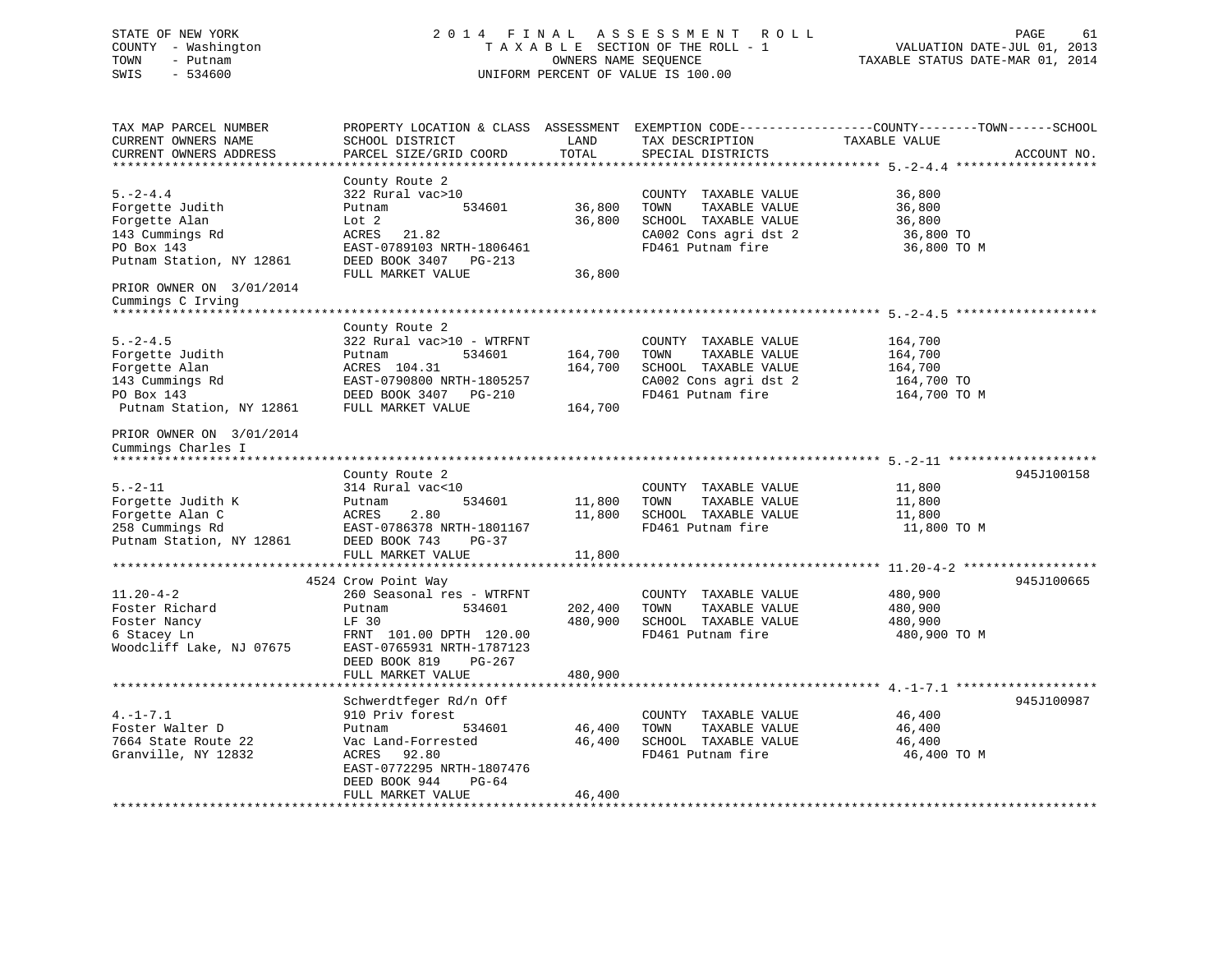## STATE OF NEW YORK 2 0 1 4 F I N A L A S S E S S M E N T R O L L PAGE 62 COUNTY - Washington T A X A B L E SECTION OF THE ROLL - 1 VALUATION DATE-JUL 01, 2013 TOWN - Putnam **CONNERS NAME SEQUENCE** TAXABLE STATUS DATE-MAR 01, 2014 SWIS - 534600 UNIFORM PERCENT OF VALUE IS 100.00

| TAX MAP PARCEL NUMBER<br>CURRENT OWNERS NAME<br>CURRENT OWNERS ADDRESS | SCHOOL DISTRICT<br>PARCEL SIZE/GRID COORD          | LAND<br>TOTAL | TAX DESCRIPTION TAXABLE VALUE<br>SPECIAL DISTRICTS | PROPERTY LOCATION & CLASS ASSESSMENT EXEMPTION CODE---------------COUNTY-------TOWN-----SCHOOL | ACCOUNT NO. |
|------------------------------------------------------------------------|----------------------------------------------------|---------------|----------------------------------------------------|------------------------------------------------------------------------------------------------|-------------|
|                                                                        |                                                    |               |                                                    |                                                                                                |             |
|                                                                        | 2017 Mill Bay                                      |               |                                                    |                                                                                                | 945J100729  |
| $13. - 3 - 12$                                                         | 260 Seasonal res - WTRFNT                          |               | COUNTY TAXABLE VALUE                               | 20,500                                                                                         |             |
| Frankovic Thomas J Jr                                                  | Putnam<br>534601                                   | 5,400         | TOWN<br>TAXABLE VALUE                              | 20,500                                                                                         |             |
| Frankovic Marlene C                                                    | FRNT 100.00 DPTH 60.00                             | 20,500        | SCHOOL TAXABLE VALUE                               | 20,500                                                                                         |             |
| 125 Beacon Rd                                                          | ACRES<br>0.15                                      |               | FD461 Putnam fire                                  | 20,500 TO M                                                                                    |             |
| Glenmont, NY 12077                                                     | EAST-0789581 NRTH-1790629<br>DEED BOOK 2575 PG-107 |               |                                                    |                                                                                                |             |
|                                                                        | FULL MARKET VALUE                                  | 20,500        |                                                    |                                                                                                |             |
|                                                                        |                                                    |               |                                                    |                                                                                                |             |
| $13. - 3 - 13$                                                         | 2015 Mill Bay<br>260 Seasonal res - WTRFNT         |               |                                                    | 45,600                                                                                         | 945J100239  |
| Frankovic Thomas Jr                                                    | 534601<br>Putnam                                   | 5,600         | COUNTY TAXABLE VALUE<br>TOWN<br>TAXABLE VALUE      | 45,600                                                                                         |             |
| 125 Beacon Rd                                                          | FRNT 65.00 DPTH 147.00                             | 45,600        | SCHOOL TAXABLE VALUE                               | 45,600                                                                                         |             |
| Glenmont, NY 12077                                                     | EAST-0789547 NRTH-1790552                          |               | FD461 Putnam fire                                  | 45,600 TO M                                                                                    |             |
|                                                                        | DEED BOOK 897<br>$PG-181$                          |               |                                                    |                                                                                                |             |
|                                                                        | FULL MARKET VALUE                                  | 45,600        |                                                    |                                                                                                |             |
|                                                                        |                                                    |               |                                                    |                                                                                                |             |
|                                                                        | 1135 County Route 2                                |               |                                                    |                                                                                                | 945J101072  |
| $2. -1 - 2.3$                                                          | 210 1 Family Res                                   |               | STAR B<br>41854                                    | $\overline{0}$<br>$\Omega$                                                                     | 30,000      |
| Frary Cynthia                                                          | Putnam<br>534601                                   | 15,700        | COUNTY TAXABLE VALUE                               | 142,900                                                                                        |             |
| a/k/a Cynthia Forrest                                                  | Schoolhouse & Lot                                  | 142,900       | TAXABLE VALUE<br>TOWN                              | 142,900                                                                                        |             |
| 1135 Lower Rd                                                          | FRNT 200.00 DPTH 260.00                            |               | SCHOOL TAXABLE VALUE                               | 112,900                                                                                        |             |
| Putnam Station, NY 12861                                               | EAST-0783718 NRTH-1812575                          |               | FD461 Putnam fire                                  | 142,900 TO M                                                                                   |             |
|                                                                        | DEED BOOK 1689 PG-120                              |               |                                                    |                                                                                                |             |
|                                                                        | FULL MARKET VALUE                                  | 142,900       |                                                    |                                                                                                |             |
|                                                                        |                                                    |               |                                                    |                                                                                                |             |
| $5. - 1 - 5$                                                           | 41 Cummings Rd                                     |               |                                                    |                                                                                                | 945J100427  |
| Frasier Christopher L                                                  | 210 1 Family Res<br>534601                         | 11,400        | COUNTY TAXABLE VALUE<br>TOWN<br>TAXABLE VALUE      | 180,700<br>180,700                                                                             |             |
| 41 Cummings Rd                                                         | Putnam<br>FRNT 125.00 DPTH 100.00                  | 180,700       | SCHOOL TAXABLE VALUE                               | 180,700                                                                                        |             |
| Putnam, NY 12861                                                       | EAST-0779934 NRTH-1801125                          |               | FD461 Putnam fire                                  | 180,700 TO M                                                                                   |             |
|                                                                        | DEED BOOK 2887<br>PG-94                            |               |                                                    |                                                                                                |             |
|                                                                        | FULL MARKET VALUE                                  | 180,700       |                                                    |                                                                                                |             |
|                                                                        |                                                    |               |                                                    |                                                                                                |             |
|                                                                        | 111 Putnam Center Rd                               |               |                                                    |                                                                                                |             |
| $13. - 1 - 1.9$                                                        | 210 1 Family Res                                   |               | STAR B<br>41854                                    | $\Omega$<br>$\Omega$                                                                           | 30,000      |
| Frasier John A                                                         | 534601<br>Putnam                                   | 33,100        | COUNTY TAXABLE VALUE                               | 177,500                                                                                        |             |
| Frasier Nancy A                                                        | ACRES<br>8.13                                      | 177,500       | TOWN<br>TAXABLE VALUE                              | 177,500                                                                                        |             |
| 111 Putnam Center Rd                                                   | EAST-0782738 NRTH-1793870                          |               | SCHOOL TAXABLE VALUE                               | 147,500                                                                                        |             |
| Putnam, NY 12861                                                       | DEED BOOK 3084 PG-234                              |               | FD461 Putnam fire                                  | 177,500 TO M                                                                                   |             |
|                                                                        | FULL MARKET VALUE                                  | 177,500       |                                                    |                                                                                                |             |
|                                                                        |                                                    |               |                                                    |                                                                                                |             |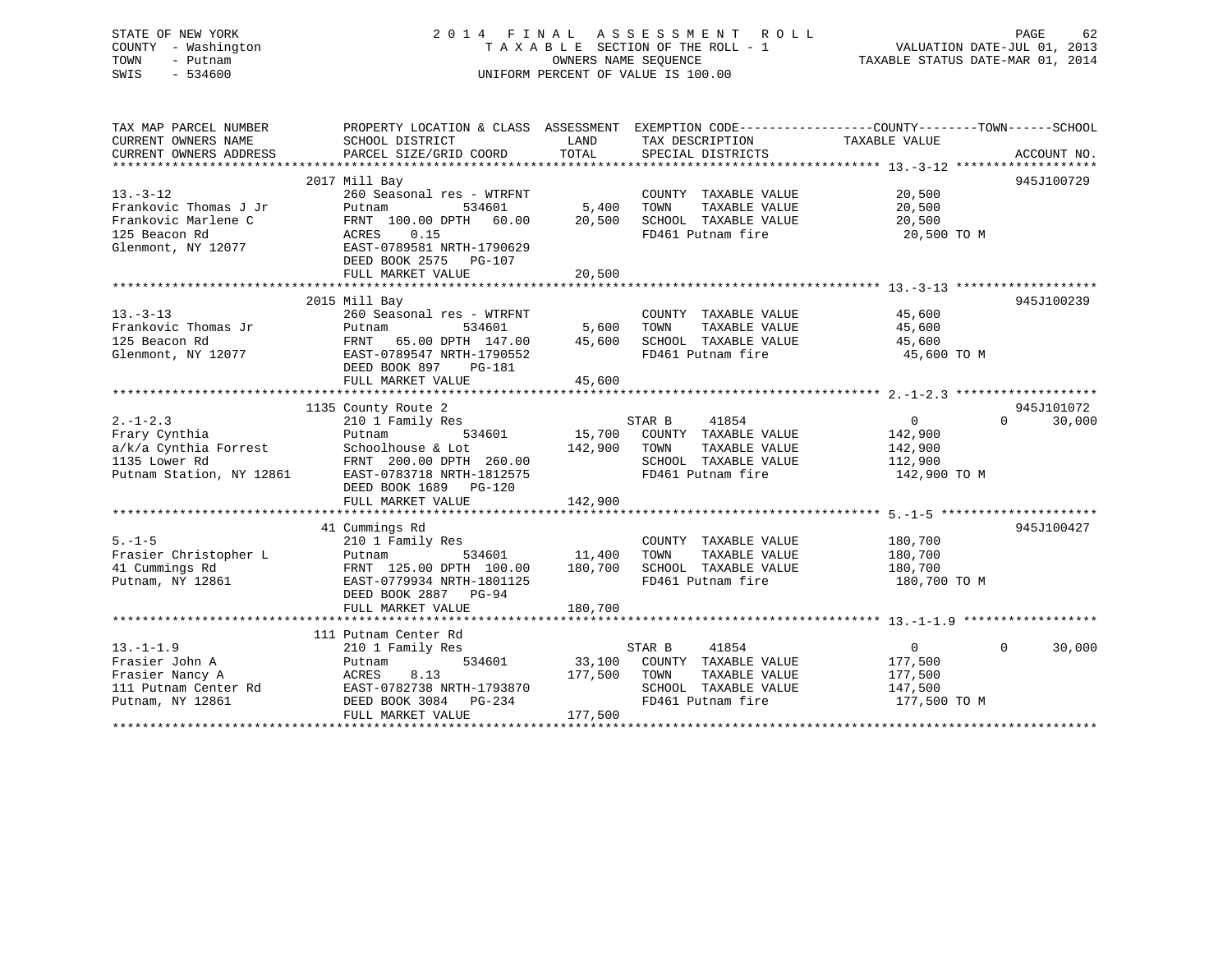## STATE OF NEW YORK 2 0 1 4 F I N A L A S S E S S M E N T R O L L PAGE 63 COUNTY - Washington T A X A B L E SECTION OF THE ROLL - 1 VALUATION DATE-JUL 01, 2013 TOWN - Putnam **CONNERS NAME SEQUENCE** TAXABLE STATUS DATE-MAR 01, 2014 SWIS - 534600 UNIFORM PERCENT OF VALUE IS 100.00

| TAX MAP PARCEL NUMBER<br>CURRENT OWNERS NAME<br>CURRENT OWNERS ADDRESS                                                         | SCHOOL DISTRICT<br>PARCEL SIZE/GRID COORD                                                                                                                                                                                  | LAND<br>TOTAL                 | TAX DESCRIPTION<br>SPECIAL DISTRICTS                                                                          | PROPERTY LOCATION & CLASS ASSESSMENT EXEMPTION CODE----------------COUNTY-------TOWN------SCHOOL<br>TAXABLE VALUE<br>ACCOUNT NO. |
|--------------------------------------------------------------------------------------------------------------------------------|----------------------------------------------------------------------------------------------------------------------------------------------------------------------------------------------------------------------------|-------------------------------|---------------------------------------------------------------------------------------------------------------|----------------------------------------------------------------------------------------------------------------------------------|
| $9. - 1 - 32.1$<br>Frasier Joshua A<br>17142 State Route 22<br>Putnam, NY 12861                                                | 17142 State Route 22<br>210 1 Family Res<br>Putnam<br>534601<br>450/218<br>ACRES<br>3.50<br>EAST-0780266 NRTH-1797966<br>DEED BOOK 3244<br>PG-116<br>FULL MARKET VALUE                                                     | 21,900<br>122,700<br>122,700  | 41854<br>STAR B<br>COUNTY TAXABLE VALUE<br>TAXABLE VALUE<br>TOWN<br>SCHOOL TAXABLE VALUE<br>FD461 Putnam fire | 945J100614<br>$\overline{0}$<br>$\Omega$<br>30,000<br>122,700<br>122,700<br>92,700<br>122,700 TO M                               |
| $11.20 - 3 - 6.2$<br>Freeman John F LE<br>Krieger Susan E<br>13 Curry Ln<br>Hyde Park, NY 12538                                | 3524 Gull Bay Ridge Way<br>260 Seasonal res<br>534601<br>Putnam<br>Dock Rights 473/108;536/1<br>Bdy Line Agmt 606/180<br>FRNT 100.00 DPTH 100.00<br>EAST-0767447 NRTH-1785612<br>DEED BOOK 2951 PG-33<br>FULL MARKET VALUE | 91,900<br>174,500<br>174,500  | COUNTY TAXABLE VALUE<br>TOWN<br>TAXABLE VALUE<br>SCHOOL TAXABLE VALUE<br>FD461 Putnam fire                    | 945J100945<br>174,500<br>174,500<br>174,500<br>174,500 TO M                                                                      |
| $8. -2 - 7.1$<br>French Robert L<br>French Deborah B<br>157 Maple Ave<br>Meridan, CT 06450                                     | 44 County Route 1<br>240 Rural res<br>534601<br>Putnam<br>ACRES 11.50<br>EAST-0778420 NRTH-1800865<br>DEED BOOK 1666 PG-161<br>FULL MARKET VALUE                                                                           | 36,500<br>175,000<br>175,000  | COUNTY TAXABLE VALUE<br>TAXABLE VALUE<br>TOWN<br>SCHOOL TAXABLE VALUE<br>FD461 Putnam fire                    | 945J100632<br>175,000<br>175,000<br>175,000<br>175,000 TO M                                                                      |
| $12. - 4 - 38$<br>Freud Sally<br>739 Kings Croft<br>Cherry Hill, NJ 08034                                                      | 4435 Link Way<br>260 Seasonal res - WTRFNT<br>534601<br>Putnam<br>429/721<br>LF 275 & 175<br>ACRES<br>1.60<br>EAST-0766320 NRTH-1788740<br>DEED BOOK 426<br>PG-622<br>FULL MARKET VALUE                                    | 645,100<br>900,100<br>900,100 | COUNTY TAXABLE VALUE<br>TAXABLE VALUE<br>TOWN<br>SCHOOL TAXABLE VALUE<br>FD461 Putnam fire                    | 945J100241<br>900,100<br>900,100<br>900,100<br>900,100 TO M                                                                      |
| $7.12 - 1 - 26$<br>Frier Audrey H Trustee<br>Frier Irrvocable Trust Joan<br>3029 Lake George Way N<br>Putnam Station, NY 12861 | 3029 Lake George Way<br>260 Seasonal res - WTRFNT<br>534601<br>Putnam<br>LF 200<br>96.00 DPTH 202.00<br>FRNT<br>EAST-0767378 NRTH-1798745<br>DEED BOOK 1817<br>PG-311<br>FULL MARKET VALUE                                 | 551,300<br>762,600<br>762,600 | COUNTY TAXABLE VALUE<br>TOWN<br>TAXABLE VALUE<br>SCHOOL TAXABLE VALUE<br>FD461 Putnam fire                    | 945J100243<br>762,600<br>762,600<br>762,600<br>762,600 ТО М                                                                      |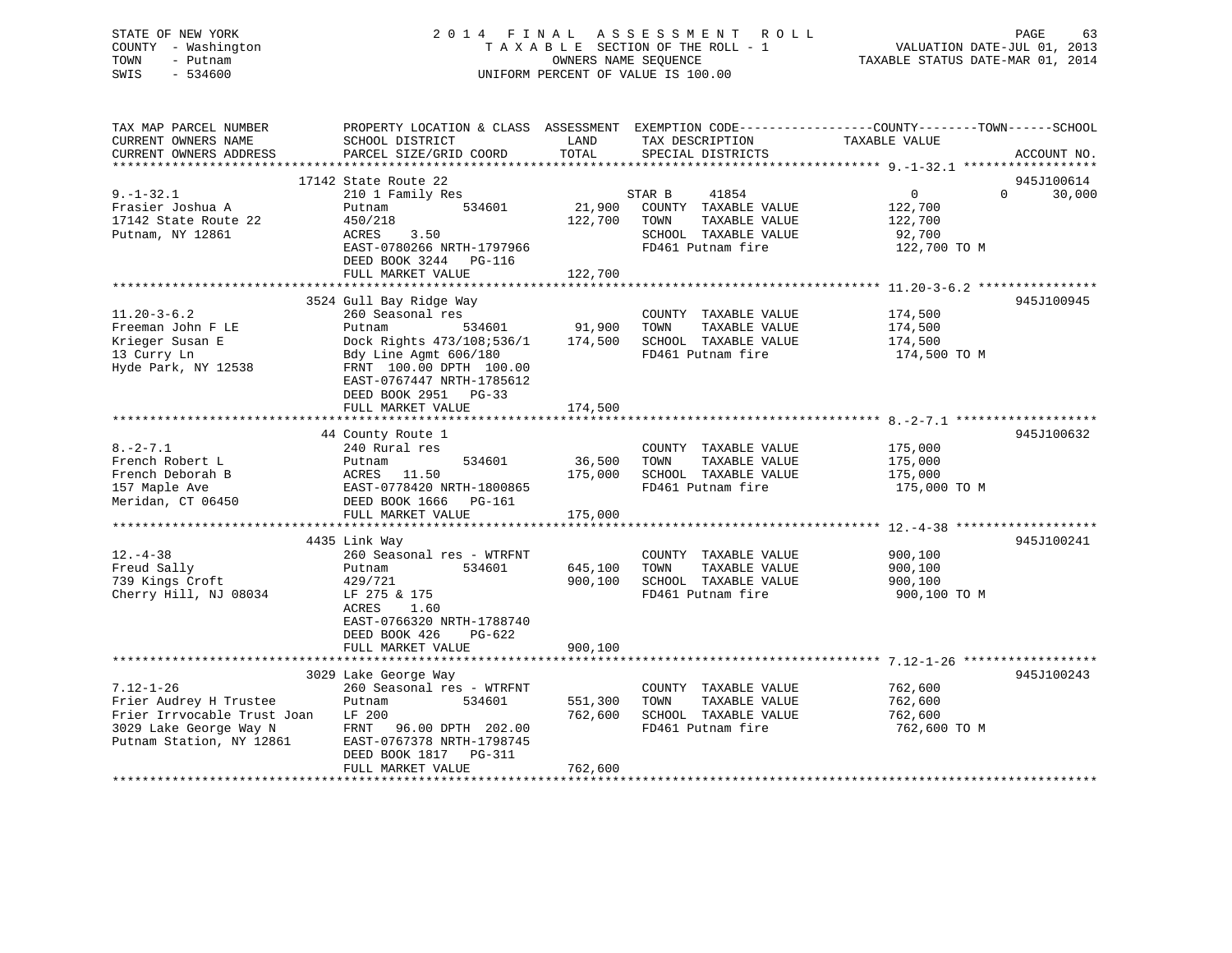## STATE OF NEW YORK 2 0 1 4 F I N A L A S S E S S M E N T R O L L PAGE 64 COUNTY - Washington T A X A B L E SECTION OF THE ROLL - 1 VALUATION DATE-JUL 01, 2013 TOWN - Putnam **CONNERS NAME SEQUENCE** TAXABLE STATUS DATE-MAR 01, 2014 SWIS - 534600 UNIFORM PERCENT OF VALUE IS 100.00

| TAX MAP PARCEL NUMBER                | PROPERTY LOCATION & CLASS ASSESSMENT EXEMPTION CODE----------------COUNTY-------TOWN------SCHOOL                                                                                                                                |         |                                                                                                     |                    |                    |
|--------------------------------------|---------------------------------------------------------------------------------------------------------------------------------------------------------------------------------------------------------------------------------|---------|-----------------------------------------------------------------------------------------------------|--------------------|--------------------|
| CURRENT OWNERS NAME                  | SCHOOL DISTRICT                                                                                                                                                                                                                 | LAND    | TAX DESCRIPTION                                                                                     | TAXABLE VALUE      |                    |
| CURRENT OWNERS ADDRESS               | PARCEL SIZE/GRID COORD                                                                                                                                                                                                          | TOTAL   | SPECIAL DISTRICTS                                                                                   |                    | ACCOUNT NO.        |
|                                      |                                                                                                                                                                                                                                 |         |                                                                                                     |                    |                    |
|                                      | 2112 Black Point Rd                                                                                                                                                                                                             |         |                                                                                                     |                    | 945J100383         |
| $1.18 - 1 - 4$                       | 210 1 Family Res - WTRFNT                                                                                                                                                                                                       |         | 41834<br>STAR EN                                                                                    | $\overline{0}$     | $\Omega$<br>64,200 |
| Frost Eugene<br>Frost Patricia       | 534601<br>Putnam<br>Putham<br>106' Lf                                                                                                                                                                                           | 535,000 | 361,300 COUNTY TAXABLE VALUE<br>TAXABLE VALUE<br>TOWN                                               | 535,000<br>535,000 |                    |
|                                      |                                                                                                                                                                                                                                 |         |                                                                                                     |                    |                    |
|                                      | 2112 Black Point Rd           FRNT 106.00 DPTH 294.00<br>Ticonderoga, NY 12883         EAST-0772476 NRTH-1811049                                                                                                                |         | SCHOOL TAXABLE VALUE 470,800<br>BP461 Black Pt Sewer Dist 00 UN C<br>FD461 Putnam fire 535,000 TO M |                    |                    |
|                                      | DEED BOOK 748<br>PG-162                                                                                                                                                                                                         |         |                                                                                                     |                    |                    |
|                                      | FULL MARKET VALUE                                                                                                                                                                                                               | 535,000 |                                                                                                     |                    |                    |
|                                      |                                                                                                                                                                                                                                 |         |                                                                                                     |                    |                    |
|                                      | 1512 Five Camps Way                                                                                                                                                                                                             |         |                                                                                                     |                    | 945J100092         |
| $14.18 - 4 - 10$                     |                                                                                                                                                                                                                                 |         | COUNTY TAXABLE VALUE 617,800                                                                        |                    |                    |
|                                      | 14.18-4-10 260 Seasonal res - WTRFNT<br>Fuchs Revoc Living Trust Donal Putnam 534601                                                                                                                                            | 510,000 | TOWN<br>TAXABLE VALUE                                                                               | 617,800            |                    |
| Fuchs Revoc Living Trust Seemo Lot 9 |                                                                                                                                                                                                                                 | 617,800 | SCHOOL TAXABLE VALUE 617,800                                                                        |                    |                    |
| 677 Laurel Ln                        | LF 100                                                                                                                                                                                                                          |         | FD461 Putnam fire                                                                                   | 617,800 TO M       |                    |
| Wyckoff, NJ 07481                    | 14.–4–10                                                                                                                                                                                                                        |         |                                                                                                     |                    |                    |
|                                      | FRNT 100.00 DPTH 231.00                                                                                                                                                                                                         |         |                                                                                                     |                    |                    |
|                                      | EAST-0763803 NRTH-1779826                                                                                                                                                                                                       |         |                                                                                                     |                    |                    |
|                                      | DEED BOOK 2873 PG-170                                                                                                                                                                                                           |         |                                                                                                     |                    |                    |
|                                      | FULL MARKET VALUE                                                                                                                                                                                                               | 617,800 |                                                                                                     |                    |                    |
|                                      |                                                                                                                                                                                                                                 |         |                                                                                                     |                    |                    |
|                                      | 17128 State Route 22                                                                                                                                                                                                            |         |                                                                                                     |                    | 945J100586         |
|                                      |                                                                                                                                                                                                                                 |         | 41854                                                                                               | $\overline{0}$     | $\Omega$<br>30,000 |
|                                      | 9.-1-31 210 1 Family Res STAR B<br>Fuller Carolyn Putnam 534601 18,400 COUNT<br>17128 State Route 22 ACRES 1.90 55,100 TOWN<br>PO Box 13 EAST-0780222 NRTH-1797747 SCHOO<br>Putnam Station, NY 12861 DEED BOOK 946 PG-186 FD461 |         | 18,400 COUNTY TAXABLE VALUE                                                                         | 55,100             |                    |
|                                      |                                                                                                                                                                                                                                 |         |                                                                                                     |                    |                    |
|                                      |                                                                                                                                                                                                                                 |         | TAXABLE VALUE 55,100<br>TAXABLE VALUE 25,100                                                        |                    |                    |
|                                      |                                                                                                                                                                                                                                 |         | SCHOOL TAXABLE VALUE 25,100<br>FD461 Putnam fire 35,100 TO M                                        |                    |                    |
|                                      |                                                                                                                                                                                                                                 |         |                                                                                                     |                    |                    |
|                                      |                                                                                                                                                                                                                                 |         |                                                                                                     |                    |                    |
|                                      | 17134 State Route 22                                                                                                                                                                                                            |         |                                                                                                     |                    |                    |
| $9. - 1 - 31.1$                      | 312 Vac w/imprv                                                                                                                                                                                                                 |         | COUNTY TAXABLE VALUE                                                                                | 28,500             |                    |
|                                      |                                                                                                                                                                                                                                 |         | TOWN       TAXABLE  VALUE<br>SCHOOL    TAXABLE  VALUE                                               | 28,500             |                    |
|                                      |                                                                                                                                                                                                                                 |         |                                                                                                     | 28,500             |                    |
|                                      |                                                                                                                                                                                                                                 |         | FD461 Putnam fire                                                                                   | 28,500 TO M        |                    |
|                                      |                                                                                                                                                                                                                                 |         |                                                                                                     |                    |                    |
|                                      | FULL MARKET VALUE                                                                                                                                                                                                               | 28,500  |                                                                                                     |                    |                    |
|                                      |                                                                                                                                                                                                                                 |         |                                                                                                     |                    |                    |
|                                      | 3510 Gull Bay Ridge Way                                                                                                                                                                                                         |         |                                                                                                     |                    | 945J100682         |
| $11.20 - 3 - 11$                     | 260 Seasonal res                                                                                                                                                                                                                |         | COUNTY TAXABLE VALUE                                                                                | 194,000            |                    |
|                                      |                                                                                                                                                                                                                                 | 75,000  | TOWN<br>TAXABLE VALUE 194,000                                                                       |                    |                    |
|                                      | Furdyna Theodore J -LE-<br>Putnam 314601<br>Furdyna Sophie T LE Easement 815-145<br>143 Albany Shaker Rd FRNT 50.00 DPTH 150.00<br>Albany, NY 12211 EAST-0767309 NRTH-1785346                                                   | 194,000 | SCHOOL TAXABLE VALUE                                                                                | 194,000            |                    |
|                                      |                                                                                                                                                                                                                                 |         | FD461 Putnam fire 194,000 TO M                                                                      |                    |                    |
|                                      |                                                                                                                                                                                                                                 |         |                                                                                                     |                    |                    |
|                                      | DEED BOOK 898<br>PG-294                                                                                                                                                                                                         |         |                                                                                                     |                    |                    |
|                                      | FULL MARKET VALUE                                                                                                                                                                                                               | 194,000 |                                                                                                     |                    |                    |
|                                      |                                                                                                                                                                                                                                 |         |                                                                                                     |                    |                    |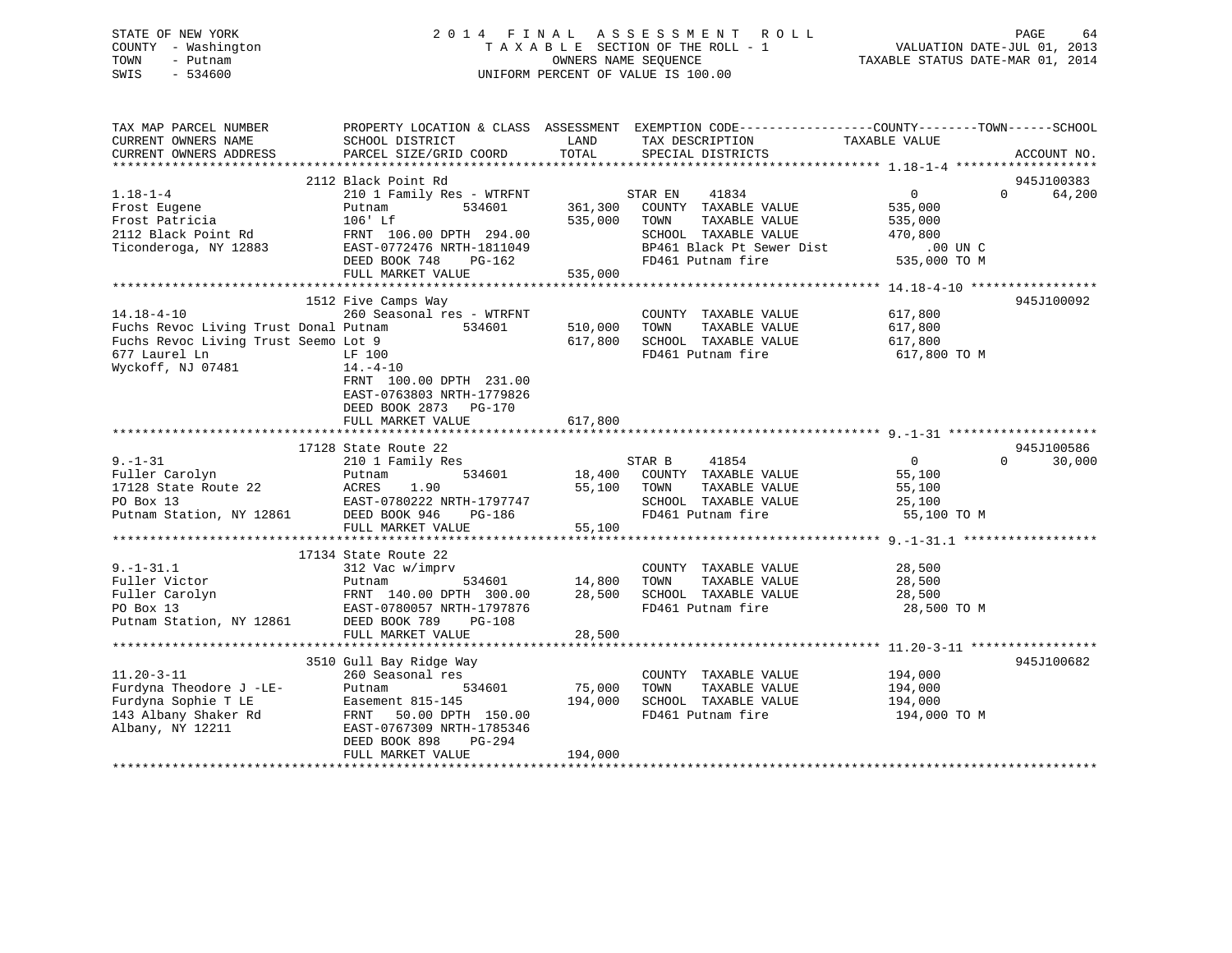#### STATE OF NEW YORK 2 0 1 4 F I N A L A S S E S S M E N T R O L L PAGE 65COUNTY - Washington T A X A B L E SECTION OF THE ROLL - 1 TOWN - Putnam **CONNERS NAME SEQUENCE** TAXABLE STATUS DATE-MAR 01, 2014 SWIS - 534600 UNIFORM PERCENT OF VALUE IS 100.00

VALUATION DATE-JUL 01, 2013

| TAX MAP PARCEL NUMBER<br>CURRENT OWNERS NAME<br>CURRENT OWNERS ADDRESS<br>**********************                         | PROPERTY LOCATION & CLASS<br>SCHOOL DISTRICT<br>PARCEL SIZE/GRID COORD                                                                                                                          | ASSESSMENT<br>LAND<br>TOTAL   | TAX DESCRIPTION<br>SPECIAL DISTRICTS                                                                                | EXEMPTION CODE-----------------COUNTY-------TOWN------SCHOOL<br>TAXABLE VALUE<br>ACCOUNT NO.                          |
|--------------------------------------------------------------------------------------------------------------------------|-------------------------------------------------------------------------------------------------------------------------------------------------------------------------------------------------|-------------------------------|---------------------------------------------------------------------------------------------------------------------|-----------------------------------------------------------------------------------------------------------------------|
| $11.20 - 3 - 25$<br>Furdyna Theodore J LE<br>Furdyna Sophie T LE<br>143 Albany Shaker Rd<br>Albany, NY 12211             | Gull Bay Rd<br>312 Vac w/imprv - WTRFNT<br>534601<br>Putnam<br>Lot<br>LF 40<br>40.00 DPTH<br>FRNT<br>20.00<br>EAST-0767142 NRTH-1785525<br>DEED BOOK 898<br>$PG-294$                            | 47,600<br>49,200              | COUNTY TAXABLE VALUE<br>TOWN<br>TAXABLE VALUE<br>SCHOOL TAXABLE VALUE<br>FD461 Putnam fire                          | 945J100684<br>49,200<br>49,200<br>49,200<br>49,200 TO M                                                               |
|                                                                                                                          | FULL MARKET VALUE                                                                                                                                                                               | 49,200                        |                                                                                                                     |                                                                                                                       |
| $7.12 - 2 - 20$<br>Gallagher Joseph Trustee<br>Gallagher Joanne C Trustee<br>4600 N A1A Unit 205<br>Vero Beach, FL 32963 | 2022 Lake George Way South<br>260 Seasonal res - WTRFNT<br>Putnam<br>534601<br>LF 50<br>FRNT<br>58.00 DPTH 225.00<br>EAST-0767658 NRTH-1797467<br>DEED BOOK 3322<br>PG-196<br>FULL MARKET VALUE | 344,600<br>582,600<br>582,600 | COUNTY TAXABLE VALUE<br>TOWN<br>TAXABLE VALUE<br>SCHOOL TAXABLE VALUE<br>FD461 Putnam fire                          | ************************************ 7.12-2-20 *******<br>945J100250<br>582,600<br>582,600<br>582,600<br>582,600 TO M |
|                                                                                                                          |                                                                                                                                                                                                 |                               |                                                                                                                     |                                                                                                                       |
| $14.8 - 1 - 13$<br>Garbauskas Bernard J<br>Garbauskas Mary F<br>69 Neptune Ln<br>S Yarmouth, MA 02664                    | 582 Gull Bay Rd<br>260 Seasonal res - WTRFNT<br>Putnam<br>534601<br>Lot 7<br>LF 92<br>FRNT<br>80.00 DPTH 137.00<br>EAST-0765446 NRTH-1783966<br>DEED BOOK 1981 PG-291<br>FULL MARKET VALUE      | 395,700<br>499,000<br>499,000 | COUNTY TAXABLE VALUE<br>TOWN<br>TAXABLE VALUE<br>SCHOOL TAXABLE VALUE<br>FD461 Putnam fire                          | 945J100093<br>499,000<br>499,000<br>499,000<br>499,000 TO M                                                           |
|                                                                                                                          |                                                                                                                                                                                                 |                               |                                                                                                                     |                                                                                                                       |
| $9. - 1 - 8.1$<br>Garbis Andrew N Trustee<br>Garbis Dana F Trustee<br>6713 Rotan Dr<br>Austin, TX 78749-4009             | 24 Holmes Ln<br>240 Rural res<br>- WTRFNT<br>Putnam<br>534601<br>39.60<br>ACRES<br>EAST-0790871 NRTH-1795540<br>DEED BOOK 2915<br>PG-157<br>FULL MARKET VALUE                                   | 124,600<br>333,500<br>333,500 | COUNTY TAXABLE VALUE<br>TAXABLE VALUE<br>TOWN<br>SCHOOL TAXABLE VALUE<br>CA002 Cons agri dst 2<br>FD461 Putnam fire | 945J101052<br>333,500<br>333,500<br>333,500<br>333,500 TO<br>333,500 TO M                                             |
|                                                                                                                          | 110 Old Garbis Way                                                                                                                                                                              |                               |                                                                                                                     | 945J100252                                                                                                            |
| $13. - 3 - 7$<br>Garbis Paul A<br>Garbis Margot<br>13 Marquerite Ln<br>Towaco, NJ 07082                                  | 260 Seasonal res - WTRFNT<br>534601<br>Putnam<br>$Cot/5$ Lots<br>940/29<br>ACRES<br>2.70<br>EAST-0790403 NRTH-1793013<br>DEED BOOK 2416<br>PG-136                                               | 28,500<br>95,000              | COUNTY TAXABLE VALUE<br>TOWN<br>TAXABLE VALUE<br>SCHOOL TAXABLE VALUE<br>FD461 Putnam fire                          | 95,000<br>95,000<br>95,000<br>95,000 TO M                                                                             |
|                                                                                                                          | FULL MARKET VALUE<br>*******************                                                                                                                                                        | 95,000                        |                                                                                                                     |                                                                                                                       |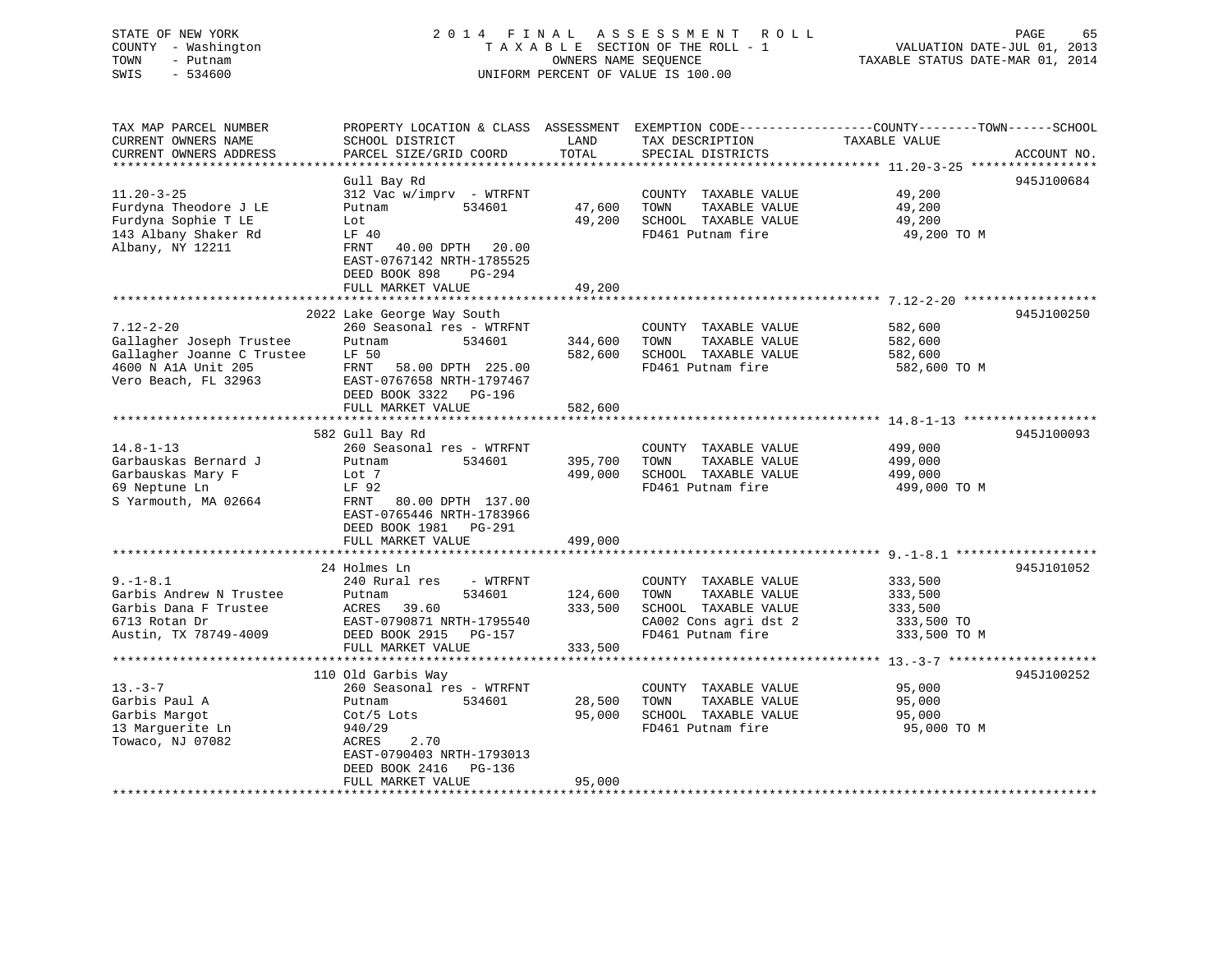## STATE OF NEW YORK 2 0 1 4 F I N A L A S S E S S M E N T R O L L PAGE 66 COUNTY - Washington T A X A B L E SECTION OF THE ROLL - 1 VALUATION DATE-JUL 01, 2013 TOWN - Putnam OWNERS NAME SEQUENCE TAXABLE STATUS DATE-MAR 01, 2014 SWIS - 534600 UNIFORM PERCENT OF VALUE IS 100.00

| TAX MAP PARCEL NUMBER             |                                                                                                                                    |               | PROPERTY LOCATION & CLASS ASSESSMENT EXEMPTION CODE----------------COUNTY-------TOWN-----SCHOOL |                  |                    |
|-----------------------------------|------------------------------------------------------------------------------------------------------------------------------------|---------------|-------------------------------------------------------------------------------------------------|------------------|--------------------|
|                                   | SCHOOL DISTRICT LAND LAND PARCEL SIZE/GRID COORD TOTAL                                                                             |               |                                                                                                 |                  |                    |
|                                   |                                                                                                                                    |               |                                                                                                 |                  |                    |
|                                   |                                                                                                                                    |               |                                                                                                 |                  |                    |
|                                   | 2429 Black Point Way                                                                                                               |               |                                                                                                 |                  | 945J100560         |
| $4. -1 - 40$                      | 260 Seasonal res - WTRFNT                                                                                                          |               | COUNTY TAXABLE VALUE 384,400                                                                    |                  |                    |
| Gargiulo Frank                    | 534601<br>Putnam                                                                                                                   | 284,200       | TOWN                                                                                            |                  |                    |
| Gargiulo Kathleen                 |                                                                                                                                    | 384,400       | TAXABLE VALUE 384,400<br>TAXABLE VALUE 384,400<br>SCHOOL TAXABLE VALUE                          |                  |                    |
| 54 Green Ave                      |                                                                                                                                    |               |                                                                                                 |                  |                    |
| Madison, NJ 07940                 | Putnam<br>70' Lf<br>FRNT 70.00 DPTH 348.00<br>EAST-0767732 NRTH-1805321<br>EAST-0767732 NRTH-1805321                               |               | BP461 Black Pt Sewer Dist .00 UN C<br>FD461 Putnam fire 384,400 TO M                            |                  |                    |
|                                   | DEED BOOK 2903 PG-323                                                                                                              |               |                                                                                                 |                  |                    |
|                                   | FULL MARKET VALUE                                                                                                                  | 384,400       |                                                                                                 |                  |                    |
|                                   |                                                                                                                                    |               |                                                                                                 |                  |                    |
|                                   | 2080 Black Point Rd                                                                                                                |               |                                                                                                 |                  | 945J100894         |
| $1.14 - 1 - 13$                   | 280 Res Multiple - WTRFNT                                                                                                          |               | COUNTY TAXABLE VALUE 600,000                                                                    |                  |                    |
| Gasser Richard T                  | 534601<br>Putnam                                                                                                                   | 468,600       | TOWN<br>TAXABLE VALUE                                                                           | 600,000          |                    |
| Gasser Deborah A                  | 868/338                                                                                                                            | 600,000       | SCHOOL TAXABLE VALUE                                                                            | 600,000          |                    |
| 2080 Black Point Rd               | Lf 145                                                                                                                             |               |                                                                                                 |                  |                    |
| Ticonderoga, NY 12883             | FRNT 133.00 DPTH 210.00                                                                                                            |               | BP461 Black Pt Sewer Dist<br>FD461 Putnam fire 600,000 TO M                                     |                  |                    |
|                                   | EAST-0772912 NRTH-1811686                                                                                                          |               |                                                                                                 |                  |                    |
|                                   | DEED BOOK 868<br>PG-338                                                                                                            |               |                                                                                                 |                  |                    |
|                                   | FULL MARKET VALUE                                                                                                                  | 600,000       |                                                                                                 |                  |                    |
|                                   |                                                                                                                                    |               |                                                                                                 |                  |                    |
|                                   | Hutton Square Rd                                                                                                                   |               |                                                                                                 |                  |                    |
| $13.-2-10.3$                      | 314 Rural vac<10                                                                                                                   |               | COUNTY TAXABLE VALUE 20,200                                                                     |                  |                    |
| Geh James R                       | 534601<br>Putnam                                                                                                                   |               |                                                                                                 | 20,200           |                    |
| Geh James R<br>146 County Route 2 | ACRES<br>5.07                                                                                                                      |               | 20,200 TOWN TAXABLE VALUE<br>20,200 SCHOOL TAXABLE VALUE                                        | 20,200<br>20,200 |                    |
| Putnam, NY 12861                  | EAST-0786099 NRTH-1792684                                                                                                          |               | FD461 Putnam fire 20,200 TO M                                                                   |                  |                    |
|                                   | DEED BOOK 956                                                                                                                      |               |                                                                                                 |                  |                    |
|                                   | PG-76<br>FULL MARKET VALUE                                                                                                         |               |                                                                                                 |                  |                    |
|                                   |                                                                                                                                    | 20,200        |                                                                                                 |                  |                    |
|                                   |                                                                                                                                    |               |                                                                                                 |                  | 945J100822         |
| $13.-2-10.2$                      | 146 County Route 2<br>County Route 2<br>242 Rurl res&rec                                                                           |               | STAR EN 41834                                                                                   | $\overline{0}$   | $\Omega$<br>64,200 |
|                                   |                                                                                                                                    |               |                                                                                                 |                  |                    |
| Geh Robert                        | 534601<br>Putnam                                                                                                                   |               | 40,200 COUNTY TAXABLE VALUE                                                                     | 328,500          |                    |
| Geh Patricia                      | 506/22                                                                                                                             | 328,500 TOWN  | TAXABLE VALUE                                                                                   | 328,500          |                    |
| 146 County Route 2                | ACRES 15.20                                                                                                                        |               | SCHOOL TAXABLE VALUE                                                                            | 264,300          |                    |
| Putnam, NY 12861                  | EAST-0784448 NRTH-1793354                                                                                                          |               | FD461 Putnam fire                                                                               | 328,500 TO M     |                    |
|                                   | DEED BOOK 738<br>PG-281                                                                                                            |               |                                                                                                 |                  |                    |
|                                   | FULL MARKET VALUE                                                                                                                  | 328,500       |                                                                                                 |                  |                    |
|                                   |                                                                                                                                    |               |                                                                                                 |                  |                    |
|                                   | Putnam Center Rd                                                                                                                   |               |                                                                                                 |                  |                    |
| $13.-2-10.4$                      | 322 Rural vac>10                                                                                                                   |               | COUNTY TAXABLE VALUE                                                                            | 12,300           |                    |
| Geh Robert                        | Putnam                                                                                                                             | 534601 12,300 | TAXABLE VALUE<br>TOWN                                                                           | 12,300           |                    |
|                                   |                                                                                                                                    | 12,300        | SCHOOL TAXABLE VALUE 12,300                                                                     |                  |                    |
|                                   |                                                                                                                                    |               | FD461 Putnam fire                                                                               | 12,300 TO M      |                    |
|                                   | Geh Patricia<br>201 County Route 2<br>201 County Route 2<br>201 County Route 2<br>202 Cutham, NY 12861<br>202 DEED BOOK 738 PG-281 |               |                                                                                                 |                  |                    |
|                                   | FULL MARKET VALUE                                                                                                                  | 12,300        |                                                                                                 |                  |                    |
|                                   |                                                                                                                                    |               |                                                                                                 |                  |                    |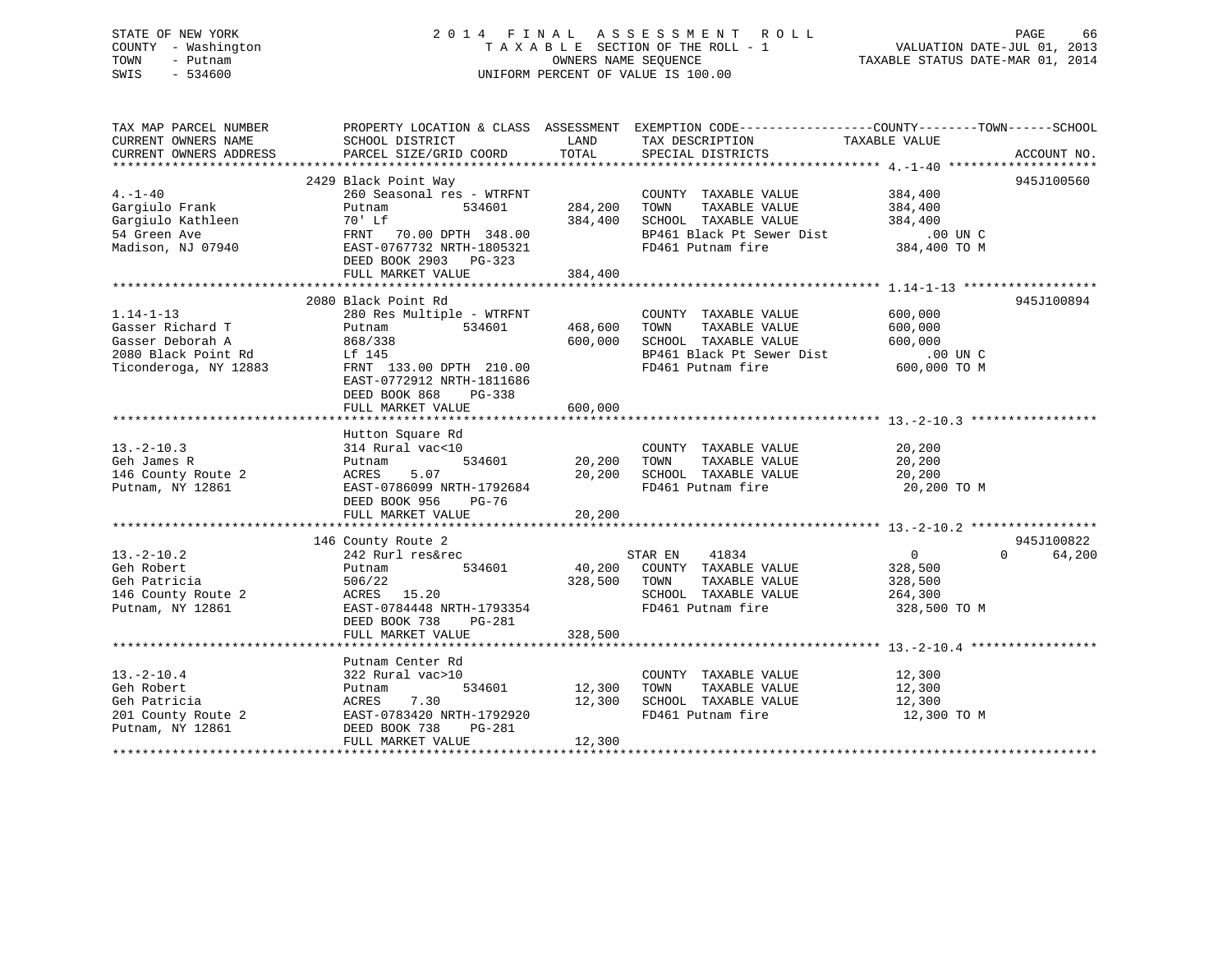# STATE OF NEW YORK GOT A LOCAL LOCAL A LOCAL A S S E S S M E N T R O L LOCAL CORRESPONDENT ROLL CONTROLLER STATE OF A LOCAL CONTROLLER STATE OF A LOCAL CONTROLLER STATE OF A LOCAL CONTROLLER STATE OF A LOCAL CONTROLLER STAT COUNTY - Washington  $T A X A B L E$  SECTION OF THE ROLL - 1<br>TOWN - Putnam data of the COUNTERS NAME SEQUENCE SWIS - 534600 UNIFORM PERCENT OF VALUE IS 100.00

VALUATION DATE-JUL 01, 2013

TAXABLE STATUS DATE-MAR 01, 2014

| TAX MAP PARCEL NUMBER                                  | PROPERTY LOCATION & CLASS ASSESSMENT |                      | EXEMPTION CODE-----------------COUNTY-------TOWN------SCHOOL |                                                           |             |
|--------------------------------------------------------|--------------------------------------|----------------------|--------------------------------------------------------------|-----------------------------------------------------------|-------------|
| CURRENT OWNERS NAME                                    | SCHOOL DISTRICT                      | LAND                 | TAX DESCRIPTION                                              | TAXABLE VALUE                                             |             |
| CURRENT OWNERS ADDRESS                                 | PARCEL SIZE/GRID COORD               | TOTAL                | SPECIAL DISTRICTS                                            |                                                           | ACCOUNT NO. |
|                                                        |                                      |                      |                                                              |                                                           |             |
|                                                        |                                      |                      |                                                              |                                                           | 945J100254  |
|                                                        | 201 County Route 2                   |                      |                                                              |                                                           |             |
| $13.-2-10.1$                                           | 312 Vac w/imprv                      |                      | COUNTY TAXABLE VALUE                                         | 110,800                                                   |             |
| Geh Robert E                                           | Putnam<br>534601                     | 100,800              | TOWN<br>TAXABLE VALUE                                        | 110,800                                                   |             |
| Geh Patricia A                                         | Bdy Ln Agmt 2038-106                 | 110,800              | SCHOOL TAXABLE VALUE                                         | 110,800                                                   |             |
| 146 County Route 2                                     | ACRES 85.66                          |                      | CA002 Cons agri dst 2                                        | 110,800 TO                                                |             |
| Putnam, NY 12861                                       | EAST-0786418 NRTH-1793385            |                      | FD461 Putnam fire                                            | 110,800 TO M                                              |             |
|                                                        | DEED BOOK 437<br>PG-690              |                      |                                                              |                                                           |             |
| MAY BE SUBJECT TO PAYMENT<br>UNDER AGDIST LAW TIL 2018 | FULL MARKET VALUE                    | 110,800              |                                                              |                                                           |             |
| *********************                                  |                                      |                      |                                                              |                                                           |             |
|                                                        | Donat Turnpike Way                   |                      |                                                              |                                                           | 945J100882  |
| $12.-1-6$                                              | 314 Rural vac<10                     |                      | COUNTY TAXABLE VALUE                                         | 76,700                                                    |             |
| Geiger Howard Jr                                       | 534601<br>Putnam                     | 76,700               | TOWN<br>TAXABLE VALUE                                        | 76,700                                                    |             |
| 440 Riverside Dr #83                                   | Vac/lot 20                           | 76,700               | SCHOOL TAXABLE VALUE                                         | 76,700                                                    |             |
| New York, NY 10027                                     |                                      |                      | FD461 Putnam fire                                            | 76,700 TO M                                               |             |
|                                                        | FRNT 299.00 DPTH 206.00              |                      |                                                              |                                                           |             |
|                                                        | EAST-0767730 NRTH-1791498            |                      |                                                              |                                                           |             |
|                                                        | DEED BOOK 494<br>PG-544              |                      |                                                              |                                                           |             |
|                                                        | FULL MARKET VALUE                    | 76,700               |                                                              |                                                           |             |
|                                                        | *******************                  | **************       |                                                              |                                                           |             |
|                                                        | White Birch Way                      |                      |                                                              |                                                           | 945J100879  |
| $12.-1-10$                                             | 314 Rural vac<10                     |                      | COUNTY TAXABLE VALUE                                         | 65,300                                                    |             |
| Geiger Howard Jr                                       | 534601<br>Putnam                     | 65,300               | TAXABLE VALUE<br>TOWN                                        | 65,300                                                    |             |
| 440 Riverside Dr #83                                   | Vac/lot 24                           | 65,300               | SCHOOL TAXABLE VALUE                                         | 65,300                                                    |             |
| New York, NY 10027                                     | FRNT 155.00 DPTH 160.00              |                      | FD461 Putnam fire                                            | 65,300 TO M                                               |             |
|                                                        | EAST-0767548 NRTH-1791583            |                      |                                                              |                                                           |             |
|                                                        | DEED BOOK 494<br>PG-544              |                      |                                                              |                                                           |             |
|                                                        |                                      |                      |                                                              |                                                           |             |
|                                                        | FULL MARKET VALUE                    | 65,300<br>********** |                                                              | **************************** 12.-1-22 ******************* |             |
|                                                        |                                      |                      |                                                              |                                                           |             |
|                                                        | Oliver Way                           |                      |                                                              |                                                           | 945J100256  |
| $12. - 1 - 22$                                         | 314 Rural vac<10 - WTRFNT            |                      | COUNTY TAXABLE VALUE                                         | 400,000                                                   |             |
| Geiger Howard W                                        | 534601<br>Putnam                     | 400,000              | TAXABLE VALUE<br>TOWN                                        | 400,000                                                   |             |
| Geiger Melissa                                         | Lots $3 & 4$                         | 400,000              | SCHOOL TAXABLE VALUE                                         | 400,000                                                   |             |
| 440 Riverside Dr #83                                   | 281' Lf                              |                      | FD461 Putnam fire                                            | 400,000 TO M                                              |             |
| New York, NY 10027                                     | 1.80<br>ACRES                        |                      |                                                              |                                                           |             |
|                                                        | EAST-0766798 NRTH-1791644            |                      |                                                              |                                                           |             |
|                                                        | DEED BOOK 437<br>$PG-398$            |                      |                                                              |                                                           |             |
|                                                        | FULL MARKET VALUE                    | 400,000              |                                                              |                                                           |             |
|                                                        |                                      |                      |                                                              |                                                           |             |
|                                                        |                                      |                      |                                                              |                                                           |             |
|                                                        | 5261 Sagamore Rd                     |                      |                                                              |                                                           | 945J100618  |
| $12. - 4 - 40$                                         | 260 Seasonal res - WTRFNT            |                      | COUNTY TAXABLE VALUE                                         | 853,000                                                   |             |
| Geiger Melissa W                                       | 534601<br>Putnam                     | 776,300              | TAXABLE VALUE<br>TOWN                                        | 853,000                                                   |             |
| Geiger Howard W Jr                                     | 772-76 & 900-65                      | 853,000              | SCHOOL TAXABLE VALUE                                         | 853,000                                                   |             |
| 440 Riverside Dr #83                                   | LF 335                               |                      | FD461 Putnam fire                                            | 853,000 TO M                                              |             |
| New York, NY 10027                                     | ACRES<br>7.17                        |                      |                                                              |                                                           |             |
|                                                        | EAST-0767171 NRTH-1790976            |                      |                                                              |                                                           |             |
|                                                        | DEED BOOK 772<br>$PG-73$             |                      |                                                              |                                                           |             |
|                                                        | FULL MARKET VALUE                    | 853,000              |                                                              |                                                           |             |
|                                                        |                                      |                      |                                                              |                                                           |             |
|                                                        |                                      |                      |                                                              |                                                           |             |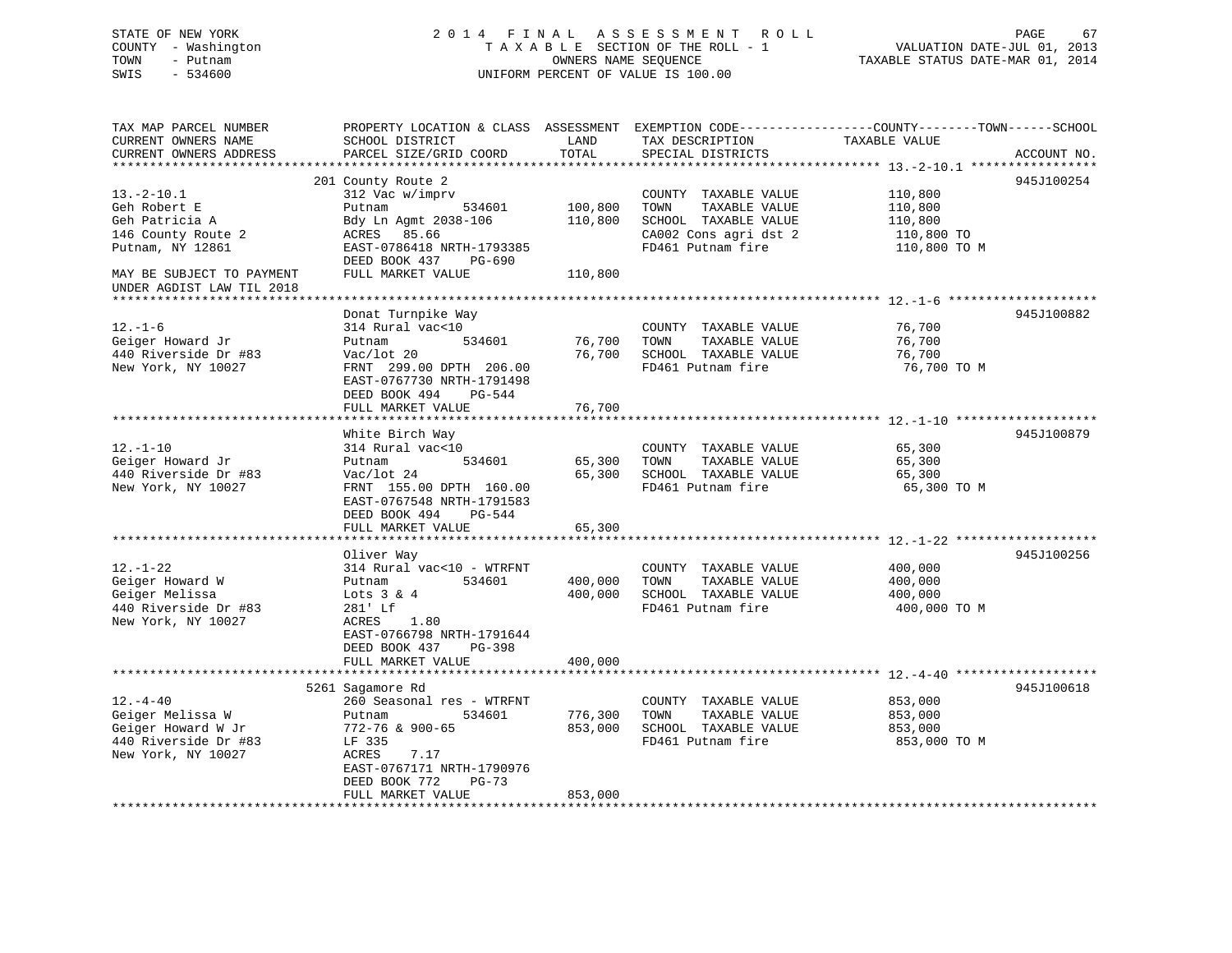## STATE OF NEW YORK 2 0 1 4 F I N A L A S S E S S M E N T R O L L PAGE 68 COUNTY - Washington T A X A B L E SECTION OF THE ROLL - 1 VALUATION DATE-JUL 01, 2013 TOWN - Putnam OWNERS NAME SEQUENCE TAXABLE STATUS DATE-MAR 01, 2014 SWIS - 534600 UNIFORM PERCENT OF VALUE IS 100.00

| TAX MAP PARCEL NUMBER  | PROPERTY LOCATION & CLASS ASSESSMENT |         | EXEMPTION CODE-----------------COUNTY-------TOWN------SCHOOL |                |                    |
|------------------------|--------------------------------------|---------|--------------------------------------------------------------|----------------|--------------------|
| CURRENT OWNERS NAME    | SCHOOL DISTRICT                      | LAND    | TAX DESCRIPTION                                              | TAXABLE VALUE  |                    |
| CURRENT OWNERS ADDRESS | PARCEL SIZE/GRID COORD               | TOTAL   | SPECIAL DISTRICTS                                            |                | ACCOUNT NO.        |
|                        |                                      |         |                                                              |                | 945J100821         |
| $12. - 2 - 7.1$        | 55 Rupp Ln<br>312 Vac w/imprv        |         | COUNTY TAXABLE VALUE                                         | 73,000         |                    |
| Geiser Sandra J        | 534601<br>Putnam                     | 71,000  | TOWN<br>TAXABLE VALUE                                        | 73,000         |                    |
| Geiser Joseph          | 66.00<br>ACRES                       | 73,000  | SCHOOL TAXABLE VALUE                                         | 73,000         |                    |
| Attn: Geiser Joseph    | EAST-0778011 NRTH-1789293            |         | FD461 Putnam fire                                            | 73,000 TO M    |                    |
| 27 Wayne Ave           | DEED BOOK 585<br>$PG-92$             |         |                                                              |                |                    |
| Ticonderoga, NY 12883  | FULL MARKET VALUE                    | 73,000  |                                                              |                |                    |
|                        |                                      |         |                                                              |                |                    |
|                        | 4520 Crow Point Way                  |         |                                                              |                | 945J100259         |
| $11.20 - 1 - 2$        | 260 Seasonal res - WTRFNT            |         | COUNTY TAXABLE VALUE                                         | 550,000        |                    |
| Gendron Gardner        | 534601<br>Putnam                     | 392,800 | TAXABLE VALUE<br>TOWN                                        | 550,000        |                    |
| Gendron Tracey         | LF 100                               | 550,000 | SCHOOL TAXABLE VALUE                                         | 550,000        |                    |
| 8 Powder Hill Rd       | FRNT 100.00 DPTH 115.00              |         | FD461 Putnam fire                                            | 550,000 TO M   |                    |
| Bedford, NH 03110      | EAST-0765869 NRTH-1787228            |         |                                                              |                |                    |
|                        | DEED BOOK 876<br>$PG-228$            |         |                                                              |                |                    |
|                        | FULL MARKET VALUE                    | 550,000 |                                                              |                |                    |
|                        |                                      |         |                                                              |                |                    |
|                        | 16761 State Route 22                 |         |                                                              |                | 945J100063         |
| $13.-1-8.2$            | 240 Rural res                        |         | STAR B<br>41854                                              | $\overline{0}$ | $\Omega$<br>30,000 |
| Gendron Gerald M       | Putnam<br>534601                     | 37,600  | COUNTY TAXABLE VALUE                                         | 125,800        |                    |
| Gendron Jennifer L     | ACRES<br>12.57                       | 125,800 | TOWN<br>TAXABLE VALUE                                        | 125,800        |                    |
| PO Box 72              | EAST-0781845 NRTH-1790218            |         | SCHOOL TAXABLE VALUE                                         | 95,800         |                    |
| Putnam, NY 12861       | DEED BOOK 2903<br>PG-229             |         | FD461 Putnam fire                                            | 125,800 TO M   |                    |
|                        | FULL MARKET VALUE                    | 125,800 |                                                              |                |                    |
|                        |                                      |         |                                                              |                |                    |
|                        | State Route 22                       |         |                                                              |                | 945J100063         |
| $13. - 1 - 8.3$        | 314 Rural vac<10                     |         | COUNTY TAXABLE VALUE                                         | 6,800          |                    |
| Gerken Anne            | 534601<br>Putnam                     | 6,800   | TOWN<br>TAXABLE VALUE                                        | 6,800          |                    |
| 260 Windsor Ave        | Lot No 3                             | 6,800   | SCHOOL TAXABLE VALUE                                         | 6,800          |                    |
| Brightwaters, NY 11718 | FRNT 331.00 DPTH 150.00              |         | FD461 Putnam fire                                            | 6,800 TO M     |                    |
|                        | EAST-0782584 NRTH-1790552            |         |                                                              |                |                    |
|                        | DEED BOOK 3095<br><b>PG-199</b>      |         |                                                              |                |                    |
|                        | FULL MARKET VALUE                    | 6,800   |                                                              |                |                    |
|                        |                                      |         |                                                              |                |                    |
|                        | 16723 State Route 22                 |         |                                                              |                | 945J100064         |
| $13. - 1 - 9$          | 240 Rural res                        |         | COUNTY TAXABLE VALUE                                         | 113,700        |                    |
| Gerken Anne            | 534601<br>Putnam                     | 37,800  | TOWN<br>TAXABLE VALUE                                        | 113,700        |                    |
| 260 Windsor Ave        | Lot 1: field survey 4330             | 113,700 | SCHOOL TAXABLE VALUE                                         | 113,700        |                    |
| Brightwaters, NY 11718 | ACRES<br>20.64                       |         | FD461 Putnam fire                                            | 113,700 TO M   |                    |
|                        | EAST-0781190 NRTH-1789846            |         |                                                              |                |                    |
|                        | DEED BOOK 3095<br>PG-202             |         |                                                              |                |                    |
|                        | FULL MARKET VALUE                    | 113,700 |                                                              |                |                    |
|                        |                                      |         |                                                              |                |                    |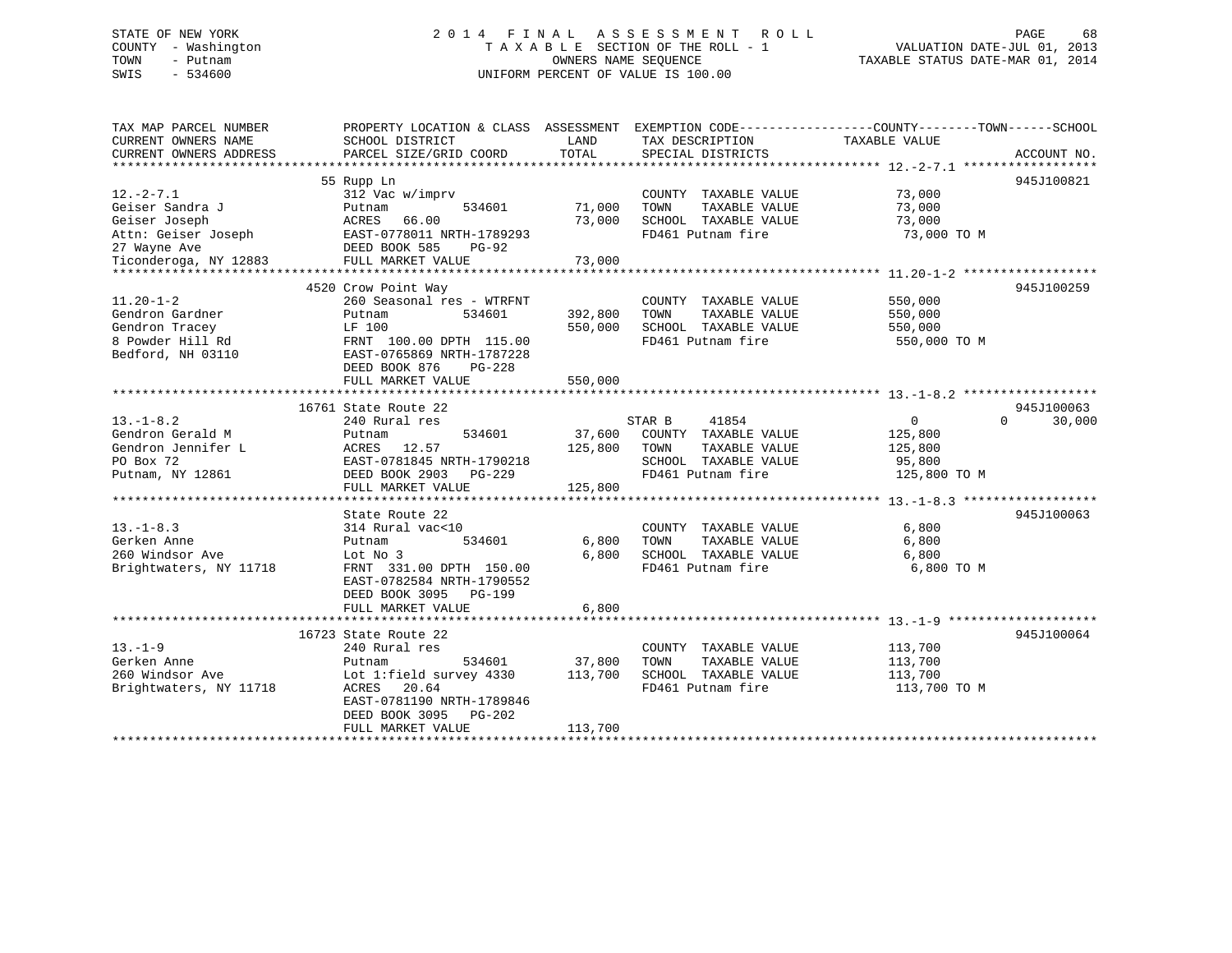## STATE OF NEW YORK 2 0 1 4 F I N A L A S S E S S M E N T R O L L PAGE 69 COUNTY - Washington T A X A B L E SECTION OF THE ROLL - 1 VALUATION DATE-JUL 01, 2013 TOWN - Putnam OWNERS NAME SEQUENCE TAXABLE STATUS DATE-MAR 01, 2014 SWIS - 534600 UNIFORM PERCENT OF VALUE IS 100.00

| TAX MAP PARCEL NUMBER<br>CURRENT OWNERS NAME<br>CURRENT OWNERS ADDRESS | PROPERTY LOCATION & CLASS ASSESSMENT<br>SCHOOL DISTRICT<br>PARCEL SIZE/GRID COORD | LAND<br>TOTAL   | TAX DESCRIPTION<br>SPECIAL DISTRICTS          | EXEMPTION CODE-----------------COUNTY-------TOWN------SCHOOL<br>TAXABLE VALUE | ACCOUNT NO. |
|------------------------------------------------------------------------|-----------------------------------------------------------------------------------|-----------------|-----------------------------------------------|-------------------------------------------------------------------------------|-------------|
|                                                                        |                                                                                   |                 |                                               |                                                                               |             |
|                                                                        | Glenburnie Rd/off                                                                 |                 |                                               |                                                                               | 945J101097  |
| $8. - 1 - 3.3$                                                         | 314 Rural vac<10                                                                  |                 | COUNTY TAXABLE VALUE                          | 100,600                                                                       |             |
| Giglio Albert R                                                        | 534601<br>Putnam                                                                  | 100,600         | TAXABLE VALUE<br>TOWN                         | 100,600                                                                       |             |
| Giglio Margaret V                                                      | Lot 7                                                                             | 100,600         | SCHOOL TAXABLE VALUE                          | 100,600                                                                       |             |
| 10 E Crescent Ave                                                      | 1.06<br>ACRES                                                                     |                 | FD461 Putnam fire                             | 100,600 TO M                                                                  |             |
| Ramsey, NJ 07446                                                       | EAST-0768655 NRTH-1797720                                                         |                 |                                               |                                                                               |             |
|                                                                        | DEED BOOK 631<br>$PG-59$                                                          |                 |                                               |                                                                               |             |
|                                                                        | FULL MARKET VALUE                                                                 | 100,600         |                                               |                                                                               |             |
|                                                                        | **************************                                                        |                 |                                               |                                                                               |             |
|                                                                        | 2318 Black Point Rd                                                               |                 |                                               |                                                                               | 945J100261  |
| $4.5 - 1 - 27$                                                         | 270 Mfg housing - WTRFNT                                                          |                 | VET WAR CT 41121                              | 30,000<br>12,000                                                              | $\Omega$    |
| Gijanto Carmine M LE                                                   | 534601<br>Putnam                                                                  | 381,400 STAR EN | 41834                                         | $\Omega$<br>$\Omega$                                                          | 64,200      |
| Kingsley Isabelle                                                      | LF 100                                                                            | 386,600         | COUNTY TAXABLE VALUE                          | 356,600                                                                       |             |
| 79 Montcalm St                                                         | FRNT 100.00 DPTH 107.00                                                           |                 | TOWN<br>TAXABLE VALUE<br>SCHOOL TAXABLE VALUE | 374,600                                                                       |             |
| Ticonderoga, NY 12883                                                  | EAST-0769168 NRTH-1807598<br>DEED BOOK 2186 PG-280                                |                 | BP461 Black Pt Sewer Dist                     | 322,400<br>$.00$ UN $C$                                                       |             |
|                                                                        | FULL MARKET VALUE                                                                 | 386,600         | FD461 Putnam fire                             | 386,600 TO M                                                                  |             |
|                                                                        |                                                                                   |                 |                                               |                                                                               |             |
|                                                                        | 6212 Oliver Way                                                                   |                 |                                               |                                                                               | 945J100826  |
| $12. - 1 - 23$                                                         | 210 1 Family Res                                                                  |                 | COUNTY TAXABLE VALUE                          | 375,800                                                                       |             |
| Gilkes Ronald                                                          | 534601<br>Putnam                                                                  | 249,200         | TOWN<br>TAXABLE VALUE                         | 375,800                                                                       |             |
| Gilkes Laura                                                           | $506 - 379$                                                                       | 375,800         | SCHOOL TAXABLE VALUE                          | 375,800                                                                       |             |
| 6212 Oliver Way                                                        | FRNT 135.00 DPTH 255.00                                                           |                 | FD461 Putnam fire                             | 375,800 TO M                                                                  |             |
| Putnam Station, NY 12861                                               | EAST-0766953 NRTH-1791779                                                         |                 |                                               |                                                                               |             |
|                                                                        | DEED BOOK 923<br>$PG-209$                                                         |                 |                                               |                                                                               |             |
|                                                                        | FULL MARKET VALUE                                                                 | 375,800         |                                               |                                                                               |             |
|                                                                        |                                                                                   |                 |                                               |                                                                               |             |
|                                                                        | 3508 Gull Bay Ridge Way                                                           |                 |                                               |                                                                               | 945J100624  |
| $11.20 - 3 - 12$                                                       | 260 Seasonal res                                                                  |                 | COUNTY TAXABLE VALUE                          | 182,100                                                                       |             |
| Gillie Carol J Trustee                                                 | Putnam<br>534601                                                                  | 75,000          | TOWN<br>TAXABLE VALUE                         | 182,100                                                                       |             |
| 979 Riverview Rd                                                       | $Cot/lot$ 100                                                                     | 182,100         | SCHOOL TAXABLE VALUE                          | 182,100                                                                       |             |
| Schenectady, NY 12309-1722                                             | FRNT<br>50.00 DPTH 150.00<br>EAST-0767265 NRTH-1785320                            |                 | FD461 Putnam fire                             | 182,100 TO M                                                                  |             |
|                                                                        | DEED BOOK 911<br>PG-251                                                           |                 |                                               |                                                                               |             |
|                                                                        | FULL MARKET VALUE                                                                 | 182,100         |                                               |                                                                               |             |
|                                                                        |                                                                                   |                 |                                               |                                                                               |             |
|                                                                        | Gull Bay Rd                                                                       |                 |                                               |                                                                               | 945J100623  |
| $11.20 - 3 - 27$                                                       | $312$ Vac w/imprv - WTRFNT                                                        |                 | COUNTY TAXABLE VALUE                          | 56,400                                                                        |             |
| Gillie Carol J Trustee                                                 | 534601<br>Putnam                                                                  | 31,200          | TOWN<br>TAXABLE VALUE                         | 56,400                                                                        |             |
| 979 Riverview Rd                                                       | Lot Bth                                                                           | 56,400          | SCHOOL TAXABLE VALUE                          | 56,400                                                                        |             |
| Schenectady, NY 12309-1722                                             | LF 20                                                                             |                 | FD461 Putnam fire                             | 56,400 TO M                                                                   |             |
|                                                                        | 20.00 DPTH<br>26.00<br>FRNT                                                       |                 |                                               |                                                                               |             |
|                                                                        | EAST-0767032 NRTH-1785489                                                         |                 |                                               |                                                                               |             |
|                                                                        | DEED BOOK 911<br><b>PG-251</b>                                                    |                 |                                               |                                                                               |             |
|                                                                        | FULL MARKET VALUE                                                                 | 56,400          |                                               |                                                                               |             |
|                                                                        |                                                                                   |                 |                                               |                                                                               |             |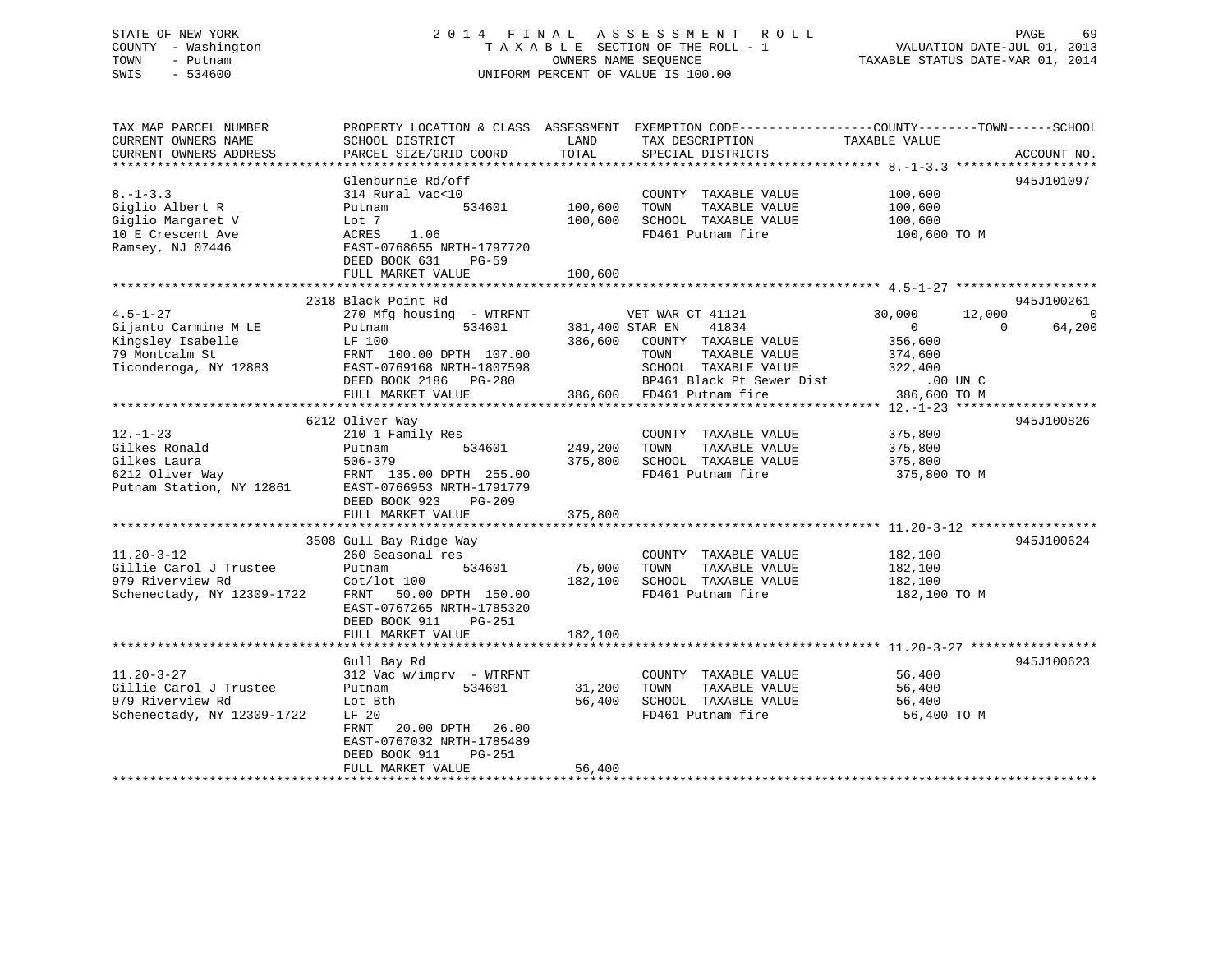## STATE OF NEW YORK 2 0 1 4 F I N A L A S S E S S M E N T R O L L PAGE 70 COUNTY - Washington T A X A B L E SECTION OF THE ROLL - 1 VALUATION DATE-JUL 01, 2013 TOWN - Putnam OWNERS NAME SEQUENCE TAXABLE STATUS DATE-MAR 01, 2014 SWIS - 534600 UNIFORM PERCENT OF VALUE IS 100.00

| TAX MAP PARCEL NUMBER<br>CURRENT OWNERS NAME<br>CURRENT OWNERS ADDRESS                                           | PROPERTY LOCATION & CLASS ASSESSMENT EXEMPTION CODE----------------COUNTY-------TOWN------SCHOOL<br>SCHOOL DISTRICT<br>PARCEL SIZE/GRID COORD | LAND<br>TOTAL      | TAX DESCRIPTION<br>SPECIAL DISTRICTS                                                       | TAXABLE VALUE                                 | ACCOUNT NO.          |
|------------------------------------------------------------------------------------------------------------------|-----------------------------------------------------------------------------------------------------------------------------------------------|--------------------|--------------------------------------------------------------------------------------------|-----------------------------------------------|----------------------|
|                                                                                                                  |                                                                                                                                               |                    |                                                                                            |                                               |                      |
| $15. - 1 - 8$<br>Girard Gary J                                                                                   | 16506 State Route 22<br>210 1 Family Res<br>534601<br>Putnam                                                                                  | 17,800             | 41854<br>STAR B<br>COUNTY TAXABLE VALUE                                                    | $\mathbf{0}$<br>$\Omega$<br>107,100           | 945J100038<br>30,000 |
| 16506 State Route 22<br>Putnam, NY 12861                                                                         | Hse & Lot<br><b>ACRES</b><br>1.75<br>EAST-0777924 NRTH-1784773                                                                                | 107,100            | TOWN<br>TAXABLE VALUE<br>SCHOOL TAXABLE VALUE<br>FD461 Putnam fire                         | 107,100<br>77,100<br>107,100 TO M             |                      |
|                                                                                                                  | DEED BOOK 2102<br>$PG-90$<br>FULL MARKET VALUE                                                                                                | 107,100            |                                                                                            |                                               |                      |
|                                                                                                                  | Crow Point Way                                                                                                                                |                    |                                                                                            |                                               | 945J100154           |
| $11.20 - 1 - 5$<br>Gleason Kenneth C<br>Gleason Gretchen<br>52 Innsbruck Blvd                                    | $312$ Vac w/imprv - WTRFNT<br>534601<br>Putnam<br>LF 41<br>FRNT<br>31.00 DPTH 113.00                                                          | 114,400<br>114,900 | COUNTY TAXABLE VALUE<br>TOWN<br>TAXABLE VALUE<br>SCHOOL TAXABLE VALUE<br>FD461 Putnam fire | 114,900<br>114,900<br>114,900<br>114,900 TO M |                      |
| Hopewell Junction, NY 12533                                                                                      | EAST-0766051 NRTH-1787372<br>DEED BOOK 588<br>PG-301<br>FULL MARKET VALUE                                                                     | 114,900            |                                                                                            |                                               |                      |
|                                                                                                                  |                                                                                                                                               |                    |                                                                                            |                                               |                      |
| $11.20 - 1 - 5.1$<br>Gleason Kenneth C<br>Gleason Gretchen S                                                     | 4508 Crow Point Way<br>260 Seasonal res - WTRFNT<br>Putnam<br>534601<br>LF 73                                                                 | 337,100<br>405,000 | COUNTY TAXABLE VALUE<br>TAXABLE VALUE<br>TOWN<br>SCHOOL TAXABLE VALUE                      | 405,000<br>405,000<br>405,000                 | 945J101061           |
| 52 Innsbruck Blvd<br>Hopewell Junction, NY 12533                                                                 | 96.00 DPTH 104.00<br>FRNT<br>EAST-0766101 NRTH-1787354<br>DEED BOOK 543<br>$PG-69$<br>FULL MARKET VALUE                                       | 405,000            | FD461 Putnam fire                                                                          | 405,000 TO M                                  |                      |
|                                                                                                                  |                                                                                                                                               |                    |                                                                                            |                                               |                      |
| $11.20 - 1 - 6$                                                                                                  | Crow Point Way<br>314 Rural vac<10                                                                                                            |                    | COUNTY TAXABLE VALUE                                                                       | 1,800                                         | 945J100855           |
| Gleason Kenneth C<br>52 Innsbruck Blvd<br>Hopewell Junction, NY 12533                                            | 534601<br>Putnam<br>FRNT<br>70.00 DPTH 123.00<br>0.10<br>ACRES<br>EAST-0766172 NRTH-1787326                                                   | 1,800<br>1,800     | TOWN<br>TAXABLE VALUE<br>SCHOOL TAXABLE VALUE<br>FD461 Putnam fire                         | 1,800<br>1,800<br>1,800 TO M                  |                      |
|                                                                                                                  | DEED BOOK 547<br>$PG-45$<br>FULL MARKET VALUE                                                                                                 | 1,800              |                                                                                            |                                               |                      |
|                                                                                                                  | 467 County Route 1                                                                                                                            |                    |                                                                                            |                                               | 945J100936           |
| $7.12 - 1 - 10$<br>Glenburnie Club Inc<br>Attn: Peter J Abell treas<br>321 Hillwinds Rd<br>Brattleboro, VT 05301 | 314 Rural vac<10<br>534601<br>Putnam<br>742-166<br>ACRES<br>4.00<br>EAST-0768346 NRTH-1797809<br>DEED BOOK 688<br>$PG-62$                     | 195,000<br>195,000 | COUNTY TAXABLE VALUE<br>TOWN<br>TAXABLE VALUE<br>SCHOOL TAXABLE VALUE<br>FD461 Putnam fire | 195,000<br>195,000<br>195,000<br>195,000 TO M |                      |
|                                                                                                                  | FULL MARKET VALUE                                                                                                                             | 195,000            |                                                                                            |                                               |                      |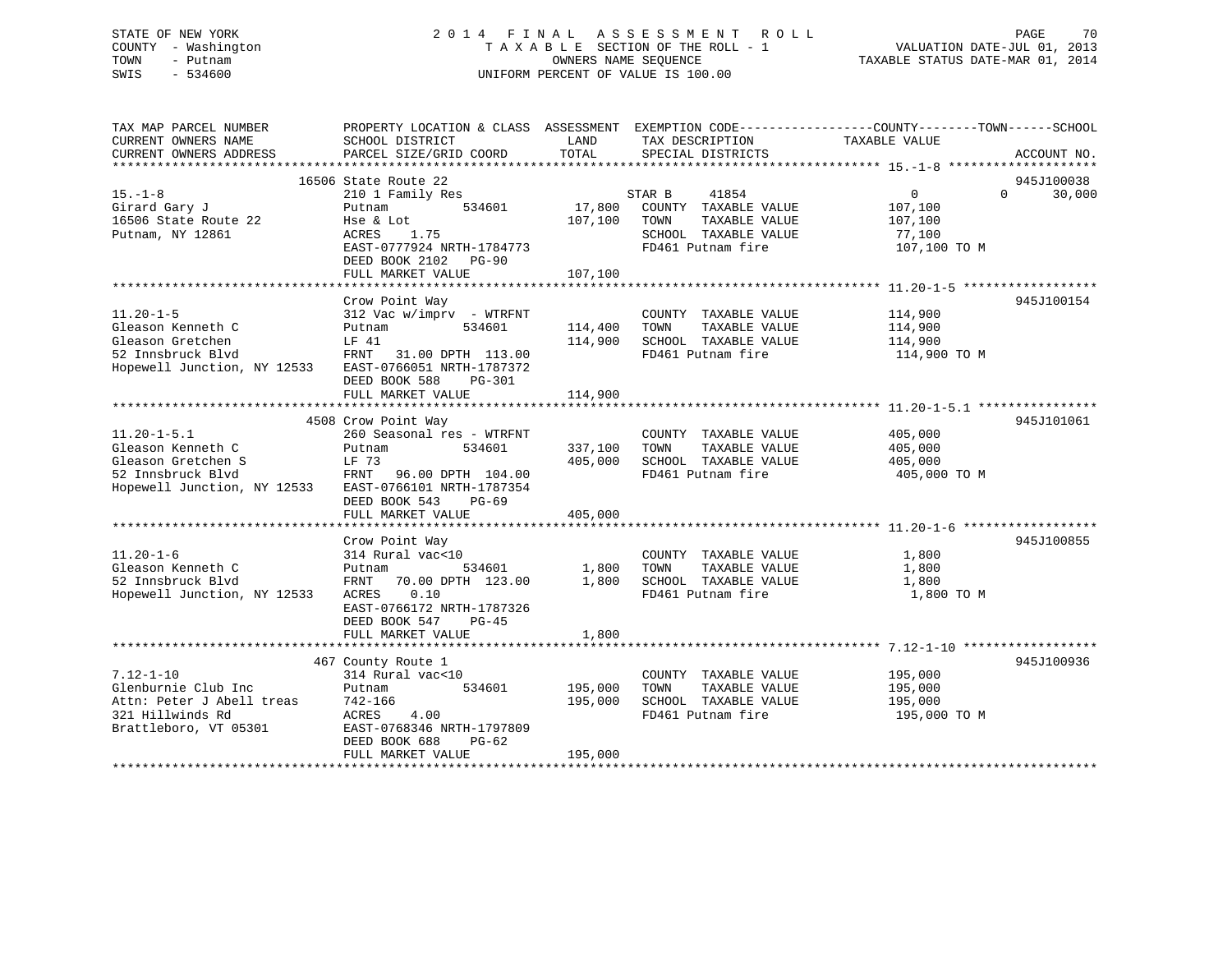## STATE OF NEW YORK 2 0 1 4 F I N A L A S S E S S M E N T R O L L PAGE 71 COUNTY - Washington T A X A B L E SECTION OF THE ROLL - 1 VALUATION DATE-JUL 01, 2013 TOWN - Putnam OWNERS NAME SEQUENCE TAXABLE STATUS DATE-MAR 01, 2014 SWIS - 534600 UNIFORM PERCENT OF VALUE IS 100.00

TAX MAP PARCEL NUMBER PROPERTY LOCATION & CLASS ASSESSMENT EXEMPTION CODE------------------COUNTY--------TOWN------SCHOOL CURRENT OWNERS NAME SCHOOL DISTRICT LAND TAX DESCRIPTION TAXABLE VALUECURRENT OWNERS ADDRESS PARCEL SIZE/GRID COORD TOTAL SPECIAL DISTRICTS ACCOUNT NO. \*\*\*\*\*\*\*\*\*\*\*\*\*\*\*\*\*\*\*\*\*\*\*\*\*\*\*\*\*\*\*\*\*\*\*\*\*\*\*\*\*\*\*\*\*\*\*\*\*\*\*\*\*\*\*\*\*\*\*\*\*\*\*\*\*\*\*\*\*\*\*\*\*\*\*\*\*\*\*\*\*\*\*\*\*\*\*\*\*\*\*\*\*\*\*\*\*\*\*\*\*\*\* 7.12-1-15 \*\*\*\*\*\*\*\*\*\*\*\*\*\*\*\*\*\* County Route 1 945J100831 7.12-1-15 314 Rural vac<10 COUNTY TAXABLE VALUE 200Glenburnie Club Inc Putnam 534601 200 TOWN TAXABLE VALUE 200200 Attn: Peter J Abell Treas FRNT 121.00 DPTH 34.00 200 SCHOOL TAXABLE VALUE 200321 Hillwinds Rd EAST-0767773 NRTH-1798042 FD461 Putnam fire 200 TO MAttn: Peter J Abell Treas<br>321 Hillwinds Rd<br>Brattleboro, VT 05301 DEED BOOK 690 PG-157 FULL MARKET VALUE 200 \*\*\*\*\*\*\*\*\*\*\*\*\*\*\*\*\*\*\*\*\*\*\*\*\*\*\*\*\*\*\*\*\*\*\*\*\*\*\*\*\*\*\*\*\*\*\*\*\*\*\*\*\*\*\*\*\*\*\*\*\*\*\*\*\*\*\*\*\*\*\*\*\*\*\*\*\*\*\*\*\*\*\*\*\*\*\*\*\*\*\*\*\*\*\*\*\*\*\*\*\*\*\* 7.12-1-19 \*\*\*\*\*\*\*\*\*\*\*\*\*\*\*\*\*\* Northern Lights Way 945J100893 7.12-1-19 312 Vac w/imprv - WTRFNT COUNTY TAXABLE VALUE 54,400 Glenburnie Club Inc Putnam 534601 45,800 TOWN TAXABLE VALUE 54,400 Peter Abell Treas Dock 54,400 SCHOOL TAXABLE VALUE 54,400 321 Hillwinds Rd LF 60 FD461 Putnam fire 54,400 TO M Brattleboro, VT 05301 FRNT 130.00 DPTH 235.00 EAST-0767563 NRTH-1798249 DEED BOOK 2465 PG-117FULL MARKET VALUE 54,400 \*\*\*\*\*\*\*\*\*\*\*\*\*\*\*\*\*\*\*\*\*\*\*\*\*\*\*\*\*\*\*\*\*\*\*\*\*\*\*\*\*\*\*\*\*\*\*\*\*\*\*\*\*\*\*\*\*\*\*\*\*\*\*\*\*\*\*\*\*\*\*\*\*\*\*\*\*\*\*\*\*\*\*\*\*\*\*\*\*\*\*\*\*\*\*\*\*\*\*\*\*\*\* 7.12-1-27 \*\*\*\*\*\*\*\*\*\*\*\*\*\*\*\*\*\* 3028 Lake George Way 945J100503 7.12-1-27 553 Country club COUNTY TAXABLE VALUE 16,400 Glenburnie Club Inc Putnam 534601 5,200 TOWN TAXABLE VALUE 16,400 Peter Abell treas 757/169;784/341;818/302 16,400 SCHOOL TAXABLE VALUE 16,400 321 Hillwinds Rd 724/277;735/30;834/320 FD461 Putnam fire 16,400 TO M Brattleboro, VT 05301 ACRES 10.60 EAST-0767942 NRTH-1798390 DEED BOOK 2363 PG-317FULL MARKET VALUE 16,400 \*\*\*\*\*\*\*\*\*\*\*\*\*\*\*\*\*\*\*\*\*\*\*\*\*\*\*\*\*\*\*\*\*\*\*\*\*\*\*\*\*\*\*\*\*\*\*\*\*\*\*\*\*\*\*\*\*\*\*\*\*\*\*\*\*\*\*\*\*\*\*\*\*\*\*\*\*\*\*\*\*\*\*\*\*\*\*\*\*\*\*\*\*\*\*\*\*\*\*\*\*\*\* 8.-1-3 \*\*\*\*\*\*\*\*\*\*\*\*\*\*\*\*\*\*\*\*\*County Route 1 945J100688 8.-1-3 312 Vac w/imprv COUNTY TAXABLE VALUE 80,200 Glenburnie Club Inc  $P$ utnam  $\overline{534601}$  71,000 TOWN TAXABLE VALUE 80,200 Attn: Pter Abell Treas ACRES 7.10 80,200 SCHOOL TAXABLE VALUE 80,200 321 Hillwinds Rd EAST-0769013 NRTH-1798039 FD461 Putnam fire 80,200 TO M Brattleboro, VT 05301 DEED BOOK 742 PG-166 FULL MARKET VALUE 80,200 \*\*\*\*\*\*\*\*\*\*\*\*\*\*\*\*\*\*\*\*\*\*\*\*\*\*\*\*\*\*\*\*\*\*\*\*\*\*\*\*\*\*\*\*\*\*\*\*\*\*\*\*\*\*\*\*\*\*\*\*\*\*\*\*\*\*\*\*\*\*\*\*\*\*\*\*\*\*\*\*\*\*\*\*\*\*\*\*\*\*\*\*\*\*\*\*\*\*\*\*\*\*\* 7.12-1-30 \*\*\*\*\*\*\*\*\*\*\*\*\*\*\*\*\*\* Mosswood Way 945J100807 7.12-1-30 314 Rural vac<10 COUNTY TAXABLE VALUE 124,000 Golodik James Putnam 534601 124,000 TOWN TAXABLE VALUE 124,000 Miller Sharon Lot Sec H 124,000 SCHOOL TAXABLE VALUE 124,000 40 Grove St FRNT 128.00 DPTH 190.00 FD461 Putnam fire 124,000 TO M Tenafly, NJ 07670 EAST-0769807 NRTH-1798177 DEED BOOK 2349 PG-32 FULL MARKET VALUE 124,000 \*\*\*\*\*\*\*\*\*\*\*\*\*\*\*\*\*\*\*\*\*\*\*\*\*\*\*\*\*\*\*\*\*\*\*\*\*\*\*\*\*\*\*\*\*\*\*\*\*\*\*\*\*\*\*\*\*\*\*\*\*\*\*\*\*\*\*\*\*\*\*\*\*\*\*\*\*\*\*\*\*\*\*\*\*\*\*\*\*\*\*\*\*\*\*\*\*\*\*\*\*\*\*\*\*\*\*\*\*\*\*\*\*\*\*\*\*\*\*\*\*\*\*\*\*\*\*\*\*\*\*\*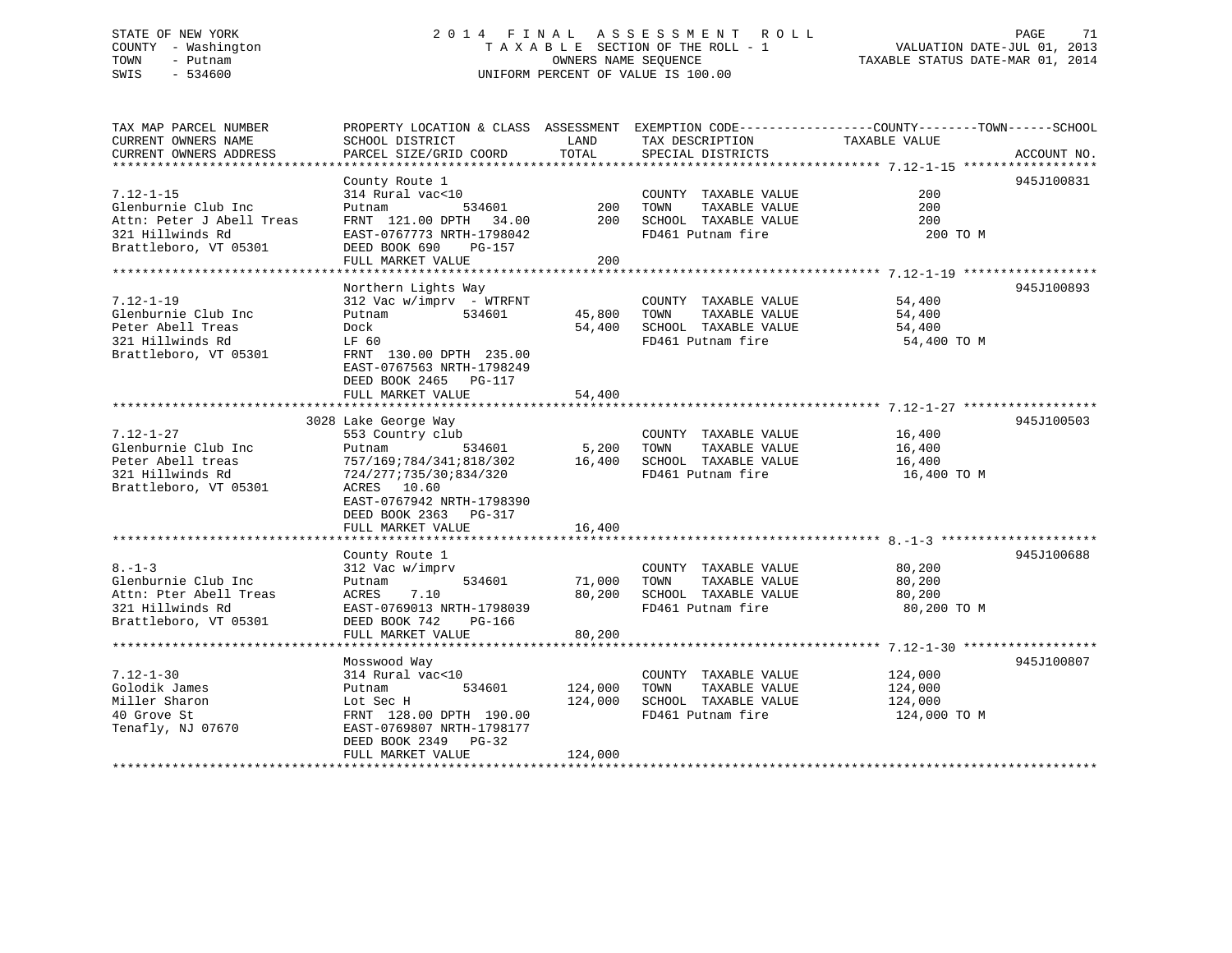## STATE OF NEW YORK 2 0 1 4 F I N A L A S S E S S M E N T R O L L PAGE 72 COUNTY - Washington T A X A B L E SECTION OF THE ROLL - 1 VALUATION DATE-JUL 01, 2013 TOWN - Putnam OWNERS NAME SEQUENCE TAXABLE STATUS DATE-MAR 01, 2014 SWIS - 534600 UNIFORM PERCENT OF VALUE IS 100.00

| TAX MAP PARCEL NUMBER<br>CURRENT OWNERS NAME<br>CURRENT OWNERS ADDRESS                                     | PROPERTY LOCATION & CLASS ASSESSMENT<br>SCHOOL DISTRICT<br>PARCEL SIZE/GRID COORD                                                                       | LAND<br>TOTAL                | EXEMPTION CODE-----------------COUNTY--------TOWN------SCHOOL<br>TAX DESCRIPTION<br>SPECIAL DISTRICTS | TAXABLE VALUE                                 | ACCOUNT NO.                      |
|------------------------------------------------------------------------------------------------------------|---------------------------------------------------------------------------------------------------------------------------------------------------------|------------------------------|-------------------------------------------------------------------------------------------------------|-----------------------------------------------|----------------------------------|
| $9. - 1 - 16$                                                                                              | 389 County Route 2<br>210 1 Family Res                                                                                                                  |                              | 41854<br>STAR B                                                                                       | $\Omega$                                      | 945L100208<br>30,000<br>$\Omega$ |
| Goodwin Harry J<br>Goodwin Louise<br>389 County Rt 2                                                       | 534601<br>Putnam<br>2.50<br>ACRES<br>EAST-0786534 NRTH-1798462                                                                                          | 20,600<br>84,400             | COUNTY TAXABLE VALUE<br>TOWN<br>TAXABLE VALUE<br>SCHOOL TAXABLE VALUE                                 | 84,400<br>84,400<br>54,400                    |                                  |
| Putnam Sta, NY 12861                                                                                       | DEED BOOK 675<br>$PG-39$<br>FULL MARKET VALUE                                                                                                           | 84,400                       | FD461 Putnam fire                                                                                     | 84,400 TO M                                   |                                  |
|                                                                                                            | 3031 Lake George Way                                                                                                                                    |                              |                                                                                                       |                                               | 945J100178                       |
| $7.8 - 1 - 13$<br>Gordon Christine B<br>35 Culloden Park<br>San Rafael, CA 94901                           | 260 Seasonal res - WTRFNT<br>Putnam<br>534601<br>LF 110<br>FRNT<br>76.00 DPTH 216.00<br>EAST-0767315 NRTH-1798820<br>DEED BOOK 1788 PG-334              | 577,200<br>812,100           | COUNTY TAXABLE VALUE<br>TOWN<br>TAXABLE VALUE<br>SCHOOL TAXABLE VALUE<br>FD461 Putnam fire            | 812,100<br>812,100<br>812,100<br>812,100 TO M |                                  |
|                                                                                                            | FULL MARKET VALUE                                                                                                                                       | 812,100                      |                                                                                                       |                                               |                                  |
|                                                                                                            | 435 Gull Bay Rd                                                                                                                                         |                              |                                                                                                       |                                               | 945J100022                       |
| $11.20 - 3 - 1$<br>Gordon Matthew<br>Gordon Melissa<br>41 Ferriss Dr<br>Queensbury, NY 12804               | 210 1 Family Res<br>534601<br>Putnam<br>FRNT 115.00 DPTH 100.00<br>EAST-0767607 NRTH-1785999<br>DEED BOOK 3067 PG-117                                   | 65,700<br>186,500            | COUNTY TAXABLE VALUE<br>TOWN<br>TAXABLE VALUE<br>SCHOOL TAXABLE VALUE<br>FD461 Putnam fire            | 186,500<br>186,500<br>186,500<br>186,500 TO M |                                  |
|                                                                                                            | FULL MARKET VALUE                                                                                                                                       | 186,500                      |                                                                                                       |                                               |                                  |
|                                                                                                            |                                                                                                                                                         |                              |                                                                                                       |                                               |                                  |
| $13. - 2 - 15.1$<br>Gosselink Robert W<br>Gosselink Stefani P<br>143 Old Milltown Rd<br>Brewster, NY 10509 | County Route 3<br>314 Rural vac<10<br>534601<br>Putnam<br>1.50<br>ACRES<br>EAST-0786169 NRTH-1787279<br>DEED BOOK 1959 PG-215<br>FULL MARKET VALUE      | 800<br>800<br>800            | COUNTY TAXABLE VALUE<br>TOWN<br>TAXABLE VALUE<br>SCHOOL TAXABLE VALUE<br>FD461 Putnam fire            | 800<br>800<br>800<br>800 TO M                 | 945J101089                       |
|                                                                                                            |                                                                                                                                                         |                              |                                                                                                       |                                               |                                  |
| $13. - 2 - 16$<br>Gosselink Robert W<br>Gosselink Stefani P<br>143 Old Milltown Rd<br>Brewster, NY 10509   | 249 County Route 3<br>240 Rural res<br>534601<br>Putnam<br>10.00<br>ACRES<br>EAST-0785449 NRTH-1787253<br>DEED BOOK 1959<br>PG-215<br>FULL MARKET VALUE | 75,000<br>350,000<br>350,000 | COUNTY TAXABLE VALUE<br>TAXABLE VALUE<br>TOWN<br>SCHOOL TAXABLE VALUE<br>FD461 Putnam fire            | 350,000<br>350,000<br>350,000<br>350,000 TO M | 945J100265                       |
|                                                                                                            |                                                                                                                                                         |                              |                                                                                                       |                                               |                                  |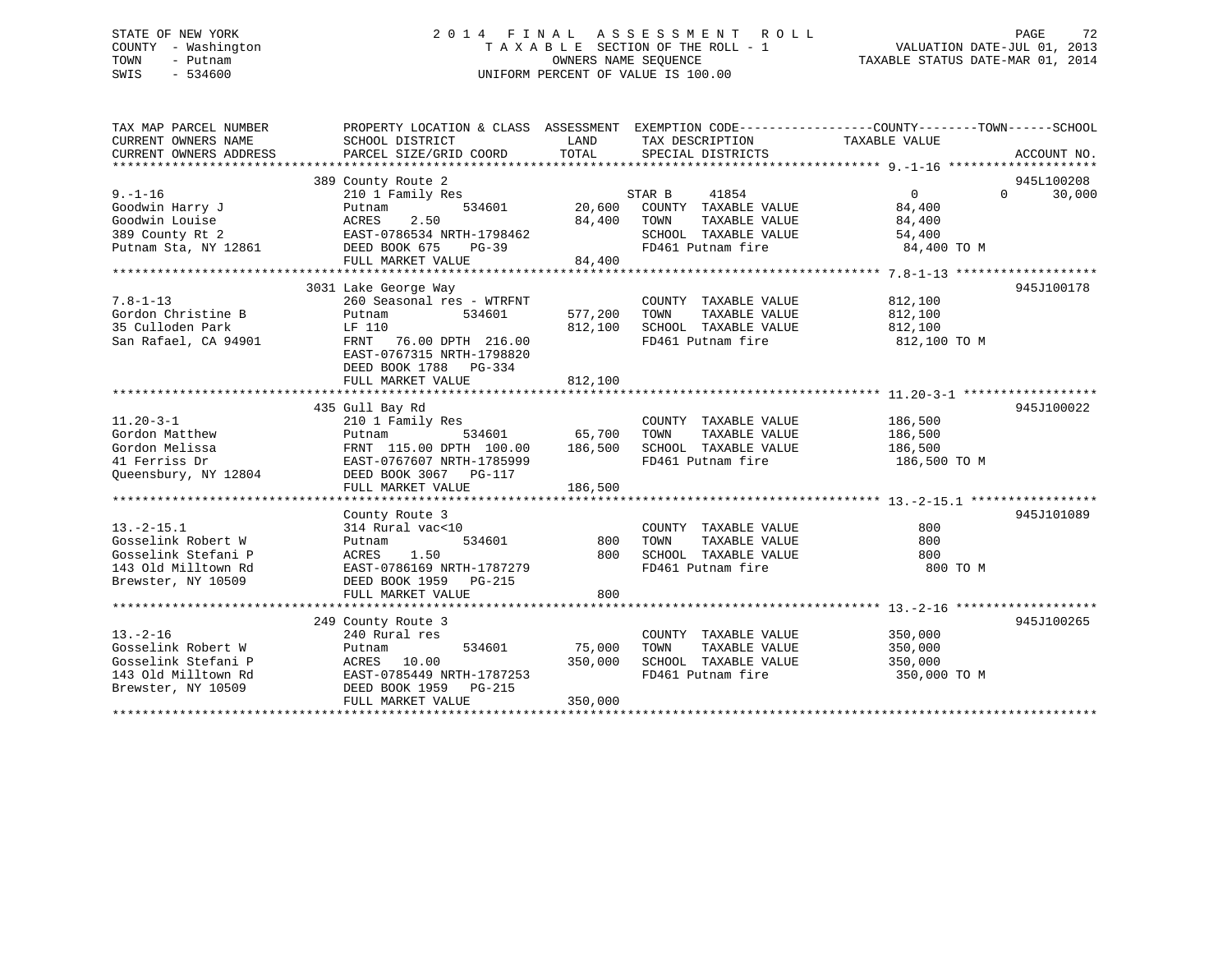### STATE OF NEW YORK 2 0 1 4 F I N A L A S S E S S M E N T R O L L PAGE 73 COUNTY - Washington T A X A B L E SECTION OF THE ROLL - 1 VALUATION DATE-JUL 01, 2013 TOWN - Putnam OWNERS NAME SEQUENCE TAXABLE STATUS DATE-MAR 01, 2014 SWIS - 534600 UNIFORM PERCENT OF VALUE IS 100.00

| TAX MAP PARCEL NUMBER<br>CURRENT OWNERS NAME<br>CURRENT OWNERS ADDRESS | PROPERTY LOCATION & CLASS ASSESSMENT<br>SCHOOL DISTRICT<br>PARCEL SIZE/GRID COORD | LAND<br>TOTAL    | EXEMPTION CODE----------------COUNTY-------TOWN-----SCHOOL<br>TAX DESCRIPTION<br>SPECIAL DISTRICTS | TAXABLE VALUE    | ACCOUNT NO.          |
|------------------------------------------------------------------------|-----------------------------------------------------------------------------------|------------------|----------------------------------------------------------------------------------------------------|------------------|----------------------|
|                                                                        |                                                                                   |                  |                                                                                                    |                  |                      |
|                                                                        | 2292 Black Point Rd                                                               |                  |                                                                                                    |                  | 945J100266           |
| $4.5 - 1 - 19$                                                         | 260 Seasonal res - WTRFNT                                                         |                  | COUNTY TAXABLE VALUE                                                                               | 570,000          |                      |
| Gower Donald                                                           | 534601<br>Putnam                                                                  | 518,200          | TOWN<br>TAXABLE VALUE                                                                              | 570,000          |                      |
| Gower Leonard                                                          | LF 89                                                                             | 570,000          | SCHOOL TAXABLE VALUE                                                                               | 570,000          |                      |
| Attn: Leonard Gower                                                    | FRNT 89.00 DPTH 146.00                                                            |                  | BP461 Black Pt Sewer Dist                                                                          | $.00$ UN $C$     |                      |
| 20 Bruce Dr                                                            | EAST-0769577 NRTH-1808049                                                         |                  | FD461 Putnam fire                                                                                  | 570,000 TO M     |                      |
| Alplaus, NY 12008                                                      | DEED BOOK 826<br>$PG-5$                                                           |                  |                                                                                                    |                  |                      |
|                                                                        | FULL MARKET VALUE                                                                 | 570,000          |                                                                                                    |                  |                      |
|                                                                        |                                                                                   |                  |                                                                                                    |                  |                      |
|                                                                        | 175 Lake Rd                                                                       |                  |                                                                                                    |                  |                      |
| $16. - 1 - 16.4$                                                       | 210 1 Family Res                                                                  |                  | STAR B<br>41854                                                                                    | $\overline{0}$   | 30,000<br>$\Omega$   |
| Granger Bernard R                                                      | 534601<br>Putnam                                                                  | 30,900           | COUNTY TAXABLE VALUE                                                                               | 245,000          |                      |
| 175 Lake Rd                                                            | ACRES<br>5.90                                                                     | 245,000          | TOWN<br>TAXABLE VALUE                                                                              | 245,000          |                      |
| Putnam Station, NY 12861                                               | EAST-0780879 NRTH-1783143                                                         |                  | SCHOOL TAXABLE VALUE                                                                               | 215,000          |                      |
|                                                                        | DEED BOOK 783<br>PG-159                                                           |                  | FD461 Putnam fire                                                                                  | 245,000 TO M     |                      |
|                                                                        | FULL MARKET VALUE                                                                 | 245,000          |                                                                                                    |                  |                      |
|                                                                        | LOT 27 Williams North Tr                                                          |                  |                                                                                                    |                  | 945J100220           |
| $15. - 1 - 4$                                                          | 910 Priv forest                                                                   |                  | COUNTY TAXABLE VALUE                                                                               | 50,000           |                      |
| Granger Bernard R etal                                                 | 534601<br>Putnam                                                                  | 50,000           | TOWN<br>TAXABLE VALUE                                                                              | 50,000           |                      |
| 175 Lake Rd                                                            | 817/309                                                                           | 50,000           | SCHOOL TAXABLE VALUE                                                                               | 50,000           |                      |
| Putnam Station, NY 12861                                               | ACRES 100.00                                                                      |                  | FD461 Putnam fire                                                                                  | 50,000 TO M      |                      |
|                                                                        | EAST-0773831 NRTH-1782873                                                         |                  |                                                                                                    |                  |                      |
|                                                                        | DEED BOOK 815<br>PG-287                                                           |                  |                                                                                                    |                  |                      |
|                                                                        | FULL MARKET VALUE                                                                 | 50,000           |                                                                                                    |                  |                      |
|                                                                        |                                                                                   |                  |                                                                                                    |                  |                      |
|                                                                        | 125 Wrights Rd                                                                    |                  |                                                                                                    |                  | 945J100270           |
| $2. - 1 - 20$                                                          | 210 1 Family Res - WTRFNT                                                         |                  | AGED-CO<br>41802                                                                                   | 41,000           | $\Omega$<br>$\Omega$ |
| Granger Charles                                                        | 534601<br>Putnam                                                                  |                  | 23,700 AGED-SCH<br>41804                                                                           | $\mathbf{0}$     | 10,250<br>0          |
| Granger Christa                                                        | H & Lot                                                                           | 102,500 STAR EN  | 41834                                                                                              | $\Omega$         | $\Omega$<br>64,200   |
| 125 Wrights Rd                                                         | FRNT 98.00 DPTH 160.00                                                            |                  | COUNTY TAXABLE VALUE                                                                               | 61,500           |                      |
| Putnam Station, NY 12861                                               | EAST-0787705 NRTH-1811508                                                         |                  | TOWN<br>TAXABLE VALUE                                                                              | 102,500          |                      |
|                                                                        | DEED BOOK 396<br><b>PG-725</b>                                                    |                  | SCHOOL TAXABLE VALUE                                                                               | 28,050           |                      |
|                                                                        | FULL MARKET VALUE                                                                 | 102,500          | FD461 Putnam fire                                                                                  | 102,500 TO M     |                      |
|                                                                        | *************************                                                         |                  |                                                                                                    |                  |                      |
|                                                                        | 91 Wrights Rd                                                                     |                  |                                                                                                    |                  | 945J101024           |
| $2. -1 - 24.4$                                                         | 210 1 Family Res                                                                  |                  | COUNTY TAXABLE VALUE                                                                               | 45,700           |                      |
| Granger Charles<br>Granger Bonnie                                      | 534601<br>Putnam<br>FRNT 136.00 DPTH 97.00                                        | 11,500<br>45,700 | TOWN<br>TAXABLE VALUE<br>SCHOOL TAXABLE VALUE                                                      | 45,700<br>45,700 |                      |
| 91 Wrights Rd                                                          | EAST-0786841 NRTH-1811720                                                         |                  | FD461 Putnam fire                                                                                  | 45,700 TO M      |                      |
| Putnam Station, NY 12861                                               | DEED BOOK 750<br>$PG-93$                                                          |                  |                                                                                                    |                  |                      |
|                                                                        | FULL MARKET VALUE                                                                 | 45,700           |                                                                                                    |                  |                      |
|                                                                        |                                                                                   |                  |                                                                                                    |                  |                      |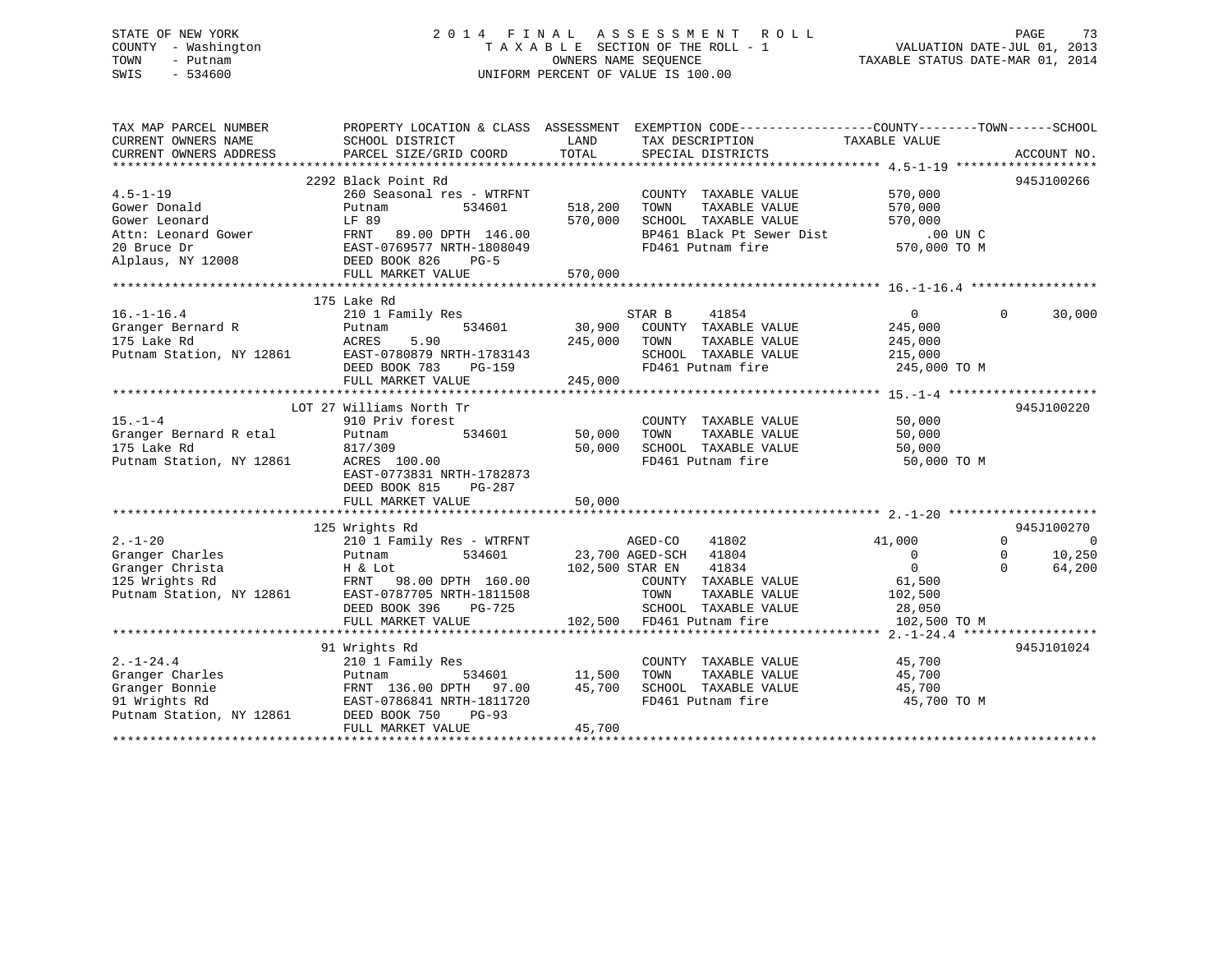### STATE OF NEW YORK 2 0 1 4 F I N A L A S S E S S M E N T R O L L PAGE 74 COUNTY - Washington T A X A B L E SECTION OF THE ROLL - 1 VALUATION DATE-JUL 01, 2013 TOWN - Putnam **CONNERS NAME SEQUENCE** TAXABLE STATUS DATE-MAR 01, 2014 SWIS - 534600 UNIFORM PERCENT OF VALUE IS 100.00

| TAX MAP PARCEL NUMBER<br>CURRENT OWNERS NAME<br>CURRENT OWNERS ADDRESS                                | PROPERTY LOCATION & CLASS ASSESSMENT EXEMPTION CODE----------------COUNTY-------TOWN------SCHOOL<br>SCHOOL DISTRICT<br>PARCEL SIZE/GRID COORD                   | LAND<br>TOTAL                | TAX DESCRIPTION<br>SPECIAL DISTRICTS                                                                           | TAXABLE VALUE                                                   | ACCOUNT NO.                      |
|-------------------------------------------------------------------------------------------------------|-----------------------------------------------------------------------------------------------------------------------------------------------------------------|------------------------------|----------------------------------------------------------------------------------------------------------------|-----------------------------------------------------------------|----------------------------------|
| *************************                                                                             |                                                                                                                                                                 |                              |                                                                                                                |                                                                 |                                  |
| $2. - 1 - 28.2$<br>Granger Corey S<br>Trudeau Diane<br>PO Box 161A<br>Putnam Station, NY 12861        | 139 Craig Rd<br>242 Rurl res&rec<br>534601<br>Putnam<br>ACRES<br>30.00 BANK<br>185<br>EAST-0782373 NRTH-1811803<br>DEED BOOK 738<br>PG-308<br>FULL MARKET VALUE | 55,000<br>319,700<br>319,700 | STAR B<br>41854<br>COUNTY TAXABLE VALUE<br>TOWN<br>TAXABLE VALUE<br>SCHOOL TAXABLE VALUE<br>FD461 Putnam fire  | $\overline{0}$<br>319,700<br>319,700<br>289,700<br>319,700 TO M | 30,000<br>$\Omega$               |
|                                                                                                       |                                                                                                                                                                 |                              |                                                                                                                |                                                                 |                                  |
| $19. - 1 - 4.2$<br>Granger Corey S<br>139 Craig Rd<br>Putnam Station, NY 12861                        | Pulpit Point Rd/w Off<br>322 Rural vac>10<br>534601<br>Putnam<br>ACRES 10.00<br>EAST-0779322 NRTH-1776576<br>DEED BOOK 707<br>PG-339<br>FULL MARKET VALUE       | 5,000<br>5,000<br>5,000      | COUNTY TAXABLE VALUE<br>TAXABLE VALUE<br>TOWN<br>SCHOOL TAXABLE VALUE<br>FD461 Putnam fire                     | 5,000<br>5,000<br>5,000<br>5,000 TO M                           | 945J100896                       |
|                                                                                                       |                                                                                                                                                                 |                              |                                                                                                                |                                                                 |                                  |
| $13.-2-11$<br>Granger Cory<br>Locke Melanie<br>123 Hutton Square Rd<br>Putnam, NY 12861               | 123 Hutton Square Rd<br>210 1 Family Res<br>534601<br>Putnam<br>2.70<br>ACRES<br>EAST-0787132 NRTH-1792660<br>DEED BOOK 2981<br>PG-138                          | 21,400<br>79,800             | STAR B<br>41854<br>COUNTY TAXABLE VALUE<br>TAXABLE VALUE<br>TOWN<br>SCHOOL TAXABLE VALUE<br>FD461 Putnam fire  | $\overline{0}$<br>79,800<br>79,800<br>49,800<br>79,800 TO M     | 945J100177<br>30,000<br>$\Omega$ |
|                                                                                                       | FULL MARKET VALUE                                                                                                                                               | 79,800                       |                                                                                                                |                                                                 |                                  |
|                                                                                                       |                                                                                                                                                                 |                              |                                                                                                                |                                                                 | 945J100897                       |
| $15. - 1 - 9.1$<br>Granger Craig<br>Granger Terri<br>268 Pulpit Point Rd<br>Putnam Station, NY 12861  | 268 Pulpit Point Rd<br>210 1 Family Res<br>534601<br>Putnam<br>ACRES<br>3.00<br>EAST-0779933 NRTH-1777097<br>DEED BOOK 522<br>$PG-98$<br>FULL MARKET VALUE      | 22,500<br>275,000<br>275,000 | STAR B<br>41854<br>COUNTY TAXABLE VALUE<br>TOWN<br>TAXABLE VALUE<br>SCHOOL TAXABLE VALUE<br>FD461 Putnam fire  | $\overline{0}$<br>275,000<br>275,000<br>245,000<br>275,000 TO M | $\Omega$<br>30,000               |
|                                                                                                       |                                                                                                                                                                 |                              |                                                                                                                |                                                                 |                                  |
| $19. - 1 - 4.1$<br>Granger Eugene<br>Granger Susan<br>270 Pulpit Point Rd<br>Putnam Station, NY 12861 | 270 Pulpit Point Rd<br>240 Rural res<br>534601<br>Putnam<br>15.3 cal ac/7 ac deed<br>ACRES<br>7.50<br>EAST-0779839 NRTH-1776532<br>DEED BOOK 648<br>$PG-113$    | 32,500<br>117,800            | STAR EN<br>41834<br>COUNTY TAXABLE VALUE<br>TOWN<br>TAXABLE VALUE<br>SCHOOL TAXABLE VALUE<br>FD461 Putnam fire | $\overline{0}$<br>117,800<br>117,800<br>53,600<br>117,800 TO M  | 945J100278<br>64,200<br>$\Omega$ |
|                                                                                                       | FULL MARKET VALUE                                                                                                                                               | 117,800                      |                                                                                                                |                                                                 |                                  |
|                                                                                                       |                                                                                                                                                                 |                              |                                                                                                                |                                                                 |                                  |
| $19. - 1 - 4.6$<br>Granger Eugene<br>Granger Susan<br>270 Pulpit Point Rd<br>Putnam, NY 12861         | Pulpit Point Rd<br>314 Rural vac<10<br>534601<br>Putnam<br>4.90<br>ACRES<br>EAST-0779388 NRTH-1775929<br>DEED BOOK 648<br>PG-113                                | 3,700<br>3,700               | COUNTY TAXABLE VALUE<br>TOWN<br>TAXABLE VALUE<br>SCHOOL TAXABLE VALUE<br>FD461 Putnam fire                     | 3,700<br>3,700<br>3,700<br>3,700 TO M                           |                                  |
|                                                                                                       | FULL MARKET VALUE                                                                                                                                               | 3,700                        |                                                                                                                |                                                                 |                                  |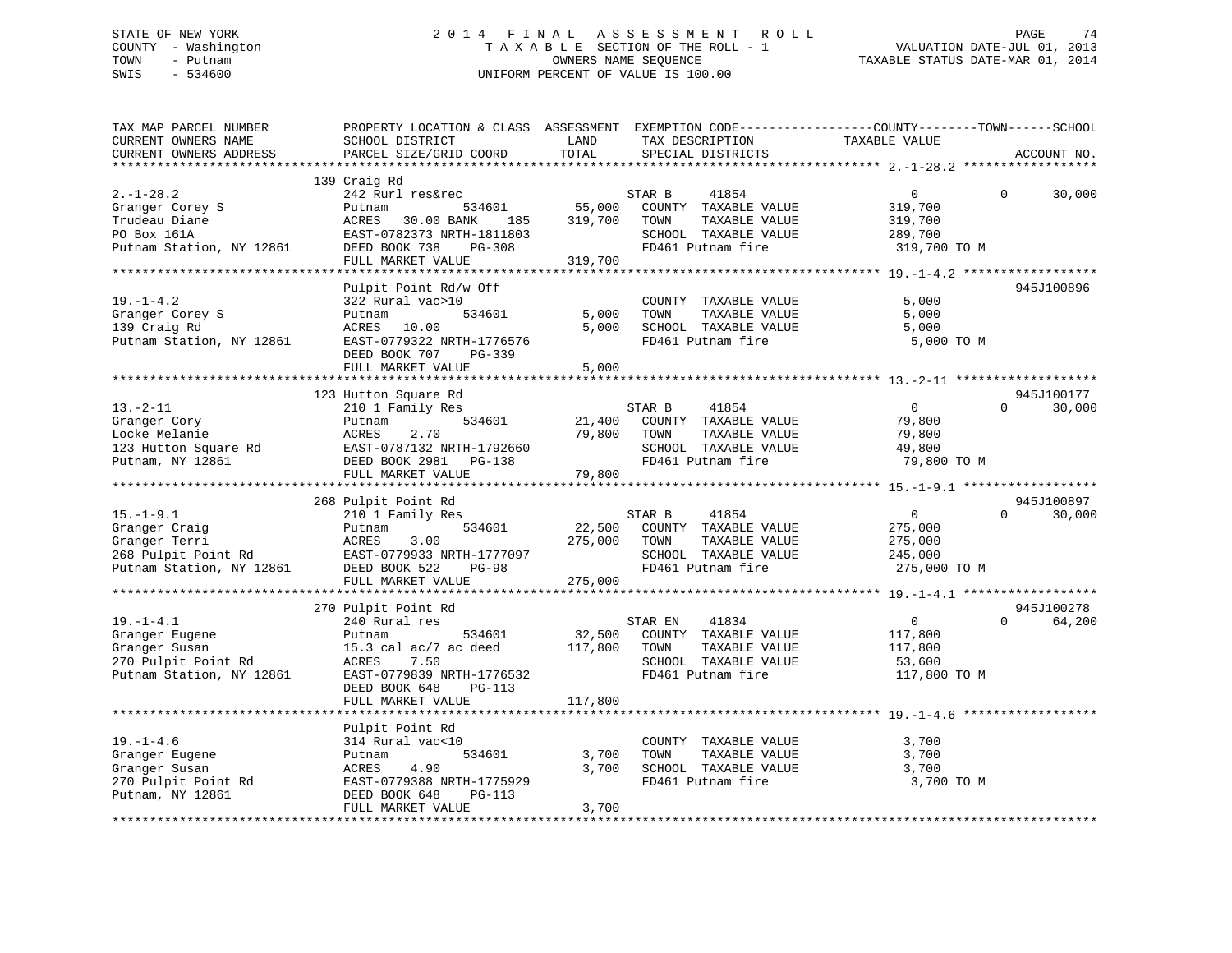### STATE OF NEW YORK 2 0 1 4 F I N A L A S S E S S M E N T R O L L PAGE 75 COUNTY - Washington T A X A B L E SECTION OF THE ROLL - 1 VALUATION DATE-JUL 01, 2013 TOWN - Putnam OWNERS NAME SEQUENCE TAXABLE STATUS DATE-MAR 01, 2014 SWIS - 534600 UNIFORM PERCENT OF VALUE IS 100.00

| TAX MAP PARCEL NUMBER<br>CURRENT OWNERS NAME<br>CURRENT OWNERS ADDRESS                                       | PROPERTY LOCATION & CLASS ASSESSMENT<br>SCHOOL DISTRICT<br>PARCEL SIZE/GRID COORD                                                                                                           | LAND<br>TAX DESCRIPTION<br>TOTAL<br>SPECIAL DISTRICTS                                                                                                         | EXEMPTION CODE-----------------COUNTY-------TOWN------SCHOOL<br>TAXABLE VALUE<br>ACCOUNT NO.                        |
|--------------------------------------------------------------------------------------------------------------|---------------------------------------------------------------------------------------------------------------------------------------------------------------------------------------------|---------------------------------------------------------------------------------------------------------------------------------------------------------------|---------------------------------------------------------------------------------------------------------------------|
|                                                                                                              |                                                                                                                                                                                             |                                                                                                                                                               |                                                                                                                     |
| $13. - 1 - 16$<br>Granger Francene C LE<br>Granger Harold J Jr<br>9 Fire House Ln<br>Putnam Sta, NY 12861    | 9 Fire House Ln<br>210 1 Family Res<br>534601<br>Putnam<br>FRNT 125.00 DPTH 170.00<br>EAST-0779696 NRTH-1788309<br>DEED BOOK 2488 PG-249<br>FULL MARKET VALUE                               | VET WAR CT 41121<br>12,400 STAR EN<br>41834<br>94,300<br>COUNTY TAXABLE VALUE<br>TOWN<br>TAXABLE VALUE<br>SCHOOL TAXABLE VALUE<br>94,300<br>FD461 Putnam fire | 945J100274<br>12,000<br>14,145<br>64,200<br>$\overline{0}$<br>$\Omega$<br>80,155<br>82,300<br>30,100<br>94,300 TO M |
|                                                                                                              |                                                                                                                                                                                             |                                                                                                                                                               |                                                                                                                     |
| $5. - 1 - 6$<br>Granger Frederick E<br>RD #1 Lake Road Box 98<br>Putnam Station, NY 12861                    | State Route 22<br>314 Rural vac<10<br>534601<br>Putnam<br>FRNT 350.00 DPTH 83.00<br>EAST-0779214 NRTH-1800968<br>DEED BOOK 698<br>PG-223<br>FULL MARKET VALUE                               | COUNTY TAXABLE VALUE<br>TAXABLE VALUE<br>1,800<br>TOWN<br>1,800<br>SCHOOL TAXABLE VALUE<br>FD461 Putnam fire<br>1,800                                         | 945J101029<br>1,800<br>1,800<br>1,800<br>1,800 TO M                                                                 |
|                                                                                                              |                                                                                                                                                                                             |                                                                                                                                                               |                                                                                                                     |
| $13. - 1 - 1.5$<br>Granger Harlan E<br>Granger Vanessa A<br>16976 State Route 22<br>Putnam Station, NY 12861 | 16976 State Route 22<br>240 Rural res<br>534601<br>Putnam<br>ACRES<br>6.88<br>EAST-0782055 NRTH-1794592<br>DEED BOOK 2110<br>PG-29<br>FULL MARKET VALUE                                     | 41854<br>STAR B<br>46,900<br>COUNTY TAXABLE VALUE<br>146,700<br>TOWN<br>TAXABLE VALUE<br>SCHOOL TAXABLE VALUE<br>FD461 Putnam fire<br>146,700                 | $\overline{0}$<br>$\Omega$<br>30,000<br>146,700<br>146,700<br>116,700<br>146,700 TO M                               |
|                                                                                                              |                                                                                                                                                                                             |                                                                                                                                                               |                                                                                                                     |
| $13.-1-1.6$<br>Granger Harold J Jr<br>16985 State Route 22<br>Putnam Station, NY 12861                       | 16985 State Route 22<br>210 1 Family Res<br>534601<br>Putnam<br>ACRES<br>5.00 BANK<br>26<br>EAST-0781396 NRTH-1794267<br>DEED BOOK 853<br>PG-347<br>FULL MARKET VALUE                       | STAR B<br>41854<br>30,000<br>COUNTY TAXABLE VALUE<br>132,200<br>TOWN<br>TAXABLE VALUE<br>SCHOOL TAXABLE VALUE<br>FD461 Putnam fire<br>132,200                 | $\Omega$<br>$\overline{0}$<br>30,000<br>132,200<br>132,200<br>102,200<br>132,200 TO M                               |
|                                                                                                              |                                                                                                                                                                                             |                                                                                                                                                               |                                                                                                                     |
| $9. - 1 - 1$<br>Granger Richard<br>17242 State Route 22<br>Putnam Station, NY 12861                          | 17242 State Route 22<br>210 1 Family Res<br>Putnam<br>534601<br>FRNT 280.00 DPTH 130.00<br>EAST-0779285 NRTH-1800542<br>DEED BOOK 643<br>PG-193<br>FULL MARKET VALUE                        | STAR EN<br>41834<br>14,200<br>COUNTY TAXABLE VALUE<br>95,800<br>TOWN<br>TAXABLE VALUE<br>SCHOOL TAXABLE VALUE<br>FD461 Putnam fire<br>95,800                  | 945J100502<br>$\mathbf{0}$<br>$\Omega$<br>64,200<br>95,800<br>95,800<br>31,600<br>95,800 TO M                       |
|                                                                                                              |                                                                                                                                                                                             |                                                                                                                                                               |                                                                                                                     |
| $9. - 1 - 41.1$<br>Granger Richard L<br>17242 State Route 22<br>Putnam Station, NY 12861                     | 79 Notch Hill Ln<br>210 1 Family Res<br>534601<br>Putnam<br>Add under construction<br>FRNT 104.00 DPTH 312.00<br>EAST-0780025 NRTH-1799691<br>DEED BOOK 895<br>$PG-86$<br>FULL MARKET VALUE | COUNTY TAXABLE VALUE<br>TOWN<br>13,800<br>TAXABLE VALUE<br>72,400<br>SCHOOL TAXABLE VALUE<br>FD461 Putnam fire<br>72,400                                      | 945J100276<br>72,400<br>72,400<br>72,400<br>72,400 TO M                                                             |
|                                                                                                              |                                                                                                                                                                                             |                                                                                                                                                               |                                                                                                                     |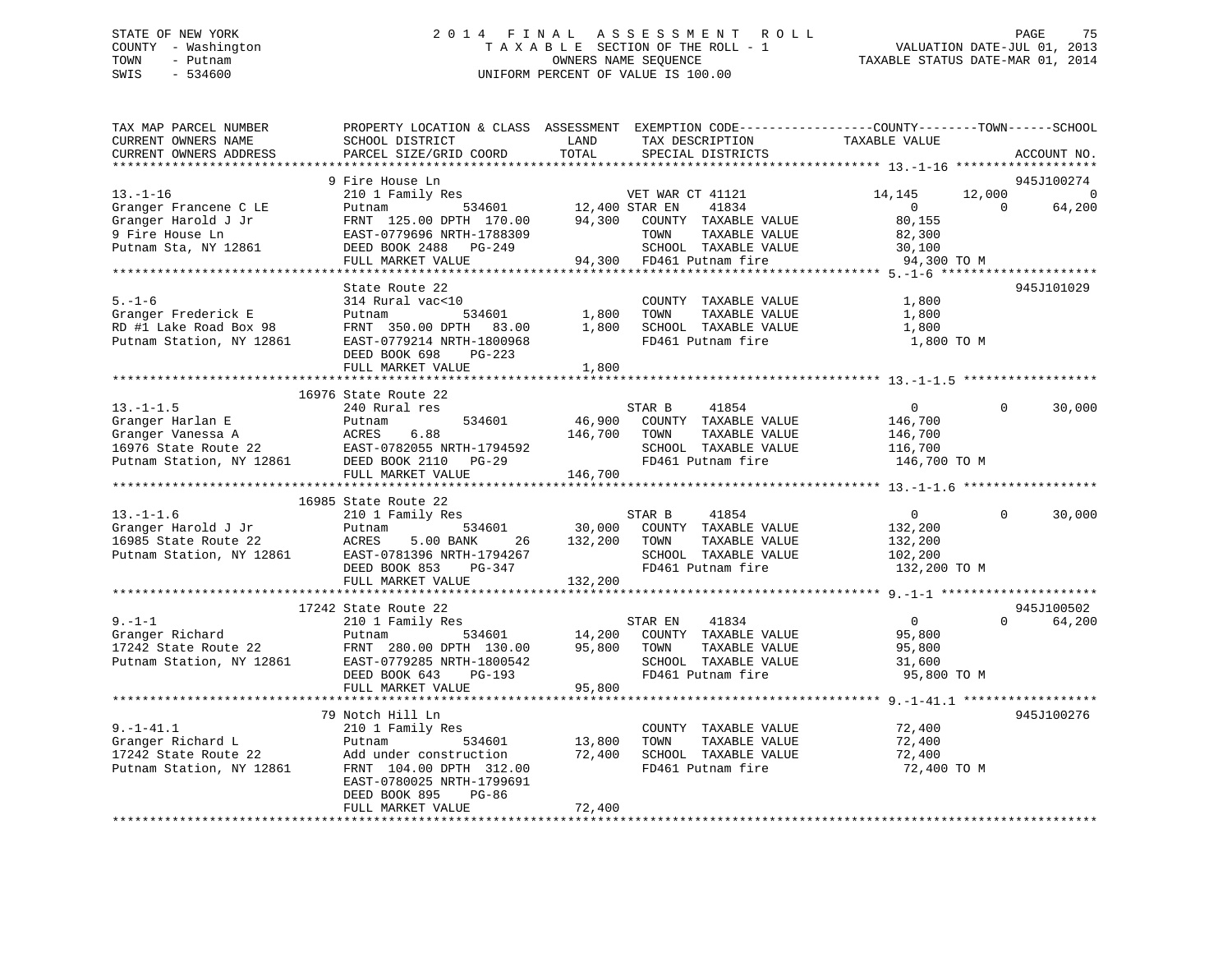### STATE OF NEW YORK 2 0 1 4 F I N A L A S S E S S M E N T R O L L PAGE 76 COUNTY - Washington T A X A B L E SECTION OF THE ROLL - 1 VALUATION DATE-JUL 01, 2013 TOWN - Putnam OWNERS NAME SEQUENCE TAXABLE STATUS DATE-MAR 01, 2014 SWIS - 534600 UNIFORM PERCENT OF VALUE IS 100.00

| TOTAL<br>CURRENT OWNERS ADDRESS<br>PARCEL SIZE/GRID COORD<br>SPECIAL DISTRICTS<br>945J100451<br>Lake Rd<br>$16. - 1 - 4.2$<br>44,900<br>322 Rural vac>10<br>COUNTY TAXABLE VALUE<br>44,900<br>Granger Ruth A<br>534601<br>TOWN<br>TAXABLE VALUE<br>44,900<br>Putnam<br>155 Lake Rd<br>44,900<br>SCHOOL TAXABLE VALUE<br>100 Ad<br>44,900<br>Putnam Station, NY 12861<br>FD461 Putnam fire<br>ACRES 89.70<br>44,900 TO M<br>EAST-0784163 NRTH-1781903<br>DEED BOOK 711<br>$PG-1$<br>FULL MARKET VALUE<br>44,900<br>**********<br>***********************<br>Lake Rd<br>945J100452<br>$16. - 1 - 16.1$<br>322 Rural vac>10<br>COUNTY TAXABLE VALUE<br>123,500 | TAX MAP PARCEL NUMBER<br>CURRENT OWNERS NAME | PROPERTY LOCATION & CLASS ASSESSMENT<br>SCHOOL DISTRICT | LAND | EXEMPTION CODE-----------------COUNTY-------TOWN------SCHOOL<br>TAX DESCRIPTION | TAXABLE VALUE |             |
|-------------------------------------------------------------------------------------------------------------------------------------------------------------------------------------------------------------------------------------------------------------------------------------------------------------------------------------------------------------------------------------------------------------------------------------------------------------------------------------------------------------------------------------------------------------------------------------------------------------------------------------------------------------|----------------------------------------------|---------------------------------------------------------|------|---------------------------------------------------------------------------------|---------------|-------------|
|                                                                                                                                                                                                                                                                                                                                                                                                                                                                                                                                                                                                                                                             |                                              |                                                         |      |                                                                                 |               | ACCOUNT NO. |
|                                                                                                                                                                                                                                                                                                                                                                                                                                                                                                                                                                                                                                                             |                                              |                                                         |      |                                                                                 |               |             |
|                                                                                                                                                                                                                                                                                                                                                                                                                                                                                                                                                                                                                                                             |                                              |                                                         |      |                                                                                 |               |             |
|                                                                                                                                                                                                                                                                                                                                                                                                                                                                                                                                                                                                                                                             |                                              |                                                         |      |                                                                                 |               |             |
|                                                                                                                                                                                                                                                                                                                                                                                                                                                                                                                                                                                                                                                             |                                              |                                                         |      |                                                                                 |               |             |
|                                                                                                                                                                                                                                                                                                                                                                                                                                                                                                                                                                                                                                                             |                                              |                                                         |      |                                                                                 |               |             |
|                                                                                                                                                                                                                                                                                                                                                                                                                                                                                                                                                                                                                                                             |                                              |                                                         |      |                                                                                 |               |             |
|                                                                                                                                                                                                                                                                                                                                                                                                                                                                                                                                                                                                                                                             |                                              |                                                         |      |                                                                                 |               |             |
|                                                                                                                                                                                                                                                                                                                                                                                                                                                                                                                                                                                                                                                             |                                              |                                                         |      |                                                                                 |               |             |
| Granger Ruth A<br>534601<br>123,500<br>TOWN<br>TAXABLE VALUE<br>123,500<br>Putnam                                                                                                                                                                                                                                                                                                                                                                                                                                                                                                                                                                           |                                              |                                                         |      |                                                                                 |               |             |
| 155 Lake Rd<br>SCHOOL TAXABLE VALUE<br>ACRES 109.70<br>123,500<br>123,500                                                                                                                                                                                                                                                                                                                                                                                                                                                                                                                                                                                   |                                              |                                                         |      |                                                                                 |               |             |
| Putnam Station, NY 12861<br>EAST-0779972 NRTH-1782333<br>CA002 Cons agri dst 2<br>123,500 TO                                                                                                                                                                                                                                                                                                                                                                                                                                                                                                                                                                |                                              |                                                         |      |                                                                                 |               |             |
| FD461 Putnam fire<br>123,500 TO M<br>DEED BOOK 711<br>$PG-1$                                                                                                                                                                                                                                                                                                                                                                                                                                                                                                                                                                                                |                                              |                                                         |      |                                                                                 |               |             |
| FULL MARKET VALUE<br>123,500                                                                                                                                                                                                                                                                                                                                                                                                                                                                                                                                                                                                                                |                                              |                                                         |      |                                                                                 |               |             |
|                                                                                                                                                                                                                                                                                                                                                                                                                                                                                                                                                                                                                                                             |                                              |                                                         |      |                                                                                 |               |             |
| 155 Lake Rd                                                                                                                                                                                                                                                                                                                                                                                                                                                                                                                                                                                                                                                 |                                              |                                                         |      |                                                                                 |               | 945J100680  |
| $16. - 1 - 2$<br>41854<br>210 1 Family Res<br>STAR B<br>$\overline{0}$<br>$\Omega$                                                                                                                                                                                                                                                                                                                                                                                                                                                                                                                                                                          |                                              |                                                         |      |                                                                                 |               | 30,000      |
| 16,900<br>Granger Ruth Ann<br>534601<br>COUNTY TAXABLE VALUE<br>197,600<br>Putnam                                                                                                                                                                                                                                                                                                                                                                                                                                                                                                                                                                           |                                              |                                                         |      |                                                                                 |               |             |
| 155 Lake Rd<br>467/749<br>197,600<br>TOWN<br>TAXABLE VALUE<br>197,600                                                                                                                                                                                                                                                                                                                                                                                                                                                                                                                                                                                       |                                              |                                                         |      |                                                                                 |               |             |
| Putnam Sta, NY 12861<br>SCHOOL TAXABLE VALUE<br>ACRES<br>1.50<br>167,600                                                                                                                                                                                                                                                                                                                                                                                                                                                                                                                                                                                    |                                              |                                                         |      |                                                                                 |               |             |
| FD461 Putnam fire<br>EAST-0780331 NRTH-1782966<br>197,600 TO M                                                                                                                                                                                                                                                                                                                                                                                                                                                                                                                                                                                              |                                              |                                                         |      |                                                                                 |               |             |
| DEED BOOK 454<br>$PG-30$                                                                                                                                                                                                                                                                                                                                                                                                                                                                                                                                                                                                                                    |                                              |                                                         |      |                                                                                 |               |             |
| 197,600<br>FULL MARKET VALUE                                                                                                                                                                                                                                                                                                                                                                                                                                                                                                                                                                                                                                |                                              |                                                         |      |                                                                                 |               |             |
| 344 Peterson Rd                                                                                                                                                                                                                                                                                                                                                                                                                                                                                                                                                                                                                                             |                                              |                                                         |      |                                                                                 |               | 945J100527  |
| $12. - 2 - 3$<br>164,100<br>260 Seasonal res<br>COUNTY TAXABLE VALUE                                                                                                                                                                                                                                                                                                                                                                                                                                                                                                                                                                                        |                                              |                                                         |      |                                                                                 |               |             |
| Grant Beverly W<br>534601<br>108,600<br>TOWN<br>TAXABLE VALUE<br>164,100<br>Putnam                                                                                                                                                                                                                                                                                                                                                                                                                                                                                                                                                                          |                                              |                                                         |      |                                                                                 |               |             |
| Grant Larry L<br>Row 765-24<br>164,100<br>SCHOOL TAXABLE VALUE<br>164,100                                                                                                                                                                                                                                                                                                                                                                                                                                                                                                                                                                                   |                                              |                                                         |      |                                                                                 |               |             |
| 105 Weybossett St<br>ACRES 151.36<br>FD461 Putnam fire<br>164,100 TO M                                                                                                                                                                                                                                                                                                                                                                                                                                                                                                                                                                                      |                                              |                                                         |      |                                                                                 |               |             |
| New Haven, CT 06513<br>EAST-0776445 NRTH-1791339                                                                                                                                                                                                                                                                                                                                                                                                                                                                                                                                                                                                            |                                              |                                                         |      |                                                                                 |               |             |
| DEED BOOK 944<br>PG-101                                                                                                                                                                                                                                                                                                                                                                                                                                                                                                                                                                                                                                     |                                              |                                                         |      |                                                                                 |               |             |
| FULL MARKET VALUE<br>164,100                                                                                                                                                                                                                                                                                                                                                                                                                                                                                                                                                                                                                                |                                              |                                                         |      |                                                                                 |               |             |
|                                                                                                                                                                                                                                                                                                                                                                                                                                                                                                                                                                                                                                                             |                                              |                                                         |      |                                                                                 |               |             |
| 762 Gull Bay Rd                                                                                                                                                                                                                                                                                                                                                                                                                                                                                                                                                                                                                                             |                                              |                                                         |      |                                                                                 |               | 945J100814  |
| $14.18 - 4 - 6$<br>210 1 Family Res - WTRFNT<br>COUNTY TAXABLE VALUE<br>749,100                                                                                                                                                                                                                                                                                                                                                                                                                                                                                                                                                                             |                                              |                                                         |      |                                                                                 |               |             |
| TAXABLE VALUE<br>Grant Stephen<br>Putnam<br>534601<br>363,600<br>TOWN<br>749,100                                                                                                                                                                                                                                                                                                                                                                                                                                                                                                                                                                            |                                              |                                                         |      |                                                                                 |               |             |
| Grant Gretchen<br>SCHOOL TAXABLE VALUE<br>LF 200<br>749,100<br>749,100                                                                                                                                                                                                                                                                                                                                                                                                                                                                                                                                                                                      |                                              |                                                         |      |                                                                                 |               |             |
| 8 Friar Tuck Ct<br>FD461 Putnam fire<br>749,100 TO M<br>$14. -4 - 6$                                                                                                                                                                                                                                                                                                                                                                                                                                                                                                                                                                                        |                                              |                                                         |      |                                                                                 |               |             |
| Clifton Park, NY 12065<br>FRNT 200.00 DPTH 170.00<br>EAST-0764126 NRTH-1780239                                                                                                                                                                                                                                                                                                                                                                                                                                                                                                                                                                              |                                              |                                                         |      |                                                                                 |               |             |
| DEED BOOK 664<br>PG-72<br>749,100                                                                                                                                                                                                                                                                                                                                                                                                                                                                                                                                                                                                                           |                                              |                                                         |      |                                                                                 |               |             |
| FULL MARKET VALUE                                                                                                                                                                                                                                                                                                                                                                                                                                                                                                                                                                                                                                           |                                              |                                                         |      |                                                                                 |               |             |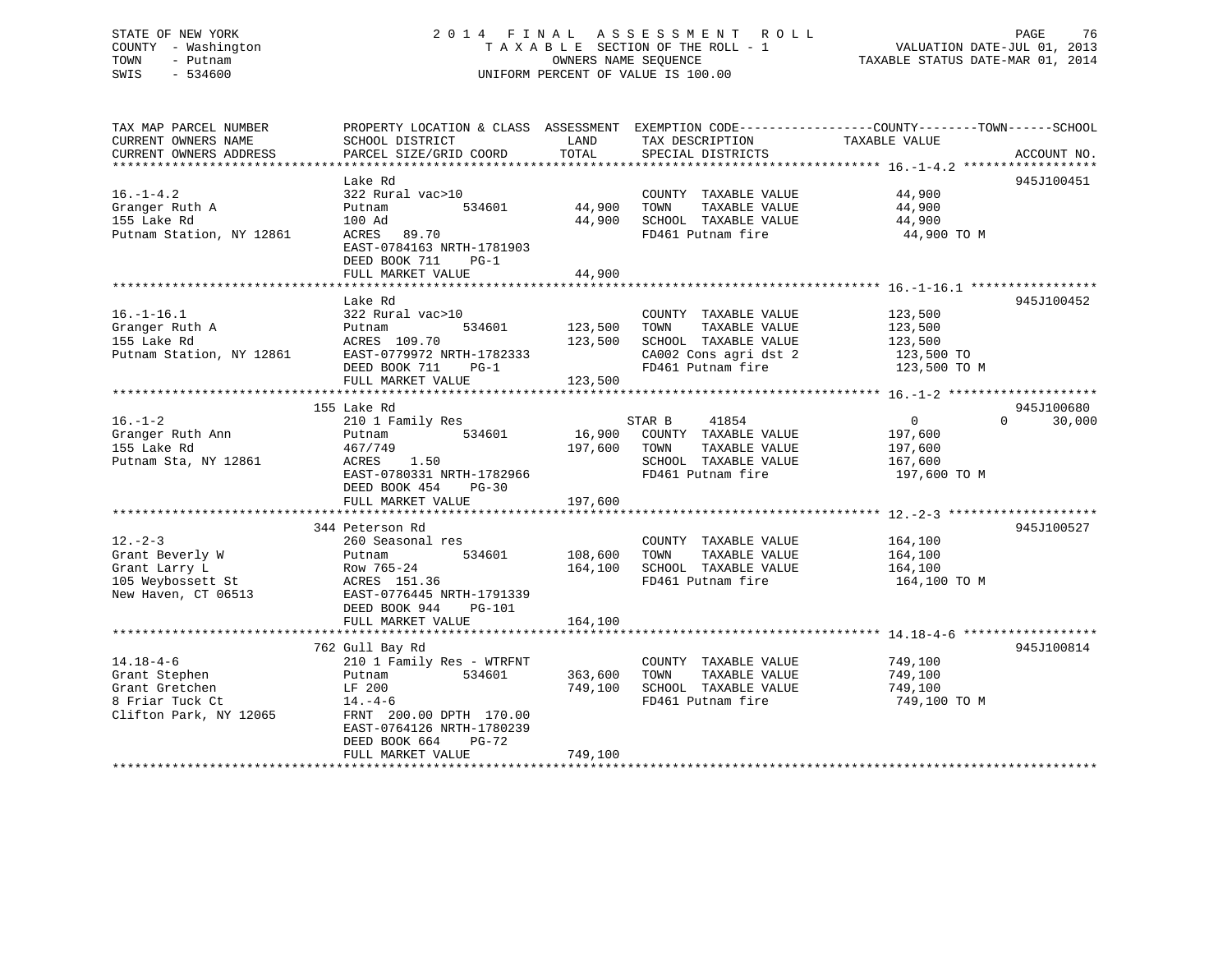| STATE OF NEW YORK   | 2014 FINAL ASSESSMENT ROLL         | 77<br>PAGE                       |
|---------------------|------------------------------------|----------------------------------|
| COUNTY - Washington | TAXABLE SECTION OF THE ROLL - 1    | VALUATION DATE-JUL 01, 2013      |
| TOWN<br>- Putnam    | OWNERS NAME SEOUENCE               | TAXABLE STATUS DATE-MAR 01, 2014 |
| SWIS<br>$-534600$   | UNIFORM PERCENT OF VALUE IS 100.00 |                                  |
|                     |                                    |                                  |
|                     |                                    |                                  |
|                     |                                    |                                  |

| TAX MAP PARCEL NUMBER<br>CURRENT OWNERS NAME            | PROPERTY LOCATION & CLASS ASSESSMENT EXEMPTION CODE----------------COUNTY-------TOWN------SCHOOL<br>SCHOOL DISTRICT | LAND          | TAX DESCRIPTION       | TAXABLE VALUE     |                    |
|---------------------------------------------------------|---------------------------------------------------------------------------------------------------------------------|---------------|-----------------------|-------------------|--------------------|
| CURRENT OWNERS ADDRESS                                  | PARCEL SIZE/GRID COORD                                                                                              | TOTAL         | SPECIAL DISTRICTS     |                   | ACCOUNT NO.        |
|                                                         |                                                                                                                     |               |                       |                   |                    |
|                                                         | 2514 Indian Point Way                                                                                               |               |                       |                   | 945J100308         |
| $14.8 - 1 - 6$                                          | 260 Seasonal res - WTRFNT                                                                                           |               | COUNTY TAXABLE VALUE  | 592,000           |                    |
| Gray Peter                                              | Putnam<br>534601                                                                                                    | 465,600       | TOWN<br>TAXABLE VALUE | 592,000           |                    |
| 15 Northwest Rd                                         | LF 88                                                                                                               | 592,000       | SCHOOL TAXABLE VALUE  | 592,000           |                    |
| Queensbury, NY 12804                                    | FRNT 54.00 DPTH 208.00                                                                                              |               | FD461 Putnam fire     | 592,000 TO M      |                    |
|                                                         | EAST-0765058 NRTH-1783287                                                                                           |               |                       |                   |                    |
|                                                         | DEED BOOK 2081 PG-72                                                                                                |               |                       |                   |                    |
|                                                         | FULL MARKET VALUE                                                                                                   | 592,000       |                       |                   |                    |
|                                                         |                                                                                                                     |               |                       |                   |                    |
|                                                         | 100 Gull Bay Rd                                                                                                     |               |                       |                   | 945J100325         |
| $12. - 3 - 13$                                          | 210 1 Family Res                                                                                                    |               | STAR B<br>41854       | $0 \qquad \qquad$ | $\Omega$<br>30,000 |
| Greeley Eileen                                          | Putnam                                                                                                              | 534601 12,300 | COUNTY TAXABLE VALUE  | 129,000           |                    |
| 100 Gull Bay Rd                                         | FRNT 100.00 DPTH 200.00 129,000                                                                                     |               | TAXABLE VALUE<br>TOWN | 129,000           |                    |
| Putnam Station, NY 12861-9704 EAST-0775564 NRTH-1785531 |                                                                                                                     |               | SCHOOL TAXABLE VALUE  | 99,000            |                    |
|                                                         | DEED BOOK 462<br>PG-470                                                                                             |               | FD461 Putnam fire     | 129,000 TO M      |                    |
|                                                         | FULL MARKET VALUE                                                                                                   | 129,000       |                       |                   |                    |
|                                                         |                                                                                                                     |               |                       |                   | 945J100125         |
| $12.-3-14.1$                                            | Gull Bay Rd<br>314 Rural vac<10                                                                                     |               | COUNTY TAXABLE VALUE  | 5,000             |                    |
| Greeley Graham                                          | 534601<br>Putnam                                                                                                    | 5,000         | TOWN<br>TAXABLE VALUE | 5,000             |                    |
| Greeley Eileen M                                        | Lot                                                                                                                 | 5,000         | SCHOOL TAXABLE VALUE  | 5,000             |                    |
| 100 Gull Bay Rd                                         | 1.00<br>ACRES                                                                                                       |               | FD461 Putnam fire     | 5,000 TO M        |                    |
| Putnam Station, NY 12861                                | EAST-0775460 NRTH-1785633                                                                                           |               |                       |                   |                    |
|                                                         | DEED BOOK 518<br>$PG-93$                                                                                            |               |                       |                   |                    |
|                                                         | FULL MARKET VALUE                                                                                                   | 5,000         |                       |                   |                    |
|                                                         |                                                                                                                     |               |                       |                   |                    |
|                                                         | Gull Bay Rd                                                                                                         |               |                       |                   | 945J100049         |
| $12. - 3 - 12$                                          | 314 Rural vac<10                                                                                                    |               | COUNTY TAXABLE VALUE  | 14,800            |                    |
| Greeley Graham F                                        | 534601<br>Putnam                                                                                                    | 14,800        | TOWN<br>TAXABLE VALUE | 14,800            |                    |
| Greeley Eileen M                                        | 3.60<br>ACRES                                                                                                       | 14,800        | SCHOOL TAXABLE VALUE  | 14,800            |                    |
| 100 Gull Bay Rd                                         | EAST-0775806 NRTH-1785415                                                                                           |               | FD461 Putnam fire     | 14,800 TO M       |                    |
| Putnam Station, NY 12861                                | DEED BOOK 595<br>$PG-73$                                                                                            |               |                       |                   |                    |
|                                                         | FULL MARKET VALUE                                                                                                   | 14,800        |                       |                   |                    |
|                                                         |                                                                                                                     |               |                       |                   |                    |
|                                                         | 4042 Beach Ln                                                                                                       |               |                       |                   | 945J100549         |
| $11.20 - 2 - 11$                                        | 312 Vac w/imprv                                                                                                     |               | COUNTY TAXABLE VALUE  | 54,700            |                    |
| Grennon Edward                                          | 534601<br>Putnam                                                                                                    | 36,700        | TAXABLE VALUE<br>TOWN | 54,700            |                    |
| 6 Mountain Way                                          | Cot & Lot                                                                                                           | 54,700        | SCHOOL TAXABLE VALUE  | 54,700            |                    |
| Clifton Park, NY 12065                                  | FRNT 75.00 DPTH 100.00                                                                                              |               | FD461 Putnam fire     | 54,700 TO M       |                    |
|                                                         | EAST-0767394 NRTH-1786682                                                                                           |               |                       |                   |                    |
|                                                         | DEED BOOK 2630 PG-175                                                                                               |               |                       |                   |                    |
|                                                         | FULL MARKET VALUE                                                                                                   | 54,700        |                       |                   |                    |
|                                                         |                                                                                                                     |               |                       |                   |                    |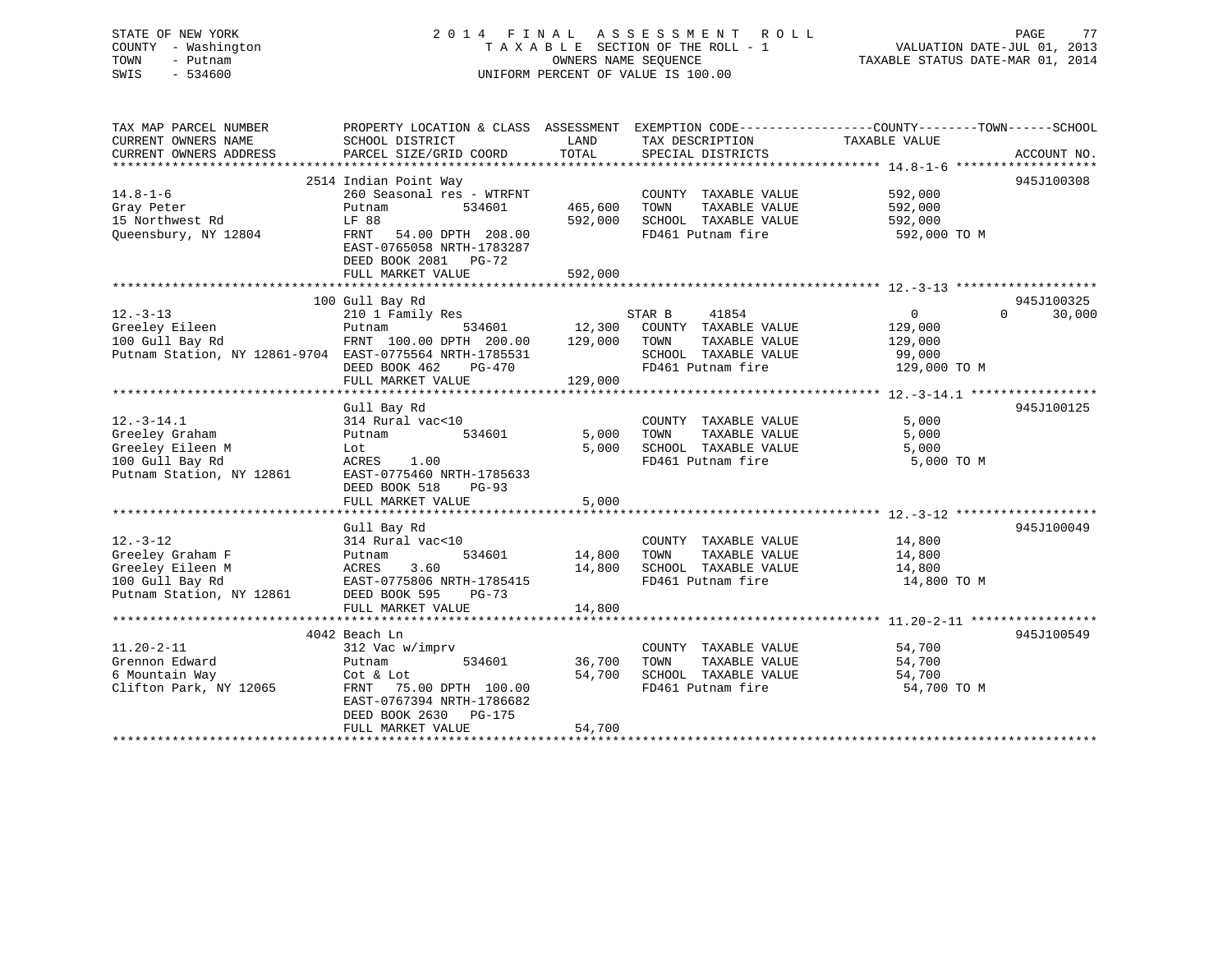### STATE OF NEW YORK 2 0 1 4 F I N A L A S S E S S M E N T R O L L PAGE 78 COUNTY - Washington T A X A B L E SECTION OF THE ROLL - 1 VALUATION DATE-JUL 01, 2013 TOWN - Putnam OWNERS NAME SEQUENCE TAXABLE STATUS DATE-MAR 01, 2014 SWIS - 534600 UNIFORM PERCENT OF VALUE IS 100.00

| TAX MAP PARCEL NUMBER                        | PROPERTY LOCATION & CLASS ASSESSMENT                                            |         |                       | EXEMPTION CODE-----------------COUNTY-------TOWN------SCHOOL |
|----------------------------------------------|---------------------------------------------------------------------------------|---------|-----------------------|--------------------------------------------------------------|
| CURRENT OWNERS NAME                          | SCHOOL DISTRICT                                                                 | LAND    | TAX DESCRIPTION       | TAXABLE VALUE                                                |
| CURRENT OWNERS ADDRESS                       | PARCEL SIZE/GRID COORD                                                          | TOTAL   | SPECIAL DISTRICTS     | ACCOUNT NO.                                                  |
|                                              |                                                                                 |         |                       |                                                              |
|                                              | Beach Ln                                                                        |         |                       | 945J100306                                                   |
| $11.20 - 2 - 12$                             | 312 Vac w/imprv                                                                 |         | COUNTY TAXABLE VALUE  | 27,700                                                       |
| Grennon Edward                               | 534601<br>Putnam                                                                | 26,700  | TOWN<br>TAXABLE VALUE | 27,700                                                       |
| 6 Mountain Way                               | Lot 2                                                                           | 27,700  | SCHOOL TAXABLE VALUE  | 27,700                                                       |
| Clifton Park, NY 12065                       | FRNT<br>50.00 DPTH 100.00<br>EAST-0767411 NRTH-1786623<br>DEED BOOK 2630 PG-175 |         | FD461 Putnam fire     | 27,700 TO M                                                  |
|                                              | FULL MARKET VALUE                                                               | 27,700  |                       |                                                              |
|                                              |                                                                                 |         |                       |                                                              |
|                                              | 4361 Link Way                                                                   |         |                       | 945J100280                                                   |
| $11.20 - 4 - 10$                             | 260 Seasonal res - WTRFNT                                                       |         | COUNTY TAXABLE VALUE  | 669,000                                                      |
| Griffin Holly S Estate                       | 534601<br>Putnam                                                                | 542,400 | TOWN<br>TAXABLE VALUE | 669,000                                                      |
| Attn: Gary Griffin                           | LF 100                                                                          | 669,000 | SCHOOL TAXABLE VALUE  | 669,000                                                      |
| 27 Red Oak HIll<br>West Willington, CT 06279 | FRNT 100.00 DPTH 175.00<br>EAST-0766547 NRTH-1787027<br>DEED BOOK 430<br>PG-179 |         | FD461 Putnam fire     | 669,000 TO M                                                 |
|                                              | FULL MARKET VALUE                                                               | 669,000 |                       |                                                              |
|                                              |                                                                                 |         |                       |                                                              |
|                                              | 202 Schwerdtfeger Rd                                                            |         |                       | 945J100583                                                   |
| $4. -1 - 17$                                 | 260 Seasonal res                                                                |         | COUNTY TAXABLE VALUE  | 83,800                                                       |
| Grill Christopher                            | 534601<br>Putnam                                                                | 48,300  | TOWN<br>TAXABLE VALUE | 83,800                                                       |
| 202 Schwerdtfeger Rd                         | 38.34<br>ACRES                                                                  | 83,800  | SCHOOL TAXABLE VALUE  | 83,800                                                       |
| Putnam, NY 12861                             | EAST-0771449 NRTH-1803568                                                       |         | FD461 Putnam fire     | 83,800 TO M                                                  |
|                                              | DEED BOOK 883<br>$PG-15$                                                        |         |                       |                                                              |
|                                              | FULL MARKET VALUE                                                               | 83,800  |                       |                                                              |
|                                              |                                                                                 |         |                       |                                                              |
|                                              | 1 White Birch Way                                                               |         |                       | 945J100878                                                   |
| $12. - 1 - 11$                               | 311 Res vac land                                                                |         | COUNTY TAXABLE VALUE  | 94,000                                                       |
| Grima Angelo J                               | Putnam<br>534601                                                                | 94,000  | TOWN<br>TAXABLE VALUE | 94,000                                                       |
| 23 Hudson Rd                                 | FRNT 281.00 DPTH 214.00                                                         | 94,000  | SCHOOL TAXABLE VALUE  | 94,000                                                       |
| East Brunswick, NJ 08816                     | EAST-0767697 NRTH-1791700                                                       |         | FD461 Putnam fire     | 94,000 TO M                                                  |
|                                              | DEED BOOK 2916 PG-48                                                            |         |                       |                                                              |
|                                              | FULL MARKET VALUE                                                               | 94,000  |                       |                                                              |
|                                              |                                                                                 |         |                       |                                                              |
|                                              | 3065 Lake George Way                                                            |         |                       | 945J100249                                                   |
| $7.8 - 1 - 18$                               | 280 Res Multiple - WTRFNT                                                       |         | COUNTY TAXABLE VALUE  | 879,000                                                      |
| Grueter Joseph                               | 534601<br>Putnam                                                                | 610,900 | TAXABLE VALUE<br>TOWN | 879,000                                                      |
|                                              |                                                                                 | 879,000 | SCHOOL TAXABLE VALUE  |                                                              |
| Grueter Theresa<br>33 Cedar Dr               | LF 126<br>90.00 DPTH 208.00                                                     |         | FD461 Putnam fire     | 879,000                                                      |
| Allendale, NJ 07401                          | FRNT<br>EAST-0767007 NRTH-1799640                                               |         |                       | 879,000 TO M                                                 |
|                                              | DEED BOOK 715<br>PG-270                                                         |         |                       |                                                              |
|                                              | FULL MARKET VALUE                                                               | 879,000 |                       |                                                              |
|                                              |                                                                                 |         |                       |                                                              |
|                                              |                                                                                 |         |                       |                                                              |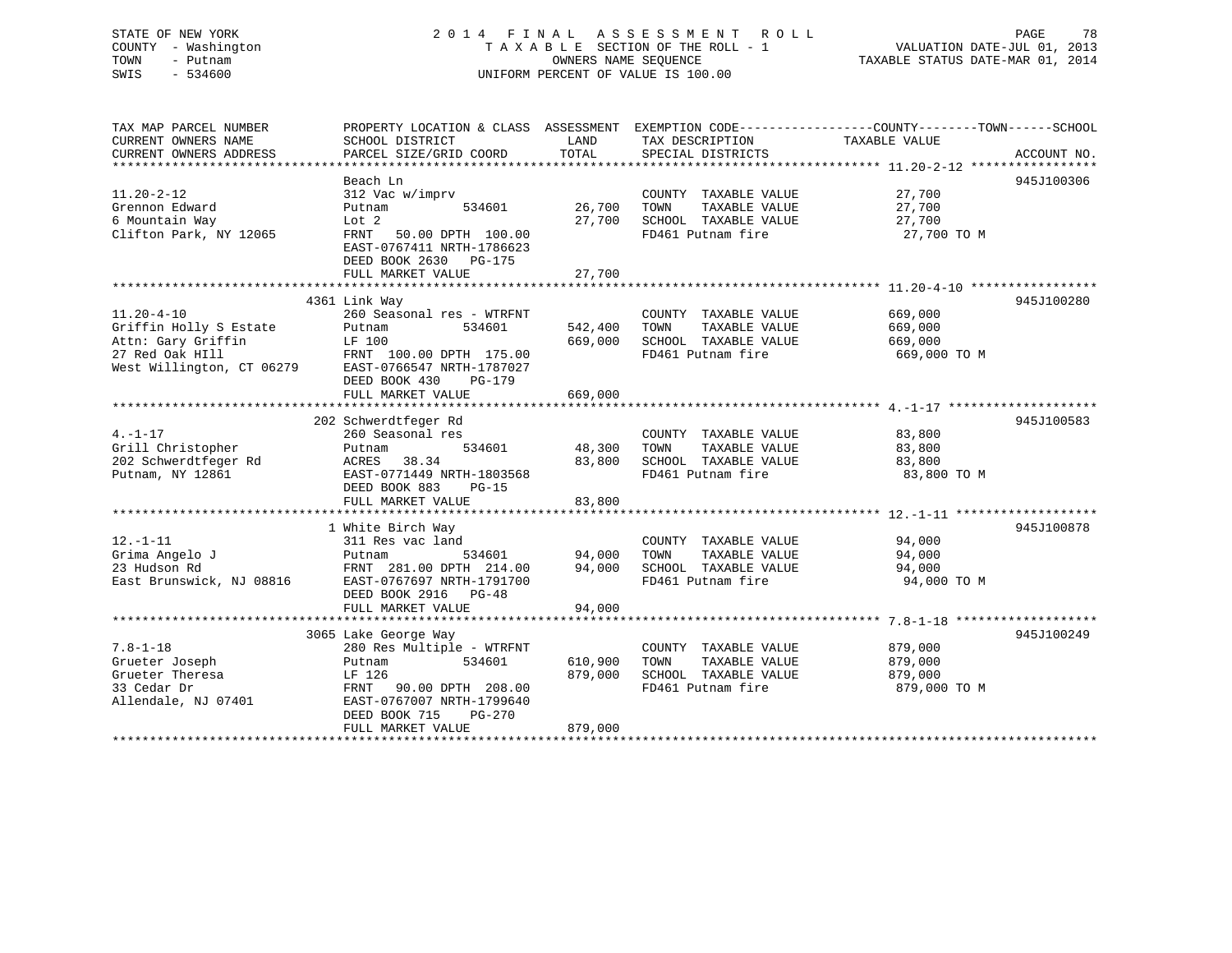# STATE OF NEW YORK 2 0 1 4 F I N A L A S S E S S M E N T R O L L PAGE 79COUNTY - Washington  $T A X A B L E$  SECTION OF THE ROLL - 1<br>TOWN - Putnam data of the COUNTERS NAME SEQUENCE SWIS - 534600 UNIFORM PERCENT OF VALUE IS 100.00

VALUATION DATE-JUL 01, 2013

TAXABLE STATUS DATE-MAR 01, 2014

| TAX MAP PARCEL NUMBER                 | PROPERTY LOCATION & CLASS ASSESSMENT EXEMPTION CODE----------------COUNTY-------TOWN------SCHOOL |          |                                                   |                         |             |
|---------------------------------------|--------------------------------------------------------------------------------------------------|----------|---------------------------------------------------|-------------------------|-------------|
| CURRENT OWNERS NAME                   | SCHOOL DISTRICT                                                                                  | LAND     | TAX DESCRIPTION                                   | TAXABLE VALUE           |             |
| CURRENT OWNERS ADDRESS                | PARCEL SIZE/GRID COORD                                                                           | TOTAL    | SPECIAL DISTRICTS                                 |                         | ACCOUNT NO. |
|                                       |                                                                                                  |          |                                                   |                         |             |
|                                       | 123 Warrick Rd                                                                                   |          |                                                   |                         | 945J100709  |
| $8. - 2 - 2.1$                        | 242 Rurl res&rec                                                                                 |          | COUNTY TAXABLE VALUE                              | 100,600                 |             |
| Guerin Julie                          | Putnam<br>534601                                                                                 | 35,000   | TAXABLE VALUE<br>TOWN                             | 100,600                 |             |
| 19 Timber Mill Ln<br>Weston, CT 06888 | Lot 4<br>ACRES 10.00                                                                             | 100,600  | SCHOOL TAXABLE VALUE<br>FD461 Putnam fire         | 100,600<br>100,600 TO M |             |
|                                       | EAST-0770009 NRTH-1796624                                                                        |          |                                                   |                         |             |
|                                       | DEED BOOK 2659 PG-126                                                                            |          |                                                   |                         |             |
|                                       | FULL MARKET VALUE                                                                                | 100,600  |                                                   |                         |             |
|                                       |                                                                                                  |          |                                                   |                         |             |
|                                       | 237 Warrick Rd                                                                                   |          |                                                   |                         | 945J100709  |
| $8. - 2 - 2.7$                        | 240 Rural res - WTRFNT                                                                           |          | COUNTY TAXABLE VALUE                              | 2113,900                |             |
| Guerin Julie                          | 534601<br>Putnam                                                                                 | 1429,600 | TOWN<br>TAXABLE VALUE                             | 2113,900                |             |
| 19 Timber Mill Ln                     | Lot 2                                                                                            | 2113,900 | SCHOOL TAXABLE VALUE                              | 2113,900                |             |
| Weston, CT 06888                      | ELF 1470                                                                                         |          | FD461 Putnam fire                                 | 2113,900 TO M           |             |
|                                       | ACRES 60.00                                                                                      |          |                                                   |                         |             |
|                                       | EAST-0767152 NRTH-1794933                                                                        |          |                                                   |                         |             |
|                                       | DEED BOOK 2659 PG-121                                                                            |          |                                                   |                         |             |
|                                       | FULL MARKET VALUE                                                                                | 2113,900 |                                                   |                         |             |
|                                       |                                                                                                  |          |                                                   |                         |             |
|                                       | Schwerdtfeger Rd/e Off                                                                           |          |                                                   |                         | 945J100229  |
| $4. -1 - 15$                          | 910 Priv forest                                                                                  | 29,900   | COUNTY TAXABLE VALUE                              | 29,900<br>29,900        |             |
| Guerra Stephen<br>Pichi Michael A     | 534601<br>Putnam                                                                                 | 29,900   | TAXABLE VALUE<br>TOWN<br>SCHOOL TAXABLE VALUE     | 29,900                  |             |
| 137 Mile St                           |                                                                                                  |          | FD461 Putnam fire                                 | 29,900 TO M             |             |
| Alpine, NJ 07620                      | ACRES 59.80<br>EAST-0772525 NRTH-1800861<br>DEED BOOK 2383 PG-20                                 |          |                                                   |                         |             |
|                                       | FULL MARKET VALUE                                                                                | 29,900   |                                                   |                         |             |
|                                       |                                                                                                  |          |                                                   |                         |             |
|                                       | 70 Schwerdtfeger Rd                                                                              |          |                                                   |                         | 945J100812  |
| $4. - 1 - 25$                         | 210 1 Family Res                                                                                 |          | COUNTY TAXABLE VALUE 45,900                       |                         |             |
| Guerra Stephen                        | 534601<br>Putnam                                                                                 | 34,400   | TAXABLE VALUE<br>TOWN                             | 45,900                  |             |
| Pichi Michael A                       | Putnam<br>ACRES<br>9.40                                                                          | 45,900   | SCHOOL TAXABLE VALUE                              | 45,900                  |             |
| 137 Mile St                           | EAST-0770643 NRTH-1800921<br>DEED BOOK 2383 PG-20                                                |          | FD461 Putnam fire                                 | 45,900 TO M             |             |
| Alpine, NJ 07620                      | DEED BOOK 2383 PG-20                                                                             |          |                                                   |                         |             |
|                                       | FULL MARKET VALUE                                                                                | 45,900   |                                                   |                         |             |
|                                       |                                                                                                  |          |                                                   |                         |             |
|                                       | 2264 Black Point Rd                                                                              |          |                                                   |                         | 945J100251  |
| $4.5 - 1 - 12$                        | 210 1 Family Res - WTRFNT                                                                        |          | COUNTY TAXABLE VALUE                              | 795,100                 |             |
| Gunther Jane                          | 534601<br>Putnam                                                                                 | 433,200  | TAXABLE VALUE<br>TOWN                             | 795,100                 |             |
| 56 St James St S                      | LF 70<br>FRNT 70.00 DPTH 198.00                                                                  | 795,100  | SCHOOL TAXABLE VALUE<br>BP461 Black Pt Sewer Dist | 795,100<br>$.00$ UN C   |             |
| Garden City, NY 11530                 | EAST-0769897 NRTH-1808597                                                                        |          | FD461 Putnam fire                                 | 795,100 TO M            |             |
|                                       | DEED BOOK 3290 PG-216                                                                            |          |                                                   |                         |             |
|                                       | FULL MARKET VALUE                                                                                | 795,100  |                                                   |                         |             |
|                                       |                                                                                                  |          |                                                   |                         |             |
|                                       |                                                                                                  |          |                                                   |                         |             |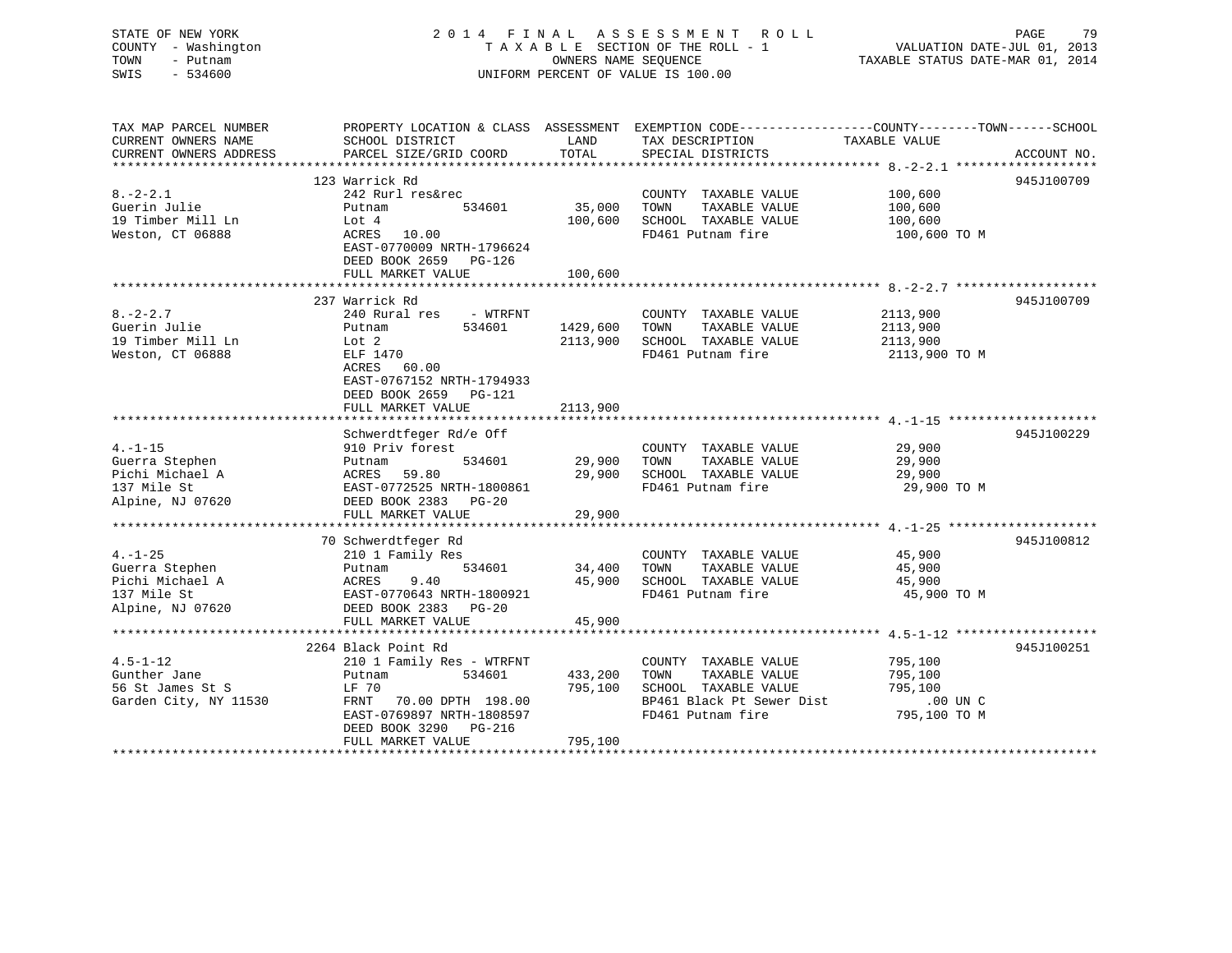### STATE OF NEW YORK 2 0 1 4 F I N A L A S S E S S M E N T R O L L PAGE 80 COUNTY - Washington T A X A B L E SECTION OF THE ROLL - 1 VALUATION DATE-JUL 01, 2013 TOWN - Putnam OWNERS NAME SEQUENCE TAXABLE STATUS DATE-MAR 01, 2014 SWIS - 534600 UNIFORM PERCENT OF VALUE IS 100.00

| TAX MAP PARCEL NUMBER<br>CURRENT OWNERS NAME<br>CURRENT OWNERS ADDRESS                                     | SCHOOL DISTRICT<br>PARCEL SIZE/GRID COORD                                                                                                                                 | LAND<br>TOTAL                 | PROPERTY LOCATION & CLASS ASSESSMENT EXEMPTION CODE----------------COUNTY-------TOWN-----SCHOOL<br>TAX DESCRIPTION<br>SPECIAL DISTRICTS | TAXABLE VALUE                                                                | ACCOUNT NO.                      |
|------------------------------------------------------------------------------------------------------------|---------------------------------------------------------------------------------------------------------------------------------------------------------------------------|-------------------------------|-----------------------------------------------------------------------------------------------------------------------------------------|------------------------------------------------------------------------------|----------------------------------|
| $1. - 1 - 13$<br>Gunther Philip Jr<br>1881 Newbridge Rd<br>Bellmore, NY 11710                              | Black Point Rd<br>322 Rural vac>10<br>534601<br>Putnam<br>ACRES<br>54.10<br>EAST-0771252 NRTH-1808789<br>DEED BOOK 547<br>PG-287<br>FULL MARKET VALUE                     | 27,100<br>27,100<br>27,100    | COUNTY TAXABLE VALUE<br>TOWN<br>TAXABLE VALUE<br>SCHOOL TAXABLE VALUE<br>BP461 Black Pt Sewer Dist<br>FD461 Putnam fire                 | 27,100<br>27,100<br>27,100<br>.00 UN C<br>27,100 TO M                        | 945J100859                       |
| $14. - 1 - 5$<br>Haanen Donna H Trustee<br>Haanen John L Trustee<br>48 Wincrest Dr<br>Queensbury, NY 12804 | 890 Gull Bay Rd<br>260 Seasonal res - WTRFNT<br>Putnam<br>534601<br>LF 220<br>ACRES<br>1.90<br>EAST-0764047 NRTH-1777458<br>DEED BOOK 3198 PG-260<br>FULL MARKET VALUE    | 597,800<br>743,700<br>743,700 | COUNTY TAXABLE VALUE<br>TOWN<br>TAXABLE VALUE<br>SCHOOL TAXABLE VALUE<br>FD461 Putnam fire                                              | 743,700<br>743,700<br>743,700<br>743,700 TO M                                | 945J100679                       |
| $9. - 1 - 49$<br>Hagar Darlene M<br>72 Moore Ln<br>Putnam, NY 12861                                        | 17212 State Route 22<br>312 Vac w/imprv<br>Putnam<br>534601<br>Hse under construction<br>ACRES<br>1.60<br>EAST-0779346 NRTH-1799851<br>DEED BOOK 3041 PG-168              | 17,300<br>$\frac{1}{30}$ ,000 | COUNTY TAXABLE VALUE<br>TOWN<br>TAXABLE VALUE<br>SCHOOL TAXABLE VALUE<br>FD461 Putnam fire                                              | 30,000<br>30,000<br>30,000<br>30,000 TO M                                    | 945J100448                       |
| $9. - 1 - 24.1$<br>Hagar William<br>72 Moore Ln<br>Putnam, NY 12861                                        | 72 Moore Ln<br>210 1 Family Res<br>534601<br>Putnam<br>860/25<br>ACRES<br>2.70<br>EAST-0783545 NRTH-1794431<br><b>PG-229</b><br>DEED BOOK 872<br>FULL MARKET VALUE        | 21,400<br>127,100<br>127,100  | 41854<br>STAR B<br>COUNTY TAXABLE VALUE<br>TAXABLE VALUE<br>TOWN<br>SCHOOL TAXABLE VALUE<br>CA002 Cons agri dst 2<br>FD461 Putnam fire  | $\overline{0}$<br>127,100<br>127,100<br>97,100<br>127,100 TO<br>127,100 TO M | 945J101082<br>$\Omega$<br>30,000 |
| $12. - 4 - 24$<br>Hahn John E<br>Patricia Insogna<br>5800 Annapolis Rd<br>Bladensburg, MD 20710            | 5126 Bayview Way<br>312 Vac w/imprv<br>534601<br>Putnam<br>Lot And Trailer<br>ACRES<br>2.00<br>EAST-0767293 NRTH-1788198<br>DEED BOOK 383<br>$PG-48$<br>FULL MARKET VALUE | 220,000<br>222,000<br>222,000 | COUNTY TAXABLE VALUE<br>TOWN<br>TAXABLE VALUE<br>SCHOOL TAXABLE VALUE<br>FD461 Putnam fire                                              | 222,000<br>222,000<br>222,000<br>222,000 TO M                                | 945J100287                       |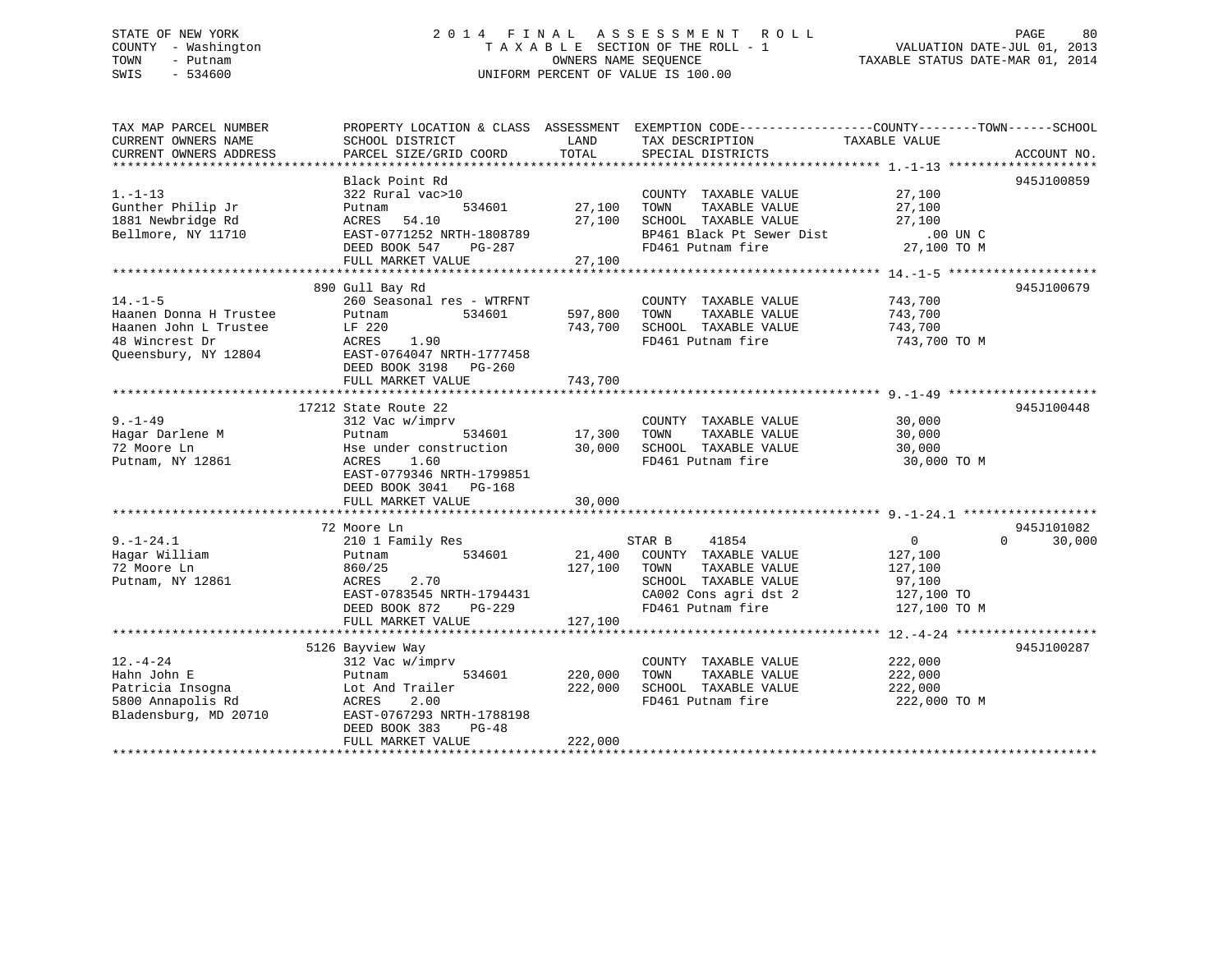### STATE OF NEW YORK 2 0 1 4 F I N A L A S S E S S M E N T R O L L PAGE 81 COUNTY - Washington T A X A B L E SECTION OF THE ROLL - 1 VALUATION DATE-JUL 01, 2013 TOWN - Putnam OWNERS NAME SEQUENCE TAXABLE STATUS DATE-MAR 01, 2014 SWIS - 534600 UNIFORM PERCENT OF VALUE IS 100.00

| TAX MAP PARCEL NUMBER                                                                                                                           | PROPERTY LOCATION & CLASS ASSESSMENT EXEMPTION CODE----------------COUNTY-------TOWN------SCHOOL |               |                                                          |                               |                    |
|-------------------------------------------------------------------------------------------------------------------------------------------------|--------------------------------------------------------------------------------------------------|---------------|----------------------------------------------------------|-------------------------------|--------------------|
| CURRENT OWNERS NAME                                                                                                                             | SCHOOL DISTRICT                                                                                  | LAND          | TAX DESCRIPTION                                          | TAXABLE VALUE                 |                    |
| CURRENT OWNERS ADDRESS                                                                                                                          | PARCEL SIZE/GRID COORD                                                                           | TOTAL         | SPECIAL DISTRICTS                                        |                               | ACCOUNT NO.        |
|                                                                                                                                                 |                                                                                                  |               |                                                          |                               |                    |
|                                                                                                                                                 | Dark Bay/lake George                                                                             |               |                                                          |                               | 945J100288         |
| $12. - 4 - 36.1$                                                                                                                                | - WTRFNT<br>310 Res Vac<br>534601                                                                | 32,800        | COUNTY TAXABLE VALUE 32,800<br>TOWN                      |                               |                    |
| Hahn John E<br>Hahn Roslyn                                                                                                                      | Putnam<br>LF 20                                                                                  | 32,800        | TOWN TAXABLE VALUE 32,800<br>SCHOOL TAXABLE VALUE 32,800 |                               |                    |
|                                                                                                                                                 | FRNT 20.00 DPTH 30.00                                                                            |               |                                                          | FD461 Putnam fire 32,800 TO M |                    |
|                                                                                                                                                 |                                                                                                  |               |                                                          |                               |                    |
|                                                                                                                                                 |                                                                                                  |               |                                                          |                               |                    |
| Hahn Roslyn<br>Patricia Insogna<br>5800 Annapolis Rd Apt 107<br>EAST-0766906 NRTH-1788383<br>21 Annapolis Rd Apt 107<br>DEED BOOK 399<br>PG-415 |                                                                                                  |               |                                                          |                               |                    |
|                                                                                                                                                 |                                                                                                  |               |                                                          |                               |                    |
|                                                                                                                                                 | Lake Rd/s Off/lake Champl                                                                        |               |                                                          |                               | 945J100290         |
| $16. - 1 - 13$                                                                                                                                  | 910 Priv forest - WTRFNT                                                                         |               | COUNTY TAXABLE VALUE                                     | 15,200                        |                    |
| Hale Thomas J                                                                                                                                   | 534601<br>Putnam                                                                                 | 15,200        | TOWN<br>TAXABLE VALUE                                    | 15,200                        |                    |
| Hale Shirley A                                                                                                                                  | 20.20<br>ACRES                                                                                   | 15,200        | SCHOOL TAXABLE VALUE 15,200                              |                               |                    |
| 3557 N Y 43                                                                                                                                     | EAST-0786872 NRTH-1781149                                                                        |               |                                                          | FD461 Putnam fire 15,200 TO M |                    |
| 3557 N Y 43<br>West Sand Lake, NY 12196                                                                                                         | DEED BOOK 1782    PG-347                                                                         |               |                                                          |                               |                    |
|                                                                                                                                                 | FULL MARKET VALUE                                                                                | 15,200        |                                                          |                               |                    |
|                                                                                                                                                 |                                                                                                  |               |                                                          |                               |                    |
|                                                                                                                                                 | Moore Ln                                                                                         |               |                                                          |                               | 945J100455         |
| $9. - 1 - 26$                                                                                                                                   | 314 Rural vac<10                                                                                 |               | COUNTY TAXABLE VALUE 18,000                              |                               |                    |
| Haley Alfred P<br>100 North St                                                                                                                  | 534601 18,000<br>Putnam                                                                          |               | TAXABLE VALUE<br>TOWN                                    | 18,000                        |                    |
| 100 North St                                                                                                                                    | 8.00<br>ACRES                                                                                    | 18,000        | SCHOOL TAXABLE VALUE                                     | 18,000                        |                    |
| Middletown Springs, VT 05757 EAST-0783045 NRTH-1795889                                                                                          |                                                                                                  |               | FD461 Putnam fire                                        | 18,000 TO M                   |                    |
|                                                                                                                                                 | DEED BOOK 877<br>$PG-214$                                                                        |               |                                                          |                               |                    |
|                                                                                                                                                 | FULL MARKET VALUE                                                                                | 18,000        |                                                          |                               |                    |
|                                                                                                                                                 |                                                                                                  |               |                                                          |                               |                    |
|                                                                                                                                                 | Cummings Rd<br>$322$ Rural vac > 10                                                              |               | COUNTY TAXABLE VALUE 52,400                              |                               | 945J100358         |
| $5. - 1 - 4.1$                                                                                                                                  |                                                                                                  |               |                                                          |                               |                    |
| Hamel Rene Jr                                                                                                                                   | Putnam                                                                                           | 534601 52,400 | TOWN                                                     | TAXABLE VALUE 52,400          |                    |
|                                                                                                                                                 |                                                                                                  |               | SCHOOL TAXABLE VALUE 52,400<br>FD461 Putnam fire 52,400  | 52,400 TO M                   |                    |
| Hamel Patricia<br>Hamel Lh EAST-0780001 NRTH-1801755<br>Putnam Station, NY 12860 DEED BOOK 857 PG-105                                           |                                                                                                  |               |                                                          |                               |                    |
|                                                                                                                                                 |                                                                                                  |               |                                                          |                               |                    |
|                                                                                                                                                 |                                                                                                  |               |                                                          |                               |                    |
|                                                                                                                                                 | 30 Hamel Ln                                                                                      |               |                                                          |                               | 945J100293         |
|                                                                                                                                                 |                                                                                                  |               |                                                          | $\overline{0}$                | $\Omega$<br>30,000 |
|                                                                                                                                                 |                                                                                                  |               | STAR B 41854<br>15,800 COUNTY TAXABLE VALUE              | 134,400                       |                    |
|                                                                                                                                                 |                                                                                                  | 134,400       | TOWN<br>TAXABLE VALUE                                    | 134,400                       |                    |
|                                                                                                                                                 |                                                                                                  |               | SCHOOL TAXABLE VALUE                                     | 104,400                       |                    |
| Putnam Sta, NY 12861                                                                                                                            | DEED BOOK 637<br>PG-330                                                                          |               | FD461 Putnam fire                                        | 134,400 TO M                  |                    |
|                                                                                                                                                 | FULL MARKET VALUE                                                                                | 134,400       |                                                          |                               |                    |
|                                                                                                                                                 |                                                                                                  |               |                                                          |                               |                    |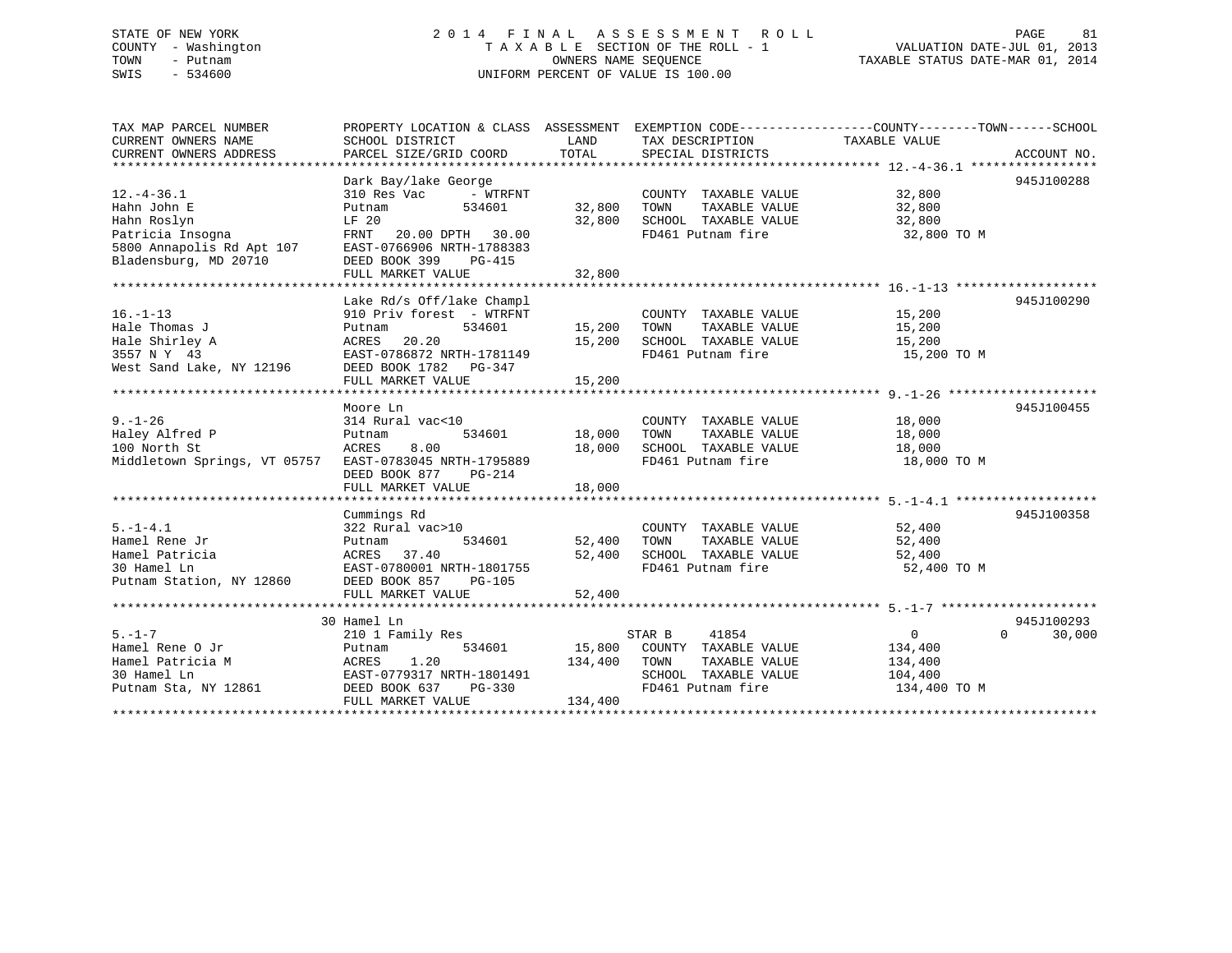### STATE OF NEW YORK 2 0 1 4 F I N A L A S S E S S M E N T R O L L PAGE 82 COUNTY - Washington T A X A B L E SECTION OF THE ROLL - 1 VALUATION DATE-JUL 01, 2013 TOWN - Putnam OWNERS NAME SEQUENCE TAXABLE STATUS DATE-MAR 01, 2014 SWIS - 534600 UNIFORM PERCENT OF VALUE IS 100.00

| TAX MAP PARCEL NUMBER    | PROPERTY LOCATION & CLASS ASSESSMENT |                | EXEMPTION CODE-----------------COUNTY-------TOWN------SCHOOL |                  |                    |
|--------------------------|--------------------------------------|----------------|--------------------------------------------------------------|------------------|--------------------|
| CURRENT OWNERS NAME      | SCHOOL DISTRICT                      | LAND           | TAX DESCRIPTION                                              | TAXABLE VALUE    |                    |
| CURRENT OWNERS ADDRESS   | PARCEL SIZE/GRID COORD               | TOTAL          | SPECIAL DISTRICTS                                            |                  | ACCOUNT NO.        |
|                          |                                      |                |                                                              |                  |                    |
|                          | 26 Hamel Ln                          |                |                                                              |                  |                    |
| $5. - 1 - 4.3$           | 210 1 Family Res                     |                | 41854<br>STAR B                                              | $\overline{0}$   | $\Omega$<br>30,000 |
| Hamel Scott W Sr         | 534601<br>Putnam                     | 22,500         | COUNTY TAXABLE VALUE                                         | 236,200          |                    |
| 26 Hamel Ln              | ACRES<br>3.00                        | 236,200        | TOWN<br>TAXABLE VALUE                                        | 236,200          |                    |
| Putnam Station, NY 12861 | EAST-0779431 NRTH-1801186            |                | SCHOOL TAXABLE VALUE                                         | 206,200          |                    |
|                          | DEED BOOK 912<br>PG-157              |                | FD461 Putnam fire                                            | 236,200 TO M     |                    |
|                          | FULL MARKET VALUE                    | 236,200        |                                                              |                  |                    |
|                          |                                      |                |                                                              |                  |                    |
|                          | 2610 Wabasso Trail Way               |                |                                                              |                  | 945J100445         |
| $14.8 - 1 - 8$           | 260 Seasonal res - WTRFNT            |                | COUNTY TAXABLE VALUE                                         | 725,000          |                    |
| Hansen Elizabeth         | 534601<br>Putnam                     | 631,200        | TOWN<br>TAXABLE VALUE                                        | 725,000          |                    |
| 104 Columbia Ave         | LF 158                               | 725,000        | SCHOOL TAXABLE VALUE                                         | 725,000          |                    |
| Ballston Spa, NY 12020   |                                      |                | FD461 Putnam fire                                            | 725,000 TO M     |                    |
|                          | FRNT 180.00 DPTH 196.00              |                |                                                              |                  |                    |
|                          | EAST-0765209 NRTH-1783606            |                |                                                              |                  |                    |
|                          | DEED BOOK 829<br>$PG-95$             |                |                                                              |                  |                    |
|                          | FULL MARKET VALUE                    | 725,000        |                                                              |                  |                    |
|                          |                                      |                |                                                              |                  |                    |
|                          | Lake George Way                      |                |                                                              |                  | 945J100913         |
| $7.12 - 1 - 22$          | 312 Vac w/imprv - WTRFNT             |                | COUNTY TAXABLE VALUE                                         | 66,600           |                    |
| Harding Charles R        | Putnam<br>534601                     | 59,300         | TOWN<br>TAXABLE VALUE                                        | 66,600           |                    |
| 1343 Balltown Rd         | Boat Slip                            | 66,600         | SCHOOL TAXABLE VALUE                                         | 66,600           |                    |
| Niskayuna, NY 12309      | LF 19                                |                | FD461 Putnam fire                                            | 66,600 TO M      |                    |
|                          | 19.00 DPTH 50.00<br>FRNT             |                |                                                              |                  |                    |
|                          | EAST-0767509 NRTH-1798675            |                |                                                              |                  |                    |
|                          | DEED BOOK 2756 PG-280                |                |                                                              |                  |                    |
|                          | FULL MARKET VALUE                    | 66,600         |                                                              |                  |                    |
|                          |                                      |                |                                                              |                  |                    |
|                          | 1515 Mosswood Way                    |                |                                                              |                  | 945J100339         |
| $7.12 - 1 - 29$          | 280 Res Multiple                     |                | STAR B<br>41854                                              | $\overline{0}$   | $\Omega$<br>30,000 |
| Harding Charles R        | Putnam<br>534601                     | 154,000        | COUNTY TAXABLE VALUE                                         | 333,100          |                    |
| 1343 Balltown Rd         | 2 Cottages & Lot                     | 333,100        | TOWN<br>TAXABLE VALUE                                        | 333,100          |                    |
|                          |                                      |                |                                                              |                  |                    |
| Niskayuna, NY 12309      | FRNT 90.00 DPTH 211.00               |                | SCHOOL TAXABLE VALUE                                         | 303,100          |                    |
|                          | EAST-0768362 NRTH-1798403            |                | FD461 Putnam fire                                            | 333,100 TO M     |                    |
|                          | DEED BOOK 2756 PG-280                |                |                                                              |                  |                    |
|                          | FULL MARKET VALUE                    | 333,100        |                                                              |                  |                    |
|                          |                                      |                |                                                              |                  |                    |
|                          | 31 Fire House Ln                     |                |                                                              |                  | 945J100299         |
| $13. - 1 - 18$           | 210 1 Family Res                     |                | VET WAR CT 41121                                             | 22,830<br>12,000 | $\Omega$           |
| Harrington Earl          | 534601<br>Putnam                     | 15,400 STAR EN | 41834                                                        | $\overline{0}$   | $\Omega$<br>64,200 |
| Harrington Sally         | ACRES<br>1.10                        | 152,200        | COUNTY TAXABLE VALUE                                         | 129,370          |                    |
| 31 Fire House Ln         | EAST-0780067 NRTH-1788640            |                | TOWN<br>TAXABLE VALUE                                        | 140,200          |                    |
| Putnam Station, NY 12861 | DEED BOOK 421<br>PG-946              |                | SCHOOL TAXABLE VALUE                                         | 88,000           |                    |
|                          | FULL MARKET VALUE                    |                | 152,200 FD461 Putnam fire                                    | 152,200 TO M     |                    |
|                          |                                      |                |                                                              |                  |                    |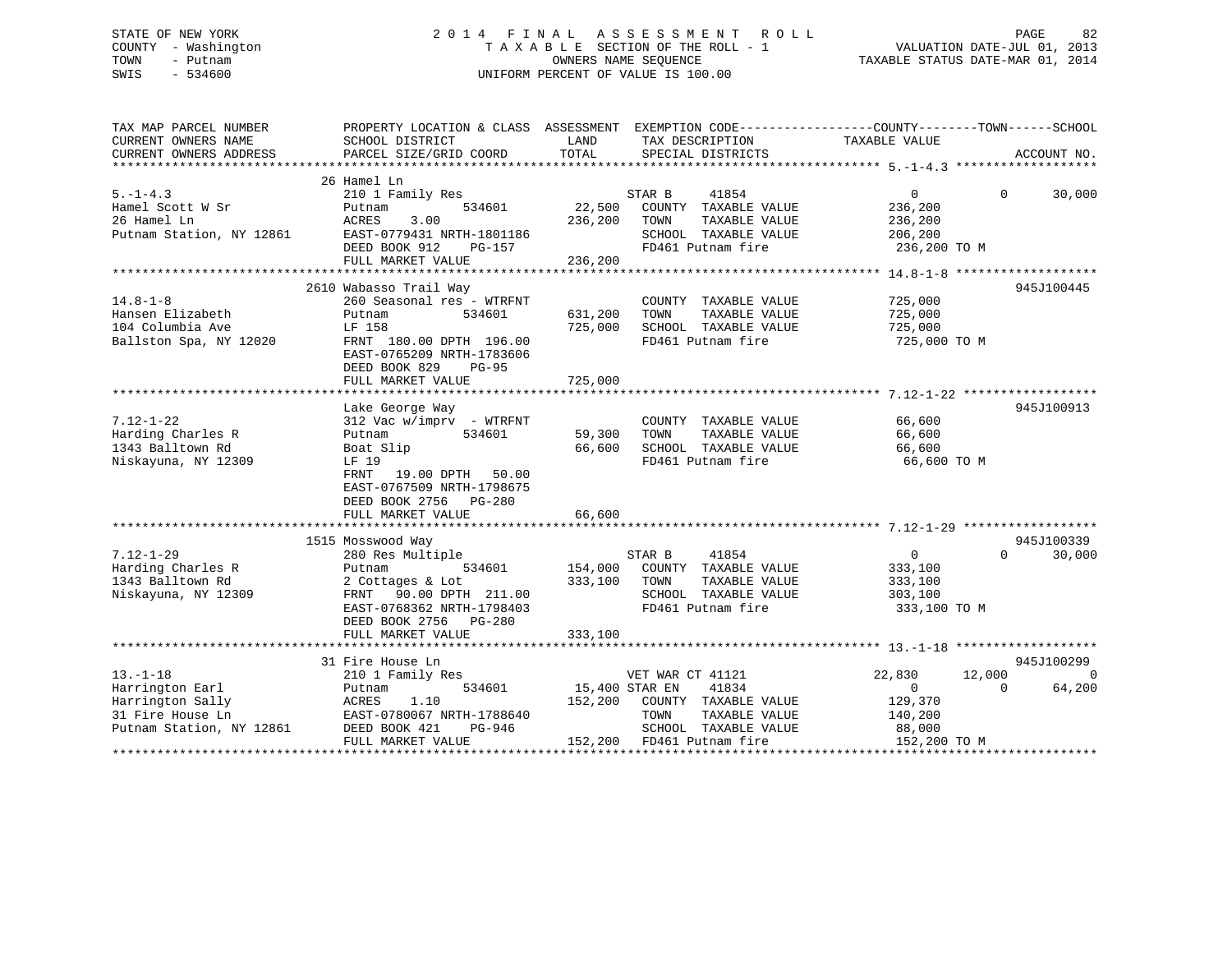### STATE OF NEW YORK 2 0 1 4 F I N A L A S S E S S M E N T R O L L PAGE 83 COUNTY - Washington T A X A B L E SECTION OF THE ROLL - 1 VALUATION DATE-JUL 01, 2013 TOWN - Putnam OWNERS NAME SEQUENCE TAXABLE STATUS DATE-MAR 01, 2014 SWIS - 534600 UNIFORM PERCENT OF VALUE IS 100.00

| TAX MAP PARCEL NUMBER<br>CURRENT OWNERS NAME<br>CURRENT OWNERS ADDRESS                                     | PROPERTY LOCATION & CLASS ASSESSMENT EXEMPTION CODE----------------COUNTY-------TOWN-----SCHOOL<br>SCHOOL DISTRICT<br>PARCEL SIZE/GRID COORD              | LAND<br>TOTAL                 | TAX DESCRIPTION<br>SPECIAL DISTRICTS                                                                                                           | TAXABLE VALUE                                                           | ACCOUNT NO.                      |
|------------------------------------------------------------------------------------------------------------|-----------------------------------------------------------------------------------------------------------------------------------------------------------|-------------------------------|------------------------------------------------------------------------------------------------------------------------------------------------|-------------------------------------------------------------------------|----------------------------------|
|                                                                                                            |                                                                                                                                                           |                               |                                                                                                                                                |                                                                         |                                  |
| $8. - 2 - 11.1$<br>Harris Gregory R<br>Harris Todd B<br>693 Liddle Harris Rd<br>Putnam Sta, NY 12861       | 693 Liddle-Harris Rd<br>242 Rurl res&rec<br>Putnam<br>534601<br>ACRES 192.00<br>EAST-0778376 NRTH-1796730<br>DEED BOOK 949<br>PG-123<br>FULL MARKET VALUE | 211,800<br>332,000<br>332,000 | COUNTY TAXABLE VALUE<br>TOWN<br>TAXABLE VALUE<br>SCHOOL TAXABLE VALUE<br>CA002 Cons agri dst 2<br>FD461 Putnam fire                            | 332,000<br>332,000<br>332,000<br>332,000 TO<br>332,000 TO M             | 945J100301                       |
|                                                                                                            |                                                                                                                                                           |                               |                                                                                                                                                |                                                                         |                                  |
| $8. -2 - 4.3$<br>Harris Gregory Roy<br>Harris Roxanne<br>521 Liddle-Harris Rd<br>Putnam Station, NY 12861  | 521 Liddle-Harris Rd<br>210 1 Family Res<br>534601<br>Putnam<br>ACRES<br>9.20<br>EAST-0774600 NRTH-1796658<br>DEED BOOK 667 PG-108<br>FULL MARKET VALUE   | 41,700<br>200,200             | 41854<br>STAR B<br>COUNTY TAXABLE VALUE<br>TOWN<br>TAXABLE VALUE<br>SCHOOL TAXABLE VALUE<br>CA002 Cons agri dst 2<br>200,200 FD461 Putnam fire | $\Omega$<br>200,200<br>200,200<br>170,200<br>200,200 TO<br>200,200 TO M | 945J101031<br>30,000<br>$\Omega$ |
|                                                                                                            |                                                                                                                                                           |                               |                                                                                                                                                |                                                                         |                                  |
| $8. - 2 - 4.4$<br>Harris Gregory Roy<br>Harris Roxanne<br>521 Liddle-Harris Rd<br>Putnam Station, NY 12861 | Liddle-Harris Rd<br>314 Rural vac<10<br>534601<br>Putnam<br>ACRES<br>7.50<br>EAST-0774414 NRTH-1796296<br>DEED BOOK 667<br>PG-104<br>FULL MARKET VALUE    | 22,500<br>22,500<br>22,500    | COUNTY TAXABLE VALUE<br>TAXABLE VALUE<br>TOWN<br>SCHOOL TAXABLE VALUE<br>CA002 Cons agri dst 2<br>FD461 Putnam fire                            | 22,500<br>22,500<br>22,500<br>22,500 TO<br>22,500 TO M                  | 945J101060                       |
|                                                                                                            |                                                                                                                                                           |                               |                                                                                                                                                |                                                                         |                                  |
| $8. - 2 - 11.4$<br>Harris Gregory Roy<br>521 Liddle Harris Rd<br>Putnam Station, NY 12861                  | Liddle-Harris Rd<br>314 Rural vac<10<br>534601<br>Putnam<br>2.30<br>ACRES<br>EAST-0777783 NRTH-1797641<br>DEED BOOK 475<br>PG-501<br>FULL MARKET VALUE    | 9,900<br>9,900<br>9,900       | COUNTY TAXABLE VALUE<br>TAXABLE VALUE<br>TOWN<br>SCHOOL TAXABLE VALUE<br>CA002 Cons agri dst 2<br>FD461 Putnam fire                            | 9,900<br>9,900<br>9,900<br>9,900 TO<br>9,900 TO M                       | 945J100944                       |
|                                                                                                            | 360 Liddle-Harris Rd                                                                                                                                      |                               |                                                                                                                                                |                                                                         | 945J100667                       |
| $8. - 2 - 18$<br>Harris Mary S<br>238 Liddle Harris Rd<br>Putnam Sta, NY 12861                             | 210 1 Family Res<br>534601<br>Putnam<br>ACRES<br>2.26<br>EAST-0774704 NRTH-1793468<br>DEED BOOK 542<br>PG-109                                             | 19,700<br>73,200              | 41854<br>STAR B<br>COUNTY TAXABLE VALUE<br>TAXABLE VALUE<br>TOWN<br>SCHOOL TAXABLE VALUE<br>FD461 Putnam fire                                  | $\overline{0}$<br>73,200<br>73,200<br>43,200<br>73,200 TO M             | 30,000<br>$\Omega$               |
|                                                                                                            | FULL MARKET VALUE                                                                                                                                         | 73,200                        |                                                                                                                                                |                                                                         |                                  |
|                                                                                                            |                                                                                                                                                           |                               |                                                                                                                                                |                                                                         |                                  |
| $8. - 2 - 11.5$<br>Harris Todd<br>Harris Tami<br>629 Liddle Harris Rd<br>Putnam Station, NY 12861          | 629 Liddle-Harris Rd<br>270 Mfg housing<br>534601<br>Putnam<br>ACRES<br>2.93<br>EAST-0777369 NRTH-1798301<br>DEED BOOK 792<br>$PG-1$<br>FULL MARKET VALUE | 22,200<br>152,900<br>152,900  | 41854<br>STAR B<br>COUNTY TAXABLE VALUE<br>TAXABLE VALUE<br>TOWN<br>SCHOOL TAXABLE VALUE<br>FD461 Putnam fire                                  | $\overline{0}$<br>152,900<br>152,900<br>122,900<br>152,900 TO M         | 30,000<br>$\Omega$               |
|                                                                                                            |                                                                                                                                                           |                               |                                                                                                                                                |                                                                         |                                  |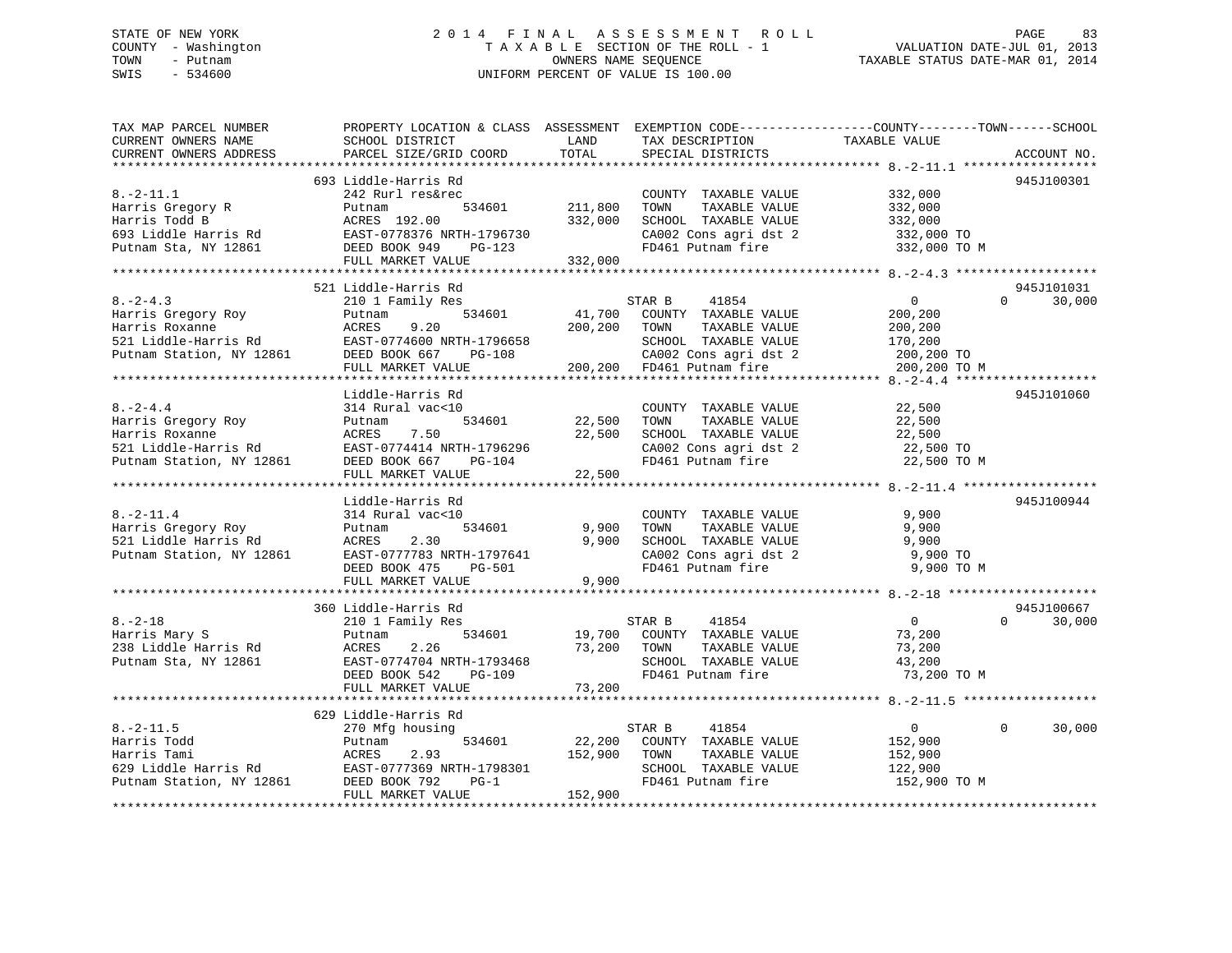# STATE OF NEW YORK 2 0 1 4 F I N A L A S S E S S M E N T R O L L PAGE 84COUNTY - Washington  $T A X A B L E$  SECTION OF THE ROLL - 1<br>TOWN - Putnam data of the COUNTERS NAME SEQUENCE SWIS - 534600 UNIFORM PERCENT OF VALUE IS 100.00

VALUATION DATE-JUL 01, 2013

TAXABLE STATUS DATE-MAR 01, 2014

| TAX MAP PARCEL NUMBER    | PROPERTY LOCATION & CLASS ASSESSMENT EXEMPTION CODE---------------COUNTY-------TOWN------SCHOOL |              |                             |                |                    |
|--------------------------|-------------------------------------------------------------------------------------------------|--------------|-----------------------------|----------------|--------------------|
| CURRENT OWNERS NAME      | SCHOOL DISTRICT                                                                                 | LAND         | TAX DESCRIPTION             | TAXABLE VALUE  |                    |
| CURRENT OWNERS ADDRESS   | PARCEL SIZE/GRID COORD                                                                          | TOTAL        | SPECIAL DISTRICTS           |                | ACCOUNT NO.        |
|                          |                                                                                                 |              |                             |                |                    |
|                          | State Route 22                                                                                  |              |                             |                | 945J100300         |
| $9. - 1 - 47$            | 311 Res vac land                                                                                |              | COUNTY TAXABLE VALUE        | 4,800          |                    |
| Harris William J         | 534601<br>Putnam                                                                                | 4,800        | TAXABLE VALUE<br>TOWN       | 4,800          |                    |
| Harris James Mykel       | Lot                                                                                             | 4,800        | SCHOOL TAXABLE VALUE        | 4,800          |                    |
| PO Box 1693              | FRNT 275.00 DPTH 150.00                                                                         |              | FD461 Putnam fire           | 4,800 TO M     |                    |
| La Mesa, CA 91944-1693   | EAST-0779459 NRTH-1799081                                                                       |              |                             |                |                    |
|                          | DEED BOOK 2453 PG-326                                                                           |              |                             |                |                    |
|                          | FULL MARKET VALUE                                                                               | 4,800        |                             |                |                    |
|                          |                                                                                                 |              |                             |                |                    |
|                          | 719 Liddle-Harris Rd                                                                            |              |                             |                | 945J100943         |
| $8. - 2 - 11.3$          | 210 1 Family Res                                                                                |              | STAR B<br>41854             | $\overline{0}$ | $\Omega$<br>30,000 |
| Hart Kevin               | 534601<br>Putnam                                                                                |              | 23,300 COUNTY TAXABLE VALUE | 198,000        |                    |
| Hart Diane               | Lot & House                                                                                     | 198,000      | TOWN<br>TAXABLE VALUE       | 198,000        |                    |
| 719 Liddle Harrris Rd    | ACRES<br>3.20                                                                                   |              | SCHOOL TAXABLE VALUE        | 168,000        |                    |
| Putnam Station, NY 12861 | EAST-0778902 NRTH-1798075                                                                       |              | FD461 Putnam fire           | 198,000 TO M   |                    |
|                          | DEED BOOK 475<br>$PG-503$                                                                       |              |                             |                |                    |
|                          | FULL MARKET VALUE                                                                               | 198,000      |                             |                |                    |
|                          |                                                                                                 |              |                             |                |                    |
|                          | 468 Liddle-Harris Rd                                                                            |              |                             |                | 945J101078         |
| $8. - 2 - 4.9$           | 242 Rurl res&rec                                                                                |              | STAR B<br>41854             | $\overline{0}$ | 30,000<br>$\Omega$ |
| Hauke Craig A            | 534601<br>Putnam                                                                                | 39,400       | COUNTY TAXABLE VALUE        | 270,000        |                    |
| 468 Liddle-Harris Rd     | LOT 9:270 & RG4                                                                                 | 270,000 TOWN | TAXABLE VALUE               | 270,000        |                    |
| Putnam, NY 12861         | ACRES 14.37                                                                                     |              | SCHOOL TAXABLE VALUE        | 240,000        |                    |
|                          | EAST-0775172 NRTH-1795518                                                                       |              | FD461 Putnam fire           | 270,000 TO M   |                    |
|                          | DEED BOOK 2874 PG-204                                                                           |              |                             |                |                    |
|                          | FULL MARKET VALUE                                                                               | 270,000      |                             |                |                    |
|                          |                                                                                                 |              |                             |                |                    |
|                          | 3044 Lake George Way                                                                            |              |                             |                | 945J100736         |
| $7.8 - 1 - 7$            | 280 Res Multiple - WTRFNT                                                                       |              | COUNTY TAXABLE VALUE        | 988,400        |                    |
| Hay Allan S Trustee      | Putnam<br>534601                                                                                | 603,100      | TAXABLE VALUE<br>TOWN       | 988,400        |                    |
| Hay Family Trust Janet   | 2 Cottages & Lot:2058/193                                                                       | 988,400      | SCHOOL TAXABLE VALUE        | 988,400        |                    |
| 5015 Glenairn            | LF 110                                                                                          |              | FD461 Putnam fire           | 988,400 TO M   |                    |
| Montreal, Quebec Canada  | ACRES<br>1.30                                                                                   |              |                             |                |                    |
| 113W2B3                  |                                                                                                 |              |                             |                |                    |
|                          | EAST-0767342 NRTH-1799175                                                                       |              |                             |                |                    |
|                          | DEED BOOK 2105 PG-310                                                                           |              |                             |                |                    |
|                          | FULL MARKET VALUE                                                                               | 988,400      |                             |                |                    |
|                          |                                                                                                 |              |                             |                |                    |
|                          | 560 Gull Bay Rd                                                                                 |              |                             |                | 945J100627         |
| $14.8 - 1 - 15.5$        | 210 1 Family Res - WTRFNT                                                                       |              | COUNTY TAXABLE VALUE        | 750,000        |                    |
| Hayes David M            | Putnam<br>534601                                                                                | 523,400      | TOWN<br>TAXABLE VALUE       | 750,000        |                    |
| Hayes Susan E            | Sub Lot 2 863/73;3310/279                                                                       | 750,000      | SCHOOL TAXABLE VALUE        | 750,000        |                    |
| 2980 HIllcrest Rd        | LF 150                                                                                          |              | FD461 Putnam fire           | 750,000 TO M   |                    |
| Niskayuna, NY 12309      | ACRES<br>2.11                                                                                   |              |                             |                |                    |
|                          | EAST-0765721 NRTH-1783783                                                                       |              |                             |                |                    |
|                          | DEED BOOK 3310 PG-282                                                                           |              |                             |                |                    |
|                          | FULL MARKET VALUE                                                                               | 750,000      |                             |                |                    |
|                          |                                                                                                 |              |                             |                |                    |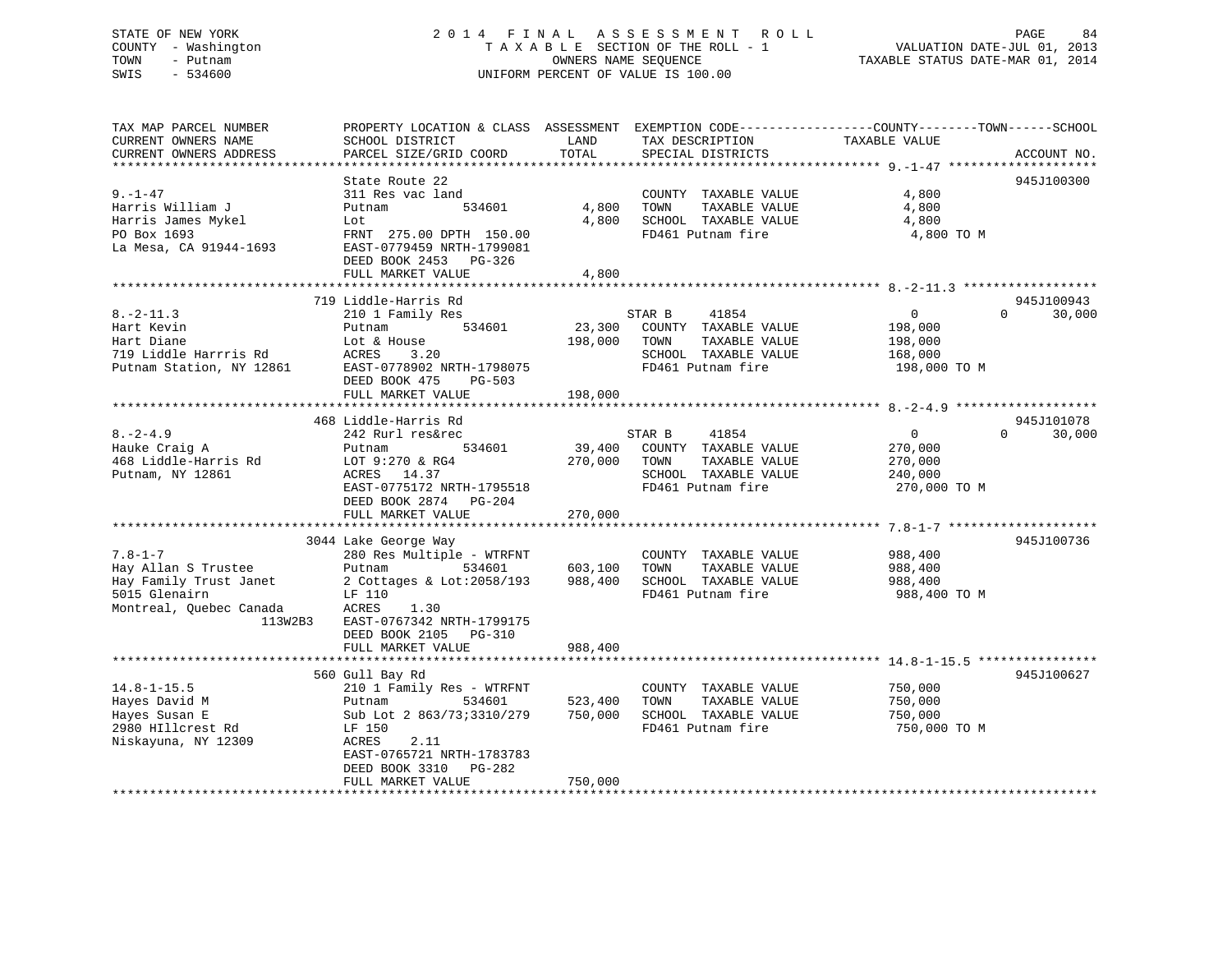# STATE OF NEW YORK 2 0 1 4 F I N A L A S S E S S M E N T R O L L PAGE 85COUNTY - Washington  $T A X A B L E$  SECTION OF THE ROLL - 1<br>TOWN - Putnam data of the COUNTERS NAME SEQUENCE SWIS - 534600 UNIFORM PERCENT OF VALUE IS 100.00

VALUATION DATE-JUL 01, 2013

TAXABLE STATUS DATE-MAR 01, 2014

| TAX MAP PARCEL NUMBER<br>CURRENT OWNERS NAME<br>CURRENT OWNERS ADDRESS                                         | PROPERTY LOCATION & CLASS ASSESSMENT<br>SCHOOL DISTRICT<br>PARCEL SIZE/GRID COORD                                                                        | LAND<br>TOTAL       | TAX DESCRIPTION<br>SPECIAL DISTRICTS                                                       | EXEMPTION CODE-----------------COUNTY-------TOWN------SCHOOL<br>TAXABLE VALUE | ACCOUNT NO. |
|----------------------------------------------------------------------------------------------------------------|----------------------------------------------------------------------------------------------------------------------------------------------------------|---------------------|--------------------------------------------------------------------------------------------|-------------------------------------------------------------------------------|-------------|
|                                                                                                                |                                                                                                                                                          |                     |                                                                                            |                                                                               |             |
| $7.8 - 1 - 14$<br>HC & FRH LLC<br>c/o Alan Hood<br>102 Woodland Way                                            | 3037 Lake George Way<br>260 Seasonal res - WTRFNT<br>534601<br>Putnam<br>Lot $4 \& 5$<br>230 ' LF                                                        | 779,100<br>969,000  | COUNTY TAXABLE VALUE<br>TOWN<br>TAXABLE VALUE<br>SCHOOL TAXABLE VALUE<br>FD461 Putnam fire | 969,000<br>969,000<br>969,000<br>969,000 TO M                                 | 945J100316  |
| Chambersburg, PA 17202                                                                                         | FRNT 176.00 DPTH 216.00<br>EAST-0767247 NRTH-1798947<br>DEED BOOK 2300 PG-162<br>FULL MARKET VALUE                                                       | 969,000             |                                                                                            |                                                                               |             |
|                                                                                                                |                                                                                                                                                          |                     |                                                                                            |                                                                               |             |
| $7.8 - 1 - 1$<br>Herttua Jonathan A<br>4 Sunnywood Dr<br>Westfield, NJ 07090                                   | Lake George Way<br>314 Rural vac<10<br>Putnam<br>534601<br>FRNT 220.00 DPTH 100.00<br>EAST-0766901 NRTH-1800186<br>DEED BOOK 2722 PG-23                  | 67,300<br>67,300    | COUNTY TAXABLE VALUE<br>TAXABLE VALUE<br>TOWN<br>SCHOOL TAXABLE VALUE<br>FD461 Putnam fire | 67,300<br>67,300<br>67,300<br>67,300 TO M                                     | 945J100805  |
|                                                                                                                | FULL MARKET VALUE                                                                                                                                        | 67,300              |                                                                                            |                                                                               |             |
|                                                                                                                |                                                                                                                                                          |                     |                                                                                            |                                                                               |             |
| $7.8 - 1 - 21$<br>Herttua Jonathan A<br>4 Sunnywood Dr<br>Westfield, NJ 07090                                  | 3087 Lake George Way<br>260 Seasonal res - WTRFNT<br>Putnam<br>534601<br>LF 120<br>FRNT 174.00 DPTH 256.00                                               | 648,200<br>1080,100 | COUNTY TAXABLE VALUE<br>TAXABLE VALUE<br>TOWN<br>SCHOOL TAXABLE VALUE<br>FD461 Putnam fire | 1080,100<br>1080,100<br>1080,100<br>1080,100 TO M                             | 945J100429  |
|                                                                                                                | EAST-0766830 NRTH-1800000<br>DEED BOOK 3265 PG-248<br>FULL MARKET VALUE                                                                                  | 1080,100            |                                                                                            |                                                                               |             |
|                                                                                                                |                                                                                                                                                          |                     |                                                                                            |                                                                               |             |
| $7.12 - 2 - 12$<br>Herttua's Hideaway LLC<br>2733 Fleetwood St<br>Easton, PA 18045<br>PRIOR OWNER ON 3/01/2014 | Lake George Way South<br>314 Rural vac<10 - WTRFNT<br>Putnam<br>534601<br>Lots $4 & 5$<br>LF 160<br>FRNT 184.00 DPTH 100.00<br>EAST-0767084 NRTH-1796960 | 271,900<br>271,900  | COUNTY TAXABLE VALUE<br>TOWN<br>TAXABLE VALUE<br>SCHOOL TAXABLE VALUE<br>FD461 Putnam fire | 271,900<br>271,900<br>271,900<br>271,900 TO M                                 | 945J100052  |
| Naso Mary Ann                                                                                                  | DEED BOOK 3391 PG-252<br>FULL MARKET VALUE                                                                                                               | 271,900             |                                                                                            |                                                                               |             |
|                                                                                                                |                                                                                                                                                          |                     |                                                                                            |                                                                               |             |
|                                                                                                                | 2048 Lake George Way South                                                                                                                               |                     |                                                                                            |                                                                               | 945J100310  |
| $7.12 - 2 - 13$<br>Heruttua's Hideway LLC<br>2733 Fleetwood St<br>Easton, PA 18045                             | 280 Res Multiple - WTRFNT<br>534601<br>Putnam<br>728/149<br>LF 125<br>FRNT 125.00 DPTH 122.00                                                            | 531,200<br>735,600  | COUNTY TAXABLE VALUE<br>TOWN<br>TAXABLE VALUE<br>SCHOOL TAXABLE VALUE<br>FD461 Putnam fire | 735,600<br>735,600<br>735,600<br>735,600 TO M                                 |             |
| PRIOR OWNER ON 3/01/2014<br>Naso Mary Ann                                                                      | EAST-0767209 NRTH-1797028<br>DEED BOOK 3391<br>PG-262<br>FULL MARKET VALUE                                                                               | 735,600             |                                                                                            |                                                                               |             |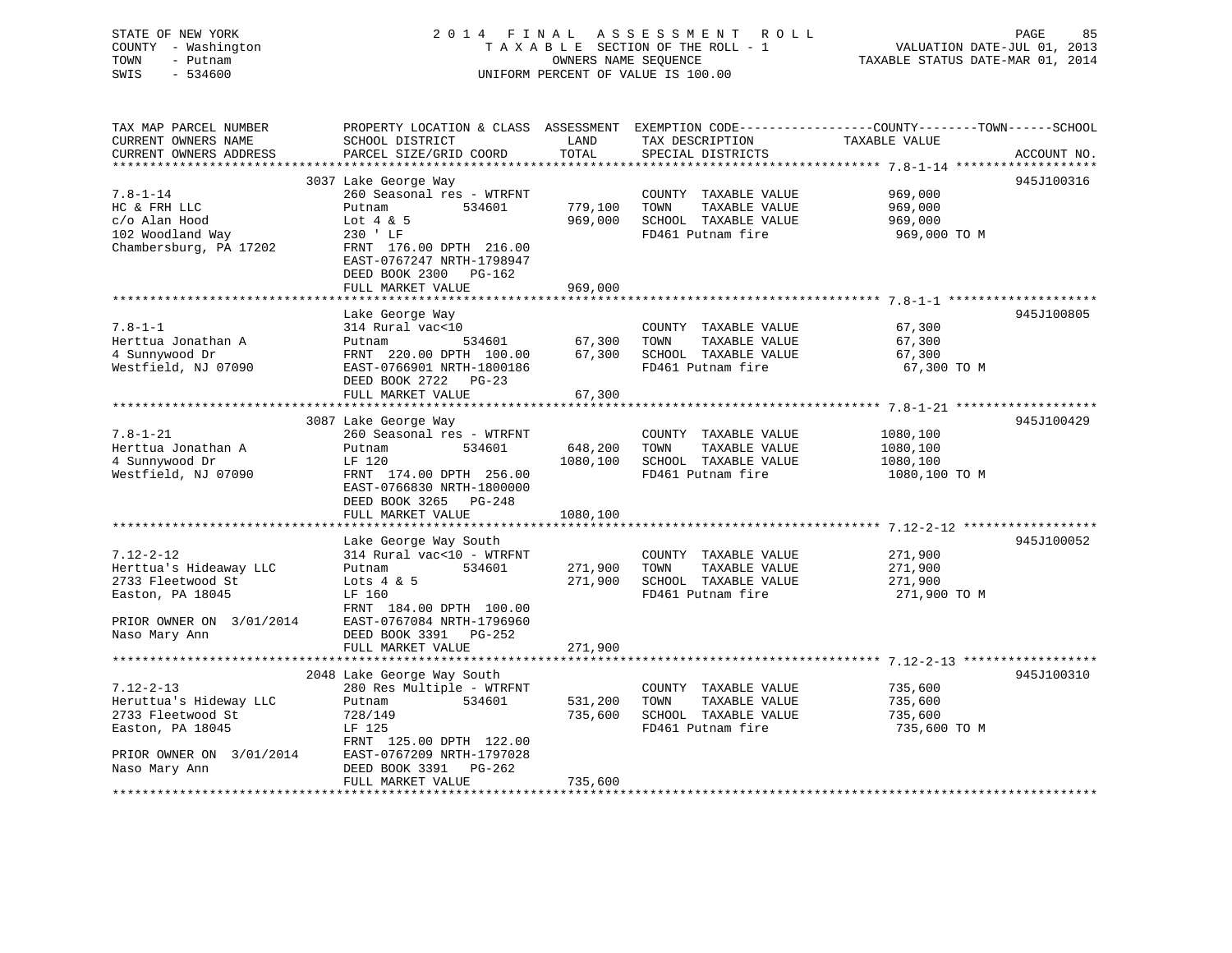### STATE OF NEW YORK 2 0 1 4 F I N A L A S S E S S M E N T R O L L PAGE 86 COUNTY - Washington T A X A B L E SECTION OF THE ROLL - 1 VALUATION DATE-JUL 01, 2013 TOWN - Putnam OWNERS NAME SEQUENCE TAXABLE STATUS DATE-MAR 01, 2014 SWIS - 534600 UNIFORM PERCENT OF VALUE IS 100.00

| TAX MAP PARCEL NUMBER<br>CURRENT OWNERS NAME<br>CURRENT OWNERS ADDRESS | PROPERTY LOCATION & CLASS ASSESSMENT EXEMPTION CODE----------------COUNTY-------TOWN------SCHOOL<br>SCHOOL DISTRICT<br>PARCEL SIZE/GRID COORD | LAND<br>TOTAL | TAX DESCRIPTION TAXABLE VALUE<br>SPECIAL DISTRICTS |                   | ACCOUNT NO.            |
|------------------------------------------------------------------------|-----------------------------------------------------------------------------------------------------------------------------------------------|---------------|----------------------------------------------------|-------------------|------------------------|
|                                                                        |                                                                                                                                               |               |                                                    |                   |                        |
|                                                                        | 2090 Black Point Rd                                                                                                                           |               |                                                    |                   | 945J100193             |
| $1.14 - 1 - 11$                                                        | 210 1 Family Res - WTRFNT                                                                                                                     |               | STAR B<br>41854                                    | $\overline{0}$    | $\Omega$<br>30,000     |
| Hild Gregory                                                           | 534601<br>Putnam                                                                                                                              | 435,500       | COUNTY TAXABLE VALUE                               | 816,000           |                        |
| Hild Kathleen                                                          | LF 109'                                                                                                                                       | 816,000       | TOWN<br>TAXABLE VALUE                              | 816,000           |                        |
| 250 Kohr Rd                                                            | FRNT 113.00 DPTH 182.00                                                                                                                       |               | SCHOOL TAXABLE VALUE                               | 786,000           |                        |
| Kings Park, NY 11754                                                   | EAST-0772819 NRTH-1811481                                                                                                                     |               | BP461 Black Pt Sewer Dist                          | $.00$ UN $C$      |                        |
|                                                                        | DEED BOOK 797<br>PG-135                                                                                                                       |               | FD461 Putnam fire                                  | 816,000 TO M      |                        |
|                                                                        | FULL MARKET VALUE                                                                                                                             | 816,000       |                                                    |                   |                        |
|                                                                        |                                                                                                                                               |               |                                                    |                   |                        |
|                                                                        | 16981 State Route 22                                                                                                                          |               |                                                    |                   | 945J100978             |
| $13 - 1 - 1.3$                                                         | 260 Seasonal res                                                                                                                              |               | COUNTY TAXABLE VALUE                               | 86,000            |                        |
| Hilliard H Conway                                                      | 534601<br>Putnam                                                                                                                              | 26,300        | TAXABLE VALUE<br>TOWN                              | 86,000            |                        |
| 95 G East Pleasant St                                                  | Camp                                                                                                                                          | 86,000        | SCHOOL TAXABLE VALUE                               | 86,000            |                        |
| Amherst, MA 01002                                                      | ACRES 10.00                                                                                                                                   |               | FD461 Putnam fire                                  | 86,000 TO M       |                        |
|                                                                        | EAST-0781492 NRTH-1793665                                                                                                                     |               |                                                    |                   |                        |
|                                                                        | DEED BOOK 866<br>PG-234                                                                                                                       |               |                                                    |                   |                        |
|                                                                        | FULL MARKET VALUE                                                                                                                             | 86,000        |                                                    |                   |                        |
|                                                                        |                                                                                                                                               |               |                                                    |                   |                        |
|                                                                        | 470 County Route 3                                                                                                                            |               |                                                    |                   | 945J100162             |
| $13 - 3 - 23$                                                          | 210 1 Family Res - WTRFNT                                                                                                                     |               | COUNTY TAXABLE VALUE                               | 123,200           |                        |
| Hirst Carol C                                                          | 534601<br>Putnam                                                                                                                              | 32,000        | TOWN<br>TAXABLE VALUE                              | 123,200           |                        |
| Cummings Thomas C                                                      | ACRES<br>1.20                                                                                                                                 | 123,200       | SCHOOL TAXABLE VALUE                               | 123,200           |                        |
| 4183 State Rt 4                                                        | EAST-0789442 NRTH-1787309                                                                                                                     |               | FD461 Putnam fire                                  | 123,200 TO M      |                        |
| Hudson Falls, NY 12939                                                 | DEED BOOK 586<br>$PG-72$                                                                                                                      |               |                                                    |                   |                        |
|                                                                        | FULL MARKET VALUE                                                                                                                             | 123,200       |                                                    |                   |                        |
|                                                                        |                                                                                                                                               |               |                                                    |                   |                        |
|                                                                        | 213 Cummings Rd                                                                                                                               |               |                                                    |                   | 945J100596             |
| $5. - 2 - 13$                                                          | 242 Rurl res&rec                                                                                                                              |               | 41834<br>STAR EN                                   | $0 \qquad \qquad$ | $\Omega$<br>64,200     |
| Hock James                                                             | 534601<br>Putnam                                                                                                                              | 37,900        | COUNTY TAXABLE VALUE                               | 170,000           |                        |
| Hock Maureen                                                           | L & H                                                                                                                                         | 170,000       | TAXABLE VALUE<br>TOWN                              | 170,000           |                        |
| 213 Cummings Rd                                                        | ACRES 12.90                                                                                                                                   |               | SCHOOL TAXABLE VALUE                               | 105,800           |                        |
| Putnam Station, NY 12861                                               | EAST-0784198 NRTH-1802287                                                                                                                     |               | FD461 Putnam fire                                  | 170,000 TO M      |                        |
|                                                                        | DEED BOOK 467<br>$PG-159$                                                                                                                     |               |                                                    |                   |                        |
|                                                                        | FULL MARKET VALUE                                                                                                                             | 170,000       |                                                    |                   |                        |
|                                                                        |                                                                                                                                               |               |                                                    |                   |                        |
|                                                                        | 428 County Route 3                                                                                                                            |               |                                                    |                   | 945J100237<br>$\Omega$ |
| $13. - 3 - 24.1$                                                       | 283 Res w/Comuse - WTRFNT                                                                                                                     |               | STAR EN<br>41834                                   | $\overline{0}$    | 64,200                 |
| Hoell Joseph A                                                         | 534601<br>Putnam                                                                                                                              | 212,100       | COUNTY TAXABLE VALUE                               | 433,900           |                        |
| Hoell Nancy L                                                          | ACRES 143.60                                                                                                                                  | 433,900       | TOWN<br>TAXABLE VALUE                              | 433,900           |                        |
| 428 County Route 3<br>12861                                            | EAST-0788868 NRTH-1785650                                                                                                                     |               | SCHOOL TAXABLE VALUE                               | 369,700           |                        |
| Putnam Station, NY 12861                                               | DEED BOOK 603<br>PG-273                                                                                                                       |               | FD461 Putnam fire                                  | 433,900 TO M      |                        |
| *******************                                                    | FULL MARKET VALUE                                                                                                                             | 433,900       |                                                    |                   |                        |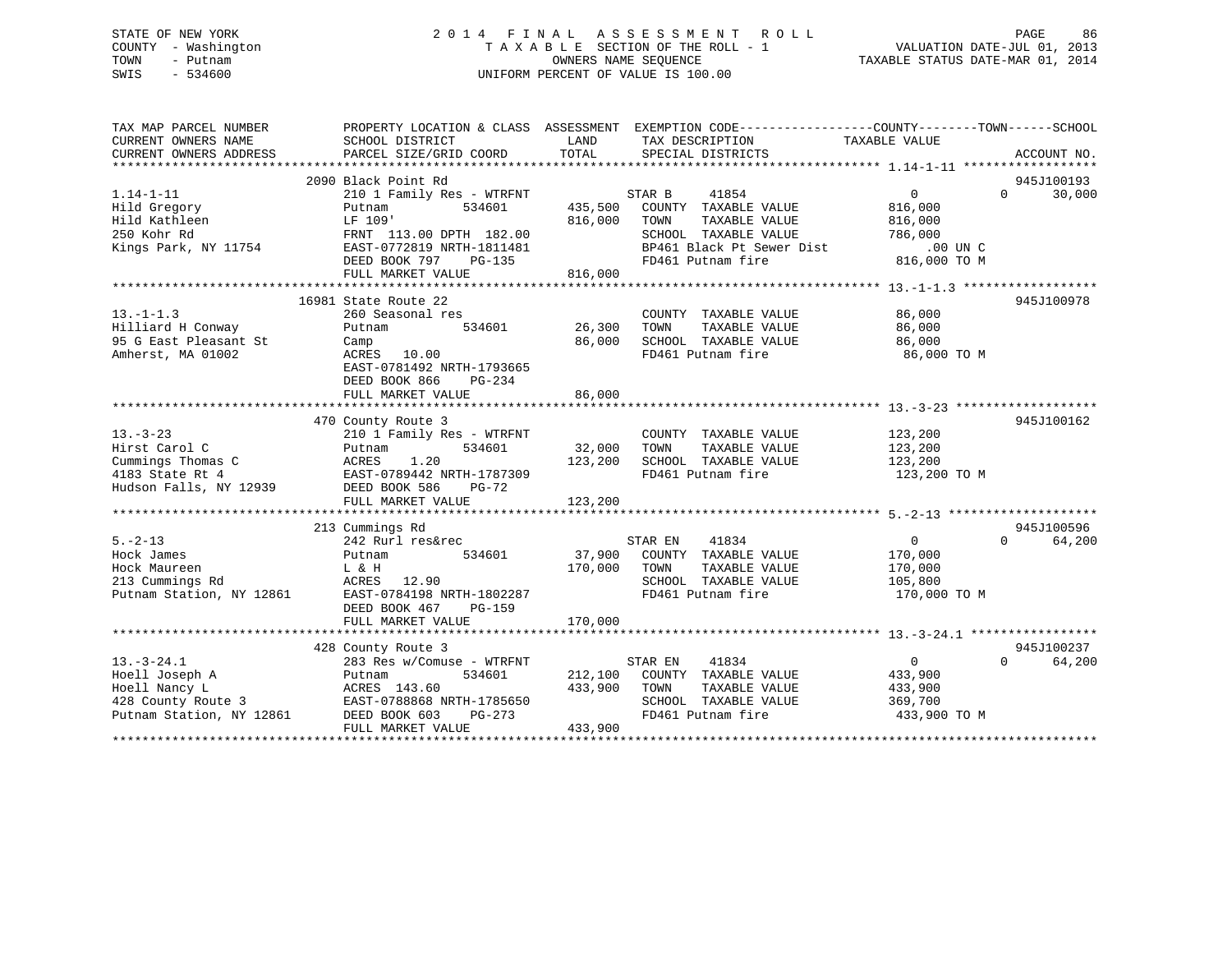### STATE OF NEW YORK 2 0 1 4 F I N A L A S S E S S M E N T R O L L PAGE 87 COUNTY - Washington T A X A B L E SECTION OF THE ROLL - 1 VALUATION DATE-JUL 01, 2013 TOWN - Putnam OWNERS NAME SEQUENCE TAXABLE STATUS DATE-MAR 01, 2014 SWIS - 534600 UNIFORM PERCENT OF VALUE IS 100.00

| TAX MAP PARCEL NUMBER                         | PROPERTY LOCATION & CLASS ASSESSMENT      |               | EXEMPTION CODE-----------------COUNTY-------TOWN------SCHOOL |                    |             |
|-----------------------------------------------|-------------------------------------------|---------------|--------------------------------------------------------------|--------------------|-------------|
| CURRENT OWNERS NAME<br>CURRENT OWNERS ADDRESS | SCHOOL DISTRICT<br>PARCEL SIZE/GRID COORD | LAND<br>TOTAL | TAX DESCRIPTION<br>SPECIAL DISTRICTS                         | TAXABLE VALUE      | ACCOUNT NO. |
|                                               |                                           |               |                                                              |                    |             |
|                                               | 427 County Route 3                        |               |                                                              |                    |             |
| $13.-3-24.6$                                  | 210 1 Family Res                          |               | COUNTY TAXABLE VALUE                                         |                    |             |
|                                               |                                           |               |                                                              | 143,800<br>143,800 |             |
| Hoell Nancy L                                 | 534601<br>Putnam                          | 34,700        | TAXABLE VALUE<br>TOWN                                        |                    |             |
| Hoell Joseph A                                | 1.63<br>ACRES                             | 143,800       | SCHOOL TAXABLE VALUE                                         | 143,800            |             |
| 428 County Route 3                            | EAST-0788819 NRTH-1786533                 |               | FD461 Putnam fire                                            | 143,800 TO M       |             |
| Putnam, NY 12861                              | DEED BOOK 881<br>PG-253                   |               |                                                              |                    |             |
|                                               | FULL MARKET VALUE                         | 143,800       |                                                              |                    |             |
|                                               |                                           |               |                                                              |                    |             |
|                                               | 4111 Meadow Way                           |               |                                                              |                    | 945J100563  |
| $11.20 - 2 - 26$                              | 210 1 Family Res                          |               | COUNTY TAXABLE VALUE                                         | 317,300            |             |
| Houlihan John                                 | 534601<br>Putnam                          | 57,800        | TOWN<br>TAXABLE VALUE                                        | 317,300            |             |
| McLaughlin Maureen P                          | hse under construction                    | 317,300       | SCHOOL TAXABLE VALUE                                         | 317,300            |             |
| 1180 2nd NH Tpke North                        | FRNT 110.00 DPTH 92.00                    |               | FD461 Putnam fire                                            | 317,300 TO M       |             |
| Francestown, NH 03043                         | EAST-0767102 NRTH-1786490                 |               |                                                              |                    |             |
|                                               | DEED BOOK 904<br>PG-329                   |               |                                                              |                    |             |
|                                               | FULL MARKET VALUE                         | 317,300       |                                                              |                    |             |
|                                               |                                           |               |                                                              |                    |             |
|                                               | Meadow Way                                |               |                                                              |                    | 945J100606  |
| $11.20 - 2 - 27$                              | 314 Rural vac<10                          |               | COUNTY TAXABLE VALUE                                         | 33,300             |             |
|                                               |                                           |               |                                                              |                    |             |
| Houlihan John                                 | 534601<br>Putnam                          | 33,300        | TOWN<br>TAXABLE VALUE                                        | 33,300             |             |
| McLaughlin Maureen P                          | FRNT 100.00 DPTH 50.00                    | 33,300        | SCHOOL TAXABLE VALUE                                         | 33,300             |             |
| 1180 2nd NH Tpke North                        | EAST-0767177 NRTH-1786482                 |               | FD461 Putnam fire                                            | 33,300 TO M        |             |
| Francestown, NH 03043                         | DEED BOOK 904<br>PG-331                   |               |                                                              |                    |             |
|                                               | FULL MARKET VALUE                         | 33,300        |                                                              |                    |             |
|                                               |                                           |               |                                                              |                    |             |
|                                               | Meadow Way                                |               |                                                              |                    | 945J100631  |
| $11.20 - 2 - 30$                              | 314 Rural vac<10                          |               | COUNTY TAXABLE VALUE                                         | 31,700             |             |
| Houlihan John                                 | 534601<br>Putnam                          | 31,700        | TAXABLE VALUE<br>TOWN                                        | 31,700             |             |
| McLaughlin Maureen P etal                     | FRNT 50.00 DPTH 128.00                    | 31,700        | SCHOOL TAXABLE VALUE                                         | 31,700             |             |
| 1180 2nd NH Tpke North                        | EAST-0767122 NRTH-1786548                 |               | FD461 Putnam fire                                            | 31,700 TO M        |             |
| Francestown, NH 03043                         | DEED BOOK 904<br>PG-331                   |               |                                                              |                    |             |
|                                               | FULL MARKET VALUE                         | 31,700        |                                                              |                    |             |
|                                               |                                           |               |                                                              |                    |             |
|                                               | 2149 Black Point Rd                       |               |                                                              |                    | 945J100318  |
| $1.18 - 1 - 11$                               | 280 Res Multiple - WTRFNT                 |               | COUNTY TAXABLE VALUE                                         | 581,800            |             |
|                                               |                                           |               |                                                              |                    |             |
| Houskamp Marilyn                              | 534601<br>Putnam                          | 441,600       | TAXABLE VALUE<br>TOWN                                        | 581,800            |             |
| Houskamp John                                 | LF 72'<br>785/241                         | 581,800       | SCHOOL TAXABLE VALUE                                         | 581,800            |             |
| 6050 Horse Point Shr                          | 785/253;2992/7;2992/12                    |               | BP461 Black Pt Sewer Dist                                    | .00 UN C           |             |
| Stuart, FL 34997                              | FRNT 70.00 DPTH 305.00                    |               | FD461 Putnam fire                                            | 581,800 TO M       |             |
|                                               | EAST-0771807 NRTH-1810391                 |               |                                                              |                    |             |
|                                               | DEED BOOK 785<br>PG-241                   |               |                                                              |                    |             |
|                                               | FULL MARKET VALUE                         | 581,800       |                                                              |                    |             |
|                                               |                                           |               |                                                              |                    |             |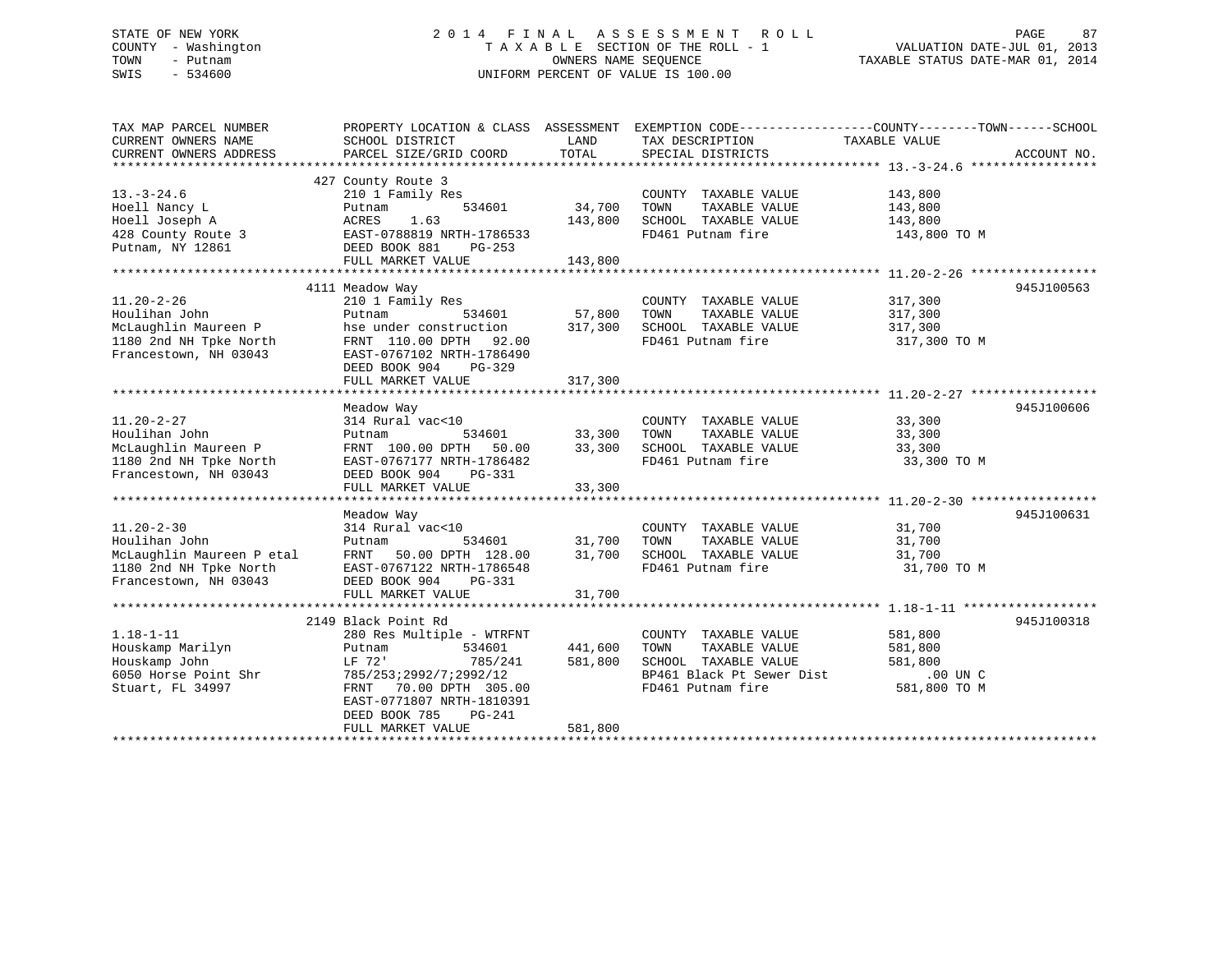### STATE OF NEW YORK 2 0 1 4 F I N A L A S S E S S M E N T R O L L PAGE 88 COUNTY - Washington T A X A B L E SECTION OF THE ROLL - 1 VALUATION DATE-JUL 01, 2013 TOWN - Putnam OWNERS NAME SEQUENCE TAXABLE STATUS DATE-MAR 01, 2014 SWIS - 534600 UNIFORM PERCENT OF VALUE IS 100.00

| TAX MAP PARCEL NUMBER    |                           |         |                          | PROPERTY LOCATION & CLASS ASSESSMENT EXEMPTION CODE----------------COUNTY-------TOWN-----SCHOOL |             |
|--------------------------|---------------------------|---------|--------------------------|-------------------------------------------------------------------------------------------------|-------------|
| CURRENT OWNERS NAME      | SCHOOL DISTRICT           | LAND    | TAX DESCRIPTION          | TAXABLE VALUE                                                                                   |             |
| CURRENT OWNERS ADDRESS   | PARCEL SIZE/GRID COORD    | TOTAL   | SPECIAL DISTRICTS        |                                                                                                 | ACCOUNT NO. |
|                          |                           |         |                          |                                                                                                 |             |
|                          | Royal Anchorage Way       |         |                          |                                                                                                 | 945J100993  |
| $11.8 - 5 - 8$           | 314 Rural vac<10          |         | COUNTY TAXABLE VALUE     | 84,000                                                                                          |             |
| Huber Peter F            | 534601<br>Putnam          | 84,000  | TAXABLE VALUE<br>TOWN    | 84,000                                                                                          |             |
| Huber Lynn M             | LR's: Lot 15              | 84,000  | SCHOOL TAXABLE VALUE     | 84,000                                                                                          |             |
| 63 Cobb Hill Rd          | $12.-5-8$                 |         | FD461 Putnam fire        | 84,000 TO M                                                                                     |             |
| West Sand Lake, NY 12196 | FRNT 229.00 DPTH 68.00    |         |                          |                                                                                                 |             |
|                          | EAST-0766986 NRTH-1792323 |         |                          |                                                                                                 |             |
|                          | DEED BOOK 508<br>PG-96    |         |                          |                                                                                                 |             |
|                          | FULL MARKET VALUE         | 84,000  |                          |                                                                                                 |             |
|                          |                           |         |                          |                                                                                                 |             |
|                          | 174 Gull Bay Rd           |         |                          |                                                                                                 | 945J100337  |
| $12.-3-1$                | 312 Vac w/imprv           |         | COUNTY TAXABLE VALUE     | 125,000                                                                                         |             |
| Hudson Falls Realty LLC  | 534601<br>Putnam          | 115,000 | TOWN<br>TAXABLE VALUE    | 125,000                                                                                         |             |
| 116 Oak St               | ACRES 100.00              | 125,000 | SCHOOL TAXABLE VALUE     | 125,000                                                                                         |             |
| PO Box 267               | EAST-0773453 NRTH-1785496 |         | FD461 Putnam fire        | 125,000 TO M                                                                                    |             |
| Hudson Falls, NY 12839   | DEED BOOK 3355 PG-243     |         |                          |                                                                                                 |             |
|                          | FULL MARKET VALUE         | 125,000 |                          |                                                                                                 |             |
|                          |                           |         |                          |                                                                                                 |             |
|                          | 5129 Bayview Way          |         |                          |                                                                                                 | 945J100102  |
| $12. - 4 - 20.1$         | 260 Seasonal res - WTRFNT |         | AGED-CO<br>41802         | 38,820<br>$\Omega$                                                                              | $\Omega$    |
| Huenerberg Richard       | 534601<br>Putnam          |         | 41834<br>279,000 STAR EN | $\overline{0}$<br>$\Omega$                                                                      | 64,200      |
| 5129 Bayview Way         | BR's ROW 377/385          | 388,200 | COUNTY TAXABLE VALUE     | 349,380                                                                                         |             |
| Putnam Station, NY 12861 | LF 45                     |         | TOWN<br>TAXABLE VALUE    | 388,200                                                                                         |             |
|                          | 45.00 DPTH 390.00<br>FRNT |         | SCHOOL TAXABLE VALUE     |                                                                                                 |             |
|                          | EAST-0767117 NRTH-1788538 |         | FD461 Putnam fire        | 324,000<br>388,200 TO M                                                                         |             |
|                          | DEED BOOK 601<br>$PG-23$  |         |                          |                                                                                                 |             |
|                          |                           |         |                          |                                                                                                 |             |
|                          | FULL MARKET VALUE         | 388,200 |                          |                                                                                                 |             |
|                          |                           |         |                          |                                                                                                 | 945J100904  |
|                          | 5569 Evergreen Shores Way |         |                          |                                                                                                 |             |
| $12. - 4 - 44$           | 210 1 Family Res - WTRFNT |         | COUNTY TAXABLE VALUE     | 742,000                                                                                         |             |
| Hughes Stephen A         | 534601<br>Putnam          | 419,600 | TOWN<br>TAXABLE VALUE    | 742,000                                                                                         |             |
| Hughes Cindy             | Lot 5                     | 742,000 | SCHOOL TAXABLE VALUE     | 742,000                                                                                         |             |
| 2 Frost Commons Ct       | ACRES<br>4.30             |         | FD461 Putnam fire        | 742,000 TO M                                                                                    |             |
| Slingerlands, NY 12159   | EAST-0767427 NRTH-1790561 |         |                          |                                                                                                 |             |
|                          | DEED BOOK 857<br>$PG-80$  |         |                          |                                                                                                 |             |
|                          | FULL MARKET VALUE         | 742,000 |                          |                                                                                                 |             |
|                          |                           |         |                          |                                                                                                 |             |
|                          | 712 Liddle-Harris Rd      |         |                          |                                                                                                 | 945J100942  |
| $8. - 2 - 11.2$          | 314 Rural vac<10          |         | COUNTY TAXABLE VALUE     | 7,600                                                                                           |             |
| Hunsdon Ada              | Putnam<br>534601          | 7,600   | TAXABLE VALUE<br>TOWN    | 7,600                                                                                           |             |
| 301 Russell St           | ACRES<br>1.70             | 7,600   | SCHOOL TAXABLE VALUE     | 7,600                                                                                           |             |
| Crown Point, NY 12928    | EAST-0778885 NRTH-1797725 |         | FD461 Putnam fire        | 7,600 TO M                                                                                      |             |
|                          | DEED BOOK 475<br>PG-499   |         |                          |                                                                                                 |             |
|                          | FULL MARKET VALUE         | 7,600   |                          |                                                                                                 |             |
|                          |                           |         |                          |                                                                                                 |             |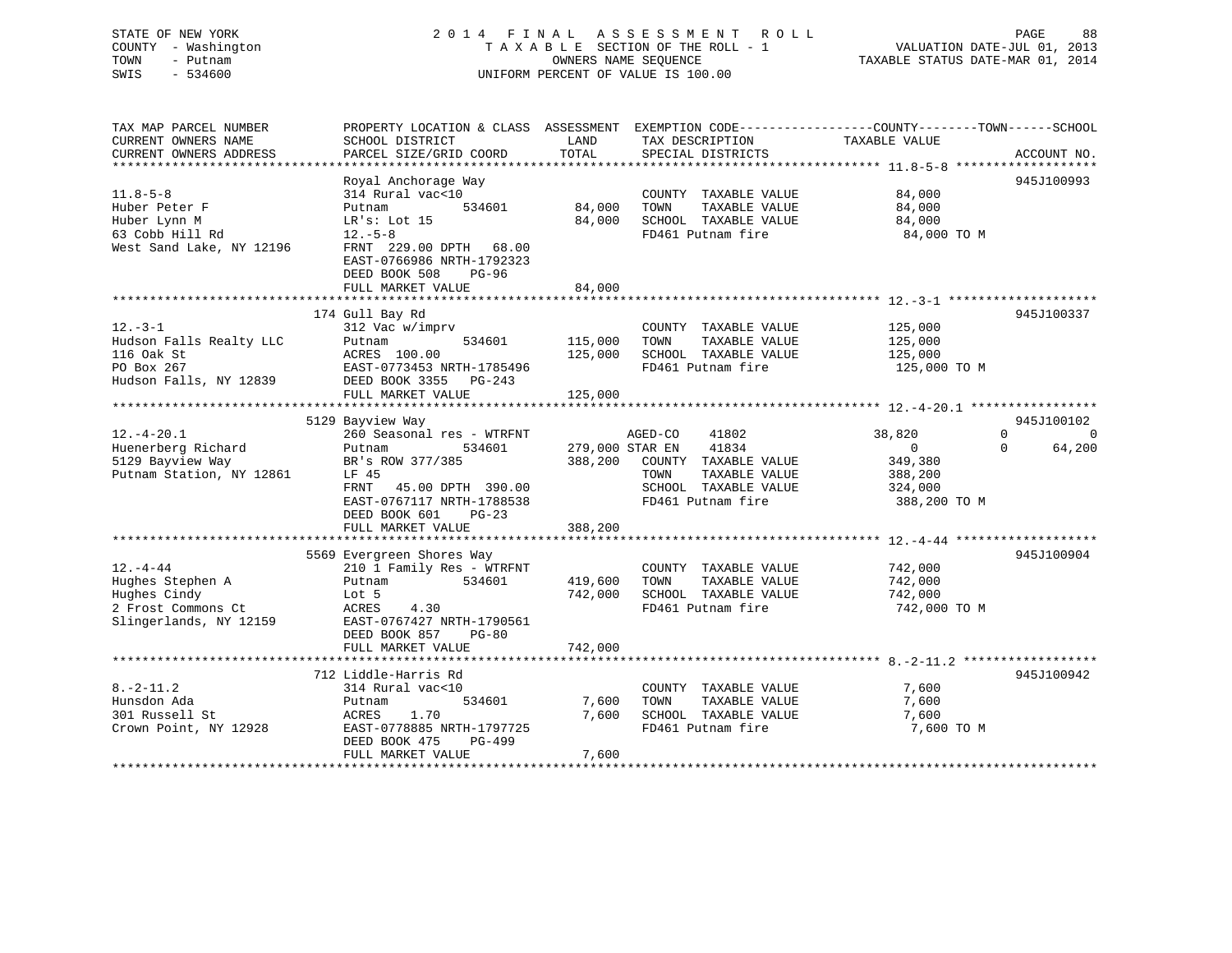| STATE OF NEW YORK<br>COUNTY - Washington<br>TOWN<br>- Putnam<br>$-534600$<br>SWIS | 2014 FINAL                                          | OWNERS NAME SEQUENCE      | A S S E S S M E N T<br>R O L L<br>TAXABLE SECTION OF THE ROLL - 1<br>UNIFORM PERCENT OF VALUE IS 100.00 | PAGE<br>VALUATION DATE-JUL 01, 2013<br>TAXABLE STATUS DATE-MAR 01, 2014                         | 89 |
|-----------------------------------------------------------------------------------|-----------------------------------------------------|---------------------------|---------------------------------------------------------------------------------------------------------|-------------------------------------------------------------------------------------------------|----|
|                                                                                   |                                                     |                           |                                                                                                         |                                                                                                 |    |
| TAX MAP PARCEL NUMBER                                                             |                                                     |                           |                                                                                                         | PROPERTY LOCATION & CLASS ASSESSMENT EXEMPTION CODE----------------COUNTY-------TOWN-----SCHOOL |    |
| CURRENT OWNERS NAME                                                               | SCHOOL DISTRICT                                     | LAND                      | TAX DESCRIPTION                                                                                         | TAXABLE VALUE                                                                                   |    |
| CURRENT OWNERS ADDRESS                                                            | PARCEL SIZE/GRID COORD                              | TOTAL                     | SPECIAL DISTRICTS                                                                                       | ACCOUNT NO.                                                                                     |    |
|                                                                                   |                                                     |                           |                                                                                                         |                                                                                                 |    |
|                                                                                   | 4339 Link Way                                       |                           |                                                                                                         | 945J100323                                                                                      |    |
| $11.20 - 4 - 14$                                                                  | 210 1 Family Res - WTRFNT                           |                           | COUNTY TAXABLE VALUE                                                                                    | 982,600                                                                                         |    |
| Hunt Mark                                                                         | 534601<br>Putnam                                    | 746,800                   | TOWN<br>TAXABLE VALUE                                                                                   | 982,600                                                                                         |    |
| Hunt Dean                                                                         | 1801/23;1801/28;2992/297                            | 982,600                   | SCHOOL TAXABLE VALUE<br>FD461 Putnam fire                                                               | 982,600                                                                                         |    |
| 14 Stutz Ave<br>Latham, NY 12110                                                  | LF 180<br>2992/301<br>ACRES<br>1.10                 |                           |                                                                                                         | 982,600 TO M                                                                                    |    |
|                                                                                   | EAST-0766888 NRTH-1786605                           |                           |                                                                                                         |                                                                                                 |    |
|                                                                                   | DEED BOOK 2992<br>PG-301                            |                           |                                                                                                         |                                                                                                 |    |
|                                                                                   | FULL MARKET VALUE                                   | 982,600                   |                                                                                                         |                                                                                                 |    |
|                                                                                   |                                                     |                           |                                                                                                         |                                                                                                 |    |
|                                                                                   | 29 Ferry Way South                                  |                           |                                                                                                         | 945J100368                                                                                      |    |
| $2. -1 - 14$                                                                      | 260 Seasonal res - WTRFNT                           |                           | COUNTY TAXABLE VALUE                                                                                    | 39,300                                                                                          |    |
| Hunter Daniel                                                                     | Putnam<br>534601<br>$67'$ Lf                        | 6,100                     | TAXABLE VALUE<br>TOWN                                                                                   | 39,300                                                                                          |    |
| Bobelak George<br>63 4th St                                                       | FRNT 67.00 DPTH 90.00                               | 39,300                    | SCHOOL TAXABLE VALUE<br>FD461 Putnam fire                                                               | 39,300<br>39,300 TO M                                                                           |    |
| Waterford, NY 12188                                                               | EAST-0788259 NRTH-1810541                           |                           |                                                                                                         |                                                                                                 |    |
|                                                                                   | DEED BOOK 815<br>PG-199                             |                           |                                                                                                         |                                                                                                 |    |
|                                                                                   | FULL MARKET VALUE                                   | 39,300                    |                                                                                                         |                                                                                                 |    |
|                                                                                   |                                                     |                           |                                                                                                         |                                                                                                 |    |
|                                                                                   | 744 Gull Bay Rd                                     |                           |                                                                                                         | 945J100956                                                                                      |    |
| $14.18 - 4 - 4.2$                                                                 | 210 1 Family Res - WTRFNT                           |                           | COUNTY TAXABLE VALUE                                                                                    | 761,200                                                                                         |    |
| Hunter House LG Inc<br>744 Gull Bay Rd                                            | Putnam<br>534601<br>Hse under construction          | 539,600<br>761,200        | TOWN<br>TAXABLE VALUE<br>SCHOOL TAXABLE VALUE                                                           | 761,200<br>761,200                                                                              |    |
| Putnam Station, NY 12861                                                          | LF 131                                              |                           | FD461 Putnam fire                                                                                       | 761,200 TO M                                                                                    |    |
|                                                                                   | $14. -4 - 4.2$                                      |                           |                                                                                                         |                                                                                                 |    |
|                                                                                   | FRNT 131.00 DPTH 136.00                             |                           |                                                                                                         |                                                                                                 |    |
|                                                                                   | EAST-0764464 NRTH-1780626                           |                           |                                                                                                         |                                                                                                 |    |
|                                                                                   | DEED BOOK 3217<br>$PG-340$                          |                           |                                                                                                         |                                                                                                 |    |
|                                                                                   | FULL MARKET VALUE                                   | 761,200                   |                                                                                                         |                                                                                                 |    |
|                                                                                   |                                                     |                           |                                                                                                         | 945J100240                                                                                      |    |
| $13. - 2 - 15$                                                                    | 239 County Route 3<br>210 1 Family Res              |                           | 41854<br>STAR B                                                                                         | $\overline{0}$<br>$\Omega$<br>30,000                                                            |    |
| Huntington Ernest                                                                 | 534601<br>Putnam                                    | 15,000                    | COUNTY TAXABLE VALUE                                                                                    | 154,400                                                                                         |    |
| Huntington Susan                                                                  | Bdy Ln Adjst 1955/283                               | 154,400                   | TOWN<br>TAXABLE VALUE                                                                                   | 154,400                                                                                         |    |
| 239 County Route 3                                                                | ACRES<br>1.00                                       |                           | SCHOOL TAXABLE VALUE                                                                                    | 124,400                                                                                         |    |
| Putnam Station, NY 12861                                                          | EAST-0785683 NRTH-1787344                           |                           | FD461 Putnam fire                                                                                       | 154,400 TO M                                                                                    |    |
|                                                                                   | DEED BOOK 1985 PG-281                               |                           |                                                                                                         |                                                                                                 |    |
|                                                                                   | FULL MARKET VALUE                                   | 154,400                   |                                                                                                         |                                                                                                 |    |
|                                                                                   |                                                     |                           |                                                                                                         |                                                                                                 |    |
| $16. - 1 - 6.2$                                                                   | Lake Rd<br>322 Rural vac>10                         |                           | COUNTY TAXABLE VALUE                                                                                    | 945J101043<br>56,800                                                                            |    |
| Huntington Ernest L                                                               | 534601<br>Putnam                                    | 56,800                    | TOWN<br>TAXABLE VALUE                                                                                   | 56,800                                                                                          |    |
| Huntington Susan L                                                                | ACRES<br>41.84                                      | 56,800                    | SCHOOL TAXABLE VALUE                                                                                    | 56,800                                                                                          |    |
| 239 County Route 3                                                                | EAST-0785195 NRTH-1785432                           |                           | FD461 Putnam fire                                                                                       | 56,800 TO M                                                                                     |    |
| Putnam Station, NY 12861                                                          | DEED BOOK 1871 PG-66                                |                           |                                                                                                         |                                                                                                 |    |
| *****************                                                                 | FULL MARKET VALUE<br>****************************** | 56,800<br>*************** |                                                                                                         |                                                                                                 |    |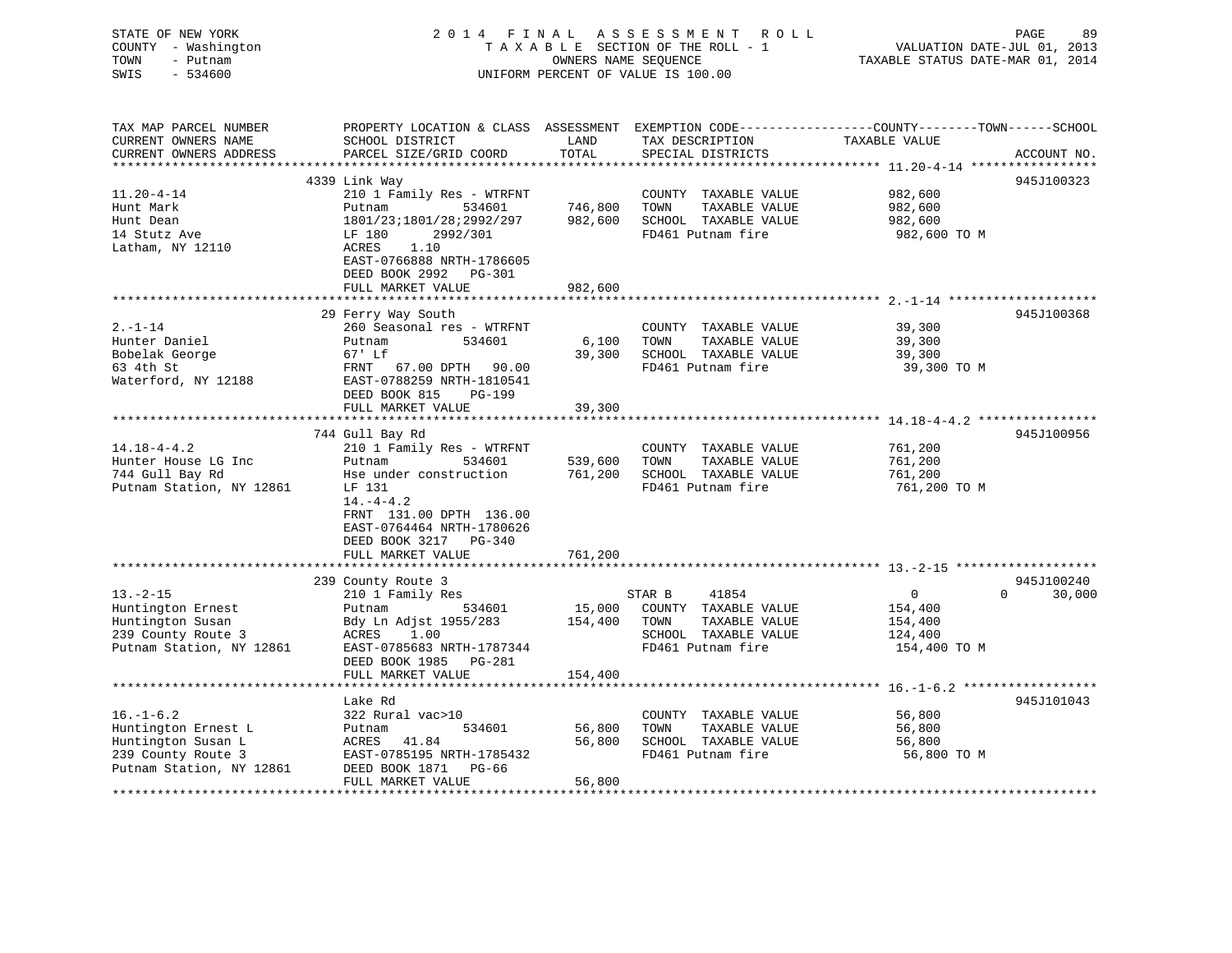### STATE OF NEW YORK 2 0 1 4 F I N A L A S S E S S M E N T R O L L PAGE 90 COUNTY - Washington T A X A B L E SECTION OF THE ROLL - 1 VALUATION DATE-JUL 01, 2013 TOWN - Putnam OWNERS NAME SEQUENCE TAXABLE STATUS DATE-MAR 01, 2014 SWIS - 534600 UNIFORM PERCENT OF VALUE IS 100.00

| TAX MAP PARCEL NUMBER<br>CURRENT OWNERS NAME<br>CURRENT OWNERS ADDRESS       | PROPERTY LOCATION & CLASS ASSESSMENT<br>SCHOOL DISTRICT<br>PARCEL SIZE/GRID COORD                               | LAND<br>TOTAL      | EXEMPTION CODE-----------------COUNTY-------TOWN------SCHOOL<br>TAX DESCRIPTION<br>SPECIAL DISTRICTS | TAXABLE VALUE                                 | ACCOUNT NO. |
|------------------------------------------------------------------------------|-----------------------------------------------------------------------------------------------------------------|--------------------|------------------------------------------------------------------------------------------------------|-----------------------------------------------|-------------|
|                                                                              |                                                                                                                 |                    |                                                                                                      |                                               |             |
| $16. - 1 - 6.1$<br>Huntington Jeffrey<br>Huntington Silke                    | 423 Lake Rd<br>210 1 Family Res<br>534601<br>Putnam<br>H & L                                                    | 33,500<br>164,100  | COUNTY TAXABLE VALUE<br>TAXABLE VALUE<br>TOWN<br>SCHOOL TAXABLE VALUE                                | 164,100<br>164,100<br>164,100                 | 945J101014  |
| 148 Honeytown Rd<br>Whitehall, NY 12887                                      | ACRES<br>8.46<br>EAST-0786426 NRTH-1785315<br>DEED BOOK 504<br>$PG-393$<br>FULL MARKET VALUE                    | 164,100            | FD461 Putnam fire                                                                                    | 164,100 TO M                                  |             |
|                                                                              |                                                                                                                 |                    |                                                                                                      |                                               |             |
|                                                                              | 53 Wrights Rd                                                                                                   |                    |                                                                                                      |                                               | 945J100123  |
| $2. - 1 - 5$<br>Huntington Jeffrey K<br>Scupien Joshua A<br>148 Honeytown Rd | 240 Rural res<br>- WTRFNT<br>534601<br>Putnam<br>34.00<br>ACRES<br>EAST-0785989 NRTH-1812581                    | 119,000<br>132,300 | COUNTY TAXABLE VALUE<br>TOWN<br>TAXABLE VALUE<br>SCHOOL TAXABLE VALUE<br>FD461 Putnam fire           | 132,300<br>132,300<br>132,300<br>132,300 TO M |             |
| Whitehall, NY 12887                                                          | DEED BOOK 2957<br>PG-246                                                                                        |                    |                                                                                                      |                                               |             |
|                                                                              | FULL MARKET VALUE                                                                                               | 132,300            |                                                                                                      |                                               |             |
|                                                                              |                                                                                                                 |                    |                                                                                                      |                                               |             |
|                                                                              | 216 Lake Rd                                                                                                     |                    |                                                                                                      |                                               | 945J100528  |
| $16. - 1 - 3$                                                                | 270 Mfg housing                                                                                                 |                    | COUNTY TAXABLE VALUE                                                                                 | 16,100                                        |             |
| Husfelt Shirley A                                                            | 534601<br>Putnam                                                                                                | 11,100             | TOWN<br>TAXABLE VALUE                                                                                | 16,100                                        |             |
| Husfelt Albert L<br>60 Adirondack Dr                                         | FRNT 100.00 DPTH 100.00                                                                                         | 16,100             | SCHOOL TAXABLE VALUE                                                                                 | 16,100                                        |             |
| Ticonderoga, NY 12883                                                        | EAST-0781691 NRTH-1783270<br>DEED BOOK 476<br>$PG-477$                                                          |                    | FD461 Putnam fire                                                                                    | 16,100 TO M                                   |             |
|                                                                              | FULL MARKET VALUE                                                                                               | 16,100             |                                                                                                      |                                               |             |
|                                                                              |                                                                                                                 |                    |                                                                                                      |                                               |             |
|                                                                              | 4393 Link Way                                                                                                   |                    |                                                                                                      |                                               | 945J100326  |
| $12. - 4 - 33$                                                               | 260 Seasonal res - WTRFNT                                                                                       |                    | COUNTY TAXABLE VALUE                                                                                 | 638,000                                       |             |
| Hyatt Irrevocable Trust Candac Putnam                                        | 534601                                                                                                          | 527,000            | TAXABLE VALUE<br>TOWN                                                                                | 638,000                                       |             |
| 62 Chapman Rd                                                                | 485/1085 721/243                                                                                                | 638,000            | SCHOOL TAXABLE VALUE                                                                                 | 638,000                                       |             |
| Boulder, CO 80302                                                            | LF 152<br>FRNT 152.00 DPTH 164.00<br>EAST-0766404 NRTH-1787782<br>DEED BOOK 3298<br>PG-171<br>FULL MARKET VALUE | 638,000            | FD461 Putnam fire                                                                                    | 638,000 TO M                                  |             |
|                                                                              |                                                                                                                 |                    |                                                                                                      |                                               |             |
| $1.14 - 1 - 2$                                                               | 45 Tiroga Beach Ln<br>314 Rural vac<10 - WTRFNT                                                                 |                    | COUNTY TAXABLE VALUE                                                                                 | 331,500                                       | 945J100023  |
| Iannuzzi Joseph P                                                            | 534601<br>Putnam                                                                                                | 331,500            | TOWN<br>TAXABLE VALUE                                                                                | 331,500                                       |             |
| Iannuzzi Maureen R                                                           | 852/238                                                                                                         | 331,500            | SCHOOL TAXABLE VALUE                                                                                 | 331,500                                       |             |
| 48 John Singer Sargent Way                                                   | Lf 150                                                                                                          |                    | BP461 Black Pt Sewer Dist                                                                            | $.00$ UN C                                    |             |
| Marlton, NJ 08053                                                            | FRNT 100.00 DPTH 176.00<br>EAST-0772520 NRTH-1812698<br>DEED BOOK 3053<br>$PG-1$<br>FULL MARKET VALUE           | 331,500            | FD461 Putnam fire                                                                                    | 331,500 TO M                                  |             |
|                                                                              |                                                                                                                 |                    |                                                                                                      |                                               |             |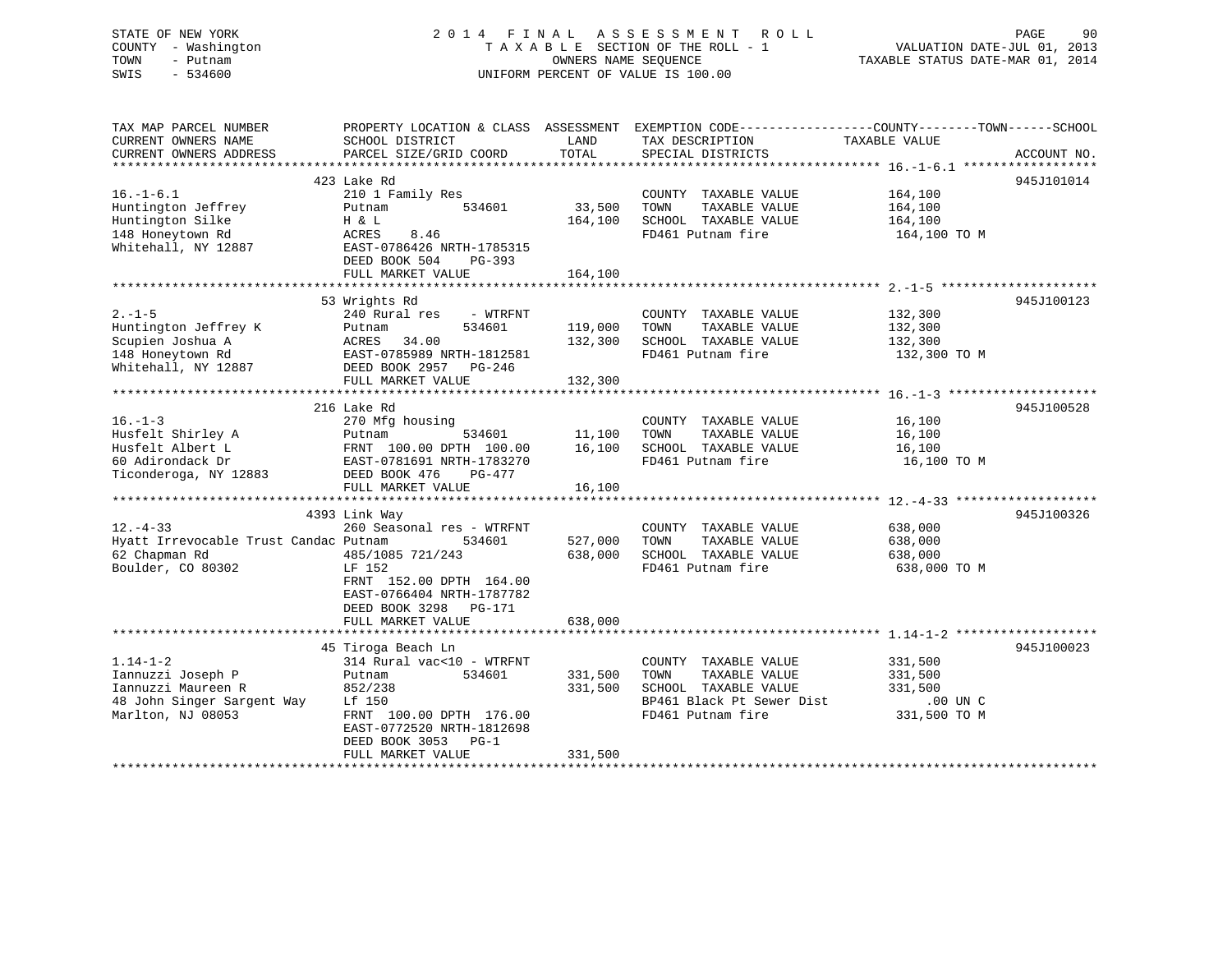| STATE OF NEW YORK<br>COUNTY - Washington<br>TOWN<br>- Putnam<br>$-534600$<br>SWIS |                                                                                                                       | OWNERS NAME SEQUENCE  | 2014 FINAL ASSESSMENT ROLL<br>TAXABLE SECTION OF THE ROLL - 1<br>UNIFORM PERCENT OF VALUE IS 100.00 | PAGE<br>91<br>VALUATION DATE-JUL 01, 2013<br>TAXABLE STATUS DATE-MAR 01, 2014                                                    |
|-----------------------------------------------------------------------------------|-----------------------------------------------------------------------------------------------------------------------|-----------------------|-----------------------------------------------------------------------------------------------------|----------------------------------------------------------------------------------------------------------------------------------|
| TAX MAP PARCEL NUMBER<br>CURRENT OWNERS NAME<br>CURRENT OWNERS ADDRESS            | SCHOOL DISTRICT<br>PARCEL SIZE/GRID COORD                                                                             | LAND<br>TOTAL         | TAX DESCRIPTION<br>SPECIAL DISTRICTS                                                                | PROPERTY LOCATION & CLASS ASSESSMENT EXEMPTION CODE----------------COUNTY-------TOWN------SCHOOL<br>TAXABLE VALUE<br>ACCOUNT NO. |
| ***********************                                                           |                                                                                                                       |                       |                                                                                                     |                                                                                                                                  |
|                                                                                   | 1524 Five Camps Way                                                                                                   |                       |                                                                                                     | 945J100327                                                                                                                       |
| $14.18 - 4 - 13$                                                                  | 210 1 Family Res - WTRFNT                                                                                             |                       | COUNTY TAXABLE VALUE                                                                                | 599,000                                                                                                                          |
| Ilaria Richard                                                                    | Putnam<br>534601                                                                                                      | 503,400               | TOWN<br>TAXABLE VALUE                                                                               | 599,000                                                                                                                          |
| Ilaria Irene<br>25 Woodbrook Cir                                                  | Lot $12$<br>LF 100                                                                                                    | 599,000               | SCHOOL TAXABLE VALUE<br>FD461 Putnam fire                                                           | 599,000<br>599,000 TO M                                                                                                          |
| Westfield, NJ 07090                                                               | $14. -4 - 13$                                                                                                         |                       |                                                                                                     |                                                                                                                                  |
|                                                                                   | FRNT 85.00 DPTH 193.00<br>EAST-0763723 NRTH-1779555<br>DEED BOOK 419<br>PG-180                                        |                       |                                                                                                     |                                                                                                                                  |
|                                                                                   | FULL MARKET VALUE                                                                                                     | 599,000               |                                                                                                     |                                                                                                                                  |
|                                                                                   |                                                                                                                       |                       |                                                                                                     |                                                                                                                                  |
|                                                                                   | Gull Bay Rd                                                                                                           |                       |                                                                                                     | 945J100604                                                                                                                       |
| 14.18-4-14                                                                        | 314 Rural vac<10 - WTRFNT                                                                                             |                       | COUNTY TAXABLE VALUE                                                                                | 318,700                                                                                                                          |
| Ilaria Richard                                                                    | Putnam<br>534601                                                                                                      | 318,700               | TAXABLE VALUE<br>TOWN                                                                               | 318,700                                                                                                                          |
| Ilaria Irene                                                                      | Lot 13                                                                                                                | 318,700               | SCHOOL TAXABLE VALUE                                                                                | 318,700                                                                                                                          |
| 25 Wood Brook Cir                                                                 | LF 100                                                                                                                |                       | FD461 Putnam fire                                                                                   | 318,700 TO M                                                                                                                     |
| Westfield, NJ 07090                                                               | $14. -4 - 14$<br>FRNT 85.00 DPTH 166.00<br>EAST-0763693 NRTH-1779468<br>DEED BOOK 480<br>PG-1024<br>FULL MARKET VALUE | 318,700               |                                                                                                     |                                                                                                                                  |
|                                                                                   | *****************                                                                                                     | * * * * * * * * * * * |                                                                                                     |                                                                                                                                  |
|                                                                                   | State Route 22                                                                                                        |                       |                                                                                                     | 945J100067                                                                                                                       |
| $2. - 1 - 30$                                                                     | 322 Rural vac>10                                                                                                      |                       | COUNTY TAXABLE VALUE                                                                                | 83,300                                                                                                                           |
| Irish Fields Farm LLC                                                             | 534601<br>Putnam                                                                                                      | 83,300                | TAXABLE VALUE<br>TOWN                                                                               | 83,300                                                                                                                           |
| 20 Veterans Way                                                                   | ACRES 68.30                                                                                                           | 83,300                | SCHOOL TAXABLE VALUE                                                                                | 83,300                                                                                                                           |
| Ticonderoga, NY 12883                                                             | EAST-0780707 NRTH-1811516                                                                                             |                       | CA002 Cons agri dst 2                                                                               | 83,300 TO                                                                                                                        |
|                                                                                   | DEED BOOK 1852 PG-99                                                                                                  |                       | FD461 Putnam fire                                                                                   | 83,300 TO M                                                                                                                      |
|                                                                                   | FULL MARKET VALUE                                                                                                     | 83,300                |                                                                                                     |                                                                                                                                  |
|                                                                                   | 13 Notch Hill Ln                                                                                                      |                       |                                                                                                     | 945J100334                                                                                                                       |
| $9 - 1 - 2$                                                                       | 210 1 Family Res                                                                                                      |                       | STAR EN<br>41834                                                                                    | $\overline{\phantom{0}}$<br>$0 \qquad \qquad$<br>64,200                                                                          |
| Ives Peggy J LE                                                                   | Putnam<br>534601                                                                                                      | 12,000                | COUNTY TAXABLE VALUE                                                                                | 78,000                                                                                                                           |
| Bock Dannae Jean                                                                  | Trailer Lot & Garage                                                                                                  | 78,000                | TOWN<br>TAXABLE VALUE                                                                               | 78,000                                                                                                                           |
| 13 Notch Hill Ln                                                                  | FRNT 115.00 DPTH 150.00                                                                                               |                       | SCHOOL TAXABLE VALUE                                                                                | 13,800                                                                                                                           |
| Putnam Station, NY 12861                                                          | EAST-0779499 NRTH-1800559                                                                                             |                       | FD461 Putnam fire                                                                                   | 78,000 TO M                                                                                                                      |
|                                                                                   | DEED BOOK 2168 PG-159<br>FULL MARKET VALUE                                                                            | 78,000                |                                                                                                     |                                                                                                                                  |
|                                                                                   |                                                                                                                       |                       |                                                                                                     |                                                                                                                                  |
|                                                                                   | 21 Notch Hill Ln                                                                                                      |                       |                                                                                                     | 945J100276                                                                                                                       |
| $9. - 1 - 41$                                                                     | 242 Rurl res&rec                                                                                                      |                       | COUNTY TAXABLE VALUE                                                                                | 277,400                                                                                                                          |
| Ives Peggy J LE                                                                   | 534601<br>Putnam                                                                                                      | 177,200               | TOWN<br>TAXABLE VALUE                                                                               | 277,400                                                                                                                          |
| Bock Dannae Jean                                                                  | ACRES 171.30                                                                                                          | 277,400               | SCHOOL TAXABLE VALUE                                                                                | 277,400                                                                                                                          |
| 13 Notch Hill Ln                                                                  | EAST-0781114 NRTH-1799295                                                                                             |                       | FD461 Putnam fire                                                                                   | 277,400 TO M                                                                                                                     |
| Putnam Station, NY 12861<br>****************                                      | DEED BOOK 2168 PG-159<br>FULL MARKET VALUE                                                                            | 277,400               |                                                                                                     |                                                                                                                                  |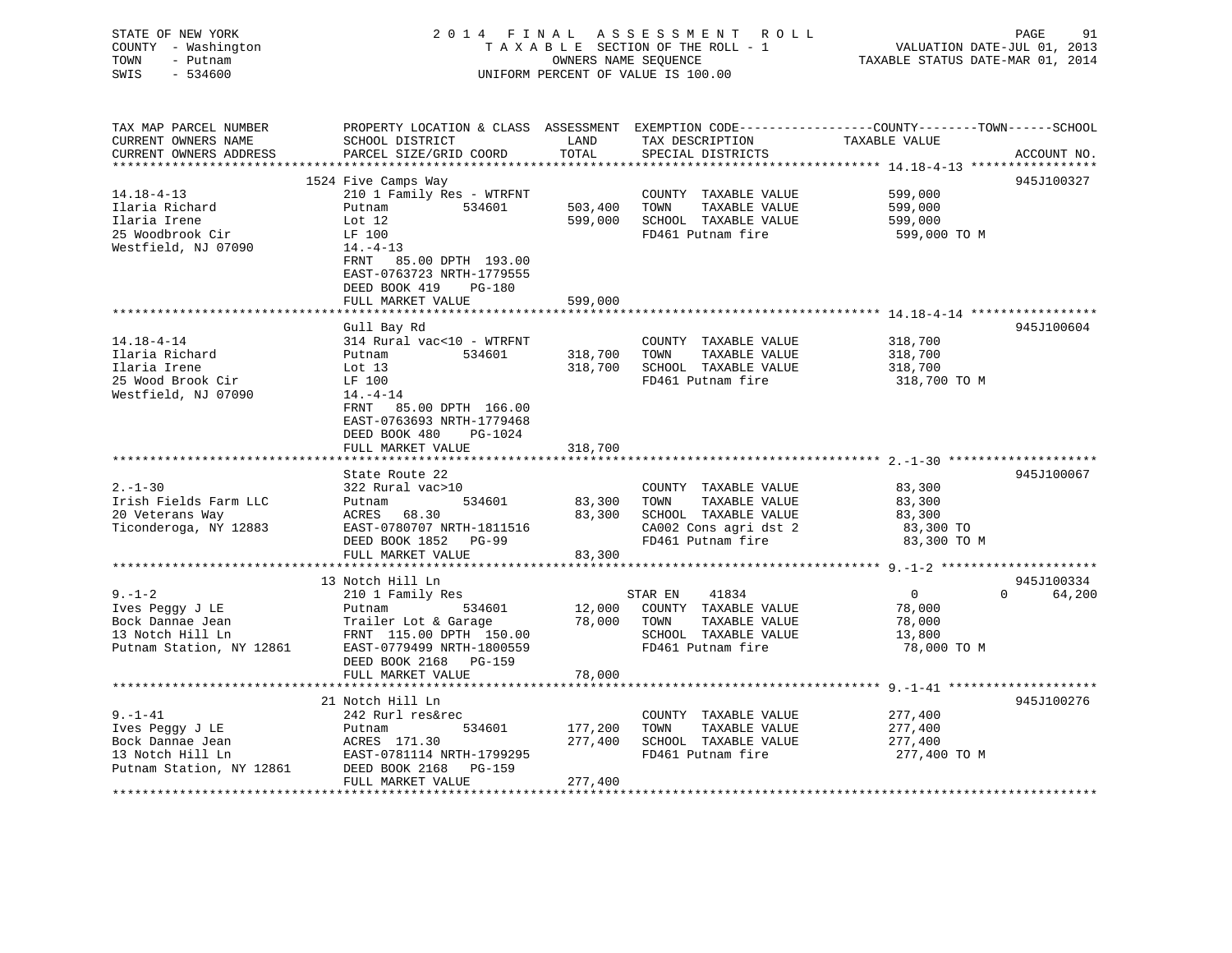### STATE OF NEW YORK 2 0 1 4 F I N A L A S S E S S M E N T R O L L PAGE 92 COUNTY - Washington T A X A B L E SECTION OF THE ROLL - 1 VALUATION DATE-JUL 01, 2013 TOWN - Putnam OWNERS NAME SEQUENCE TAXABLE STATUS DATE-MAR 01, 2014 SWIS - 534600 UNIFORM PERCENT OF VALUE IS 100.00

| TAX MAP PARCEL NUMBER<br>CURRENT OWNERS NAME                                                                                                                                                                                                                                                                                               | SCHOOL DISTRICT                                                                                                                                                                                                    | LAND                                 | PROPERTY LOCATION & CLASS ASSESSMENT EXEMPTION CODE----------------COUNTY-------TOWN------SCHOOL<br>TAX DESCRIPTION                           | TAXABLE VALUE                                     |             |
|--------------------------------------------------------------------------------------------------------------------------------------------------------------------------------------------------------------------------------------------------------------------------------------------------------------------------------------------|--------------------------------------------------------------------------------------------------------------------------------------------------------------------------------------------------------------------|--------------------------------------|-----------------------------------------------------------------------------------------------------------------------------------------------|---------------------------------------------------|-------------|
| CURRENT OWNERS ADDRESS                                                                                                                                                                                                                                                                                                                     | PARCEL SIZE/GRID COORD                                                                                                                                                                                             | TOTAL                                | SPECIAL DISTRICTS                                                                                                                             |                                                   | ACCOUNT NO. |
|                                                                                                                                                                                                                                                                                                                                            |                                                                                                                                                                                                                    |                                      |                                                                                                                                               |                                                   |             |
| $12. - 4 - 32.1$<br>Jablonski Keith D<br>Jablonski Kathleen J<br>16 Clements Rd<br>Queensbury, NY 12804<br>- ^ * * * * * * FULL MARKET VALUE $170\, , 200$ * * * * * FULL FULL FOULL FOULL FOULL FOULL FOULL FOULL FOULL FOULL FOULL FOULL FOULL FOULL FOULL FOULL FOULL FOULL FOULL FOULL FOULL FOULL FOULL FOULL FOULL FOULL FOULL FOULL | 5091 Sagamore Rd<br>210 1 Family Res<br>Putnam<br>FRNT 153.00 DPTH 194.00 170,200<br>EAST-0767125 NRTH-1787620<br>DEED BOOK 3162 PG-300                                                                            | 534601 93,700                        | COUNTY TAXABLE VALUE<br>TOWN<br>TAXABLE VALUE<br>SCHOOL TAXABLE VALUE<br>FD461 Putnam fire                                                    | 170,200<br>170, 200<br>170,200<br>170,200 TO M    | 945J100267  |
|                                                                                                                                                                                                                                                                                                                                            |                                                                                                                                                                                                                    |                                      |                                                                                                                                               |                                                   |             |
| $12. - 3 - 3$<br>Jackson Kenneth A<br>Jackson Alton<br>Gary P Jackson<br>79 87th St<br>Brooklyn, NY 11209                                                                                                                                                                                                                                  | Gull Bay Rd<br>322 Rural vac>10<br>534601<br>Putnam<br>Lot<br>DEED BOOK 413<br>PG-1103<br>FULL MARKET VALUE                                                                                                        | 80,100<br>80,100<br>80,100           | COUNTY TAXABLE VALUE<br>TAXABLE VALUE<br>TOWN<br>SCHOOL TAXABLE VALUE<br>FD461 Putnam fire                                                    | 80,100<br>80,100<br>80,100<br>80,100 TO M         | 945J100336  |
|                                                                                                                                                                                                                                                                                                                                            |                                                                                                                                                                                                                    |                                      |                                                                                                                                               |                                                   |             |
| $4.9 - 1 - 1.1$<br>Jackson Sandra H<br>431 Fulton St<br>Philadelphia, PA 19147-3110                                                                                                                                                                                                                                                        | 2330 Black Point Rd<br>210 1 Family Res - WTRFNT<br>534601<br>Putnam<br>LF 104<br>FRNT 104.00 DPTH 185.00<br>EAST-0769101 NRTH-1807287<br>DEED BOOK 901<br>PG-157                                                  | 522,500<br>765,300                   | COUNTY TAXABLE VALUE<br>TAXABLE VALUE<br>TOWN<br>SCHOOL TAXABLE VALUE<br>BP461 Black Pt Sewer Dist .00 UN C<br>FD461 Putnam fire 765,300 TO M | 765,300<br>765,300<br>765,300                     | 945J100446  |
|                                                                                                                                                                                                                                                                                                                                            | 6014 Donat Turnpike Way                                                                                                                                                                                            |                                      |                                                                                                                                               |                                                   | 945J101008  |
| $12. - 1 - 29$<br>Jannicelli Gerald<br>Jannicelli Jeri<br>268 Broadway 508 EAST-0767560 NRTH-1792308<br>Saratoga Springs, NY 12866 DEED BOOK 502 PG-761                                                                                                                                                                                    | 210 1 Family Res<br>Putnam<br>ACRES<br>1.50<br>FULL MARKET VALUE                                                                                                                                                   | 534601 180,000<br>357,800<br>357,800 | COUNTY TAXABLE VALUE<br>TAXABLE VALUE<br>TOWN<br>SCHOOL TAXABLE VALUE<br>FD461 Putnam fire                                                    | 357,800<br>357,800<br>357,800<br>357,800 TO M     |             |
|                                                                                                                                                                                                                                                                                                                                            |                                                                                                                                                                                                                    |                                      |                                                                                                                                               |                                                   |             |
| $12. - 1 - 21$<br>Jannicelli Gerald F<br>Jannicelli Jeri E<br>268 Broadway 508<br>Saratoga Springs, NY 12866                                                                                                                                                                                                                               | 6220 Oliver Way<br>260 Seasonal res - WTRFNT<br>534601<br>Putnam<br>Lot 2/Easmt 1973/231<br>LF 375<br>LF 375<br>FRNT 375.00 DPTH 175.00<br>EAST-0766648 NRTH-1791498<br>DEED BOOK 2682 PG-268<br>FULL MARKET VALUE | 902,400<br>1032,300<br>1032,300      | COUNTY TAXABLE VALUE<br>TOWN<br>TAXABLE VALUE<br>SCHOOL TAXABLE VALUE<br>FD461 Putnam fire                                                    | 1032,300<br>1032,300<br>1032,300<br>1032,300 TO M | 945J100255  |
|                                                                                                                                                                                                                                                                                                                                            |                                                                                                                                                                                                                    |                                      |                                                                                                                                               |                                                   |             |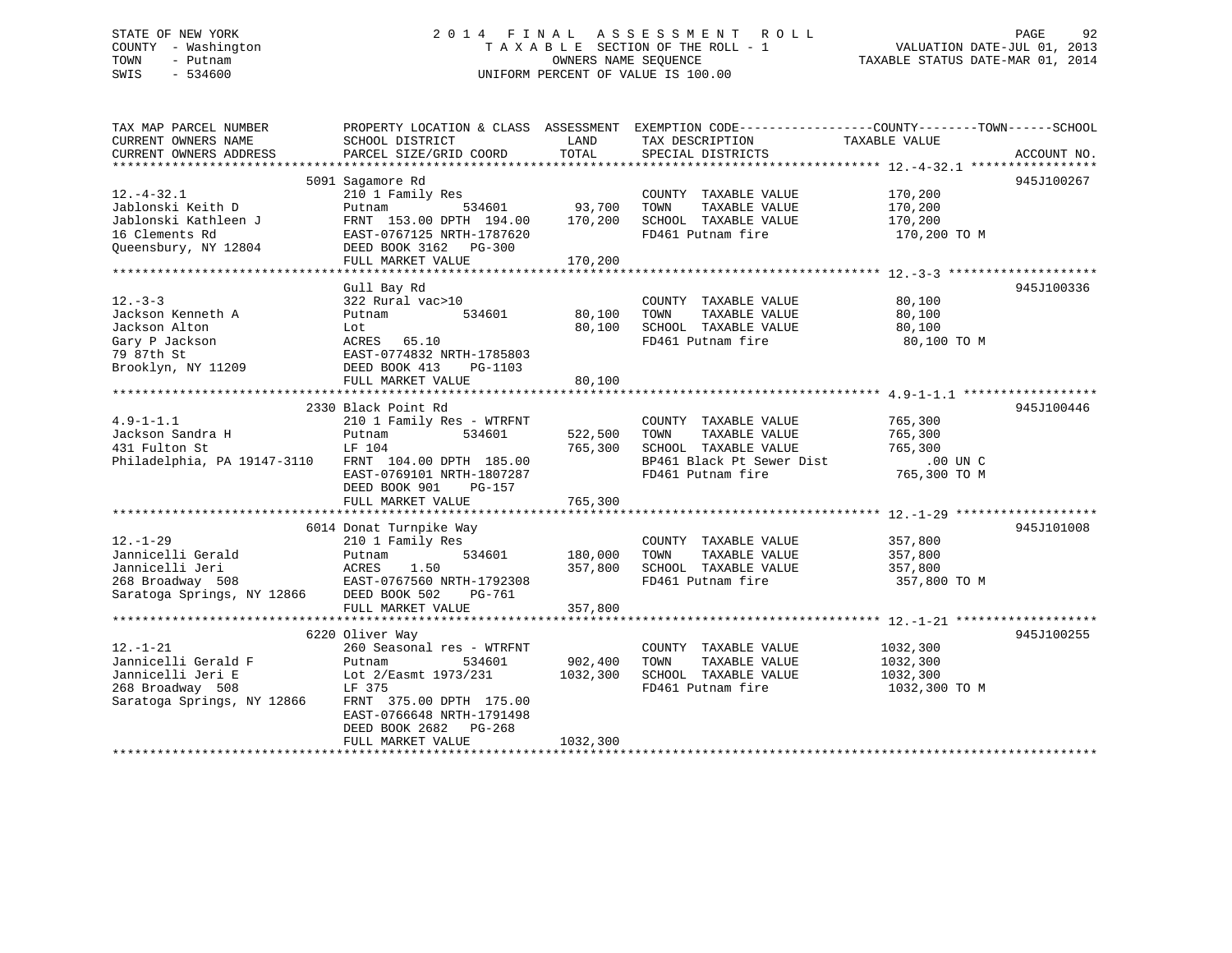### STATE OF NEW YORK 2 0 1 4 F I N A L A S S E S S M E N T R O L L PAGE 93 COUNTY - Washington T A X A B L E SECTION OF THE ROLL - 1 VALUATION DATE-JUL 01, 2013 TOWN - Putnam OWNERS NAME SEQUENCE TAXABLE STATUS DATE-MAR 01, 2014 SWIS - 534600 UNIFORM PERCENT OF VALUE IS 100.00

| TAX MAP PARCEL NUMBER<br>CURRENT OWNERS NAME<br>CURRENT OWNERS ADDRESS                                     | PROPERTY LOCATION & CLASS ASSESSMENT<br>SCHOOL DISTRICT<br>PARCEL SIZE/GRID COORD                                                                                                                                                  | LAND<br>TOTAL                 | TAX DESCRIPTION<br>SPECIAL DISTRICTS                                                                          | EXEMPTION CODE-----------------COUNTY-------TOWN------SCHOOL<br>TAXABLE VALUE | ACCOUNT NO.        |
|------------------------------------------------------------------------------------------------------------|------------------------------------------------------------------------------------------------------------------------------------------------------------------------------------------------------------------------------------|-------------------------------|---------------------------------------------------------------------------------------------------------------|-------------------------------------------------------------------------------|--------------------|
| $14. - 1 - 1$<br>Jenkin Thomas<br>Jenkins Joan Mary<br>269 Chestnut Ridge Rd<br>Queensbury, NY 12804       | 625+627 Gull Bay Rd<br>280 Res Multiple<br>534601<br>Putnam<br>Cell tower: 629 Gull Bay<br>11.05<br>ACRES<br>EAST-0766210 NRTH-1782824<br>DEED BOOK 447<br>PG-713<br>FULL MARKET VALUE                                             | 66,100<br>325,000<br>325,000  | COUNTY TAXABLE VALUE<br>TOWN<br>TAXABLE VALUE<br>SCHOOL TAXABLE VALUE<br>FD461 Putnam fire                    | 325,000<br>325,000<br>325,000<br>325,000 TO M                                 | 945J100344         |
| $14.11 - 2 - 3$<br>Jenkin Thomas E<br>Jenkin Joan Mary<br>269 Chestnut Ridge Rd<br>Queensbury, NY 12804    | Smith Bay/lake George<br>$312$ Vac w/imprv - WTRFNT<br>Putnam<br>534601<br>Dock/pump House<br>LF 31<br>$14. - 2 - 3$<br>FRNT<br>31.00 DPTH<br>51.00<br>EAST-0765225 NRTH-1782637<br>DEED BOOK 447<br>$PG-713$<br>FULL MARKET VALUE | 59,900<br>63,500<br>63,500    | COUNTY TAXABLE VALUE<br>TOWN<br>TAXABLE VALUE<br>SCHOOL TAXABLE VALUE<br>FD461 Putnam fire                    | 63,500<br>63,500<br>63,500<br>63,500 TO M                                     | 945J100838         |
|                                                                                                            | 705 Gull Bay Rd                                                                                                                                                                                                                    |                               |                                                                                                               |                                                                               | 945J100581         |
| $14.11 - 3 - 5$<br>Jockel Russell<br>Jockel Carol<br>705 Gull Bay Rd<br>Putnam Station, NY 12861           | 210 1 Family Res - WTRFNT<br>534601<br>Putnam<br>LF 101<br>$14. - 3 - 5$<br>FRNT 100.00 DPTH 92.00<br>EAST-0764452 NRTH-1781434<br>DEED BOOK 2467 PG-279                                                                           | 378,869<br>760,869            | 41854<br>STAR B<br>COUNTY TAXABLE VALUE<br>TOWN<br>TAXABLE VALUE<br>SCHOOL TAXABLE VALUE<br>FD461 Putnam fire | $\overline{0}$<br>760,869<br>760,869<br>730,869<br>760,869 ТО М               | $\Omega$<br>30,000 |
|                                                                                                            | FULL MARKET VALUE                                                                                                                                                                                                                  | 760,869                       |                                                                                                               |                                                                               |                    |
| $14. - 1 - 9$<br>Joerger Herman A Jr<br>Joerger Ellen R<br>1809 Chandelle Ct<br>Port Orange, FL 32128-6736 | 842 Gull Bay Rd<br>210 1 Family Res - WTRFNT<br>Putnam<br>534601<br>LF 240<br>ACRES<br>2.10<br>EAST-0763704 NRTH-1778336<br>DEED BOOK 2738<br>$PG-43$<br>FULL MARKET VALUE                                                         | 634,965<br>700,000<br>700,000 | COUNTY TAXABLE VALUE<br>TOWN<br>TAXABLE VALUE<br>SCHOOL TAXABLE VALUE<br>FD461 Putnam fire                    | 700,000<br>700,000<br>700,000<br>700,000 TO M                                 | 945J100602         |
|                                                                                                            |                                                                                                                                                                                                                                    | ********                      |                                                                                                               | ************************ 11.20-3-28 ***************                           |                    |
| $11.20 - 3 - 28$<br>Johannesen Steven<br>Johannesen Robert<br>463 West Rd<br>Surprise, NY 12176            | 3004 Our Way<br>260 Seasonal res - WTRFNT<br>534601<br>Putnam<br>LF 120<br>FRNT<br>60.00 DPTH 120.00<br>EAST-0766886 NRTH-1785476<br>DEED BOOK 623<br>PG-117<br>FULL MARKET VALUE                                                  | 320,600<br>484,500<br>484,500 | COUNTY TAXABLE VALUE<br>TAXABLE VALUE<br>TOWN<br>SCHOOL TAXABLE VALUE<br>FD461 Putnam fire                    | 484,500<br>484,500<br>484,500<br>484,500 TO M                                 | 945J100114         |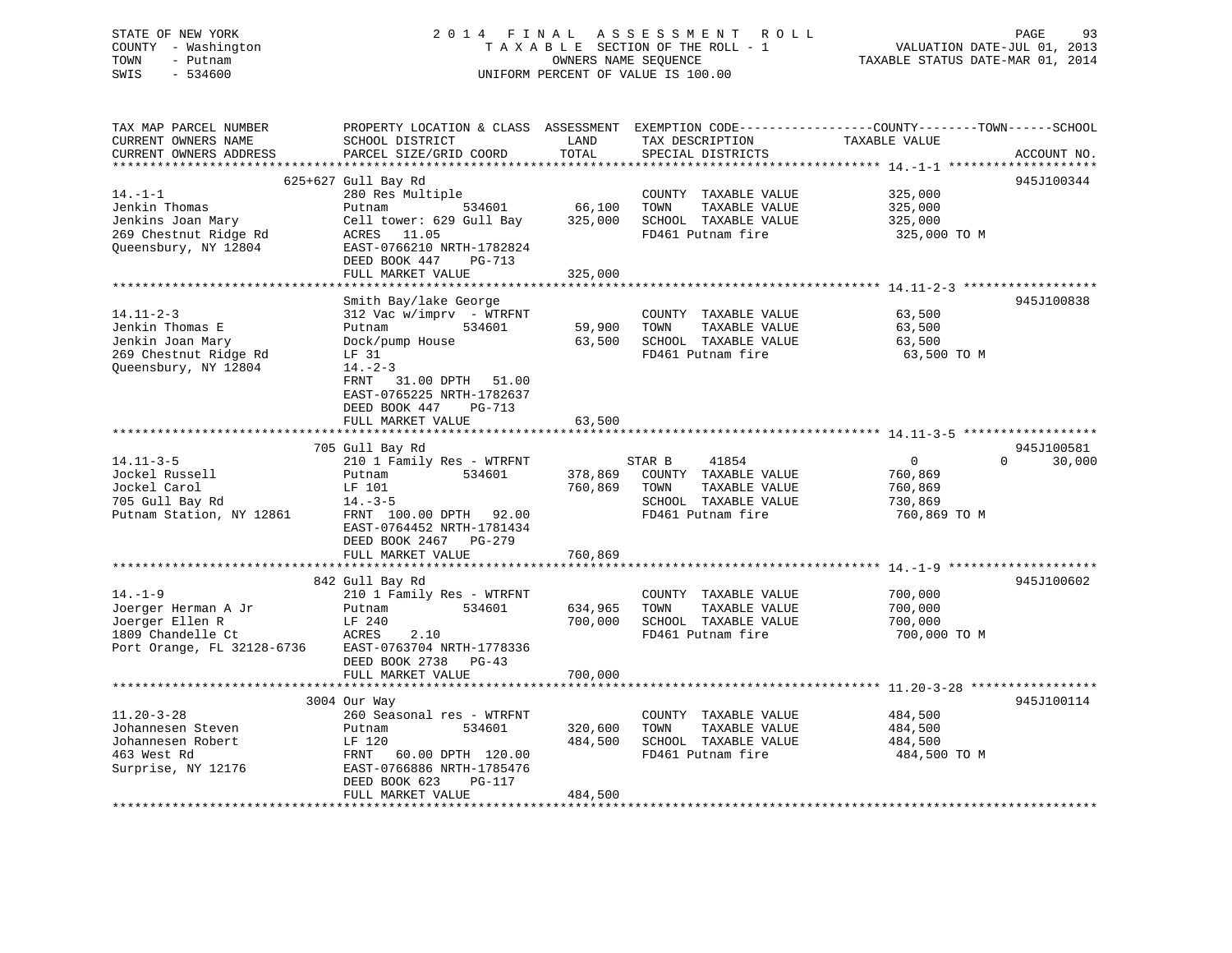### STATE OF NEW YORK 2 0 1 4 F I N A L A S S E S S M E N T R O L L PAGE 94 COUNTY - Washington T A X A B L E SECTION OF THE ROLL - 1 VALUATION DATE-JUL 01, 2013 TOWN - Putnam OWNERS NAME SEQUENCE TAXABLE STATUS DATE-MAR 01, 2014 SWIS - 534600 UNIFORM PERCENT OF VALUE IS 100.00

| TAX MAP PARCEL NUMBER<br>CURRENT OWNERS NAME | PROPERTY LOCATION & CLASS ASSESSMENT EXEMPTION CODE----------------COUNTY-------TOWN-----SCHOOL<br>SCHOOL DISTRICT | LAND<br>TOTAL | TAX DESCRIPTION       | TAXABLE VALUE  |                    |
|----------------------------------------------|--------------------------------------------------------------------------------------------------------------------|---------------|-----------------------|----------------|--------------------|
| CURRENT OWNERS ADDRESS                       | PARCEL SIZE/GRID COORD                                                                                             |               | SPECIAL DISTRICTS     |                | ACCOUNT NO.        |
|                                              | 108 County Route 2                                                                                                 |               |                       |                | 945J100182         |
| $13. - 2 - 27$                               | 210 1 Family Res                                                                                                   |               | STAR B<br>41854       | $\overline{0}$ | 30,000<br>$\Omega$ |
| Johns Allan E Jr                             | 534601<br>Putnam                                                                                                   | 11,800        | COUNTY TAXABLE VALUE  | 135,900        |                    |
| 108 County Route 2                           | FRNT 110.00 DPTH 148.00                                                                                            | 135,900       | TOWN<br>TAXABLE VALUE | 135,900        |                    |
| Putnam, NY 12861                             | EAST-0783892 NRTH-1792009                                                                                          |               | SCHOOL TAXABLE VALUE  | 105,900        |                    |
|                                              | DEED BOOK 696<br>PG-68                                                                                             |               | FD461 Putnam fire     | 135,900 TO M   |                    |
|                                              | FULL MARKET VALUE                                                                                                  | 135,900       |                       |                |                    |
|                                              |                                                                                                                    |               |                       |                |                    |
|                                              | 4213 Link Way                                                                                                      |               |                       |                | 945J100338         |
| $11.20 - 4 - 18$                             | 260 Seasonal res - WTRFNT                                                                                          |               | COUNTY TAXABLE VALUE  | 394,783        |                    |
| Johnson Antoinette LE                        | Putnam<br>534601                                                                                                   | 322,383       | TAXABLE VALUE<br>TOWN | 394,783        |                    |
| Johnson Alan                                 | LF 60                                                                                                              | 394,783       | SCHOOL TAXABLE VALUE  | 394,783        |                    |
| Alan Johnson                                 | 50.00 DPTH 189.00<br>FRNT                                                                                          |               | FD461 Putnam fire     | 394,783 TO M   |                    |
| 60 Fairlawn Dr                               | EAST-0766700 NRTH-1786447                                                                                          |               |                       |                |                    |
| Latham, NY 12110                             | DEED BOOK 713<br>PG-198                                                                                            |               |                       |                |                    |
|                                              | FULL MARKET VALUE                                                                                                  | 394,783       |                       |                |                    |
|                                              |                                                                                                                    |               |                       |                |                    |
|                                              | 6215 Oliver Way                                                                                                    |               |                       |                | 945J100819         |
| $12.-1-18$                                   | 210 1 Family Res                                                                                                   |               | COUNTY TAXABLE VALUE  | 350,000        |                    |
| Johnson Christopher D                        | 534601<br>Putnam                                                                                                   | 246,000       | TAXABLE VALUE<br>TOWN | 350,000        |                    |
| Johnson Denise E                             | ACRES<br>1.80                                                                                                      | 350,000       | SCHOOL TAXABLE VALUE  | 350,000        |                    |
| 17 Berkshire Dr                              | EAST-0766998 NRTH-1791441                                                                                          |               | FD461 Putnam fire     | 350,000 TO M   |                    |
| Clifton Park, NY 12065                       | DEED BOOK 899<br>PG-137                                                                                            |               |                       |                |                    |
|                                              | FULL MARKET VALUE                                                                                                  | 350,000       |                       |                |                    |
|                                              |                                                                                                                    |               |                       |                |                    |
|                                              | 17144 State Route 22                                                                                               |               |                       |                | 945J100458         |
| $9. - 1 - 36$                                | 210 1 Family Res                                                                                                   |               | COUNTY TAXABLE VALUE  | 76,300         |                    |
| Johnson Danielle M                           | Putnam<br>534601                                                                                                   | 11,100        | TAXABLE VALUE<br>TOWN | 76,300         |                    |
| 25 Wayne Ave                                 | FRNT 83.00 DPTH 120.00                                                                                             | 76,300        | SCHOOL TAXABLE VALUE  | 76,300         |                    |
| Ticonderoga, NY 12883-1037                   | EAST-0779843 NRTH-1798069                                                                                          |               | FD461 Putnam fire     | 76,300 TO M    |                    |
|                                              | DEED BOOK 1691 PG-116                                                                                              |               |                       |                |                    |
|                                              | FULL MARKET VALUE                                                                                                  | 76,300        |                       |                |                    |
|                                              |                                                                                                                    |               |                       |                |                    |
|                                              | 17019 State Route 22                                                                                               |               |                       |                |                    |
| $13. - 1 - 1.7$                              | 210 1 Family Res                                                                                                   |               | COUNTY TAXABLE VALUE  | 231,800        |                    |
| Johnson Dennis                               | 534601<br>Putnam                                                                                                   | 30,300        | TAXABLE VALUE<br>TOWN | 231,800        |                    |
| Johnson Susan                                | 5.17<br>ACRES                                                                                                      | 231,800       | SCHOOL TAXABLE VALUE  | 231,800        |                    |
| 315 Alexandria Ave                           | EAST-0780324 NRTH-1794223                                                                                          |               | FD461 Putnam fire     | 231,800 TO M   |                    |
| Ticonderoga, NY 12883                        | DEED BOOK 3387 PG-342                                                                                              |               |                       |                |                    |
|                                              | FULL MARKET VALUE                                                                                                  | 231,800       |                       |                |                    |
| PRIOR OWNER ON 3/01/2014                     |                                                                                                                    |               |                       |                |                    |
| Spann Eric                                   |                                                                                                                    |               |                       |                |                    |
| ************                                 |                                                                                                                    |               |                       |                |                    |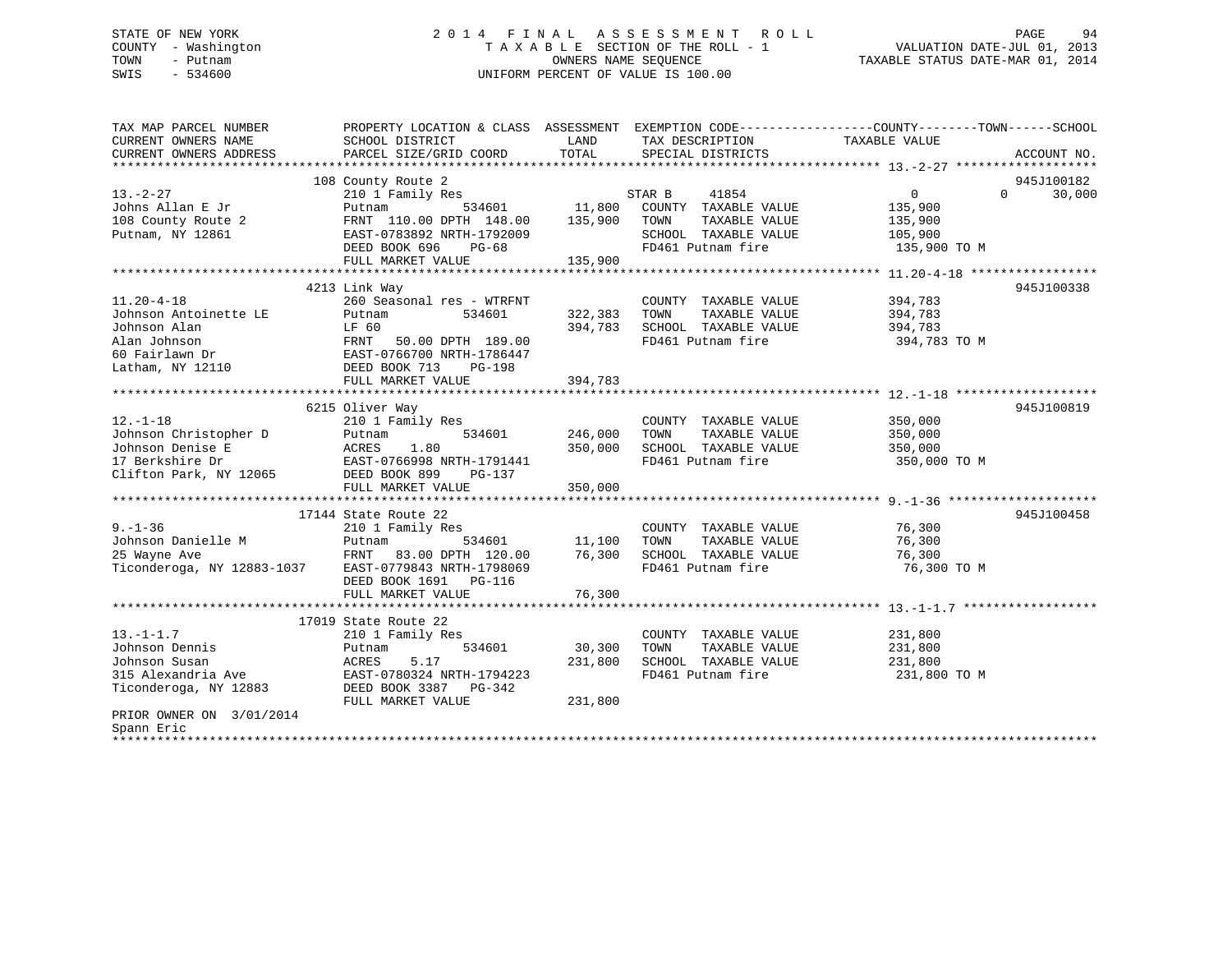### STATE OF NEW YORK 2 0 1 4 F I N A L A S S E S S M E N T R O L L PAGE 95 COUNTY - Washington T A X A B L E SECTION OF THE ROLL - 1 VALUATION DATE-JUL 01, 2013 TOWN - Putnam OWNERS NAME SEQUENCE TAXABLE STATUS DATE-MAR 01, 2014 SWIS - 534600 UNIFORM PERCENT OF VALUE IS 100.00

| TAX MAP PARCEL NUMBER    | PROPERTY LOCATION & CLASS ASSESSMENT EXEMPTION CODE---------------COUNTY-------TOWN-----SCHOOL |         |                           |               |                        |
|--------------------------|------------------------------------------------------------------------------------------------|---------|---------------------------|---------------|------------------------|
| CURRENT OWNERS NAME      | SCHOOL DISTRICT                                                                                | LAND    | TAX DESCRIPTION           | TAXABLE VALUE |                        |
| CURRENT OWNERS ADDRESS   | PARCEL SIZE/GRID COORD                                                                         | TOTAL   | SPECIAL DISTRICTS         |               | ACCOUNT NO.            |
|                          |                                                                                                |         |                           |               |                        |
|                          | 6510 Royal Anchorage Way                                                                       |         |                           |               | 945J101039             |
| $11.8 - 5 - 13$          | 210 1 Family Res                                                                               |         | COUNTY TAXABLE VALUE      | 490,300       |                        |
| Johnson Timothy B        | 534601<br>Putnam                                                                               | 223,000 | TOWN<br>TAXABLE VALUE     | 490,300       |                        |
| Kolman Marta B           | LR's: Lot 13                                                                                   | 490,300 | SCHOOL TAXABLE VALUE      | 490,300       |                        |
| 445 Coffeetown Rd        | $12.-5-13$                                                                                     |         | FD461 Putnam fire         | 490,300 TO M  |                        |
| Easton, PA 18042         | FRNT 112.00 DPTH 165.00                                                                        |         |                           |               |                        |
|                          | EAST-0766777 NRTH-1792212                                                                      |         |                           |               |                        |
|                          | DEED BOOK 2301 PG-73                                                                           |         |                           |               |                        |
|                          | FULL MARKET VALUE                                                                              | 490,300 |                           |               |                        |
|                          |                                                                                                |         |                           |               |                        |
|                          | 103 County Route 2                                                                             |         |                           |               | 945J100165<br>$\Omega$ |
| $13 - 2 - 3$             | 210 1 Family Res                                                                               |         | STAR B<br>41854           | $\mathbf{0}$  | 30,000                 |
| Jordan Charles Jr        | Putnam<br>534601                                                                               | 11,600  | COUNTY TAXABLE VALUE      | 104,100       |                        |
| Jordan Catherine C       | FRNT<br>80.00 DPTH 180.00                                                                      | 104,100 | TOWN<br>TAXABLE VALUE     | 104,100       |                        |
| PO Box 6                 | EAST-0783729 NRTH-1792171                                                                      |         | SCHOOL TAXABLE VALUE      | 74,100        |                        |
| Putnam Station, NY 12861 | DEED BOOK 826<br>PG-193                                                                        |         | FD461 Putnam fire         | 104,100 TO M  |                        |
|                          | FULL MARKET VALUE                                                                              | 104,100 |                           |               |                        |
|                          |                                                                                                |         |                           |               |                        |
|                          | 693 Gull Bay Rd                                                                                |         |                           |               | 945J100340             |
| $14.11 - 3 - 3$          | 260 Seasonal res - WTRFNT                                                                      |         | COUNTY TAXABLE VALUE      | 511,600       |                        |
| Jorgensen Craig P        | 534601<br>Putnam                                                                               | 331,800 | TOWN<br>TAXABLE VALUE     | 511,600       |                        |
| 123 Stonehaven St        | LF 135                                                                                         | 511,600 | SCHOOL TAXABLE VALUE      | 511,600       |                        |
| Eugene, OR 97404         | $14. - 3 - 3$                                                                                  |         | FD461 Putnam fire         | 511,600 TO M  |                        |
|                          | FRNT 122.00 DPTH 62.00                                                                         |         |                           |               |                        |
|                          | EAST-0764449 NRTH-1781719                                                                      |         |                           |               |                        |
|                          | DEED BOOK 3295 PG-253                                                                          |         |                           |               |                        |
|                          | FULL MARKET VALUE                                                                              | 511,600 |                           |               |                        |
|                          |                                                                                                |         |                           |               |                        |
|                          | Lake Rd                                                                                        |         |                           |               | 945J100605             |
| $16. - 1 - 6$            | 314 Rural vac<10                                                                               |         | COUNTY TAXABLE VALUE      | 24,200        |                        |
| Joss Robert L            | 534601<br>Putnam                                                                               | 24,200  | TOWN<br>TAXABLE VALUE     | 24,200        |                        |
| Joss Betty B             | ACRES<br>9.18                                                                                  | 24,200  | SCHOOL TAXABLE VALUE      | 24,200        |                        |
| 84 Euclid Ave            | EAST-0785725 NRTH-1784183                                                                      |         | FD461 Putnam fire         | 24,200 TO M   |                        |
| Atherton, CA 94027-5403  | DEED BOOK 610<br>PG-251                                                                        |         |                           |               |                        |
|                          | FULL MARKET VALUE                                                                              | 24,200  |                           |               |                        |
|                          |                                                                                                |         |                           |               |                        |
|                          | 26 Tiroga Beach Ln                                                                             |         |                           |               | 945J100321             |
| $1.14 - 1 - 3$           | 210 1 Family Res - WTRFNT                                                                      |         | COUNTY TAXABLE VALUE      | 369,400       |                        |
| K & C Ventures LLC       | 534601<br>Putnam                                                                               | 99,700  | TAXABLE VALUE<br>TOWN     | 369,400       |                        |
| PO Box 47                | Lot No. C                                                                                      | 369,400 | SCHOOL TAXABLE VALUE      | 369,400       |                        |
| Ticonderoga, NY 12883    | 48.00 DPTH 171.00<br>FRNT                                                                      |         | BP461 Black Pt Sewer Dist | .00 UN C      |                        |
|                          | ACRES<br>0.77                                                                                  |         | FD461 Putnam fire         | 369,400 TO M  |                        |
|                          | EAST-0772843 NRTH-1812715                                                                      |         |                           |               |                        |
|                          | DEED BOOK 2640<br>$PG-63$                                                                      |         |                           |               |                        |
|                          | FULL MARKET VALUE                                                                              | 369,400 |                           |               |                        |
|                          |                                                                                                |         |                           |               |                        |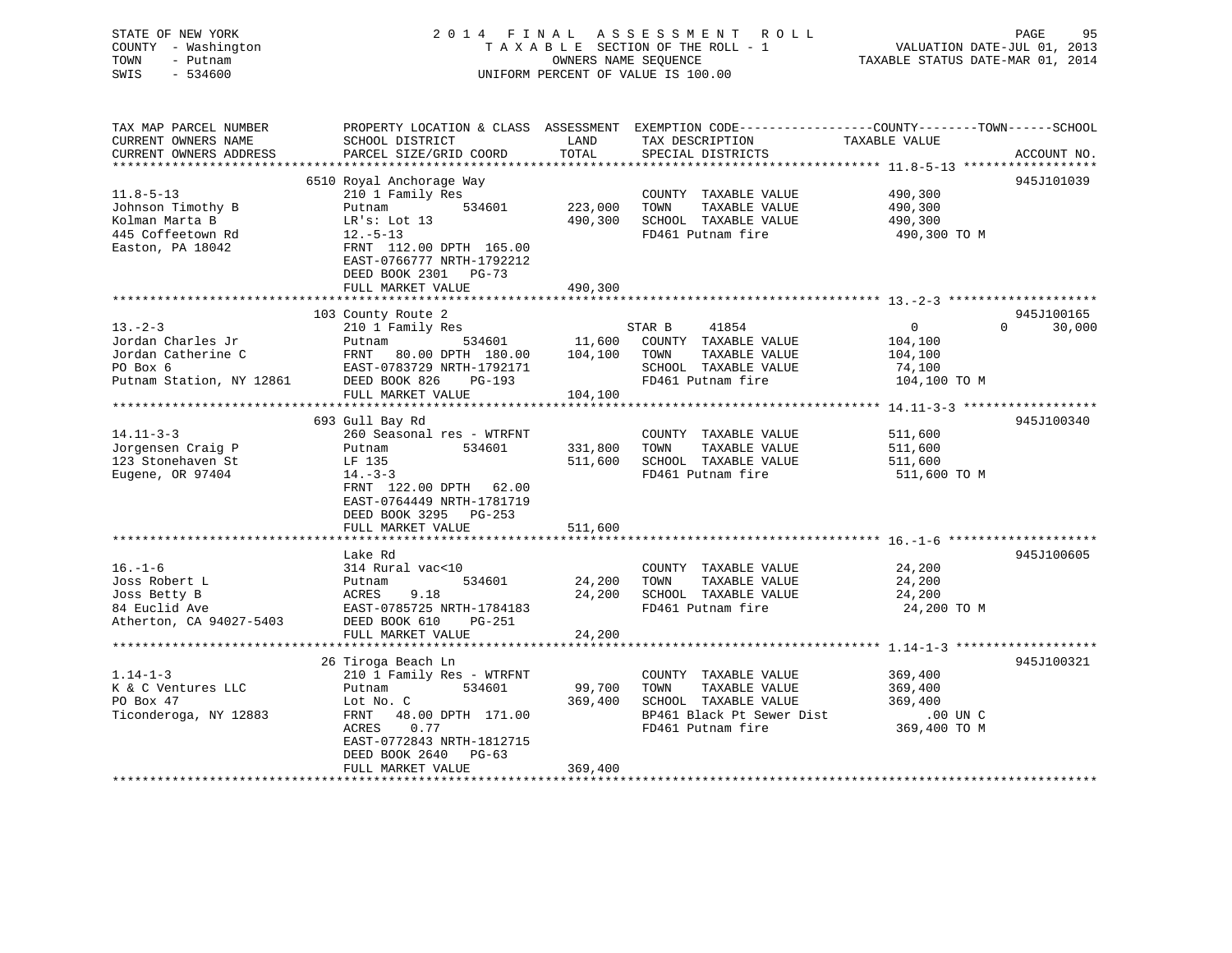### STATE OF NEW YORK 2 0 1 4 F I N A L A S S E S S M E N T R O L L PAGE 96 COUNTY - Washington T A X A B L E SECTION OF THE ROLL - 1 VALUATION DATE-JUL 01, 2013 TOWN - Putnam OWNERS NAME SEQUENCE TAXABLE STATUS DATE-MAR 01, 2014 SWIS - 534600 UNIFORM PERCENT OF VALUE IS 100.00

| TAX MAP PARCEL NUMBER<br>CURRENT OWNERS NAME | SCHOOL DISTRICT                                                        | LAND                    | PROPERTY LOCATION & CLASS ASSESSMENT EXEMPTION CODE----------------COUNTY-------TOWN-----SCHOOL<br>TAX DESCRIPTION | TAXABLE VALUE                       |                    |
|----------------------------------------------|------------------------------------------------------------------------|-------------------------|--------------------------------------------------------------------------------------------------------------------|-------------------------------------|--------------------|
| CURRENT OWNERS ADDRESS                       | PARCEL SIZE/GRID COORD                                                 | TOTAL                   | SPECIAL DISTRICTS                                                                                                  |                                     | ACCOUNT NO.        |
|                                              | Tiroga Beach Ln                                                        |                         |                                                                                                                    |                                     | 945J100322         |
| $1.14 - 1 - 4$                               | 311 Res vac land                                                       |                         | COUNTY TAXABLE VALUE                                                                                               | 39,000                              |                    |
| K & C Ventures LLC                           | 534601<br>Putnam                                                       | 39,000                  | TAXABLE VALUE<br>TOWN                                                                                              | 39,000                              |                    |
| PO Box 47                                    | Vacant Lot                                                             |                         | 39,000 SCHOOL TAXABLE VALUE                                                                                        | 39,000                              |                    |
| Ticonderoga, NY 12883                        | FRNT 144.00 DPTH 227.00                                                |                         | BP461 Black Pt Sewer Dist                                                                                          | .00 UN C<br>00 UN C.<br>39,000 TO M |                    |
|                                              | EAST-0772845 NRTH-1812577<br>DEED BOOK 2640 PG-63<br>FULL MARKET VALUE | 39,000                  | FD461 Putnam fire                                                                                                  |                                     |                    |
|                                              |                                                                        |                         |                                                                                                                    |                                     |                    |
|                                              | Black Point Rd                                                         |                         |                                                                                                                    |                                     |                    |
| $1. - 1 - 15$                                | 314 Rural vac<10                                                       |                         | COUNTY TAXABLE VALUE                                                                                               | 1,700                               |                    |
| Kallenbach George                            | 534601<br>Putnam                                                       | 1,700 TOWN              | TAXABLE VALUE                                                                                                      | 1,700                               |                    |
| Kallenbach Constance E                       | new parcel pick up 11/04 1,700 SCHOOL TAXABLE VALUE                    |                         |                                                                                                                    | 1,700                               |                    |
| PO Box 77                                    | ACRES<br>3.30                                                          |                         | BP461 Black Pt Sewer Dist                                                                                          | .00 UN C                            |                    |
| Erwinna, PA 18920                            | EAST-0771770 NRTH-1808845                                              |                         | FD461 Putnam fire                                                                                                  | 1,700 TO M                          |                    |
|                                              | DEED BOOK 1797 PG-230                                                  |                         |                                                                                                                    |                                     |                    |
|                                              | FULL MARKET VALUE                                                      | 1,700                   |                                                                                                                    |                                     |                    |
|                                              |                                                                        |                         |                                                                                                                    |                                     |                    |
|                                              | 2188 Black Point Rd                                                    |                         |                                                                                                                    |                                     | 945J100285         |
| $1.18 - 1 - 19$                              | 210 1 Family Res - WTRFNT                                              |                         | COUNTY TAXABLE VALUE                                                                                               | 587,300                             |                    |
| Kallenbach George                            | Putnam                                                                 | $534601$ $382,500$ TOWN | TAXABLE VALUE                                                                                                      | 587,300                             |                    |
|                                              | Kallenbach Constance E .69 acres J Grady                               |                         | 587,300 SCHOOL TAXABLE VALUE                                                                                       | 587,300                             |                    |
| PO Box 77                                    | LF 68'                                                                 |                         | BP461 Black Pt Sewer Dist                                                                                          | $.00$ UN C                          |                    |
| Erwinna, PA 18920                            | FRNT 80.00 DPTH 295.00                                                 |                         | FD461 Putnam fire                                                                                                  | 587,300 TO M                        |                    |
|                                              | EAST-0771080 NRTH-1809836                                              |                         |                                                                                                                    |                                     |                    |
|                                              | DEED BOOK 1797 PG-230                                                  |                         |                                                                                                                    |                                     |                    |
|                                              | FULL MARKET VALUE                                                      | 587,300                 |                                                                                                                    |                                     |                    |
|                                              | 16041 State Route 22                                                   |                         |                                                                                                                    |                                     | 945J100947         |
| $18. - 2 - 2.2$                              | 210 1 Family Res                                                       |                         | STAR B<br>41854                                                                                                    | $\overline{0}$                      | 30,000<br>$\Omega$ |
| Kane Dennis                                  | 534601<br>Putnam                                                       |                         | 17,600 COUNTY TAXABLE VALUE                                                                                        | 77,500                              |                    |
| Kane Lisa                                    | Риспат<br>18.–1–2.2                                                    | 77,500                  | TOWN<br>TAXABLE VALUE                                                                                              | 77,500                              |                    |
| 16041 State Rt 22                            | ACRES 1.70                                                             |                         | SCHOOL TAXABLE VALUE                                                                                               | 47,500                              |                    |
| Putnam, NY 12861                             | EAST-0774108 NRTH-1774244                                              |                         | FD461 Putnam fire                                                                                                  | 77,500 TO M                         |                    |
|                                              | DEED BOOK 828<br>PG-274                                                |                         |                                                                                                                    |                                     |                    |
|                                              | FULL MARKET VALUE                                                      | 77,500                  |                                                                                                                    |                                     |                    |
|                                              |                                                                        |                         |                                                                                                                    |                                     |                    |
|                                              | 122 Lake Rd                                                            |                         |                                                                                                                    |                                     | 945J101059         |
| $16. - 1 - 18$                               | 210 1 Family Res                                                       |                         | 41854<br>STAR B                                                                                                    | $\overline{0}$                      | $\Omega$<br>30,000 |
| Karkoski Mark T                              | 534601<br>Putnam                                                       | 15,000                  | COUNTY TAXABLE VALUE                                                                                               | 91,300                              |                    |
| 122 Lake Rd                                  | ACRES<br>1.00                                                          | 91,300                  | TAXABLE VALUE<br>TOWN                                                                                              | 91,300                              |                    |
| 122 Lake Rd<br>Putnam Station, NY 12861      | EAST-0779599 NRTH-1782254                                              |                         | SCHOOL TAXABLE VALUE                                                                                               | 61,300                              |                    |
|                                              | DEED BOOK 2973 PG-220                                                  |                         | FD461 Putnam fire                                                                                                  | 91,300 TO M                         |                    |
|                                              | FULL MARKET VALUE                                                      | 91,300                  |                                                                                                                    |                                     |                    |
|                                              |                                                                        |                         |                                                                                                                    |                                     |                    |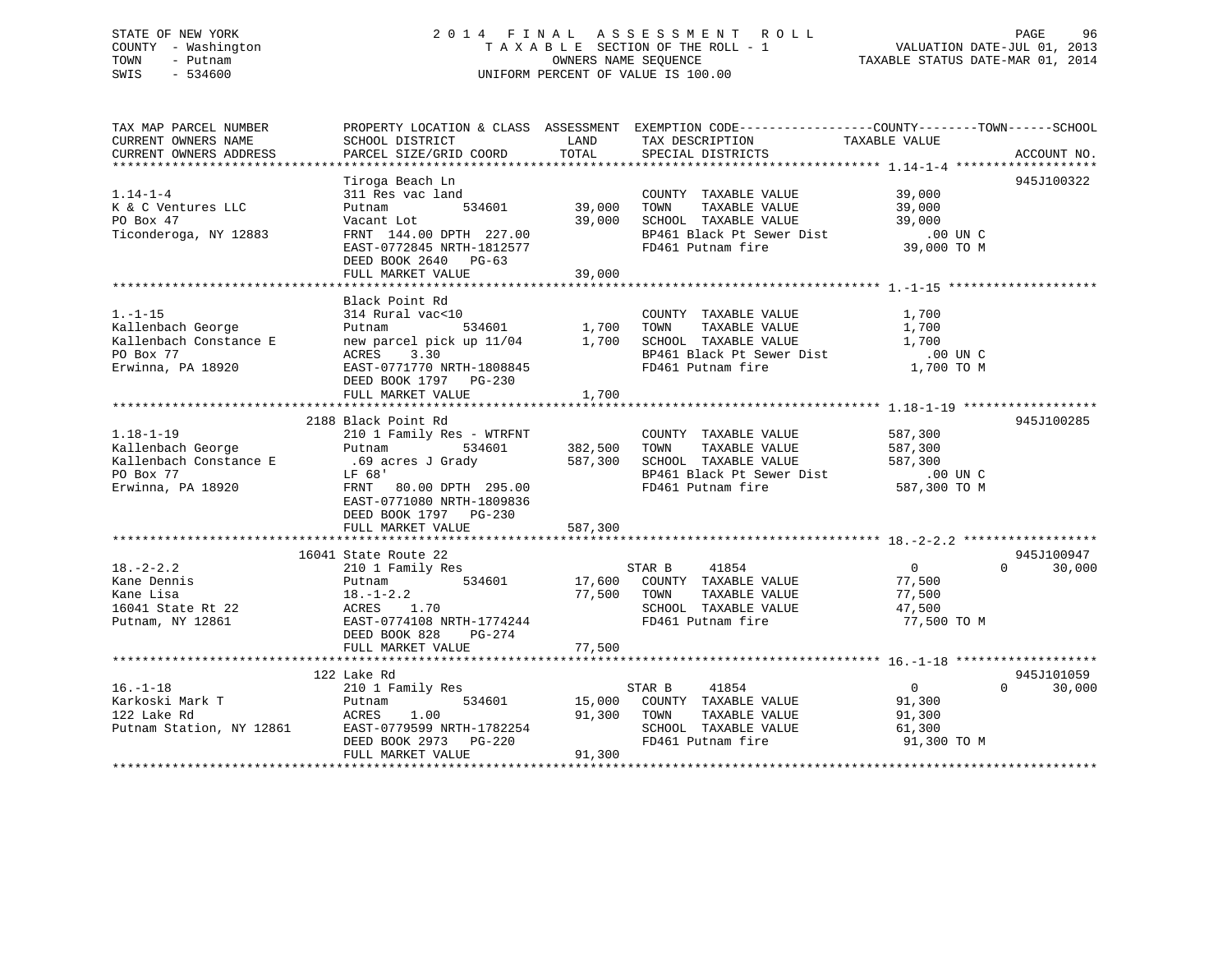### STATE OF NEW YORK 2 0 1 4 F I N A L A S S E S S M E N T R O L L PAGE 97 COUNTY - Washington T A X A B L E SECTION OF THE ROLL - 1 VALUATION DATE-JUL 01, 2013 TOWN - Putnam OWNERS NAME SEQUENCE TAXABLE STATUS DATE-MAR 01, 2014 SWIS - 534600 UNIFORM PERCENT OF VALUE IS 100.00

| TAX MAP PARCEL NUMBER<br>CURRENT OWNERS NAME<br>CURRENT OWNERS ADDRESS                                                                   | PROPERTY LOCATION & CLASS ASSESSMENT<br>SCHOOL DISTRICT<br>PARCEL SIZE/GRID COORD                                                                                  | LAND<br>TOTAL                | EXEMPTION CODE-----------------COUNTY-------TOWN------SCHOOL<br>TAX DESCRIPTION<br>SPECIAL DISTRICTS                                   | TAXABLE VALUE                                                              | ACCOUNT NO.                      |
|------------------------------------------------------------------------------------------------------------------------------------------|--------------------------------------------------------------------------------------------------------------------------------------------------------------------|------------------------------|----------------------------------------------------------------------------------------------------------------------------------------|----------------------------------------------------------------------------|----------------------------------|
|                                                                                                                                          |                                                                                                                                                                    |                              |                                                                                                                                        |                                                                            |                                  |
|                                                                                                                                          | 520 Gull Bay Rd                                                                                                                                                    |                              |                                                                                                                                        |                                                                            | 945J100373                       |
| $14.8 - 1 - 22$<br>Kelly Ellen S<br>PO Box 4381<br>Queensbury, NY 12804                                                                  | 260 Seasonal res - WTRFNT<br>534601<br>Putnam<br>LF 137<br>FRNT 137.00 DPTH 161.00<br>EAST-0766000 NRTH-1784908<br>DEED BOOK 877<br>PG-252                         | 565,000<br>667,000           | STAR B<br>41854<br>COUNTY TAXABLE VALUE<br>TOWN<br>TAXABLE VALUE<br>SCHOOL TAXABLE VALUE<br>FD461 Putnam fire                          | $\overline{0}$<br>667,000<br>667,000<br>637,000<br>667,000 TO M            | $\Omega$<br>30,000               |
|                                                                                                                                          | FULL MARKET VALUE                                                                                                                                                  | 667,000                      |                                                                                                                                        |                                                                            |                                  |
|                                                                                                                                          |                                                                                                                                                                    |                              |                                                                                                                                        |                                                                            |                                  |
| $1.14 - 1 - 17$<br>Kent Family Trust<br>Kent Oualified Persnl Trust Ma LF 185'<br>Mary Kent Trustee<br>30 Laurel Ct<br>Paramus, NJ 07652 | 2066 Black Point Rd<br>260 Seasonal res - WTRFNT<br>Putnam<br>534601<br>417/99<br>FRNT 205.00 DPTH 178.00<br>EAST-0772867 NRTH-1812056<br>DEED BOOK 2820<br>PG-232 | 608,000<br>810,000           | COUNTY TAXABLE VALUE<br>TOWN<br>TAXABLE VALUE<br>SCHOOL TAXABLE VALUE<br>BP461 Black Pt Sewer Dist<br>FD461 Putnam fire                | 810,000<br>810,000<br>810,000<br>.00 UN C<br>810,000 TO M                  | 945J100343                       |
|                                                                                                                                          | FULL MARKET VALUE                                                                                                                                                  | 810,000                      |                                                                                                                                        |                                                                            |                                  |
|                                                                                                                                          | 16573 State Route 22                                                                                                                                               |                              |                                                                                                                                        |                                                                            |                                  |
| $12.-3-21$<br>Kerr Thomas<br>Kerr Darlene<br>16573 State Route 22<br>Putnam Station, NY 12861                                            | 242 Rurl res&rec<br>534601<br>Putnam<br>Sub Lot A<br>ACRES 42.45<br>EAST-0778120 NRTH-1786737<br>DEED BOOK 730<br>PG-340                                           | 71,200<br>229,200            | STAR B<br>41854<br>COUNTY TAXABLE VALUE<br>TAXABLE VALUE<br>TOWN<br>SCHOOL TAXABLE VALUE<br>FD461 Putnam fire                          | $\overline{0}$<br>229,200<br>229,200<br>199,200<br>229,200 TO M            | 30,000<br>$\Omega$               |
|                                                                                                                                          | FULL MARKET VALUE                                                                                                                                                  | 229,200                      |                                                                                                                                        |                                                                            |                                  |
| $1.18 - 1 - 2$                                                                                                                           | 2107 Black Point Rd<br>260 Seasonal res - WTRFNT                                                                                                                   |                              | COUNTY TAXABLE VALUE                                                                                                                   | 506,400                                                                    | 945J100346                       |
| Kim Hae Ahm<br>Kim Hazel Goodwin<br>169 Beach 123 rd St<br>Rockaway Park, NY 11694                                                       | Putnam<br>534601<br>Camp And Waterfront<br>97' Lf<br>ACRES<br>1.20<br>EAST-0772717 NRTH-1811017<br>DEED BOOK 890<br>PG-148                                         | 391,400<br>506,400           | TOWN<br>TAXABLE VALUE<br>SCHOOL TAXABLE VALUE<br>BP461 Black Pt Sewer Dist<br>FD461 Putnam fire                                        | 506,400<br>506,400<br>$.00$ UN $C$<br>506,400 TO M                         |                                  |
|                                                                                                                                          | FULL MARKET VALUE                                                                                                                                                  | 506,400                      |                                                                                                                                        |                                                                            |                                  |
|                                                                                                                                          |                                                                                                                                                                    |                              |                                                                                                                                        |                                                                            |                                  |
| $2. -1 - 27.2$<br>King Casey L<br>1071 County Route 2<br>Putnam, NY 12861                                                                | 1071 County Route 2<br>240 Rural res<br>534601<br>Putnam<br>10.14<br>ACRES<br>EAST-0784258 NRTH-1811270<br>DEED BOOK 3055<br>PG-204<br>FULL MARKET VALUE           | 35,100<br>239,000<br>239,000 | 41854<br>STAR B<br>COUNTY TAXABLE VALUE<br>TOWN<br>TAXABLE VALUE<br>SCHOOL TAXABLE VALUE<br>CA002 Cons agri dst 2<br>FD461 Putnam fire | $\mathbf 0$<br>239,000<br>239,000<br>209,000<br>239,000 TO<br>239,000 TO M | 945J101096<br>$\Omega$<br>30,000 |
|                                                                                                                                          |                                                                                                                                                                    |                              |                                                                                                                                        |                                                                            |                                  |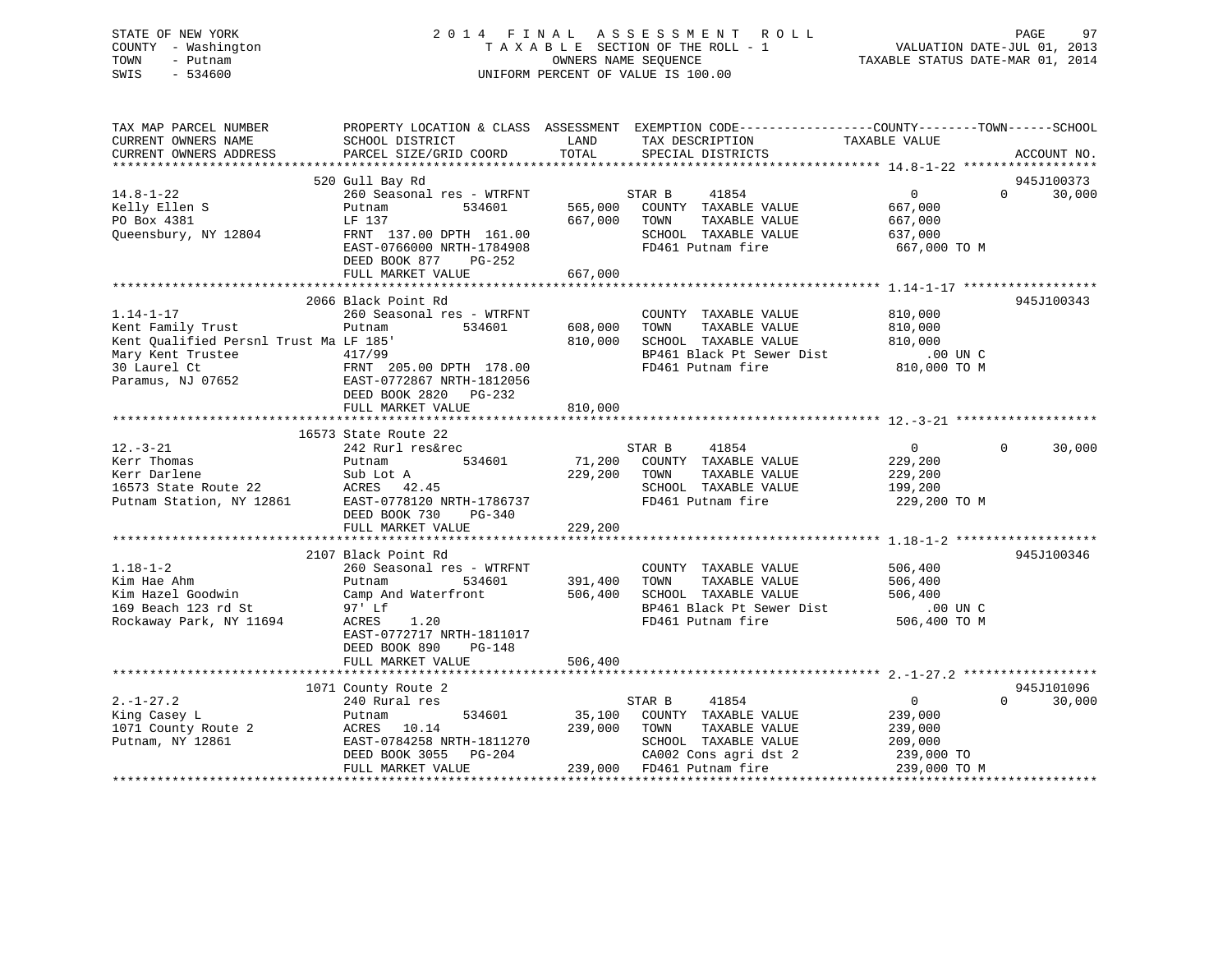# COUNTY - Washington  $T A X A B L E$  SECTION OF THE ROLL - 1<br>TOWN - Putnam data of the COUNTERS NAME SEQUENCE SWIS - 534600 UNIFORM PERCENT OF VALUE IS 100.00

TAXABLE STATUS DATE-MAR 01, 2014

| TAX MAP PARCEL NUMBER                 | PROPERTY LOCATION & CLASS ASSESSMENT EXEMPTION CODE----------------COUNTY-------TOWN------SCHOOL |         |                       |               |             |
|---------------------------------------|--------------------------------------------------------------------------------------------------|---------|-----------------------|---------------|-------------|
| CURRENT OWNERS NAME                   | SCHOOL DISTRICT                                                                                  | LAND    | TAX DESCRIPTION       | TAXABLE VALUE |             |
| CURRENT OWNERS ADDRESS                | PARCEL SIZE/GRID COORD                                                                           | TOTAL   | SPECIAL DISTRICTS     |               | ACCOUNT NO. |
|                                       |                                                                                                  |         |                       |               |             |
|                                       | 3 Ferry Way South                                                                                |         |                       |               | 945J100349  |
| $2. - 1 - 11$                         | 260 Seasonal res - WTRFNT                                                                        |         | COUNTY TAXABLE VALUE  | 79,500        |             |
| Kingsley Edward                       | 534601<br>Putnam                                                                                 | 29,700  | TAXABLE VALUE<br>TOWN | 79,500        |             |
| Kingsley Kathryn                      | Cottage                                                                                          | 79,500  | SCHOOL TAXABLE VALUE  | 79,500        |             |
| PO Box 1146                           | 330' Lf                                                                                          |         | FD461 Putnam fire     | 79,500 TO M   |             |
| Latham, NY 12110                      | FRNT 330.00 DPTH 64.00                                                                           |         |                       |               |             |
|                                       | EAST-0787983 NRTH-1811500                                                                        |         |                       |               |             |
|                                       | DEED BOOK 495<br>PG-1091                                                                         |         |                       |               |             |
|                                       | FULL MARKET VALUE                                                                                | 79,500  |                       |               |             |
|                                       |                                                                                                  |         |                       |               |             |
|                                       | Wrights Rd                                                                                       |         |                       |               | 945J100350  |
| $2. - 1 - 21$                         | 314 Rural vac<10 - WTRFNT                                                                        |         | COUNTY TAXABLE VALUE  | 2,100         |             |
| Kingsley Edward                       | 534601<br>Putnam                                                                                 | 2,100   | TOWN<br>TAXABLE VALUE | 2,100         |             |
| Kingsley Kathryn                      | Lot And Well                                                                                     | 2,100   | SCHOOL TAXABLE VALUE  | 2,100         |             |
| PO Box 1146                           | FRNT 209.00 DPTH 130.00                                                                          |         | FD461 Putnam fire     | 2,100 TO M    |             |
| Latham, NY 12110                      | ACRES<br>0.42                                                                                    |         |                       |               |             |
|                                       | EAST-0787723 NRTH-1811634                                                                        |         |                       |               |             |
|                                       | DEED BOOK 495<br>PG-1091                                                                         |         |                       |               |             |
|                                       | FULL MARKET VALUE                                                                                | 2,100   |                       |               |             |
|                                       |                                                                                                  |         |                       |               |             |
|                                       | 17451 State Route 22                                                                             |         |                       |               | 945J100666  |
| $4. - 1 - 9$                          | 240 Rural res                                                                                    |         | COUNTY TAXABLE VALUE  | 215,000       |             |
| Kirkpatrick Thomas F Trustee          | 534601<br>Putnam                                                                                 | 112,500 | TOWN<br>TAXABLE VALUE | 215,000       |             |
| Kirkpatrick Darlene Trustee           | W3117/109                                                                                        | 215,000 | SCHOOL TAXABLE VALUE  | 215,000       |             |
| PO Box 438                            | ACRES 80.00                                                                                      |         | CA002 Cons agri dst 2 | 215,000 TO    |             |
| New Hartford, NY 13413                | EAST-0777276 NRTH-1805869                                                                        |         | FD461 Putnam fire     | 215,000 TO M  |             |
|                                       | DEED BOOK 3359 PG-221                                                                            |         |                       |               |             |
|                                       | FULL MARKET VALUE                                                                                | 215,000 |                       |               |             |
|                                       |                                                                                                  |         |                       |               |             |
|                                       | 538 Gull Bay Rd                                                                                  |         |                       |               | 945J100166  |
| $14.8 - 1 - 19$                       | 210 1 Family Res - WTRFNT                                                                        |         | COUNTY TAXABLE VALUE  | 978,261       |             |
| Kirkpatrick Trustee Thomas F          | 534601<br>Putnam                                                                                 | 479,161 | TOWN<br>TAXABLE VALUE | 978,261       |             |
| Kirkpatrick Trustee Darlene B ELF 270 |                                                                                                  | 978,261 | SCHOOL TAXABLE VALUE  | 978,261       |             |
| PO Box 438                            | ACRES<br>1.18                                                                                    |         | FD461 Putnam fire     | 978,261 TO M  |             |
| New Hartford, NY 13413                | EAST-0766045 NRTH-1784549                                                                        |         |                       |               |             |
|                                       |                                                                                                  |         |                       |               |             |
|                                       | DEED BOOK 2970 PG-223<br>FULL MARKET VALUE                                                       | 978,261 |                       |               |             |
|                                       |                                                                                                  |         |                       |               |             |
|                                       |                                                                                                  |         |                       |               |             |
|                                       | County Route 2                                                                                   |         |                       |               | 945J100536  |
| $9. - 1 - 6$                          | 322 Rural vac>10                                                                                 |         | COUNTY TAXABLE VALUE  | 85,000        |             |
| Kissko Lawrence T                     | 534601<br>Putnam                                                                                 | 85,000  | TAXABLE VALUE<br>TOWN | 85,000        |             |
| Kissko Mary E                         | ACRES<br>70.00                                                                                   | 85,000  | SCHOOL TAXABLE VALUE  | 85,000        |             |
| 435 County Route 2                    | EAST-0785668 NRTH-1800392                                                                        |         | CA002 Cons agri dst 2 | 85,000 TO     |             |
| Putnam, NY 12861                      | DEED BOOK 870<br>PG-173                                                                          |         | FD461 Putnam fire     | 85,000 TO M   |             |
|                                       | FULL MARKET VALUE                                                                                | 85,000  |                       |               |             |
|                                       |                                                                                                  |         |                       |               |             |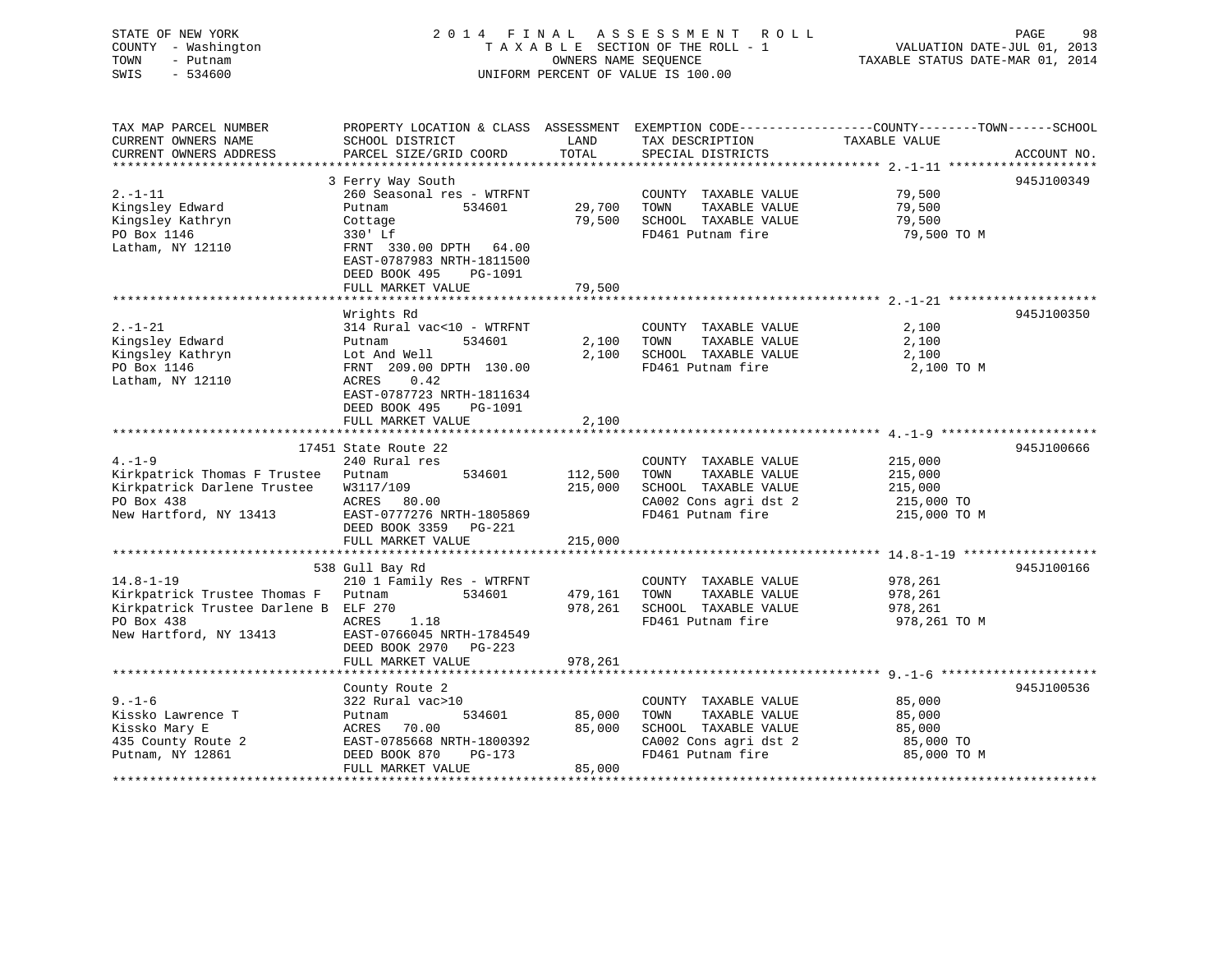### STATE OF NEW YORK 2 0 1 4 F I N A L A S S E S S M E N T R O L L PAGE 99 COUNTY - Washington T A X A B L E SECTION OF THE ROLL - 1 VALUATION DATE-JUL 01, 2013 TOWN - Putnam OWNERS NAME SEQUENCE TAXABLE STATUS DATE-MAR 01, 2014 SWIS - 534600 UNIFORM PERCENT OF VALUE IS 100.00

| TAX MAP PARCEL NUMBER<br>CURRENT OWNERS NAME              | SCHOOL DISTRICT                                              | LAND          | PROPERTY LOCATION & CLASS ASSESSMENT EXEMPTION CODE---------------COUNTY-------TOWN------SCHOOL<br>TAX DESCRIPTION | TAXABLE VALUE           |                    |
|-----------------------------------------------------------|--------------------------------------------------------------|---------------|--------------------------------------------------------------------------------------------------------------------|-------------------------|--------------------|
| CURRENT OWNERS ADDRESS                                    | PARCEL SIZE/GRID COORD                                       | TOTAL         | SPECIAL DISTRICTS                                                                                                  |                         | ACCOUNT NO.        |
|                                                           | 435 County Route 2                                           |               |                                                                                                                    |                         | 945J100151         |
| $9. - 1 - 7$                                              | 242 Rurl res&rec                                             |               | STAR EN<br>41834                                                                                                   | $\overline{0}$          | $\Omega$<br>64,200 |
| Kissko Lawrence T                                         | 534601<br>Putnam                                             | 224,400       | COUNTY TAXABLE VALUE                                                                                               | 397,400                 |                    |
| Kissko Mary E                                             | ACRES 208.40                                                 | 397,400       | TOWN<br>TAXABLE VALUE                                                                                              | 397,400                 |                    |
| 435 County Route 2                                        | EAST-0786948 NRTH-1799231                                    |               | SCHOOL TAXABLE VALUE                                                                                               | 333,200                 |                    |
| Putnam, NY 12861                                          | DEED BOOK 870<br>PG-173                                      |               |                                                                                                                    | 397,400 TO              |                    |
|                                                           | FULL MARKET VALUE                                            |               | CA002 Cons agri dst 2<br>397,400 FD461 Putnam fire                                                                 | 397,400 TO M            |                    |
|                                                           |                                                              |               |                                                                                                                    |                         |                    |
|                                                           | County Route 2                                               |               |                                                                                                                    |                         | 945J100025         |
| $9. - 1 - 15.1$                                           | 314 Rural vac<10                                             |               | COUNTY TAXABLE VALUE 19,600                                                                                        |                         |                    |
| Kissko Lawrence T                                         | 534601<br>Putnam                                             | 19,600        |                                                                                                                    | 19,600                  |                    |
| Kissko Mary E                                             | ACRES<br>4.90                                                | 19,600        | TOWN      TAXABLE VALUE<br>SCHOOL   TAXABLE VALUE                                                                  | 19,600                  |                    |
| 435 County Route 2                                        | EAST-0786201 NRTH-1797968                                    |               | FD461 Putnam fire                                                                                                  | 19,600 TO M             |                    |
| Putnam, NY 12861                                          | DEED BOOK 870<br>PG-173                                      |               |                                                                                                                    |                         |                    |
|                                                           | FULL MARKET VALUE                                            | 19,600        |                                                                                                                    |                         |                    |
|                                                           |                                                              |               |                                                                                                                    |                         |                    |
|                                                           | 2158 Black Point Rd                                          |               |                                                                                                                    |                         | 945J100722         |
| $1.18 - 1 - 13.1$                                         | 210 1 Family Res - WTRFNT                                    |               | COUNTY TAXABLE VALUE                                                                                               | 604,011                 |                    |
| Kneller Susan M                                           | 534601                                                       | 382,411       | TOWN<br>TAXABLE VALUE                                                                                              | 604,011                 |                    |
| 174 George Rd                                             |                                                              | 604,011       | SCHOOL TAXABLE VALUE                                                                                               | 604,011                 |                    |
| Ghent, NY 12075                                           | 248;794/169;837/200;871/1                                    |               | BP461 Black Pt Sewer Dist .00 UN C                                                                                 |                         |                    |
|                                                           | 1.44<br>ACRES                                                |               | FD461 Putnam fire                                                                                                  | 604,011 TO M            |                    |
|                                                           | EAST-0771621 NRTH-1810292                                    |               |                                                                                                                    |                         |                    |
|                                                           | DEED BOOK 2879 PG-75                                         |               |                                                                                                                    |                         |                    |
|                                                           | FULL MARKET VALUE                                            | 604,011       |                                                                                                                    |                         |                    |
|                                                           |                                                              |               |                                                                                                                    |                         |                    |
|                                                           | 1715 Railroad Way South                                      |               |                                                                                                                    |                         | 945J100279         |
| $13 - 3 - 22$                                             | 260 Seasonal res - WTRFNT                                    |               | COUNTY TAXABLE VALUE                                                                                               | 161,200                 |                    |
| Knickerbocker Scott                                       | 534601<br>Putnam                                             | 40,200        | TOWN<br>TAXABLE VALUE                                                                                              | 161,200                 |                    |
| PO Box 448                                                | FRNT 150.00 DPTH 290.00                                      | 161,200       | SCHOOL TAXABLE VALUE                                                                                               | 161,200                 |                    |
| Brattleboro, VT 05302                                     | EAST-0789797 NRTH-1787347                                    |               | FD461 Putnam fire                                                                                                  | 161,200 TO M            |                    |
|                                                           | DEED BOOK 2492 PG-344                                        |               |                                                                                                                    |                         |                    |
|                                                           | FULL MARKET VALUE                                            | 161,200       |                                                                                                                    |                         |                    |
|                                                           |                                                              |               |                                                                                                                    |                         |                    |
|                                                           | 497 Gull Bay Rd                                              |               |                                                                                                                    |                         | 945J100357         |
| $14.8 - 1 - 3$                                            | 260 Seasonal res                                             |               | COUNTY TAXABLE VALUE                                                                                               | 112,900                 |                    |
| Koch Gloria                                               | Putnam                                                       | 534601 73,700 | TOWN<br>TAXABLE VALUE                                                                                              | 112,900                 |                    |
| Koch-Gonzalez Jerry<br>1533 Diamond St<br>1533 Diamond St | FRNT 110.00 DPTH 150.00 112,900<br>EAST-0766829 NRTH-1784994 |               | SCHOOL TAXABLE VALUE<br>FD461 Putnam fire                                                                          | 112,900<br>112,900 TO M |                    |
| San Francisco, CA 94131                                   | DEED BOOK 2168<br>$PG-1$                                     |               |                                                                                                                    |                         |                    |
|                                                           | FULL MARKET VALUE                                            | 112,900       |                                                                                                                    |                         |                    |
|                                                           |                                                              |               |                                                                                                                    |                         |                    |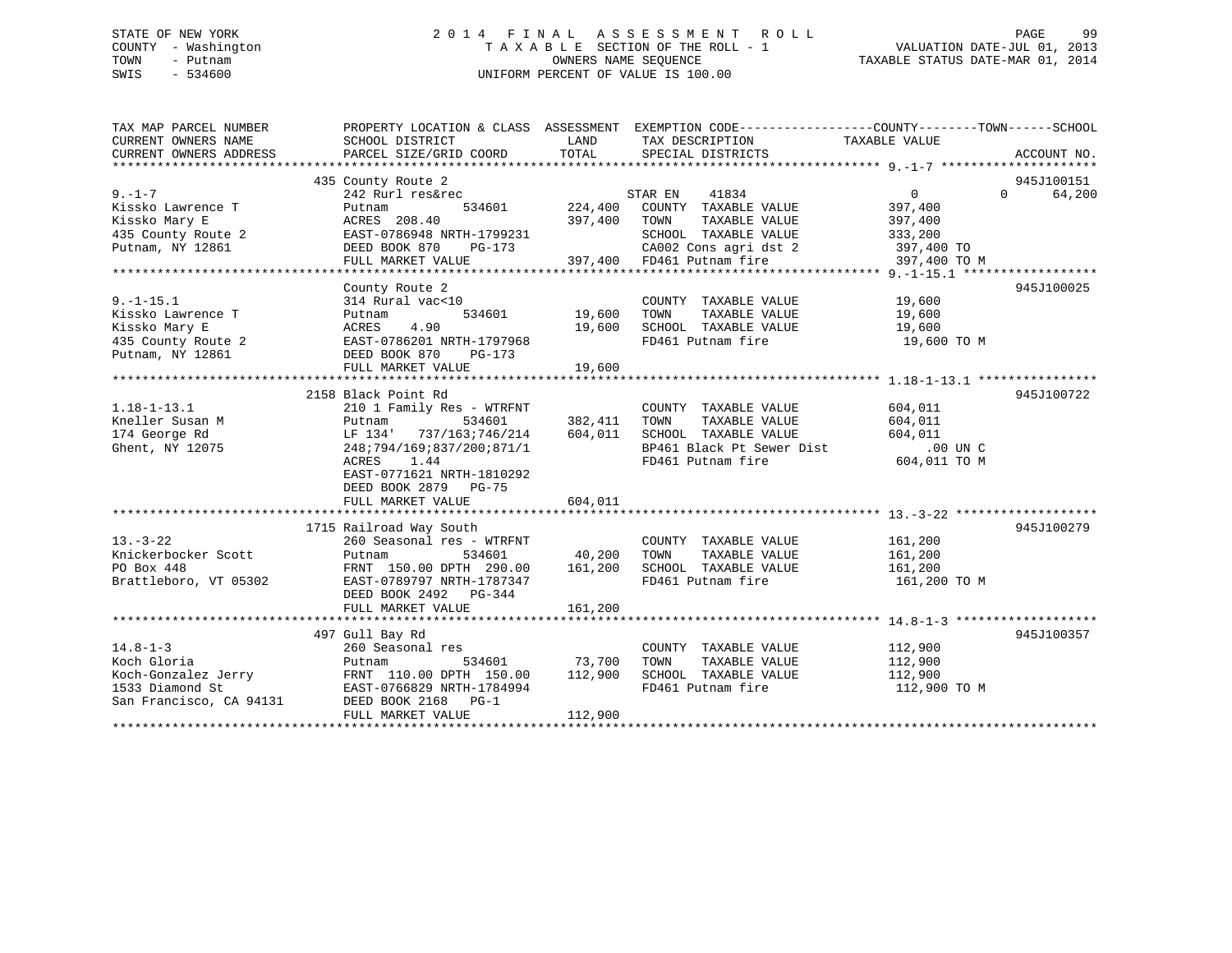### STATE OF NEW YORK 2 0 1 4 F I N A L A S S E S S M E N T R O L L PAGE 100 COUNTY - Washington T A X A B L E SECTION OF THE ROLL - 1 VALUATION DATE-JUL 01, 2013 TOWN - Putnam OWNERS NAME SEQUENCE TAXABLE STATUS DATE-MAR 01, 2014 SWIS - 534600 UNIFORM PERCENT OF VALUE IS 100.00

TAX MAP PARCEL NUMBER PROPERTY LOCATION & CLASS ASSESSMENT EXEMPTION CODE------------------COUNTY--------TOWN------SCHOOL

CURRENT OWNERS NAME SCHOOL DISTRICT THE LAND TAX DESCRIPTION TAXABLE VALUE CURRENT OWNERS ADDRESS PARCEL SIZE/GRID COORD TOTAL SPECIAL DISTRICTS ACCOUNT NO. \*\*\*\*\*\*\*\*\*\*\*\*\*\*\*\*\*\*\*\*\*\*\*\*\*\*\*\*\*\*\*\*\*\*\*\*\*\*\*\*\*\*\*\*\*\*\*\*\*\*\*\*\*\*\*\*\*\*\*\*\*\*\*\*\*\*\*\*\*\*\*\*\*\*\*\*\*\*\*\*\*\*\*\*\*\*\*\*\*\*\*\*\*\*\*\*\*\*\*\*\*\*\* 11.20-2-14 \*\*\*\*\*\*\*\*\*\*\*\*\*\*\*\*\* Beach Ln 945J10051111.20-2-14 314 Rural vac<10 COUNTY TAXABLE VALUE 46,700 Kochan John A Putnam 534601 46,700 TOWN TAXABLE VALUE 46,700 2 Bick Ln Lot 46,700 SCHOOL TAXABLE VALUE 46,700 Albany, NY 12205 FRNT 100.00 DPTH 100.00 FRNT 100.00 FD461 Putnam fire 46,700 TO M EAST-0767429 NRTH-1786495 DEED BOOK 2519 PG-159 FULL MARKET VALUE 46,700 \*\*\*\*\*\*\*\*\*\*\*\*\*\*\*\*\*\*\*\*\*\*\*\*\*\*\*\*\*\*\*\*\*\*\*\*\*\*\*\*\*\*\*\*\*\*\*\*\*\*\*\*\*\*\*\*\*\*\*\*\*\*\*\*\*\*\*\*\*\*\*\*\*\*\*\*\*\*\*\*\*\*\*\*\*\*\*\*\*\*\*\*\*\*\*\*\*\*\*\*\*\*\* 11.20-2-13 \*\*\*\*\*\*\*\*\*\*\*\*\*\*\*\*\* 4036 Beach Ln 945J10053911.20-2-13 260 Seasonal res COUNTY TAXABLE VALUE 120,800 Kochan John A Jr Putnam 534601 38,800 TOWN TAXABLE VALUE 120,800 Kochan Dorothy J Camp & Lot 120,800 SCHOOL TAXABLE VALUE 120,800 2 Bick Ln FRNT 50.00 DPTH 100.00 FD461 Putnam fire 120,800 TO M Albany, NY 12205 EAST-0767430 NRTH-1786573 DEED BOOK 554 PG-160 FULL MARKET VALUE 120,800 \*\*\*\*\*\*\*\*\*\*\*\*\*\*\*\*\*\*\*\*\*\*\*\*\*\*\*\*\*\*\*\*\*\*\*\*\*\*\*\*\*\*\*\*\*\*\*\*\*\*\*\*\*\*\*\*\*\*\*\*\*\*\*\*\*\*\*\*\*\*\*\*\*\*\*\*\*\*\*\*\*\*\*\*\*\*\*\*\*\*\*\*\*\*\*\*\*\*\*\*\*\*\* 11.20-2-28 \*\*\*\*\*\*\*\*\*\*\*\*\*\*\*\*\* 4033 Beach Ln 945J10065911.20-2-28 260 Seasonal res COUNTY TAXABLE VALUE 142,000 Kochan John A Jr Putnam 534601 65,700 TOWN TAXABLE VALUE 142,000 2 Bick Ln FRNT 100.00 DPTH 96.00 142,000 SCHOOL TAXABLE VALUE 142,000 Albany, NY 12205 EAST-0767279 NRTH-1786485 FD461 Putnam fire 142,000 TO M DEED BOOK 937 PG-273FULL MARKET VALUE 142,000 \*\*\*\*\*\*\*\*\*\*\*\*\*\*\*\*\*\*\*\*\*\*\*\*\*\*\*\*\*\*\*\*\*\*\*\*\*\*\*\*\*\*\*\*\*\*\*\*\*\*\*\*\*\*\*\*\*\*\*\*\*\*\*\*\*\*\*\*\*\*\*\*\*\*\*\*\*\*\*\*\*\*\*\*\*\*\*\*\*\*\*\*\*\*\*\*\*\*\*\*\*\*\* 11.20-2-33 \*\*\*\*\*\*\*\*\*\*\*\*\*\*\*\*\* Beach Ln 945J10034111.20-2-33 323 Vacant rural COUNTY TAXABLE VALUE 2,300 Kochan John A Jr Putnam 534601 2,300 TOWN TAXABLE VALUE 2,300 2 Bick Ln Lot 2 2,300 SCHOOL TAXABLE VALUE 2,300 Albany, NY 12205 FRNT 50.00 DPTH 127.00 FD461 Putnam fire 2,300 TO M EAST-0767267 NRTH-1786608 DEED BOOK 937 PG-273FULL MARKET VALUE 2,300 \*\*\*\*\*\*\*\*\*\*\*\*\*\*\*\*\*\*\*\*\*\*\*\*\*\*\*\*\*\*\*\*\*\*\*\*\*\*\*\*\*\*\*\*\*\*\*\*\*\*\*\*\*\*\*\*\*\*\*\*\*\*\*\*\*\*\*\*\*\*\*\*\*\*\*\*\*\*\*\*\*\*\*\*\*\*\*\*\*\*\*\*\*\*\*\*\*\*\*\*\*\*\* 11.20-4-26 \*\*\*\*\*\*\*\*\*\*\*\*\*\*\*\*\* Link Way 945J100661 11.20-4-26 312 Vac w/imprv - WTRFNT COUNTY TAXABLE VALUE 49,800 Kochan John A Jr Putnam 534601 46,200 TOWN TAXABLE VALUE 49,800 2 Bick Ln LF 10 49,800 SCHOOL TAXABLE VALUE 49,800 Albany, NY 12205 FRNT 10.00 DPTH 106.00 FD461 Putnam fire 49,800 TO M EAST-0766980 NRTH-1786282 DEED BOOK 937 PG-273FULL MARKET VALUE 49,800 \*\*\*\*\*\*\*\*\*\*\*\*\*\*\*\*\*\*\*\*\*\*\*\*\*\*\*\*\*\*\*\*\*\*\*\*\*\*\*\*\*\*\*\*\*\*\*\*\*\*\*\*\*\*\*\*\*\*\*\*\*\*\*\*\*\*\*\*\*\*\*\*\*\*\*\*\*\*\*\*\*\*\*\*\*\*\*\*\*\*\*\*\*\*\*\*\*\*\*\*\*\*\*\*\*\*\*\*\*\*\*\*\*\*\*\*\*\*\*\*\*\*\*\*\*\*\*\*\*\*\*\*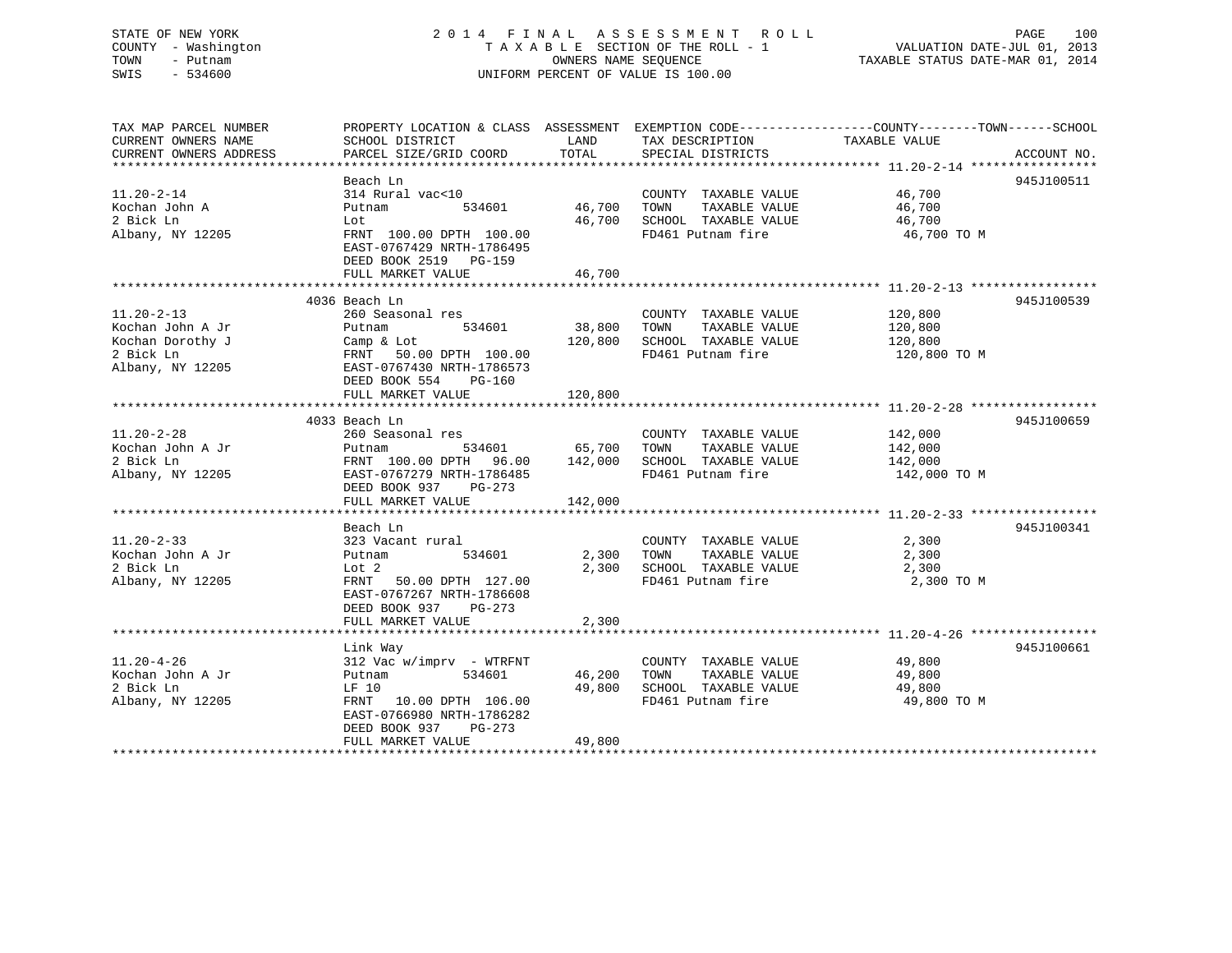#### STATE OF NEW YORK 2 0 1 4 F I N A L A S S E S S M E N T R O L L PAGE 101COUNTY - Washington T A X A B L E SECTION OF THE ROLL - 1 TOWN - Putnam **CONNERS NAME SEQUENCE** TAXABLE STATUS DATE-MAR 01, 2014 SWIS - 534600 UNIFORM PERCENT OF VALUE IS 100.00

VALUATION DATE-JUL 01, 2013

| TAX MAP PARCEL NUMBER<br>CURRENT OWNERS NAME                                                | SCHOOL DISTRICT                                                                                                                                                                                                                                                                                                              | LAND                          | PROPERTY LOCATION & CLASS ASSESSMENT EXEMPTION CODE---------------COUNTY-------TOWN------SCHOOL<br>TAX DESCRIPTION                                                                                         | TAXABLE VALUE                                                                               |                          |
|---------------------------------------------------------------------------------------------|------------------------------------------------------------------------------------------------------------------------------------------------------------------------------------------------------------------------------------------------------------------------------------------------------------------------------|-------------------------------|------------------------------------------------------------------------------------------------------------------------------------------------------------------------------------------------------------|---------------------------------------------------------------------------------------------|--------------------------|
| CURRENT OWNERS ADDRESS                                                                      | PARCEL SIZE/GRID COORD                                                                                                                                                                                                                                                                                                       | TOTAL                         | SPECIAL DISTRICTS                                                                                                                                                                                          |                                                                                             | ACCOUNT NO.              |
|                                                                                             | 2214 Black Point Rd                                                                                                                                                                                                                                                                                                          |                               |                                                                                                                                                                                                            |                                                                                             | 945J100704               |
| $1.18 - 1 - 25$<br>Koehler Charles T<br>Koehler Carol S                                     | 210 1 Family Res - WTRFNT<br>534601<br>Putnam<br>LF 80<br>Note that the ENT 75.00 DPTH 230.00<br>1164 Maple Hill Rd FRNT 75.00 DPTH 230.00<br>Scotch Plains, NJ 07076 EAST-0770643 NRTH-1809515<br>FULL MARKET VALUE                                                                                                         | 429,700<br>749,400<br>749,400 | COUNTY TAXABLE VALUE 749,400<br>TAXABLE VALUE 749,400<br>TAXABLE VALUE 749,400<br>TOWN<br>SCHOOL TAXABLE VALUE<br>BP461 Black Pt Sewer Dist 00 UN C<br>FD461 Putnam fire 749,400 TO M<br>FD461 Putnam fire |                                                                                             |                          |
|                                                                                             | 4113 Meadow Way                                                                                                                                                                                                                                                                                                              |                               |                                                                                                                                                                                                            |                                                                                             | 945J100144               |
| $11.20 - 2 - 32$                                                                            | 260 Seasonal res<br>Expression Eutnam 534601 67,000<br>Vink Sharon FRNT 125.00 DPTH 100.00 100,400<br>907 Stanley St EAST-0767114 NRTH-1786631<br>Schenectady, NY 12307 DEED BOOK 739 PG-213<br>FULL MARKET VALUE                                                                                                            | 100,400                       | COUNTY TAXABLE VALUE 100,400<br>TAXABLE VALUE 100,400<br>TOWN<br>SCHOOL TAXABLE VALUE 100,400<br>FD461 Putnam fire 100,400 TO M                                                                            |                                                                                             |                          |
|                                                                                             | 754 County Route 2                                                                                                                                                                                                                                                                                                           |                               |                                                                                                                                                                                                            |                                                                                             | 945J100359               |
| Edgewater, MD 21037                                                                         | 5.-2-5<br>$\text{Kraemer Jane M}$ 135,300<br>$\text{Kraemer Jane M}$ 135,300<br>22,100 TOWN TAXABLE VALUE<br>22,100 TOWN TAXABLE VALUE<br>22,100 TOWN TAXABLE VALUE<br>22,100 TOWN TAXABLE VALUE<br>23,300 SCHOOL TAXABLE VALUE<br>23,300 SCHOOL TAXABLE VALUE<br>23,300<br>EAST-0789735 NRTH-1806143<br>DEED BOOK 790 PG-59 |                               | FD461 Putnam fire                                                                                                                                                                                          | 135,300 TO M                                                                                |                          |
|                                                                                             | 2027 Mill Bay                                                                                                                                                                                                                                                                                                                |                               |                                                                                                                                                                                                            |                                                                                             | 945J100360               |
| $13. - 3 - 11$                                                                              | 314 Rural vac<10 - WTRFNT<br>Xress Katrina R<br>112 Fisher Rd<br>Solenectady, NY 12306<br>112 Fisher Rd<br>Schenectady, NY 12306<br>2008 EAST-0790017 NRTH-1791298<br>DEED BOOK 2382 PG-1<br>FULL MARKET VALUE                                                                                                               | 500<br>500                    | COUNTY TAXABLE VALUE<br>TAXABLE VALUE<br>TOWN<br>SCHOOL TAXABLE VALUE<br>FD461 Putnam fire                                                                                                                 | 500<br>500<br>500<br>500 TO M                                                               |                          |
|                                                                                             | 1520 Five Camps Way                                                                                                                                                                                                                                                                                                          |                               |                                                                                                                                                                                                            |                                                                                             | 945J100361               |
| $14.18 - 4 - 12$<br>Krueger Robert A<br>162 He Oval<br>162 US Oval<br>Plattsburgh, NY 12903 | 260 Seasonal res - WTRFNT<br>534601<br>Putnam<br>Lot 11<br>LF 100<br>$14. -4 - 12$<br>89.00 DPTH 219.00<br>FRNT<br>EAST-0763751 NRTH-1779644<br>DEED BOOK 2339 PG-226<br>FULL MARKET VALUE                                                                                                                                   | 682,800                       | VET COM CT 41131 50,000<br>514,900 STAR EN<br>41834<br>682,800 COUNTY TAXABLE VALUE<br>TAXABLE VALUE<br>TOWN<br>SCHOOL TAXABLE VALUE<br>FD461 Putnam fire                                                  | 20,000<br>$\overline{0}$<br>$\overline{0}$<br>632,800<br>662,800<br>618,600<br>682,800 TO M | $\overline{0}$<br>64,200 |
|                                                                                             |                                                                                                                                                                                                                                                                                                                              |                               |                                                                                                                                                                                                            |                                                                                             |                          |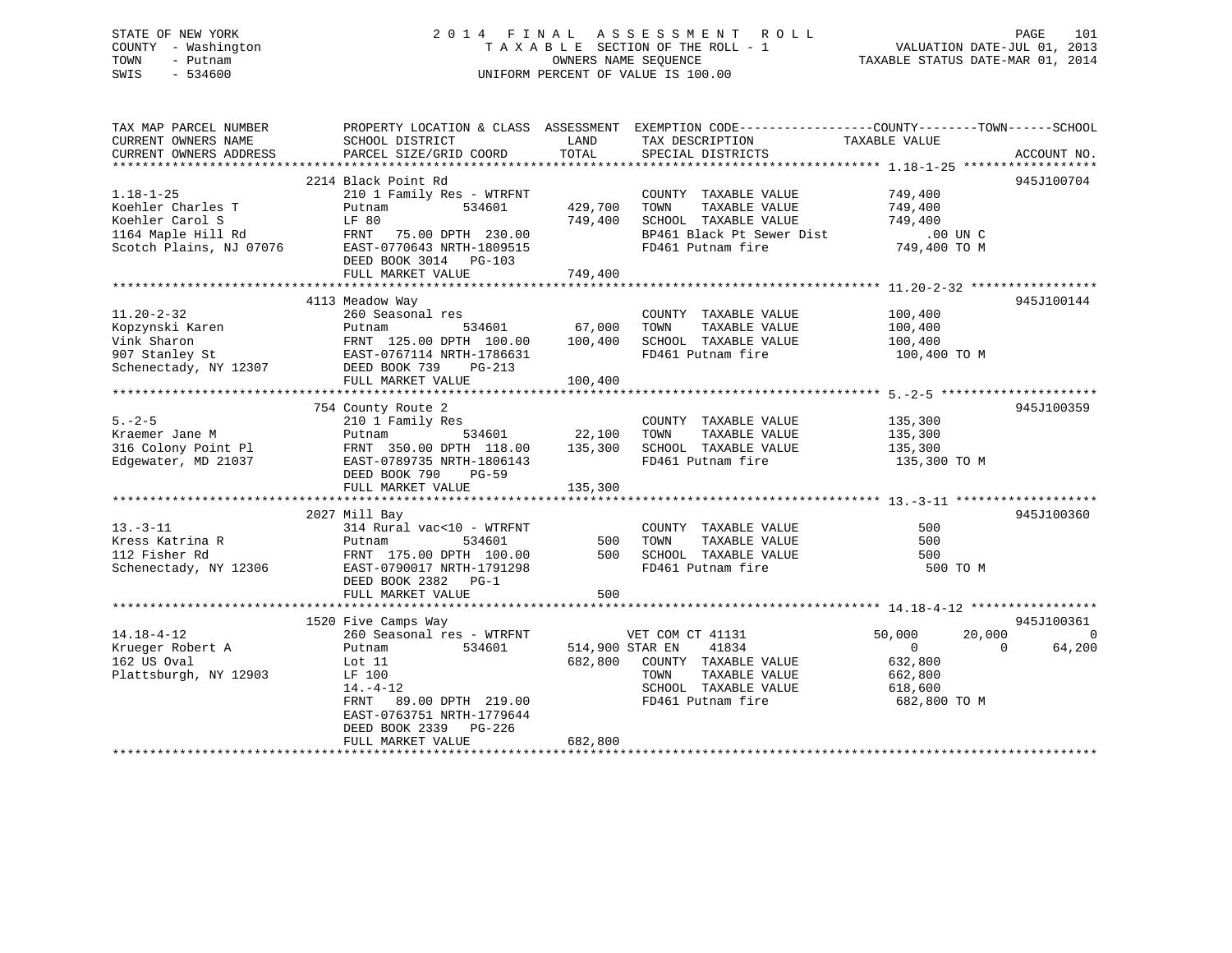### STATE OF NEW YORK 2 0 1 4 F I N A L A S S E S S M E N T R O L L PAGE 102 COUNTY - Washington T A X A B L E SECTION OF THE ROLL - 1 VALUATION DATE-JUL 01, 2013 TOWN - Putnam OWNERS NAME SEQUENCE TAXABLE STATUS DATE-MAR 01, 2014 SWIS - 534600 UNIFORM PERCENT OF VALUE IS 100.00

| TAX MAP PARCEL NUMBER<br>CURRENT OWNERS NAME<br>CURRENT OWNERS ADDRESS | PROPERTY LOCATION & CLASS ASSESSMENT<br>SCHOOL DISTRICT<br>PARCEL SIZE/GRID COORD | LAND<br>TAX DESCRIPTION<br>TOTAL<br>SPECIAL DISTRICTS | EXEMPTION CODE-----------------COUNTY-------TOWN------SCHOOL<br>TAXABLE VALUE<br>ACCOUNT NO. |
|------------------------------------------------------------------------|-----------------------------------------------------------------------------------|-------------------------------------------------------|----------------------------------------------------------------------------------------------|
|                                                                        |                                                                                   |                                                       |                                                                                              |
|                                                                        | 17158 State Route 22                                                              |                                                       | 945J100362                                                                                   |
| $9. -1 - 44$                                                           | 210 1 Family Res                                                                  | 41834<br>STAR EN                                      | 0<br>64,200<br>$\Omega$                                                                      |
| Krystowiak Donald                                                      | 534601<br>Putnam                                                                  | 24,400<br>COUNTY TAXABLE VALUE                        | 82,800                                                                                       |
| 17158 State Route 22                                                   | House & Lot                                                                       | 82,800<br>TOWN<br>TAXABLE VALUE                       | 82,800                                                                                       |
| Putnam Station, NY 12861                                               | ACRES<br>3.50                                                                     | SCHOOL TAXABLE VALUE                                  | 18,600                                                                                       |
|                                                                        | EAST-0779893 NRTH-1798567                                                         | FD461 Putnam fire                                     | 82,800 TO M                                                                                  |
|                                                                        | DEED BOOK 431<br>PG-838                                                           |                                                       |                                                                                              |
|                                                                        | FULL MARKET VALUE                                                                 | 82,800                                                |                                                                                              |
|                                                                        |                                                                                   |                                                       |                                                                                              |
|                                                                        | 4507 Crow Point Way                                                               |                                                       | 945J100510                                                                                   |
| $11.20 - 4 - 3$                                                        | 260 Seasonal res - WTRFNT                                                         | COUNTY TAXABLE VALUE                                  | 532,200                                                                                      |
| Kuderka Frank                                                          | 534601<br>Putnam                                                                  | 363,000<br>TOWN<br>TAXABLE VALUE                      | 532,200                                                                                      |
| Kuderka Barbara Ann                                                    | LF 82                                                                             | 532,200<br>SCHOOL TAXABLE VALUE                       | 532,200                                                                                      |
| 880 Gates Ave                                                          | FRNT 225.00 DPTH 107.00                                                           | FD461 Putnam fire                                     | 532,200 TO M                                                                                 |
| Piscataway, NJ 08854                                                   | EAST-0765968 NRTH-1787222                                                         |                                                       |                                                                                              |
|                                                                        | $PG-126$<br>DEED BOOK 577                                                         |                                                       |                                                                                              |
|                                                                        | FULL MARKET VALUE                                                                 | 532,200                                               |                                                                                              |
|                                                                        |                                                                                   |                                                       |                                                                                              |
|                                                                        | 7 Darling Hill Ln                                                                 |                                                       | 945J100457                                                                                   |
| $13.-1-11$                                                             | 242 Rurl res&rec                                                                  | STAR B<br>41854                                       | $\overline{0}$<br>$\Omega$<br>30,000                                                         |
| Kuhl Kenneth W Jr                                                      | 534601<br>Putnam                                                                  | 93,000<br>COUNTY TAXABLE VALUE                        | 209,000                                                                                      |
| Kuhl Sherry J                                                          |                                                                                   | 209,000<br>TOWN<br>TAXABLE VALUE                      | 209,000                                                                                      |
| 7 Darling Hill Ln                                                      | ACRES bo.uu<br>EAST-0781209 NRTH-1787854<br>201-274                               | SCHOOL TAXABLE VALUE                                  | 179,000                                                                                      |
| Putnam Station, NY 12861                                               | DEED BOOK 661<br>PG-274                                                           | FD461 Putnam fire                                     | 209,000 TO M                                                                                 |
|                                                                        | FULL MARKET VALUE                                                                 | 209,000                                               |                                                                                              |
|                                                                        | ***************************                                                       | ***************                                       | ********************* 1.18-1-9 ********************                                          |
|                                                                        | 2140 Black Point Rd                                                               |                                                       | 945J100366                                                                                   |
| $1.18 - 1 - 9$                                                         | 210 1 Family Res - WTRFNT                                                         | STAR EN<br>41834                                      | $\overline{0}$<br>$\Omega$<br>64,200                                                         |
| Kuhn Eybers Judith V                                                   | 534601<br>Putnam                                                                  | 456,400<br>COUNTY TAXABLE VALUE                       | 548,200                                                                                      |
| 2140 Black Point Rd                                                    | Lf 75                                                                             | 548,200<br>TOWN<br>TAXABLE VALUE                      | 548,200                                                                                      |
| Ticonderoga, NY 12883                                                  | 75.00 DPTH 305.00<br>FRNT                                                         | SCHOOL TAXABLE VALUE                                  | 484,000                                                                                      |
|                                                                        | EAST-0772034 NRTH-1810548                                                         | BP461 Black Pt Sewer Dist                             | $.00$ UN $C$                                                                                 |
|                                                                        | DEED BOOK 578<br>PG-185                                                           | FD461 Putnam fire                                     | 548,200 TO M                                                                                 |
|                                                                        | FULL MARKET VALUE                                                                 | 548,200                                               |                                                                                              |
|                                                                        |                                                                                   |                                                       |                                                                                              |
|                                                                        | 2202 Black Point Rd                                                               |                                                       | 945J100364                                                                                   |
| $1.18 - 1 - 22$                                                        | 280 Res Multiple - WTRFNT                                                         | COUNTY TAXABLE VALUE                                  | 876,000                                                                                      |
| Kuhn Jerry                                                             | 534601<br>Putnam                                                                  | 647,000<br>TAXABLE VALUE<br>TOWN                      | 876,000                                                                                      |
| Kuhn Margaret                                                          | 595/289                                                                           | 876,000<br>SCHOOL TAXABLE VALUE                       | 876,000                                                                                      |
| 11 So Summit St                                                        | LF150                                                                             | BP461 Black Pt Sewer Dist                             | .00 UN C                                                                                     |
| Pearl River, NY 10965                                                  |                                                                                   | FD461 Putnam fire                                     |                                                                                              |
|                                                                        | FRNT 150.00 DPTH 220.00                                                           |                                                       | 876,000 TO M                                                                                 |
|                                                                        | EAST-0770856 NRTH-1809640                                                         |                                                       |                                                                                              |
|                                                                        | DEED BOOK 595<br>$PG-285$                                                         | 876,000                                               |                                                                                              |
|                                                                        | FULL MARKET VALUE                                                                 |                                                       |                                                                                              |
|                                                                        |                                                                                   |                                                       |                                                                                              |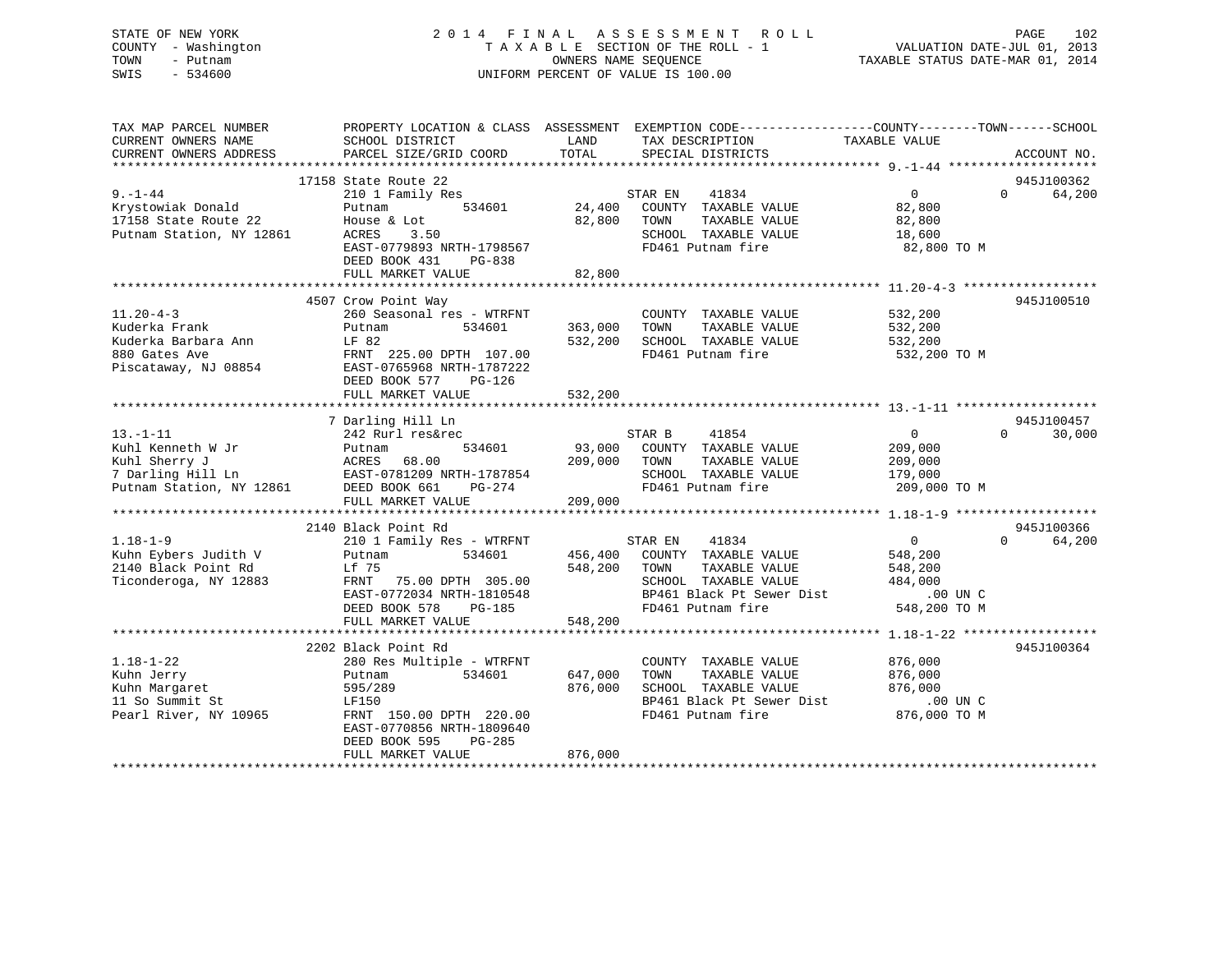### STATE OF NEW YORK 2 0 1 4 F I N A L A S S E S S M E N T R O L L PAGE 103 COUNTY - Washington T A X A B L E SECTION OF THE ROLL - 1 VALUATION DATE-JUL 01, 2013 TOWN - Putnam OWNERS NAME SEQUENCE TAXABLE STATUS DATE-MAR 01, 2014 SWIS - 534600 UNIFORM PERCENT OF VALUE IS 100.00

TAX MAP PARCEL NUMBER PROPERTY LOCATION & CLASS ASSESSMENT EXEMPTION CODE------------------COUNTY--------TOWN------SCHOOL

CURRENT OWNERS NAME SCHOOL DISTRICT LAND TAX DESCRIPTION TAXABLE VALUECURRENT OWNERS ADDRESS PARCEL SIZE/GRID COORD TOTAL SPECIAL DISTRICTS ACCOUNT NO. \*\*\*\*\*\*\*\*\*\*\*\*\*\*\*\*\*\*\*\*\*\*\*\*\*\*\*\*\*\*\*\*\*\*\*\*\*\*\*\*\*\*\*\*\*\*\*\*\*\*\*\*\*\*\*\*\*\*\*\*\*\*\*\*\*\*\*\*\*\*\*\*\*\*\*\*\*\*\*\*\*\*\*\*\*\*\*\*\*\*\*\*\*\*\*\*\*\*\*\*\*\*\* 4.5-1-8 \*\*\*\*\*\*\*\*\*\*\*\*\*\*\*\*\*\*\*\* 2252 Black Point Rd 945J1008104.5-1-8 210 1 Family Res - WTRFNT COUNTY TAXABLE VALUE 757,100 Kunz Virginia Putnam 534601 622,500 TOWN TAXABLE VALUE 757,100 Kunz Richard 99' Lf 757,100 SCHOOL TAXABLE VALUE 757,100 3013 Stowe Ln ACRES 1.00 BP461 Black Pt Sewer Dist .00 UN CMahwah, NJ 07430 EAST-0770023 NRTH-1808898 FD461 Putnam fire 757,100 TO M DEED BOOK 874 PG-70FULL MARKET VALUE 757,100 \*\*\*\*\*\*\*\*\*\*\*\*\*\*\*\*\*\*\*\*\*\*\*\*\*\*\*\*\*\*\*\*\*\*\*\*\*\*\*\*\*\*\*\*\*\*\*\*\*\*\*\*\*\*\*\*\*\*\*\*\*\*\*\*\*\*\*\*\*\*\*\*\*\*\*\*\*\*\*\*\*\*\*\*\*\*\*\*\*\*\*\*\*\*\*\*\*\*\*\*\*\*\* 2.-1-19 \*\*\*\*\*\*\*\*\*\*\*\*\*\*\*\*\*\*\*\* Wrights Rd 945J100369 2.-1-19 314 Rural vac<10 - WTRFNT COUNTY TAXABLE VALUE 1,400 Laden James Lewis 2008 Putnam 2008 534601 1,400 TOWN TAXABLE VALUE 1,400 Attn: Daniel Hunter / George B Lot 1,400 SCHOOL TAXABLE VALUE 1,400 SCHOOL TAXABLE VALUE 63 4th St FRNT 90.00 DPTH 125.00 FD461 Putnam fire 1,400 TO M Waterford, NY 12188 ACRES 0.27 EAST-0787686 NRTH-1811411 DEED BOOK 360 PG-50FULL MARKET VALUE 1,400 \*\*\*\*\*\*\*\*\*\*\*\*\*\*\*\*\*\*\*\*\*\*\*\*\*\*\*\*\*\*\*\*\*\*\*\*\*\*\*\*\*\*\*\*\*\*\*\*\*\*\*\*\*\*\*\*\*\*\*\*\*\*\*\*\*\*\*\*\*\*\*\*\*\*\*\*\*\*\*\*\*\*\*\*\*\*\*\*\*\*\*\*\*\*\*\*\*\*\*\*\*\*\* 4.-1-13 \*\*\*\*\*\*\*\*\*\*\*\*\*\*\*\*\*\*\*\*17303 State Route 22 60 PCT OF VALUE USED FOR EXEMPTION PURPOSES 4.-1-13 242 Rurl res&rec VET COM CT 41131 41,595 20,000 0 Ladieu Robert R Putnam 534601 133,200 STAR EN 41834 0 0 64,200 Ladieu Yvonne C ACRES 109.30 277,300 COUNTY TAXABLE VALUE 235,705 17303 State Route 22 EAST-0777849 NRTH-1802254 TOWN TAXABLE VALUE 257,300 Putnam Station, NY 12861 DEED BOOK 1785 PG-171 SCHOOL TAXABLE VALUE 213,100 FULL MARKET VALUE 277,300 CA002 Cons agri dst 2 277,300 TO FD461 Putnam fire 277,300 TO M \*\*\*\*\*\*\*\*\*\*\*\*\*\*\*\*\*\*\*\*\*\*\*\*\*\*\*\*\*\*\*\*\*\*\*\*\*\*\*\*\*\*\*\*\*\*\*\*\*\*\*\*\*\*\*\*\*\*\*\*\*\*\*\*\*\*\*\*\*\*\*\*\*\*\*\*\*\*\*\*\*\*\*\*\*\*\*\*\*\*\*\*\*\*\*\*\*\*\*\*\*\*\* 9.-1-30 \*\*\*\*\*\*\*\*\*\*\*\*\*\*\*\*\*\*\*\* 3 Smith Way 945J100607 9.-1-30 210 1 Family Res STAR B 41854 0 0 30,000 Lafountain Dennis Putnam 534601 29,300 COUNTY TAXABLE VALUE 83,300 ACRES 4.80 83,300 TOWN TAXABLE VALUE 83,300 3 Smith Way EAST-0780507 NRTH-1797477 SCHOOL TAXABLE VALUE 53,300 Putnam Station, NY 12861 DEED BOOK 837 PG-147 FD461 Putnam fire 83,300 TO M<br>FULL MARKET VALUE 83,300 FULL MARKET VALUE \*\*\*\*\*\*\*\*\*\*\*\*\*\*\*\*\*\*\*\*\*\*\*\*\*\*\*\*\*\*\*\*\*\*\*\*\*\*\*\*\*\*\*\*\*\*\*\*\*\*\*\*\*\*\*\*\*\*\*\*\*\*\*\*\*\*\*\*\*\*\*\*\*\*\*\*\*\*\*\*\*\*\*\*\*\*\*\*\*\*\*\*\*\*\*\*\*\*\*\*\*\*\* 9.-1-52 \*\*\*\*\*\*\*\*\*\*\*\*\*\*\*\*\*\*\*\*State Route 22 945-1101033 9.-1-52 314 Rural vac<10 COUNTY TAXABLE VALUE 2,900 LaFountain Keith Putnam 534601 2,900 TOWN TAXABLE VALUE 2,900 147 Hagedorn Mills Rd Vacant Land 2,900 SCHOOL TAXABLE VALUE 2,900 Broadalbin, NY 12025 FRNT 359.00 DPTH 450.00 FD461 Putnam fire 2,900 TO M EAST-0779776 NRTH-1797699 DEED BOOK 3029 PG-198 FULL MARKET VALUE 2,900 \*\*\*\*\*\*\*\*\*\*\*\*\*\*\*\*\*\*\*\*\*\*\*\*\*\*\*\*\*\*\*\*\*\*\*\*\*\*\*\*\*\*\*\*\*\*\*\*\*\*\*\*\*\*\*\*\*\*\*\*\*\*\*\*\*\*\*\*\*\*\*\*\*\*\*\*\*\*\*\*\*\*\*\*\*\*\*\*\*\*\*\*\*\*\*\*\*\*\*\*\*\*\*\*\*\*\*\*\*\*\*\*\*\*\*\*\*\*\*\*\*\*\*\*\*\*\*\*\*\*\*\*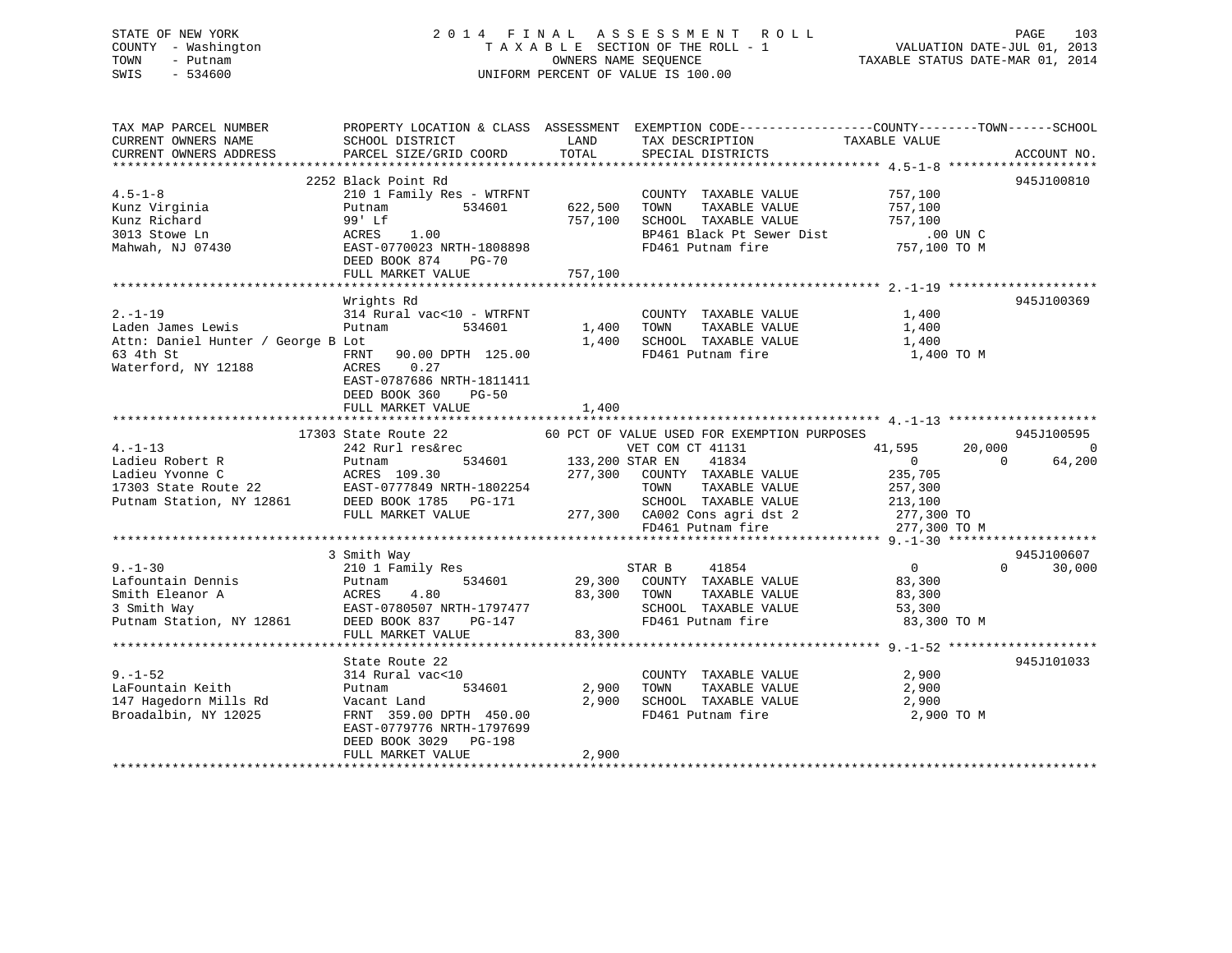### STATE OF NEW YORK 2 0 1 4 F I N A L A S S E S S M E N T R O L L PAGE 104 COUNTY - Washington T A X A B L E SECTION OF THE ROLL - 1 VALUATION DATE-JUL 01, 2013 TOWN - Putnam OWNERS NAME SEQUENCE TAXABLE STATUS DATE-MAR 01, 2014 SWIS - 534600 UNIFORM PERCENT OF VALUE IS 100.00

| TAX MAP PARCEL NUMBER<br>CURRENT OWNERS NAME<br>CURRENT OWNERS ADDRESS                                  | PROPERTY LOCATION & CLASS ASSESSMENT EXEMPTION CODE---------------COUNTY-------TOWN-----SCHOOL<br>SCHOOL DISTRICT<br>PARCEL SIZE/GRID COORD                                                 | LAND<br>TOTAL                 | TAX DESCRIPTION<br>SPECIAL DISTRICTS                                                                               | TAXABLE VALUE                                                                    | ACCOUNT NO.                      |
|---------------------------------------------------------------------------------------------------------|---------------------------------------------------------------------------------------------------------------------------------------------------------------------------------------------|-------------------------------|--------------------------------------------------------------------------------------------------------------------|----------------------------------------------------------------------------------|----------------------------------|
| $9. - 1 - 53$<br>LaFountain Keith<br>147 Hagedorn Mills Rd<br>Broadalbin, NY 12025                      | State Route 22<br>314 Rural vac<10<br>534601<br>Putnam<br>Vacant Land<br>FRNT 130.00 DPTH 41.00<br>EAST-0779868 NRTH-1797631<br>DEED BOOK 3029 PG-198<br>FULL MARKET VALUE                  | 800<br>800<br>800             | COUNTY TAXABLE VALUE<br>TAXABLE VALUE<br>TOWN<br>SCHOOL TAXABLE VALUE<br>FD461 Putnam fire                         | 800<br>800<br>800<br>800 TO M                                                    | 945J101034                       |
| $2. - 1 - 27$<br>Lakeview Farm<br>Myrtle McIntyre<br>1037 County Route 2<br>Putnam Station, NY 12861    | 1016+1037 County Route 2<br>280 Res Multiple<br>534601<br>Putnam<br>ACRES<br>66.50<br>EAST-0785771 NRTH-1810845<br>DEED BOOK 494<br>PG-1018<br>FULL MARKET VALUE                            | 91,500<br>266,400             | 41834<br>STAR EN<br>COUNTY TAXABLE VALUE<br>TAXABLE VALUE<br>TOWN<br>SCHOOL TAXABLE VALUE<br>CA002 Cons agri dst 2 | $0 \qquad \qquad$<br>266,400<br>266,400<br>202,200<br>266,400 TO<br>266,400 TO M | 945J100432<br>$\Omega$<br>64,200 |
| $4. - 1 - 29$<br>Lamb Robert<br>Lamb Virginia<br>PO Box 112<br>Putnam Station, NY 12861                 | 91 Schwerdtfeger Rd<br>242 Rurl res&rec<br>534601<br>Putnam<br>ACRES<br>47.90<br>EAST-0769666 NRTH-1800940<br>DEED BOOK 2000 PG-226<br>FULL MARKET VALUE                                    | 72,900<br>366,400<br>366,400  | 41834<br>STAR EN<br>COUNTY TAXABLE VALUE<br>TOWN<br>TAXABLE VALUE<br>SCHOOL TAXABLE VALUE<br>FD461 Putnam fire     | $\overline{0}$<br>366,400<br>366,400<br>302,200<br>366,400 TO M                  | 945J100699<br>$\Omega$<br>64,200 |
| $11.20 - 3 - 21$<br>Lamby Edward J<br>38 Witbeck Dr<br>Scotia, NY 12302                                 | 461 Gull Bay Rd<br>260 Seasonal res - WTRFNT<br>534601<br>Putnam<br>Lot 7<br>LF 50<br>60.00 DPTH 75.00<br>FRNT<br>EAST-0767305 NRTH-1785574<br>DEED BOOK 541<br>PG-339<br>FULL MARKET VALUE | 187,900<br>260,700<br>260,700 | COUNTY TAXABLE VALUE<br>TOWN<br>TAXABLE VALUE<br>SCHOOL TAXABLE VALUE<br>FD461 Putnam fire                         | 260,700<br>260,700<br>260,700<br>260,700 ТО М                                    | 945J100372                       |
| $11.20 - 2 - 23$<br>Lamphere Howard H<br>Lamphere Marion M<br>4316 Link Way<br>Putnam Station, NY 12861 | 4316 Link Way<br>270 Mfg housing<br>534601<br>Putnam<br>Mobile Home/carport/shed<br>FRNT 50.00 DPTH 100.00<br>EAST-0766969 NRTH-1786410<br>DEED BOOK 458<br>PG-180<br>FULL MARKET VALUE     | 58,100<br>94,200<br>94,200    | STAR EN<br>41834<br>COUNTY TAXABLE VALUE<br>TOWN<br>TAXABLE VALUE<br>SCHOOL TAXABLE VALUE<br>FD461 Putnam fire     | $\overline{0}$<br>94,200<br>94,200<br>30,000<br>94,200 TO M                      | 945J100222<br>$\Omega$<br>64,200 |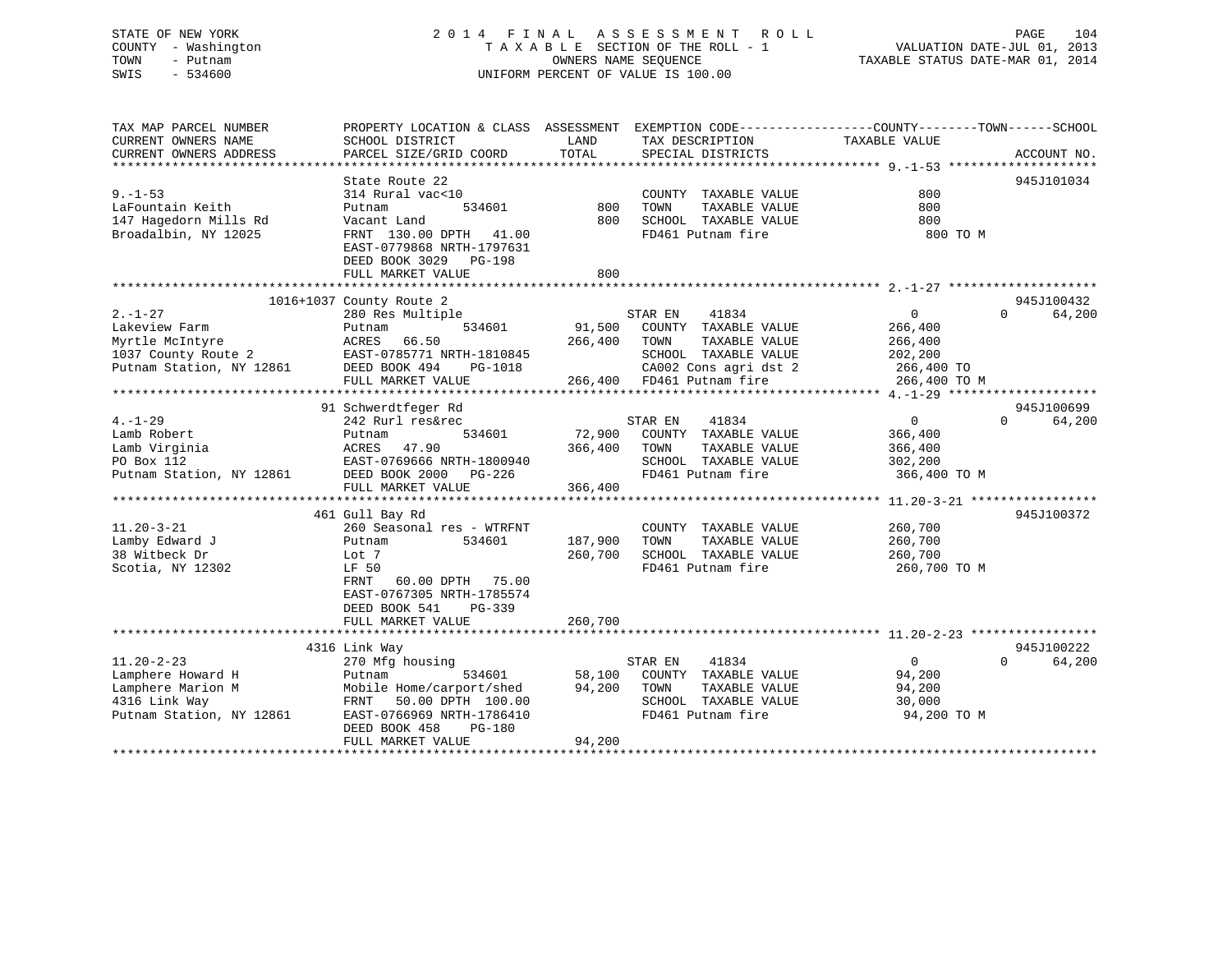### STATE OF NEW YORK 2 0 1 4 F I N A L A S S E S S M E N T R O L L PAGE 105 COUNTY - Washington T A X A B L E SECTION OF THE ROLL - 1 VALUATION DATE-JUL 01, 2013 TOWN - Putnam **CONNERS NAME SEQUENCE** TAXABLE STATUS DATE-MAR 01, 2014 SWIS - 534600 UNIFORM PERCENT OF VALUE IS 100.00

| TAX MAP PARCEL NUMBER<br>CURRENT OWNERS NAME    | SCHOOL DISTRICT                                      | LAND                 | TAX DESCRIPTION                             | PROPERTY LOCATION & CLASS ASSESSMENT EXEMPTION CODE----------------COUNTY-------TOWN------SCHOOL<br>TAXABLE VALUE |                      |
|-------------------------------------------------|------------------------------------------------------|----------------------|---------------------------------------------|-------------------------------------------------------------------------------------------------------------------|----------------------|
| CURRENT OWNERS ADDRESS                          | PARCEL SIZE/GRID COORD                               | TOTAL                | SPECIAL DISTRICTS                           |                                                                                                                   | ACCOUNT NO.          |
|                                                 |                                                      |                      |                                             |                                                                                                                   |                      |
|                                                 | Hutton Square Rd                                     |                      |                                             |                                                                                                                   | 945J100170           |
| $13. - 2 - 13$                                  | 322 Rural vac>10                                     |                      | COUNTY TAXABLE VALUE                        | 125,000                                                                                                           |                      |
| Landriscina Benny                               | 534601<br>Putnam                                     | 125,000              | TOWN<br>TAXABLE VALUE                       | 125,000                                                                                                           |                      |
| 258 Corbin Pl                                   | ACRES 111.60                                         | 125,000              | SCHOOL TAXABLE VALUE                        | 125,000                                                                                                           |                      |
| Brooklyn, NY 11235                              | EAST-0786491 NRTH-1791350                            |                      | FD461 Putnam fire                           | 125,000 TO M                                                                                                      |                      |
|                                                 | DEED BOOK 515<br>PG-286                              |                      |                                             |                                                                                                                   |                      |
|                                                 | FULL MARKET VALUE                                    | 125,000              |                                             |                                                                                                                   |                      |
|                                                 |                                                      |                      |                                             |                                                                                                                   |                      |
| $13. - 2 - 8.5$                                 | 109 County Route 2                                   |                      | STAR B<br>41854                             | $\overline{0}$<br>$\Omega$                                                                                        | 945J101043<br>30,000 |
|                                                 | 210 1 Family Res                                     |                      |                                             |                                                                                                                   |                      |
| LaPointe John R<br>LaPointe Jeanette            | 534601<br>Putnam<br>605-348                          | 118,100              | 14,900 COUNTY TAXABLE VALUE<br>TOWN         | 118,100                                                                                                           |                      |
|                                                 |                                                      |                      | TAXABLE VALUE<br>SCHOOL TAXABLE VALUE       | 118,100                                                                                                           |                      |
| 109 County Route 2<br>Putnam Station, NY 12861  | FRNT 165.00 DPTH 310.00<br>EAST-0783789 NRTH-1792275 |                      | FD461 Putnam fire                           | 88,100<br>118,100 TO M                                                                                            |                      |
|                                                 | PG-260                                               |                      |                                             |                                                                                                                   |                      |
|                                                 | DEED BOOK 552<br>FULL MARKET VALUE                   | 118,100              |                                             |                                                                                                                   |                      |
|                                                 |                                                      |                      |                                             |                                                                                                                   |                      |
|                                                 | 88 Cummings Rd                                       |                      | 80 PCT OF VALUE USED FOR EXEMPTION PURPOSES |                                                                                                                   | 945J100444           |
| $9 - 1 - 4$                                     | 271 Mfg housings                                     |                      | VET COM CT 41131                            | 12,380 12,380                                                                                                     | $\overline{0}$       |
| Lapointe Marjorie J                             | Putnam                                               | 534601 41,100 STAR B | 41854                                       | $\Omega$<br>$\Omega$                                                                                              | 30,000               |
| 88 Cummings Rd                                  | ACRES 19.60                                          |                      | 61,900 COUNTY TAXABLE VALUE                 | 49,520                                                                                                            |                      |
| Putnam Station, NY 12861                        | EAST-0780927 NRTH-1801140                            |                      | TOWN<br>TAXABLE VALUE                       | 49,520                                                                                                            |                      |
|                                                 | PG-345<br>RTH-1801140<br>DEED BOOK 680               |                      | SCHOOL TAXABLE VALUE 31,900                 |                                                                                                                   |                      |
|                                                 | FULL MARKET VALUE                                    |                      | 61,900 FD461 Putnam fire                    | 61,900 TO M                                                                                                       |                      |
|                                                 |                                                      |                      |                                             |                                                                                                                   |                      |
|                                                 | 51 County Route 2                                    |                      |                                             |                                                                                                                   | 945J100820           |
| $13. -1 - 4.2$                                  | 270 Mfg housing                                      |                      | 41834<br>STAR EN                            | $0 \qquad \qquad$<br>$\Omega$                                                                                     | 62,800               |
| LaRock Eli J                                    | 534601<br>Putnam                                     | $32,600$ $^{\rm S7}$ | COUNTY TAXABLE VALUE                        | 62,800                                                                                                            |                      |
| Lot & Tra<br>51 County Route 2                  |                                                      | 62,800               | TAXABLE VALUE<br>TOWN                       | 62,800                                                                                                            |                      |
| Putnam Station, NY 12861                        | 7.60<br>ACRES                                        |                      | SCHOOL TAXABLE VALUE                        | $\overline{0}$                                                                                                    |                      |
|                                                 | EAST-0783175 NRTH-1791611                            |                      | FD461 Putnam fire                           | 62,800 TO M                                                                                                       |                      |
|                                                 | DEED BOOK 909<br>$PG-69$                             |                      |                                             |                                                                                                                   |                      |
|                                                 | FULL MARKET VALUE                                    | 62,800               |                                             |                                                                                                                   |                      |
|                                                 |                                                      |                      |                                             |                                                                                                                   |                      |
|                                                 | 175 Mott Ln                                          |                      |                                             |                                                                                                                   | 945J100376           |
| $4. - 1 - 10$                                   | 240 Rural res                                        |                      | STAR B<br>41854                             | $\overline{0}$<br>$\Omega$                                                                                        | 30,000               |
| Larson Mark R                                   | 534601<br>Putnam                                     | 216,800              | COUNTY TAXABLE VALUE                        | 404,000                                                                                                           |                      |
| Larson Maryellen<br>across 198.11               |                                                      | 404,000              | TOWN<br>TAXABLE VALUE                       | 404,000                                                                                                           |                      |
| 175 Mott Ln                                     | EAST-0774757 NRTH-1804954                            |                      | SCHOOL TAXABLE VALUE                        | 374,000                                                                                                           |                      |
| PO Box 106                                      | DEED BOOK 790<br>PG-218                              |                      |                                             | CA002 Cons agri dst 2 404,000 TO                                                                                  |                      |
| Putnam Station, NY 12861-0106 FULL MARKET VALUE |                                                      |                      | 404,000 FD461 Putnam fire                   | 404,000 TO M                                                                                                      |                      |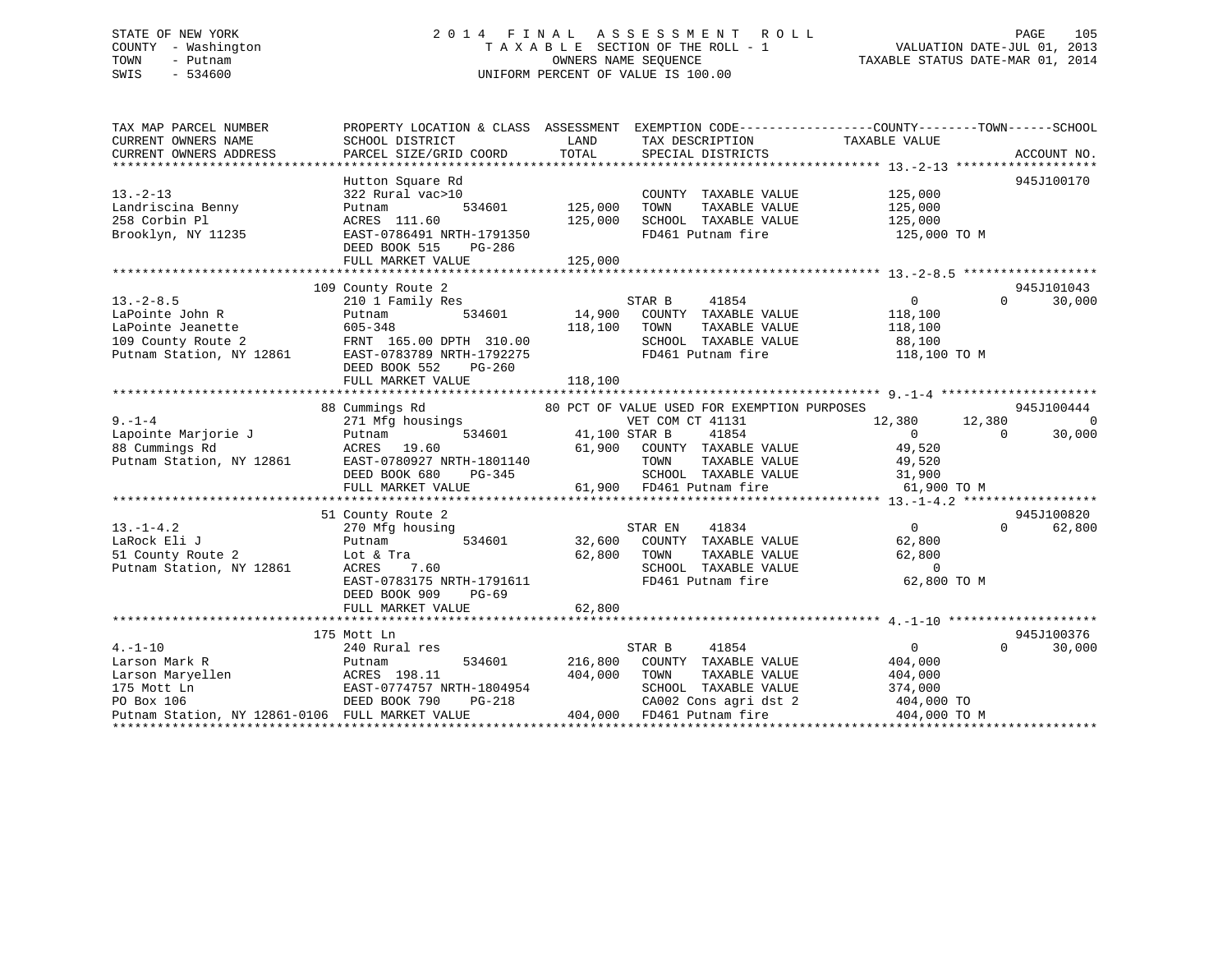### STATE OF NEW YORK 2 0 1 4 F I N A L A S S E S S M E N T R O L L PAGE 106 COUNTY - Washington T A X A B L E SECTION OF THE ROLL - 1 VALUATION DATE-JUL 01, 2013 TOWN - Putnam OWNERS NAME SEQUENCE TAXABLE STATUS DATE-MAR 01, 2014 SWIS - 534600 UNIFORM PERCENT OF VALUE IS 100.00

| TAX MAP PARCEL NUMBER<br>CURRENT OWNERS NAME<br>CURRENT OWNERS ADDRESS | PROPERTY LOCATION & CLASS ASSESSMENT<br>SCHOOL DISTRICT<br>PARCEL SIZE/GRID COORD | LAND<br>TOTAL | TAX DESCRIPTION<br>SPECIAL DISTRICTS          | EXEMPTION CODE----------------COUNTY-------TOWN-----SCHOOL<br>TAXABLE VALUE | ACCOUNT NO.        |
|------------------------------------------------------------------------|-----------------------------------------------------------------------------------|---------------|-----------------------------------------------|-----------------------------------------------------------------------------|--------------------|
|                                                                        |                                                                                   |               |                                               |                                                                             |                    |
|                                                                        | 44 Liddle-Harris Rd                                                               |               |                                               |                                                                             |                    |
| $12.-3-6.3$                                                            | 242 Rurl res&rec                                                                  |               | STAR B<br>41854                               | $\overline{0}$                                                              | $\Omega$<br>30,000 |
| Lauzon Jerome W                                                        | 534601<br>Putnam                                                                  | 59,600        | COUNTY TAXABLE VALUE                          | 282,900                                                                     |                    |
| 44 Liddle Harris Rd                                                    | APA aprvd J2001-669                                                               | 282,900       | TOWN<br>TAXABLE VALUE                         | 282,900                                                                     |                    |
| Putnam Station, NY 12861                                               | ACRES<br>34.60                                                                    |               | SCHOOL TAXABLE VALUE                          | 252,900                                                                     |                    |
|                                                                        | EAST-0776462 NRTH-1786709                                                         |               | FD461 Putnam fire                             | 282,900 TO M                                                                |                    |
|                                                                        | DEED BOOK 1830 PG-177                                                             |               |                                               |                                                                             |                    |
|                                                                        | FULL MARKET VALUE                                                                 | 282,900       |                                               |                                                                             |                    |
|                                                                        |                                                                                   |               |                                               |                                                                             |                    |
|                                                                        | 67 Wrights Rd                                                                     |               |                                               |                                                                             | 945J100579         |
| $2. - 1 - 6$                                                           | 240 Rural res<br>- WTRFNT                                                         |               | STAR B<br>41854                               | $\mathbf{0}$                                                                | $\Omega$<br>30,000 |
| LaVallie Michael F                                                     | 534601<br>Putnam                                                                  | 55,000        | COUNTY TAXABLE VALUE                          | 123,700                                                                     |                    |
| LaVallie Nancy L                                                       | House & Lot                                                                       | 123,700       | TOWN<br>TAXABLE VALUE                         | 123,700                                                                     |                    |
| 67 Wrights Rd                                                          | ACRES 13.50                                                                       |               | SCHOOL TAXABLE VALUE                          | 93,700                                                                      |                    |
| Putnam Station, NY 12861                                               | EAST-0786441 NRTH-1812170                                                         |               | FD461 Putnam fire                             | 123,700 TO M                                                                |                    |
|                                                                        | DEED BOOK 2784 PG-74                                                              |               |                                               |                                                                             |                    |
|                                                                        | FULL MARKET VALUE                                                                 | 123,700       |                                               |                                                                             |                    |
|                                                                        |                                                                                   |               |                                               |                                                                             |                    |
|                                                                        | County Route 1<br>312 Vac w/imprv - WTRFNT                                        |               |                                               |                                                                             | 945J100969         |
| $7.12 - 1 - 16.4$<br>Lawrence Charles                                  | 534601<br>Putnam                                                                  | 97,800        | COUNTY TAXABLE VALUE<br>TOWN<br>TAXABLE VALUE | 100,600<br>100,600                                                          |                    |
| Lawrence Patricia                                                      | LF 28                                                                             | 100,600       | SCHOOL TAXABLE VALUE                          | 100,600                                                                     |                    |
| 108 Long Pasture Way                                                   | 28.00 DPTH 165.00<br>FRNT                                                         |               | FD461 Putnam fire                             | 100,600 TO M                                                                |                    |
| Tiverton, RI 02878                                                     | EAST-0767612 NRTH-1798056                                                         |               |                                               |                                                                             |                    |
|                                                                        | DEED BOOK 856<br><b>PG-118</b>                                                    |               |                                               |                                                                             |                    |
|                                                                        | FULL MARKET VALUE                                                                 | 100,600       |                                               |                                                                             |                    |
|                                                                        |                                                                                   |               |                                               |                                                                             |                    |
|                                                                        | 457 County Route 1                                                                |               |                                               |                                                                             | 945J100966         |
| $7.12 - 1 - 35$                                                        | 260 Seasonal res                                                                  |               | COUNTY TAXABLE VALUE                          | 327,000                                                                     |                    |
| Lawrence Charles                                                       | 534601<br>Putnam                                                                  | 160,700       | TOWN<br>TAXABLE VALUE                         | 327,000                                                                     |                    |
| Lawrence Patricia                                                      | FRNT 139.00 DPTH 150.00                                                           | 327,000       | SCHOOL TAXABLE VALUE                          | 327,000                                                                     |                    |
| 108 Long Passture Way                                                  | EAST-0768658 NRTH-1798042                                                         |               | FD461 Putnam fire                             | 327,000 TO M                                                                |                    |
| Tiverton, RI 02878                                                     | DEED BOOK 856<br><b>PG-118</b>                                                    |               |                                               |                                                                             |                    |
|                                                                        | FULL MARKET VALUE                                                                 | 327,000       |                                               |                                                                             |                    |
|                                                                        |                                                                                   |               |                                               |                                                                             |                    |
|                                                                        | 2035 Mill Bay                                                                     |               |                                               |                                                                             | 945J100386         |
| $13. - 3 - 9$                                                          | 260 Seasonal res - WTRFNT                                                         |               | COUNTY TAXABLE VALUE                          | 35,000                                                                      |                    |
| Leisenfelder Nancy A                                                   | 534601<br>Putnam                                                                  | 5,500         | TAXABLE VALUE<br>TOWN                         | 35,000                                                                      |                    |
| 100 Starks Knob Rd                                                     | FRNT 100.00 DPTH 83.00                                                            | 35,000        | SCHOOL TAXABLE VALUE                          | 35,000                                                                      |                    |
| Schuylerville, NY 12871                                                | EAST-0790135 NRTH-1791525                                                         |               | FD461 Putnam fire                             | 35,000 TO M                                                                 |                    |
|                                                                        | DEED BOOK 2195 PG-257                                                             |               |                                               |                                                                             |                    |
|                                                                        | FULL MARKET VALUE                                                                 | 35,000        |                                               |                                                                             |                    |
|                                                                        |                                                                                   |               |                                               |                                                                             |                    |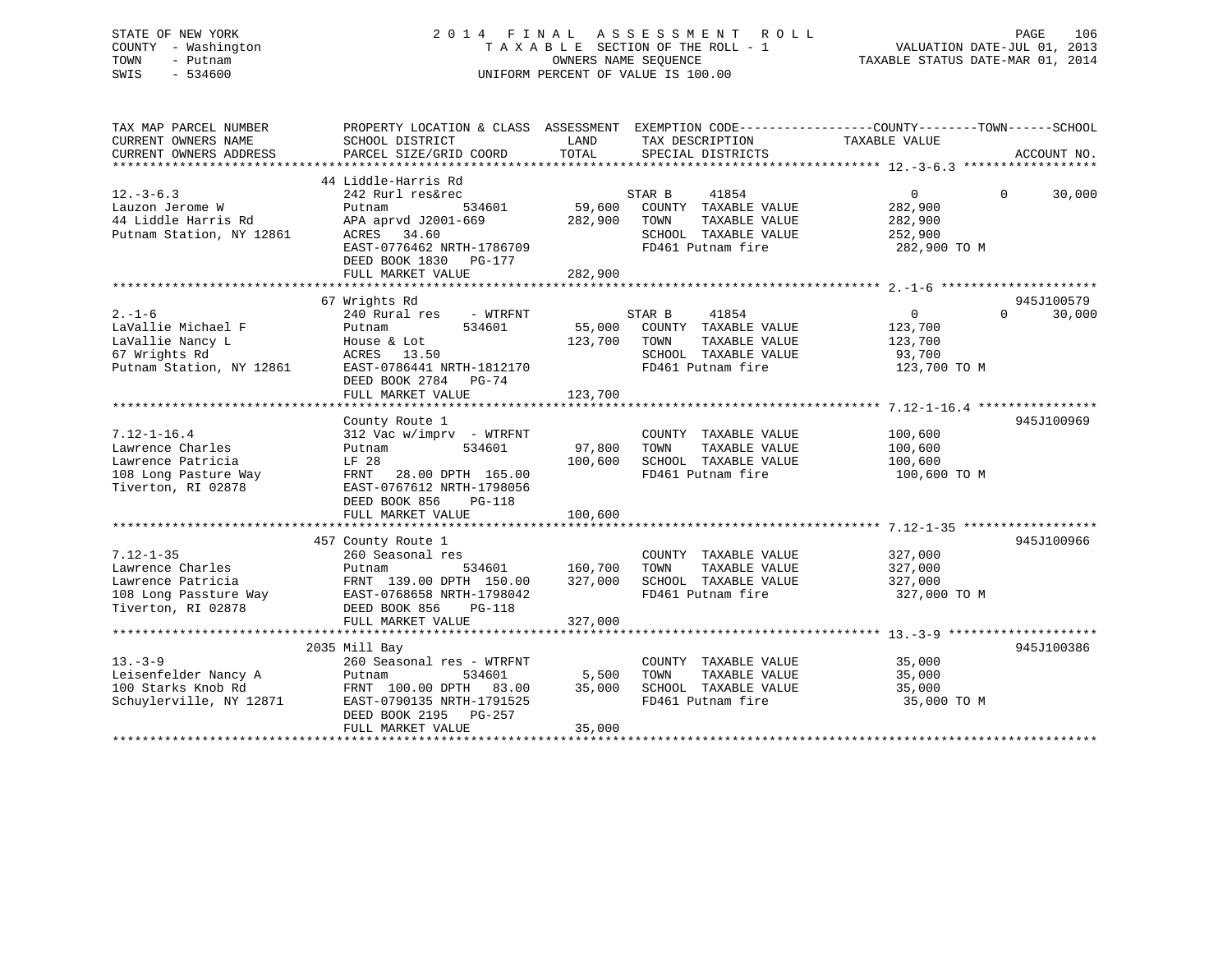### STATE OF NEW YORK 2 0 1 4 F I N A L A S S E S S M E N T R O L L PAGE 107 COUNTY - Washington T A X A B L E SECTION OF THE ROLL - 1 VALUATION DATE-JUL 01, 2013 TOWN - Putnam OWNERS NAME SEQUENCE TAXABLE STATUS DATE-MAR 01, 2014 SWIS - 534600 UNIFORM PERCENT OF VALUE IS 100.00

| TAX MAP PARCEL NUMBER      | PROPERTY LOCATION & CLASS ASSESSMENT EXEMPTION CODE----------------COUNTY-------TOWN------SCHOOL |              |                             |               |             |
|----------------------------|--------------------------------------------------------------------------------------------------|--------------|-----------------------------|---------------|-------------|
| CURRENT OWNERS NAME        | SCHOOL DISTRICT                                                                                  | LAND         | TAX DESCRIPTION             | TAXABLE VALUE |             |
| CURRENT OWNERS ADDRESS     | PARCEL SIZE/GRID COORD                                                                           | TOTAL        | SPECIAL DISTRICTS           |               | ACCOUNT NO. |
|                            |                                                                                                  |              |                             |               |             |
|                            | 426 Liddle-Harris Rd                                                                             |              |                             |               | 945J100557  |
| $8. - 2 - 13$              | 322 Rural vac>10                                                                                 |              | COUNTY TAXABLE VALUE        | 83,800        |             |
| Leonforte Ellen C Trustee  | 534601<br>Putnam                                                                                 | 83,800 TOWN  | TAXABLE VALUE               | 83,800        |             |
| Ellen C Leonforte Trust    | ACRES<br>68.80                                                                                   | 83,800       | SCHOOL TAXABLE VALUE        |               |             |
|                            | ACRES 68.80<br>EAST-0775591 NRTH-1793784                                                         |              |                             | 83,800        |             |
| 9018 SE 118 th St          |                                                                                                  |              | FD461 Putnam fire           | 83,800 TO M   |             |
| Summerfield, FL 34491      | DEED BOOK 3075 PG-345                                                                            |              |                             |               |             |
|                            | FULL MARKET VALUE                                                                                | 83,800       |                             |               |             |
|                            |                                                                                                  |              |                             |               |             |
|                            | Liddle-Harris Rd                                                                                 |              |                             |               |             |
| $8. - 2 - 20.6$            | 314 Rural vac<10                                                                                 |              | COUNTY TAXABLE VALUE        | 300           |             |
| Leonforte Ellen C Trustee  | 534601<br>Putnam                                                                                 |              | 300 TOWN<br>TAXABLE VALUE   | 300           |             |
| Ellen C Leonforte Trust    | FRNT 195.00 DPTH 45.00 300 SCHOOL TAXABLE VALUE                                                  |              |                             | 300           |             |
| 9231 SE 124th Pl           | EAST-0774690 NRTH-1794668                                                                        |              | FD461 Putnam fire           | 300 TO M      |             |
| Summerfield, FL 34491      | DEED BOOK 3075 PG-345                                                                            |              |                             |               |             |
|                            | FULL MARKET VALUE                                                                                | 300          |                             |               |             |
|                            |                                                                                                  |              |                             |               |             |
|                            | County Route 1                                                                                   |              |                             |               |             |
| $8. - 2 - 5.14$            |                                                                                                  |              | COUNTY TAXABLE VALUE        |               |             |
|                            | 971 Wetlands                                                                                     |              |                             | 1,200         |             |
| Lestingi Rachael R         | 534601<br>Putnam                                                                                 |              | 1,200 TOWN<br>TAXABLE VALUE | 1,200         |             |
| 326 County Route 7         | Restricted                                                                                       |              | 1,200 SCHOOL TAXABLE VALUE  | 1,200         |             |
| Clemons, NY 12819          | $P/O$ Sub lot 13                                                                                 |              | FD461 Putnam fire           | 1,200 TO M    |             |
|                            | ACRES<br>2.45                                                                                    |              |                             |               |             |
|                            | EAST-0771428 NRTH-1798652                                                                        |              |                             |               |             |
|                            | DEED BOOK 867<br>PG-150                                                                          |              |                             |               |             |
|                            | FULL MARKET VALUE                                                                                | 1,200        |                             |               |             |
|                            |                                                                                                  |              |                             |               |             |
|                            | Pulpit Point Rd                                                                                  |              |                             |               | 945J100122  |
| $16. - 1 - 15$             | 322 Rural vac>10 - WTRFNT                                                                        |              | COUNTY TAXABLE VALUE        | 167,100       |             |
| Letendre Richard P         | 534601<br>Putnam                                                                                 | 167,100 TOWN | TAXABLE VALUE               | 167,100       |             |
| Letendre Gladys            | Row 734/54;3122/92;479/98                                                                        | 167,100      | SCHOOL TAXABLE VALUE        | 167,100       |             |
| 20 Bear Hill Rd            | ACRES 134.40                                                                                     |              | FD461 Putnam fire           | 167,100 TO M  |             |
| Cumberland, RI 02864       | EAST-0781691 NRTH-1778542                                                                        |              |                             |               |             |
|                            |                                                                                                  |              |                             |               |             |
|                            | DEED BOOK 479 PG-986                                                                             |              |                             |               |             |
|                            | FULL MARKET VALUE                                                                                | 167,100      |                             |               |             |
|                            |                                                                                                  |              |                             |               |             |
|                            | 6207 Oliver Way                                                                                  |              |                             |               | 945J100876  |
| $12. - 1 - 14$             | 260 Seasonal res                                                                                 |              | COUNTY TAXABLE VALUE        | 251,300       |             |
| Levin Lawrence             | 534601<br>Putnam                                                                                 | 135,100      | TOWN<br>TAXABLE VALUE       | 251,300       |             |
| Levin Ronnie Schlesinger B | 454/402                                                                                          | 251,300      | SCHOOL TAXABLE VALUE        | 251,300       |             |
| PO Box 18                  | $614/236$ +240;882-335+337                                                                       |              | FD461 Putnam fire           | 251,300 TO M  |             |
| Pownal, VT 05261           | ACRES<br>3.01                                                                                    |              |                             |               |             |
|                            | EAST-0767289 NRTH-1791718                                                                        |              |                             |               |             |
|                            | DEED BOOK 799<br>PG-177                                                                          |              |                             |               |             |
|                            | FULL MARKET VALUE                                                                                | 251,300      |                             |               |             |
|                            |                                                                                                  |              |                             |               |             |
|                            |                                                                                                  |              |                             |               |             |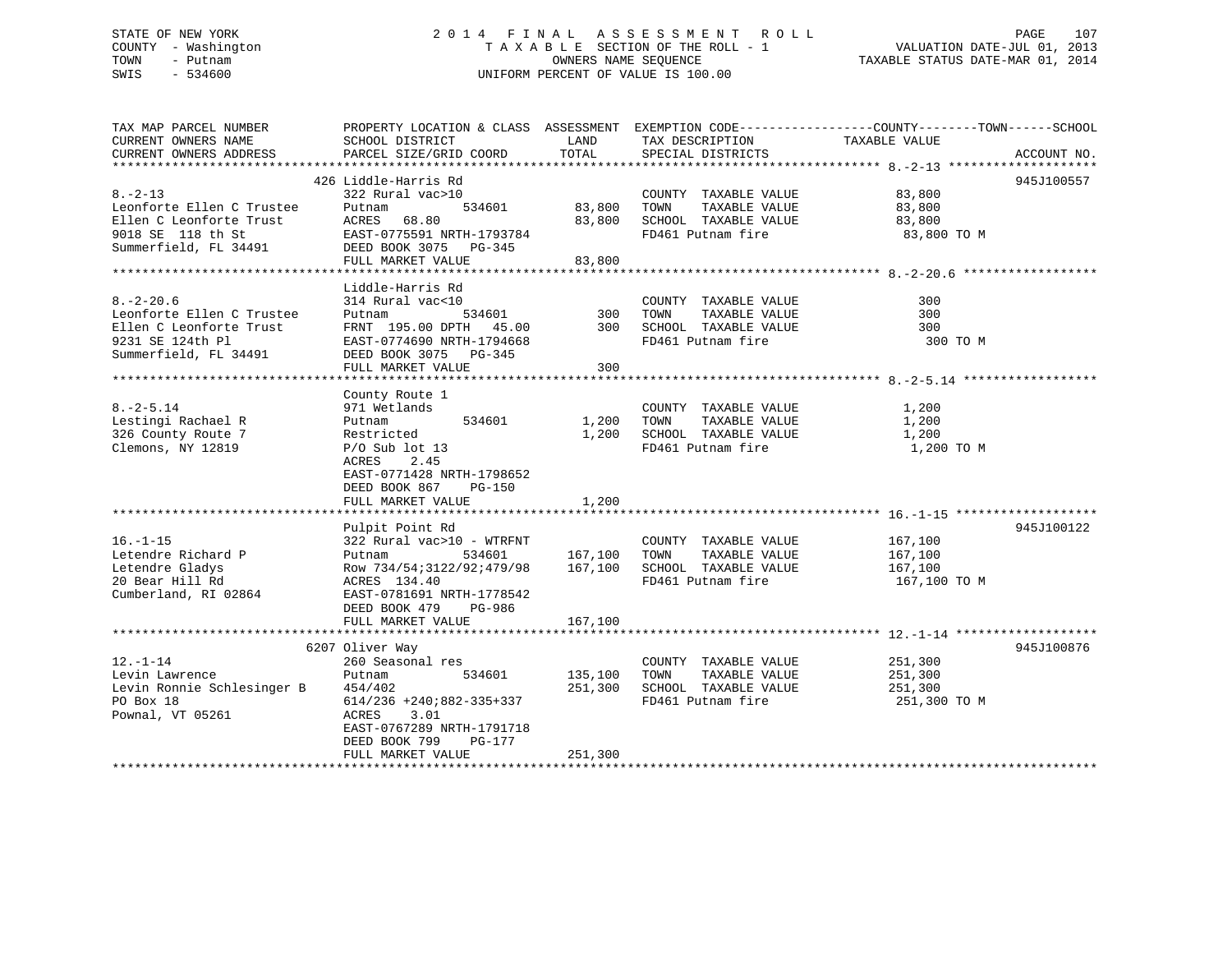### STATE OF NEW YORK 2 0 1 4 F I N A L A S S E S S M E N T R O L L PAGE 108 COUNTY - Washington T A X A B L E SECTION OF THE ROLL - 1 VALUATION DATE-JUL 01, 2013 TOWN - Putnam OWNERS NAME SEQUENCE TAXABLE STATUS DATE-MAR 01, 2014 SWIS - 534600 UNIFORM PERCENT OF VALUE IS 100.00

| TAX MAP PARCEL NUMBER     |                             |                 | PROPERTY LOCATION & CLASS ASSESSMENT EXEMPTION CODE----------------COUNTY-------TOWN------SCHOOL |                |                          |
|---------------------------|-----------------------------|-----------------|--------------------------------------------------------------------------------------------------|----------------|--------------------------|
| CURRENT OWNERS NAME       | SCHOOL DISTRICT             | LAND            | TAX DESCRIPTION                                                                                  | TAXABLE VALUE  |                          |
| CURRENT OWNERS ADDRESS    | PARCEL SIZE/GRID COORD      | TOTAL           | SPECIAL DISTRICTS                                                                                |                | ACCOUNT NO.              |
|                           |                             |                 |                                                                                                  |                |                          |
|                           | Evergreen Shores Way        |                 |                                                                                                  |                |                          |
| $12. - 4 - 42.1$          | 314 Rural vac<10            |                 | COUNTY TAXABLE VALUE                                                                             | 1,000          |                          |
|                           |                             |                 |                                                                                                  |                |                          |
| Leyh Peter A              | Putnam<br>534601            | 1,000           | TAXABLE VALUE<br>TOWN                                                                            | 1,000          |                          |
| 5560 Evergreen Shores Way | FRNT 63.00 DPTH 64.00       | 1,000           | SCHOOL TAXABLE VALUE                                                                             | 1,000          |                          |
| Putnam Station, NY 12861  | EAST-0767083 NRTH-1790615   |                 | FD461 Putnam fire                                                                                | 1,000 TO M     |                          |
|                           | DEED BOOK 3146 PG-246       |                 |                                                                                                  |                |                          |
|                           | FULL MARKET VALUE           | 1,000           |                                                                                                  |                |                          |
|                           |                             |                 |                                                                                                  |                |                          |
|                           | 5560 Evergreen Shores Way   |                 |                                                                                                  |                | 945J100903               |
| $12. - 4 - 43$            | 210 1 Family Res - WTRFNT   |                 | 41854<br>STAR B                                                                                  | $\overline{0}$ | 30,000<br>$\Omega$       |
| Leyh Peter A              | Putnam<br>534601            | 462,478         | COUNTY TAXABLE VALUE                                                                             | 693,478        |                          |
| 5560 Evergreen Shores Way | Lot 4: Esmt 3150/71         | 693,478         | TOWN<br>TAXABLE VALUE                                                                            | 693,478        |                          |
| Putnam Station, NY 12861  | LF $125$ : Filed survey 424 |                 | SCHOOL TAXABLE VALUE                                                                             | 663,478        |                          |
|                           | 3.46 BANK<br>ACRES<br>185   |                 | FD461 Putnam fire                                                                                | 693,478 TO M   |                          |
|                           |                             |                 |                                                                                                  |                |                          |
|                           | EAST-0767374 NRTH-1790655   |                 |                                                                                                  |                |                          |
|                           | DEED BOOK 816<br>PG-222     |                 |                                                                                                  |                |                          |
|                           | FULL MARKET VALUE           | 693,478         |                                                                                                  |                |                          |
|                           |                             |                 |                                                                                                  |                |                          |
|                           | 824 Gull Bay Rd             |                 |                                                                                                  |                | 945J100388               |
| $14. - 1 - 11$            | 210 1 Family Res - WTRFNT   |                 | COUNTY TAXABLE VALUE                                                                             | 1442,700       |                          |
| Lichtenstein Family LLC   | Putnam<br>534601            | 740,800         | TOWN<br>TAXABLE VALUE                                                                            | 1442,700       |                          |
| 12 Beresford Rd           | LF 250                      | 1442,700        | SCHOOL TAXABLE VALUE                                                                             | 1442,700       |                          |
| Allendale, NJ 07401       | ACRES<br>1.70               |                 | FD461 Putnam fire                                                                                | 1442,700 TO M  |                          |
|                           | EAST-0763582 NRTH-1779006   |                 |                                                                                                  |                |                          |
|                           | DEED BOOK 918<br>PG-271     |                 |                                                                                                  |                |                          |
|                           |                             |                 |                                                                                                  |                |                          |
|                           | FULL MARKET VALUE           | 1442,700        |                                                                                                  |                |                          |
|                           |                             |                 |                                                                                                  |                |                          |
|                           | 5135 Bayview Way            |                 |                                                                                                  |                | 945J100263               |
| $12. - 4 - 17$            | 260 Seasonal res - WTRFNT   |                 | COUNTY TAXABLE VALUE                                                                             | 428,600        |                          |
| Lill Joseph               | 534601<br>Putnam            | 357,000         | TOWN<br>TAXABLE VALUE                                                                            | 428,600        |                          |
| Lill Christine            | ROW 373/590: BR's           | 428,600         | SCHOOL TAXABLE VALUE                                                                             | 428,600        |                          |
| 21 Beech St               | ELF 60                      |                 | FD461 Putnam fire                                                                                | 428,600 TO M   |                          |
| Oakland, NJ 07436         | FRNT 62.00 DPTH 323.00      |                 |                                                                                                  |                |                          |
|                           | EAST-0767115 NRTH-1788717   |                 |                                                                                                  |                |                          |
|                           | DEED BOOK 722<br>PG-341     |                 |                                                                                                  |                |                          |
|                           |                             | 428,600         |                                                                                                  |                |                          |
|                           | FULL MARKET VALUE           |                 |                                                                                                  |                |                          |
|                           |                             |                 |                                                                                                  |                |                          |
|                           | 2310 Black Point Rd         |                 |                                                                                                  |                | 945J100207               |
| $4.5 - 1 - 25$            | 260 Seasonal res - WTRFNT   |                 | VET WAR CT 41121                                                                                 | 30,000         | 12,000<br>$\overline{0}$ |
| Lindstrom Donald H        | Putnam<br>534601            |                 | 504,000 VET DIS CT 41141                                                                         | 40,815         | 40,000<br>$\mathbf 0$    |
| Lindstrom Cecile J        | LF 86                       | 816,300 STAR EN | 41834                                                                                            | $\overline{0}$ | $\Omega$<br>64,200       |
| 2310 Black Point Rd       | FRNT 86.00 DPTH 169.00      |                 | COUNTY TAXABLE VALUE                                                                             | 745,485        |                          |
| Ticonderoga, NY 12883     | EAST-0769368 NRTH-1807673   |                 | TAXABLE VALUE<br>TOWN                                                                            | 764,300        |                          |
|                           | DEED BOOK 3183 PG-63        |                 | SCHOOL TAXABLE VALUE                                                                             | 752,100        |                          |
|                           | FULL MARKET VALUE           |                 | 816,300 BP461 Black Pt Sewer Dist                                                                | .00 UN C       |                          |
|                           |                             |                 | FD461 Putnam fire                                                                                | 816,300 TO M   |                          |
|                           |                             |                 |                                                                                                  |                |                          |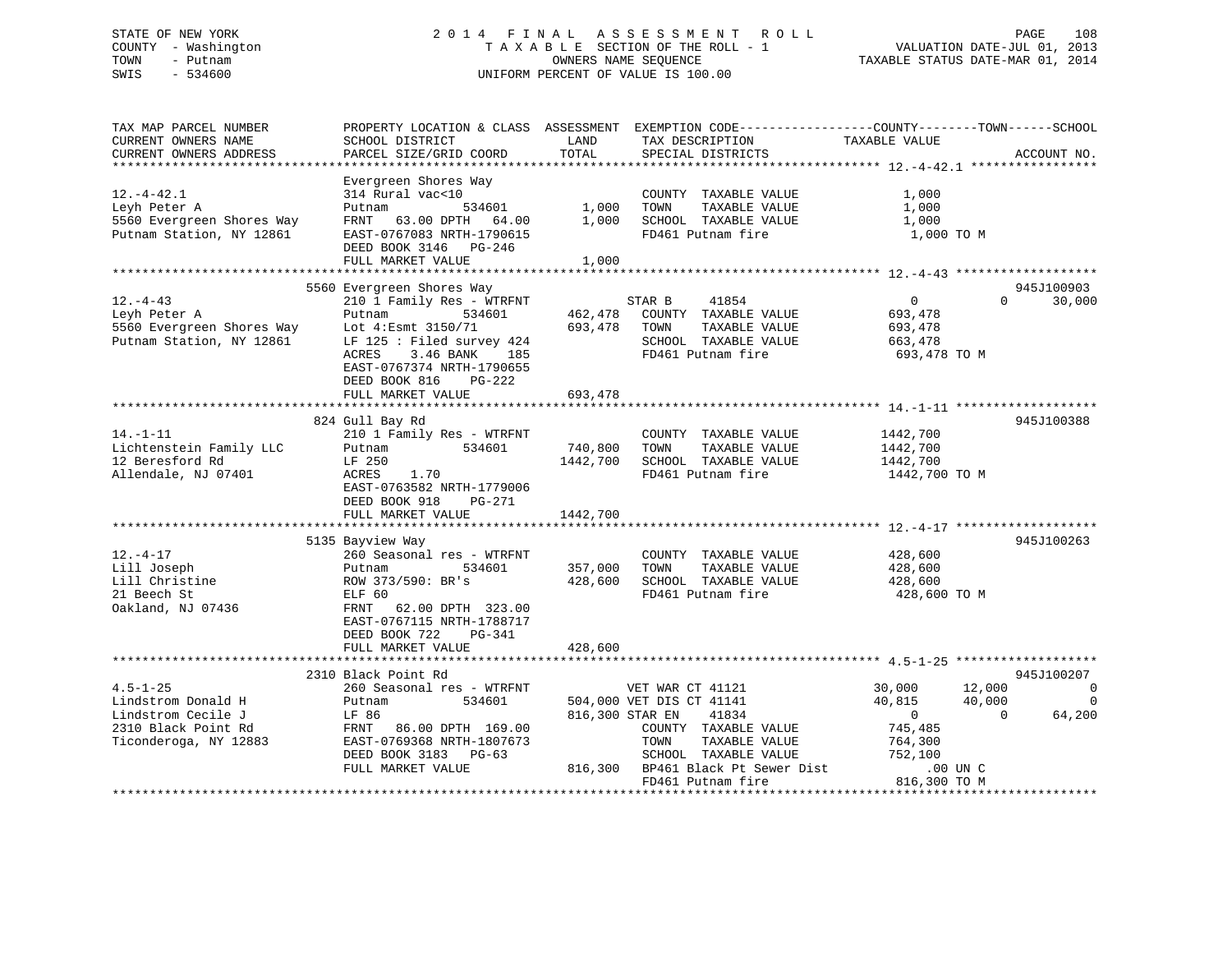# STATE OF NEW YORK 2 0 1 4 F I N A L A S S E S S M E N T R O L L PAGE 109 COUNTY - Washington T A X A B L E SECTION OF THE ROLL - 1 VALUATION DATE-JUL 01, 2013 TOWN - Putnam OWNERS NAME SEQUENCE TAXABLE STATUS DATE-MAR 01, 2014 SWIS - 534600 UNIFORM PERCENT OF VALUE IS 100.00

| TAX MAP PARCEL NUMBER     | PROPERTY LOCATION & CLASS ASSESSMENT           |          |                             |               |             |
|---------------------------|------------------------------------------------|----------|-----------------------------|---------------|-------------|
| CURRENT OWNERS NAME       | SCHOOL DISTRICT                                | LAND     | TAX DESCRIPTION             | TAXABLE VALUE |             |
| CURRENT OWNERS ADDRESS    | PARCEL SIZE/GRID COORD                         | TOTAL    | SPECIAL DISTRICTS           |               | ACCOUNT NO. |
|                           |                                                |          |                             |               |             |
|                           | 495 County Route 1                             |          |                             |               | 945J100925  |
| $7.12 - 1 - 14$           |                                                |          |                             | 1173,800      |             |
|                           | 210 1 Family Res - WTRFNT                      |          | COUNTY TAXABLE VALUE        |               |             |
| Livornese Gen Partnership | Putnam<br>534601                               | 726,600  | TOWN<br>TAXABLE VALUE       | 1173,800      |             |
| Attn: L & J Livornese     | LF 130                                         | 1173,800 | SCHOOL TAXABLE VALUE        | 1173,800      |             |
| 39 Loft Dr                | ACRES<br>1.17                                  |          | FD461 Putnam fire           | 1173,800 TO M |             |
| Martinsville, NJ 08836    | EAST-0767669 NRTH-1797897                      |          |                             |               |             |
|                           | DEED BOOK 748<br>$PG-219$                      |          |                             |               |             |
|                           | FULL MARKET VALUE                              | 1173,800 |                             |               |             |
|                           |                                                |          |                             |               |             |
|                           | 2007 Mill Bay                                  |          |                             |               | 945J100387  |
| $13. - 3 - 17$            | 260 Seasonal res - WTRFNT                      |          | COUNTY TAXABLE VALUE 39,800 |               |             |
| Lochner Keith             | Putnam<br>534601                               | 5,800    | TOWN<br>TAXABLE VALUE       | 39,800        |             |
| Lochner Christine         | FRNT 133.00 DPTH 130.00                        | 39,800   | SCHOOL TAXABLE VALUE        | 39,800        |             |
|                           |                                                |          |                             |               |             |
| RD 1 Box 234M             | EAST-0789260 NRTH-1790354                      |          | FD461 Putnam fire           | 39,800 TO M   |             |
| Westerlo, NY 12193        | DEED BOOK 495<br>PG-515                        |          |                             |               |             |
|                           | FULL MARKET VALUE                              | 39,800   |                             |               |             |
|                           |                                                |          |                             |               |             |
|                           | Liddle-Harris Rd                               |          |                             |               | 945J101101  |
| $8. - 2 - 4.14$           | 314 Rural vac<10                               |          | COUNTY TAXABLE VALUE 24,300 |               |             |
| Lovell Christopher A      | 534601<br>Putnam                               | 24,300   | TOWN<br>TAXABLE VALUE       | 24,300        |             |
| Lovell Kelly A            | 9.30<br>ACRES                                  | 24,300   | SCHOOL TAXABLE VALUE        | 24,300        |             |
| 467 Liddle-Harris Rd      | EAST-0774175 NRTH-1795926                      |          | FD461 Putnam fire           | 24,300 TO M   |             |
| Putnam Station, NY 12861  | DEED BOOK 1972    PG-122                       |          |                             |               |             |
|                           | FULL MARKET VALUE                              | 24,300   |                             |               |             |
|                           |                                                |          |                             |               |             |
|                           |                                                |          |                             |               |             |
|                           | 467 Liddle-Harris Rd                           |          |                             |               | 945J100098  |
| $8. - 2 - 14$             | 280 Res Multiple                               |          | COUNTY TAXABLE VALUE        | 216,900       |             |
| Lovell Christopher A      | 534601<br>Putnam                               | 17,300   | TOWN<br>TAXABLE VALUE       | 216,900       |             |
| Lovell Kelly A            | 1.60<br>ACRES                                  | 216,900  | SCHOOL TAXABLE VALUE        | 216,900       |             |
| 467 Liddle-Harris Rd      | EAST-0774341 NRTH-1795634                      |          | FD461 Putnam fire           | 216,900 TO M  |             |
|                           | Putnam Station, NY 12861 DEED BOOK 1972 PG-122 |          |                             |               |             |
|                           | FULL MARKET VALUE                              | 216,900  |                             |               |             |
|                           |                                                |          |                             |               |             |
|                           | 4513 Crow Point Way                            |          |                             |               | 945J100097  |
| $11.20 - 1 - 4$           | 260 Seasonal res - WTRFNT                      |          | COUNTY TAXABLE VALUE        | 273,300       |             |
| Lovell Edith W -LE-       | Putnam<br>534601                               | 244,800  | TOWN<br>TAXABLE VALUE       | 273,300       |             |
|                           |                                                |          | SCHOOL TAXABLE VALUE        |               |             |
| Gontier Bonnie J          | LF 50                                          | 273,300  |                             | 273,300       |             |
| 59 Euclid Ave             | FRNT 30.00 DPTH 113.00                         |          | FD461 Putnam fire           | 273,300 TO M  |             |
| Troy, NY 12180            | EAST-0766018 NRTH-1787375                      |          |                             |               |             |
|                           | DEED BOOK 2261 PG-310                          |          |                             |               |             |
|                           | FULL MARKET VALUE                              | 273,300  |                             |               |             |
|                           |                                                |          |                             |               |             |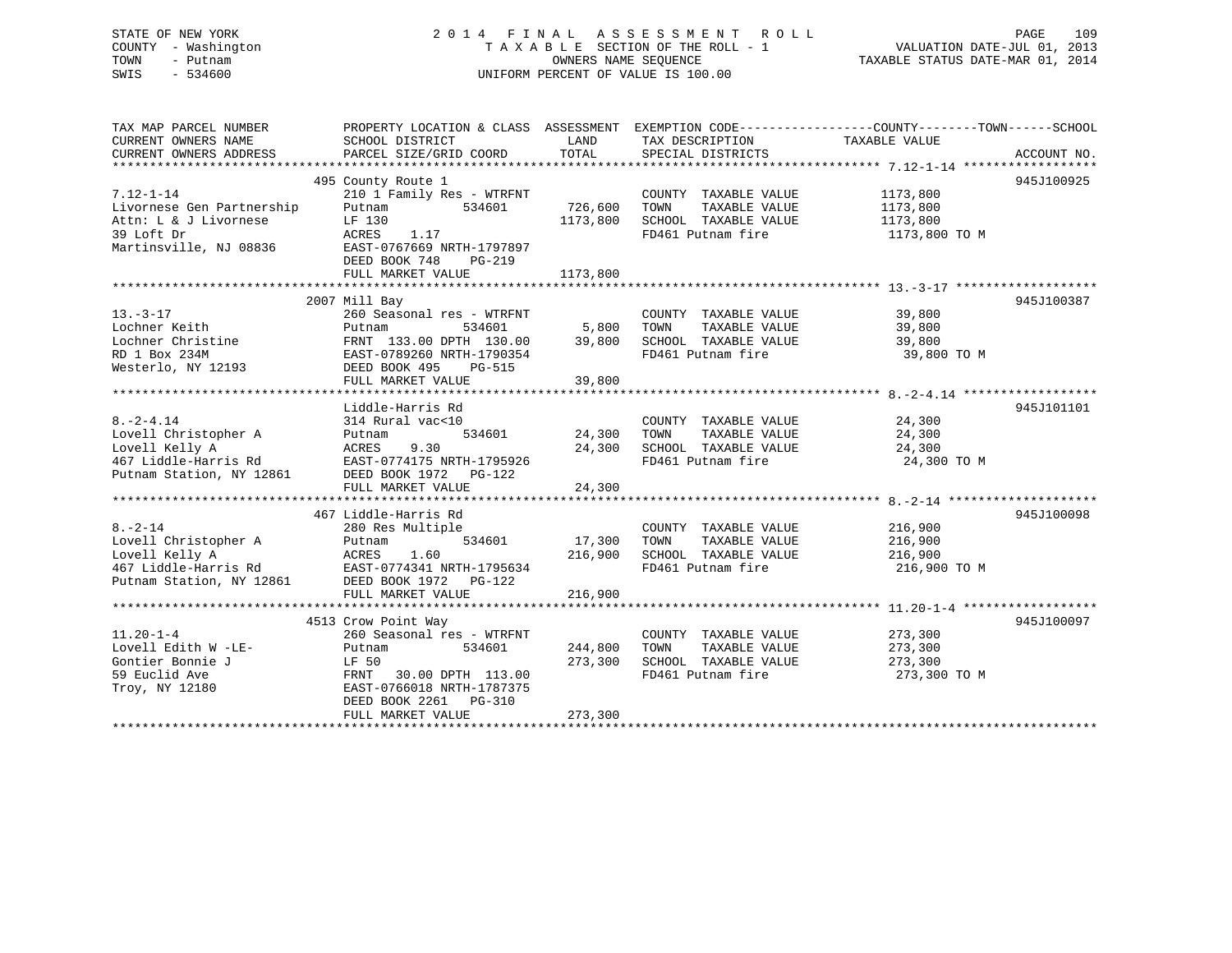STATE OF NEW YORK 2 0 1 4 F I N A L A S S E S S M E N T R O L L PAGE 110 COUNTY - Washington T A X A B L E SECTION OF THE ROLL - 1 VALUATION DATE-JUL 01, 2013 TOWN - Putnam OWNERS NAME SEQUENCE TAXABLE STATUS DATE-MAR 01, 2014 SWIS - 534600 UNIFORM PERCENT OF VALUE IS 100.00 TAX MAP PARCEL NUMBER PROPERTY LOCATION & CLASS ASSESSMENT EXEMPTION CODE---------------COUNTY-------TOWN------SCHOOL<br>CURRENT OWNERS NAME SCHOOL DISTRICT LAND TAX DESCRIPTION

| CURRENI UWNERƏ ADDREƏƏ | RAKARA SIRRAAKIN AAARD    | TATAT   | PRECTHE DIPIKICIP     |              | ACCOUNT NO. |
|------------------------|---------------------------|---------|-----------------------|--------------|-------------|
|                        |                           |         |                       |              |             |
|                        | 469 Gull Bay Rd           |         |                       |              | 945J100303  |
| $11.20 - 3 - 17$       | 260 Seasonal res - WTRFNT |         | COUNTY TAXABLE VALUE  | 267,700      |             |
| Lubbe Steven J         | 534601<br>Putnam          | 109,400 | TAXABLE VALUE<br>TOWN | 267,700      |             |
| PO Box 5314            | Lot 10A & C               | 267,700 | SCHOOL TAXABLE VALUE  | 267,700      |             |
| Clifton Park, NY 12065 | LF 15                     |         | FD461 Putnam fire     | 267,700 TO M |             |
|                        | FRNT<br>25.00 DPTH 83.00  |         |                       |              |             |
|                        | EAST-0767156 NRTH-1785437 |         |                       |              |             |
|                        | DEED BOOK 2788 PG-326     |         |                       |              |             |
|                        | FULL MARKET VALUE         | 267,700 |                       |              |             |
|                        |                           |         |                       |              |             |
|                        | 80 Gull Bay Rd            |         |                       |              | 945J100672  |
| $12.-3-11$             | 312 Vac w/imprv           |         | COUNTY TAXABLE VALUE  | 8,800        |             |
| Lundeen John Marion    | 534601<br>Putnam          | 2,300   | TOWN<br>TAXABLE VALUE | 8,800        |             |
|                        | FRNT 100.00 DPTH 200.00   | 8,800   | SCHOOL TAXABLE VALUE  | 8,800        |             |
| Lundeen Douglas        |                           |         |                       |              |             |
| 2316 Aqua Bluff Pl     | EAST-0775875 NRTH-1785149 |         | FD461 Putnam fire     | 8,800 TO M   |             |
| Sarasota Fla, 34231    | DEED BOOK 812<br>PG-337   |         |                       |              |             |
|                        | FULL MARKET VALUE         | 8,800   |                       |              |             |
|                        |                           |         |                       |              |             |
|                        | Liddle-Harris Rd          |         |                       |              | 945J100577  |
| $12. - 3 - 8$          | 314 Rural vac<10          |         | COUNTY TAXABLE VALUE  | 500          |             |
| Lundeen Marion J       | 534601<br>Putnam          | 500     | TOWN<br>TAXABLE VALUE | 500          |             |
| 2316 Aqua Bluff Pl     | FRNT 261.00 DPTH 122.00   | 500     | SCHOOL TAXABLE VALUE  | 500          |             |
| Sarasota, FL 34231     | EAST-0776060 NRTH-1785148 |         | FD461 Putnam fire     | 500 TO M     |             |
|                        | DEED BOOK 905<br>PG-209   |         |                       |              |             |
|                        | FULL MARKET VALUE         | 500     |                       |              |             |
|                        |                           |         |                       |              |             |
|                        | Gull Bay Rd               |         |                       |              | 945J100576  |
| $12. - 3 - 9$          | 314 Rural vac<10          |         | COUNTY TAXABLE VALUE  | 600          |             |
| Lundeen Marion J       | 534601<br>Putnam          | 600     | TOWN<br>TAXABLE VALUE | 600          |             |
| 2316 Aqua Bluff Pl     | FRNT 100.00 DPTH 200.00   | 600     | SCHOOL TAXABLE VALUE  | 600          |             |
| Sarasota, FL 34231     | EAST-0776007 NRTH-1784990 |         | FD461 Putnam fire     | 600 TO M     |             |
|                        | DEED BOOK 905<br>PG-209   |         |                       |              |             |
|                        |                           |         |                       |              |             |
|                        | FULL MARKET VALUE         | 600     |                       |              |             |
|                        |                           |         |                       |              |             |
|                        | 76 Gull Bay Rd            |         |                       |              | 945J100678  |
| $12. - 3 - 10$         | 260 Seasonal res          |         | COUNTY TAXABLE VALUE  | 85,100       |             |
| Lundeen Marion J       | 534601<br>Putnam          | 12,300  | TOWN<br>TAXABLE VALUE | 85,100       |             |
| 2316 Aqua Bluff Pl     | FRNT 100.00 DPTH 200.00   | 85,100  | SCHOOL TAXABLE VALUE  | 85,100       |             |
| Sarasota, FL 34231     | EAST-0775942 NRTH-1785070 |         | FD461 Putnam fire     | 85,100 TO M  |             |
|                        | DEED BOOK 905<br>PG-215   |         |                       |              |             |
|                        | FULL MARKET VALUE         | 85,100  |                       |              |             |
|                        |                           |         |                       |              |             |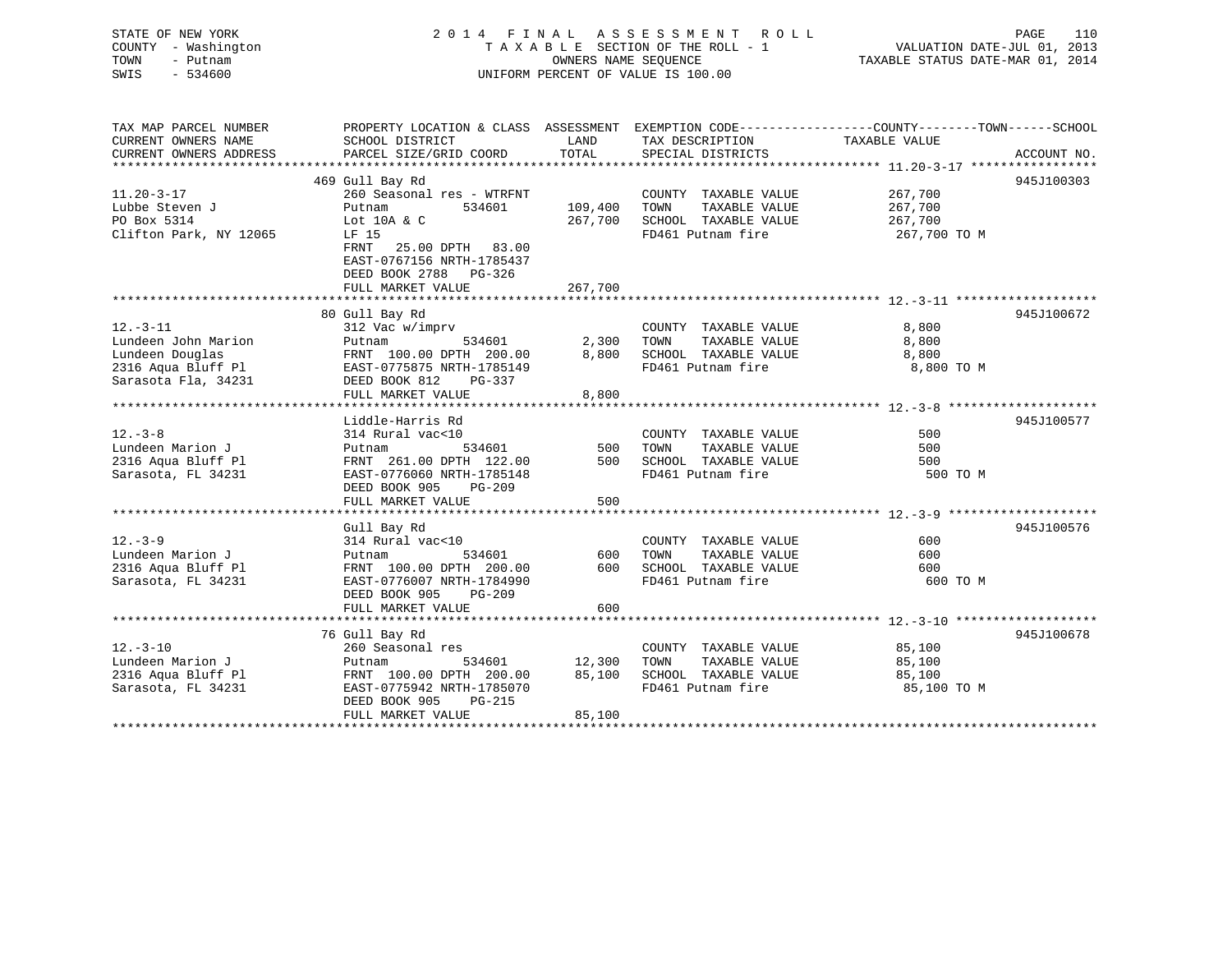# STATE OF NEW YORK 2 0 1 4 F I N A L A S S E S S M E N T R O L L PAGE 111 COUNTY - Washington T A X A B L E SECTION OF THE ROLL - 1 VALUATION DATE-JUL 01, 2013 TOWN - Putnam OWNERS NAME SEQUENCE TAXABLE STATUS DATE-MAR 01, 2014 SWIS - 534600 UNIFORM PERCENT OF VALUE IS 100.00

| TAX MAP PARCEL NUMBER<br>CURRENT OWNERS NAME<br>CURRENT OWNERS ADDRESS                                | PROPERTY LOCATION & CLASS ASSESSMENT EXEMPTION CODE---------------COUNTY-------TOWN-----SCHOOL<br>SCHOOL DISTRICT<br>PARCEL SIZE/GRID COORD                            | LAND<br>TOTAL                           | TAX DESCRIPTION<br>SPECIAL DISTRICTS                                                                          | TAXABLE VALUE                                                   | ACCOUNT NO.                      |
|-------------------------------------------------------------------------------------------------------|------------------------------------------------------------------------------------------------------------------------------------------------------------------------|-----------------------------------------|---------------------------------------------------------------------------------------------------------------|-----------------------------------------------------------------|----------------------------------|
| *********************                                                                                 |                                                                                                                                                                        |                                         |                                                                                                               |                                                                 |                                  |
| $5. - 1 - 3$<br>Lyme Adirondack Timberlands<br>I LLC<br>123 Quaker Rd Ste 107<br>Queensbury, NY 12804 | State Route 22/E Off<br>910 Priv forest<br>534601<br>Putnam<br>Mt Lot 14<br>2214/105<br>ACRES 15.00<br>EAST-0782191 NRTH-1805471<br>DEED BOOK 2214<br>PG-61            | 7,500<br>7,500                          | COUNTY TAXABLE VALUE<br>TAXABLE VALUE<br>TOWN<br>SCHOOL TAXABLE VALUE<br>FD461 Putnam fire                    | 7,500<br>7,500<br>7,500<br>7,500 TO M                           | 945J100329                       |
|                                                                                                       | FULL MARKET VALUE                                                                                                                                                      | 7,500                                   |                                                                                                               |                                                                 |                                  |
| $5. - 2 - 1$<br>Lyme Adirondack Timberlands<br>I LLC<br>123 Quaker Rd Ste 107<br>Queensbury, NY 12804 | County Route 2<br>910 Priv forest<br>534601<br>Putnam<br>Lot 16 And Hunting Camp<br>2214/105<br>ACRES 599.70                                                           | 221,926<br>233,926                      | COUNTY TAXABLE VALUE<br>TOWN<br>TAXABLE VALUE<br>SCHOOL TAXABLE VALUE<br>FD461 Putnam fire                    | 233,926<br>233,926<br>233,926<br>233,926 TO M                   | 945J100328                       |
|                                                                                                       | EAST-0785993 NRTH-1806773<br>DEED BOOK 2214 PG-61<br>CONSERVATION ESMT % 26.00<br>FULL MARKET VALUE<br>*****************                                               | 233,926                                 |                                                                                                               |                                                                 |                                  |
|                                                                                                       | Liddle-Harris Rd                                                                                                                                                       |                                         |                                                                                                               |                                                                 | 945J100333                       |
| $12. - 2 - 11$<br>Lyme Adirondack Timberlands<br>123 Quaker Rd Ste 107<br>Queensbury, NY 12804        | 910 Priv forest<br>Putnam<br>534601<br>2214/105<br>ACRES 100.00<br>EAST-0773621 NRTH-1790570<br>DEED BOOK 2214 PG-61<br>CONSERVATION ESMT % 26.00<br>FULL MARKET VALUE | 44,400<br>44,400<br>44,400              | COUNTY TAXABLE VALUE<br>TOWN<br>TAXABLE VALUE<br>SCHOOL TAXABLE VALUE<br>FD461 Putnam fire                    | 44,400<br>44,400<br>44,400<br>44,400 TO M                       |                                  |
|                                                                                                       | **********************                                                                                                                                                 |                                         |                                                                                                               |                                                                 |                                  |
| $13.-1-12$<br>Lynch April M<br>84 Best Rd<br>Putnam Station, NY 12861                                 | 84 Best Rd<br>240 Rural res<br>534601<br>Putnam<br>57.30<br>ACRES<br>EAST-0780328 NRTH-1785899<br>DEED BOOK 3096 PG-257                                                | 82,300<br>205,900                       | 41854<br>STAR B<br>COUNTY TAXABLE VALUE<br>TAXABLE VALUE<br>TOWN<br>SCHOOL TAXABLE VALUE<br>FD461 Putnam fire | $\overline{0}$<br>205,900<br>205,900<br>175,900<br>205,900 TO M | 945J100068<br>30,000<br>$\Omega$ |
|                                                                                                       | FULL MARKET VALUE                                                                                                                                                      | 205,900                                 |                                                                                                               |                                                                 |                                  |
|                                                                                                       | *************************<br>5319 .8 Mile Way                                                                                                                          | * * * * * * * * * * * * * * * * * * * * |                                                                                                               |                                                                 | 945J100407                       |
| $12. - 4 - 10$<br>Lynch Marjorie<br>Attn: Alpheus Lynch Jr<br>15 Grove Ave<br>Latham, NY 12110-3844   | 280 Res Multiple - WTRFNT<br>534601<br>Putnam<br>2 Camps<br>LF 60<br>FRNT 75.00 DPTH 585.00<br>EAST-0767295 NRTH-1789154<br>DEED BOOK 327<br>PG-521                    | 352,300<br>496,500                      | COUNTY TAXABLE VALUE<br>TOWN<br>TAXABLE VALUE<br>SCHOOL TAXABLE VALUE<br>FD461 Putnam fire                    | 496,500<br>496,500<br>496,500<br>496,500 TO M                   |                                  |
| ************************                                                                              | FULL MARKET VALUE                                                                                                                                                      | 496,500                                 |                                                                                                               |                                                                 |                                  |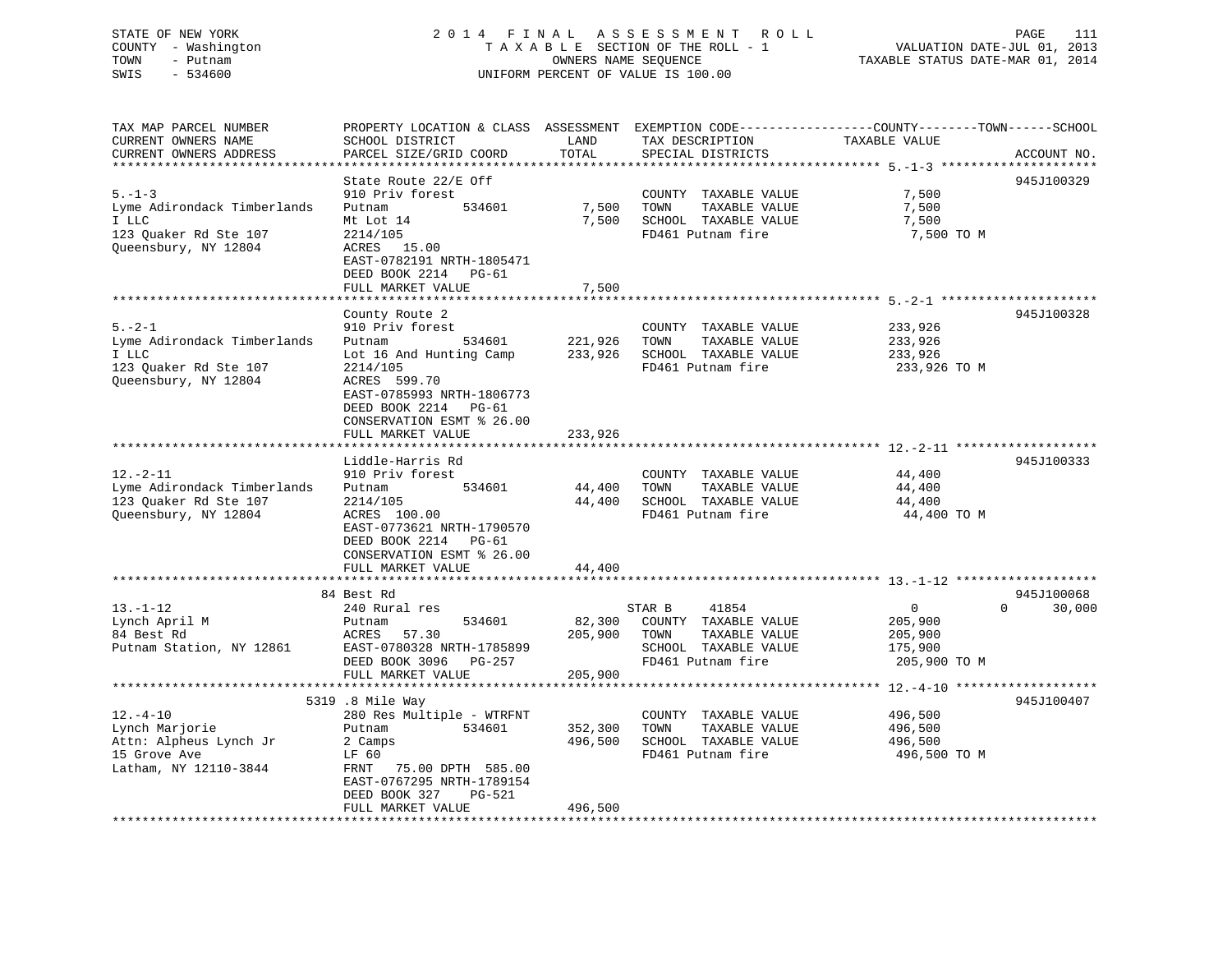# STATE OF NEW YORK 2 0 1 4 F I N A L A S S E S S M E N T R O L L PAGE 112 COUNTY - Washington T A X A B L E SECTION OF THE ROLL - 1 VALUATION DATE-JUL 01, 2013 TOWN - Putnam OWNERS NAME SEQUENCE TAXABLE STATUS DATE-MAR 01, 2014 SWIS - 534600 UNIFORM PERCENT OF VALUE IS 100.00

| TAX MAP PARCEL NUMBER<br>CURRENT OWNERS NAME<br>CURRENT OWNERS ADDRESS                                                                                                                    | PROPERTY LOCATION & CLASS ASSESSMENT<br>SCHOOL DISTRICT<br>PARCEL SIZE/GRID COORD                                                                                     | LAND<br>TOTAL                 | EXEMPTION CODE-----------------COUNTY-------TOWN------SCHOOL<br>TAX DESCRIPTION<br>SPECIAL DISTRICTS                | TAXABLE VALUE                                                       | ACCOUNT NO.                      |
|-------------------------------------------------------------------------------------------------------------------------------------------------------------------------------------------|-----------------------------------------------------------------------------------------------------------------------------------------------------------------------|-------------------------------|---------------------------------------------------------------------------------------------------------------------|---------------------------------------------------------------------|----------------------------------|
| $8. -2 - 4.2$<br>MacAlpine Jane<br>10 Gaikis Rd<br>Whitehall, NY 12887                                                                                                                    | 310 Peterson Rd<br>210 1 Family Res<br>534601<br>Putnam<br>Lot 1<br>9.87<br>ACRES<br>EAST-0776371 NRTH-1797901<br>DEED BOOK 1827<br>PG-306<br>FULL MARKET VALUE       | 34,900<br>95,000<br>95,000    | COUNTY TAXABLE VALUE<br>TAXABLE VALUE<br>TOWN<br>SCHOOL TAXABLE VALUE<br>FD461 Putnam fire                          | 95,000<br>95,000<br>95,000<br>95,000 TO M                           | 945J100951                       |
| $4. - 1 - 7$<br>Mack James A<br>Mack Noel S<br>9966 Lake Shore Dr<br>Hague, NY 12836                                                                                                      | 256 Schwerdtfeger Rd<br>242 Rurl res&rec<br>534601<br>Putnam<br>ACRES 155.00<br>EAST-0772267 NRTH-1805234<br>DEED BOOK 2589 PG-276<br>FULL MARKET VALUE               | 167,500<br>238,600<br>238,600 | COUNTY TAXABLE VALUE<br>TOWN<br>TAXABLE VALUE<br>SCHOOL TAXABLE VALUE<br>CA002 Cons agri dst 2<br>FD461 Putnam fire | 238,600<br>238,600<br>238,600<br>238,600 TO<br>238,600 TO M         | 945J100585                       |
| $2. - 1 - 28$<br>Mack Noel S Trustee<br>Smith Family Irrevocable Trust ACRES 334.30<br>128 Craig Rd<br>Putnam Station, NY 12861<br>MAY BE SUBJECT TO PAYMENT<br>UNDER RPTL480A UNTIL 2023 | 128 Craig Rd<br>242 Rurl res&rec<br>534601<br>Putnam<br>EAST-0783013 NRTH-1805992<br>DEED BOOK 923<br>PG-235<br>FULL MARKET VALUE                                     | 269,700<br>442,100<br>442,100 | FOR 480A 47460<br>COUNTY TAXABLE VALUE<br>TOWN<br>TAXABLE VALUE<br>SCHOOL TAXABLE VALUE<br>FD461 Putnam fire        | 162,500<br>162,500<br>279,600<br>279,600<br>279,600<br>442,100 TO M | 945J100145<br>162,500            |
| $16. - 1 - 5.2$<br>Macmakin Jeffrey<br>334 Lake Rd<br>Putnam Station, NY 12861                                                                                                            | 334 Lake Rd<br>242 Rurl res&rec<br>534601<br>Putnam<br>505/745<br>ACRES 41.80<br>EAST-0784102 NRTH-1783711<br>DEED BOOK 449<br>PG-341<br>FULL MARKET VALUE            | 66,800<br>151,100<br>151,100  | STAR B<br>41854<br>COUNTY TAXABLE VALUE<br>TAXABLE VALUE<br>TOWN<br>SCHOOL TAXABLE VALUE<br>FD461 Putnam fire       | $\overline{0}$<br>151,100<br>151,100<br>121,100<br>151,100 TO M     | 945J100839<br>$\Omega$<br>30,000 |
| $8. - 2 - 5.7$<br>Macquesten Reginald<br>Macquesten Jeanette<br>229 Glenburnie Rd<br>Putnam Station, NY 12861                                                                             | 229 County Route 1<br>242 Rurl res&rec<br>534601<br>Putnam<br>Sub Lot 7<br>ACRES 19.58<br>EAST-0773352 NRTH-1798408<br>DEED BOOK 742<br>$PG-124$<br>FULL MARKET VALUE | 59,600<br>194,000<br>194,000  | 41854<br>STAR B<br>COUNTY TAXABLE VALUE<br>TAXABLE VALUE<br>TOWN<br>SCHOOL TAXABLE VALUE<br>FD461 Putnam fire       | $\overline{0}$<br>194,000<br>194,000<br>164,000<br>194,000 TO M     | 945J100391<br>$\Omega$<br>30,000 |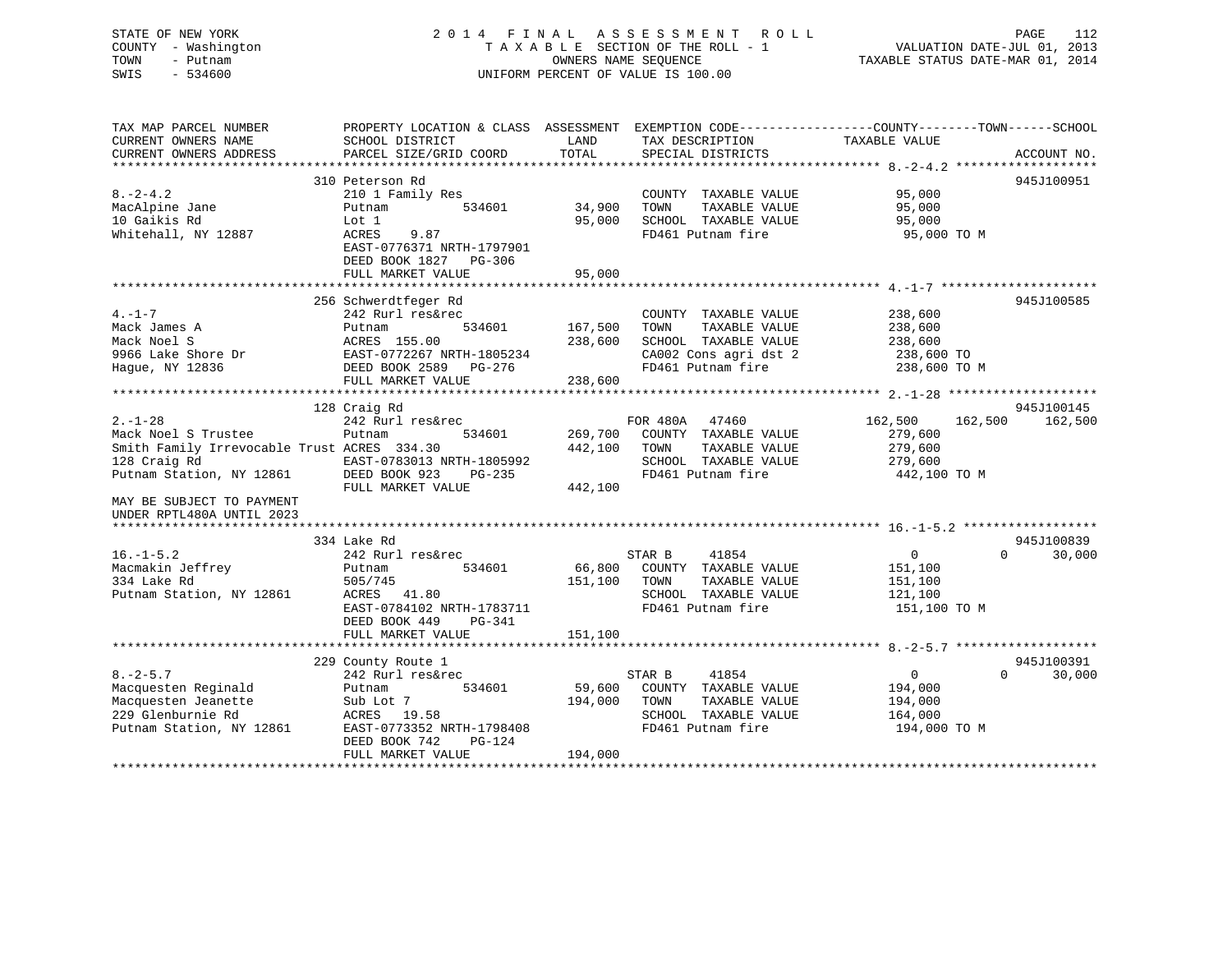# STATE OF NEW YORK 2 0 1 4 F I N A L A S S E S S M E N T R O L L PAGE 113 COUNTY - Washington T A X A B L E SECTION OF THE ROLL - 1 VALUATION DATE-JUL 01, 2013 TOWN - Putnam OWNERS NAME SEQUENCE TAXABLE STATUS DATE-MAR 01, 2014 SWIS - 534600 UNIFORM PERCENT OF VALUE IS 100.00

| TAX MAP PARCEL NUMBER<br>CURRENT OWNERS NAME<br>CURRENT OWNERS ADDRESS                                                      | PROPERTY LOCATION & CLASS ASSESSMENT<br>SCHOOL DISTRICT<br>PARCEL SIZE/GRID COORD                                                                                                      | LAND<br>TOTAL                 | TAX DESCRIPTION<br>SPECIAL DISTRICTS                                                                                                     | EXEMPTION CODE-----------------COUNTY-------TOWN------SCHOOL<br>TAXABLE VALUE                                          | ACCOUNT NO.                      |
|-----------------------------------------------------------------------------------------------------------------------------|----------------------------------------------------------------------------------------------------------------------------------------------------------------------------------------|-------------------------------|------------------------------------------------------------------------------------------------------------------------------------------|------------------------------------------------------------------------------------------------------------------------|----------------------------------|
| $8. - 2 - 5.8$<br>Macquesten Reginald<br>Macquesten Jeanette<br>229 County Route 1<br>PO Box 94<br>Putnam Station, NJ 12861 | 221 County Route 1<br>242 Rurl res&rec<br>534601<br>Putnam<br>Sub Lot 8<br>ACRES 37.85<br>EAST-0774210 NRTH-1798668<br>DEED BOOK 834<br>PG-134<br>FULL MARKET VALUE                    | 77,900<br>212,200<br>212,200  | COUNTY TAXABLE VALUE<br>TAXABLE VALUE<br>TOWN<br>SCHOOL TAXABLE VALUE<br>FD461 Putnam fire                                               | 212,200<br>212,200<br>212,200<br>212,200 TO M                                                                          | 945J100391                       |
| $7.8 - 1 - 6$<br>Macwithey Associates<br>Timothy G Baldwin<br>PO Box 306<br>Moon, VA 23119                                  | 3051 Lake George Way<br>280 Res Multiple - WTRFNT<br>534601<br>Putnam<br>LF 100<br>ACRES<br>2.20<br>EAST-0767302 NRTH-1799436<br>DEED BOOK 607<br>$PG-61$<br>FULL MARKET VALUE         | 582,400<br>905,400<br>905,400 | COUNTY TAXABLE VALUE<br>TOWN<br>TAXABLE VALUE<br>SCHOOL TAXABLE VALUE<br>FD461 Putnam fire                                               | 905,400<br>905,400<br>905,400<br>905,400 TO M                                                                          | 945J100409                       |
|                                                                                                                             |                                                                                                                                                                                        |                               |                                                                                                                                          |                                                                                                                        |                                  |
| $13.-2-14.2$<br>Maiolo Larry S<br>Maiolo Bonnie S<br>211 County Route 3<br>Putnam Station, NY 12861                         | 211 County Route 3<br>210 1 Family Res<br>534601<br>Putnam<br>5.00<br>ACRES<br>EAST-0785238 NRTH-1787846<br>DEED BOOK 643<br>PG-81<br>FULL MARKET VALUE<br>*************************** | 30,000<br>151,800<br>151,800  | STAR B<br>41854<br>COUNTY TAXABLE VALUE<br>TAXABLE VALUE<br>TOWN<br>SCHOOL TAXABLE VALUE<br>FD461 Putnam fire<br>*********************** | $\overline{0}$<br>151,800<br>151,800<br>121,800<br>151,800 TO M<br>********************* 13.-2-8.2 ******************* | 945J100954<br>30,000<br>$\Omega$ |
| $13.-2-8.2$<br>Malaney Richard T<br>Malaney Ruth<br>51 Hutton Square Rd<br>Putnam Station, NY 12861                         | 51 Hutton Square Rd<br>210 1 Family Res<br>534601<br>Putnam<br>ACRES<br>4.60<br>EAST-0785197 NRTH-1792482<br>DEED BOOK 483<br>PG-1030<br>FULL MARKET VALUE                             | 28,500<br>211,200<br>211,200  | 41834<br>STAR EN<br>COUNTY TAXABLE VALUE<br>TOWN<br>TAXABLE VALUE<br>SCHOOL TAXABLE VALUE<br>FD461 Putnam fire                           | $\overline{0}$<br>211,200<br>211,200<br>147,000<br>211,200 TO M                                                        | 945J100957<br>$\Omega$<br>64,200 |
| $13 - 2 - 8.3$<br>Malaney Richard T<br>Malaney Ruth E<br>Hutton Square Rd<br>Putnam Station, NY 12861                       | Hutton Square Rd<br>314 Rural vac<10<br>534601<br>Putnam<br>4.5 Acc<br>ACRES<br>5.50 BANK<br>150<br>EAST-0784643 NRTH-1792587<br>DEED BOOK 506<br>PG-588<br>FULL MARKET VALUE          | 20,600<br>20,600<br>20,600    | COUNTY TAXABLE VALUE<br>TAXABLE VALUE<br>TOWN<br>SCHOOL TAXABLE VALUE<br>FD461 Putnam fire                                               | 20,600<br>20,600<br>20,600<br>20,600 TO M                                                                              | 945J101041                       |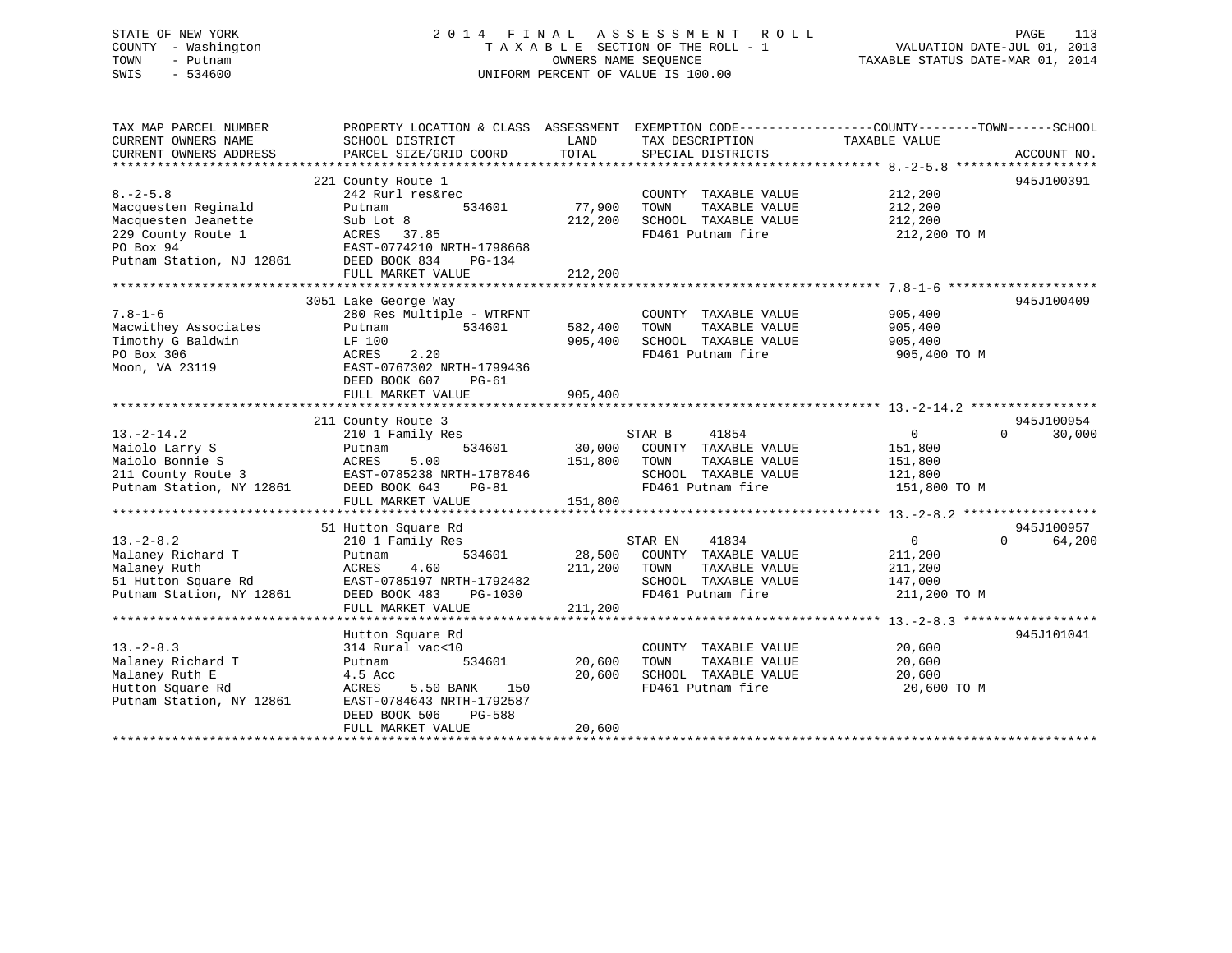# STATE OF NEW YORK 2 0 1 4 F I N A L A S S E S S M E N T R O L L PAGE 114 COUNTY - Washington T A X A B L E SECTION OF THE ROLL - 1 VALUATION DATE-JUL 01, 2013 TOWN - Putnam OWNERS NAME SEQUENCE TAXABLE STATUS DATE-MAR 01, 2014 SWIS - 534600 UNIFORM PERCENT OF VALUE IS 100.00

| TAX MAP PARCEL NUMBER<br>CURRENT OWNERS NAME<br>CURRENT OWNERS ADDRESS                                    | SCHOOL DISTRICT<br>PARCEL SIZE/GRID COORD                                                                                                                                                                  | LAND<br>TOTAL                 | PROPERTY LOCATION & CLASS ASSESSMENT EXEMPTION CODE---------------COUNTY-------TOWN-----SCHOOL<br>TAX DESCRIPTION<br>SPECIAL DISTRICTS | TAXABLE VALUE                                               | ACCOUNT NO. |
|-----------------------------------------------------------------------------------------------------------|------------------------------------------------------------------------------------------------------------------------------------------------------------------------------------------------------------|-------------------------------|----------------------------------------------------------------------------------------------------------------------------------------|-------------------------------------------------------------|-------------|
| $7.12 - 2 - 7$<br>Maletta Patricia<br>41 Wendover Rd<br>Forest Hills, NY 11375                            | Lake George Way South<br>314 Rural vac<10 - WTRFNT<br>534601<br>Putnam<br>LF 10<br>FRNT 136.00 DPTH 207.00<br>EAST-0767501 NRTH-1797088<br>DEED BOOK 701<br>$PG-143$<br>FULL MARKET VALUE                  | 68,400<br>68,400<br>68,400    | COUNTY TAXABLE VALUE<br>TOWN<br>TAXABLE VALUE<br>SCHOOL TAXABLE VALUE<br>FD461 Putnam fire                                             | 68,400<br>68,400<br>68,400<br>68,400 TO M                   | 945J100414  |
| $7.12 - 2 - 8$<br>Maletta Patricia<br>41 Wendover Rd<br>Forest Hills, NY 11375                            | 2045 Lake George Way<br>314 Rural vac<10<br>534601<br>Putnam<br>FRNT 165.00 DPTH 344.00<br>EAST-0767411 NRTH-1796996<br>DEED BOOK 817 PG-176<br>FULL MARKET VALUE                                          | 60,700<br>60,700<br>60,700    | COUNTY TAXABLE VALUE<br>TAXABLE VALUE<br>TOWN<br>SCHOOL TAXABLE VALUE<br>FD461 Putnam fire                                             | 60,700<br>60,700<br>60,700<br>60,700 TO M                   | 945J100450  |
| $7.12 - 2 - 14$<br>Maletta Patricia A<br>41 Wendover Rd<br>Forest Hills, NY 11375                         | 2044 Lake George Way South<br>260 Seasonal res - WTRFNT<br>Putnam<br>534601<br>Lot 7<br>LF 90<br>FRNT 90.00 DPTH 122.00<br>EAST-0767293 NRTH-1797092<br>DEED BOOK 613<br>PG-217<br>FULL MARKET VALUE       | 416,000<br>570,900<br>570,900 | COUNTY TAXABLE VALUE<br>TAXABLE VALUE<br>TOWN<br>SCHOOL TAXABLE VALUE<br>FD461 Putnam fire                                             | 570,900<br>570,900<br>570,900<br>570,900 TO M               | 945J100216  |
| $1.18 - 1 - 12$<br>Malle Garry<br>Malle Ann<br>34 Fairview Dr<br>Essex Junction, VT 05452                 | 2152 Black Point Rd<br>260 Seasonal res - WTRFNT<br>534601<br>Putnam<br>LF 52': 2223/211 esmt 497,900<br>FRNT 50.00 DPTH 310.00<br>EAST-0771756 NRTH-1810361<br>DEED BOOK 2300 PG-312<br>FULL MARKET VALUE | 351,900<br>497,900            | COUNTY TAXABLE VALUE<br>TOWN<br>TAXABLE VALUE<br>SCHOOL TAXABLE VALUE<br>BP461 Black Pt Sewer Dist<br>FD461 Putnam fire                | 497,900<br>497,900<br>497,900<br>$.00$ UN C<br>497,900 TO M | 945J100415  |
| $8. - 2 - 4.13$<br>Mallon Christopher<br>Mallon Janet<br>575 Liddle-Harris Rd<br>Putnam Station, NY 12861 | 575 Liddle-Harris Rd<br>242 Rurl res&rec<br>534601<br>Putnam<br>46.50<br>ACRES<br>EAST-0774854 NRTH-1797529<br>DEED BOOK 934<br>PG-288<br>FULL MARKET VALUE                                                | 79,000<br>337,400<br>337,400  | COUNTY TAXABLE VALUE<br>TOWN<br>TAXABLE VALUE<br>SCHOOL TAXABLE VALUE<br>FD461 Putnam fire                                             | 337,400<br>337,400<br>337,400<br>337,400 TO M               | 945J101093  |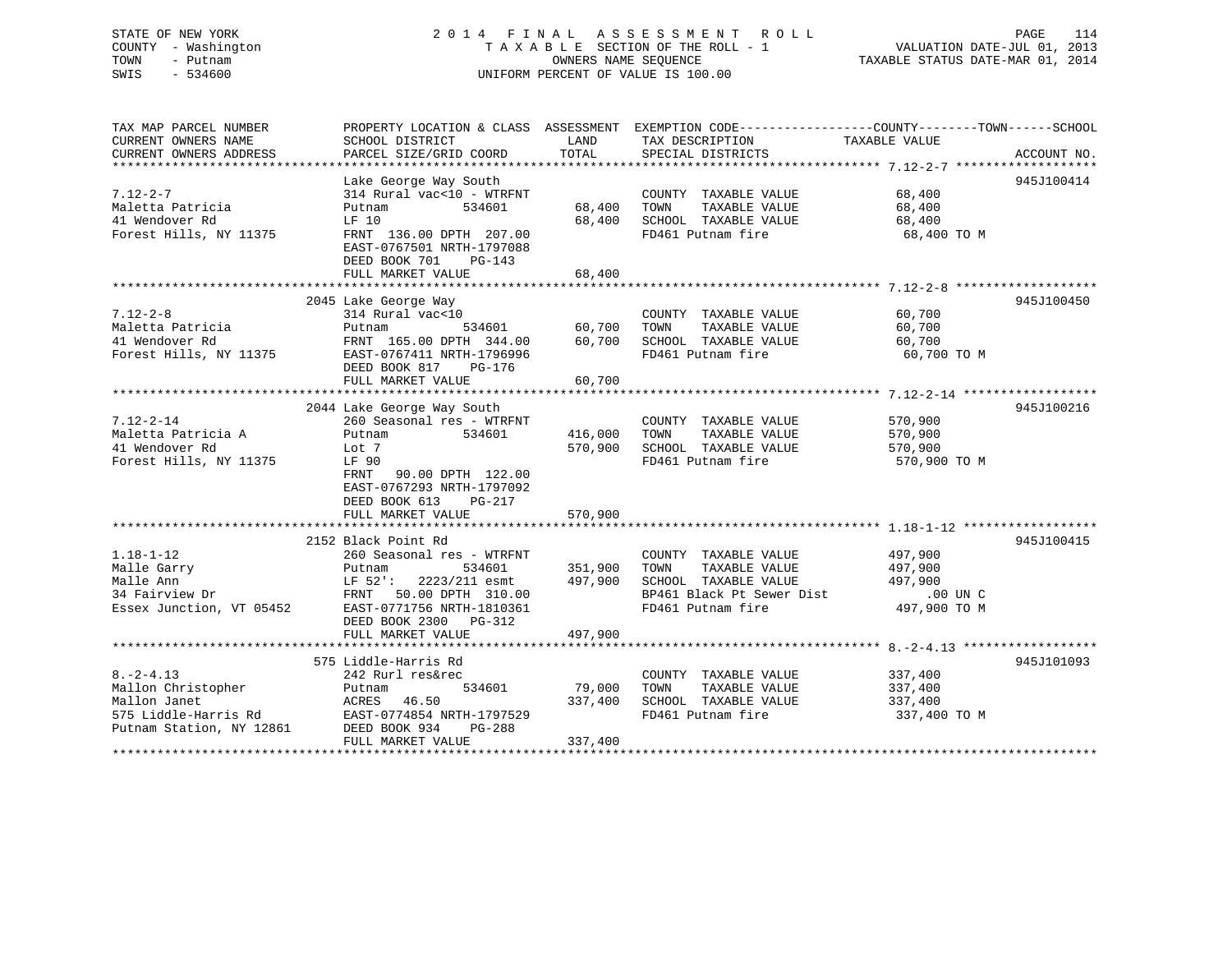# STATE OF NEW YORK 2 0 1 4 F I N A L A S S E S S M E N T R O L L PAGE 115 COUNTY - Washington T A X A B L E SECTION OF THE ROLL - 1 VALUATION DATE-JUL 01, 2013 TOWN - Putnam **CONNERS NAME SEQUENCE** TAXABLE STATUS DATE-MAR 01, 2014 SWIS - 534600 UNIFORM PERCENT OF VALUE IS 100.00

| TAX MAP PARCEL NUMBER<br>CURRENT OWNERS NAME<br>CURRENT OWNERS ADDRESS                            | PROPERTY LOCATION & CLASS ASSESSMENT EXEMPTION CODE----------------COUNTY-------TOWN------SCHOOL<br>SCHOOL DISTRICT<br>PARCEL SIZE/GRID COORD                                                                           | LAND<br>TOTAL                 | TAX DESCRIPTION<br>SPECIAL DISTRICTS                                                       | TAXABLE VALUE                                 | ACCOUNT NO. |
|---------------------------------------------------------------------------------------------------|-------------------------------------------------------------------------------------------------------------------------------------------------------------------------------------------------------------------------|-------------------------------|--------------------------------------------------------------------------------------------|-----------------------------------------------|-------------|
| $12. -4 - 9$<br>Manchester Camp LLC<br>18 Harlech Dr<br>Wilmington, DE 19807                      | 5173 Sagamore Rd<br>260 Seasonal res - WTRFNT<br>534601<br>Putnam<br>ELF 238<br>ACRES<br>2.30<br>EAST-0767213 NRTH-1789263<br>DEED BOOK 920<br>PG-324<br>FULL MARKET VALUE                                              | 600,530<br>729,130<br>729,130 | COUNTY TAXABLE VALUE<br>TAXABLE VALUE<br>TOWN<br>SCHOOL TAXABLE VALUE<br>FD461 Putnam fire | 729,130<br>729,130<br>729,130<br>729,130 ТО М | 945J100134  |
| $12. - 4 - 8$<br>Manchester David<br>Manchester Anne<br>10 Silo Ridge Rd<br>Orland Park, IL 60467 | 5177 Sagamore Rd<br>314 Rural vac<10 - WTRFNT<br>534601<br>Putnam<br>820/237<br>LF 100<br>ACRES<br>1.09<br>EAST-0767206 NRTH-1789411<br>DEED BOOK 2991 PG-91<br>FULL MARKET VALUE                                       | 360,870<br>360,870<br>360,870 | COUNTY TAXABLE VALUE<br>TOWN<br>TAXABLE VALUE<br>SCHOOL TAXABLE VALUE<br>FD461 Putnam fire | 360,870<br>360,870<br>360,870<br>360,870 TO M | 945J100434  |
|                                                                                                   |                                                                                                                                                                                                                         |                               |                                                                                            |                                               |             |
| $7.12 - 2 - 4$<br>Manchester II LLC<br>28 Harvey Dr<br>Summit, NJ 07901                           | Lake George Way South<br>314 Rural vac<10<br>534601<br>Putnam<br>1.80<br>ACRES<br>EAST-0767861 NRTH-1797273<br>DEED BOOK 2498 PG-159                                                                                    | 64,800<br>64,800              | COUNTY TAXABLE VALUE<br>TAXABLE VALUE<br>TOWN<br>SCHOOL TAXABLE VALUE<br>FD461 Putnam fire | 64,800<br>64,800<br>64,800<br>64,800 TO M     | 945J100413  |
|                                                                                                   | FULL MARKET VALUE                                                                                                                                                                                                       | 64,800                        |                                                                                            |                                               |             |
| $7.12 - 2 - 5$<br>Manchester II LLC<br>28 Harvey Dr<br>Summit, NJ 07901                           | Lake George Way South<br>314 Rural vac<10<br>Putnam<br>534601<br>FRNT 58.00 DPTH 20.00<br>EAST-0767606 NRTH-1797231<br>DEED BOOK 2498 PG-159<br>FULL MARKET VALUE                                                       | 1,200<br>1,200<br>1,200       | COUNTY TAXABLE VALUE<br>TAXABLE VALUE<br>TOWN<br>SCHOOL TAXABLE VALUE<br>FD461 Putnam fire | 1,200<br>1,200<br>1,200<br>1,200 TO M         | 945J100840  |
|                                                                                                   |                                                                                                                                                                                                                         |                               |                                                                                            |                                               |             |
| $7.12 - 2 - 17$<br>Manchester II LLC<br>28 Harvey Dr<br>Summit, NJ 07901                          | 2032 Lake George Way South<br>260 Seasonal res - WTRFNT<br>534601<br>Putnam<br>Lot 9:437/1170-1175-1179<br>LF 170<br>FRNT 170.00 DPTH 142.00<br>EAST-0767468 NRTH-1797246<br>DEED BOOK 2498 PG-159<br>FULL MARKET VALUE | 654,200<br>826,300<br>826,300 | COUNTY TAXABLE VALUE<br>TOWN<br>TAXABLE VALUE<br>SCHOOL TAXABLE VALUE<br>FD461 Putnam fire | 826,300<br>826,300<br>826,300<br>826,300 TO M | 945J100040  |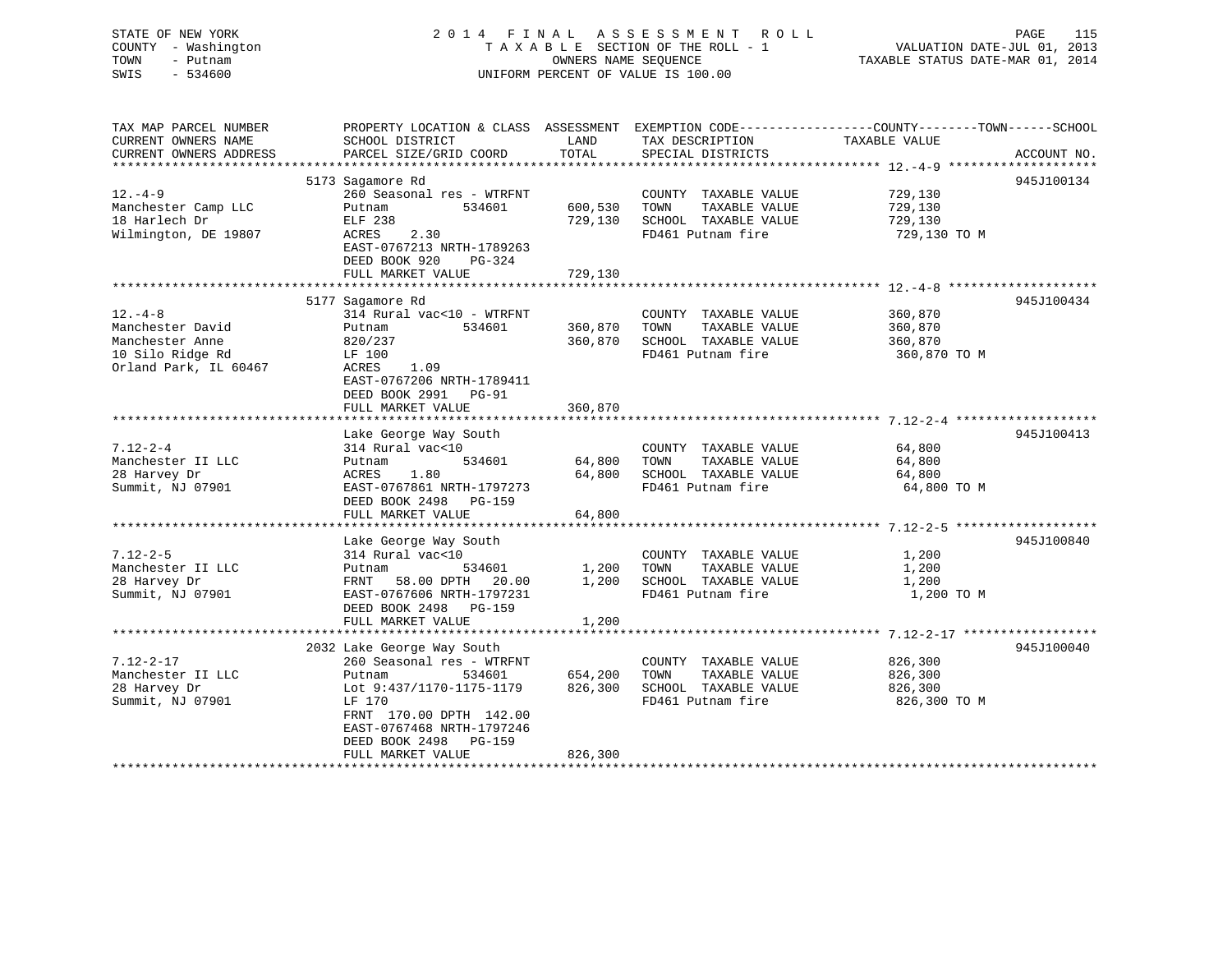# STATE OF NEW YORK 2 0 1 4 F I N A L A S S E S S M E N T R O L L PAGE 116 COUNTY - Washington T A X A B L E SECTION OF THE ROLL - 1 VALUATION DATE-JUL 01, 2013 TOWN - Putnam OWNERS NAME SEQUENCE TAXABLE STATUS DATE-MAR 01, 2014 SWIS - 534600 UNIFORM PERCENT OF VALUE IS 100.00

| TAX MAP PARCEL NUMBER             | PROPERTY LOCATION & CLASS ASSESSMENT |             | EXEMPTION CODE-----------------COUNTY-------TOWN------SCHOOL |                    |             |
|-----------------------------------|--------------------------------------|-------------|--------------------------------------------------------------|--------------------|-------------|
| CURRENT OWNERS NAME               | SCHOOL DISTRICT                      | LAND        | TAX DESCRIPTION                                              | TAXABLE VALUE      |             |
| CURRENT OWNERS ADDRESS            | PARCEL SIZE/GRID COORD               | TOTAL       | SPECIAL DISTRICTS                                            |                    | ACCOUNT NO. |
|                                   |                                      |             |                                                              |                    |             |
|                                   | 2040 Lake George Way South           |             |                                                              |                    | 945J100619  |
| $7.12 - 2 - 16$                   | 280 Res Multiple - WTRFNT            |             | COUNTY TAXABLE VALUE 743,700                                 |                    |             |
| Mandolare Philip                  | Putnam<br>534601                     | 474,800     | TAXABLE VALUE<br>TOWN                                        | 743,700            |             |
| Mandolare Rebecca S               | LF 93                                | 743,700     | SCHOOL TAXABLE VALUE                                         | 743,700            |             |
| 226 Ouarterline Rd                | FRNT 90.00 DPTH 138.00               |             | FD461 Putnam fire                                            | 743,700 TO M       |             |
| West Rutland, VT 05777-9862       | EAST-0767368 NRTH-1797154            |             |                                                              |                    |             |
|                                   | DEED BOOK 701<br>PG-146              |             |                                                              |                    |             |
|                                   | FULL MARKET VALUE                    | 743,700     |                                                              |                    |             |
|                                   |                                      |             |                                                              |                    |             |
|                                   | Mosswood Way                         |             |                                                              |                    |             |
| $7.12 - 1 - 6.2$                  | 311 Res vac land                     |             | COUNTY TAXABLE VALUE                                         | 168,500            |             |
| Mandolare Philip L                | 534601<br>Putnam                     | 168,500     | TOWN<br>TAXABLE VALUE                                        |                    |             |
| Mandolare Rebecca                 | ACRES<br>2.23                        | 168,500     | SCHOOL TAXABLE VALUE                                         | 168,500<br>168,500 |             |
| 226 Quarterline Rd                | EAST-0768621 NRTH-1798810            |             | FD461 Putnam fire                                            | 168,500 TO M       |             |
| West Rutland, VT 05777            | DEED BOOK 891<br>PG-97               |             |                                                              |                    |             |
|                                   | FULL MARKET VALUE                    | 168,500     |                                                              |                    |             |
|                                   |                                      |             |                                                              |                    |             |
|                                   | 4381 Link Way                        |             |                                                              |                    | 945J100491  |
| $11.20 - 1 - 8$                   | 260 Seasonal res - WTRFNT            |             | COUNTY TAXABLE VALUE                                         | 385,000            |             |
| Maneys on the Lake Fishing Putnam | 534601                               | 327,700     | TAXABLE VALUE<br>TOWN                                        | 385,000            |             |
| 16 Helen Dr                       | LF 79                                | 385,000     | SCHOOL TAXABLE VALUE                                         | 385,000            |             |
| Queensbury, NY 12804              | FRNT 163.00 DPTH 195.00              |             | FD461 Putnam fire                                            | 385,000 TO M       |             |
|                                   | EAST-0766263 NRTH-1787438            |             |                                                              |                    |             |
|                                   | DEED BOOK 2061 PG-236                |             |                                                              |                    |             |
|                                   | FULL MARKET VALUE                    | 385,000     |                                                              |                    |             |
|                                   |                                      |             |                                                              |                    |             |
|                                   | 121 Mott Ln                          |             |                                                              |                    | 945J100482  |
| $4. -1 - 14$                      | 270 Mfg housing                      |             | COUNTY TAXABLE VALUE                                         | 33,100             |             |
| Mann Vicki                        | 534601<br>Putnam                     | 30,100 TOWN | TAXABLE VALUE                                                | 33,100             |             |
| aka Vicki Olsen                   | Sub Lot 2                            | 33,100      | SCHOOL TAXABLE VALUE                                         | 33,100             |             |
| 1798 Fisher Rd                    | ACRES 15.09                          |             | CA002 Cons agri dst 2                                        | 33,100 TO          |             |
| Traverse City, MI 49685           | EAST-0774175 NRTH-1803024            |             | FD461 Putnam fire                                            | 33,100 TO M        |             |
|                                   | DEED BOOK 869<br>PG-214              |             |                                                              |                    |             |
|                                   | FULL MARKET VALUE                    | 33,100      |                                                              |                    |             |
|                                   |                                      |             |                                                              |                    |             |
|                                   | Peterson Rd                          |             |                                                              |                    | 945J101075  |
| $8. - 2 - 4.6$                    | 322 Rural vac>10                     |             | COUNTY TAXABLE VALUE                                         | 21,200             |             |
| Manning Michael P                 | 534601<br>Putnam                     | 21,200      | TAXABLE VALUE<br>TOWN                                        | 21,200             |             |
| 1222 Hillside Dr                  | Lot 3                                | 21,200      | SCHOOL TAXABLE VALUE                                         | 21,200             |             |
| Watervliet, NY 12189              | ACRES 16.23                          |             | FD461 Putnam fire                                            | 21,200 TO M        |             |
|                                   | EAST-0776511 NRTH-1796992            |             |                                                              |                    |             |
|                                   | DEED BOOK 573<br><b>PG-99</b>        |             |                                                              |                    |             |
|                                   | FULL MARKET VALUE                    | 21,200      |                                                              |                    |             |
|                                   |                                      |             |                                                              |                    |             |
|                                   |                                      |             |                                                              |                    |             |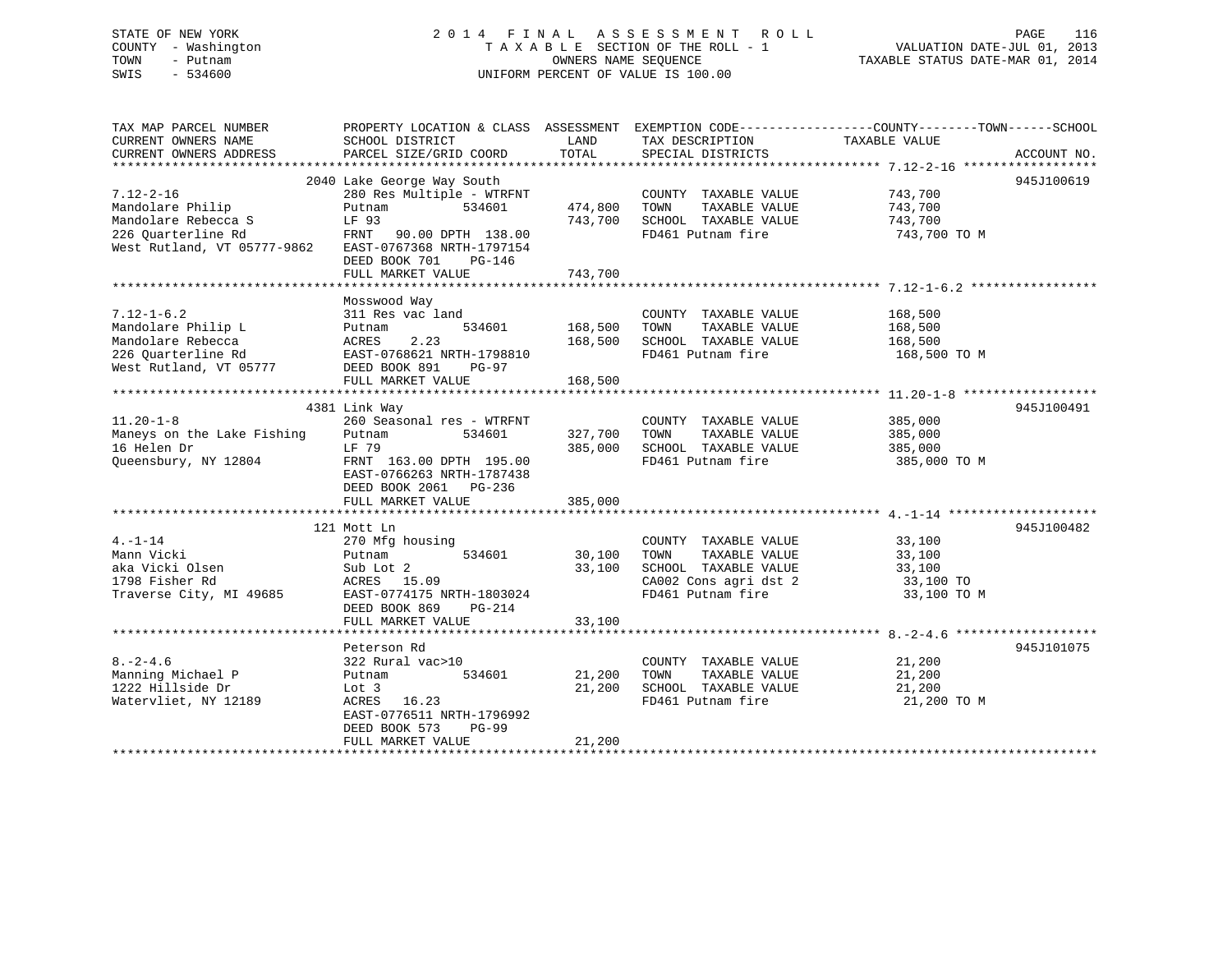# STATE OF NEW YORK 2 0 1 4 F I N A L A S S E S S M E N T R O L L PAGE 117 COUNTY - Washington T A X A B L E SECTION OF THE ROLL - 1 VALUATION DATE-JUL 01, 2013 TOWN - Putnam OWNERS NAME SEQUENCE TAXABLE STATUS DATE-MAR 01, 2014 SWIS - 534600 UNIFORM PERCENT OF VALUE IS 100.00

| TAX MAP PARCEL NUMBER       | PROPERTY LOCATION & CLASS ASSESSMENT EXEMPTION CODE---------------COUNTY-------TOWN-----SCHOOL |         |                  |                                    |                |              |                |
|-----------------------------|------------------------------------------------------------------------------------------------|---------|------------------|------------------------------------|----------------|--------------|----------------|
| CURRENT OWNERS NAME         | SCHOOL DISTRICT                                                                                | LAND    |                  | TAX DESCRIPTION                    | TAXABLE VALUE  |              |                |
| CURRENT OWNERS ADDRESS      | PARCEL SIZE/GRID COORD                                                                         | TOTAL   |                  | SPECIAL DISTRICTS                  |                |              | ACCOUNT NO.    |
|                             |                                                                                                |         |                  |                                    |                |              |                |
|                             | 1516 Five Camps Way                                                                            |         |                  |                                    |                |              | 945J100433     |
| $14.18 - 4 - 11$            | 210 1 Family Res - WTRFNT                                                                      |         | AGED-CO          | 41802                              | 312,615        | $\mathbf{0}$ | $\overline{0}$ |
| Marcher Irrevocl Trust Joan | Putnam<br>534601                                                                               |         | 510,000 AGED-SCH | 41804                              | $\overline{0}$ | $\mathbf 0$  | 104,205        |
| 1516 Five Camps Way         | 682/32                                                                                         |         | 694,700 STAR EN  | 41834                              | $\overline{0}$ | $\Omega$     | 64,200         |
| Putnam Station, NY 12861    | LF 100                                                                                         |         |                  | COUNTY TAXABLE VALUE               | 382,085        |              |                |
|                             | $14. - 4 - 11$                                                                                 |         | TOWN             | TAXABLE VALUE                      | 694,700        |              |                |
|                             | FRNT 90.00 DPTH 231.00                                                                         |         |                  | SCHOOL TAXABLE VALUE               | 526,295        |              |                |
|                             | EAST-0763779 NRTH-1779733                                                                      |         |                  | FD461 Putnam fire                  | 694,700 TO M   |              |                |
|                             | DEED BOOK 3309 PG-264                                                                          |         |                  |                                    |                |              |                |
|                             | FULL MARKET VALUE                                                                              | 694,700 |                  |                                    |                |              |                |
|                             |                                                                                                |         |                  |                                    |                |              |                |
|                             | 2007 Burnt Point Way                                                                           |         |                  |                                    |                |              | 945J100354     |
| $14. - 1 - 14$              | 210 1 Family Res - WTRFNT                                                                      |         | STAR B           | 41854                              | $\overline{0}$ | $\Omega$     | 30,000         |
| Marra Edward                | 534601<br>Putnam                                                                               | 502,900 |                  | COUNTY TAXABLE VALUE               | 681,000        |              |                |
| 2007 Burnt Point Way        | 676/94                                                                                         | 681,000 | TOWN             | TAXABLE VALUE                      | 681,000        |              |                |
| Putnam, NY 12861            | LF 100                                                                                         |         |                  | SCHOOL TAXABLE VALUE               | 651,000        |              |                |
|                             | FRNT 105.00 DPTH 167.00                                                                        |         |                  | FD461 Putnam fire                  | 681,000 TO M   |              |                |
|                             | EAST-0764446 NRTH-1782071                                                                      |         |                  |                                    |                |              |                |
|                             | DEED BOOK 800<br>PG-59                                                                         |         |                  |                                    |                |              |                |
|                             | FULL MARKET VALUE                                                                              | 681,000 |                  |                                    |                |              |                |
|                             |                                                                                                |         |                  |                                    |                |              |                |
|                             | 91 Moore Ln                                                                                    |         |                  |                                    |                |              | 945J100456     |
| $9. - 1 - 25$               | 210 1 Family Res                                                                               |         | STAR B           | 41854                              | $\overline{0}$ | $\Omega$     | 30,000         |
| Mars Andreas                | 534601<br>Putnam                                                                               |         |                  | 31,100 COUNTY TAXABLE VALUE        | 135,100        |              |                |
| Mars Linda                  | 6.10<br>ACRES                                                                                  | 135,100 | TOWN             | TAXABLE VALUE                      | 135,100        |              |                |
|                             |                                                                                                |         |                  | SCHOOL TAXABLE VALUE               | 105,100        |              |                |
|                             |                                                                                                |         |                  | FD461 Putnam fire                  | 135,100 TO M   |              |                |
|                             | FULL MARKET VALUE                                                                              | 135,100 |                  |                                    |                |              |                |
|                             |                                                                                                |         |                  |                                    |                |              |                |
|                             | 13 Putnam Center Rd                                                                            |         |                  |                                    |                |              | 945J100686     |
| $13. - 1 - 2$               | 210 1 Family Res                                                                               |         | STAR EN 41834    |                                    | $\overline{0}$ | $\Omega$     | 64,200         |
| Mars Brunhilde              | Putnam                                                                                         |         |                  | 534601 16,300 COUNTY TAXABLE VALUE | 92,100         |              |                |
| 13 Putnam Center Rd         | FRNT 271.00 DPTH 215.00                                                                        | 92,100  | TOWN             | TAXABLE VALUE                      | 92,100         |              |                |
| Putnam Station, NY 12861    | EAST-0783456 NRTH-1792251                                                                      |         |                  | SCHOOL TAXABLE VALUE               | 27,900         |              |                |
|                             | PG-329<br>DEED BOOK 486                                                                        |         |                  | FD461 Putnam fire                  | 92,100 TO M    |              |                |
|                             | FULL MARKET VALUE                                                                              | 92,100  |                  |                                    |                |              |                |
|                             |                                                                                                |         |                  |                                    |                |              |                |
|                             | 739 County Route 2                                                                             |         |                  |                                    |                |              | 945J100185     |
| $5. - 2 - 6$                | 210 1 Family Res                                                                               |         | STAR B           | 41854                              | $\overline{0}$ | $\Omega$     | 30,000         |
| Mars Lisa E                 | 534601<br>Putnam                                                                               | 15,300  |                  | COUNTY TAXABLE VALUE               | 123,800        |              |                |
| 739 County Route 2          | H L Gar                                                                                        | 123,800 | TOWN             | TAXABLE VALUE                      | 123,800        |              |                |
| Putnam Station, NY 12861    | ACRES 1.09                                                                                     |         |                  | SCHOOL TAXABLE VALUE               | 93,800         |              |                |
|                             | EAST-0789385 NRTH-1805711                                                                      |         |                  | FD461 Putnam fire                  | 123,800 TO M   |              |                |
|                             | DEED BOOK 3014 PG-56                                                                           |         |                  |                                    |                |              |                |
|                             | FULL MARKET VALUE                                                                              | 123,800 |                  |                                    |                |              |                |
|                             |                                                                                                |         |                  |                                    |                |              |                |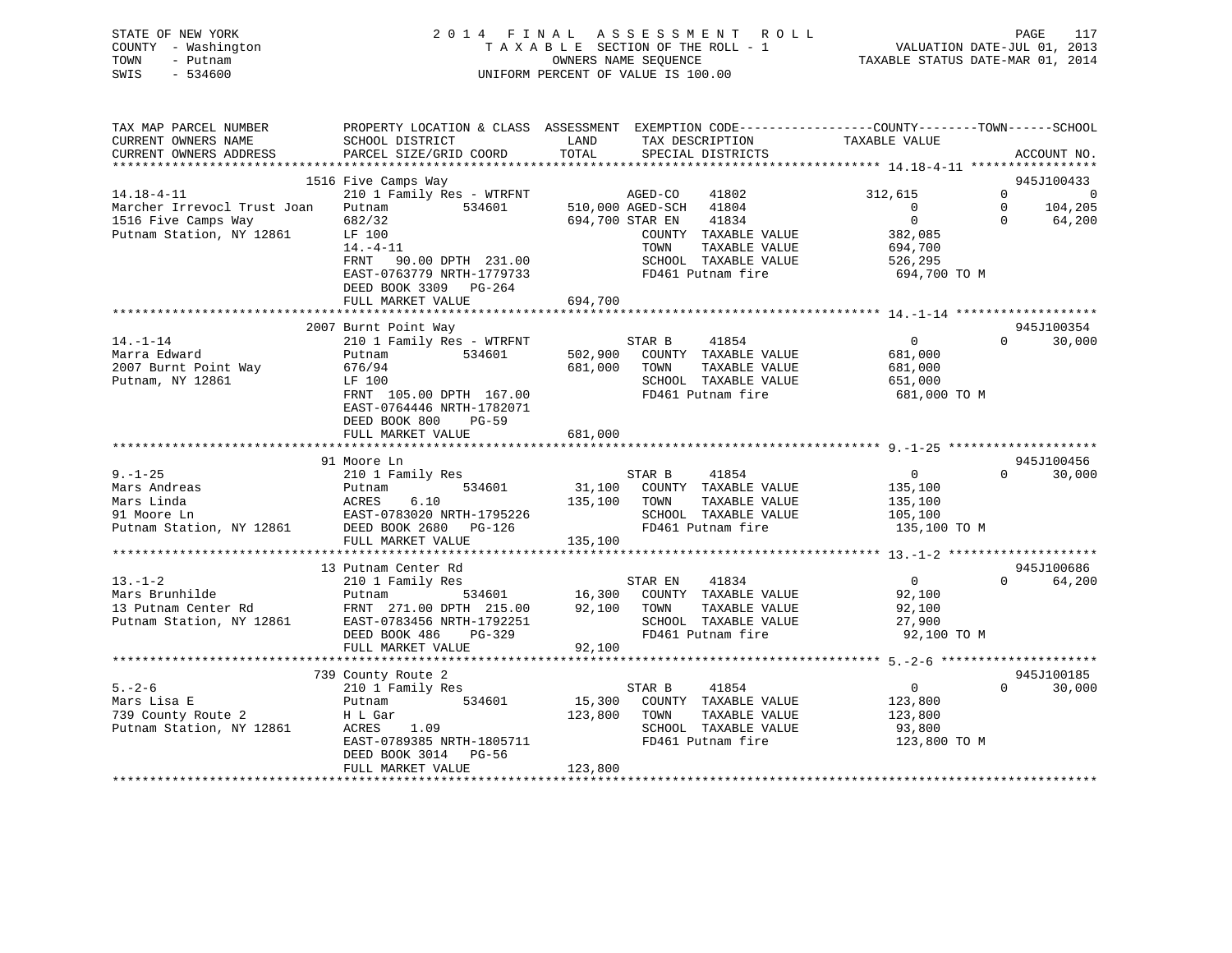# STATE OF NEW YORK 2 0 1 4 F I N A L A S S E S S M E N T R O L L PAGE 118 COUNTY - Washington T A X A B L E SECTION OF THE ROLL - 1 VALUATION DATE-JUL 01, 2013 TOWN - Putnam OWNERS NAME SEQUENCE TAXABLE STATUS DATE-MAR 01, 2014 SWIS - 534600 UNIFORM PERCENT OF VALUE IS 100.00

| TAX MAP PARCEL NUMBER<br>CURRENT OWNERS NAME<br>CURRENT OWNERS ADDRESS                                                                  | PROPERTY LOCATION & CLASS ASSESSMENT EXEMPTION CODE----------------COUNTY-------TOWN------SCHOOL<br>SCHOOL DISTRICT<br>PARCEL SIZE/GRID COORD                                                               | LAND<br>TOTAL                 | TAX DESCRIPTION<br>SPECIAL DISTRICTS                                                                                | TAXABLE VALUE                                                   | ACCOUNT NO.                      |
|-----------------------------------------------------------------------------------------------------------------------------------------|-------------------------------------------------------------------------------------------------------------------------------------------------------------------------------------------------------------|-------------------------------|---------------------------------------------------------------------------------------------------------------------|-----------------------------------------------------------------|----------------------------------|
|                                                                                                                                         |                                                                                                                                                                                                             |                               |                                                                                                                     |                                                                 |                                  |
| $13. - 3 - 2$<br>Mars Mark C<br>Mars Stacey L<br>250 Hutton Square Rd<br>Putnam Station, NY 12861                                       | 250 Hutton Square Rd<br>210 1 Family Res<br>534601<br>Putnam<br>FRNT 250.00 DPTH<br>75.00<br>EAST-0789852 NRTH-1793405<br>DEED BOOK 891<br>PG-264                                                           | 12,100<br>136,400             | 41854<br>STAR B<br>COUNTY TAXABLE VALUE<br>TOWN<br>TAXABLE VALUE<br>SCHOOL TAXABLE VALUE<br>FD461 Putnam fire       | $\overline{0}$<br>136,400<br>136,400<br>106,400<br>136,400 TO M | 945J100180<br>30,000<br>$\Omega$ |
|                                                                                                                                         | FULL MARKET VALUE                                                                                                                                                                                           | 136,400                       |                                                                                                                     |                                                                 |                                  |
|                                                                                                                                         |                                                                                                                                                                                                             |                               |                                                                                                                     |                                                                 |                                  |
| $11.20 - 2 - 1$<br>Martin Holly etal<br>3225 Brentwood Ln<br>Melbourne, FL 32934                                                        | 4387 Link Way<br>260 Seasonal res - WTRFNT<br>Putnam<br>534601<br>843/315-872/263-848/223<br>LF 238<br><b>ACRES</b><br>1.06<br>EAST-0766359 NRTH-1787610<br>DEED BOOK 902<br>PG-136                         | 478,696<br>577,496            | COUNTY TAXABLE VALUE<br>TOWN<br>TAXABLE VALUE<br>SCHOOL TAXABLE VALUE<br>FD461 Putnam fire                          | 577,496<br>577,496<br>577,496<br>577,496 TO M                   | 945J100681                       |
|                                                                                                                                         | FULL MARKET VALUE                                                                                                                                                                                           | 577,496                       |                                                                                                                     |                                                                 |                                  |
| $12. -4 - 18$<br>Mason Donald A<br>Mason Kathleen<br>5373 Snake Mountain Rd<br>Weybridge, VT 05753                                      | 5133 Bayview Way<br>260 Seasonal res - WTRFNT<br>534601<br>Putnam<br>ROW 373/598: BR's<br>LF 60<br>FRNT<br>60.00 DPTH 350.00<br>EAST-0767119 NRTH-1788656<br>DEED BOOK 863<br>$PG-326$<br>FULL MARKET VALUE | 349,000<br>400,000<br>400,000 | COUNTY TAXABLE VALUE<br>TOWN<br>TAXABLE VALUE<br>SCHOOL TAXABLE VALUE<br>FD461 Putnam fire                          | 400,000<br>400,000<br>400,000<br>400,000 TO M                   | 945J100074                       |
|                                                                                                                                         |                                                                                                                                                                                                             |                               |                                                                                                                     |                                                                 |                                  |
| $15. - 1 - 7$<br>Mata Cristian<br>73 Rhododendron Rd<br>Stony Brook, NY 11790<br>MAY BE SUBJECT TO PAYMENT<br>UNDER AGDIST LAW TIL 2014 | State Route 22<br>312 Vac w/imprv<br>534601<br>Putnam<br>Farm & Barns<br>ACRES 90.60<br>EAST-0777240 NRTH-1782536<br>DEED BOOK 2882<br>PG-264<br>FULL MARKET VALUE                                          | 122,700<br>130,900<br>130,900 | COUNTY TAXABLE VALUE<br>TOWN<br>TAXABLE VALUE<br>SCHOOL TAXABLE VALUE<br>CA002 Cons agri dst 2<br>FD461 Putnam fire | 130,900<br>130,900<br>130,900<br>130,900 TO<br>130,900 TO M     | 945J100587                       |
|                                                                                                                                         |                                                                                                                                                                                                             |                               |                                                                                                                     |                                                                 |                                  |
| $9. - 1 - 35$<br>Mattison Alfred<br>Mattison Michael Alfred L<br>Sally Mattison LE<br>Clemons Ln<br>Putnam Station, NY 12861            | 10 Clemons Ln<br>210 1 Family Res<br>534601<br>Putnam<br>Life Estates<br>FRNT 114.00 DPTH 80.00<br>EAST-0779962 NRTH-1798114<br>DEED BOOK 745<br>$PG-28$                                                    | 11,000<br>88,900              | 41854<br>STAR B<br>COUNTY TAXABLE VALUE<br>TOWN<br>TAXABLE VALUE<br>SCHOOL TAXABLE VALUE<br>FD461 Putnam fire       | $\overline{0}$<br>88,900<br>88,900<br>58,900<br>88,900 TO M     | 945J100418<br>$\Omega$<br>30,000 |
| ******************                                                                                                                      | FULL MARKET VALUE                                                                                                                                                                                           | 88,900                        |                                                                                                                     |                                                                 |                                  |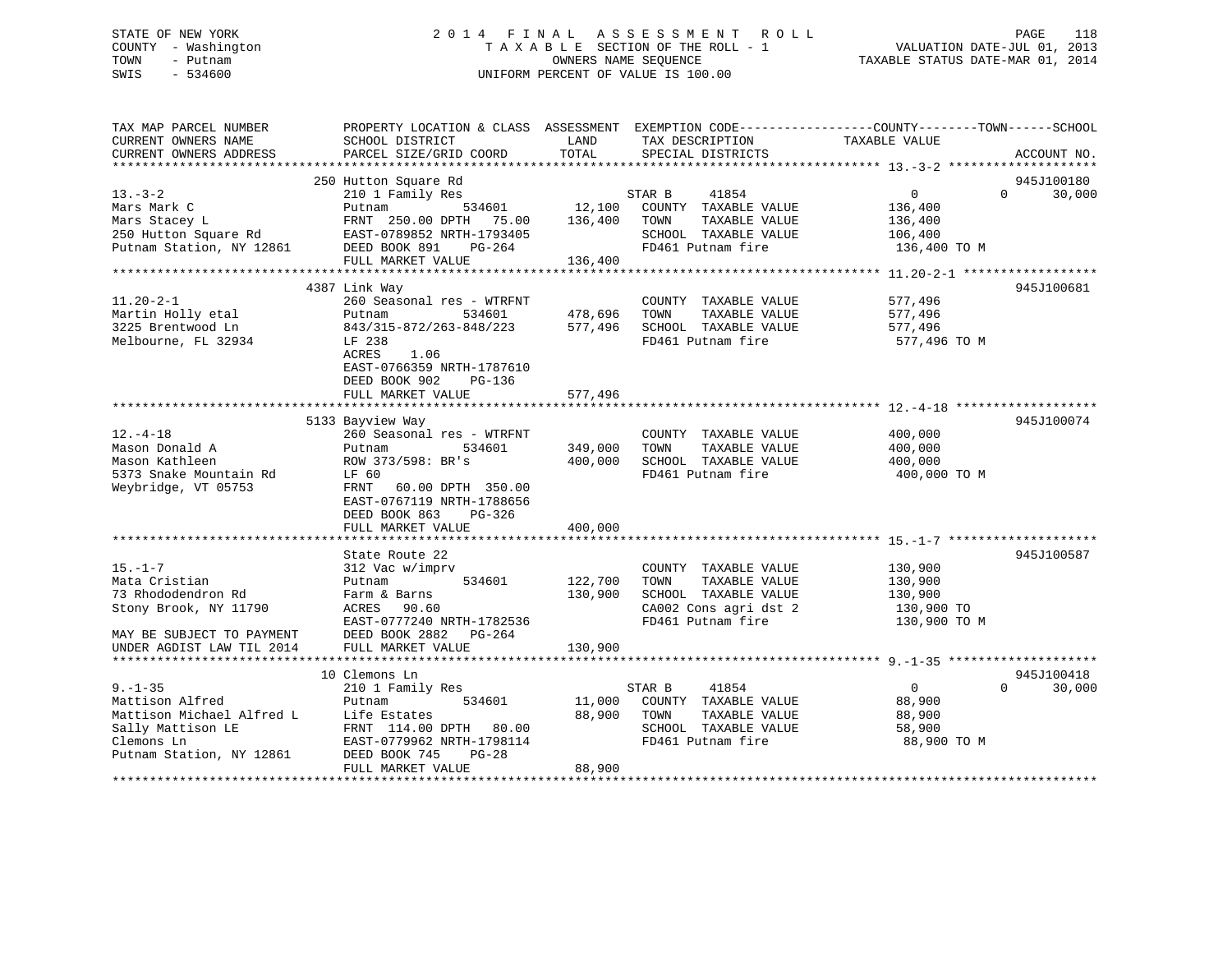# STATE OF NEW YORK 2 0 1 4 F I N A L A S S E S S M E N T R O L L PAGE 119 COUNTY - Washington T A X A B L E SECTION OF THE ROLL - 1 VALUATION DATE-JUL 01, 2013 TOWN - Putnam OWNERS NAME SEQUENCE TAXABLE STATUS DATE-MAR 01, 2014 SWIS - 534600 UNIFORM PERCENT OF VALUE IS 100.00

| TAX MAP PARCEL NUMBER<br>CURRENT OWNERS NAME<br>CURRENT OWNERS ADDRESS                                                                                  | PROPERTY LOCATION & CLASS ASSESSMENT<br>SCHOOL DISTRICT<br>PARCEL SIZE/GRID COORD                                                                                                                                                                                           | LAND<br>TOTAL                                               | EXEMPTION CODE-----------------COUNTY-------TOWN------SCHOOL<br>TAX DESCRIPTION<br>SPECIAL DISTRICTS                                                                                             | TAXABLE VALUE                                                                                              | ACCOUNT NO.                                                                |
|---------------------------------------------------------------------------------------------------------------------------------------------------------|-----------------------------------------------------------------------------------------------------------------------------------------------------------------------------------------------------------------------------------------------------------------------------|-------------------------------------------------------------|--------------------------------------------------------------------------------------------------------------------------------------------------------------------------------------------------|------------------------------------------------------------------------------------------------------------|----------------------------------------------------------------------------|
|                                                                                                                                                         |                                                                                                                                                                                                                                                                             |                                                             |                                                                                                                                                                                                  |                                                                                                            |                                                                            |
| $13. - 2 - 24$<br>Mayes Gregory S<br>86 County Route 2<br>Putnam Station, NY 12861                                                                      | 86 County Route 2<br>210 1 Family Res<br>534601<br>Putnam<br>3.60<br>ACRES<br>EAST-0783599 NRTH-1791649<br>DEED BOOK 3117 PG-259<br>FULL MARKET VALUE                                                                                                                       | 24,800<br>139,700<br>139,700                                | 41854<br>STAR B<br>COUNTY TAXABLE VALUE<br>TOWN<br>TAXABLE VALUE<br>SCHOOL TAXABLE VALUE<br>FD461 Putnam fire                                                                                    | $\overline{0}$<br>139,700<br>139,700<br>109,700<br>139,700 TO M                                            | 945J100476<br>30,000<br>$\Omega$                                           |
|                                                                                                                                                         |                                                                                                                                                                                                                                                                             |                                                             |                                                                                                                                                                                                  |                                                                                                            |                                                                            |
| $13. - 3 - 10$<br>Maynard Paul H<br>Maynard Scharene A<br>PO Box 148<br>Orwell, VT 05760                                                                | 2029 Mill Bay<br>260 Seasonal res - WTRFNT<br>Putnam<br>534601<br>FRNT 120.00 DPTH 100.00<br>EAST-0790083 NRTH-1791427<br>DEED BOOK 2559 PG-121                                                                                                                             | 5,700<br>26,400                                             | COUNTY TAXABLE VALUE<br>TAXABLE VALUE<br>TOWN<br>SCHOOL TAXABLE VALUE<br>FD461 Putnam fire                                                                                                       | 26,400<br>26,400<br>26,400<br>26,400 TO M                                                                  | 945J100190                                                                 |
|                                                                                                                                                         | FULL MARKET VALUE                                                                                                                                                                                                                                                           | 26,400                                                      |                                                                                                                                                                                                  |                                                                                                            |                                                                            |
|                                                                                                                                                         |                                                                                                                                                                                                                                                                             |                                                             |                                                                                                                                                                                                  |                                                                                                            |                                                                            |
| $14.8 - 1 - 2$<br>Mazzer Helen<br>Mazzer Armand<br>490 Gull Bay Rd<br>Putnam Station, NY 12861<br>$11.8 - 5 - 18$<br>McClave Damien<br>McClave Sandra A | 490 Gull Bay Rd<br>210 1 Family Res - WTRFNT<br>Putnam<br>534601<br>ELF 125<br>FRNT 198.00 DPTH 165.00<br>EAST-0766656 NRTH-1785183<br>DEED BOOK 502<br><b>PG-702</b><br>FULL MARKET VALUE<br>Royal Anchorage Way<br>314 Rural vac<10 - WTRFNT<br>534601<br>Putnam<br>Lot 5 | 454,400 STAR EN<br>560,000<br>560,000<br>430,000<br>430,000 | VET COM CT 41131<br>41834<br>COUNTY TAXABLE VALUE<br>TOWN<br>TAXABLE VALUE<br>SCHOOL TAXABLE VALUE<br>FD461 Putnam fire<br>COUNTY TAXABLE VALUE<br>TOWN<br>TAXABLE VALUE<br>SCHOOL TAXABLE VALUE | 50,000<br>$\overline{0}$<br>510,000<br>540,000<br>495,800<br>560,000 TO M<br>430,000<br>430,000<br>430,000 | 945J100421<br>20,000<br>$\overline{0}$<br>$\Omega$<br>64,200<br>945J100995 |
| 9 Forest Dr<br>Westport, CT 06880                                                                                                                       | Lf 120<br>$12.-5-18$<br>FRNT 125.00 DPTH 131.00<br>EAST-0766700 NRTH-1792427<br>DEED BOOK 2850 PG-43<br>FULL MARKET VALUE                                                                                                                                                   | 430,000                                                     | FD461 Putnam fire                                                                                                                                                                                | 430,000 TO M                                                                                               |                                                                            |
|                                                                                                                                                         |                                                                                                                                                                                                                                                                             |                                                             |                                                                                                                                                                                                  |                                                                                                            |                                                                            |
| $4.5 - 1 - 14.1$<br>McCoy William<br>McGraw Rosanne<br>118 Candlewood Dr<br>New Providence, NJ 07974                                                    | 2272 Black Point Rd<br>260 Seasonal res - WTRFNT<br>Putnam<br>534601<br>Bdy Line Agmt 930-233<br>Lf 79; W2677/233<br>80.00 DPTH 200.00<br>FRNT<br>EAST-0769831 NRTH-1808465<br>DEED BOOK 3194<br>$PG-13$                                                                    | 449,600<br>550,000                                          | COUNTY TAXABLE VALUE<br>TOWN<br>TAXABLE VALUE<br>SCHOOL TAXABLE VALUE<br>BP461 Black Pt Sewer Dist<br>FD461 Putnam fire                                                                          | 550,000<br>550,000<br>550,000<br>$.00$ UN C<br>550,000 TO M                                                | 945J101047                                                                 |
|                                                                                                                                                         | FULL MARKET VALUE                                                                                                                                                                                                                                                           | 550,000                                                     |                                                                                                                                                                                                  |                                                                                                            |                                                                            |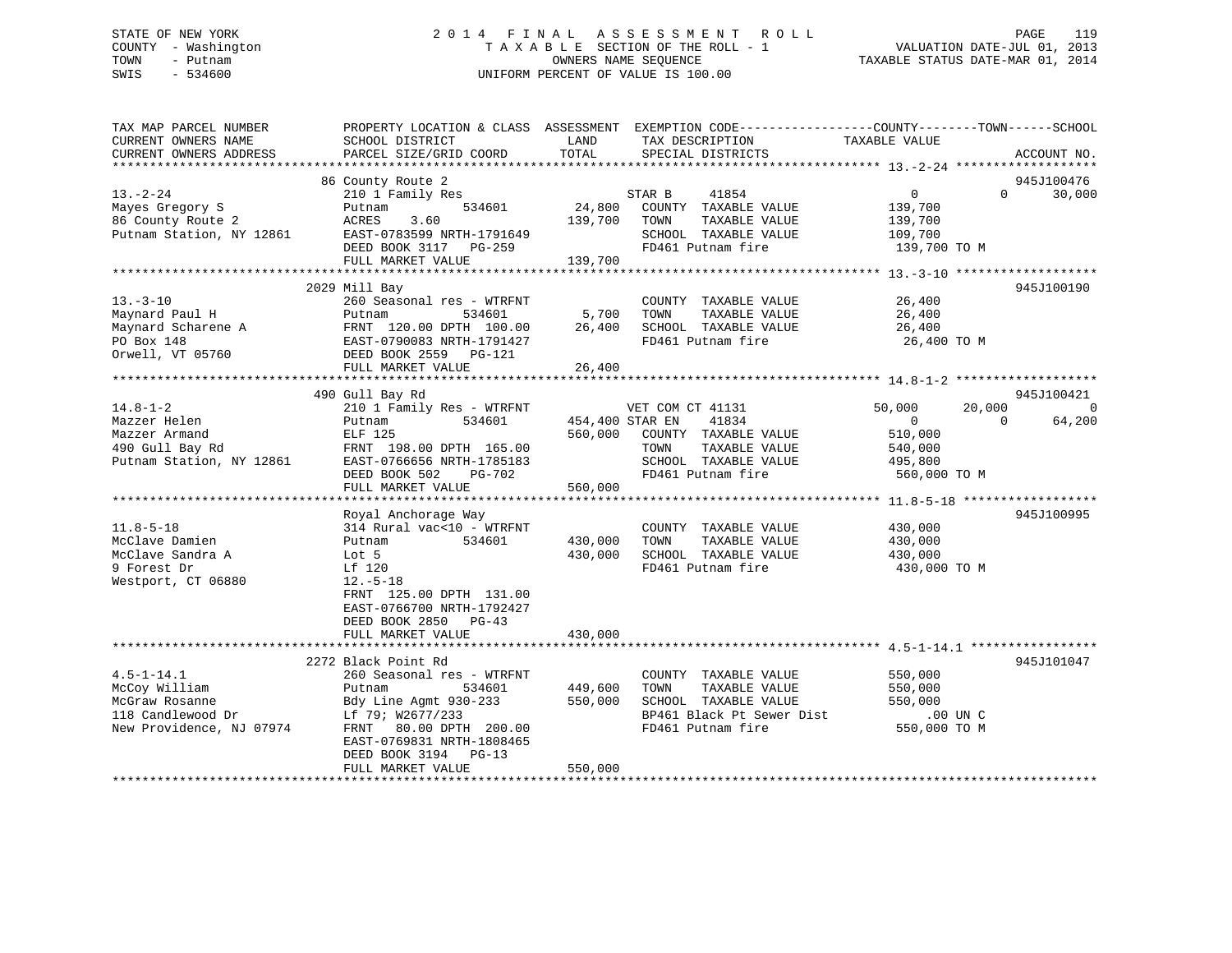| STATE OF NEW YORK<br>COUNTY - Washington<br>TOWN<br>- Putnam<br>SWIS<br>$-534600$ | 2014 FINAL                                                            |               | A S S E S S M E N T<br>R O L L<br>TAXABLE SECTION OF THE ROLL - 1<br>OWNERS NAME SEQUENCE<br>UNIFORM PERCENT OF VALUE IS 100.00        | VALUATION DATE-JUL 01, 2013<br>TAXABLE STATUS DATE-MAR 01, 2014 | PAGE<br>120        |
|-----------------------------------------------------------------------------------|-----------------------------------------------------------------------|---------------|----------------------------------------------------------------------------------------------------------------------------------------|-----------------------------------------------------------------|--------------------|
| TAX MAP PARCEL NUMBER<br>CURRENT OWNERS NAME<br>CURRENT OWNERS ADDRESS            | SCHOOL DISTRICT<br>PARCEL SIZE/GRID COORD                             | LAND<br>TOTAL | PROPERTY LOCATION & CLASS ASSESSMENT EXEMPTION CODE---------------COUNTY-------TOWN-----SCHOOL<br>TAX DESCRIPTION<br>SPECIAL DISTRICTS | TAXABLE VALUE                                                   | ACCOUNT NO.        |
|                                                                                   | 2274 Black Point Rd                                                   |               |                                                                                                                                        |                                                                 | 945J100231         |
| $4.5 - 1 - 14$                                                                    | 260 Seasonal res - WTRFNT                                             |               | COUNTY TAXABLE VALUE                                                                                                                   | 470,600                                                         |                    |
| McDonald John S Jr                                                                | 534601<br>Putnam                                                      | 396,700       | TOWN<br>TAXABLE VALUE                                                                                                                  | 470,600                                                         |                    |
| McDonald Jeannine S                                                               | LF 62                                                                 | 470,600       | SCHOOL TAXABLE VALUE                                                                                                                   | 470,600                                                         |                    |
| 9221 W Bent Tree Dr                                                               | FRNT 61.00 DPTH 200.00                                                |               | BP461 Black Pt Sewer Dist                                                                                                              | $.00$ UN C                                                      |                    |
| Peoria, AZ 85383                                                                  | BANK<br>185<br>EAST-0769794 NRTH-1808404<br>DEED BOOK 930<br>$PG-238$ |               | FD461 Putnam fire                                                                                                                      | 470,600 TO M                                                    |                    |
|                                                                                   | FULL MARKET VALUE                                                     | 470,600       |                                                                                                                                        |                                                                 |                    |
|                                                                                   |                                                                       |               |                                                                                                                                        |                                                                 |                    |
| $4.5 - 1 - 15$                                                                    | 2276 Black Point Rd<br>260 Seasonal res - WTRFNT                      |               | COUNTY TAXABLE VALUE                                                                                                                   | 394,500                                                         | 945J100005         |
| Mcdonald John S Jr                                                                | Putnam<br>534601                                                      | 342,100       | TOWN<br>TAXABLE VALUE                                                                                                                  | 394,500                                                         |                    |
| Mcdonald Jeannie                                                                  | LF 50                                                                 | 394,500       | SCHOOL TAXABLE VALUE                                                                                                                   | 394,500                                                         |                    |
| 9221 W Bent Tree Dr                                                               | FRNT 50.00 DPTH 184.00                                                |               | BP461 Black Pt Sewer Dist                                                                                                              | .00 UN C                                                        |                    |
| Peoria, AZ 85383                                                                  | EAST-0769766 NRTH-1808355<br>DEED BOOK 693<br>PG-296                  |               | FD461 Putnam fire                                                                                                                      | 394,500 TO M                                                    |                    |
|                                                                                   | FULL MARKET VALUE                                                     | 394,500       |                                                                                                                                        |                                                                 |                    |
|                                                                                   | 655 County Route 2                                                    |               |                                                                                                                                        |                                                                 | 945J100637         |
| $5. - 2 - 16$                                                                     | 210 1 Family Res                                                      |               | COUNTY TAXABLE VALUE                                                                                                                   | 202,900                                                         |                    |
| Mcgill Bernard R                                                                  | 534601<br>Putnam                                                      | 15,400        | TOWN<br>TAXABLE VALUE                                                                                                                  | 202,900                                                         |                    |
| Mcgill Mary E                                                                     | ACRES<br>1.25                                                         | 202,900       | SCHOOL TAXABLE VALUE                                                                                                                   | 202,900                                                         |                    |
| 5 Mt Huron Ct                                                                     | EAST-0788256 NRTH-1804310                                             |               | FD461 Putnam fire                                                                                                                      | 202,900 TO M                                                    |                    |
| Farmingville, NY 11738                                                            | DEED BOOK 850<br>PG-61                                                |               |                                                                                                                                        |                                                                 |                    |
|                                                                                   | FULL MARKET VALUE                                                     | 202,900       |                                                                                                                                        |                                                                 |                    |
|                                                                                   |                                                                       |               |                                                                                                                                        |                                                                 |                    |
|                                                                                   | 453 County Route 1                                                    |               |                                                                                                                                        |                                                                 | 945J100118         |
| $7.12 - 1 - 9$<br>Mcgrath Michael B                                               | 260 Seasonal res<br>534601<br>Putnam                                  | 134,500       | STAR EN<br>41834<br>COUNTY TAXABLE VALUE                                                                                               | $\overline{0}$<br>355,000                                       | 64,200<br>$\Omega$ |
| Mcgrath Beverly A                                                                 | LR's 701/8 :93                                                        | 355,000       | TOWN<br>TAXABLE VALUE                                                                                                                  | 355,000                                                         |                    |
| 453 County Rt 1                                                                   | FRNT 210.00 DPTH 177.00<br>EAST-0768809 NPTH 1700100                  |               | SCHOOL TAXABLE VALUE                                                                                                                   | 290,800                                                         |                    |
| Putnam Station, NY 12861                                                          |                                                                       |               | FD461 Putnam fire                                                                                                                      | 355,000 TO M                                                    |                    |
|                                                                                   | DEED BOOK 525<br>$PG-83$                                              |               |                                                                                                                                        |                                                                 |                    |
|                                                                                   | FULL MARKET VALUE                                                     | 355,000       |                                                                                                                                        |                                                                 |                    |
|                                                                                   |                                                                       |               |                                                                                                                                        |                                                                 |                    |
|                                                                                   | 154 Lake Rd                                                           |               |                                                                                                                                        |                                                                 |                    |
| $16. - 1 - 16.5$                                                                  | 210 1 Family Res                                                      |               | STAR B<br>41854                                                                                                                        | $\overline{0}$                                                  | $\Omega$<br>30,000 |
| McGrath Robin Renee                                                               | 534601<br>Putnam                                                      | 33,800        | COUNTY TAXABLE VALUE                                                                                                                   | 335,500                                                         |                    |
| 154 Lake Rd                                                                       | 8.78<br>ACRES                                                         | 335,500       | TOWN<br>TAXABLE VALUE                                                                                                                  | 335,500                                                         |                    |
| Putnam Station, NY 12861                                                          | EAST-0780075 NRTH-1782156<br>DEED BOOK 792<br>PG-94                   |               | SCHOOL TAXABLE VALUE<br>FD461 Putnam fire                                                                                              | 305,500<br>335,500 TO M                                         |                    |
|                                                                                   | FULL MARKET VALUE                                                     | 335,500       |                                                                                                                                        |                                                                 |                    |
|                                                                                   |                                                                       |               |                                                                                                                                        |                                                                 |                    |
|                                                                                   |                                                                       |               |                                                                                                                                        |                                                                 |                    |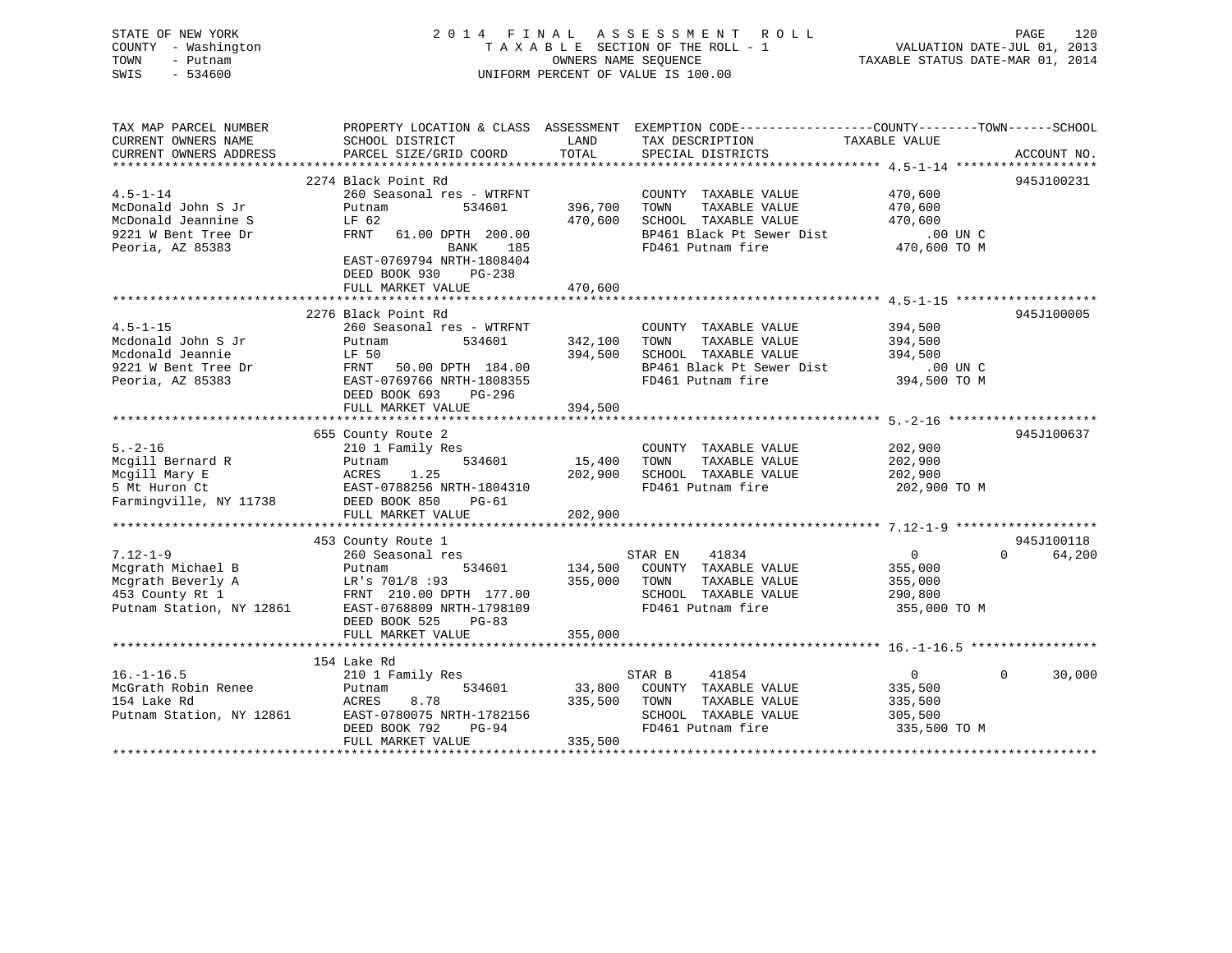# STATE OF NEW YORK 2 0 1 4 F I N A L A S S E S S M E N T R O L L PAGE 121 COUNTY - Washington T A X A B L E SECTION OF THE ROLL - 1 VALUATION DATE-JUL 01, 2013 TOWN - Putnam OWNERS NAME SEQUENCE TAXABLE STATUS DATE-MAR 01, 2014 SWIS - 534600 UNIFORM PERCENT OF VALUE IS 100.00

| TAX MAP PARCEL NUMBER<br>CURRENT OWNERS NAME<br>CURRENT OWNERS ADDRESS                                                                                                                                | PROPERTY LOCATION & CLASS ASSESSMENT<br>SCHOOL DISTRICT<br>PARCEL SIZE/GRID COORD<br>********************                                                                                                                                                                                   | LAND<br>TOTAL                                   | TAX DESCRIPTION<br>SPECIAL DISTRICTS                                                                                                                                                                        | EXEMPTION CODE-----------------COUNTY-------TOWN------SCHOOL<br>TAXABLE VALUE                                | ACCOUNT NO.                                    |
|-------------------------------------------------------------------------------------------------------------------------------------------------------------------------------------------------------|---------------------------------------------------------------------------------------------------------------------------------------------------------------------------------------------------------------------------------------------------------------------------------------------|-------------------------------------------------|-------------------------------------------------------------------------------------------------------------------------------------------------------------------------------------------------------------|--------------------------------------------------------------------------------------------------------------|------------------------------------------------|
| $1. - 1 - 4$<br>Mcintyre Edward J<br>McIntyre Richard<br>dba Lakeview Farm<br>1037 County Route 2<br>Putnam Station, NY 12861                                                                         | State Route 22<br>322 Rural vac>10<br>534601<br>Putnam<br>Vacant Lot<br>ACRES<br>50.00<br>EAST-0779152 NRTH-1811367<br>DEED BOOK 500<br>PG-55<br>FULL MARKET VALUE                                                                                                                          | 69,500<br>69,500<br>69,500                      | COUNTY TAXABLE VALUE<br>TAXABLE VALUE<br>TOWN<br>SCHOOL TAXABLE VALUE<br>FD461 Putnam fire                                                                                                                  | 69,500<br>69,500<br>69,500<br>69,500 TO M                                                                    | 945J100514                                     |
| $13 - 2 - 23$<br>Mcintyre Jean P<br>16770 State Route 22<br>Putnam Station, NY 12861-9702 ACRES                                                                                                       | 16770 State Route 22<br>210 1 Family Res<br>534601<br>Putnam<br>814-209<br>1.00<br>EAST-0782186 NRTH-1789871<br>DEED BOOK 814<br>$PG-209$                                                                                                                                                   | 15,000<br>154,300                               | STAR B<br>41854<br>COUNTY TAXABLE VALUE<br>TAXABLE VALUE<br>TOWN<br>SCHOOL TAXABLE VALUE<br>FD461 Putnam fire                                                                                               | $\overline{0}$<br>154,300<br>154,300<br>124,300<br>154,300 TO M                                              | 945J100181<br>$\Omega$<br>30,000               |
|                                                                                                                                                                                                       | FULL MARKET VALUE                                                                                                                                                                                                                                                                           | 154,300                                         |                                                                                                                                                                                                             |                                                                                                              |                                                |
| $18. - 2 - 11$<br>Mckeever Richard<br>Mckeever Carol<br>87 Backus Ln<br>Putnam Station, NY 12861<br>$2. - 1 - 12$<br>Mckinney David<br>Mckinney Alicia<br>224 Melrose Valley Fls<br>Melrose, NY 12121 | 87 Backus Ln<br>210 1 Family Res<br>534601<br>Putnam<br>$18. - 1 - 11$<br>ACRES<br>6.90<br>EAST-0772839 NRTH-1775074<br>DEED BOOK 649<br>$PG-24$<br>FULL MARKET VALUE<br>25 Ferry Way South<br>260 Seasonal res - WTRFNT<br>534601<br>Putnam<br>675/174<br>LF 110<br>FRNT 110.00 DPTH 63.00 | 31,900<br>173,300<br>173,300<br>5,700<br>66,200 | 41854<br>STAR B<br>COUNTY TAXABLE VALUE<br>TOWN<br>TAXABLE VALUE<br>SCHOOL TAXABLE VALUE<br>FD461 Putnam fire<br>COUNTY TAXABLE VALUE<br>TAXABLE VALUE<br>TOWN<br>SCHOOL TAXABLE VALUE<br>FD461 Putnam fire | $\overline{0}$<br>173,300<br>173,300<br>143,300<br>173,300 TO M<br>66,200<br>66,200<br>66,200<br>66,200 TO M | 945J100157<br>$\Omega$<br>30,000<br>945J100556 |
|                                                                                                                                                                                                       | EAST-0788216 NRTH-1810640<br>DEED BOOK 675<br>PG-175<br>FULL MARKET VALUE                                                                                                                                                                                                                   | 66,200                                          |                                                                                                                                                                                                             |                                                                                                              |                                                |
| $2. - 1 - 13$<br>McKinney David<br>Hunter Daniel<br>224 Melrose Valley Falls Rd<br>Melrose, NY 12121                                                                                                  | Ferry Way South<br>314 Rural vac<10 - WTRFNT<br>534601<br>Putnam<br>15 Ft Vista<br>$40'$ Lf<br>40.00 DPTH 69.00<br>FRNT<br>ACRES<br>0.07<br>EAST-0788237 NRTH-1810590<br>DEED BOOK 880<br>$PG-31$<br>FULL MARKET VALUE                                                                      | 2,800<br>2,800<br>2,800                         | COUNTY TAXABLE VALUE<br>TOWN<br>TAXABLE VALUE<br>SCHOOL TAXABLE VALUE<br>FD461 Putnam fire                                                                                                                  | 2,800<br>2,800<br>2,800<br>2,800 TO M                                                                        | 945J100153                                     |
|                                                                                                                                                                                                       |                                                                                                                                                                                                                                                                                             |                                                 |                                                                                                                                                                                                             |                                                                                                              |                                                |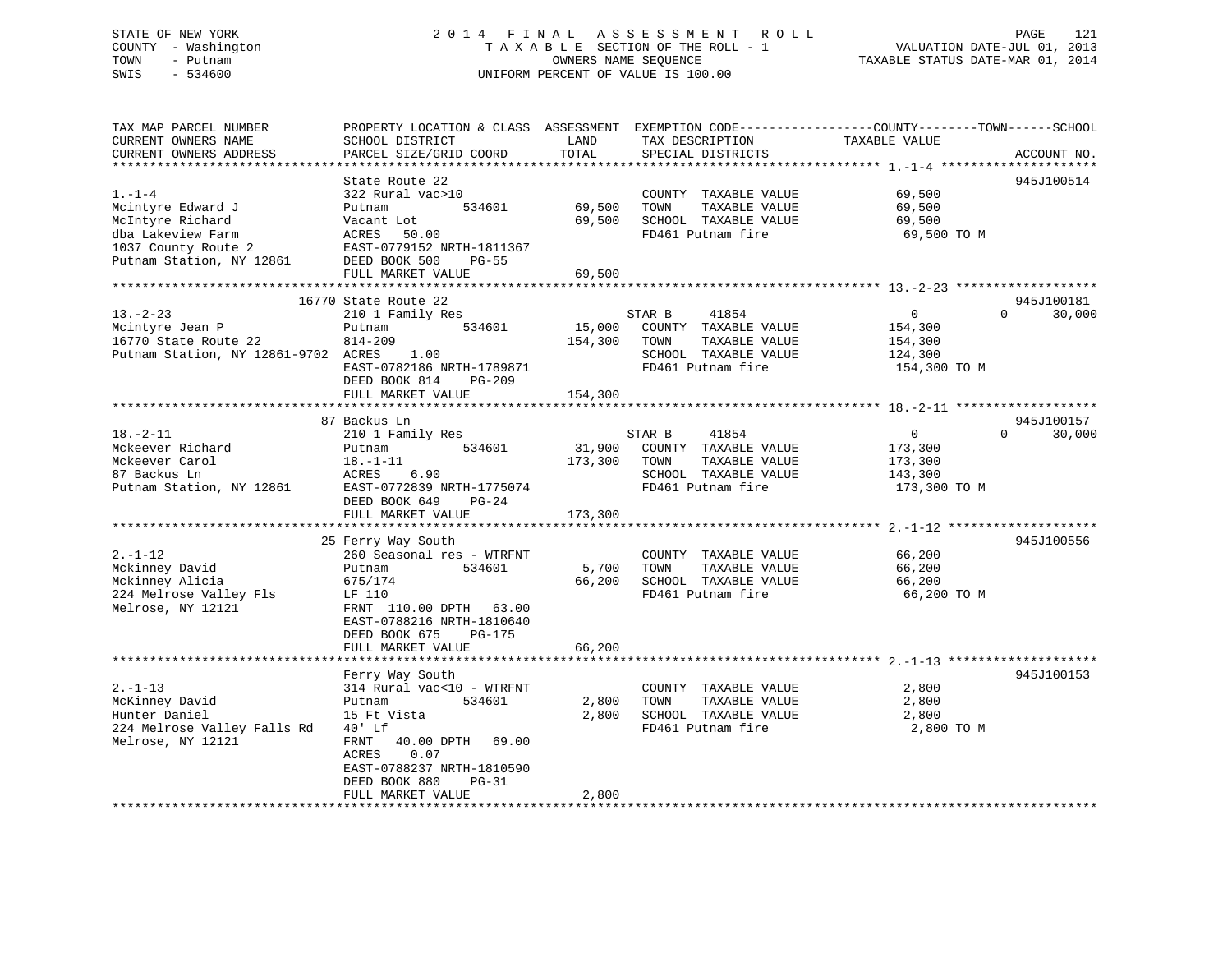| STATE OF NEW YORK<br>COUNTY - Washington<br>TOWN<br>- Putnam<br>SWIS<br>$-534600$ |                                                     | OWNERS NAME SEOUENCE | 2014 FINAL ASSESSMENT ROLL<br>TAXABLE SECTION OF THE ROLL - 1<br>UNIFORM PERCENT OF VALUE IS 100.00 | VALUATION DATE-JUL 01, 2013<br>TAXABLE STATUS DATE-MAR 01, 2014 | PAGE<br>122        |
|-----------------------------------------------------------------------------------|-----------------------------------------------------|----------------------|-----------------------------------------------------------------------------------------------------|-----------------------------------------------------------------|--------------------|
| TAX MAP PARCEL NUMBER                                                             |                                                     |                      | PROPERTY LOCATION & CLASS ASSESSMENT EXEMPTION CODE----------------COUNTY-------TOWN------SCHOOL    |                                                                 |                    |
| CURRENT OWNERS NAME<br>CURRENT OWNERS ADDRESS                                     | SCHOOL DISTRICT<br>PARCEL SIZE/GRID COORD           | LAND<br>TOTAL        | TAX DESCRIPTION<br>SPECIAL DISTRICTS                                                                | TAXABLE VALUE                                                   | ACCOUNT NO.        |
|                                                                                   |                                                     |                      |                                                                                                     |                                                                 |                    |
| $1.14 - 1 - 9$                                                                    | 2098 Black Point Rd                                 |                      |                                                                                                     |                                                                 | 945J100298         |
|                                                                                   | 210 1 Family Res - WTRFNT<br>Putnam<br>534601       | 423,500              | COUNTY TAXABLE VALUE<br>TOWN<br>TAXABLE VALUE                                                       | 554,100<br>554,100                                              |                    |
| McKinney Susan P<br>1320 Lower Ferry Rd                                           | $671/40:$ LF $60'$                                  | 554,100              | SCHOOL TAXABLE VALUE                                                                                | 554,100                                                         |                    |
| Trenton, NJ 08618                                                                 | 614/282 624/224 432/1003                            |                      | BP461 Black Pt Sewer Dist                                                                           | .00 UN C                                                        |                    |
|                                                                                   | FRNT 50.00 DPTH 203.00<br>EAST-0772679 NRTH-1811337 |                      | FD461 Putnam fire                                                                                   | 554,100 TO M                                                    |                    |
|                                                                                   | DEED BOOK 1747 PG-221<br>FULL MARKET VALUE          | 554,100              |                                                                                                     |                                                                 |                    |
|                                                                                   | ***********************                             |                      |                                                                                                     |                                                                 |                    |
|                                                                                   | 2218 Black Point Rd                                 |                      |                                                                                                     |                                                                 | 945J100143         |
| $4.5 - 1 - 1$                                                                     | 210 1 Family Res - WTRFNT                           |                      | STAR B<br>41854                                                                                     | $\overline{0}$                                                  | $\Omega$<br>30,000 |
| McLaughlin Barbara Ann                                                            | 534601<br>Putnam                                    | 429,400              | COUNTY TAXABLE VALUE                                                                                | 603,500                                                         |                    |
| 2218 Black Point Rd                                                               | LF 80                                               | 603,500              | TOWN<br>TAXABLE VALUE                                                                               | 603,500                                                         |                    |
| Ticonderoga, NY 12883                                                             | FRNT<br>71.00 DPTH 220.00                           |                      | SCHOOL TAXABLE VALUE                                                                                | 573,500                                                         |                    |
|                                                                                   | EAST-0770590 NRTH-1809473                           |                      | BP461 Black Pt Sewer Dist                                                                           | $.00$ UN $C$                                                    |                    |
|                                                                                   | DEED BOOK 2492 PG-233                               |                      | FD461 Putnam fire                                                                                   | 603,500 TO M                                                    |                    |
|                                                                                   | FULL MARKET VALUE                                   | 603,500              |                                                                                                     |                                                                 |                    |
|                                                                                   |                                                     |                      |                                                                                                     |                                                                 |                    |
|                                                                                   | 146 Backus Ln                                       |                      |                                                                                                     |                                                                 |                    |
| $18. - 2 - 10.2$                                                                  | 210 1 Family Res                                    |                      | STAR B<br>41854                                                                                     | $\overline{0}$                                                  | $\Omega$<br>30,000 |
| McLoughlin David Thomas                                                           | 534601<br>Putnam                                    | 18,800               | COUNTY TAXABLE VALUE                                                                                | 101,700                                                         |                    |
| McLoughlin Jayna Lynn<br>146 Backus Ln                                            | ACRES<br>2.00                                       | 101,700              | TOWN<br>TAXABLE VALUE                                                                               | 101,700                                                         |                    |
| Putnam, NY 12861                                                                  | EAST-0771578 NRTH-1774309<br>DEED BOOK 2810 PG-269  |                      | SCHOOL TAXABLE VALUE<br>FD461 Putnam fire                                                           | 71,700<br>101,700 TO M                                          |                    |
|                                                                                   | FULL MARKET VALUE                                   | 101,700              |                                                                                                     |                                                                 |                    |
|                                                                                   |                                                     |                      |                                                                                                     |                                                                 |                    |
|                                                                                   | 6221 Oliver Way                                     |                      |                                                                                                     |                                                                 | 945J100007         |
| $12. - 1 - 20$                                                                    | 260 Seasonal res - WTRFNT                           |                      | COUNTY TAXABLE VALUE                                                                                | 866,400                                                         |                    |
| McNally Hugh N                                                                    | 534601<br>Putnam                                    | 656,100              | TOWN<br>TAXABLE VALUE                                                                               | 866,400                                                         |                    |
| McNally Katherine A                                                               | LF 164                                              | 866,400              | SCHOOL TAXABLE VALUE                                                                                | 866,400                                                         |                    |
| 166 Tesiny Cir                                                                    | FRNT 164.00 DPTH 200.00                             |                      | FD461 Putnam fire                                                                                   | 866,400 TO M                                                    |                    |
| Bridgeport, CT 06606                                                              | EAST-0766722 NRTH-1791334                           |                      |                                                                                                     |                                                                 |                    |
|                                                                                   | DEED BOOK 3166 PG-203                               |                      |                                                                                                     |                                                                 |                    |
|                                                                                   | FULL MARKET VALUE                                   | 866,400              |                                                                                                     |                                                                 |                    |
|                                                                                   |                                                     |                      |                                                                                                     |                                                                 |                    |
|                                                                                   | Schwerdtfeger Rd                                    |                      |                                                                                                     |                                                                 | 945J100860         |
| $4. - 1 - 26$                                                                     | 314 Rural vac<10                                    |                      | COUNTY TAXABLE VALUE                                                                                | 10,300                                                          |                    |
| McNeil John C Jr                                                                  | 534601<br>Putnam                                    | 10,300               | TOWN<br>TAXABLE VALUE                                                                               | 10,300                                                          |                    |
| McNeil Ellen M                                                                    | ACRES<br>2.40                                       | 10,300               | SCHOOL TAXABLE VALUE                                                                                | 10,300                                                          |                    |
| 3895 Hogan Rd                                                                     | EAST-0770673 NRTH-1800639                           |                      | FD461 Putnam fire                                                                                   | 10,300 TO M                                                     |                    |
| Vernon Center, NY 13477                                                           | DEED BOOK 3377 PG-247                               |                      |                                                                                                     |                                                                 |                    |
| <b>+++++++++++</b>                                                                | FULL MARKET VALUE                                   | 10,300               |                                                                                                     |                                                                 |                    |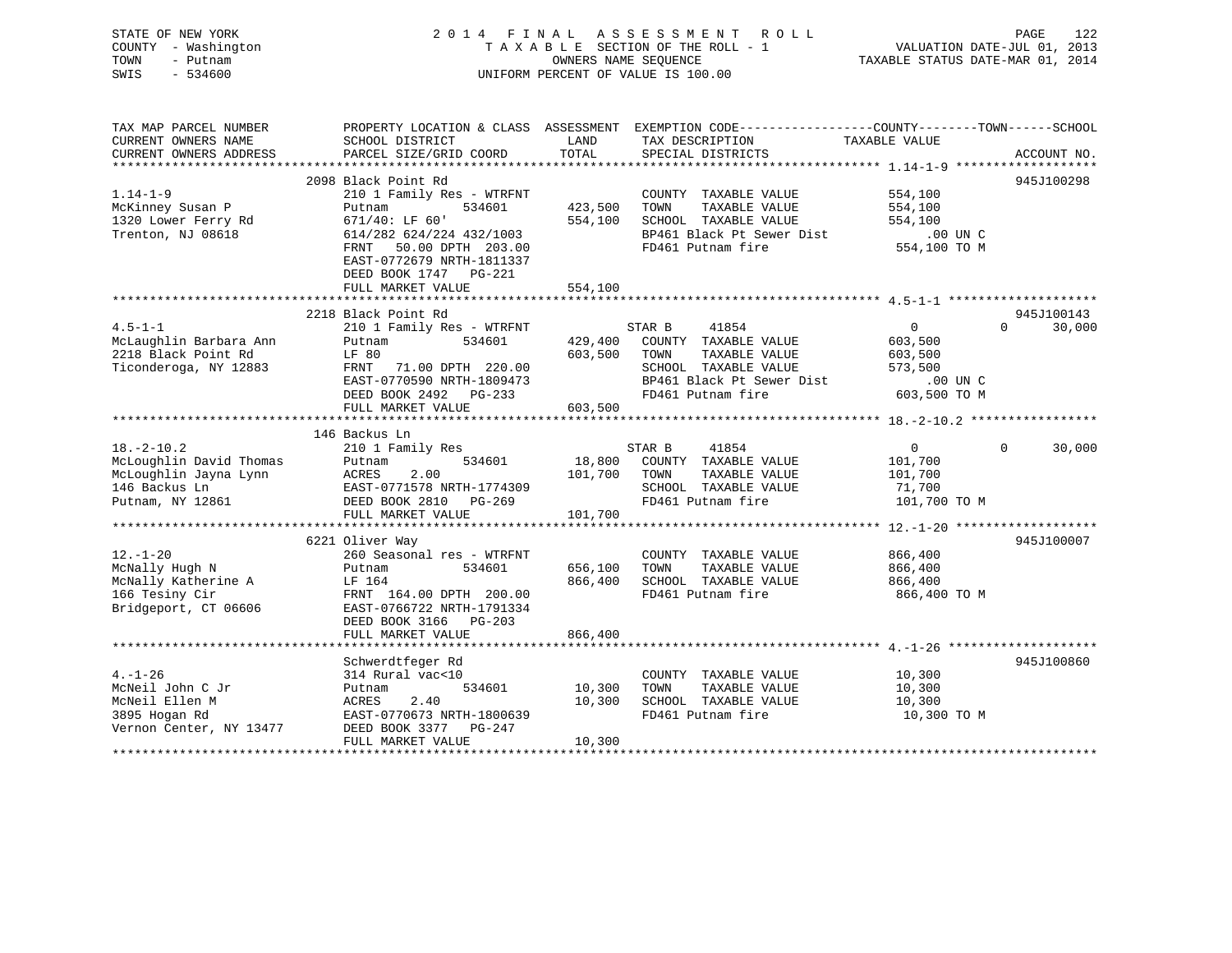# STATE OF NEW YORK 2 0 1 4 F I N A L A S S E S S M E N T R O L L PAGE 123 COUNTY - Washington T A X A B L E SECTION OF THE ROLL - 1 VALUATION DATE-JUL 01, 2013 TOWN - Putnam **CONNERS NAME SEQUENCE** TAXABLE STATUS DATE-MAR 01, 2014 SWIS - 534600 UNIFORM PERCENT OF VALUE IS 100.00

| TAX MAP PARCEL NUMBER                 | PROPERTY LOCATION & CLASS ASSESSMENT               |          |                                           | EXEMPTION CODE-----------------COUNTY-------TOWN------SCHOOL |             |
|---------------------------------------|----------------------------------------------------|----------|-------------------------------------------|--------------------------------------------------------------|-------------|
| CURRENT OWNERS NAME                   | SCHOOL DISTRICT                                    | LAND     | TAX DESCRIPTION                           | TAXABLE VALUE                                                |             |
| CURRENT OWNERS ADDRESS                | PARCEL SIZE/GRID COORD                             | TOTAL    | SPECIAL DISTRICTS                         |                                                              | ACCOUNT NO. |
|                                       | State Route 22                                     |          |                                           |                                                              | 945J100777  |
| $12. - 2 - 5$                         | 314 Rural vac<10                                   |          | COUNTY TAXABLE VALUE                      | 300                                                          |             |
| Mcwhorter Carleton                    | Putnam<br>534601                                   | 300      | TOWN<br>TAXABLE VALUE                     | 300                                                          |             |
| Attn: Eugenia A Thielke               | FRNT 63.00 DPTH 70.00                              | 300      | SCHOOL TAXABLE VALUE                      | 300                                                          |             |
| 106 Pineway Cir                       | EAST-0779096 NRTH-1786999                          |          | FD461 Putnam fire                         | 300 TO M                                                     |             |
| Jonesborough, TN 37659                | DEED BOOK 460<br>PG-636                            |          |                                           |                                                              |             |
|                                       | FULL MARKET VALUE                                  | 300      |                                           |                                                              |             |
|                                       |                                                    |          |                                           |                                                              |             |
|                                       | Gull Bay Rd                                        |          |                                           |                                                              | 945J100946  |
| $14. - 1 - 4.2$                       | 314 Rural vac<10                                   |          | COUNTY TAXABLE VALUE                      | 10,000                                                       |             |
| Meadow at Clark Hollow Bay LLC Putnam | 534601                                             | 10,000   | TOWN<br>TAXABLE VALUE                     | 10,000                                                       |             |
| 23 LaGrange Rd<br>Delmar, NY 12054    | 2.00<br>ACRES                                      | 10,000   | SCHOOL TAXABLE VALUE<br>FD461 Putnam fire | 10,000                                                       |             |
|                                       | EAST-0764293 NRTH-1777735<br>DEED BOOK 3025 PG-104 |          |                                           | 10,000 TO M                                                  |             |
|                                       | FULL MARKET VALUE                                  | 10,000   |                                           |                                                              |             |
|                                       |                                                    |          |                                           |                                                              |             |
|                                       | 884 Gull Bay Rd                                    |          |                                           |                                                              | 945J100307  |
| $14. - 1 - 6$                         | 210 1 Family Res - WTRFNT                          |          | COUNTY TAXABLE VALUE                      | 1072,400                                                     |             |
| Meadow at Clark Hollow Bay LLC Putnam | 534601                                             | 863,800  | TOWN<br>TAXABLE VALUE                     | 1072,400                                                     |             |
| 23 LaGrange Rd                        | LF 290                                             | 1072,400 | SCHOOL TAXABLE VALUE                      | 1072,400                                                     |             |
| Delmar, NY 12054                      | 2.20<br>ACRES                                      |          | FD461 Putnam fire                         | 1072,400 TO M                                                |             |
|                                       | EAST-0763988 NRTH-1777696                          |          |                                           |                                                              |             |
|                                       | DEED BOOK 3025 PG-101                              |          |                                           |                                                              |             |
|                                       | FULL MARKET VALUE                                  | 1072,400 |                                           |                                                              |             |
|                                       | 2282 Black Point Rd                                |          |                                           |                                                              | 945J100392  |
| $4.5 - 1 - 17$                        | 260 Seasonal res - WTRFNT                          |          | COUNTY TAXABLE VALUE                      | 762,000                                                      |             |
| Meath David F                         | 534601<br>Putnam                                   | 568,300  | TAXABLE VALUE<br>TOWN                     | 762,000                                                      |             |
| Allen Deborah H                       | LF 100                                             | 762,000  | SCHOOL TAXABLE VALUE                      | 762,000                                                      |             |
| PO Box 400                            | FRNT 100.00 DPTH 170.00                            |          | BP461 Black Pt Sewer Dist                 | $.00$ UN C                                                   |             |
| Plattsburgh, NY 12901                 | EAST-0769675 NRTH-1808217                          |          | FD461 Putnam fire                         | 762,000 TO M                                                 |             |
|                                       | DEED BOOK 2112 PG-263                              |          |                                           |                                                              |             |
|                                       | FULL MARKET VALUE                                  | 762,000  |                                           |                                                              |             |
|                                       |                                                    |          |                                           |                                                              |             |
|                                       | Mosswood Way                                       |          |                                           |                                                              | 945J100671  |
| $7.12 - 1 - 7$                        | 314 Rural vac<10                                   |          | COUNTY TAXABLE VALUE                      | 87,500                                                       |             |
| Medical Missions for Children Putnam  | 534601                                             | 87,500   | TOWN<br>TAXABLE VALUE                     | 87,500                                                       |             |
| 10-G Roessler Rd Ste 500              | Land And Well                                      | 87,500   | SCHOOL TAXABLE VALUE                      | 87,500                                                       |             |
| Woburn, MA 01801                      | 90.00 DPTH 280.00<br>FRNT<br>ACRES<br>0.55         |          | FD461 Putnam fire                         | 87,500 TO M                                                  |             |
|                                       | EAST-0768632 NRTH-1798443                          |          |                                           |                                                              |             |
|                                       | DEED BOOK 3364 PG-220                              |          |                                           |                                                              |             |
|                                       | FULL MARKET VALUE                                  | 87,500   |                                           |                                                              |             |
|                                       |                                                    |          |                                           |                                                              |             |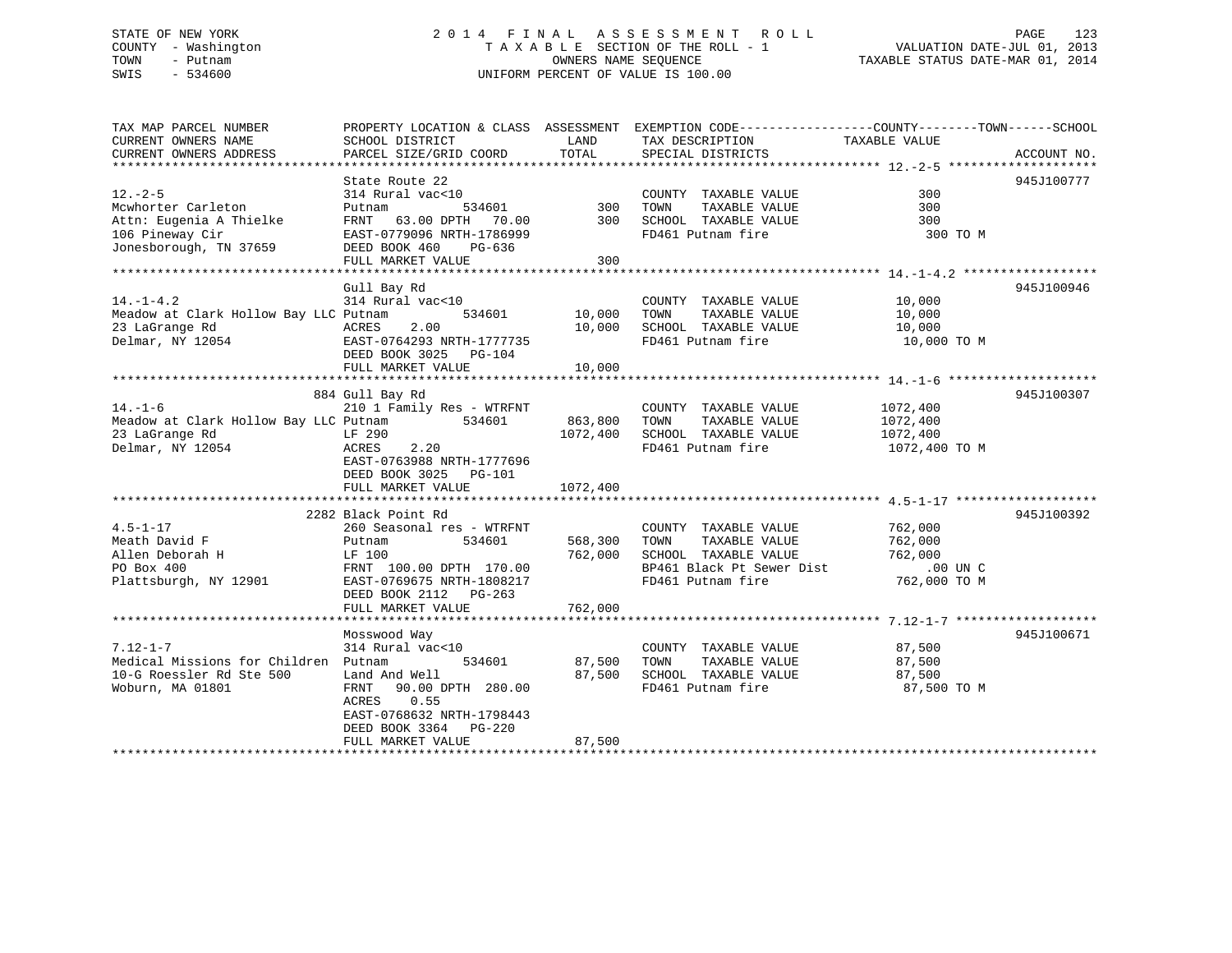# STATE OF NEW YORK 2 0 1 4 F I N A L A S S E S S M E N T R O L L PAGE 124 COUNTY - Washington T A X A B L E SECTION OF THE ROLL - 1 VALUATION DATE-JUL 01, 2013 TOWN - Putnam OWNERS NAME SEQUENCE TAXABLE STATUS DATE-MAR 01, 2014 SWIS - 534600 UNIFORM PERCENT OF VALUE IS 100.00

| TAX MAP PARCEL NUMBER<br>CURRENT OWNERS NAME<br>CURRENT OWNERS ADDRESS                                          | PROPERTY LOCATION & CLASS ASSESSMENT<br>SCHOOL DISTRICT<br>PARCEL SIZE/GRID COORD                                                                                            | LAND<br>TOTAL                | TAX DESCRIPTION<br>SPECIAL DISTRICTS                                                                          | EXEMPTION CODE-----------------COUNTY-------TOWN------SCHOOL<br>TAXABLE VALUE<br>ACCOUNT NO. |
|-----------------------------------------------------------------------------------------------------------------|------------------------------------------------------------------------------------------------------------------------------------------------------------------------------|------------------------------|---------------------------------------------------------------------------------------------------------------|----------------------------------------------------------------------------------------------|
|                                                                                                                 |                                                                                                                                                                              |                              |                                                                                                               |                                                                                              |
| $2. - 1 - 27.5$<br>Meissner John<br>Goll-Meissner Anita L<br>43 Arbor Rd<br>Campbell Hall, NY 10916             | County Route 2<br>322 Rural vac>10<br>534601<br>Putnam<br>Lot 3<br>ACRES 14.28<br>EAST-0783421 NRTH-1810050<br>DEED BOOK 2930 PG-333<br>FULL MARKET VALUE                    | 14,300<br>14,300<br>14,300   | COUNTY TAXABLE VALUE<br>TAXABLE VALUE<br>TOWN<br>SCHOOL TAXABLE VALUE<br>FD461 Putnam fire                    | 14,300<br>14,300<br>14,300<br>14,300 TO M                                                    |
|                                                                                                                 |                                                                                                                                                                              |                              |                                                                                                               |                                                                                              |
| $2. - 1 - 27.6$<br>Meissner John<br>Meissner Anita<br>43 Arbor Rd<br>Campbell Hall, NY 10916                    | 1099 County Route 2<br>322 Rural vac>10<br>534601<br>Putnam<br>Lot 2<br>ACRES<br>24.26<br>EAST-0783630 NRTH-1811279<br>DEED BOOK 2930<br>PG-337                              | 39,300<br>39,300             | COUNTY TAXABLE VALUE<br>TOWN<br>TAXABLE VALUE<br>SCHOOL TAXABLE VALUE<br>FD461 Putnam fire                    | 39,300<br>39,300<br>39,300<br>39,300 TO M                                                    |
|                                                                                                                 | FULL MARKET VALUE                                                                                                                                                            | 39,300                       |                                                                                                               |                                                                                              |
|                                                                                                                 |                                                                                                                                                                              |                              |                                                                                                               |                                                                                              |
| $11.20 - 1 - 1$<br>Mentiply Alexander -Le-<br>Attn: Mentiply A Donald<br>1090 Kings Rd<br>Schenectady, NY 12303 | 4522 Crow Point Way<br>260 Seasonal res - WTRFNT<br>534601<br>Putnam<br>536/29<br>LF 100<br>FRNT 101.00 DPTH 75.00<br>EAST-0765869 NRTH-1787135<br>DEED BOOK 623<br>$PG-324$ | 270,926<br>347,826           | COUNTY TAXABLE VALUE<br>TOWN<br>TAXABLE VALUE<br>SCHOOL TAXABLE VALUE<br>FD461 Putnam fire                    | 945J100437<br>347,826<br>347,826<br>347,826<br>347,826 TO M                                  |
|                                                                                                                 | FULL MARKET VALUE                                                                                                                                                            | 347,826                      |                                                                                                               |                                                                                              |
| $15. - 1 - 17$<br>Merfeld Bryan<br>Merfeld Scarlette A<br>63 Backus Rd<br>Putnam, NY 12861                      | State Route 22<br>314 Rural vac<10<br>534601<br>Putnam<br>468/654;2005/126<br>4.60<br>ACRES<br>EAST-0773402 NRTH-1776198<br>DEED BOOK 2950<br>PG-287                         | 18,500<br>18,500             | COUNTY TAXABLE VALUE<br>TAXABLE VALUE<br>TOWN<br>SCHOOL TAXABLE VALUE<br>FD461 Putnam fire                    | 945J100027<br>18,500<br>18,500<br>18,500<br>18,500 TO M                                      |
|                                                                                                                 | FULL MARKET VALUE                                                                                                                                                            | 18,500                       |                                                                                                               |                                                                                              |
|                                                                                                                 | 63 Backus Ln                                                                                                                                                                 |                              |                                                                                                               |                                                                                              |
| $18. - 2 - 2.4$<br>Merfeld Bryan Jr<br>Merfeld Scarlette A<br>63 Backus Rd<br>Putnam, NY 12861                  | 242 Rurl res&rec<br>534601<br>Putnam<br>$18. - 1 - 2.4$<br>ACRES<br>10.00<br>EAST-0773373 NRTH-1775535<br>DEED BOOK 916<br>$PG-148$<br>FULL MARKET VALUE                     | 35,000<br>365,200<br>365,200 | 41854<br>STAR B<br>COUNTY TAXABLE VALUE<br>TAXABLE VALUE<br>TOWN<br>SCHOOL TAXABLE VALUE<br>FD461 Putnam fire | $\overline{0}$<br>$\Omega$<br>30,000<br>365,200<br>365,200<br>335,200<br>365,200 TO M        |
|                                                                                                                 |                                                                                                                                                                              |                              |                                                                                                               |                                                                                              |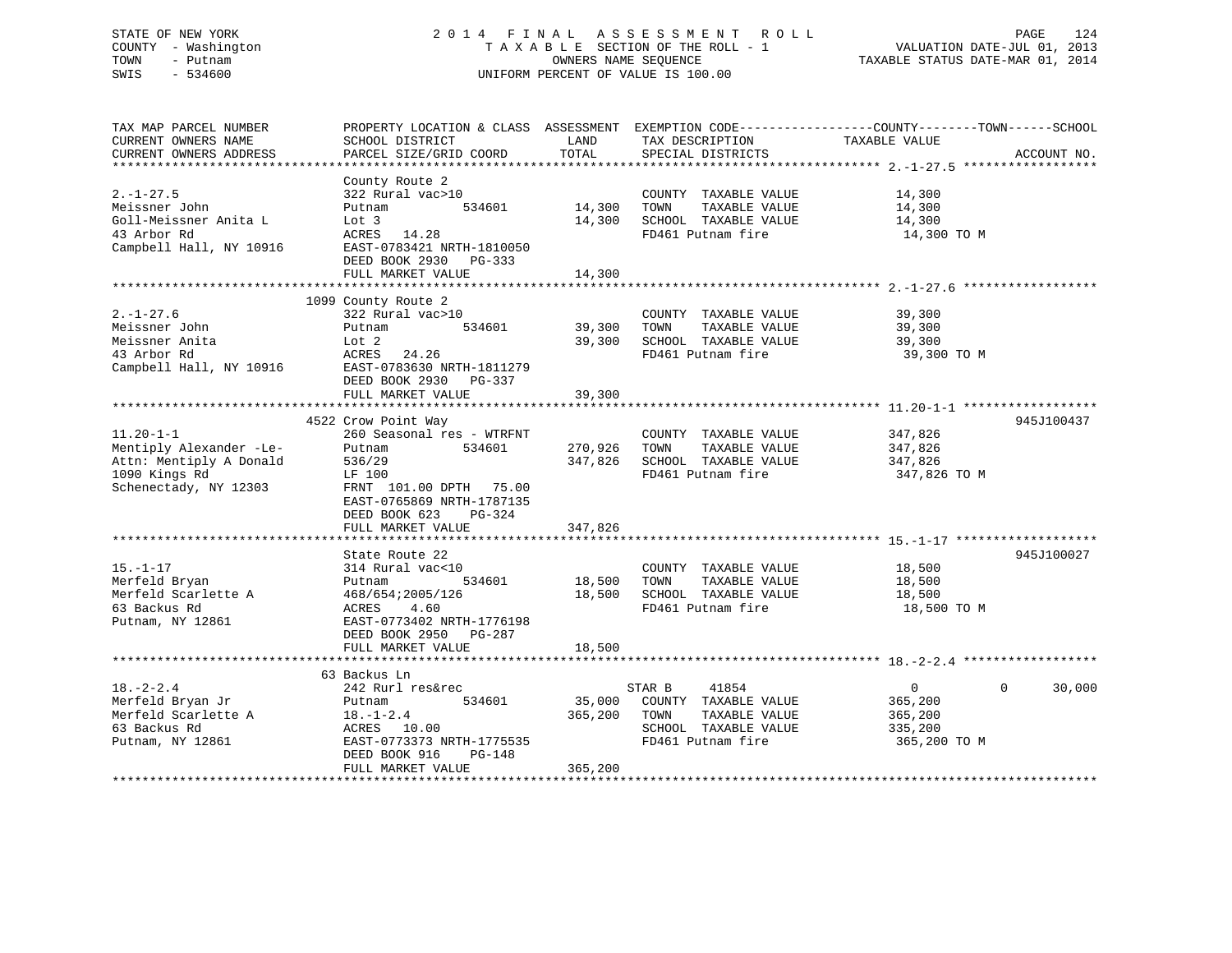# STATE OF NEW YORK 2 0 1 4 F I N A L A S S E S S M E N T R O L L PAGE 125 COUNTY - Washington T A X A B L E SECTION OF THE ROLL - 1 VALUATION DATE-JUL 01, 2013 TOWN - Putnam OWNERS NAME SEQUENCE TAXABLE STATUS DATE-MAR 01, 2014 SWIS - 534600 UNIFORM PERCENT OF VALUE IS 100.00

| 6210 Oliver Way<br>945J100872<br>$12. - 1 - 24$<br>426,130<br>210 1 Family Res<br>COUNTY TAXABLE VALUE<br>141,230<br>Merone-Walsh Laura<br>534601<br>TOWN<br>TAXABLE VALUE<br>426,130<br>Putnam<br>65 Ormsbee Ave<br>1.20<br>426,130<br>SCHOOL TAXABLE VALUE<br>ACRES<br>426,130<br>Proctor, VT 05765<br>EAST-0767048 NRTH-1791903<br>FD461 Putnam fire<br>426,130 TO M<br>DEED BOOK 2806 PG-121<br>FULL MARKET VALUE<br>426,130<br>LOT 31 Williams North Tr<br>945J100827<br>$15. - 1 - 2$<br>910 Priv forest<br>51,200<br>COUNTY TAXABLE VALUE<br>51,200<br>51,200<br>Merrow George<br>534601<br>TOWN<br>TAXABLE VALUE<br>Putnam<br>Merrow Katherine<br>51,200<br>SCHOOL TAXABLE VALUE<br>ACRES 102.30<br>51,200<br>519 Crowell Rd<br>EAST-0772567 NRTH-1779995<br>FD461 Putnam fire<br>51,200 TO M<br>Hopkinton, NH 03229<br>DEED BOOK 833<br>$PG-86$<br>FULL MARKET VALUE<br>51,200<br>945J101005<br>Gull Bay Rd<br>$14. - 1 - 17.2$<br>314 Rural vac<10<br>COUNTY TAXABLE VALUE<br>104,300<br>Merrow George S<br>534601<br>104,300<br>TOWN<br>TAXABLE VALUE<br>104,300<br>Putnam<br>Merrow Katherine B<br>Subdvsn 32A-78<br>104,300<br>SCHOOL TAXABLE VALUE<br>104,300<br>519 Crowell Rd<br>8.43<br>FD461 Putnam fire<br>104,300 TO M<br>ACRES<br>Hopkinton, NH 03229<br>EAST-0767220 NRTH-1784870<br>DEED BOOK 2595 PG-37<br>104,300<br>FULL MARKET VALUE<br>945J101005<br>Gull Bay Rd<br>$14. - 1 - 17.3$<br>322 Rural vac>10<br>COUNTY TAXABLE VALUE<br>136,100<br>Merrow George S<br>534601<br>136,100<br>TOWN<br>TAXABLE VALUE<br>136,100<br>Putnam<br>Merrow Katherine B<br>Subdvsn 32A-79<br>136,100<br>SCHOOL TAXABLE VALUE<br>136,100<br>519 Crowell Rd<br>FD461 Putnam fire<br>ACRES<br>21.45<br>136,100 TO M<br>Hopkinton, NH 10968<br>EAST-0766300 NRTH-1783460<br>DEED BOOK 2595 PG-33<br>136,100<br>FULL MARKET VALUE<br>27 Tiroga Beach Ln<br>945J100460<br>$1.14 - 1 - 19$<br>210 1 Family Res - WTRFNT<br>510,000<br>COUNTY TAXABLE VALUE<br>534601<br>337,000<br>TAXABLE VALUE<br>Mersereau Stephen<br>TOWN<br>510,000<br>Putnam<br>510,000<br>SCHOOL TAXABLE VALUE<br>Tyler Lauren<br>LF 111'<br>510,000<br>BP461 Black Pt Sewer Dist<br>914 Rockrimmon Rd<br>$.00$ UN $C$<br>FRNT 111.00 DPTH 172.00<br>FD461 Putnam fire<br>510,000 TO M<br>Stamford, CT 06903<br>EAST-0772686 NRTH-1812471<br>DEED BOOK 868<br>$PG-93$<br>510,000<br>FULL MARKET VALUE | TAX MAP PARCEL NUMBER<br>CURRENT OWNERS NAME | PROPERTY LOCATION & CLASS ASSESSMENT EXEMPTION CODE---------------COUNTY-------TOWN------SCHOOL<br>SCHOOL DISTRICT | LAND  | TAX DESCRIPTION   | TAXABLE VALUE |             |
|-----------------------------------------------------------------------------------------------------------------------------------------------------------------------------------------------------------------------------------------------------------------------------------------------------------------------------------------------------------------------------------------------------------------------------------------------------------------------------------------------------------------------------------------------------------------------------------------------------------------------------------------------------------------------------------------------------------------------------------------------------------------------------------------------------------------------------------------------------------------------------------------------------------------------------------------------------------------------------------------------------------------------------------------------------------------------------------------------------------------------------------------------------------------------------------------------------------------------------------------------------------------------------------------------------------------------------------------------------------------------------------------------------------------------------------------------------------------------------------------------------------------------------------------------------------------------------------------------------------------------------------------------------------------------------------------------------------------------------------------------------------------------------------------------------------------------------------------------------------------------------------------------------------------------------------------------------------------------------------------------------------------------------------------------------------------------------------------------------------------------------------------------------------------------------------------------------------------------------------------------------------------------------------------------------------------------------------------------------------------------------------|----------------------------------------------|--------------------------------------------------------------------------------------------------------------------|-------|-------------------|---------------|-------------|
|                                                                                                                                                                                                                                                                                                                                                                                                                                                                                                                                                                                                                                                                                                                                                                                                                                                                                                                                                                                                                                                                                                                                                                                                                                                                                                                                                                                                                                                                                                                                                                                                                                                                                                                                                                                                                                                                                                                                                                                                                                                                                                                                                                                                                                                                                                                                                                                   | CURRENT OWNERS ADDRESS                       | PARCEL SIZE/GRID COORD                                                                                             | TOTAL | SPECIAL DISTRICTS |               | ACCOUNT NO. |
|                                                                                                                                                                                                                                                                                                                                                                                                                                                                                                                                                                                                                                                                                                                                                                                                                                                                                                                                                                                                                                                                                                                                                                                                                                                                                                                                                                                                                                                                                                                                                                                                                                                                                                                                                                                                                                                                                                                                                                                                                                                                                                                                                                                                                                                                                                                                                                                   |                                              |                                                                                                                    |       |                   |               |             |
|                                                                                                                                                                                                                                                                                                                                                                                                                                                                                                                                                                                                                                                                                                                                                                                                                                                                                                                                                                                                                                                                                                                                                                                                                                                                                                                                                                                                                                                                                                                                                                                                                                                                                                                                                                                                                                                                                                                                                                                                                                                                                                                                                                                                                                                                                                                                                                                   |                                              |                                                                                                                    |       |                   |               |             |
|                                                                                                                                                                                                                                                                                                                                                                                                                                                                                                                                                                                                                                                                                                                                                                                                                                                                                                                                                                                                                                                                                                                                                                                                                                                                                                                                                                                                                                                                                                                                                                                                                                                                                                                                                                                                                                                                                                                                                                                                                                                                                                                                                                                                                                                                                                                                                                                   |                                              |                                                                                                                    |       |                   |               |             |
|                                                                                                                                                                                                                                                                                                                                                                                                                                                                                                                                                                                                                                                                                                                                                                                                                                                                                                                                                                                                                                                                                                                                                                                                                                                                                                                                                                                                                                                                                                                                                                                                                                                                                                                                                                                                                                                                                                                                                                                                                                                                                                                                                                                                                                                                                                                                                                                   |                                              |                                                                                                                    |       |                   |               |             |
|                                                                                                                                                                                                                                                                                                                                                                                                                                                                                                                                                                                                                                                                                                                                                                                                                                                                                                                                                                                                                                                                                                                                                                                                                                                                                                                                                                                                                                                                                                                                                                                                                                                                                                                                                                                                                                                                                                                                                                                                                                                                                                                                                                                                                                                                                                                                                                                   |                                              |                                                                                                                    |       |                   |               |             |
|                                                                                                                                                                                                                                                                                                                                                                                                                                                                                                                                                                                                                                                                                                                                                                                                                                                                                                                                                                                                                                                                                                                                                                                                                                                                                                                                                                                                                                                                                                                                                                                                                                                                                                                                                                                                                                                                                                                                                                                                                                                                                                                                                                                                                                                                                                                                                                                   |                                              |                                                                                                                    |       |                   |               |             |
|                                                                                                                                                                                                                                                                                                                                                                                                                                                                                                                                                                                                                                                                                                                                                                                                                                                                                                                                                                                                                                                                                                                                                                                                                                                                                                                                                                                                                                                                                                                                                                                                                                                                                                                                                                                                                                                                                                                                                                                                                                                                                                                                                                                                                                                                                                                                                                                   |                                              |                                                                                                                    |       |                   |               |             |
|                                                                                                                                                                                                                                                                                                                                                                                                                                                                                                                                                                                                                                                                                                                                                                                                                                                                                                                                                                                                                                                                                                                                                                                                                                                                                                                                                                                                                                                                                                                                                                                                                                                                                                                                                                                                                                                                                                                                                                                                                                                                                                                                                                                                                                                                                                                                                                                   |                                              |                                                                                                                    |       |                   |               |             |
|                                                                                                                                                                                                                                                                                                                                                                                                                                                                                                                                                                                                                                                                                                                                                                                                                                                                                                                                                                                                                                                                                                                                                                                                                                                                                                                                                                                                                                                                                                                                                                                                                                                                                                                                                                                                                                                                                                                                                                                                                                                                                                                                                                                                                                                                                                                                                                                   |                                              |                                                                                                                    |       |                   |               |             |
|                                                                                                                                                                                                                                                                                                                                                                                                                                                                                                                                                                                                                                                                                                                                                                                                                                                                                                                                                                                                                                                                                                                                                                                                                                                                                                                                                                                                                                                                                                                                                                                                                                                                                                                                                                                                                                                                                                                                                                                                                                                                                                                                                                                                                                                                                                                                                                                   |                                              |                                                                                                                    |       |                   |               |             |
|                                                                                                                                                                                                                                                                                                                                                                                                                                                                                                                                                                                                                                                                                                                                                                                                                                                                                                                                                                                                                                                                                                                                                                                                                                                                                                                                                                                                                                                                                                                                                                                                                                                                                                                                                                                                                                                                                                                                                                                                                                                                                                                                                                                                                                                                                                                                                                                   |                                              |                                                                                                                    |       |                   |               |             |
|                                                                                                                                                                                                                                                                                                                                                                                                                                                                                                                                                                                                                                                                                                                                                                                                                                                                                                                                                                                                                                                                                                                                                                                                                                                                                                                                                                                                                                                                                                                                                                                                                                                                                                                                                                                                                                                                                                                                                                                                                                                                                                                                                                                                                                                                                                                                                                                   |                                              |                                                                                                                    |       |                   |               |             |
|                                                                                                                                                                                                                                                                                                                                                                                                                                                                                                                                                                                                                                                                                                                                                                                                                                                                                                                                                                                                                                                                                                                                                                                                                                                                                                                                                                                                                                                                                                                                                                                                                                                                                                                                                                                                                                                                                                                                                                                                                                                                                                                                                                                                                                                                                                                                                                                   |                                              |                                                                                                                    |       |                   |               |             |
|                                                                                                                                                                                                                                                                                                                                                                                                                                                                                                                                                                                                                                                                                                                                                                                                                                                                                                                                                                                                                                                                                                                                                                                                                                                                                                                                                                                                                                                                                                                                                                                                                                                                                                                                                                                                                                                                                                                                                                                                                                                                                                                                                                                                                                                                                                                                                                                   |                                              |                                                                                                                    |       |                   |               |             |
|                                                                                                                                                                                                                                                                                                                                                                                                                                                                                                                                                                                                                                                                                                                                                                                                                                                                                                                                                                                                                                                                                                                                                                                                                                                                                                                                                                                                                                                                                                                                                                                                                                                                                                                                                                                                                                                                                                                                                                                                                                                                                                                                                                                                                                                                                                                                                                                   |                                              |                                                                                                                    |       |                   |               |             |
|                                                                                                                                                                                                                                                                                                                                                                                                                                                                                                                                                                                                                                                                                                                                                                                                                                                                                                                                                                                                                                                                                                                                                                                                                                                                                                                                                                                                                                                                                                                                                                                                                                                                                                                                                                                                                                                                                                                                                                                                                                                                                                                                                                                                                                                                                                                                                                                   |                                              |                                                                                                                    |       |                   |               |             |
|                                                                                                                                                                                                                                                                                                                                                                                                                                                                                                                                                                                                                                                                                                                                                                                                                                                                                                                                                                                                                                                                                                                                                                                                                                                                                                                                                                                                                                                                                                                                                                                                                                                                                                                                                                                                                                                                                                                                                                                                                                                                                                                                                                                                                                                                                                                                                                                   |                                              |                                                                                                                    |       |                   |               |             |
|                                                                                                                                                                                                                                                                                                                                                                                                                                                                                                                                                                                                                                                                                                                                                                                                                                                                                                                                                                                                                                                                                                                                                                                                                                                                                                                                                                                                                                                                                                                                                                                                                                                                                                                                                                                                                                                                                                                                                                                                                                                                                                                                                                                                                                                                                                                                                                                   |                                              |                                                                                                                    |       |                   |               |             |
|                                                                                                                                                                                                                                                                                                                                                                                                                                                                                                                                                                                                                                                                                                                                                                                                                                                                                                                                                                                                                                                                                                                                                                                                                                                                                                                                                                                                                                                                                                                                                                                                                                                                                                                                                                                                                                                                                                                                                                                                                                                                                                                                                                                                                                                                                                                                                                                   |                                              |                                                                                                                    |       |                   |               |             |
|                                                                                                                                                                                                                                                                                                                                                                                                                                                                                                                                                                                                                                                                                                                                                                                                                                                                                                                                                                                                                                                                                                                                                                                                                                                                                                                                                                                                                                                                                                                                                                                                                                                                                                                                                                                                                                                                                                                                                                                                                                                                                                                                                                                                                                                                                                                                                                                   |                                              |                                                                                                                    |       |                   |               |             |
|                                                                                                                                                                                                                                                                                                                                                                                                                                                                                                                                                                                                                                                                                                                                                                                                                                                                                                                                                                                                                                                                                                                                                                                                                                                                                                                                                                                                                                                                                                                                                                                                                                                                                                                                                                                                                                                                                                                                                                                                                                                                                                                                                                                                                                                                                                                                                                                   |                                              |                                                                                                                    |       |                   |               |             |
|                                                                                                                                                                                                                                                                                                                                                                                                                                                                                                                                                                                                                                                                                                                                                                                                                                                                                                                                                                                                                                                                                                                                                                                                                                                                                                                                                                                                                                                                                                                                                                                                                                                                                                                                                                                                                                                                                                                                                                                                                                                                                                                                                                                                                                                                                                                                                                                   |                                              |                                                                                                                    |       |                   |               |             |
|                                                                                                                                                                                                                                                                                                                                                                                                                                                                                                                                                                                                                                                                                                                                                                                                                                                                                                                                                                                                                                                                                                                                                                                                                                                                                                                                                                                                                                                                                                                                                                                                                                                                                                                                                                                                                                                                                                                                                                                                                                                                                                                                                                                                                                                                                                                                                                                   |                                              |                                                                                                                    |       |                   |               |             |
|                                                                                                                                                                                                                                                                                                                                                                                                                                                                                                                                                                                                                                                                                                                                                                                                                                                                                                                                                                                                                                                                                                                                                                                                                                                                                                                                                                                                                                                                                                                                                                                                                                                                                                                                                                                                                                                                                                                                                                                                                                                                                                                                                                                                                                                                                                                                                                                   |                                              |                                                                                                                    |       |                   |               |             |
|                                                                                                                                                                                                                                                                                                                                                                                                                                                                                                                                                                                                                                                                                                                                                                                                                                                                                                                                                                                                                                                                                                                                                                                                                                                                                                                                                                                                                                                                                                                                                                                                                                                                                                                                                                                                                                                                                                                                                                                                                                                                                                                                                                                                                                                                                                                                                                                   |                                              |                                                                                                                    |       |                   |               |             |
|                                                                                                                                                                                                                                                                                                                                                                                                                                                                                                                                                                                                                                                                                                                                                                                                                                                                                                                                                                                                                                                                                                                                                                                                                                                                                                                                                                                                                                                                                                                                                                                                                                                                                                                                                                                                                                                                                                                                                                                                                                                                                                                                                                                                                                                                                                                                                                                   |                                              |                                                                                                                    |       |                   |               |             |
|                                                                                                                                                                                                                                                                                                                                                                                                                                                                                                                                                                                                                                                                                                                                                                                                                                                                                                                                                                                                                                                                                                                                                                                                                                                                                                                                                                                                                                                                                                                                                                                                                                                                                                                                                                                                                                                                                                                                                                                                                                                                                                                                                                                                                                                                                                                                                                                   |                                              |                                                                                                                    |       |                   |               |             |
|                                                                                                                                                                                                                                                                                                                                                                                                                                                                                                                                                                                                                                                                                                                                                                                                                                                                                                                                                                                                                                                                                                                                                                                                                                                                                                                                                                                                                                                                                                                                                                                                                                                                                                                                                                                                                                                                                                                                                                                                                                                                                                                                                                                                                                                                                                                                                                                   |                                              |                                                                                                                    |       |                   |               |             |
|                                                                                                                                                                                                                                                                                                                                                                                                                                                                                                                                                                                                                                                                                                                                                                                                                                                                                                                                                                                                                                                                                                                                                                                                                                                                                                                                                                                                                                                                                                                                                                                                                                                                                                                                                                                                                                                                                                                                                                                                                                                                                                                                                                                                                                                                                                                                                                                   |                                              |                                                                                                                    |       |                   |               |             |
|                                                                                                                                                                                                                                                                                                                                                                                                                                                                                                                                                                                                                                                                                                                                                                                                                                                                                                                                                                                                                                                                                                                                                                                                                                                                                                                                                                                                                                                                                                                                                                                                                                                                                                                                                                                                                                                                                                                                                                                                                                                                                                                                                                                                                                                                                                                                                                                   |                                              |                                                                                                                    |       |                   |               |             |
|                                                                                                                                                                                                                                                                                                                                                                                                                                                                                                                                                                                                                                                                                                                                                                                                                                                                                                                                                                                                                                                                                                                                                                                                                                                                                                                                                                                                                                                                                                                                                                                                                                                                                                                                                                                                                                                                                                                                                                                                                                                                                                                                                                                                                                                                                                                                                                                   |                                              |                                                                                                                    |       |                   |               |             |
|                                                                                                                                                                                                                                                                                                                                                                                                                                                                                                                                                                                                                                                                                                                                                                                                                                                                                                                                                                                                                                                                                                                                                                                                                                                                                                                                                                                                                                                                                                                                                                                                                                                                                                                                                                                                                                                                                                                                                                                                                                                                                                                                                                                                                                                                                                                                                                                   |                                              |                                                                                                                    |       |                   |               |             |
|                                                                                                                                                                                                                                                                                                                                                                                                                                                                                                                                                                                                                                                                                                                                                                                                                                                                                                                                                                                                                                                                                                                                                                                                                                                                                                                                                                                                                                                                                                                                                                                                                                                                                                                                                                                                                                                                                                                                                                                                                                                                                                                                                                                                                                                                                                                                                                                   |                                              |                                                                                                                    |       |                   |               |             |
|                                                                                                                                                                                                                                                                                                                                                                                                                                                                                                                                                                                                                                                                                                                                                                                                                                                                                                                                                                                                                                                                                                                                                                                                                                                                                                                                                                                                                                                                                                                                                                                                                                                                                                                                                                                                                                                                                                                                                                                                                                                                                                                                                                                                                                                                                                                                                                                   |                                              |                                                                                                                    |       |                   |               |             |
|                                                                                                                                                                                                                                                                                                                                                                                                                                                                                                                                                                                                                                                                                                                                                                                                                                                                                                                                                                                                                                                                                                                                                                                                                                                                                                                                                                                                                                                                                                                                                                                                                                                                                                                                                                                                                                                                                                                                                                                                                                                                                                                                                                                                                                                                                                                                                                                   |                                              |                                                                                                                    |       |                   |               |             |
|                                                                                                                                                                                                                                                                                                                                                                                                                                                                                                                                                                                                                                                                                                                                                                                                                                                                                                                                                                                                                                                                                                                                                                                                                                                                                                                                                                                                                                                                                                                                                                                                                                                                                                                                                                                                                                                                                                                                                                                                                                                                                                                                                                                                                                                                                                                                                                                   |                                              |                                                                                                                    |       |                   |               |             |
|                                                                                                                                                                                                                                                                                                                                                                                                                                                                                                                                                                                                                                                                                                                                                                                                                                                                                                                                                                                                                                                                                                                                                                                                                                                                                                                                                                                                                                                                                                                                                                                                                                                                                                                                                                                                                                                                                                                                                                                                                                                                                                                                                                                                                                                                                                                                                                                   |                                              |                                                                                                                    |       |                   |               |             |
|                                                                                                                                                                                                                                                                                                                                                                                                                                                                                                                                                                                                                                                                                                                                                                                                                                                                                                                                                                                                                                                                                                                                                                                                                                                                                                                                                                                                                                                                                                                                                                                                                                                                                                                                                                                                                                                                                                                                                                                                                                                                                                                                                                                                                                                                                                                                                                                   |                                              |                                                                                                                    |       |                   |               |             |
|                                                                                                                                                                                                                                                                                                                                                                                                                                                                                                                                                                                                                                                                                                                                                                                                                                                                                                                                                                                                                                                                                                                                                                                                                                                                                                                                                                                                                                                                                                                                                                                                                                                                                                                                                                                                                                                                                                                                                                                                                                                                                                                                                                                                                                                                                                                                                                                   |                                              |                                                                                                                    |       |                   |               |             |
|                                                                                                                                                                                                                                                                                                                                                                                                                                                                                                                                                                                                                                                                                                                                                                                                                                                                                                                                                                                                                                                                                                                                                                                                                                                                                                                                                                                                                                                                                                                                                                                                                                                                                                                                                                                                                                                                                                                                                                                                                                                                                                                                                                                                                                                                                                                                                                                   |                                              |                                                                                                                    |       |                   |               |             |
|                                                                                                                                                                                                                                                                                                                                                                                                                                                                                                                                                                                                                                                                                                                                                                                                                                                                                                                                                                                                                                                                                                                                                                                                                                                                                                                                                                                                                                                                                                                                                                                                                                                                                                                                                                                                                                                                                                                                                                                                                                                                                                                                                                                                                                                                                                                                                                                   |                                              |                                                                                                                    |       |                   |               |             |
|                                                                                                                                                                                                                                                                                                                                                                                                                                                                                                                                                                                                                                                                                                                                                                                                                                                                                                                                                                                                                                                                                                                                                                                                                                                                                                                                                                                                                                                                                                                                                                                                                                                                                                                                                                                                                                                                                                                                                                                                                                                                                                                                                                                                                                                                                                                                                                                   |                                              |                                                                                                                    |       |                   |               |             |
|                                                                                                                                                                                                                                                                                                                                                                                                                                                                                                                                                                                                                                                                                                                                                                                                                                                                                                                                                                                                                                                                                                                                                                                                                                                                                                                                                                                                                                                                                                                                                                                                                                                                                                                                                                                                                                                                                                                                                                                                                                                                                                                                                                                                                                                                                                                                                                                   |                                              |                                                                                                                    |       |                   |               |             |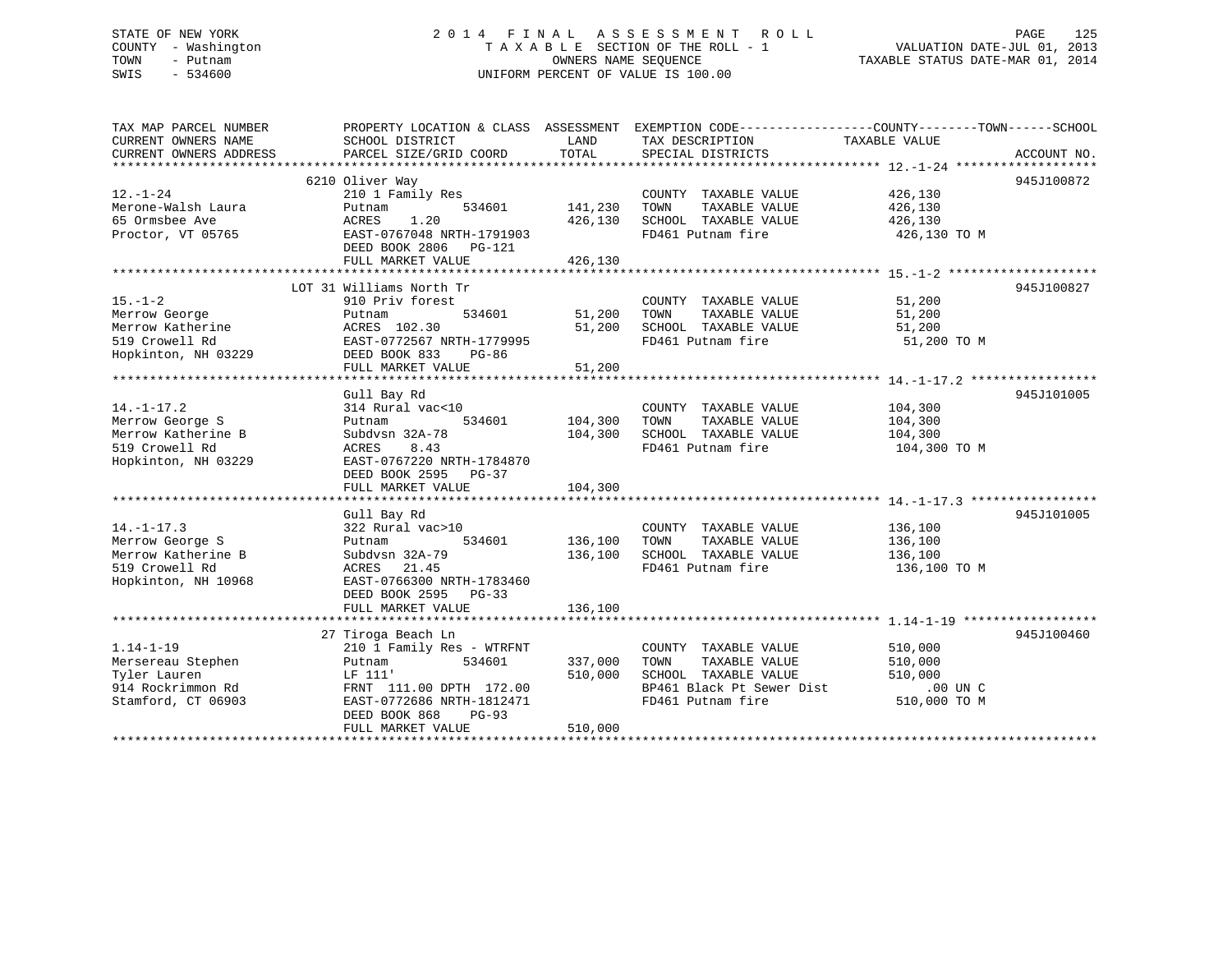# STATE OF NEW YORK 2 0 1 4 F I N A L A S S E S S M E N T R O L L PAGE 126 COUNTY - Washington T A X A B L E SECTION OF THE ROLL - 1 VALUATION DATE-JUL 01, 2013 TOWN - Putnam OWNERS NAME SEQUENCE TAXABLE STATUS DATE-MAR 01, 2014 SWIS - 534600 UNIFORM PERCENT OF VALUE IS 100.00

| CURRENT OWNERS NAME<br>SCHOOL DISTRICT<br>LAND<br>TAX DESCRIPTION<br>TAXABLE VALUE    |             |
|---------------------------------------------------------------------------------------|-------------|
|                                                                                       |             |
| TOTAL<br>CURRENT OWNERS ADDRESS<br>PARCEL SIZE/GRID COORD<br>SPECIAL DISTRICTS        | ACCOUNT NO. |
|                                                                                       |             |
| Gull Bay Ridge Way                                                                    | 945J100922  |
| $11.20 - 3 - 20$<br>692 Road/str/hwy - WTRFNT<br>1,800<br>COUNTY TAXABLE VALUE        |             |
| 1,800<br>Michalowski Alan<br>Putnam<br>534601<br>TOWN<br>TAXABLE VALUE<br>1,800       |             |
| 1,800<br>Michalowski Karen<br>SCHOOL TAXABLE VALUE<br>1,800<br>Road                   |             |
| 521 Gair St<br>FD461 Putnam fire<br>1,800 TO M<br>LF 3                                |             |
| Piermont, NY 10968-1081<br>40.00 DPTH 120.00<br>FRNT                                  |             |
| EAST-0767282 NRTH-1785510                                                             |             |
| DEED BOOK 536<br>PG-290                                                               |             |
| FULL MARKET VALUE<br>1,800                                                            |             |
|                                                                                       |             |
| Gull Bay Rd                                                                           | 945J101005  |
| $14. - 1 - 17$<br>322 Rural vac>10<br>COUNTY TAXABLE VALUE<br>145,400                 |             |
| Michalowski Alan<br>TAXABLE VALUE<br>Putnam<br>534601<br>145,400<br>TOWN<br>145,400   |             |
| Michalowski Karen<br>ACRES 138.80<br>145,400<br>SCHOOL TAXABLE VALUE<br>145,400       |             |
|                                                                                       |             |
| 521 Gair St<br>EAST-0768220 NRTH-1784580<br>FD461 Putnam fire<br>145,400 TO M         |             |
| Piermont, NY 10968-1081<br>DEED BOOK 536<br>PG-290                                    |             |
| FULL MARKET VALUE<br>145,400                                                          |             |
|                                                                                       |             |
| Mud Pond                                                                              | 945J100086  |
| $15. - 1 - 1$<br>910 Priv forest<br>50,600<br>COUNTY TAXABLE VALUE                    |             |
| Michalowski Alan<br>534601<br>50,600<br>TAXABLE VALUE<br>Putnam<br>TOWN<br>50,600     |             |
| Michalowski Karen S<br>SCHOOL TAXABLE VALUE<br>464/95<br>50,600<br>50,600             |             |
| 521 Gair St<br>FD461 Putnam fire<br>ACRES 101.20<br>50,600 TO M                       |             |
| Piermont, NY 10968-1081<br>EAST-0770538 NRTH-1782382                                  |             |
| DEED BOOK 919<br>PG-225                                                               |             |
| FULL MARKET VALUE<br>50,600                                                           |             |
| ******************************                                                        |             |
| Gull Bay Rd                                                                           | 945J101057  |
| $15. - 1 - 19$<br>910 Priv forest<br>COUNTY TAXABLE VALUE<br>250,800                  |             |
| Michalowski Alan<br>534601<br>250,800<br>TOWN<br>TAXABLE VALUE<br>250,800<br>Putnam   |             |
| Michalowski Karen<br>250,800<br>SCHOOL TAXABLE VALUE<br>Vl<br>250,800                 |             |
| 521 Gair St<br>ACRES 470.50<br>FD461 Putnam fire<br>250,800 TO M                      |             |
| Piermont, NY 10968-1081<br>EAST-0770240 NRTH-1784780                                  |             |
| DEED BOOK 536<br>$PG-290$                                                             |             |
| 250,800<br>FULL MARKET VALUE                                                          |             |
|                                                                                       |             |
| 465 Gull Bay Rd                                                                       | 945J100419  |
| $11.20 - 3 - 19$<br>697,800<br>210 1 Family Res - WTRFNT<br>COUNTY TAXABLE VALUE      |             |
| TAXABLE VALUE<br>Michalowski Alan S<br>534601<br>375,400<br>TOWN<br>697,800<br>Putnam |             |
| Michalowski Karen S<br>Lot 8<br>697,800<br>SCHOOL TAXABLE VALUE<br>697,800            |             |
| 521 Gair St<br>FD461 Putnam fire<br>697,800 TO M<br>LF 60                             |             |
| Piermont, NY 10968<br>FRNT 80.00 DPTH 77.00                                           |             |
| EAST-0767257 NRTH-1785515                                                             |             |
| DEED BOOK 1790 PG-4                                                                   |             |
|                                                                                       |             |
| FULL MARKET VALUE<br>697,800                                                          |             |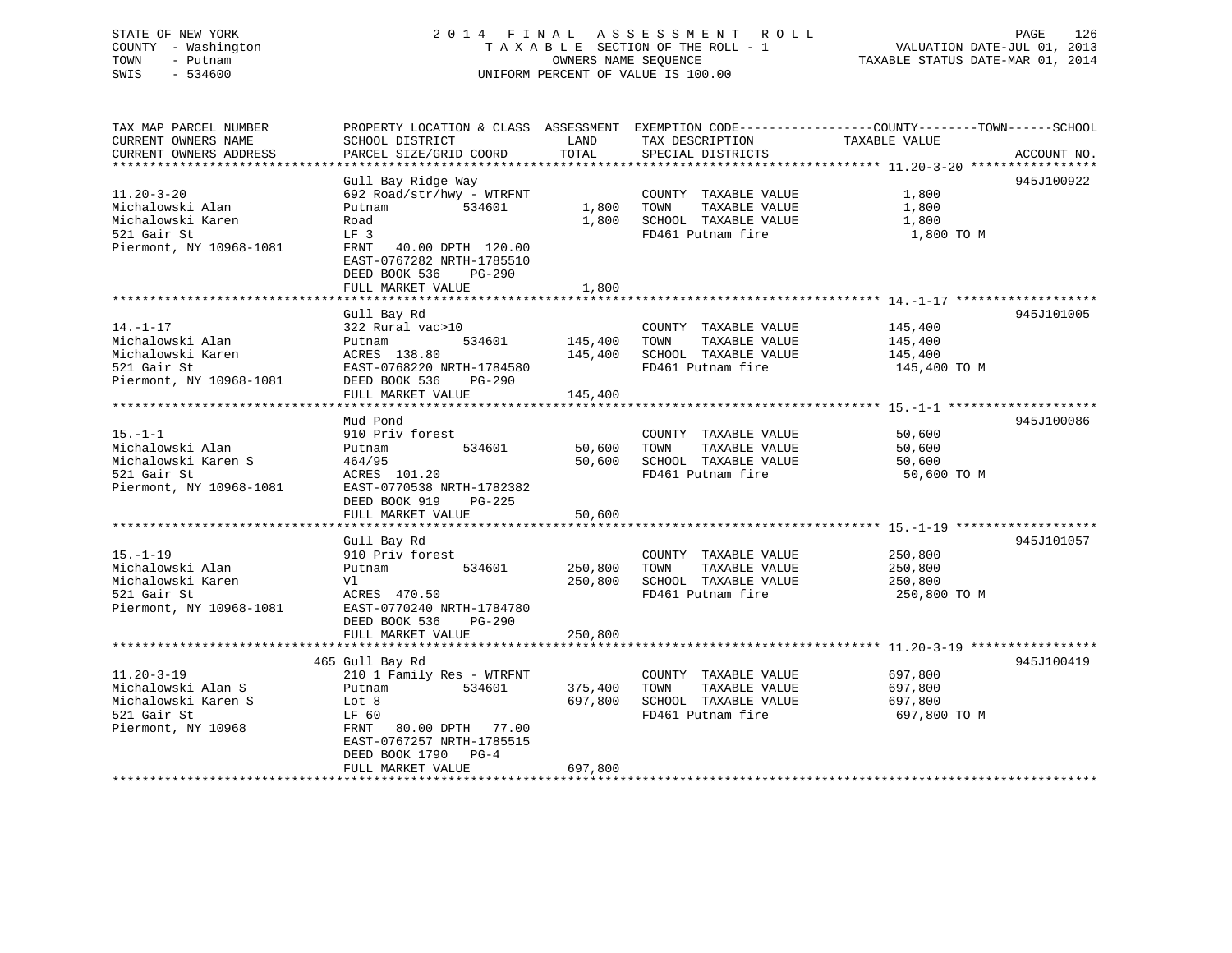# STATE OF NEW YORK 2 0 1 4 F I N A L A S S E S S M E N T R O L L PAGE 127 COUNTY - Washington T A X A B L E SECTION OF THE ROLL - 1 VALUATION DATE-JUL 01, 2013 TOWN - Putnam OWNERS NAME SEQUENCE TAXABLE STATUS DATE-MAR 01, 2014 SWIS - 534600 UNIFORM PERCENT OF VALUE IS 100.00

| TAX MAP PARCEL NUMBER<br>CURRENT OWNERS NAME<br>CURRENT OWNERS ADDRESS                                   | PROPERTY LOCATION & CLASS ASSESSMENT<br>SCHOOL DISTRICT<br>PARCEL SIZE/GRID COORD                                                                                                          | LAND<br>TOTAL                        | EXEMPTION CODE-----------------COUNTY-------TOWN------SCHOOL<br>TAX DESCRIPTION<br>SPECIAL DISTRICTS                                                 | TAXABLE VALUE                                                                                               | ACCOUNT NO.        |
|----------------------------------------------------------------------------------------------------------|--------------------------------------------------------------------------------------------------------------------------------------------------------------------------------------------|--------------------------------------|------------------------------------------------------------------------------------------------------------------------------------------------------|-------------------------------------------------------------------------------------------------------------|--------------------|
| $19. - 1 - 4.4$<br>Mikolay Virginia<br>Granger Dorothy LE<br>Pulpit Point Rd<br>Putnam Station, NY 12861 | 300 Pulpit Point Rd<br>270 Mfg housing<br>534601<br>Putnam<br>Lot & Mobile Home<br>7.80<br>ACRES<br>EAST-0780856 NRTH-1776742<br>DEED BOOK 648<br>$PG-110$<br>FULL MARKET VALUE            | 32,800<br>43,300<br>43,300           | COUNTY TAXABLE VALUE<br>TOWN<br>TAXABLE VALUE<br>SCHOOL TAXABLE VALUE<br>FD461 Putnam fire                                                           | 43,300<br>43,300<br>43,300<br>43,300 TO M                                                                   |                    |
|                                                                                                          | 5088 Sagamore Rd                                                                                                                                                                           |                                      |                                                                                                                                                      |                                                                                                             | 945J100106         |
| $12. - 4 - 31$<br>Miller Thomas J<br>Miller Veronica<br>1 Arthur Ave<br>Centereach, NY 11720             | 314 Rural vac<10<br>534601<br>Putnam<br>50.00 DPTH 200.00<br>FRNT<br>EAST-0767254 NRTH-1787472<br>DEED BOOK 920<br>PG-292<br>FULL MARKET VALUE                                             | 18,700<br>18,700<br>18,700           | COUNTY TAXABLE VALUE<br>TOWN<br>TAXABLE VALUE<br>SCHOOL TAXABLE VALUE<br>FD461 Putnam fire                                                           | 18,700<br>18,700<br>18,700<br>18,700 TO M                                                                   |                    |
|                                                                                                          | 60 Fernwood Way                                                                                                                                                                            |                                      |                                                                                                                                                      |                                                                                                             | 945J101098         |
| $8. - 2 - 13.4$<br>Milne Richard<br>Milne Robin<br>95 Upper Valley Rd<br>Christiana, PA 17509            | 314 Rural vac<10<br>534601<br>Putnam<br>Lot 4<br>ACRES<br>5.00<br>EAST-0775486 NRTH-1795137<br>DEED BOOK 3306 PG-131<br>FULL MARKET VALUE                                                  | 20,000<br>20,000<br>20,000           | COUNTY TAXABLE VALUE<br>TOWN<br>TAXABLE VALUE<br>SCHOOL TAXABLE VALUE<br>FD461 Putnam fire                                                           | 20,000<br>20,000<br>20,000<br>20,000 TO M                                                                   |                    |
|                                                                                                          | Lakehouse Way                                                                                                                                                                              |                                      |                                                                                                                                                      |                                                                                                             | 945J100553         |
| $1.14 - 1 - 5.1$<br>Mitchell Robert F<br>Mitchell Kathleen D<br>90 Cannon Rd<br>Wilton, CT 06897         | 314 Rural vac<10<br>534601<br>Putnam<br>Vacant Lot<br>FRNT 230.00 DPTH 191.50<br>EAST-0773317 NRTH-1812771<br>DEED BOOK 923<br>PG-142                                                      | 4,000<br>4,000                       | COUNTY TAXABLE VALUE<br>TOWN<br>TAXABLE VALUE<br>SCHOOL TAXABLE VALUE<br>BP461 Black Pt Sewer Dist<br>FD461 Putnam fire                              | 4,000<br>4,000<br>4,000<br>$.00$ UN $C$<br>4,000 TO M                                                       |                    |
|                                                                                                          | FULL MARKET VALUE                                                                                                                                                                          | 4,000                                |                                                                                                                                                      |                                                                                                             |                    |
|                                                                                                          | 2212 Black Point Rd                                                                                                                                                                        |                                      |                                                                                                                                                      |                                                                                                             | 945J100146         |
| $1.18 - 1 - 24$<br>Mitko Edward<br>Mitko Wanda<br>2212 Black Point Rd<br>Ticonderoga, NY 12883           | 280 Res Multiple - WTRFNT<br>534601<br>Putnam<br>2209 & 2212 Black Pt Rd<br>LF79<br>75.00 DPTH 225.00<br>FRNT<br>EAST-0770686 NRTH-1809565<br>DEED BOOK 468<br>PG-961<br>FULL MARKET VALUE | 430,500 STAR B<br>675,500<br>675,500 | VET WAR CT 41121<br>41854<br>COUNTY TAXABLE VALUE<br>TAXABLE VALUE<br>TOWN<br>SCHOOL TAXABLE VALUE<br>BP461 Black Pt Sewer Dist<br>FD461 Putnam fire | 30,000<br>12,000<br>$\overline{0}$<br>$\Omega$<br>645,500<br>663,500<br>645,500<br>.00 UN C<br>675,500 TO M | $\Omega$<br>30,000 |
|                                                                                                          |                                                                                                                                                                                            |                                      |                                                                                                                                                      |                                                                                                             |                    |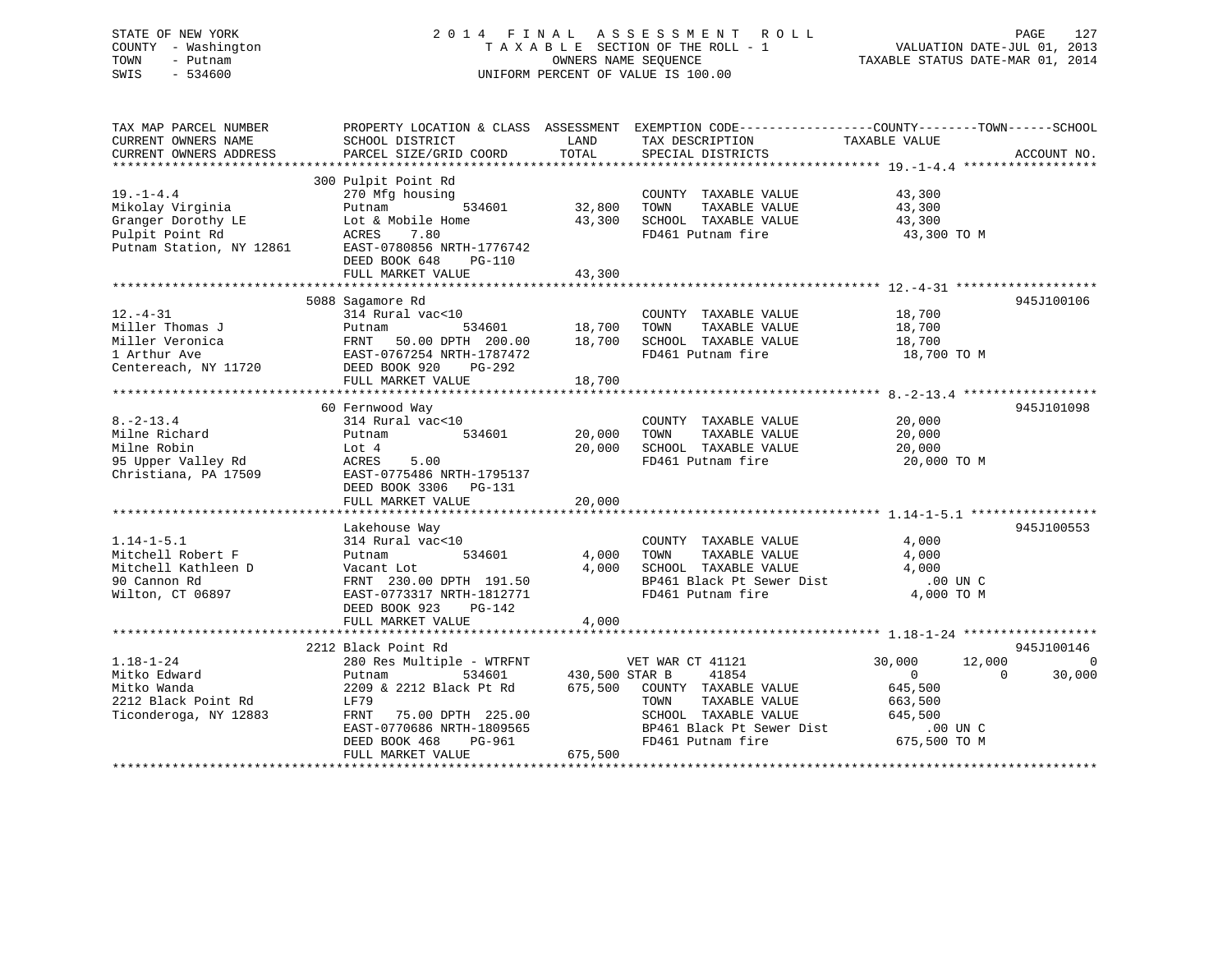# STATE OF NEW YORK 2 0 1 4 F I N A L A S S E S S M E N T R O L L PAGE 128 COUNTY - Washington T A X A B L E SECTION OF THE ROLL - 1 VALUATION DATE-JUL 01, 2013 TOWN - Putnam **CONNERS NAME SEQUENCE** TAXABLE STATUS DATE-MAR 01, 2014 SWIS - 534600 UNIFORM PERCENT OF VALUE IS 100.00

| TAX MAP PARCEL NUMBER<br>CURRENT OWNERS NAME<br>CURRENT OWNERS ADDRESS                                                      | PROPERTY LOCATION & CLASS ASSESSMENT EXEMPTION CODE---------------COUNTY-------TOWN------SCHOOL<br>SCHOOL DISTRICT<br>PARCEL SIZE/GRID COORD                                                            | LAND<br>TOTAL                        | TAX DESCRIPTION<br>SPECIAL DISTRICTS                                                                   | TAXABLE VALUE                                                                         | ACCOUNT NO. |
|-----------------------------------------------------------------------------------------------------------------------------|---------------------------------------------------------------------------------------------------------------------------------------------------------------------------------------------------------|--------------------------------------|--------------------------------------------------------------------------------------------------------|---------------------------------------------------------------------------------------|-------------|
| $14. -1 - 4.1$<br>Mohican Acres Inc<br>David W Morris<br>43 Brookside Dr<br>Saratoga Springs, NY 12866 DEED BOOK 437 PG-928 | Gull Bay Rd<br>322 Rural vac>10<br>Putnam<br>ACRES 478.40<br>ACRES 478.40<br>EAST-0766183 NRTH-1777928<br>FULL MARKET VALUE                                                                             | 534601 371,700<br>371,700<br>371,700 | COUNTY TAXABLE VALUE 371,700<br>TOWN<br>SCHOOL TAXABLE VALUE<br>FD461 Putnam fire                      | TAXABLE VALUE 371,700<br>371,700<br>371,700 TO M                                      | 945J100644  |
| $13. - 3 - 4$<br>Mohr Robert F MD<br>Mohr Richard D<br>5 Powder Horn Ter<br>Randolph, NJ 07869                              | Old Garbis Way<br>314 Rural vac<10 - WTRFNT<br>Putnam<br>534601<br>Lot<br>471/251<br>FRNT 150.00 DPTH 150.00<br>EAST-0790723 NRTH-1793720<br>DEED BOOK 2445 PG-103<br>FULL MARKET VALUE                 | 5,200                                | COUNTY TAXABLE VALUE<br>5,200 TOWN<br>TAXABLE VALUE<br>5,200 SCHOOL TAXABLE VALUE<br>FD461 Putnam fire | 5,200<br>5,200<br>5,200<br>5,200 TO M                                                 | 945J100356  |
| $13. -3 - 5$<br>Mohr Robert F MD<br>Mohr Richard D<br>5 Powder Horn Ter<br>Randolph, NJ 07869                               | 104 Old Garbis Way<br>260 Seasonal res - WTRFNT<br>534601<br>Putnam<br>Deeded ROW<br>Deeded ROW<br>FRNT  158.00 DPTH  150.00<br>EAST-0790670 NRTH-1793588<br>DEED BOOK 2445 PG-103<br>FULL MARKET VALUE | 35,500 TOWN<br>145,000               | COUNTY TAXABLE VALUE<br>TAXABLE VALUE<br>145,000 SCHOOL TAXABLE VALUE<br>FD461 Putnam fire             | 145,000<br>145,000<br>145,000<br>145,000 TO M                                         | 945J100685  |
| $13 - 3 - 6$<br>Mohr Robert F MD<br>Mohr Richard D<br>5 Powder Horn Ter<br>Randolph, NJ 07869                               | Old Garbis Way<br>314 Rural vac<10 - WTRFNT<br>534601<br>Putnam<br>Vl<br>FRNT 150.00 DPTH 83.00<br>EAST-0790615 NRTH-1793437<br>DEED BOOK 2445 PG-103<br>FULL MARKET VALUE                              | 3,400<br>3,400                       | COUNTY TAXABLE VALUE<br>3,400 TOWN<br>TAXABLE VALUE<br>SCHOOL TAXABLE VALUE<br>FD461 Putnam fire       | 3,400<br>3,400<br>3,400<br>3,400 TO M                                                 | 945J100355  |
| $4. - 1 - 2$<br>Monda Family Trust<br>Monda Edward J Trustee<br>2334 Black Point Rd<br>Ticonderoga, NY 12883                | Black Point Rd<br>910 Priv forest<br>534601<br>Putnam<br>9.42<br>ACRES<br>EAST-0769729 NRTH-1806793<br>DEED BOOK 2377 PG-42<br>FULL MARKET VALUE                                                        | 4,600<br>4,600<br>4,600              | COUNTY TAXABLE VALUE<br>TAXABLE VALUE<br>TOWN<br>SCHOOL TAXABLE VALUE<br>BP461 Black Pt Sewer Dist     | $\frac{4}{1}$ , 600<br>4,600<br>4,600<br>$.00$ UN $C$<br>FD461 Putnam fire 4,600 TO M | 945J100844  |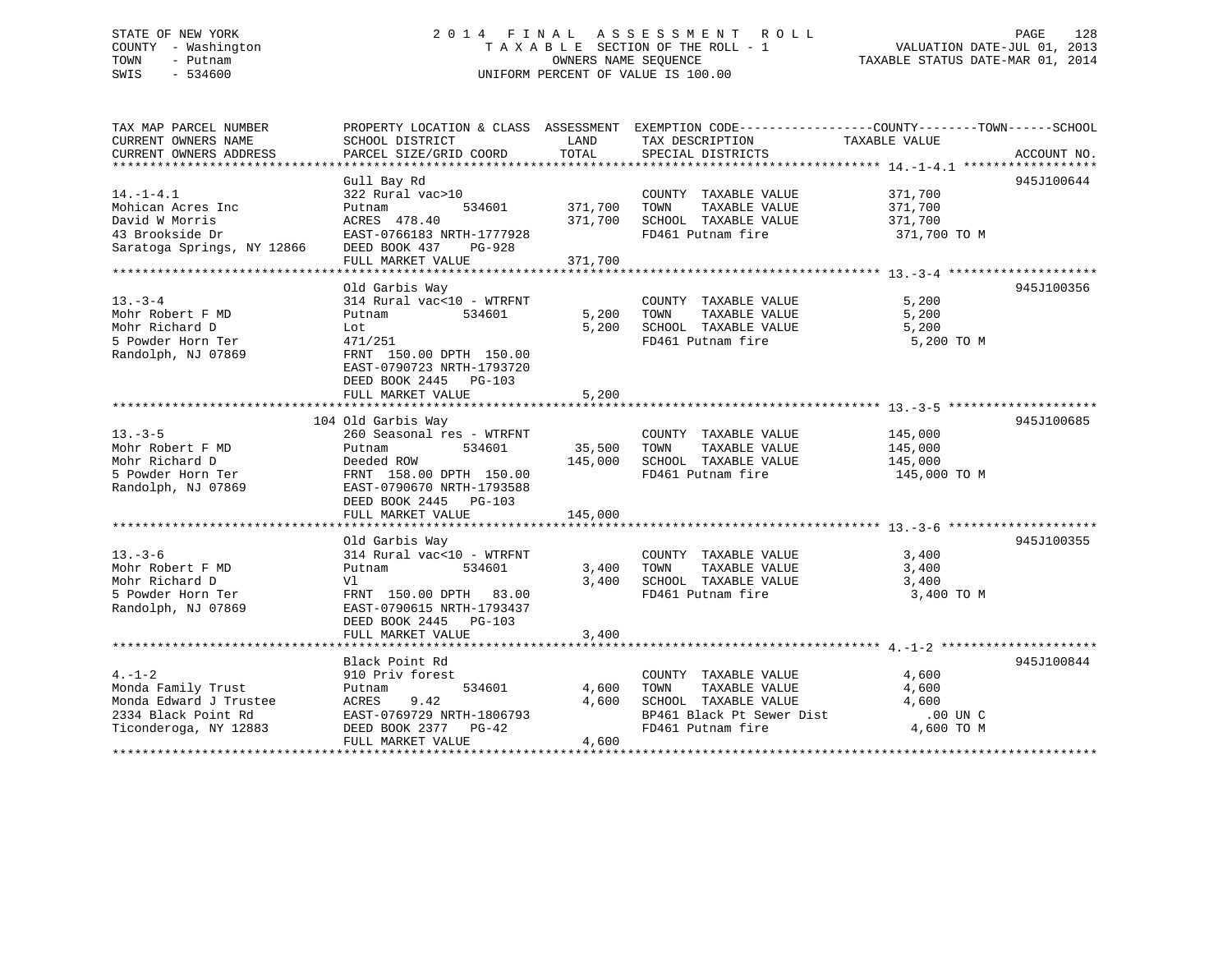# STATE OF NEW YORK 2 0 1 4 F I N A L A S S E S S M E N T R O L L PAGE 129 COUNTY - Washington T A X A B L E SECTION OF THE ROLL - 1 VALUATION DATE-JUL 01, 2013 TOWN - Putnam OWNERS NAME SEQUENCE TAXABLE STATUS DATE-MAR 01, 2014 SWIS - 534600 UNIFORM PERCENT OF VALUE IS 100.00

| TAX MAP PARCEL NUMBER<br>CURRENT OWNERS NAME<br>CURRENT OWNERS ADDRESS | PROPERTY LOCATION & CLASS ASSESSMENT<br>SCHOOL DISTRICT<br>PARCEL SIZE/GRID COORD | LAND<br>TOTAL  | EXEMPTION CODE-----------------COUNTY-------TOWN------SCHOOL<br>TAX DESCRIPTION<br>SPECIAL DISTRICTS | TAXABLE VALUE  | ACCOUNT NO.        |
|------------------------------------------------------------------------|-----------------------------------------------------------------------------------|----------------|------------------------------------------------------------------------------------------------------|----------------|--------------------|
|                                                                        | 2334 Black Point Rd                                                               |                |                                                                                                      |                | 945J100824         |
| $4.9 - 1 - 1.2$                                                        | 210 1 Family Res - WTRFNT                                                         |                | STAR EN<br>41834                                                                                     | $\overline{0}$ | $\Omega$<br>64,200 |
| Monda Family Trust                                                     | Putnam<br>534601                                                                  | 433,000        | COUNTY TAXABLE VALUE                                                                                 | 625,000        |                    |
| Monda Edward J Trustee                                                 | 897/145                                                                           | 625,000        | TOWN<br>TAXABLE VALUE                                                                                | 625,000        |                    |
| 2334 Black Point Rd                                                    | LF 126                                                                            |                | SCHOOL TAXABLE VALUE                                                                                 | 560,800        |                    |
| Ticonderoga, NY 12883                                                  | FRNT 125.00 DPTH 195.00                                                           |                | BP461 Black Pt Sewer Dist                                                                            | .00 UN C       |                    |
|                                                                        | EAST-0769041 NRTH-1807187<br>DEED BOOK 2377 PG-37                                 |                | FD461 Putnam fire                                                                                    | 625,000 TO M   |                    |
|                                                                        | FULL MARKET VALUE                                                                 | 625,000        |                                                                                                      |                |                    |
|                                                                        |                                                                                   |                |                                                                                                      |                |                    |
|                                                                        | 974 County Route 2                                                                |                |                                                                                                      |                |                    |
| $2. -1 - 6.1$                                                          | 210 1 Family Res                                                                  |                | COUNTY TAXABLE VALUE                                                                                 | 515,800        |                    |
| Moore Allen D                                                          | 534601<br>Putnam                                                                  | 62,100         | TAXABLE VALUE<br>TOWN                                                                                | 515,800        |                    |
| 974 County Rt 2                                                        | 7.10<br>ACRES                                                                     | 515,800        | SCHOOL TAXABLE VALUE                                                                                 | 515,800        |                    |
| Putnam Station, NY 12861                                               | EAST-0786971 NRTH-1811071                                                         |                | FD461 Putnam fire                                                                                    | 515,800 TO M   |                    |
|                                                                        | DEED BOOK 2304 PG-222                                                             |                |                                                                                                      |                |                    |
|                                                                        | FULL MARKET VALUE                                                                 | 515,800        |                                                                                                      |                |                    |
|                                                                        |                                                                                   |                |                                                                                                      |                |                    |
|                                                                        | State Route 22/W Off                                                              |                |                                                                                                      |                | 945J100867         |
| $4. - 1 - 12$                                                          | 322 Rural vac>10                                                                  |                | COUNTY TAXABLE VALUE                                                                                 | 33,500         |                    |
| Moore Allen D                                                          | 534601<br>Putnam                                                                  | 33,500         | TOWN<br>TAXABLE VALUE                                                                                | 33,500         |                    |
| 974 County Rte 2                                                       | ACRES 41.87                                                                       | 33,500         | SCHOOL TAXABLE VALUE                                                                                 | 33,500         |                    |
| Putnam, NY 12861                                                       | EAST-0776969 NRTH-1803097                                                         |                | FD461 Putnam fire                                                                                    | 33,500 TO M    |                    |
|                                                                        | DEED BOOK 2793 PG-186                                                             |                |                                                                                                      |                |                    |
|                                                                        | FULL MARKET VALUE                                                                 | 33,500         |                                                                                                      |                |                    |
|                                                                        |                                                                                   |                |                                                                                                      |                |                    |
|                                                                        | 6 Rupp Ln                                                                         |                |                                                                                                      |                | 945J101068         |
| $12. - 2 - 7.8$                                                        | 270 Mfg housing                                                                   |                | 41834<br>STAR EN                                                                                     | $\overline{0}$ | 48,600<br>$\Omega$ |
| Moore Charles H                                                        | 534601                                                                            |                | 22,200 COUNTY TAXABLE VALUE                                                                          | 48,600         |                    |
| Moore Rosemary L                                                       |                                                                                   | 48,600         | TOWN<br>TAXABLE VALUE                                                                                | 48,600         |                    |
| 6 Rupp Ln                                                              |                                                                                   |                | SCHOOL TAXABLE VALUE                                                                                 | $\overline{0}$ |                    |
| Putnam, NY 12861                                                       | Putnam 534601<br>ACRES 2.91<br>EAST-0778963 NRTH-1787419<br>DEED BOOK 889 PG-159  |                | FD461 Putnam fire                                                                                    | 48,600 TO M    |                    |
|                                                                        | FULL MARKET VALUE                                                                 | 48,600         |                                                                                                      |                |                    |
|                                                                        |                                                                                   |                |                                                                                                      |                |                    |
|                                                                        | 95 Lake Rd                                                                        |                |                                                                                                      |                | 945J100449         |
| $16. - 1 - 1$                                                          | 210 1 Family Res                                                                  |                | VET WAR CT 41121                                                                                     | 14,580         | 12,000<br>$\Omega$ |
| Moore Edward                                                           | 534601<br>Putnam                                                                  | 15,000 STAR EN | 41834                                                                                                | $\overline{0}$ | $\Omega$<br>64,200 |
| Moore Hazel                                                            | 567/66                                                                            | 97,200         | COUNTY TAXABLE VALUE                                                                                 | 82,620         |                    |
| 95 Lake Rd                                                             | 1.00<br>ACRES                                                                     |                | TOWN<br>TAXABLE VALUE                                                                                | 85,200         |                    |
| Putnam Station, NY 12861                                               | EAST-0779001 NRTH-1782438                                                         |                | SCHOOL TAXABLE VALUE                                                                                 | 33,000         |                    |
|                                                                        | DEED BOOK 378<br>PG-722                                                           |                | FD461 Putnam fire                                                                                    | 97,200 TO M    |                    |
|                                                                        | FULL MARKET VALUE                                                                 | 97,200         |                                                                                                      |                |                    |
|                                                                        |                                                                                   |                |                                                                                                      |                |                    |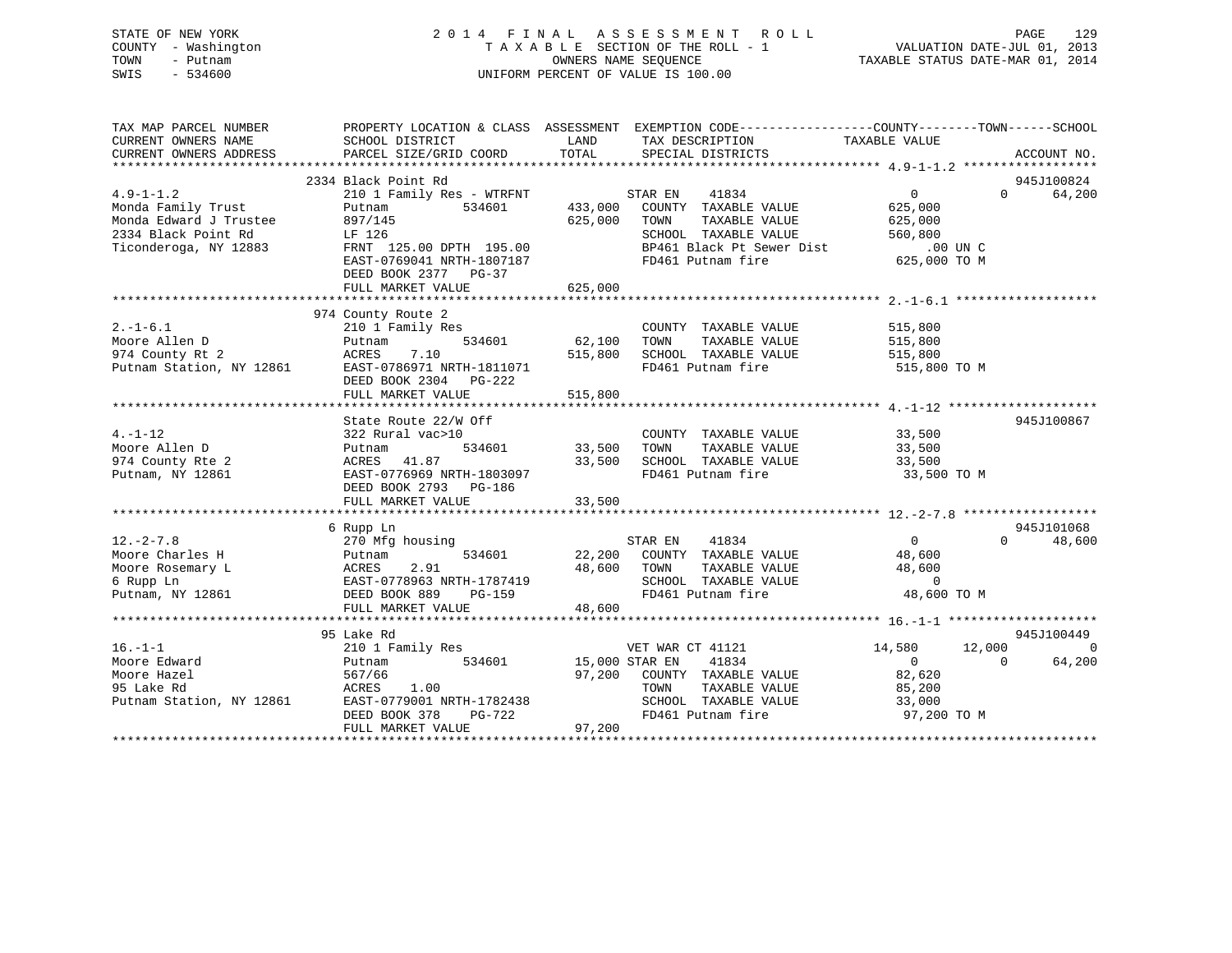# STATE OF NEW YORK 2 0 1 4 F I N A L A S S E S S M E N T R O L L PAGE 130 COUNTY - Washington T A X A B L E SECTION OF THE ROLL - 1 VALUATION DATE-JUL 01, 2013 TOWN - Putnam OWNERS NAME SEQUENCE TAXABLE STATUS DATE-MAR 01, 2014 SWIS - 534600 UNIFORM PERCENT OF VALUE IS 100.00

| TAX MAP PARCEL NUMBER<br>CURRENT OWNERS NAME<br>CURRENT OWNERS ADDRESS                                                                            | PROPERTY LOCATION & CLASS ASSESSMENT<br>SCHOOL DISTRICT<br>PARCEL SIZE/GRID COORD                                                                         | LAND<br>TOTAL                     | TAX DESCRIPTION TAXABLE VALUE<br>SPECIAL DISTRICTS                                                                   | EXEMPTION CODE-----------------COUNTY-------TOWN------SCHOOL<br>ACCOUNT NO.                         |
|---------------------------------------------------------------------------------------------------------------------------------------------------|-----------------------------------------------------------------------------------------------------------------------------------------------------------|-----------------------------------|----------------------------------------------------------------------------------------------------------------------|-----------------------------------------------------------------------------------------------------|
| $19. - 1 - 4.3$<br>Moore Marie<br>Granger Dorothy -Le-<br>207 Lake Rd<br>Putnam, NY 12861                                                         | Pulpit Point Rd<br>314 Rural vac<10<br>Putnam<br>Vacant Lot<br>8.10<br>ACRES<br>EAST-0780332 NRTH-1776493<br>DEED BOOK 648<br>PG-115<br>FULL MARKET VALUE | 534601 23,100<br>23,100<br>23,100 | COUNTY TAXABLE VALUE<br>TAXABLE VALUE<br>TOWN<br>SCHOOL TAXABLE VALUE<br>FD461 Putnam fire                           | 23,100<br>23,100<br>23,100<br>23,100 TO M                                                           |
|                                                                                                                                                   | Pulpit Point Rd                                                                                                                                           |                                   |                                                                                                                      |                                                                                                     |
| $19. - 1 - 4.5$<br>Moore Marie<br>207 Lake Rd<br>Putnam Station, NY 12861                                                                         | 314 Rural vac<10<br>534601<br>Putnam<br>2.40<br>ACRES<br>EAST-0780141 NRTH-1776524<br>DEED BOOK 648<br>PG-115                                             | 10,300<br>10,300                  | COUNTY TAXABLE VALUE<br>TOWN<br>TAXABLE VALUE<br>SCHOOL TAXABLE VALUE<br>FD461 Putnam fire                           | 10,300<br>10,300<br>10,300<br>10,300 TO M                                                           |
|                                                                                                                                                   |                                                                                                                                                           |                                   |                                                                                                                      |                                                                                                     |
|                                                                                                                                                   | 3095 Lake George Way                                                                                                                                      |                                   |                                                                                                                      | 945J100706                                                                                          |
| $7.8 - 1 - 22$<br>Moore Milo<br>Moore Judith<br>2 Deer Creek Ln<br>Savannah, GA 31411                                                             | 260 Seasonal res - WTRFNT<br>Putnam<br>534601<br>ACRES 1.10<br>EAST-0766691 NRTH-1800124<br>DEED BOOK 496<br>PG-539                                       | 601,300<br>825,900                | COUNTY TAXABLE VALUE<br>TAXABLE VALUE<br>TOWN<br>SCHOOL TAXABLE VALUE<br>FD461 Putnam fire                           | 825,900<br>825,900<br>825,900<br>825,900 TO M                                                       |
|                                                                                                                                                   | FULL MARKET VALUE                                                                                                                                         | 825,900                           |                                                                                                                      |                                                                                                     |
|                                                                                                                                                   | 16662 State Route 22                                                                                                                                      |                                   |                                                                                                                      | 945J100985                                                                                          |
| $13.-1-11.1$<br>Moore Randy<br>Moore Margaret M<br>16662 State Route 22 EAST-0779977 NRTH-1787160<br>Putnam Station, NY 12861 DEED BOOK 778 PG-74 | 240 Rural res<br>534601<br>Putnam<br>FULL MARKET VALUE                                                                                                    | 169,700<br>169,700                | STAR B<br>41854<br>65,000 COUNTY TAXABLE VALUE<br>TAXABLE VALUE<br>TOWN<br>SCHOOL TAXABLE VALUE<br>FD461 Putnam fire | 30,000<br>$\Omega$<br>$\Omega$<br>169,700<br>169,700<br>139,700<br>169,700 TO M                     |
|                                                                                                                                                   |                                                                                                                                                           |                                   |                                                                                                                      |                                                                                                     |
| $16. - 1 - 16.2$<br>Moore Russell P<br>207 Lake Rd<br>Putnam Station, NY 12861                                                                    | 207 Lake Rd<br>210 1 Family Res<br>534601<br>Putnam<br>5.20<br>ACRES<br>EAST-0781457 NRTH-1783439<br>DEED BOOK 462<br>PG-1009<br>FULL MARKET VALUE        | 163,200<br>163,200                | STAR B<br>41854<br>30,400 COUNTY TAXABLE VALUE<br>TOWN<br>TAXABLE VALUE<br>SCHOOL TAXABLE VALUE<br>FD461 Putnam fire | 945J100916<br>$\overline{0}$<br>$\Omega$<br>30,000<br>163,200<br>163,200<br>133,200<br>163,200 TO M |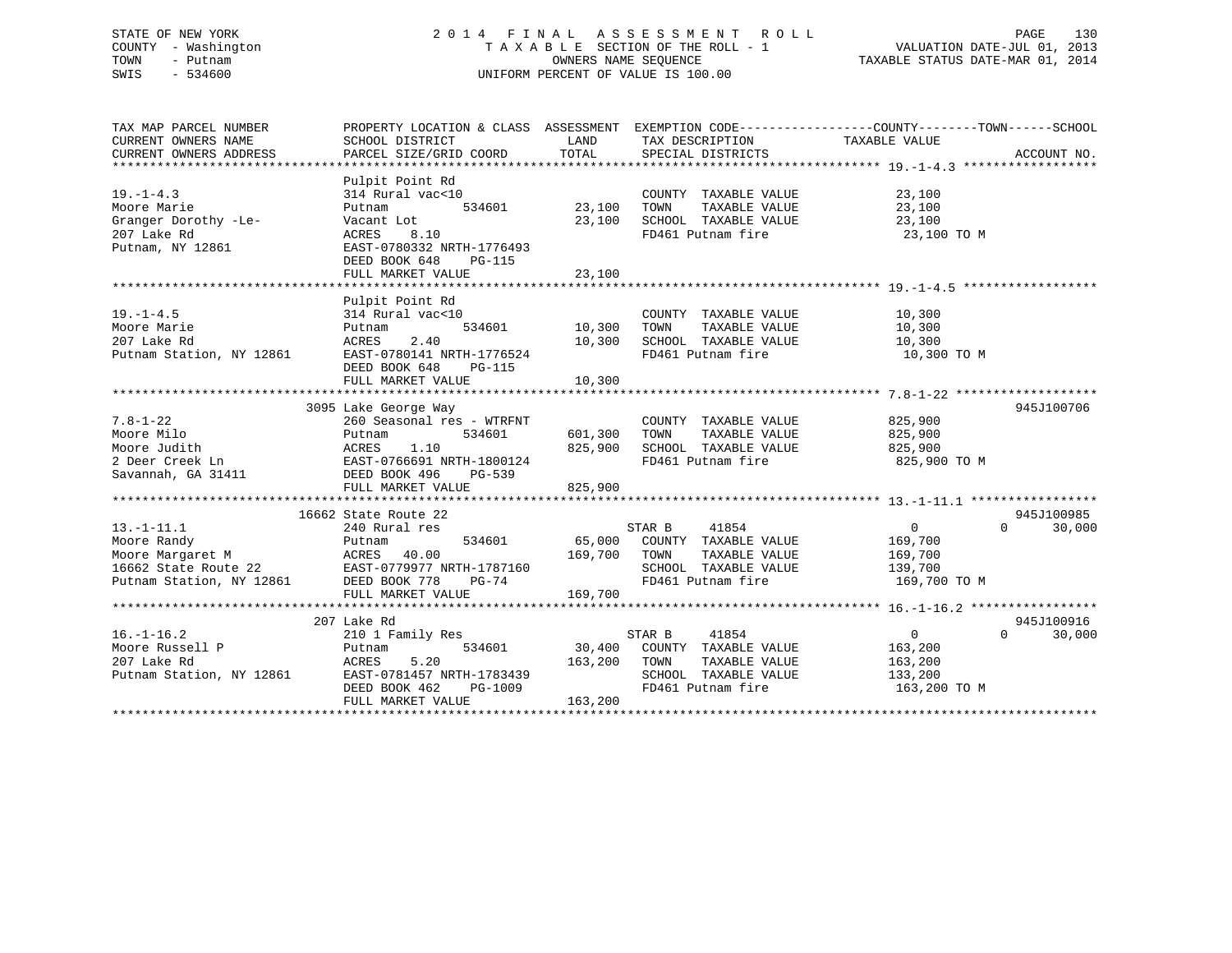# STATE OF NEW YORK 2 0 1 4 F I N A L A S S E S S M E N T R O L L PAGE 131 COUNTY - Washington T A X A B L E SECTION OF THE ROLL - 1 VALUATION DATE-JUL 01, 2013 TOWN - Putnam OWNERS NAME SEQUENCE TAXABLE STATUS DATE-MAR 01, 2014 SWIS - 534600 UNIFORM PERCENT OF VALUE IS 100.00

| TAX MAP PARCEL NUMBER                                |                                                    |          | PROPERTY LOCATION & CLASS ASSESSMENT EXEMPTION CODE---------------COUNTY-------TOWN------SCHOOL |                |                    |
|------------------------------------------------------|----------------------------------------------------|----------|-------------------------------------------------------------------------------------------------|----------------|--------------------|
| CURRENT OWNERS NAME                                  | SCHOOL DISTRICT                                    | LAND     | TAX DESCRIPTION                                                                                 | TAXABLE VALUE  |                    |
|                                                      |                                                    |          |                                                                                                 |                |                    |
|                                                      |                                                    |          |                                                                                                 |                |                    |
|                                                      | 1007 County Route 2                                |          |                                                                                                 |                |                    |
| $2. -1 - 27.3$                                       | 210 1 Family Res                                   |          | 41854<br>STAR B                                                                                 | $\overline{0}$ | $\Omega$<br>30,000 |
| Moore Scott A                                        | 534601<br>Putnam                                   |          | 25,300 COUNTY TAXABLE VALUE                                                                     | 124,500        |                    |
| Moore Rebecca A                                      | 3.75<br>ACRES                                      | 124,500  | TOWN<br>TAXABLE VALUE                                                                           | 124,500        |                    |
|                                                      |                                                    |          | SCHOOL TAXABLE VALUE                                                                            | 94,500         |                    |
|                                                      |                                                    |          | FD461 Putnam fire                                                                               | 124,500 TO M   |                    |
|                                                      | FULL MARKET VALUE                                  | 124,500  |                                                                                                 |                |                    |
|                                                      |                                                    |          |                                                                                                 |                |                    |
|                                                      | 836 Gull Bay Rd                                    |          |                                                                                                 |                | 945J100986         |
| $14.-1-10.1$                                         | 260 Seasonal res - WTRFNT                          |          | COUNTY TAXABLE VALUE                                                                            | 1564,400       |                    |
| Morgan Estate William                                | Putnam<br>534601                                   | 1083,100 | TAXABLE VALUE<br>TOWN                                                                           | 1564,400       |                    |
| David W Morris                                       |                                                    | 1564,400 | SCHOOL TAXABLE VALUE                                                                            | 1564,400       |                    |
| 43 Brookside Dr                                      | LF 1150 ELF 400<br>ACRES 5.00                      |          | FD461 Putnam fire                                                                               | 1564,400 TO M  |                    |
| Saratoga Springs, NY 12866 EAST-0763531 NRTH-1778642 |                                                    |          |                                                                                                 |                |                    |
|                                                      | DEED BOOK 1983 PG-45                               |          |                                                                                                 |                |                    |
|                                                      |                                                    |          |                                                                                                 |                |                    |
|                                                      |                                                    |          |                                                                                                 |                |                    |
|                                                      | Black Point Rd                                     |          |                                                                                                 |                | 945J100461         |
| $1. - 1 - 1$                                         |                                                    |          |                                                                                                 |                |                    |
|                                                      | 322 Rural vac>10                                   |          | COUNTY TAXABLE VALUE                                                                            | 239,000        |                    |
| Morhouse Marquerite                                  | 534601<br>Putnam                                   | 239,000  | TAXABLE VALUE<br>TOWN                                                                           | 239,000        |                    |
| 428 Black Point Rd                                   | Vacant Lot                                         | 239,000  | SCHOOL TAXABLE VALUE                                                                            | 239,000        |                    |
| Ticonderoga, NY 12883                                | ACRES 240.80                                       |          | BP461 Black Pt Sewer Dist .00 UN C<br>FD461 Putnam fire 239,000 TO M                            |                |                    |
|                                                      | EAST-0775707 NRTH-1811748                          |          |                                                                                                 |                |                    |
|                                                      | PG-558<br>DEED BOOK 436                            |          |                                                                                                 |                |                    |
|                                                      | FULL MARKET VALUE                                  | 239,000  |                                                                                                 |                |                    |
|                                                      |                                                    |          |                                                                                                 |                |                    |
|                                                      | Schwerdtfeger Rd/n Off                             |          |                                                                                                 |                | 945J100463         |
| $4. - 1 - 33$                                        | 910 Priv forest                                    |          | COUNTY TAXABLE VALUE                                                                            | 1,000          |                    |
| Morhouse Marquerite                                  | 534601<br>Putnam                                   | 1,000    | TAXABLE VALUE<br>TOWN                                                                           | 1,000          |                    |
| 428 Black Point Rd                                   | Woodlot                                            | 1,000    | SCHOOL TAXABLE VALUE                                                                            | 1,000          |                    |
| Ticonderoga, NY 12883                                | Ex & Res 285/8                                     |          | FD461 Putnam fire                                                                               | 1,000 TO M     |                    |
|                                                      | 2.00<br>ACRES                                      |          |                                                                                                 |                |                    |
|                                                      | EAST-0769433 NRTH-1805506                          |          |                                                                                                 |                |                    |
|                                                      | DEED BOOK 497<br>PG-571                            |          |                                                                                                 |                |                    |
|                                                      | FULL MARKET VALUE                                  | 1,000    |                                                                                                 |                |                    |
|                                                      |                                                    |          |                                                                                                 |                |                    |
|                                                      | Black Point Rd                                     |          |                                                                                                 |                | 945J101071         |
| $1.14 - 1 - 21$                                      | 314 Rural vac<10                                   |          | COUNTY TAXABLE VALUE                                                                            | 6,000          |                    |
| Morhouse Thomas J                                    | Putnam 534601<br>FRNT 190.00 DPTH 145.00<br>534601 | 6,000    | TAXABLE VALUE<br>TOWN                                                                           | 6,000          |                    |
| Morhouse Susan L                                     |                                                    | 6,000    | SCHOOL TAXABLE VALUE                                                                            | 6.000          |                    |
| 440 Black Point Rd                                   | EAST-0773631 NRTH-1812817                          |          | BP461 Black Pt Sewer Dist                                                                       | .00 UN C       |                    |
| Ticonderoga, NY 12883                                | DEED BOOK 586<br>PG-233                            |          | FD461 Putnam fire                                                                               | 6,000 TO M     |                    |
|                                                      | FULL MARKET VALUE                                  | 6,000    |                                                                                                 |                |                    |
|                                                      |                                                    |          |                                                                                                 |                |                    |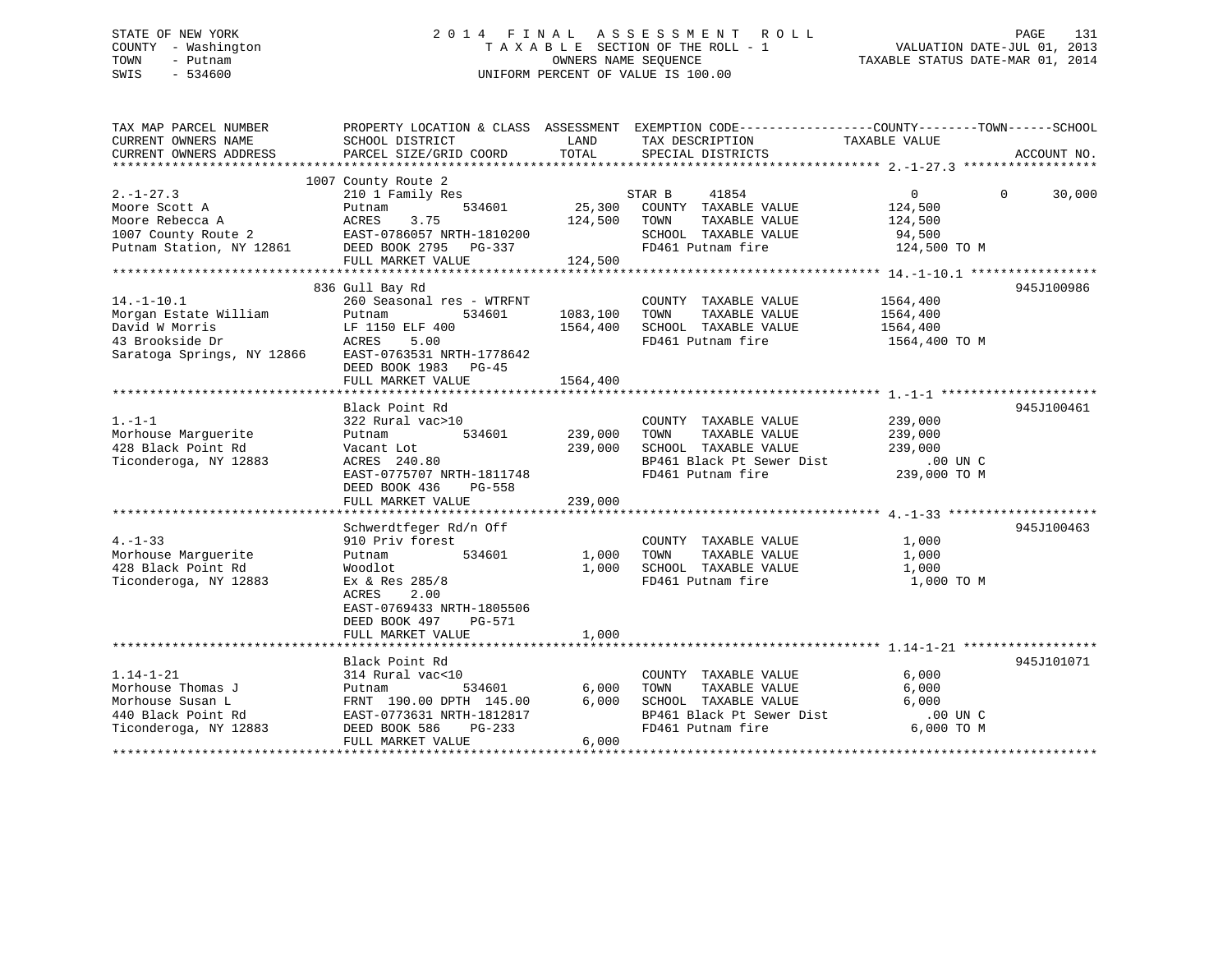# STATE OF NEW YORK 2 0 1 4 F I N A L A S S E S S M E N T R O L L PAGE 132 COUNTY - Washington T A X A B L E SECTION OF THE ROLL - 1 VALUATION DATE-JUL 01, 2013 TOWN - Putnam **CONNERS NAME SEQUENCE** TAXABLE STATUS DATE-MAR 01, 2014 SWIS - 534600 UNIFORM PERCENT OF VALUE IS 100.00

| TAX MAP PARCEL NUMBER<br>CURRENT OWNERS NAME<br>CURRENT OWNERS ADDRESS                                                       | SCHOOL DISTRICT<br>PARCEL SIZE/GRID COORD                                                                                                                                                                                                                                                 | LAND<br>TOTAL                 | TAX DESCRIPTION<br>SPECIAL DISTRICTS                                                                                    | PROPERTY LOCATION & CLASS ASSESSMENT EXEMPTION CODE---------------COUNTY-------TOWN-----SCHOOL<br>TAXABLE VALUE<br>ACCOUNT NO. |  |
|------------------------------------------------------------------------------------------------------------------------------|-------------------------------------------------------------------------------------------------------------------------------------------------------------------------------------------------------------------------------------------------------------------------------------------|-------------------------------|-------------------------------------------------------------------------------------------------------------------------|--------------------------------------------------------------------------------------------------------------------------------|--|
| $13 - 2 - 5$<br>Morris John H                                                                                                | 117 County Route 2<br>210 1 Family Res<br>Putnam<br>Morris Holly A<br>103 Sand Hill Rd<br>103 Sand Hill Rd<br>235.00<br>235.00<br>235.00<br>235 Dover Plains, NY 12522<br>235 Dover Plains, NY 12522<br>235 Dover Plains, NY 12522<br>FRNT 155.00 DPTH 235.00 80,500<br>FULL MARKET VALUE | 534601 14,200<br>80,500       | COUNTY TAXABLE VALUE<br>TOWN<br>TAXABLE VALUE<br>SCHOOL TAXABLE VALUE<br>FD461 Putnam fire                              | 945J100137<br>80,500<br>80,500<br>80,500<br>80,500 TO M                                                                        |  |
| $1.18 - 1 - 17$<br>Morse Richard<br>Morse Janet<br>25 Humphrey's Rd<br>Barrington, RI 02806                                  | 2178 Black Point Rd<br>260 Seasonal res - WTRFNT<br>Putnam<br>534601<br>330' Lf<br>ACRES<br>2.60<br>EAST-0771227 NRTH-1810032<br>DEED BOOK 738<br>PG-193<br>FULL MARKET VALUE                                                                                                             | 604,187<br>801,087<br>801,087 | COUNTY TAXABLE VALUE<br>TAXABLE VALUE<br>TOWN<br>SCHOOL TAXABLE VALUE<br>BP461 Black Pt Sewer Dist<br>FD461 Putnam fire | 945J100544<br>801,087<br>801,087<br>801,087<br>00 UN C.<br>™ ∩۳ 087 P<br>801,087 TO M                                          |  |
| $11.20 - 4 - 15$<br>Mossey Charles Jr<br>27 Domenica Dr<br>Waterford, NY 12188                                               | 4323 Link Way<br>260 Seasonal res<br>534601<br>Putnam<br>FRNT 85.00 DPTH 80.00 136,600<br>EAST-0766856 NRTH-1786514<br>DEED BOOK 824<br>PG-318<br>FULL MARKET VALUE                                                                                                                       | 48,100<br>136,600             | COUNTY TAXABLE VALUE<br>TAXABLE VALUE<br>TOWN<br>SCHOOL TAXABLE VALUE<br>FD461 Putnam fire                              | 945J100472<br>136,600<br>136,600<br>$\frac{1}{136}$ , 600<br>136,600 TO M                                                      |  |
| $11.20 - 4 - 30.1$<br>Mossey Charles Jr<br>27 Domenica Dr<br>Waterford, NY 12188                                             | Beach Ln/off<br>312 Vac w/imprv - WTRFNT<br>534601<br>Putnam<br>Elf 15<br>28.00 DPTH 82.00<br>FRNT<br>EAST-0767143 NRTH-1786109<br>DEED BOOK 824<br>PG-320<br>FULL MARKET VALUE                                                                                                           | 31,700<br>33,900<br>33,900    | COUNTY TAXABLE VALUE<br>TOWN<br>TAXABLE VALUE<br>SCHOOL TAXABLE VALUE<br>FD461 Putnam fire                              | 945J100977<br>33,900<br>33,900<br>33,900<br>33,900 TO M                                                                        |  |
| $11.20 - 2 - 24.1$<br>Mossey Drobneck<br>Mossey Felock<br>Attn: Janice Drobneck<br>137 Dunsback Rd<br>Clifton Park, NY 12065 | 4322 Link Way<br>260 Seasonal res<br>534601<br>Putnam<br>643/6<br>452/366 506/896<br>FRNT 70.00 DPTH 100.00<br>EAST-0766921 NRTH-1786425<br>DEED BOOK 402<br>PG-805<br>FULL MARKET VALUE                                                                                                  | 35,000<br>104,200<br>104,200  | COUNTY TAXABLE VALUE<br>TOWN<br>TAXABLE VALUE<br>SCHOOL TAXABLE VALUE<br>FD461 Putnam fire                              | 945J100471<br>104,200<br>104,200<br>104,200<br>104,200 TO M                                                                    |  |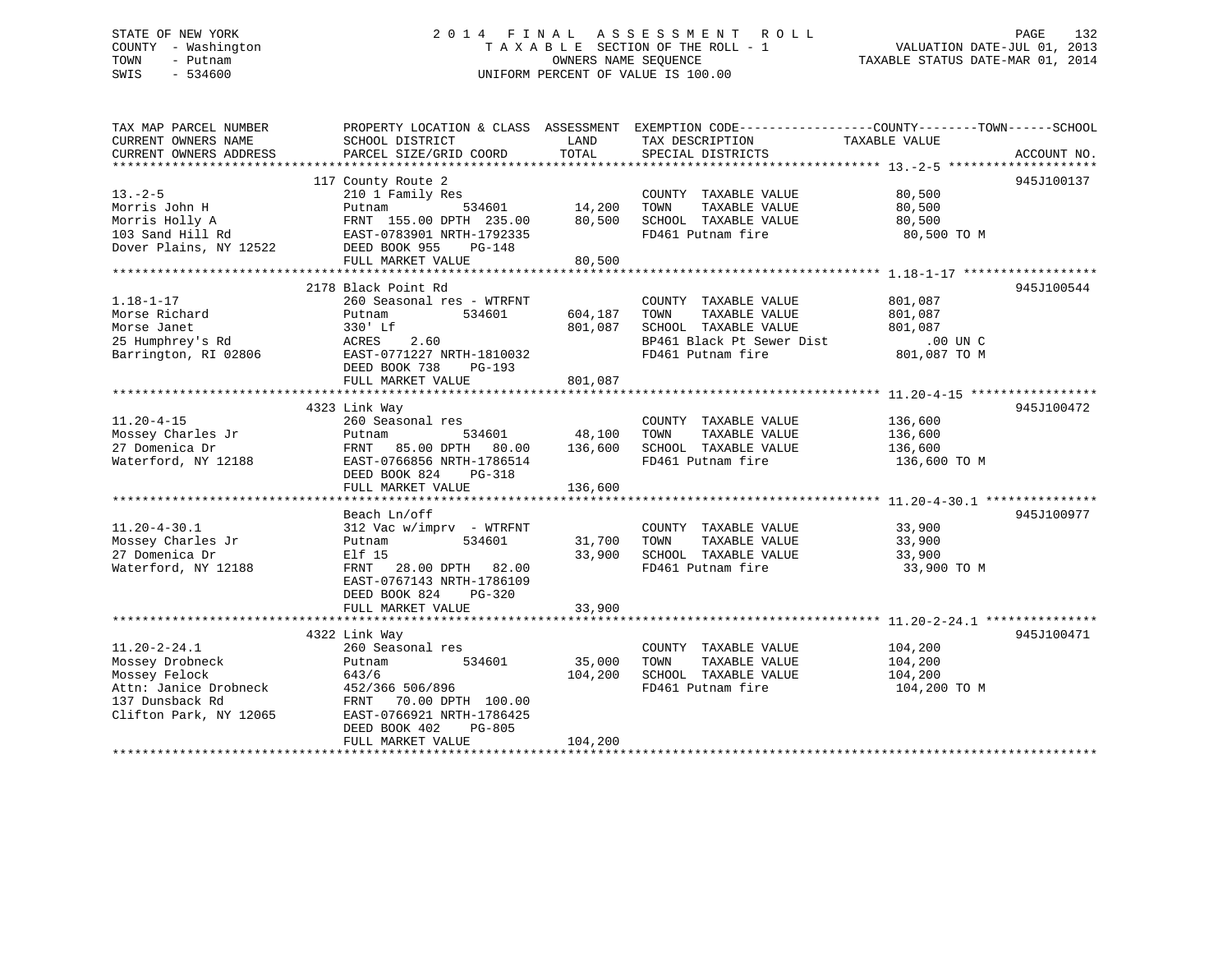| STATE OF NEW YORK<br>COUNTY - Washington | 2014<br>FINAL                                       |                       | A S S E S S M E N T<br>R O L L<br>TAXABLE SECTION OF THE ROLL - 1 | PAGE<br>133<br>VALUATION DATE-JUL 01, 2013                                                      |
|------------------------------------------|-----------------------------------------------------|-----------------------|-------------------------------------------------------------------|-------------------------------------------------------------------------------------------------|
| - Putnam<br>TOWN                         |                                                     | OWNERS NAME SEQUENCE  |                                                                   | TAXABLE STATUS DATE-MAR 01, 2014                                                                |
| $-534600$<br>SWIS                        |                                                     |                       | UNIFORM PERCENT OF VALUE IS 100.00                                |                                                                                                 |
|                                          |                                                     |                       |                                                                   |                                                                                                 |
| TAX MAP PARCEL NUMBER                    |                                                     |                       |                                                                   | PROPERTY LOCATION & CLASS ASSESSMENT EXEMPTION CODE---------------COUNTY-------TOWN------SCHOOL |
| CURRENT OWNERS NAME                      | SCHOOL DISTRICT                                     | LAND                  | TAX DESCRIPTION                                                   | TAXABLE VALUE                                                                                   |
| CURRENT OWNERS ADDRESS                   | PARCEL SIZE/GRID COORD                              | TOTAL                 | SPECIAL DISTRICTS                                                 | ACCOUNT NO.                                                                                     |
| ************************                 |                                                     |                       |                                                                   |                                                                                                 |
|                                          | 4326 Link Way                                       |                       |                                                                   | 945J101019                                                                                      |
| $11.20 - 2 - 24.3$                       | 314 Rural vac<10                                    |                       | COUNTY TAXABLE VALUE                                              | 5,000                                                                                           |
| Mossey Drobneck                          | 534601<br>Putnam                                    | 5,000                 | TOWN<br>TAXABLE VALUE                                             | 5,000                                                                                           |
| Mossey Felock                            | Lot 2                                               | 5,000                 | SCHOOL TAXABLE VALUE                                              | 5,000                                                                                           |
| Attn: Donna Mossey Fiffe                 | 505/1029<br>643/6                                   |                       | FD461 Putnam fire                                                 | 5,000 TO M                                                                                      |
| 81 Melville Ave<br>Cohoes, NY 12047      | FRNT 50.00 DPTH 100.00<br>EAST-0766950 NRTH-1786483 |                       |                                                                   |                                                                                                 |
|                                          | DEED BOOK 402<br>PG-797                             |                       |                                                                   |                                                                                                 |
|                                          | FULL MARKET VALUE                                   | 5,000                 |                                                                   |                                                                                                 |
|                                          |                                                     |                       |                                                                   |                                                                                                 |
|                                          | 4328 Link Way                                       |                       |                                                                   | 945J100933                                                                                      |
| $11.20 - 2 - 24.2$                       | 260 Seasonal res                                    |                       | COUNTY TAXABLE VALUE                                              | 139,000                                                                                         |
| Mossey Fiffe Donna M                     | 534601<br>Putnam                                    | 38,800                | TAXABLE VALUE<br>TOWN                                             | 139,000                                                                                         |
| 81 Melville Ave                          | FRNT<br>50.00 DPTH 100.00                           | 139,000               | SCHOOL TAXABLE VALUE                                              | 139,000                                                                                         |
| Cohoes, NY 12047                         | EAST-0766968 NRTH-1786531                           |                       | FD461 Putnam fire                                                 | 139,000 TO M                                                                                    |
|                                          | DEED BOOK 643<br>$PG-3$                             |                       |                                                                   |                                                                                                 |
|                                          | FULL MARKET VALUE                                   | 139,000               |                                                                   |                                                                                                 |
|                                          |                                                     |                       |                                                                   |                                                                                                 |
|                                          | 4048 Beach Ln                                       |                       |                                                                   | 945J100466                                                                                      |
| $11.20 - 2 - 10.1$                       | 314 Rural vac<10                                    |                       | COUNTY TAXABLE VALUE                                              | 36,700                                                                                          |
| Mossey Osmer F Jr                        | 534601<br>Putnam                                    | 36,700                | TOWN<br>TAXABLE VALUE                                             | 36,700                                                                                          |
| Mossey Donna                             | 643/6                                               | 36,700                | SCHOOL TAXABLE VALUE                                              | 36,700                                                                                          |
| 69 Thompsom St                           | FRNT 100.00 DPTH 100.00                             |                       | FD461 Putnam fire                                                 | 36,700 TO M                                                                                     |
| Troy, NY 12180                           | EAST-0767344 NRTH-1786832                           |                       |                                                                   |                                                                                                 |
|                                          | DEED BOOK 452<br>PG-366                             |                       |                                                                   |                                                                                                 |
|                                          | FULL MARKET VALUE<br>******************             | 36,700<br>*********** |                                                                   |                                                                                                 |
|                                          | Dark Bay Pkwy                                       |                       |                                                                   | 945J100846                                                                                      |
| $12. - 4 - 20.2$                         | $312$ Vac w/imprv - WTRFNT                          |                       | COUNTY TAXABLE VALUE                                              | 77,500                                                                                          |
| Mossey Osmer F Jr                        | 534601<br>Putnam                                    | 73,500                | TAXABLE VALUE<br>TOWN                                             | 77,500                                                                                          |
| 69 Thompsom St                           | LF 40                                               | 77,500                | SCHOOL TAXABLE VALUE                                              | 77,500                                                                                          |
| Troy, NY 12180                           | FRNT<br>40.00 DPTH 390.00                           |                       | FD461 Putnam fire                                                 | 77,500 TO M                                                                                     |
|                                          | EAST-0767114 NRTH-1788495                           |                       |                                                                   |                                                                                                 |
|                                          | FULL MARKET VALUE                                   | 77,500                |                                                                   |                                                                                                 |
|                                          |                                                     |                       |                                                                   |                                                                                                 |
|                                          | 4046 Beach Ln                                       |                       |                                                                   | 945J100468                                                                                      |
| $11.20 - 2 - 10.2$                       | 260 Seasonal res                                    |                       | COUNTY TAXABLE VALUE                                              | 104,200                                                                                         |
| Mossey William R                         | Putnam<br>534601                                    | 50,000                | TOWN<br>TAXABLE VALUE                                             | 104,200                                                                                         |
| 69 Thompson St                           | FRNT 75.00 DPTH 100.00                              | 104,200               | SCHOOL TAXABLE VALUE                                              | 104,200                                                                                         |
| Troy, NY 12180                           | EAST-0767371 NRTH-1786752                           |                       | FD461 Putnam fire                                                 | 104,200 TO M                                                                                    |
|                                          | DEED BOOK 922<br>$PG-76$                            |                       |                                                                   |                                                                                                 |
|                                          | FULL MARKET VALUE                                   | 104,200               |                                                                   |                                                                                                 |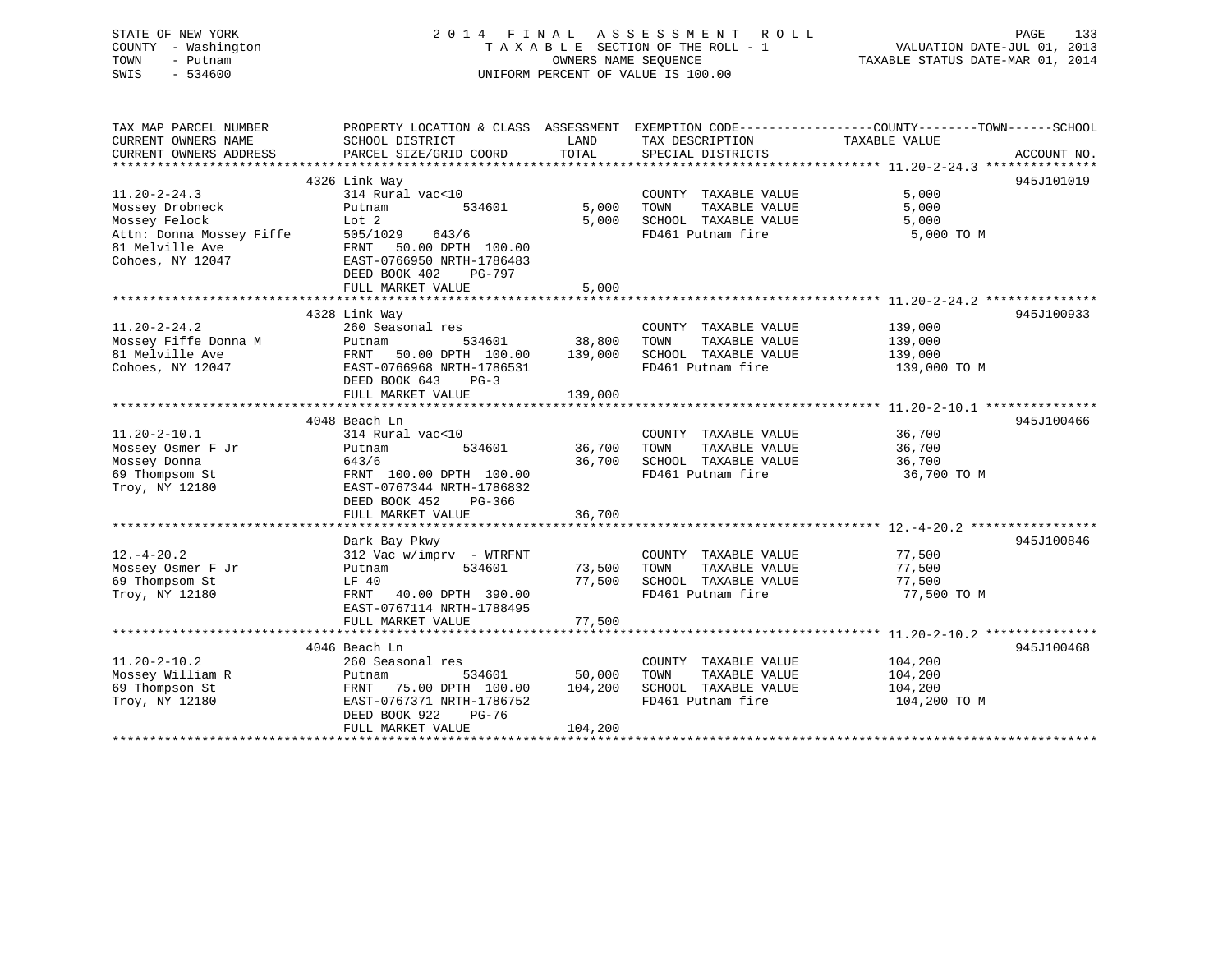| STATE OF NEW YORK<br>COUNTY - Washington<br>TOWN<br>- Putnam<br>$-534600$<br>SWIS |                                               |         | 2014 FINAL ASSESSMENT ROLL<br>TAXABLE SECTION OF THE ROLL - 1<br>OWNERS NAME SEQUENCE<br>UNIFORM PERCENT OF VALUE IS 100.00 | PAGE<br>VALUATION DATE-JUL 01, 2013<br>TAXABLE STATUS DATE-MAR 01, 2014                         | 134 |
|-----------------------------------------------------------------------------------|-----------------------------------------------|---------|-----------------------------------------------------------------------------------------------------------------------------|-------------------------------------------------------------------------------------------------|-----|
|                                                                                   |                                               |         |                                                                                                                             |                                                                                                 |     |
| TAX MAP PARCEL NUMBER                                                             |                                               |         |                                                                                                                             | PROPERTY LOCATION & CLASS ASSESSMENT EXEMPTION CODE----------------COUNTY-------TOWN-----SCHOOL |     |
| CURRENT OWNERS NAME                                                               | SCHOOL DISTRICT                               | LAND    | TAX DESCRIPTION                                                                                                             | TAXABLE VALUE                                                                                   |     |
| CURRENT OWNERS ADDRESS<br>**********************                                  | PARCEL SIZE/GRID COORD                        | TOTAL   | SPECIAL DISTRICTS                                                                                                           | ACCOUNT NO.                                                                                     |     |
|                                                                                   | 524 Gull Bay Rd                               |         |                                                                                                                             | 945J100507                                                                                      |     |
| $14.8 - 1 - 21$                                                                   | 260 Seasonal res - WTRFNT                     |         | COUNTY TAXABLE VALUE                                                                                                        | 538,400                                                                                         |     |
| Mullen Ann                                                                        | Putnam<br>534601                              | 439,000 | TOWN<br>TAXABLE VALUE                                                                                                       | 538,400                                                                                         |     |
| Mullen Thomas K                                                                   | 484/57 518/129                                | 538,400 | SCHOOL TAXABLE VALUE                                                                                                        | 538,400                                                                                         |     |
| 15 Nott Rd                                                                        | LF 74                                         |         | FD461 Putnam fire                                                                                                           | 538,400 TO M                                                                                    |     |
| Rexford, NY 12148                                                                 | FRNT<br>87.00 DPTH 190.00                     |         |                                                                                                                             |                                                                                                 |     |
|                                                                                   | EAST-0766078 NRTH-1784833                     |         |                                                                                                                             |                                                                                                 |     |
|                                                                                   | DEED BOOK 894<br>PG-349                       |         |                                                                                                                             |                                                                                                 |     |
|                                                                                   | FULL MARKET VALUE                             | 538,400 |                                                                                                                             |                                                                                                 |     |
|                                                                                   |                                               |         |                                                                                                                             |                                                                                                 |     |
|                                                                                   | Royal Anchorage Way                           |         |                                                                                                                             | 945J101000                                                                                      |     |
| $11.8 - 5 - 6.1$                                                                  | 314 Rural vac<10                              |         | COUNTY TAXABLE VALUE                                                                                                        | 125,300                                                                                         |     |
| Muller Robert J                                                                   | 534601<br>Putnam                              | 125,300 | TOWN<br>TAXABLE VALUE                                                                                                       | 125,300                                                                                         |     |
| 33 Ellsworth Ln                                                                   | Lot 11 Rsvd                                   | 125,300 | SCHOOL TAXABLE VALUE                                                                                                        | 125,300                                                                                         |     |
| Lake George, NY 12845                                                             | LR's<br>$12.-5-6.1$                           |         | FD461 Putnam fire                                                                                                           | 125,300 TO M                                                                                    |     |
|                                                                                   | <b>ACRES</b><br>1.02                          |         |                                                                                                                             |                                                                                                 |     |
|                                                                                   | EAST-0767008 NRTH-1792573                     |         |                                                                                                                             |                                                                                                 |     |
|                                                                                   | DEED BOOK 759<br>PG-277                       |         |                                                                                                                             |                                                                                                 |     |
|                                                                                   | FULL MARKET VALUE                             | 125,300 |                                                                                                                             |                                                                                                 |     |
|                                                                                   |                                               |         |                                                                                                                             |                                                                                                 |     |
|                                                                                   | 4365 Link Way                                 |         |                                                                                                                             | 945J100477                                                                                      |     |
| $11.20 - 4 - 8$                                                                   | 260 Seasonal res - WTRFNT                     |         | COUNTY TAXABLE VALUE                                                                                                        | 629,000                                                                                         |     |
| Murdock Betty Ann LE                                                              | Putnam<br>534601                              | 567,300 | TAXABLE VALUE<br>TOWN                                                                                                       | 629,000                                                                                         |     |
| Murdock Bruce                                                                     | LF 115                                        | 629,000 | SCHOOL TAXABLE VALUE                                                                                                        | 629,000                                                                                         |     |
| 9 Phillips St                                                                     | FRNT 115.00 DPTH 161.00                       |         | FD461 Putnam fire                                                                                                           | 629,000 TO M                                                                                    |     |
| Ballston Lake, NY 12019                                                           | EAST-0766459 NRTH-1787137                     |         |                                                                                                                             |                                                                                                 |     |
|                                                                                   | DEED BOOK 837<br><b>PG-95</b>                 |         |                                                                                                                             |                                                                                                 |     |
|                                                                                   | FULL MARKET VALUE                             | 629,000 |                                                                                                                             |                                                                                                 |     |
|                                                                                   |                                               |         |                                                                                                                             |                                                                                                 |     |
| $11.20 - 4 - 28$                                                                  | 4311 Link Way                                 |         |                                                                                                                             | 945J100224                                                                                      |     |
| Murphy Albina L                                                                   | 260 Seasonal res - WTRFNT<br>Putnam<br>534601 | 148,500 | COUNTY TAXABLE VALUE<br>TAXABLE VALUE<br>TOWN                                                                               | 254,300<br>254,300                                                                              |     |
| Burger Andrea                                                                     | Lot 18                                        | 254,300 | SCHOOL TAXABLE VALUE                                                                                                        | 254,300                                                                                         |     |
| 15 Campagna Dr                                                                    | LF 35                                         |         | FD461 Putnam fire                                                                                                           | 254,300 TO M                                                                                    |     |
| Albany, NY 12205                                                                  | FRNT<br>68.00 DPTH 79.00                      |         |                                                                                                                             |                                                                                                 |     |
|                                                                                   | EAST-0767060 NRTH-1786274                     |         |                                                                                                                             |                                                                                                 |     |
|                                                                                   | DEED BOOK 460<br>$PG-613$                     |         |                                                                                                                             |                                                                                                 |     |
|                                                                                   | FULL MARKET VALUE                             | 254,300 |                                                                                                                             |                                                                                                 |     |
|                                                                                   |                                               |         |                                                                                                                             |                                                                                                 |     |
|                                                                                   | 4356 Link Way                                 |         |                                                                                                                             | 945J100656                                                                                      |     |
| $11.20 - 2 - 6$                                                                   | 260 Seasonal res                              |         | COUNTY TAXABLE VALUE                                                                                                        | 52,700                                                                                          |     |
| Murray Neil                                                                       | 534601<br>Putnam                              | 31,700  | TOWN<br>TAXABLE VALUE                                                                                                       | 52,700                                                                                          |     |
| Murrany Robert                                                                    | Cot & Lot 71                                  | 52,700  | SCHOOL TAXABLE VALUE                                                                                                        | 52,700                                                                                          |     |

\*\*\*\*\*\*\*\*\*\*\*\*\*\*\*\*\*\*\*\*\*\*\*\*\*\*\*\*\*\*\*\*\*\*\*\*\*\*\*\*\*\*\*\*\*\*\*\*\*\*\*\*\*\*\*\*\*\*\*\*\*\*\*\*\*\*\*\*\*\*\*\*\*\*\*\*\*\*\*\*\*\*\*\*\*\*\*\*\*\*\*\*\*\*\*\*\*\*\*\*\*\*\*\*\*\*\*\*\*\*\*\*\*\*\*\*\*\*\*\*\*\*\*\*\*\*\*\*\*\*\*\*

1125 Glenmeadow Ct FRNT 50.00 DPTH 145.00 FD461 Putnam fire

FULL MARKET VALUE 52,700

DEED BOOK 3315 PG-42

Niskayuna, NY 12309 EAST-0766794 NRTH-1787056

 $\frac{1}{2}$ ,700 SCHOOL TAXABLE VALUE  $\frac{52}{700}$  52,700 SCHOOL TO M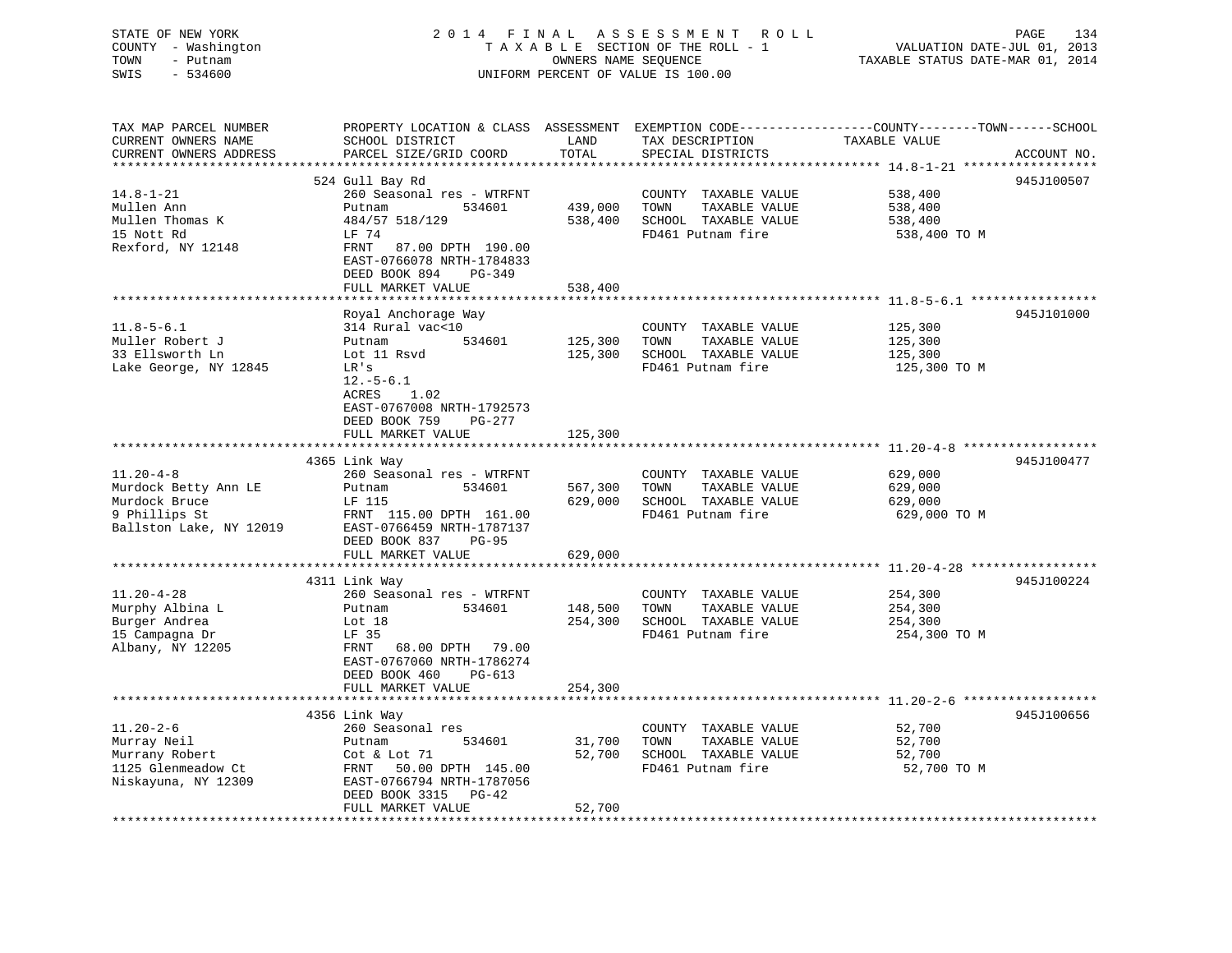STATE OF NEW YORK 2 0 1 4 F I N A L A S S E S S M E N T R O L L PAGE 135 COUNTY - Washington T A X A B L E SECTION OF THE ROLL - 1 VALUATION DATE-JUL 01, 2013 TOWN - Putnam OWNERS NAME SEQUENCE TAXABLE STATUS DATE-MAR 01, 2014 SWIS - 534600 UNIFORM PERCENT OF VALUE IS 100.00TAX MAP PARCEL NUMBER PROPERTY LOCATION & CLASS ASSESSMENT EXEMPTION CODE------------------COUNTY--------TOWN------SCHOOL CURRENT OWNERS NAME SCHOOL DISTRICT THE LAND TAX DESCRIPTION TAXABLE VALUE CURRENT OWNERS ADDRESS PARCEL SIZE/GRID COORD TOTAL SPECIAL DISTRICTS ACCOUNT NO. \*\*\*\*\*\*\*\*\*\*\*\*\*\*\*\*\*\*\*\*\*\*\*\*\*\*\*\*\*\*\*\*\*\*\*\*\*\*\*\*\*\*\*\*\*\*\*\*\*\*\*\*\*\*\*\*\*\*\*\*\*\*\*\*\*\*\*\*\*\*\*\*\*\*\*\*\*\*\*\*\*\*\*\*\*\*\*\*\*\*\*\*\*\*\*\*\*\*\*\*\*\*\* 11.20-4-11 \*\*\*\*\*\*\*\*\*\*\*\*\*\*\*\*\* 4357 Link Way 945J100480 11.20-4-11 210 1 Family Res - WTRFNT COUNTY TAXABLE VALUE 640,000 Murray Neil V Putnam 534601 402,500 TOWN TAXABLE VALUE 640,000 1125 Glenmeadow Ct LF 125 640,000 SCHOOL TAXABLE VALUE 640,000 Niskayuna, NY 12309-2511 FRNT 125.00 DPTH 175.00 FD461 Putnam fire 640,000 TO M EAST-0766621 NRTH-1786948 DEED BOOK 773 PG-87FULL MARKET VALUE 640,000 \*\*\*\*\*\*\*\*\*\*\*\*\*\*\*\*\*\*\*\*\*\*\*\*\*\*\*\*\*\*\*\*\*\*\*\*\*\*\*\*\*\*\*\*\*\*\*\*\*\*\*\*\*\*\*\*\*\*\*\*\*\*\*\*\*\*\*\*\*\*\*\*\*\*\*\*\*\*\*\*\*\*\*\*\*\*\*\*\*\*\*\*\*\*\*\*\*\*\*\*\*\*\* 11.20-4-13.1 \*\*\*\*\*\*\*\*\*\*\*\*\*\*\* 4341 Link Way 945J100478 11.20-4-13.1 260 Seasonal res - WTRFNT COUNTY TAXABLE VALUE 611,700 Murray Neil V Putnam 534601 501,100 TOWN TAXABLE VALUE 611,700 Attn: Robert Murray LF 82 611,700 SCHOOL TAXABLE VALUE 611,700 201 E Sanford St FRNT 82.00 DPTH 298.00 FD461 Putnam fire 611,700 TO M Glens Falls, NY 12801 EAST-0766925 NRTH-1786737 DEED BOOK 507 PG-237FULL MARKET VALUE 611,700 \*\*\*\*\*\*\*\*\*\*\*\*\*\*\*\*\*\*\*\*\*\*\*\*\*\*\*\*\*\*\*\*\*\*\*\*\*\*\*\*\*\*\*\*\*\*\*\*\*\*\*\*\*\*\*\*\*\*\*\*\*\*\*\*\*\*\*\*\*\*\*\*\*\*\*\*\*\*\*\*\*\*\*\*\*\*\*\*\*\*\*\*\*\*\*\*\*\*\*\*\*\*\* 12.-4-22.1 \*\*\*\*\*\*\*\*\*\*\*\*\*\*\*\*\* 5111 .4 Mile Way 12.-4-22.1 322 Rural vac>10 COUNTY TAXABLE VALUE 27,700 Murray Robert E Jr Putnam 534601 27,700 TOWN TAXABLE VALUE 27,700 Murray Neil V ACRES 12.66 27,700 SCHOOL TAXABLE VALUE 27,700 201 E Sanford St EAST-0766771 NRTH-1787539 FD461 Putnam fire 27,700 TO M Glens Falls, NY 12801 DEED BOOK 773 PG-89 FULL MARKET VALUE 27,700 \*\*\*\*\*\*\*\*\*\*\*\*\*\*\*\*\*\*\*\*\*\*\*\*\*\*\*\*\*\*\*\*\*\*\*\*\*\*\*\*\*\*\*\*\*\*\*\*\*\*\*\*\*\*\*\*\*\*\*\*\*\*\*\*\*\*\*\*\*\*\*\*\*\*\*\*\*\*\*\*\*\*\*\*\*\*\*\*\*\*\*\*\*\*\*\*\*\*\*\*\*\*\* 11.20-4-13.2 \*\*\*\*\*\*\*\*\*\*\*\*\*\*\* 4343 Link Way 945J100479 11.20-4-13.2 260 Seasonal res - WTRFNT COUNTY TAXABLE VALUE 548,900 Murray Robert Jr Putnam 534601 469,900 TOWN TAXABLE VALUE 548,900 Murray Robert III See Notes 548,900 SCHOOL TAXABLE VALUE 548,900 201 Sanford St 81' LF FD461 Putnam fire 548,900 TO M Glens Falls, NY 12804 FRNT 167.00 DPTH 185.00 EAST-0766820 NRTH-1786805 DEED BOOK 3053 PG-45FULL MARKET VALUE 548,900 \*\*\*\*\*\*\*\*\*\*\*\*\*\*\*\*\*\*\*\*\*\*\*\*\*\*\*\*\*\*\*\*\*\*\*\*\*\*\*\*\*\*\*\*\*\*\*\*\*\*\*\*\*\*\*\*\*\*\*\*\*\*\*\*\*\*\*\*\*\*\*\*\*\*\*\*\*\*\*\*\*\*\*\*\*\*\*\*\*\*\*\*\*\*\*\*\*\*\*\*\*\*\* 7.12-1-5 \*\*\*\*\*\*\*\*\*\*\*\*\*\*\*\*\*\*\* 1532 Mosswood Way 945J100930 7.12-1-5 260 Seasonal res COUNTY TAXABLE VALUE 271,200 Mygatt Laurie Gene Putnam 534601 120,500 TOWN TAXABLE VALUE 271,200 1532 Mosswood Way Lot & C 271,200 SCHOOL TAXABLE VALUE 271,200 Putnam Station, NY 12861 FRNT 110.00 DPTH 192.00 FRACE REPORT FRAME REPORT ON THE 271,200 TO M

\*\*\*\*\*\*\*\*\*\*\*\*\*\*\*\*\*\*\*\*\*\*\*\*\*\*\*\*\*\*\*\*\*\*\*\*\*\*\*\*\*\*\*\*\*\*\*\*\*\*\*\*\*\*\*\*\*\*\*\*\*\*\*\*\*\*\*\*\*\*\*\*\*\*\*\*\*\*\*\*\*\*\*\*\*\*\*\*\*\*\*\*\*\*\*\*\*\*\*\*\*\*\*\*\*\*\*\*\*\*\*\*\*\*\*\*\*\*\*\*\*\*\*\*\*\*\*\*\*\*\*\*

 EAST-0768367 NRTH-1798817DEED BOOK 510 PG-41

FULL MARKET VALUE 271,200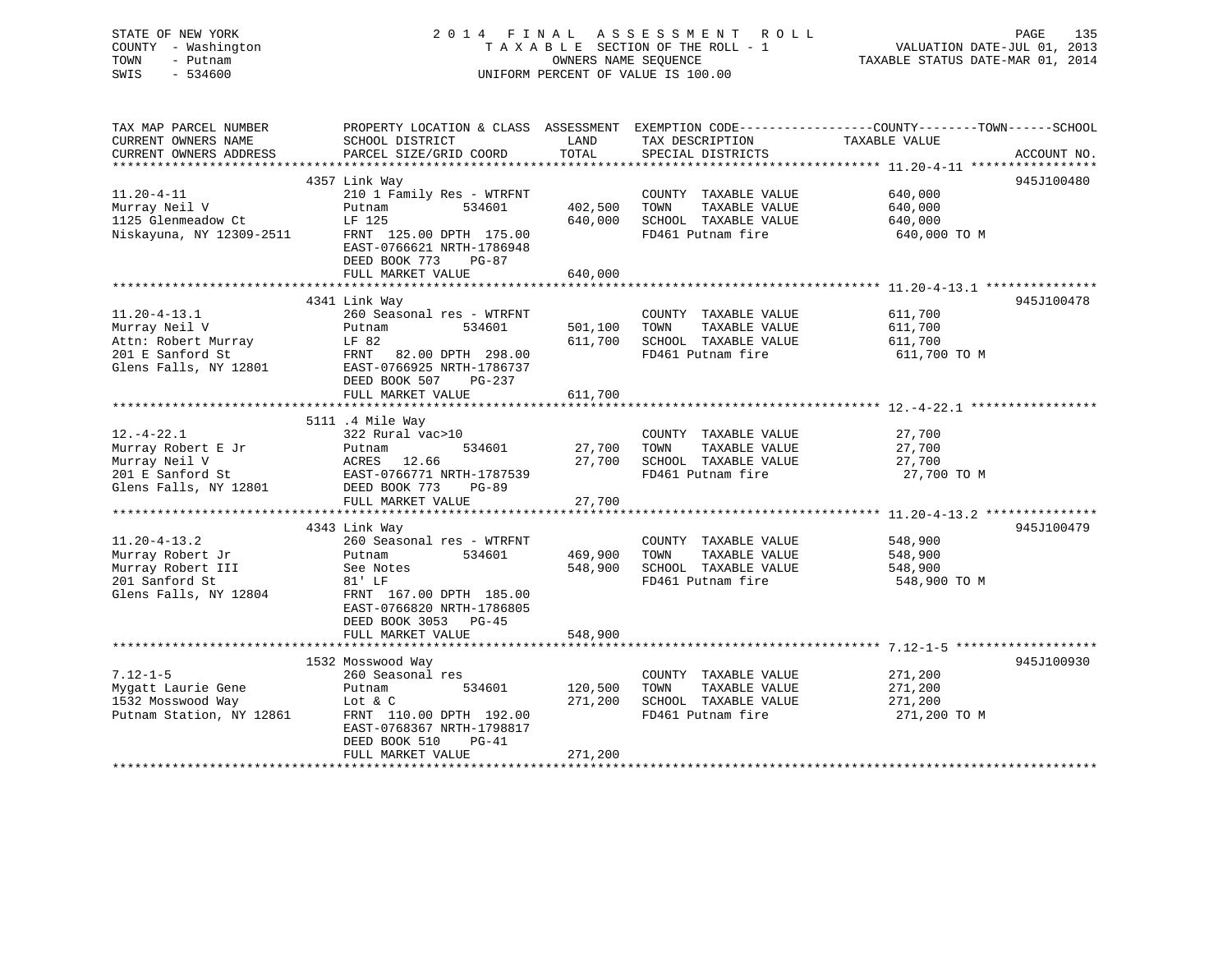# STATE OF NEW YORK 2 0 1 4 F I N A L A S S E S S M E N T R O L L PAGE 136 COUNTY - Washington T A X A B L E SECTION OF THE ROLL - 1 VALUATION DATE-JUL 01, 2013 TOWN - Putnam OWNERS NAME SEQUENCE TAXABLE STATUS DATE-MAR 01, 2014 SWIS - 534600 UNIFORM PERCENT OF VALUE IS 100.00

TAX MAP PARCEL NUMBER PROPERTY LOCATION & CLASS ASSESSMENT EXEMPTION CODE------------------COUNTY--------TOWN------SCHOOL

CURRENT OWNERS NAME SCHOOL DISTRICT THE LAND TAX DESCRIPTION TAXABLE VALUE CURRENT OWNERS ADDRESS PARCEL SIZE/GRID COORD TOTAL SPECIAL DISTRICTS ACCOUNT NO. \*\*\*\*\*\*\*\*\*\*\*\*\*\*\*\*\*\*\*\*\*\*\*\*\*\*\*\*\*\*\*\*\*\*\*\*\*\*\*\*\*\*\*\*\*\*\*\*\*\*\*\*\*\*\*\*\*\*\*\*\*\*\*\*\*\*\*\*\*\*\*\*\*\*\*\*\*\*\*\*\*\*\*\*\*\*\*\*\*\*\*\*\*\*\*\*\*\*\*\*\*\*\* 7.12-1-16.2 \*\*\*\*\*\*\*\*\*\*\*\*\*\*\*\* County Route 1 945J100971 7.12-1-16.2 312 Vac w/imprv - WTRFNT COUNTY TAXABLE VALUE 98,800 Mygatt Laurie Gene Putnam 534601 96,000 TOWN TAXABLE VALUE 98,800 1532 Mosswood Way LF 27 98,800 SCHOOL TAXABLE VALUE 98,800 Putnam Station, NY 12861 FRNT 25.00 DPTH 171.00 FD461 Putnam fire 98,800 TO M EAST-0767626 NRTH-1798006 DEED BOOK 510 PG-41FULL MARKET VALUE 98,800 \*\*\*\*\*\*\*\*\*\*\*\*\*\*\*\*\*\*\*\*\*\*\*\*\*\*\*\*\*\*\*\*\*\*\*\*\*\*\*\*\*\*\*\*\*\*\*\*\*\*\*\*\*\*\*\*\*\*\*\*\*\*\*\*\*\*\*\*\*\*\*\*\*\*\*\*\*\*\*\*\*\*\*\*\*\*\*\*\*\*\*\*\*\*\*\*\*\*\*\*\*\*\* 7.12-1-34 \*\*\*\*\*\*\*\*\*\*\*\*\*\*\*\*\*\* Rochelle Way 945J100967 7.12-1-34 314 Rural vac<10 COUNTY TAXABLE VALUE 101,000 Mygatt Laurie Gene Putnam 534601 101,000 TOWN TAXABLE VALUE 101,000 1532 Mosswood Way FRNT 110.00 DPTH 200.00 101,000 SCHOOL TAXABLE VALUE 101,000 Putnam Station, NY 12861 EAST-0768505 NRTH-1798967 FD461 Putnam fire 101,000 TO M DEED BOOK 510 PG-41FULL MARKET VALUE 101,000 \*\*\*\*\*\*\*\*\*\*\*\*\*\*\*\*\*\*\*\*\*\*\*\*\*\*\*\*\*\*\*\*\*\*\*\*\*\*\*\*\*\*\*\*\*\*\*\*\*\*\*\*\*\*\*\*\*\*\*\*\*\*\*\*\*\*\*\*\*\*\*\*\*\*\*\*\*\*\*\*\*\*\*\*\*\*\*\*\*\*\*\*\*\*\*\*\*\*\*\*\*\*\* 8.-2-5 \*\*\*\*\*\*\*\*\*\*\*\*\*\*\*\*\*\*\*\*\* County Route 1 945J100391 8.-2-5 323 Vacant rural COUNTY TAXABLE VALUE 39,348 Nadeau Douglas A Putnam 534601 39,348 TOWN TAXABLE VALUE 39,348 729 Route 9N Lot 13 39,348 SCHOOL TAXABLE VALUE 39,348 The Suite of the U.S. of the U.S. of the U.S. of the U.S. of the U.S. of the U.S. of the Suite of the Suite of<br>Ticonderoga, NY 12883 ACRES 60.74 TO M FD461 Putnam fire 39,348 TO M EAST-0775550 NRTH-1799157 DEED BOOK 942 PG-97 FULL MARKET VALUE 39,348 \*\*\*\*\*\*\*\*\*\*\*\*\*\*\*\*\*\*\*\*\*\*\*\*\*\*\*\*\*\*\*\*\*\*\*\*\*\*\*\*\*\*\*\*\*\*\*\*\*\*\*\*\*\*\*\*\*\*\*\*\*\*\*\*\*\*\*\*\*\*\*\*\*\*\*\*\*\*\*\*\*\*\*\*\*\*\*\*\*\*\*\*\*\*\*\*\*\*\*\*\*\*\* 8.-2-5.12 \*\*\*\*\*\*\*\*\*\*\*\*\*\*\*\*\*\* 20 Lillie Ln 945J1003918.-2-5.12 314 Rural vac<10 COUNTY TAXABLE VALUE 24,100 Nadeau Douglas A Putnam 534601 24,100 TOWN TAXABLE VALUE 24,100 729 Hague Rd Sub Lot 12 24,100 SCHOOL TAXABLE VALUE 24,100 Ticonderoga, NY 12883 ACRES 9.07 ACRES 9.07 FD461 Putnam fire 24,100 TO M EAST-0776220 NRTH-1799815 DEED BOOK 875 PG-311 FULL MARKET VALUE 24,100 \*\*\*\*\*\*\*\*\*\*\*\*\*\*\*\*\*\*\*\*\*\*\*\*\*\*\*\*\*\*\*\*\*\*\*\*\*\*\*\*\*\*\*\*\*\*\*\*\*\*\*\*\*\*\*\*\*\*\*\*\*\*\*\*\*\*\*\*\*\*\*\*\*\*\*\*\*\*\*\*\*\*\*\*\*\*\*\*\*\*\*\*\*\*\*\*\*\*\*\*\*\*\* 4.9-1-7.3 \*\*\*\*\*\*\*\*\*\*\*\*\*\*\*\*\*\* 2376 Black Point Way 945J100235 4.9-1-7.3 260 Seasonal res - WTRFNT COUNTY TAXABLE VALUE 300,000 Nakao Michael A Trustee Putnam 534601 291,000 TOWN TAXABLE VALUE 300,000 Critical Care 401K Plan Pulmon 936/251;936/249 300,000 SCHOOL TAXABLE VALUE 300,000 233 Swift Rd 100' LF BP461 Black Pt Sewer Dist .00 UN C00 JN C.<br>300,000 TO M And South Corresponding the Music of the Sever Dist<br>Voorheesville, NY 12186 ACRES 1.30 TO Music PD461 Putnam fire EAST-0768558 NRTH-1806408 DEED BOOK 3304 PG-159 FULL MARKET VALUE 300,000 \*\*\*\*\*\*\*\*\*\*\*\*\*\*\*\*\*\*\*\*\*\*\*\*\*\*\*\*\*\*\*\*\*\*\*\*\*\*\*\*\*\*\*\*\*\*\*\*\*\*\*\*\*\*\*\*\*\*\*\*\*\*\*\*\*\*\*\*\*\*\*\*\*\*\*\*\*\*\*\*\*\*\*\*\*\*\*\*\*\*\*\*\*\*\*\*\*\*\*\*\*\*\*\*\*\*\*\*\*\*\*\*\*\*\*\*\*\*\*\*\*\*\*\*\*\*\*\*\*\*\*\*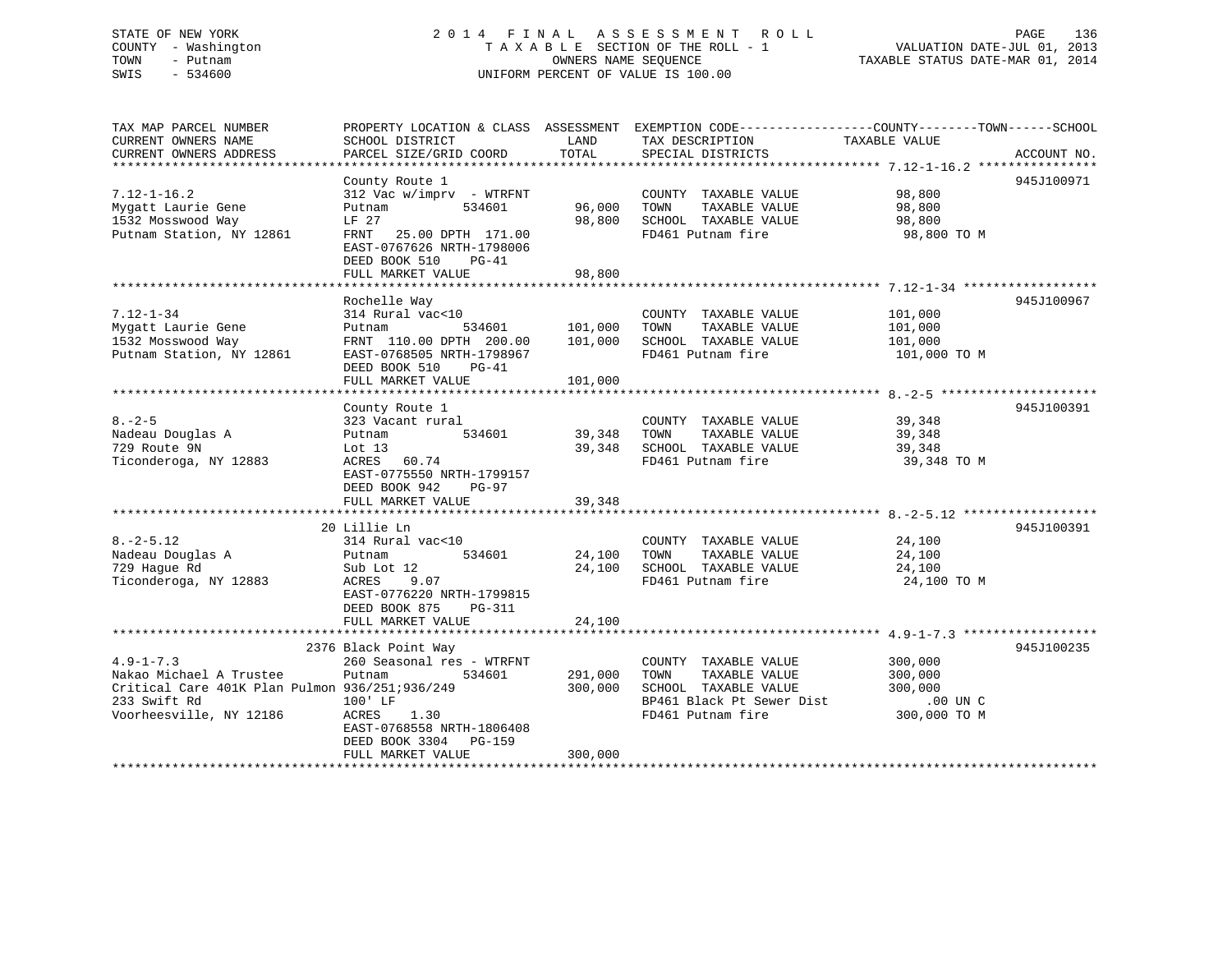# STATE OF NEW YORK 2 0 1 4 F I N A L A S S E S S M E N T R O L L PAGE 137 COUNTY - Washington T A X A B L E SECTION OF THE ROLL - 1 VALUATION DATE-JUL 01, 2013 TOWN - Putnam OWNERS NAME SEQUENCE TAXABLE STATUS DATE-MAR 01, 2014 SWIS - 534600 UNIFORM PERCENT OF VALUE IS 100.00

| TAX MAP PARCEL NUMBER<br>CURRENT OWNERS NAME<br>CURRENT OWNERS ADDRESS                                                  | PROPERTY LOCATION & CLASS ASSESSMENT<br>SCHOOL DISTRICT<br>PARCEL SIZE/GRID COORD                                                                                                         | LAND<br>TOTAL                   | EXEMPTION CODE-----------------COUNTY-------TOWN------SCHOOL<br>TAX DESCRIPTION<br>SPECIAL DISTRICTS                                        | TAXABLE VALUE                                                                 | ACCOUNT NO.                      |
|-------------------------------------------------------------------------------------------------------------------------|-------------------------------------------------------------------------------------------------------------------------------------------------------------------------------------------|---------------------------------|---------------------------------------------------------------------------------------------------------------------------------------------|-------------------------------------------------------------------------------|----------------------------------|
| $14.11 - 2 - 2$<br>Neilson Kenneth T Trustee<br>Neilson Residence Trust<br>7163 SE Greenview Pl<br>Hobe Sound, NY 33455 | 620 Gull Bay Rd<br>280 Res Multiple - WTRFNT<br>Putnam<br>534601<br>LF 320<br>$14. -2 - 2$<br>ACRES<br>2.50<br>EAST-0765306 NRTH-1782825<br>DEED BOOK 3198<br>PG-284<br>FULL MARKET VALUE | 939,700<br>1716,300<br>1716,300 | COUNTY TAXABLE VALUE<br>TAXABLE VALUE<br>TOWN<br>SCHOOL TAXABLE VALUE<br>FD461 Putnam fire                                                  | 1716,300<br>1716,300<br>1716,300<br>1716,300 ТО М                             | 945J100351                       |
|                                                                                                                         |                                                                                                                                                                                           |                                 |                                                                                                                                             |                                                                               |                                  |
| $4.9 - 1 - 4$<br>Neilson Linda<br>PO Box 65<br>Ticonderoga, NY 12883                                                    | 2345 Black Point Way<br>210 1 Family Res - WTRFNT<br>534601<br>Putnam<br>LF 128<br>FRNT 125.00 DPTH 348.00<br>EAST-0768890 NRTH-1806940<br>DEED BOOK 2017 PG-83<br>FULL MARKET VALUE      | 491,100<br>765,100<br>765,100   | 41834<br>STAR EN<br>COUNTY TAXABLE VALUE<br>TOWN<br>TAXABLE VALUE<br>SCHOOL TAXABLE VALUE<br>BP461 Black Pt Sewer Dist<br>FD461 Putnam fire | $\overline{0}$<br>765,100<br>765,100<br>700,900<br>$.00$ UN C<br>765,100 TO M | 945J100291<br>64,200<br>$\Omega$ |
|                                                                                                                         |                                                                                                                                                                                           |                                 |                                                                                                                                             |                                                                               |                                  |
| $15. - 1 - 3$<br>Neve Pearl H<br>Neve Karen S<br>16257 State Route 22<br>Putnam, NY 12861                               | 16257 State Route 22<br>270 Mfg housing<br>534601<br>Putnam<br>92.70<br>ACRES<br>EAST-0774147 NRTH-1780316<br>DEED BOOK 901<br>PG-239<br>FULL MARKET VALUE                                | 137,000<br>137,000              | STAR B<br>41854<br>117,700 COUNTY TAXABLE VALUE<br>TAXABLE VALUE<br>TOWN<br>SCHOOL TAXABLE VALUE<br>FD461 Putnam fire                       | $\overline{0}$<br>137,000<br>137,000<br>107,000<br>137,000 TO M               | 945J100043<br>$\Omega$<br>30,000 |
|                                                                                                                         | 7 Old Garbis Way                                                                                                                                                                          |                                 |                                                                                                                                             |                                                                               | 945J100487                       |
| $9. - 1 - 11$<br>Newcomb Donald L -LE-<br>Newcomb Jean -LE-<br>4 Anthony Ln<br>Albany, NY 12205                         | 260 Seasonal res - WTRFNT<br>Putnam<br>534601<br>FRNT 210.00 DPTH 100.00<br>EAST-0791197 NRTH-1794729<br>DEED BOOK 1881 PG-90<br>FULL MARKET VALUE                                        | 24,900<br>94,400<br>94,400      | COUNTY TAXABLE VALUE<br>TAXABLE VALUE<br>TOWN<br>SCHOOL TAXABLE VALUE<br>FD461 Putnam fire                                                  | 94,400<br>94,400<br>94,400<br>94,400 TO M                                     |                                  |
|                                                                                                                         | LOT 46 Williams North Tr                                                                                                                                                                  |                                 |                                                                                                                                             |                                                                               | 945J100116                       |
| $15. - 1 - 18$<br>Newell Walter J Jr<br>9 Cliff St<br>Whitehall, NY 12887                                               | 910 Priv forest<br>534601<br>Putnam<br>Mt<br>ACRES 83.40<br>EAST-0769545 NRTH-1777119<br>PG-185<br>DEED BOOK 577<br>FULL MARKET VALUE                                                     | 41,700<br>41,700<br>41,700      | COUNTY TAXABLE VALUE<br>TAXABLE VALUE<br>TOWN<br>SCHOOL TAXABLE VALUE<br>FD461 Putnam fire                                                  | 41,700<br>41,700<br>41,700<br>41,700 TO M                                     |                                  |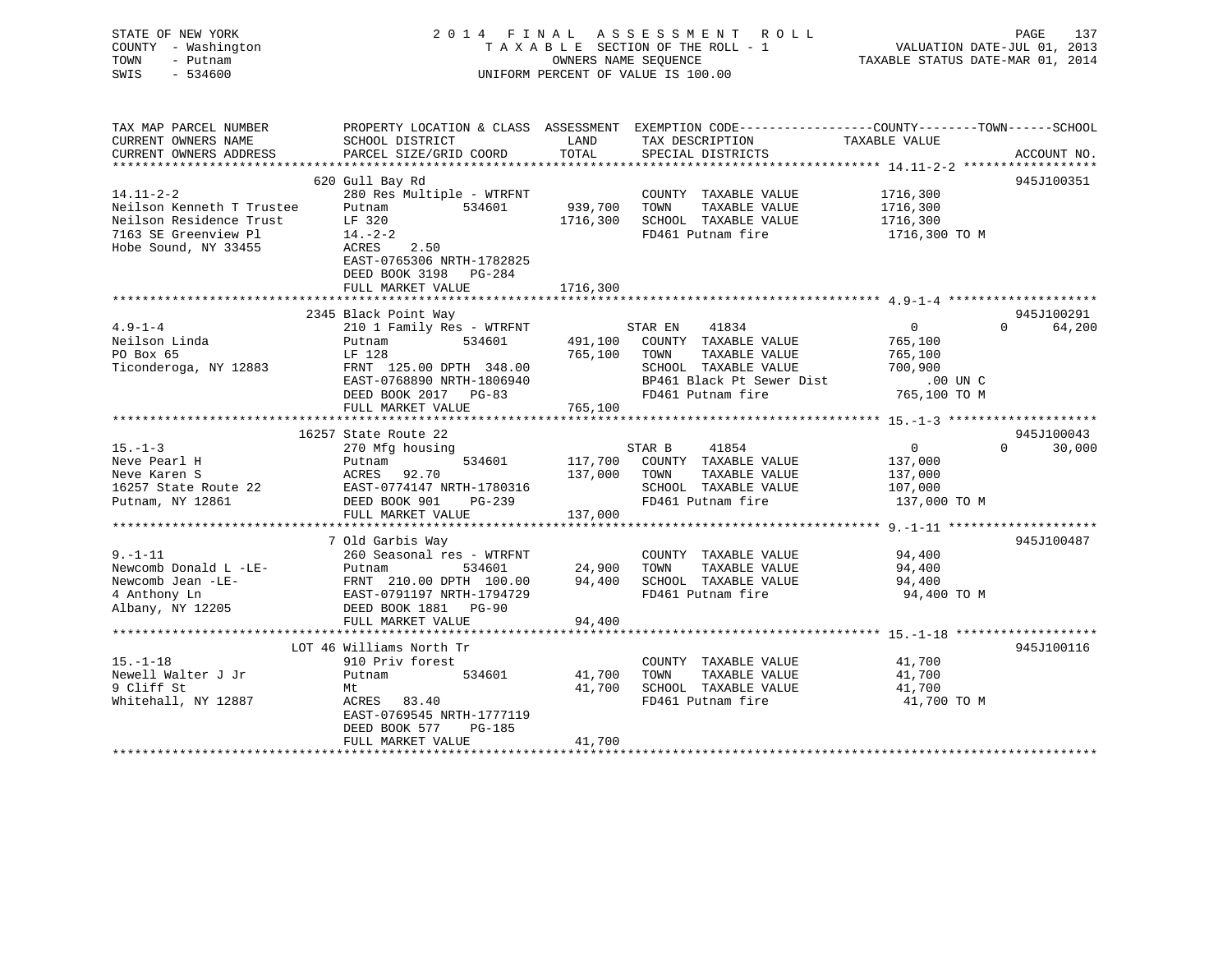# STATE OF NEW YORK 2 0 1 4 F I N A L A S S E S S M E N T R O L L PAGE 138 COUNTY - Washington T A X A B L E SECTION OF THE ROLL - 1 VALUATION DATE-JUL 01, 2013 TOWN - Putnam OWNERS NAME SEQUENCE TAXABLE STATUS DATE-MAR 01, 2014 SWIS - 534600 UNIFORM PERCENT OF VALUE IS 100.00

| TAX MAP PARCEL NUMBER                                                                                                                                                                                                                               |                                                 |               | PROPERTY LOCATION & CLASS ASSESSMENT EXEMPTION CODE---------------COUNTY-------TOWN------SCHOOL                              |                            |            |
|-----------------------------------------------------------------------------------------------------------------------------------------------------------------------------------------------------------------------------------------------------|-------------------------------------------------|---------------|------------------------------------------------------------------------------------------------------------------------------|----------------------------|------------|
|                                                                                                                                                                                                                                                     |                                                 |               |                                                                                                                              |                            |            |
|                                                                                                                                                                                                                                                     | County Route 2                                  |               |                                                                                                                              |                            |            |
| $9. - 1 - 15.3$                                                                                                                                                                                                                                     | 322 Rural vac>10                                |               | COUNTY TAXABLE VALUE                                                                                                         | 90,700                     |            |
| Newhall Michael J                                                                                                                                                                                                                                   | Putnam                                          | 534601 90,700 | TAXABLE VALUE<br>TOWN                                                                                                        | 90,700                     |            |
| Newhall Nancy J                                                                                                                                                                                                                                     | ACRES 75.73                                     | 90,700        | SCHOOL TAXABLE VALUE                                                                                                         | 90,700                     |            |
|                                                                                                                                                                                                                                                     |                                                 |               |                                                                                                                              |                            |            |
|                                                                                                                                                                                                                                                     |                                                 |               | CA002 Cons agri dst 2 90,700 TO<br>FD461 Putnam fire 90,700 TO M                                                             |                            |            |
|                                                                                                                                                                                                                                                     | FULL MARKET VALUE                               | 90,700        |                                                                                                                              |                            |            |
|                                                                                                                                                                                                                                                     |                                                 |               |                                                                                                                              |                            |            |
|                                                                                                                                                                                                                                                     | 1 Putnam Center Rd                              |               |                                                                                                                              |                            | 945J100246 |
| $13. - 1 - 3$                                                                                                                                                                                                                                       | 210 1 Family Res                                |               | VET COM CT 41131<br>534601 11,000 STAR EN 41834                                                                              | 12,125<br>12,125           | $\Omega$   |
| 13.-1-3<br>Nichols Kent<br>Nichols Dorothy<br>Nichols Dorothy<br>12861 EAST-0783476 NRTH-1792012<br>Putnam Station, NY 12861 DEED BOOK 507 PG-195<br>Putnam Station, NY 12861 DEED BOOK 507 PG-195<br>2010 PC-195<br>2010 PC-195<br>2010 PC-195<br> |                                                 |               |                                                                                                                              | $\overline{0}$<br>$\Omega$ | 48,500     |
|                                                                                                                                                                                                                                                     |                                                 |               |                                                                                                                              | 36,375                     |            |
|                                                                                                                                                                                                                                                     |                                                 |               |                                                                                                                              |                            |            |
|                                                                                                                                                                                                                                                     |                                                 |               |                                                                                                                              |                            |            |
|                                                                                                                                                                                                                                                     | FULL MARKET VALUE                               |               | COUNTI TAXABLE VALUE<br>SCHOOL TAXABLE VALUE<br>FD461 Putnam fire<br>PD461 Putnam fire<br>A8,500<br>48,500 FD461 Putnam fire | 48,500 TO M                |            |
|                                                                                                                                                                                                                                                     |                                                 |               |                                                                                                                              |                            |            |
|                                                                                                                                                                                                                                                     | County Route 2                                  |               |                                                                                                                              |                            | 945J101018 |
| $13.-1-3.1$                                                                                                                                                                                                                                         | 314 Rural vac<10                                |               | COUNTY TAXABLE VALUE                                                                                                         | 300                        |            |
| Nichols Kent W                                                                                                                                                                                                                                      | Putnam                                          | 534601 300    | TAXABLE VALUE<br>TOWN                                                                                                        | 300                        |            |
| Nichols Dorothy A<br>Route 1 Box 2                                                                                                                                                                                                                  | Vacant Land                                     | 300           | SCHOOL TAXABLE VALUE<br>FD461 Putnam fire                                                                                    | 300                        |            |
|                                                                                                                                                                                                                                                     | Ref 171/74                                      |               |                                                                                                                              | 300 TO M                   |            |
| Putnam Station, NY 12861                                                                                                                                                                                                                            | FRNT 133.00 DPTH 320.00                         |               |                                                                                                                              |                            |            |
|                                                                                                                                                                                                                                                     | EAST-0783440 NRTH-1791988                       |               |                                                                                                                              |                            |            |
|                                                                                                                                                                                                                                                     | DEED BOOK 620<br>PG-310                         |               |                                                                                                                              |                            |            |
|                                                                                                                                                                                                                                                     | FULL MARKET VALUE                               | 300           |                                                                                                                              |                            |            |
|                                                                                                                                                                                                                                                     |                                                 |               |                                                                                                                              |                            |            |
|                                                                                                                                                                                                                                                     | 2304 Black Point Rd                             |               |                                                                                                                              |                            | 945J100087 |
| $4.5 - 1 - 24$                                                                                                                                                                                                                                      | 210 1 Family Res - WTRFNT                       |               | COUNTY TAXABLE VALUE                                                                                                         | 727,800                    |            |
| Noble Henry S                                                                                                                                                                                                                                       | 534601<br>Putnam                                | 452,500       | TAXABLE VALUE<br>TOWN                                                                                                        | 727,800                    |            |
| Tracy Julie<br>33 Tanglewood Dr                                                                                                                                                                                                                     | LF 50 727,800<br>FRNT 75.00 DPTH 163.00 727,800 |               | SCHOOL TAXABLE VALUE 727,800<br>BP461 Black Pt Sewer Dist .00 UN C                                                           |                            |            |
| Danbury, CT 06811                                                                                                                                                                                                                                   | EAST-0769451 NRTH-1807777                       |               | FD461 Putnam fire                                                                                                            | 727,800 TO M               |            |
|                                                                                                                                                                                                                                                     |                                                 |               |                                                                                                                              |                            |            |
|                                                                                                                                                                                                                                                     | DEED BOOK 3163 PG-182<br>FULL MARKET VALUE      | 727,800       |                                                                                                                              |                            |            |
|                                                                                                                                                                                                                                                     |                                                 |               |                                                                                                                              |                            |            |
|                                                                                                                                                                                                                                                     | Black Point Rd                                  |               |                                                                                                                              |                            |            |
|                                                                                                                                                                                                                                                     | 311 Res vac land                                |               | COUNTY TAXABLE VALUE                                                                                                         | 1,000                      |            |
|                                                                                                                                                                                                                                                     | 534601<br>Putnam                                | 1,000         | TOWN<br>TAXABLE VALUE                                                                                                        | 1,000                      |            |
| 4.5-1-24.2<br>Noble Henry S<br>Tracy Julie<br>33 Tanglewood Dr<br>Danbury, CT 06811                                                                                                                                                                 | 8.00 DPTH 83.00<br>FRNT                         | 1,000         | SCHOOL TAXABLE VALUE                                                                                                         | 1,000                      |            |
|                                                                                                                                                                                                                                                     | EAST-0769352 NRTH-1807790                       |               |                                                                                                                              | .00 UN C                   |            |
|                                                                                                                                                                                                                                                     | DEED BOOK 3163 PG-182                           |               | BP461 Black Pt Sewer Dist<br>FD461 Putnam fire                                                                               | 1,000 TO M                 |            |
|                                                                                                                                                                                                                                                     | FULL MARKET VALUE                               | 1,000         |                                                                                                                              |                            |            |
|                                                                                                                                                                                                                                                     |                                                 |               |                                                                                                                              |                            |            |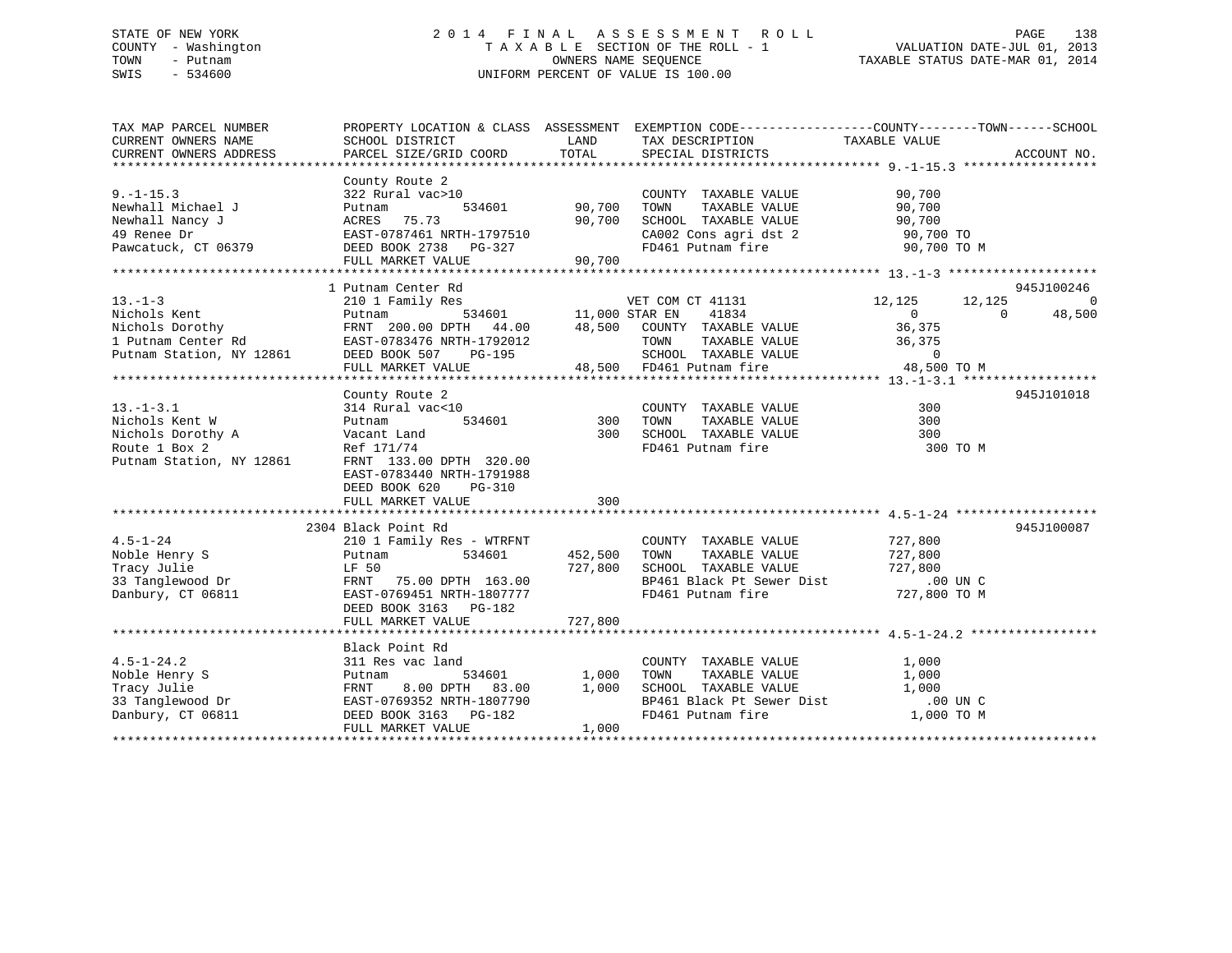# STATE OF NEW YORK 2 0 1 4 F I N A L A S S E S S M E N T R O L L PAGE 139 COUNTY - Washington T A X A B L E SECTION OF THE ROLL - 1 VALUATION DATE-JUL 01, 2013 TOWN - Putnam OWNERS NAME SEQUENCE TAXABLE STATUS DATE-MAR 01, 2014 SWIS - 534600 UNIFORM PERCENT OF VALUE IS 100.00

| TAX MAP PARCEL NUMBER<br>CURRENT OWNERS NAME | PROPERTY LOCATION & CLASS ASSESSMENT EXEMPTION CODE----------------COUNTY-------TOWN------SCHOOL<br>SCHOOL DISTRICT | LAND           | TAX DESCRIPTION              | TAXABLE VALUE    |                    |
|----------------------------------------------|---------------------------------------------------------------------------------------------------------------------|----------------|------------------------------|------------------|--------------------|
| CURRENT OWNERS ADDRESS                       | PARCEL SIZE/GRID COORD                                                                                              | TOTAL          | SPECIAL DISTRICTS            |                  | ACCOUNT NO.        |
|                                              |                                                                                                                     |                |                              |                  |                    |
|                                              | 414 Liddle-Harris Rd                                                                                                |                |                              |                  | 945J100032         |
| $8. - 2 - 16$                                | 210 1 Family Res                                                                                                    |                | VET WAR CT 41121             | 29,250<br>12,000 | $\Omega$           |
| 0' Connor Timothy                            | 534601<br>Putnam                                                                                                    | 28,900 STAR EN | 41834                        | $\overline{0}$   | 64,200<br>$\Omega$ |
| 0' Connor Sally                              | $845 - 42$                                                                                                          |                | 195,000 COUNTY TAXABLE VALUE | 165,750          |                    |
| 414 Liddle-Harris Rd                         | ACRES<br>4.70                                                                                                       |                | TOWN<br>TAXABLE VALUE        | 183,000          |                    |
| Putnam Station, NY 12861                     | EAST-0774800 NRTH-1794222                                                                                           |                | SCHOOL TAXABLE VALUE         | 130,800          |                    |
|                                              | DEED BOOK 441<br>PG-197                                                                                             |                | FD461 Putnam fire            | 195,000 TO M     |                    |
|                                              | FULL MARKET VALUE                                                                                                   | 195,000        |                              |                  |                    |
|                                              |                                                                                                                     |                |                              |                  |                    |
|                                              | 56 Charter Brook Ln                                                                                                 |                |                              |                  |                    |
| $8. - 2 - 20.5$                              | 210 1 Family Res                                                                                                    |                | COUNTY TAXABLE VALUE         | 108,900          |                    |
| O'Connor Timothy R                           | 534601<br>Putnam                                                                                                    | 34,600         | TOWN<br>TAXABLE VALUE        | 108,900          |                    |
| O'Connor Sally I                             | House & Lot                                                                                                         | 108,900        | SCHOOL TAXABLE VALUE         | 108,900          |                    |
| 414 Liddle Harris Rd                         | 9.62<br>ACRES                                                                                                       |                | FD461 Putnam fire            | 108,900 ТО М     |                    |
| Putnam, NY 12861                             | EAST-0773718 NRTH-1794205                                                                                           |                |                              |                  |                    |
|                                              | DEED BOOK 3015 PG-79                                                                                                |                |                              |                  |                    |
|                                              | FULL MARKET VALUE                                                                                                   | 108,900        |                              |                  |                    |
|                                              |                                                                                                                     |                |                              |                  |                    |
|                                              | LOT 11 Williams North Tr                                                                                            |                |                              |                  | 945J100829         |
| $18. - 2 - 4.1$                              | 910 Priv forest                                                                                                     |                | COUNTY TAXABLE VALUE         | 13,100           |                    |
| Oconnor Diane Barber                         | 534601<br>Putnam                                                                                                    | 13,100         | TOWN<br>TAXABLE VALUE        | 13,100           |                    |
| Barber Donald C                              | Vac Land                                                                                                            | 13,100         | SCHOOL TAXABLE VALUE         | 13,100           |                    |
| 16 Maplewood Ln                              | $18. - 1 - 4.1$                                                                                                     |                | FD461 Putnam fire            | 13,100 TO M      |                    |
| Ticonderoga, NY 12883                        | ACRES 26.10                                                                                                         |                |                              |                  |                    |
|                                              | EAST-0778362 NRTH-1775013                                                                                           |                |                              |                  |                    |
|                                              | DEED BOOK 514<br>$PG-66$                                                                                            |                |                              |                  |                    |
|                                              | FULL MARKET VALUE                                                                                                   | 13,100         |                              |                  |                    |
|                                              |                                                                                                                     |                |                              |                  |                    |
|                                              | 417 Pulpit Point Rd                                                                                                 |                |                              |                  | 945J100264         |
| $19. - 1 - 2$                                | 322 Rural vac>10 - WTRFNT                                                                                           |                | COUNTY TAXABLE VALUE         | 163,100          |                    |
| Oconnor Diane Barber                         | 534601<br>Putnam                                                                                                    | 163,100        | TOWN<br>TAXABLE VALUE        | 163,100          |                    |
| Barber Donald C                              | ACRES 120.10                                                                                                        | 163,100        | SCHOOL TAXABLE VALUE         | 163,100          |                    |
| 16 Maplewood Ln                              | EAST-0782911 NRTH-1775584                                                                                           |                | FD461 Putnam fire            | 163,100 TO M     |                    |
| Ticonderoga, NY 12883                        | DEED BOOK 514<br>$PG-66$                                                                                            |                |                              |                  |                    |
|                                              | FULL MARKET VALUE                                                                                                   | 163,100        |                              |                  |                    |
|                                              |                                                                                                                     |                |                              |                  |                    |
|                                              | Liddle-Harris Rd                                                                                                    |                |                              |                  | 945J100244         |
| $8. - 2 - 17$                                | 314 Rural vac<10                                                                                                    |                | COUNTY TAXABLE VALUE         | 9,100            |                    |
| Oconnor Timothy                              | Putnam<br>534601                                                                                                    | 9,100          | TAXABLE VALUE<br>TOWN        | 9,100            |                    |
| Oconnor Sally                                | 2.09<br>ACRES                                                                                                       | 9,100          | SCHOOL TAXABLE VALUE         | 9,100            |                    |
| 414 Liddle-Harris Rd                         | EAST-0774715 NRTH-1793770                                                                                           |                | FD461 Putnam fire            | 9,100 TO M       |                    |
| Putnam Station, NY 12861                     | DEED BOOK 550<br><b>PG-118</b>                                                                                      |                |                              |                  |                    |
|                                              | FULL MARKET VALUE                                                                                                   | 9,100          |                              |                  |                    |
| *******************                          |                                                                                                                     |                |                              |                  |                    |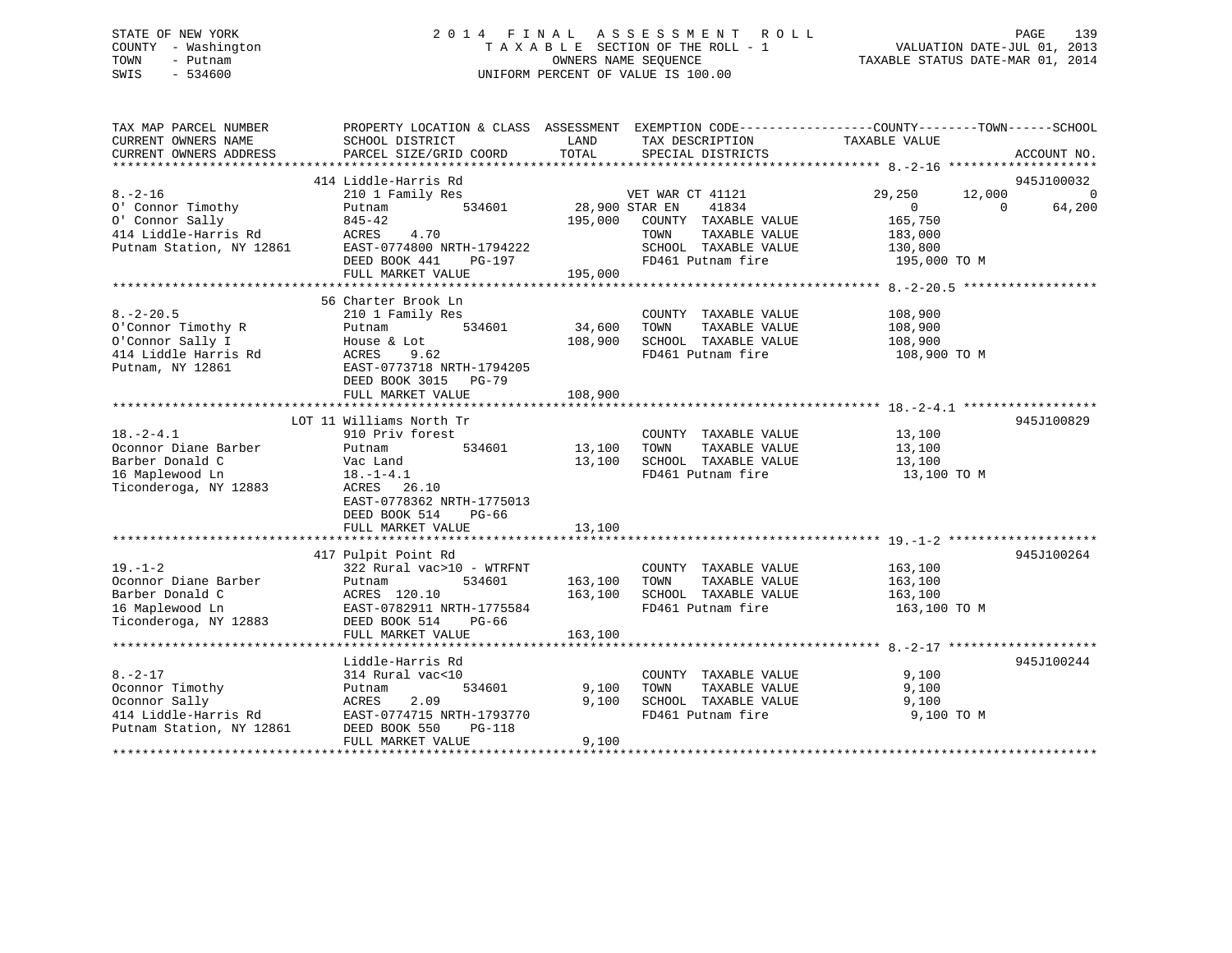# STATE OF NEW YORK 2 0 1 4 F I N A L A S S E S S M E N T R O L L PAGE 140 COUNTY - Washington T A X A B L E SECTION OF THE ROLL - 1 VALUATION DATE-JUL 01, 2013 TOWN - Putnam **CONNERS NAME SEQUENCE** TAXABLE STATUS DATE-MAR 01, 2014 SWIS - 534600 UNIFORM PERCENT OF VALUE IS 100.00

| TOTAL<br>CURRENT OWNERS ADDRESS<br>PARCEL SIZE/GRID COORD<br>SPECIAL DISTRICTS<br>ACCOUNT NO.<br>67 Hutton Square Rd<br>945J100501<br>312 Vac w/imprv<br>COUNTY TAXABLE VALUE<br>4,200<br>TAXABLE VALUE<br>4,200<br>Putnam<br>534601<br>4,100<br>TOWN<br>4,200<br>SCHOOL TAXABLE VALUE<br>4,200<br>FRNT 139.00 DPTH 255.00<br>67 Hutton Square Rd<br>EAST-0785607 NRTH-1792486<br>FD461 Putnam fire<br>4,200 TO M<br>DEED BOOK 413<br>PG-394<br>4,200<br>FULL MARKET VALUE<br>945J100643<br>1510 Five Camps Way<br>210 1 Family Res - WTRFNT<br>COUNTY TAXABLE VALUE<br>759,000<br>534601<br>659,800<br>TOWN<br>TAXABLE VALUE<br>759,000<br>Putnam<br>759,000<br>SCHOOL TAXABLE VALUE<br>759,000<br>Lots $7 \& 8$<br>FD461 Putnam fire<br>LF 210<br>759,000 TO M<br>$14. -4 - 9$<br>FRNT 203.00 DPTH 219.00<br>EAST-0763869 NRTH-1779939<br>DEED BOOK 438<br>PG-237<br>FULL MARKET VALUE<br>759,000<br>945J100983<br>Royal Anchorage Way<br>$11.8 - 5 - 19$<br>314 Rural vac<10 - WTRFNT<br>COUNTY TAXABLE VALUE<br>358,400<br>Ohali Abdulaziz Dr<br>534601<br>358,400<br>TOWN<br>TAXABLE VALUE<br>358,400<br>Putnam<br>PO Box 397<br>358,400<br>SCHOOL TAXABLE VALUE<br>Lot 6<br>358,400<br>Riyadh, Saudi Arabia 11411<br>Lf 125<br>FD461 Putnam fire<br>358,400 TO M<br>$12.-5-19$<br>FRNT<br>86.00 DPTH 131.00<br>EAST-0766726 NRTH-1792530<br>DEED BOOK 496<br><b>PG-131</b><br>358,400<br>FULL MARKET VALUE<br>945J100984<br>Royal Anchorage Way<br>314 Rural vac<10 - WTRFNT<br>$11.8 - 5 - 20$<br>COUNTY TAXABLE VALUE<br>419,800<br>Ohali Abdulaziz Dr<br>534601<br>419,800<br>TOWN<br>TAXABLE VALUE<br>Putnam<br>419,800<br>PO Box 397<br>Lot 7<br>419,800<br>SCHOOL TAXABLE VALUE<br>419,800<br>Riyadh, Saudi Arabia 11411<br>Lf 106<br>FD461 Putnam fire<br>419,800 TO M<br>$12.-5-20$<br>FRNT 175.00 DPTH 145.00<br>EAST-0766662 NRTH-1792651<br>DEED BOOK 496<br>PG-139<br>FULL MARKET VALUE<br>419,800<br>945J100997<br>1557 Mosswood Way<br>$7.12 - 1 - 27.1$<br>260 Seasonal res<br>COUNTY TAXABLE VALUE<br>491,200<br>Oldham Seth A<br>231,000<br>TOWN<br>TAXABLE VALUE<br>534601<br>491,200<br>Putnam<br>1090 Old Lynchburg Rd<br>491,200<br>SCHOOL TAXABLE VALUE<br>491,200<br>702/150;784/337;834/152;7<br>Charlottesville, VA 22903<br>FD461 Putnam fire<br>173;707/122;818/103;2306/<br>491,200 TO M<br>ACRES<br>1.05<br>EAST-0767745 NRTH-1798975<br>DEED BOOK 2197<br>PG-94<br>491,200<br>FULL MARKET VALUE<br>**********************<br>******************************* | TAX MAP PARCEL NUMBER<br>CURRENT OWNERS NAME | SCHOOL DISTRICT | LAND | TAX DESCRIPTION | PROPERTY LOCATION & CLASS ASSESSMENT EXEMPTION CODE----------------COUNTY-------TOWN------SCHOOL<br>TAXABLE VALUE |  |
|--------------------------------------------------------------------------------------------------------------------------------------------------------------------------------------------------------------------------------------------------------------------------------------------------------------------------------------------------------------------------------------------------------------------------------------------------------------------------------------------------------------------------------------------------------------------------------------------------------------------------------------------------------------------------------------------------------------------------------------------------------------------------------------------------------------------------------------------------------------------------------------------------------------------------------------------------------------------------------------------------------------------------------------------------------------------------------------------------------------------------------------------------------------------------------------------------------------------------------------------------------------------------------------------------------------------------------------------------------------------------------------------------------------------------------------------------------------------------------------------------------------------------------------------------------------------------------------------------------------------------------------------------------------------------------------------------------------------------------------------------------------------------------------------------------------------------------------------------------------------------------------------------------------------------------------------------------------------------------------------------------------------------------------------------------------------------------------------------------------------------------------------------------------------------------------------------------------------------------------------------------------------------------------------------------------------------------------------------------------------------------------------------------------------------------------------------------------------------------------------------|----------------------------------------------|-----------------|------|-----------------|-------------------------------------------------------------------------------------------------------------------|--|
|                                                                                                                                                                                                                                                                                                                                                                                                                                                                                                                                                                                                                                                                                                                                                                                                                                                                                                                                                                                                                                                                                                                                                                                                                                                                                                                                                                                                                                                                                                                                                                                                                                                                                                                                                                                                                                                                                                                                                                                                                                                                                                                                                                                                                                                                                                                                                                                                                                                                                                  |                                              |                 |      |                 |                                                                                                                   |  |
|                                                                                                                                                                                                                                                                                                                                                                                                                                                                                                                                                                                                                                                                                                                                                                                                                                                                                                                                                                                                                                                                                                                                                                                                                                                                                                                                                                                                                                                                                                                                                                                                                                                                                                                                                                                                                                                                                                                                                                                                                                                                                                                                                                                                                                                                                                                                                                                                                                                                                                  |                                              |                 |      |                 |                                                                                                                   |  |
|                                                                                                                                                                                                                                                                                                                                                                                                                                                                                                                                                                                                                                                                                                                                                                                                                                                                                                                                                                                                                                                                                                                                                                                                                                                                                                                                                                                                                                                                                                                                                                                                                                                                                                                                                                                                                                                                                                                                                                                                                                                                                                                                                                                                                                                                                                                                                                                                                                                                                                  |                                              |                 |      |                 |                                                                                                                   |  |
|                                                                                                                                                                                                                                                                                                                                                                                                                                                                                                                                                                                                                                                                                                                                                                                                                                                                                                                                                                                                                                                                                                                                                                                                                                                                                                                                                                                                                                                                                                                                                                                                                                                                                                                                                                                                                                                                                                                                                                                                                                                                                                                                                                                                                                                                                                                                                                                                                                                                                                  | $13 - 2 - 9$                                 |                 |      |                 |                                                                                                                   |  |
|                                                                                                                                                                                                                                                                                                                                                                                                                                                                                                                                                                                                                                                                                                                                                                                                                                                                                                                                                                                                                                                                                                                                                                                                                                                                                                                                                                                                                                                                                                                                                                                                                                                                                                                                                                                                                                                                                                                                                                                                                                                                                                                                                                                                                                                                                                                                                                                                                                                                                                  | Odell Richard                                |                 |      |                 |                                                                                                                   |  |
|                                                                                                                                                                                                                                                                                                                                                                                                                                                                                                                                                                                                                                                                                                                                                                                                                                                                                                                                                                                                                                                                                                                                                                                                                                                                                                                                                                                                                                                                                                                                                                                                                                                                                                                                                                                                                                                                                                                                                                                                                                                                                                                                                                                                                                                                                                                                                                                                                                                                                                  | Attn: Shirley Beeman                         |                 |      |                 |                                                                                                                   |  |
|                                                                                                                                                                                                                                                                                                                                                                                                                                                                                                                                                                                                                                                                                                                                                                                                                                                                                                                                                                                                                                                                                                                                                                                                                                                                                                                                                                                                                                                                                                                                                                                                                                                                                                                                                                                                                                                                                                                                                                                                                                                                                                                                                                                                                                                                                                                                                                                                                                                                                                  |                                              |                 |      |                 |                                                                                                                   |  |
|                                                                                                                                                                                                                                                                                                                                                                                                                                                                                                                                                                                                                                                                                                                                                                                                                                                                                                                                                                                                                                                                                                                                                                                                                                                                                                                                                                                                                                                                                                                                                                                                                                                                                                                                                                                                                                                                                                                                                                                                                                                                                                                                                                                                                                                                                                                                                                                                                                                                                                  | Putnam Station, NY 12861                     |                 |      |                 |                                                                                                                   |  |
|                                                                                                                                                                                                                                                                                                                                                                                                                                                                                                                                                                                                                                                                                                                                                                                                                                                                                                                                                                                                                                                                                                                                                                                                                                                                                                                                                                                                                                                                                                                                                                                                                                                                                                                                                                                                                                                                                                                                                                                                                                                                                                                                                                                                                                                                                                                                                                                                                                                                                                  |                                              |                 |      |                 |                                                                                                                   |  |
|                                                                                                                                                                                                                                                                                                                                                                                                                                                                                                                                                                                                                                                                                                                                                                                                                                                                                                                                                                                                                                                                                                                                                                                                                                                                                                                                                                                                                                                                                                                                                                                                                                                                                                                                                                                                                                                                                                                                                                                                                                                                                                                                                                                                                                                                                                                                                                                                                                                                                                  |                                              |                 |      |                 |                                                                                                                   |  |
|                                                                                                                                                                                                                                                                                                                                                                                                                                                                                                                                                                                                                                                                                                                                                                                                                                                                                                                                                                                                                                                                                                                                                                                                                                                                                                                                                                                                                                                                                                                                                                                                                                                                                                                                                                                                                                                                                                                                                                                                                                                                                                                                                                                                                                                                                                                                                                                                                                                                                                  |                                              |                 |      |                 |                                                                                                                   |  |
|                                                                                                                                                                                                                                                                                                                                                                                                                                                                                                                                                                                                                                                                                                                                                                                                                                                                                                                                                                                                                                                                                                                                                                                                                                                                                                                                                                                                                                                                                                                                                                                                                                                                                                                                                                                                                                                                                                                                                                                                                                                                                                                                                                                                                                                                                                                                                                                                                                                                                                  | $14.18 - 4 - 9$                              |                 |      |                 |                                                                                                                   |  |
|                                                                                                                                                                                                                                                                                                                                                                                                                                                                                                                                                                                                                                                                                                                                                                                                                                                                                                                                                                                                                                                                                                                                                                                                                                                                                                                                                                                                                                                                                                                                                                                                                                                                                                                                                                                                                                                                                                                                                                                                                                                                                                                                                                                                                                                                                                                                                                                                                                                                                                  | Oehler Judith                                |                 |      |                 |                                                                                                                   |  |
|                                                                                                                                                                                                                                                                                                                                                                                                                                                                                                                                                                                                                                                                                                                                                                                                                                                                                                                                                                                                                                                                                                                                                                                                                                                                                                                                                                                                                                                                                                                                                                                                                                                                                                                                                                                                                                                                                                                                                                                                                                                                                                                                                                                                                                                                                                                                                                                                                                                                                                  | Oehler John W                                |                 |      |                 |                                                                                                                   |  |
|                                                                                                                                                                                                                                                                                                                                                                                                                                                                                                                                                                                                                                                                                                                                                                                                                                                                                                                                                                                                                                                                                                                                                                                                                                                                                                                                                                                                                                                                                                                                                                                                                                                                                                                                                                                                                                                                                                                                                                                                                                                                                                                                                                                                                                                                                                                                                                                                                                                                                                  | 113 Everdale Dr                              |                 |      |                 |                                                                                                                   |  |
|                                                                                                                                                                                                                                                                                                                                                                                                                                                                                                                                                                                                                                                                                                                                                                                                                                                                                                                                                                                                                                                                                                                                                                                                                                                                                                                                                                                                                                                                                                                                                                                                                                                                                                                                                                                                                                                                                                                                                                                                                                                                                                                                                                                                                                                                                                                                                                                                                                                                                                  | Randolph, NJ 07869                           |                 |      |                 |                                                                                                                   |  |
|                                                                                                                                                                                                                                                                                                                                                                                                                                                                                                                                                                                                                                                                                                                                                                                                                                                                                                                                                                                                                                                                                                                                                                                                                                                                                                                                                                                                                                                                                                                                                                                                                                                                                                                                                                                                                                                                                                                                                                                                                                                                                                                                                                                                                                                                                                                                                                                                                                                                                                  |                                              |                 |      |                 |                                                                                                                   |  |
|                                                                                                                                                                                                                                                                                                                                                                                                                                                                                                                                                                                                                                                                                                                                                                                                                                                                                                                                                                                                                                                                                                                                                                                                                                                                                                                                                                                                                                                                                                                                                                                                                                                                                                                                                                                                                                                                                                                                                                                                                                                                                                                                                                                                                                                                                                                                                                                                                                                                                                  |                                              |                 |      |                 |                                                                                                                   |  |
|                                                                                                                                                                                                                                                                                                                                                                                                                                                                                                                                                                                                                                                                                                                                                                                                                                                                                                                                                                                                                                                                                                                                                                                                                                                                                                                                                                                                                                                                                                                                                                                                                                                                                                                                                                                                                                                                                                                                                                                                                                                                                                                                                                                                                                                                                                                                                                                                                                                                                                  |                                              |                 |      |                 |                                                                                                                   |  |
|                                                                                                                                                                                                                                                                                                                                                                                                                                                                                                                                                                                                                                                                                                                                                                                                                                                                                                                                                                                                                                                                                                                                                                                                                                                                                                                                                                                                                                                                                                                                                                                                                                                                                                                                                                                                                                                                                                                                                                                                                                                                                                                                                                                                                                                                                                                                                                                                                                                                                                  |                                              |                 |      |                 |                                                                                                                   |  |
|                                                                                                                                                                                                                                                                                                                                                                                                                                                                                                                                                                                                                                                                                                                                                                                                                                                                                                                                                                                                                                                                                                                                                                                                                                                                                                                                                                                                                                                                                                                                                                                                                                                                                                                                                                                                                                                                                                                                                                                                                                                                                                                                                                                                                                                                                                                                                                                                                                                                                                  |                                              |                 |      |                 |                                                                                                                   |  |
|                                                                                                                                                                                                                                                                                                                                                                                                                                                                                                                                                                                                                                                                                                                                                                                                                                                                                                                                                                                                                                                                                                                                                                                                                                                                                                                                                                                                                                                                                                                                                                                                                                                                                                                                                                                                                                                                                                                                                                                                                                                                                                                                                                                                                                                                                                                                                                                                                                                                                                  |                                              |                 |      |                 |                                                                                                                   |  |
|                                                                                                                                                                                                                                                                                                                                                                                                                                                                                                                                                                                                                                                                                                                                                                                                                                                                                                                                                                                                                                                                                                                                                                                                                                                                                                                                                                                                                                                                                                                                                                                                                                                                                                                                                                                                                                                                                                                                                                                                                                                                                                                                                                                                                                                                                                                                                                                                                                                                                                  |                                              |                 |      |                 |                                                                                                                   |  |
|                                                                                                                                                                                                                                                                                                                                                                                                                                                                                                                                                                                                                                                                                                                                                                                                                                                                                                                                                                                                                                                                                                                                                                                                                                                                                                                                                                                                                                                                                                                                                                                                                                                                                                                                                                                                                                                                                                                                                                                                                                                                                                                                                                                                                                                                                                                                                                                                                                                                                                  |                                              |                 |      |                 |                                                                                                                   |  |
|                                                                                                                                                                                                                                                                                                                                                                                                                                                                                                                                                                                                                                                                                                                                                                                                                                                                                                                                                                                                                                                                                                                                                                                                                                                                                                                                                                                                                                                                                                                                                                                                                                                                                                                                                                                                                                                                                                                                                                                                                                                                                                                                                                                                                                                                                                                                                                                                                                                                                                  |                                              |                 |      |                 |                                                                                                                   |  |
|                                                                                                                                                                                                                                                                                                                                                                                                                                                                                                                                                                                                                                                                                                                                                                                                                                                                                                                                                                                                                                                                                                                                                                                                                                                                                                                                                                                                                                                                                                                                                                                                                                                                                                                                                                                                                                                                                                                                                                                                                                                                                                                                                                                                                                                                                                                                                                                                                                                                                                  |                                              |                 |      |                 |                                                                                                                   |  |
|                                                                                                                                                                                                                                                                                                                                                                                                                                                                                                                                                                                                                                                                                                                                                                                                                                                                                                                                                                                                                                                                                                                                                                                                                                                                                                                                                                                                                                                                                                                                                                                                                                                                                                                                                                                                                                                                                                                                                                                                                                                                                                                                                                                                                                                                                                                                                                                                                                                                                                  |                                              |                 |      |                 |                                                                                                                   |  |
|                                                                                                                                                                                                                                                                                                                                                                                                                                                                                                                                                                                                                                                                                                                                                                                                                                                                                                                                                                                                                                                                                                                                                                                                                                                                                                                                                                                                                                                                                                                                                                                                                                                                                                                                                                                                                                                                                                                                                                                                                                                                                                                                                                                                                                                                                                                                                                                                                                                                                                  |                                              |                 |      |                 |                                                                                                                   |  |
|                                                                                                                                                                                                                                                                                                                                                                                                                                                                                                                                                                                                                                                                                                                                                                                                                                                                                                                                                                                                                                                                                                                                                                                                                                                                                                                                                                                                                                                                                                                                                                                                                                                                                                                                                                                                                                                                                                                                                                                                                                                                                                                                                                                                                                                                                                                                                                                                                                                                                                  |                                              |                 |      |                 |                                                                                                                   |  |
|                                                                                                                                                                                                                                                                                                                                                                                                                                                                                                                                                                                                                                                                                                                                                                                                                                                                                                                                                                                                                                                                                                                                                                                                                                                                                                                                                                                                                                                                                                                                                                                                                                                                                                                                                                                                                                                                                                                                                                                                                                                                                                                                                                                                                                                                                                                                                                                                                                                                                                  |                                              |                 |      |                 |                                                                                                                   |  |
|                                                                                                                                                                                                                                                                                                                                                                                                                                                                                                                                                                                                                                                                                                                                                                                                                                                                                                                                                                                                                                                                                                                                                                                                                                                                                                                                                                                                                                                                                                                                                                                                                                                                                                                                                                                                                                                                                                                                                                                                                                                                                                                                                                                                                                                                                                                                                                                                                                                                                                  |                                              |                 |      |                 |                                                                                                                   |  |
|                                                                                                                                                                                                                                                                                                                                                                                                                                                                                                                                                                                                                                                                                                                                                                                                                                                                                                                                                                                                                                                                                                                                                                                                                                                                                                                                                                                                                                                                                                                                                                                                                                                                                                                                                                                                                                                                                                                                                                                                                                                                                                                                                                                                                                                                                                                                                                                                                                                                                                  |                                              |                 |      |                 |                                                                                                                   |  |
|                                                                                                                                                                                                                                                                                                                                                                                                                                                                                                                                                                                                                                                                                                                                                                                                                                                                                                                                                                                                                                                                                                                                                                                                                                                                                                                                                                                                                                                                                                                                                                                                                                                                                                                                                                                                                                                                                                                                                                                                                                                                                                                                                                                                                                                                                                                                                                                                                                                                                                  |                                              |                 |      |                 |                                                                                                                   |  |
|                                                                                                                                                                                                                                                                                                                                                                                                                                                                                                                                                                                                                                                                                                                                                                                                                                                                                                                                                                                                                                                                                                                                                                                                                                                                                                                                                                                                                                                                                                                                                                                                                                                                                                                                                                                                                                                                                                                                                                                                                                                                                                                                                                                                                                                                                                                                                                                                                                                                                                  |                                              |                 |      |                 |                                                                                                                   |  |
|                                                                                                                                                                                                                                                                                                                                                                                                                                                                                                                                                                                                                                                                                                                                                                                                                                                                                                                                                                                                                                                                                                                                                                                                                                                                                                                                                                                                                                                                                                                                                                                                                                                                                                                                                                                                                                                                                                                                                                                                                                                                                                                                                                                                                                                                                                                                                                                                                                                                                                  |                                              |                 |      |                 |                                                                                                                   |  |
|                                                                                                                                                                                                                                                                                                                                                                                                                                                                                                                                                                                                                                                                                                                                                                                                                                                                                                                                                                                                                                                                                                                                                                                                                                                                                                                                                                                                                                                                                                                                                                                                                                                                                                                                                                                                                                                                                                                                                                                                                                                                                                                                                                                                                                                                                                                                                                                                                                                                                                  |                                              |                 |      |                 |                                                                                                                   |  |
|                                                                                                                                                                                                                                                                                                                                                                                                                                                                                                                                                                                                                                                                                                                                                                                                                                                                                                                                                                                                                                                                                                                                                                                                                                                                                                                                                                                                                                                                                                                                                                                                                                                                                                                                                                                                                                                                                                                                                                                                                                                                                                                                                                                                                                                                                                                                                                                                                                                                                                  |                                              |                 |      |                 |                                                                                                                   |  |
|                                                                                                                                                                                                                                                                                                                                                                                                                                                                                                                                                                                                                                                                                                                                                                                                                                                                                                                                                                                                                                                                                                                                                                                                                                                                                                                                                                                                                                                                                                                                                                                                                                                                                                                                                                                                                                                                                                                                                                                                                                                                                                                                                                                                                                                                                                                                                                                                                                                                                                  |                                              |                 |      |                 |                                                                                                                   |  |
|                                                                                                                                                                                                                                                                                                                                                                                                                                                                                                                                                                                                                                                                                                                                                                                                                                                                                                                                                                                                                                                                                                                                                                                                                                                                                                                                                                                                                                                                                                                                                                                                                                                                                                                                                                                                                                                                                                                                                                                                                                                                                                                                                                                                                                                                                                                                                                                                                                                                                                  |                                              |                 |      |                 |                                                                                                                   |  |
|                                                                                                                                                                                                                                                                                                                                                                                                                                                                                                                                                                                                                                                                                                                                                                                                                                                                                                                                                                                                                                                                                                                                                                                                                                                                                                                                                                                                                                                                                                                                                                                                                                                                                                                                                                                                                                                                                                                                                                                                                                                                                                                                                                                                                                                                                                                                                                                                                                                                                                  |                                              |                 |      |                 |                                                                                                                   |  |
|                                                                                                                                                                                                                                                                                                                                                                                                                                                                                                                                                                                                                                                                                                                                                                                                                                                                                                                                                                                                                                                                                                                                                                                                                                                                                                                                                                                                                                                                                                                                                                                                                                                                                                                                                                                                                                                                                                                                                                                                                                                                                                                                                                                                                                                                                                                                                                                                                                                                                                  |                                              |                 |      |                 |                                                                                                                   |  |
|                                                                                                                                                                                                                                                                                                                                                                                                                                                                                                                                                                                                                                                                                                                                                                                                                                                                                                                                                                                                                                                                                                                                                                                                                                                                                                                                                                                                                                                                                                                                                                                                                                                                                                                                                                                                                                                                                                                                                                                                                                                                                                                                                                                                                                                                                                                                                                                                                                                                                                  |                                              |                 |      |                 |                                                                                                                   |  |
|                                                                                                                                                                                                                                                                                                                                                                                                                                                                                                                                                                                                                                                                                                                                                                                                                                                                                                                                                                                                                                                                                                                                                                                                                                                                                                                                                                                                                                                                                                                                                                                                                                                                                                                                                                                                                                                                                                                                                                                                                                                                                                                                                                                                                                                                                                                                                                                                                                                                                                  |                                              |                 |      |                 |                                                                                                                   |  |
|                                                                                                                                                                                                                                                                                                                                                                                                                                                                                                                                                                                                                                                                                                                                                                                                                                                                                                                                                                                                                                                                                                                                                                                                                                                                                                                                                                                                                                                                                                                                                                                                                                                                                                                                                                                                                                                                                                                                                                                                                                                                                                                                                                                                                                                                                                                                                                                                                                                                                                  |                                              |                 |      |                 |                                                                                                                   |  |
|                                                                                                                                                                                                                                                                                                                                                                                                                                                                                                                                                                                                                                                                                                                                                                                                                                                                                                                                                                                                                                                                                                                                                                                                                                                                                                                                                                                                                                                                                                                                                                                                                                                                                                                                                                                                                                                                                                                                                                                                                                                                                                                                                                                                                                                                                                                                                                                                                                                                                                  |                                              |                 |      |                 |                                                                                                                   |  |
|                                                                                                                                                                                                                                                                                                                                                                                                                                                                                                                                                                                                                                                                                                                                                                                                                                                                                                                                                                                                                                                                                                                                                                                                                                                                                                                                                                                                                                                                                                                                                                                                                                                                                                                                                                                                                                                                                                                                                                                                                                                                                                                                                                                                                                                                                                                                                                                                                                                                                                  |                                              |                 |      |                 |                                                                                                                   |  |
|                                                                                                                                                                                                                                                                                                                                                                                                                                                                                                                                                                                                                                                                                                                                                                                                                                                                                                                                                                                                                                                                                                                                                                                                                                                                                                                                                                                                                                                                                                                                                                                                                                                                                                                                                                                                                                                                                                                                                                                                                                                                                                                                                                                                                                                                                                                                                                                                                                                                                                  |                                              |                 |      |                 |                                                                                                                   |  |
|                                                                                                                                                                                                                                                                                                                                                                                                                                                                                                                                                                                                                                                                                                                                                                                                                                                                                                                                                                                                                                                                                                                                                                                                                                                                                                                                                                                                                                                                                                                                                                                                                                                                                                                                                                                                                                                                                                                                                                                                                                                                                                                                                                                                                                                                                                                                                                                                                                                                                                  |                                              |                 |      |                 |                                                                                                                   |  |
|                                                                                                                                                                                                                                                                                                                                                                                                                                                                                                                                                                                                                                                                                                                                                                                                                                                                                                                                                                                                                                                                                                                                                                                                                                                                                                                                                                                                                                                                                                                                                                                                                                                                                                                                                                                                                                                                                                                                                                                                                                                                                                                                                                                                                                                                                                                                                                                                                                                                                                  |                                              |                 |      |                 |                                                                                                                   |  |
|                                                                                                                                                                                                                                                                                                                                                                                                                                                                                                                                                                                                                                                                                                                                                                                                                                                                                                                                                                                                                                                                                                                                                                                                                                                                                                                                                                                                                                                                                                                                                                                                                                                                                                                                                                                                                                                                                                                                                                                                                                                                                                                                                                                                                                                                                                                                                                                                                                                                                                  |                                              |                 |      |                 |                                                                                                                   |  |
|                                                                                                                                                                                                                                                                                                                                                                                                                                                                                                                                                                                                                                                                                                                                                                                                                                                                                                                                                                                                                                                                                                                                                                                                                                                                                                                                                                                                                                                                                                                                                                                                                                                                                                                                                                                                                                                                                                                                                                                                                                                                                                                                                                                                                                                                                                                                                                                                                                                                                                  |                                              |                 |      |                 |                                                                                                                   |  |
|                                                                                                                                                                                                                                                                                                                                                                                                                                                                                                                                                                                                                                                                                                                                                                                                                                                                                                                                                                                                                                                                                                                                                                                                                                                                                                                                                                                                                                                                                                                                                                                                                                                                                                                                                                                                                                                                                                                                                                                                                                                                                                                                                                                                                                                                                                                                                                                                                                                                                                  |                                              |                 |      |                 |                                                                                                                   |  |
|                                                                                                                                                                                                                                                                                                                                                                                                                                                                                                                                                                                                                                                                                                                                                                                                                                                                                                                                                                                                                                                                                                                                                                                                                                                                                                                                                                                                                                                                                                                                                                                                                                                                                                                                                                                                                                                                                                                                                                                                                                                                                                                                                                                                                                                                                                                                                                                                                                                                                                  |                                              |                 |      |                 |                                                                                                                   |  |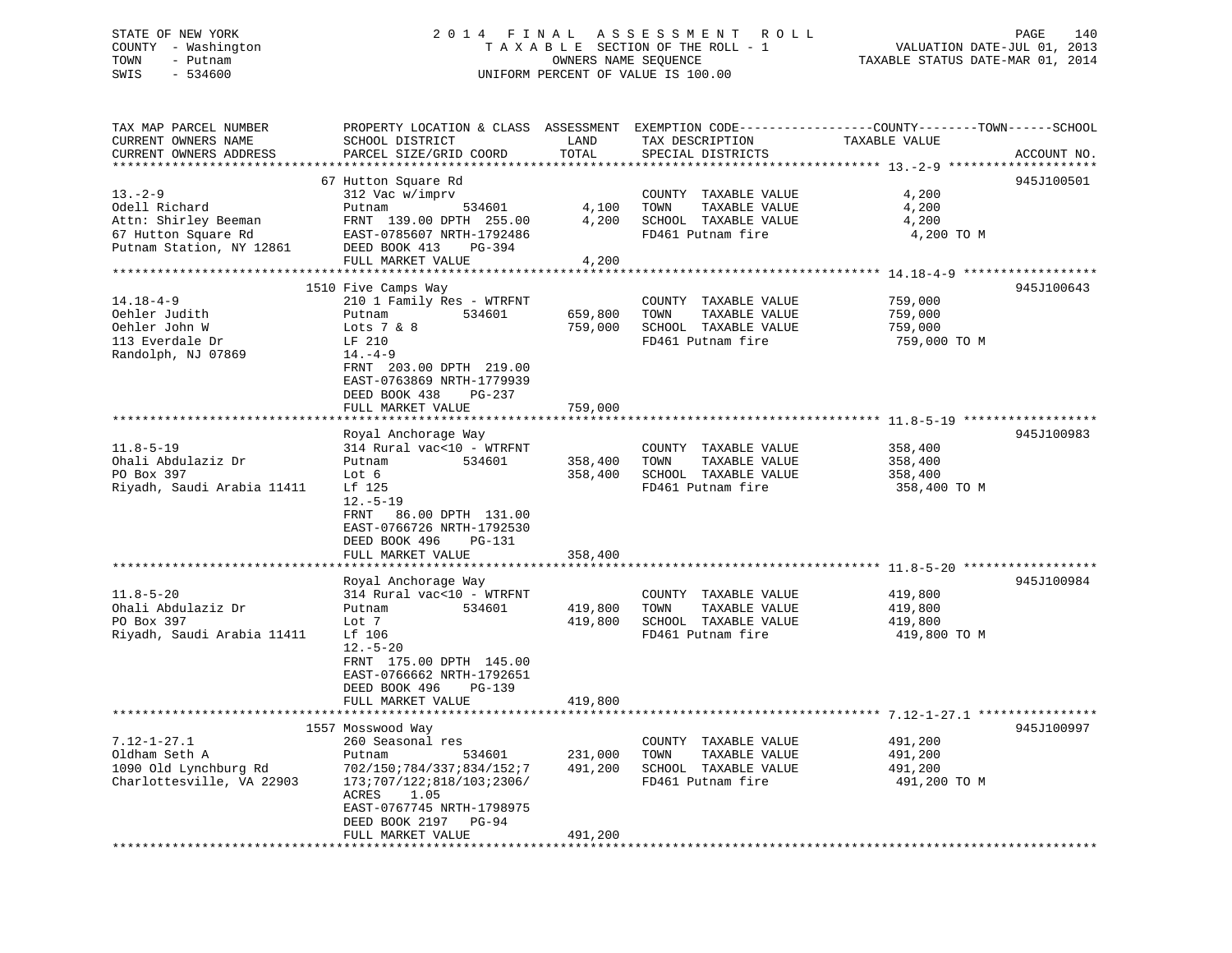# STATE OF NEW YORK 2 0 1 4 F I N A L A S S E S S M E N T R O L L PAGE 141 COUNTY - Washington T A X A B L E SECTION OF THE ROLL - 1 VALUATION DATE-JUL 01, 2013 TOWN - Putnam OWNERS NAME SEQUENCE TAXABLE STATUS DATE-MAR 01, 2014 SWIS - 534600 UNIFORM PERCENT OF VALUE IS 100.00

| TAX MAP PARCEL NUMBER<br>CURRENT OWNERS NAME<br>CURRENT OWNERS ADDRESS                                                                   | PROPERTY LOCATION & CLASS ASSESSMENT<br>SCHOOL DISTRICT<br>PARCEL SIZE/GRID COORD                                                                                                        | LAND<br>TOTAL                 | EXEMPTION CODE-----------------COUNTY-------TOWN------SCHOOL<br>TAX DESCRIPTION<br>SPECIAL DISTRICTS                    | TAXABLE VALUE                                               | ACCOUNT NO. |
|------------------------------------------------------------------------------------------------------------------------------------------|------------------------------------------------------------------------------------------------------------------------------------------------------------------------------------------|-------------------------------|-------------------------------------------------------------------------------------------------------------------------|-------------------------------------------------------------|-------------|
| $7.8 - 1 - 24$<br>Olsen Margaret R<br>Olsen Nancy<br>194 Woodlawn Ave<br>Saratoga Springs, NY 12866                                      | 3109 Lake George Way<br>210 1 Family Res - WTRFNT<br>534601<br>Putnam<br>LF 270<br>FRNT 318.00 DPTH 125.00<br>EAST-0766249 NRTH-1800053<br>DEED BOOK 628<br>$PG-17$<br>FULL MARKET VALUE | 563,600<br>665,900<br>665,900 | COUNTY TAXABLE VALUE<br>TAXABLE VALUE<br>TOWN<br>SCHOOL TAXABLE VALUE<br>FD461 Putnam fire                              | 665,900<br>665,900<br>665,900<br>665,900 TO M               | 945J100561  |
|                                                                                                                                          |                                                                                                                                                                                          |                               |                                                                                                                         |                                                             |             |
| $4.5 - 1 - 10$<br>Otter Marjorie Trustee<br>Zager Oualified Personal Trust LF 71<br>Attn: Eric Zager<br>PO Box 406<br>Narberth, PA 19072 | Black Point Rd<br>314 Rural vac<10 - WTRFNT<br>Putnam<br>534601<br>71.00 DPTH 195.00<br>FRNT<br>EAST-0769954 NRTH-1808722<br>DEED BOOK 878<br>PG-330<br>FULL MARKET VALUE                | 264,400<br>264,400<br>264,400 | COUNTY TAXABLE VALUE<br>TOWN<br>TAXABLE VALUE<br>SCHOOL TAXABLE VALUE<br>BP461 Black Pt Sewer Dist<br>FD461 Putnam fire | 264,400<br>264,400<br>264,400<br>$.00$ UN C<br>264,400 TO M | 945J100111  |
|                                                                                                                                          |                                                                                                                                                                                          |                               |                                                                                                                         |                                                             |             |
| $8 - 2 - 9$<br>Paige Donald L<br>244 County Rte 11<br>Ticonderoga, NY 12883                                                              | 610 Liddle-Harris Rd<br>314 Rural vac<10<br>534601<br>Putnam<br>2.50<br>ACRES<br>EAST-0776662 NRTH-1798169<br>DEED BOOK 2308 PG-327<br>FULL MARKET VALUE                                 | 10,600<br>10,600<br>10,600    | COUNTY TAXABLE VALUE<br>TOWN<br>TAXABLE VALUE<br>SCHOOL TAXABLE VALUE<br>FD461 Putnam fire                              | 10,600<br>10,600<br>10,600<br>10,600 TO M                   | 945L100051  |
|                                                                                                                                          |                                                                                                                                                                                          |                               |                                                                                                                         |                                                             |             |
| $4. - 1 - 20$<br>Paladino Maureen<br>1603 Fletcher Ave<br>N Merrick, NY 11566                                                            | Schwerdtfeger Rd<br>314 Rural vac<10<br>534601<br>Putnam<br>3.00<br>ACRES<br>EAST-0770696 NRTH-1803453<br>DEED BOOK 719<br>$PG-51$<br>FULL MARKET VALUE                                  | 12,500<br>12,500<br>12,500    | COUNTY TAXABLE VALUE<br>TOWN<br>TAXABLE VALUE<br>SCHOOL TAXABLE VALUE<br>FD461 Putnam fire                              | 12,500<br>12,500<br>12,500<br>12,500 TO M                   | 945J100223  |
|                                                                                                                                          |                                                                                                                                                                                          |                               |                                                                                                                         |                                                             |             |
| $7.12 - 1 - 8$<br>Pallis Peter<br>Pallis Cheryl<br>12 Roslyn Rd<br>Branchville, NJ 07826                                                 | 452 County Route 1<br>280 Res Multiple<br>534601<br>Putnam<br>1.60<br>ACRES<br>EAST-0768700 NRTH-1798292<br>DEED BOOK 3260<br>PG-245<br>FULL MARKET VALUE                                | 242,000<br>431,400<br>431,400 | COUNTY TAXABLE VALUE<br>TOWN<br>TAXABLE VALUE<br>SCHOOL TAXABLE VALUE<br>FD461 Putnam fire                              | 431,400<br>431,400<br>431,400<br>431,400 TO M               | 945J100033  |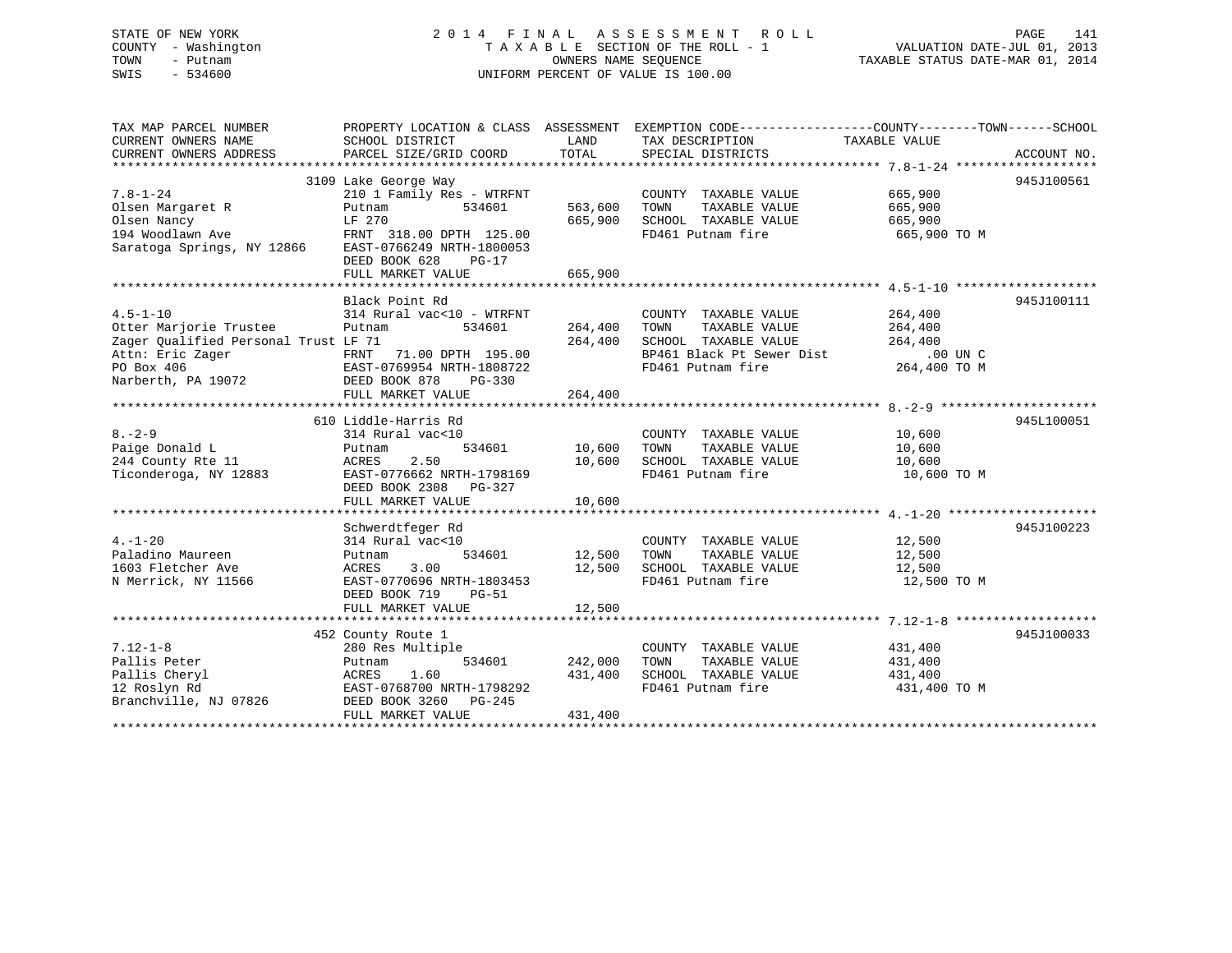# STATE OF NEW YORK 2 0 1 4 F I N A L A S S E S S M E N T R O L L PAGE 142 COUNTY - Washington T A X A B L E SECTION OF THE ROLL - 1 VALUATION DATE-JUL 01, 2013 TOWN - Putnam **CONNERS NAME SEQUENCE** TAXABLE STATUS DATE-MAR 01, 2014 SWIS - 534600 UNIFORM PERCENT OF VALUE IS 100.00

| TAX MAP PARCEL NUMBER<br>CURRENT OWNERS NAME<br>CURRENT OWNERS ADDRESS                               | SCHOOL DISTRICT<br>PARCEL SIZE/GRID COORD                                                                                                                                                    | LAND<br>TOTAL                 | TAX DESCRIPTION<br>SPECIAL DISTRICTS                                                                          | PROPERTY LOCATION & CLASS ASSESSMENT EXEMPTION CODE---------------COUNTY-------TOWN------SCHOOL<br>TAXABLE VALUE<br>ACCOUNT NO. |
|------------------------------------------------------------------------------------------------------|----------------------------------------------------------------------------------------------------------------------------------------------------------------------------------------------|-------------------------------|---------------------------------------------------------------------------------------------------------------|---------------------------------------------------------------------------------------------------------------------------------|
| $7.12 - 1 - 24$<br>Pallotta Wendy<br>Heald Michael Scott<br>271 Old Turnpike Rd<br>Mendon, VT 05701  | Lake George Way<br>$312$ Vac w/imprv - WTRFNT<br>534601<br>Putnam<br>Dock<br>LF 25<br>27.00 DPTH 81.00<br>FRNT<br>EAST-0767472 NRTH-1798704<br>DEED BOOK 1674 PG-132<br>FULL MARKET VALUE    | 95,500<br>108,500<br>108,500  | COUNTY TAXABLE VALUE<br>TOWN<br>TAXABLE VALUE<br>SCHOOL TAXABLE VALUE<br>FD461 Putnam fire                    | 945J100900<br>108,500<br>108,500<br>108,500<br>108,500 TO M                                                                     |
| $7.12 - 1 - 6$<br>Pallotta Wendy J<br>Heald Michael Scott<br>271 Old Turnpike Rd<br>Mendon, VT 05701 | 1519 Mosswood Way<br>260 Seasonal res<br>534601<br>Putnam<br>1.50<br>ACRES<br>EAST-0768489 NRTH-1798562<br>DEED BOOK 1674 PG-132<br>FULL MARKET VALUE                                        | 185,500<br>323,800<br>323,800 | COUNTY TAXABLE VALUE<br>TAXABLE VALUE<br>TOWN<br>SCHOOL TAXABLE VALUE<br>FD461 Putnam fire                    | 945J100394<br>323,800<br>323,800<br>323,800<br>323,800 TO M                                                                     |
| $15. - 1 - 12$<br>Panshi Joseph<br>1342 Riverside Ct<br>Merced, CA 95348                             | 16180 State Route 22<br>312 Vac w/imprv<br>534601<br>Putnam<br>ACRES 295.30<br>EAST-0776357 NRTH-1777750<br>DEED BOOK 2701 PG-279<br>FULL MARKET VALUE                                       | 262,200<br>265,200<br>265,200 | COUNTY TAXABLE VALUE<br>TOWN<br>TAXABLE VALUE<br>SCHOOL TAXABLE VALUE<br>FD461 Putnam fire                    | 945J100020<br>265,200<br>265,200<br>265,200<br>265,200 TO M                                                                     |
| $14.8 - 1 - 11$<br>Parker Charles W Jr<br>PO Box 1026<br>South Glens Falls, NY 12803                 | 2624 Wabasso Trail Way<br>210 1 Family Res - WTRFNT<br>Putnam<br>534601<br>LF 160<br>26.00 DPTH 259.00<br>FRNT<br>EAST-0765181 NRTH-1783888<br>DEED BOOK 827<br>$PG-30$<br>FULL MARKET VALUE | 587,600<br>716,600<br>716,600 | STAR B<br>41854<br>COUNTY TAXABLE VALUE<br>TOWN<br>TAXABLE VALUE<br>SCHOOL TAXABLE VALUE<br>FD461 Putnam fire | 945J100626<br>$\Omega$<br>$\overline{0}$<br>30,000<br>716,600<br>716,600<br>686,600<br>716,600 TO M                             |
| $13. - 2 - 18$<br>Parrott Joan<br>Slattery Rita<br>192 County Route 3<br>Putnam, NY 12861            | 192 County Route 3<br>210 1 Family Res<br>534601<br>Putnam<br>FRNT 120.00 DPTH 108.00<br>EAST-0784503 NRTH-1787754<br>DEED BOOK 779<br>$PG-30$<br>FULL MARKET VALUE                          | 11,500<br>87,800<br>87,800    | 41854<br>STAR B<br>COUNTY TAXABLE VALUE<br>TAXABLE VALUE<br>TOWN<br>SCHOOL TAXABLE VALUE<br>FD461 Putnam fire | 945J100184<br>$\Omega$<br>$\Omega$<br>30,000<br>87,800<br>87,800<br>57,800<br>87,800 TO M                                       |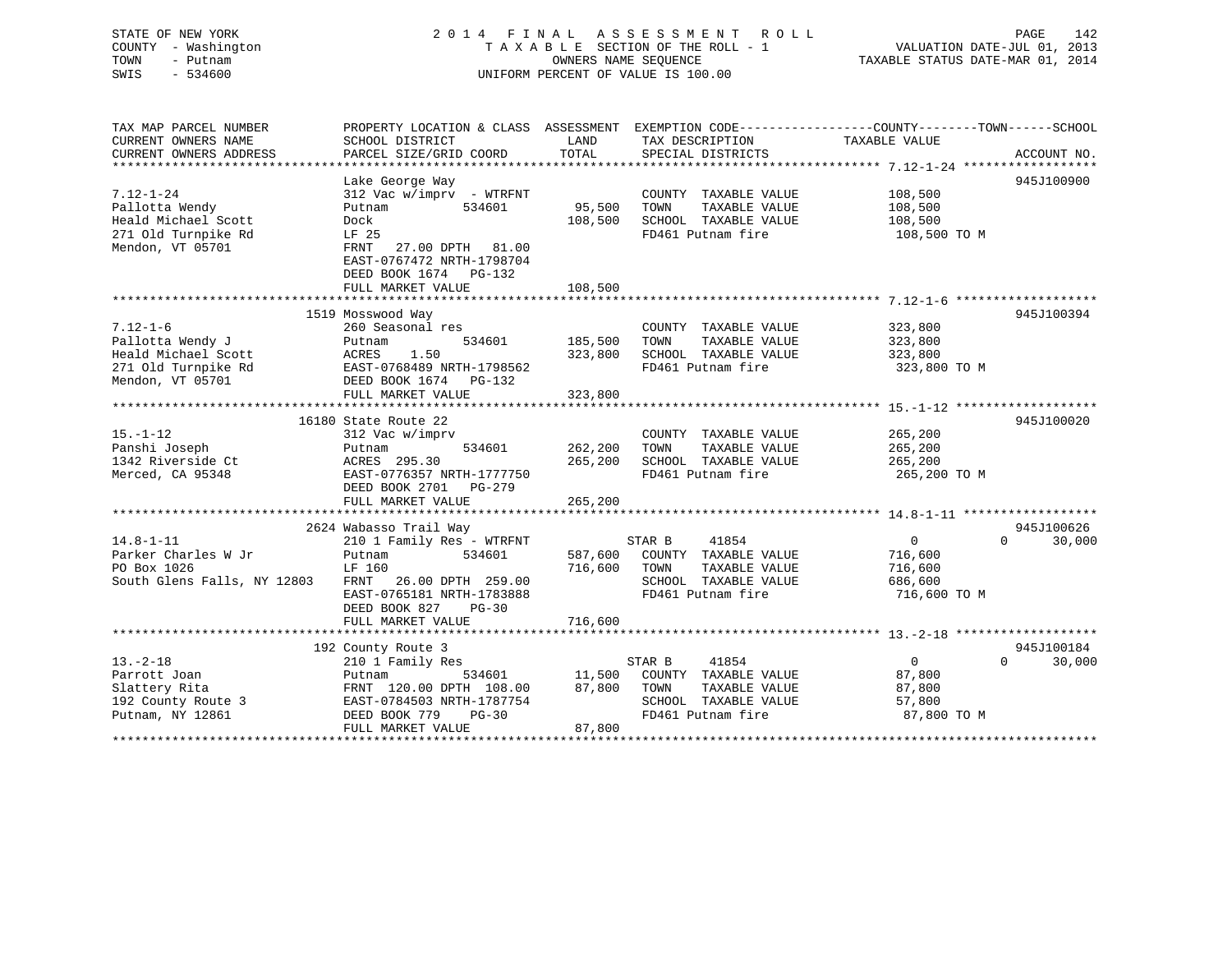# STATE OF NEW YORK 2 0 1 4 F I N A L A S S E S S M E N T R O L L PAGE 143 COUNTY - Washington T A X A B L E SECTION OF THE ROLL - 1 VALUATION DATE-JUL 01, 2013 TOWN - Putnam OWNERS NAME SEQUENCE TAXABLE STATUS DATE-MAR 01, 2014 SWIS - 534600 UNIFORM PERCENT OF VALUE IS 100.00

| TAX MAP PARCEL NUMBER<br>CURRENT OWNERS NAME<br>CURRENT OWNERS ADDRESS                              | PROPERTY LOCATION & CLASS ASSESSMENT<br>SCHOOL DISTRICT<br>PARCEL SIZE/GRID COORD                                                                                          | LAND<br>TOTAL      | EXEMPTION CODE-----------------COUNTY-------TOWN------SCHOOL<br>TAX DESCRIPTION<br>SPECIAL DISTRICTS                    | TAXABLE VALUE                                             | ACCOUNT NO. |
|-----------------------------------------------------------------------------------------------------|----------------------------------------------------------------------------------------------------------------------------------------------------------------------------|--------------------|-------------------------------------------------------------------------------------------------------------------------|-----------------------------------------------------------|-------------|
|                                                                                                     |                                                                                                                                                                            |                    |                                                                                                                         |                                                           |             |
| $2. -1 - 15$<br>Parslow James<br>Parslow Terry B<br>32 Snake Hill Rd<br>Averill Park, NY 12018      | 31 Ferry Way South<br>260 Seasonal res - WTRFNT<br>534601<br>Putnam<br>$110'$ Lf<br>FRNT 110.00 DPTH 100.00<br>EAST-0788288 NRTH-1810455<br>DEED BOOK 720<br>$PG-125$      | 7,400<br>50,600    | COUNTY TAXABLE VALUE<br>TOWN<br>TAXABLE VALUE<br>SCHOOL TAXABLE VALUE<br>FD461 Putnam fire                              | 50,600<br>50,600<br>50,600<br>50,600 TO M                 | 945J100242  |
|                                                                                                     | FULL MARKET VALUE                                                                                                                                                          | 50,600             |                                                                                                                         |                                                           |             |
|                                                                                                     |                                                                                                                                                                            |                    |                                                                                                                         |                                                           |             |
| $11.20 - 3 - 8$<br>Parvis James<br>63 Middlesex Dr<br>Slingerlands, NY 12159                        | 3518 Gull Bay Ridge Way<br>260 Seasonal res<br>534601<br>Putnam<br>801/275 Well Agrmt<br>50.00 DPTH 150.00<br>FRNT<br>EAST-0767426 NRTH-1785474<br>DEED BOOK 922<br>PG-126 | 75,000<br>148,900  | COUNTY TAXABLE VALUE<br>TOWN<br>TAXABLE VALUE<br>SCHOOL TAXABLE VALUE<br>FD461 Putnam fire                              | 148,900<br>148,900<br>148,900<br>148,900 TO M             | 945J100513  |
|                                                                                                     | FULL MARKET VALUE                                                                                                                                                          | 148,900            |                                                                                                                         |                                                           |             |
| $11.20 - 3 - 22$<br>Parvis James J<br>Coulter Andrew<br>63 Middlesex Dr<br>Slingerlands, NY 12159   | Gull Bay Rd<br>314 Rural vac<10 - WTRFNT<br>534601<br>Putnam<br>Lot 7A/bth/dk; 2781/346<br>LF 30<br>FRNT<br>50.00 DPTH 75.00                                               | 85,800<br>85,800   | COUNTY TAXABLE VALUE<br>TOWN<br>TAXABLE VALUE<br>SCHOOL TAXABLE VALUE<br>FD461 Putnam fire                              | 85,800<br>85,800<br>85,800<br>85,800 TO M                 | 945J100512  |
|                                                                                                     | EAST-0767326 NRTH-1785622<br>DEED BOOK 922<br>$PG-128$<br>FULL MARKET VALUE                                                                                                | 85,800             |                                                                                                                         |                                                           |             |
|                                                                                                     | Cummings Rd                                                                                                                                                                |                    |                                                                                                                         |                                                           |             |
| $9. - 1 - 4.3$<br>Patnode Steven E<br>13 Schuyler St<br>Ticonderoga, NY 12883                       | 314 Rural vac<10<br>534601<br>Putnam<br>5.00<br>ACRES<br>EAST-0781401 NRTH-1801381<br>DEED BOOK 2417 PG-175                                                                | 20,000<br>20,000   | COUNTY TAXABLE VALUE<br>TAXABLE VALUE<br>TOWN<br>SCHOOL TAXABLE VALUE<br>FD461 Putnam fire                              | 20,000<br>20,000<br>20,000<br>20,000 TO M                 |             |
|                                                                                                     | FULL MARKET VALUE                                                                                                                                                          | 20,000             |                                                                                                                         |                                                           |             |
|                                                                                                     |                                                                                                                                                                            |                    |                                                                                                                         |                                                           |             |
| $4.5 - 1 - 29$<br>Pellegrino Edward<br>Pellegrino Margaret<br>140 Inverness Cir<br>Easton, PA 18042 | 2326 Black Point Rd<br>260 Seasonal res - WTRFNT<br>534601<br>Putnam<br>LF 44<br>FRNT<br>44.00 DPTH 118.00<br>EAST-0769035 NRTH-1807420<br>DEED BOOK 497<br>PG-995         | 246,200<br>466,000 | COUNTY TAXABLE VALUE<br>TOWN<br>TAXABLE VALUE<br>SCHOOL TAXABLE VALUE<br>BP461 Black Pt Sewer Dist<br>FD461 Putnam fire | 466,000<br>466,000<br>466,000<br>.00 UN C<br>466,000 TO M | 945J100690  |
|                                                                                                     | FULL MARKET VALUE                                                                                                                                                          | 466,000            |                                                                                                                         |                                                           |             |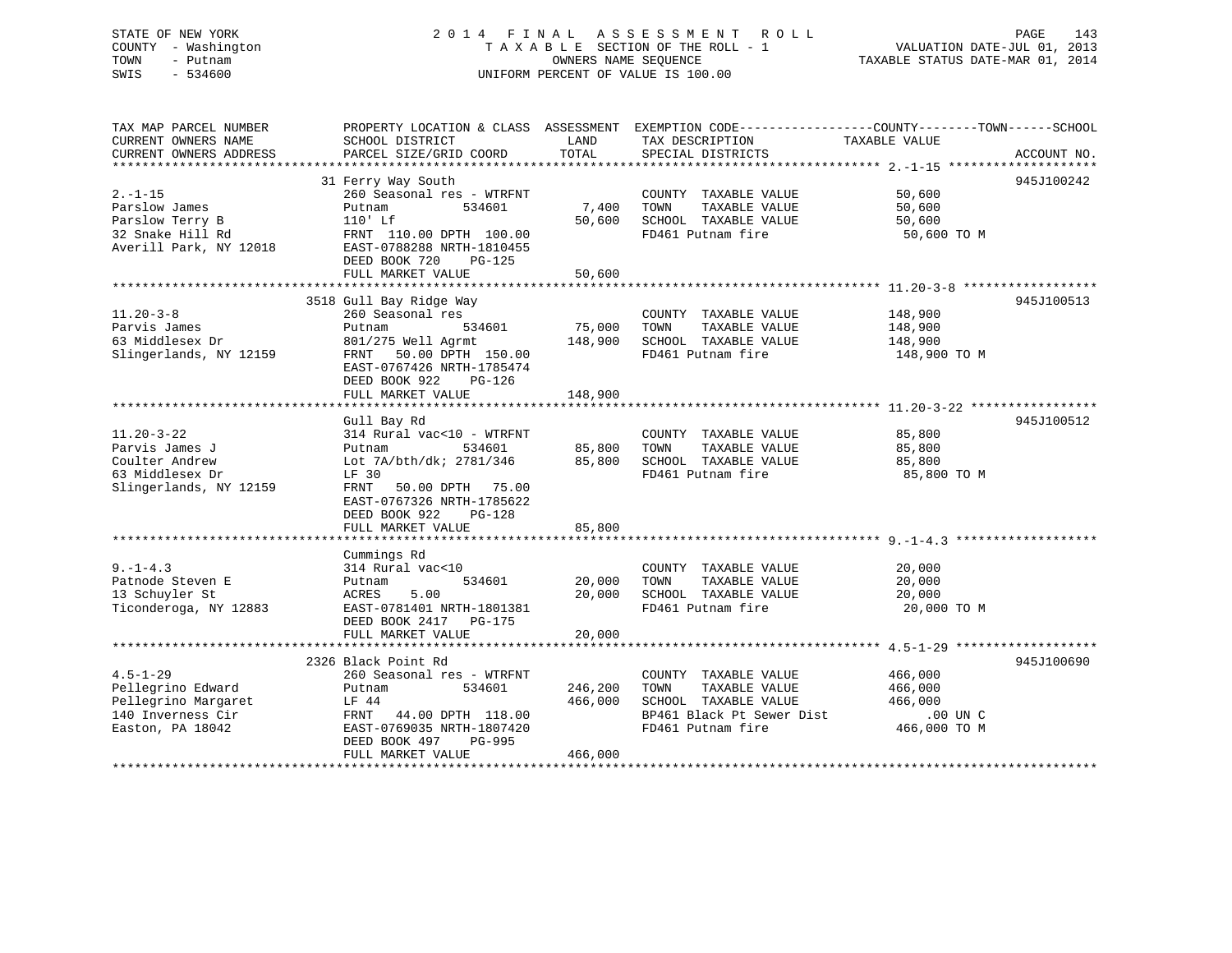# STATE OF NEW YORK 2 0 1 4 F I N A L A S S E S S M E N T R O L L PAGE 144 COUNTY - Washington T A X A B L E SECTION OF THE ROLL - 1 VALUATION DATE-JUL 01, 2013 TOWN - Putnam OWNERS NAME SEQUENCE TAXABLE STATUS DATE-MAR 01, 2014 SWIS - 534600 UNIFORM PERCENT OF VALUE IS 100.00

TAX MAP PARCEL NUMBER PROPERTY LOCATION & CLASS ASSESSMENT EXEMPTION CODE------------------COUNTY--------TOWN------SCHOOL

CURRENT OWNERS NAME SCHOOL DISTRICT THE LAND TAX DESCRIPTION TAXABLE VALUE CURRENT OWNERS ADDRESS PARCEL SIZE/GRID COORD TOTAL SPECIAL DISTRICTS ACCOUNT NO. \*\*\*\*\*\*\*\*\*\*\*\*\*\*\*\*\*\*\*\*\*\*\*\*\*\*\*\*\*\*\*\*\*\*\*\*\*\*\*\*\*\*\*\*\*\*\*\*\*\*\*\*\*\*\*\*\*\*\*\*\*\*\*\*\*\*\*\*\*\*\*\*\*\*\*\*\*\*\*\*\*\*\*\*\*\*\*\*\*\*\*\*\*\*\*\*\*\*\*\*\*\*\* 4.5-1-28.2 \*\*\*\*\*\*\*\*\*\*\*\*\*\*\*\*\* Black Point Rd 945J100934 4.5-1-28.2 314 Rural vac<10 - WTRFNT COUNTY TAXABLE VALUE 77,000 Pelligrino Edward Putnam 534601 77,000 TOWN TAXABLE VALUE 77,000 Pelligrino Margaret LF 25 77,000 SCHOOL TAXABLE VALUE 77,000 140 Inverness Cir FRNT 25.00 DPTH 118.00 BP461 Black Pt Sewer Dist .00 UN C.00 UN C Easton, PA 18042 EAST-0769055 NRTH-1807449 FD461 Putnam fire 77,000 TO M DEED BOOK 497 PG-995 FULL MARKET VALUE 77,000 \*\*\*\*\*\*\*\*\*\*\*\*\*\*\*\*\*\*\*\*\*\*\*\*\*\*\*\*\*\*\*\*\*\*\*\*\*\*\*\*\*\*\*\*\*\*\*\*\*\*\*\*\*\*\*\*\*\*\*\*\*\*\*\*\*\*\*\*\*\*\*\*\*\*\*\*\*\*\*\*\*\*\*\*\*\*\*\*\*\*\*\*\*\*\*\*\*\*\*\*\*\*\* 4.9-1-8 \*\*\*\*\*\*\*\*\*\*\*\*\*\*\*\*\*\*\*\* 2378 Black Point Way 945J100006 4.9-1-8 210 1 Family Res - WTRFNT COUNTY TAXABLE VALUE 449,800 Peloso Timothy Putnam 534601 291,700 TOWN TAXABLE VALUE 449,800 Peloso Sharon LF 50 449,800 SCHOOL TAXABLE VALUE 449,800 11 Judson Ln FRNT 50.00 DPTH 415.00 BP461 Black Pt Sewer Dist .00 UN C00 UN C.<br>449,800 TO M Campbell Hall, NY 10916 ACRES 0.43 FD461 Putnam fire 449,800 TO M EAST-0768468 NRTH-1806345 DEED BOOK 807 PG-332 FULL MARKET VALUE 449,800 \*\*\*\*\*\*\*\*\*\*\*\*\*\*\*\*\*\*\*\*\*\*\*\*\*\*\*\*\*\*\*\*\*\*\*\*\*\*\*\*\*\*\*\*\*\*\*\*\*\*\*\*\*\*\*\*\*\*\*\*\*\*\*\*\*\*\*\*\*\*\*\*\*\*\*\*\*\*\*\*\*\*\*\*\*\*\*\*\*\*\*\*\*\*\*\*\*\*\*\*\*\*\* 12.-3-6 \*\*\*\*\*\*\*\*\*\*\*\*\*\*\*\*\*\*\*\* State Route 22 945J10049912.-3-6 322 Rural vac>10 COUNTY TAXABLE VALUE 94,500 Perry Eric Putnam 534601 94,500 TOWN TAXABLE VALUE 94,500 Perry Lori ACRES 48.00 94,500 SCHOOL TAXABLE VALUE 94,500 11 Cherry Hill Rd EAST-0777177 NRTH-1785851 FD461 Putnam fire 94,500 TO M Carmel, NY 10512 DEED BOOK 3153 PG-114 FULL MARKET VALUE 94,500 \*\*\*\*\*\*\*\*\*\*\*\*\*\*\*\*\*\*\*\*\*\*\*\*\*\*\*\*\*\*\*\*\*\*\*\*\*\*\*\*\*\*\*\*\*\*\*\*\*\*\*\*\*\*\*\*\*\*\*\*\*\*\*\*\*\*\*\*\*\*\*\*\*\*\*\*\*\*\*\*\*\*\*\*\*\*\*\*\*\*\*\*\*\*\*\*\*\*\*\*\*\*\* 12.-3-6.2 \*\*\*\*\*\*\*\*\*\*\*\*\*\*\*\*\*\* 22 Liddle-Harris Rd242 Rurl res&rec 12.-3-6.2 242 Rurl res&rec COUNTY TAXABLE VALUE 290,200 Perry Eric Putnam 534601 47,000 TOWN TAXABLE VALUE 290,200 Perry Lori ACRES 18.60 290,200 SCHOOL TAXABLE VALUE 290,200 11 Cherry Hill Rd EAST-0776495 NRTH-1785287 FD461 Putnam fire 290,200 TO M Carmel, NY 10512 DEED BOOK 3153 PG-114 FULL MARKET VALUE 290,200 \*\*\*\*\*\*\*\*\*\*\*\*\*\*\*\*\*\*\*\*\*\*\*\*\*\*\*\*\*\*\*\*\*\*\*\*\*\*\*\*\*\*\*\*\*\*\*\*\*\*\*\*\*\*\*\*\*\*\*\*\*\*\*\*\*\*\*\*\*\*\*\*\*\*\*\*\*\*\*\*\*\*\*\*\*\*\*\*\*\*\*\*\*\*\*\*\*\*\*\*\*\*\* 14.8-1-23 \*\*\*\*\*\*\*\*\*\*\*\*\*\*\*\*\*\* 518 Gull Bay Rd 945J100519 14.8-1-23 260 Seasonal res - WTRFNT COUNTY TAXABLE VALUE 837,500 Peters Claude Henry LE Putnam 534601 702,000 TOWN TAXABLE VALUE 837,500 Mullen Isabel LE LF 215 837,500 SCHOOL TAXABLE VALUE 837,500 Patricia Cardettino FRNT 50.00 DPTH 234.00 FD461 Putnam fire 837,500 TO M 7 Knolls Rd EAST-0766107 NRTH-1784976 Niskayuna, NY 12309 DEED BOOK 954 PG-284 FULL MARKET VALUE 837,500 \*\*\*\*\*\*\*\*\*\*\*\*\*\*\*\*\*\*\*\*\*\*\*\*\*\*\*\*\*\*\*\*\*\*\*\*\*\*\*\*\*\*\*\*\*\*\*\*\*\*\*\*\*\*\*\*\*\*\*\*\*\*\*\*\*\*\*\*\*\*\*\*\*\*\*\*\*\*\*\*\*\*\*\*\*\*\*\*\*\*\*\*\*\*\*\*\*\*\*\*\*\*\*\*\*\*\*\*\*\*\*\*\*\*\*\*\*\*\*\*\*\*\*\*\*\*\*\*\*\*\*\*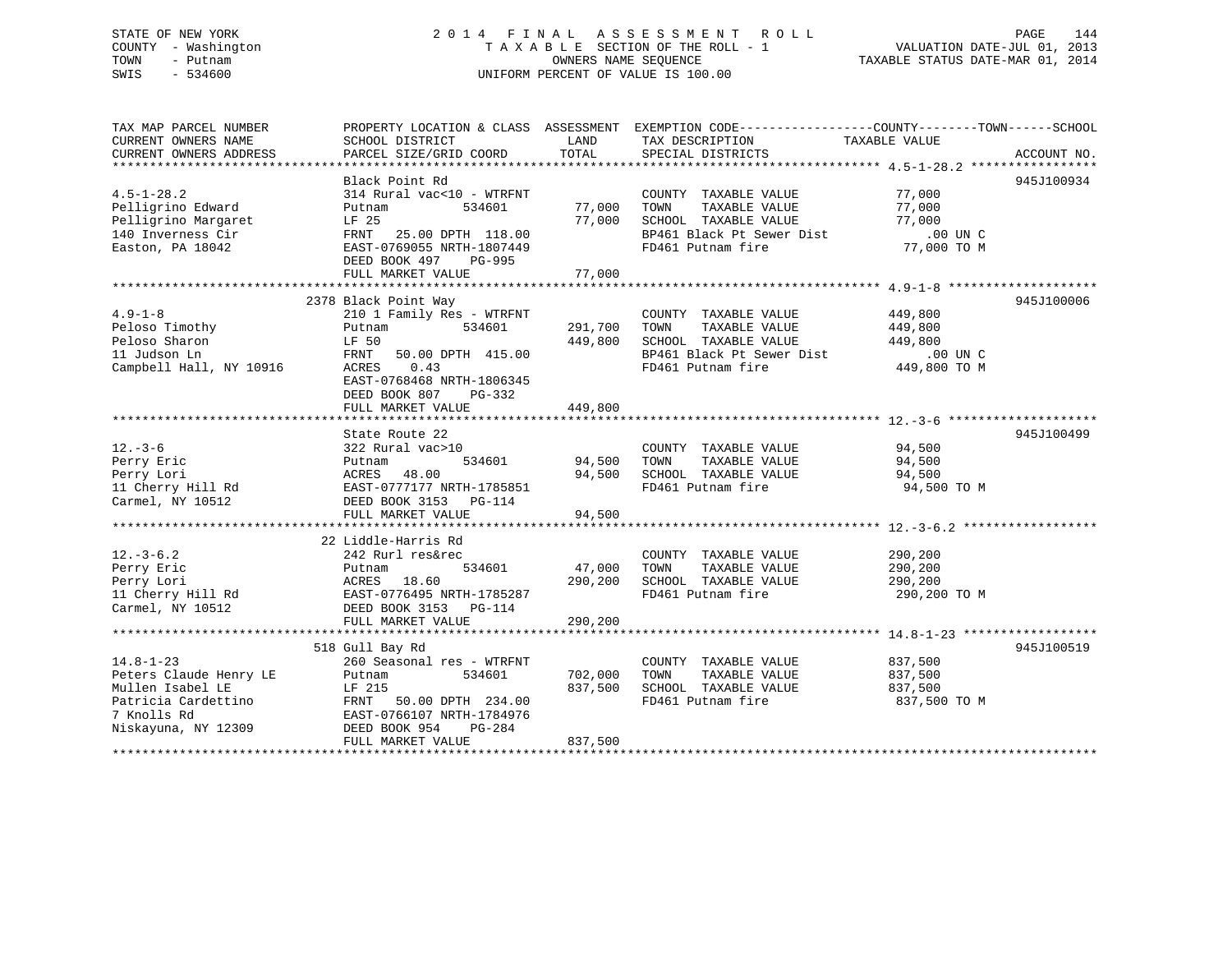# STATE OF NEW YORK 2 0 1 4 F I N A L A S S E S S M E N T R O L L PAGE 145 COUNTY - Washington T A X A B L E SECTION OF THE ROLL - 1 VALUATION DATE-JUL 01, 2013 TOWN - Putnam OWNERS NAME SEQUENCE TAXABLE STATUS DATE-MAR 01, 2014 SWIS - 534600 UNIFORM PERCENT OF VALUE IS 100.00

| TAX MAP PARCEL NUMBER<br>CURRENT OWNERS NAME                   | PROPERTY LOCATION & CLASS ASSESSMENT EXEMPTION CODE----------------COUNTY-------TOWN------SCHOOL<br>SCHOOL DISTRICT | LAND          | TAX DESCRIPTION                                          | TAXABLE VALUE      |                    |
|----------------------------------------------------------------|---------------------------------------------------------------------------------------------------------------------|---------------|----------------------------------------------------------|--------------------|--------------------|
| CURRENT OWNERS ADDRESS                                         | PARCEL SIZE/GRID COORD                                                                                              | TOTAL         | SPECIAL DISTRICTS                                        |                    | ACCOUNT NO.        |
|                                                                | 16254 State Route 22                                                                                                |               |                                                          |                    | 945J100486         |
| $15. -1 - 15$                                                  | 210 1 Family Res                                                                                                    |               | STAR B<br>41854                                          | $\Omega$           | 30,000<br>$\Omega$ |
| Peters Steven F Jr Putnam<br>PO Box 70 ACRES                   |                                                                                                                     |               | 534601 24,000 COUNTY TAXABLE VALUE                       | 58,600             |                    |
|                                                                | 3.40                                                                                                                | 58,600        | TAXABLE VALUE<br>TOWN                                    | 58,600             |                    |
|                                                                | Putnam Station, NY 12861 EAST-0775010 NRTH-1779192                                                                  |               | SCHOOL TAXABLE VALUE 28,600                              |                    |                    |
|                                                                | DEED BOOK 2150 PG-22                                                                                                |               | FD461 Putnam fire                                        | 58,600 TO M        |                    |
|                                                                | FULL MARKET VALUE                                                                                                   | 58,600        |                                                          |                    |                    |
|                                                                |                                                                                                                     |               |                                                          |                    |                    |
|                                                                | 371 Peterson Rd                                                                                                     |               |                                                          |                    | 945J101054         |
| $12.-2-4.1$                                                    | 240 Rural res                                                                                                       |               | 41854<br>STAR B                                          | $\overline{0}$     | $\Omega$<br>30,000 |
| Peterson Leslie<br>371 Peterson Rd<br>Putnam Station, NY 12861 | 534601<br>Putnam                                                                                                    |               | 55,000 COUNTY TAXABLE VALUE<br>82,900 TOWN TAXABLE VALUE | 82,900             |                    |
|                                                                | 3355/115 tower site                                                                                                 |               |                                                          | 82,900             |                    |
|                                                                | ACRES 45.10                                                                                                         |               | SCHOOL TAXABLE VALUE                                     | 52,900             |                    |
|                                                                | EAST-0778609 NRTH-1791437                                                                                           |               | CA002 Cons agri dst 2<br>FD461 Putnam fire               | 82,900 TO          |                    |
|                                                                | DEED BOOK 1863 PG-94                                                                                                |               |                                                          | 82,900 TO M        |                    |
|                                                                | FULL MARKET VALUE                                                                                                   | 82,900        |                                                          |                    |                    |
|                                                                |                                                                                                                     |               |                                                          |                    |                    |
|                                                                | Peterson Rd                                                                                                         |               |                                                          |                    | 945J101054         |
| $12. - 2 - 4.3$                                                | 322 Rural vac>10                                                                                                    |               | COUNTY TAXABLE VALUE 15,000<br>TOWN TAXABLE VALUE 15,000 |                    |                    |
| Peterson Leslie                                                | 322 Rural vac><br>Putnam<br>ACRES 10.00<br>534601                                                                   | 15,000        |                                                          |                    |                    |
| 337 Peterson Rd                                                |                                                                                                                     | 15,000        | SCHOOL TAXABLE VALUE 15,000                              |                    |                    |
|                                                                | Putnam Station, NY 12861 EAST-0777760 NRTH-1791514                                                                  |               | CA002 Cons agri dst 2<br>FD461 Putnam fire               | 15,000 TO          |                    |
|                                                                | DEED BOOK 765 PG-26                                                                                                 |               |                                                          | 15,000 TO M        |                    |
|                                                                |                                                                                                                     |               |                                                          |                    |                    |
|                                                                |                                                                                                                     |               |                                                          |                    | 945J100529         |
| $11.20 - 4 - 17$                                               | 4215 Link Way<br>210 1 Family Res - WTRFNT                                                                          |               |                                                          |                    |                    |
| Pfaffenbach Vivian Le                                          | 534601<br>Putnam                                                                                                    | 373,500       | COUNTY TAXABLE VALUE 518,500<br>TAXABLE VALUE            | 518,500            |                    |
| Pfaffenbach Peter I                                            | LF 60                                                                                                               | 518,500       | TOWN<br>SCHOOL TAXABLE VALUE 518,500                     |                    |                    |
|                                                                |                                                                                                                     |               | FD461 Putnam fire                                        | 518,500 TO M       |                    |
| Scotia, NY 12302                                               | EAST-0766716 NRTH-1786499                                                                                           |               |                                                          |                    |                    |
|                                                                | DEED BOOK 764<br>$PG-203$                                                                                           |               |                                                          |                    |                    |
|                                                                | FULL MARKET VALUE                                                                                                   | 518,500       |                                                          |                    |                    |
|                                                                |                                                                                                                     |               |                                                          |                    |                    |
|                                                                | 2031 Lake George Way South                                                                                          |               |                                                          |                    | 945J100530         |
| $7.12 - 2 - 6$                                                 | 260 Seasonal res                                                                                                    |               | COUNTY TAXABLE VALUE                                     |                    |                    |
| Phelan James D Jr                                              | Putnam                                                                                                              | 534601 95,200 | TAXABLE VALUE<br>TOWN                                    | 175,000<br>175,000 |                    |
| 116 E 73 St                                                    | 1.40<br>ACRES                                                                                                       | 175,000       | SCHOOL TAXABLE VALUE 175,000                             |                    |                    |
| New York, NY 10021                                             | EAST-0767668 NRTH-1797139                                                                                           |               | FD461 Putnam fire                                        | 175,000 TO M       |                    |
|                                                                | DEED BOOK 460<br>PG-778                                                                                             |               |                                                          |                    |                    |
|                                                                | FULL MARKET VALUE                                                                                                   | 175,000       |                                                          |                    |                    |
|                                                                |                                                                                                                     |               |                                                          |                    |                    |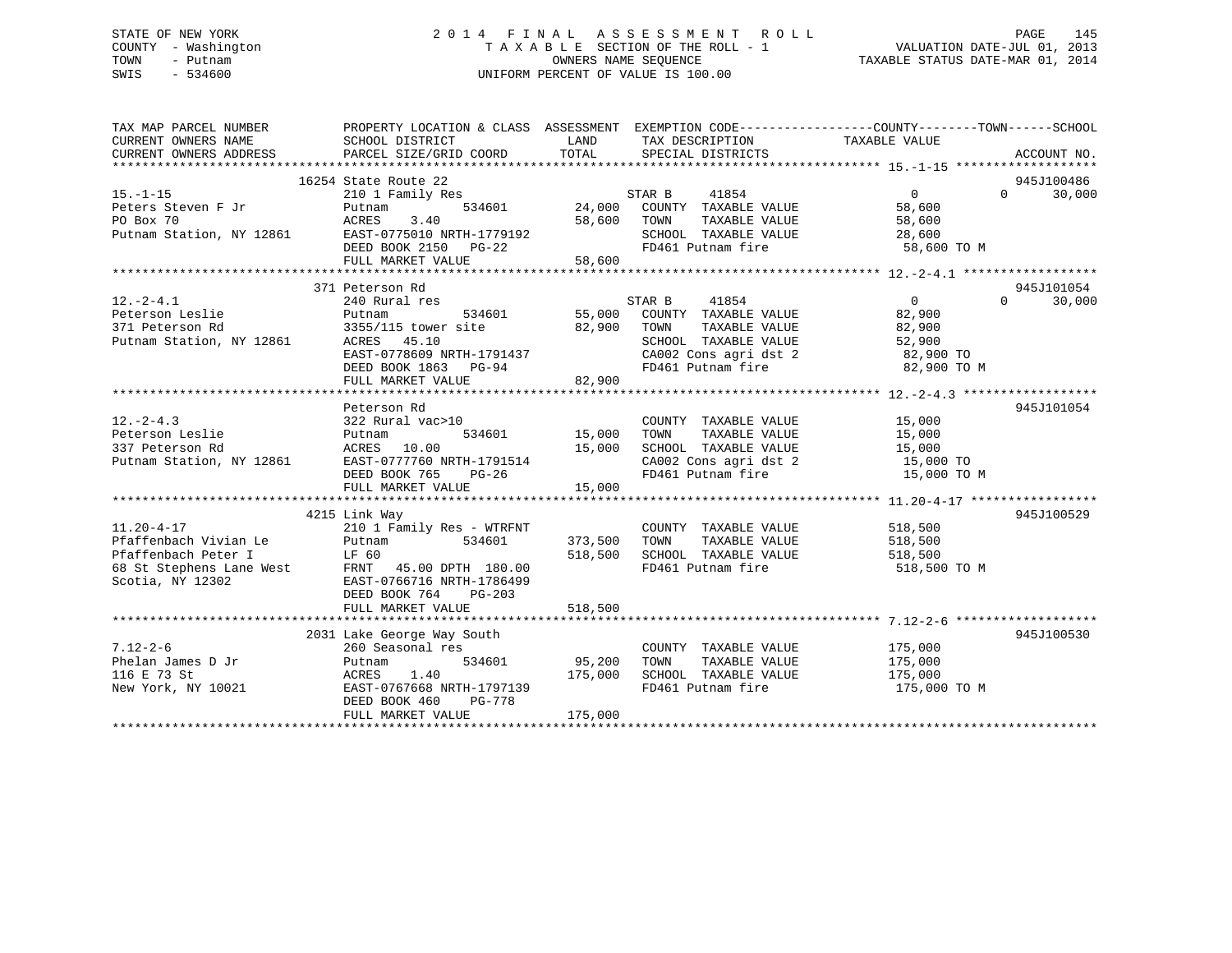# STATE OF NEW YORK 2 0 1 4 F I N A L A S S E S S M E N T R O L L PAGE 146 COUNTY - Washington T A X A B L E SECTION OF THE ROLL - 1 VALUATION DATE-JUL 01, 2013 TOWN - Putnam **CONNERS NAME SEQUENCE** TAXABLE STATUS DATE-MAR 01, 2014 SWIS - 534600 UNIFORM PERCENT OF VALUE IS 100.00

| TAX MAP PARCEL NUMBER<br>CURRENT OWNERS NAME<br>CURRENT OWNERS ADDRESS                  | PROPERTY LOCATION & CLASS ASSESSMENT EXEMPTION CODE----------------COUNTY-------TOWN------SCHOOL<br>SCHOOL DISTRICT<br>PARCEL SIZE/GRID COORD                             | LAND<br>TOTAL                     | TAX DESCRIPTION<br>SPECIAL DISTRICTS                                                                                    | TAXABLE VALUE                                                                               | ACCOUNT NO.                      |
|-----------------------------------------------------------------------------------------|---------------------------------------------------------------------------------------------------------------------------------------------------------------------------|-----------------------------------|-------------------------------------------------------------------------------------------------------------------------|---------------------------------------------------------------------------------------------|----------------------------------|
|                                                                                         |                                                                                                                                                                           |                                   |                                                                                                                         |                                                                                             |                                  |
| $8. -2 - 4.7$<br>Phillips Eugene<br>16692 State Route 22<br>Putnam, NY 12861            | Peterson Rd<br>322 Rural vac>10<br>534601<br>Putnam<br>Lot 4<br>ACRES 16.23<br>EAST-0776595 NRTH-1796364<br>DEED BOOK 912<br>$PG-13$                                      | 21,200<br>21,200                  | COUNTY TAXABLE VALUE<br>TOWN<br>TAXABLE VALUE<br>SCHOOL TAXABLE VALUE<br>FD461 Putnam fire                              | 21,200<br>21,200<br>21,200<br>21,200 TO M                                                   | 945J101076                       |
|                                                                                         | FULL MARKET VALUE                                                                                                                                                         | 21,200                            |                                                                                                                         |                                                                                             |                                  |
|                                                                                         |                                                                                                                                                                           |                                   |                                                                                                                         |                                                                                             |                                  |
| $13. - 1 - 10$<br>Phillips Eugene<br>16692 State Route 22<br>Putnam Sta, NY 12861       | 16692 State Route 22<br>210 1 Family Res<br>534601<br>Putnam<br>1.60<br>ACRES<br>EAST-0780761 NRTH-1788524<br>DEED BOOK 448<br>PG-446<br>FULL MARKET VALUE                | 17,300 STAR B<br>68,800<br>68,800 | VET WAR CT 41121<br>41854<br>COUNTY TAXABLE VALUE<br>TOWN<br>TAXABLE VALUE<br>SCHOOL TAXABLE VALUE<br>FD461 Putnam fire | 10,320<br>10,320<br>$\overline{0}$<br>$\Omega$<br>58,480<br>58,480<br>38,800<br>68,800 TO M | 945J100335<br>$\Omega$<br>30,000 |
|                                                                                         |                                                                                                                                                                           |                                   |                                                                                                                         |                                                                                             |                                  |
| $4.9 - 1 - 9$<br>Pichi Michael<br>50 Day Ave<br>Tenafly, NJ 07670                       | 2384 Black Point Way<br>210 1 Family Res - WTRFNT<br>534601<br>Putnam<br>LF 150<br>1.20<br>ACRES<br>EAST-0768383 NRTH-1806292<br>DEED BOOK 747<br>PG-238                  | 435,000<br>594,000                | COUNTY TAXABLE VALUE<br>TOWN<br>TAXABLE VALUE<br>SCHOOL TAXABLE VALUE<br>BP461 Black Pt Sewer Dist<br>FD461 Putnam fire | 594,000<br>594,000<br>594,000<br>.00 UN C<br>594,000 TO M                                   | 945J100400                       |
|                                                                                         | FULL MARKET VALUE                                                                                                                                                         | 594,000                           |                                                                                                                         |                                                                                             |                                  |
| $13.-3-25.1$<br>Pichi Michael<br>50 Day Ave<br>Tenafly, NJ 07670                        | 158 Hutton Square Rd<br>312 Vac w/imprv<br>534601<br>Putnam<br>ACRES 103.00<br>EAST-0788535 NRTH-1791365<br>DEED BOOK 2737 PG-97<br>FULL MARKET VALUE                     | 133,300<br>134,800<br>134,800     | COUNTY TAXABLE VALUE<br>TOWN<br>TAXABLE VALUE<br>SCHOOL TAXABLE VALUE<br>FD461 Putnam fire                              | 134,800<br>134,800<br>134,800<br>134,800 TO M                                               | 945J100109                       |
|                                                                                         |                                                                                                                                                                           |                                   |                                                                                                                         |                                                                                             |                                  |
| $12. - 4 - 2$<br>Pinelli John<br>Pinelli Vanessa<br>125 Odyssey Dr<br>Chester, NY 10918 | 5213 Sagamore Rd<br>210 1 Family Res - WTRFNT<br>534601<br>Putnam<br>LF 300<br>6.90<br>ACRES<br>EAST-0767242 NRTH-1790065<br>DEED BOOK 782<br>PG-209<br>FULL MARKET VALUE | 689,752<br>1200,000<br>1200,000   | COUNTY TAXABLE VALUE<br>TAXABLE VALUE<br>TOWN<br>SCHOOL TAXABLE VALUE<br>FD461 Putnam fire                              | 1200,000<br>1200,000<br>1200,000<br>1200,000 TO M                                           | 945J100669                       |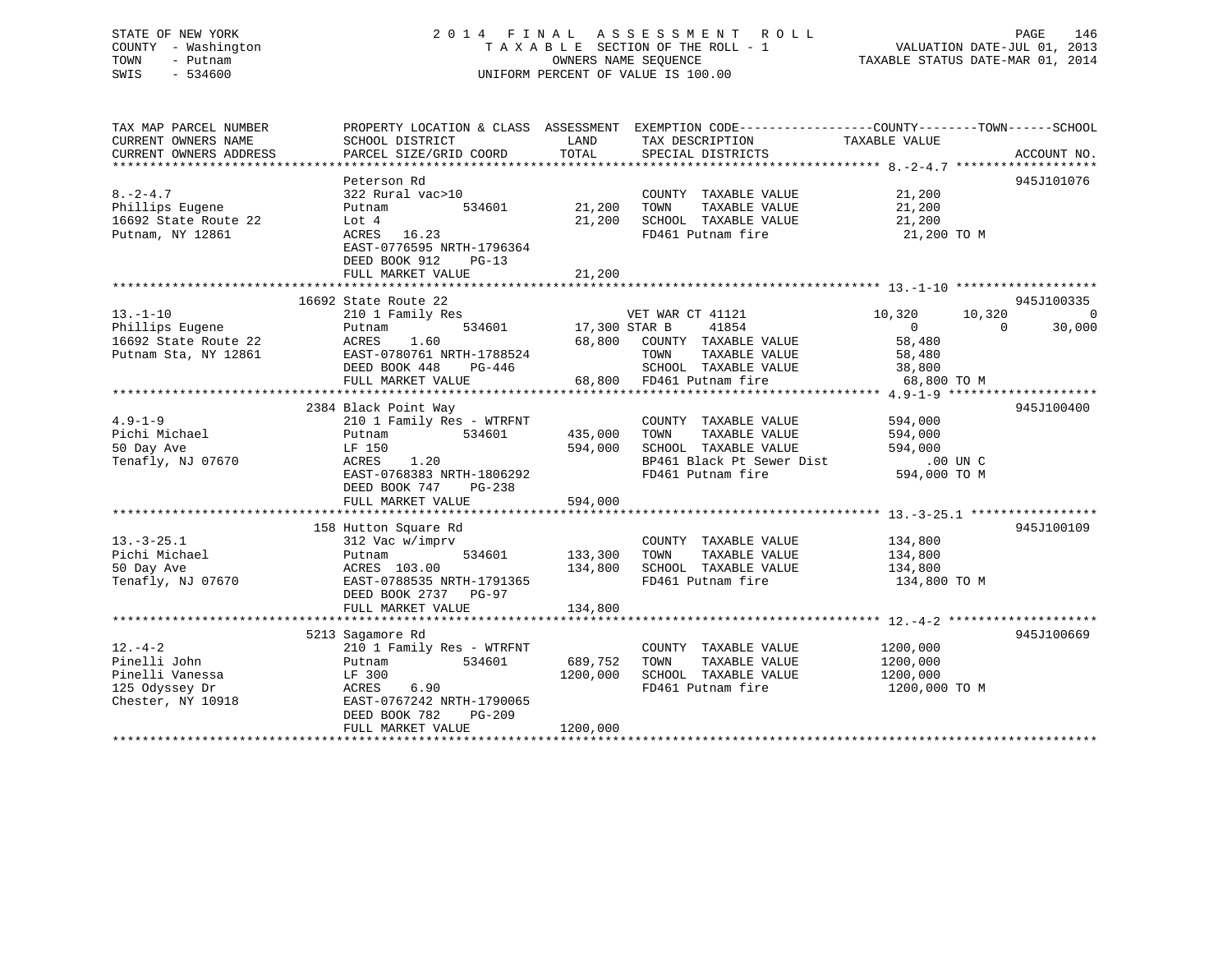| STATE OF NEW YORK<br>COUNTY - Washington<br>TOWN<br>- Putnam<br>$-534600$<br>SWIS |                                                                                                                                              | OWNERS NAME SEQUENCE          | 2014 FINAL ASSESSMENT ROLL<br>TAXABLE SECTION OF THE ROLL - 1<br>UNIFORM PERCENT OF VALUE IS 100.00 | VALUATION DATE-JUL 01, 2013<br>TAXABLE STATUS DATE-MAR 01, 2014 | PAGE<br>147 |
|-----------------------------------------------------------------------------------|----------------------------------------------------------------------------------------------------------------------------------------------|-------------------------------|-----------------------------------------------------------------------------------------------------|-----------------------------------------------------------------|-------------|
| TAX MAP PARCEL NUMBER<br>CURRENT OWNERS NAME<br>CURRENT OWNERS ADDRESS            | PROPERTY LOCATION & CLASS ASSESSMENT EXEMPTION CODE---------------COUNTY-------TOWN------SCHOOL<br>SCHOOL DISTRICT<br>PARCEL SIZE/GRID COORD | LAND<br>TOTAL                 | TAX DESCRIPTION<br>SPECIAL DISTRICTS                                                                | TAXABLE VALUE                                                   | ACCOUNT NO. |
| **********************                                                            | *****************************                                                                                                                | * * * * * * * * * * * * * * * |                                                                                                     |                                                                 |             |
|                                                                                   | 36 Lillie Ln                                                                                                                                 |                               |                                                                                                     |                                                                 | 945J100391  |
| $8. - 2 - 5.11$                                                                   | 210 1 Family Res                                                                                                                             |                               | COUNTY TAXABLE VALUE                                                                                | 138,900                                                         |             |
| Pinkowski John D                                                                  | Putnam<br>534601                                                                                                                             | 33,500                        | TOWN<br>TAXABLE VALUE                                                                               | 138,900                                                         |             |
| 36 Lillie Ln                                                                      | Charter Brook Preserve                                                                                                                       |                               | 138,900 SCHOOL TAXABLE VALUE                                                                        | 138,900                                                         |             |
| Putnam Station, NY 12861                                                          | Sub Lot 11<br>ACRES<br>8.50<br>EAST-0776389 NRTH-1799355<br>DEED BOOK 724<br>PG-218                                                          |                               | FD461 Putnam fire                                                                                   | 138,900 TO M                                                    |             |
|                                                                                   | FULL MARKET VALUE<br>**************                                                                                                          | 138,900                       |                                                                                                     |                                                                 |             |
|                                                                                   | 2028 Lake George Way South                                                                                                                   |                               |                                                                                                     |                                                                 | 945J100543  |
| 7.12-2-18                                                                         | 260 Seasonal res - WTRFNT                                                                                                                    |                               | COUNTY TAXABLE VALUE                                                                                | 587,500                                                         |             |
| Pontier Estate William                                                            | 534601<br>Putnam                                                                                                                             | 315,600                       | TOWN<br>TAXABLE VALUE                                                                               | 587,500                                                         |             |
| Anne DeMuro                                                                       | 662/347 708/194                                                                                                                              |                               | 587,500 SCHOOL TAXABLE VALUE                                                                        | 587,500                                                         |             |
| 254 Mt Prospect Ave                                                               | LF 47                                                                                                                                        |                               | FD461 Putnam fire                                                                                   | 587,500 TO M                                                    |             |
| Clifton, NJ 07012                                                                 | FRNT 134.00 DPTH 185.00<br>EAST-0767571 NRTH-1797331<br>DEED BOOK 664<br>$PG-100$                                                            |                               |                                                                                                     |                                                                 |             |
|                                                                                   | FULL MARKET VALUE                                                                                                                            | 587,500                       |                                                                                                     |                                                                 |             |
|                                                                                   |                                                                                                                                              |                               |                                                                                                     |                                                                 | 945J100485  |
| $15. - 1 - 16$                                                                    | 16177 State Route 22<br>312 Vac w/imprv                                                                                                      |                               | COUNTY TAXABLE VALUE                                                                                | 24,700                                                          |             |
| Porcaro Simone                                                                    | Putnam<br>534601                                                                                                                             | 24,300                        | TOWN<br>TAXABLE VALUE                                                                               | 24,700                                                          |             |
| Porcaro Janice                                                                    | 9.30<br>ACRES                                                                                                                                |                               | 24,700 SCHOOL TAXABLE VALUE                                                                         | 24,700                                                          |             |
| 126 Weber Ave                                                                     | EAST-0773854 NRTH-1778335                                                                                                                    |                               | FD461 Putnam fire                                                                                   | 24,700 TO M                                                     |             |
| Sayreville, NJ 08872                                                              | DEED BOOK 503<br>PG-1024                                                                                                                     |                               |                                                                                                     |                                                                 |             |
|                                                                                   | FULL MARKET VALUE                                                                                                                            | 24,700                        |                                                                                                     |                                                                 |             |
|                                                                                   |                                                                                                                                              |                               |                                                                                                     |                                                                 |             |
|                                                                                   | Peterson Rd                                                                                                                                  |                               |                                                                                                     |                                                                 | 945J100964  |
| $8. - 2 - 12.3$                                                                   | 322 Rural vac>10                                                                                                                             |                               | COUNTY TAXABLE VALUE                                                                                | 39,500                                                          |             |
| Powell John C                                                                     | 534601<br>Putnam                                                                                                                             | 39,500                        | TOWN<br>TAXABLE VALUE                                                                               | 39,500                                                          |             |
| Chukusky Michael                                                                  | 2126/319                                                                                                                                     | 39,500                        | SCHOOL TAXABLE VALUE                                                                                | 39,500                                                          |             |
| 326 Belden Rd<br>Clemons, NY 12819                                                | ACRES 79.00<br>EAST-0779464 NRTH-1794487                                                                                                     |                               | FD461 Putnam fire                                                                                   | 39,500 TO M                                                     |             |
|                                                                                   | DEED BOOK 3183 PG-290                                                                                                                        |                               |                                                                                                     |                                                                 |             |
|                                                                                   | FULL MARKET VALUE                                                                                                                            | 39,500                        |                                                                                                     |                                                                 |             |
|                                                                                   |                                                                                                                                              |                               |                                                                                                     |                                                                 |             |
|                                                                                   | State Route 22                                                                                                                               |                               |                                                                                                     |                                                                 | 945J100422  |
| $13.-1-1.1$                                                                       | 322 Rural vac>10                                                                                                                             |                               | COUNTY TAXABLE VALUE                                                                                | 130,700                                                         |             |
| Powell John C                                                                     | Putnam<br>534601                                                                                                                             | 130,700                       | TOWN<br>TAXABLE VALUE                                                                               | 130,700                                                         |             |
| Chukusky Michael                                                                  | 2126/319                                                                                                                                     | 130,700                       | SCHOOL TAXABLE VALUE                                                                                | 130,700                                                         |             |
| 326 Belden Rd                                                                     | ACRES 168.50                                                                                                                                 |                               | FD461 Putnam fire                                                                                   | 130,700 TO M                                                    |             |
| Clemons, NY 12819                                                                 | EAST-0781263 NRTH-1793073<br>DEED BOOK 3183<br>PG-290                                                                                        |                               |                                                                                                     |                                                                 |             |
|                                                                                   | FULL MARKET VALUE                                                                                                                            | 130,700                       |                                                                                                     |                                                                 |             |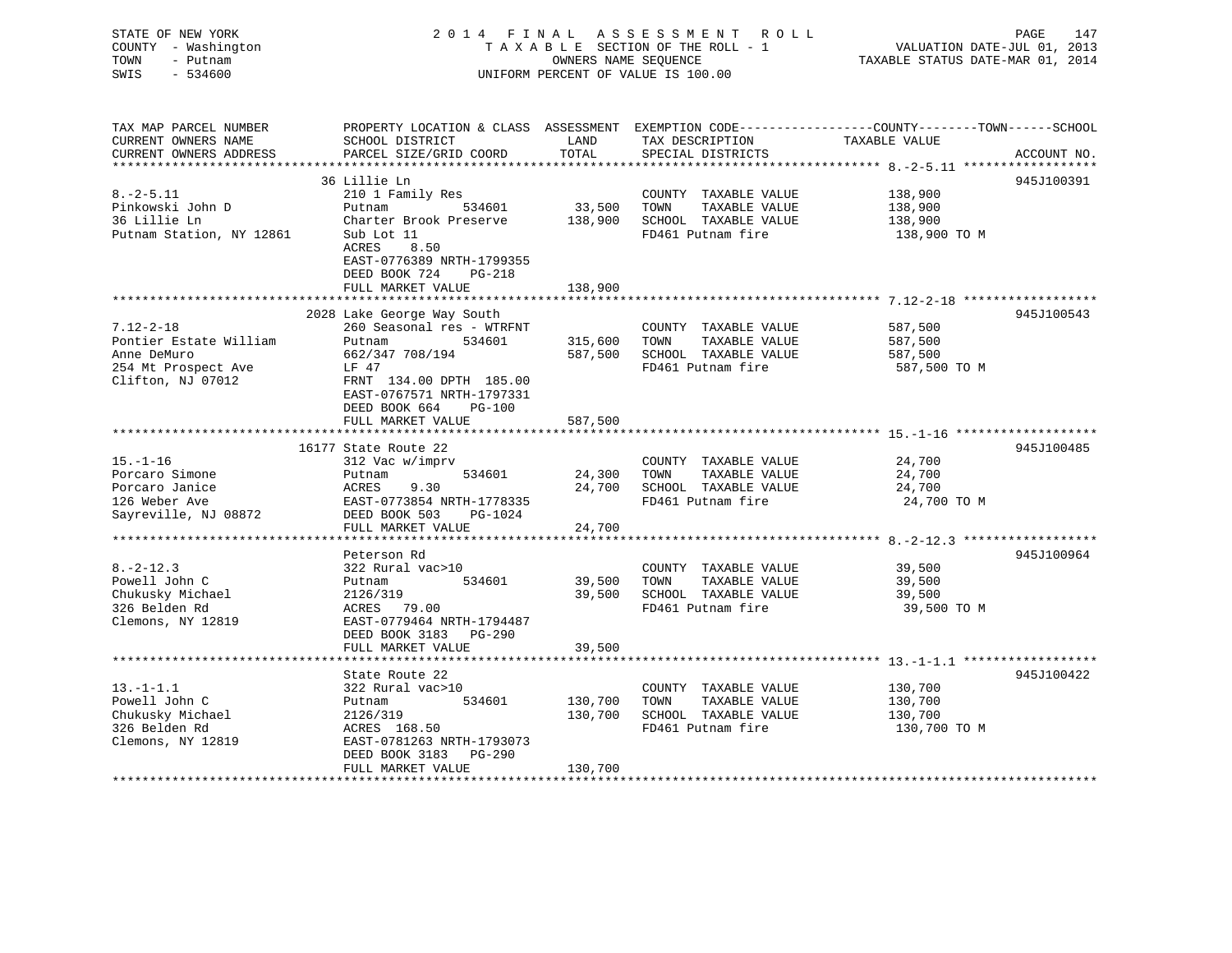# STATE OF NEW YORK 2014 FINAL ASSESSMENT ROLL PAGE 148 COUNTY - Washington  $T A X A B L E$  SECTION OF THE ROLL - 1<br>TOWN - Putnam data of the COUNTERS NAME SEQUENCE SWIS - 534600 UNIFORM PERCENT OF VALUE IS 100.00

TAXABLE STATUS DATE-MAR 01, 2014

| TAXABLE VALUE<br>CURRENT OWNERS NAME<br>SCHOOL DISTRICT<br>LAND<br>TAX DESCRIPTION<br>TOTAL<br>CURRENT OWNERS ADDRESS<br>PARCEL SIZE/GRID COORD<br>SPECIAL DISTRICTS<br>ACCOUNT NO.<br>16975 State Route 22<br>$13.-1-1.8$<br>270 Mfg housing<br>VET WAR CT 41121<br>7,230<br>7,230<br>41834<br>Pulling Barry<br>534601<br>31,800 STAR EN<br>$\Omega$<br>48,200<br>Putnam<br>$\Omega$<br>Pulling Krisleen<br>48,200 COUNTY TAXABLE VALUE<br>40,970<br>ACRES 14.30<br>16975 State Route 22<br>EAST-0781923 NRTH-1793699<br>TOWN<br>TAXABLE VALUE<br>40,970<br>Putnam Station, NY 12861<br>SCHOOL TAXABLE VALUE<br>$\overline{0}$<br>DEED BOOK 2265 PG-62<br>48,200 FD461 Putnam fire<br>FULL MARKET VALUE<br>48,200 TO M<br>State Route 22<br>945J100918<br>$13.-1-1.2$<br>322 Rural vac>10<br>22,200<br>COUNTY TAXABLE VALUE<br>Pulling James<br>22,200<br>22,200<br>534601<br>TOWN<br>TAXABLE VALUE<br>Putnam |          |
|----------------------------------------------------------------------------------------------------------------------------------------------------------------------------------------------------------------------------------------------------------------------------------------------------------------------------------------------------------------------------------------------------------------------------------------------------------------------------------------------------------------------------------------------------------------------------------------------------------------------------------------------------------------------------------------------------------------------------------------------------------------------------------------------------------------------------------------------------------------------------------------------------------------|----------|
|                                                                                                                                                                                                                                                                                                                                                                                                                                                                                                                                                                                                                                                                                                                                                                                                                                                                                                                |          |
|                                                                                                                                                                                                                                                                                                                                                                                                                                                                                                                                                                                                                                                                                                                                                                                                                                                                                                                |          |
|                                                                                                                                                                                                                                                                                                                                                                                                                                                                                                                                                                                                                                                                                                                                                                                                                                                                                                                |          |
|                                                                                                                                                                                                                                                                                                                                                                                                                                                                                                                                                                                                                                                                                                                                                                                                                                                                                                                | $\Omega$ |
|                                                                                                                                                                                                                                                                                                                                                                                                                                                                                                                                                                                                                                                                                                                                                                                                                                                                                                                |          |
|                                                                                                                                                                                                                                                                                                                                                                                                                                                                                                                                                                                                                                                                                                                                                                                                                                                                                                                |          |
|                                                                                                                                                                                                                                                                                                                                                                                                                                                                                                                                                                                                                                                                                                                                                                                                                                                                                                                |          |
|                                                                                                                                                                                                                                                                                                                                                                                                                                                                                                                                                                                                                                                                                                                                                                                                                                                                                                                |          |
|                                                                                                                                                                                                                                                                                                                                                                                                                                                                                                                                                                                                                                                                                                                                                                                                                                                                                                                |          |
|                                                                                                                                                                                                                                                                                                                                                                                                                                                                                                                                                                                                                                                                                                                                                                                                                                                                                                                |          |
|                                                                                                                                                                                                                                                                                                                                                                                                                                                                                                                                                                                                                                                                                                                                                                                                                                                                                                                |          |
|                                                                                                                                                                                                                                                                                                                                                                                                                                                                                                                                                                                                                                                                                                                                                                                                                                                                                                                |          |
|                                                                                                                                                                                                                                                                                                                                                                                                                                                                                                                                                                                                                                                                                                                                                                                                                                                                                                                |          |
| Pulling Joan<br>24.70<br>22,200<br>SCHOOL TAXABLE VALUE<br>22,200<br>ACRES                                                                                                                                                                                                                                                                                                                                                                                                                                                                                                                                                                                                                                                                                                                                                                                                                                     |          |
| 166 State Route 22<br>FD461 Putnam fire<br>22,200 TO M                                                                                                                                                                                                                                                                                                                                                                                                                                                                                                                                                                                                                                                                                                                                                                                                                                                         |          |
| EAST-0782480 NRTH-1792882<br>12861 DEED BOOK 2265 PG-55<br>Putnam Station, NY 12861                                                                                                                                                                                                                                                                                                                                                                                                                                                                                                                                                                                                                                                                                                                                                                                                                            |          |
| FULL MARKET VALUE<br>22,200                                                                                                                                                                                                                                                                                                                                                                                                                                                                                                                                                                                                                                                                                                                                                                                                                                                                                    |          |
|                                                                                                                                                                                                                                                                                                                                                                                                                                                                                                                                                                                                                                                                                                                                                                                                                                                                                                                |          |
| 5 Sunset Ln<br>945J101058                                                                                                                                                                                                                                                                                                                                                                                                                                                                                                                                                                                                                                                                                                                                                                                                                                                                                      |          |
| $16. - 1 - 17$<br>210 1 Family Res<br>STAR B<br>41854<br>0<br>$\Omega$<br>30,000                                                                                                                                                                                                                                                                                                                                                                                                                                                                                                                                                                                                                                                                                                                                                                                                                               |          |
| 32,900<br>Purkey Mackie<br>534601<br>COUNTY TAXABLE VALUE<br>128,700<br>Putnam                                                                                                                                                                                                                                                                                                                                                                                                                                                                                                                                                                                                                                                                                                                                                                                                                                 |          |
| Purkey Amy<br>128,700<br>TOWN<br>TAXABLE VALUE<br>128,700                                                                                                                                                                                                                                                                                                                                                                                                                                                                                                                                                                                                                                                                                                                                                                                                                                                      |          |
| 5 Sunset Ln<br>SCHOOL TAXABLE VALUE<br>98,700                                                                                                                                                                                                                                                                                                                                                                                                                                                                                                                                                                                                                                                                                                                                                                                                                                                                  |          |
| ACRES /.oo<br>EAST-0781471 NRTH-1782840<br>FD461 Putnam fire<br>128,700 TO M<br>PO Box 41<br>DEED BOOK 644<br>$PG-8$                                                                                                                                                                                                                                                                                                                                                                                                                                                                                                                                                                                                                                                                                                                                                                                           |          |
| Putnam Station, NY 12861<br>FULL MARKET VALUE<br>128,700                                                                                                                                                                                                                                                                                                                                                                                                                                                                                                                                                                                                                                                                                                                                                                                                                                                       |          |
|                                                                                                                                                                                                                                                                                                                                                                                                                                                                                                                                                                                                                                                                                                                                                                                                                                                                                                                |          |
| 945J100164<br>720 County Route 2                                                                                                                                                                                                                                                                                                                                                                                                                                                                                                                                                                                                                                                                                                                                                                                                                                                                               |          |
| $5. - 2 - 9$<br>151 Fruit crop - WTRFNT<br>COUNTY TAXABLE VALUE<br>394,500                                                                                                                                                                                                                                                                                                                                                                                                                                                                                                                                                                                                                                                                                                                                                                                                                                     |          |
| Putnam<br>534601<br>TOWN                                                                                                                                                                                                                                                                                                                                                                                                                                                                                                                                                                                                                                                                                                                                                                                                                                                                                       |          |
| Putnam Management Properties<br>279,200<br>TAXABLE VALUE<br>394,500<br>394,500<br>PO Box 105<br>Orchard 1 Mobile Home                                                                                                                                                                                                                                                                                                                                                                                                                                                                                                                                                                                                                                                                                                                                                                                          |          |
| SCHOOL TAXABLE VALUE<br>394,500<br>394,500 TO                                                                                                                                                                                                                                                                                                                                                                                                                                                                                                                                                                                                                                                                                                                                                                                                                                                                  |          |
| CA002 Cons agri dst 2<br>Bdry Ln Adjstmt 1873-345<br>Putnam, NY 12861<br>ACRES 127.10<br>FD461 Putnam fire                                                                                                                                                                                                                                                                                                                                                                                                                                                                                                                                                                                                                                                                                                                                                                                                     |          |
| 394,500 TO M                                                                                                                                                                                                                                                                                                                                                                                                                                                                                                                                                                                                                                                                                                                                                                                                                                                                                                   |          |
| EAST-0791180 NRTH-1802735                                                                                                                                                                                                                                                                                                                                                                                                                                                                                                                                                                                                                                                                                                                                                                                                                                                                                      |          |
| DEED BOOK 1917 PG-267                                                                                                                                                                                                                                                                                                                                                                                                                                                                                                                                                                                                                                                                                                                                                                                                                                                                                          |          |
| 394,500<br>FULL MARKET VALUE                                                                                                                                                                                                                                                                                                                                                                                                                                                                                                                                                                                                                                                                                                                                                                                                                                                                                   |          |
|                                                                                                                                                                                                                                                                                                                                                                                                                                                                                                                                                                                                                                                                                                                                                                                                                                                                                                                |          |
| 945J101056<br>139 & 171 County Route 3                                                                                                                                                                                                                                                                                                                                                                                                                                                                                                                                                                                                                                                                                                                                                                                                                                                                         |          |
| $13. - 2 - 20.1$<br>41720<br>55,260<br>242 Rurl res&rec<br>AG DIST<br>55,260<br>55,260                                                                                                                                                                                                                                                                                                                                                                                                                                                                                                                                                                                                                                                                                                                                                                                                                         |          |
| 160,500<br>Quesnel Ricky<br>534601<br>COUNTY TAXABLE VALUE<br>166,940<br>Putnam                                                                                                                                                                                                                                                                                                                                                                                                                                                                                                                                                                                                                                                                                                                                                                                                                                |          |
| 222,200<br>VanZutphen Kristen<br>ACRES 203.60<br>TAXABLE VALUE<br>166,940<br>TOWN                                                                                                                                                                                                                                                                                                                                                                                                                                                                                                                                                                                                                                                                                                                                                                                                                              |          |
| 123 County Route 2<br>SCHOOL TAXABLE VALUE<br>EAST-0784203 NRTH-1788591<br>166,940                                                                                                                                                                                                                                                                                                                                                                                                                                                                                                                                                                                                                                                                                                                                                                                                                             |          |
| DEED BOOK 3085<br>CA002 Cons agri dst 2<br>166,940 TO<br>Putnam, NY 12861<br>PG-313                                                                                                                                                                                                                                                                                                                                                                                                                                                                                                                                                                                                                                                                                                                                                                                                                            |          |
| 55,260 EX<br>FULL MARKET VALUE<br>222,200                                                                                                                                                                                                                                                                                                                                                                                                                                                                                                                                                                                                                                                                                                                                                                                                                                                                      |          |
| FD461 Putnam fire<br>222,200 TO M<br>MAY BE SUBJECT TO PAYMENT                                                                                                                                                                                                                                                                                                                                                                                                                                                                                                                                                                                                                                                                                                                                                                                                                                                 |          |
| UNDER AGDIST LAW TIL 2018                                                                                                                                                                                                                                                                                                                                                                                                                                                                                                                                                                                                                                                                                                                                                                                                                                                                                      |          |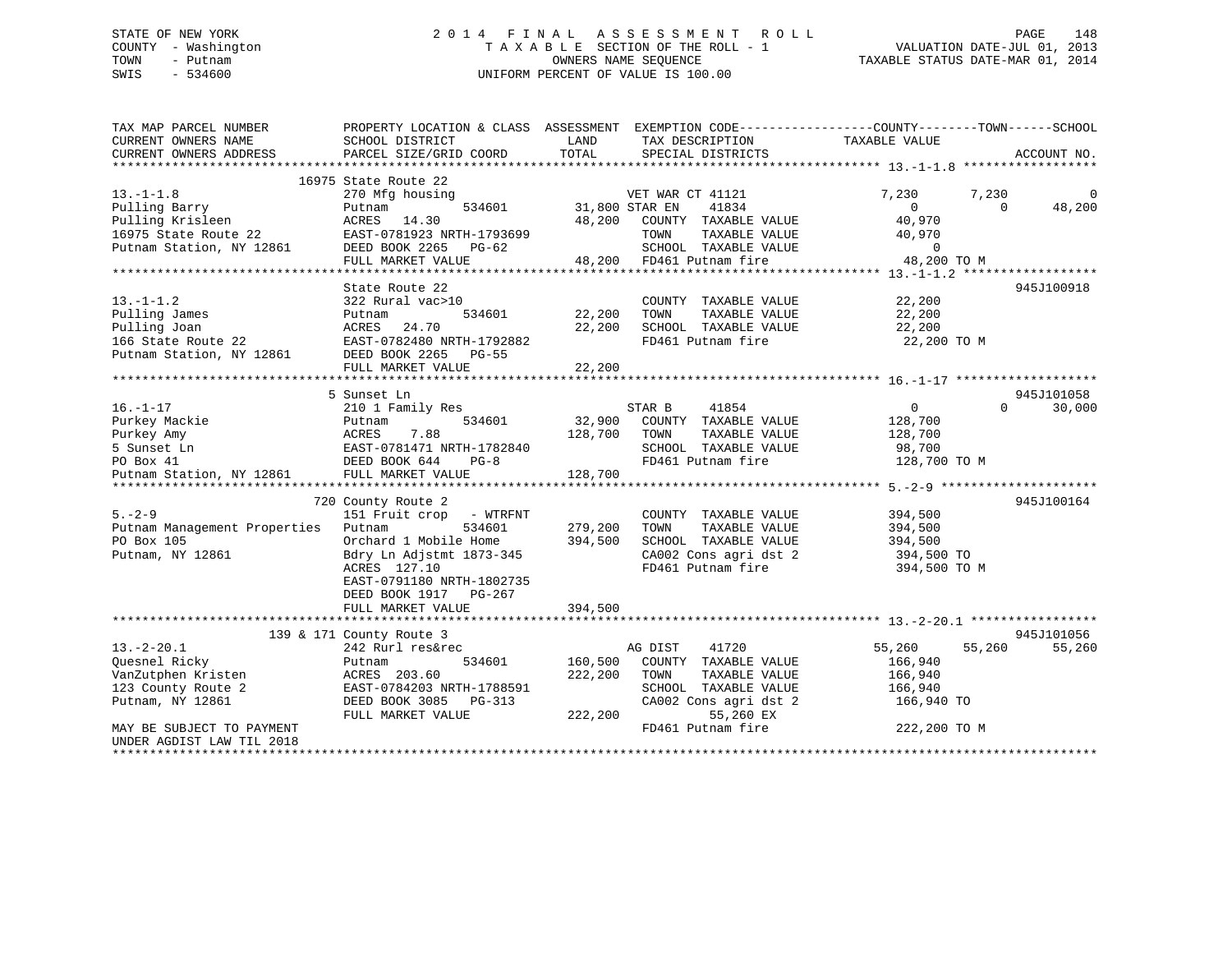# STATE OF NEW YORK 2 0 1 4 F I N A L A S S E S S M E N T R O L L PAGE 149 COUNTY - Washington T A X A B L E SECTION OF THE ROLL - 1 VALUATION DATE-JUL 01, 2013 TOWN - Putnam OWNERS NAME SEQUENCE TAXABLE STATUS DATE-MAR 01, 2014 SWIS - 534600 UNIFORM PERCENT OF VALUE IS 100.00

| TAX MAP PARCEL NUMBER<br>CURRENT OWNERS NAME<br>CURRENT OWNERS ADDRESS | PROPERTY LOCATION & CLASS ASSESSMENT EXEMPTION CODE---------------COUNTY-------TOWN-----SCHOOL<br>SCHOOL DISTRICT<br>PARCEL SIZE/GRID COORD TOTAL | LAND                                        | TAX DESCRIPTION TAXABLE VALUE<br>SPECIAL DISTRICTS           |                      | ACCOUNT NO.      |
|------------------------------------------------------------------------|---------------------------------------------------------------------------------------------------------------------------------------------------|---------------------------------------------|--------------------------------------------------------------|----------------------|------------------|
|                                                                        | State Route 22                                                                                                                                    |                                             |                                                              |                      | 945J100587       |
| $15. - 1 - 7.1$                                                        | 322 Rural vac>10                                                                                                                                  |                                             |                                                              | 27,678               | 27,678<br>27,678 |
| Quesnel Ricky S                                                        | Putnam                                                                                                                                            |                                             |                                                              | 11,322               |                  |
| Quesnel Deborah L                                                      | 22.30<br>ACRES                                                                                                                                    | 39,000 TOWN                                 |                                                              | TAXABLE VALUE 11,322 |                  |
| 123 County Route 2                                                     | EAST-0777613 NRTH-1783719                                                                                                                         |                                             |                                                              |                      |                  |
| Putnam, NY 12861                                                       | DEED BOOK 868<br>PG-195                                                                                                                           |                                             | SCHOOL TAXABLE VALUE 11,322<br>FD461 Putnam fire 39,000 TO M |                      |                  |
|                                                                        | FULL MARKET VALUE                                                                                                                                 | $\begin{array}{c} 19 \\ 39,000 \end{array}$ |                                                              |                      |                  |
| MAY BE SUBJECT TO PAYMENT                                              |                                                                                                                                                   |                                             |                                                              |                      |                  |
| UNDER AGDIST LAW TIL 2021                                              |                                                                                                                                                   |                                             |                                                              |                      |                  |
|                                                                        |                                                                                                                                                   |                                             |                                                              |                      |                  |
|                                                                        | Lake Rd                                                                                                                                           |                                             |                                                              |                      |                  |
| $15. - 1 - 8.2$                                                        | 322 Rural vac>10                                                                                                                                  |                                             | AG DIST<br>41720                                             | 82,110 82,110 82,110 |                  |
| Quesnel Ricky S                                                        | Putnam                                                                                                                                            |                                             | 534601 123,800 COUNTY TAXABLE VALUE                          | 41,690               |                  |
| Quesnel Amy                                                            | ACRES 110.00                                                                                                                                      | 123,800 TOWN                                | TAXABLE VALUE                                                | 41,690               |                  |
| 123 County Route 2                                                     | EAST-0778779 NRTH-1784588                                                                                                                         |                                             | SCHOOL TAXABLE VALUE                                         | 41,690               |                  |
| Putnam, NY 12861                                                       | DEED BOOK 1929 PG-18                                                                                                                              |                                             | CA002 Cons agri dst 2 41,690 TO                              |                      |                  |
|                                                                        | FULL MARKET VALUE                                                                                                                                 |                                             | 123,800 82,110 EX                                            |                      |                  |
| MAY BE SUBJECT TO PAYMENT                                              |                                                                                                                                                   |                                             | FD461 Putnam fire                                            | 123,800 TO M         |                  |
|                                                                        |                                                                                                                                                   |                                             |                                                              |                      |                  |
|                                                                        |                                                                                                                                                   |                                             |                                                              |                      |                  |
|                                                                        | 690 Gull Bay Rd                                                                                                                                   |                                             |                                                              |                      | 945J100547       |
| $14.11 - 3 - 2$                                                        | 260 Seasonal res - WTRFNT                                                                                                                         |                                             | COUNTY TAXABLE VALUE 397,000                                 |                      |                  |
| Quick Stephen C Trustee                                                | Putnam 534601                                                                                                                                     | 262,500 TOWN                                | TAXABLE VALUE                                                | 397,000              |                  |
| 823 Randall Rd                                                         | LF 75                                                                                                                                             | 397,000                                     | SCHOOL TAXABLE VALUE                                         | 397,000              |                  |
| Ballston Spa, NY 12022 14.-3-2                                         |                                                                                                                                                   |                                             | FD461 Putnam fire                                            | 397,000 TO M         |                  |
|                                                                        | FRNT 75.00 DPTH 62.00                                                                                                                             |                                             |                                                              |                      |                  |
| PRIOR OWNER ON 3/01/2014                                               | EAST-0764508 NRTH-1781801                                                                                                                         |                                             |                                                              |                      |                  |
| Ouick Custer                                                           | DEED BOOK 3386 PG-183                                                                                                                             |                                             |                                                              |                      |                  |
|                                                                        | FULL MARKET VALUE                                                                                                                                 | 397,000                                     |                                                              |                      |                  |
|                                                                        |                                                                                                                                                   |                                             |                                                              |                      |                  |
|                                                                        | Liddle-Harris Rd                                                                                                                                  |                                             |                                                              |                      | 945J101074       |
| $8. -2 - 4.5$                                                          | 322 Rural vac>10                                                                                                                                  |                                             | COUNTY TAXABLE VALUE 29,800                                  |                      |                  |
| Rahilly Michael J<br>42 Kensington Dr<br>Lot 2                         | 534601                                                                                                                                            | 29,800                                      | TOWN      TAXABLE VALUE<br>SCHOOL   TAXABLE VALUE            | 29,800<br>29,800     |                  |
|                                                                        |                                                                                                                                                   | 29,800                                      | FD461 Putnam fire 29,800 TO M                                |                      |                  |
| Hopewell Jct, NY 12533                                                 | ACRES 14.80                                                                                                                                       |                                             |                                                              |                      |                  |
|                                                                        | EAST-0776282 NRTH-1797486<br>DEED BOOK 848<br>PG-250                                                                                              |                                             |                                                              |                      |                  |
|                                                                        | FULL MARKET VALUE                                                                                                                                 | 29,800                                      |                                                              |                      |                  |
|                                                                        |                                                                                                                                                   |                                             |                                                              |                      |                  |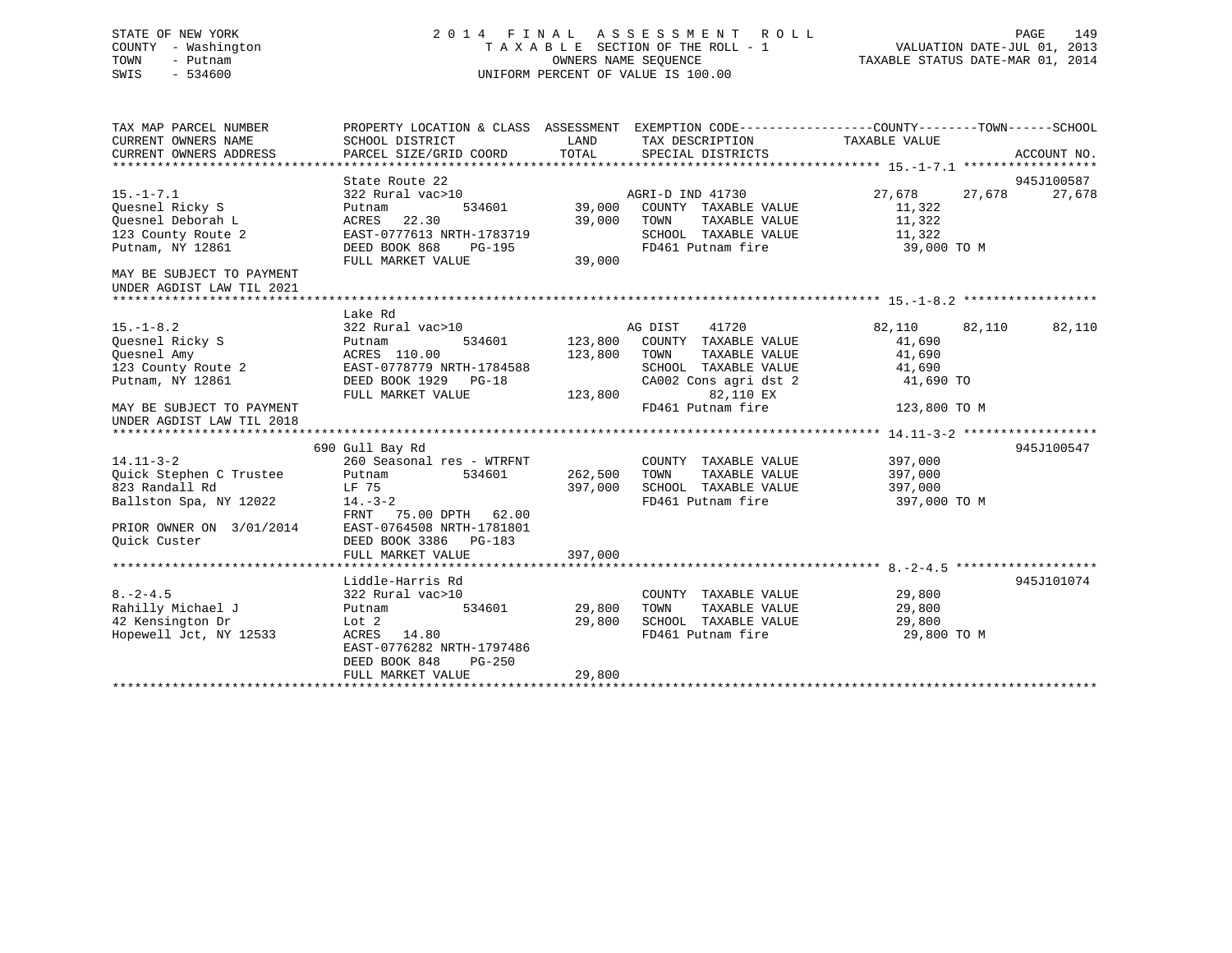# STATE OF NEW YORK 2 0 1 4 F I N A L A S S E S S M E N T R O L L PAGE 150 COUNTY - Washington T A X A B L E SECTION OF THE ROLL - 1 VALUATION DATE-JUL 01, 2013 TOWN - Putnam OWNERS NAME SEQUENCE TAXABLE STATUS DATE-MAR 01, 2014 SWIS - 534600 UNIFORM PERCENT OF VALUE IS 100.00

| TAX MAP PARCEL NUMBER<br>CURRENT OWNERS NAME             | SCHOOL DISTRICT                                                   | LAND              | PROPERTY LOCATION & CLASS ASSESSMENT EXEMPTION CODE----------------COUNTY-------TOWN-----SCHOOL<br>TAX DESCRIPTION | TAXABLE VALUE                                 |                        |
|----------------------------------------------------------|-------------------------------------------------------------------|-------------------|--------------------------------------------------------------------------------------------------------------------|-----------------------------------------------|------------------------|
| CURRENT OWNERS ADDRESS                                   | PARCEL SIZE/GRID COORD                                            | TOTAL             | SPECIAL DISTRICTS                                                                                                  |                                               | ACCOUNT NO.            |
|                                                          | 241 Lake Rd                                                       |                   |                                                                                                                    |                                               |                        |
| $16. - 1 - 4.3$<br>Rampersaud Tomeshwere<br>47 Meadow Rd | 242 Rurl res&rec<br>Putnam<br>534601<br>ACRES<br>37.00            | 62,000<br>201,500 | AG DIST<br>41720<br>COUNTY TAXABLE VALUE<br>TAXABLE VALUE<br>TOWN                                                  | 33,060<br>168,440<br>168,440                  | 33,060<br>33,060       |
| Inwood, NY 11096                                         | EAST-0782397 NRTH-1784486<br>DEED BOOK 1691 PG-104                |                   | SCHOOL TAXABLE VALUE<br>CA002 Cons agri dst 2                                                                      | 168,440<br>168,440 TO                         |                        |
| MAY BE SUBJECT TO PAYMENT                                | FULL MARKET VALUE                                                 | 201,500           | 33,060 EX                                                                                                          |                                               |                        |
| UNDER AGDIST LAW TIL 2018                                |                                                                   |                   | FD461 Putnam fire                                                                                                  | 201,500 TO M                                  |                        |
|                                                          |                                                                   |                   |                                                                                                                    | ***************** $16. -1 -4.4$ ************* |                        |
| $16. - 1 - 4.4$                                          | Best Rd<br>322 Rural vac>10                                       |                   | AG DIST<br>41720                                                                                                   | 65,062                                        | 65,062<br>65,062       |
| Rampersaud Tomeshwere                                    | 534601<br>Putnam                                                  | 101,000           | COUNTY TAXABLE VALUE                                                                                               | 35,938                                        |                        |
| 47 Meadow Rd                                             | 86.00<br>ACRES                                                    | 101,000           | TOWN<br>TAXABLE VALUE                                                                                              | 35,938                                        |                        |
| Inwood, NY 11096                                         | EAST-0781132 NRTH-1785201                                         |                   | SCHOOL TAXABLE VALUE                                                                                               | 35,938                                        |                        |
|                                                          | DEED BOOK 1691 PG-107                                             |                   | CA002 Cons agri dst 2                                                                                              | 35,938 TO                                     |                        |
| MAY BE SUBJECT TO PAYMENT                                | FULL MARKET VALUE                                                 | 101,000           | 65,062 EX                                                                                                          |                                               |                        |
| UNDER AGDIST LAW TIL 2018                                |                                                                   |                   | FD461 Putnam fire                                                                                                  | 101,000 TO M                                  |                        |
|                                                          | 28 Best Rd                                                        |                   |                                                                                                                    |                                               | 945J100406             |
| $13.-1-13$                                               | 210 1 Family Res                                                  |                   | STAR EN<br>41834                                                                                                   | $0 \qquad \qquad$                             | $\Omega$<br>64,200     |
| Randall Shirley LE                                       | 534601<br>Putnam                                                  | 15,000            | COUNTY TAXABLE VALUE                                                                                               | 110,000                                       |                        |
| Greer Barbara                                            | 1.00<br>ACRES                                                     | 110,000           | TOWN<br>TAXABLE VALUE                                                                                              | 110,000                                       |                        |
| 28 Best Rd                                               | EAST-0779429 NRTH-1786146                                         |                   | SCHOOL TAXABLE VALUE                                                                                               | 45,800                                        |                        |
| Putnam Station, NY 12861                                 | DEED BOOK 3293 PG-191                                             |                   | FD461 Putnam fire                                                                                                  | 110,000 TO M                                  |                        |
|                                                          | FULL MARKET VALUE                                                 | 110,000           |                                                                                                                    |                                               |                        |
|                                                          |                                                                   |                   |                                                                                                                    |                                               |                        |
|                                                          | 6516 Royal Anchorage Way                                          |                   |                                                                                                                    |                                               | 945J101002             |
| $11.8 - 5 - 15$                                          | 312 Vac w/imprv - WTRFNT                                          |                   | COUNTY TAXABLE VALUE                                                                                               | 434,700                                       |                        |
| Rapaport Robin D                                         | 534601<br>Putnam                                                  | 429,200           | TOWN<br>TAXABLE VALUE                                                                                              | 434,700                                       |                        |
| Rapaport Linda R                                         | Dock: Esmt 2062/331                                               | 434,700           | SCHOOL TAXABLE VALUE                                                                                               | 434,700                                       |                        |
| 316 Osborne Rd                                           | LF 170                                                            |                   | FD461 Putnam fire                                                                                                  | 434,700 TO M                                  |                        |
| Loudonville, NY 12211                                    | $12.-5-15$<br>FRNT 112.00 DPTH 96.00<br>EAST-0766583 NRTH-1792193 |                   |                                                                                                                    |                                               |                        |
|                                                          | DEED BOOK 2062 PG-320                                             |                   |                                                                                                                    |                                               |                        |
|                                                          | FULL MARKET VALUE                                                 | 434,700           |                                                                                                                    |                                               |                        |
|                                                          |                                                                   |                   |                                                                                                                    |                                               |                        |
| $4.9 - 1 - 3$                                            | 2346 Black Point Way                                              |                   |                                                                                                                    |                                               | 945J100555<br>$\Omega$ |
| Rapple R Randolph                                        | 210 1 Family Res - WTRFNT<br>534601<br>Putnam                     | 414,800           | 41854<br>STAR B<br>COUNTY TAXABLE VALUE                                                                            | $\overline{0}$<br>631,900                     | 30,000                 |
| Rapple Mariann H                                         | 3007/245                                                          | 631,900           | TOWN<br>TAXABLE VALUE                                                                                              | 631,900                                       |                        |
| 2346 Black Point Way                                     | LF 66                                                             |                   | SCHOOL TAXABLE VALUE                                                                                               | 601,900                                       |                        |
| Ticonderoga, NY 12883                                    | 66.00 DPTH 356.00<br>FRNT                                         |                   | BP461 Black Pt Sewer Dist                                                                                          | .00 UN C                                      |                        |
|                                                          | EAST-0768932 NRTH-1807023<br>DEED BOOK 3007<br>PG-245             |                   | FD461 Putnam fire                                                                                                  | 631,900 TO M                                  |                        |
|                                                          | FULL MARKET VALUE                                                 | 631,900           |                                                                                                                    |                                               |                        |
|                                                          |                                                                   |                   |                                                                                                                    |                                               |                        |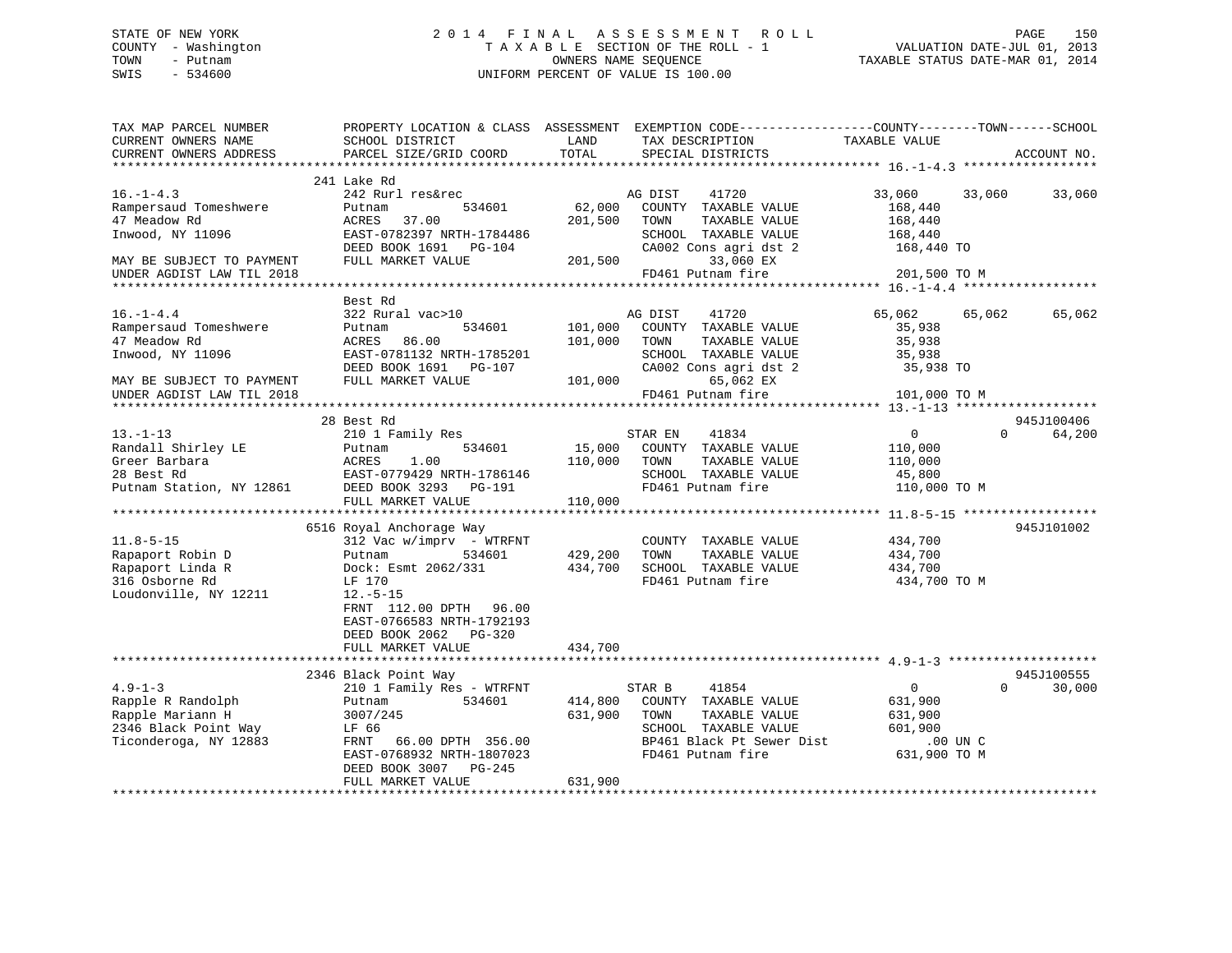#### STATE OF NEW YORK 2 0 1 4 F I N A L A S S E S S M E N T R O L L PAGE 151COUNTY - Washington  $T A X A B L E$  SECTION OF THE ROLL - 1<br>TOWN - Putnam bashington bashington and the sequence TOWN - Putnam OWNERS NAME SEQUENCE TAXABLE STATUS DATE-MAR 01, 2014 SWIS - 534600 UNIFORM PERCENT OF VALUE IS 100.00

لادا للاتاباط<br>VALUATION DATE-JUL 01, 2013

| TAX MAP PARCEL NUMBER<br>CURRENT OWNERS NAME<br>CURRENT OWNERS ADDRESS | SCHOOL DISTRICT<br>PARCEL SIZE/GRID COORD            | LAND<br>TOTAL | PROPERTY LOCATION & CLASS ASSESSMENT EXEMPTION CODE----------------COUNTY-------TOWN------SCHOOL<br>TAX DESCRIPTION<br>SPECIAL DISTRICTS | TAXABLE VALUE            | ACCOUNT NO.        |
|------------------------------------------------------------------------|------------------------------------------------------|---------------|------------------------------------------------------------------------------------------------------------------------------------------|--------------------------|--------------------|
| ***********************                                                |                                                      |               |                                                                                                                                          |                          |                    |
|                                                                        | 2324 Black Point Rd                                  |               |                                                                                                                                          |                          | 945J100833         |
| $4.5 - 1 - 28.1$                                                       | 260 Seasonal res - WTRFNT                            |               | COUNTY TAXABLE VALUE                                                                                                                     | 675,000                  |                    |
| Rayno David W                                                          | Putnam<br>534601                                     | 512,000       | TAXABLE VALUE<br>TOWN                                                                                                                    | 675,000                  |                    |
| Rayno Patricia L<br>5 Cheshire Ride                                    | LF 125                                               | 675,000       | SCHOOL TAXABLE VALUE<br>BP461 Black Pt Sewer Dist                                                                                        | 675,000                  |                    |
| Clifton Park, NY 12065                                                 | FRNT 125.00 DPTH 123.00<br>EAST-0769097 NRTH-1807508 |               | FD461 Putnam fire                                                                                                                        | .00 UN C<br>675,000 TO M |                    |
|                                                                        | DEED BOOK 2573<br>$PG-28$                            |               |                                                                                                                                          |                          |                    |
|                                                                        | FULL MARKET VALUE                                    | 675,000       |                                                                                                                                          |                          |                    |
|                                                                        |                                                      |               |                                                                                                                                          |                          |                    |
|                                                                        | 2076 Black Point Rd                                  |               |                                                                                                                                          |                          | 945J100313         |
| $1.14 - 1 - 14$                                                        | 210 1 Family Res - WTRFNT                            |               | STAR B<br>41854                                                                                                                          | $\mathbf 0$              | $\Omega$<br>30,000 |
| Reap Patricia                                                          | Putnam<br>534601                                     | 267,000       | COUNTY TAXABLE VALUE                                                                                                                     | 580,000                  |                    |
| 2076 Black Point Rd                                                    | LF 33'                                               | 580,000       | TOWN<br>TAXABLE VALUE                                                                                                                    | 580,000                  |                    |
| Ticonderoga, NY 12883                                                  | 485/50                                               |               | SCHOOL TAXABLE VALUE                                                                                                                     | 550,000                  |                    |
|                                                                        | FRNT 85.00 DPTH 203.00                               |               | BP461 Black Pt Sewer Dist                                                                                                                | .00 UN C                 |                    |
|                                                                        | EAST-0772973 NRTH-1811772                            |               | FD461 Putnam fire                                                                                                                        | 580,000 TO M             |                    |
|                                                                        | DEED BOOK 485<br>PG-962                              |               |                                                                                                                                          |                          |                    |
|                                                                        | FULL MARKET VALUE                                    | 580,000       |                                                                                                                                          |                          |                    |
|                                                                        |                                                      |               |                                                                                                                                          |                          |                    |
|                                                                        | 7 Northwoods Way                                     |               |                                                                                                                                          |                          | 945J101064         |
| $18. - 2 - 2.5$                                                        | 210 1 Family Res                                     |               | COUNTY TAXABLE VALUE                                                                                                                     | 228,000                  |                    |
| Redmond Realty Inc                                                     | 534601<br>Putnam                                     | 33,000        | TOWN<br>TAXABLE VALUE                                                                                                                    | 228,000                  |                    |
| 2 Redmond St                                                           | $18. - 1 - 2.5$                                      | 228,000       | SCHOOL TAXABLE VALUE                                                                                                                     | 228,000                  |                    |
| Warren, RI 02885                                                       | ACRES<br>8.01                                        |               | FD461 Putnam fire                                                                                                                        | 228,000 TO M             |                    |
|                                                                        | EAST-0774117 NRTH-1775779                            |               |                                                                                                                                          |                          |                    |
|                                                                        | DEED BOOK 2340<br>PG-253                             |               |                                                                                                                                          |                          |                    |
|                                                                        | FULL MARKET VALUE                                    | 228,000       |                                                                                                                                          |                          |                    |
|                                                                        |                                                      |               |                                                                                                                                          |                          |                    |
| $18. - 2 - 3$                                                          | LOT 20 Williams North Tr<br>910 Priv forest          |               | COUNTY TAXABLE VALUE                                                                                                                     | 50,000                   | 945J100039         |
| Redmond Realty Inc                                                     | 534601<br>Putnam                                     | 50,000        | TAXABLE VALUE<br>TOWN                                                                                                                    | 50,000                   |                    |
| 36 Borden Ln                                                           | $18. - 1 - 3$                                        | 50,000        | SCHOOL TAXABLE VALUE                                                                                                                     | 50,000                   |                    |
| Warren, RI 02885                                                       | ACRES 100.00                                         |               | FD461 Putnam fire                                                                                                                        | 50,000 TO M              |                    |
|                                                                        | EAST-0776657 NRTH-1775100                            |               |                                                                                                                                          |                          |                    |
|                                                                        | DEED BOOK 839<br>$PG-344$                            |               |                                                                                                                                          |                          |                    |
|                                                                        | FULL MARKET VALUE                                    | 50,000        |                                                                                                                                          |                          |                    |
|                                                                        |                                                      |               |                                                                                                                                          |                          |                    |
|                                                                        | Black Point Rd                                       |               |                                                                                                                                          |                          | 945J100717         |
| $1. - 1 - 9$                                                           | 322 Rural vac>10                                     |               | COUNTY TAXABLE VALUE                                                                                                                     | 42,100                   |                    |
| Reed Richard                                                           | 534601<br>Putnam                                     | 42,100        | TAXABLE VALUE<br>TOWN                                                                                                                    | 42,100                   |                    |
| Reed Carol                                                             | 772/253;772;245                                      | 42,100        | SCHOOL TAXABLE VALUE                                                                                                                     | 42,100                   |                    |
| 825 Paullus Dr                                                         | ROW lake                                             |               | BP461 Black Pt Sewer Dist                                                                                                                | .00 UN C                 |                    |
| Hollister, CA 95023                                                    | ACRES 11.04                                          |               | FD461 Putnam fire                                                                                                                        | 42,100 TO M              |                    |
|                                                                        | EAST-0774485 NRTH-1810017                            |               |                                                                                                                                          |                          |                    |
|                                                                        | DEED BOOK 772<br>PG-237                              |               |                                                                                                                                          |                          |                    |
|                                                                        | FULL MARKET VALUE                                    | 42,100        |                                                                                                                                          |                          |                    |
|                                                                        |                                                      |               |                                                                                                                                          |                          |                    |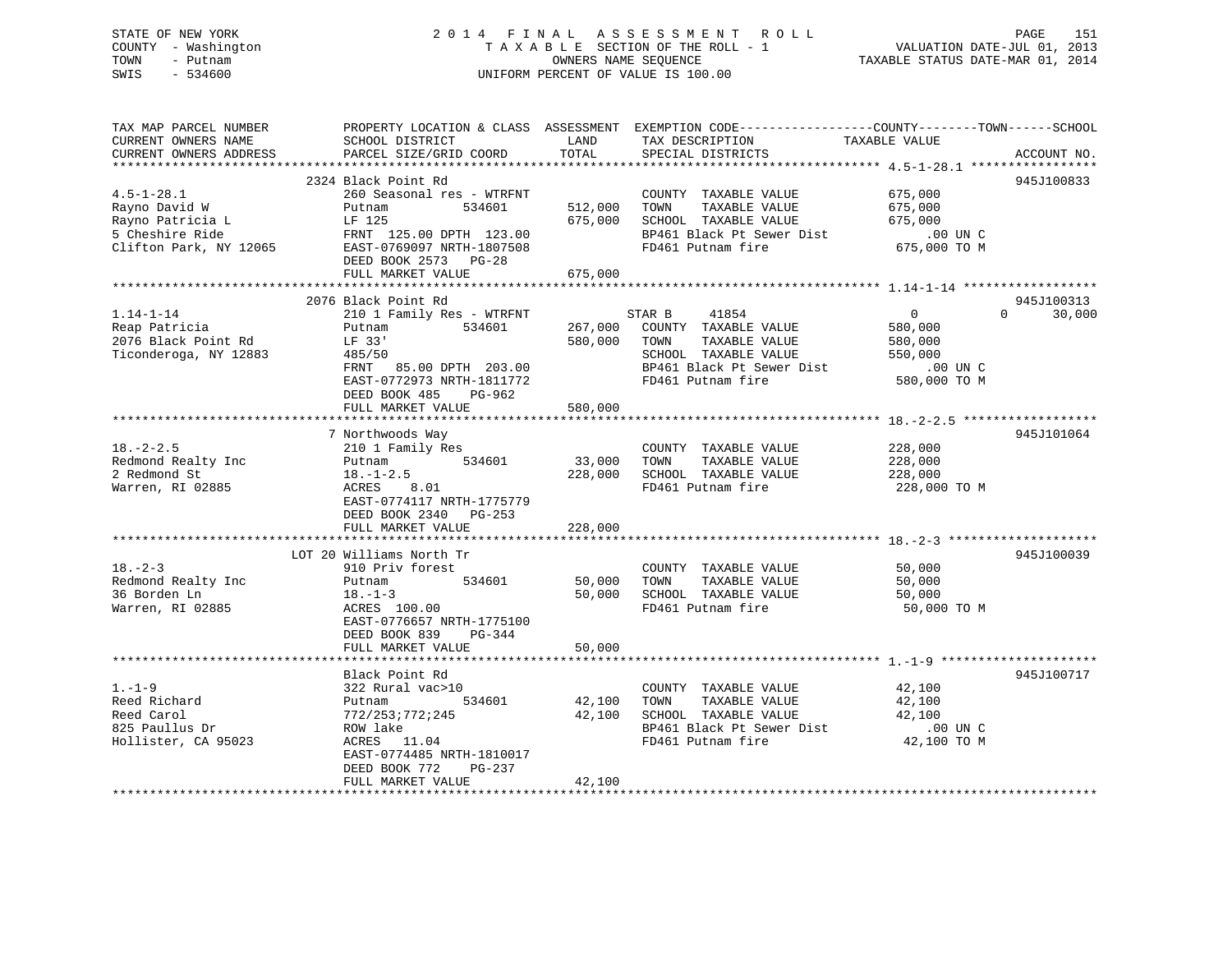# STATE OF NEW YORK 2 0 1 4 F I N A L A S S E S S M E N T R O L L PAGE 152 COUNTY - Washington T A X A B L E SECTION OF THE ROLL - 1 VALUATION DATE-JUL 01, 2013 TOWN - Putnam OWNERS NAME SEQUENCE TAXABLE STATUS DATE-MAR 01, 2014 SWIS - 534600 UNIFORM PERCENT OF VALUE IS 100.00

| TAX MAP PARCEL NUMBER  |                                                                                                                                                                                                                                                                                                 |             | PROPERTY LOCATION & CLASS ASSESSMENT EXEMPTION CODE----------------COUNTY-------TOWN------SCHOOL                                                                        |               |             |
|------------------------|-------------------------------------------------------------------------------------------------------------------------------------------------------------------------------------------------------------------------------------------------------------------------------------------------|-------------|-------------------------------------------------------------------------------------------------------------------------------------------------------------------------|---------------|-------------|
| CURRENT OWNERS NAME    | SCHOOL DISTRICT                                                                                                                                                                                                                                                                                 | LAND        | TAX DESCRIPTION                                                                                                                                                         | TAXABLE VALUE |             |
| CURRENT OWNERS ADDRESS | PARCEL SIZE/GRID COORD                                                                                                                                                                                                                                                                          | TOTAL       | SPECIAL DISTRICTS                                                                                                                                                       |               | ACCOUNT NO. |
|                        |                                                                                                                                                                                                                                                                                                 |             |                                                                                                                                                                         |               |             |
|                        | Black Point Rd                                                                                                                                                                                                                                                                                  |             |                                                                                                                                                                         |               | 945J100186  |
| $1. - 1 - 10$          | 910 Priv forest                                                                                                                                                                                                                                                                                 |             | COUNTY TAXABLE VALUE 59,100                                                                                                                                             |               |             |
| Reed Richard           | Putnam                                                                                                                                                                                                                                                                                          |             | TOWN<br>TAXABLE VALUE                                                                                                                                                   | 59,100        |             |
| Reed Carol             |                                                                                                                                                                                                                                                                                                 |             |                                                                                                                                                                         |               |             |
| 825 Paullus Dr         |                                                                                                                                                                                                                                                                                                 |             |                                                                                                                                                                         |               |             |
| Hollister, CA 95023    |                                                                                                                                                                                                                                                                                                 |             | 793/172;772/241,249,257 59,100 SCHOOL TAXABLE VALUE 59,100 59,100<br>434/1103;2895/341 BP461 Black Pt Sewer Dist .00 UN C<br>ACRES 118.18 FD461 Putnam fire 59,100 TO M |               |             |
|                        | EAST-0773796 NRTH-1809513                                                                                                                                                                                                                                                                       |             |                                                                                                                                                                         |               |             |
|                        | DEED BOOK 2895 PG-341                                                                                                                                                                                                                                                                           |             |                                                                                                                                                                         |               |             |
|                        | FULL MARKET VALUE                                                                                                                                                                                                                                                                               | 59,100      |                                                                                                                                                                         |               |             |
|                        |                                                                                                                                                                                                                                                                                                 |             |                                                                                                                                                                         |               |             |
|                        | Black Point Rd                                                                                                                                                                                                                                                                                  |             |                                                                                                                                                                         |               | 945J100554  |
| $1. - 1 - 8$           | 322 Rural vac>10                                                                                                                                                                                                                                                                                |             | COUNTY TAXABLE VALUE                                                                                                                                                    | 42,300        |             |
| Reed Richard O         | Putnam 534601                                                                                                                                                                                                                                                                                   | 42,300 TOWN | TAXABLE VALUE                                                                                                                                                           | 42,300        |             |
| 825 Paullus Dr         | Mt Lot R O W To L                                                                                                                                                                                                                                                                               |             | 42,300 SCHOOL TAXABLE VALUE                                                                                                                                             | 42,300        |             |
| Holluster, CA 95023    | ACRES 11.17                                                                                                                                                                                                                                                                                     |             | BP461 Black Pt Sewer Dist .00 UN C<br>FD461 Putnam fire 42,300 TO M                                                                                                     |               |             |
|                        | EAST-0774525 NRTH-1810152                                                                                                                                                                                                                                                                       |             |                                                                                                                                                                         |               |             |
|                        | DEED BOOK 409 PG-1114                                                                                                                                                                                                                                                                           |             |                                                                                                                                                                         |               |             |
|                        | FULL MARKET VALUE                                                                                                                                                                                                                                                                               | 42,300      |                                                                                                                                                                         |               |             |
|                        |                                                                                                                                                                                                                                                                                                 |             |                                                                                                                                                                         |               |             |
|                        | Black Point Rd                                                                                                                                                                                                                                                                                  |             |                                                                                                                                                                         |               | 945J101104  |
| $1.14 - 1 - 9.1$       | 314 Rural vac<10 - WTRFNT                                                                                                                                                                                                                                                                       |             | COUNTY TAXABLE VALUE                                                                                                                                                    | 40,000        |             |
| Reed Richard O         |                                                                                                                                                                                                                                                                                                 |             |                                                                                                                                                                         |               |             |
| Reed Carol L           | Putnam 1 1937<br>Putnam 1 534601 40,000 TOWN TAXABLE VALUE<br>793/172:772/241,257,249 40,000 SCHOOL TAXABLE VALUE<br>193/106:2895/341:2932/212 BP461 Black Pt Sewer Dist                                                                                                                        |             | COMM TAXABLE VALUE<br>TOWN TAXABLE VALUE<br>SCHOOL TAXABLE VALUE<br>BP461 Black Pt Sewer Dist<br>FD461 Putnam fire<br>40,000 TO M<br>BP461 Putnam fire<br>40,000 TO M   |               |             |
| 825 Paullus Dr         |                                                                                                                                                                                                                                                                                                 |             |                                                                                                                                                                         |               |             |
| Hollister, CA 95023    | FRNT 16.00 DPTH 203.00                                                                                                                                                                                                                                                                          |             |                                                                                                                                                                         |               |             |
|                        | EAST-0772666 NRTH-1811302                                                                                                                                                                                                                                                                       |             |                                                                                                                                                                         |               |             |
|                        | DEED BOOK 2932 PG-212                                                                                                                                                                                                                                                                           |             |                                                                                                                                                                         |               |             |
|                        | FULL MARKET VALUE                                                                                                                                                                                                                                                                               | 40,000      |                                                                                                                                                                         |               |             |
|                        |                                                                                                                                                                                                                                                                                                 |             |                                                                                                                                                                         |               |             |
|                        | County Route 1                                                                                                                                                                                                                                                                                  |             |                                                                                                                                                                         |               | 945J100970  |
| $7.12 - 1 - 16.3$      | 312 Vac w/imprv - WTRFNT                                                                                                                                                                                                                                                                        |             | COUNTY TAXABLE VALUE                                                                                                                                                    | 93,100        |             |
| Reinhardt Kathryn      | 534601 90,300 TOWN<br>Putnam                                                                                                                                                                                                                                                                    |             | TAXABLE VALUE 93,100                                                                                                                                                    |               |             |
|                        |                                                                                                                                                                                                                                                                                                 | 93,100      | SCHOOL TAXABLE VALUE                                                                                                                                                    | 93,100        |             |
|                        | $\begin{tabular}{lllllllllll} & & & & & & & & \mbox{LF 25} \\ \text{Attn: Bonnie Davis} & & & & & \mbox{FRNT} & 25.00 DPTH 171.00 \\ 1529 Mosswood Way & & & \mbox{EAST-0767620 NRTH-1798031} \\ \text{Putnam Station, NY 12861} & & & \mbox{DEED BOOK 487} & & \mbox{DC-200} \\ \end{tabular}$ |             | FD461 Putnam fire                                                                                                                                                       | 93,100 TO M   |             |
|                        |                                                                                                                                                                                                                                                                                                 |             |                                                                                                                                                                         |               |             |
|                        |                                                                                                                                                                                                                                                                                                 |             |                                                                                                                                                                         |               |             |
|                        | FULL MARKET VALUE                                                                                                                                                                                                                                                                               | 93,100      |                                                                                                                                                                         |               |             |
|                        |                                                                                                                                                                                                                                                                                                 |             |                                                                                                                                                                         |               |             |
|                        | 132 Ferry Way North                                                                                                                                                                                                                                                                             |             |                                                                                                                                                                         |               | 945J100558  |
| $2. - 1 - 9$           | 260 Seasonal res - WTRFNT                                                                                                                                                                                                                                                                       |             | COUNTY TAXABLE VALUE                                                                                                                                                    | 72,300        |             |
| Reinisch Andrew T      | 534601<br>Putnam                                                                                                                                                                                                                                                                                | 22,600 TOWN | TAXABLE VALUE                                                                                                                                                           | 72,300        |             |
| 680 Elm Ave            |                                                                                                                                                                                                                                                                                                 |             |                                                                                                                                                                         | 72,300        |             |
| Selkirk, NY 12158      | ACRES 1.00 72,300 SCHOOL TAXABLE VALUE<br>EAST-0786966 NRTH-1812344 FD461 Putnam fire                                                                                                                                                                                                           |             | FD461 Putnam fire                                                                                                                                                       | 72,300 TO M   |             |
|                        | DEED BOOK 2403 PG-299                                                                                                                                                                                                                                                                           |             |                                                                                                                                                                         |               |             |
|                        | FULL MARKET VALUE                                                                                                                                                                                                                                                                               | 72,300      |                                                                                                                                                                         |               |             |
|                        |                                                                                                                                                                                                                                                                                                 |             |                                                                                                                                                                         |               |             |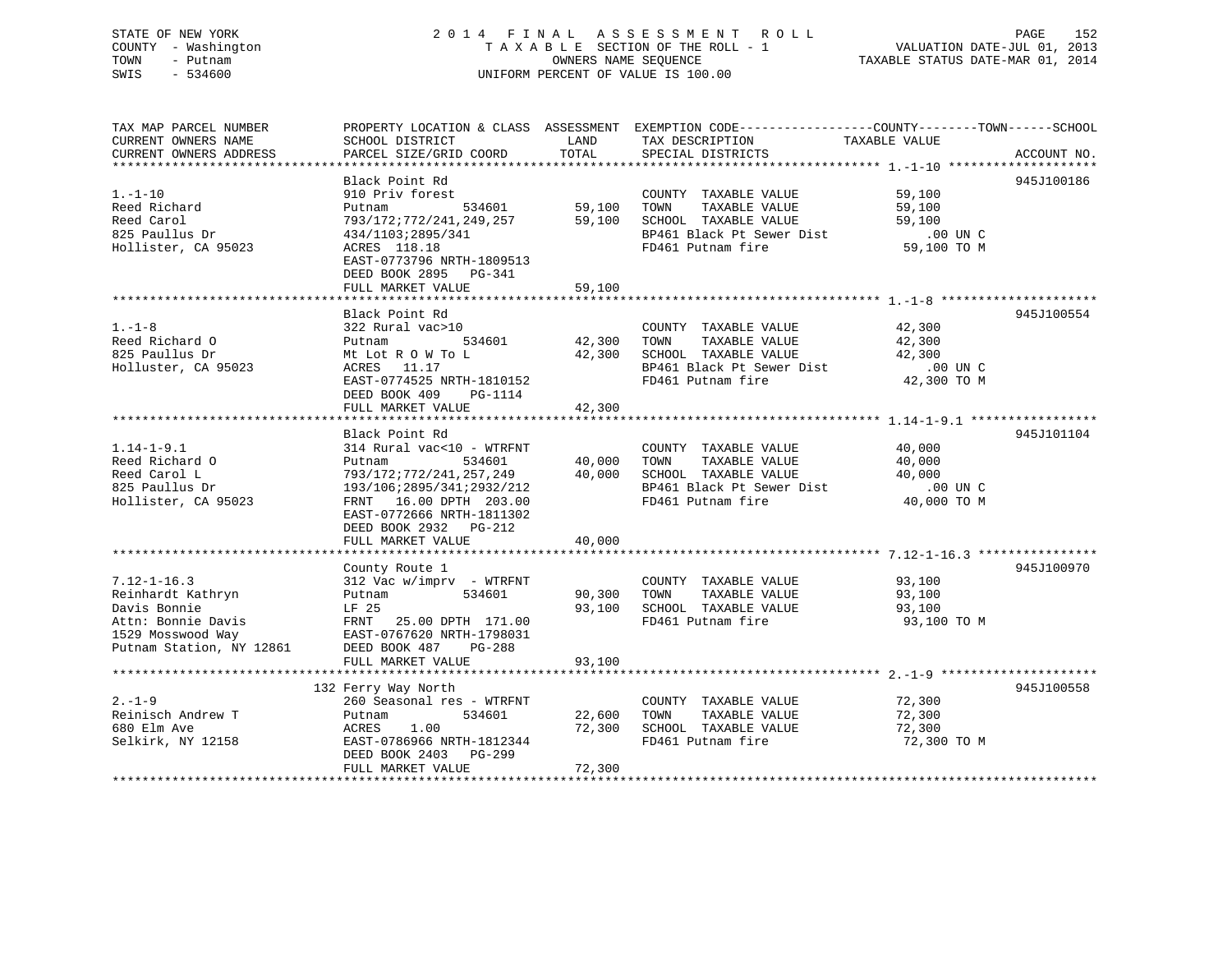# STATE OF NEW YORK 2 0 1 4 F I N A L A S S E S S M E N T R O L L PAGE 153 COUNTY - Washington T A X A B L E SECTION OF THE ROLL - 1 VALUATION DATE-JUL 01, 2013 TOWN - Putnam OWNERS NAME SEQUENCE TAXABLE STATUS DATE-MAR 01, 2014 SWIS - 534600 UNIFORM PERCENT OF VALUE IS 100.00

| TAX MAP PARCEL NUMBER<br>CURRENT OWNERS NAME<br>CURRENT OWNERS ADDRESS | PROPERTY LOCATION & CLASS ASSESSMENT<br>SCHOOL DISTRICT<br>PARCEL SIZE/GRID COORD | LAND<br>TOTAL | EXEMPTION CODE----------------COUNTY-------TOWN-----SCHOOL<br>TAX DESCRIPTION<br>SPECIAL DISTRICTS | TAXABLE VALUE  | ACCOUNT NO.        |
|------------------------------------------------------------------------|-----------------------------------------------------------------------------------|---------------|----------------------------------------------------------------------------------------------------|----------------|--------------------|
|                                                                        |                                                                                   |               |                                                                                                    |                |                    |
|                                                                        | 2142 Black Point Rd                                                               |               |                                                                                                    |                | 945J101006         |
| $1.18 - 1 - 9.1$                                                       | 210 1 Family Res - WTRFNT                                                         |               | STAR EN<br>41834                                                                                   | $\overline{0}$ | 64,200<br>$\Omega$ |
| Rettig Betty Kuhn J                                                    | 534601<br>Putnam                                                                  | 456,000       | COUNTY TAXABLE VALUE                                                                               | 556,100        |                    |
| Rettig Hans G                                                          | Lf 75                                                                             | 556,100       | TOWN<br>TAXABLE VALUE                                                                              | 556,100        |                    |
| 2142 Black Point Rd                                                    | FRNT 75.00 DPTH 298.00                                                            |               | SCHOOL TAXABLE VALUE                                                                               | 491,900        |                    |
| Ticonderoga, NY 12883                                                  | EAST-0771979 NRTH-1810497                                                         |               | BP461 Black Pt Sewer Dist                                                                          | $.00$ UN C     |                    |
|                                                                        | DEED BOOK 1689 PG-291                                                             |               | FD461 Putnam fire                                                                                  | 556,100 TO M   |                    |
|                                                                        | FULL MARKET VALUE                                                                 | 556,100       |                                                                                                    |                |                    |
|                                                                        |                                                                                   |               |                                                                                                    |                |                    |
|                                                                        | 309 Pulpit Point Rd                                                               |               |                                                                                                    |                | 945J100275         |
| $19. - 1 - 1.1$                                                        | 210 1 Family Res                                                                  |               | STAR B<br>41854                                                                                    | $\Omega$       | 30,000<br>$\Omega$ |
| Richards Casey                                                         | 534601<br>Putnam                                                                  | 32,000        | COUNTY TAXABLE VALUE                                                                               | 166,100        |                    |
| 309 Pulpit Point Rd                                                    | 7.00<br>ACRES                                                                     | 166,100       | TAXABLE VALUE<br>TOWN                                                                              | 166,100        |                    |
|                                                                        | Putnam Station, NY 12861 EAST-0781627 NRTH-1777059                                |               | SCHOOL TAXABLE VALUE                                                                               | 136,100        |                    |
|                                                                        | DEED BOOK 3240 PG-322                                                             |               | FD461 Putnam fire                                                                                  | 166,100 TO M   |                    |
|                                                                        | FULL MARKET VALUE                                                                 | 166,100       |                                                                                                    |                |                    |
|                                                                        |                                                                                   |               |                                                                                                    |                |                    |
|                                                                        | 4115 Meadow Way                                                                   |               |                                                                                                    |                | 945J100096         |
| $11.20 - 2 - 9$                                                        | 270 Mfg housing                                                                   |               | COUNTY TAXABLE VALUE                                                                               | 76,100         |                    |
| Rickard Donal                                                          | 534601<br>Putnam                                                                  | 67,000        | TOWN<br>TAXABLE VALUE                                                                              | 76,100         |                    |
| 80 East St                                                             | FRNT 125.00 DPTH 100.00                                                           | 76,100        | SCHOOL TAXABLE VALUE                                                                               | 76,100         |                    |
| Mechanicville, NY 12118                                                | EAST-0767104 NRTH-1786756                                                         |               | FD461 Putnam fire                                                                                  | 76,100 TO M    |                    |
|                                                                        | DEED BOOK 906<br>PG-292                                                           |               |                                                                                                    |                |                    |
|                                                                        | FULL MARKET VALUE                                                                 | 76,100        |                                                                                                    |                |                    |
|                                                                        |                                                                                   |               |                                                                                                    |                |                    |
|                                                                        | 3008 Our Way                                                                      |               |                                                                                                    |                | 945J100057         |
| $11.20 - 3 - 29$                                                       | 260 Seasonal res - WTRFNT                                                         |               | COUNTY TAXABLE VALUE                                                                               | 691,900        |                    |
| Robbins David Kenneth                                                  | 534601<br>Putnam                                                                  | 503,100       | TOWN<br>TAXABLE VALUE                                                                              | 691,900        |                    |
| Robbins Karen Marie                                                    | LF 369                                                                            | 691,900       | SCHOOL TAXABLE VALUE                                                                               | 691,900        |                    |
| 29 Callaghan Blvd                                                      | FRNT 10.00 DPTH 191.00                                                            |               | FD461 Putnam fire                                                                                  | 691,900 TO M   |                    |
| Charlton, NY 12019                                                     | EAST-0766769 NRTH-1785551                                                         |               |                                                                                                    |                |                    |
|                                                                        | DEED BOOK 3322 PG-39                                                              |               |                                                                                                    |                |                    |
|                                                                        | FULL MARKET VALUE                                                                 | 691,900       |                                                                                                    |                |                    |
|                                                                        |                                                                                   |               |                                                                                                    |                |                    |
|                                                                        | 2060 Lake George Way South                                                        |               |                                                                                                    |                | 945J100562         |
| $7.12 - 2 - 11$                                                        | 210 1 Family Res - WTRFNT                                                         |               | COUNTY TAXABLE VALUE                                                                               | 525,900        |                    |
| Robillard David J                                                      | 534601<br>Putnam                                                                  | 388,400       | TOWN<br>TAXABLE VALUE                                                                              | 525,900        |                    |
| Robillard Family Trust                                                 | LF 96                                                                             | 525,900       | SCHOOL TAXABLE VALUE                                                                               | 525,900        |                    |
| 310 Parkview Dr                                                        | FRNT 93.00 DPTH 90.00                                                             |               | FD461 Putnam fire                                                                                  | 525,900 TO M   |                    |
| Schenectady, NY 12303                                                  | EAST-0766949 NRTH-1796945                                                         |               |                                                                                                    |                |                    |
|                                                                        | DEED BOOK 2450<br>PG-145                                                          |               |                                                                                                    |                |                    |
|                                                                        | FULL MARKET VALUE                                                                 | 525,900       |                                                                                                    |                |                    |
|                                                                        |                                                                                   |               |                                                                                                    |                |                    |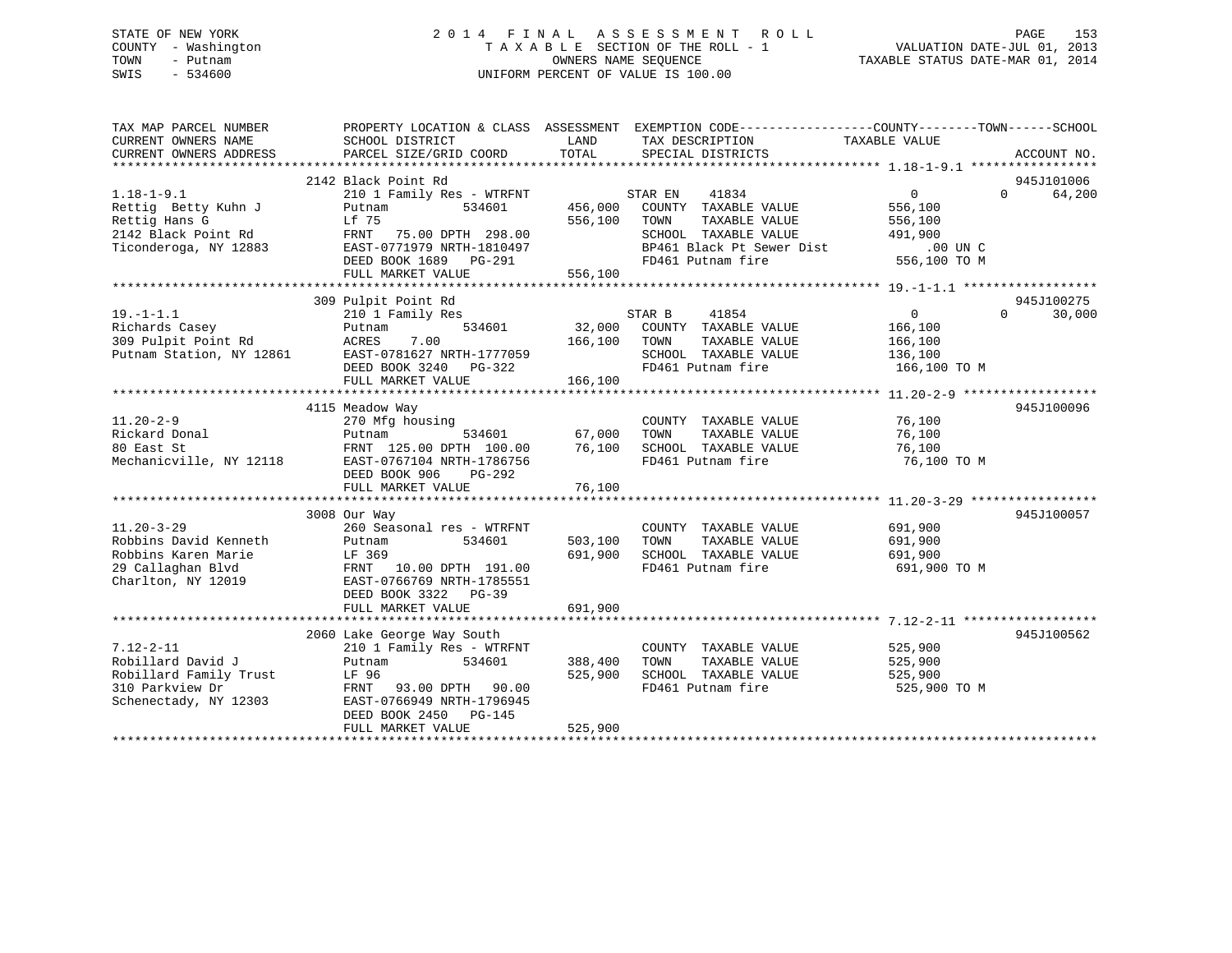| TOWN<br>SWIS | STATE OF NEW YORK<br>COUNTY - Washington<br>- Putnam<br>$-534600$ |                                                                                                 | 2014 FINAL ASSESSMENT ROLL<br>TAXABLE SECTION OF THE ROLL - 1<br>OWNERS NAME SEOUENCE<br>UNIFORM PERCENT OF VALUE IS 100.00 | TAXABLE STATUS DATE-MAR 01, 2014 | PAGE<br>VALUATION DATE-JUL 01, 2013 | 154 |
|--------------|-------------------------------------------------------------------|-------------------------------------------------------------------------------------------------|-----------------------------------------------------------------------------------------------------------------------------|----------------------------------|-------------------------------------|-----|
|              | TAX MAP PARCEL NUMBER                                             | PROPERTY LOCATION & CLASS ASSESSMENT EXEMPTION CODE---------------COUNTY-------TOWN------SCHOOL |                                                                                                                             |                                  |                                     |     |

| CURRENT OWNERS NAME                    | SCHOOL DISTRICT               | LAND     | TAX DESCRIPTION       | TAXABLE VALUE |                    |
|----------------------------------------|-------------------------------|----------|-----------------------|---------------|--------------------|
| CURRENT OWNERS ADDRESS                 | PARCEL SIZE/GRID COORD        | TOTAL    | SPECIAL DISTRICTS     |               | ACCOUNT NO.        |
|                                        |                               |          |                       |               |                    |
|                                        | 732 Gull Bay Rd               |          |                       |               | 945J100641         |
| $14.18 - 4 - 3$                        | 210 1 Family Res - WTRFNT     |          | COUNTY TAXABLE VALUE  | 775,000       |                    |
|                                        |                               |          |                       |               |                    |
| Robinson Prsnl Res Trst Agrmnt Putnam  | 534601                        | 675,000  | TOWN<br>TAXABLE VALUE | 775,000       |                    |
| Robinson Persnl Res Trust Chri 909/312 |                               | 775,000  | SCHOOL TAXABLE VALUE  | 775,000       |                    |
| 108 Barnes Hill Rd                     | LF 256                        |          | FD461 Putnam fire     |               | 775,000 TO M       |
| Burlington, CT 06013                   | $14. -4-3$                    |          |                       |               |                    |
|                                        | FRNT 194.00 DPTH 168.00       |          |                       |               |                    |
|                                        | EAST-0764493 NRTH-1780799     |          |                       |               |                    |
|                                        | DEED BOOK 2544 PG-11          |          |                       |               |                    |
|                                        | FULL MARKET VALUE             | 775,000  |                       |               |                    |
|                                        |                               |          |                       |               |                    |
|                                        |                               |          |                       |               |                    |
|                                        | 476 Liddle-Harris Rd          |          |                       |               | 945J101079         |
| $8. -2 - 4.10$                         | 242 Rurl res&rec              |          | COUNTY TAXABLE VALUE  | 89,300        |                    |
| Roccoberton Todd L                     | 534601<br>Putnam              | 37,700   | TOWN<br>TAXABLE VALUE | 89,300        |                    |
| Roccoberton Nancy M                    | Lot 8                         | 89,300   | SCHOOL TAXABLE VALUE  | 89,300        |                    |
| 27 Interlochen Pkwy                    | ACRES 12.68                   |          | FD461 Putnam fire     |               | 89,300 TO M        |
| Monroe, NY 10950                       | EAST-0775414 NRTH-1796039     |          |                       |               |                    |
|                                        | DEED BOOK 573<br><b>PG-97</b> |          |                       |               |                    |
|                                        |                               | 89,300   |                       |               |                    |
|                                        | FULL MARKET VALUE             |          |                       |               |                    |
|                                        |                               |          |                       |               |                    |
|                                        | 17194 State Route 22          |          |                       |               | 945J100564         |
| $9. - 1 - 48$                          | 210 1 Family Res              |          | STAR EN<br>41834      | $\mathbf{0}$  | 64,200<br>$\Omega$ |
| Rock Robert F                          | Putnam<br>534601              | 16,500   | COUNTY TAXABLE VALUE  | 100,500       |                    |
| Rock Joan M                            | ACRES<br>1.40                 | 100,500  | TOWN<br>TAXABLE VALUE | 100,500       |                    |
| 17194 State Route 22                   | EAST-0779404 NRTH-1799430     |          | SCHOOL TAXABLE VALUE  | 36,300        |                    |
| Putnam Station, NY 12861               | DEED BOOK 382<br>PG-652       |          | FD461 Putnam fire     |               | 100,500 TO M       |
|                                        | FULL MARKET VALUE             | 100,500  |                       |               |                    |
|                                        |                               |          |                       |               |                    |
|                                        | 3097 Lake George Way          |          |                       |               | 945J100129         |
| $7.8 - 1 - 23$                         | 280 Res Multiple - WTRFNT     |          | COUNTY TAXABLE VALUE  | 1105,300      |                    |
| Rockledge Properties Inc               | 534601<br>Putnam              | 758,000  | TOWN<br>TAXABLE VALUE | 1105,300      |                    |
|                                        |                               |          |                       |               |                    |
| Attn: Condit Steven R                  | 507/717-720-723-726-729       | 1105,300 | SCHOOL TAXABLE VALUE  | 1105,300      |                    |
| 51 Lillie Ln                           | LF 400: Hse undr constrct     |          | FD461 Putnam fire     |               | 1105,300 TO M      |
| Putnam Station, NY 12861               | ACRES<br>1.00                 |          |                       |               |                    |
|                                        | EAST-0766478 NRTH-1800021     |          |                       |               |                    |
|                                        | DEED BOOK L 648 PG-89         |          |                       |               |                    |
|                                        | FULL MARKET VALUE             | 1105,300 |                       |               |                    |
|                                        |                               |          |                       |               |                    |
|                                        | 131 Schwerdtfeger Rd          |          |                       |               | 945J100439         |
| $4. - 1 - 31$                          | 270 Mfg housing               |          | STAR B<br>41854       | $\mathbf{0}$  | $\Omega$<br>30,000 |
| Rocque Martin G                        | 534601                        |          | COUNTY TAXABLE VALUE  |               |                    |
|                                        | Putnam                        | 25,100   |                       | 35,100        |                    |
| PO Box 246                             | 7.63<br>ACRES                 | 35,100   | TOWN<br>TAXABLE VALUE | 35,100        |                    |
| Whitehall, NY 12887                    | EAST-0769854 NRTH-1802467     |          | SCHOOL TAXABLE VALUE  | 5,100         |                    |
|                                        | DEED BOOK 711<br>PG-330       |          | FD461 Putnam fire     |               | 35,100 TO M        |
|                                        | FULL MARKET VALUE             | 35,100   |                       |               |                    |
|                                        |                               |          |                       |               |                    |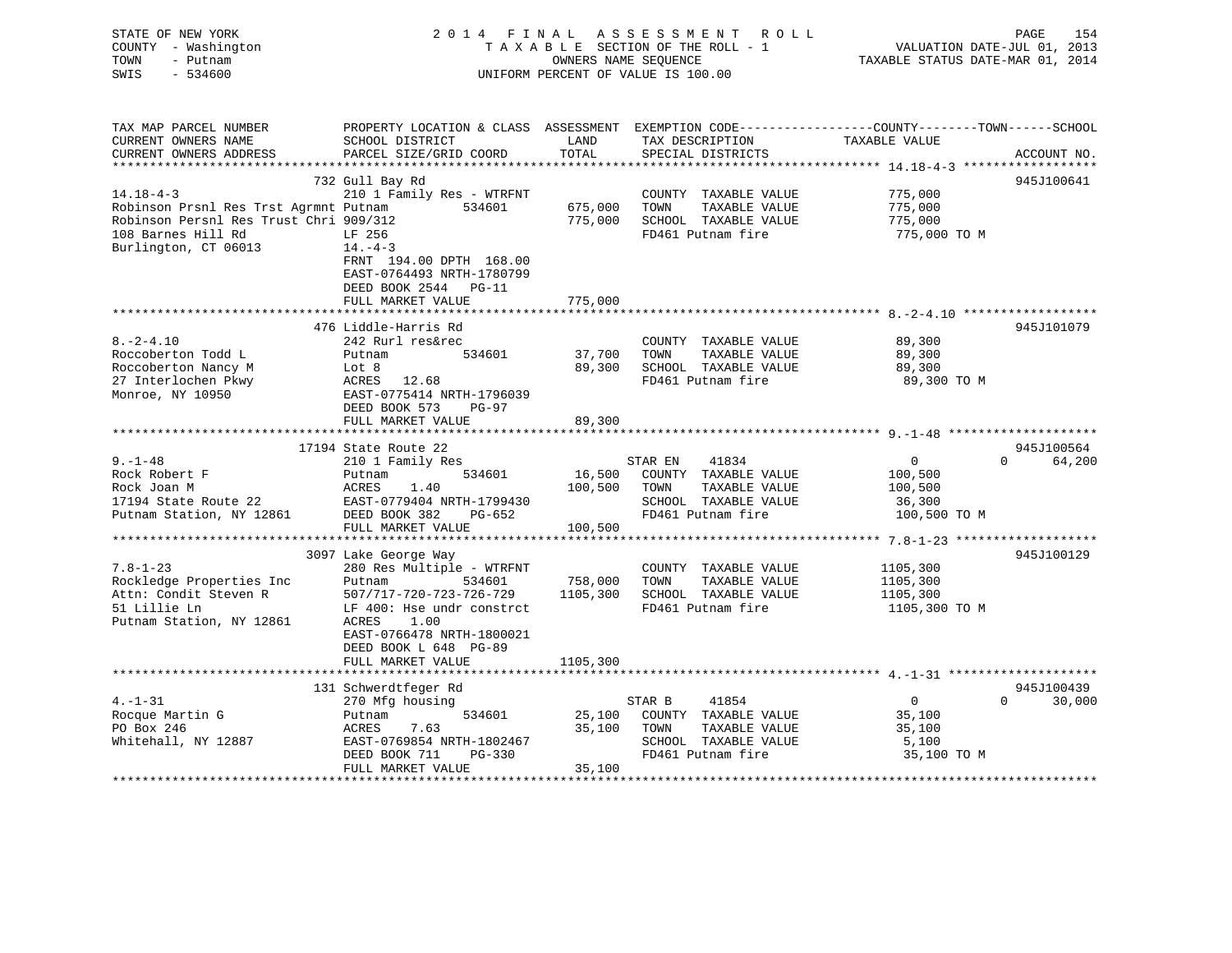# STATE OF NEW YORK 2 0 1 4 F I N A L A S S E S S M E N T R O L L PAGE 155 COUNTY - Washington T A X A B L E SECTION OF THE ROLL - 1 VALUATION DATE-JUL 01, 2013 TOWN - Putnam OWNERS NAME SEQUENCE TAXABLE STATUS DATE-MAR 01, 2014 SWIS - 534600 UNIFORM PERCENT OF VALUE IS 100.00

| TAX MAP PARCEL NUMBER  |                                                                                                                                                                                                                                                                                  |              | PROPERTY LOCATION & CLASS ASSESSMENT EXEMPTION CODE----------------COUNTY-------TOWN------SCHOOL |                |                    |
|------------------------|----------------------------------------------------------------------------------------------------------------------------------------------------------------------------------------------------------------------------------------------------------------------------------|--------------|--------------------------------------------------------------------------------------------------|----------------|--------------------|
| CURRENT OWNERS NAME    | SCHOOL DISTRICT                                                                                                                                                                                                                                                                  | LAND         | TAX DESCRIPTION                                                                                  | TAXABLE VALUE  |                    |
| CURRENT OWNERS ADDRESS | PARCEL SIZE/GRID COORD                                                                                                                                                                                                                                                           | TOTAL        | SPECIAL DISTRICTS                                                                                |                | ACCOUNT NO.        |
|                        |                                                                                                                                                                                                                                                                                  |              |                                                                                                  |                |                    |
|                        | 2236 Black Point Rd                                                                                                                                                                                                                                                              |              |                                                                                                  |                | 945J100566         |
| $4.5 - 1 - 6$          | 280 Res Multiple - WTRFNT                                                                                                                                                                                                                                                        |              | COUNTY TAXABLE VALUE                                                                             | 674,900        |                    |
| Rogers Robert Q Jr     | 534601<br>Putnam                                                                                                                                                                                                                                                                 | 591,000      | TOWN<br>TAXABLE VALUE                                                                            | 674,900        |                    |
| PO Box 46              | LF 108                                                                                                                                                                                                                                                                           | 674,900      | SCHOOL TAXABLE VALUE                                                                             | 674,900        |                    |
| Deming, NM 88031       | FRNT 105.00 DPTH 147.00                                                                                                                                                                                                                                                          |              | BP461 Black Pt Sewer Dist                                                                        | $.00$ UN $C$   |                    |
|                        | EAST-0770194 NRTH-1809145                                                                                                                                                                                                                                                        |              | FD461 Putnam fire                                                                                | 674,900 TO M   |                    |
|                        | DEED BOOK 485<br>PG-184                                                                                                                                                                                                                                                          |              |                                                                                                  |                |                    |
|                        | FULL MARKET VALUE                                                                                                                                                                                                                                                                | 674,900      |                                                                                                  |                |                    |
|                        |                                                                                                                                                                                                                                                                                  |              |                                                                                                  |                |                    |
|                        | 95 Cummings Rd                                                                                                                                                                                                                                                                   |              |                                                                                                  |                | 945J100939         |
| $5. - 1 - 4.2$         | 242 Rurl res&rec                                                                                                                                                                                                                                                                 |              | STAR B<br>41854                                                                                  | $\overline{0}$ | 30,000<br>$\Omega$ |
|                        |                                                                                                                                                                                                                                                                                  |              | 35,000 COUNTY TAXABLE VALUE                                                                      | 229,400        |                    |
|                        |                                                                                                                                                                                                                                                                                  | 229,400 TOWN | TAXABLE VALUE                                                                                    | 229,400        |                    |
|                        |                                                                                                                                                                                                                                                                                  |              | SCHOOL TAXABLE VALUE                                                                             | 199,400        |                    |
|                        | $5. -1 - 4.2$<br>Romaca Donald III Putnam<br>Romaca Meeshenta Lyn<br>$5. -1 - 4.2$<br>Romaca Meeshenta Lyn<br>$5. -1 - 4.2$<br>$5. -1 - 4.2$<br>$6. -1 - 4.2$<br>$7. -1 - 4.2$<br>$8. -1 - 4.2$<br>$8. -1 - 4.2$<br>$8. -1 - 4.2$<br>$8. -1 - 4.2$<br>$8. -1 - 4.2$<br>$8. -1 -$ |              | FD461 Putnam fire                                                                                | 229,400 TO M   |                    |
|                        | FULL MARKET VALUE                                                                                                                                                                                                                                                                | 229,400      |                                                                                                  |                |                    |
|                        |                                                                                                                                                                                                                                                                                  |              |                                                                                                  |                |                    |
|                        | 580 Gull Bay Rd                                                                                                                                                                                                                                                                  |              |                                                                                                  |                | 945J100205         |
| $14.8 - 1 - 14$        | 210 1 Family Res - WTRFNT                                                                                                                                                                                                                                                        |              | COUNTY TAXABLE VALUE                                                                             | 818,800        |                    |
| Romvari Peter          | 534601 510,600<br>Putnam                                                                                                                                                                                                                                                         |              | TAXABLE VALUE<br>TOWN                                                                            | 818,800        |                    |
| 30 Fifth Ave Apt 9-F   | Lots 18 & 19                                                                                                                                                                                                                                                                     | 818,800      | SCHOOL TAXABLE VALUE                                                                             | 818,800        |                    |
| New York, NY 10011     | LF 116                                                                                                                                                                                                                                                                           |              | FD461 Putnam fire                                                                                | 818,800 TO M   |                    |
|                        | FRNT 100.00 DPTH 186.00                                                                                                                                                                                                                                                          |              |                                                                                                  |                |                    |
|                        | EAST-0765539 NRTH-1783978                                                                                                                                                                                                                                                        |              |                                                                                                  |                |                    |
|                        | DEED BOOK 3302 PG-183                                                                                                                                                                                                                                                            |              |                                                                                                  |                |                    |
|                        | FULL MARKET VALUE                                                                                                                                                                                                                                                                | 818,800      |                                                                                                  |                |                    |
|                        |                                                                                                                                                                                                                                                                                  |              |                                                                                                  |                |                    |
|                        | 61 Gull Bay Rd                                                                                                                                                                                                                                                                   |              |                                                                                                  |                | 945J100570         |
| $12.-3-18.1$           | 210 1 Family Res                                                                                                                                                                                                                                                                 |              | COUNTY TAXABLE VALUE                                                                             | 78,400         |                    |
| Rosvold Anne           | 534601<br>Putnam                                                                                                                                                                                                                                                                 | 21,000       | TAXABLE VALUE<br>TOWN                                                                            | 78,400         |                    |
| 406 Willis Ave         | 2.60<br>ACRES                                                                                                                                                                                                                                                                    | 78,400       | SCHOOL TAXABLE VALUE                                                                             | 78,400         |                    |
| Hawthorne, NY 10532    | EAST-0775855 NRTH-1784661                                                                                                                                                                                                                                                        |              | FD461 Putnam fire                                                                                | 78,400 TO M    |                    |
|                        | DEED BOOK 826<br>$PG-59$                                                                                                                                                                                                                                                         |              |                                                                                                  |                |                    |
|                        | FULL MARKET VALUE                                                                                                                                                                                                                                                                | 78,400       |                                                                                                  |                |                    |
|                        |                                                                                                                                                                                                                                                                                  |              |                                                                                                  |                |                    |
|                        | Gull Bay Rd                                                                                                                                                                                                                                                                      |              |                                                                                                  |                |                    |
| $12. - 3 - 20$         | 314 Rural vac<10                                                                                                                                                                                                                                                                 |              | COUNTY TAXABLE VALUE                                                                             | 1,000          |                    |
| Rosvold Anne           | 534601<br>Putnam                                                                                                                                                                                                                                                                 | 1,000        | TOWN<br>TAXABLE VALUE                                                                            | 1,000          |                    |
| 406 Willis Ave         | FRNT 152.00 DPTH 208.00                                                                                                                                                                                                                                                          | 1,000        | SCHOOL TAXABLE VALUE                                                                             | 1,000          |                    |
| Hawthorne, NY 10532    | EAST-0775642 NRTH-1785669                                                                                                                                                                                                                                                        |              | FD461 Putnam fire                                                                                | 1,000 TO M     |                    |
|                        | DEED BOOK 826<br>$PG-59$                                                                                                                                                                                                                                                         |              |                                                                                                  |                |                    |
|                        | FULL MARKET VALUE                                                                                                                                                                                                                                                                | 1,000        |                                                                                                  |                |                    |
|                        |                                                                                                                                                                                                                                                                                  |              |                                                                                                  |                |                    |
|                        |                                                                                                                                                                                                                                                                                  |              |                                                                                                  |                |                    |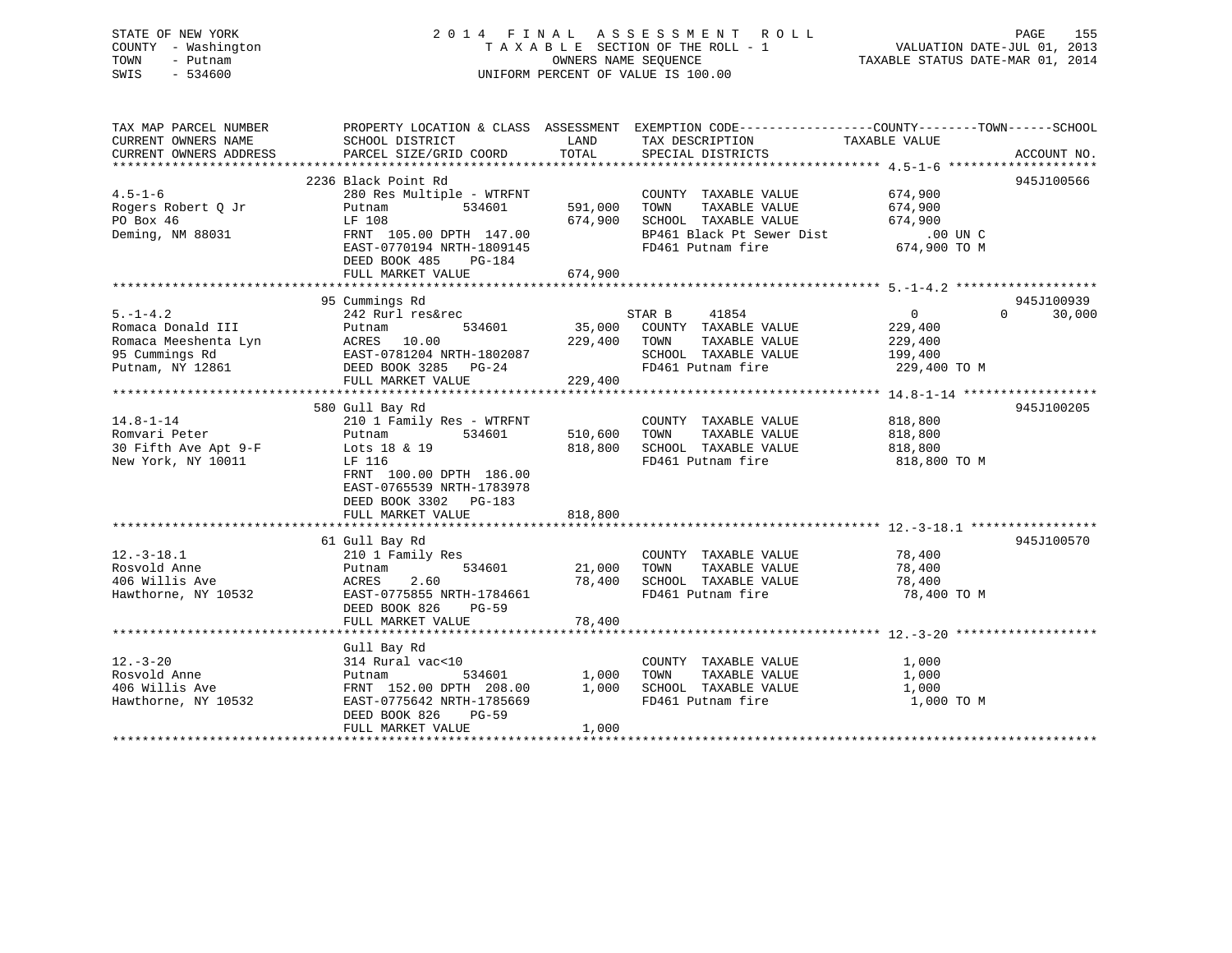# STATE OF NEW YORK 2 0 1 4 F I N A L A S S E S S M E N T R O L L PAGE 156 COUNTY - Washington T A X A B L E SECTION OF THE ROLL - 1 VALUATION DATE-JUL 01, 2013 TOWN - Putnam OWNERS NAME SEQUENCE TAXABLE STATUS DATE-MAR 01, 2014 SWIS - 534600 UNIFORM PERCENT OF VALUE IS 100.00

| TAX MAP PARCEL NUMBER<br>CURRENT OWNERS NAME  | PROPERTY LOCATION & CLASS ASSESSMENT EXEMPTION CODE---------------COUNTY-------TOWN-----SCHOOL<br>SCHOOL DISTRICT | LAND           | TAX DESCRIPTION                                                                   | TAXABLE VALUE        |             |
|-----------------------------------------------|-------------------------------------------------------------------------------------------------------------------|----------------|-----------------------------------------------------------------------------------|----------------------|-------------|
| CURRENT OWNERS ADDRESS                        | PARCEL SIZE/GRID COORD                                                                                            | TOTAL          | SPECIAL DISTRICTS                                                                 |                      | ACCOUNT NO. |
|                                               | Gull Bay Rd                                                                                                       |                |                                                                                   |                      | 945J100571  |
| $12. -3 - 19$                                 | 312 Vac w/imprv                                                                                                   |                | COUNTY TAXABLE VALUE 28,900                                                       |                      |             |
| Rosvold James T                               | Putnam                                                                                                            | 534601 23,300  | TOWN<br>TAXABLE VALUE 28,900                                                      |                      |             |
| Rosvold Aileen                                | 8.30<br>ACRES                                                                                                     |                | 28,900 SCHOOL TAXABLE VALUE 28,900 PD461 Putnam fire 28,900 TO M                  |                      |             |
| 8 East Hayestown Rd EAST-0775333 NRTH-1785069 |                                                                                                                   |                |                                                                                   |                      |             |
| Danbury, CT 06810                             | DEED BOOK 850 PG-330<br>FULL MARKET VALUE                                                                         | 28,900         |                                                                                   |                      |             |
|                                               |                                                                                                                   |                |                                                                                   |                      |             |
|                                               | Gull Bay Rd                                                                                                       |                |                                                                                   |                      | 945J100851  |
| $12.-3-18.2$                                  | 314 Rural vac<10                                                                                                  |                | COUNTY TAXABLE VALUE                                                              | 2,400                |             |
| Rosvold Olaf W                                | 534601 2,400<br>Putnam                                                                                            |                | TOWN<br>TAXABLE VALUE                                                             | 2,400                |             |
| Rosvold Bridgett                              | FRNT 275.00 DPTH 200.00                                                                                           |                | 2,400 SCHOOL TAXABLE VALUE 2,400                                                  |                      |             |
| 406 Willis Ave<br>Hawthorne, NY 10532         | EAST-0776075 NRTH-1784869                                                                                         |                | FD461 Putnam fire                                                                 | 2,400 TO M           |             |
|                                               | DEED BOOK 450<br>PG-353<br>FULL MARKET VALUE                                                                      | 2,400          |                                                                                   |                      |             |
|                                               |                                                                                                                   |                |                                                                                   |                      |             |
|                                               | Liddle-Harris Rd                                                                                                  |                |                                                                                   |                      | 945J100713  |
| $8. -2 - 4.1$                                 | 312 Vac w/imprv                                                                                                   |                | COUNTY TAXABLE VALUE                                                              | 133,800              |             |
| Rota Joseph T                                 | Putnam                                                                                                            | 534601 129,300 | TOWN<br>TAXABLE VALUE                                                             | 133,800              |             |
| 10242 State Rt 22                             | 1800/40                                                                                                           | 133,800        | SCHOOL TAXABLE VALUE                                                              | 133,800              |             |
| Granville, NY 12832                           | Deeded ROW 2657/348                                                                                               |                | FD461 Putnam fire                                                                 | 133,800 TO M         |             |
|                                               | ACRES 153.90<br>EAST-0772904 NRTH-1796338                                                                         |                |                                                                                   |                      |             |
|                                               | DEED BOOK 1800 PG-50                                                                                              |                |                                                                                   |                      |             |
|                                               | FULL MARKET VALUE                                                                                                 | 133,800        |                                                                                   |                      |             |
|                                               |                                                                                                                   |                |                                                                                   |                      |             |
|                                               | Tiroga Beach Ln                                                                                                   |                |                                                                                   |                      | 945J101045  |
| $1.14 - 1 - 1$                                | 314 Rural vac<10 - WTRFNT                                                                                         |                | COUNTY TAXABLE VALUE                                                              | 10,000<br>10.000     |             |
| Rourke John                                   | Putnam<br>534601                                                                                                  | 10,000 TOWN    | TAXABLE VALUE                                                                     | 10,000               |             |
| Rourke Louise                                 | Essex Co 807/169 10,000                                                                                           |                | SCHOOL TAXABLE VALUE                                                              | 10,000               |             |
| 285 Allen Rd<br>Porter Corners, NY 12859      | FRNT 85.00 DPTH 10.00<br>EAST-0772234 NRTH-1812719                                                                |                | DO UN C<br>BP461 Black Pt Sewer Dist 10,000 TO M<br>FD461 Putnam fire 10,000 TO M |                      |             |
|                                               | DEED BOOK 2986 PG-326                                                                                             |                |                                                                                   |                      |             |
|                                               | FULL MARKET VALUE                                                                                                 | 10,000         |                                                                                   |                      |             |
|                                               |                                                                                                                   |                |                                                                                   |                      |             |
|                                               | Tiroga Beach Ln                                                                                                   |                |                                                                                   |                      | 945J100321  |
| $1.14 - 1 - 3.1$                              | 314 Rural vac<10 - WTRFNT                                                                                         |                | COUNTY TAXABLE VALUE                                                              | 12,000<br>12.000     |             |
| Rowley David C                                | 534601<br>Putnam                                                                                                  | 12,000         | TAXABLE VALUE<br>TOWN                                                             | 12,000               |             |
| PO Box 10452                                  | Lot No. B<br>FRNT 176.00 DPTH 145.00                                                                              | 12,000         | SCHOOL TAXABLE VALUE                                                              | 12,000<br>$.00$ UN C |             |
| Albany, NY 12201                              | EAST-0772721 NRTH-1812734                                                                                         |                | BP461 Black Pt Sewer Dist<br>FD461 Putnam fire<br>FD461 Putnam fire               | 12,000 TO M          |             |
|                                               | DEED BOOK 2329 PG-180                                                                                             |                |                                                                                   |                      |             |
|                                               | FULL MARKET VALUE                                                                                                 | 12,000         |                                                                                   |                      |             |
|                                               |                                                                                                                   |                |                                                                                   |                      |             |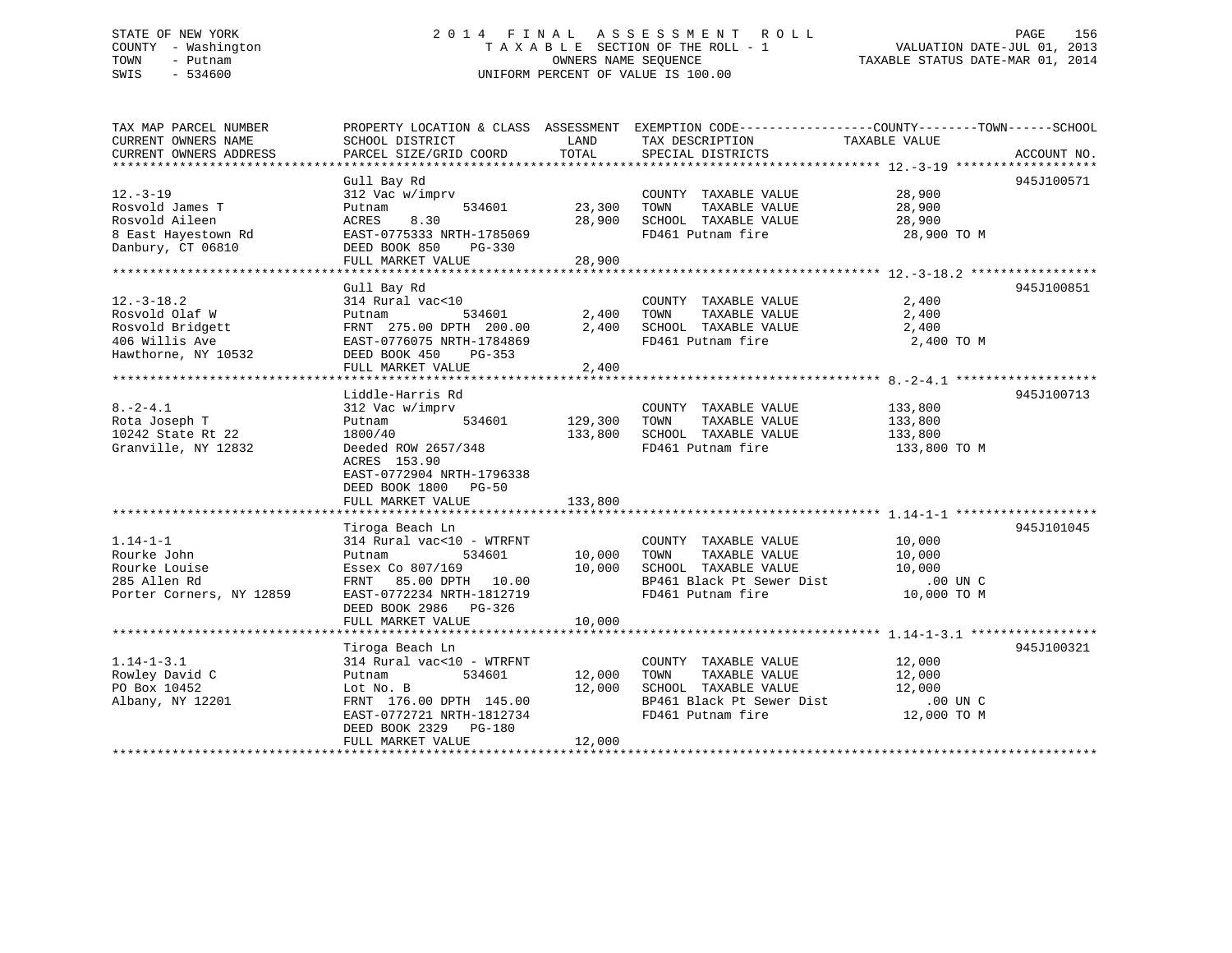# STATE OF NEW YORK 2 0 1 4 F I N A L A S S E S S M E N T R O L L PAGE 157 COUNTY - Washington T A X A B L E SECTION OF THE ROLL - 1 VALUATION DATE-JUL 01, 2013 TOWN - Putnam **CONNERS NAME SEQUENCE** TAXABLE STATUS DATE-MAR 01, 2014 SWIS - 534600 UNIFORM PERCENT OF VALUE IS 100.00

| TAX MAP PARCEL NUMBER<br>CURRENT OWNERS NAME<br>CURRENT OWNERS ADDRESS | PROPERTY LOCATION & CLASS ASSESSMENT<br>SCHOOL DISTRICT<br>PARCEL SIZE/GRID COORD | LAND<br>TOTAL    | TAX DESCRIPTION<br>SPECIAL DISTRICTS          | EXEMPTION CODE----------------COUNTY-------TOWN------SCHOOL<br>TAXABLE VALUE<br>ACCOUNT NO. |
|------------------------------------------------------------------------|-----------------------------------------------------------------------------------|------------------|-----------------------------------------------|---------------------------------------------------------------------------------------------|
|                                                                        |                                                                                   |                  |                                               |                                                                                             |
|                                                                        | Royal Anchorage Way                                                               |                  |                                               | 945J100990                                                                                  |
| $11.8 - 5 - 3$                                                         | 314 Rural vac<10                                                                  |                  | COUNTY TAXABLE VALUE                          | 59,700                                                                                      |
| Royal Anchorage                                                        | Putnam<br>534601                                                                  | 59,700           | TAXABLE VALUE<br>TOWN                         | 59,700                                                                                      |
| Homeowners Assoc Inc                                                   | $LR$ 's; $Lot19$                                                                  | 59,700           | SCHOOL TAXABLE VALUE                          | 59,700                                                                                      |
| Attn: Larry Walsh                                                      | $12.-5-3$                                                                         |                  | FD461 Putnam fire                             | 59,700 TO M                                                                                 |
| 21 Apple Rd                                                            | 61.00 DPTH 241.00<br>FRNT                                                         |                  |                                               |                                                                                             |
| West Sand Lake, NY 12196                                               | 0.62<br>ACRES                                                                     |                  |                                               |                                                                                             |
|                                                                        | EAST-0766757 NRTH-1792670                                                         |                  |                                               |                                                                                             |
|                                                                        | DEED BOOK 906<br>$PG-325$                                                         |                  |                                               |                                                                                             |
|                                                                        | FULL MARKET VALUE                                                                 | 59,700           |                                               |                                                                                             |
|                                                                        | 6514 Royal Anchorage Way                                                          |                  |                                               | 945J101001                                                                                  |
| $11.8 - 5 - 14$                                                        | 312 Vac w/imprv - WTRFNT                                                          |                  | COUNTY TAXABLE VALUE                          | 6,200                                                                                       |
| Royal Anchorage                                                        | Putnam<br>534601                                                                  | 5,500            | TOWN<br>TAXABLE VALUE                         | 6,200                                                                                       |
| Homeowners Assoc Inc                                                   | Boathouse & Docks: Lot 1                                                          | 6,200            | SCHOOL TAXABLE VALUE                          | 6,200                                                                                       |
| Attn: Larry Walsh                                                      | LF 117                                                                            |                  | FD461 Putnam fire                             | 6,200 TO M                                                                                  |
| 21 Apple Rd                                                            | $12. - 5 - 14$                                                                    |                  |                                               |                                                                                             |
| West Sand Lake, NY 12196                                               | FRNT 112.00 DPTH 142.00                                                           |                  |                                               |                                                                                             |
|                                                                        | EAST-0766688 NRTH-1792181                                                         |                  |                                               |                                                                                             |
|                                                                        | DEED BOOK 906<br>$PG-323$                                                         |                  |                                               |                                                                                             |
|                                                                        | FULL MARKET VALUE<br>*********************                                        | 6,200            |                                               |                                                                                             |
|                                                                        |                                                                                   |                  |                                               |                                                                                             |
| $11.8 - 5 - 7$                                                         | Royal Anchorage Way<br>853 Sewage                                                 |                  | COUNTY TAXABLE VALUE                          | 945J100992<br>700                                                                           |
| Royal Anchorage Estates                                                | Putnam<br>534601                                                                  | 700              | TOWN<br>TAXABLE VALUE                         | 700                                                                                         |
| Homeowners Inc                                                         | Vac Land/lake Rights                                                              | 700              | SCHOOL TAXABLE VALUE                          | 700                                                                                         |
| Attn: Larry Walsh                                                      | Sewage Disposal Site                                                              |                  | FD461 Putnam fire                             | 700 TO M                                                                                    |
| 21 Apple Rd                                                            | $12.-5-7$                                                                         |                  |                                               |                                                                                             |
| West Sand Lake, NY 12196                                               | FRNT 131.00 DPTH<br>96.00                                                         |                  |                                               |                                                                                             |
|                                                                        | EAST-0767029 NRTH-1792432                                                         |                  |                                               |                                                                                             |
|                                                                        | DEED BOOK 653<br>PG-229                                                           |                  |                                               |                                                                                             |
|                                                                        | FULL MARKET VALUE                                                                 | 700              |                                               |                                                                                             |
|                                                                        | **************************                                                        |                  |                                               |                                                                                             |
|                                                                        | Donat Turnpike Way                                                                |                  |                                               | 945J100961                                                                                  |
| $12. - 1 - 2.2$                                                        | 322 Rural vac>10                                                                  |                  | COUNTY TAXABLE VALUE                          | 30,600                                                                                      |
| Royal Anchorage Estates<br>Homeowners Inc                              | Putnam<br>534601<br>ACRES<br>61.10                                                | 30,600<br>30,600 | TAXABLE VALUE<br>TOWN<br>SCHOOL TAXABLE VALUE | 30,600<br>30,600                                                                            |
| Attn: Larry Walsh                                                      | EAST-0768266 NRTH-1792529                                                         |                  | FD461 Putnam fire                             | 30,600 TO M                                                                                 |
| 21 Apple Rd                                                            | DEED BOOK 653<br>PG-229                                                           |                  |                                               |                                                                                             |
| West Sand Lake, NY 12196                                               | FULL MARKET VALUE                                                                 | 30,600           |                                               |                                                                                             |
| ***********************                                                | ********************                                                              | **********       |                                               |                                                                                             |
|                                                                        | 76 Rupp Ln                                                                        |                  |                                               | 945J100852                                                                                  |
| $12. - 2 - 7.4$                                                        | 260 Seasonal res                                                                  |                  | COUNTY TAXABLE VALUE                          | 72,700                                                                                      |
| Rozell Matthew                                                         | Putnam<br>534601                                                                  | 17,100           | TOWN<br>TAXABLE VALUE                         | 72,700                                                                                      |
| Rozell Laura L                                                         | 2484/209                                                                          | 72,700           | SCHOOL TAXABLE VALUE                          | 72,700                                                                                      |
| 5630 County Route 30                                                   | 7.05<br>ACRES                                                                     |                  | FD461 Putnam fire                             | 72,700 TO M                                                                                 |
| Granville, NY 12832                                                    | EAST-0778525 NRTH-1788462                                                         |                  |                                               |                                                                                             |
|                                                                        | DEED BOOK 2903<br>$PG-50$<br>FULL MARKET VALUE                                    | 72,700           |                                               |                                                                                             |
|                                                                        |                                                                                   |                  |                                               |                                                                                             |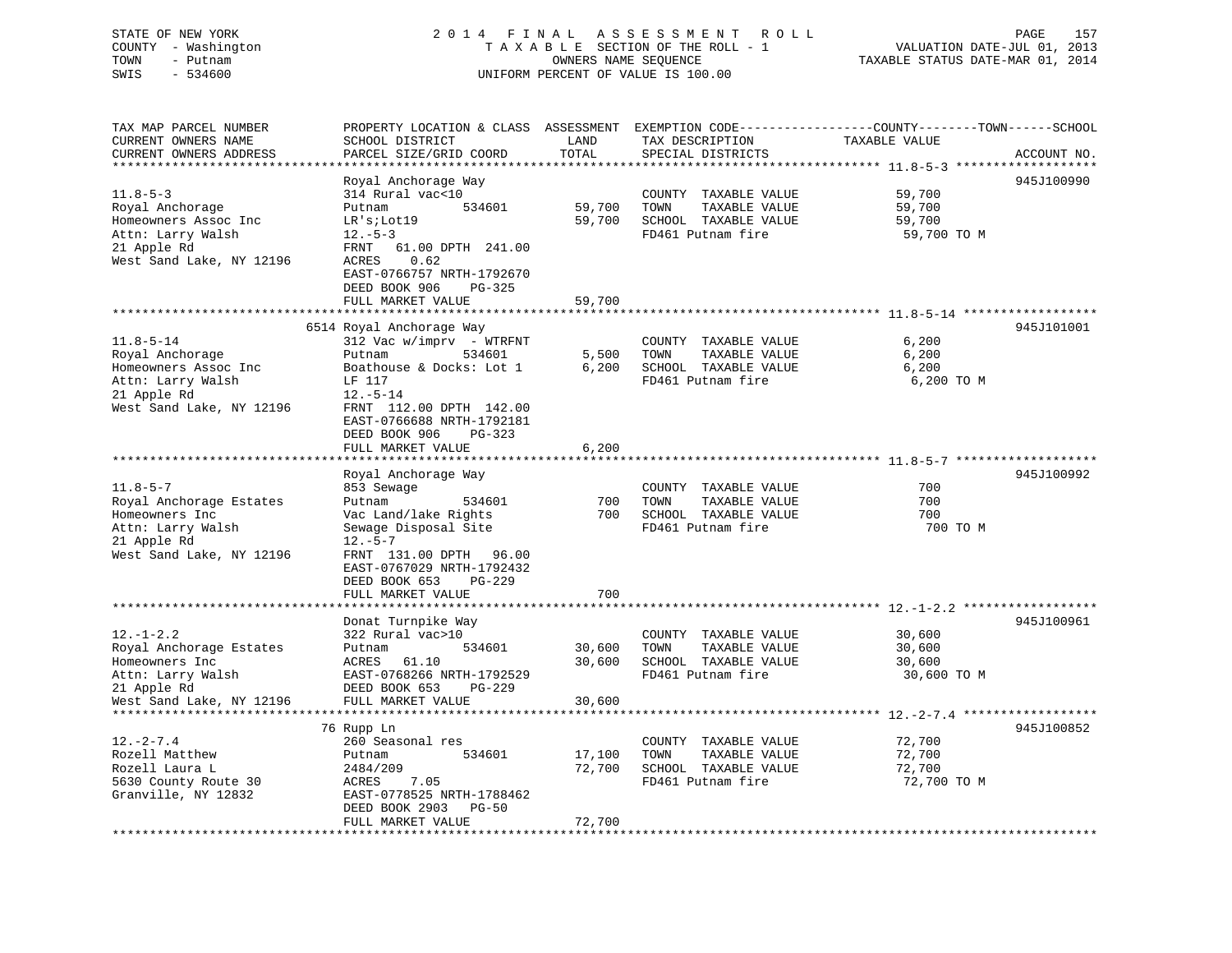| STATE OF NEW YORK<br>COUNTY - Washington<br>TOWN<br>- Putnam<br>SWIS<br>$-534600$          | 2014 FINAL ASSESSMENT<br>TAXABLE SECTION OF THE ROLL - 1<br>UNIFORM PERCENT OF VALUE IS 100.00                                                             | R O L L<br>PAGE<br>158<br>VALUATION DATE-JUL 01, 2013<br>TAXABLE STATUS DATE-MAR 01, 2014                        |                                                                                                                                 |
|--------------------------------------------------------------------------------------------|------------------------------------------------------------------------------------------------------------------------------------------------------------|------------------------------------------------------------------------------------------------------------------|---------------------------------------------------------------------------------------------------------------------------------|
| TAX MAP PARCEL NUMBER<br>CURRENT OWNERS NAME<br>CURRENT OWNERS ADDRESS                     | SCHOOL DISTRICT<br>PARCEL SIZE/GRID COORD                                                                                                                  | TAX DESCRIPTION<br>LAND<br>TOTAL<br>SPECIAL DISTRICTS                                                            | PROPERTY LOCATION & CLASS ASSESSMENT EXEMPTION CODE---------------COUNTY-------TOWN------SCHOOL<br>TAXABLE VALUE<br>ACCOUNT NO. |
|                                                                                            | 4203 Link Way                                                                                                                                              |                                                                                                                  | 945J100573                                                                                                                      |
| $11.20 - 4 - 22$<br>Rudt Robert<br>McKenzie Cecilia<br>526 Gull Bay Rd<br>Putnam, NY 12861 | 312 Vac w/imprv - WTRFNT<br>Putnam<br>534601<br>Lf 30<br>FRNT 25.00 DPTH 165.00<br>EAST-0766830 NRTH-1786293<br>DEED BOOK 2816 PG-208                      | COUNTY TAXABLE VALUE<br>153,260<br>TOWN<br>TAXABLE VALUE<br>182,460<br>SCHOOL TAXABLE VALUE<br>FD461 Putnam fire | 182,460<br>182,460<br>182,460<br>182,460 TO M                                                                                   |
|                                                                                            | FULL MARKET VALUE                                                                                                                                          | 182,460                                                                                                          |                                                                                                                                 |
| $11.20 - 4 - 24$                                                                           | 4317 Link Way<br>260 Seasonal res - WTRFNT                                                                                                                 | COUNTY TAXABLE VALUE                                                                                             | 945J100091<br>365,000                                                                                                           |
| Rudt Robert<br>526 Gull Bay Rd<br>Putnam Station, NY 12861                                 | Putnam<br>534601<br>Lot 15/15A/16/16a<br>LF 70<br>FRNT<br>90.00 DPTH 162.00<br>EAST-0766919 NRTH-1786278<br>DEED BOOK 733<br>$PG-87$<br>FULL MARKET VALUE  | 254,500<br>TOWN<br>TAXABLE VALUE<br>365,000<br>SCHOOL TAXABLE VALUE<br>FD461 Putnam fire<br>365,000              | 365,000<br>365,000<br>365,000 TO M                                                                                              |
|                                                                                            |                                                                                                                                                            |                                                                                                                  |                                                                                                                                 |
| $11.20 - 4 - 20$<br>Rudt Robert J<br>526 Gull Bay Rd<br>Putnam Station, NY 12861           | 4211 Link Way<br>260 Seasonal res - WTRFNT<br>Putnam<br>534601<br>LF 280<br>FRNT 280.00 DPTH 208.00<br>EAST-0766663 NRTH-1786275<br>DEED BOOK 602<br>PG-86 | COUNTY TAXABLE VALUE<br>315,700<br>TOWN<br>TAXABLE VALUE<br>405,000<br>SCHOOL TAXABLE VALUE<br>FD461 Putnam fire | 945J100575<br>405,000<br>405,000<br>405,000<br>405,000 TO M                                                                     |
|                                                                                            | FULL MARKET VALUE                                                                                                                                          | 405,000                                                                                                          |                                                                                                                                 |
|                                                                                            | 4205 Link Way                                                                                                                                              |                                                                                                                  | 945J100545                                                                                                                      |
| $11.20 - 4 - 21$<br>Rudt Robert J<br>526 Gull Bay Rd<br>Putnam Station, NY 12861           | $312$ Vac w/imprv - WTRFNT<br>534601<br>Putnam<br>ELF 50<br>FRNT 60.00 DPTH 185.00<br>EAST-0766791 NRTH-1786309<br>DEED BOOK 591<br><b>PG-119</b>          | COUNTY TAXABLE VALUE<br>239,130<br>TOWN<br>TAXABLE VALUE<br>246,330<br>SCHOOL TAXABLE VALUE<br>FD461 Putnam fire | 246,330<br>246,330<br>246,330<br>246,330 TO M                                                                                   |
|                                                                                            | FULL MARKET VALUE                                                                                                                                          | 246,330                                                                                                          |                                                                                                                                 |
|                                                                                            | 526 Gull Bay Rd                                                                                                                                            |                                                                                                                  | 945J100574                                                                                                                      |
| $14.8 - 1 - 20$<br>Rudt Robert J<br>526 Gull Bay Rd<br>Putnam Station, NY 12861            | 210 1 Family Res - WTRFNT<br>Putnam<br>534601<br>LF 102<br>FRNT 106.00 DPTH 190.00<br>EAST-0766062 NRTH-1784742                                            | COUNTY TAXABLE VALUE<br>305,100<br>TOWN<br>TAXABLE VALUE<br>425,000<br>SCHOOL TAXABLE VALUE<br>FD461 Putnam fire | 425,000<br>425,000<br>425,000<br>425,000 TO M                                                                                   |
|                                                                                            | DEED BOOK 466<br>PG-445<br>FULL MARKET VALUE                                                                                                               | 425,000                                                                                                          |                                                                                                                                 |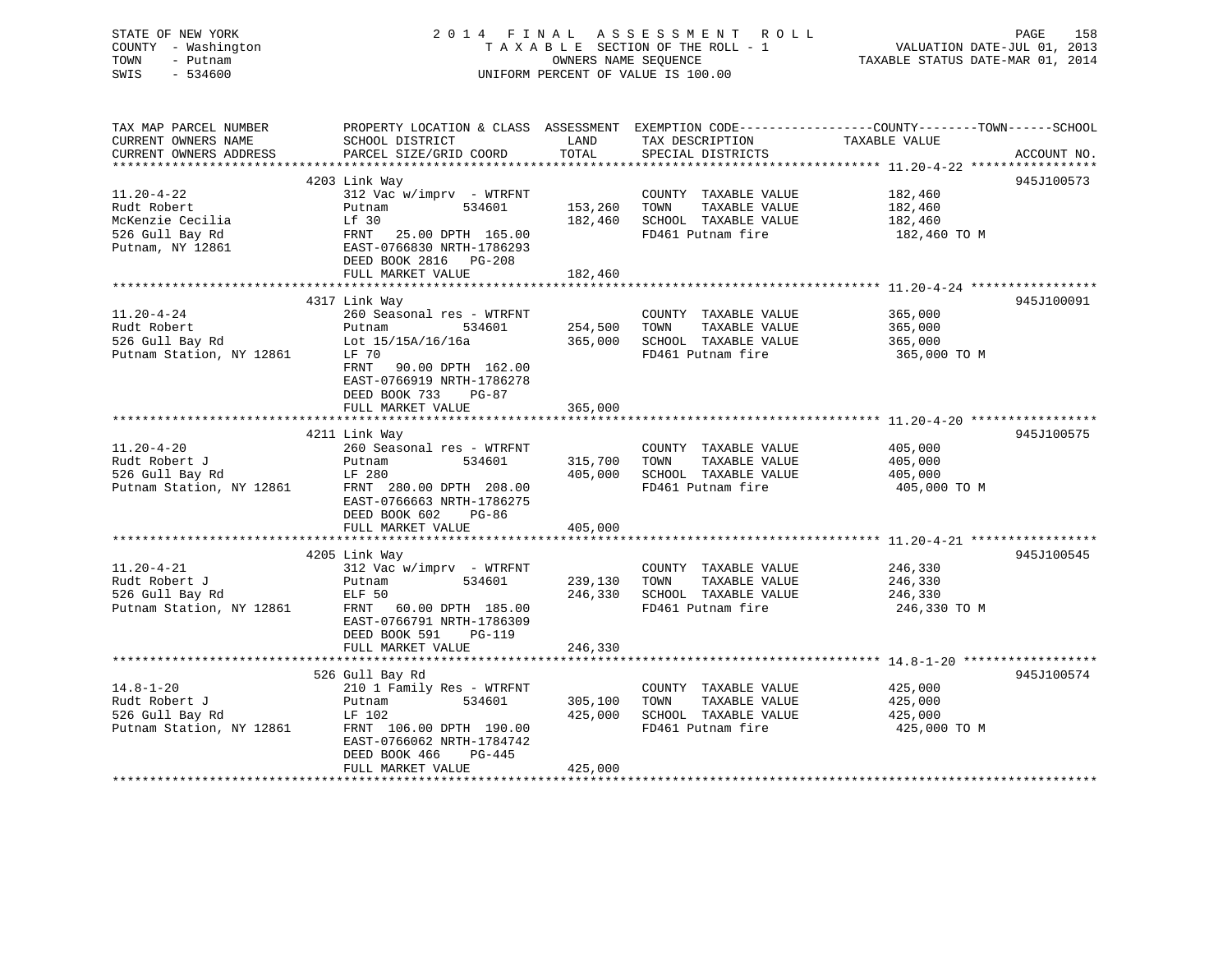| STATE OF NEW YORK<br>COUNTY - Washington<br>- Putnam<br>TOWN<br>SWIS<br>$-534600$ | A S S E S S M E N T<br>2014 FINAL<br>ROLL<br>TAXABLE SECTION OF THE ROLL - 1<br>OWNERS NAME SEQUENCE<br>UNIFORM PERCENT OF VALUE IS 100.00 |               |                                                                                                 | VALUATION DATE-JUL 01, 2013<br>TAXABLE STATUS DATE-MAR 01, 2014 | PAGE<br>159 |
|-----------------------------------------------------------------------------------|--------------------------------------------------------------------------------------------------------------------------------------------|---------------|-------------------------------------------------------------------------------------------------|-----------------------------------------------------------------|-------------|
| TAX MAP PARCEL NUMBER                                                             |                                                                                                                                            |               | PROPERTY LOCATION & CLASS ASSESSMENT EXEMPTION CODE---------------COUNTY-------TOWN------SCHOOL |                                                                 |             |
| CURRENT OWNERS NAME<br>CURRENT OWNERS ADDRESS                                     | SCHOOL DISTRICT<br>PARCEL SIZE/GRID COORD                                                                                                  | LAND<br>TOTAL | TAX DESCRIPTION<br>SPECIAL DISTRICTS                                                            | TAXABLE VALUE                                                   | ACCOUNT NO. |
|                                                                                   |                                                                                                                                            |               |                                                                                                 |                                                                 |             |
|                                                                                   | 16151 State Route 22                                                                                                                       |               |                                                                                                 |                                                                 |             |
| $15. - 1 - 17.1$                                                                  | 240 Rural res                                                                                                                              |               | 41720<br>AG DIST                                                                                | 59,360<br>59,360                                                | 59,360      |
| Rudt Robert J                                                                     | 534601<br>Putnam                                                                                                                           | 278,300       | COUNTY TAXABLE VALUE                                                                            | 270,240                                                         |             |
| McKenzie Cecilia L                                                                | Lease Lane LLC                                                                                                                             | 329,600       | TAXABLE VALUE<br>TOWN                                                                           | 270,240                                                         |             |
| 526 Gull Bay Rd                                                                   | Hse under construction                                                                                                                     |               | SCHOOL TAXABLE VALUE                                                                            | 270,240                                                         |             |
| Putnam Station, NY 12861                                                          | ACRES 401.50                                                                                                                               |               | FD461 Putnam fire                                                                               | 329,600 TO M                                                    |             |
|                                                                                   | EAST-0771025 NRTH-1778445                                                                                                                  |               |                                                                                                 |                                                                 |             |
| MAY BE SUBJECT TO PAYMENT                                                         | DEED BOOK 2005 PG-126                                                                                                                      |               |                                                                                                 |                                                                 |             |
| UNDER AGDIST LAW TIL 2018                                                         | FULL MARKET VALUE                                                                                                                          | 329,600       |                                                                                                 |                                                                 |             |
|                                                                                   | 20 Rupp Ln                                                                                                                                 |               |                                                                                                 |                                                                 | 945J100891  |
| $12. - 2 - 7.5$                                                                   | 270 Mfg housing                                                                                                                            |               | COUNTY TAXABLE VALUE                                                                            | 48,600                                                          |             |
| Rupp George                                                                       | Putnam<br>534601                                                                                                                           | 35,000        | TOWN<br>TAXABLE VALUE                                                                           | 48,600                                                          |             |
| Rupp Betty Jo                                                                     | Mobile Home/stg Bldg/land                                                                                                                  | 48,600        | SCHOOL TAXABLE VALUE                                                                            | 48,600                                                          |             |
| 743 Broad St                                                                      | 10.00<br>ACRES                                                                                                                             |               | FD461 Putnam fire                                                                               | 48,600 TO M                                                     |             |
| Bloomfield, NJ 07003                                                              | EAST-0778752 NRTH-1787912                                                                                                                  |               |                                                                                                 |                                                                 |             |
|                                                                                   | DEED BOOK 668<br>$PG-329$                                                                                                                  |               |                                                                                                 |                                                                 |             |
|                                                                                   | FULL MARKET VALUE                                                                                                                          | 48,600        |                                                                                                 |                                                                 |             |
|                                                                                   |                                                                                                                                            |               |                                                                                                 |                                                                 |             |
|                                                                                   | 1903 Railroad Way South                                                                                                                    |               |                                                                                                 |                                                                 | 945J100496  |
| $16. - 1 - 8$                                                                     | 260 Seasonal res - WTRFNT                                                                                                                  |               | COUNTY TAXABLE VALUE                                                                            | 3,000                                                           |             |
| Russell Debra                                                                     | Putnam<br>534601                                                                                                                           | 2,700         | TAXABLE VALUE<br>TOWN                                                                           | 3,000                                                           |             |
| Russell Michael                                                                   | LF 30                                                                                                                                      | 3,000         | SCHOOL TAXABLE VALUE                                                                            | 3,000                                                           |             |
| 72 Second St                                                                      | FRNT<br>30.00 DPTH 40.00                                                                                                                   |               | FD461 Putnam fire                                                                               | 3,000 TO M                                                      |             |
| Waterford, NY 12188                                                               | EAST-0789000 NRTH-1783369                                                                                                                  |               |                                                                                                 |                                                                 |             |
|                                                                                   | DEED BOOK 3408 PG-26                                                                                                                       |               |                                                                                                 |                                                                 |             |
| PRIOR OWNER ON 3/01/2014                                                          | FULL MARKET VALUE                                                                                                                          | 3,000         |                                                                                                 |                                                                 |             |
| Doin Alice                                                                        |                                                                                                                                            |               |                                                                                                 |                                                                 |             |
|                                                                                   | Royal Anchorage Way                                                                                                                        |               |                                                                                                 |                                                                 | 945J100994  |
| $11.8 - 5 - 9$                                                                    | 314 Rural vac<10                                                                                                                           |               | COUNTY TAXABLE VALUE                                                                            | 70,000                                                          |             |
| Russell Donald                                                                    | Putnam<br>534601                                                                                                                           | 70,000        | TAXABLE VALUE<br>TOWN                                                                           | 70,000                                                          |             |
| Russell Leslie                                                                    | LR's: Lot 16                                                                                                                               | 70,000        | SCHOOL TAXABLE VALUE                                                                            | 70,000                                                          |             |
| PO Box 793                                                                        | $12.-5-9$                                                                                                                                  |               | FD461 Putnam fire                                                                               | 70,000 TO M                                                     |             |
| Bolton Landing, NY 12814                                                          | FRNT 106.00 DPTH 92.00                                                                                                                     |               |                                                                                                 |                                                                 |             |
|                                                                                   | EAST-0766926 NRTH-1792418                                                                                                                  |               |                                                                                                 |                                                                 |             |
|                                                                                   | DEED BOOK 498<br>$PG-865$                                                                                                                  |               |                                                                                                 |                                                                 |             |
|                                                                                   | FULL MARKET VALUE                                                                                                                          | 70,000        |                                                                                                 |                                                                 |             |
|                                                                                   |                                                                                                                                            |               |                                                                                                 |                                                                 |             |

|                          | 37 Smith Way              |                  |                         |              | 945J101090 |
|--------------------------|---------------------------|------------------|-------------------------|--------------|------------|
| $9. - 1 - 27.4$          | 210 1 Family Res          |                  | 41854<br>STAR B         |              | 30,000     |
| Russell Douglas A Sr     | Putnam                    | 534601<br>22,500 | TAXABLE VALUE<br>COUNTY | 192,800      |            |
| 37 Smith Way             | 3.00<br>ACRES             | 192,800          | TOWN<br>TAXABLE VALUE   | 192,800      |            |
| Putnam Station, NY 12861 | EAST-0781051 NRTH-1796905 |                  | TAXABLE VALUE<br>SCHOOL | 162,800      |            |
|                          | DEED BOOK 737             | PG-202           | FD461 Putnam fire       | 192,800 TO M |            |
|                          | FULL MARKET VALUE         | 192,800          |                         |              |            |
|                          |                           |                  |                         |              |            |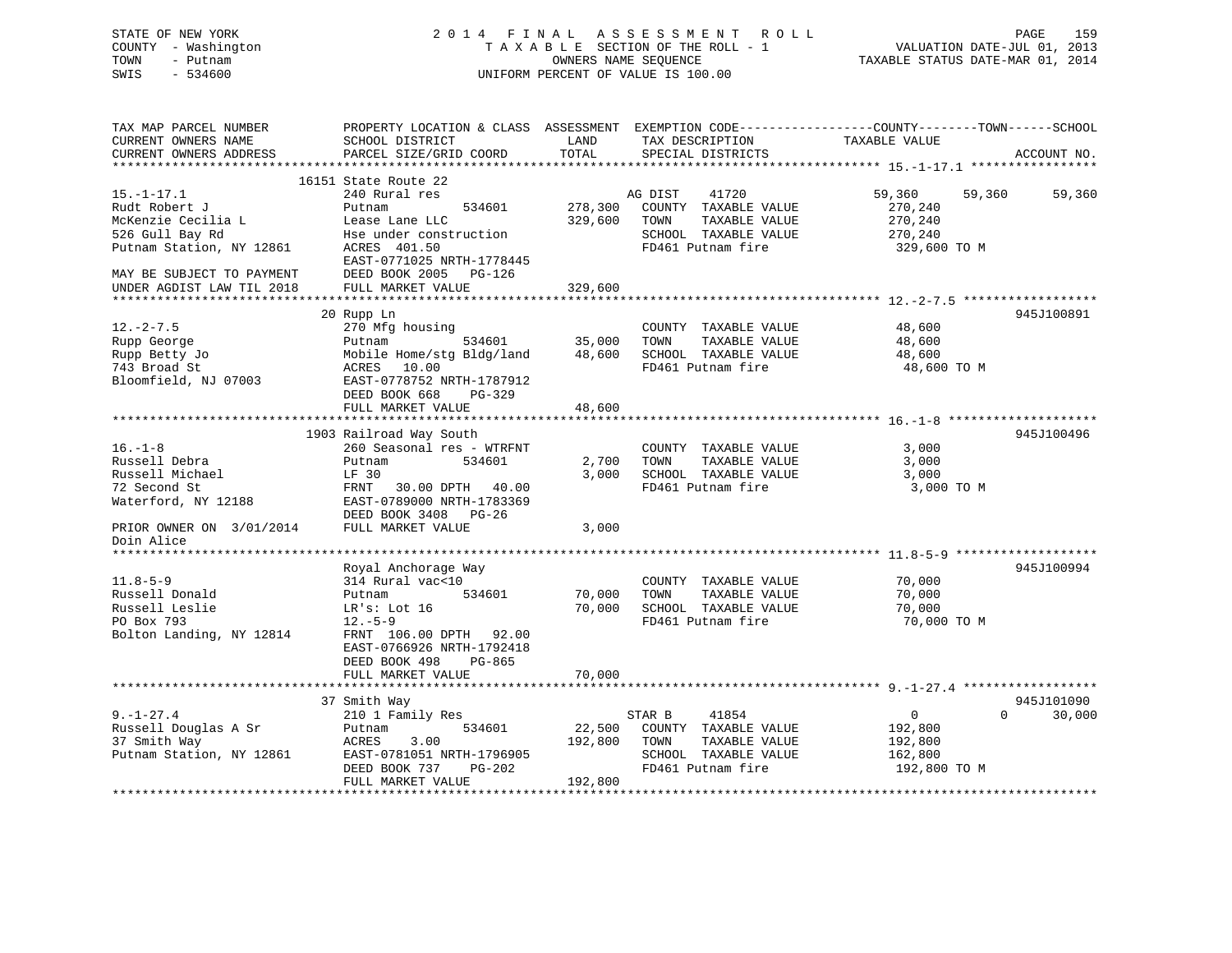# STATE OF NEW YORK 2 0 1 4 F I N A L A S S E S S M E N T R O L L PAGE 160 COUNTY - Washington T A X A B L E SECTION OF THE ROLL - 1 VALUATION DATE-JUL 01, 2013 TOWN - Putnam **CONNERS NAME SEQUENCE** TAXABLE STATUS DATE-MAR 01, 2014 SWIS - 534600 UNIFORM PERCENT OF VALUE IS 100.00

| TAX MAP PARCEL NUMBER<br>CURRENT OWNERS NAME | PROPERTY LOCATION & CLASS ASSESSMENT<br>SCHOOL DISTRICT | LAND    | TAX DESCRIPTION           | EXEMPTION CODE-----------------COUNTY-------TOWN------SCHOOL<br>TAXABLE VALUE |
|----------------------------------------------|---------------------------------------------------------|---------|---------------------------|-------------------------------------------------------------------------------|
| CURRENT OWNERS ADDRESS                       | PARCEL SIZE/GRID COORD                                  | TOTAL   | SPECIAL DISTRICTS         | ACCOUNT NO.                                                                   |
|                                              | 5081 Sagamore Rd                                        |         |                           | 945J100806                                                                    |
| $12. - 4 - 28$                               | 260 Seasonal res                                        |         | COUNTY TAXABLE VALUE      | 117,700                                                                       |
| Ryan Colleen M                               | 534601<br>Putnam                                        | 65,700  | TOWN<br>TAXABLE VALUE     | 117,700                                                                       |
| Ryan Cheryl A                                | H & Lot                                                 | 117,700 | SCHOOL TAXABLE VALUE      | 117,700                                                                       |
| 216 Lancaster St                             | FRNT 100.00 DPTH 115.00                                 |         | FD461 Putnam fire         | 117,700 TO M                                                                  |
| Albany, NY 12210                             | EAST-0767030 NRTH-1787415                               |         |                           |                                                                               |
|                                              | DEED BOOK 2893<br>PG-199                                |         |                           |                                                                               |
|                                              | FULL MARKET VALUE                                       | 117,700 |                           |                                                                               |
|                                              |                                                         |         |                           |                                                                               |
|                                              | 126 Cummings Rd                                         |         |                           |                                                                               |
| $9. - 1 - 4.2$                               | 210 1 Family Res                                        |         | COUNTY TAXABLE VALUE      | 110,600                                                                       |
| Ryan Scott C                                 | 534601<br>Putnam                                        | 31,500  | TOWN<br>TAXABLE VALUE     | 110,600                                                                       |
| Russell Tonya J                              | ACRES<br>6.50                                           | 110,600 | SCHOOL TAXABLE VALUE      | 110,600                                                                       |
| 126 Cummings Rd                              | EAST-0781899 NRTH-1801489                               |         | FD461 Putnam fire         | 110,600 TO M                                                                  |
| Putnam, NY 12861                             | DEED BOOK 2274 PG-21                                    |         |                           |                                                                               |
|                                              | FULL MARKET VALUE                                       | 110,600 |                           |                                                                               |
|                                              |                                                         |         |                           |                                                                               |
|                                              | 6017 Donat Turnpike Way                                 |         |                           | 945J100731                                                                    |
| $12. - 1 - 2.1$                              | 312 Vac w/imprv - WTRFNT                                |         | COUNTY TAXABLE VALUE      | 30,000                                                                        |
| Sagamore Community Assoc Inc                 | Putnam<br>534601                                        | 15,200  | TAXABLE VALUE<br>TOWN     | 30,000                                                                        |
| Attn: Jim Barshinger                         | Recreation Area: 420/984                                | 30,000  | SCHOOL TAXABLE VALUE      | 30,000                                                                        |
| 230 Oakwood Dr<br>State College, PA 16801    | LF 320<br>ACRES                                         |         | FD461 Putnam fire         | 30,000 TO M                                                                   |
|                                              | 2.10<br>EAST-0767019 NRTH-1792177                       |         |                           |                                                                               |
|                                              | DEED BOOK 493<br>$PG-86$                                |         |                           |                                                                               |
|                                              | FULL MARKET VALUE                                       | 30,000  |                           |                                                                               |
|                                              |                                                         |         |                           |                                                                               |
|                                              | Donat Turnpike Way                                      |         |                           | 945J100869                                                                    |
| $12. - 1 - 27$                               | 692 Road/str/hwy                                        |         | COUNTY TAXABLE VALUE      | 4,500                                                                         |
| Sagamore Community Assoc Inc                 | 534601<br>Putnam                                        | 4,500   | TOWN<br>TAXABLE VALUE     | 4,500                                                                         |
| Attn: Jim Barshinger                         | ROW 50'                                                 | 4,500   | SCHOOL TAXABLE VALUE      | 4,500                                                                         |
| 230 Oakwood Dr                               | ACRES<br>4.50                                           |         | FD461 Putnam fire         | 4,500 TO M                                                                    |
| State College, PA 16801                      | EAST-0767728 NRTH-1792103                               |         |                           |                                                                               |
|                                              | DEED BOOK 493<br>PG-86                                  |         |                           |                                                                               |
|                                              | FULL MARKET VALUE                                       | 4,500   |                           |                                                                               |
|                                              |                                                         |         |                           |                                                                               |
|                                              | 2234 Black Point Rd                                     |         |                           | 945J100648                                                                    |
| $4.5 - 1 - 5$                                | 260 Seasonal res - WTRFNT                               |         | COUNTY TAXABLE VALUE      | 648,800                                                                       |
| Sage Norma Strong                            | 534601<br>Putnam                                        | 567,300 | TOWN<br>TAXABLE VALUE     | 648,800                                                                       |
| Sage Gordon G                                | LF 100                                                  | 648,800 | SCHOOL TAXABLE VALUE      | 648,800                                                                       |
| 90 Grace Ave                                 | FRNT 100.00 DPTH 158.00                                 |         | BP461 Black Pt Sewer Dist | $.00$ UN $C$                                                                  |
| Ticonderoga, NY 12883                        | EAST-0770264 NRTH-1809222                               |         | FD461 Putnam fire         | 648,800 TO M                                                                  |
|                                              | DEED BOOK 539<br>$PG-343$                               |         |                           |                                                                               |
|                                              | FULL MARKET VALUE                                       | 648,800 |                           |                                                                               |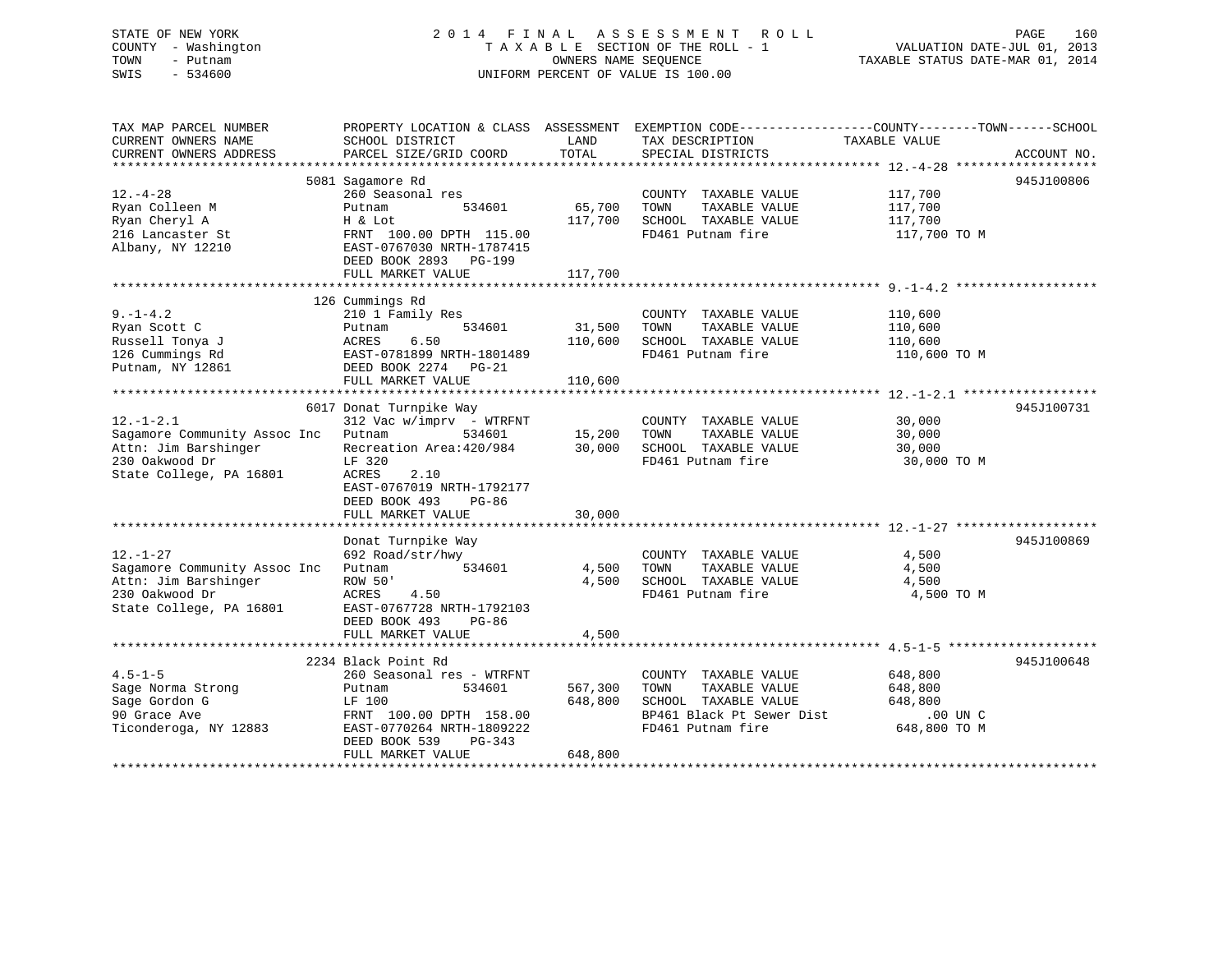| STATE OF NEW YORK<br>COUNTY - Washington<br>TOWN<br>- Putnam<br>SWIS<br>$-534600$ |                                           | OWNERS NAME SEQUENCE | 2014 FINAL ASSESSMENT ROLL<br>TAXABLE SECTION OF THE ROLL - 1<br>UNIFORM PERCENT OF VALUE IS 100.00 | PAGE<br>VALUATION DATE-JUL 01, 2013<br>TAXABLE STATUS DATE-MAR 01, 2014                                        | 161 |
|-----------------------------------------------------------------------------------|-------------------------------------------|----------------------|-----------------------------------------------------------------------------------------------------|----------------------------------------------------------------------------------------------------------------|-----|
| TAX MAP PARCEL NUMBER<br>CURRENT OWNERS NAME<br>CURRENT OWNERS ADDRESS            | SCHOOL DISTRICT<br>PARCEL SIZE/GRID COORD | LAND<br>TOTAL        | TAX DESCRIPTION TAXABLE VALUE<br>SPECIAL DISTRICTS                                                  | PROPERTY LOCATION & CLASS ASSESSMENT EXEMPTION CODE----------------COUNTY-------TOWN-----SCHOOL<br>ACCOUNT NO. |     |
|                                                                                   | 2230 Black Point Rd                       |                      |                                                                                                     | 945J100578                                                                                                     |     |
| $4.5 - 1 - 4$                                                                     | 280 Res Multiple - WTRFNT                 |                      | COUNTY TAXABLE VALUE                                                                                | 941,500                                                                                                        |     |
| Sambrook Richard M                                                                | Putnam<br>534601                          | 662,000 TOWN         | TAXABLE VALUE                                                                                       | 941,500                                                                                                        |     |
| Bunker Roger E Trstee<br>12 Timber Marsh Ln                                       | 2228 Black Pt Rd                          |                      | 941,500 SCHOOL TAXABLE VALUE                                                                        | 941,500                                                                                                        |     |
|                                                                                   | 165' Lf; ESMT 793/323, 34                 |                      | BP461 Black Pt Sewer Dist                                                                           | $.00$ UN C                                                                                                     |     |
| Hilton Head Island, SC 29926 ACRES 1.10                                           | EAST-0770350 NRTH-1809319                 |                      | FD461 Putnam fire                                                                                   | 941,500 TO M                                                                                                   |     |
|                                                                                   | DEED BOOK 2543 PG-1                       |                      |                                                                                                     |                                                                                                                |     |
|                                                                                   | FULL MARKET VALUE                         | 941,500              |                                                                                                     |                                                                                                                |     |
|                                                                                   | 2298 Black Point Rd                       |                      |                                                                                                     | 945J100296                                                                                                     |     |
| $4.5 - 1 - 21$                                                                    | 210 1 Family Res - WTRFNT                 |                      | COUNTY TAXABLE VALUE                                                                                | 435,200                                                                                                        |     |
| Sambrook Scott D                                                                  | 534601<br>Putnam                          | 341,600              | TAXABLE VALUE<br>TOWN                                                                               | 435,200                                                                                                        |     |
|                                                                                   | LF 50                                     | 435,200              | SCHOOL TAXABLE VALUE                                                                                | 435,200                                                                                                        |     |
| Sambrook Scott D<br>Sambrook Sally I<br>PO Box 685                                | FRNT 50.00 DPTH 145.00                    |                      | BP461 Black Pt Sewer Dist                                                                           | $.00$ UN C                                                                                                     |     |
| Clifton Park, NY 12065                                                            | EAST-0769503 NRTH-1807908                 |                      | FD461 Putnam fire                                                                                   | 435,200 TO M                                                                                                   |     |
|                                                                                   | DEED BOOK 1979 PG-23                      |                      |                                                                                                     |                                                                                                                |     |
|                                                                                   | FULL MARKET VALUE                         | 435,200              |                                                                                                     |                                                                                                                |     |
|                                                                                   |                                           |                      |                                                                                                     |                                                                                                                |     |
|                                                                                   | 2296 Black Point Rd                       |                      |                                                                                                     | 945J100069                                                                                                     |     |
| $4.5 - 1 - 20$                                                                    | 210 1 Family Res - WTRFNT<br>534601       | 527,000 TOWN         | COUNTY TAXABLE VALUE                                                                                | 802,700                                                                                                        |     |
| Sambrook Scott Trustee<br>c/o Howard Sambrook                                     | Putnam<br>LF 91                           |                      | TAXABLE VALUE<br>802,700 SCHOOL TAXABLE VALUE                                                       | 802,700<br>802,700                                                                                             |     |
| 2296 Black Point Rd                                                               |                                           |                      | BP461 Black Pt Sewer Dist                                                                           | $.00$ UN C                                                                                                     |     |
| Ticonderoga, NY 12883                                                             |                                           |                      | FD461 Putnam fire                                                                                   | 802,700 TO M                                                                                                   |     |
|                                                                                   | DEED BOOK 3025 PG-188                     |                      |                                                                                                     |                                                                                                                |     |
|                                                                                   | FULL MARKET VALUE                         | 802,700              |                                                                                                     |                                                                                                                |     |
|                                                                                   |                                           |                      |                                                                                                     |                                                                                                                |     |
|                                                                                   | 2005 Mill Bay                             |                      |                                                                                                     | 945J100720                                                                                                     |     |
| $13. - 3 - 19$                                                                    | 260 Seasonal res - WTRFNT                 |                      | COUNTY TAXABLE VALUE                                                                                | 38,000                                                                                                         |     |
|                                                                                   |                                           | 5,400 TOWN           | TAXABLE VALUE                                                                                       | 38,000                                                                                                         |     |
|                                                                                   |                                           |                      | 38,000 SCHOOL TAXABLE VALUE                                                                         | 38,000                                                                                                         |     |
|                                                                                   |                                           |                      | FD461 Putnam fire                                                                                   | 38,000 TO M                                                                                                    |     |
|                                                                                   |                                           |                      |                                                                                                     |                                                                                                                |     |
|                                                                                   | FULL MARKET VALUE                         | 38,000               |                                                                                                     |                                                                                                                |     |
|                                                                                   | 3057 Lake George Way                      |                      |                                                                                                     | 945J100673                                                                                                     |     |
| $7.8 - 1 - 16$                                                                    | 260 Seasonal res - WTRFNT                 |                      | COUNTY TAXABLE VALUE                                                                                | 695,100                                                                                                        |     |
| Sawulski John                                                                     | 534601<br>Putnam                          | 565,000              | TAXABLE VALUE<br>TOWN                                                                               | 695,100                                                                                                        |     |
| Sawulski Susan                                                                    | 562/225;583/101;653/49;60                 | 695,100              | SCHOOL TAXABLE VALUE                                                                                | 695,100                                                                                                        |     |
| 3057 Lake George Way<br>Putnam Station, NY 12861                                  | LF 100                                    |                      | FD461 Putnam fire                                                                                   | 695,100 TO M                                                                                                   |     |
| Putnam Station, NY 12861                                                          | FRNT 104.00 DPTH 211.00                   |                      |                                                                                                     |                                                                                                                |     |
|                                                                                   | EAST-0767131 NRTH-1799390                 |                      |                                                                                                     |                                                                                                                |     |
|                                                                                   | DEED BOOK 654<br>$PG-43$                  |                      |                                                                                                     |                                                                                                                |     |
|                                                                                   | FULL MARKET VALUE                         | 695,100              |                                                                                                     |                                                                                                                |     |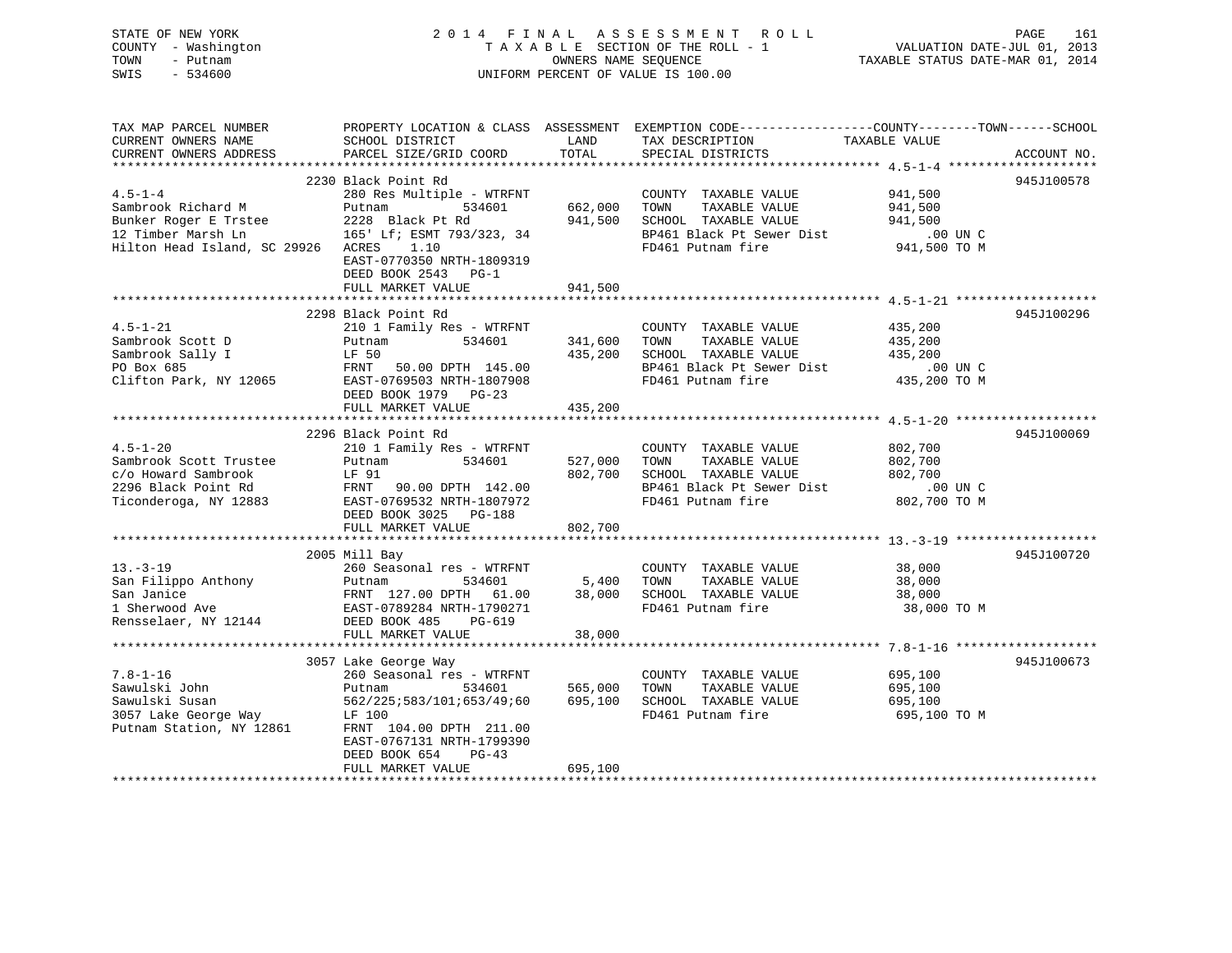# STATE OF NEW YORK 2 0 1 4 F I N A L A S S E S S M E N T R O L L PAGE 162 COUNTY - Washington T A X A B L E SECTION OF THE ROLL - 1 VALUATION DATE-JUL 01, 2013 TOWN - Putnam **CONNERS NAME SEQUENCE** TAXABLE STATUS DATE-MAR 01, 2014 SWIS - 534600 UNIFORM PERCENT OF VALUE IS 100.00

| TAX MAP PARCEL NUMBER<br>CURRENT OWNERS NAME<br>CURRENT OWNERS ADDRESS | PROPERTY LOCATION & CLASS ASSESSMENT<br>SCHOOL DISTRICT<br>PARCEL SIZE/GRID COORD | LAND<br>TOTAL | TAX DESCRIPTION<br>SPECIAL DISTRICTS          | EXEMPTION CODE-----------------COUNTY-------TOWN------SCHOOL<br>TAXABLE VALUE<br>ACCOUNT NO. |
|------------------------------------------------------------------------|-----------------------------------------------------------------------------------|---------------|-----------------------------------------------|----------------------------------------------------------------------------------------------|
|                                                                        |                                                                                   |               |                                               |                                                                                              |
|                                                                        | LOT 11 Williams North Tr                                                          |               |                                               | 945J100277                                                                                   |
| $18. - 2 - 5$                                                          | 910 Priv forest                                                                   |               | COUNTY TAXABLE VALUE                          | 12,500                                                                                       |
| Schneider Carole                                                       | 534601<br>Putnam                                                                  | 12,500        | TOWN<br>TAXABLE VALUE                         | 12,500                                                                                       |
| 358 Pulpit Point Rd                                                    | Mt                                                                                | 12,500        | SCHOOL TAXABLE VALUE                          | 12,500                                                                                       |
| Putnam Station, NY 12861                                               | $18. - 1 - 5$                                                                     |               | FD461 Putnam fire                             | 12,500 TO M                                                                                  |
|                                                                        | ACRES<br>25.00                                                                    |               |                                               |                                                                                              |
| PRIOR OWNER ON 3/01/2014                                               | EAST-0778464 NRTH-1774309                                                         |               |                                               |                                                                                              |
| Granger Eugene                                                         | DEED BOOK 3390 PG-139<br>FULL MARKET VALUE                                        | 12,500        |                                               |                                                                                              |
| ************************                                               |                                                                                   |               |                                               |                                                                                              |
|                                                                        | Sagamore Rd                                                                       |               |                                               | 945J100128                                                                                   |
| $12. - 4 - 3$                                                          | 314 Rural vac<10                                                                  |               | COUNTY TAXABLE VALUE                          | 1,900                                                                                        |
| Schneider Dean                                                         | 534601<br>Putnam                                                                  | 1,900         | TAXABLE VALUE<br>TOWN                         | 1,900                                                                                        |
| Schneider Maria                                                        | Lot 1 Esr                                                                         | 1,900         | SCHOOL TAXABLE VALUE                          | 1,900                                                                                        |
| 315 15 th Ave W                                                        | FRNT<br>50.00 DPTH 100.00                                                         |               | FD461 Putnam fire                             | 1,900 TO M                                                                                   |
| Palmetto, FL 34221                                                     | EAST-0767903 NRTH-1780079                                                         |               |                                               |                                                                                              |
|                                                                        | DEED BOOK 1679 PG-32                                                              |               |                                               |                                                                                              |
|                                                                        | FULL MARKET VALUE                                                                 | 1,900         |                                               |                                                                                              |
|                                                                        |                                                                                   |               |                                               |                                                                                              |
|                                                                        | 2118 Black Point Rd                                                               |               |                                               |                                                                                              |
| $1.18 - 1 - 4.1$                                                       | 280 Res Multiple - WTRFNT                                                         |               | COUNTY TAXABLE VALUE                          | 969,000                                                                                      |
| Schreiner Joint Rev Trust                                              | 534601<br>Putnam                                                                  | 717,800       | TOWN<br>TAXABLE VALUE                         | 969,000                                                                                      |
| Schreiner Roger Trustee                                                | 2 Cottages                                                                        | 969,000       | SCHOOL TAXABLE VALUE                          | 969,000                                                                                      |
| 214 Shropshire Dr                                                      | 150' Eff Lf                                                                       |               | BP461 Black Pt Sewer Dist                     | .00 UN C                                                                                     |
| West Chester, PA 19382                                                 | FRNT 199.00 DPTH 324.00                                                           |               | FD461 Putnam fire                             | 969,000 TO M                                                                                 |
|                                                                        | EAST-0772380 NRTH-1810962                                                         |               |                                               |                                                                                              |
|                                                                        | DEED BOOK 2364 PG-190                                                             |               |                                               |                                                                                              |
|                                                                        | FULL MARKET VALUE                                                                 | 969,000       |                                               |                                                                                              |
|                                                                        |                                                                                   |               |                                               | 945J100728                                                                                   |
| $4. - 1 - 39$                                                          | 2421 Black Point Way                                                              |               |                                               |                                                                                              |
| Schumaker Richard E                                                    | 210 1 Family Res - WTRFNT<br>534601<br>Putnam                                     | 371,300       | COUNTY TAXABLE VALUE<br>TOWN<br>TAXABLE VALUE | 526,300<br>526,300                                                                           |
| Schumaker Tymm B                                                       | $100'$ Lf                                                                         | 526,300       | SCHOOL TAXABLE VALUE                          | 526,300                                                                                      |
| 18 Saddle Brook Dr                                                     | FRNT 100.00 DPTH 350.00                                                           |               | BP461 Black Pt Sewer Dist                     | $.00$ UN C                                                                                   |
| Saratoga Springs, NY 12866                                             | EAST-0767718 NRTH-1805436                                                         |               | FD461 Putnam fire                             | 526,300 TO M                                                                                 |
|                                                                        | DEED BOOK 640<br>PG-137                                                           |               |                                               |                                                                                              |
|                                                                        | FULL MARKET VALUE                                                                 | 526,300       |                                               |                                                                                              |
|                                                                        |                                                                                   |               |                                               |                                                                                              |
|                                                                        | 876 Gull Bay Rd                                                                   |               |                                               | 945J100582                                                                                   |
| $14. - 1 - 7$                                                          | 210 1 Family Res - WTRFNT                                                         |               | COUNTY TAXABLE VALUE                          | 846,500                                                                                      |
| Schwab Family Trust Lucille G Putnam                                   | 534601                                                                            | 689,500       | TOWN<br>TAXABLE VALUE                         | 846,500                                                                                      |
| Barrett Michael Trustee                                                | LF 294                                                                            | 846,500       | SCHOOL TAXABLE VALUE                          | 846,500                                                                                      |
| 42 Loudonwood East                                                     | ACRES<br>1.50                                                                     |               | FD461 Putnam fire                             | 846,500 TO M                                                                                 |
| Loudonville, NY 12211                                                  | EAST-0763913 NRTH-1777954                                                         |               |                                               |                                                                                              |
|                                                                        | DEED BOOK 1874 PG-299                                                             |               |                                               |                                                                                              |
|                                                                        | FULL MARKET VALUE                                                                 | 846,500       |                                               |                                                                                              |
|                                                                        |                                                                                   |               |                                               |                                                                                              |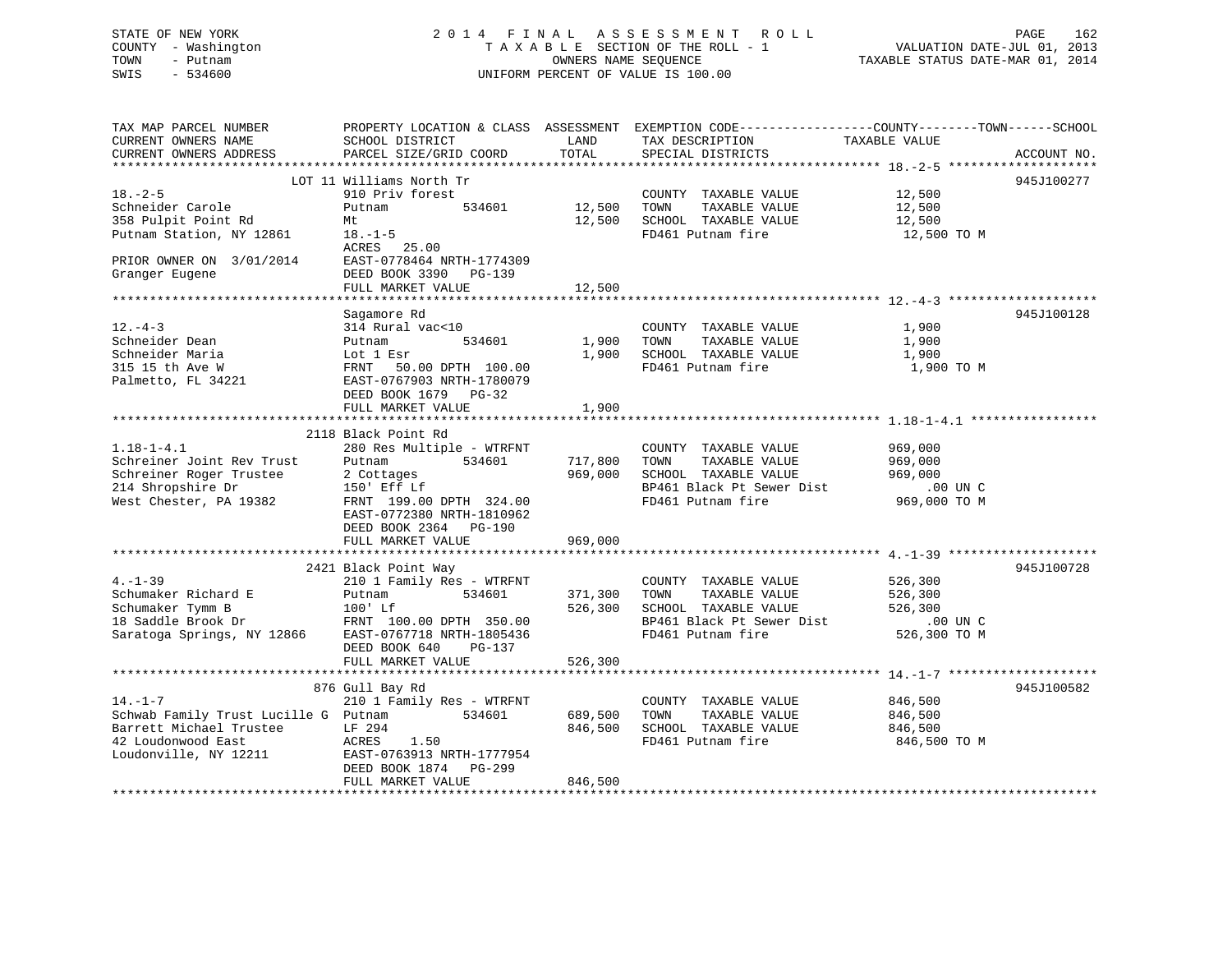| STATE OF NEW YORK<br>COUNTY - Washington<br>TOWN<br>- Putnam<br>SWIS<br>$-534600$ | 2014 FINAL ASSESSMENT ROLL<br>TAXABLE SECTION OF THE ROLL - 1<br>OWNERS NAME SEQUENCE<br>UNIFORM PERCENT OF VALUE IS 100.00 |         |                                                              | PAGE<br>163<br>VALUATION DATE-JUL 01, 2013<br>TAXABLE STATUS DATE-MAR 01, 2014 |          |             |
|-----------------------------------------------------------------------------------|-----------------------------------------------------------------------------------------------------------------------------|---------|--------------------------------------------------------------|--------------------------------------------------------------------------------|----------|-------------|
| TAX MAP PARCEL NUMBER                                                             | PROPERTY LOCATION & CLASS ASSESSMENT EXEMPTION CODE----------------COUNTY-------TOWN------SCHOOL                            |         |                                                              |                                                                                |          |             |
| CURRENT OWNERS NAME                                                               | SCHOOL DISTRICT                                                                                                             | LAND    | TAX DESCRIPTION                                              | TAXABLE VALUE                                                                  |          |             |
| CURRENT OWNERS ADDRESS                                                            | PARCEL SIZE/GRID COORD                                                                                                      | TOTAL   | SPECIAL DISTRICTS                                            |                                                                                |          | ACCOUNT NO. |
|                                                                                   | 193 Craig Rd                                                                                                                |         |                                                              |                                                                                |          | 945J100914  |
| $2. -1 - 2.2$                                                                     | 280 Res Multiple                                                                                                            |         | COUNTY TAXABLE VALUE                                         | 128,800                                                                        |          |             |
| Scupien Myrtle B LE                                                               | Putnam<br>534601                                                                                                            | 39,100  | TOWN<br>TAXABLE VALUE                                        | 128,800                                                                        |          |             |
| Scupien Joshua Adam                                                               | Land/res                                                                                                                    |         | 128,800 SCHOOL TAXABLE VALUE                                 | 128,800                                                                        |          |             |
| 193 Craig Rd                                                                      | 2208/120                                                                                                                    |         | FD461 Putnam fire                                            | 128,800 TO M                                                                   |          |             |
| Putnam Station, NY 12861                                                          | ACRES 14.10                                                                                                                 |         |                                                              |                                                                                |          |             |
|                                                                                   | EAST-0783322 NRTH-1811909                                                                                                   |         |                                                              |                                                                                |          |             |
|                                                                                   | DEED BOOK 3260 PG-240                                                                                                       |         |                                                              |                                                                                |          |             |
|                                                                                   | FULL MARKET VALUE                                                                                                           | 128,800 |                                                              |                                                                                |          |             |
|                                                                                   |                                                                                                                             |         |                                                              |                                                                                |          |             |
|                                                                                   | 5101 .4 Mile Way                                                                                                            |         |                                                              |                                                                                |          | 945J100960  |
| $12. - 4 - 32.2$                                                                  | 260 Seasonal res                                                                                                            |         | COUNTY TAXABLE VALUE                                         | 140,400                                                                        |          |             |
| Scutieri Paul A                                                                   | 534601<br>Putnam                                                                                                            | 80,300  | TOWN<br>TAXABLE VALUE                                        | 140,400                                                                        |          |             |
| 245 Villorrio Dr E<br>Palm Springs, CA 92262                                      | LR's<br>FRNT 120.00 DPTH 200.00                                                                                             |         | 140,400 SCHOOL TAXABLE VALUE<br>FD461 Putnam fire            | 140,400<br>140,400 TO M                                                        |          |             |
|                                                                                   | 0.48<br>ACRES<br>EAST-0767155 NRTH-1787740<br>DEED BOOK 939 PG-212                                                          |         |                                                              |                                                                                |          |             |
|                                                                                   | FULL MARKET VALUE                                                                                                           | 140,400 |                                                              |                                                                                |          |             |
|                                                                                   | 22 Cummings Rd                                                                                                              |         |                                                              |                                                                                |          | 945J100286  |
| $9 - 1 - 3$                                                                       | 270 Mfg housing                                                                                                             |         | COUNTY TAXABLE VALUE                                         | 44,800                                                                         |          |             |
| Sears Henry                                                                       | 534601<br>Putnam                                                                                                            | 24,800  | TOWN<br>TAXABLE VALUE                                        | 44,800                                                                         |          |             |
| 58 County Route 2                                                                 | ACRES<br>6.20                                                                                                               |         | 44,800 SCHOOL TAXABLE VALUE                                  | 44,800                                                                         |          |             |
| Putnam, NY 12861                                                                  | EAST-0779866 NRTH-1800792                                                                                                   |         | FD461 Putnam fire                                            | 44,800 TO M                                                                    |          |             |
|                                                                                   | DEED BOOK 2199 PG-347                                                                                                       |         |                                                              |                                                                                |          |             |
|                                                                                   | FULL MARKET VALUE                                                                                                           | 44,800  |                                                              |                                                                                |          |             |
|                                                                                   |                                                                                                                             |         |                                                              |                                                                                |          |             |
|                                                                                   | 58 County Route 2                                                                                                           |         |                                                              |                                                                                |          |             |
| $13.-2-20.2$                                                                      | 210 1 Family Res                                                                                                            |         | STAR B<br>41854                                              | $\overline{0}$                                                                 | $\Omega$ | 30,000      |
| Sears Henry F                                                                     | Putnam<br>534601<br>ACRES<br>1.50                                                                                           |         | 16,900 COUNTY TAXABLE VALUE<br>123,000 TOWN<br>TAXABLE VALUE | 123,000<br>123,000                                                             |          |             |
| 58 County Route 2<br>Putnam, NY 12861                                             | EAST-0783445 NRTH-1791305                                                                                                   |         | SCHOOL TAXABLE VALUE                                         | 93,000                                                                         |          |             |
|                                                                                   | DEED BOOK 850<br>$PG-49$                                                                                                    |         | FD461 Putnam fire                                            | 123,000 TO M                                                                   |          |             |
|                                                                                   | FULL MARKET VALUE                                                                                                           | 123,000 |                                                              |                                                                                |          |             |
|                                                                                   |                                                                                                                             |         |                                                              |                                                                                |          |             |
|                                                                                   | 17360 State Route 22                                                                                                        |         |                                                              |                                                                                |          | 945J100937  |
| $5. - 1 - 1.2$                                                                    | 210 1 Family Res                                                                                                            |         | STAR B<br>41854                                              | $\overline{0}$                                                                 | $\Omega$ | 30,000      |
| Seerup Galen B                                                                    | 534601<br>Putnam                                                                                                            |         | 30,300 COUNTY TAXABLE VALUE                                  | 138,900                                                                        |          |             |
| Seerup Irene K                                                                    | 5.10<br>ACRES                                                                                                               | 138,900 | TOWN<br>TAXABLE VALUE                                        | 138,900                                                                        |          |             |
| 17360 State Route 22                                                              | EAST-0779361 NRTH-1802447                                                                                                   |         | SCHOOL TAXABLE VALUE                                         | 108,900                                                                        |          |             |
|                                                                                   |                                                                                                                             |         |                                                              |                                                                                |          |             |
| Putnam Sta, NY 12861                                                              | DEED BOOK 754<br>PG-177<br>FULL MARKET VALUE                                                                                | 138,900 | FD461 Putnam fire                                            | 138,900 TO M                                                                   |          |             |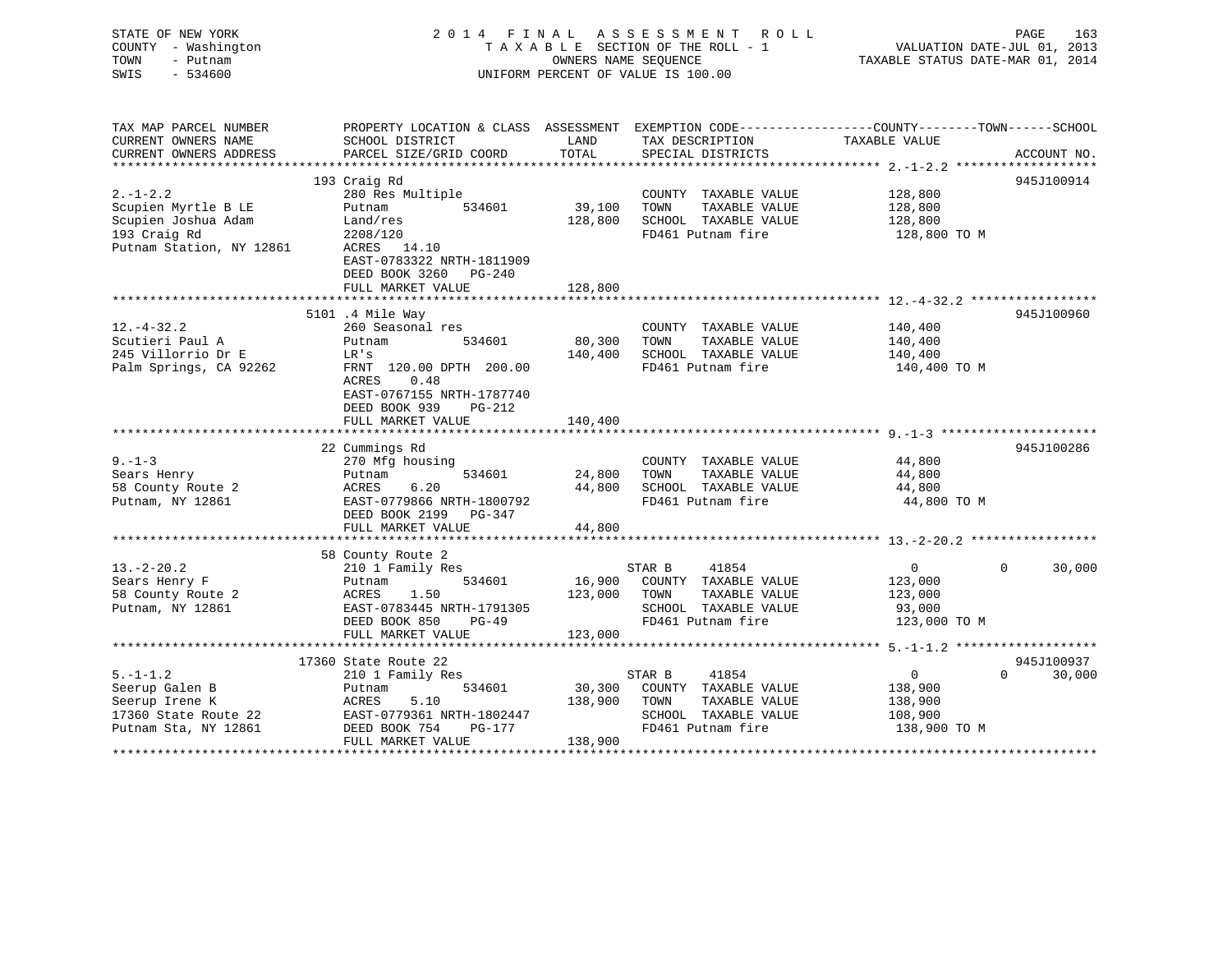# STATE OF NEW YORK 2 0 1 4 F I N A L A S S E S S M E N T R O L L PAGE 164 COUNTY - Washington T A X A B L E SECTION OF THE ROLL - 1 VALUATION DATE-JUL 01, 2013 TOWN - Putnam OWNERS NAME SEQUENCE TAXABLE STATUS DATE-MAR 01, 2014 SWIS - 534600 UNIFORM PERCENT OF VALUE IS 100.00

TAX MAP PARCEL NUMBER PROPERTY LOCATION & CLASS ASSESSMENT EXEMPTION CODE------------------COUNTY--------TOWN------SCHOOL CURRENT OWNERS NAME SCHOOL DISTRICT THE LAND TAX DESCRIPTION TAXABLE VALUE CURRENT OWNERS ADDRESS PARCEL SIZE/GRID COORD TOTAL SPECIAL DISTRICTS ACCOUNT NO. \*\*\*\*\*\*\*\*\*\*\*\*\*\*\*\*\*\*\*\*\*\*\*\*\*\*\*\*\*\*\*\*\*\*\*\*\*\*\*\*\*\*\*\*\*\*\*\*\*\*\*\*\*\*\*\*\*\*\*\*\*\*\*\*\*\*\*\*\*\*\*\*\*\*\*\*\*\*\*\*\*\*\*\*\*\*\*\*\*\*\*\*\*\*\*\*\*\*\*\*\*\*\* 4.-1-18 \*\*\*\*\*\*\*\*\*\*\*\*\*\*\*\*\*\*\*\* 216 Schwerdtfeger Rd 945J100730 4.-1-18 270 Mfg housing COUNTY TAXABLE VALUE 48,700 Sellers Charles Putnam 534601 31,800 TOWN TAXABLE VALUE 48,700 Sellers Michelle ACRES 6.80 48,700 SCHOOL TAXABLE VALUE 48,700 21530 Maggie Mist Dr EAST-0771413 NRTH-1804666 FD461 Putnam fire 48,700 TO M Richmond, TX 77406 DEED BOOK 919 PG-231 FULL MARKET VALUE 48,700 \*\*\*\*\*\*\*\*\*\*\*\*\*\*\*\*\*\*\*\*\*\*\*\*\*\*\*\*\*\*\*\*\*\*\*\*\*\*\*\*\*\*\*\*\*\*\*\*\*\*\*\*\*\*\*\*\*\*\*\*\*\*\*\*\*\*\*\*\*\*\*\*\*\*\*\*\*\*\*\*\*\*\*\*\*\*\*\*\*\*\*\*\*\*\*\*\*\*\*\*\*\*\* 4.-1-18.1 \*\*\*\*\*\*\*\*\*\*\*\*\*\*\*\*\*\* Schwerdtfeger Rd 4.-1-18.1 314 Rural vac<10 COUNTY TAXABLE VALUE 300Sellers Charles Putnam 534601 300 TOWN TAXABLE VALUE 300Sellers Michelle FRNT 25.00 DPTH 245.00 300 SCHOOL TAXABLE VALUE 30021530 Maggie Mist Dr EAST-0770953 NRTH-1804341 FD461 Putnam fire 300 TO M Richmond, TX 77406 DEED BOOK 919 PG-231 FULL MARKET VALUE 300 PRIOR OWNER ON 3/01/2014 Sellers Charles \*\*\*\*\*\*\*\*\*\*\*\*\*\*\*\*\*\*\*\*\*\*\*\*\*\*\*\*\*\*\*\*\*\*\*\*\*\*\*\*\*\*\*\*\*\*\*\*\*\*\*\*\*\*\*\*\*\*\*\*\*\*\*\*\*\*\*\*\*\*\*\*\*\*\*\*\*\*\*\*\*\*\*\*\*\*\*\*\*\*\*\*\*\*\*\*\*\*\*\*\*\*\* 1.-1-8.1 \*\*\*\*\*\*\*\*\*\*\*\*\*\*\*\*\*\*\* Black Point Rd 1.-1-8.1 314 Rural vac<10 COUNTY TAXABLE VALUE 2,174 Sena Mary Ellen Putnam 534601 2,174 TOWN TAXABLE VALUE 2,174 2086 Black Point Rd FRNT 59.00 DPTH 200.00 2,174 SCHOOL TAXABLE VALUE 2,174 Ticonderoga, NY 12883 EAST-0773022 NRTH-1811320 BP461 Black Pt Sewer Dist .00 UN C DEED BOOK 2932 PG-208 FD461 Putnam fire 2,174 TO M FULL MARKET VALUE  $2,174$ \*\*\*\*\*\*\*\*\*\*\*\*\*\*\*\*\*\*\*\*\*\*\*\*\*\*\*\*\*\*\*\*\*\*\*\*\*\*\*\*\*\*\*\*\*\*\*\*\*\*\*\*\*\*\*\*\*\*\*\*\*\*\*\*\*\*\*\*\*\*\*\*\*\*\*\*\*\*\*\*\*\*\*\*\*\*\*\*\*\*\*\*\*\*\*\*\*\*\*\*\*\*\* 1.-1-7 \*\*\*\*\*\*\*\*\*\*\*\*\*\*\*\*\*\*\*\*\*Black Point Rd 945J100187 1.-1-7 210 1 Family Res COUNTY TAXABLE VALUE 182,391 Sena Michael J Putnam 534601 89,691 TOWN TAXABLE VALUE 182,391 Sena Mary Ellen Lot Row To Lake 182,391 SCHOOL TAXABLE VALUE 182,391 2086 Black Point Rd ACRES 39.40 BP461 Black Pt Sewer Dist .00 UN C Ticonderoga, NY 12883 EAST-0775121 NRTH-1810102 FD461 Putnam fire 182,391 TO M DEED BOOK 2487 PG-82FULL MARKET VALUE 182,391 \*\*\*\*\*\*\*\*\*\*\*\*\*\*\*\*\*\*\*\*\*\*\*\*\*\*\*\*\*\*\*\*\*\*\*\*\*\*\*\*\*\*\*\*\*\*\*\*\*\*\*\*\*\*\*\*\*\*\*\*\*\*\*\*\*\*\*\*\*\*\*\*\*\*\*\*\*\*\*\*\*\*\*\*\*\*\*\*\*\*\*\*\*\*\*\*\*\*\*\*\*\*\* 1.14-1-12 \*\*\*\*\*\*\*\*\*\*\*\*\*\*\*\*\*\* 2086 Black Point Rd 945J100058 $50,000$   $20,000$  0 1.14-1-12 210 1 Family Res - WTRFNT VET COM CT 41131 50,000 0 Sena Michael J Putnam 534601 443,100 STAR B 41854 0 0 30,000 Sena Mary Ellen LF 96' 820,000 COUNTY TAXABLE VALUE 770,000 2086 Black Point Rd 678/240 TOWN TAXABLE VALUE 800,000 Ticonderoga, NY 12883 FRNT 116.00 DPTH 211.00 SCHOOL TAXABLE VALUE 790,000 EAST-0772867 NRTH-1811577 BP461 Black Pt Sewer Dist .00 UN C DEED BOOK 2487 PG-77 FD461 Putnam fire 820,000 TO M EED BOOK 2487 PG-77<br>FULL MARKET VALUE 820,000 \*\*\*\*\*\*\*\*\*\*\*\*\*\*\*\*\*\*\*\*\*\*\*\*\*\*\*\*\*\*\*\*\*\*\*\*\*\*\*\*\*\*\*\*\*\*\*\*\*\*\*\*\*\*\*\*\*\*\*\*\*\*\*\*\*\*\*\*\*\*\*\*\*\*\*\*\*\*\*\*\*\*\*\*\*\*\*\*\*\*\*\*\*\*\*\*\*\*\*\*\*\*\*\*\*\*\*\*\*\*\*\*\*\*\*\*\*\*\*\*\*\*\*\*\*\*\*\*\*\*\*\*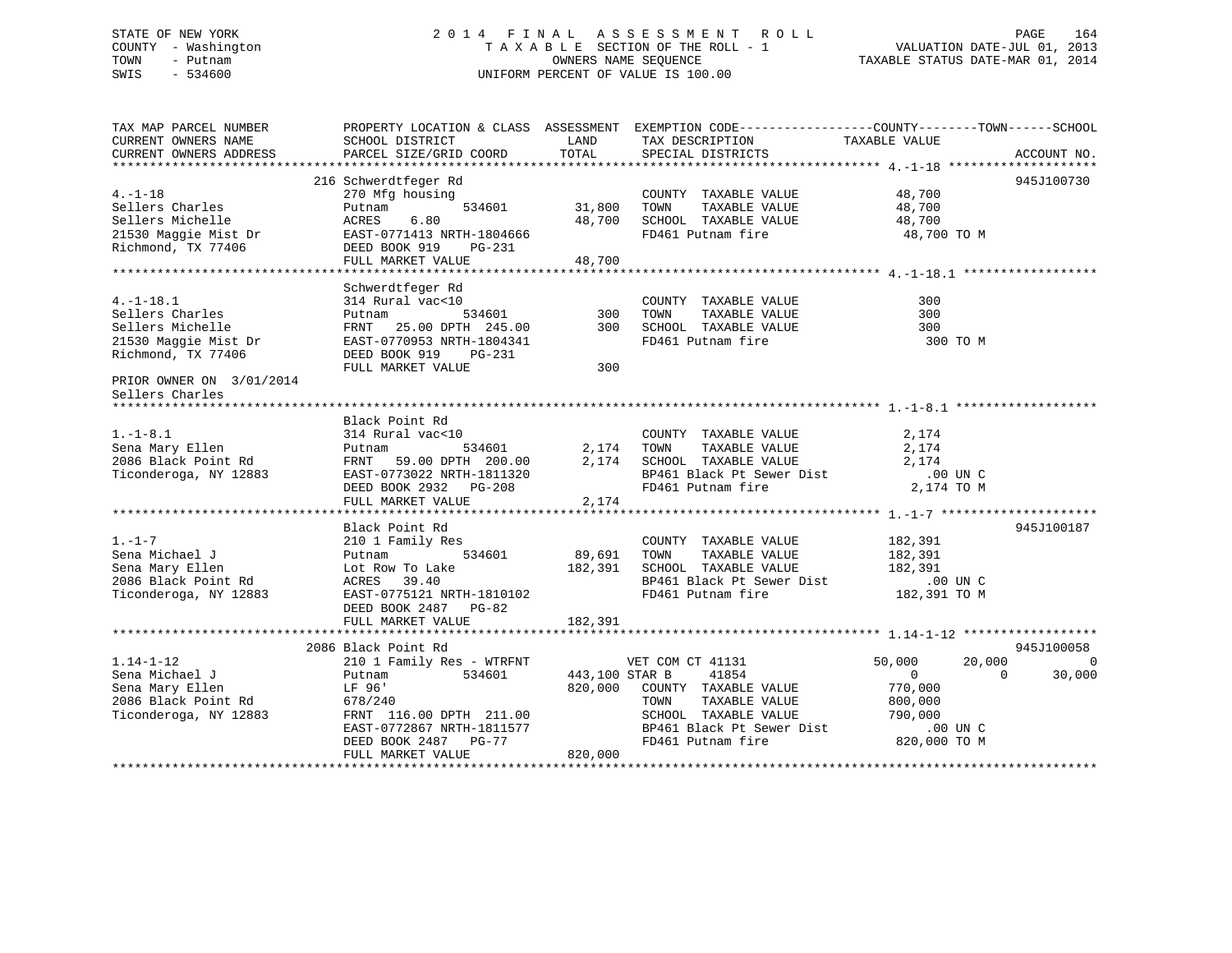# STATE OF NEW YORK 2 0 1 4 F I N A L A S S E S S M E N T R O L L PAGE 165 COUNTY - Washington T A X A B L E SECTION OF THE ROLL - 1 VALUATION DATE-JUL 01, 2013 TOWN - Putnam **CONNERS NAME SEQUENCE** TAXABLE STATUS DATE-MAR 01, 2014 SWIS - 534600 UNIFORM PERCENT OF VALUE IS 100.00

| TAX MAP PARCEL NUMBER<br>CURRENT OWNERS NAME<br>CURRENT OWNERS ADDRESS                                                                                   | SCHOOL DISTRICT<br>PARCEL SIZE/GRID COORD                                                                                                              | LAND<br>TOTAL | TAX DESCRIPTION<br>SPECIAL DISTRICTS       | PROPERTY LOCATION & CLASS ASSESSMENT EXEMPTION CODE---------------COUNTY-------TOWN-----SCHOOL<br>TAXABLE VALUE<br>ACCOUNT NO. |
|----------------------------------------------------------------------------------------------------------------------------------------------------------|--------------------------------------------------------------------------------------------------------------------------------------------------------|---------------|--------------------------------------------|--------------------------------------------------------------------------------------------------------------------------------|
|                                                                                                                                                          |                                                                                                                                                        |               |                                            |                                                                                                                                |
|                                                                                                                                                          | 1917 Railroad Way South                                                                                                                                |               |                                            | 945J100474                                                                                                                     |
| $16. - 1 - 12$                                                                                                                                           | 260 Seasonal res - WTRFNT                                                                                                                              |               | COUNTY TAXABLE VALUE                       | 33,200                                                                                                                         |
| Sestak Sharon                                                                                                                                            | 534601<br>Putnam                                                                                                                                       | 2,600         | TOWN<br>TAXABLE VALUE                      | 33,200                                                                                                                         |
| 20 Halter Rd                                                                                                                                             | LF 45                                                                                                                                                  | 33,200        | SCHOOL TAXABLE VALUE                       | 33,200                                                                                                                         |
| Glenmont, NY 12077                                                                                                                                       | FRNT 45.00 DPTH 40.00<br>EAST-0788886 NRTH-1783229<br>DEED BOOK 2364 PG-1                                                                              |               | FD461 Putnam fire                          | 33,200 TO M                                                                                                                    |
|                                                                                                                                                          | FULL MARKET VALUE                                                                                                                                      | 33,200        |                                            |                                                                                                                                |
|                                                                                                                                                          |                                                                                                                                                        |               |                                            |                                                                                                                                |
|                                                                                                                                                          | 2006 Burnt Point Way                                                                                                                                   |               |                                            | 945J100148                                                                                                                     |
| $14. - 1 - 16$                                                                                                                                           | 210 1 Family Res - WTRFNT                                                                                                                              |               | COUNTY TAXABLE VALUE                       | 748,000                                                                                                                        |
| Seven C's Properties LLC                                                                                                                                 | 534601<br>Putnam                                                                                                                                       | 565,000       | TOWN<br>TAXABLE VALUE                      | 748,000                                                                                                                        |
| 34 Tarragon Way                                                                                                                                          | 444/535;433/147                                                                                                                                        | 748,000       | SCHOOL TAXABLE VALUE                       | 748,000                                                                                                                        |
| Clifton Park, NY 12065                                                                                                                                   | LF 100<br>FRNT 105.00 DPTH 143.00<br>EAST-0764488 NRTH-1782212<br>DEED BOOK 3060 PG-325<br>FULL MARKET VALUE                                           | 748,000       | FD461 Putnam fire                          | 748,000 TO M                                                                                                                   |
|                                                                                                                                                          |                                                                                                                                                        |               |                                            |                                                                                                                                |
|                                                                                                                                                          | 293 Lake Rd                                                                                                                                            |               |                                            |                                                                                                                                |
| $16. - 1 - 5.3$                                                                                                                                          | 210 1 Family Res                                                                                                                                       |               | 41854<br>STAR B                            | $\overline{0}$<br>$\Omega$<br>30,000                                                                                           |
|                                                                                                                                                          |                                                                                                                                                        | 32,000        | COUNTY TAXABLE VALUE                       | 148,200                                                                                                                        |
|                                                                                                                                                          | Shakeshaft Crispin Putnam 534601<br>Floor Cynthia ACRES 7.00<br>293 Lake Rd EAST-0783219 NRTH-1784502<br>Putnam Station, NY 12861 DEED BOOK 885 PG-229 | 148,200       | TOWN<br>TAXABLE VALUE                      | 148,200                                                                                                                        |
|                                                                                                                                                          |                                                                                                                                                        |               | SCHOOL TAXABLE VALUE                       | 118,200                                                                                                                        |
|                                                                                                                                                          |                                                                                                                                                        |               | CA002 Cons agri dst 2                      | 148,200 TO                                                                                                                     |
|                                                                                                                                                          | FULL MARKET VALUE                                                                                                                                      |               | 148,200 FD461 Putnam fire                  | 148,200 TO M                                                                                                                   |
|                                                                                                                                                          |                                                                                                                                                        |               |                                            |                                                                                                                                |
| $L$ 6.-1-6.3<br>Shakeshaft Crispin<br>Theor Cynthia African African African African African African African African African African African African<br>F | 419 Lake Rd                                                                                                                                            |               |                                            | 945J101044                                                                                                                     |
|                                                                                                                                                          | 312 Vac w/imprv                                                                                                                                        |               | COUNTY TAXABLE VALUE                       | 68,700                                                                                                                         |
|                                                                                                                                                          | 534601<br>Putnam                                                                                                                                       | 28,600        | TOWN<br>TAXABLE VALUE                      | 68,700                                                                                                                         |
|                                                                                                                                                          | ACRES 13.61                                                                                                                                            | 68,700        | SCHOOL TAXABLE VALUE                       | 68,700                                                                                                                         |
|                                                                                                                                                          | EAST-0785451 NRTH-1784741                                                                                                                              |               | CA002 Cons agri dst 2<br>ED461 Dutnam fire | 68,700 TO                                                                                                                      |
|                                                                                                                                                          | DEED BOOK 1688 PG-159                                                                                                                                  |               | FD461 Putnam fire                          | 68,700 TO M                                                                                                                    |
|                                                                                                                                                          | FULL MARKET VALUE                                                                                                                                      | 68,700        |                                            |                                                                                                                                |
|                                                                                                                                                          |                                                                                                                                                        |               |                                            |                                                                                                                                |
|                                                                                                                                                          | Lake Rd                                                                                                                                                |               |                                            | 945J100389                                                                                                                     |
| $16. - 1 - 5.1$                                                                                                                                          | 322 Rural vac>10                                                                                                                                       |               | COUNTY TAXABLE VALUE                       | 73,200                                                                                                                         |
| Shakeshaft Crispin P                                                                                                                                     | 534601<br>Putnam                                                                                                                                       | 73,200        | TOWN<br>TAXABLE VALUE                      | 73,200                                                                                                                         |
| Floor Cynthia A                                                                                                                                          | 58.20<br>ACRES                                                                                                                                         | 73,200        | SCHOOL TAXABLE VALUE                       | 73,200                                                                                                                         |
| 293 Lake Rd                                                                                                                                              |                                                                                                                                                        |               |                                            |                                                                                                                                |
|                                                                                                                                                          | EAST-0783817 NRTH-1785187                                                                                                                              |               |                                            | 73,200 TO                                                                                                                      |
| Putnam Station, NY 12861                                                                                                                                 | DEED BOOK 884<br>$PG-132$<br>FULL MARKET VALUE                                                                                                         | 73,200        | CA002 Cons agri dst 2<br>FD461 Putnam fire | 73,200 TO M                                                                                                                    |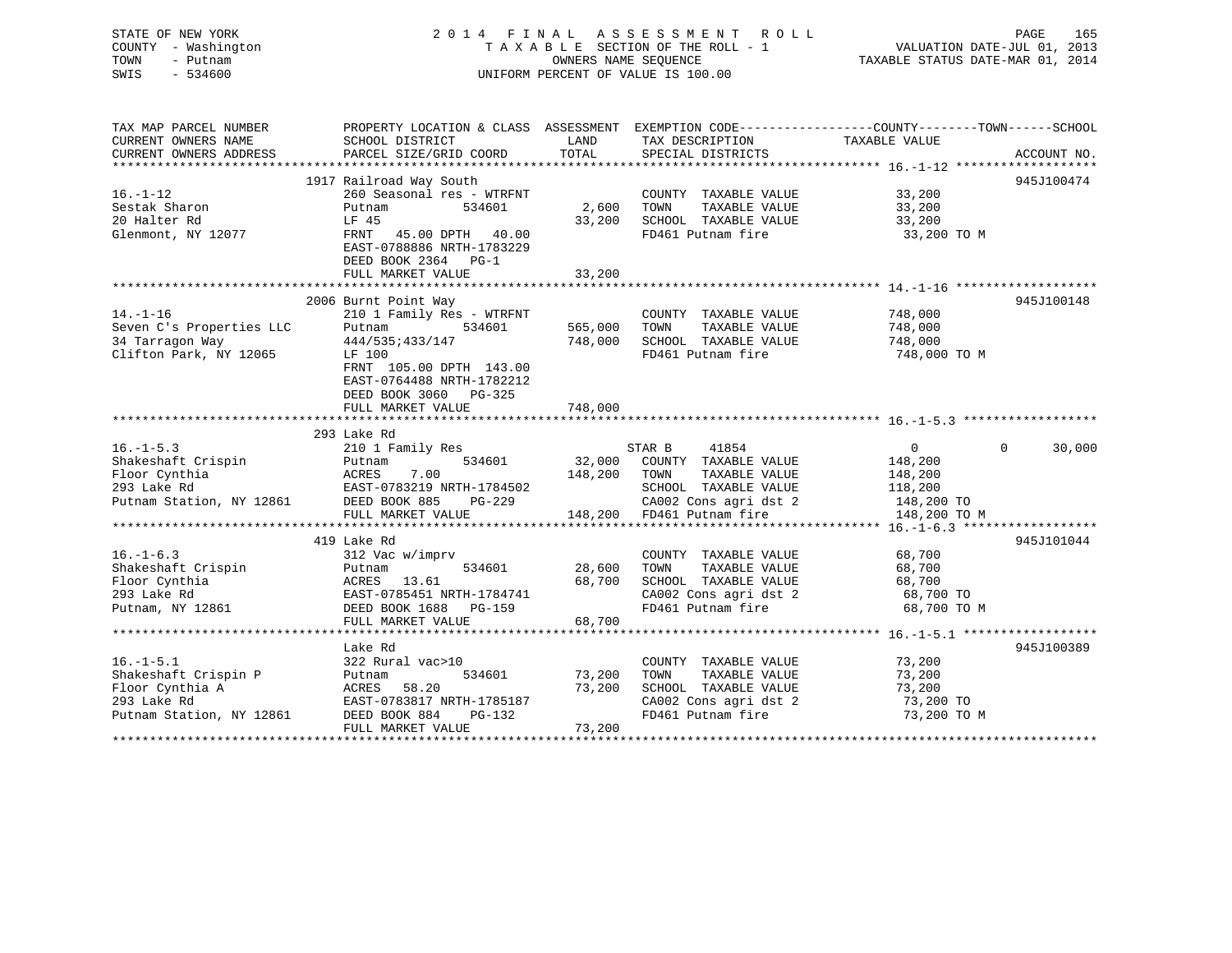# STATE OF NEW YORK 2 0 1 4 F I N A L A S S E S S M E N T R O L L PAGE 166 COUNTY - Washington T A X A B L E SECTION OF THE ROLL - 1 VALUATION DATE-JUL 01, 2013 TOWN - Putnam OWNERS NAME SEQUENCE TAXABLE STATUS DATE-MAR 01, 2014 SWIS - 534600 UNIFORM PERCENT OF VALUE IS 100.00

| TAX MAP PARCEL NUMBER<br>CURRENT OWNERS NAME<br>CURRENT OWNERS ADDRESS                                         | PROPERTY LOCATION & CLASS ASSESSMENT<br>SCHOOL DISTRICT<br>PARCEL SIZE/GRID COORD                                                                                                                     | LAND<br>TAX DESCRIPTION<br>TOTAL<br>SPECIAL DISTRICTS                                                                                                            | EXEMPTION CODE-----------------COUNTY-------TOWN------SCHOOL<br>TAXABLE VALUE<br>ACCOUNT NO.                                  |
|----------------------------------------------------------------------------------------------------------------|-------------------------------------------------------------------------------------------------------------------------------------------------------------------------------------------------------|------------------------------------------------------------------------------------------------------------------------------------------------------------------|-------------------------------------------------------------------------------------------------------------------------------|
| $12. - 4 - 22$<br>Shields Richard<br>712 Chestnut St<br>Mechanicville, NY 12118                                | 5121 Sagamore Rd<br>240 Rural res<br>- WTRFNT<br>Putnam<br>534601<br>Abdnd subdy 3344/198<br>LF 65 & 20<br>ACRES 17.20<br>EAST-0767420 NRTH-1788354<br>DEED BOOK 2813<br>$PG-40$<br>FULL MARKET VALUE | VET WAR CT 41121<br>41834<br>485,500 STAR EN<br>642,800<br>COUNTY TAXABLE VALUE<br>TAXABLE VALUE<br>TOWN<br>SCHOOL TAXABLE VALUE<br>FD461 Putnam fire<br>642,800 | 945J100537<br>30,000<br>12,000<br>$\Omega$<br>$\Omega$<br>64,200<br>$\Omega$<br>612,800<br>630,800<br>578,600<br>642,800 TO M |
| $5. - 1 - 1.3$<br>Shoemaker Carl A<br>Thompson Katherine E<br>17462 State Route 22<br>Putnam Station, NY 12861 | 17462 State Route 22<br>242 Rurl res&rec<br>534601<br>Putnam<br>ACRES<br>12.90<br>EAST-0779166 NRTH-1803326<br>DEED BOOK 2995 PG-242<br>FULL MARKET VALUE                                             | 41854<br>STAR B<br>37,900<br>COUNTY TAXABLE VALUE<br>157,400<br>TOWN<br>TAXABLE VALUE<br>SCHOOL TAXABLE VALUE<br>FD461 Putnam fire<br>157,400                    | 945J100972<br>$\overline{0}$<br>$\Omega$<br>30,000<br>157,400<br>157,400<br>127,400<br>157,400 TO M                           |
| $12. - 2 - 7.7$<br>Shulas James<br>Maltbie Shulas Connie<br>3 Laurel Ln<br>Bayville, NJ 08721                  | 93 Rupp Ln<br>260 Seasonal res<br>534601<br>Putnam<br>2.00<br>ACRES<br>EAST-0778518 NRTH-1790145<br>DEED BOOK 2569 PG-1<br>FULL MARKET VALUE                                                          | COUNTY TAXABLE VALUE<br>4,400<br>TOWN<br>TAXABLE VALUE<br>SCHOOL TAXABLE VALUE<br>15,000<br>FD461 Putnam fire<br>15,000                                          | 945J101037<br>15,000<br>15,000<br>15,000<br>15,000 TO M                                                                       |
| $2. - 1 - 27.4$<br>Siegwarth Wayne<br>Haese-Sieqwarth Susan<br>2 Franklin Ave<br>Leonardo, NJ 07737            | County Route 2<br>322 Rural vac>10<br>534601<br>Putnam<br>Lot 1<br>ACRES<br>35.72<br>EAST-0784255 NRTH-1810307<br>DEED BOOK 2879 PG-276<br>FULL MARKET VALUE                                          | COUNTY TAXABLE VALUE<br>60,700<br>TOWN<br>TAXABLE VALUE<br>60,700<br>SCHOOL TAXABLE VALUE<br>FD461 Putnam fire<br>60,700                                         | 60,700<br>60,700<br>60,700<br>60,700 TO M                                                                                     |
| $1.14 - 1 - 5.2$<br>Sinisgalli Joseph<br>Sinisgalli Ellen L<br>47 Alpine Dr<br>Latham, NY 12110                | Lakehouse Way<br>314 Rural vac<10<br>534601<br>Putnam<br>Vl<br>FRNT 115.00 DPTH 48.00<br>EAST-0773401 NRTH-1812842<br>DEED BOOK 952<br>PG-246<br>FULL MARKET VALUE                                    | COUNTY TAXABLE VALUE<br>TAXABLE VALUE<br>2,100<br>TOWN<br>2,100<br>SCHOOL TAXABLE VALUE<br>BP461 Black Pt Sewer Dist<br>FD461 Putnam fire<br>2,100               | 945J100948<br>2,100<br>2,100<br>2,100<br>.00 UN C<br>2,100 TO M                                                               |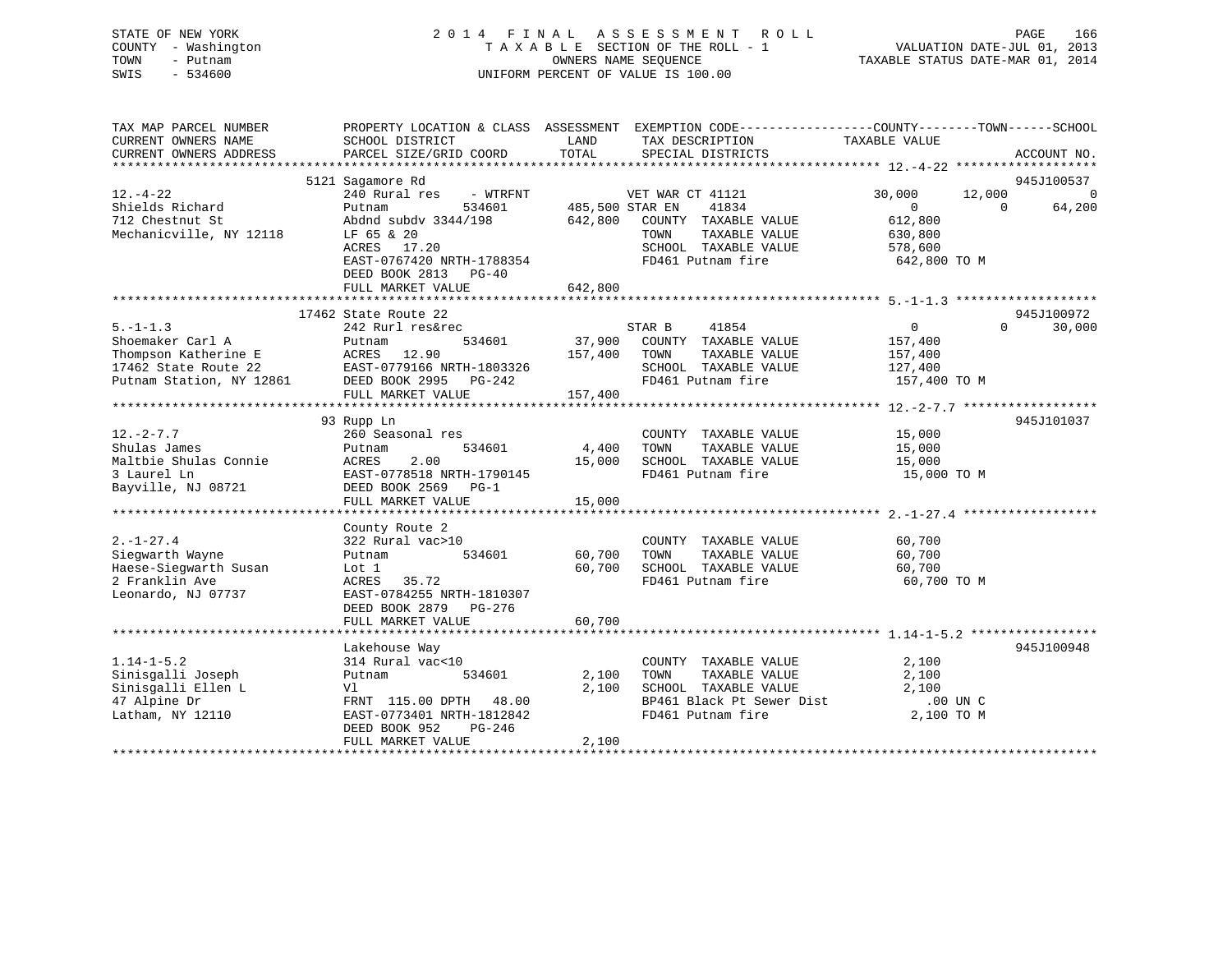# STATE OF NEW YORK 2 0 1 4 F I N A L A S S E S S M E N T R O L L PAGE 167 COUNTY - Washington T A X A B L E SECTION OF THE ROLL - 1 VALUATION DATE-JUL 01, 2013 TOWN - Putnam OWNERS NAME SEQUENCE TAXABLE STATUS DATE-MAR 01, 2014 SWIS - 534600 UNIFORM PERCENT OF VALUE IS 100.00

| TAX MAP PARCEL NUMBER                   | PROPERTY LOCATION & CLASS ASSESSMENT EXEMPTION CODE---------------COUNTY-------TOWN-----SCHOOL |                    |                                                                                                       |                          |                    |
|-----------------------------------------|------------------------------------------------------------------------------------------------|--------------------|-------------------------------------------------------------------------------------------------------|--------------------------|--------------------|
| CURRENT OWNERS NAME                     | SCHOOL DISTRICT                                                                                | LAND               | TAX DESCRIPTION                                                                                       | TAXABLE VALUE            |                    |
| CURRENT OWNERS ADDRESS                  | PARCEL SIZE/GRID COORD                                                                         | TOTAL              | SPECIAL DISTRICTS                                                                                     |                          | ACCOUNT NO.        |
|                                         | Donat Turnpike Way                                                                             |                    |                                                                                                       |                          | 945J101007         |
| $12. - 1 - 28$                          | 314 Rural vac<10                                                                               |                    | COUNTY TAXABLE VALUE 133,400                                                                          |                          |                    |
| Skivington Peter                        | Putnam                                                                                         | 534601 133,400     | TOWN                                                                                                  | TAXABLE VALUE 133,400    |                    |
| Skivington Dale                         | Lot 21                                                                                         | 133,400            | SCHOOL TAXABLE VALUE                                                                                  |                          |                    |
| 31 Main St                              | Lake rights                                                                                    |                    | FD461 Putnam fire                                                                                     | 133,400<br>133,400 TO M  |                    |
| Geneseo, NY 14454-0129                  | ACRES 1.67                                                                                     |                    |                                                                                                       |                          |                    |
|                                         | EAST-0767431 NRTH-1792399                                                                      |                    |                                                                                                       |                          |                    |
|                                         | DEED BOOK 700<br>$PG-39$                                                                       |                    |                                                                                                       |                          |                    |
|                                         | FULL MARKET VALUE                                                                              | 133,400            |                                                                                                       |                          |                    |
|                                         |                                                                                                |                    |                                                                                                       |                          |                    |
|                                         | 137 Wrights Rd                                                                                 |                    |                                                                                                       |                          | 945J100155         |
| $2. - 1 - 18$                           | 260 Seasonal res - WTRFNT                                                                      |                    | COUNTY TAXABLE VALUE 85,000                                                                           |                          |                    |
| Slaver William C                        |                                                                                                | 23,100 TOWN        |                                                                                                       | TAXABLE VALUE 85,000     |                    |
| Slaver Kristen L                        |                                                                                                |                    |                                                                                                       |                          |                    |
| $CR-1$ No. 19                           | Putnam 534601 23, 100<br>ACRES 1.70 85, 000<br>EAST-0787788 NRTH-1811336                       |                    | 85,000 SCHOOL TAXABLE VALUE<br>FD461 Putnam fire                                                      | 85,000<br>85,000 TO M    |                    |
|                                         | Westerlo, NY 12193 DEED BOOK 879 PG-233                                                        |                    |                                                                                                       |                          |                    |
|                                         | FULL MARKET VALUE                                                                              | 85,000             |                                                                                                       |                          |                    |
|                                         |                                                                                                |                    |                                                                                                       |                          |                    |
|                                         | State Route 22                                                                                 |                    |                                                                                                       |                          | 945J100609         |
| $9. - 1 - 51$                           | 311 Res vac land                                                                               |                    | COUNTY TAXABLE VALUE                                                                                  | 2,700                    |                    |
| Smith Douglas                           | 534601<br>Putnam                                                                               | 2,700              | TAXABLE VALUE<br>TOWN                                                                                 | 2,700                    |                    |
| 17234 State Route 22                    | Lot                                                                                            | 2,700              | SCHOOL TAXABLE VALUE                                                                                  | 2,700                    |                    |
| Putnam Sta, NY 12861                    | FRNT 176.00 DPTH 130.00                                                                        |                    | FD461 Putnam fire                                                                                     | 2,700 TO M               |                    |
|                                         | EAST-0779302 NRTH-1800322                                                                      |                    |                                                                                                       |                          |                    |
|                                         | DEED BOOK 502 PG-1062                                                                          |                    |                                                                                                       |                          |                    |
|                                         | FULL MARKET VALUE                                                                              | 2,700              |                                                                                                       |                          |                    |
|                                         |                                                                                                |                    |                                                                                                       |                          |                    |
|                                         | 19 Clemons Ln                                                                                  |                    |                                                                                                       |                          | 945J100019         |
|                                         | 270 Mfg housing                                                                                |                    | COUNTY TAXABLE VALUE 42,100                                                                           |                          |                    |
|                                         |                                                                                                | 534601 15,000 TOWN |                                                                                                       | TAXABLE VALUE 42,100     |                    |
|                                         | 1.00                                                                                           |                    | 42,100 SCHOOL TAXABLE VALUE                                                                           | 42,100                   |                    |
|                                         | Putnam Station, NY 12861 EAST-0780133 NRTH-1798347                                             |                    | FD461 Putnam fire                                                                                     | 42,100 TO M              |                    |
|                                         | DEED BOOK 653<br>PG-103                                                                        |                    |                                                                                                       |                          |                    |
|                                         | FULL MARKET VALUE                                                                              | 42,100             |                                                                                                       |                          |                    |
|                                         |                                                                                                |                    |                                                                                                       |                          |                    |
|                                         | 17234 State Route 22                                                                           |                    |                                                                                                       |                          | 945J100608         |
| $9. - 1 - 50$                           | 210 1 Family Res                                                                               |                    | VET COM CT 41131                                                                                      | 12,850 12,850            | 0                  |
| Smith Douglas H<br>17234 State Route 22 | Putnam                                                                                         |                    | 534601 12,300 STAR EN 41834<br>TH 130.00 51,400 COUNTY TAXABLE VALUE<br>TH-1800158 TOWN TAXABLE VALUE | $\overline{\phantom{a}}$ | $\Omega$<br>51,400 |
|                                         | FRNT 154.00 DPTH 130.00                                                                        |                    |                                                                                                       | 38,550                   |                    |
|                                         | Putnam Station, NY 12861 EAST-0779315 NRTH-1800158                                             |                    |                                                                                                       | TAXABLE VALUE 38,550     |                    |
|                                         | DEED BOOK 435<br>PG-280                                                                        |                    | SCHOOL TAXABLE VALUE<br>FD461 Putnam fire                                                             | $\Omega$                 |                    |
|                                         | FULL MARKET VALUE                                                                              |                    | 51,400 FD461 Putnam fire                                                                              | 51,400 TO M              |                    |
|                                         |                                                                                                |                    |                                                                                                       |                          |                    |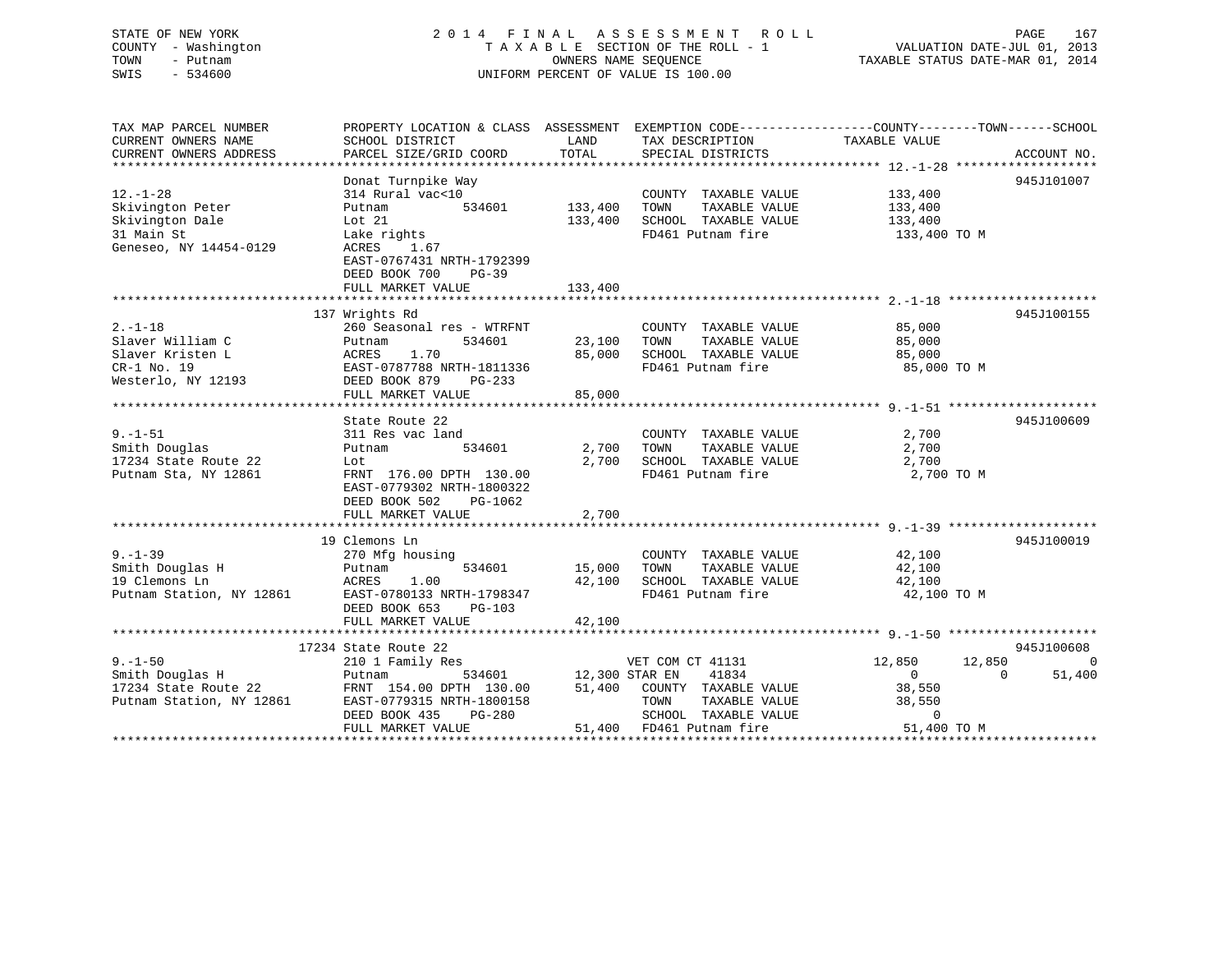# STATE OF NEW YORK 2 0 1 4 F I N A L A S S E S S M E N T R O L L PAGE 168 COUNTY - Washington T A X A B L E SECTION OF THE ROLL - 1 VALUATION DATE-JUL 01, 2013 TOWN - Putnam OWNERS NAME SEQUENCE TAXABLE STATUS DATE-MAR 01, 2014 SWIS - 534600 UNIFORM PERCENT OF VALUE IS 100.00

| TAX MAP PARCEL NUMBER<br>CURRENT OWNERS NAME<br>CURRENT OWNERS ADDRESS                                        | PROPERTY LOCATION & CLASS ASSESSMENT EXEMPTION CODE----------------COUNTY-------TOWN-----SCHOOL<br>SCHOOL DISTRICT<br>PARCEL SIZE/GRID COORD | LAND<br>TOTAL                      |                                    | TAX DESCRIPTION<br>SPECIAL DISTRICTS                                                                 | TAXABLE VALUE                                                         |                      | ACCOUNT NO.                            |
|---------------------------------------------------------------------------------------------------------------|----------------------------------------------------------------------------------------------------------------------------------------------|------------------------------------|------------------------------------|------------------------------------------------------------------------------------------------------|-----------------------------------------------------------------------|----------------------|----------------------------------------|
|                                                                                                               |                                                                                                                                              |                                    |                                    |                                                                                                      |                                                                       |                      |                                        |
| $15. - 1 - 10$<br>Smith Fern D<br>Smith Samuel S<br>16337 State Route 22<br>Putnam Station, NY 12861          | Pulpit Point Rd<br>322 Rural vac>10<br>534601<br>Putnam<br>Vacant Land<br>ACRES 56.00<br>EAST-0779187 NRTH-1778265                           | 61,000<br>61,000                   | AG DIST<br>TOWN                    | 41720<br>COUNTY TAXABLE VALUE<br>TAXABLE VALUE<br>SCHOOL TAXABLE VALUE<br>FD461 Putnam fire          | 38,953<br>22,047<br>22,047<br>22,047<br>61,000 TO M                   | 38,953               | 945J100188<br>38,953                   |
| MAY BE SUBJECT TO PAYMENT<br>UNDER AGDIST LAW TIL 2018                                                        | DEED BOOK 583<br>PG-39<br>FULL MARKET VALUE                                                                                                  | 61,000                             |                                    |                                                                                                      |                                                                       |                      |                                        |
|                                                                                                               | 16337 State Route 22                                                                                                                         |                                    |                                    |                                                                                                      |                                                                       |                      | 945L100189                             |
| $15. - 1 - 13$<br>Smith Fern D<br>Smith Samuel S<br>16337 State Route 22<br>Putnam Station, NY 12861          | 242 Rurl res&rec<br>Putnam<br>534601<br>ACRES 142.30<br>EAST-0776596 NRTH-1780423<br>DEED BOOK 583<br>PG-39                                  |                                    | AG DIST<br>170,800 STAR EN<br>TOWN | 41720<br>41834<br>282,600 COUNTY TAXABLE VALUE<br>TAXABLE VALUE<br>SCHOOL TAXABLE VALUE              | 82,506<br>$\overline{0}$<br>200,094<br>200,094<br>135,894             | 82,506<br>$\Omega$   | 82,506<br>64,200                       |
| MAY BE SUBJECT TO PAYMENT<br>UNDER AGDIST LAW TIL 2018                                                        | FULL MARKET VALUE                                                                                                                            |                                    |                                    | 282,600 FD461 Putnam fire                                                                            | 282,600 TO M                                                          |                      |                                        |
|                                                                                                               | 16297 State Route 22                                                                                                                         |                                    |                                    |                                                                                                      |                                                                       |                      | 945J100760                             |
| $15. - 1 - 14$                                                                                                | 210 1 Family Res                                                                                                                             |                                    | AG DIST                            | 41720                                                                                                | 15,942                                                                | 15,942               | 15,942                                 |
| Smith John C                                                                                                  | 534601<br>Putnam                                                                                                                             | 31,900 STAR B                      |                                    | 41854                                                                                                | $\overline{0}$                                                        | $\Omega$             | 30,000                                 |
| $Smith$ Mary Ann<br>$16227$ $C$                                                                               | 6.90<br>ACRES                                                                                                                                | 280,700                            |                                    | COUNTY TAXABLE VALUE                                                                                 | 264,758                                                               |                      |                                        |
| 16297 State Route 22                                                                                          | EAST-0775200 NRTH-1780608                                                                                                                    |                                    | TOWN                               | TAXABLE VALUE                                                                                        | 264,758                                                               |                      |                                        |
| Putnam Station, NY 12861                                                                                      | DEED BOOK 689<br>PG-194                                                                                                                      |                                    |                                    | SCHOOL TAXABLE VALUE                                                                                 | 234,758                                                               |                      |                                        |
| MAY BE SUBJECT TO PAYMENT<br>UNDER AGDIST LAW TIL 2018                                                        | FULL MARKET VALUE                                                                                                                            |                                    |                                    | 280,700 FD461 Putnam fire                                                                            | 280,700 TO M                                                          |                      |                                        |
|                                                                                                               | 189 County Route 1                                                                                                                           |                                    |                                    |                                                                                                      |                                                                       |                      | 945J100391                             |
| $8. - 2 - 5.9$<br>Smith Joseph G<br>Smith Anne C<br>189 County Route 1<br>Putnam Staion, NY 12861             | 270 Mfg housing<br>534601<br>Putnam<br>Sub Lot 9<br>ACRES<br>8.81<br>EAST-0774660 NRTH-1799528<br>DEED BOOK 836<br>$PG-7$                    | 33,800<br>48,100                   | STAR B<br>TOWN                     | 41854<br>COUNTY TAXABLE VALUE<br>TAXABLE VALUE<br>SCHOOL TAXABLE VALUE<br>FD461 Putnam fire          | $\overline{0}$<br>48,100<br>48,100<br>18,100<br>48,100 TO M           | $\Omega$             | 30,000                                 |
|                                                                                                               | FULL MARKET VALUE                                                                                                                            | 48,100                             |                                    |                                                                                                      |                                                                       |                      |                                        |
|                                                                                                               |                                                                                                                                              |                                    |                                    |                                                                                                      |                                                                       |                      |                                        |
| $12. - 3 - 15$<br>Smith Kenneth<br>103 Gull Bay Rd<br>Putnam Station, NY 12861-0025 EAST-0775300 NRTH-1785452 | 103 Gull Bay Rd<br>210 1 Family Res<br>534601<br>Putnam<br>FRNT 125.00 DPTH 200.00<br>DEED BOOK 584<br>$PG-3$<br>FULL MARKET VALUE           | 12,900 STAR EN<br>79,600<br>79,600 | AGED-CO<br>TOWN                    | 41802<br>41834<br>COUNTY TAXABLE VALUE<br>TAXABLE VALUE<br>SCHOOL TAXABLE VALUE<br>FD461 Putnam fire | 19,900<br>$\overline{0}$<br>59,700<br>79,600<br>15,400<br>79,600 TO M | $\Omega$<br>$\Omega$ | 945J100616<br>$\overline{0}$<br>64,200 |
|                                                                                                               |                                                                                                                                              |                                    |                                    |                                                                                                      |                                                                       |                      |                                        |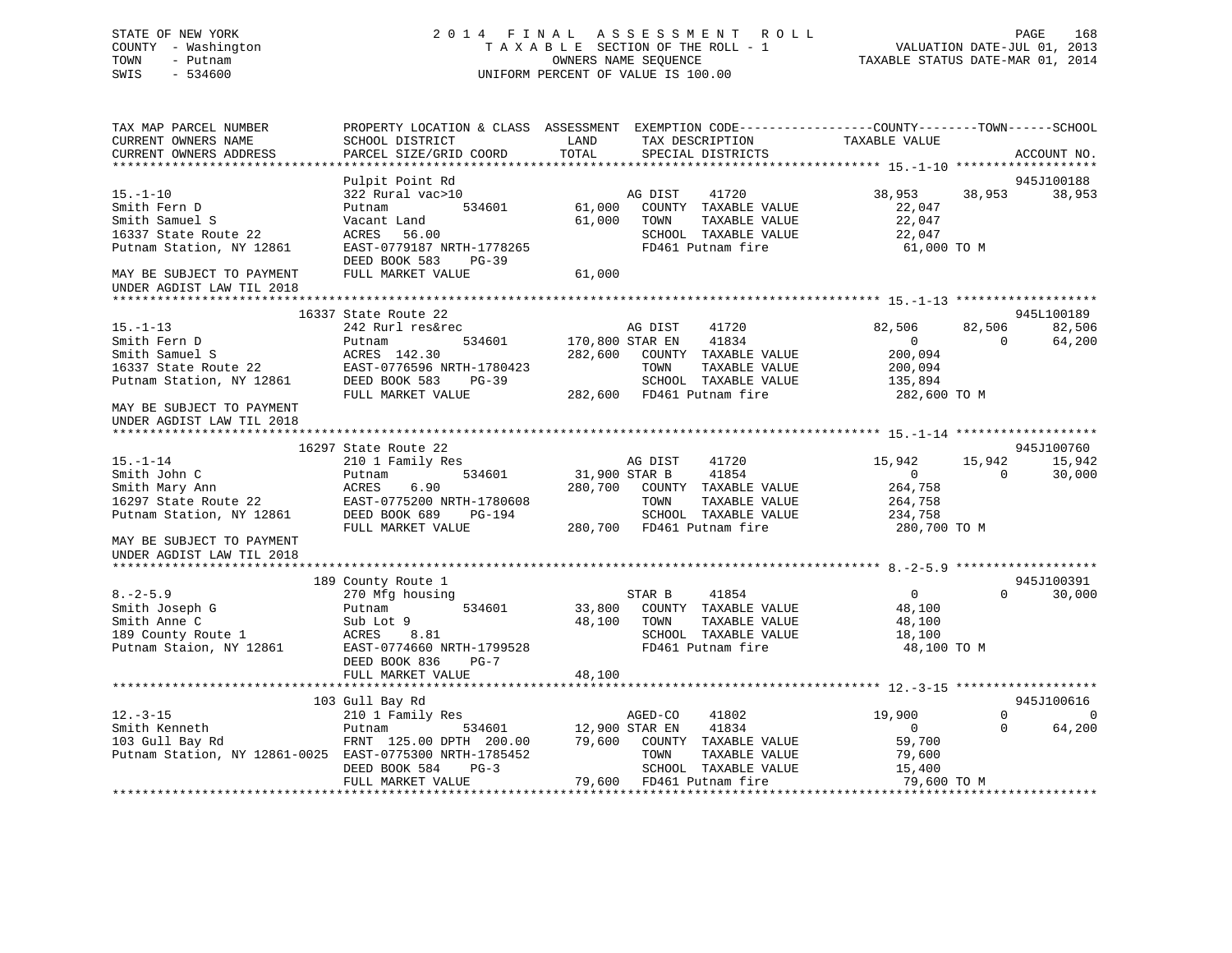# STATE OF NEW YORK 2 0 1 4 F I N A L A S S E S S M E N T R O L L PAGE 169 COUNTY - Washington T A X A B L E SECTION OF THE ROLL - 1 VALUATION DATE-JUL 01, 2013 TOWN - Putnam OWNERS NAME SEQUENCE TAXABLE STATUS DATE-MAR 01, 2014 SWIS - 534600 UNIFORM PERCENT OF VALUE IS 100.00UNIFORM PERCENT OF VALUE IS 100.00

| TAX MAP PARCEL NUMBER                        | PROPERTY LOCATION & CLASS ASSESSMENT EXEMPTION CODE---------------COUNTY-------TOWN-----SCHOOL |          |                                                                     |               |             |
|----------------------------------------------|------------------------------------------------------------------------------------------------|----------|---------------------------------------------------------------------|---------------|-------------|
| CURRENT OWNERS NAME                          | SCHOOL DISTRICT                                                                                | LAND     | TAX DESCRIPTION                                                     | TAXABLE VALUE |             |
| CURRENT OWNERS ADDRESS                       | PARCEL SIZE/GRID COORD                                                                         | TOTAL    | SPECIAL DISTRICTS                                                   |               | ACCOUNT NO. |
|                                              |                                                                                                |          |                                                                     |               |             |
| $12.-3-14.2$                                 | Gull Bay Rd<br>314 Rural vac<10                                                                |          | COUNTY TAXABLE VALUE                                                | 5,000         | 945J100126  |
| Smith Kenneth W                              | 534601<br>Putnam                                                                               | 5,000    | TOWN                                                                | 5,000         |             |
| Smith Grace                                  | Lot                                                                                            |          | TAXABLE VALUE                                                       |               |             |
| 103 Gull Bay                                 | ACRES 1.00                                                                                     |          | 5,000 SCHOOL TAXABLE VALUE 5,000 5,000 FD461 Putnam fire 5,000 TO M |               |             |
| Putnam Station, NY 12861                     | EAST-0775173 NRTH-1785610                                                                      |          |                                                                     |               |             |
|                                              | DEED BOOK 518<br>PG-333                                                                        |          |                                                                     |               |             |
|                                              | FULL MARKET VALUE                                                                              | 5,000    |                                                                     |               |             |
|                                              |                                                                                                |          |                                                                     |               |             |
|                                              | 81 Gull Bay Rd                                                                                 |          |                                                                     |               | 945J100677  |
| $12. -3 - 16$                                | 314 Rural vac<10                                                                               |          | COUNTY TAXABLE VALUE                                                | 6,100         |             |
| Smith Michele A                              | 534601<br>Putnam                                                                               | 6,100    | TAXABLE VALUE<br>TOWN                                               | 6,100         |             |
| 77 Gull Bay Rd                               | ACRES 1.30<br>EAST-0775585 NRTH-1785023                                                        |          | 6,100 SCHOOL TAXABLE VALUE 6,100<br>FD461 Putnam fire 6 100         |               |             |
| Putnam, NY 12861                             |                                                                                                |          | FD461 Putnam fire                                                   | 6,100 TO M    |             |
|                                              | DEED BOOK 2199 PG-341                                                                          |          |                                                                     |               |             |
|                                              | FULL MARKET VALUE                                                                              | 6,100    |                                                                     |               |             |
|                                              | 662 Gull Bay Rd                                                                                |          |                                                                     |               | 945J100639  |
| $14. - 1 - 3$                                | 280 Res Multiple - WTRFNT                                                                      |          | COUNTY TAXABLE VALUE                                                | 2627,200      |             |
| Smith Peter F                                | 534601<br>Putnam                                                                               | 1526,900 | TAXABLE VALUE<br>TOWN                                               | 2627,200      |             |
| Smith Ellen S                                | 806-166;806-171                                                                                | 2627,200 | SCHOOL TAXABLE VALUE                                                | 2627, 200     |             |
| 662 Gull Bay Rd                              | ELF 750                                                                                        |          | FD461 Putnam fire                                                   | 2627,200 TO M |             |
| Putnam Station, NY 12861                     | 54.40<br>ACRES                                                                                 |          |                                                                     |               |             |
|                                              | EAST-0765628 NRTH-1781548                                                                      |          |                                                                     |               |             |
|                                              | DEED BOOK 806 PG-162                                                                           |          |                                                                     |               |             |
|                                              | FULL MARKET VALUE                                                                              | 2627,200 |                                                                     |               |             |
|                                              |                                                                                                |          |                                                                     |               |             |
| $14. - 1 - 3.1$                              | Gull Bay Rd<br>314 Rural vac<10                                                                |          | COUNTY TAXABLE VALUE                                                | 4,100         |             |
| Smith Peter F                                | 534601<br>Putnam                                                                               |          | TAXABLE VALUE<br>4,100 TOWN                                         | 4,100         |             |
| Smith Ellen S                                | 806/171                                                                                        |          | 4,100 SCHOOL TAXABLE VALUE                                          | 4,100         |             |
| 662 Gull Bay Rd                              | ACRES 4.10                                                                                     |          | FD461 Putnam fire                                                   | 4,100 TO M    |             |
| Putnam Station, NY 12861                     | EAST-0764837 NRTH-1781828                                                                      |          |                                                                     |               |             |
|                                              | DEED BOOK 806<br>PG-162                                                                        |          |                                                                     |               |             |
|                                              | FULL MARKET VALUE                                                                              | 4,100    |                                                                     |               |             |
|                                              |                                                                                                |          |                                                                     |               |             |
|                                              | 112 Notch Hill Ln                                                                              |          |                                                                     |               | 945J100888  |
| $9. - 1 - 32.2$                              | 314 Rural vac<10                                                                               |          | COUNTY TAXABLE VALUE                                                | 8,000         |             |
| Smith Samuel                                 | 534601<br>Putnam                                                                               | 8,000    | TAXABLE VALUE<br>TOWN                                               | 8,000         |             |
| Smith Constance                              | ACRES<br>1.80                                                                                  | 8,000    | SCHOOL TAXABLE VALUE                                                | 8,000         |             |
| Clemons Ln<br>Clemons Ln<br>Putnam, NY 12861 | EAST-0780337 NRTH-1798169                                                                      |          | FD461 Putnam fire                                                   | 8,000 TO M    |             |
|                                              | DEED BOOK 820<br>PG-87                                                                         |          |                                                                     |               |             |
|                                              | FULL MARKET VALUE                                                                              | 8,000    |                                                                     |               |             |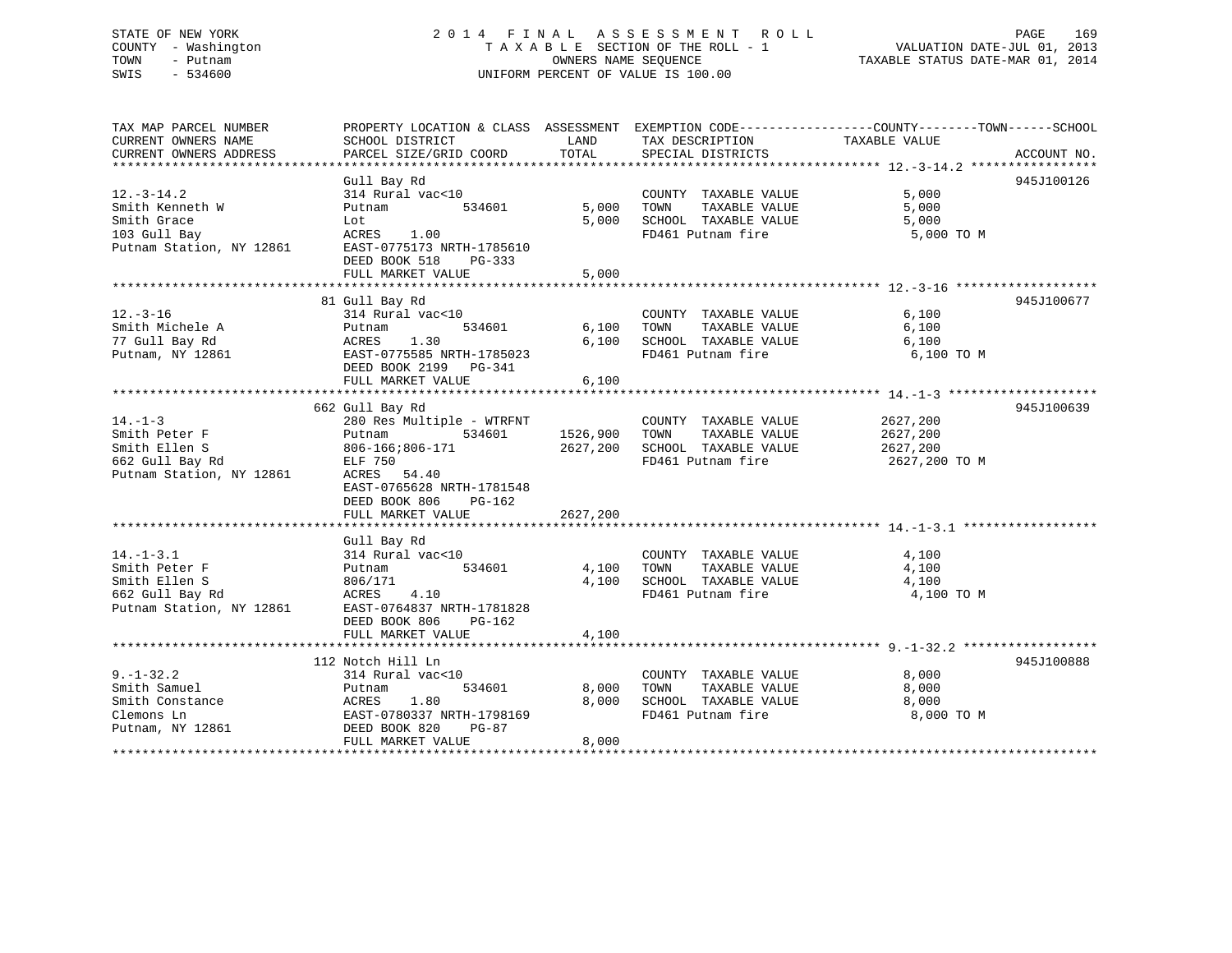# STATE OF NEW YORK 2 0 1 4 F I N A L A S S E S S M E N T R O L L PAGE 170 COUNTY - Washington T A X A B L E SECTION OF THE ROLL - 1 VALUATION DATE-JUL 01, 2013 TOWN - Putnam OWNERS NAME SEQUENCE TAXABLE STATUS DATE-MAR 01, 2014 SWIS - 534600 UNIFORM PERCENT OF VALUE IS 100.00

| TAX MAP PARCEL NUMBER<br>CURRENT OWNERS NAME<br>CURRENT OWNERS ADDRESS | SCHOOL DISTRICT<br>PARCEL SIZE/GRID COORD | LAND<br>TOTAL | PROPERTY LOCATION & CLASS ASSESSMENT EXEMPTION CODE----------------COUNTY-------TOWN------SCHOOL<br>TAX DESCRIPTION<br>SPECIAL DISTRICTS | TAXABLE VALUE  | ACCOUNT NO.        |
|------------------------------------------------------------------------|-------------------------------------------|---------------|------------------------------------------------------------------------------------------------------------------------------------------|----------------|--------------------|
|                                                                        |                                           |               |                                                                                                                                          |                |                    |
|                                                                        | 14 Clemons Ln                             |               |                                                                                                                                          |                | 945J100622         |
| $9. - 1 - 34$                                                          | 210 1 Family Res                          |               | 41834<br>STAR EN                                                                                                                         | 0              | 64,200<br>$\Omega$ |
| Smith Samuel D                                                         | 534601<br>Putnam                          | 12,000        | COUNTY TAXABLE VALUE                                                                                                                     | 126,600        |                    |
| Smith Constance                                                        | 784/167                                   | 126,600       | TOWN<br>TAXABLE VALUE                                                                                                                    | 126,600        |                    |
| 14 Clemons Ln                                                          | FRNT 150.00 DPTH 140.00                   |               | SCHOOL TAXABLE VALUE                                                                                                                     | 62,400         |                    |
| Putnam, NY 12861                                                       | EAST-0780100 NRTH-1798146                 |               | FD461 Putnam fire                                                                                                                        | 126,600 TO M   |                    |
|                                                                        | DEED BOOK 432<br>PG-1155                  |               |                                                                                                                                          |                |                    |
|                                                                        | FULL MARKET VALUE                         | 126,600       |                                                                                                                                          |                |                    |
|                                                                        |                                           |               |                                                                                                                                          |                |                    |
|                                                                        | 77 Gull Bay Rd                            |               |                                                                                                                                          |                | 945J100124         |
| $12. - 3 - 2$                                                          | 210 1 Family Res                          |               | STAR B<br>41854                                                                                                                          | $\overline{0}$ | 30,000<br>$\Omega$ |
| Smith Walton K                                                         | 534601<br>Putnam                          | 16,500        | COUNTY TAXABLE VALUE                                                                                                                     | 205,600        |                    |
| Smith Michelle                                                         | ACRES<br>1.40                             | 205,600       | TAXABLE VALUE<br>TOWN                                                                                                                    | 205,600        |                    |
| 77 Gull Bay Rd                                                         | EAST-0775746 NRTH-1784832                 |               | SCHOOL TAXABLE VALUE                                                                                                                     | 175,600        |                    |
| Putnam Station, NY 12861                                               | DEED BOOK 537<br>$PG-21$                  |               | FD461 Putnam fire                                                                                                                        | 205,600 TO M   |                    |
|                                                                        | FULL MARKET VALUE                         | 205,600       |                                                                                                                                          |                |                    |
|                                                                        |                                           |               |                                                                                                                                          |                |                    |
|                                                                        | 4209 Link Way                             |               |                                                                                                                                          |                | 945J100803         |
| $11.20 - 4 - 19$                                                       | 260 Seasonal res - WTRFNT                 |               | COUNTY TAXABLE VALUE                                                                                                                     | 637,700        |                    |
| Sneeringer                                                             | 534601<br>Putnam                          | 450,600       | TAXABLE VALUE<br>TOWN                                                                                                                    | 637,700        |                    |
| Attn: Eugene Sneering Jr                                               | 745/111                                   | 637,700       | SCHOOL TAXABLE VALUE                                                                                                                     | 637,700        |                    |
| 10 Davis Ave                                                           | LF 109                                    |               | FD461 Putnam fire                                                                                                                        | 637,700 TO M   |                    |
| Albany, NY 12203                                                       | FRNT 131.00 DPTH 168.00                   |               |                                                                                                                                          |                |                    |
|                                                                        | EAST-0766659 NRTH-1786370                 |               |                                                                                                                                          |                |                    |
|                                                                        | DEED BOOK 745<br>PG-109                   |               |                                                                                                                                          |                |                    |
|                                                                        | FULL MARKET VALUE                         | 637,700       |                                                                                                                                          |                |                    |
|                                                                        | 4376 Link Way                             |               |                                                                                                                                          |                | 945J100169         |
| $11.20 - 2 - 4$                                                        | 260 Seasonal res                          |               | COUNTY TAXABLE VALUE                                                                                                                     | 130,300        |                    |
| Snyder Alan                                                            | 534601<br>Putnam                          | 82,900        | TOWN<br>TAXABLE VALUE                                                                                                                    | 130,300        |                    |
| Snyder Kate                                                            | Lot $5 \&$ Camp                           | 130,300       | SCHOOL TAXABLE VALUE                                                                                                                     | 130,300        |                    |
| 6 Vandenburg Ln                                                        | FRNT 63.00 DPTH 185.00                    |               | FD461 Putnam fire                                                                                                                        | 130,300 TO M   |                    |
| Latham, NY 12110                                                       | EAST-0766471 NRTH-1787362                 |               |                                                                                                                                          |                |                    |
|                                                                        | DEED BOOK 2848<br>PG-97                   |               |                                                                                                                                          |                |                    |
|                                                                        | FULL MARKET VALUE                         | 130,300       |                                                                                                                                          |                |                    |
|                                                                        |                                           |               |                                                                                                                                          |                |                    |
|                                                                        | 2351 Black Point Way                      |               |                                                                                                                                          |                | 945J100447         |
| $4.9 - 1 - 5$                                                          | 260 Seasonal res - WTRFNT                 |               | COUNTY TAXABLE VALUE                                                                                                                     | 361,100        |                    |
| Solomon Kenneth                                                        | 534601<br>Putnam                          | 260,700       | TOWN<br>TAXABLE VALUE                                                                                                                    | 361,100        |                    |
| Solomon Susan                                                          | LF 63                                     | 361,100       | SCHOOL TAXABLE VALUE                                                                                                                     | 361,100        |                    |
| 18 Leeward Dr                                                          | 62.50 DPTH 314.00<br>FRNT                 |               | BP461 Black Pt Sewer Dist                                                                                                                | .00 UN C       |                    |
| Haverstraw, NY 10927                                                   | EAST-0768847 NRTH-1806856                 |               | FD461 Putnam fire                                                                                                                        | 361,100 TO M   |                    |
|                                                                        | DEED BOOK 894<br>PG-287                   |               |                                                                                                                                          |                |                    |
|                                                                        | FULL MARKET VALUE                         | 361,100       |                                                                                                                                          |                |                    |
|                                                                        |                                           |               |                                                                                                                                          |                |                    |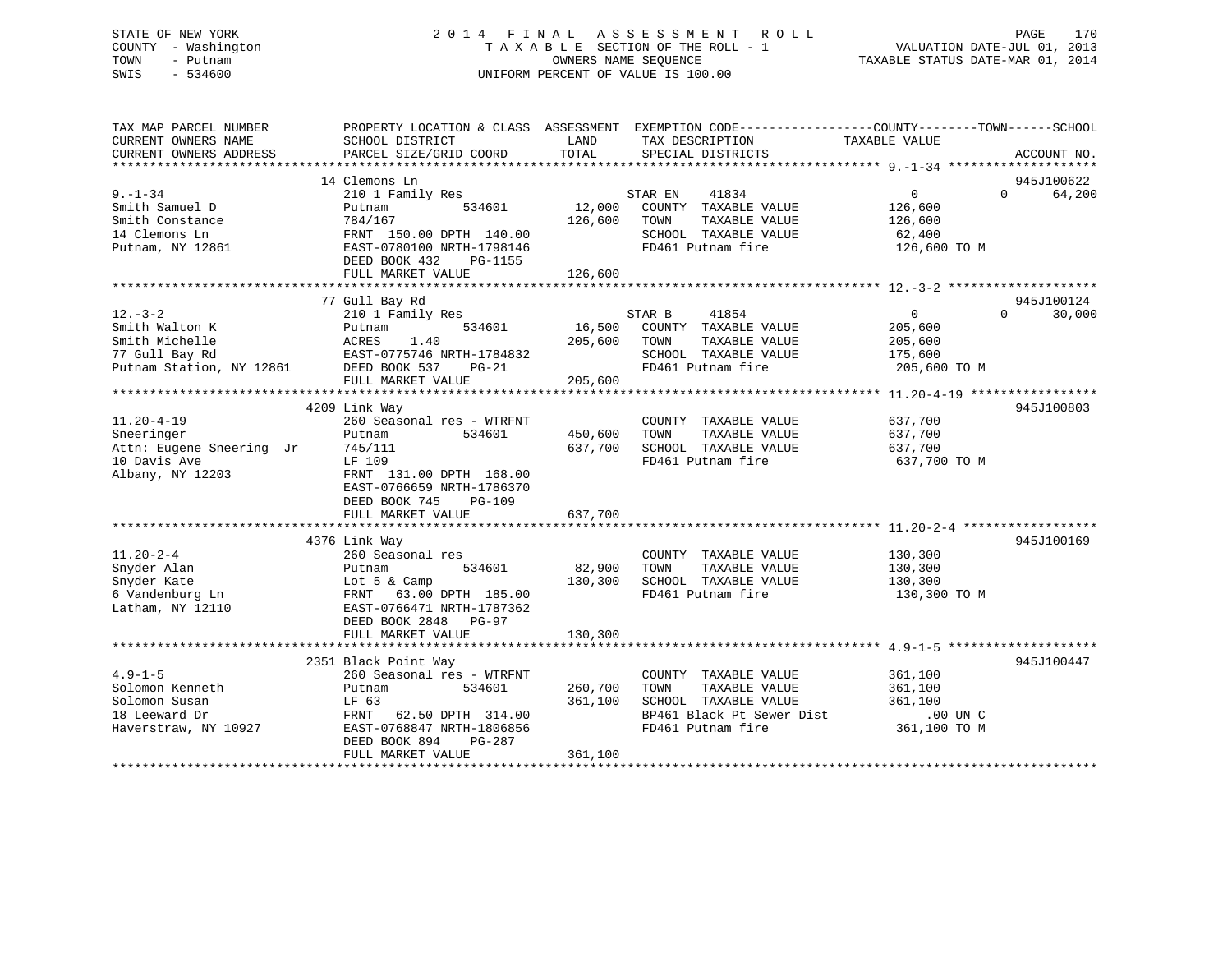# STATE OF NEW YORK 2 0 1 4 F I N A L A S S E S S M E N T R O L L PAGE 171 COUNTY - Washington T A X A B L E SECTION OF THE ROLL - 1 VALUATION DATE-JUL 01, 2013 TOWN - Putnam OWNERS NAME SEQUENCE TAXABLE STATUS DATE-MAR 01, 2014 SWIS - 534600 UNIFORM PERCENT OF VALUE IS 100.00

| TAX MAP PARCEL NUMBER<br>CURRENT OWNERS NAME<br>CURRENT OWNERS ADDRESS                          | PROPERTY LOCATION & CLASS ASSESSMENT<br>SCHOOL DISTRICT<br>PARCEL SIZE/GRID COORD                                                                                                         | LAND<br>TOTAL                 | TAX DESCRIPTION<br>SPECIAL DISTRICTS                                                       | EXEMPTION CODE----------------COUNTY-------TOWN------SCHOOL<br>TAXABLE VALUE | ACCOUNT NO. |
|-------------------------------------------------------------------------------------------------|-------------------------------------------------------------------------------------------------------------------------------------------------------------------------------------------|-------------------------------|--------------------------------------------------------------------------------------------|------------------------------------------------------------------------------|-------------|
| *************************                                                                       |                                                                                                                                                                                           |                               |                                                                                            |                                                                              |             |
| $7.12 - 1 - 4$<br>Sosnowski Victor P<br>Jones Amy E                                             | 1538 Mosswood Way<br>210 1 Family Res<br>534601<br>Putnam<br>FRNT 110.00 DPTH 192.00                                                                                                      | 120,500<br>235,000            | COUNTY TAXABLE VALUE<br>TOWN<br>TAXABLE VALUE<br>SCHOOL TAXABLE VALUE                      | 235,000<br>235,000<br>235,000                                                | 945J100932  |
| 12 Rolling Brook Dr<br>Ballston Spa, NY 12020                                                   | EAST-0768290 NRTH-1798910<br>DEED BOOK 2571 PG-283<br>FULL MARKET VALUE                                                                                                                   | 235,000                       | FD461 Putnam fire                                                                          | 235,000 TO M                                                                 |             |
| *************************                                                                       |                                                                                                                                                                                           |                               |                                                                                            |                                                                              |             |
| $14.18 - 4 - 7$<br>Spann Eric G<br>Spann M Evelyn<br>28 Liedtke Dr<br>Cranbury, NJ 08512        | 772 Gull Bay Rd<br>210 1 Family Res - WTRFNT<br>534601<br>Putnam<br>LF 202<br>$14. -4 -7$<br>FRNT 200.00 DPTH 134.00                                                                      | 533,800<br>738,000            | COUNTY TAXABLE VALUE<br>TAXABLE VALUE<br>TOWN<br>SCHOOL TAXABLE VALUE<br>FD461 Putnam fire | 738,000<br>738,000<br>738,000<br>738,000 TO M                                | 945J100459  |
|                                                                                                 | EAST-0763969 NRTH-1780098<br>DEED BOOK 2836<br>PG-197<br>FULL MARKET VALUE                                                                                                                | 738,000                       |                                                                                            |                                                                              |             |
|                                                                                                 |                                                                                                                                                                                           |                               |                                                                                            |                                                                              | 945J100899  |
| $14.18 - 4 - 8$<br>Spann Eric G<br>Spann M Evelyn<br>28 Liedtke Dr<br>Cranbury, NJ 08512        | 773 Gull Bay Rd<br>314 Rural vac<10<br>534601<br>Putnam<br>$14. - 4 - 8$<br>FRNT 100.00 DPTH 100.00<br>EAST-0764096 NRTH-1779997<br>DEED BOOK 2836 PG-197                                 | 4,700<br>4,700                | COUNTY TAXABLE VALUE<br>TOWN<br>TAXABLE VALUE<br>SCHOOL TAXABLE VALUE<br>FD461 Putnam fire | 4,700<br>4,700<br>4,700<br>4,700 TO M                                        |             |
|                                                                                                 | FULL MARKET VALUE                                                                                                                                                                         | 4,700                         |                                                                                            |                                                                              |             |
| $11.20 - 3 - 20.1$<br>Spelman Lawrence<br>Spelman David<br>34 Hickory Ln<br>Thornwood, NY 10594 | Gull Bay Rd<br>311 Res vac land<br>534601<br>Putnam<br>FRNT 45.00 DPTH<br>25.00<br>EAST-0767361 NRTH-1785700<br>DEED BOOK 3030 PG-291                                                     | 4,000<br>4,000                | COUNTY TAXABLE VALUE<br>TOWN<br>TAXABLE VALUE<br>SCHOOL TAXABLE VALUE<br>FD461 Putnam fire | 4,000<br>4,000<br>4,000<br>4,000 TO M                                        |             |
|                                                                                                 | FULL MARKET VALUE                                                                                                                                                                         | 4,000                         |                                                                                            |                                                                              |             |
|                                                                                                 |                                                                                                                                                                                           |                               |                                                                                            |                                                                              |             |
| $11.20 - 3 - 6.1$<br>Spelman Mina LE<br>Spelman David<br>34 Hickory Ln<br>Thornwood, NY 10594   | 457 Gull Bay Rd<br>260 Seasonal res - WTRFNT<br>534601<br>Putnam<br>Lot 6<br>LF 40<br>FRNT<br>40.00 DPTH 50.00<br>EAST-0767312 NRTH-1785663<br>DEED BOOK 2403 PG-163<br>FULL MARKET VALUE | 145,600<br>325,500<br>325,500 | COUNTY TAXABLE VALUE<br>TOWN<br>TAXABLE VALUE<br>SCHOOL TAXABLE VALUE<br>FD461 Putnam fire | 325,500<br>325,500<br>325,500<br>325,500 TO M                                | 945J100733  |
|                                                                                                 |                                                                                                                                                                                           |                               |                                                                                            |                                                                              |             |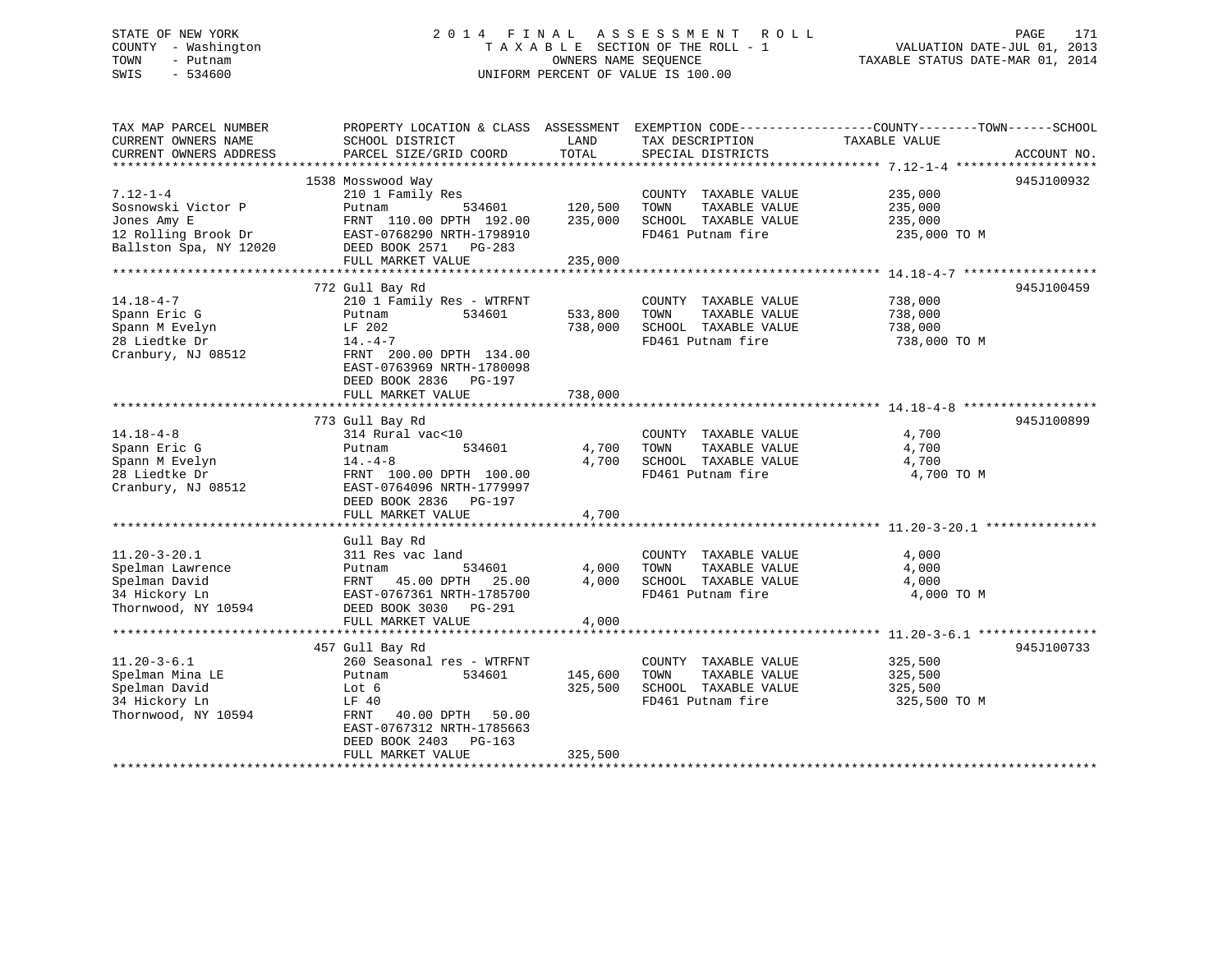# STATE OF NEW YORK 2 0 1 4 F I N A L A S S E S S M E N T R O L L PAGE 172 COUNTY - Washington T A X A B L E SECTION OF THE ROLL - 1 VALUATION DATE-JUL 01, 2013 TOWN - Putnam OWNERS NAME SEQUENCE TAXABLE STATUS DATE-MAR 01, 2014 SWIS - 534600 UNIFORM PERCENT OF VALUE IS 100.00

| TAX MAP PARCEL NUMBER<br>CURRENT OWNERS NAME<br>CURRENT OWNERS ADDRESS                             | SCHOOL DISTRICT<br>PARCEL SIZE/GRID COORD                                                                                                                                                               | LAND<br>TOTAL                 | PROPERTY LOCATION & CLASS ASSESSMENT EXEMPTION CODE----------------COUNTY-------TOWN------SCHOOL<br>TAX DESCRIPTION<br>SPECIAL DISTRICTS | TAXABLE VALUE                                                      | ACCOUNT NO.                      |
|----------------------------------------------------------------------------------------------------|---------------------------------------------------------------------------------------------------------------------------------------------------------------------------------------------------------|-------------------------------|------------------------------------------------------------------------------------------------------------------------------------------|--------------------------------------------------------------------|----------------------------------|
| $15. - 1 - 13.1$<br>Sperl Dale E<br>67 Pulpit Point Rd<br>Putnam Station, NY 12861                 | 67 Pulpit Point Rd<br>210 1 Family Res<br>534601<br>Putnam<br>7.58<br>ACRES<br>EAST-0776696 NRTH-1779480<br>DEED BOOK 943<br>PG-330<br>FULL MARKET VALUE                                                | 32,600<br>158,200<br>158,200  | 41854<br>STAR B<br>COUNTY TAXABLE VALUE<br>TOWN<br>TAXABLE VALUE<br>SCHOOL TAXABLE VALUE<br>FD461 Putnam fire                            | $0 \qquad \qquad$<br>158,200<br>158,200<br>128,200<br>158,200 TO M | 945J101103<br>$\Omega$<br>30,000 |
| $4.5 - 1 - 16$<br>Splatt Ronald H<br>Splatt Eric M<br>2278 Black Point Rd<br>Ticonderoga, NY 12883 | 2278 Black Point Rd<br>260 Seasonal res - WTRFNT<br>Putnam<br>534601<br>LF 90<br>FRNT 90.00 DPTH 184.00<br>EAST-0769727 NRTH-1808297<br>DEED BOOK 609<br>PG-176<br>FULL MARKET VALUE                    | 402,261<br>443,261<br>443,261 | COUNTY TAXABLE VALUE<br>TAXABLE VALUE<br>TOWN<br>SCHOOL TAXABLE VALUE<br>BP461 Black Pt Sewer Dist<br>FD461 Putnam fire                  | 443,261<br>443,261<br>443,261<br>$.00$ UN C<br>443,261 TO M        | 945J100625                       |
| $12. - 4 - 29$<br>Spring/Nordstrom Janet W<br>18 Eltinge Pl<br>East Glenville, NY 12302            | 5085 Sagamore Rd<br>312 Vac w/imprv<br>Putnam<br>534601<br>Lots $3 \& 4$<br>FRNT 100.00 DPTH 100.00<br>EAST-0767085 NRTH-1787493<br>DEED BOOK 581<br>PG-92<br>FULL MARKET VALUE                         | 46,700<br>47,700<br>47,700    | COUNTY TAXABLE VALUE<br>TAXABLE VALUE<br>TOWN<br>SCHOOL TAXABLE VALUE<br>FD461 Putnam fire                                               | 47,700<br>47,700<br>47,700<br>47,700 TO M                          | 945J100417                       |
| $12. - 4 - 36.2$<br>Spring/Nordstrom Janet W<br>18 Eltinge Pl<br>East Glenville, NY 12302          | Dark Bay/lake George<br>314 Rural vac<10 - WTRFNT<br>534601<br>Putnam<br>Ref 468/775<br>LF 12<br>12.00 DPTH 30.00<br>FRNT<br>EAST-0766906 NRTH-1788367<br>DEED BOOK 581<br>$PG-90$<br>FULL MARKET VALUE | 19,700<br>19,700<br>19,700    | COUNTY TAXABLE VALUE<br>TAXABLE VALUE<br>TOWN<br>SCHOOL TAXABLE VALUE<br>FD461 Putnam fire                                               | 19,700<br>19,700<br>19,700<br>19,700 TO M                          | 945J100289                       |
| $13.-3-21.1$<br>St Armour Robert G<br>869 53rd Ave S                                               | 479 County Route 3<br>312 Vac w/imprv - WTRFNT<br>534601<br>Putnam<br>1.90<br>ACRES<br>St Petersburg, FL 33705-5117 EAST-0789393 NRTH-1787843<br>DEED BOOK 719<br>PG-336<br>FULL MARKET VALUE           | 19,000<br>19,100<br>19,100    | COUNTY TAXABLE VALUE<br>TAXABLE VALUE<br>TOWN<br>SCHOOL TAXABLE VALUE<br>FD461 Putnam fire                                               | 19,100<br>19,100<br>19,100<br>19,100 TO M                          | 945J100247                       |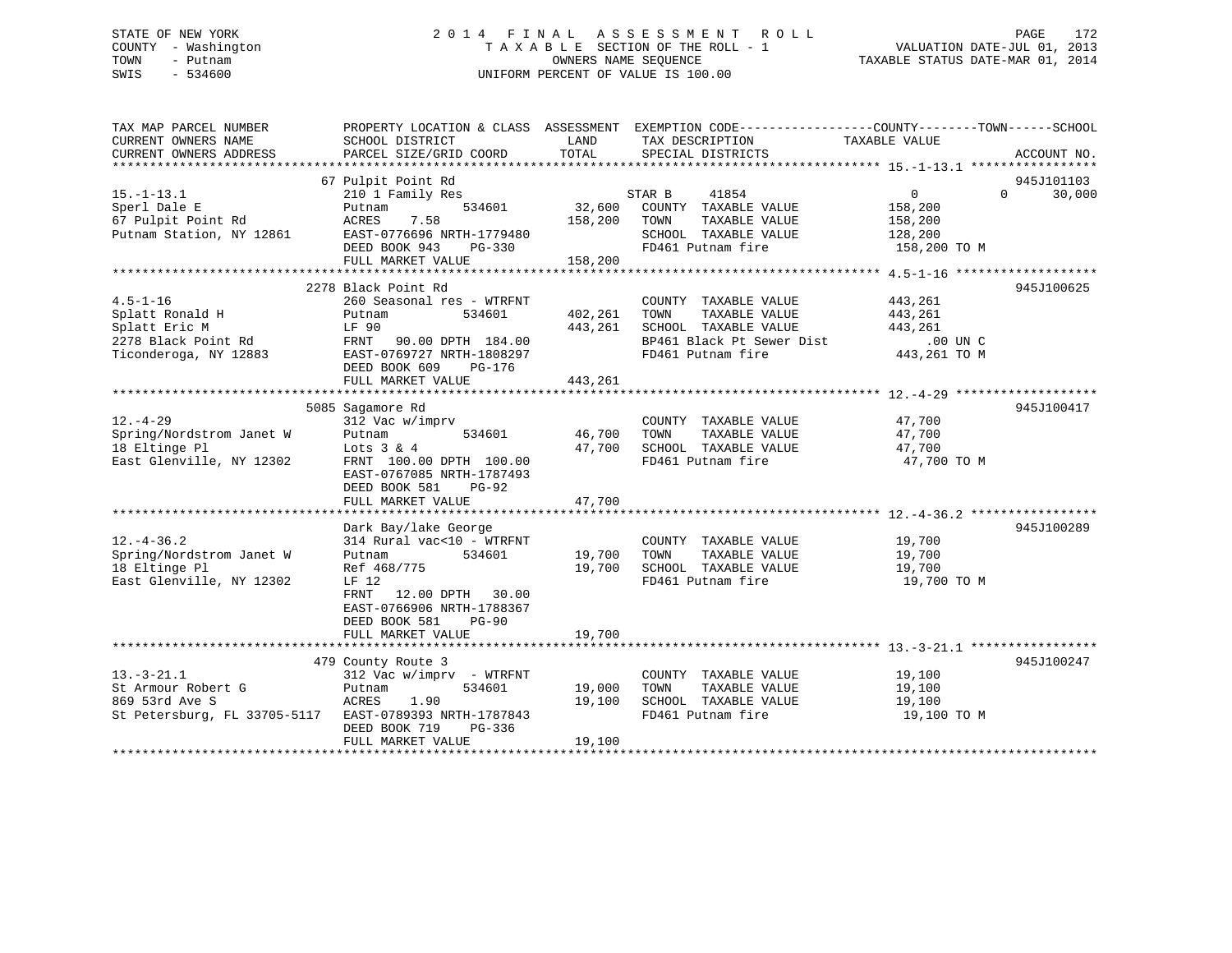# STATE OF NEW YORK 2 0 1 4 F I N A L A S S E S S M E N T R O L L PAGE 173 COUNTY - Washington T A X A B L E SECTION OF THE ROLL - 1 VALUATION DATE-JUL 01, 2013 TOWN - Putnam **CONNERS NAME SEQUENCE** TAXABLE STATUS DATE-MAR 01, 2014 SWIS - 534600 UNIFORM PERCENT OF VALUE IS 100.00

| ACCOUNT NO.              |
|--------------------------|
| 945J100238               |
|                          |
| 945J100668               |
|                          |
|                          |
| 945J100443<br>945J100633 |
|                          |
| 945J100981               |
| 30,000<br>300,000        |
|                          |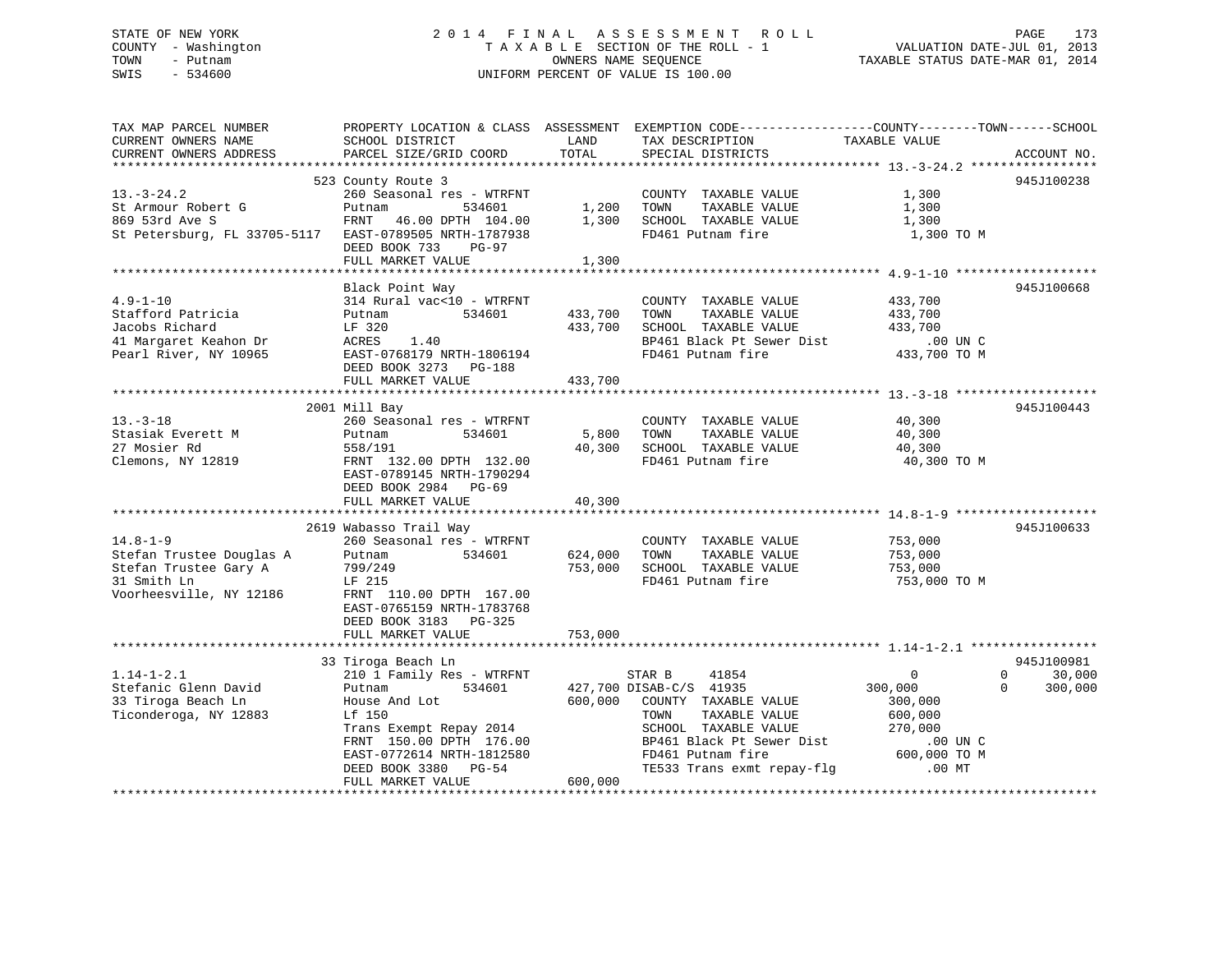| STATE OF NEW YORK<br>COUNTY - Washington<br>TOWN<br>- Putnam<br>SWIS<br>$-534600$                     | 2014 FINAL ASSESSMENT<br>TAXABLE SECTION OF THE ROLL - 1<br>UNIFORM PERCENT OF VALUE IS 100.00                                                                                                                                               | R O L L<br>PAGE<br>174<br>VALUATION DATE-JUL 01, 2013<br>TAXABLE STATUS DATE-MAR 01, 2014 |                                                                                            |                                                                                                                                 |
|-------------------------------------------------------------------------------------------------------|----------------------------------------------------------------------------------------------------------------------------------------------------------------------------------------------------------------------------------------------|-------------------------------------------------------------------------------------------|--------------------------------------------------------------------------------------------|---------------------------------------------------------------------------------------------------------------------------------|
| TAX MAP PARCEL NUMBER<br>CURRENT OWNERS NAME<br>CURRENT OWNERS ADDRESS<br>**********************      | SCHOOL DISTRICT<br>PARCEL SIZE/GRID COORD                                                                                                                                                                                                    | LAND<br>TOTAL                                                                             | TAX DESCRIPTION<br>SPECIAL DISTRICTS                                                       | PROPERTY LOCATION & CLASS ASSESSMENT EXEMPTION CODE---------------COUNTY-------TOWN------SCHOOL<br>TAXABLE VALUE<br>ACCOUNT NO. |
| $14.18 - 4 - 1$<br>Stevens Coleen B<br>Stevens Scott D<br>1434 Waters Rd<br>Glenville, NY 12302       | 712 Gull Bay Rd<br>210 1 Family Res - WTRFNT<br>Putnam<br>534601<br>LF 211<br>$14. -4 - 1$<br>FRNT 272.00 DPTH 146.00<br>EAST-0764554 NRTH-1780986<br>DEED BOOK 2064 PG-188<br>FULL MARKET VALUE                                             | 449,700<br>647,500<br>647,500                                                             | COUNTY TAXABLE VALUE<br>TOWN<br>TAXABLE VALUE<br>SCHOOL TAXABLE VALUE<br>FD461 Putnam fire | 945J100718<br>647,500<br>647,500<br>647,500<br>647,500 TO M                                                                     |
| $14. - 1 - 13$<br>Stevens Scott<br>Stevens Coleen<br>1434 Waters Rd<br>Scotia, NY 12302               | 739 Gull Bay Rd<br>$312$ Vac w/imprv - WTRFNT<br>534601<br>Putnam<br>garage<br>LF 125<br>ACRES 15.23<br>EAST-0764895 NRTH-1781206<br>DEED BOOK 3265 PG-301<br>FULL MARKET VALUE                                                              | 322,000<br>332,000<br>332,000                                                             | COUNTY TAXABLE VALUE<br>TOWN<br>TAXABLE VALUE<br>SCHOOL TAXABLE VALUE<br>FD461 Putnam fire | 945J100642<br>332,000<br>332,000<br>332,000<br>332,000 TO M                                                                     |
| $7.12 - 1 - 25$<br>Stevenson Kent<br>17 O'brien Dr<br>So Burlington, VT 05403                         | Lake George Way<br>312 Vac w/imprv - WTRFNT<br>Putnam<br>534601<br>Lot Btslip<br>LF 20<br>FRNT<br>21.00 DPTH 97.00<br>0.04<br>ACRES<br>EAST-0767455 NRTH-1798716<br>DEED BOOK 449<br>PG-784<br>FULL MARKET VALUE<br>************************ | 77,000<br>88,600<br>88,600<br>********************                                        | COUNTY TAXABLE VALUE<br>TAXABLE VALUE<br>TOWN<br>SCHOOL TAXABLE VALUE<br>FD461 Putnam fire | 945J100634<br>88,600<br>88,600<br>88,600<br>88,600 TO M                                                                         |
| $7.12 - 1 - 32$<br>Stevenson Kent<br>Stevenson Donald B<br>17 Obrien Dr<br>South Burlington, VT 05403 | 1539 Mosswood Way<br>260 Seasonal res<br>Putnam<br>534601<br>Cot 2L Gar L C<br>449/784 & 788<br>FRNT 243.00 DPTH 180.00<br>ACRES<br>0.80<br>EAST-0768111 NRTH-1798799<br>FULL MARKET VALUE                                                   | 127,100<br>231,100<br>231,100                                                             | COUNTY TAXABLE VALUE<br>TOWN<br>TAXABLE VALUE<br>SCHOOL TAXABLE VALUE<br>FD461 Putnam fire | 945J100635<br>231,100<br>231,100<br>231,100<br>231,100 TO M                                                                     |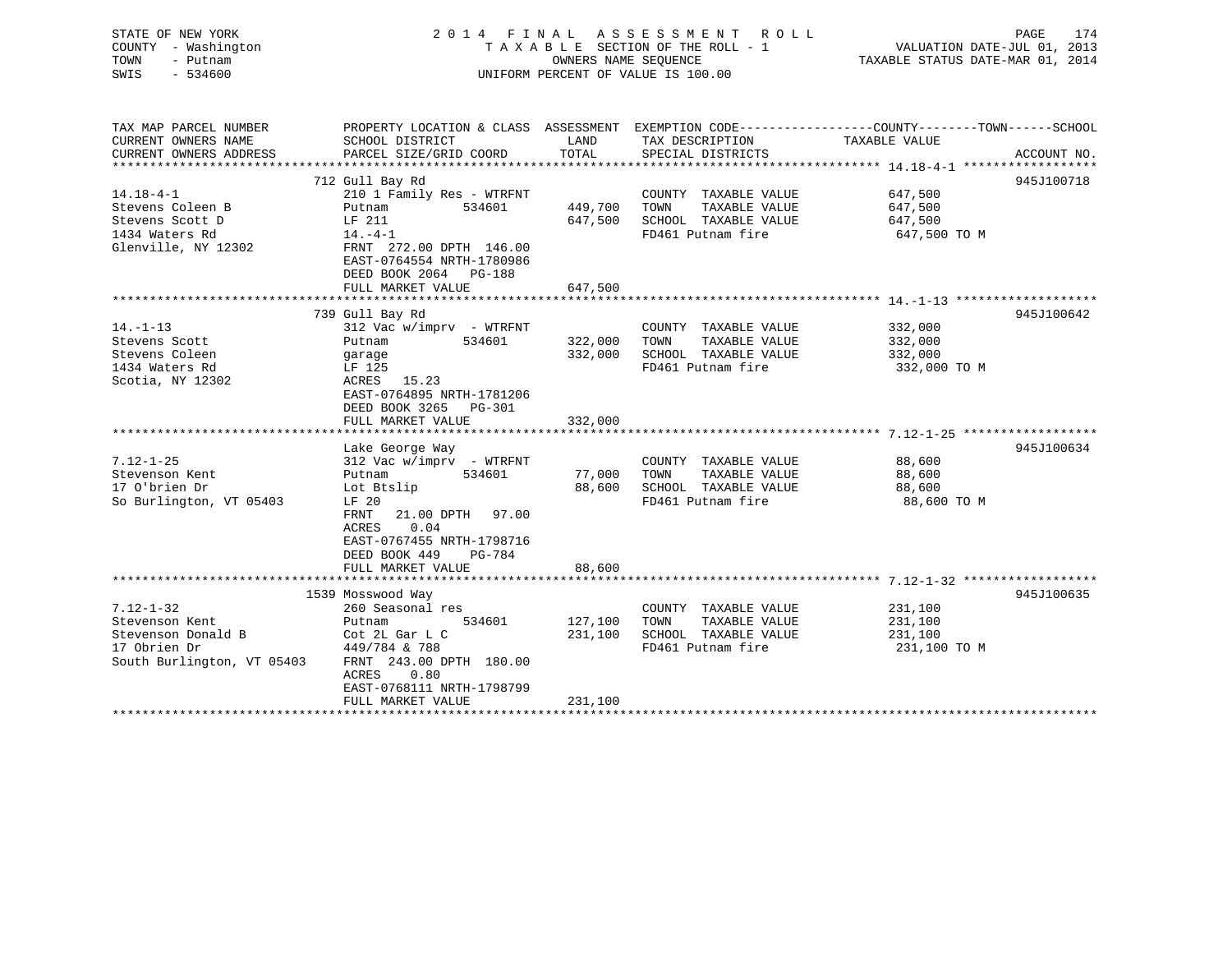# STATE OF NEW YORK 2 0 1 4 F I N A L A S S E S S M E N T R O L L PAGE 175 COUNTY - Washington T A X A B L E SECTION OF THE ROLL - 1 VALUATION DATE-JUL 01, 2013 TOWN - Putnam OWNERS NAME SEQUENCE TAXABLE STATUS DATE-MAR 01, 2014 SWIS - 534600 UNIFORM PERCENT OF VALUE IS 100.00

| TAX MAP PARCEL NUMBER<br>CURRENT OWNERS NAME<br>CURRENT OWNERS ADDRESS | PROPERTY LOCATION & CLASS ASSESSMENT<br>SCHOOL DISTRICT<br>PARCEL SIZE/GRID COORD | LAND<br>TOTAL  | EXEMPTION CODE-----------------COUNTY-------TOWN------SCHOOL<br>TAX DESCRIPTION<br>SPECIAL DISTRICTS | TAXABLE VALUE           |          | ACCOUNT NO. |
|------------------------------------------------------------------------|-----------------------------------------------------------------------------------|----------------|------------------------------------------------------------------------------------------------------|-------------------------|----------|-------------|
|                                                                        |                                                                                   |                |                                                                                                      |                         |          |             |
|                                                                        | 16603 State Route 22                                                              |                |                                                                                                      |                         |          | 945J100110  |
| $12. - 2 - 6$                                                          | 210 1 Family Res                                                                  |                | 41854<br>STAR B                                                                                      | $\overline{0}$          | $\Omega$ | 30,000      |
| Stormer Richard J                                                      | 534601<br>Putnam                                                                  | 12,100         | COUNTY TAXABLE VALUE                                                                                 | 69,000                  |          |             |
| Stormer Valerie M<br>16603 State Route 22                              | FRNT 217.00 DPTH<br>77.00<br>EAST-0779118 NRTH-1787086                            | 69,000         | TOWN<br>TAXABLE VALUE<br>SCHOOL TAXABLE VALUE                                                        | 69,000<br>39,000        |          |             |
| Putnam Station, NY 12861                                               | DEED BOOK 3073 PG-202                                                             |                | FD461 Putnam fire                                                                                    | 69,000 TO M             |          |             |
|                                                                        | FULL MARKET VALUE                                                                 | 69,000         |                                                                                                      |                         |          |             |
|                                                                        |                                                                                   |                |                                                                                                      |                         |          |             |
|                                                                        | 2626 Wabasso Trail Way                                                            |                |                                                                                                      |                         |          | 945J100638  |
| $14.8 - 1 - 12$                                                        | 260 Seasonal res - WTRFNT                                                         |                | COUNTY TAXABLE VALUE                                                                                 | 977,300                 |          |             |
| Strang David A                                                         | Putnam<br>534601                                                                  | 911,900        | TOWN<br>TAXABLE VALUE                                                                                | 977,300                 |          |             |
| Strang Rebecca S<br>35 Deacon Abbott Rd                                | LF 400                                                                            | 977,300        | SCHOOL TAXABLE VALUE<br>FD461 Putnam fire                                                            | 977,300                 |          |             |
| Redding, CT 06896                                                      | FRNT 140.00 DPTH 259.00<br>EAST-0765289 NRTH-1783966                              |                |                                                                                                      | 977,300 TO M            |          |             |
|                                                                        | DEED BOOK 2091 PG-24                                                              |                |                                                                                                      |                         |          |             |
|                                                                        | FULL MARKET VALUE                                                                 | 977,300        |                                                                                                      |                         |          |             |
|                                                                        |                                                                                   |                |                                                                                                      |                         |          |             |
|                                                                        | 5144 Bayview Way                                                                  |                |                                                                                                      |                         |          | 945J100640  |
| $12. - 4 - 15$                                                         | 210 1 Family Res - WTRFNT                                                         |                | VET WAR CT 41121                                                                                     | 30,000                  | 12,000   | $\Omega$    |
| Strang William F -LE-                                                  | 534601<br>Putnam                                                                  | 306,000 STAR B | 41854                                                                                                | $\Omega$                | $\Omega$ | 30,000      |
| Strang Marcella -LE-                                                   | LF 50                                                                             |                | 379,000 COUNTY TAXABLE VALUE                                                                         | 349,000                 |          |             |
| Attn: Barbara Cassier<br>161 Old Schuylerville Rd                      | FRNT<br>50.00 DPTH 310.00                                                         |                | TOWN<br>TAXABLE VALUE<br>SCHOOL TAXABLE VALUE                                                        | 367,000                 |          |             |
| Saratoga Springs, NY 12866                                             | EAST-0767105 NRTH-1788816<br>DEED BOOK 2743 PG-118                                |                | FD461 Putnam fire                                                                                    | 349,000<br>379,000 TO M |          |             |
|                                                                        | FULL MARKET VALUE                                                                 | 379,000        |                                                                                                      |                         |          |             |
|                                                                        |                                                                                   |                |                                                                                                      |                         |          |             |
|                                                                        | 688 Gull Bay Rd                                                                   |                |                                                                                                      |                         |          | 945J100603  |
| $14.11 - 3 - 1$                                                        | 210 1 Family Res - WTRFNT                                                         |                | COUNTY TAXABLE VALUE                                                                                 | 559,600                 |          |             |
| Stringer Edward V                                                      | 534601<br>Putnam                                                                  | 332,400        | TOWN<br>TAXABLE VALUE                                                                                | 559,600                 |          |             |
| Stringer Linda                                                         | Bdy Line Agmt 798-276                                                             | 559,600        | SCHOOL TAXABLE VALUE                                                                                 | 559,600                 |          |             |
| 172 Cemetery Rd                                                        | LF 124                                                                            |                | FD461 Putnam fire                                                                                    | 559,600 TO M            |          |             |
| Oneonta, NY 13820                                                      | $14. - 3 - 1$                                                                     |                |                                                                                                      |                         |          |             |
|                                                                        | FRNT 164.00 DPTH<br>84.00<br>EAST-0764552 NRTH-1781913                            |                |                                                                                                      |                         |          |             |
|                                                                        | DEED BOOK 583<br>PG-152                                                           |                |                                                                                                      |                         |          |             |
|                                                                        | FULL MARKET VALUE                                                                 | 559,600        |                                                                                                      |                         |          |             |
|                                                                        |                                                                                   |                |                                                                                                      |                         |          |             |
|                                                                        | Lake George Way                                                                   |                |                                                                                                      |                         |          | 945J100397  |
| $7.8 - 1 - 2$                                                          | 314 Rural vac<10                                                                  |                | COUNTY TAXABLE VALUE                                                                                 | 72,000                  |          |             |
| Stuart Robert B                                                        | 534601<br>Putnam                                                                  | 72,000         | TOWN<br>TAXABLE VALUE                                                                                | 72,000                  |          |             |
| Stuart Roberta W                                                       | FRNT 97.00 DPTH 205.00                                                            | 72,000         | SCHOOL TAXABLE VALUE                                                                                 | 72,000                  |          |             |
| 2000 W Cessna Way                                                      | EAST-0767072 NRTH-1800130                                                         |                | FD461 Putnam fire                                                                                    | 72,000 TO M             |          |             |
| Tucson, AZ 85755                                                       | DEED BOOK 931<br>$PG-40$                                                          |                |                                                                                                      |                         |          |             |
|                                                                        | FULL MARKET VALUE                                                                 | 72,000         |                                                                                                      |                         |          |             |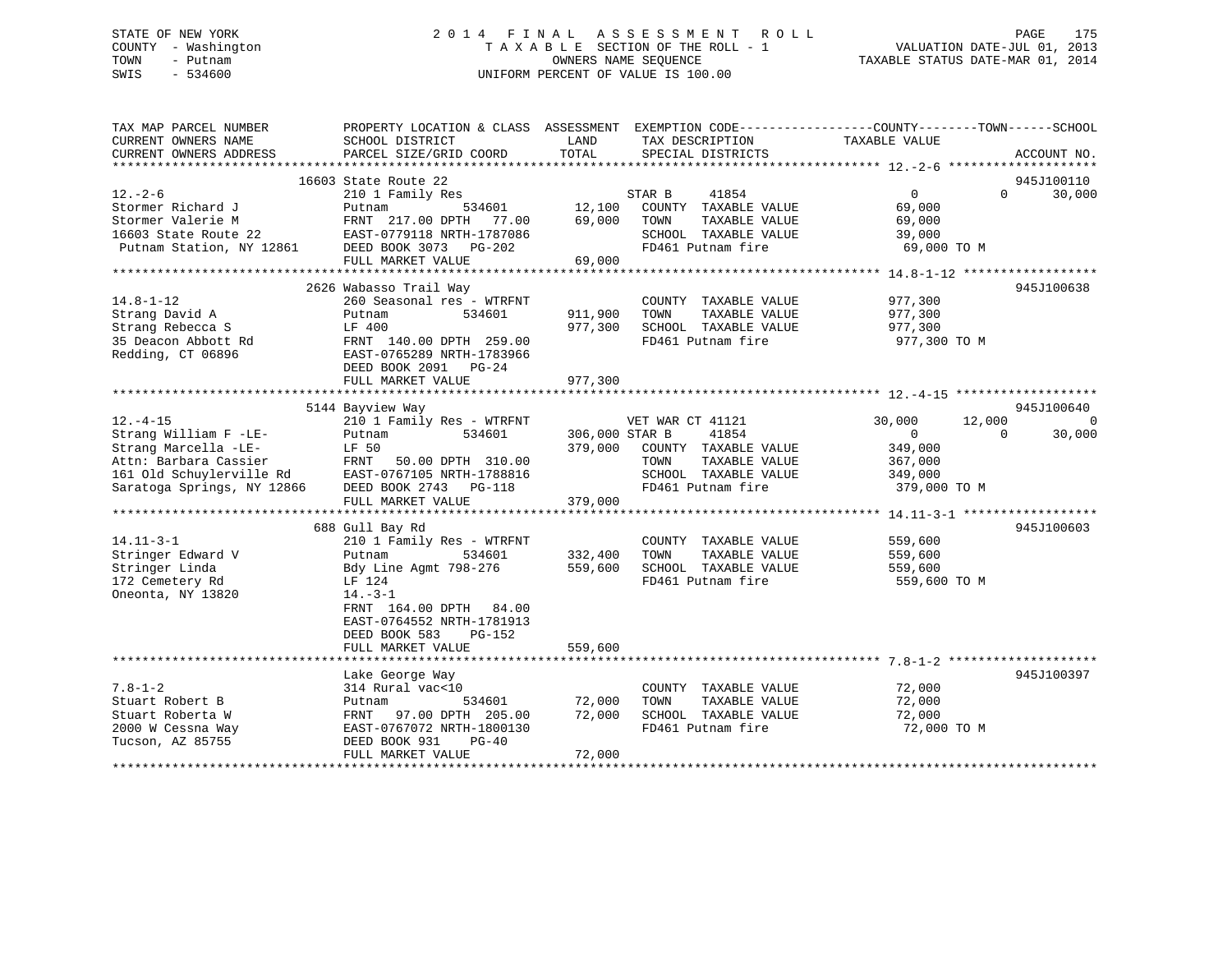# STATE OF NEW YORK 2 0 1 4 F I N A L A S S E S S M E N T R O L L PAGE 176 COUNTY - Washington T A X A B L E SECTION OF THE ROLL - 1 VALUATION DATE-JUL 01, 2013 TOWN - Putnam **CONNERS NAME SEQUENCE** TAXABLE STATUS DATE-MAR 01, 2014 SWIS - 534600 UNIFORM PERCENT OF VALUE IS 100.00

| TAX MAP PARCEL NUMBER                 | PROPERTY LOCATION & CLASS ASSESSMENT EXEMPTION CODE---------------COUNTY-------TOWN------SCHOOL |              |                           |                |                    |
|---------------------------------------|-------------------------------------------------------------------------------------------------|--------------|---------------------------|----------------|--------------------|
| CURRENT OWNERS NAME                   | SCHOOL DISTRICT                                                                                 | LAND         | TAX DESCRIPTION           | TAXABLE VALUE  |                    |
| CURRENT OWNERS ADDRESS                | PARCEL SIZE/GRID COORD                                                                          | TOTAL        | SPECIAL DISTRICTS         |                | ACCOUNT NO.        |
|                                       |                                                                                                 |              |                           |                |                    |
|                                       | Lake George Way                                                                                 |              |                           |                |                    |
| $7.8 - 1 - 2.1$                       | 314 Rural vac<10                                                                                |              | COUNTY TAXABLE VALUE      | 1,400          |                    |
| Stuart Robert B                       | 534601<br>Putnam                                                                                | 1,400        | TAXABLE VALUE<br>TOWN     | 1,400          |                    |
| Stuart Roberta                        | FRNT 11.00 DPTH 205.00 1,400                                                                    |              | SCHOOL TAXABLE VALUE      | 1,400          |                    |
| 2000 W Cessna Way                     | EAST-0767103 NRTH-1800068                                                                       |              | FD461 Putnam fire         | 1,400 TO M     |                    |
| Tucson, AZ 85755                      | DEED BOOK 956<br>PG-322                                                                         |              |                           |                |                    |
|                                       | FULL MARKET VALUE                                                                               | 1,400        |                           |                |                    |
|                                       |                                                                                                 |              |                           |                |                    |
|                                       | Lake George Way                                                                                 |              |                           |                | 945J100843         |
| $7.8 - 1 - 3$                         | 314 Rural vac<10                                                                                |              | COUNTY TAXABLE VALUE      | 108,000        |                    |
| Stuart Robert B                       | 534601 108,000<br>Putnam                                                                        |              | TOWN<br>TAXABLE VALUE     | 108,000        |                    |
| Stuart Roberta W                      | ACRES<br>1.80                                                                                   | 108,000      | SCHOOL TAXABLE VALUE      | 108,000        |                    |
| 2000 W Cessna Way                     | EAST-0767192 NRTH-1799933                                                                       |              | FD461 Putnam fire         | 108,000 TO M   |                    |
| Tuscon, AZ 85755                      | DEED BOOK 934<br>PG-195                                                                         |              |                           |                |                    |
|                                       | FULL MARKET VALUE                                                                               | 108,000      |                           |                |                    |
|                                       |                                                                                                 |              |                           |                |                    |
|                                       | 3077 Lake George Way                                                                            |              |                           |                | 945J100404         |
| $7.8 - 1 - 19$                        | 280 Res Multiple - WTRFNT                                                                       |              | COUNTY TAXABLE VALUE      | 1156,400       |                    |
| Stuart Robert B                       | 534601<br>Putnam                                                                                | 780,900      | TOWN<br>TAXABLE VALUE     | 1156,400       |                    |
| Stuart Roberta                        | Lf 213                                                                                          | 1156,400     | SCHOOL TAXABLE VALUE      | 1156,400       |                    |
| 2000 W Cessna Way                     | ACRES<br>1.30                                                                                   |              | FD461 Putnam fire         | 1156,400 TO M  |                    |
| Tucson Arizona, 85755                 | EAST-0766945 NRTH-1799832                                                                       |              |                           |                |                    |
|                                       | DEED BOOK 814<br>$PG-46$                                                                        |              |                           |                |                    |
|                                       | FULL MARKET VALUE                                                                               | 1156,400     |                           |                |                    |
|                                       |                                                                                                 |              |                           |                |                    |
|                                       | 166 Schwerdtfeger Rd                                                                            |              |                           |                | 945J100442         |
| $4. - 1 - 21$                         | 210 1 Family Res                                                                                |              | 41834<br>STAR EN          | $\overline{0}$ | $\Omega$<br>64,200 |
| Swarthout Ward                        | 534601 30,400<br>Putnam                                                                         |              | COUNTY TAXABLE VALUE      | 175,000        |                    |
| Swarthout Joan                        |                                                                                                 | 175,000 TOWN | TAXABLE VALUE             | 175,000        |                    |
|                                       | House Lot & Garage<br>ACRES 5.30                                                                |              |                           |                |                    |
| 166 Schwerdtfeger Rd                  | 5.30<br>ACRES                                                                                   |              | SCHOOL TAXABLE VALUE      | 110,800        |                    |
| Putnam Station, NY 12861              | EAST-0770648 NRTH-1803040                                                                       |              | FD461 Putnam fire         | 175,000 TO M   |                    |
|                                       | DEED BOOK 821<br>$PG-18$                                                                        |              |                           |                |                    |
|                                       | FULL MARKET VALUE                                                                               | 175,000      |                           |                |                    |
|                                       |                                                                                                 |              |                           |                |                    |
|                                       | 2437 Black Point Way                                                                            |              |                           |                | 945J100653         |
| $4. - 1 - 41$                         | 260 Seasonal res - WTRFNT                                                                       |              | COUNTY TAXABLE VALUE      | 693,500        |                    |
| Sweet Oualified Personal Trust Putnam | 534601                                                                                          | 508,500      | TAXABLE VALUE<br>TOWN     | 693,500        |                    |
| LaFond Stephanie                      | 314' Lf                                                                                         | 693,500      | SCHOOL TAXABLE VALUE      | 693,500        |                    |
| 100 Route 28                          | ACRES 1.00<br>EAST-0767536 NRTH-1805283                                                         |              | BP461 Black Pt Sewer Dist | .00 UN C       |                    |
| PO Box 340                            |                                                                                                 |              | FD461 Putnam fire         | 693,500 TO M   |                    |
| Warrensburg, NY 12885                 | DEED BOOK 3232 PG-65                                                                            |              |                           |                |                    |
|                                       | FULL MARKET VALUE                                                                               | 693,500      |                           |                |                    |
|                                       |                                                                                                 |              |                           |                |                    |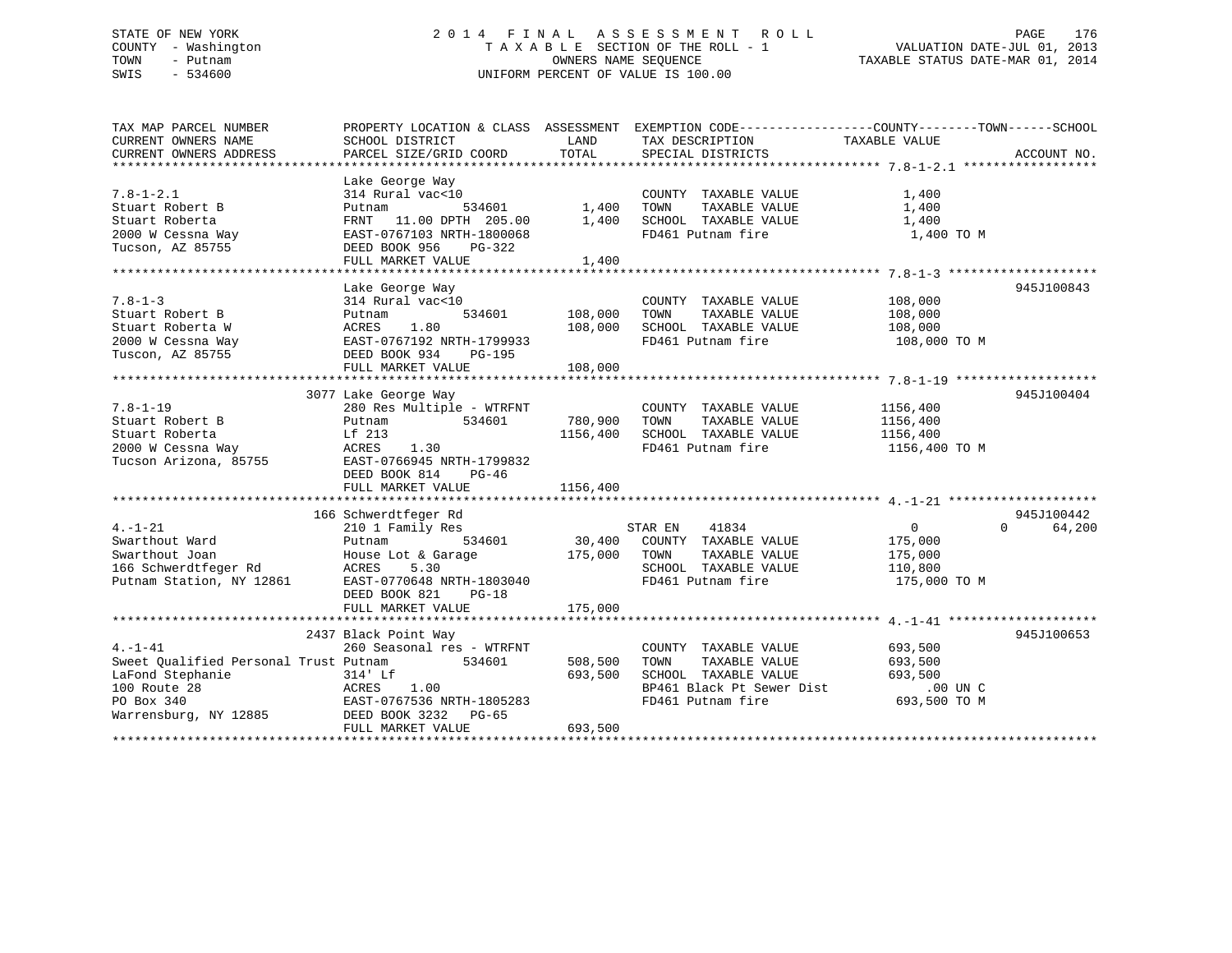# STATE OF NEW YORK 2 0 1 4 F I N A L A S S E S S M E N T R O L L PAGE 177 COUNTY - Washington T A X A B L E SECTION OF THE ROLL - 1 VALUATION DATE-JUL 01, 2013 TOWN - Putnam **CONNERS NAME SEQUENCE** TAXABLE STATUS DATE-MAR 01, 2014 SWIS - 534600 UNIFORM PERCENT OF VALUE IS 100.00

| TAX MAP PARCEL NUMBER<br>CURRENT OWNERS NAME<br>CURRENT OWNERS ADDRESS           | PROPERTY LOCATION & CLASS ASSESSMENT EXEMPTION CODE---------------COUNTY-------TOWN------SCHOOL<br>SCHOOL DISTRICT<br>PARCEL SIZE/GRID COORD                                                          | LAND<br>TOTAL                                            | TAX DESCRIPTION<br>SPECIAL DISTRICTS                                                                                                                                          | TAXABLE VALUE                                     | ACCOUNT NO. |
|----------------------------------------------------------------------------------|-------------------------------------------------------------------------------------------------------------------------------------------------------------------------------------------------------|----------------------------------------------------------|-------------------------------------------------------------------------------------------------------------------------------------------------------------------------------|---------------------------------------------------|-------------|
| $7.12 - 2 - 22$<br>Szapucki Robert<br>Szapucki Nancy<br>505 Oakview Dr           | 2015 Lake George Way South<br>260 Seasonal res<br>Putnam<br>FRNT 110.00 DPTH 120.00 199,400<br>EAST-0767863 NRTH-1797464<br>Toms River, NJ 08753 DEED BOOK 2392 PG-80<br>FULL MARKET VALUE            | 534601 67,700<br>199,400                                 | COUNTY TAXABLE VALUE<br>TOWN<br>TAXABLE VALUE<br>SCHOOL TAXABLE VALUE<br>FD461 Putnam fire                                                                                    | 199,400<br>199,400<br>199,400<br>199,400 TO M     | 945J100650  |
| $13.-1-8.1$<br>T K Properties Inc<br>38 Art Tennyson Rd<br>Chestertown, NY 12817 | 16783 State Route 22<br>652 Govt bldgs<br>534601<br>Putnam<br>Post Office<br>Lease $643/24$<br>FRNT 140.00 DPTH 240.00<br>EAST-0782150 NRTH-1790341<br>DEED BOOK 644<br>$PG-338$<br>FULL MARKET VALUE | 13,900<br>155,100<br>155,100                             | COUNTY TAXABLE VALUE<br>TAXABLE VALUE<br>TOWN<br>SCHOOL TAXABLE VALUE<br>FD461 Putnam fire                                                                                    | 155,100<br>155,100<br>155,100<br>155,100 TO M     | 945J101099  |
| $1.14 - 1 - 6$<br>Tamara Lane Inc<br>102 Lake Rd<br>Congers, NY 10920            | Black Point Rd<br>322 Rural vac>10<br>Putnam<br>ACRES 12.20<br>EAST-0773702 NRTH-1811990<br>DEED BOOK 3348 PG-327<br>FULL MARKET VALUE                                                                | 534601 264,000<br>264,000<br>1811990<br>G-327<br>264,000 | COUNTY TAXABLE VALUE<br>TAXABLE VALUE<br>TOWN<br>SCHOOL TAXABLE VALUE<br>SCHOOL TAXABLE VALUE 264,000<br>BP461 Black Pt Sewer Dist .00 UN C<br>FD461 Putnam fire 264,000 TO M | 264,000<br>264,000<br>264,000                     | 945J100034  |
| $1.14 - 1 - 6.1$<br>Tamara Lane Inc<br>102 Lake Rd<br>Congers, NY 10920          | Tiroga Beach Ln<br>- WTRFNT<br>310 Res Vac<br>534601<br>Putnam<br>75 LF<br>FRNT 75.00 DPTH 176.00<br>EAST-0772738 NRTH-1812392<br>DEED BOOK 3348 PG-327<br>FULL MARKET VALUE                          | 4,400<br>4,400<br>4,400                                  | COUNTY TAXABLE VALUE<br>TOWN<br>TAXABLE VALUE<br>SCHOOL TAXABLE VALUE<br>BP461 Black Pt Sewer Dist<br>FD461 Putnam fire                                                       | 4,400<br>4,400<br>4,400<br>.00 UN C<br>4,400 TO M |             |
| $1.14 - 1 - 6.2$<br>Tamara Lane Inc<br>102 Lake Rd<br>Congers, NY 10920          | Tiroga Beach Ln<br>310 Res Vac<br>534601<br>Putnam<br>$P/O$ Lot $1$<br>ACRES<br>3.40<br>EAST-0773032 NRTH-1812607<br>DEED BOOK 3348 PG-327<br>FULL MARKET VALUE                                       | 1,700<br>1,700<br>1,700                                  | COUNTY TAXABLE VALUE<br>TOWN<br>TAXABLE VALUE<br>SCHOOL TAXABLE VALUE<br>BP461 Black Pt Sewer Dist<br>FD461 Putnam fire                                                       | 1,700<br>1,700<br>1,700<br>.00 UN C<br>1,700 TO M |             |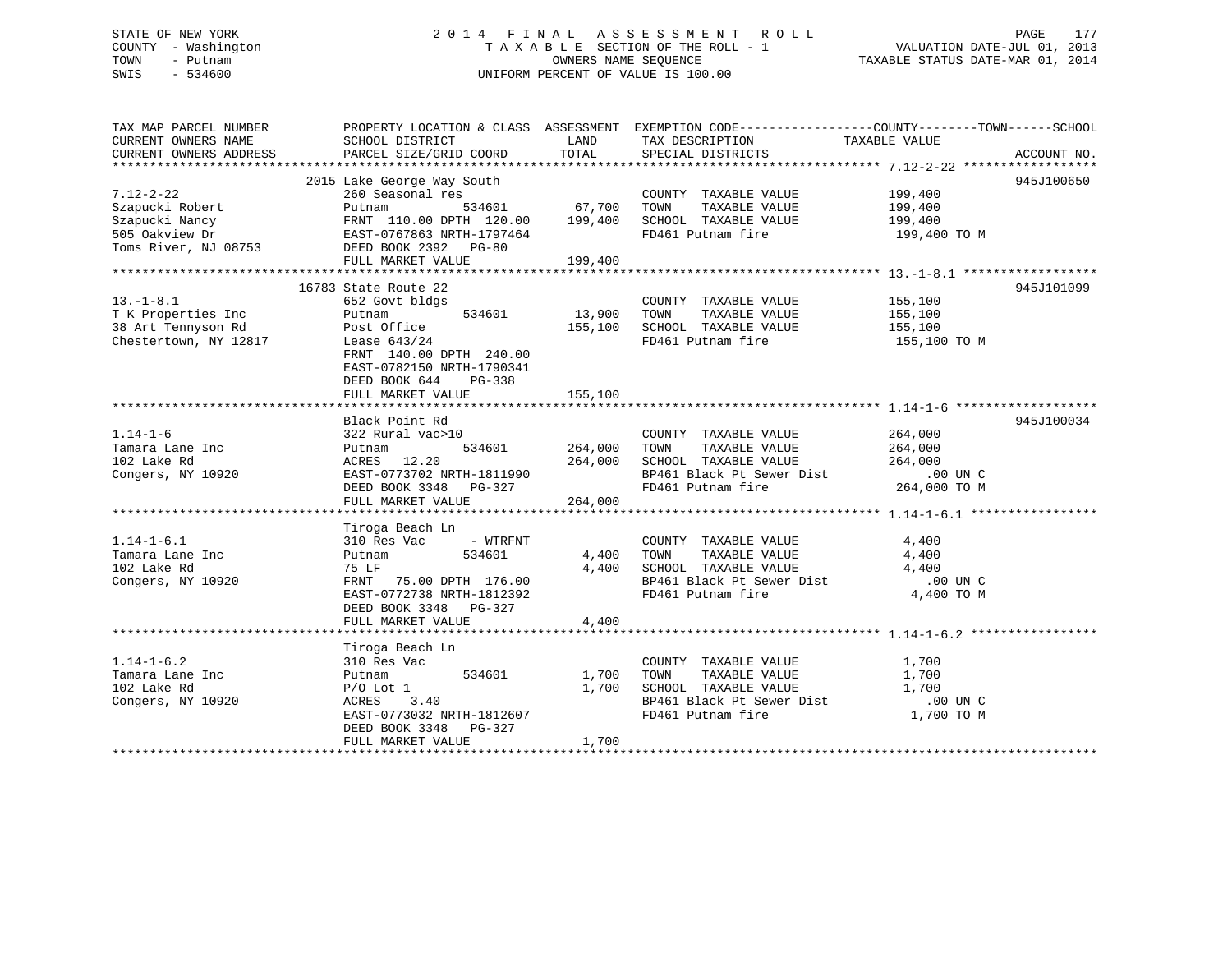# STATE OF NEW YORK 2 0 1 4 F I N A L A S S E S S M E N T R O L L PAGE 178 COUNTY - Washington T A X A B L E SECTION OF THE ROLL - 1 VALUATION DATE-JUL 01, 2013 TOWN - Putnam OWNERS NAME SEQUENCE TAXABLE STATUS DATE-MAR 01, 2014 SWIS - 534600 UNIFORM PERCENT OF VALUE IS 100.00

| TAX MAP PARCEL NUMBER                                                                                                                                                                                             |                                                              |                | PROPERTY LOCATION & CLASS ASSESSMENT EXEMPTION CODE----------------COUNTY-------TOWN------SCHOOL                                             |               |             |
|-------------------------------------------------------------------------------------------------------------------------------------------------------------------------------------------------------------------|--------------------------------------------------------------|----------------|----------------------------------------------------------------------------------------------------------------------------------------------|---------------|-------------|
| CURRENT OWNERS NAME                                                                                                                                                                                               | SCHOOL DISTRICT                                              |                | LAND TAX DESCRIPTION                                                                                                                         | TAXABLE VALUE |             |
| CURRENT OWNERS ADDRESS                                                                                                                                                                                            | PARCEL SIZE/GRID COORD TOTAL                                 |                | SPECIAL DISTRICTS                                                                                                                            |               | ACCOUNT NO. |
|                                                                                                                                                                                                                   |                                                              |                |                                                                                                                                              |               |             |
|                                                                                                                                                                                                                   | Tiroga Beach Ln                                              |                |                                                                                                                                              |               |             |
| $1.14 - 1 - 6.3$                                                                                                                                                                                                  | 310 Res Vac                                                  |                | COUNTY TAXABLE VALUE 68,000                                                                                                                  |               |             |
| Tamara Lane Inc                                                                                                                                                                                                   | Putnam                                                       |                | 534601 68,000 TOWN TAXABLE VALUE                                                                                                             |               |             |
| 102 Lake Rd                                                                                                                                                                                                       |                                                              |                |                                                                                                                                              |               |             |
| Congers, NY 10920                                                                                                                                                                                                 |                                                              |                |                                                                                                                                              |               |             |
|                                                                                                                                                                                                                   | Lot 8<br>FRNT 101.00 DPTH 378.00<br>----- ---- ----- 1812398 |                | 68,000 TOWN TAXABLE VALUE 68,000<br>68,000 SCHOOL TAXABLE VALUE 68,000<br>BP461 Black Pt Sewer Dist 00 UN C<br>FD461 Putnam fire 68,000 TO M |               |             |
|                                                                                                                                                                                                                   | DEED BOOK 3348 PG-327                                        |                |                                                                                                                                              |               |             |
|                                                                                                                                                                                                                   | FULL MARKET VALUE                                            | 68,000         |                                                                                                                                              |               |             |
|                                                                                                                                                                                                                   |                                                              |                |                                                                                                                                              |               |             |
|                                                                                                                                                                                                                   | Tiroga Beach Ln                                              |                |                                                                                                                                              |               |             |
| $1.14 - 1 - 6.4$                                                                                                                                                                                                  | 310 Res Vac                                                  |                |                                                                                                                                              |               |             |
| Tamara Lane Inc                                                                                                                                                                                                   | Putnam                                                       |                | COUNTY TAXABLE VALUE 77,300<br>TOWN TAXABLE VALUE 77,300<br>$534601$ $77,300$ TOWN TAXABLE VALUE                                             |               |             |
| 102 Lake Rd                                                                                                                                                                                                       | Lot 7                                                        |                |                                                                                                                                              |               |             |
| Congers, NY 10920                                                                                                                                                                                                 | FRNT 103.00 DPTH 450.00                                      |                | 77,300 SCHOOL TAXABLE VALUE 77,300<br>RP461 Black Pt Sewer Dist 100 UN C                                                                     |               |             |
|                                                                                                                                                                                                                   | EAST-0773188 NRTH-1812390                                    |                | FD461 Putnam fire 77,300 TO M                                                                                                                |               |             |
|                                                                                                                                                                                                                   | DEED BOOK 3348 PG-327                                        |                |                                                                                                                                              |               |             |
|                                                                                                                                                                                                                   | FULL MARKET VALUE                                            | 77,300         |                                                                                                                                              |               |             |
|                                                                                                                                                                                                                   |                                                              |                |                                                                                                                                              |               |             |
|                                                                                                                                                                                                                   | Tiroga Beach Ln                                              |                |                                                                                                                                              |               |             |
| $1.14 - 1 - 6.5$                                                                                                                                                                                                  | 311 Res vac land                                             |                |                                                                                                                                              |               |             |
| Tamara Lane Inc                                                                                                                                                                                                   | 311 Kes<br>Putnam                                            |                |                                                                                                                                              |               |             |
| 102 Lake Rd                                                                                                                                                                                                       |                                                              |                |                                                                                                                                              |               |             |
| Congers, NY 10920                                                                                                                                                                                                 |                                                              |                |                                                                                                                                              |               |             |
|                                                                                                                                                                                                                   | EAST-0773252 NRTH-1812388                                    |                | FD461 Putnam fire                                                                                                                            | 82,000 TO M   |             |
|                                                                                                                                                                                                                   | DEED BOOK 3348 PG-327                                        |                |                                                                                                                                              |               |             |
|                                                                                                                                                                                                                   | FULL MARKET VALUE                                            | 82,000         |                                                                                                                                              |               |             |
|                                                                                                                                                                                                                   |                                                              |                |                                                                                                                                              |               |             |
|                                                                                                                                                                                                                   | Black Point Rd                                               |                |                                                                                                                                              |               |             |
| $1.14 - 1 - 6.6$                                                                                                                                                                                                  | 311 Res vac land                                             |                | COUNTY TAXABLE VALUE 110,000                                                                                                                 |               |             |
| Tamara Lane Inc <a> putnam</a>                                                                                                                                                                                    |                                                              | 534601 110,000 | TAXABLE VALUE 110,000<br>TOWN                                                                                                                |               |             |
| 102 Lake Rd                                                                                                                                                                                                       | Lot 5                                                        |                | 110,000 SCHOOL TAXABLE VALUE                                                                                                                 | 110,000       |             |
| Congers, NY 10920                                                                                                                                                                                                 | FRNT 101.00 DPTH 439.00                                      |                | BP461 Black Pt Sewer Dist .00 UN C                                                                                                           |               |             |
|                                                                                                                                                                                                                   | EAST-0773305 NRTH-1812420                                    |                | FD461 Putnam fire                                                                                                                            | 110,000 TO M  |             |
|                                                                                                                                                                                                                   | DEED BOOK 3348 PG-327                                        |                |                                                                                                                                              |               |             |
|                                                                                                                                                                                                                   | FULL MARKET VALUE                                            | 110,000        |                                                                                                                                              |               |             |
|                                                                                                                                                                                                                   |                                                              |                |                                                                                                                                              |               |             |
|                                                                                                                                                                                                                   | 2048 Black Point Rd                                          |                |                                                                                                                                              |               |             |
|                                                                                                                                                                                                                   |                                                              |                | COUNTY TAXABLE VALUE 156,700                                                                                                                 |               |             |
| $\begin{tabular}{lllllllllll} 1.14\mbox{--}1\mbox{--}6.7 & & & & 210\mbox{1 Family Res} \\ \texttt{Tamara Lane Inc} & & & \texttt{Putnam} & & 534601 \\ 102 \mbox{ Lake Rd} & & & \mbox{Lot 4} & & \end{tabular}$ | 534601 119,500                                               |                |                                                                                                                                              |               |             |
|                                                                                                                                                                                                                   |                                                              |                |                                                                                                                                              |               |             |
|                                                                                                                                                                                                                   |                                                              |                |                                                                                                                                              |               |             |
| 156,700 Lot 4 156,700<br>Congers, NY 10920 FRNT 92.00 DPTH 81.00<br>EAST-0773357 NRTH-1812448                                                                                                                     |                                                              |                | DO UN C<br>BP461 Black Pt Sewer Dist .00 UN C<br>FD461 Putnam fire  156,700 TO M<br>FD461 Putnam fire                                        |               |             |
|                                                                                                                                                                                                                   | DEED BOOK 3348 PG-327                                        |                |                                                                                                                                              |               |             |
|                                                                                                                                                                                                                   | FULL MARKET VALUE                                            | 156,700        |                                                                                                                                              |               |             |
|                                                                                                                                                                                                                   |                                                              |                |                                                                                                                                              |               |             |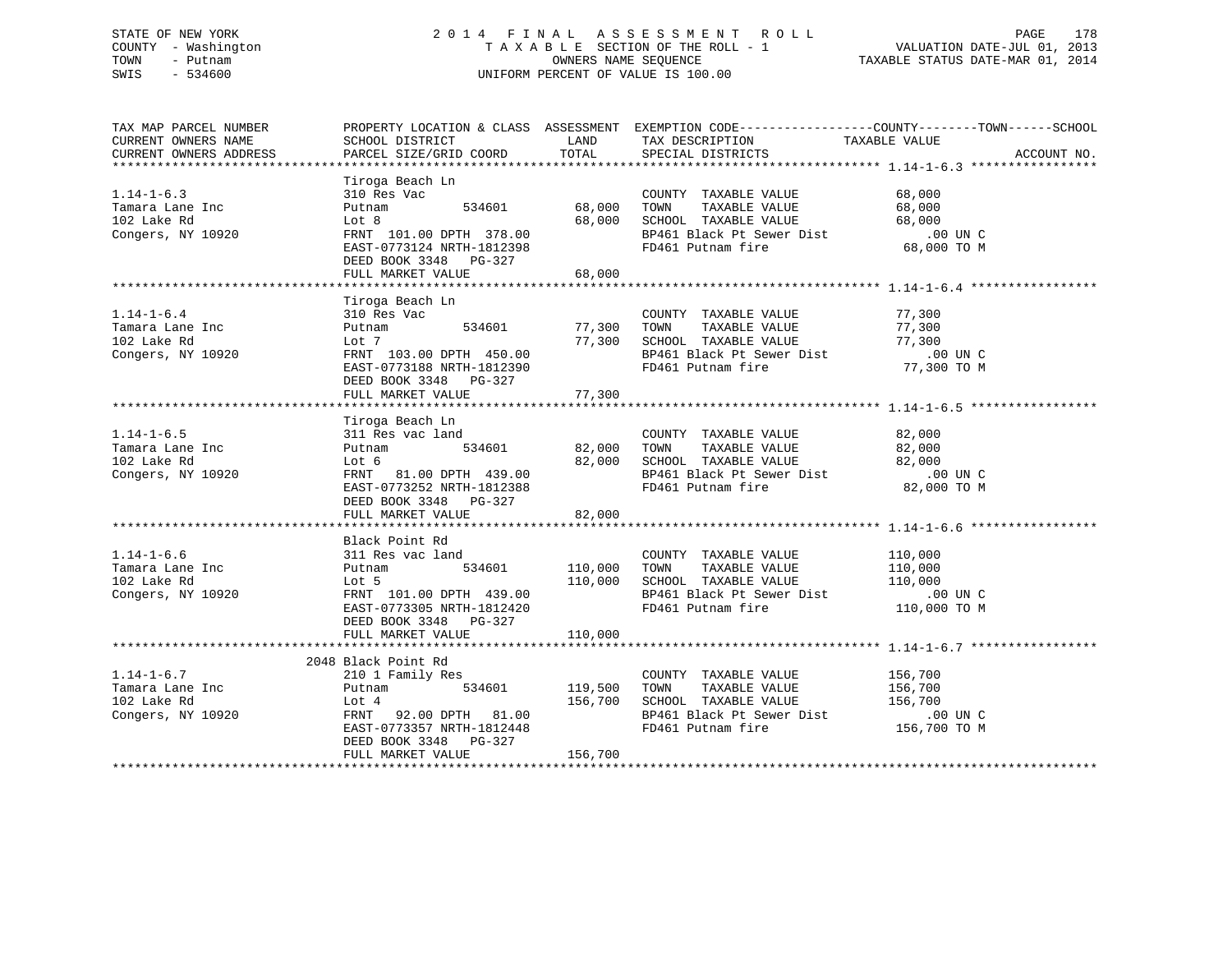# STATE OF NEW YORK 2 0 1 4 F I N A L A S S E S S M E N T R O L L PAGE 179 COUNTY - Washington T A X A B L E SECTION OF THE ROLL - 1 VALUATION DATE-JUL 01, 2013 TOWN - Putnam OWNERS NAME SEQUENCE TAXABLE STATUS DATE-MAR 01, 2014 SWIS - 534600 UNIFORM PERCENT OF VALUE IS 100.00

| TAX MAP PARCEL NUMBER                                            |                                  |                | PROPERTY LOCATION & CLASS ASSESSMENT EXEMPTION CODE---------------COUNTY-------TOWN-----SCHOOL |               |             |
|------------------------------------------------------------------|----------------------------------|----------------|------------------------------------------------------------------------------------------------|---------------|-------------|
| CURRENT OWNERS NAME                                              | SCHOOL DISTRICT                  | LAND           | TAX DESCRIPTION                                                                                | TAXABLE VALUE |             |
| CURRENT OWNERS ADDRESS                                           | PARCEL SIZE/GRID COORD           | TOTAL          | SPECIAL DISTRICTS                                                                              |               | ACCOUNT NO. |
|                                                                  |                                  |                |                                                                                                |               |             |
|                                                                  | Black Point Rd                   |                |                                                                                                |               |             |
| $1.14 - 1 - 6.8$                                                 | 310 Res Vac                      |                | COUNTY TAXABLE VALUE 98,000                                                                    |               |             |
| Tamara Lane Inc                                                  | 534601<br>Putnam                 | 98,000         | TOWN<br>TAXABLE VALUE                                                                          | 98,000        |             |
| 102 Lake Rd                                                      | Lot 3                            |                | 98,000 SCHOOL TAXABLE VALUE 98,000                                                             |               |             |
| Congers, NY 10920                                                | FRNT 83.00 DPTH 341.00           |                | BP461 Black Pt Sewer Dist                                                                      | $.00$ UN C    |             |
|                                                                  | EAST-0773410 NRTH-1812496        |                | FD461 Putnam fire                                                                              | 98,000 TO M   |             |
|                                                                  | DEED BOOK 3348 PG-327            |                |                                                                                                |               |             |
|                                                                  | FULL MARKET VALUE                | 98,000         |                                                                                                |               |             |
|                                                                  |                                  |                |                                                                                                |               |             |
|                                                                  | Black Point Rd                   |                |                                                                                                |               |             |
| $1.14 - 1 - 6.9$                                                 | 310 Res Vac                      |                | COUNTY TAXABLE VALUE                                                                           | 105,000       |             |
| Tamara Lane Inc                                                  | Putnam                           | 534601 105,000 | TAXABLE VALUE<br>TOWN                                                                          | 105,000       |             |
| 102 Lake Rd                                                      | Lot 2                            | 105,000        | SCHOOL TAXABLE VALUE                                                                           | 105,000       |             |
| Congers, NY 10920                                                | $\text{FRNT}$ 111.00 DPTH 341.00 |                | BP461 Black Pt Sewer Dist .00 UN C                                                             |               |             |
|                                                                  | EAST-0773461 NRTH-1812533        |                | FD461 Putnam fire                                                                              | 105,000 TO M  |             |
|                                                                  | DEED BOOK 3348 PG-327            |                |                                                                                                |               |             |
|                                                                  | FULL MARKET VALUE                | 105,000        |                                                                                                |               |             |
|                                                                  |                                  |                |                                                                                                |               |             |
|                                                                  | 19 Warrick Rd                    |                |                                                                                                |               | 945J100391  |
| $8. - 2 - 5.5$                                                   | 242 Rurl res&rec                 |                | COUNTY TAXABLE VALUE                                                                           | 172,600       |             |
| Tamsula George                                                   | 242 Rur<br>Putnam<br>534601      | 40,600 TOWN    | TAXABLE VALUE                                                                                  | 172,600       |             |
| 43 Mitchell Ave                                                  |                                  |                | 172,600 SCHOOL TAXABLE VALUE 172,600                                                           |               |             |
| Piscataway, NJ 08854                                             | Sub Lot 5<br>ACRES 15.57         |                | FD461 Putnam fire                                                                              | 172,600 TO M  |             |
|                                                                  | EAST-0772378 NRTH-1798334        |                |                                                                                                |               |             |
|                                                                  | DEED BOOK 717 PG-105             |                |                                                                                                |               |             |
|                                                                  | FULL MARKET VALUE                | 172,600        |                                                                                                |               |             |
|                                                                  |                                  |                |                                                                                                |               |             |
|                                                                  | Warrick Rd                       |                |                                                                                                |               | 945J100391  |
| $8. - 2 - 5.6$                                                   | 322 Rural vac>10                 |                | COUNTY TAXABLE VALUE                                                                           | 27,000        |             |
| Tamsula Kenneth M <b>Putnam</b>                                  | 534601                           |                | 27,000 TOWN<br>TAXABLE VALUE                                                                   | 27,000        |             |
| Tamsula Sarah                                                    | 639/158 + 164                    |                |                                                                                                | 27,000        |             |
| 485 Krochmally Ave                                               | Sub Lot 6                        |                | 27,000 SCHOOL TAXABLE VALUE<br>FD461 Putnam fire                                               | 27,000 TO M   |             |
| Perth Amboy, NJ 08861                                            | ACRES 13.52                      |                |                                                                                                |               |             |
|                                                                  | EAST-0772251 NRTH-1798757        |                |                                                                                                |               |             |
|                                                                  | DEED BOOK 844<br>PG-341          |                |                                                                                                |               |             |
|                                                                  | FULL MARKET VALUE                | 27,000         |                                                                                                |               |             |
|                                                                  |                                  |                |                                                                                                |               |             |
|                                                                  | 29 Wrights Rd                    |                |                                                                                                |               | 945J100171  |
| $2. -1 - 4$                                                      | 240 Rural res - WTRFNT           |                | COUNTY TAXABLE VALUE                                                                           | 296,400       |             |
| Tanner Jerrold                                                   | 534601<br>Putnam                 | 82,200         | TOWN<br>TAXABLE VALUE                                                                          | 296,400       |             |
| Tanner Denise                                                    | 774/105                          | 296,400        | SCHOOL TAXABLE VALUE                                                                           | 296,400       |             |
| Tanner Denise<br>29 Wrights Ferry Rd<br>Putnam Station, NY 12861 | ACRES 32.20                      |                | FD461 Putnam fire                                                                              | 296,400 TO M  |             |
|                                                                  | EAST-0784960 NRTH-1812135        |                |                                                                                                |               |             |
|                                                                  | DEED BOOK 817<br>PG-21           |                |                                                                                                |               |             |
|                                                                  | FULL MARKET VALUE                | 296,400        |                                                                                                |               |             |
|                                                                  |                                  |                |                                                                                                |               |             |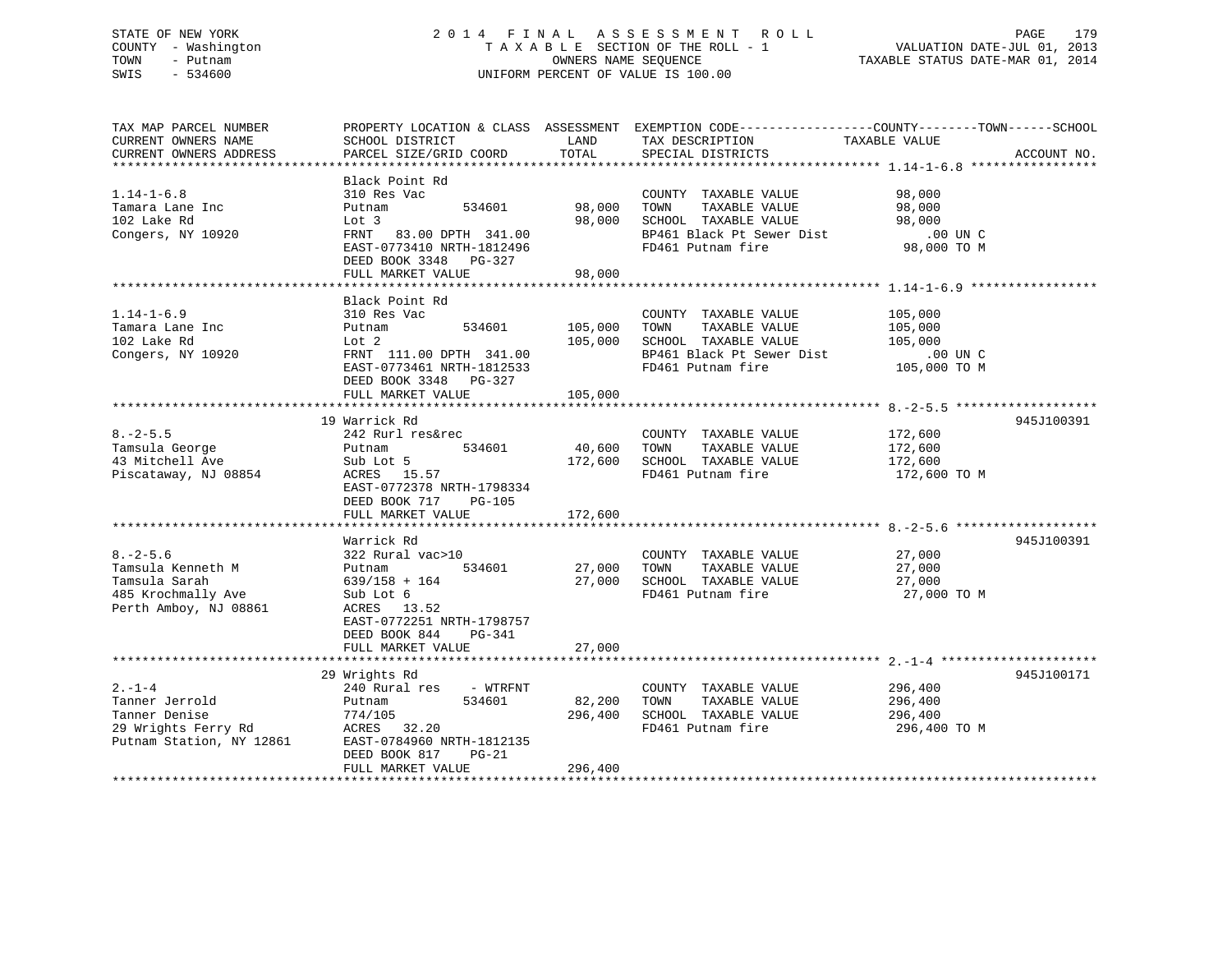# STATE OF NEW YORK 2 0 1 4 F I N A L A S S E S S M E N T R O L L PAGE 180 COUNTY - Washington T A X A B L E SECTION OF THE ROLL - 1 VALUATION DATE-JUL 01, 2013 TOWN - Putnam OWNERS NAME SEQUENCE TAXABLE STATUS DATE-MAR 01, 2014 SWIS - 534600 UNIFORM PERCENT OF VALUE IS 100.00

| TAX MAP PARCEL NUMBER<br>CURRENT OWNERS NAME<br>CURRENT OWNERS ADDRESS                    | PROPERTY LOCATION & CLASS ASSESSMENT<br>SCHOOL DISTRICT<br>PARCEL SIZE/GRID COORD                                                                                                            | LAND<br>TOTAL                   | EXEMPTION CODE----------------COUNTY-------TOWN------SCHOOL<br>TAX DESCRIPTION<br>SPECIAL DISTRICTS                     | TAXABLE VALUE                                                   | ACCOUNT NO.                      |
|-------------------------------------------------------------------------------------------|----------------------------------------------------------------------------------------------------------------------------------------------------------------------------------------------|---------------------------------|-------------------------------------------------------------------------------------------------------------------------|-----------------------------------------------------------------|----------------------------------|
| $13 - 3 - 15$<br>Tatko Thomas<br>Tatko Rosemary<br>37 Phillips Rd<br>Rensselaer, NY 12144 | 2011 Mill Bay<br>260 Seasonal res - WTRFNT<br>534601<br>Putnam<br>699/90<br>1.10<br>ACRES<br>EAST-0789425 NRTH-1790384<br>DEED BOOK 445<br>PG-465<br>FULL MARKET VALUE                       | 7,800<br>62,600<br>62,600       | COUNTY TAXABLE VALUE<br>TOWN<br>TAXABLE VALUE<br>SCHOOL TAXABLE VALUE<br>FD461 Putnam fire                              | 62,600<br>62,600<br>62,600<br>62,600 TO M                       | 945J100319                       |
| $2. - 1 - 29$<br>Taylor Lance<br>54 Fountain Ln Unit 8<br>Weymouth, MA 02190              | 18 Paige Ln<br>242 Rurl res&rec<br>534601<br>Putnam<br>ACRES 135.10<br>EAST-0780961 NRTH-1808394<br>DEED BOOK 3374 PG-248<br>FULL MARKET VALUE                                               | 164,800<br>353,800<br>353,800   | COUNTY TAXABLE VALUE<br>TAXABLE VALUE<br>TOWN<br>SCHOOL TAXABLE VALUE<br>CA002 Cons agri dst 2<br>FD461 Putnam fire     | 353,800<br>353,800<br>353,800<br>353,800 TO<br>353,800 TO M     | 945J100066                       |
| $9. - 1 - 19$<br>Thatcher Douglas<br>351 County Route 2<br>Putnam, NY 12861               | 351 County Route 2<br>270 Mfg housing<br>534601<br>Putnam<br>Mobile Home And Lot<br>8.40<br>ACRES<br>EAST-0786115 NRTH-1797129<br>DEED BOOK 2366<br>PG-136<br>FULL MARKET VALUE              | 33,400<br>38,700<br>38,700      | 41854<br>STAR B<br>COUNTY TAXABLE VALUE<br>TOWN<br>TAXABLE VALUE<br>SCHOOL TAXABLE VALUE<br>FD461 Putnam fire           | $\overline{0}$<br>38,700<br>38,700<br>8,700<br>38,700 TO M      | 945J100121<br>$\Omega$<br>30,000 |
| $4.5 - 1 - 7$<br>Theodore George S<br>696 Walnut St<br>Newton, MA 02159                   | 2246 Black Point Rd<br>260 Seasonal res - WTRFNT<br>534601<br>Putnam<br>Lf 300'<br>2.20<br>ACRES<br>EAST-0770089 NRTH-1809028<br>DEED BOOK 416<br>PG-844<br>FULL MARKET VALUE                | 959,900<br>1146,600<br>1146,600 | COUNTY TAXABLE VALUE<br>TOWN<br>TAXABLE VALUE<br>SCHOOL TAXABLE VALUE<br>BP461 Black Pt Sewer Dist<br>FD461 Putnam fire | 1146,600<br>1146,600<br>1146,600<br>$.00$ UN C<br>1146,600 TO M | 945J100663                       |
| $1.14 - 1 - 18$<br>Ticonderoga Town Of<br>Community Bldg<br>Ticonderoga, NY 12883         | 11 Tiroga Beach Ln<br>560 Imprvd beach - WTRFNT<br>534601<br>Putnam<br>Black Pt Bch<br>205' Lf<br>ACRES<br>2.40<br>EAST-0772962 NRTH-1812173<br>PG-153<br>DEED BOOK 484<br>FULL MARKET VALUE | 266,900<br>300,000<br>300,000   | COUNTY TAXABLE VALUE<br>TOWN<br>TAXABLE VALUE<br>SCHOOL TAXABLE VALUE<br>BP461 Black Pt Sewer Dist<br>FD461 Putnam fire | 300,000<br>300,000<br>300,000<br>.00 UN C<br>300,000 TO M       | 945J100692                       |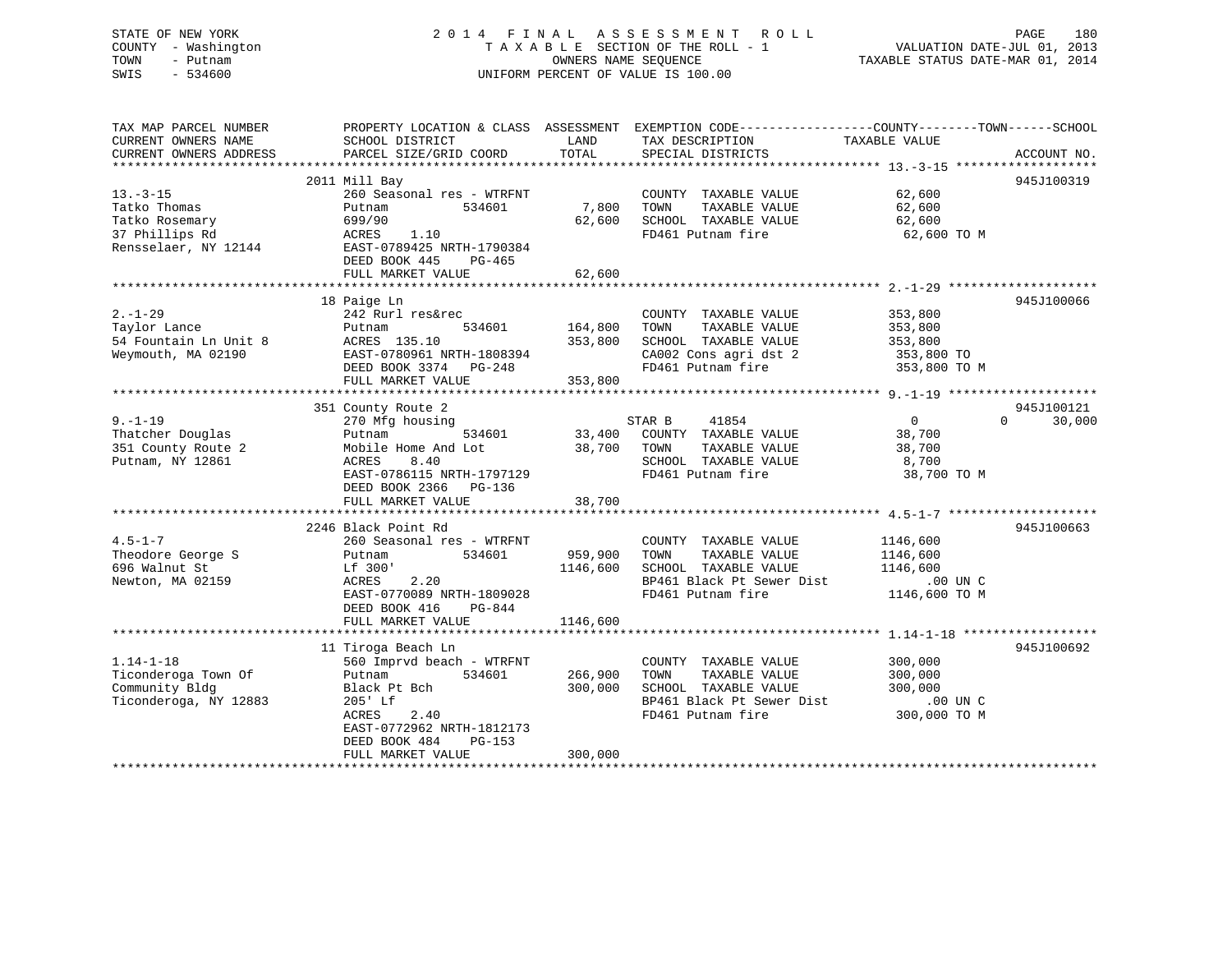# STATE OF NEW YORK 2 0 1 4 F I N A L A S S E S S M E N T R O L L PAGE 181 COUNTY - Washington T A X A B L E SECTION OF THE ROLL - 1 VALUATION DATE-JUL 01, 2013 TOWN - Putnam OWNERS NAME SEQUENCE TAXABLE STATUS DATE-MAR 01, 2014 SWIS - 534600 UNIFORM PERCENT OF VALUE IS 100.00

| TAX MAP PARCEL NUMBER<br>CURRENT OWNERS NAME | PROPERTY LOCATION & CLASS ASSESSMENT EXEMPTION CODE----------------COUNTY-------TOWN------SCHOOL<br>SCHOOL DISTRICT | LAND    | TAX DESCRIPTION       | TAXABLE VALUE |             |
|----------------------------------------------|---------------------------------------------------------------------------------------------------------------------|---------|-----------------------|---------------|-------------|
| CURRENT OWNERS ADDRESS                       | PARCEL SIZE/GRID COORD                                                                                              | TOTAL   | SPECIAL DISTRICTS     |               | ACCOUNT NO. |
|                                              |                                                                                                                     |         |                       |               |             |
|                                              | 6512 Royal Anchorage Way                                                                                            |         |                       |               | 945J100872  |
| $11.8 - 5 - 11$                              | 312 Vac w/imprv                                                                                                     |         | COUNTY TAXABLE VALUE  | 85,100        |             |
| Tobler Gary                                  | Putnam<br>534601                                                                                                    | 82,000  | TAXABLE VALUE<br>TOWN | 85,100        |             |
| 5 White Birch Way                            | Shed/LR's 595/256                                                                                                   | 85,100  | SCHOOL TAXABLE VALUE  | 85,100        |             |
| PO Box 87                                    | Lot $12$                                                                                                            |         | FD461 Putnam fire     | 85,100 TO M   |             |
| Putnam Station, NY 12861                     | $12.-5-11$<br>FRNT 171.00 DPTH 165.00<br>0.32<br>ACRES<br>EAST-0766762 NRTH-1792314                                 |         |                       |               |             |
|                                              | DEED BOOK 507<br>PG-144                                                                                             |         |                       |               |             |
|                                              | FULL MARKET VALUE                                                                                                   | 85,100  |                       |               |             |
|                                              |                                                                                                                     |         |                       |               |             |
|                                              | Donat Turnpike Way                                                                                                  |         |                       |               | 945J100881  |
| $12. - 1 - 7$                                | 314 Rural vac<10                                                                                                    |         | COUNTY TAXABLE VALUE  | 81,300        |             |
| Tobler Gary M                                | 534601<br>Putnam                                                                                                    | 81,300  | TAXABLE VALUE<br>TOWN | 81,300        |             |
| 5 White Birch Way                            | Vac/lot 21                                                                                                          | 81,300  | SCHOOL TAXABLE VALUE  | 81,300        |             |
| PO Box 87                                    | FRNT 295.00 DPTH 152.00                                                                                             |         | FD461 Putnam fire     | 81,300 TO M   |             |
| Putnam Station, NY 12861                     | EAST-0767548 NRTH-1791431<br>DEED BOOK 831<br>$PG-235$                                                              |         |                       |               |             |
|                                              | FULL MARKET VALUE                                                                                                   | 81,300  |                       |               |             |
|                                              |                                                                                                                     |         |                       |               |             |
|                                              | 5 White Birch Way                                                                                                   |         |                       |               | 945J100880  |
| $12. - 1 - 9$                                | 260 Seasonal res                                                                                                    |         | COUNTY TAXABLE VALUE  | 184,700       |             |
| Tobler Gary M                                | 534601<br>Putnam                                                                                                    | 78,300  | TOWN<br>TAXABLE VALUE | 184,700       |             |
| 5 White Birch Way                            | lot <sub>23</sub>                                                                                                   | 184,700 | SCHOOL TAXABLE VALUE  | 184,700       |             |
| PO Box 87                                    | FRNT 145.00 DPTH 150.00                                                                                             |         | FD461 Putnam fire     | 184,700 TO M  |             |
| Putnam Station, NY 12861                     | EAST-0767423 NRTH-1791510<br>DEED BOOK 831<br>PG-233                                                                |         |                       |               |             |
|                                              | FULL MARKET VALUE                                                                                                   | 184,700 |                       |               |             |
|                                              |                                                                                                                     |         |                       |               |             |
|                                              | 2510 Indian Point Way                                                                                               |         |                       |               | 945J100652  |
| $14.8 - 1 - 7$                               | 260 Seasonal res - WTRFNT                                                                                           |         | COUNTY TAXABLE VALUE  | 783,900       |             |
| Toelstedt Wm G III                           | Putnam<br>534601                                                                                                    | 629,700 | TAXABLE VALUE<br>TOWN | 783,900       |             |
| 2 Oak Place                                  | LF 191                                                                                                              | 783,900 | SCHOOL TAXABLE VALUE  | 783,900       |             |
| Massapequa, NY 11758                         | FRNT 174.00 DPTH 198.00<br>EAST-0765151 NRTH-1783457<br>DEED BOOK 780<br>PG-173                                     |         | FD461 Putnam fire     | 783,900 TO M  |             |
|                                              | FULL MARKET VALUE                                                                                                   | 783,900 |                       |               |             |
|                                              |                                                                                                                     |         |                       |               |             |
|                                              | 1547 Mosswood Way                                                                                                   |         |                       |               | 945J100176  |
| $7.12 - 1 - 33$                              | 260 Seasonal res                                                                                                    |         | COUNTY TAXABLE VALUE  | 210,300       |             |
| Tomlins Francis I                            | 534601<br>Putnam                                                                                                    | 120,500 | TOWN<br>TAXABLE VALUE | 210,300       |             |
| Daley Ann D                                  | FRNT 150.00 DPTH 207.00                                                                                             | 210,300 | SCHOOL TAXABLE VALUE  | 210,300       |             |
| 527 Tiplady Rd                               | EAST-0767950 NRTH-1798917                                                                                           |         | FD461 Putnam fire     | 210,300 TO M  |             |
| Granville, NY 12832                          | DEED BOOK 3193<br>PG-162<br>FULL MARKET VALUE                                                                       | 210,300 |                       |               |             |
| PRIOR OWNER ON 3/01/2014                     |                                                                                                                     |         |                       |               |             |
| Tomlins Francis I                            |                                                                                                                     |         |                       |               |             |
|                                              |                                                                                                                     |         |                       |               |             |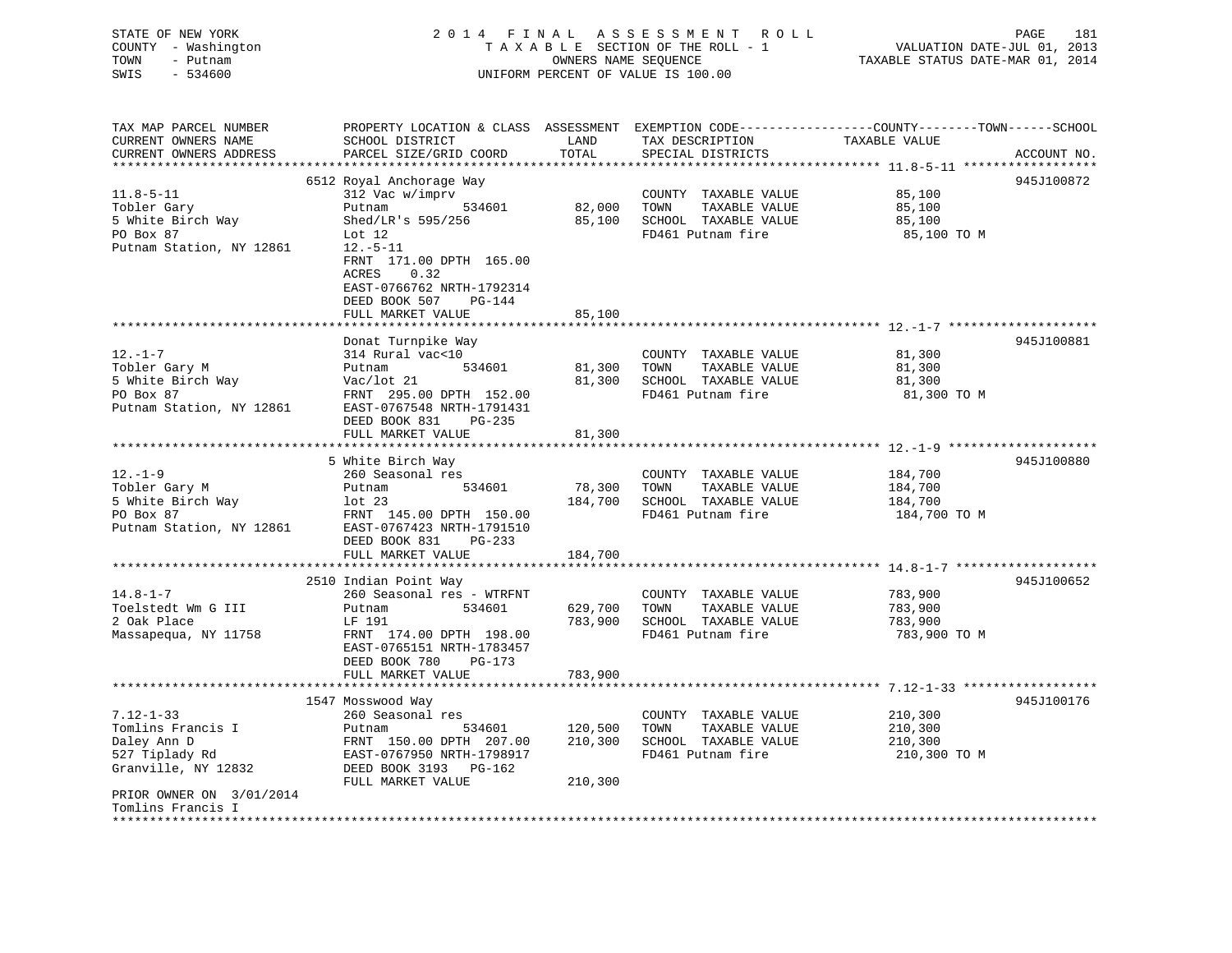# STATE OF NEW YORK 2 0 1 4 F I N A L A S S E S S M E N T R O L L PAGE 182 COUNTY - Washington T A X A B L E SECTION OF THE ROLL - 1 VALUATION DATE-JUL 01, 2013 TOWN - Putnam OWNERS NAME SEQUENCE TAXABLE STATUS DATE-MAR 01, 2014 SWIS - 534600 UNIFORM PERCENT OF VALUE IS 100.00

| TAX MAP PARCEL NUMBER               |                                                                     |         | PROPERTY LOCATION & CLASS ASSESSMENT EXEMPTION CODE----------------COUNTY-------TOWN------SCHOOL |              |             |
|-------------------------------------|---------------------------------------------------------------------|---------|--------------------------------------------------------------------------------------------------|--------------|-------------|
| CURRENT OWNERS NAME                 | SCHOOL DISTRICT                                                     | LAND    | TAX DESCRIPTION TAXABLE VALUE                                                                    |              |             |
| CURRENT OWNERS ADDRESS              | PARCEL SIZE/GRID COORD                                              | TOTAL   | SPECIAL DISTRICTS                                                                                |              | ACCOUNT NO. |
|                                     |                                                                     |         |                                                                                                  |              |             |
|                                     | 16 Fire House Ln                                                    |         |                                                                                                  |              | 945J100065  |
| $13. - 1 - 15$                      | 210 1 Family Res                                                    |         | COUNTY TAXABLE VALUE                                                                             | 106,300      |             |
| Tompkins Jennifer                   | 534601<br>Putnam                                                    | 15,000  | TAXABLE VALUE<br>TOWN                                                                            | 106,300      |             |
| Charlton Daniel                     |                                                                     | 106,300 | SCHOOL TAXABLE VALUE                                                                             | 106,300      |             |
| 12 Miller Way                       |                                                                     |         | FD461 Putnam fire                                                                                | 106,300 ТО М |             |
| 12 Miller Way<br>Fort Ann, NY 12827 | :<br>FRNT 336.00 سمیر FRNT 336.00 سمیر<br>EAST-0779915 NRTH-1788267 |         |                                                                                                  |              |             |
|                                     | FULL MARKET VALUE                                                   | 106,300 |                                                                                                  |              |             |
|                                     |                                                                     |         |                                                                                                  |              |             |
|                                     | 2104 Black Point Rd                                                 |         |                                                                                                  |              | 945J100304  |
| $1.18 - 1 - 1$                      | 280 Res Multiple - WTRFNT                                           |         | COUNTY TAXABLE VALUE                                                                             | 399,400      |             |
| Tornvall Kenneth                    | 534601<br>Putnam                                                    | 220,800 | TAXABLE VALUE<br>TOWN                                                                            | 399,400      |             |
| 15 Green Hills Rd                   | LF 24'                                                              | 399,400 | SCHOOL TAXABLE VALUE                                                                             | 399,400      |             |
| East Brunswick, NJ 08816            | LF 24<br>FRNT 55.00 DPTH 195.00<br>1011220                          |         |                                                                                                  |              |             |
|                                     |                                                                     |         | BP461 Black Pt Sewer Dist .00 UN C<br>FD461 Putnam fire 399,400 TO M                             |              |             |
|                                     | EAST-0772631 NRTH-1811220                                           |         |                                                                                                  |              |             |
|                                     | DEED BOOK 947<br>PG-273                                             |         |                                                                                                  |              |             |
|                                     | FULL MARKET VALUE                                                   | 399,400 |                                                                                                  |              |             |
|                                     |                                                                     |         |                                                                                                  |              |             |
|                                     | 2314 Black Point Rd                                                 |         |                                                                                                  |              | 945J100687  |
| $4.5 - 1 - 26$                      | 314 Rural vac<10 - WTRFNT                                           |         | COUNTY TAXABLE VALUE                                                                             | 299,500      |             |
| Tornvall Michael S                  | Putnam<br>534601                                                    | 299,500 | TAXABLE VALUE<br>TOWN                                                                            | 299,500      |             |
| 1051 Armstrong Ct                   | LF 43                                                               | 299,500 | SCHOOL TAXABLE VALUE                                                                             | 299,500      |             |
| Wayne, PA 19087                     | FRNT 43.00 DPTH 169.00                                              |         | BP461 Black Pt Sewer Dist                                                                        | .00 UN C     |             |
|                                     | EAST-0769330 NRTH-1807623                                           |         | FD461 Putnam fire                                                                                | 299,500 TO M |             |
|                                     | DEED BOOK 3177 PG-257                                               |         |                                                                                                  |              |             |
|                                     | FULL MARKET VALUE                                                   | 299,500 |                                                                                                  |              |             |
|                                     |                                                                     |         |                                                                                                  |              |             |
|                                     | 2524 Indian Point Way                                               |         |                                                                                                  |              | 945J100227  |
| $14.8 - 1 - 4$                      | 210 1 Family Res - WTRFNT                                           |         | COUNTY TAXABLE VALUE                                                                             | 769,600      |             |
| Torre Robert C                      | 534601<br>Putnam                                                    | 484,200 | TAXABLE VALUE<br>TOWN                                                                            | 769,600      |             |
| Jordan Renee                        | LF 94                                                               | 769,600 | SCHOOL TAXABLE VALUE                                                                             | 769,600      |             |
| 213 Rail Road Ave                   | FRNT 50.00 DPTH 205.00                                              |         | FD461 Putnam fire                                                                                | 769,600 ТО М |             |
| Bedford Hills, NY 10507             | EAST-0765059 NRTH-1783064                                           |         |                                                                                                  |              |             |
|                                     | DEED BOOK 924<br>$PG-47$                                            |         |                                                                                                  |              |             |
|                                     | FULL MARKET VALUE                                                   | 769,600 |                                                                                                  |              |             |
|                                     |                                                                     |         |                                                                                                  |              |             |
|                                     | 40 Wrights Rd                                                       |         |                                                                                                  |              | 945J100651  |
| $2. - 1 - 26$                       | 210 1 Family Res                                                    |         | COUNTY TAXABLE VALUE                                                                             | 67,300       |             |
| Trammell Danny R                    | Putnam<br>534601                                                    | 15,100  | TAXABLE VALUE<br>TOWN                                                                            | 67,300       |             |
| Trammell Susan L                    |                                                                     | 67,300  | SCHOOL TAXABLE VALUE                                                                             | 67,300       |             |
| 40 Wrights Rd                       | Hse under construction<br>FRNT 218.00 DPTH 200.00                   |         | FD461 Putnam fire                                                                                | 67,300 TO M  |             |
|                                     |                                                                     |         |                                                                                                  |              |             |
| Putnam, NY 12861                    | EAST-0785659 NRTH-1811399                                           |         |                                                                                                  |              |             |
|                                     | DEED BOOK 1953 PG-328                                               |         |                                                                                                  |              |             |
|                                     | FULL MARKET VALUE                                                   | 67,300  |                                                                                                  |              |             |
|                                     |                                                                     |         |                                                                                                  |              |             |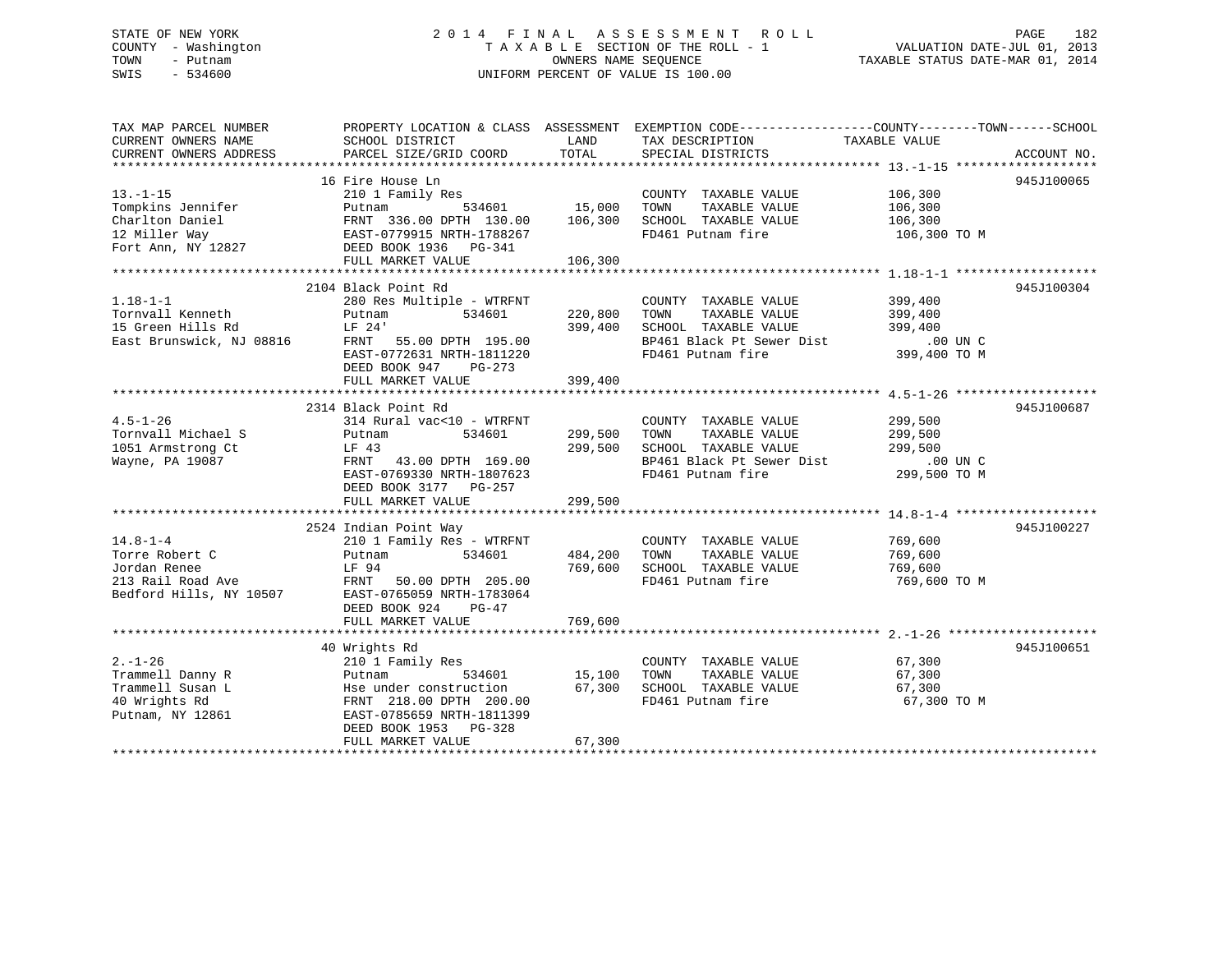# STATE OF NEW YORK 2 0 1 4 F I N A L A S S E S S M E N T R O L L PAGE 183 COUNTY - Washington T A X A B L E SECTION OF THE ROLL - 1 VALUATION DATE-JUL 01, 2013 TOWN - Putnam **CONNERS NAME SEQUENCE** TAXABLE STATUS DATE-MAR 01, 2014 SWIS - 534600 UNIFORM PERCENT OF VALUE IS 100.00

| TOTAL<br>CURRENT OWNERS ADDRESS<br>PARCEL SIZE/GRID COORD<br>SPECIAL DISTRICTS<br>ACCOUNT NO.<br>945J100612<br>82 Notch Hill Ln<br>$9. - 1 - 43$<br>30,000<br>210 1 Family Res<br>STAR B<br>41854<br>$\Omega$<br>$\Omega$<br>12,800<br>534601<br>COUNTY TAXABLE VALUE<br>76,100<br>Trapasso Theresa H<br>Putnam<br>82 Notch Hill Ln<br>FRNT 164.00 DPTH 145.00<br>76,100<br>TAXABLE VALUE<br>TOWN<br>76,100<br>Putnam Station, NY 12861<br>SCHOOL TAXABLE VALUE<br>EAST-0780104 NRTH-1798922<br>46,100<br>FD461 Putnam fire<br>76,100 TO M<br>DEED BOOK 961<br>PG-68<br>76,100<br>FULL MARKET VALUE<br>Notch Hill Ln/w Off<br>945J101035<br>$9. - 1 - 54$<br>COUNTY TAXABLE VALUE<br>1,400<br>311 Res vac land<br>Trapasso Theresa H<br>534601<br>1,400<br>TAXABLE VALUE<br>Putnam<br>TOWN<br>1,400<br>82 Notch Hill Ln<br>ACRES<br>1.40<br>1,400<br>SCHOOL TAXABLE VALUE<br>1,400<br>Putnam Station, NY 12861<br>EAST-0779905 NRTH-1798901<br>FD461 Putnam fire<br>1,400 TO M<br>DEED BOOK 961<br>PG-68<br>FULL MARKET VALUE<br>1,400<br>5125 Sagamore Rd<br>945J100674<br>260 Seasonal res - WTRFNT<br>COUNTY TAXABLE VALUE<br>254,900<br>Travelling Outdoorsmen<br>Putnam<br>534601<br>205,900<br>TOWN<br>TAXABLE VALUE<br>254,900<br>Marc Mikkelson<br>LF 30<br>254,900<br>SCHOOL TAXABLE VALUE<br>254,900<br>142 Hanehan Rd<br>FRNT 30.00 DPTH 350.00<br>FD461 Putnam fire<br>254,900 TO M<br>Schuylerville, NY 12871-1832 EAST-0767068 NRTH-1788452<br>DEED BOOK 428<br>PG-1190<br>FULL MARKET VALUE<br>254,900<br>26 Treadway Ln<br>$9. - 1 - 27.5$<br>41834<br>$\Omega$<br>$\Omega$<br>64,200<br>210 1 Family Res<br>STAR EN<br>534601 14,300<br>Treadway Donald<br>COUNTY TAXABLE VALUE<br>107,600<br>Putnam<br>FRNT 183.00 DPTH 190.00 107,600<br>Treadway Marcia<br>TAXABLE VALUE<br>TOWN<br>107,600<br>26 Treadway Ln<br>SCHOOL TAXABLE VALUE<br>EAST-0785566 NRTH-1796672<br>43,400<br>Putnam Station, NY 12861<br>FD461 Putnam fire<br>DEED BOOK 671<br>PG-151<br>107,600 TO M<br>FULL MARKET VALUE<br>107,600<br>945J100453<br>Moore Ln<br>$9. - 1 - 24$<br>312 Vac w/imprv<br>AG DIST<br>41720<br>59,905<br>59,905<br>59,905<br>Treadway Donald F<br>534601<br>144,000<br>COUNTY TAXABLE VALUE<br>89,095<br>Putnam<br>Treadway Marcia A<br>89,095<br>ACRES 137.00<br>149,000<br>TOWN<br>TAXABLE VALUE<br>Treadway Ln<br>EAST-0784616 NRTH-1795267<br>SCHOOL TAXABLE VALUE<br>89,095<br>Putnam, NY 12861<br>PG-162<br>CA002 Cons agri dst 2<br>DEED BOOK 871<br>89,095 TO<br>149,000<br>59,905 EX<br>FULL MARKET VALUE<br>FD461 Putnam fire<br>149,000 TO M<br>MAY BE SUBJECT TO PAYMENT<br>UNDER AGDIST LAW TIL 2018 | TAX MAP PARCEL NUMBER | PROPERTY LOCATION & CLASS ASSESSMENT EXEMPTION CODE----------------COUNTY-------TOWN------SCHOOL |      |                 |               |  |
|--------------------------------------------------------------------------------------------------------------------------------------------------------------------------------------------------------------------------------------------------------------------------------------------------------------------------------------------------------------------------------------------------------------------------------------------------------------------------------------------------------------------------------------------------------------------------------------------------------------------------------------------------------------------------------------------------------------------------------------------------------------------------------------------------------------------------------------------------------------------------------------------------------------------------------------------------------------------------------------------------------------------------------------------------------------------------------------------------------------------------------------------------------------------------------------------------------------------------------------------------------------------------------------------------------------------------------------------------------------------------------------------------------------------------------------------------------------------------------------------------------------------------------------------------------------------------------------------------------------------------------------------------------------------------------------------------------------------------------------------------------------------------------------------------------------------------------------------------------------------------------------------------------------------------------------------------------------------------------------------------------------------------------------------------------------------------------------------------------------------------------------------------------------------------------------------------------------------------------------------------------------------------------------------------------------------------------------------------------------------------------------------------------------------------------------------------------------------------------------------------------------------------------------------------------------------------------------------------------------------------------------|-----------------------|--------------------------------------------------------------------------------------------------|------|-----------------|---------------|--|
|                                                                                                                                                                                                                                                                                                                                                                                                                                                                                                                                                                                                                                                                                                                                                                                                                                                                                                                                                                                                                                                                                                                                                                                                                                                                                                                                                                                                                                                                                                                                                                                                                                                                                                                                                                                                                                                                                                                                                                                                                                                                                                                                                                                                                                                                                                                                                                                                                                                                                                                                                                                                                                      | CURRENT OWNERS NAME   | SCHOOL DISTRICT                                                                                  | LAND | TAX DESCRIPTION | TAXABLE VALUE |  |
| $12. - 4 - 21$                                                                                                                                                                                                                                                                                                                                                                                                                                                                                                                                                                                                                                                                                                                                                                                                                                                                                                                                                                                                                                                                                                                                                                                                                                                                                                                                                                                                                                                                                                                                                                                                                                                                                                                                                                                                                                                                                                                                                                                                                                                                                                                                                                                                                                                                                                                                                                                                                                                                                                                                                                                                                       |                       |                                                                                                  |      |                 |               |  |
|                                                                                                                                                                                                                                                                                                                                                                                                                                                                                                                                                                                                                                                                                                                                                                                                                                                                                                                                                                                                                                                                                                                                                                                                                                                                                                                                                                                                                                                                                                                                                                                                                                                                                                                                                                                                                                                                                                                                                                                                                                                                                                                                                                                                                                                                                                                                                                                                                                                                                                                                                                                                                                      |                       |                                                                                                  |      |                 |               |  |
|                                                                                                                                                                                                                                                                                                                                                                                                                                                                                                                                                                                                                                                                                                                                                                                                                                                                                                                                                                                                                                                                                                                                                                                                                                                                                                                                                                                                                                                                                                                                                                                                                                                                                                                                                                                                                                                                                                                                                                                                                                                                                                                                                                                                                                                                                                                                                                                                                                                                                                                                                                                                                                      |                       |                                                                                                  |      |                 |               |  |
|                                                                                                                                                                                                                                                                                                                                                                                                                                                                                                                                                                                                                                                                                                                                                                                                                                                                                                                                                                                                                                                                                                                                                                                                                                                                                                                                                                                                                                                                                                                                                                                                                                                                                                                                                                                                                                                                                                                                                                                                                                                                                                                                                                                                                                                                                                                                                                                                                                                                                                                                                                                                                                      |                       |                                                                                                  |      |                 |               |  |
|                                                                                                                                                                                                                                                                                                                                                                                                                                                                                                                                                                                                                                                                                                                                                                                                                                                                                                                                                                                                                                                                                                                                                                                                                                                                                                                                                                                                                                                                                                                                                                                                                                                                                                                                                                                                                                                                                                                                                                                                                                                                                                                                                                                                                                                                                                                                                                                                                                                                                                                                                                                                                                      |                       |                                                                                                  |      |                 |               |  |
|                                                                                                                                                                                                                                                                                                                                                                                                                                                                                                                                                                                                                                                                                                                                                                                                                                                                                                                                                                                                                                                                                                                                                                                                                                                                                                                                                                                                                                                                                                                                                                                                                                                                                                                                                                                                                                                                                                                                                                                                                                                                                                                                                                                                                                                                                                                                                                                                                                                                                                                                                                                                                                      |                       |                                                                                                  |      |                 |               |  |
|                                                                                                                                                                                                                                                                                                                                                                                                                                                                                                                                                                                                                                                                                                                                                                                                                                                                                                                                                                                                                                                                                                                                                                                                                                                                                                                                                                                                                                                                                                                                                                                                                                                                                                                                                                                                                                                                                                                                                                                                                                                                                                                                                                                                                                                                                                                                                                                                                                                                                                                                                                                                                                      |                       |                                                                                                  |      |                 |               |  |
|                                                                                                                                                                                                                                                                                                                                                                                                                                                                                                                                                                                                                                                                                                                                                                                                                                                                                                                                                                                                                                                                                                                                                                                                                                                                                                                                                                                                                                                                                                                                                                                                                                                                                                                                                                                                                                                                                                                                                                                                                                                                                                                                                                                                                                                                                                                                                                                                                                                                                                                                                                                                                                      |                       |                                                                                                  |      |                 |               |  |
|                                                                                                                                                                                                                                                                                                                                                                                                                                                                                                                                                                                                                                                                                                                                                                                                                                                                                                                                                                                                                                                                                                                                                                                                                                                                                                                                                                                                                                                                                                                                                                                                                                                                                                                                                                                                                                                                                                                                                                                                                                                                                                                                                                                                                                                                                                                                                                                                                                                                                                                                                                                                                                      |                       |                                                                                                  |      |                 |               |  |
|                                                                                                                                                                                                                                                                                                                                                                                                                                                                                                                                                                                                                                                                                                                                                                                                                                                                                                                                                                                                                                                                                                                                                                                                                                                                                                                                                                                                                                                                                                                                                                                                                                                                                                                                                                                                                                                                                                                                                                                                                                                                                                                                                                                                                                                                                                                                                                                                                                                                                                                                                                                                                                      |                       |                                                                                                  |      |                 |               |  |
|                                                                                                                                                                                                                                                                                                                                                                                                                                                                                                                                                                                                                                                                                                                                                                                                                                                                                                                                                                                                                                                                                                                                                                                                                                                                                                                                                                                                                                                                                                                                                                                                                                                                                                                                                                                                                                                                                                                                                                                                                                                                                                                                                                                                                                                                                                                                                                                                                                                                                                                                                                                                                                      |                       |                                                                                                  |      |                 |               |  |
|                                                                                                                                                                                                                                                                                                                                                                                                                                                                                                                                                                                                                                                                                                                                                                                                                                                                                                                                                                                                                                                                                                                                                                                                                                                                                                                                                                                                                                                                                                                                                                                                                                                                                                                                                                                                                                                                                                                                                                                                                                                                                                                                                                                                                                                                                                                                                                                                                                                                                                                                                                                                                                      |                       |                                                                                                  |      |                 |               |  |
|                                                                                                                                                                                                                                                                                                                                                                                                                                                                                                                                                                                                                                                                                                                                                                                                                                                                                                                                                                                                                                                                                                                                                                                                                                                                                                                                                                                                                                                                                                                                                                                                                                                                                                                                                                                                                                                                                                                                                                                                                                                                                                                                                                                                                                                                                                                                                                                                                                                                                                                                                                                                                                      |                       |                                                                                                  |      |                 |               |  |
|                                                                                                                                                                                                                                                                                                                                                                                                                                                                                                                                                                                                                                                                                                                                                                                                                                                                                                                                                                                                                                                                                                                                                                                                                                                                                                                                                                                                                                                                                                                                                                                                                                                                                                                                                                                                                                                                                                                                                                                                                                                                                                                                                                                                                                                                                                                                                                                                                                                                                                                                                                                                                                      |                       |                                                                                                  |      |                 |               |  |
|                                                                                                                                                                                                                                                                                                                                                                                                                                                                                                                                                                                                                                                                                                                                                                                                                                                                                                                                                                                                                                                                                                                                                                                                                                                                                                                                                                                                                                                                                                                                                                                                                                                                                                                                                                                                                                                                                                                                                                                                                                                                                                                                                                                                                                                                                                                                                                                                                                                                                                                                                                                                                                      |                       |                                                                                                  |      |                 |               |  |
|                                                                                                                                                                                                                                                                                                                                                                                                                                                                                                                                                                                                                                                                                                                                                                                                                                                                                                                                                                                                                                                                                                                                                                                                                                                                                                                                                                                                                                                                                                                                                                                                                                                                                                                                                                                                                                                                                                                                                                                                                                                                                                                                                                                                                                                                                                                                                                                                                                                                                                                                                                                                                                      |                       |                                                                                                  |      |                 |               |  |
|                                                                                                                                                                                                                                                                                                                                                                                                                                                                                                                                                                                                                                                                                                                                                                                                                                                                                                                                                                                                                                                                                                                                                                                                                                                                                                                                                                                                                                                                                                                                                                                                                                                                                                                                                                                                                                                                                                                                                                                                                                                                                                                                                                                                                                                                                                                                                                                                                                                                                                                                                                                                                                      |                       |                                                                                                  |      |                 |               |  |
|                                                                                                                                                                                                                                                                                                                                                                                                                                                                                                                                                                                                                                                                                                                                                                                                                                                                                                                                                                                                                                                                                                                                                                                                                                                                                                                                                                                                                                                                                                                                                                                                                                                                                                                                                                                                                                                                                                                                                                                                                                                                                                                                                                                                                                                                                                                                                                                                                                                                                                                                                                                                                                      |                       |                                                                                                  |      |                 |               |  |
|                                                                                                                                                                                                                                                                                                                                                                                                                                                                                                                                                                                                                                                                                                                                                                                                                                                                                                                                                                                                                                                                                                                                                                                                                                                                                                                                                                                                                                                                                                                                                                                                                                                                                                                                                                                                                                                                                                                                                                                                                                                                                                                                                                                                                                                                                                                                                                                                                                                                                                                                                                                                                                      |                       |                                                                                                  |      |                 |               |  |
|                                                                                                                                                                                                                                                                                                                                                                                                                                                                                                                                                                                                                                                                                                                                                                                                                                                                                                                                                                                                                                                                                                                                                                                                                                                                                                                                                                                                                                                                                                                                                                                                                                                                                                                                                                                                                                                                                                                                                                                                                                                                                                                                                                                                                                                                                                                                                                                                                                                                                                                                                                                                                                      |                       |                                                                                                  |      |                 |               |  |
|                                                                                                                                                                                                                                                                                                                                                                                                                                                                                                                                                                                                                                                                                                                                                                                                                                                                                                                                                                                                                                                                                                                                                                                                                                                                                                                                                                                                                                                                                                                                                                                                                                                                                                                                                                                                                                                                                                                                                                                                                                                                                                                                                                                                                                                                                                                                                                                                                                                                                                                                                                                                                                      |                       |                                                                                                  |      |                 |               |  |
|                                                                                                                                                                                                                                                                                                                                                                                                                                                                                                                                                                                                                                                                                                                                                                                                                                                                                                                                                                                                                                                                                                                                                                                                                                                                                                                                                                                                                                                                                                                                                                                                                                                                                                                                                                                                                                                                                                                                                                                                                                                                                                                                                                                                                                                                                                                                                                                                                                                                                                                                                                                                                                      |                       |                                                                                                  |      |                 |               |  |
|                                                                                                                                                                                                                                                                                                                                                                                                                                                                                                                                                                                                                                                                                                                                                                                                                                                                                                                                                                                                                                                                                                                                                                                                                                                                                                                                                                                                                                                                                                                                                                                                                                                                                                                                                                                                                                                                                                                                                                                                                                                                                                                                                                                                                                                                                                                                                                                                                                                                                                                                                                                                                                      |                       |                                                                                                  |      |                 |               |  |
|                                                                                                                                                                                                                                                                                                                                                                                                                                                                                                                                                                                                                                                                                                                                                                                                                                                                                                                                                                                                                                                                                                                                                                                                                                                                                                                                                                                                                                                                                                                                                                                                                                                                                                                                                                                                                                                                                                                                                                                                                                                                                                                                                                                                                                                                                                                                                                                                                                                                                                                                                                                                                                      |                       |                                                                                                  |      |                 |               |  |
|                                                                                                                                                                                                                                                                                                                                                                                                                                                                                                                                                                                                                                                                                                                                                                                                                                                                                                                                                                                                                                                                                                                                                                                                                                                                                                                                                                                                                                                                                                                                                                                                                                                                                                                                                                                                                                                                                                                                                                                                                                                                                                                                                                                                                                                                                                                                                                                                                                                                                                                                                                                                                                      |                       |                                                                                                  |      |                 |               |  |
|                                                                                                                                                                                                                                                                                                                                                                                                                                                                                                                                                                                                                                                                                                                                                                                                                                                                                                                                                                                                                                                                                                                                                                                                                                                                                                                                                                                                                                                                                                                                                                                                                                                                                                                                                                                                                                                                                                                                                                                                                                                                                                                                                                                                                                                                                                                                                                                                                                                                                                                                                                                                                                      |                       |                                                                                                  |      |                 |               |  |
|                                                                                                                                                                                                                                                                                                                                                                                                                                                                                                                                                                                                                                                                                                                                                                                                                                                                                                                                                                                                                                                                                                                                                                                                                                                                                                                                                                                                                                                                                                                                                                                                                                                                                                                                                                                                                                                                                                                                                                                                                                                                                                                                                                                                                                                                                                                                                                                                                                                                                                                                                                                                                                      |                       |                                                                                                  |      |                 |               |  |
|                                                                                                                                                                                                                                                                                                                                                                                                                                                                                                                                                                                                                                                                                                                                                                                                                                                                                                                                                                                                                                                                                                                                                                                                                                                                                                                                                                                                                                                                                                                                                                                                                                                                                                                                                                                                                                                                                                                                                                                                                                                                                                                                                                                                                                                                                                                                                                                                                                                                                                                                                                                                                                      |                       |                                                                                                  |      |                 |               |  |
|                                                                                                                                                                                                                                                                                                                                                                                                                                                                                                                                                                                                                                                                                                                                                                                                                                                                                                                                                                                                                                                                                                                                                                                                                                                                                                                                                                                                                                                                                                                                                                                                                                                                                                                                                                                                                                                                                                                                                                                                                                                                                                                                                                                                                                                                                                                                                                                                                                                                                                                                                                                                                                      |                       |                                                                                                  |      |                 |               |  |
|                                                                                                                                                                                                                                                                                                                                                                                                                                                                                                                                                                                                                                                                                                                                                                                                                                                                                                                                                                                                                                                                                                                                                                                                                                                                                                                                                                                                                                                                                                                                                                                                                                                                                                                                                                                                                                                                                                                                                                                                                                                                                                                                                                                                                                                                                                                                                                                                                                                                                                                                                                                                                                      |                       |                                                                                                  |      |                 |               |  |
|                                                                                                                                                                                                                                                                                                                                                                                                                                                                                                                                                                                                                                                                                                                                                                                                                                                                                                                                                                                                                                                                                                                                                                                                                                                                                                                                                                                                                                                                                                                                                                                                                                                                                                                                                                                                                                                                                                                                                                                                                                                                                                                                                                                                                                                                                                                                                                                                                                                                                                                                                                                                                                      |                       |                                                                                                  |      |                 |               |  |
|                                                                                                                                                                                                                                                                                                                                                                                                                                                                                                                                                                                                                                                                                                                                                                                                                                                                                                                                                                                                                                                                                                                                                                                                                                                                                                                                                                                                                                                                                                                                                                                                                                                                                                                                                                                                                                                                                                                                                                                                                                                                                                                                                                                                                                                                                                                                                                                                                                                                                                                                                                                                                                      |                       |                                                                                                  |      |                 |               |  |
|                                                                                                                                                                                                                                                                                                                                                                                                                                                                                                                                                                                                                                                                                                                                                                                                                                                                                                                                                                                                                                                                                                                                                                                                                                                                                                                                                                                                                                                                                                                                                                                                                                                                                                                                                                                                                                                                                                                                                                                                                                                                                                                                                                                                                                                                                                                                                                                                                                                                                                                                                                                                                                      |                       |                                                                                                  |      |                 |               |  |
|                                                                                                                                                                                                                                                                                                                                                                                                                                                                                                                                                                                                                                                                                                                                                                                                                                                                                                                                                                                                                                                                                                                                                                                                                                                                                                                                                                                                                                                                                                                                                                                                                                                                                                                                                                                                                                                                                                                                                                                                                                                                                                                                                                                                                                                                                                                                                                                                                                                                                                                                                                                                                                      |                       |                                                                                                  |      |                 |               |  |
|                                                                                                                                                                                                                                                                                                                                                                                                                                                                                                                                                                                                                                                                                                                                                                                                                                                                                                                                                                                                                                                                                                                                                                                                                                                                                                                                                                                                                                                                                                                                                                                                                                                                                                                                                                                                                                                                                                                                                                                                                                                                                                                                                                                                                                                                                                                                                                                                                                                                                                                                                                                                                                      |                       |                                                                                                  |      |                 |               |  |
|                                                                                                                                                                                                                                                                                                                                                                                                                                                                                                                                                                                                                                                                                                                                                                                                                                                                                                                                                                                                                                                                                                                                                                                                                                                                                                                                                                                                                                                                                                                                                                                                                                                                                                                                                                                                                                                                                                                                                                                                                                                                                                                                                                                                                                                                                                                                                                                                                                                                                                                                                                                                                                      |                       |                                                                                                  |      |                 |               |  |
|                                                                                                                                                                                                                                                                                                                                                                                                                                                                                                                                                                                                                                                                                                                                                                                                                                                                                                                                                                                                                                                                                                                                                                                                                                                                                                                                                                                                                                                                                                                                                                                                                                                                                                                                                                                                                                                                                                                                                                                                                                                                                                                                                                                                                                                                                                                                                                                                                                                                                                                                                                                                                                      |                       |                                                                                                  |      |                 |               |  |
|                                                                                                                                                                                                                                                                                                                                                                                                                                                                                                                                                                                                                                                                                                                                                                                                                                                                                                                                                                                                                                                                                                                                                                                                                                                                                                                                                                                                                                                                                                                                                                                                                                                                                                                                                                                                                                                                                                                                                                                                                                                                                                                                                                                                                                                                                                                                                                                                                                                                                                                                                                                                                                      |                       |                                                                                                  |      |                 |               |  |
|                                                                                                                                                                                                                                                                                                                                                                                                                                                                                                                                                                                                                                                                                                                                                                                                                                                                                                                                                                                                                                                                                                                                                                                                                                                                                                                                                                                                                                                                                                                                                                                                                                                                                                                                                                                                                                                                                                                                                                                                                                                                                                                                                                                                                                                                                                                                                                                                                                                                                                                                                                                                                                      |                       |                                                                                                  |      |                 |               |  |
|                                                                                                                                                                                                                                                                                                                                                                                                                                                                                                                                                                                                                                                                                                                                                                                                                                                                                                                                                                                                                                                                                                                                                                                                                                                                                                                                                                                                                                                                                                                                                                                                                                                                                                                                                                                                                                                                                                                                                                                                                                                                                                                                                                                                                                                                                                                                                                                                                                                                                                                                                                                                                                      |                       |                                                                                                  |      |                 |               |  |
|                                                                                                                                                                                                                                                                                                                                                                                                                                                                                                                                                                                                                                                                                                                                                                                                                                                                                                                                                                                                                                                                                                                                                                                                                                                                                                                                                                                                                                                                                                                                                                                                                                                                                                                                                                                                                                                                                                                                                                                                                                                                                                                                                                                                                                                                                                                                                                                                                                                                                                                                                                                                                                      |                       |                                                                                                  |      |                 |               |  |
|                                                                                                                                                                                                                                                                                                                                                                                                                                                                                                                                                                                                                                                                                                                                                                                                                                                                                                                                                                                                                                                                                                                                                                                                                                                                                                                                                                                                                                                                                                                                                                                                                                                                                                                                                                                                                                                                                                                                                                                                                                                                                                                                                                                                                                                                                                                                                                                                                                                                                                                                                                                                                                      |                       |                                                                                                  |      |                 |               |  |
|                                                                                                                                                                                                                                                                                                                                                                                                                                                                                                                                                                                                                                                                                                                                                                                                                                                                                                                                                                                                                                                                                                                                                                                                                                                                                                                                                                                                                                                                                                                                                                                                                                                                                                                                                                                                                                                                                                                                                                                                                                                                                                                                                                                                                                                                                                                                                                                                                                                                                                                                                                                                                                      |                       |                                                                                                  |      |                 |               |  |
|                                                                                                                                                                                                                                                                                                                                                                                                                                                                                                                                                                                                                                                                                                                                                                                                                                                                                                                                                                                                                                                                                                                                                                                                                                                                                                                                                                                                                                                                                                                                                                                                                                                                                                                                                                                                                                                                                                                                                                                                                                                                                                                                                                                                                                                                                                                                                                                                                                                                                                                                                                                                                                      |                       |                                                                                                  |      |                 |               |  |
|                                                                                                                                                                                                                                                                                                                                                                                                                                                                                                                                                                                                                                                                                                                                                                                                                                                                                                                                                                                                                                                                                                                                                                                                                                                                                                                                                                                                                                                                                                                                                                                                                                                                                                                                                                                                                                                                                                                                                                                                                                                                                                                                                                                                                                                                                                                                                                                                                                                                                                                                                                                                                                      |                       |                                                                                                  |      |                 |               |  |
|                                                                                                                                                                                                                                                                                                                                                                                                                                                                                                                                                                                                                                                                                                                                                                                                                                                                                                                                                                                                                                                                                                                                                                                                                                                                                                                                                                                                                                                                                                                                                                                                                                                                                                                                                                                                                                                                                                                                                                                                                                                                                                                                                                                                                                                                                                                                                                                                                                                                                                                                                                                                                                      |                       |                                                                                                  |      |                 |               |  |
|                                                                                                                                                                                                                                                                                                                                                                                                                                                                                                                                                                                                                                                                                                                                                                                                                                                                                                                                                                                                                                                                                                                                                                                                                                                                                                                                                                                                                                                                                                                                                                                                                                                                                                                                                                                                                                                                                                                                                                                                                                                                                                                                                                                                                                                                                                                                                                                                                                                                                                                                                                                                                                      |                       |                                                                                                  |      |                 |               |  |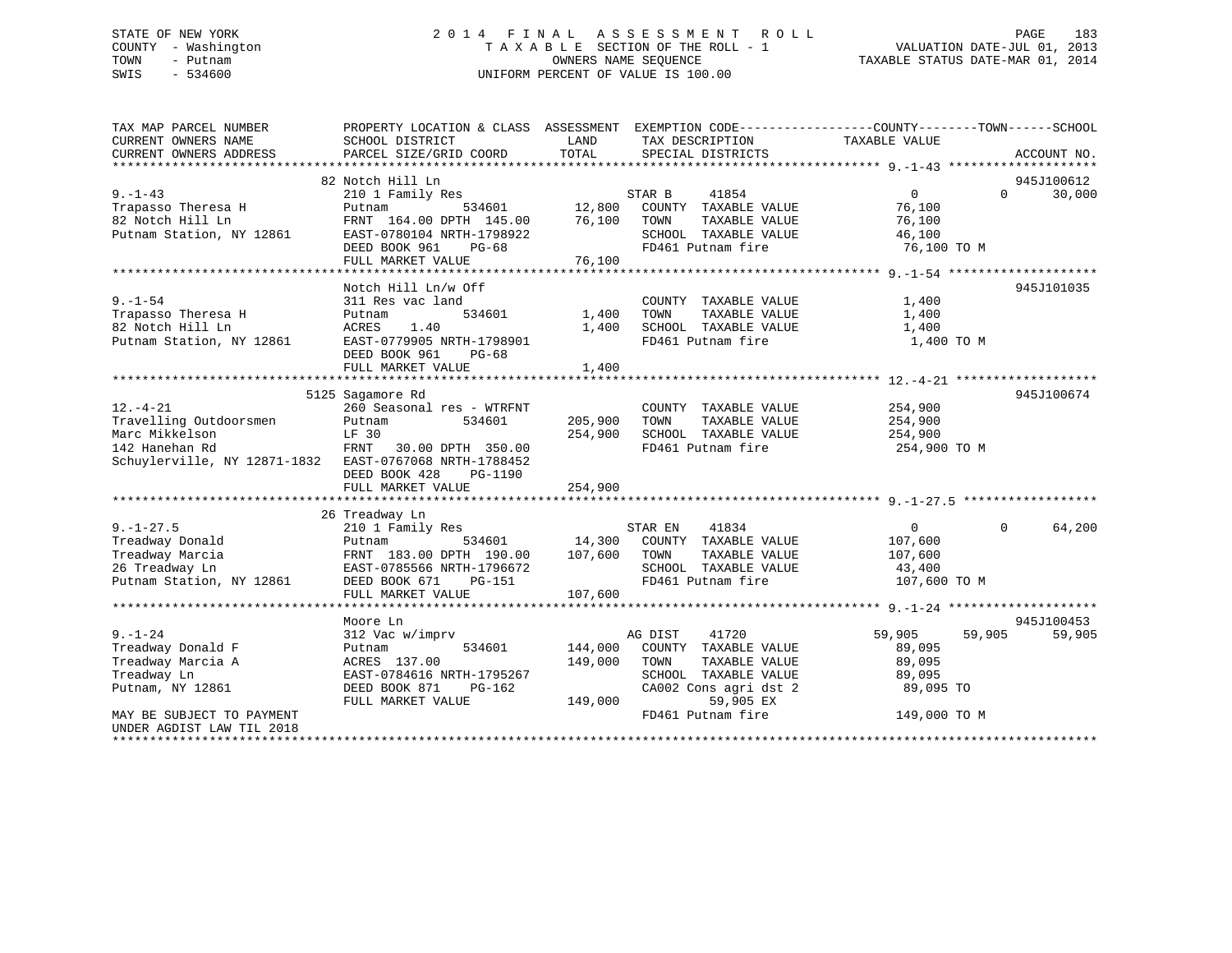# STATE OF NEW YORK 2 0 1 4 F I N A L A S S E S S M E N T R O L L PAGE 184 COUNTY - Washington T A X A B L E SECTION OF THE ROLL - 1 VALUATION DATE-JUL 01, 2013 TOWN - Putnam OWNERS NAME SEQUENCE TAXABLE STATUS DATE-MAR 01, 2014 SWIS - 534600 UNIFORM PERCENT OF VALUE IS 100.00

| TAX MAP PARCEL NUMBER<br>CURRENT OWNERS NAME<br>CURRENT OWNERS ADDRESS                            | PROPERTY LOCATION & CLASS ASSESSMENT<br>SCHOOL DISTRICT<br>PARCEL SIZE/GRID COORD                                                                                            | LAND<br>TOTAL              | TAX DESCRIPTION<br>SPECIAL DISTRICTS                                                                                | EXEMPTION CODE-----------------COUNTY-------TOWN------SCHOOL<br>TAXABLE VALUE   | ACCOUNT NO.          |
|---------------------------------------------------------------------------------------------------|------------------------------------------------------------------------------------------------------------------------------------------------------------------------------|----------------------------|---------------------------------------------------------------------------------------------------------------------|---------------------------------------------------------------------------------|----------------------|
|                                                                                                   |                                                                                                                                                                              |                            |                                                                                                                     |                                                                                 |                      |
|                                                                                                   | 36 Treadway Ln                                                                                                                                                               |                            |                                                                                                                     |                                                                                 | 945J100676           |
| $9. - 1 - 27.1$<br>Treadway Donald F<br>Treadway Gary R<br>36 Treadway Ln<br>Putnam Sta, NY 12861 | 112 Dairy farm<br>534601<br>Putnam<br>Farm, House & Sawmill<br>ACRES 169.40<br>EAST-0783402 NRTH-1796985                                                                     | 178,300 STAR B<br>293,200  | AG DIST<br>41720<br>41854<br>COUNTY TAXABLE VALUE<br>TOWN<br>TAXABLE VALUE<br>SCHOOL TAXABLE VALUE                  | 83,775<br>83,775<br>$\overline{0}$<br>$\Omega$<br>209,425<br>209,425<br>179,425 | 83,775<br>30,000     |
| MAY BE SUBJECT TO PAYMENT<br>UNDER AGDIST LAW TIL 2018                                            | DEED BOOK 871<br>PG-159<br>FULL MARKET VALUE                                                                                                                                 | 293,200                    | CA002 Cons agri dst 2<br>83,775 EX<br>FD461 Putnam fire                                                             | 209,425 TO<br>293,200 TO M                                                      |                      |
|                                                                                                   |                                                                                                                                                                              |                            |                                                                                                                     |                                                                                 |                      |
| $9. - 1 - 28$<br>Treadway Donald F<br>Treadway Marcia A<br>Treadway Ln<br>Putnam, NY 12861        | Treadway Ln/off<br>105 Vac farmland<br>534601<br>Putnam<br>Mt Lot<br>ACRES<br>50.00<br>EAST-0783347 NRTH-1798819<br>DEED BOOK 484<br>PG-321<br>FULL MARKET VALUE             | 25,000<br>25,000<br>25,000 | COUNTY TAXABLE VALUE<br>TOWN<br>TAXABLE VALUE<br>SCHOOL TAXABLE VALUE<br>CA002 Cons agri dst 2<br>FD461 Putnam fire | 25,000<br>25,000<br>25,000<br>25,000 TO<br>25,000 TO M                          | 945J100845           |
|                                                                                                   |                                                                                                                                                                              |                            |                                                                                                                     |                                                                                 |                      |
| $9. - 1 - 27.8$<br>Treadway Victor<br>36 Treadway Ln<br>Putnam Station, NY 12861                  | Smith Way<br>314 Rural vac<10<br>534601<br>Putnam<br>ACRES<br>1.80<br>EAST-0781078 NRTH-1796042<br>DEED BOOK 487<br><b>PG-490</b>                                            | 1,800<br>1,800             | COUNTY TAXABLE VALUE<br>TOWN<br>TAXABLE VALUE<br>SCHOOL TAXABLE VALUE<br>FD461 Putnam fire                          | 1,800<br>1,800<br>1,800<br>1,800 TO M                                           |                      |
|                                                                                                   | FULL MARKET VALUE                                                                                                                                                            | 1,800                      |                                                                                                                     |                                                                                 |                      |
| $11.8 - 5 - 5$<br>Trombley Roger C<br>4357 Clark Ter<br>Marcellus, NY 13108                       | Royal Anchorage Way<br>314 Rural vac<10<br>534601<br>Putnam<br>LR's: Lot 17<br>$12.-5-5$<br>FRNT 111.00 DPTH 261.00<br>EAST-0766858 NRTH-1792509<br>DEED BOOK 558<br>$PG-90$ | 75,000<br>75,000           | COUNTY TAXABLE VALUE<br>TAXABLE VALUE<br>TOWN<br>SCHOOL TAXABLE VALUE<br>FD461 Putnam fire                          | 75,000<br>75,000<br>75,000<br>75,000 TO M                                       | 945J100991           |
|                                                                                                   | FULL MARKET VALUE                                                                                                                                                            | 75,000                     |                                                                                                                     |                                                                                 |                      |
|                                                                                                   |                                                                                                                                                                              |                            |                                                                                                                     |                                                                                 |                      |
| $11.20 - 4 - 16$<br>Trudeau Donald<br>Trudeau Anne<br>4321 Link Way<br>Putnam, NY 12861           | 4321 Link Way<br>210 1 Family Res<br>534601<br>Putnam<br>740/15<br>94.00<br>FRNT<br>88.00 DPTH<br>EAST-0766836 NRTH-1786440<br>$PG-260$<br>DEED BOOK 524                     | 80,600<br>183,800          | STAR B<br>41854<br>COUNTY TAXABLE VALUE<br>TAXABLE VALUE<br>TOWN<br>SCHOOL TAXABLE VALUE<br>FD461 Putnam fire       | $\overline{0}$<br>$\Omega$<br>183,800<br>183,800<br>153,800<br>183,800 TO M     | 945J100464<br>30,000 |
|                                                                                                   | FULL MARKET VALUE                                                                                                                                                            | 183,800                    |                                                                                                                     |                                                                                 |                      |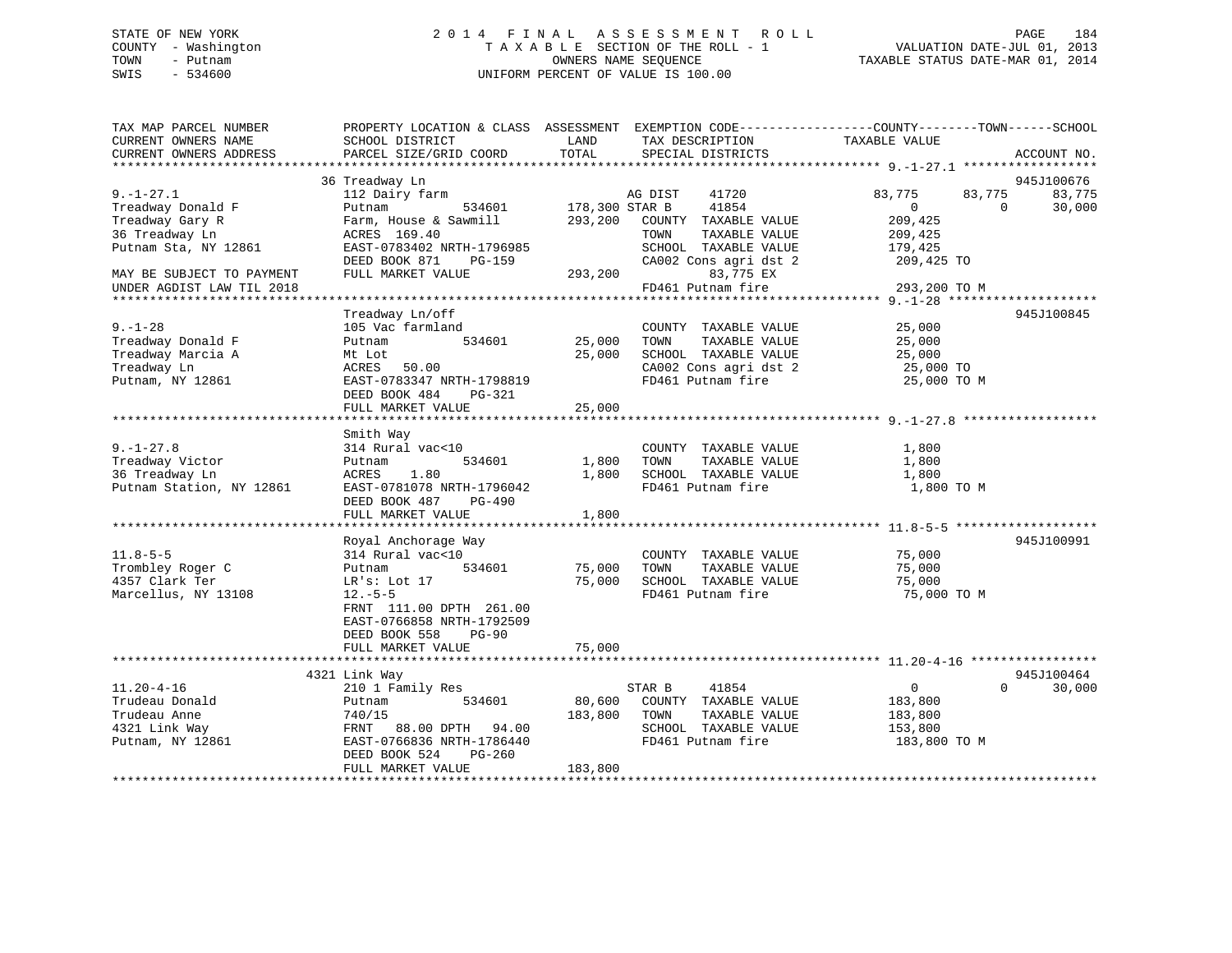# STATE OF NEW YORK 2 0 1 4 F I N A L A S S E S S M E N T R O L L PAGE 185 COUNTY - Washington T A X A B L E SECTION OF THE ROLL - 1 VALUATION DATE-JUL 01, 2013 TOWN - Putnam OWNERS NAME SEQUENCE TAXABLE STATUS DATE-MAR 01, 2014 SWIS - 534600 UNIFORM PERCENT OF VALUE IS 100.00

| TAX MAP PARCEL NUMBER<br>CURRENT OWNERS NAME            | PROPERTY LOCATION & CLASS ASSESSMENT EXEMPTION CODE---------------COUNTY-------TOWN------SCHOOL<br>SCHOOL DISTRICT                                                                                      | LAND                | TAX DESCRIPTION                           | TAXABLE VALUE  |          |             |
|---------------------------------------------------------|---------------------------------------------------------------------------------------------------------------------------------------------------------------------------------------------------------|---------------------|-------------------------------------------|----------------|----------|-------------|
| CURRENT OWNERS ADDRESS                                  | PARCEL SIZE/GRID COORD                                                                                                                                                                                  | TOTAL               | SPECIAL DISTRICTS                         |                |          | ACCOUNT NO. |
|                                                         |                                                                                                                                                                                                         |                     |                                           |                |          |             |
|                                                         | 25 Sunset Ln                                                                                                                                                                                            |                     |                                           |                |          |             |
| $16. - 1 - 16.6$                                        | 281 Multiple res                                                                                                                                                                                        |                     | 41854<br>STAR B                           | $\overline{0}$ | $\Omega$ | 30,000      |
| Trudeau Richard Jr                                      | Putnam                                                                                                                                                                                                  |                     | 534601 129,700 COUNTY TAXABLE VALUE       | 264,800        |          |             |
| 25 Sunset Ln                                            | ACRES 104.70                                                                                                                                                                                            | 264,800 TOWN        | TAXABLE VALUE                             | 264,800        |          |             |
| Putnam, NY 12861                                        | EAST-0781135 NRTH-1781223                                                                                                                                                                               |                     | SCHOOL TAXABLE VALUE                      | 234,800        |          |             |
|                                                         | DEED BOOK 833                                                                                                                                                                                           | H-1781223<br>PG-302 | FD461 Putnam fire                         | 264,800 TO M   |          |             |
|                                                         | FULL MARKET VALUE                                                                                                                                                                                       | 264,800             |                                           |                |          |             |
|                                                         |                                                                                                                                                                                                         |                     |                                           |                |          |             |
|                                                         | 104 County Route 2                                                                                                                                                                                      |                     |                                           |                |          | 945J100221  |
| $13. - 2 - 25$                                          | 210 1 Family Res                                                                                                                                                                                        |                     | 41834<br>STAR EN                          | $\overline{0}$ | $\Omega$ | 64,200      |
|                                                         |                                                                                                                                                                                                         |                     | 10,900 COUNTY TAXABLE VALUE               | 85,000         |          |             |
|                                                         |                                                                                                                                                                                                         | 85,000 TOWN         | TAXABLE VALUE                             | 85,000         |          |             |
|                                                         |                                                                                                                                                                                                         |                     | SCHOOL TAXABLE VALUE                      | 20,800         |          |             |
|                                                         |                                                                                                                                                                                                         |                     | FD461 Putnam fire                         | 85,000 TO M    |          |             |
|                                                         | DEED BOOK 663<br>PG-268                                                                                                                                                                                 |                     |                                           |                |          |             |
|                                                         | FULL MARKET VALUE                                                                                                                                                                                       | 85,000              |                                           |                |          |             |
|                                                         |                                                                                                                                                                                                         |                     |                                           |                |          |             |
|                                                         | 35 County Route 2                                                                                                                                                                                       |                     |                                           |                |          | 945J100191  |
| $13. - 1 - 6$                                           | 210 1 Family Res                                                                                                                                                                                        |                     | STAR B 41854                              | $\overline{0}$ | $\Omega$ | 30,000      |
| Tucker Daniel T                                         | Putnam                                                                                                                                                                                                  |                     | 534601 14,100 COUNTY TAXABLE VALUE 87,400 |                |          |             |
| 1ucket 2                                                |                                                                                                                                                                                                         |                     | TAXABLE VALUE                             | 87,400         |          |             |
| Putnam, NY 12861                                        | $\begin{tabular}{lllllll} \multicolumn{2}{c}{\textbf{FRNT}} & 240.00 & \textbf{DPTH} & 147.00 & 87,400 & \textbf{TOWN} \\ & \multicolumn{2}{c}{\textbf{BANK}} & 185 & \textbf{SCHOOL} \\ \end{tabular}$ |                     | SCHOOL TAXABLE VALUE                      | 57,400         |          |             |
|                                                         | EAST-0782801 NRTH-1790825                                                                                                                                                                               |                     | FD461 Putnam fire                         | 87,400 TO M    |          |             |
|                                                         | DEED BOOK 860 PG-280                                                                                                                                                                                    |                     |                                           |                |          |             |
|                                                         | FULL MARKET VALUE                                                                                                                                                                                       | 87,400              |                                           |                |          |             |
|                                                         |                                                                                                                                                                                                         |                     |                                           |                |          |             |
|                                                         | State Route 22                                                                                                                                                                                          |                     |                                           |                |          | 945J100226  |
| $18. - 2 - 8$                                           | 323 Vacant rural                                                                                                                                                                                        |                     | COUNTY TAXABLE VALUE                      | 1,120          |          |             |
| Upper Hudson Woodlands ATP LP Putnam                    | 534601                                                                                                                                                                                                  | 1,120 TOWN          | TAXABLE VALUE                             | 1,120          |          |             |
| BTG Pactual                                             | Easmt 2923/97                                                                                                                                                                                           |                     | 1,120 SCHOOL TAXABLE VALUE                | 1,120          |          |             |
| 1180 Peachtree St NE Ste 1810 18.-1-8                   |                                                                                                                                                                                                         |                     | FD461 Putnam fire                         | 1,120 TO M     |          |             |
| Atlanta, GA 30309                                       | 5.60<br>ACRES                                                                                                                                                                                           |                     |                                           |                |          |             |
|                                                         | EAST-0774595 NRTH-1773720                                                                                                                                                                               |                     |                                           |                |          |             |
| PRIOR OWNER ON 3/01/2014                                | DEED BOOK 2920<br>$PG-1$                                                                                                                                                                                |                     |                                           |                |          |             |
| Upper Hudson Woodlands ATP LP CONSERVATION ESMT % 60.00 |                                                                                                                                                                                                         |                     |                                           |                |          |             |
|                                                         | FULL MARKET VALUE                                                                                                                                                                                       | 1,120               |                                           |                |          |             |
|                                                         |                                                                                                                                                                                                         |                     |                                           |                |          |             |
|                                                         | Black Point Rd                                                                                                                                                                                          |                     |                                           |                |          | 945J100302  |
| $1.18 - 1 - 10$                                         | 314 Rural vac<10 - WTRFNT                                                                                                                                                                               |                     | COUNTY TAXABLE VALUE                      | 364,900        |          |             |
| Urbanowicz Maureen                                      | 534601<br>Putnam                                                                                                                                                                                        | 364,900             | TAXABLE VALUE 364,900<br>TOWN             |                |          |             |
| 14 Church Rd                                            | $110'$ Lf                                                                                                                                                                                               | 364,900             | SCHOOL TAXABLE VALUE                      | 364,900        |          |             |
| Sherman, CT 06784                                       | 1.27<br>ACRES                                                                                                                                                                                           |                     | BP461 Black Pt Sewer Dist .00 UN C        |                |          |             |
|                                                         | EAST-0771905 NRTH-1810424                                                                                                                                                                               |                     | FD461 Putnam fire                         | 364,900 TO M   |          |             |
|                                                         | DEED BOOK 776<br>$PG-344$                                                                                                                                                                               |                     |                                           |                |          |             |
|                                                         | FULL MARKET VALUE                                                                                                                                                                                       | 364,900             |                                           |                |          |             |
|                                                         |                                                                                                                                                                                                         |                     |                                           |                |          |             |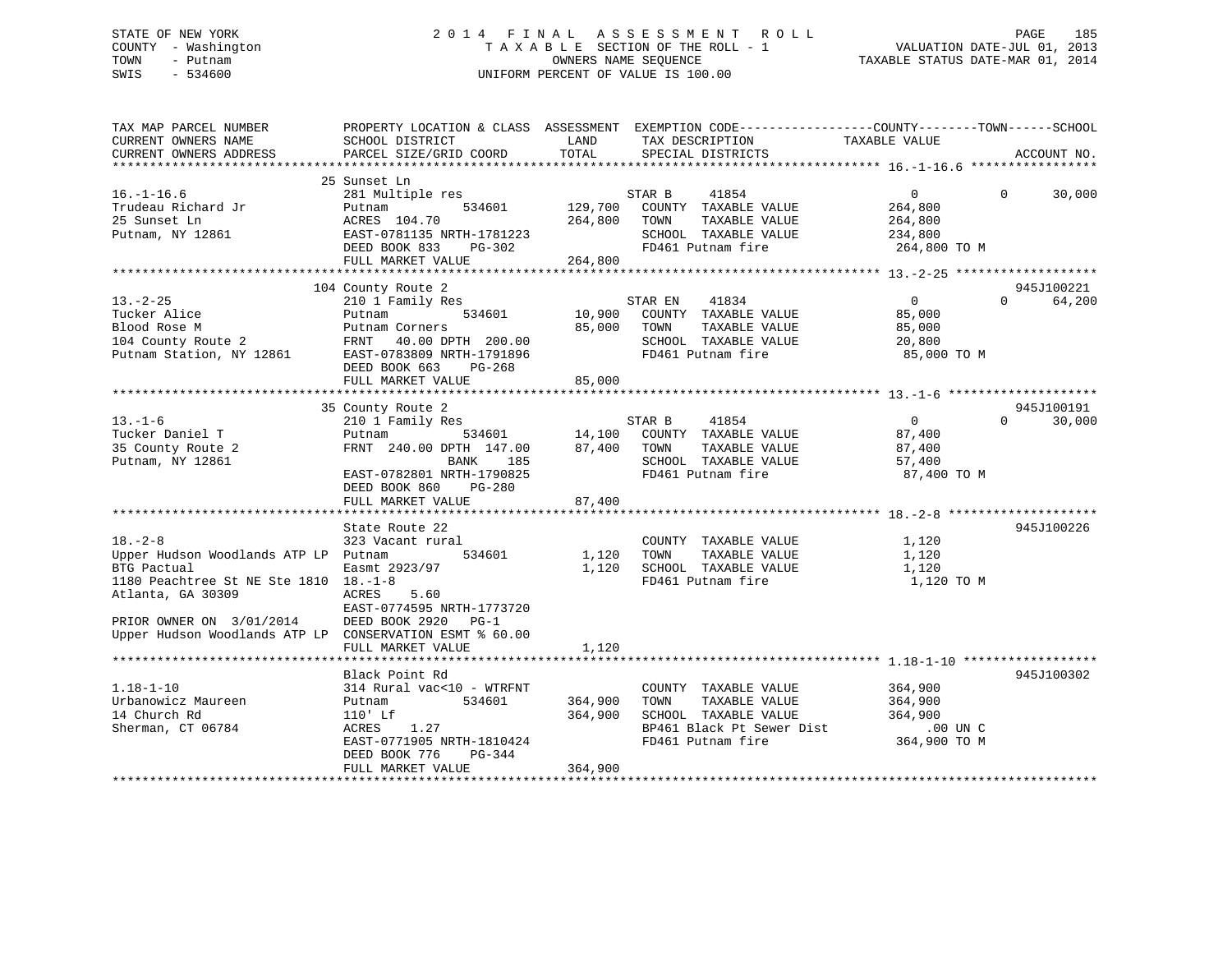# STATE OF NEW YORK 2 0 1 4 F I N A L A S S E S S M E N T R O L L PAGE 186 COUNTY - Washington T A X A B L E SECTION OF THE ROLL - 1 VALUATION DATE-JUL 01, 2013 TOWN - Putnam OWNERS NAME SEQUENCE TAXABLE STATUS DATE-MAR 01, 2014 SWIS - 534600 UNIFORM PERCENT OF VALUE IS 100.00

| TAX MAP PARCEL NUMBER<br>CURRENT OWNERS NAME<br>CURRENT OWNERS ADDRESS                               | PROPERTY LOCATION & CLASS ASSESSMENT<br>SCHOOL DISTRICT<br>PARCEL SIZE/GRID COORD                                                                                                                        | LAND<br>TOTAL                 | EXEMPTION CODE-----------------COUNTY-------TOWN------SCHOOL<br>TAX DESCRIPTION<br>SPECIAL DISTRICTS                    | TAXABLE VALUE                                                 | ACCOUNT NO. |
|------------------------------------------------------------------------------------------------------|----------------------------------------------------------------------------------------------------------------------------------------------------------------------------------------------------------|-------------------------------|-------------------------------------------------------------------------------------------------------------------------|---------------------------------------------------------------|-------------|
| $5. - 2 - 2$<br>Usaj Joseph<br>Usaj Carole<br>520 Woodland Ct<br>Chagrin Falls, OH 44022             | 825 County Route 2<br>242 Rurl res&rec<br>534601<br>Putnam<br>470/844 846<br>ACRES<br>30.90<br>EAST-0788508 NRTH-1808585<br>DEED BOOK 617<br>$PG-7$<br>FULL MARKET VALUE                                 | 55,900<br>260,900<br>260,900  | COUNTY TAXABLE VALUE<br>TOWN<br>TAXABLE VALUE<br>SCHOOL TAXABLE VALUE<br>FD461 Putnam fire                              | 260,900<br>260,900<br>260,900<br>260,900 TO M                 |             |
| $11.20 - 2 - 22$<br>Usaj Joseph<br>Usaj Carole<br>520 Woodland Ct<br>Chagrin Falls, OH 44022         | 4314 Link Way<br>210 1 Family Res<br>534601<br>Putnam<br>75.00 DPTH 100.00<br>FRNT<br>EAST-0767028 NRTH-1786395<br>DEED BOOK 741<br>PG-352<br>FULL MARKET VALUE                                          | 75,000<br>278,700<br>278,700  | COUNTY TAXABLE VALUE<br>TAXABLE VALUE<br>TOWN<br>SCHOOL TAXABLE VALUE<br>FD461 Putnam fire                              | 278,700<br>278,700<br>278,700<br>278,700 TO M                 | 945J100149  |
| $11.20 - 4 - 25$<br>Usaj Joseph<br>Usaj Carole<br>520 Woodland Ct<br>Chagrin Falls, OH 44022         | Link Way<br>314 Rural vac<10 - WTRFNT<br>534601<br>Putnam<br>LF 75<br>FRNT 15.00 DPTH 162.00<br>EAST-0766960 NRTH-1786252<br>DEED BOOK 741<br>$PG-352$<br>FULL MARKET VALUE                              | 158,100<br>158,100<br>158,100 | COUNTY TAXABLE VALUE<br>TOWN<br>TAXABLE VALUE<br>SCHOOL TAXABLE VALUE<br>FD461 Putnam fire                              | 158,100<br>158,100<br>158,100<br>158,100 TO M                 | 945J100150  |
| $4.9 - 1 - 11$<br>V and P Holdings LLC<br>Val A Soupios<br>3018 Mainsail Circle<br>Jupiter, FL 33477 | 2397 Black Point Way<br>280 Res Multiple - WTRFNT<br>534601<br>Putnam<br>2 Camps And Lot<br>LF 233<br><b>ACRES</b><br>1.20<br>EAST-0767993 NRTH-1805992<br>DEED BOOK 1834<br>PG-341<br>FULL MARKET VALUE | 600,600<br>871,700<br>871,700 | COUNTY TAXABLE VALUE<br>TOWN<br>TAXABLE VALUE<br>SCHOOL TAXABLE VALUE<br>BP461 Black Pt Sewer Dist<br>FD461 Putnam fire | 871,700<br>871,700<br>871,700<br>$.00$ UN $C$<br>871,700 TO M | 945J100691  |
| $18. - 2 - 2.6$<br>Valente Richard J Trustee<br>36 Barden Ln<br>Warren, RI 02885                     | 4 North Woods Way<br>240 Rural res<br>Putnam<br>534601<br>Filed Survey 12437<br>13.87<br>ACRES<br>EAST-0774356 NRTH-1775035<br>DEED BOOK 3289<br>$PG-320$<br>FULL MARKET VALUE                           | 38,900<br>187,100<br>187,100  | COUNTY TAXABLE VALUE<br>TAXABLE VALUE<br>TOWN<br>SCHOOL TAXABLE VALUE<br>FD461 Putnam fire                              | 187,100<br>187,100<br>187,100<br>187,100 TO M                 |             |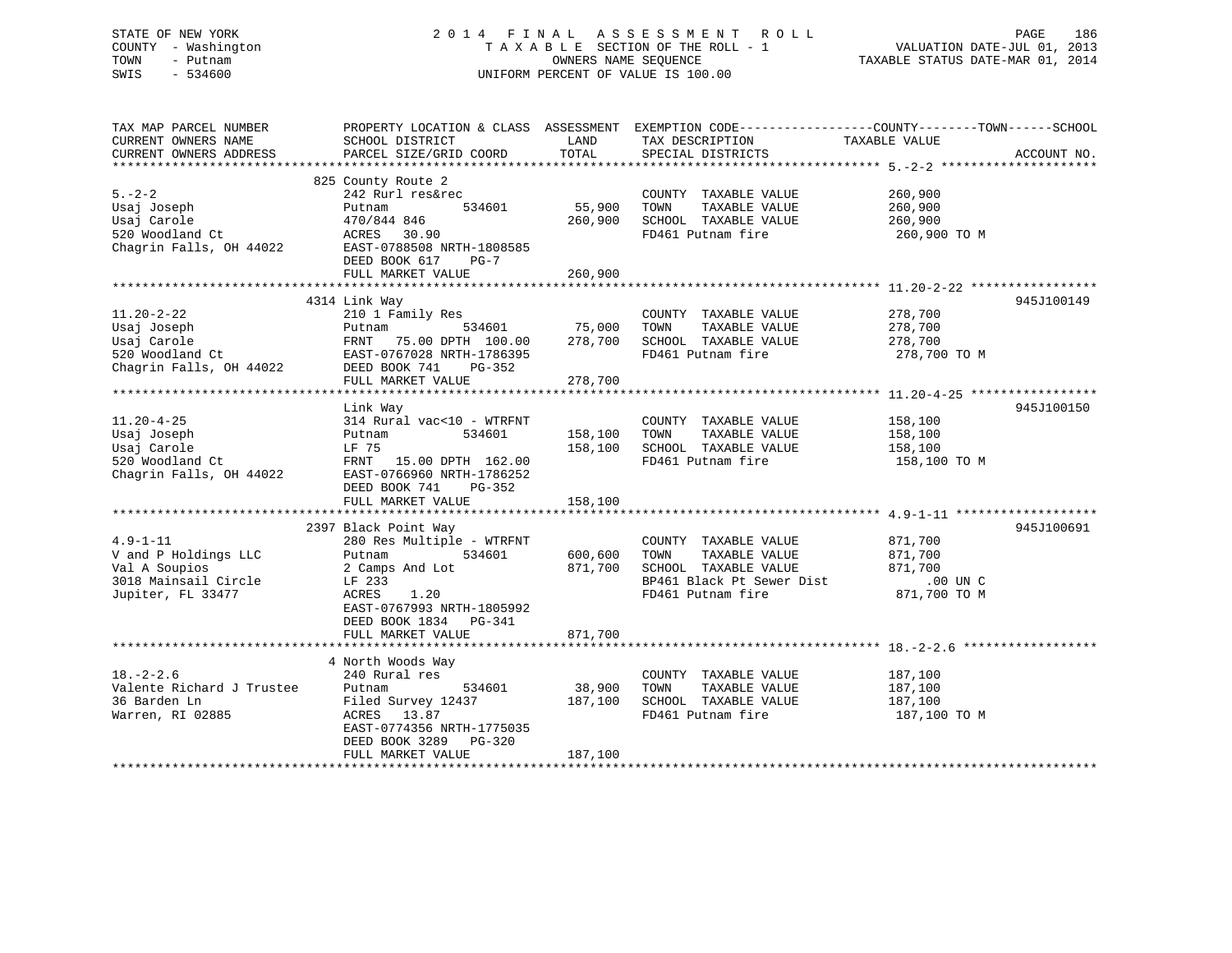# STATE OF NEW YORK 2 0 1 4 F I N A L A S S E S S M E N T R O L L PAGE 187 COUNTY - Washington T A X A B L E SECTION OF THE ROLL - 1 VALUATION DATE-JUL 01, 2013 TOWN - Putnam OWNERS NAME SEQUENCE TAXABLE STATUS DATE-MAR 01, 2014 SWIS - 534600 UNIFORM PERCENT OF VALUE IS 100.00

| TAX MAP PARCEL NUMBER<br>CURRENT OWNERS NAME<br>CURRENT OWNERS ADDRESS                                                      | PROPERTY LOCATION & CLASS ASSESSMENT EXEMPTION CODE----------------COUNTY-------TOWN-----SCHOOL<br>SCHOOL DISTRICT<br>PARCEL SIZE/GRID COORD                                 | LAND<br>TOTAL                | TAX DESCRIPTION<br>SPECIAL DISTRICTS                                                                          | TAXABLE VALUE                                            | ACCOUNT NO.        |
|-----------------------------------------------------------------------------------------------------------------------------|------------------------------------------------------------------------------------------------------------------------------------------------------------------------------|------------------------------|---------------------------------------------------------------------------------------------------------------|----------------------------------------------------------|--------------------|
|                                                                                                                             |                                                                                                                                                                              |                              |                                                                                                               |                                                          |                    |
| $18. - 2 - 2.3$<br>Valente Trust Richard J<br>36 Barden Ln<br>Warren, RI 02885                                              | 12 North Woods Way<br>240 Rural res<br>Putnam<br>534601<br>ACRES<br>49.80<br>EAST-0775199 NRTH-1775322<br>DEED BOOK 929<br>PG-298<br>FULL MARKET VALUE                       | 74,800<br>242,400<br>242,400 | COUNTY TAXABLE VALUE<br>TAXABLE VALUE<br>TOWN<br>SCHOOL TAXABLE VALUE<br>FD461 Putnam fire                    | 242,400<br>242,400<br>242,400<br>242,400 TO M            | 945J101064         |
|                                                                                                                             | 123 County Route 2                                                                                                                                                           |                              |                                                                                                               |                                                          | 945J100269         |
| $13 - 2 - 6$<br>Van Zutphen Kristin<br>123 County Route 2<br>Putnam, NY 12861                                               | 242 Rurl res&rec<br>534601<br>Putnam<br>Bdy Ln Agmt 2038-106<br>2475:329<br>ACRES 14.80<br>EAST-0783900 NRTH-1793076<br>DEED BOOK 2475 PG-329<br>FULL MARKET VALUE           | 39,800<br>129,400<br>129,400 | 41854<br>STAR B<br>COUNTY TAXABLE VALUE<br>TOWN<br>TAXABLE VALUE<br>SCHOOL TAXABLE VALUE<br>FD461 Putnam fire | $\Omega$<br>129,400<br>129,400<br>99,400<br>129,400 TO M | $\Omega$<br>30,000 |
|                                                                                                                             | Beach Ln                                                                                                                                                                     |                              |                                                                                                               |                                                          | 945J100212         |
| $11.20 - 2 - 16.1$<br>Vankampen Edward<br>Helm Gerald<br>Attn: Denise Salerno<br>141 Old Route 66<br>Averill Park, NY 12018 | 314 Rural vac<10<br>534601<br>Putnam<br>1 Lot<br>FRNT 67.00 DPTH 75.00<br>EAST-0767390 NRTH-1786284<br>DEED BOOK 682<br>$PG-26$                                              | 28,300<br>28,300             | COUNTY TAXABLE VALUE<br>TOWN<br>TAXABLE VALUE<br>SCHOOL TAXABLE VALUE<br>FD461 Putnam fire                    | 28,300<br>28,300<br>28,300<br>28,300 TO M                |                    |
|                                                                                                                             | FULL MARKET VALUE                                                                                                                                                            | 28,300                       |                                                                                                               |                                                          |                    |
| $11.20 - 2 - 17$<br>Vankampen Edward<br>Helm Gerald<br>Attn: Salerno Denise<br>141 Old Route 66<br>Averill Park, NY 12018   | 4028 Beach Ln<br>260 Seasonal res<br>534601<br>Putnam<br>Camp/lot 71<br>FRNT 100.00 DPTH 50.00<br>EAST-0767392 NRTH-1786369<br>DEED BOOK 682<br>$PG-28$<br>FULL MARKET VALUE | 42,500<br>116,100<br>116,100 | COUNTY TAXABLE VALUE<br>TOWN<br>TAXABLE VALUE<br>SCHOOL TAXABLE VALUE<br>FD461 Putnam fire                    | 116,100<br>116,100<br>116,100<br>116,100 TO M            | 945J100689         |
|                                                                                                                             | Old Garbis Way                                                                                                                                                               |                              |                                                                                                               |                                                          | 945J100515         |
| $13. - 3 - 8.1$<br>Varjian Christopher<br>Varjian Karen<br>22 Lambeth Cir<br>Sandwich, MA 02563                             | 314 Rural vac<10 - WTRFNT<br>534601<br>Putnam<br>Deeded ROW-Old Garbis Way<br>ACRES<br>2.10<br>EAST-0790271 NRTH-1792486<br>DEED BOOK 3043<br>PG-48<br>FULL MARKET VALUE     | 24,600<br>24,600<br>24,600   | COUNTY TAXABLE VALUE<br>TOWN<br>TAXABLE VALUE<br>SCHOOL TAXABLE VALUE<br>FD461 Putnam fire                    | 24,600<br>24,600<br>24,600<br>24,600 TO M                |                    |
|                                                                                                                             |                                                                                                                                                                              |                              | ********************************                                                                              |                                                          |                    |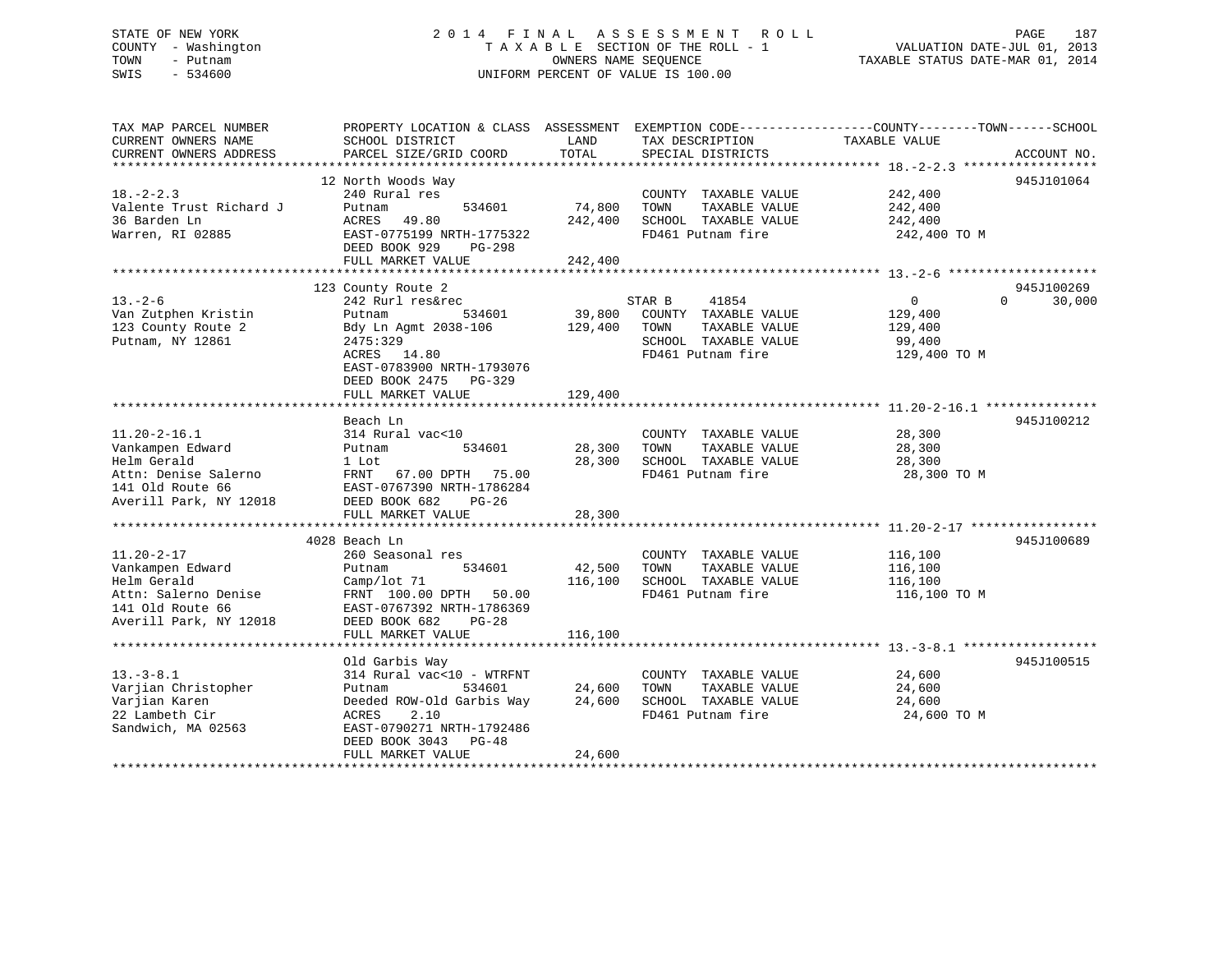# STATE OF NEW YORK 2 0 1 4 F I N A L A S S E S S M E N T R O L L PAGE 188 COUNTY - Washington T A X A B L E SECTION OF THE ROLL - 1 VALUATION DATE-JUL 01, 2013 TOWN - Putnam OWNERS NAME SEQUENCE TAXABLE STATUS DATE-MAR 01, 2014 SWIS - 534600 UNIFORM PERCENT OF VALUE IS 100.00

TAX MAP PARCEL NUMBER PROPERTY LOCATION & CLASS ASSESSMENT EXEMPTION CODE------------------COUNTY--------TOWN------SCHOOL CURRENT OWNERS NAME SCHOOL DISTRICT LAND TAX DESCRIPTION TAXABLE VALUE CURRENT OWNERS ADDRESS PARCEL SIZE/GRID COORD TOTAL SPECIAL DISTRICTS ACCOUNT NO. \*\*\*\*\*\*\*\*\*\*\*\*\*\*\*\*\*\*\*\*\*\*\*\*\*\*\*\*\*\*\*\*\*\*\*\*\*\*\*\*\*\*\*\*\*\*\*\*\*\*\*\*\*\*\*\*\*\*\*\*\*\*\*\*\*\*\*\*\*\*\*\*\*\*\*\*\*\*\*\*\*\*\*\*\*\*\*\*\*\*\*\*\*\*\*\*\*\*\*\*\*\*\* 12.-3-4 \*\*\*\*\*\*\*\*\*\*\*\*\*\*\*\*\*\*\*\* 100 Liddle-Harris Rd 945J10071512.-3-4 260 Seasonal res COUNTY TAXABLE VALUE 75,000 Varjian Christopher A Putnam 534601 27,400 TOWN TAXABLE VALUE 75,000 Varjian Karen E ACRES 4.30 75,000 SCHOOL TAXABLE VALUE 75,000 22 Lambeth Cir EAST-0775561 NRTH-1787012 FD461 Putnam fire 75,000 TO M Sandwich, MA 02563 DEED BOOK 2112 PG-253 ------<br>DEED BOOK 2112 PG-253<br>FULL MARKET VALUE 75,000 \*\*\*\*\*\*\*\*\*\*\*\*\*\*\*\*\*\*\*\*\*\*\*\*\*\*\*\*\*\*\*\*\*\*\*\*\*\*\*\*\*\*\*\*\*\*\*\*\*\*\*\*\*\*\*\*\*\*\*\*\*\*\*\*\*\*\*\*\*\*\*\*\*\*\*\*\*\*\*\*\*\*\*\*\*\*\*\*\*\*\*\*\*\*\*\*\*\*\*\*\*\*\* 16.-1-9 \*\*\*\*\*\*\*\*\*\*\*\*\*\*\*\*\*\*\*\* 1905 Railroad Way South 945J100495 16.-1-9 260 Seasonal res - WTRFNT COUNTY TAXABLE VALUE 12,800 Vaughan Timothy J Putnam 534601 2,600 TOWN TAXABLE VALUE 12,800 Vaughan Grace LF 30 12,800 SCHOOL TAXABLE VALUE 12,800 Dewey Bridge Rd FRNT 30.00 DPTH 40.00 FD461 Putnam fire 12,800 TO M PO Box 232 EAST-0788980 NRTH-1783337 Example and the text of the text of the Dewey Bridge Rd<br>
PO Box 232 EAST-0788980 NRTH-178333<br>
Fort Ann, NY 12827 DEED BOOK 618 PG-16<br>
DEED BOOK 618 PG-16 FULL MARKET VALUE 12,800 \*\*\*\*\*\*\*\*\*\*\*\*\*\*\*\*\*\*\*\*\*\*\*\*\*\*\*\*\*\*\*\*\*\*\*\*\*\*\*\*\*\*\*\*\*\*\*\*\*\*\*\*\*\*\*\*\*\*\*\*\*\*\*\*\*\*\*\*\*\*\*\*\*\*\*\*\*\*\*\*\*\*\*\*\*\*\*\*\*\*\*\*\*\*\*\*\*\*\*\*\*\*\* 7.12-1-13 \*\*\*\*\*\*\*\*\*\*\*\*\*\*\*\*\*\*945J100924 2002 Lake George Way South 945J100924 7.12-1-13 210 1 Family Res - WTRFNT STAR EN 41834 0 0 64,200 Viering Judith M Putnam 534601 726,900 COUNTY TAXABLE VALUE 1001,700 2002 Lake George Way South LF 130 1001,700 TOWN TAXABLE VALUE 1001,700 Putnam, NY 12861 ACRES 1.19 SCHOOL TAXABLE VALUE 937,500 EAST-0767700 NRTH-1797785 FD461 Putnam fire 1001,700 TO M DEED BOOK 2878 PG-179FULL MARKET VALUE 1001,700 \*\*\*\*\*\*\*\*\*\*\*\*\*\*\*\*\*\*\*\*\*\*\*\*\*\*\*\*\*\*\*\*\*\*\*\*\*\*\*\*\*\*\*\*\*\*\*\*\*\*\*\*\*\*\*\*\*\*\*\*\*\*\*\*\*\*\*\*\*\*\*\*\*\*\*\*\*\*\*\*\*\*\*\*\*\*\*\*\*\*\*\*\*\*\*\*\*\*\*\*\*\*\* 7.8-1-10 \*\*\*\*\*\*\*\*\*\*\*\*\*\*\*\*\*\*\* Lake George Way 945J100737 7.8-1-10 314 Rural vac<10 COUNTY TAXABLE VALUE 48,300 Vincent Reginald P Trustee Putnam 534601 48,300 TOWN TAXABLE VALUE 48,300 Vincent 3012 Rev Trust 637/164 48,300 SCHOOL TAXABLE VALUE 48,300 43 Birchwood Ln FRNT 55.00 DPTH 167.00 FD461 Putnam fire 48,300 TO M Lennox, MA 01240 EAST-0767463 NRTH-1799033 DEED BOOK 3231 PG-338FULL MARKET VALUE 48,300 \*\*\*\*\*\*\*\*\*\*\*\*\*\*\*\*\*\*\*\*\*\*\*\*\*\*\*\*\*\*\*\*\*\*\*\*\*\*\*\*\*\*\*\*\*\*\*\*\*\*\*\*\*\*\*\*\*\*\*\*\*\*\*\*\*\*\*\*\*\*\*\*\*\*\*\*\*\*\*\*\*\*\*\*\*\*\*\*\*\*\*\*\*\*\*\*\*\*\*\*\*\*\* 7.8-1-12 \*\*\*\*\*\*\*\*\*\*\*\*\*\*\*\*\*\*\* 1561 Mosswood Way 945J100693 7.8-1-12 280 Res Multiple COUNTY TAXABLE VALUE 380,000 Vincent Reginald P Trustee Putnam 534601 171,300 TOWN TAXABLE VALUE 380,000 Vincent 3012 Rev Trust 747/331;637/164;410/102 380,000 SCHOOL TAXABLE VALUE 380,000 43 Birchwood Ln FRNT 142.00 DPTH 190.00 FD461 Putnam fire 380,000 TO M Lennox, MA 01240 EAST-0767559 NRTH-1798884 DEED BOOK 323 PG-338FULL MARKET VALUE 380,000 \*\*\*\*\*\*\*\*\*\*\*\*\*\*\*\*\*\*\*\*\*\*\*\*\*\*\*\*\*\*\*\*\*\*\*\*\*\*\*\*\*\*\*\*\*\*\*\*\*\*\*\*\*\*\*\*\*\*\*\*\*\*\*\*\*\*\*\*\*\*\*\*\*\*\*\*\*\*\*\*\*\*\*\*\*\*\*\*\*\*\*\*\*\*\*\*\*\*\*\*\*\*\*\*\*\*\*\*\*\*\*\*\*\*\*\*\*\*\*\*\*\*\*\*\*\*\*\*\*\*\*\*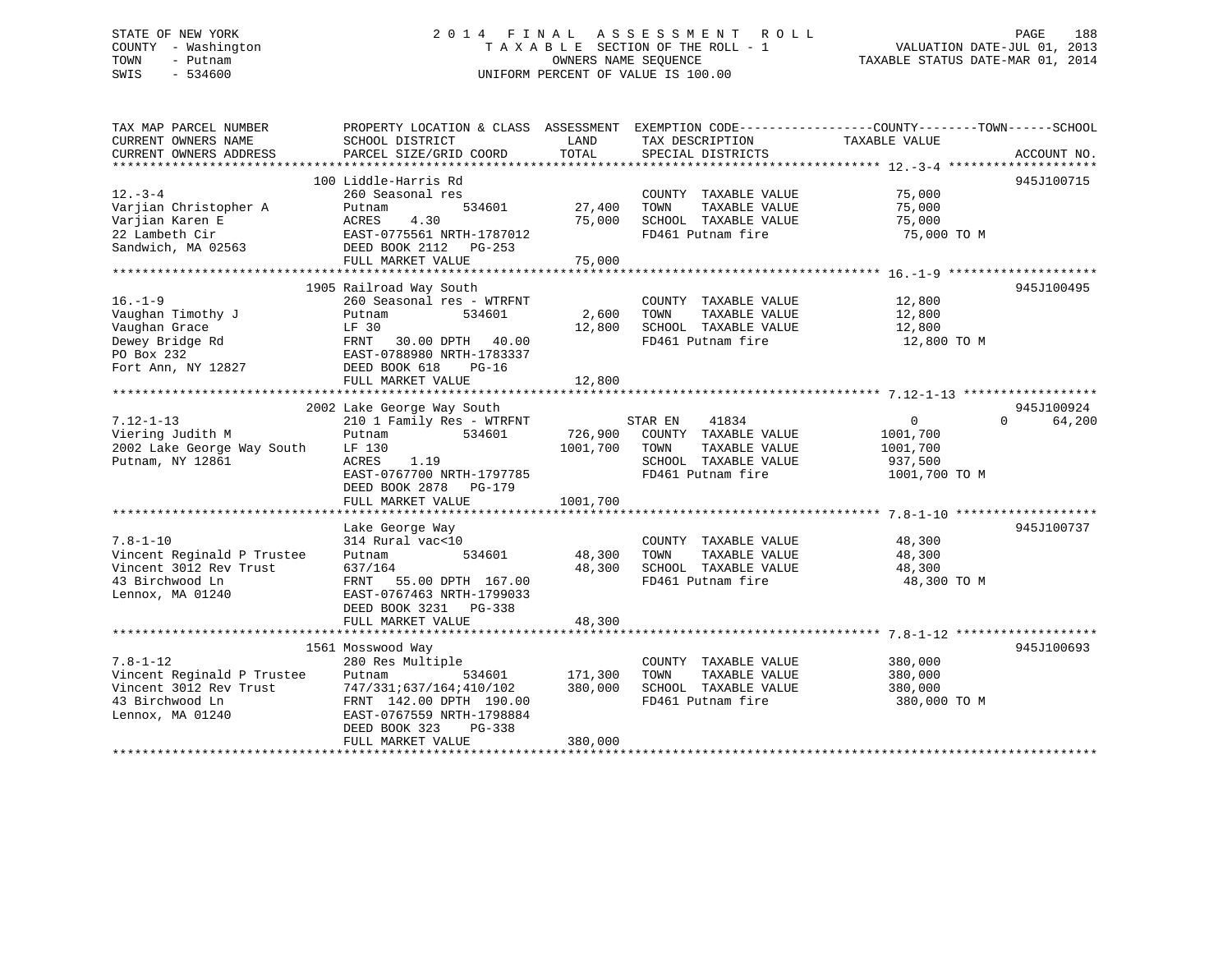# STATE OF NEW YORK 2 0 1 4 F I N A L A S S E S S M E N T R O L L PAGE 189 COUNTY - Washington T A X A B L E SECTION OF THE ROLL - 1 VALUATION DATE-JUL 01, 2013 TOWN - Putnam OWNERS NAME SEQUENCE TAXABLE STATUS DATE-MAR 01, 2014 SWIS - 534600 UNIFORM PERCENT OF VALUE IS 100.00

| TAX MAP PARCEL NUMBER<br>CURRENT OWNERS NAME<br>CURRENT OWNERS ADDRESS                                                                                    | PROPERTY LOCATION & CLASS ASSESSMENT EXEMPTION CODE----------------COUNTY-------TOWN------SCHOOL<br>SCHOOL DISTRICT<br>PARCEL SIZE/GRID COORD                                                                 | LAND<br>TOTAL              | TAX DESCRIPTION<br>SPECIAL DISTRICTS                                                                                                        | TAXABLE VALUE                                                               | ACCOUNT NO.                      |
|-----------------------------------------------------------------------------------------------------------------------------------------------------------|---------------------------------------------------------------------------------------------------------------------------------------------------------------------------------------------------------------|----------------------------|---------------------------------------------------------------------------------------------------------------------------------------------|-----------------------------------------------------------------------------|----------------------------------|
|                                                                                                                                                           |                                                                                                                                                                                                               |                            |                                                                                                                                             |                                                                             |                                  |
| $7.12 - 1 - 23$<br>Vincent Reginald P Trustee<br>Vincent 3012 Rev Trust<br>43 Birchwood Ln<br>Lennox, MA 01240                                            | Lake George Way<br>312 Vac w/imprv - WTRFNT<br>534601<br>Putnam<br>Dock:505/734;637/164<br>LF 25<br>27.00 DPTH<br>FRNT<br>63.00<br>EAST-0767491 NRTH-1798689<br>DEED BOOK 3231<br>PG-338<br>FULL MARKET VALUE | 82,700<br>86,700<br>86,700 | COUNTY TAXABLE VALUE<br>TAXABLE VALUE<br>TOWN<br>SCHOOL TAXABLE VALUE<br>FD461 Putnam fire                                                  | 86,700<br>86,700<br>86,700<br>86,700 TO M                                   | 945J100909                       |
| $4. - 1 - 23$<br>Viola John<br>Viola Mary<br>207 Gravesend Neck Rd<br>Brooklyn, NY 11223                                                                  | Schwerdtfeger Rd<br>314 Rural vac<10<br>534601<br>Putnam<br>Lot<br>559/108<br>9.60<br>ACRES<br>EAST-0770548 NRTH-1802349<br>DEED BOOK 394<br>PG-1193<br>FULL MARKET VALUE                                     | 24,600<br>24,600<br>24,600 | COUNTY TAXABLE VALUE<br>TOWN<br>TAXABLE VALUE<br>SCHOOL TAXABLE VALUE<br>FD461 Putnam fire                                                  | 24,600<br>24,600<br>24,600<br>24,600 TO M                                   | 945J100694                       |
|                                                                                                                                                           |                                                                                                                                                                                                               |                            |                                                                                                                                             |                                                                             |                                  |
| $1.18 - 1 - 21$<br>Wagoner Stephanie A Trustee<br>2198 Black Point Rd<br>Ticonderoga, NY 12883<br>PRIOR OWNER ON 3/01/2014<br>Wagoner Stephanie A Trustee | 2198 Black Point Rd<br>210 1 Family Res - WTRFNT<br>534601<br>Putnam<br>LF 151<br>FRNT 135.00 DPTH 261.00<br>BANK<br>117<br>EAST-0770950 NRTH-1809736<br>DEED BOOK 910<br>$PG-290$                            | 482,809<br>712,609         | 41834<br>STAR EN<br>COUNTY TAXABLE VALUE<br>TOWN<br>TAXABLE VALUE<br>SCHOOL TAXABLE VALUE<br>BP461 Black Pt Sewer Dist<br>FD461 Putnam fire | $\overline{0}$<br>712,609<br>712,609<br>648,409<br>.00 UN C<br>712,609 TO M | 945J100001<br>64,200<br>$\Omega$ |
|                                                                                                                                                           | FULL MARKET VALUE                                                                                                                                                                                             | 712,609                    |                                                                                                                                             |                                                                             |                                  |
| $13.-2-14.3$<br>Waite Anne<br>Attn: Regina Hughes<br>Parkwood Aveune<br>Hudson Falls, NY 12839                                                            | 205 County Route 3<br>312 Vac w/imprv<br>534601<br>Putnam<br>Lot & Trailer<br>ACRES<br>1.70<br>EAST-0784712 NRTH-1787995<br>DEED BOOK 489<br>PG-565<br>FULL MARKET VALUE                                      | 7,600<br>7,700<br>7,700    | COUNTY TAXABLE VALUE<br>TAXABLE VALUE<br>TOWN<br>SCHOOL TAXABLE VALUE<br>FD461 Putnam fire                                                  | 7,700<br>7,700<br>7,700<br>7,700 TO M                                       | 945J100979                       |
|                                                                                                                                                           |                                                                                                                                                                                                               |                            |                                                                                                                                             |                                                                             |                                  |
| $2. - 1 - 16$<br>Waldner Rachelle<br>15 Kirby Ln<br>Ronhonkoma, NY 11779-2102                                                                             | 33 Ferry Way South<br>260 Seasonal res - WTRFNT<br>534601<br>Putnam<br>61' Lf<br>FRNT 61.00 DPTH 100.00<br>EAST-0788303 NRTH-1810369<br>DEED BOOK 873<br>$PG-4$<br>FULL MARKET VALUE                          | 6,300<br>34,300<br>34,300  | COUNTY TAXABLE VALUE<br>TAXABLE VALUE<br>TOWN<br>SCHOOL TAXABLE VALUE<br>FD461 Putnam fire                                                  | 34,300<br>34,300<br>34,300<br>34,300 TO M                                   | 945J100281                       |
|                                                                                                                                                           |                                                                                                                                                                                                               |                            |                                                                                                                                             |                                                                             |                                  |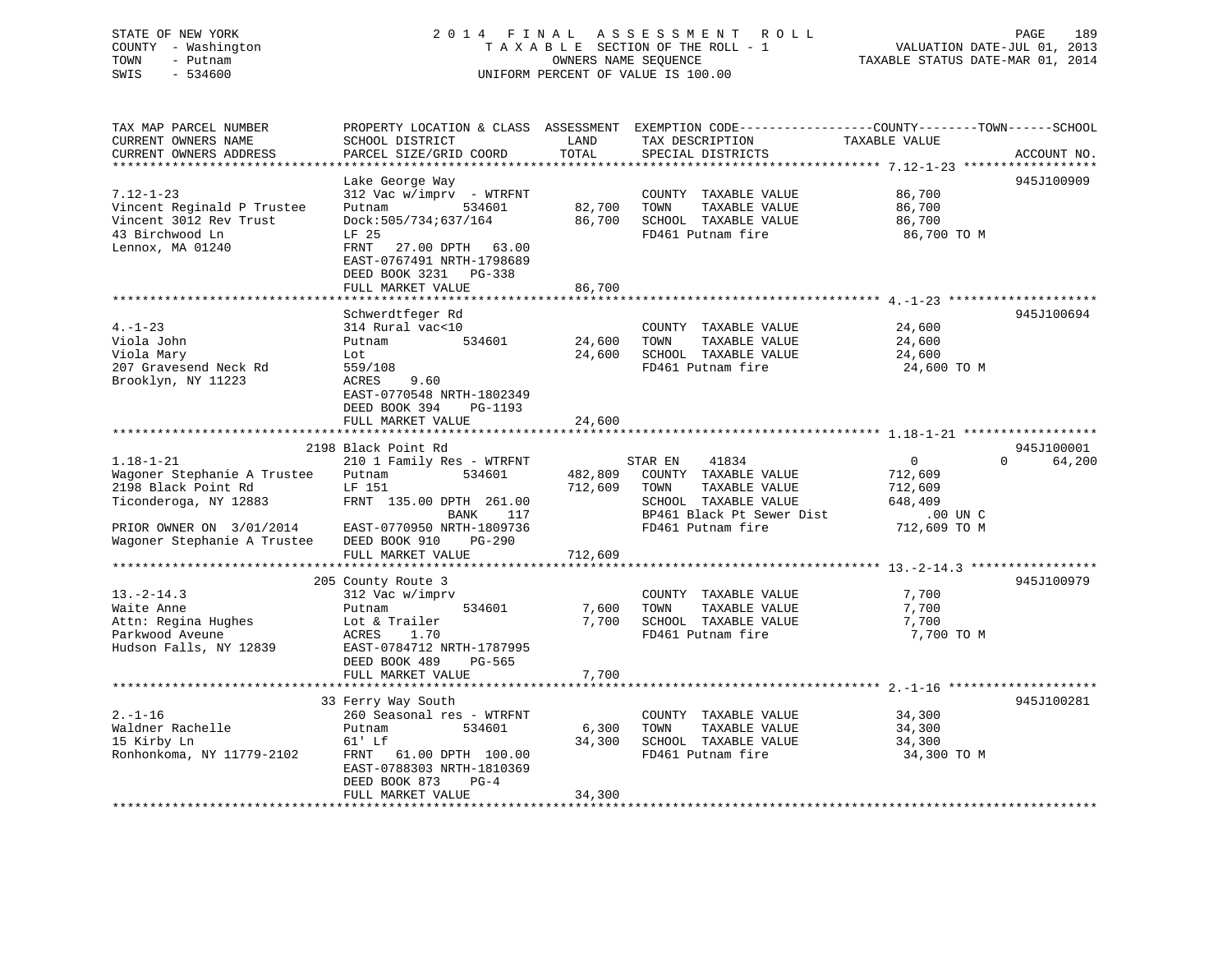# STATE OF NEW YORK 2 0 1 4 F I N A L A S S E S S M E N T R O L L PAGE 190 COUNTY - Washington T A X A B L E SECTION OF THE ROLL - 1 VALUATION DATE-JUL 01, 2013 TOWN - Putnam OWNERS NAME SEQUENCE TAXABLE STATUS DATE-MAR 01, 2014 SWIS - 534600 UNIFORM PERCENT OF VALUE IS 100.00

| TAX MAP PARCEL NUMBER    |                                                     |               | PROPERTY LOCATION & CLASS ASSESSMENT EXEMPTION CODE-----------------COUNTY-------TOWN------SCHOOL |               |             |
|--------------------------|-----------------------------------------------------|---------------|---------------------------------------------------------------------------------------------------|---------------|-------------|
| CURRENT OWNERS NAME      | SCHOOL DISTRICT                                     | LAND          | TAX DESCRIPTION                                                                                   | TAXABLE VALUE |             |
| CURRENT OWNERS ADDRESS   | PARCEL SIZE/GRID COORD                              | TOTAL         | SPECIAL DISTRICTS                                                                                 |               | ACCOUNT NO. |
|                          |                                                     |               |                                                                                                   |               |             |
|                          | Black Point Rd                                      |               |                                                                                                   |               |             |
| $1. - 1 - 14$            |                                                     |               |                                                                                                   |               |             |
|                          | 314 Rural vac<10                                    |               | COUNTY TAXABLE VALUE                                                                              | 2,500         |             |
| Walker Edward A          | Putnam<br>534601                                    | 2,500         | TOWN<br>TAXABLE VALUE                                                                             | 2,500         |             |
| Walker Judith G          | FRNT 120.00 DPTH 120.00                             | 2,500         | SCHOOL TAXABLE VALUE                                                                              | 2,500         |             |
| PO Box 206               | EAST-0774305 NRTH-1812955                           |               | BP461 Black Pt Sewer Dist                                                                         | $.00$ UN C    |             |
| Ticonderoga, NY 12883    | DEED BOOK 2565 PG-180                               |               | FD461 Putnam fire                                                                                 | 2,500 TO M    |             |
|                          | FULL MARKET VALUE                                   | 2,500         |                                                                                                   |               |             |
|                          |                                                     |               |                                                                                                   |               |             |
|                          | 6007 Donat Turnpike Way                             |               |                                                                                                   |               | 945J100521  |
| $12. - 1 - 4$            | 314 Rural vac<10                                    |               | COUNTY TAXABLE VALUE                                                                              | 80,000        |             |
| Walker Katherine A       | 534601<br>Putnam                                    | 80,000        | TOWN<br>TAXABLE VALUE                                                                             | 80,000        |             |
| Walker Matthew T         | Lot 18                                              | 80,000        | SCHOOL TAXABLE VALUE                                                                              | 80,000        |             |
|                          |                                                     |               |                                                                                                   |               |             |
| 21 Fieldstone Dr         | 3014/133;3374/312                                   |               | FD461 Putnam fire                                                                                 | 80,000 TO M   |             |
| Long Valley, NJ 07853    | FRNT 172.00 DPTH 150.00                             |               |                                                                                                   |               |             |
|                          | EAST-0767864 NRTH-1791756                           |               |                                                                                                   |               |             |
|                          | DEED BOOK 3374 PG-312                               |               |                                                                                                   |               |             |
|                          | FULL MARKET VALUE                                   | 80,000        |                                                                                                   |               |             |
|                          |                                                     |               |                                                                                                   |               |             |
|                          | 6506 Royal Anchorage Way                            |               |                                                                                                   |               | 945J101010  |
| $11.8 - 5 - 10$          | 314 Rural vac<10                                    |               | COUNTY TAXABLE VALUE                                                                              | 72,500        |             |
| Walsh Larry              | 534601<br>Putnam                                    | 72,500        | TOWN<br>TAXABLE VALUE                                                                             | 72,500        |             |
| Walsh Lois               | LR's; Lot 18                                        | 72,500        | SCHOOL TAXABLE VALUE                                                                              | 72,500        |             |
|                          |                                                     |               | FD461 Putnam fire                                                                                 |               |             |
| 21 Apple Rd              | $12.-5-10$                                          |               |                                                                                                   | 72,500 TO M   |             |
| West Sand Lake, NY 12196 | FRNT 93.00 DPTH 115.00                              |               |                                                                                                   |               |             |
|                          | EAST-0766845 NRTH-1792354                           |               |                                                                                                   |               |             |
|                          | DEED BOOK 519<br>$PG-296$                           |               |                                                                                                   |               |             |
|                          | FULL MARKET VALUE                                   | 72,500        |                                                                                                   |               |             |
|                          |                                                     |               |                                                                                                   |               |             |
|                          | 4304 Link Way                                       |               |                                                                                                   |               | 945J100473  |
| $11.20 - 2 - 19$         | 260 Seasonal res                                    |               | COUNTY TAXABLE VALUE                                                                              | 117,000       |             |
| Walter James F           | 534601<br>Putnam                                    | 58,100 TOWN   | TAXABLE VALUE                                                                                     | 117,000       |             |
| Walter Patricia M        | Lot $8/Cot$                                         |               | 117,000 SCHOOL TAXABLE VALUE                                                                      | 117,000       |             |
| 6 Jean Ln                | 50.00 DPTH 100.00<br>FRNT                           |               | FD461 Putnam fire                                                                                 | 117,000 TO M  |             |
| Albany, NY 12203         | EAST-0767216 NRTH-1786366                           |               |                                                                                                   |               |             |
|                          | DEED BOOK 468<br>PG-392                             |               |                                                                                                   |               |             |
|                          |                                                     |               |                                                                                                   |               |             |
|                          | FULL MARKET VALUE                                   | 117,000       |                                                                                                   |               |             |
|                          |                                                     |               |                                                                                                   |               |             |
|                          | 4308 Link Way                                       |               |                                                                                                   |               | 945J100314  |
| $11.20 - 2 - 20$         | 260 Seasonal res                                    |               | COUNTY TAXABLE VALUE                                                                              | 176,300       |             |
| Walter Patricia          | Putnam                                              | 534601 60,900 | TOWN<br>TAXABLE VALUE                                                                             | 176,300       |             |
| 6 Jean Ln                | FRNT 50.00 DPTH 100.00 176,300 SCHOOL TAXABLE VALUE |               |                                                                                                   | 176,300       |             |
| Albany, NY 12203         | EAST-0767165 NRTH-1786369                           |               | FD461 Putnam fire                                                                                 | 176,300 TO M  |             |
|                          | DEED BOOK 792<br>$PG-26$                            |               |                                                                                                   |               |             |
|                          | FULL MARKET VALUE                                   | 176,300       |                                                                                                   |               |             |
|                          |                                                     |               |                                                                                                   |               |             |
|                          |                                                     |               |                                                                                                   |               |             |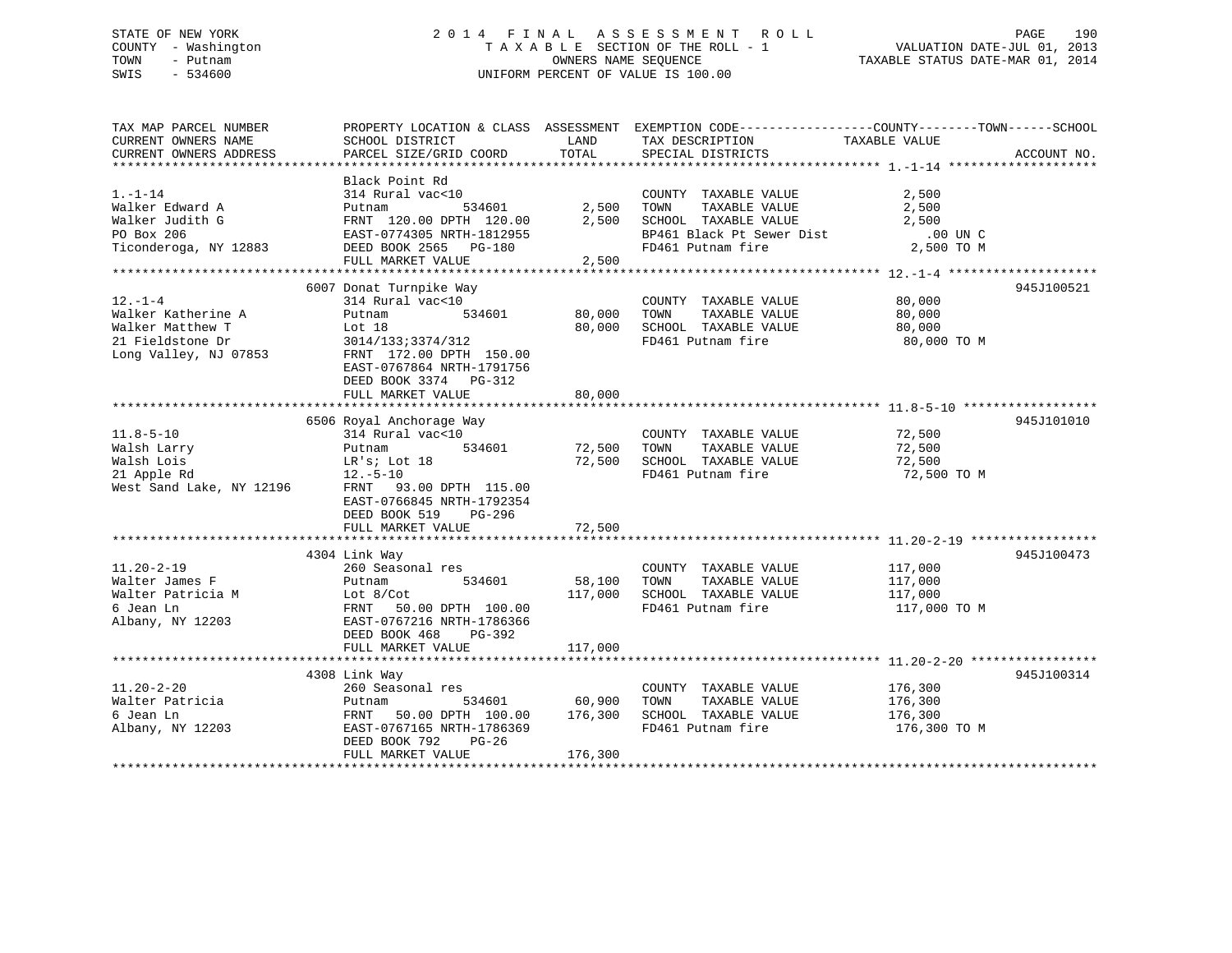# STATE OF NEW YORK 2 0 1 4 F I N A L A S S E S S M E N T R O L L PAGE 191 COUNTY - Washington T A X A B L E SECTION OF THE ROLL - 1 VALUATION DATE-JUL 01, 2013 TOWN - Putnam OWNERS NAME SEQUENCE TAXABLE STATUS DATE-MAR 01, 2014 SWIS - 534600 UNIFORM PERCENT OF VALUE IS 100.00

TAX MAP PARCEL NUMBER PROPERTY LOCATION & CLASS ASSESSMENT EXEMPTION CODE------------------COUNTY--------TOWN------SCHOOL

| CURRENT OWNERS NAME    | SCHOOL DISTRICT           | LAND    | TAX DESCRIPTION              | TAXABLE VALUE |             |
|------------------------|---------------------------|---------|------------------------------|---------------|-------------|
| CURRENT OWNERS ADDRESS | PARCEL SIZE/GRID COORD    | TOTAL   | SPECIAL DISTRICTS            |               | ACCOUNT NO. |
|                        |                           |         |                              |               |             |
|                        | Link Way                  |         |                              |               | 945J100315  |
| $11.20 - 4 - 29$       | 312 Vac w/imprv - WTRFNT  |         | COUNTY TAXABLE VALUE         | 61,600        |             |
| Walter Patricia        | Putnam<br>534601          | 57,600  | TOWN<br>TAXABLE VALUE        | 61,600        |             |
| Engle James            | 760/213                   | 61,600  | SCHOOL TAXABLE VALUE         | 61,600        |             |
| 17 Silver Springs Dr   | LF 16                     |         | FD461 Putnam fire            | 61,600 TO M   |             |
| Ballston Spa, NY 12020 | FRNT 18.00 DPTH 65.00     |         |                              |               |             |
|                        | EAST-0767079 NRTH-1786242 |         |                              |               |             |
|                        | DEED BOOK 792<br>$PG-24$  |         |                              |               |             |
|                        | FULL MARKET VALUE         | 61,600  |                              |               |             |
|                        |                           |         |                              |               |             |
|                        | 4310 Link Way             |         |                              |               | 945J100498  |
| $11.20 - 2 - 21$       | 260 Seasonal res          |         | COUNTY TAXABLE VALUE         | 160,000       |             |
| Walter Trustee Joseph  | Putnam<br>534601          | 77,800  | TOWN<br>TAXABLE VALUE        | 160,000       |             |
| Backstrom Trustee Jean | FRNT<br>75.00 DPTH 105.00 |         | 160,000 SCHOOL TAXABLE VALUE | 160,000       |             |
| 1285 South Kelly Rd    | EAST-0767102 NRTH-1786378 |         | FD461 Putnam fire            | 160,000 TO M  |             |
| Schenectady, NY 12304  | DEED BOOK 2981    PG-214  |         |                              |               |             |
|                        | FULL MARKET VALUE         | 160,000 |                              |               |             |
|                        |                           |         |                              |               |             |
|                        | Crow Point Way            |         |                              |               | 945J101025  |
| $11.20 - 1 - 3.1$      | 314 Rural vac<10 - WTRFNT |         | COUNTY TAXABLE VALUE         | 30,000        |             |
| Walton Theodore R      | 534601<br>Putnam          | 30,000  | TOWN<br>TAXABLE VALUE        | 30,000        |             |
| 5515 Racoon Run        | Lf 80                     |         | 30,000 SCHOOL TAXABLE VALUE  | 30,000        |             |
| Johnstown, OH 43031    | FRNT<br>80.00 DPTH 110.00 |         | FD461 Putnam fire            | 30,000 TO M   |             |
|                        | EAST-0765971 NRTH-1787361 |         |                              |               |             |
|                        | DEED BOOK 911<br>PG-146   |         |                              |               |             |
|                        | FULL MARKET VALUE         | 30,000  |                              |               |             |
|                        |                           |         |                              |               |             |
|                        | 4515 Crow Point Way       |         |                              |               | 945J100702  |
| $11.20 - 1 - 3$        | 260 Seasonal res - WTRFNT |         | COUNTY TAXABLE VALUE         | 423,043       |             |
| Walton Thomas III      | 534601<br>Putnam          | 363,143 | TOWN<br>TAXABLE VALUE        | 423,043       |             |
| Walton Kathleen        | Lot 7 & 8 H               | 423,043 | SCHOOL TAXABLE VALUE         | 423,043       |             |
| 5 Grouse Cir           | LF 150                    |         | FD461 Putnam fire            | 423,043 TO M  |             |
| Queensbury, NY 12804   | FRNT 150.00 DPTH 115.00   |         |                              |               |             |
|                        | EAST-0765890 NRTH-1787324 |         |                              |               |             |
|                        | DEED BOOK 649<br>$PG-307$ |         |                              |               |             |
|                        | FULL MARKET VALUE         | 423,043 |                              |               |             |
|                        |                           |         |                              |               |             |
|                        | Schwerdtfeger Rd          |         |                              |               | 945J100975  |
| $4. -1 - 31.1$         | 322 Rural vac>10          |         | COUNTY TAXABLE VALUE         | 133,700       |             |
| Walton Thomas M        | 534601<br>Putnam          | 133,700 | TOWN<br>TAXABLE VALUE        | 133,700       |             |
| 3054 State Route 4     | V Land                    | 133,700 | SCHOOL TAXABLE VALUE         | 133,700       |             |
| Hudson Falls, NY 12839 | ACRES 123.30              |         | FD461 Putnam fire            | 133,700 TO M  |             |
|                        | EAST-0769219 NRTH-1802701 |         |                              |               |             |
|                        | DEED BOOK 581<br>PG-234   |         |                              |               |             |
|                        | FULL MARKET VALUE         | 133,700 |                              |               |             |
|                        |                           |         |                              |               |             |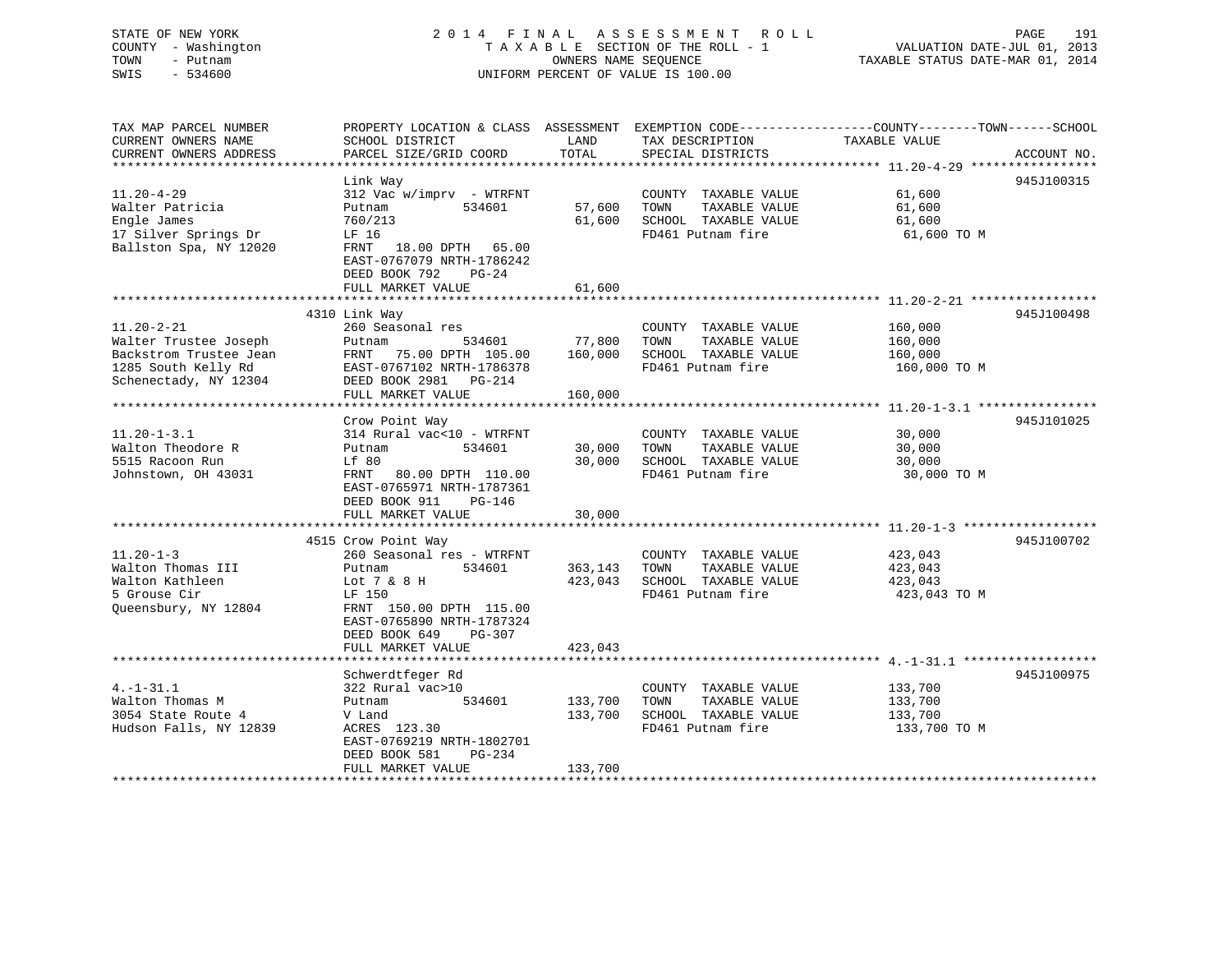# STATE OF NEW YORK 2 0 1 4 F I N A L A S S E S S M E N T R O L L PAGE 192 COUNTY - Washington T A X A B L E SECTION OF THE ROLL - 1 VALUATION DATE-JUL 01, 2013 TOWN - Putnam OWNERS NAME SEQUENCE TAXABLE STATUS DATE-MAR 01, 2014 SWIS - 534600 UNIFORM PERCENT OF VALUE IS 100.00

| TAX MAP PARCEL NUMBER<br>CURRENT OWNERS NAME | PROPERTY LOCATION & CLASS ASSESSMENT<br>SCHOOL DISTRICT | LAND          | EXEMPTION CODE-----------------COUNTY-------TOWN------SCHOOL<br>TAX DESCRIPTION | TAXABLE VALUE     |                    |
|----------------------------------------------|---------------------------------------------------------|---------------|---------------------------------------------------------------------------------|-------------------|--------------------|
| CURRENT OWNERS ADDRESS                       | PARCEL SIZE/GRID COORD                                  | TOTAL         | SPECIAL DISTRICTS                                                               |                   | ACCOUNT NO.        |
|                                              |                                                         |               |                                                                                 |                   |                    |
|                                              | 4315 Link Way                                           |               |                                                                                 |                   | 945J100416         |
| $11.20 - 4 - 27$                             | 260 Seasonal res - WTRFNT                               |               | STAR B<br>41854                                                                 | $0 \qquad \qquad$ | 30,000<br>$\Omega$ |
| Walton Thomas M                              | Putnam<br>534601                                        | 229,500       | COUNTY TAXABLE VALUE                                                            | 352,400           |                    |
| 3054 State Route 4                           | LF 50                                                   | 352,400       | TOWN<br>TAXABLE VALUE                                                           | 352,400           |                    |
| Hudson Falls, NY 12839                       | FRNT<br>40.00 DPTH 103.00                               |               | SCHOOL TAXABLE VALUE                                                            | 322,400           |                    |
|                                              | EAST-0767008 NRTH-1786280                               |               | FD461 Putnam fire                                                               | 352,400 TO M      |                    |
|                                              | DEED BOOK 581<br>PG-231                                 |               |                                                                                 |                   |                    |
|                                              | FULL MARKET VALUE                                       | 352,400       |                                                                                 |                   |                    |
|                                              |                                                         |               |                                                                                 |                   |                    |
|                                              | 2013 Mill Bay                                           |               |                                                                                 |                   | 945J100494         |
| $13. - 3 - 14$                               | 260 Seasonal res - WTRFNT                               |               | COUNTY TAXABLE VALUE                                                            | 56,300            |                    |
| Ward Walter E                                | Putnam<br>534601<br>FRNT 75.00 DPTH 147.00              | 5,600         | TOWN<br>TAXABLE VALUE                                                           | 56,300            |                    |
| Ward Denise A                                |                                                         | 56,300        | SCHOOL TAXABLE VALUE                                                            | 56,300            |                    |
| 10 Magee Dr                                  | EAST-0789516 NRTH-1790491                               |               | FD461 Putnam fire                                                               | 56,300 TO M       |                    |
| Glenmont, NY 12077                           | DEED BOOK 1890 PG-336                                   |               |                                                                                 |                   |                    |
|                                              | FULL MARKET VALUE                                       | 56,300        |                                                                                 |                   |                    |
|                                              |                                                         |               |                                                                                 |                   |                    |
|                                              | Clemons Ln                                              |               |                                                                                 |                   | 945J100705         |
| $9. - 1 - 38$                                | 314 Rural vac<10                                        |               | COUNTY TAXABLE VALUE                                                            | 600               |                    |
| Warnken Wilfred                              | 534601<br>Putnam                                        | 600           | TOWN<br>TAXABLE VALUE                                                           | 600               |                    |
| 1000 River Reach Dr #211                     | FRNT 41.00 DPTH 116.00                                  | 600           | SCHOOL TAXABLE VALUE                                                            | 600               |                    |
| Ft Lauderdale Fla, 33315                     | EAST-0779957 NRTH-1798278                               |               | FD461 Putnam fire                                                               | 600 TO M          |                    |
|                                              | DEED BOOK 417<br>$PG-225$                               |               |                                                                                 |                   |                    |
|                                              | FULL MARKET VALUE                                       | 600           |                                                                                 |                   |                    |
|                                              |                                                         |               |                                                                                 |                   |                    |
|                                              | 21 Smith Way                                            |               |                                                                                 |                   | 945J101083         |
| $9. - 1 - 27.3$                              | 210 1 Family Res                                        |               | COUNTY TAXABLE VALUE                                                            | 79,700            |                    |
| Washington County of                         | Putnam                                                  | 534601 21,400 | TOWN<br>TAXABLE VALUE                                                           | 79,700            |                    |
| c/o Jenny Smith                              | Jenny L Smith parcel                                    |               | 79,700 SCHOOL TAXABLE VALUE                                                     | 79,700            |                    |
| 21 Smith Way                                 | 2.70<br>ACRES                                           |               | FD461 Putnam fire                                                               | 79,700 TO M       |                    |
| Putnam Station, NY 12861                     | EAST-0780647 NRTH-1797091                               |               |                                                                                 |                   |                    |
|                                              | DEED BOOK 908<br>$PG-91$                                |               |                                                                                 |                   |                    |
|                                              | FULL MARKET VALUE                                       | 79,700        |                                                                                 |                   |                    |
|                                              |                                                         |               |                                                                                 |                   |                    |
|                                              | 2206 Black Point Rd                                     |               |                                                                                 |                   | 945J100716         |
| $1.18 - 1 - 23$                              | 210 1 Family Res - WTRFNT                               |               | COUNTY TAXABLE VALUE                                                            | 647,800           |                    |
| Way Michael/augustus                         | 534601<br>Putnam                                        | 481,600       | TAXABLE VALUE<br>TOWN                                                           | 647,800           |                    |
| Way Shirl                                    | LF 93                                                   | 647,800       | SCHOOL TAXABLE VALUE                                                            | 647,800           |                    |
| 128 Mandel Dr                                | FRNT 68.00 DPTH 220.00                                  |               | BP461 Black Pt Sewer Dist                                                       | $.00$ UN C        |                    |
| Southington, CT 06489                        | EAST-0770748 NRTH-1809597                               |               | FD461 Putnam fire                                                               | 647,800 TO M      |                    |
|                                              | DEED BOOK 601<br><b>PG-50</b>                           |               |                                                                                 |                   |                    |
|                                              | FULL MARKET VALUE                                       | 647,800       |                                                                                 |                   |                    |
|                                              |                                                         |               |                                                                                 |                   |                    |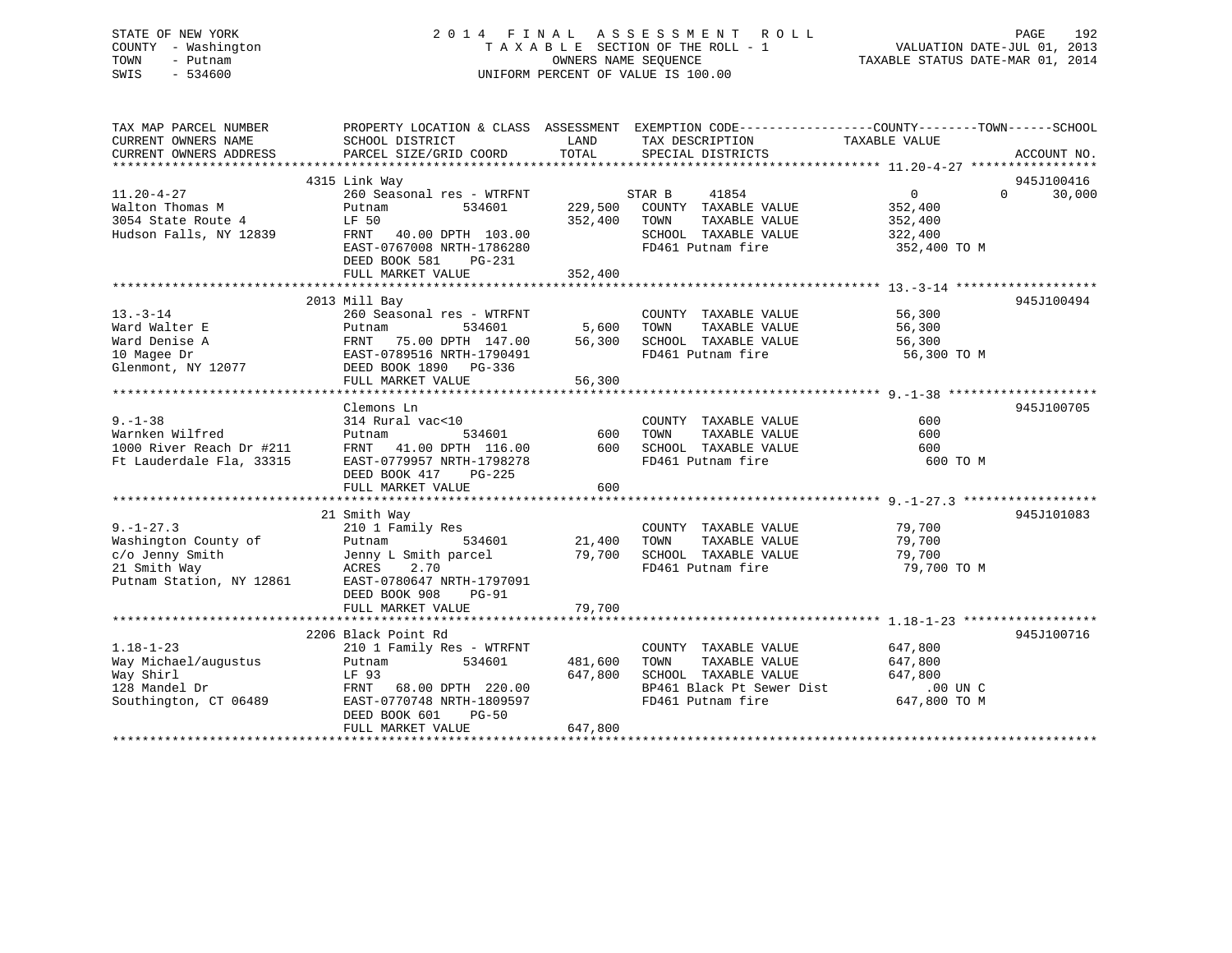# STATE OF NEW YORK 2 0 1 4 F I N A L A S S E S S M E N T R O L L PAGE 193 COUNTY - Washington T A X A B L E SECTION OF THE ROLL - 1 VALUATION DATE-JUL 01, 2013 TOWN - Putnam **CONNERS NAME SEQUENCE** TAXABLE STATUS DATE-MAR 01, 2014 SWIS - 534600 UNIFORM PERCENT OF VALUE IS 100.00

| TAX MAP PARCEL NUMBER<br>CURRENT OWNERS NAME<br>CURRENT OWNERS ADDRESS                          | SCHOOL DISTRICT<br>PARCEL SIZE/GRID COORD                                                                                                                                                                   | LAND<br>TOTAL                 | TAX DESCRIPTION<br>SPECIAL DISTRICTS                                                                                    | PROPERTY LOCATION & CLASS ASSESSMENT EXEMPTION CODE---------------COUNTY-------TOWN-----SCHOOL<br>TAXABLE VALUE<br>ACCOUNT NO. |
|-------------------------------------------------------------------------------------------------|-------------------------------------------------------------------------------------------------------------------------------------------------------------------------------------------------------------|-------------------------------|-------------------------------------------------------------------------------------------------------------------------|--------------------------------------------------------------------------------------------------------------------------------|
|                                                                                                 |                                                                                                                                                                                                             |                               |                                                                                                                         |                                                                                                                                |
| $4. -1 - 14.2$<br>Webb Eric J<br>Webb Margaret<br>25 Locke Rd<br>West Sand Lake, NY 12196       | 61 Mott Ln<br>312 Vac w/imprv<br>534601<br>Putnam<br>Sub Lot 3<br>ACRES 48.14<br>EAST-0774339 NRTH-1801687<br>DEED BOOK 3034<br>PG-114                                                                      | 73,100<br>97,300              | COUNTY TAXABLE VALUE<br>TOWN<br>TAXABLE VALUE<br>SCHOOL TAXABLE VALUE<br>FD461 Putnam fire                              | 97,300<br>97,300<br>97,300<br>97,300 TO M                                                                                      |
|                                                                                                 | FULL MARKET VALUE                                                                                                                                                                                           | 97,300                        |                                                                                                                         |                                                                                                                                |
| $13. - 3 - 3$<br>Weinman Richard J<br>6135 State Farm Rd<br>Guilderland, NY 12084               | 100 Old Garbis Way<br>260 Seasonal res - WTRFNT<br>534601<br>Putnam<br>Deeded ROW<br>FRNT 150.00 DPTH 200.00<br>EAST-0790807 NRTH-1793866<br>DEED BOOK 896<br>PG-164                                        | 16,900<br>27,600              | COUNTY TAXABLE VALUE<br>TOWN<br>TAXABLE VALUE<br>SCHOOL TAXABLE VALUE<br>FD461 Putnam fire                              | 945J100435<br>27,600<br>27,600<br>27,600<br>27,600 TO M                                                                        |
|                                                                                                 | FULL MARKET VALUE                                                                                                                                                                                           | 27,600                        |                                                                                                                         |                                                                                                                                |
| $11.20 - 4 - 7$<br>Westley John<br>Westley Joan<br>4373 Link Way<br>Putnam Station, NY 12861    | 4373 Link Way<br>210 1 Family Res - WTRFNT<br>534601<br>Putnam<br>LF 100<br>FRNT 145.00 DPTH 157.00<br>EAST-0766392 NRTH-1787219<br>DEED BOOK 920<br>$PG-83$<br>FULL MARKET VALUE<br>2162 Black Point Rd    | 525,500<br>738,900<br>738,900 | COUNTY TAXABLE VALUE<br>TOWN<br>TAXABLE VALUE<br>SCHOOL TAXABLE VALUE<br>FD461 Putnam fire                              | 945J100597<br>738,900<br>738,900<br>738,900<br>738,900 TO M<br>945J100721                                                      |
| $1.18 - 1 - 14$<br>Wheater Charles<br>Hulse Mary L<br>601 W Highland Rd<br>Northfield, OH 44067 | 260 Seasonal res - WTRFNT<br>534601<br>Putnam<br>75' Lf: 2788/265<br>FRNT 60.00 DPTH 330.00<br>EAST-0771545 NRTH-1810239<br>DEED BOOK 495<br>PG-935<br>FULL MARKET VALUE                                    | 411,100<br>467,700<br>467,700 | COUNTY TAXABLE VALUE<br>TOWN<br>TAXABLE VALUE<br>SCHOOL TAXABLE VALUE<br>BP461 Black Pt Sewer Dist<br>FD461 Putnam fire | 467,700<br>467,700<br>467,700<br>$.00$ UN C<br>467,700 TO M                                                                    |
|                                                                                                 | ****************************                                                                                                                                                                                | ***************               |                                                                                                                         | ************************ 1.18-1-13.2 *****************                                                                         |
| $1.18 - 1 - 13.2$<br>Wheater Donald L<br>564 Buckhill Rd West<br>Hinesburg, VT 05461            | 2155 Black Point Rd<br>280 Res Multiple - WTRFNT<br>534601<br>Putnam<br>LF 63'<br>2223/211 esmt<br>60.00 DPTH 310.00<br>FRNT<br>EAST-0771712 NRTH-1810328<br>DEED BOOK 481<br>$PG-923$<br>FULL MARKET VALUE | 397,300<br>510,500<br>510,500 | COUNTY TAXABLE VALUE<br>TOWN<br>TAXABLE VALUE<br>SCHOOL TAXABLE VALUE<br>BP461 Black Pt Sewer Dist<br>FD461 Putnam fire | 945J100723<br>510,500<br>510,500<br>510,500<br>$.00$ UN C<br>510,500 TO M                                                      |
|                                                                                                 |                                                                                                                                                                                                             |                               |                                                                                                                         |                                                                                                                                |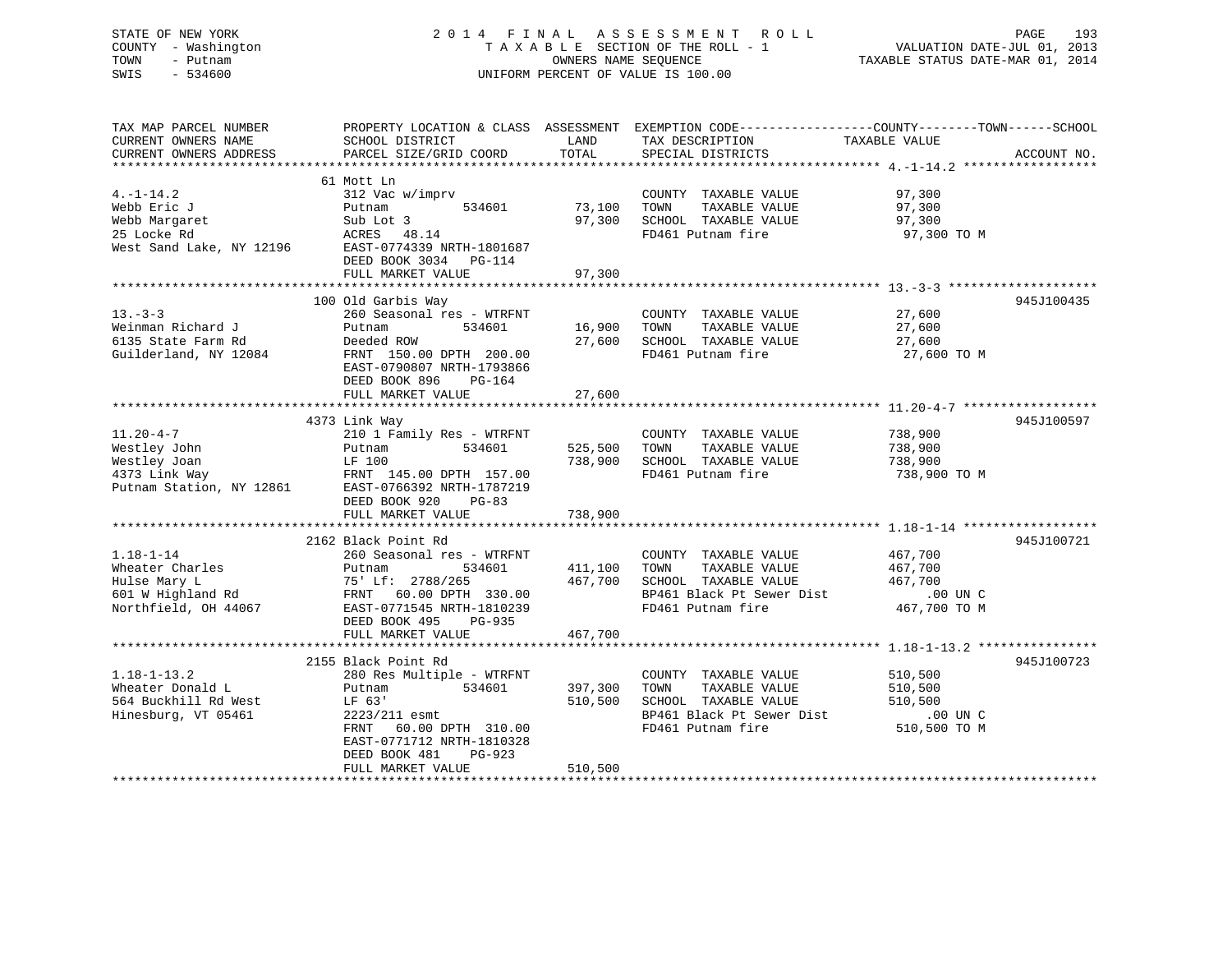| STATE OF NEW YORK   | 2014 FINAL ASSESSMENT ROLL         | 194<br>PAGE                      |
|---------------------|------------------------------------|----------------------------------|
| COUNTY - Washington | TAXABLE SECTION OF THE ROLL - 1    | VALUATION DATE-JUL 01, 2013      |
| TOWN<br>– Putnam    | OWNERS NAME SEOUENCE               | TAXABLE STATUS DATE-MAR 01, 2014 |
| SWIS<br>- 534600    | UNIFORM PERCENT OF VALUE IS 100.00 |                                  |

| TAX MAP PARCEL NUMBER<br>CURRENT OWNERS NAME                                                          | SCHOOL DISTRICT                                      | LAND<br>TAX DESCRIPTION                                                                                                                                                                                                              | PROPERTY LOCATION & CLASS ASSESSMENT EXEMPTION CODE---------------COUNTY-------TOWN------SCHOOL<br>TAXABLE VALUE |
|-------------------------------------------------------------------------------------------------------|------------------------------------------------------|--------------------------------------------------------------------------------------------------------------------------------------------------------------------------------------------------------------------------------------|------------------------------------------------------------------------------------------------------------------|
| CURRENT OWNERS ADDRESS                                                                                | PARCEL SIZE/GRID COORD                               | TOTAL<br>SPECIAL DISTRICTS                                                                                                                                                                                                           | ACCOUNT NO.                                                                                                      |
|                                                                                                       |                                                      |                                                                                                                                                                                                                                      |                                                                                                                  |
|                                                                                                       | 413 Liddle-Harris Rd                                 |                                                                                                                                                                                                                                      | 945J100887                                                                                                       |
| $8. -2 - 20.2$                                                                                        | 210 1 Family Res                                     | VET COM C 41132                                                                                                                                                                                                                      | $\Omega$<br>38,275<br>$\overline{0}$                                                                             |
| White David                                                                                           | Putnam                                               | 534601 33,700 VET COM T 41133                                                                                                                                                                                                        | $\overline{0}$<br>20,000<br>$\sim$ 0                                                                             |
| White Bonnie                                                                                          | Row 731/268                                          | 153,100 VET DIS C 41142                                                                                                                                                                                                              | $\overline{\mathbf{0}}$<br>38,275<br>$\overline{0}$                                                              |
| 413 Liddle-Harris Rd<br>Putnam Station, NY 12861                                                      | ACRES<br>8.70                                        | VET DIS T 41143                                                                                                                                                                                                                      | $\overline{0}$<br>38,275<br>$\overline{0}$                                                                       |
|                                                                                                       | EAST-0774257 NRTH-1794550                            | STAR B<br>41854                                                                                                                                                                                                                      | $\overline{0}$<br>30,000<br>$\overline{0}$                                                                       |
|                                                                                                       | DEED BOOK 2196 PG-57                                 | COUNTY TAXABLE VALUE                                                                                                                                                                                                                 | 76,550<br>94,825                                                                                                 |
|                                                                                                       | FULL MARKET VALUE                                    | 153,100 TOWN<br>TAXABLE VALUE                                                                                                                                                                                                        |                                                                                                                  |
|                                                                                                       |                                                      | SCHOOL TAXABLE VALUE                                                                                                                                                                                                                 | 123,100                                                                                                          |
|                                                                                                       |                                                      | FD461 Putnam fire                                                                                                                                                                                                                    | 153,100 TO M                                                                                                     |
|                                                                                                       |                                                      |                                                                                                                                                                                                                                      |                                                                                                                  |
|                                                                                                       | Harris Tr/lake George                                |                                                                                                                                                                                                                                      | 945J101088                                                                                                       |
| $17. - 1 - 1.1$                                                                                       | 314 Rural vac<10 - WTRFNT                            | COUNTY TAXABLE VALUE                                                                                                                                                                                                                 | 1393,800                                                                                                         |
| White Sheila D                                                                                        | Putnam                                               | 534601 1393,800 TOWN<br>TAXABLE VALUE                                                                                                                                                                                                | 1393,800                                                                                                         |
| 34 Gramercy Park                                                                                      |                                                      | Clark Hollow Bay; Sub Lot 1393, 800 SCHOOL TAXABLE VALUE                                                                                                                                                                             | 1393,800                                                                                                         |
| New York, NY 10003                                                                                    | LF 2530                                              | FD461 Putnam fire                                                                                                                                                                                                                    | 1393,800 TO M                                                                                                    |
|                                                                                                       | ACRES 59.60                                          |                                                                                                                                                                                                                                      |                                                                                                                  |
|                                                                                                       | EAST-0763884 NRTH-1775973                            |                                                                                                                                                                                                                                      |                                                                                                                  |
|                                                                                                       | DEED BOOK 801<br>PG-254                              |                                                                                                                                                                                                                                      |                                                                                                                  |
|                                                                                                       | FULL MARKET VALUE                                    | 1393,800                                                                                                                                                                                                                             |                                                                                                                  |
|                                                                                                       |                                                      |                                                                                                                                                                                                                                      |                                                                                                                  |
|                                                                                                       | 33 Warrick Rd                                        |                                                                                                                                                                                                                                      | 945J100391                                                                                                       |
| $8. - 2 - 5.4$                                                                                        | 242 Rurl res&rec                                     | STAR B 41854<br>35,800 COUNTY TAXABLE VALUE                                                                                                                                                                                          | $\Omega$<br>30,000<br>$\overline{0}$                                                                             |
| Wilbur Michael                                                                                        | 534601<br>Putnam                                     |                                                                                                                                                                                                                                      | 131,900                                                                                                          |
|                                                                                                       |                                                      | 131,900 TOWN<br>TAXABLE VALUE                                                                                                                                                                                                        | 131,900                                                                                                          |
|                                                                                                       |                                                      | SCHOOL TAXABLE VALUE                                                                                                                                                                                                                 | 101,900                                                                                                          |
| wilbur Susan<br>Wilbur Susan<br>33 Warrick Rd 50 Bub Lot 4<br>Putnam Station, NY 12861<br>ACRES 10.82 | ACRES 10.82 BANK 185                                 | FD461 Putnam fire                                                                                                                                                                                                                    | 131,900 TO M                                                                                                     |
|                                                                                                       | EAST-0772323 NRTH-1797934                            |                                                                                                                                                                                                                                      |                                                                                                                  |
|                                                                                                       | DEED BOOK 769 PG-237                                 |                                                                                                                                                                                                                                      |                                                                                                                  |
|                                                                                                       | FULL MARKET VALUE                                    | 131,900                                                                                                                                                                                                                              |                                                                                                                  |
|                                                                                                       |                                                      |                                                                                                                                                                                                                                      |                                                                                                                  |
|                                                                                                       | 25 Liddle-Harris Rd                                  |                                                                                                                                                                                                                                      | 945J100724                                                                                                       |
| $12. - 3 - 7$                                                                                         | 210 1 Family Res                                     | STAR B<br>41854                                                                                                                                                                                                                      | $\overline{0}$<br>$\Omega$<br>30,000                                                                             |
|                                                                                                       |                                                      |                                                                                                                                                                                                                                      | 87,000                                                                                                           |
|                                                                                                       |                                                      |                                                                                                                                                                                                                                      | 87,000                                                                                                           |
|                                                                                                       |                                                      | Wilkinson Christopher<br>Wilkinson Richel Lot House & Gar and the S34601 12,300 COUNTY TAXABLE VALUE<br>25 Liddle-Harris Rd FRNT 113.00 DPTH 180.00 SCHOOL TAXABLE VALUE<br>Putnam Station, NY 12861 EAST-0776007 NRTH-1785263 FD461 | 57,000                                                                                                           |
|                                                                                                       |                                                      |                                                                                                                                                                                                                                      | 87,000 TO M                                                                                                      |
|                                                                                                       | DEED BOOK 523<br>PG-309                              |                                                                                                                                                                                                                                      |                                                                                                                  |
|                                                                                                       | FULL MARKET VALUE                                    | 87,000                                                                                                                                                                                                                               |                                                                                                                  |
|                                                                                                       |                                                      |                                                                                                                                                                                                                                      |                                                                                                                  |
|                                                                                                       | 31 Rupp Ln                                           |                                                                                                                                                                                                                                      | 945J100919                                                                                                       |
| $12. - 2 - 7.6$                                                                                       | 312 Vac w/imprv                                      | COUNTY TAXABLE VALUE                                                                                                                                                                                                                 | 46,000                                                                                                           |
| Williams Aaron                                                                                        | Putnam<br>ACRES 20.00                                | 534601 35,000<br>TOWN<br>TAXABLE VALUE                                                                                                                                                                                               | 46,000<br>46.000                                                                                                 |
| 180 County Rt 6                                                                                       | ACRES 20.00 46,00<br>EAST-0777859 NRTH-1787903 46,00 | 46,000 SCHOOL TAXABLE VALUE                                                                                                                                                                                                          | 46,000                                                                                                           |
| Whitehall, NY 12887                                                                                   |                                                      | FD461 Putnam fire                                                                                                                                                                                                                    | 46,000 TO M                                                                                                      |
|                                                                                                       | DEED BOOK 3021 PG-96                                 |                                                                                                                                                                                                                                      |                                                                                                                  |
|                                                                                                       | FULL MARKET VALUE                                    | 46,000                                                                                                                                                                                                                               |                                                                                                                  |
|                                                                                                       |                                                      |                                                                                                                                                                                                                                      |                                                                                                                  |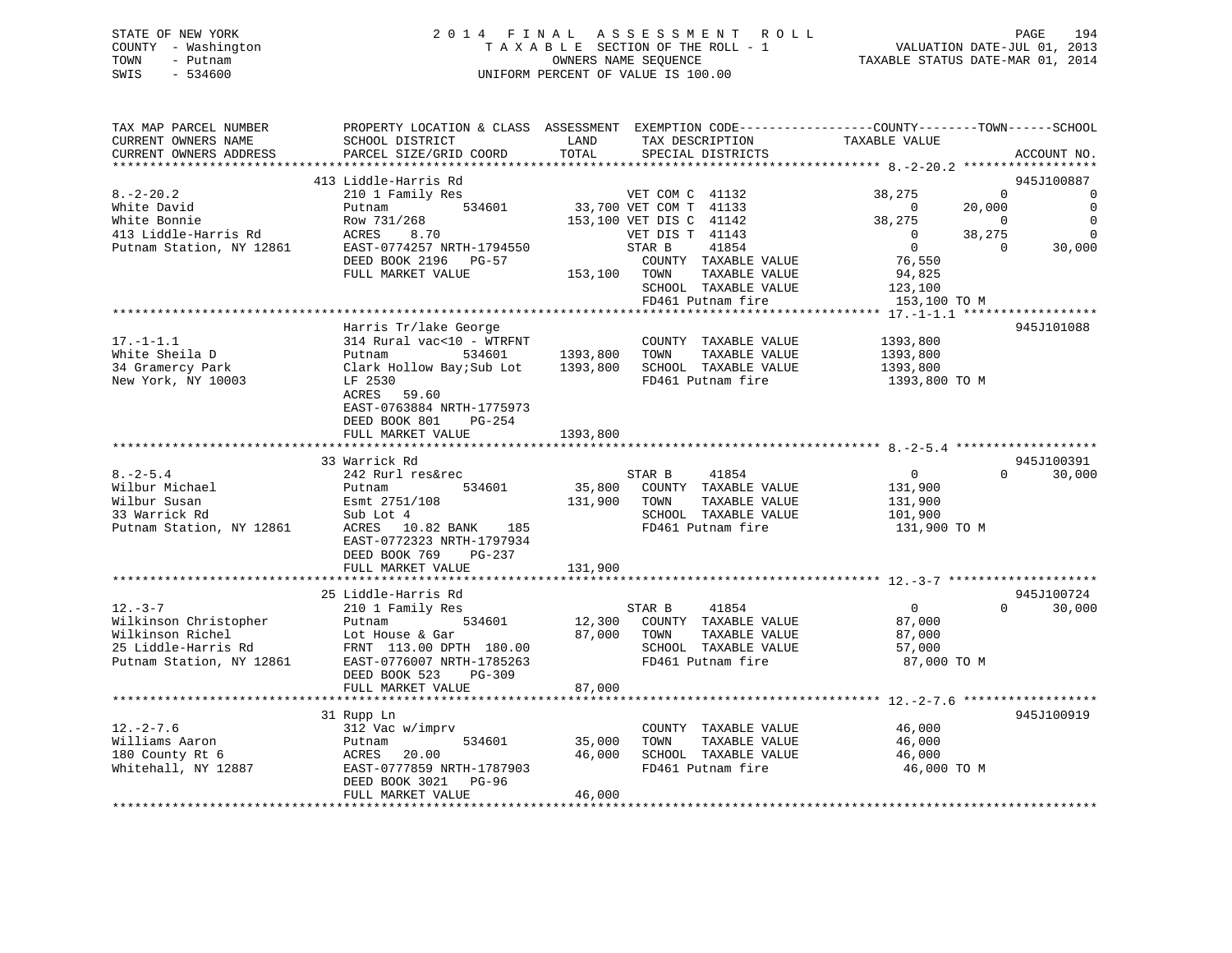# STATE OF NEW YORK 2014 FINAL ASSESSMENT ROLL PAGE 195 COUNTY - Washington  $T A X A B L E$  SECTION OF THE ROLL - 1<br>TOWN - Putnam data of the COUNTERS NAME SEQUENCE SWIS - 534600 UNIFORM PERCENT OF VALUE IS 100.00

VALUATION DATE-JUL 01, 2013

TAXABLE STATUS DATE-MAR 01, 2014

| TAX MAP PARCEL NUMBER    | PROPERTY LOCATION & CLASS ASSESSMENT EXEMPTION CODE----------------COUNTY-------TOWN------SCHOOL |                |                              |                  |                    |
|--------------------------|--------------------------------------------------------------------------------------------------|----------------|------------------------------|------------------|--------------------|
| CURRENT OWNERS NAME      | SCHOOL DISTRICT                                                                                  | LAND           | TAX DESCRIPTION              | TAXABLE VALUE    |                    |
| CURRENT OWNERS ADDRESS   | PARCEL SIZE/GRID COORD                                                                           | TOTAL          | SPECIAL DISTRICTS            |                  | ACCOUNT NO.        |
|                          |                                                                                                  |                |                              |                  |                    |
|                          | Gull Bay Rd                                                                                      |                |                              |                  | 945J100884         |
| $11.20 - 3 - 24$         | 312 Vac w/imprv - WTRFNT                                                                         |                | COUNTY TAXABLE VALUE         | 74,500           |                    |
| Williams Sherman J       | 534601<br>Putnam                                                                                 | 70,000         | TAXABLE VALUE<br>TOWN        | 74,500           |                    |
| 9 Brackett Ave           |                                                                                                  | 74,500         | SCHOOL TAXABLE VALUE         |                  |                    |
|                          | Lot                                                                                              |                |                              | 74,500           |                    |
| Rexford, NY 12148        | LF 40                                                                                            |                | FD461 Putnam fire            | 74,500 TO M      |                    |
|                          | FRNT<br>30.00 DPTH 45.00                                                                         |                |                              |                  |                    |
|                          | EAST-0767226 NRTH-1785700                                                                        |                |                              |                  |                    |
|                          | DEED BOOK 407<br>PG-1143                                                                         |                |                              |                  |                    |
|                          | FULL MARKET VALUE                                                                                | 74,500         |                              |                  |                    |
|                          |                                                                                                  |                |                              |                  |                    |
|                          | 450 Gull Bay Rd                                                                                  |                |                              |                  | 945J100734         |
| $11.20 - 4 - 34$         | 260 Seasonal res                                                                                 |                | COUNTY TAXABLE VALUE         | 257,500          |                    |
| Williams Sherman J       | Putnam                                                                                           | 534601 175,000 | TOWN<br>TAXABLE VALUE        | 257,500          |                    |
| 9 Brackett Ave           |                                                                                                  |                | SCHOOL TAXABLE VALUE         | 257,500          |                    |
|                          | FRNT 85.00 DPTH 66.00 257,500                                                                    |                |                              |                  |                    |
| Rexford, NY 12148        | EAST-0767288 NRTH-1785778                                                                        |                | FD461 Putnam fire            | 257,500 TO M     |                    |
|                          | DEED BOOK 407<br>PG-1143                                                                         |                |                              |                  |                    |
|                          | FULL MARKET VALUE                                                                                | 257,500        |                              |                  |                    |
|                          |                                                                                                  |                |                              |                  |                    |
|                          | 709 Gull Bay Rd                                                                                  |                |                              |                  | 945J100127         |
| $14.11 - 3 - 6$          | 260 Seasonal res - WTRFNT                                                                        |                | COUNTY TAXABLE VALUE         | 593,992          |                    |
| Willis Douglas K         | 534601<br>Putnam                                                                                 | 340,992 TOWN   | TAXABLE VALUE                | 593,992          |                    |
| Willis Nancy S           | LF 160                                                                                           | 593,992        | SCHOOL TAXABLE VALUE         | 593,992          |                    |
| 183 Woodland Rd          | $14. -3 - 6$                                                                                     |                | FD461 Putnam fire            | 593,992 TO M     |                    |
| Madison, NJ 07940        | FRNT 155.00 DPTH 76.00                                                                           |                |                              |                  |                    |
|                          | EAST-0764487 NRTH-1781318                                                                        |                |                              |                  |                    |
|                          | DEED BOOK 2132 PG-44                                                                             |                |                              |                  |                    |
|                          | FULL MARKET VALUE                                                                                | 593,992        |                              |                  |                    |
|                          |                                                                                                  |                |                              |                  |                    |
|                          |                                                                                                  |                |                              |                  | 945J100282         |
|                          | 818 Gull Bay Rd                                                                                  |                |                              |                  |                    |
| $14. - 1 - 12$           | 210 1 Family Res - WTRFNT                                                                        |                | VET WAR CT 41121             | 12,000<br>30,000 | 0                  |
| Wilson Adrienne          | 534601<br>Putnam                                                                                 | 676,035 STAR B | 41854                        | $\overline{0}$   | $\Omega$<br>30,000 |
| 818 Gull Bay Rd          | LF 287                                                                                           |                | 865,435 COUNTY TAXABLE VALUE | 835,435          |                    |
| Putnam Station, NY 12861 | ACRES<br>1.70                                                                                    |                | TAXABLE VALUE<br>TOWN        | 853,435          |                    |
|                          | EAST-0763641 NRTH-1779243                                                                        |                | SCHOOL TAXABLE VALUE         | 835,435          |                    |
|                          | DEED BOOK 813<br>PG-159                                                                          |                | FD461 Putnam fire            | 865,435 TO M     |                    |
|                          | FULL MARKET VALUE                                                                                | 865,435        |                              |                  |                    |
|                          |                                                                                                  |                |                              |                  |                    |
|                          | 15 County Route 3                                                                                |                |                              |                  | 945J100352         |
| $13.-2-8.1$              | 242 Rurl res&rec                                                                                 |                | STAR B<br>41854              | $\overline{0}$   | $\Omega$<br>30,000 |
| Wilson Barry E           | 534601<br>Putnam                                                                                 | 55,000         | COUNTY TAXABLE VALUE         | 276,300          |                    |
| Wilson Paula M           | 543/101;506/584                                                                                  | 276,300        | TAXABLE VALUE<br>TOWN        | 276,300          |                    |
| 15 County Route 3        | ACRES 30.00                                                                                      |                | SCHOOL TAXABLE VALUE         | 246,300          |                    |
|                          |                                                                                                  |                |                              |                  |                    |
| Putnam, NY 12861         | EAST-0784253 NRTH-1791519                                                                        |                | CA002 Cons agri dst 2        | 276,300 TO       |                    |
|                          | DEED BOOK 931<br>$PG-7$                                                                          |                | FD461 Putnam fire            | 276,300 TO M     |                    |
|                          | FULL MARKET VALUE                                                                                | 276,300        |                              |                  |                    |
|                          |                                                                                                  |                |                              |                  |                    |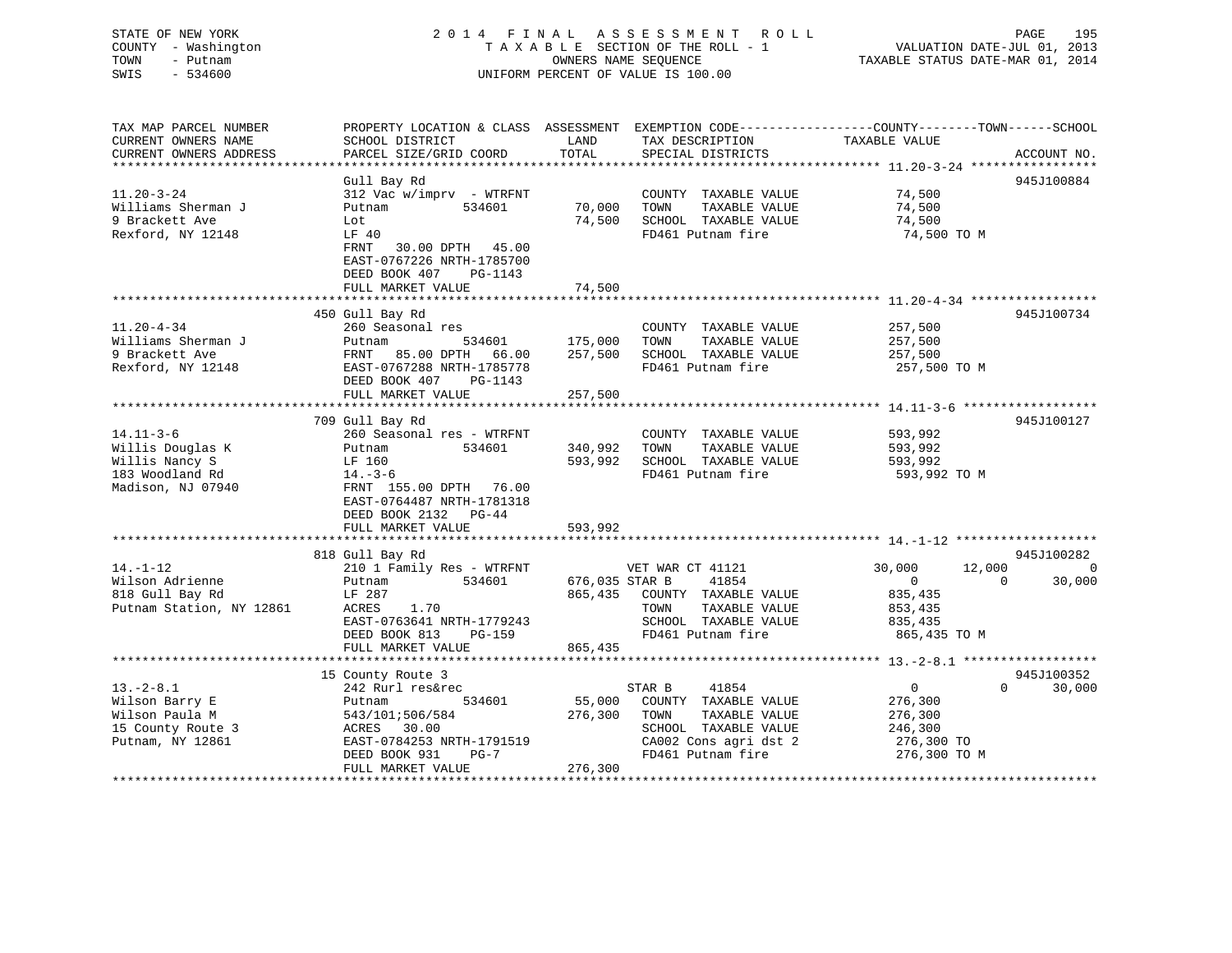| STATE OF NEW YORK<br>COUNTY - Washington<br>TOWN<br>- Putnam<br>SWIS<br>$-534600$ | 2014 FINAL ASSESSMENT ROLL<br>TAXABLE SECTION OF THE ROLL - 1<br>OWNERS NAME SEOUENCE<br>UNIFORM PERCENT OF VALUE IS 100.00 | TAXABLE STATUS DATE-MAR 01, 2014 | PAGE<br>VALUATION DATE-JUL 01, 2013 | 196 |
|-----------------------------------------------------------------------------------|-----------------------------------------------------------------------------------------------------------------------------|----------------------------------|-------------------------------------|-----|
| TAX MAP PARCEL NUMBER                                                             | PROPERTY LOCATION & CLASS ASSESSMENT<br>EXEMPTION CODE-----------------COUNTY-------TOWN------SCHOOL                        |                                  |                                     |     |

| CURRENT OWNERS NAME          | SCHOOL DISTRICT                                | LAND    |         | TAX DESCRIPTION      | TAXABLE VALUE  |          |             |        |
|------------------------------|------------------------------------------------|---------|---------|----------------------|----------------|----------|-------------|--------|
| CURRENT OWNERS ADDRESS       | PARCEL SIZE/GRID COORD                         | TOTAL   |         | SPECIAL DISTRICTS    |                |          | ACCOUNT NO. |        |
|                              |                                                |         |         |                      |                |          |             |        |
|                              | 3504 Gull Bay Ridge Way                        |         |         |                      |                |          | 945J100167  |        |
| $11.20 - 3 - 15$             | 260 Seasonal res - WTRFNT                      |         |         | COUNTY TAXABLE VALUE | 568,900        |          |             |        |
| Wilson George                | Putnam<br>534601                               | 319,700 | TOWN    | TAXABLE VALUE        | 568,900        |          |             |        |
| Wilson Dianne                | 424/816                                        | 568,900 |         | SCHOOL TAXABLE VALUE | 568,900        |          |             |        |
| 1893 Ocean Dr S              | LF 62                                          |         |         | FD461 Putnam fire    | 568,900 TO M   |          |             |        |
| Jacksonville Beach, FL 32250 | FRNT 120.00 DPTH 145.00                        |         |         |                      |                |          |             |        |
|                              | EAST-0767040 NRTH-1785375                      |         |         |                      |                |          |             |        |
|                              | DEED BOOK 2607<br>$PG-91$                      |         |         |                      |                |          |             |        |
|                              |                                                |         |         |                      |                |          |             |        |
|                              | FULL MARKET VALUE<br>************************* | 568,900 |         |                      |                |          |             |        |
|                              |                                                |         |         |                      |                |          |             |        |
|                              | 467 County Route 3                             |         |         |                      |                |          | 945J100245  |        |
| $13.-3-21.2$                 | 283 Res w/Comuse - WTRFNT                      |         |         | COUNTY TAXABLE VALUE | 182,500        |          |             |        |
| Wilson Lucas                 | Putnam<br>534601                               | 42,000  | TOWN    | TAXABLE VALUE        | 182,500        |          |             |        |
| Attn: Putnam House           | ACRES<br>2.20                                  | 182,500 |         | SCHOOL TAXABLE VALUE | 182,500        |          |             |        |
| 467 County Rt 3              | EAST-0789369 NRTH-1787598                      |         |         | FD461 Putnam fire    | 182,500 TO M   |          |             |        |
| Putnam Station, NY 12861     | DEED BOOK 713<br>PG-183                        |         |         |                      |                |          |             |        |
|                              | FULL MARKET VALUE                              | 182,500 |         |                      |                |          |             |        |
| **************************   |                                                |         |         |                      |                |          |             |        |
|                              | 92 Notch Hill Ln                               |         |         |                      |                |          | 945J100272  |        |
| $9. - 1 - 42$                | 210 1 Family Res                               |         | STAR EN | 41834                | $\overline{0}$ | $\Omega$ |             | 64,200 |
| Wilson Patricia              | 534601<br>Putnam                               | 18,800  |         | COUNTY TAXABLE VALUE | 152,900        |          |             |        |
| 92 Notch Hill Ln             | 2.00<br>ACRES                                  | 152,900 | TOWN    | TAXABLE VALUE        | 152,900        |          |             |        |
| Putnam, NY 12861             | EAST-0780180 NRTH-1798655                      |         |         | SCHOOL TAXABLE VALUE | 88,700         |          |             |        |
|                              | DEED BOOK 2645<br><b>PG-189</b>                |         |         | FD461 Putnam fire    | 152,900 TO M   |          |             |        |
|                              | FULL MARKET VALUE                              | 152,900 |         |                      |                |          |             |        |
|                              |                                                |         |         |                      |                |          |             |        |
|                              |                                                |         |         |                      |                |          |             |        |
|                              | 88 County Route 3                              |         |         |                      |                |          | 945J100588  |        |
| $13 - 2 - 20$                | 242 Rurl res&rec                               |         | STAR B  | 41854                | $\Omega$       | $\Omega$ |             | 30,000 |
| Wilson Richard L             | 534601<br>Putnam                               | 76,400  |         | COUNTY TAXABLE VALUE | 229,700        |          |             |        |
| Wilson Darrell Thomas        | W556/247                                       | 229,700 | TOWN    | TAXABLE VALUE        | 229,700        |          |             |        |
| 475 County Route 3           | 51.40<br>ACRES                                 |         |         | SCHOOL TAXABLE VALUE | 199,700        |          |             |        |
| Putnam, NY 12861             | EAST-0782949 NRTH-1789902                      |         |         | FD461 Putnam fire    | 229,700 TO M   |          |             |        |
|                              | DEED BOOK 3086<br>$PG-1$                       |         |         |                      |                |          |             |        |
|                              | FULL MARKET VALUE                              | 229,700 |         |                      |                |          |             |        |
|                              |                                                |         |         |                      |                |          |             |        |
|                              | Sagamore Rd/w Off                              |         |         |                      |                |          | 945J100593  |        |
| $12. -4 - 7$                 | 314 Rural vac<10 - WTRFNT                      |         |         | COUNTY TAXABLE VALUE | 27,000         |          |             |        |
| Windle Alison K              | 534601<br>Putnam                               | 27,000  | TOWN    | TAXABLE VALUE        | 27,000         |          |             |        |
| 5211 Sagamore Rd             | No deeded ROW                                  | 27,000  |         | SCHOOL TAXABLE VALUE | 27,000         |          |             |        |
| Putnam Station, NY 12861     | LF 50                                          |         |         | FD461 Putnam fire    | 27,000 TO M    |          |             |        |
|                              | <b>FRNT</b><br>50.00 DPTH 180.00               |         |         |                      |                |          |             |        |
|                              | EAST-0767023 NRTH-1789602                      |         |         |                      |                |          |             |        |
|                              | DEED BOOK 853<br><b>PG-154</b>                 |         |         |                      |                |          |             |        |
|                              |                                                | 27,000  |         |                      |                |          |             |        |
|                              | FULL MARKET VALUE                              |         |         |                      |                |          |             |        |
|                              |                                                |         |         |                      |                |          |             |        |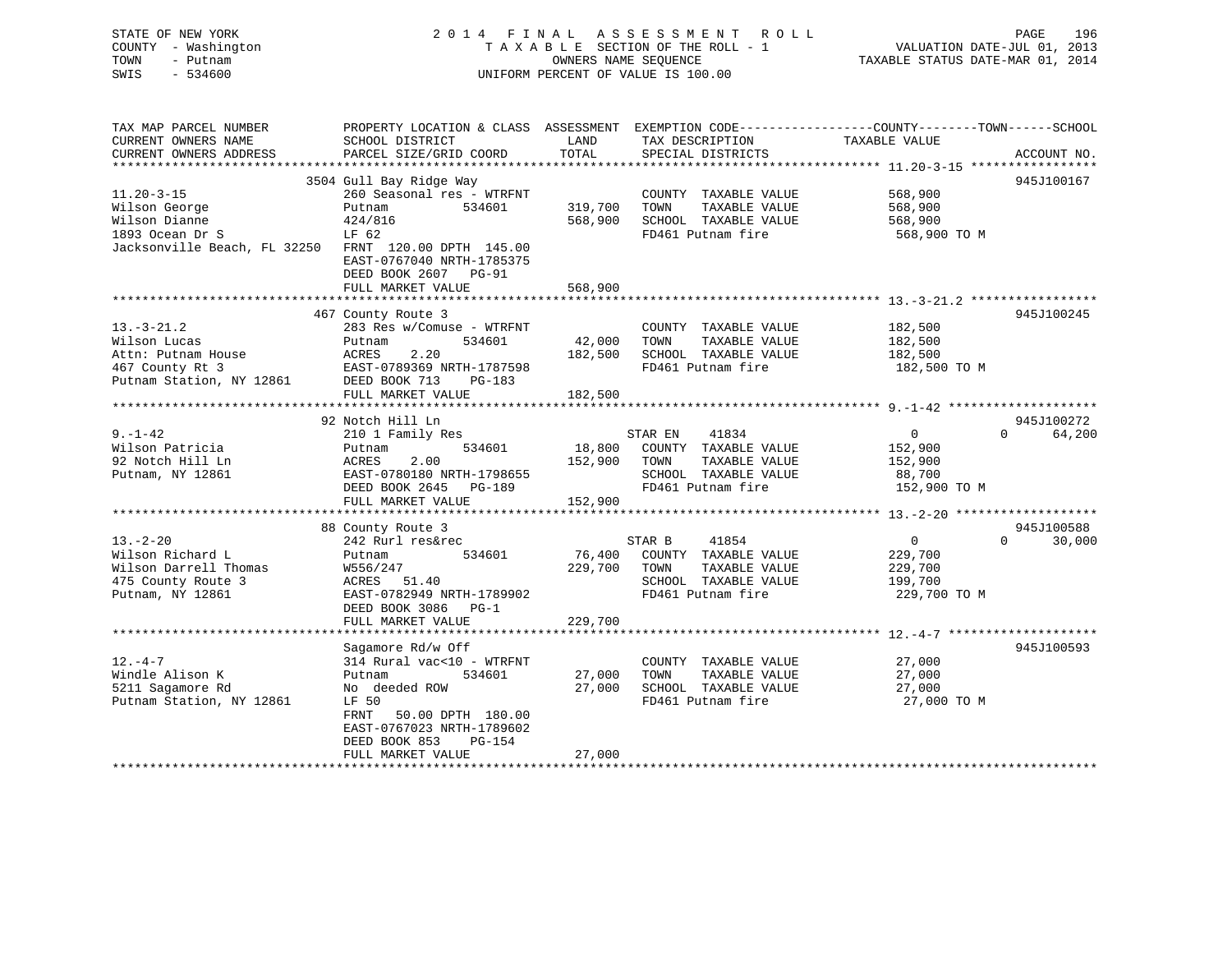# STATE OF NEW YORK 2 0 1 4 F I N A L A S S E S S M E N T R O L L PAGE 197 COUNTY - Washington T A X A B L E SECTION OF THE ROLL - 1 VALUATION DATE-JUL 01, 2013 TOWN - Putnam OWNERS NAME SEQUENCE TAXABLE STATUS DATE-MAR 01, 2014 SWIS - 534600 UNIFORM PERCENT OF VALUE IS 100.00

| TAX MAP PARCEL NUMBER<br>CURRENT OWNERS NAME<br>CURRENT OWNERS ADDRESS | PROPERTY LOCATION & CLASS ASSESSMENT EXEMPTION CODE---------------COUNTY-------TOWN------SCHOOL<br>SCHOOL DISTRICT<br>PARCEL SIZE/GRID COORD | LAND<br>TOTAL | TAX DESCRIPTION<br>SPECIAL DISTRICTS | TAXABLE VALUE         | ACCOUNT NO.        |
|------------------------------------------------------------------------|----------------------------------------------------------------------------------------------------------------------------------------------|---------------|--------------------------------------|-----------------------|--------------------|
|                                                                        |                                                                                                                                              |               |                                      |                       |                    |
|                                                                        | 5211 Sagamore Rd                                                                                                                             |               |                                      |                       | 945J100200         |
| $12. -4 - 4$                                                           | 210 1 Family Res - WTRFNT                                                                                                                    |               | STAR B<br>41854                      | $\overline{0}$        | $\Omega$<br>30,000 |
| Windle Living Trust                                                    | 534601<br>Putnam                                                                                                                             | 436,000       | COUNTY TAXABLE VALUE                 | 950,000               |                    |
| 6349 North 78th St 100                                                 | LF 173                                                                                                                                       | 950,000       | TOWN<br>TAXABLE VALUE                | 950,000               |                    |
| Scottsdale, AZ 85250                                                   | ACRES<br>3.40                                                                                                                                |               | SCHOOL TAXABLE VALUE                 | 920,000               |                    |
|                                                                        | EAST-0767276 NRTH-1789848                                                                                                                    |               | FD461 Putnam fire                    | 950,000 TO M          |                    |
| PRIOR OWNER ON 3/01/2014                                               | DEED BOOK 3408 PG-191                                                                                                                        |               |                                      |                       |                    |
| Windle Alison K                                                        | FULL MARKET VALUE                                                                                                                            | 950,000       |                                      |                       |                    |
|                                                                        |                                                                                                                                              |               |                                      |                       |                    |
|                                                                        | 5209 Sagamore Rd                                                                                                                             |               |                                      |                       | 945J100379         |
| $12. - 4 - 5$                                                          | 314 Rural vac<10 - WTRFNT                                                                                                                    |               | COUNTY TAXABLE VALUE                 | 215,000               |                    |
| Windle Valerie                                                         | 534601<br>Putnam                                                                                                                             | 215,000       | TOWN<br>TAXABLE VALUE                | 215,000               |                    |
| Windle Alison                                                          | LF 130                                                                                                                                       | 215,000       | SCHOOL TAXABLE VALUE                 | 215,000               |                    |
| 5211 Sagamore Rd                                                       | 1.50<br>ACRES                                                                                                                                |               | FD461 Putnam fire                    | 215,000 TO M          |                    |
| Putnam, NY 12861                                                       | EAST-0767240 NRTH-1789715                                                                                                                    |               |                                      |                       |                    |
|                                                                        | DEED BOOK 881<br>PG-87                                                                                                                       |               |                                      |                       |                    |
|                                                                        | FULL MARKET VALUE                                                                                                                            | 215,000       |                                      |                       |                    |
|                                                                        |                                                                                                                                              |               |                                      |                       |                    |
|                                                                        | 29 Lillie Ln                                                                                                                                 |               |                                      |                       | 945J100965         |
| $8. -2 - 7.3$                                                          | 210 1 Family Res                                                                                                                             |               | STAR B<br>41854                      | $\overline{0}$        | $\Omega$<br>30,000 |
| Winters Ronald J                                                       | 534601<br>Putnam                                                                                                                             | 30,600        | COUNTY TAXABLE VALUE                 | 116,200               |                    |
| Winters Mary Lou                                                       | 488/1002                                                                                                                                     | 116,200       | TOWN<br>TAXABLE VALUE                | 116,200               |                    |
| 29 Lillie Ln                                                           | 5.50<br>ACRES                                                                                                                                |               | SCHOOL TAXABLE VALUE                 | 86,200                |                    |
| Putnam Sta, NY 12861                                                   | EAST-0777018 NRTH-1799710                                                                                                                    |               | FD461 Putnam fire                    | 116,200 TO M          |                    |
|                                                                        | DEED BOOK 484 PG-540                                                                                                                         |               |                                      |                       |                    |
|                                                                        | FULL MARKET VALUE                                                                                                                            | 116,200       |                                      |                       |                    |
|                                                                        |                                                                                                                                              |               |                                      |                       |                    |
|                                                                        | 34 County Route 1                                                                                                                            |               |                                      |                       | 945J100490         |
| $8 - 2 - 6$                                                            | 210 1 Family Res                                                                                                                             |               | COUNTY TAXABLE VALUE                 | 87,800                |                    |
| Wolford Wm Sr                                                          | Putnam                                                                                                                                       |               | TAXABLE VALUE<br>TOWN                | 87,800                |                    |
| Rose Marie                                                             |                                                                                                                                              | 87,800        | SCHOOL TAXABLE VALUE                 |                       |                    |
| 34 County Route 1                                                      | FRNT 200.00 DPTH 200.00<br>EAST-0778427 NRTH-1800547                                                                                         |               | FD461 Putnam fire                    | 87,800<br>87,800 TO M |                    |
|                                                                        |                                                                                                                                              |               |                                      |                       |                    |
| Putnam Station, NY 12861                                               | DEED BOOK 733<br>PG-27                                                                                                                       |               |                                      |                       |                    |
|                                                                        | FULL MARKET VALUE                                                                                                                            | 87,800        |                                      |                       |                    |
|                                                                        |                                                                                                                                              |               |                                      |                       |                    |
|                                                                        | 4105 Meadow Way                                                                                                                              |               |                                      |                       | 945J100297         |
| $11.20 - 2 - 25$                                                       | 260 Seasonal res                                                                                                                             |               | COUNTY TAXABLE VALUE                 | 120,100               |                    |
| Wozniak Mary Ellen                                                     | 534601<br>Putnam                                                                                                                             | 48,400        | TOWN<br>TAXABLE VALUE                | 120,100               |                    |
| 2222 William St                                                        | FRNT 50.00 DPTH 113.00                                                                                                                       | 120,100       | SCHOOL TAXABLE VALUE                 | 120,100               |                    |
| Schenectady, NY 12306                                                  | EAST-0767023 NRTH-1786501                                                                                                                    |               | FD461 Putnam fire                    | 120,100 TO M          |                    |
|                                                                        | DEED BOOK 727<br><b>PG-29</b>                                                                                                                |               |                                      |                       |                    |
|                                                                        | FULL MARKET VALUE                                                                                                                            | 120,100       |                                      |                       |                    |
|                                                                        |                                                                                                                                              |               |                                      |                       |                    |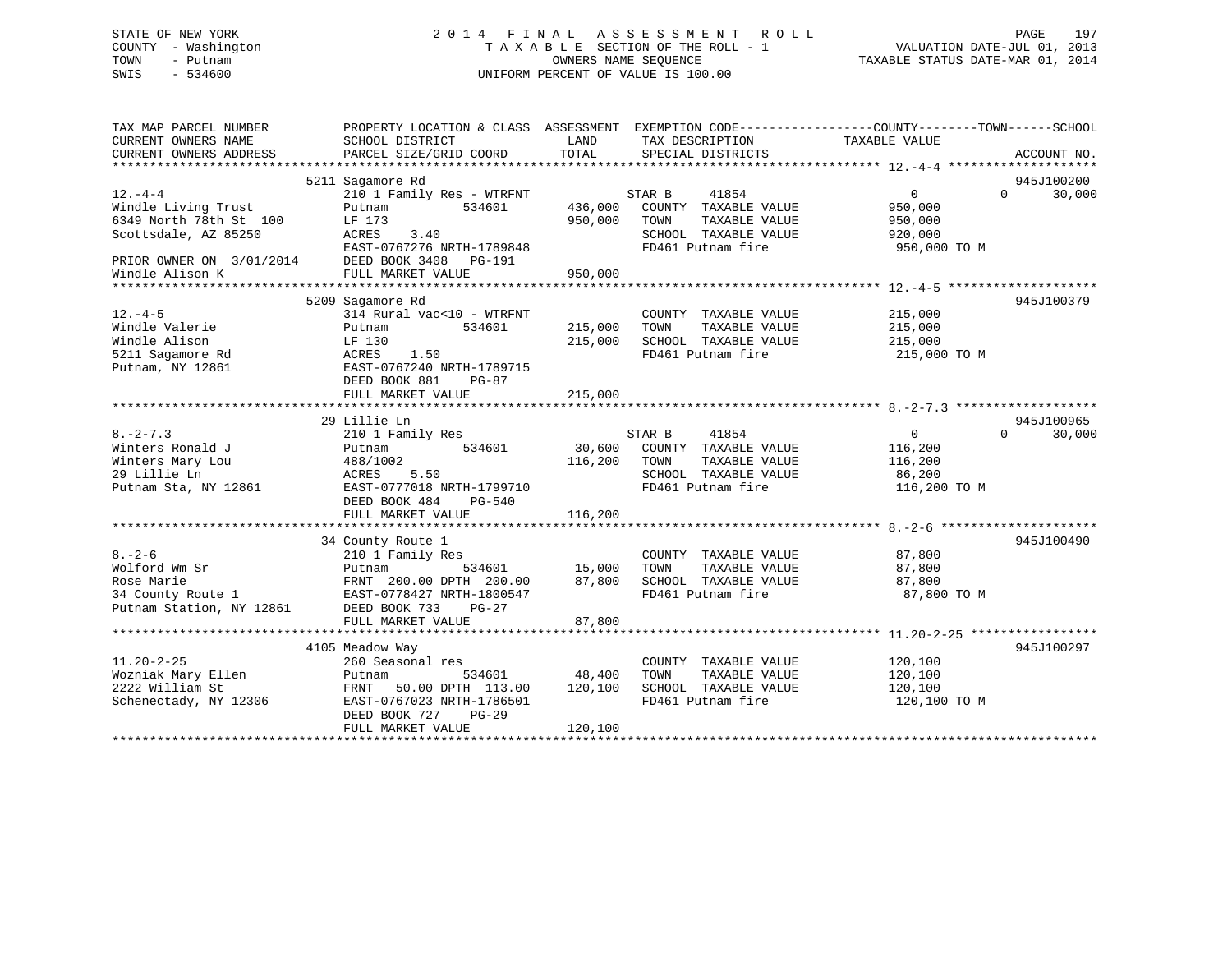# STATE OF NEW YORK 2 0 1 4 F I N A L A S S E S S M E N T R O L L PAGE 198 COUNTY - Washington T A X A B L E SECTION OF THE ROLL - 1 VALUATION DATE-JUL 01, 2013 TOWN - Putnam OWNERS NAME SEQUENCE TAXABLE STATUS DATE-MAR 01, 2014 SWIS - 534600 UNIFORM PERCENT OF VALUE IS 100.00

| TAX MAP PARCEL NUMBER<br>CURRENT OWNERS NAME | SCHOOL DISTRICT           | LAND     | PROPERTY LOCATION & CLASS ASSESSMENT EXEMPTION CODE----------------COUNTY-------TOWN------SCHOOL<br>TAX DESCRIPTION | TAXABLE VALUE  |                    |
|----------------------------------------------|---------------------------|----------|---------------------------------------------------------------------------------------------------------------------|----------------|--------------------|
| CURRENT OWNERS ADDRESS                       | PARCEL SIZE/GRID COORD    | TOTAL    | SPECIAL DISTRICTS                                                                                                   |                | ACCOUNT NO.        |
| ******************************               |                           |          |                                                                                                                     |                |                    |
|                                              | Gull Bay Rd               |          |                                                                                                                     |                |                    |
| $14. - 1 - 3.2$                              | 312 Vac w/imprv           |          | COUNTY TAXABLE VALUE                                                                                                | 8,200          |                    |
| Young Holly J                                | Putnam<br>534601          | 4,500    | TAXABLE VALUE<br>TOWN                                                                                               | 8,200          |                    |
| Woodhouse Michael A                          |                           |          |                                                                                                                     | 8,200          |                    |
|                                              | Bdy Line Agmt 798/276     | 8,200    | SCHOOL TAXABLE VALUE                                                                                                |                |                    |
| 37 Glen Rd                                   | 3287/262                  |          | FD461 Putnam fire                                                                                                   | 8,200 TO M     |                    |
| Westport, MA 02790                           | FRNT 165.00 DPTH 171.00   |          |                                                                                                                     |                |                    |
|                                              | EAST-0764557 NRTH-1782091 |          |                                                                                                                     |                |                    |
|                                              | DEED BOOK 3287 PG-262     |          |                                                                                                                     |                |                    |
|                                              | FULL MARKET VALUE         | 8,200    |                                                                                                                     |                |                    |
|                                              |                           |          |                                                                                                                     |                |                    |
|                                              | 2008 Burnt Point Way      |          |                                                                                                                     |                | 945J100864         |
| $14. - 1 - 15$                               | 280 Res Multiple - WTRFNT |          | COUNTY TAXABLE VALUE                                                                                                | 1629,100       |                    |
| Young Holly J                                | Putnam<br>534601          | 1193,900 | TAXABLE VALUE<br>TOWN                                                                                               | 1629,100       |                    |
| Woodhouse Michael A                          | Septic Ese 611/34+613/128 | 1629,100 | SCHOOL TAXABLE VALUE                                                                                                | 1629,100       |                    |
| 37 Glen Rd                                   | LF 880                    |          | FD461 Putnam fire                                                                                                   | 1629,100 TO M  |                    |
| Westport, MA 02790                           | ACRES<br>1.32             |          |                                                                                                                     |                |                    |
|                                              | EAST-0764270 NRTH-1782232 |          |                                                                                                                     |                |                    |
|                                              | DEED BOOK 3287 PG-262     |          |                                                                                                                     |                |                    |
|                                              | FULL MARKET VALUE         | 1629,100 |                                                                                                                     |                |                    |
|                                              |                           |          |                                                                                                                     |                |                    |
|                                              | 302 Hutton Square Rd      |          |                                                                                                                     |                | 945J100518         |
| $9. - 1 - 13$                                | 210 1 Family Res          |          | STAR B<br>41854                                                                                                     | $\overline{0}$ | $\Omega$<br>30,000 |
| Yule Robin                                   | 534601<br>Putnam          |          | 12,300 COUNTY TAXABLE VALUE                                                                                         | 33,800         |                    |
| Yule Revocable Living Trust Su 490/1098      |                           |          | 33,800 TOWN<br>TAXABLE VALUE                                                                                        | 33,800         |                    |
| 186 Beverly Dr                               | FRNT 100.00 DPTH 200.00   |          | SCHOOL TAXABLE VALUE                                                                                                | 3,800          |                    |
| Arcata, CA 95521                             | EAST-0790308 NRTH-1794630 |          | FD461 Putnam fire                                                                                                   | 33,800 TO M    |                    |
|                                              | DEED BOOK 872<br>PG-127   |          |                                                                                                                     |                |                    |
|                                              | FULL MARKET VALUE         |          |                                                                                                                     |                |                    |
|                                              |                           | 33,800   |                                                                                                                     |                |                    |
|                                              |                           |          |                                                                                                                     |                | 945J100147         |
|                                              | 1197 County Route 2       |          |                                                                                                                     |                |                    |
| $2 - 1 - 1$                                  | 240 Rural res - WTRFNT    |          | AG DIST<br>41720                                                                                                    | 108,516        | 108,516<br>108,516 |
| Zachmann Raymond C                           | Putnam<br>534601          | 172,100  | COUNTY TAXABLE VALUE                                                                                                | 113,884        |                    |
| Zachmann June                                | House And Lot             | 222,400  | TOWN<br>TAXABLE VALUE                                                                                               | 113,884        |                    |
| 21 Fairmont Rd                               | ACRES 113.20              |          | SCHOOL TAXABLE VALUE                                                                                                | 113,884        |                    |
| Wayne, NJ 07470                              | EAST-0782916 NRTH-1813521 |          | FD461 Putnam fire                                                                                                   | 222,400 TO M   |                    |
|                                              | DEED BOOK 553<br>PG-172   |          |                                                                                                                     |                |                    |
| MAY BE SUBJECT TO PAYMENT                    | FULL MARKET VALUE         | 222,400  |                                                                                                                     |                |                    |
| UNDER AGDIST LAW TIL 2018                    |                           |          |                                                                                                                     |                |                    |
|                                              |                           |          |                                                                                                                     |                |                    |
|                                              | 2260 Black Point Rd       |          |                                                                                                                     |                | 945J100738         |
| $4.5 - 1 - 11$                               | 210 1 Family Res - WTRFNT |          | COUNTY TAXABLE VALUE                                                                                                | 675,300        |                    |
| Zager Eric                                   | 534601<br>Putnam          | 433,500  | TAXABLE VALUE<br>TOWN                                                                                               | 675,300        |                    |
| Zager Robin                                  | LF 70                     | 675,300  | SCHOOL TAXABLE VALUE                                                                                                | 675,300        |                    |
| PO Box 406                                   | 70.00 DPTH 196.00<br>FRNT |          | BP461 Black Pt Sewer Dist                                                                                           | .00 UN C       |                    |
| Narberth, PA 19072                           | EAST-0769924 NRTH-1808662 |          | FD461 Putnam fire                                                                                                   | 675,300 TO M   |                    |
|                                              | DEED BOOK 2717 PG-222     |          |                                                                                                                     |                |                    |
|                                              | FULL MARKET VALUE         | 675,300  |                                                                                                                     |                |                    |
|                                              |                           |          |                                                                                                                     |                |                    |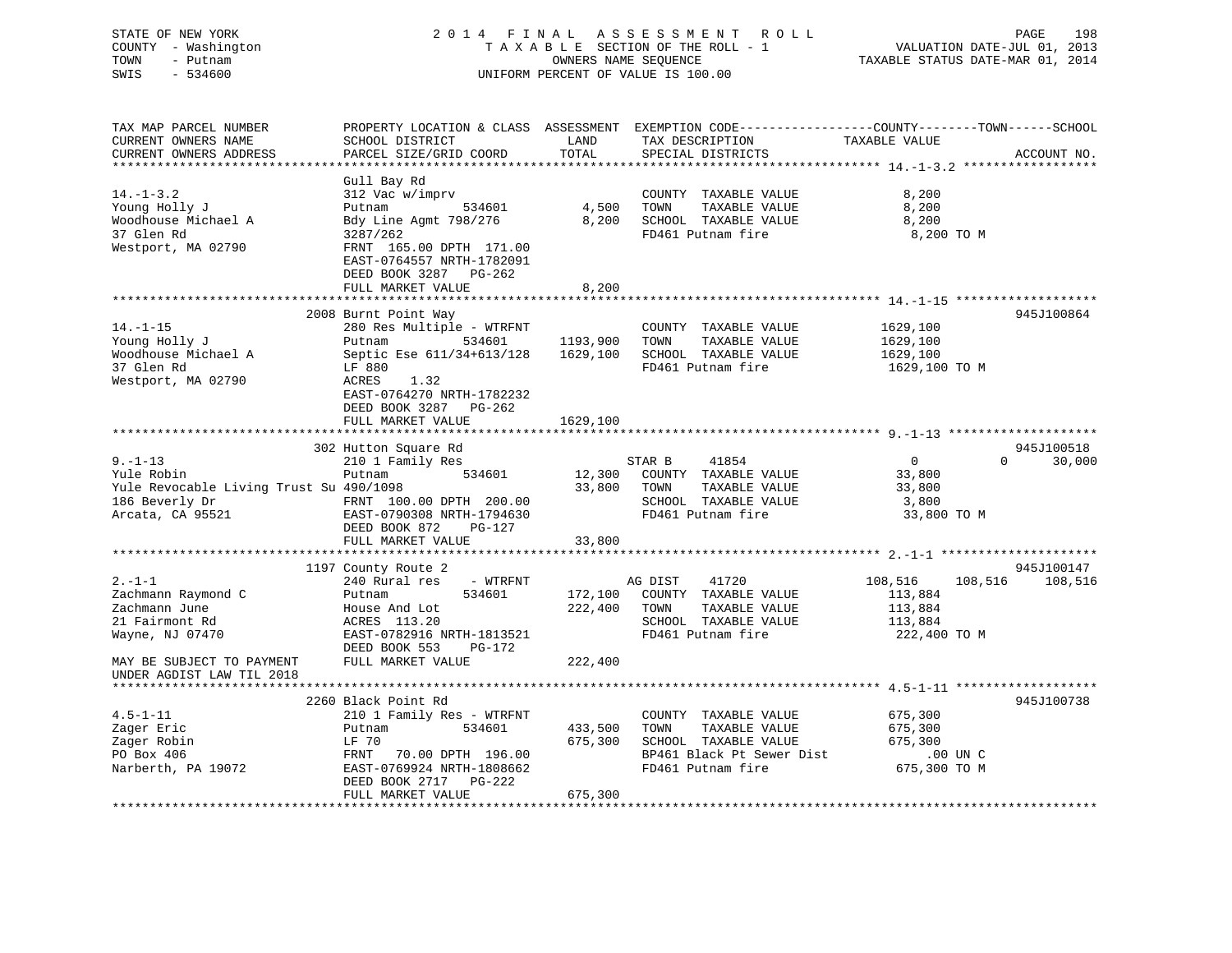| 199 | PAGE                             | 2014 FINAL ASSESSMENT ROLL         | STATE OF NEW YORK   |
|-----|----------------------------------|------------------------------------|---------------------|
|     | VALUATION DATE-JUL 01, 2013      | TAXABLE SECTION OF THE ROLL - 1    | COUNTY - Washington |
|     | TAXABLE STATUS DATE-MAR 01, 2014 | OWNERS NAME SEOUENCE               | TOWN<br>– Putnam    |
|     |                                  | UNIFORM PERCENT OF VALUE IS 100.00 | SWIS<br>- 534600    |
|     |                                  |                                    |                     |
|     |                                  |                                    |                     |

| TAX MAP PARCEL NUMBER<br>CURRENT OWNERS NAME<br>CURRENT OWNERS ADDRESS                   | SCHOOL DISTRICT<br>PARCEL SIZE/GRID COORD                                                                                                                                                  | LAND<br>TOTAL      | TAX DESCRIPTION TAXABLE VALUE<br>SPECIAL DISTRICTS                                         | PROPERTY LOCATION & CLASS ASSESSMENT EXEMPTION CODE----------------COUNTY-------TOWN------SCHOOL<br>ACCOUNT NO. |
|------------------------------------------------------------------------------------------|--------------------------------------------------------------------------------------------------------------------------------------------------------------------------------------------|--------------------|--------------------------------------------------------------------------------------------|-----------------------------------------------------------------------------------------------------------------|
|                                                                                          |                                                                                                                                                                                            |                    |                                                                                            |                                                                                                                 |
| $11.8 - 5 - 17$<br>Zelanis Joseph<br>Zelanis Patricia<br>65 Tilt St<br>Haledon, NJ 07508 | 6710 Royal Anchorage Way<br>210 1 Family Res - WTRFNT<br>534601<br>Putnam<br>Lf 120<br>$12.-5-17$<br>FRNT 80.00 DPTH 118.00                                                                | 335,000<br>601,700 | COUNTY TAXABLE VALUE<br>TAXABLE VALUE<br>TOWN<br>SCHOOL TAXABLE VALUE<br>FD461 Putnam fire | 945J101004<br>601,700<br>601,700<br>601,700<br>601,700 ТО М                                                     |
|                                                                                          | EAST-0766641 NRTH-1792345<br>DEED BOOK 537<br>$PG-82$<br>FULL MARKET VALUE                                                                                                                 | 601,700            |                                                                                            |                                                                                                                 |
|                                                                                          |                                                                                                                                                                                            |                    |                                                                                            |                                                                                                                 |
| $11.8 - 5 - 16$<br>Zelanis Patricia<br>65 Tilt St<br>Haledon N J, 07508                  | Royal Anchorage Way<br>314 Rural vac<10 - WTRFNT<br>534601<br>Putnam<br>Lot 3<br>LF 97<br>$12.-5-16$<br>58.00 DPTH 96.00<br>FRNT<br>EAST-0766602 NRTH-1792277<br>DEED BOOK 749<br>$PG-253$ | 150,000<br>150,000 | COUNTY TAXABLE VALUE<br>TAXABLE VALUE<br>TOWN<br>SCHOOL TAXABLE VALUE<br>FD461 Putnam fire | 945J101003<br>150,000<br>150,000<br>150,000<br>150,000 TO M                                                     |
|                                                                                          | FULL MARKET VALUE                                                                                                                                                                          | 150,000            |                                                                                            |                                                                                                                 |
|                                                                                          |                                                                                                                                                                                            |                    |                                                                                            |                                                                                                                 |
|                                                                                          |                                                                                                                                                                                            |                    |                                                                                            |                                                                                                                 |
|                                                                                          |                                                                                                                                                                                            |                    |                                                                                            |                                                                                                                 |
|                                                                                          | 179 Notch Hill Ln                                                                                                                                                                          |                    | 95 PCT OF VALUE USED FOR EXEMPTION PURPOSES                                                |                                                                                                                 |
| $9. - 1 - 27.6$                                                                          | 240 Rural res                                                                                                                                                                              |                    | VET COM CT 41131                                                                           | 20,000<br>50,000<br>0                                                                                           |
| Zigrosser James A                                                                        | 534601<br>Putnam                                                                                                                                                                           | 45,300 STAR B      | 41854                                                                                      | $\overline{0}$<br>$\Omega$<br>30,000                                                                            |
| Zigrosser Jean H                                                                         | 759-326                                                                                                                                                                                    | 289,500            | COUNTY TAXABLE VALUE                                                                       | 239,500                                                                                                         |
| PO Box 111                                                                               | ACRES 20.30                                                                                                                                                                                |                    | TAXABLE VALUE<br>TOWN                                                                      | 269,500                                                                                                         |
| Putnam Station, NY 12861                                                                 | EAST-0781640 NRTH-1797035                                                                                                                                                                  |                    | SCHOOL TAXABLE VALUE                                                                       | 259,500                                                                                                         |
|                                                                                          | DEED BOOK 2442 PG-178                                                                                                                                                                      |                    | FD461 Putnam fire                                                                          | 289,500 TO M                                                                                                    |
|                                                                                          | FULL MARKET VALUE                                                                                                                                                                          | 289,500            |                                                                                            |                                                                                                                 |
|                                                                                          | Schwerdtfeger Rd/e Off                                                                                                                                                                     |                    |                                                                                            | 945J100739                                                                                                      |
| $4. - 1 - 22$                                                                            | 910 Priv forest                                                                                                                                                                            |                    | COUNTY TAXABLE VALUE                                                                       | 3,100                                                                                                           |
| Zimmerman Charles J                                                                      | 534601<br>Putnam                                                                                                                                                                           | 3,100              | TAXABLE VALUE<br>TOWN                                                                      | 3,100                                                                                                           |
| 215-15 43rd Ave                                                                          | 6.10<br>ACRES                                                                                                                                                                              | 3,100              | SCHOOL TAXABLE VALUE                                                                       | 3,100                                                                                                           |
| Bayside, NY 11361                                                                        | EAST-0771168 NRTH-1802663                                                                                                                                                                  |                    | FD461 Putnam fire                                                                          | 3,100 TO M                                                                                                      |
|                                                                                          | DEED BOOK 428<br>PG-888                                                                                                                                                                    |                    |                                                                                            |                                                                                                                 |
|                                                                                          | FULL MARKET VALUE                                                                                                                                                                          | 3,100              |                                                                                            |                                                                                                                 |
|                                                                                          |                                                                                                                                                                                            |                    |                                                                                            |                                                                                                                 |
|                                                                                          | Mosswood Way                                                                                                                                                                               |                    |                                                                                            | 945J100740                                                                                                      |
| $7.12 - 1 - 2$                                                                           | 314 Rural vac<10                                                                                                                                                                           |                    | COUNTY TAXABLE VALUE                                                                       | 14,000                                                                                                          |
| Zobre Edward J Trustee                                                                   | Putnam<br>534601                                                                                                                                                                           | 14,000             | TOWN<br>TAXABLE VALUE                                                                      | 14,000                                                                                                          |
| 57 Teliska Ave                                                                           | FRNT 100.00 DPTH 100.00                                                                                                                                                                    | 14,000             | SCHOOL TAXABLE VALUE                                                                       | 14,000                                                                                                          |
| Rensselaer, NY 12144                                                                     | EAST-0768077 NRTH-1799037                                                                                                                                                                  |                    | FD461 Putnam fire                                                                          | 14,000 TO M                                                                                                     |
|                                                                                          | DEED BOOK 2099<br>$PG-23$<br>FULL MARKET VALUE                                                                                                                                             | 14,000             |                                                                                            |                                                                                                                 |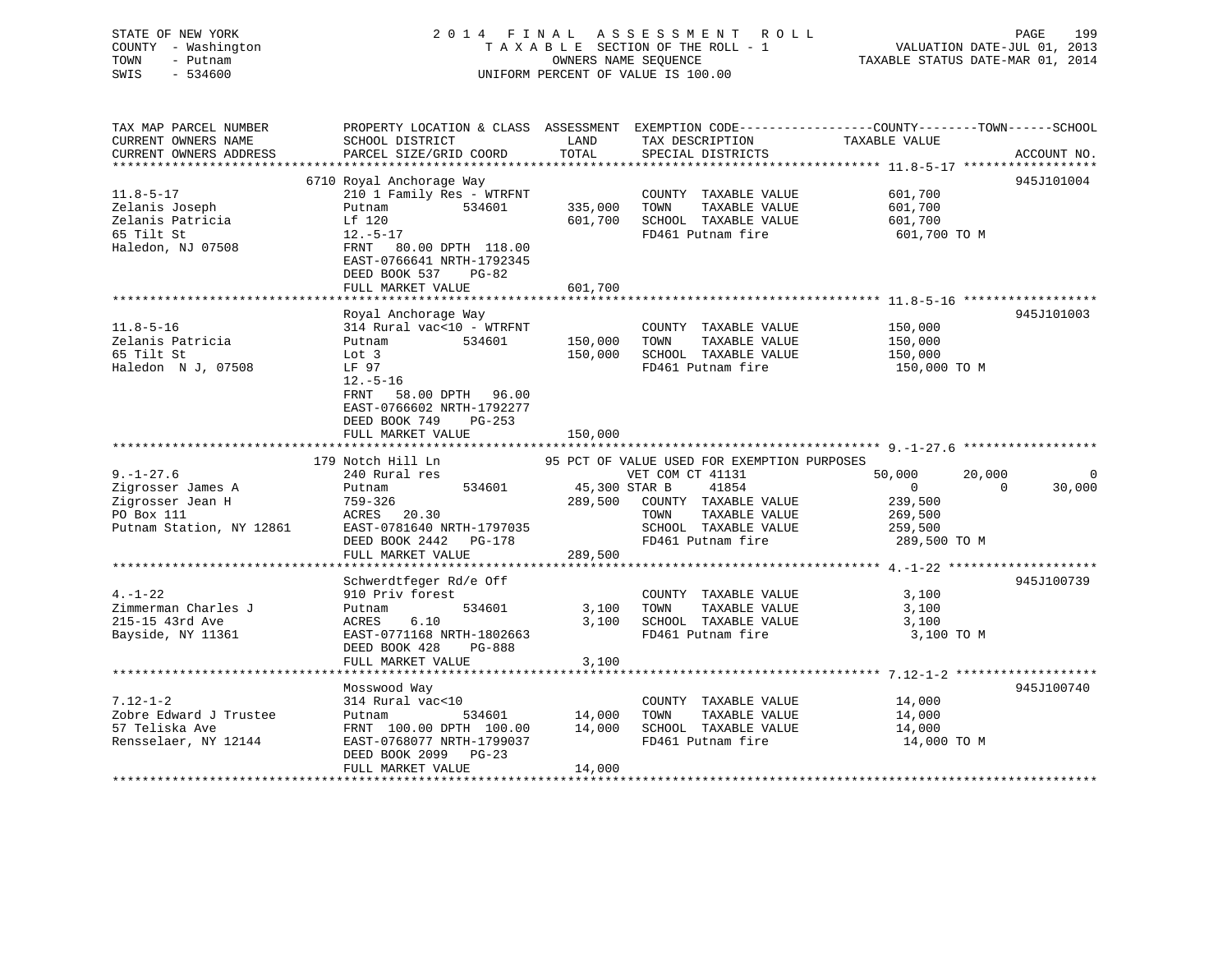| STATE OF NEW YORK<br>- Washington<br>COUNTY<br>TOWN<br>- Putnam<br>SWIS<br>$-534600$ | 2014 FINAL ASSESSMENT ROLL<br>TAXABLE SECTION OF THE ROLL - 1<br>OWNERS NAME SEQUENCE<br>UNIFORM PERCENT OF VALUE IS 100.00 |       |                                                              |               | 200<br>PAGE<br>VALUATION DATE-JUL 01, 2013<br>TAXABLE STATUS DATE-MAR 01, 2014 |
|--------------------------------------------------------------------------------------|-----------------------------------------------------------------------------------------------------------------------------|-------|--------------------------------------------------------------|---------------|--------------------------------------------------------------------------------|
|                                                                                      |                                                                                                                             |       |                                                              |               |                                                                                |
| TAX MAP PARCEL NUMBER                                                                | PROPERTY LOCATION & CLASS ASSESSMENT                                                                                        |       | EXEMPTION CODE-----------------COUNTY-------TOWN------SCHOOL |               |                                                                                |
| CURRENT OWNERS NAME                                                                  | SCHOOL DISTRICT                                                                                                             | LAND  | TAX DESCRIPTION                                              | TAXABLE VALUE |                                                                                |
| CURRENT OWNERS ADDRESS FARCEL SIZE/GRID COORD TOTAL SPECIAL DISTRICTS                |                                                                                                                             |       |                                                              |               | ACCOUNT NO.                                                                    |
|                                                                                      |                                                                                                                             |       |                                                              |               |                                                                                |
|                                                                                      | Schwerdtfeger Rd                                                                                                            |       |                                                              |               | 945J100741                                                                     |
| $4. - 1 - 28$                                                                        | 314 Rural vac<10                                                                                                            |       | COUNTY<br>TAXABLE VALUE                                      | 5,800         |                                                                                |
| Zufall Michael F                                                                     | 534601<br>Putnam                                                                                                            | 5,800 | TOWN<br>TAXABLE VALUE                                        | 5,800         |                                                                                |
| Zufall Mary A                                                                        | Lot                                                                                                                         | 5,800 | SCHOOL<br>TAXABLE VALUE                                      | 5,800         |                                                                                |
| 1114 Nash Loop                                                                       | 429/911                                                                                                                     |       | FD461 Putnam fire                                            | 5,800 TO M    |                                                                                |

\*\*\*\*\*\*\*\*\*\*\*\*\*\*\*\*\*\*\*\*\*\*\*\*\*\*\*\*\*\*\*\*\*\*\*\*\*\*\*\*\*\*\*\*\*\*\*\*\*\*\*\*\*\*\*\*\*\*\*\*\*\*\*\*\*\*\*\*\*\*\*\*\*\*\*\*\*\*\*\*\*\*\*\*\*\*\*\*\*\*\*\*\*\*\*\*\*\*\*\*\*\*\*\*\*\*\*\*\*\*\*\*\*\*\*\*\*\*\*\*\*\*\*\*\*\*\*\*\*\*\*\*

129/911<br>ACRES 1.20 FD461 Putnam fire

 EAST-0769884 NRTH-1800002 DEED BOOK 418 PG-980

FULL MARKET VALUE 5,800

The Villages, FL 32162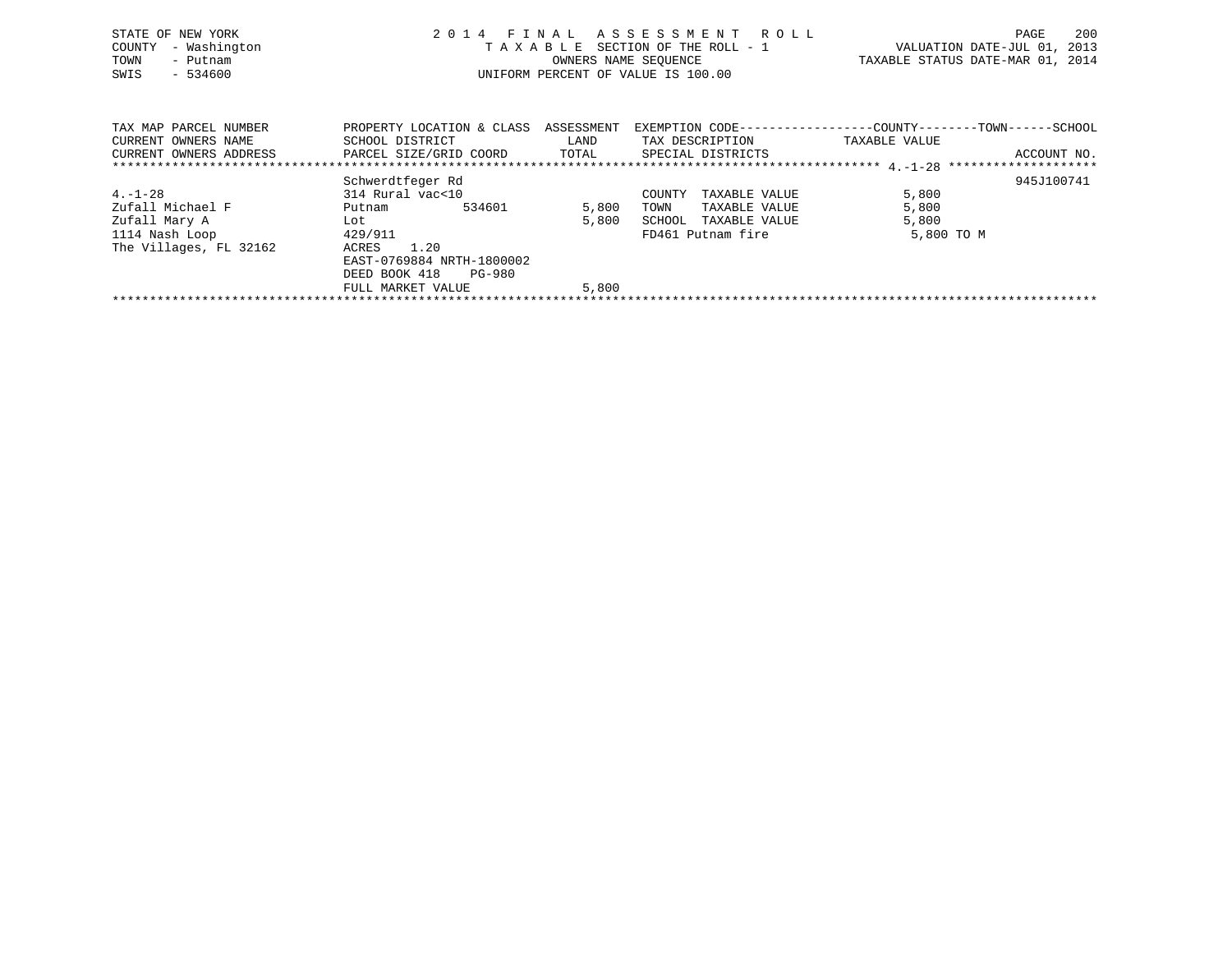### ROLL SUB SECTION - - TOTALS

#### \*\*\* S P E C I A L D I S T R I C T S U M M A R Y \*\*\*

| CODE | DISTRICT NAME        | TOTAL<br>PARCELS | EXTENSION<br>TYPE | EXTENSION<br>VALUE | AD VALOREM<br>VALUE | EXEMPT<br>AMOUNT | TAXABLE<br>VALUE |
|------|----------------------|------------------|-------------------|--------------------|---------------------|------------------|------------------|
|      | TE533 Trans exmt rep |                  | 2 MOVTAX          |                    |                     |                  |                  |
|      | CA002 Cons agri dst  |                  | 54 TOTAL          |                    | 9513,900            | 555,640          | 8958,260         |
|      | BP461 Black Pt Sewer |                  | 131 UNITS C       |                    |                     |                  |                  |
|      | FD461 Putnam fire    |                  | 999 TOTAL M       |                    | 266516,198          |                  | 266516,198       |

### \*\*\* S C H O O L D I S T R I C T S U M M A R Y \*\*\*

| CODE   | DISTRICT NAME | TOTAL<br>PARCELS | ASSESSED<br>LAND | ASSESSED<br>TOTAL | EXEMPT<br>AMOUNT | TOTAL<br>TAXABLE | <b>STAR</b><br>AMOUNT | <b>STAR</b><br>TAXABLE |
|--------|---------------|------------------|------------------|-------------------|------------------|------------------|-----------------------|------------------------|
| 534601 | Putnam        | 999              | 176023,211       | 266516,198        | 1627,146         | 264889,052       | 8105,600              | 256783,452             |
|        | SUB-TOTAL     | 999              | 176023,211       | 266516,198        | 1627,146         | 264889,052       | 8105,600              | 256783,452             |
|        | TOTAL         | 999              | 176023,211       | 266516,198        | 1627,146         | 264889,052       | 8105,600              | 256783,452             |

### \*\*\* S Y S T E M C O D E S S U M M A R Y \*\*\*

### NO SYSTEM EXEMPTIONS AT THIS LEVEL

#### \*\*\* E X E M P T I O N S U M M A R Y \*\*\*

| CODE  | DESCRIPTION | TOTAL<br>PARCELS | COUNTY  | TOWN    | SCHOOL  |
|-------|-------------|------------------|---------|---------|---------|
| 41121 | VET WAR CT  | 15               | 364,575 | 173,550 |         |
| 41131 | VET COM CT  | 14               | 504,058 | 256,130 |         |
| 41132 | VET COM C   |                  | 38,275  |         |         |
| 41133 | VET COM T   |                  |         | 20,000  |         |
| 41141 | VET DIS CT  |                  | 40,815  | 40,000  |         |
| 41142 | VET DIS C   |                  | 38,275  |         |         |
| 41143 | VET DIS T   |                  |         | 38,275  |         |
| 41400 | CLERGY      |                  | 1,500   | 1,500   | 1,500   |
| 41720 | AG DIST     | 13               | 860,917 | 860,917 | 860,917 |
| 41730 | AGRI-D IND  |                  | 27,678  | 27,678  | 27,678  |
| 41802 | AGED-CO     | 6                | 533,550 |         |         |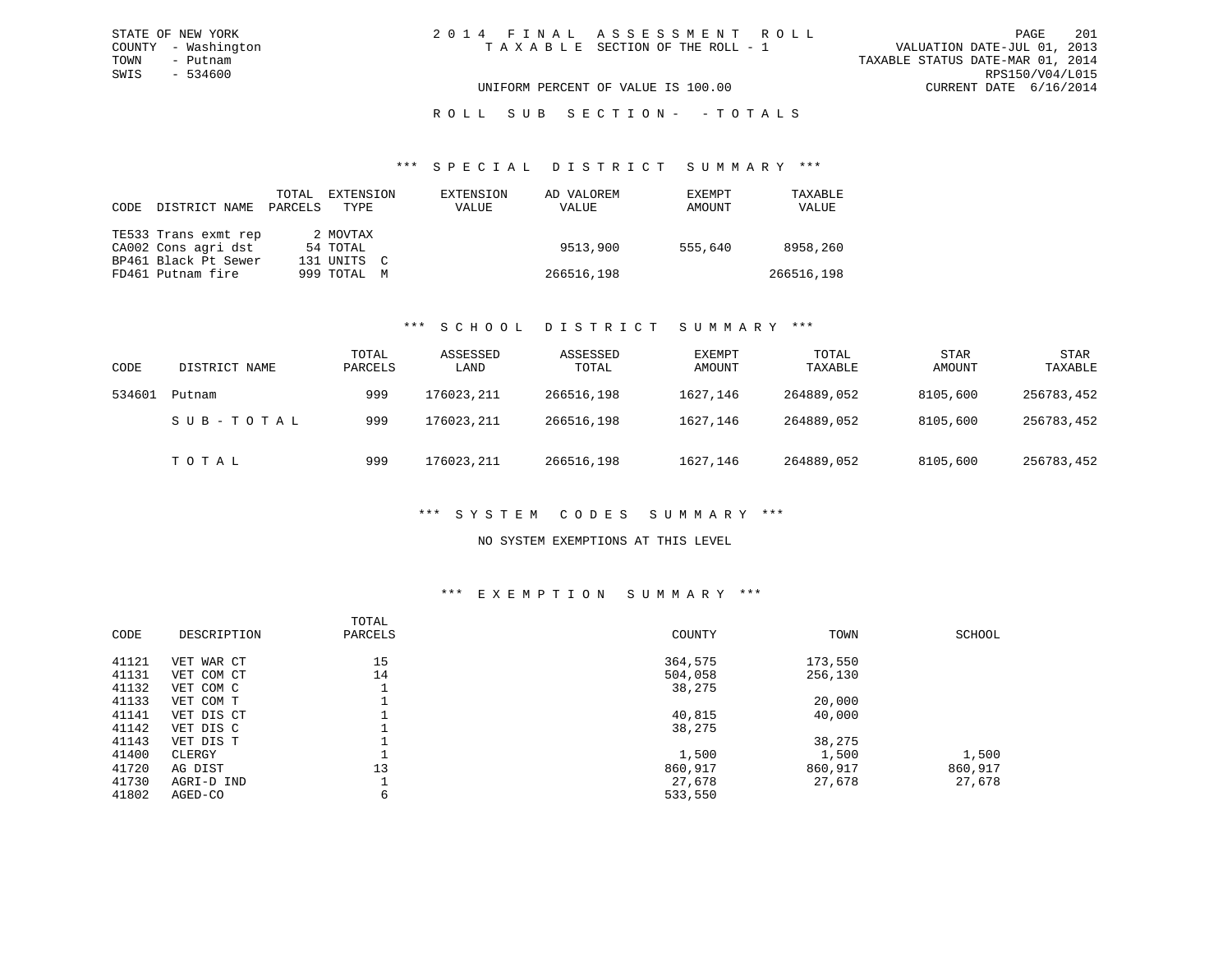| STATE OF NEW YORK   | 2014 FINAL ASSESSMENT ROLL         | 202<br>PAGE                      |
|---------------------|------------------------------------|----------------------------------|
| COUNTY - Washington | TAXABLE SECTION OF THE ROLL - 1    | VALUATION DATE-JUL 01, 2013      |
| TOWN<br>- Putnam    |                                    | TAXABLE STATUS DATE-MAR 01, 2014 |
| SWIS - 534600       |                                    | RPS150/V04/L015                  |
|                     | UNIFORM PERCENT OF VALUE IS 100.00 | CURRENT DATE 6/16/2014           |
|                     | ROLL SUB SECTION- - TOTALS         |                                  |

#### \*\*\* E X E M P T I O N S U M M A R Y \*\*\*

|       |             | TOTAL   |          |          |          |
|-------|-------------|---------|----------|----------|----------|
| CODE  | DESCRIPTION | PARCELS | COUNTY   | TOWN     | SCHOOL   |
| 41803 | AGED-TOWN   |         |          | 56,269   |          |
| 41804 | AGED-SCH    | 4       |          |          | 230,601  |
| 41834 | STAR EN     | 60      |          |          | 3790,500 |
| 41854 | STAR B      | 144     |          |          | 4315,100 |
| 41935 | DISAB-C/S   | 2       | 343,950  |          | 343,950  |
| 47460 | FOR 480A    |         | 162,500  | 162,500  | 162,500  |
|       | TOTAL       | 268     | 2916,093 | 1636,819 | 9732,746 |

| ROLL | DESCRIPTION | TOTAL   | ASSESSED   | ASSESSED   | TAXABLE    | TAXABLE    | TAXABLE    | STAR       |
|------|-------------|---------|------------|------------|------------|------------|------------|------------|
| SEC  |             | PARCELS | LAND       | TOTAL      | COUNTY     | TOWN       | SCHOOL     | TAXABLE    |
|      | TAXABLE     | 999     | 176023,211 | 266516,198 | 263600,105 | 264879,379 | 264889,052 | 256783,452 |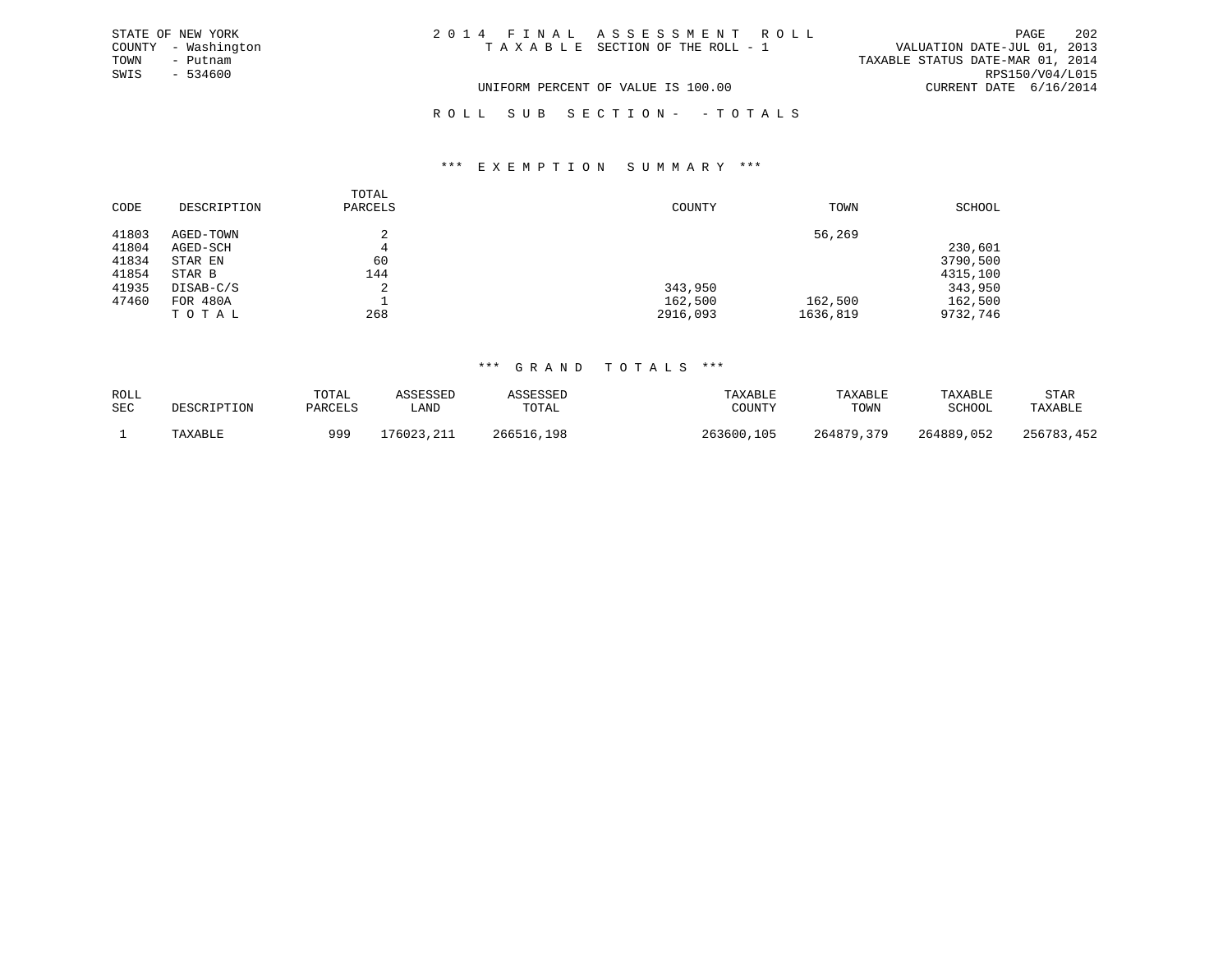| STATE OF NEW YORK   | 2014 FINAL ASSESSMENT ROLL         | 203<br>PAGE                      |
|---------------------|------------------------------------|----------------------------------|
| COUNTY - Washington | TAXABLE SECTION OF THE ROLL - 1    | VALUATION DATE-JUL 01, 2013      |
| TOWN<br>- Putnam    |                                    | TAXABLE STATUS DATE-MAR 01, 2014 |
| SWIS<br>- 534600    | UNIFORM PERCENT OF VALUE IS 100.00 | RPS150/V04/L015                  |
|                     |                                    | CURRENT DATE 6/16/2014           |
|                     |                                    |                                  |

### ROLL SECTION TOTALS

#### \*\*\* S P E C I A L D I S T R I C T S U M M A R Y \*\*\*

| CODE | DISTRICT NAME        | TOTAL<br>PARCELS | EXTENSION<br>TYPE | EXTENSION<br>VALUE | AD VALOREM<br>VALUE | EXEMPT<br>AMOUNT | TAXABLE<br>VALUE |
|------|----------------------|------------------|-------------------|--------------------|---------------------|------------------|------------------|
|      | TE533 Trans exmt rep |                  | 2 MOVTAX          |                    |                     |                  |                  |
|      | CA002 Cons agri dst  |                  | 54 TOTAL          |                    | 9513,900            | 555,640          | 8958,260         |
|      | BP461 Black Pt Sewer |                  | 131 UNITS C       |                    |                     |                  |                  |
|      | FD461 Putnam fire    |                  | 999 TOTAL M       |                    | 266516,198          |                  | 266516,198       |

#### \*\*\* S C H O O L D I S T R I C T S U M M A R Y \*\*\*

| CODE   | DISTRICT NAME | TOTAL<br>PARCELS | ASSESSED<br>LAND | ASSESSED<br>TOTAL | EXEMPT<br>AMOUNT | TOTAL<br>TAXABLE | <b>STAR</b><br>AMOUNT | <b>STAR</b><br>TAXABLE |
|--------|---------------|------------------|------------------|-------------------|------------------|------------------|-----------------------|------------------------|
| 534601 | Putnam        | 999              | 176023,211       | 266516,198        | 1627,146         | 264889,052       | 8105,600              | 256783,452             |
|        | SUB-TOTAL     | 999              | 176023,211       | 266516,198        | 1627,146         | 264889,052       | 8105,600              | 256783,452             |
|        | TOTAL         | 999              | 176023,211       | 266516,198        | 1627,146         | 264889,052       | 8105,600              | 256783,452             |

### \*\*\* S Y S T E M C O D E S S U M M A R Y \*\*\*

#### NO SYSTEM EXEMPTIONS AT THIS LEVEL

#### \*\*\* E X E M P T I O N S U M M A R Y \*\*\*

| CODE  | DESCRIPTION | TOTAL<br>PARCELS | COUNTY  | TOWN    | SCHOOL  |
|-------|-------------|------------------|---------|---------|---------|
| 41121 | VET WAR CT  | 15               | 364,575 | 173,550 |         |
| 41131 | VET COM CT  | 14               | 504,058 | 256,130 |         |
| 41132 | VET COM C   |                  | 38,275  |         |         |
| 41133 | VET COM T   |                  |         | 20,000  |         |
| 41141 | VET DIS CT  |                  | 40,815  | 40,000  |         |
| 41142 | VET DIS C   |                  | 38,275  |         |         |
| 41143 | VET DIS T   |                  |         | 38,275  |         |
| 41400 | CLERGY      |                  | 1,500   | 1,500   | 1,500   |
| 41720 | AG DIST     | 13               | 860,917 | 860,917 | 860,917 |
| 41730 | AGRI-D IND  |                  | 27,678  | 27,678  | 27,678  |
| 41802 | AGED-CO     | 6                | 533,550 |         |         |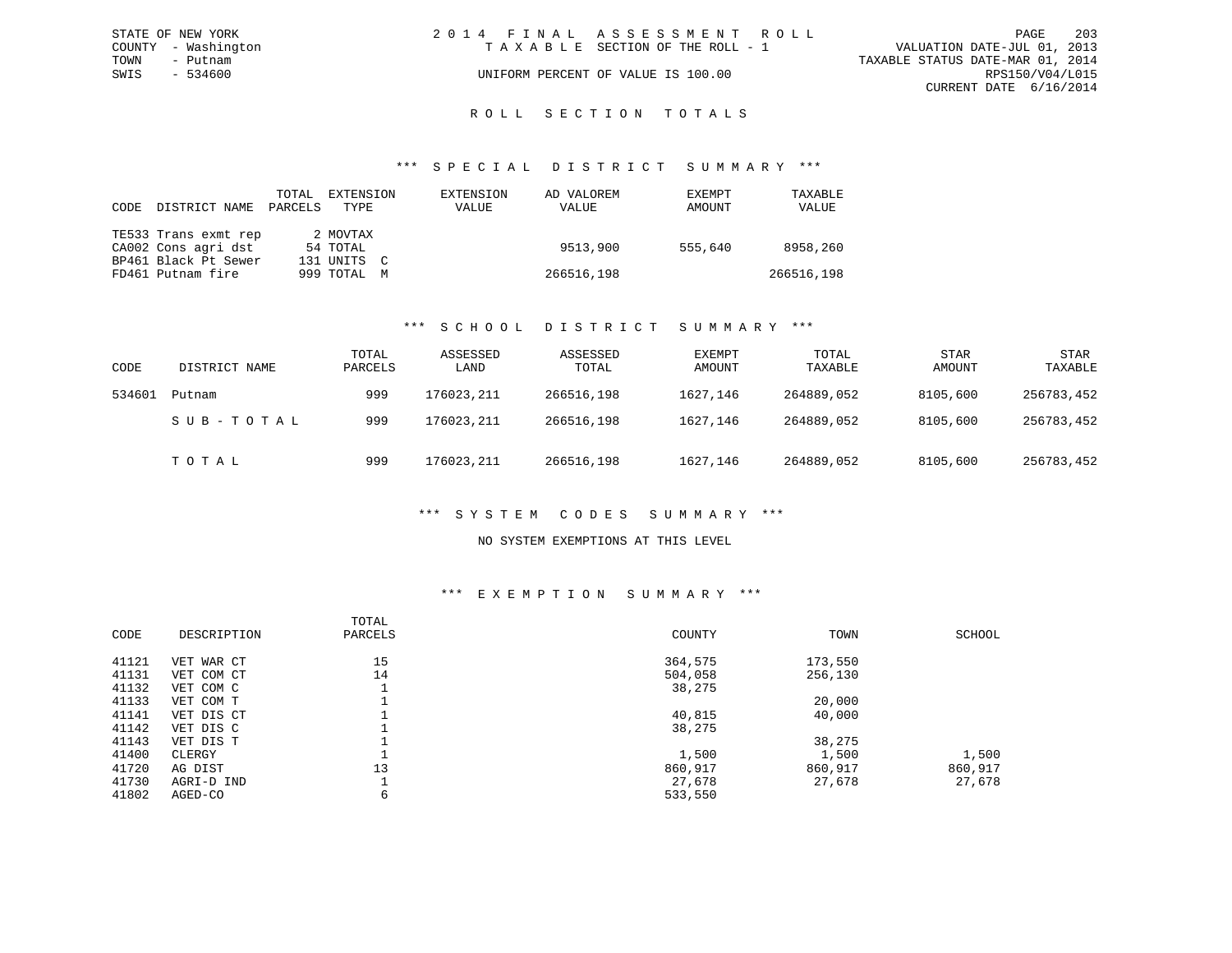|      | STATE OF NEW YORK   | 2014 FINAL ASSESSMENT ROLL |                                    |                                  |                        | PAGE | 204 |
|------|---------------------|----------------------------|------------------------------------|----------------------------------|------------------------|------|-----|
|      | COUNTY - Washington |                            | TAXABLE SECTION OF THE ROLL - 1    | VALUATION DATE-JUL 01, 2013      |                        |      |     |
| TOWN | - Putnam            |                            |                                    | TAXABLE STATUS DATE-MAR 01, 2014 |                        |      |     |
| SWIS | - 534600            |                            | UNIFORM PERCENT OF VALUE IS 100.00 |                                  | RPS150/V04/L015        |      |     |
|      |                     |                            |                                    |                                  | CURRENT DATE 6/16/2014 |      |     |
|      |                     |                            |                                    |                                  |                        |      |     |

# R O L L S E C T I O N T O T A L S

#### \*\*\* E X E M P T I O N S U M M A R Y \*\*\*

|       |             | TOTAL   |          |          |          |
|-------|-------------|---------|----------|----------|----------|
| CODE  | DESCRIPTION | PARCELS | COUNTY   | TOWN     | SCHOOL   |
|       |             |         |          |          |          |
| 41803 | AGED-TOWN   |         |          | 56,269   |          |
| 41804 | AGED-SCH    |         |          |          | 230,601  |
| 41834 | STAR EN     | 60      |          |          | 3790,500 |
| 41854 | STAR B      | 144     |          |          | 4315,100 |
| 41935 | DISAB-C/S   | △       | 343,950  |          | 343,950  |
| 47460 | FOR 480A    |         | 162,500  | 162,500  | 162,500  |
|       | TOTAL       | 268     | 2916,093 | 1636,819 | 9732,746 |

| ROLL | DESCRIPTION | TOTAL   | ASSESSED    | ASSESSED   | TAXABLE    | TAXABLE    | TAXABLE    | STAR       |
|------|-------------|---------|-------------|------------|------------|------------|------------|------------|
| SEC  |             | PARCELS | <b>LAND</b> | TOTAL      | COUNTY     | TOWN       | SCHOOL     | TAXABLE    |
|      | TAXABLE     | 999     | 176023,211  | 266516,198 | 263600,105 | 264879,379 | 264889,052 | 256783,452 |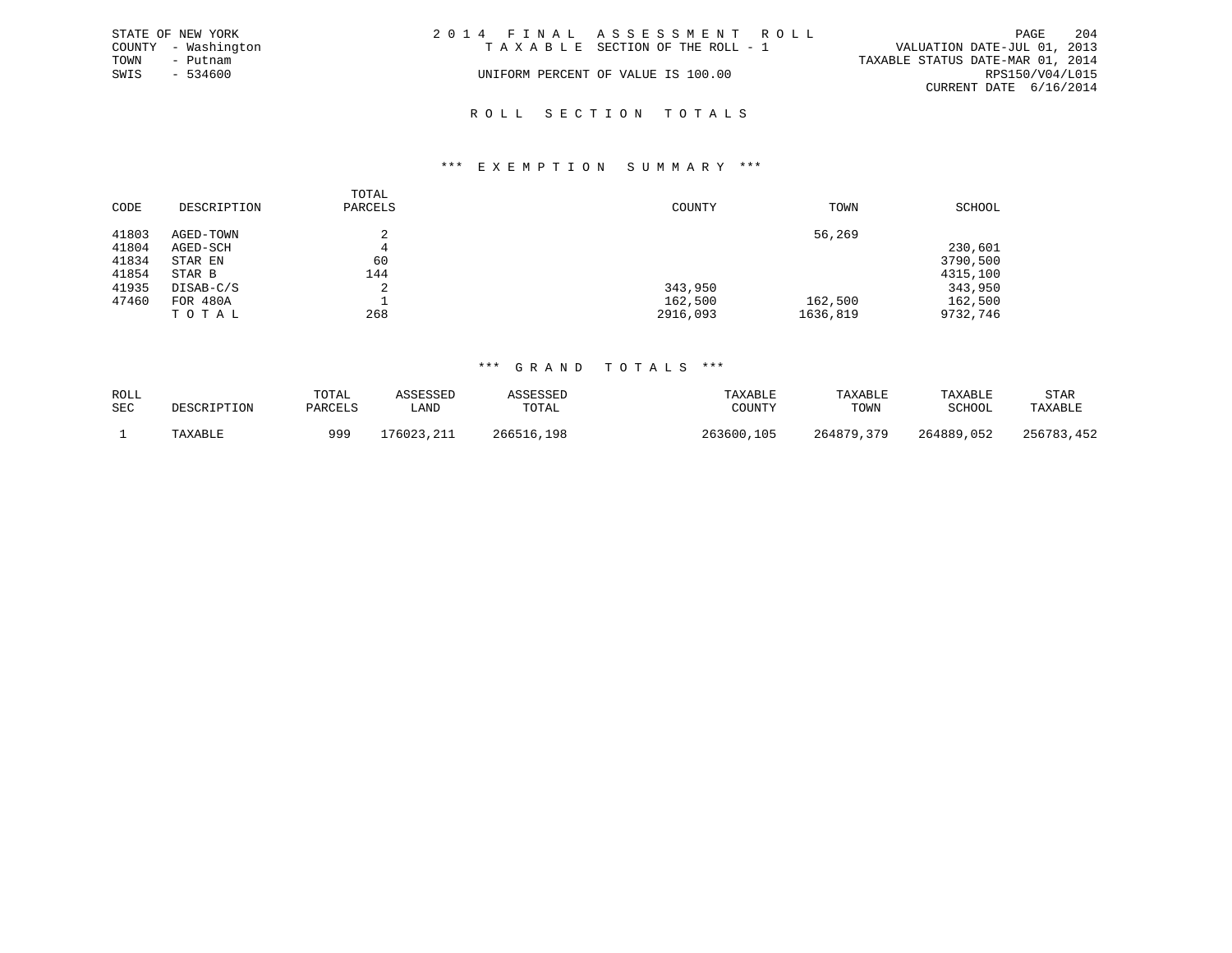| STATE OF NEW YORK   | 2014 FINAL ASSESSMENT ROLL               | -205<br>PAGE                     |
|---------------------|------------------------------------------|----------------------------------|
| COUNTY - Washington | STATE OWNED LAND SECTION OF THE ROLL - 3 | VALUATION DATE-JUL 01, 2013      |
| TOWN<br>- Putnam    | OWNERS NAME SEOUENCE                     | TAXABLE STATUS DATE-MAR 01, 2014 |
| SWIS<br>- 534600    | UNIFORM PERCENT OF VALUE IS 100.00       |                                  |
|                     |                                          |                                  |

| TAX MAP PARCEL NUMBER                                                           | PROPERTY LOCATION & CLASS ASSESSMENT EXEMPTION CODE---------------COUNTY-------TOWN------SCHOOL |              |                                                                              |                    |             |
|---------------------------------------------------------------------------------|-------------------------------------------------------------------------------------------------|--------------|------------------------------------------------------------------------------|--------------------|-------------|
| CURRENT OWNERS NAME                                                             | SCHOOL DISTRICT                                                                                 | LAND         | TAX DESCRIPTION                                                              | TAXABLE VALUE      |             |
| CURRENT OWNERS ADDRESS PARCEL SIZE/GRID COORD TOTAL                             |                                                                                                 |              | SPECIAL DISTRICTS                                                            |                    | ACCOUNT NO. |
|                                                                                 |                                                                                                 |              |                                                                              |                    |             |
|                                                                                 | 2443 Black Point Way                                                                            |              |                                                                              |                    | 945J100516  |
| $4. -1 - 42$                                                                    | 314 Rural vac<10 - WTRFNT                                                                       |              | COUNTY TAXABLE VALUE                                                         | 5443,800           |             |
| New York State                                                                  | 534601<br>Putnam                                                                                |              |                                                                              |                    |             |
|                                                                                 |                                                                                                 |              | 5443,800 TOWN TAXABLE VALUE 5443,800<br>5443,800 TOWN TAXABLE VALUE 5443,800 |                    |             |
| 383 Broadway<br>Fort Edward, NY 12828<br>Fort Edward, NY 12828<br>DEED BOOK 841 |                                                                                                 |              | FD461 Putnam fire 5443,800 TO M                                              |                    |             |
|                                                                                 |                                                                                                 |              |                                                                              |                    |             |
|                                                                                 |                                                                                                 |              |                                                                              |                    |             |
|                                                                                 | FULL MARKET VALUE                                                                               | 5443,800     |                                                                              |                    |             |
|                                                                                 |                                                                                                 |              |                                                                              |                    |             |
|                                                                                 | Negro Pt                                                                                        |              |                                                                              |                    |             |
| $5. -2 - 9.1$                                                                   | 314 Rural vac<10 - WTRFNT                                                                       |              | COUNTY TAXABLE VALUE                                                         |                    |             |
| New York State                                                                  | Putnam                                                                                          |              | 534601 538,000 TOWN TAXABLE VALUE                                            | 538,000<br>538,000 |             |
|                                                                                 |                                                                                                 |              |                                                                              |                    |             |
|                                                                                 |                                                                                                 |              |                                                                              | 538,000 TO M       |             |
|                                                                                 |                                                                                                 |              |                                                                              |                    |             |
|                                                                                 |                                                                                                 |              |                                                                              |                    |             |
|                                                                                 |                                                                                                 |              |                                                                              |                    |             |
|                                                                                 |                                                                                                 |              |                                                                              |                    |             |
|                                                                                 | Hutton Square Rd<br>سیاسی ایران<br>322 Rural vac>10<br>سیاسی                                    |              |                                                                              |                    |             |
| $9. - 1 - 8.4$                                                                  | % 2001.10<br>10 534601 60,900 TOWN                                                              |              | COUNTY TAXABLE VALUE 60,900<br>TOWN TAXABLE VALUE 60,900                     |                    |             |
| New York State                                                                  |                                                                                                 |              |                                                                              |                    |             |
| Attn: Washington County Treasu ACRES 124.00                                     |                                                                                                 | 60,900       | SCHOOL TAXABLE VALUE 60,900                                                  |                    |             |
| 383 Broadway                                                                    | EAST-0789313 NRTH-1801288                                                                       |              | FD461 Putnam fire                                                            | 60,900 TO M        |             |
| Fort Edward, NY 12828 DEED BOOK 916                                             | PG-251                                                                                          |              |                                                                              |                    |             |
|                                                                                 | FULL MARKET VALUE                                                                               | 60,900       |                                                                              |                    |             |
|                                                                                 |                                                                                                 |              |                                                                              |                    |             |
|                                                                                 | Harris Tr/lake George                                                                           |              |                                                                              |                    | 1110001     |
| $17. - 1 - 1$                                                                   | $314$ Rural vac<10 - WTRFNT                                                                     |              | COUNTY TAXABLE VALUE 652,400                                                 |                    |             |
| New York State                                                                  | Putnam<br>534601                                                                                | 652,400 TOWN | TAXABLE VALUE                                                                | 652,400            |             |
| Attn: Washington County Treas 160 Lf                                            |                                                                                                 |              | 652,400 SCHOOL TAXABLE VALUE 652,400                                         |                    |             |
|                                                                                 |                                                                                                 |              | FD461 Putnam fire                                                            | 652,400 TO M       |             |
|                                                                                 |                                                                                                 |              |                                                                              |                    |             |
|                                                                                 | DEED BOOK 717 PG-69                                                                             |              |                                                                              |                    |             |
|                                                                                 |                                                                                                 |              |                                                                              |                    |             |
|                                                                                 |                                                                                                 |              |                                                                              |                    |             |
|                                                                                 | Lake George                                                                                     |              |                                                                              |                    | 1120001     |
| $17. - 1 - 1.2$                                                                 | 314 Rural vac<10 - WTRFNT                                                                       |              | COUNTY TAXABLE VALUE                                                         | 5861,900           |             |
| New York State                                                                  | 534601<br>Putnam                                                                                | 5861,900     | TAXABLE VALUE<br>TOWN                                                        | 5861,900           |             |
| Attn: Washington County Treas 4150 Lf                                           |                                                                                                 | 5861,900     | SCHOOL TAXABLE VALUE                                                         | 5861,900           |             |
| 183<br>Broadway<br>Fort Edward, NY 12828                                        | ACRES 168.40                                                                                    |              | FD461 Putnam fire                                                            | 5861,900 TO M      |             |
|                                                                                 | EAST-0762893 NRTH-1772957                                                                       |              |                                                                              |                    |             |
|                                                                                 | DEED BOOK 724<br>PG-104                                                                         |              |                                                                              |                    |             |
|                                                                                 | FULL MARKET VALUE                                                                               | 5861,900     |                                                                              |                    |             |
|                                                                                 |                                                                                                 |              |                                                                              |                    |             |

PAGE 205<br>JL 01, 2013<br>AR 01, 2014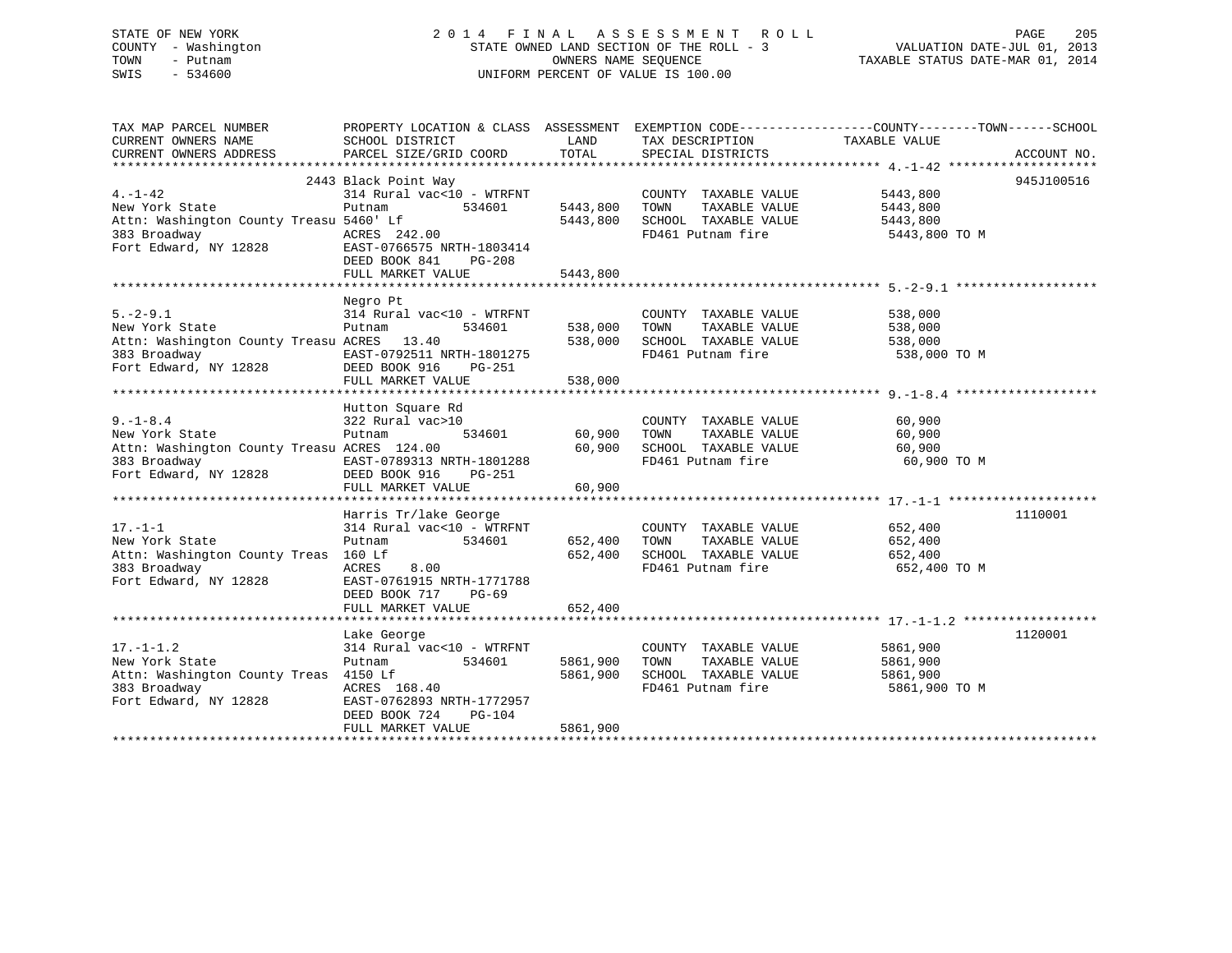| STATE OF NEW YORK   | 2014 FINAL ASSESSMENT ROLL               | 206<br>PAGE                      |
|---------------------|------------------------------------------|----------------------------------|
| COUNTY - Washington | STATE OWNED LAND SECTION OF THE ROLL - 3 | VALUATION DATE-JUL 01, 2013      |
| TOWN<br>– Putnam    | OWNERS NAME SEOUENCE                     | TAXABLE STATUS DATE-MAR 01, 2014 |
| SWIS<br>- 534600    | UNIFORM PERCENT OF VALUE IS 100.00       |                                  |
|                     |                                          |                                  |

| TAX MAP PARCEL NUMBER                                                 | PROPERTY LOCATION & CLASS ASSESSMENT EXEMPTION CODE----------------COUNTY-------TOWN-----SCHOOL |                      |                               |               |             |
|-----------------------------------------------------------------------|-------------------------------------------------------------------------------------------------|----------------------|-------------------------------|---------------|-------------|
| CURRENT OWNERS NAME                                                   | SCHOOL DISTRICT                                                                                 | LAND                 | TAX DESCRIPTION TAXABLE VALUE |               |             |
| CURRENT OWNERS ADDRESS PARCEL SIZE/GRID COORD TOTAL SPECIAL DISTRICTS |                                                                                                 |                      |                               |               | ACCOUNT NO. |
|                                                                       |                                                                                                 |                      |                               |               |             |
|                                                                       | LOT 53 Williams North Tr                                                                        |                      |                               |               | 1100001     |
| $17. - 1 - 3$                                                         | 910 Priv forest                                                                                 |                      | COUNTY TAXABLE VALUE          | 21,000        |             |
| New York State                                                        | 534601<br>Putnam                                                                                | 21,000               | TAXABLE VALUE<br>TOWN         | 21,000        |             |
| Attn: Washington County Treas Mt Lot 14                               |                                                                                                 | 21,000               | SCHOOL TAXABLE VALUE          | 21,000        |             |
| 383 Broadway                                                          | ACRES 51.32                                                                                     |                      | FD461 Putnam fire             | 21,000 TO M   |             |
| Fort Edward, NY 12828                                                 | EAST-0768299 NRTH-1773244                                                                       |                      |                               |               |             |
|                                                                       | DEED BOOK 429<br>PG-776                                                                         |                      |                               |               |             |
|                                                                       | FULL MARKET VALUE                                                                               | 21,000               |                               |               |             |
|                                                                       |                                                                                                 |                      |                               |               |             |
|                                                                       | Transition Assessment                                                                           |                      |                               |               |             |
| $300. - 74 - 1$                                                       | 993 Transition t                                                                                |                      | COUNTY TAXABLE VALUE          | $\mathbf 0$   |             |
| New York State                                                        | Putnam                                                                                          | 534601 0 TOWN        | TAXABLE VALUE                 | 0             |             |
| c/o Washington Co Treas.                                              |                                                                                                 | $\overline{0}$       | SCHOOL TAXABLE VALUE          | $\Omega$      |             |
| 383 Broadway                                                          | FULL MARKET VALUE                                                                               | $\Omega$             |                               |               |             |
| Fort Edward, NY 12828                                                 |                                                                                                 |                      |                               |               |             |
|                                                                       |                                                                                                 |                      |                               |               |             |
|                                                                       | Clark Hollow Bay                                                                                |                      |                               |               |             |
| $17. - 1 - 1.3$                                                       | 314 Rural vac<10 - WTRFNT                                                                       |                      | COUNTY TAXABLE VALUE          | 3417,500      |             |
| New York State DEC                                                    | Putnam                                                                                          | 534601 3417,500 TOWN | TAXABLE VALUE                 | 3417,500      |             |
|                                                                       |                                                                                                 | 3417,500             | SCHOOL TAXABLE VALUE          | 3417,500      |             |
|                                                                       |                                                                                                 |                      | FD461 Putnam fire             | 3417,500 TO M |             |
| Fort Edward, NY 12828                                                 | ACRES 58.00                                                                                     |                      |                               |               |             |
|                                                                       | EAST-0763525 NRTH-1774622                                                                       |                      |                               |               |             |
|                                                                       | DEED BOOK 868<br>PG-285                                                                         |                      |                               |               |             |
|                                                                       | FULL MARKET VALUE                                                                               | 3417,500             |                               |               |             |
|                                                                       |                                                                                                 |                      |                               |               |             |
|                                                                       | County Route 3                                                                                  |                      |                               |               |             |
| $13. - 3 - 24.7$                                                      | 322 Rural vac>10                                                                                |                      | COUNTY TAXABLE VALUE          | 107,000       |             |
| New York State DEC                                                    | Putnam                                                                                          | 534601 107,000       | TOWN<br>TAXABLE VALUE 107,000 |               |             |
| Attn: Washington County Treasu ACRES 173.00                           | 107,000                                                                                         |                      | SCHOOL TAXABLE VALUE          | 107,000       |             |
| 383 Broadway                                                          | EAST-0787944 NRTH-1787761                                                                       |                      | FD461 Putnam fire             | 107,000 TO M  |             |
| Fort Edward, NY 12828                                                 | DEED BOOK 907<br>$PG-93$                                                                        |                      |                               |               |             |
|                                                                       | FULL MARKET VALUE                                                                               | 107,000              |                               |               |             |
|                                                                       |                                                                                                 |                      |                               |               |             |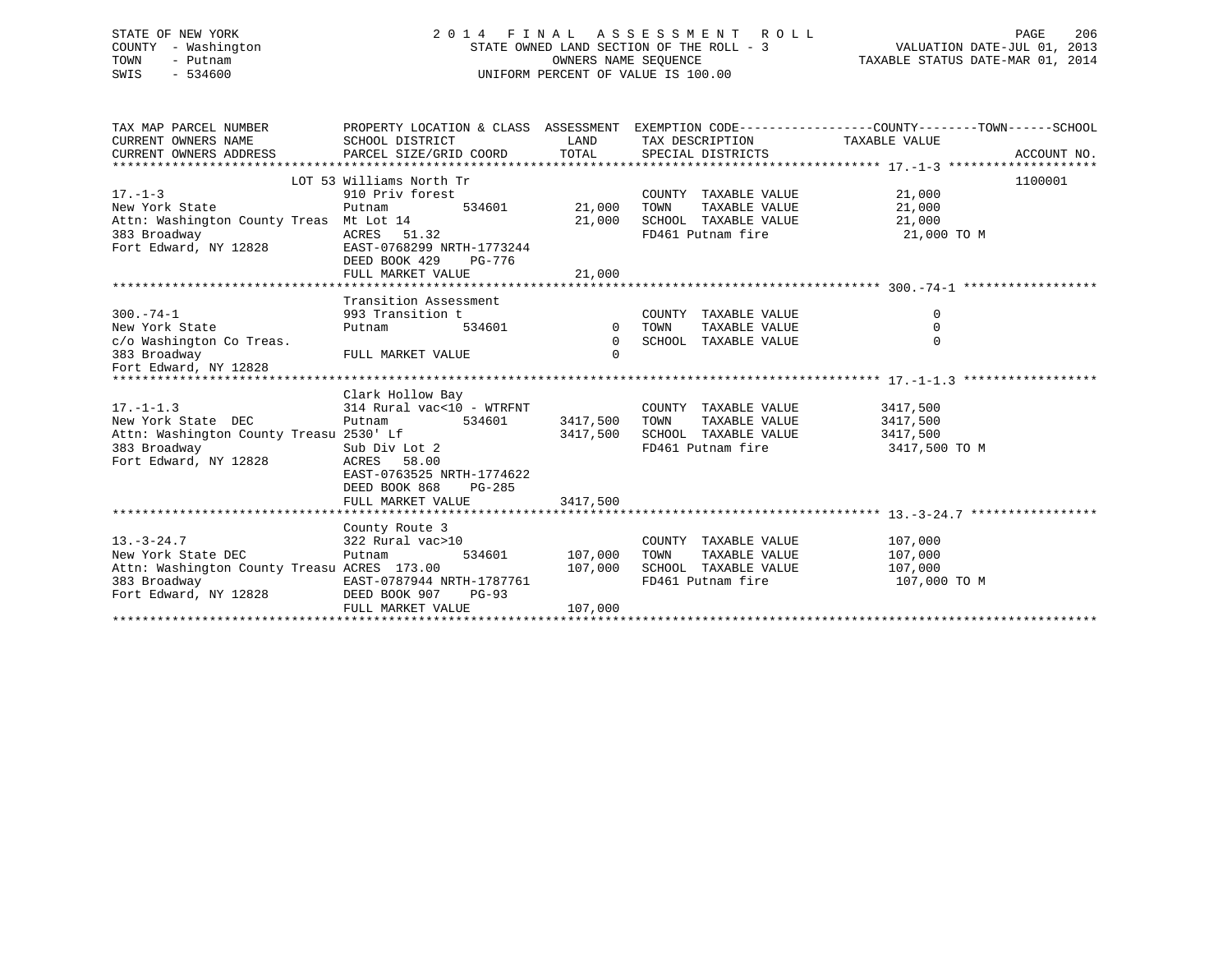| 2014 FINAL ASSESSMENT ROLL |                                          |                                  | PAGE                        | 207 |
|----------------------------|------------------------------------------|----------------------------------|-----------------------------|-----|
|                            | STATE OWNED LAND SECTION OF THE ROLL - 3 |                                  | VALUATION DATE-JUL 01, 2013 |     |
|                            |                                          | TAXABLE STATUS DATE-MAR 01, 2014 |                             |     |
|                            |                                          |                                  | RPS150/V04/L015             |     |
|                            | UNIFORM PERCENT OF VALUE IS 100.00       |                                  | CURRENT DATE 6/16/2014      |     |

#### \*\*\* S P E C I A L D I S T R I C T S U M M A R Y \*\*\*

|                    | TOTAL<br>EXTENSION | <b>EXTENSION</b> | AD VALOREM | <b>FXFMPT</b> | TAXABLE   |
|--------------------|--------------------|------------------|------------|---------------|-----------|
| CODE DISTRICT NAME | PARCELS<br>TYPE    | VALUE            | VALUE      | AMOUNT        | VALUE     |
| FD461 Putnam fire  | 8 TOTAL M          |                  | 16102,500  |               | 16102,500 |

STATE OF NEW YORK COUNTY - Washington TOWN - Putnam SWIS - 534600

#### \*\*\* S C H O O L D I S T R I C T S U M M A R Y \*\*\*

| CODE   | DISTRICT NAME | TOTAL<br>PARCELS | ASSESSED<br>LAND | ASSESSED<br>TOTAL | EXEMPT<br>AMOUNT | TOTAL<br>TAXABLE | <b>STAR</b><br>AMOUNT | <b>STAR</b><br>TAXABLE |
|--------|---------------|------------------|------------------|-------------------|------------------|------------------|-----------------------|------------------------|
| 534601 | Putnam        | 9                | 16102,500        | 16102,500         |                  | 16102,500        |                       | 16102,500              |
|        | SUB-TOTAL     | 9                | 16102,500        | 16102,500         |                  | 16102,500        |                       | 16102,500              |
|        | TOTAL         | 9                | 16102,500        | 16102,500         |                  | 16102,500        |                       | 16102,500              |

### \*\*\* S Y S T E M C O D E S S U M M A R Y \*\*\*

### NO SYSTEM EXEMPTIONS AT THIS LEVEL

#### \*\*\* E X E M P T I O N S U M M A R Y \*\*\*

#### NO EXEMPTIONS AT THIS LEVEL

| ROLL<br>SEC | DESCRIPTION      | TOTAL<br>PARCELS | ASSESSED<br>LAND | ASSESSED<br>TOTAL | TAXABLE<br>COUNTY | TAXABLE<br>TOWN | TAXABLE<br>SCHOOL | STAR<br>TAXABLE |
|-------------|------------------|------------------|------------------|-------------------|-------------------|-----------------|-------------------|-----------------|
|             | STATE OWNED LAND |                  | 16102,500        | 16102,500         | 16102,500         | 16102,500       | 16102,500         | 16102,500       |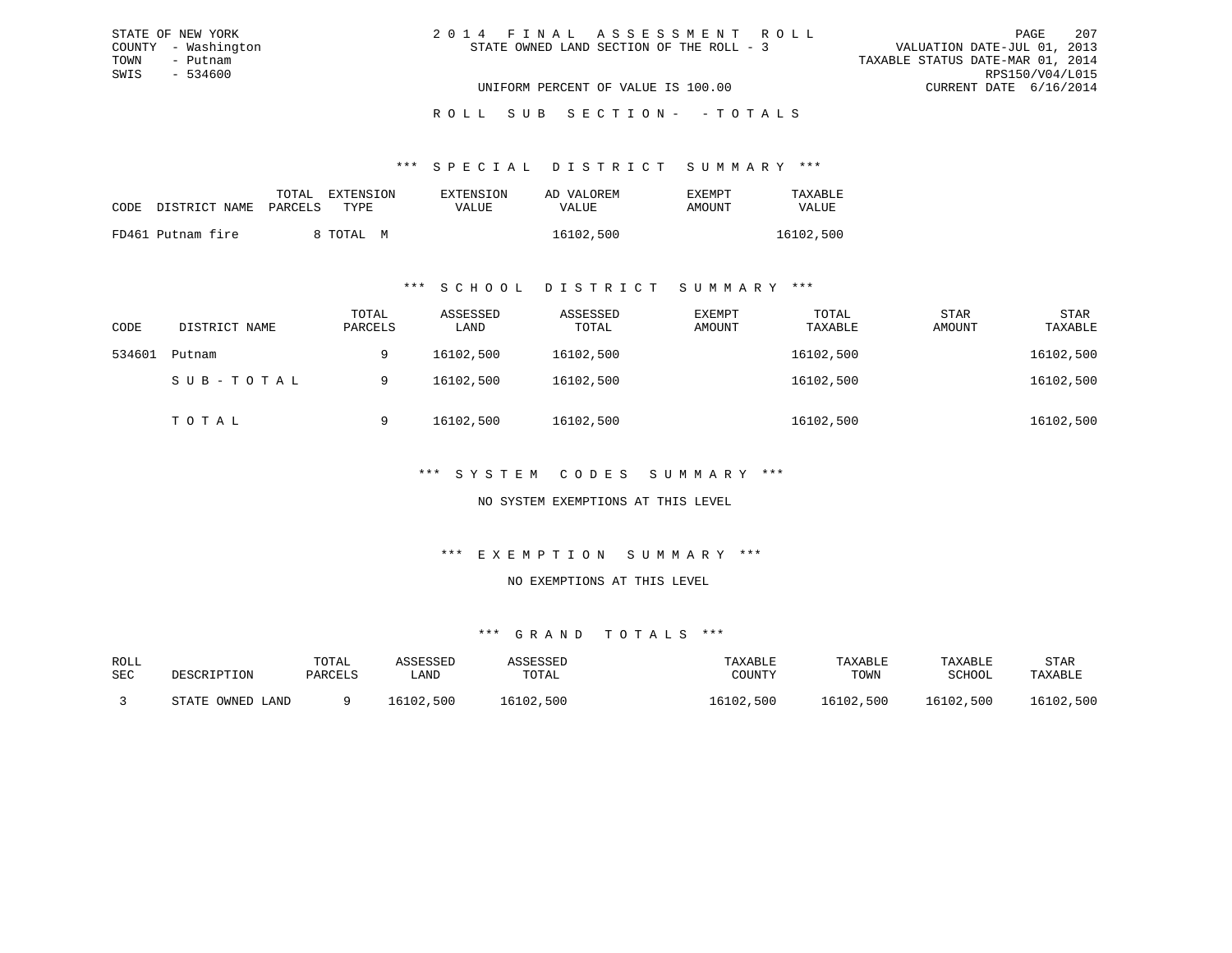| STATE OF NEW YORK<br>- Washington<br>COUNTY<br>TOWN<br>- Putnam<br>$-534600$<br>SWIS |        |                              | UNIFORM PERCENT OF VALUE IS 100.00 | 2014 FINAL ASSESSMENT ROLL<br>ROLL SUB-SECT - P- ECL CONSERVATION AND COMMON LAW EASEMENTS<br>OWNERS NAME SEOUENCE | STATE OWNED LAND SECTION OF THE ROLL - 3 SUB-SECT - P VALUATION DATE-JUL $01$ . | 208<br>PAGE<br>2013<br>TAXABLE STATUS DATE-MAR 01, 2014 |
|--------------------------------------------------------------------------------------|--------|------------------------------|------------------------------------|--------------------------------------------------------------------------------------------------------------------|---------------------------------------------------------------------------------|---------------------------------------------------------|
| TAX MAP PARCEL NUMBER                                                                |        | PROPERTY LOCATION & CLASS    | ASSESSMENT                         |                                                                                                                    | EXEMPTION CODE-----------------COUNTY-------TOWN------SCHOOL                    |                                                         |
| CURRENT OWNERS NAME                                                                  |        | SCHOOL DISTRICT              | LAND                               | TAX DESCRIPTION                                                                                                    | TAXABLE VALUE                                                                   |                                                         |
| CURRENT OWNERS ADDRESS                                                               |        | PARCEL SIZE/GRID COORD TOTAL |                                    | SPECIAL DISTRICTS                                                                                                  |                                                                                 | ACCOUNT NO.                                             |
|                                                                                      |        |                              |                                    |                                                                                                                    |                                                                                 |                                                         |
|                                                                                      |        | County Route 2               |                                    |                                                                                                                    |                                                                                 | 945J100328                                              |
| $5. -2 - 1 - ESMT$                                                                   |        | 980 Consyn easmt             |                                    | COUNTY<br>TAXABLE VALUE                                                                                            | 77.974                                                                          |                                                         |
| State Of New York                                                                    |        | 534601<br>Putnam             | 77.974                             | TOWN<br>TAXABLE VALUE                                                                                              | 77.974                                                                          |                                                         |
| C/O County Treasurer                                                                 |        | Lot 16 And Hunting Camp      | 77.974                             | SCHOOL<br>TAXABLE VALUE                                                                                            | 77,974                                                                          |                                                         |
| Washington                                                                           | County | 2214/105                     |                                    | FD461 Putnam fire                                                                                                  | 77,974 TO M                                                                     |                                                         |

\*\*\*\*\*\*\*\*\*\*\*\*\*\*\*\*\*\*\*\*\*\*\*\*\*\*\*\*\*\*\*\*\*\*\*\*\*\*\*\*\*\*\*\*\*\*\*\*\*\*\*\*\*\*\*\*\*\*\*\*\*\*\*\*\*\*\*\*\*\*\*\*\*\*\*\*\*\*\*\*\*\*\*\*\*\*\*\*\*\*\*\*\*\*\*\*\*\*\*\*\*\*\* 12.-2-11-ESMT \*\*\*\*\*\*\*\*\*\*\*\*\*\*

\*\*\*\*\*\*\*\*\*\*\*\*\*\*\*\*\*\*\*\*\*\*\*\*\*\*\*\*\*\*\*\*\*\*\*\*\*\*\*\*\*\*\*\*\*\*\*\*\*\*\*\*\*\*\*\*\*\*\*\*\*\*\*\*\*\*\*\*\*\*\*\*\*\*\*\*\*\*\*\*\*\*\*\*\*\*\*\*\*\*\*\*\*\*\*\*\*\*\*\*\*\*\* 18.-2-8-ESMT \*\*\*\*\*\*\*\*\*\*\*\*\*\*\*

\*\*\*\*\*\*\*\*\*\*\*\*\*\*\*\*\*\*\*\*\*\*\*\*\*\*\*\*\*\*\*\*\*\*\*\*\*\*\*\*\*\*\*\*\*\*\*\*\*\*\*\*\*\*\*\*\*\*\*\*\*\*\*\*\*\*\*\*\*\*\*\*\*\*\*\*\*\*\*\*\*\*\*\*\*\*\*\*\*\*\*\*\*\*\*\*\*\*\*\*\*\*\*\*\*\*\*\*\*\*\*\*\*\*\*\*\*\*\*\*\*\*\*\*\*\*\*\*\*\*\*\*

Liddle-Harris Rd 945J100333

State Route 22 945J100226

 ACRES 599.70 EAST-0785993 NRTH-1806773 DEED BOOK 2214 PG-61CONSERVATION ESMT % 26.00

ACRES 5.60

Upper Hudson Woodlands ATP LP DEED BOOK 2920 PG-1

PRIOR OWNER ON  $3/01/2014$ 

FULL MARKET VALUE 77,974

FULL MARKET VALUE 15,600

FULL MARKET VALUE 1,680

 EAST-0773621 NRTH-1790570 DEED BOOK 2214 PG-61CONSERVATION ESMT % 26.00

EAST-0774595 NRTH-1773720

CONSERVATION ESMT % 60.00

12.-2-11-ESMT 980 Consvn easmt COUNTY TAXABLE VALUE 15,600 State Of New York **Putnam** 534601 15,600 TOWN TAXABLE VALUE 15,600 C/O County Treasurer 2214/105 15,600 SCHOOL TAXABLE VALUE 15,600 Washington County ACRES 100.00 FD461 Putnam fire 15,600 TO M

18.-2-8-ESMT 980 Consvn easmt COUNTY TAXABLE VALUE 1,680 State Of New York Putnam 534601 1,680 TOWN TAXABLE VALUE 1,680 C/O County Treasurer Easmt 2923/97 1,680 SCHOOL TAXABLE VALUE 1,680 Washington County 18.-1-8 FD461 Putnam fire 1,680 TO M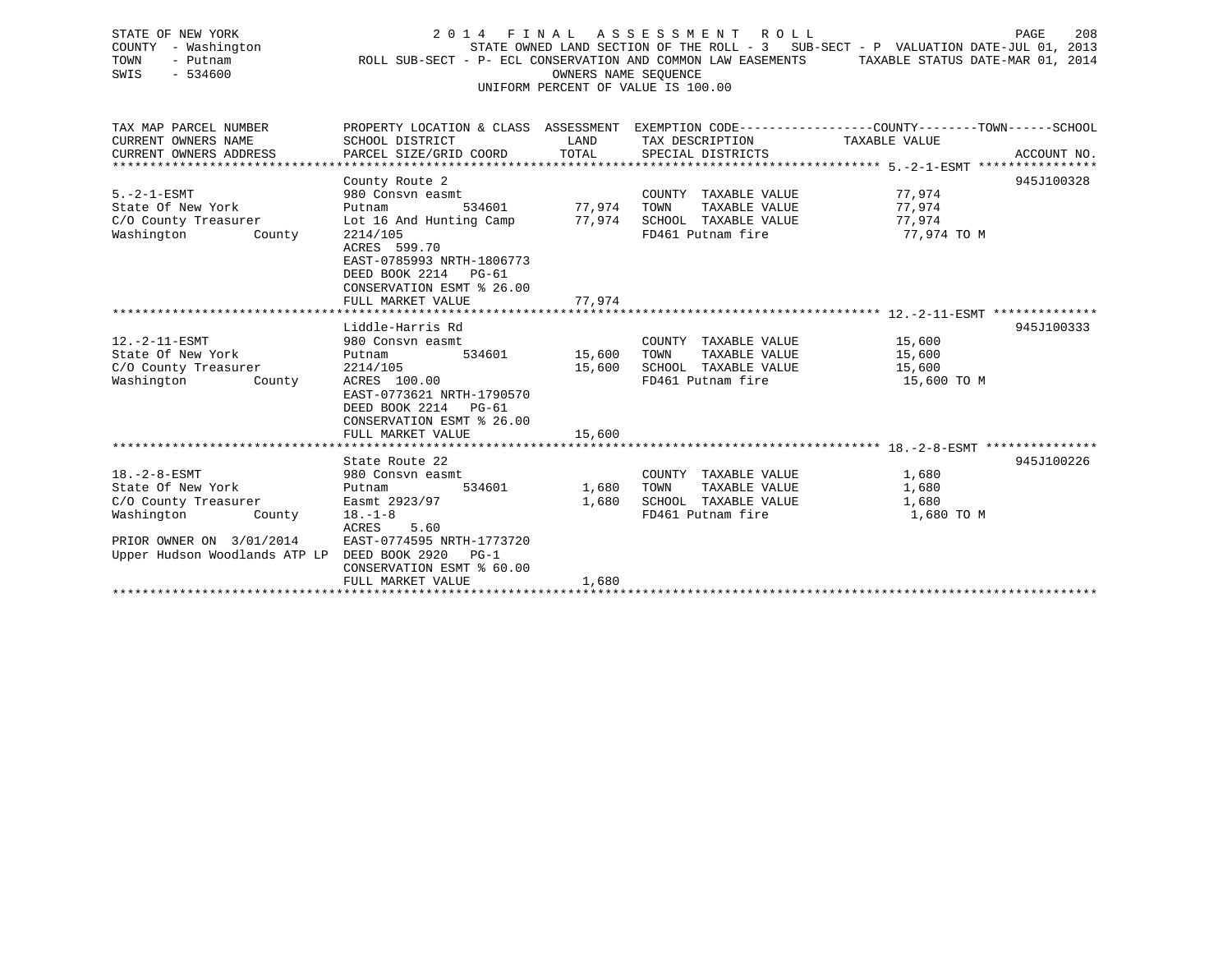STATE OF NEW YORK 2014 FINAL ASSESSMENT ROLL PAGE 209 COUNTY - Washington STATE OWNED LAND SECTION OF THE ROLL - 3 SUB-SECT - P VALUATION DATE-JUL 01, 2013 TOWN - Putnam ROLL SUB-SECT - P- ECL CONSERVATION AND COMMON LAW EASEMENTS TAXABLE STATUS DATE-MAR 01, 2014 SWIS - 534600 RPS150/V04/L015 CURRENT DATE 6/16/2014

#### UNIFORM PERCENT OF VALUE IS 100.00 ROLL SUB SECTION-P-TOTALS

#### \*\*\* S P E C I A L D I S T R I C T S U M M A R Y \*\*\*

| CODE DISTRICT NAME PARCELS | TOTAL<br>EXTENSION<br>TYPE. | EXTENSION<br>VALUE | AD VALOREM<br>VALUE | <b>EXEMPT</b><br>AMOUNT | TAXARI.E<br><b>VALUE</b> |
|----------------------------|-----------------------------|--------------------|---------------------|-------------------------|--------------------------|
| FD461 Putnam fire          | 3 TOTAL M                   |                    | 95,254              |                         | 95,254                   |

#### \*\*\* S C H O O L D I S T R I C T S U M M A R Y \*\*\*

| CODE   | DISTRICT NAME | TOTAL<br>PARCELS | ASSESSED<br>LAND | ASSESSED<br>TOTAL | EXEMPT<br>AMOUNT | TOTAL<br>TAXABLE | <b>STAR</b><br>AMOUNT | STAR<br>TAXABLE |
|--------|---------------|------------------|------------------|-------------------|------------------|------------------|-----------------------|-----------------|
| 534601 | Putnam        |                  | 95,254           | 95,254            |                  | 95,254           |                       | 95,254          |
|        | SUB-TOTAL     |                  | 95,254           | 95,254            |                  | 95,254           |                       | 95,254          |
|        | TOTAL         |                  | 95,254           | 95,254            |                  | 95,254           |                       | 95,254          |

### \*\*\* S Y S T E M C O D E S S U M M A R Y \*\*\*

#### NO SYSTEM EXEMPTIONS AT THIS LEVEL

#### \*\*\* E X E M P T I O N S U M M A R Y \*\*\*

### NO EXEMPTIONS AT THIS LEVEL

| ROLL |                  | TOTAL   | ASSESSED | ASSESSED | TAXABLE      | TAXABLE | TAXABLE      | <b>STAR</b> |
|------|------------------|---------|----------|----------|--------------|---------|--------------|-------------|
| SEC  | DESCRIPTION      | PARCELS | LAND     | TOTAL    | COUNTY       | TOWN    | SCHOOL       | TAXABLE     |
|      | STATE OWNED LAND |         | 95,254   | 5,254    | 95,254<br>QE | 95,254  | 95.254<br>QE | 95,254      |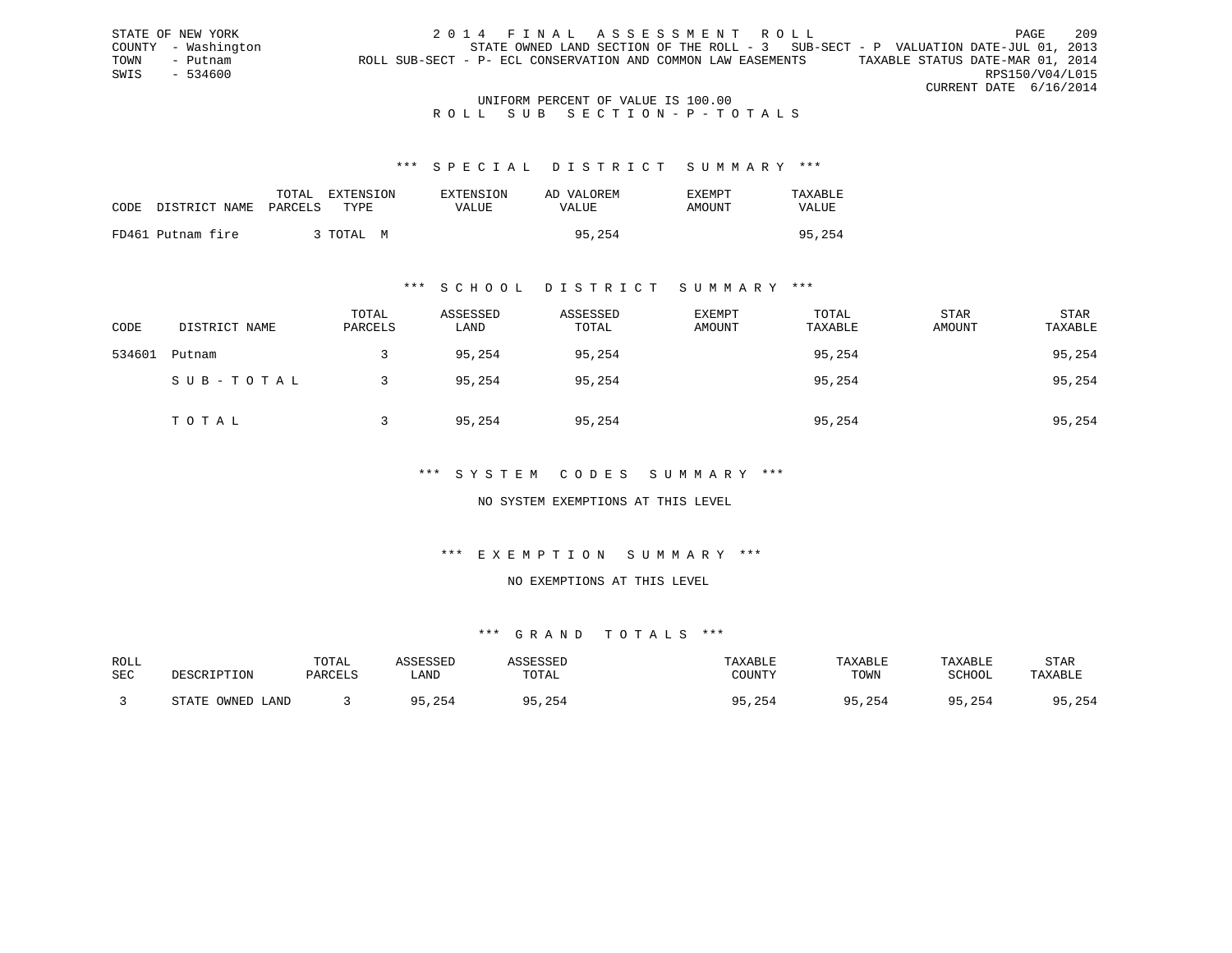| STATE OF NEW YORK   | 2014 FINAL ASSESSMENT ROLL               | 210<br>PAGE                      |
|---------------------|------------------------------------------|----------------------------------|
| COUNTY - Washington | STATE OWNED LAND SECTION OF THE ROLL - 3 | VALUATION DATE-JUL 01, 2013      |
| TOWN<br>– Putnam    |                                          | TAXABLE STATUS DATE-MAR 01, 2014 |
| SWIS<br>- 534600    |                                          | RPS150/V04/L015                  |
|                     | UNIFORM PERCENT OF VALUE IS 100.00       | CURRENT DATE 6/16/2014           |
|                     |                                          |                                  |

#### R O L L S E C T I O N T O T A L S

#### \*\*\* S P E C I A L D I S T R I C T S U M M A R Y \*\*\*

|                            | TOTAL | EXTENSION  | EXTENSION    | AD VALOREM | EXEMPT | TAXABLE      |
|----------------------------|-------|------------|--------------|------------|--------|--------------|
| CODE DISTRICT NAME PARCELS |       | TYPE       | <b>VALUE</b> | VALUE      | AMOUNT | <b>VALUE</b> |
| FD461 Putnam fire          |       | 11 TOTAL M |              | 16197,754  |        | 16197.754    |

#### \*\*\* S C H O O L D I S T R I C T S U M M A R Y \*\*\*

| CODE   | DISTRICT NAME | TOTAL<br>PARCELS | ASSESSED<br>LAND | ASSESSED<br>TOTAL | EXEMPT<br>AMOUNT | TOTAL<br>TAXABLE | <b>STAR</b><br>AMOUNT | STAR<br>TAXABLE |
|--------|---------------|------------------|------------------|-------------------|------------------|------------------|-----------------------|-----------------|
| 534601 | Putnam        | 12               | 16197.754        | 16197,754         |                  | 16197,754        |                       | 16197,754       |
|        | SUB-TOTAL     | 12               | 16197.754        | 16197.754         |                  | 16197,754        |                       | 16197,754       |
|        | TOTAL         | 12               | 16197,754        | 16197,754         |                  | 16197,754        |                       | 16197,754       |

### \*\*\* S Y S T E M C O D E S S U M M A R Y \*\*\*

#### NO SYSTEM EXEMPTIONS AT THIS LEVEL

#### \*\*\* E X E M P T I O N S U M M A R Y \*\*\*

#### NO EXEMPTIONS AT THIS LEVEL

| ROLL |                  | TOTAL   | ASSESSED  | ASSESSED  | TAXABLE   | TAXABLE   | TAXABLE   | STAR      |
|------|------------------|---------|-----------|-----------|-----------|-----------|-----------|-----------|
| SEC  | DESCRIPTION      | PARCELS | LAND      | TOTAL     | COUNTY    | TOWN      | SCHOOL    | TAXABLE   |
|      | STATE OWNED LAND |         | 16197.754 | 16197,754 | 16197,754 | 16197,754 | 16197,754 | 16197,754 |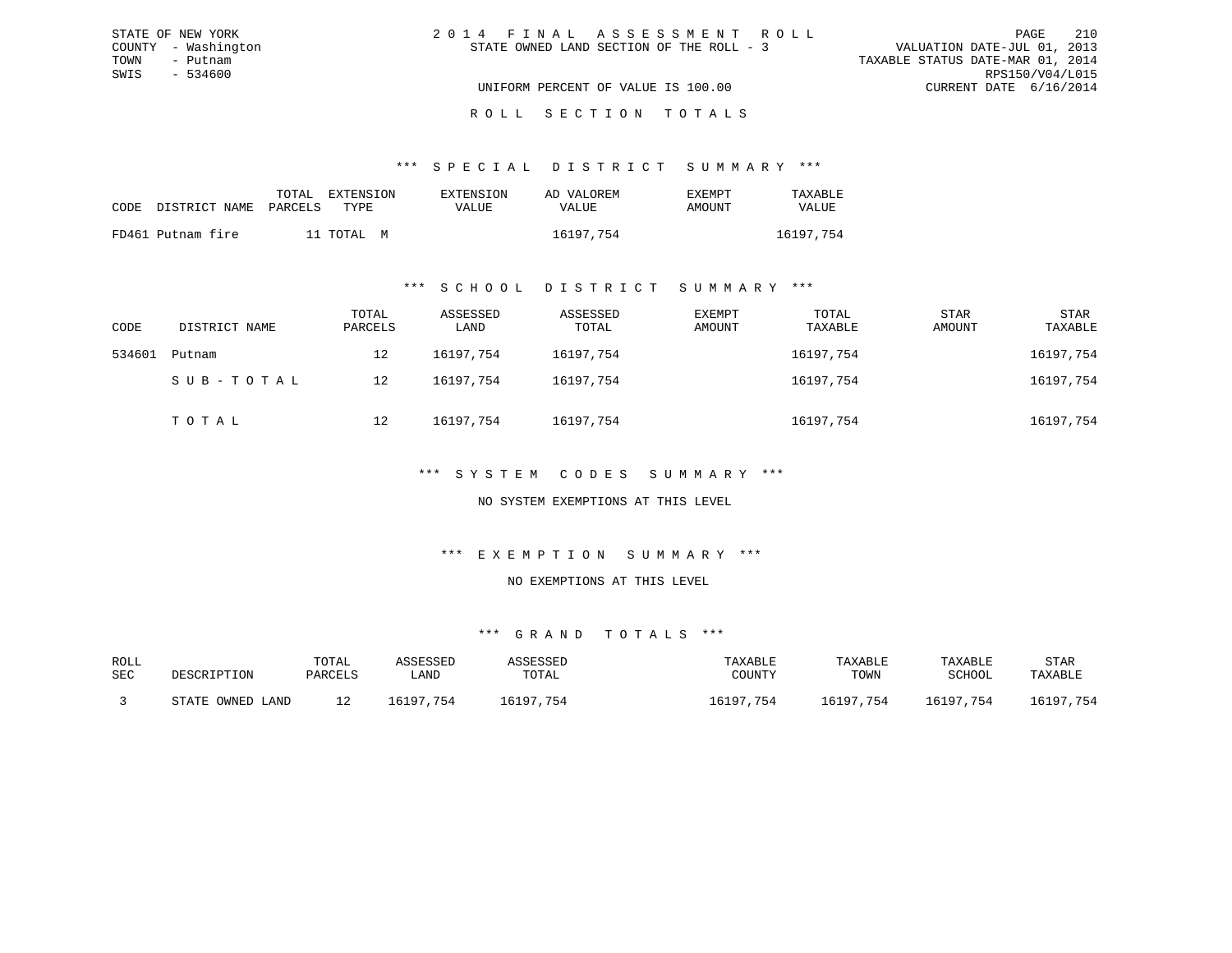# STATE OF NEW YORK 2 0 1 4 F I N A L A S S E S S M E N T R O L L PAGE 211 COUNTY - Washington SPECIAL FRANCHISE SECTION OF THE ROLL - 5 VALUATION DATE-JUL 01, 2013 TOWN - Putnam OWNERS NAME SEQUENCE TAXABLE STATUS DATE-MAR 01, 2014 SWIS - 534600 UNIFORM PERCENT OF VALUE IS 100.00

| TAX MAP PARCEL NUMBER    | PROPERTY LOCATION & CLASS ASSESSMENT           |        |                |        |                           | EXEMPTION CODE-----------------COUNTY-------TOWN------SCHOOL |             |
|--------------------------|------------------------------------------------|--------|----------------|--------|---------------------------|--------------------------------------------------------------|-------------|
| CURRENT OWNERS NAME      | SCHOOL DISTRICT                                |        | LAND           |        | TAX DESCRIPTION           | TAXABLE VALUE                                                |             |
| CURRENT OWNERS ADDRESS   | PARCEL SIZE/GRID COORD TOTAL SPECIAL DISTRICTS |        |                |        |                           |                                                              | ACCOUNT NO. |
|                          |                                                |        |                |        |                           |                                                              |             |
|                          | Special Franchise Town                         |        |                |        |                           |                                                              | 9450300758  |
| $500. -15 - 2$           | 861 Elec & gas                                 |        |                | COUNTY | TAXABLE VALUE             | 1409,632                                                     |             |
| National Grid            | Putnam                                         | 534601 | $\Omega$       | TOWN   | TAXABLE VALUE             | 1409,632                                                     |             |
| Real Estate Tax Dept -B2 |                                                |        | 1409,632       |        | SCHOOL TAXABLE VALUE      | 1409,632                                                     |             |
| 300 Erie Boulevard West  | FULL MARKET VALUE                              |        | 1409,632       |        | FD461 Putnam fire         | 1409,632 TO M                                                |             |
| Syracuse, NY 13202       |                                                |        |                |        |                           |                                                              |             |
|                          |                                                |        |                |        |                           |                                                              |             |
|                          | Special Franchise                              |        |                |        |                           |                                                              | 9450301023  |
| $500.-52-1$              | 869 Television                                 |        |                | COUNTY | TAXABLE VALUE             | 4,477                                                        |             |
| TW Telecom - Glens Falls | Putnam                                         | 534601 | $\overline{0}$ | TOWN   | TAXABLE VALUE             | 4,477                                                        |             |
| Tax Dept                 |                                                |        | 4,477          |        | SCHOOL TAXABLE VALUE      | 4,477                                                        |             |
| PO Box 7467              | FULL MARKET VALUE                              |        | 4,477          |        | FD461 Putnam fire         | 4,477 TO M                                                   |             |
| Charlotte, NC 28241-7467 |                                                |        |                |        |                           |                                                              |             |
|                          |                                                |        |                |        |                           |                                                              |             |
|                          | Special Franchise Town                         |        |                |        |                           |                                                              | 9450300757  |
| $500.-60-6$              | 866 Telephone                                  |        |                | COUNTY | TAXABLE VALUE             | 206,026                                                      |             |
| Verizon New York Inc     | Putnam                                         | 534601 | 0              | TOWN   | TAXABLE VALUE             | 206,026                                                      |             |
| Property Tax Department  |                                                |        | 206,026        | SCHOOL | TAXABLE VALUE             | 206,026                                                      |             |
| PO Box 2749              | FULL MARKET VALUE                              |        |                |        | 206,026 FD461 Putnam fire | 206,026 TO M                                                 |             |
| Addison, TX 75001        |                                                |        |                |        |                           |                                                              |             |
|                          |                                                |        |                |        |                           |                                                              |             |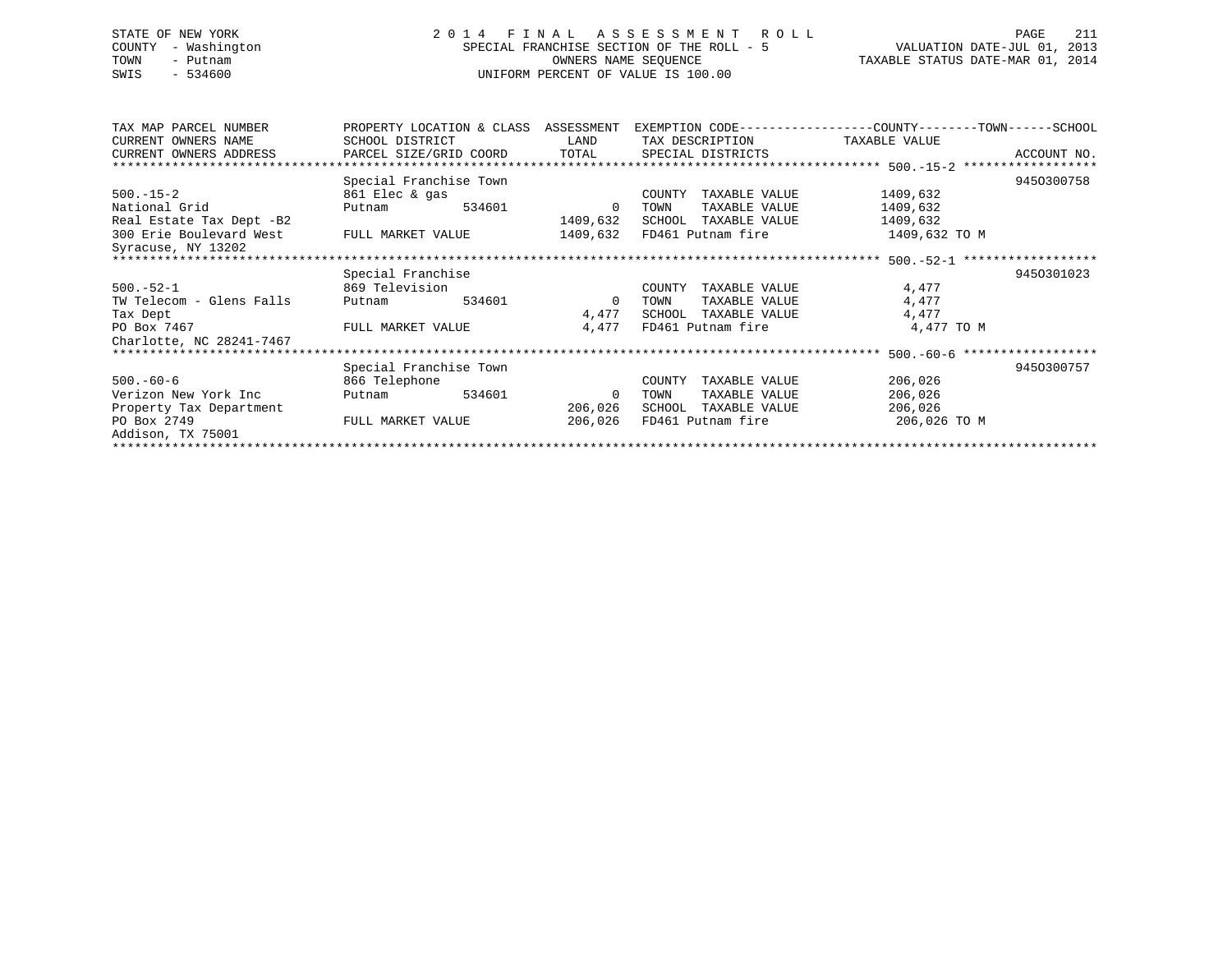| 2014 FINAL ASSESSMENT ROLL                | PAGE                             | 212 |
|-------------------------------------------|----------------------------------|-----|
| SPECIAL FRANCHISE SECTION OF THE ROLL - 5 | VALUATION DATE-JUL 01, 2013      |     |
|                                           | TAXABLE STATUS DATE-MAR 01, 2014 |     |
|                                           | RPS150/V04/L015                  |     |
| UNIFORM PERCENT OF VALUE IS 100.00        | CURRENT DATE 6/16/2014           |     |

ROLL SUB SECTION - - TOTALS

\*\*\* S P E C I A L D I S T R I C T S U M M A R Y \*\*\*

|                            | TOTAL | EXTENSION | EXTENSION | AD VALOREM | <b>EXEMPT</b> | TAXABLE  |
|----------------------------|-------|-----------|-----------|------------|---------------|----------|
| CODE DISTRICT NAME PARCELS |       | TYPE.     | VALUE     | VALUE      | AMOUNT        | VALUE    |
| FD461 Putnam fire          |       | , TOTAL M |           | 1620, 135  |               | 1620,135 |

STATE OF NEW YORK COUNTY - Washington TOWN - Putnam SWIS - 534600

#### \*\*\* S C H O O L D I S T R I C T S U M M A R Y \*\*\*

| CODE   | DISTRICT NAME | TOTAL<br>PARCELS | ASSESSED<br>LAND | ASSESSED<br>TOTAL | EXEMPT<br>AMOUNT | TOTAL<br>TAXABLE | STAR<br>AMOUNT | STAR<br>TAXABLE |
|--------|---------------|------------------|------------------|-------------------|------------------|------------------|----------------|-----------------|
| 534601 | Putnam        |                  |                  | 1620,135          |                  | 1620,135         |                | 1620,135        |
|        | SUB-TOTAL     |                  |                  | 1620,135          |                  | 1620,135         |                | 1620,135        |
|        | TOTAL         |                  |                  | 1620,135          |                  | 1620,135         |                | 1620,135        |

### \*\*\* S Y S T E M C O D E S S U M M A R Y \*\*\*

NO SYSTEM EXEMPTIONS AT THIS LEVEL

#### \*\*\* E X E M P T I O N S U M M A R Y \*\*\*

NO EXEMPTIONS AT THIS LEVEL

| ROLL |                   | TOTAL   | ASSESSED | ASSESSED | TAXABLE  | TAXABLE  | TAXABLE  | STAR     |
|------|-------------------|---------|----------|----------|----------|----------|----------|----------|
| SEC  | DESCRIPTION       | PARCELS | LAND     | TOTAL    | COUNTY   | TOWN     | SCHOOL   | TAXABLE  |
|      | SPECIAL FRANCHISE |         |          | .620,135 | 1620,135 | 1620,135 | 1620,135 | .620,135 |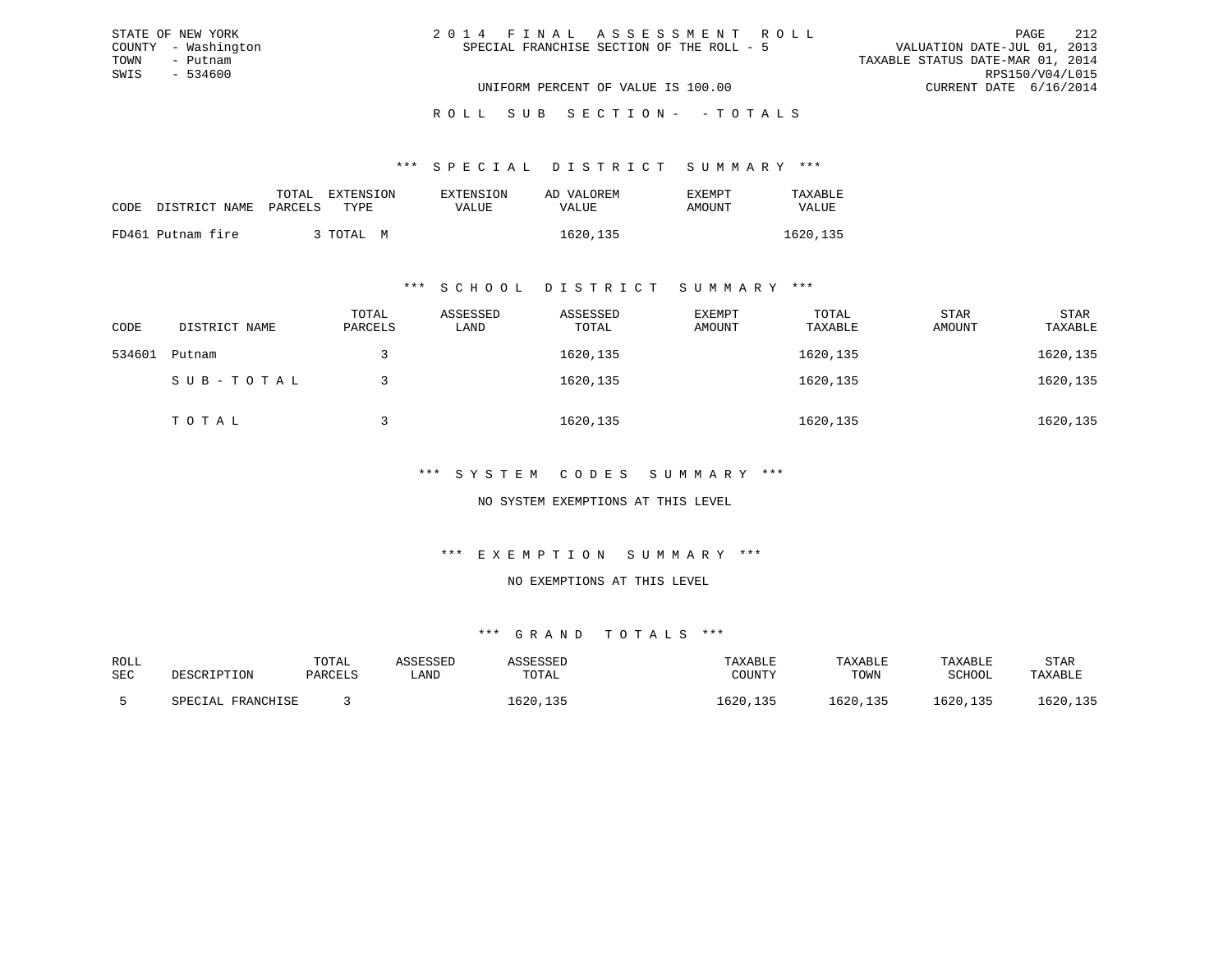|      | STATE OF NEW YORK   | 2014 FINAL ASSESSMENT ROLL                |                                  | PAGE            | 213 |
|------|---------------------|-------------------------------------------|----------------------------------|-----------------|-----|
|      | COUNTY - Washington | SPECIAL FRANCHISE SECTION OF THE ROLL - 5 | VALUATION DATE-JUL 01, 2013      |                 |     |
| TOWN | - Putnam            |                                           | TAXABLE STATUS DATE-MAR 01, 2014 |                 |     |
| SWIS | - 534600            | UNIFORM PERCENT OF VALUE IS 100.00        |                                  | RPS150/V04/L015 |     |
|      |                     |                                           | CURRENT DATE 6/16/2014           |                 |     |
|      |                     |                                           |                                  |                 |     |

### ROLL SECTION TOTALS

#### \*\*\* S P E C I A L D I S T R I C T S U M M A R Y \*\*\*

| CODE DISTRICT NAME PARCELS | TOTAL | EXTENSION<br>TYPR. | <b>EXTENSION</b><br>VALUE | AD VALOREM<br>VALUE | EXEMPT<br>AMOUNT | TAXABLE<br>VALUE |
|----------------------------|-------|--------------------|---------------------------|---------------------|------------------|------------------|
|                            |       |                    |                           |                     |                  |                  |
| FD461 Putnam fire          |       | 3 TOTAL M          |                           | 1620,135            |                  | 1620,135         |

#### \*\*\* S C H O O L D I S T R I C T S U M M A R Y \*\*\*

| CODE   | DISTRICT NAME | TOTAL<br>PARCELS | ASSESSED<br>LAND | ASSESSED<br>TOTAL | EXEMPT<br>AMOUNT | TOTAL<br>TAXABLE | STAR<br>AMOUNT | STAR<br>TAXABLE |
|--------|---------------|------------------|------------------|-------------------|------------------|------------------|----------------|-----------------|
| 534601 | Putnam        |                  |                  | 1620,135          |                  | 1620,135         |                | 1620,135        |
|        | SUB-TOTAL     |                  |                  | 1620,135          |                  | 1620,135         |                | 1620,135        |
|        | TOTAL         |                  |                  | 1620,135          |                  | 1620,135         |                | 1620,135        |

#### \*\*\* S Y S T E M C O D E S S U M M A R Y \*\*\*

#### NO SYSTEM EXEMPTIONS AT THIS LEVEL

#### \*\*\* E X E M P T I O N S U M M A R Y \*\*\*

#### NO EXEMPTIONS AT THIS LEVEL

| ROLL |                   | TOTAL   | ASSESSED | ASSESSED | TAXABLE  | TAXABLE  | TAXABLE  | STAR     |
|------|-------------------|---------|----------|----------|----------|----------|----------|----------|
| SEC  | DESCRIPTION       | PARCELS | LAND     | TOTAL    | COUNTY   | TOWN     | SCHOOL   | TAXABLE  |
|      | SPECIAL FRANCHISE |         |          | .620,135 | 1620,135 | 1620,135 | 1620,135 | .620,135 |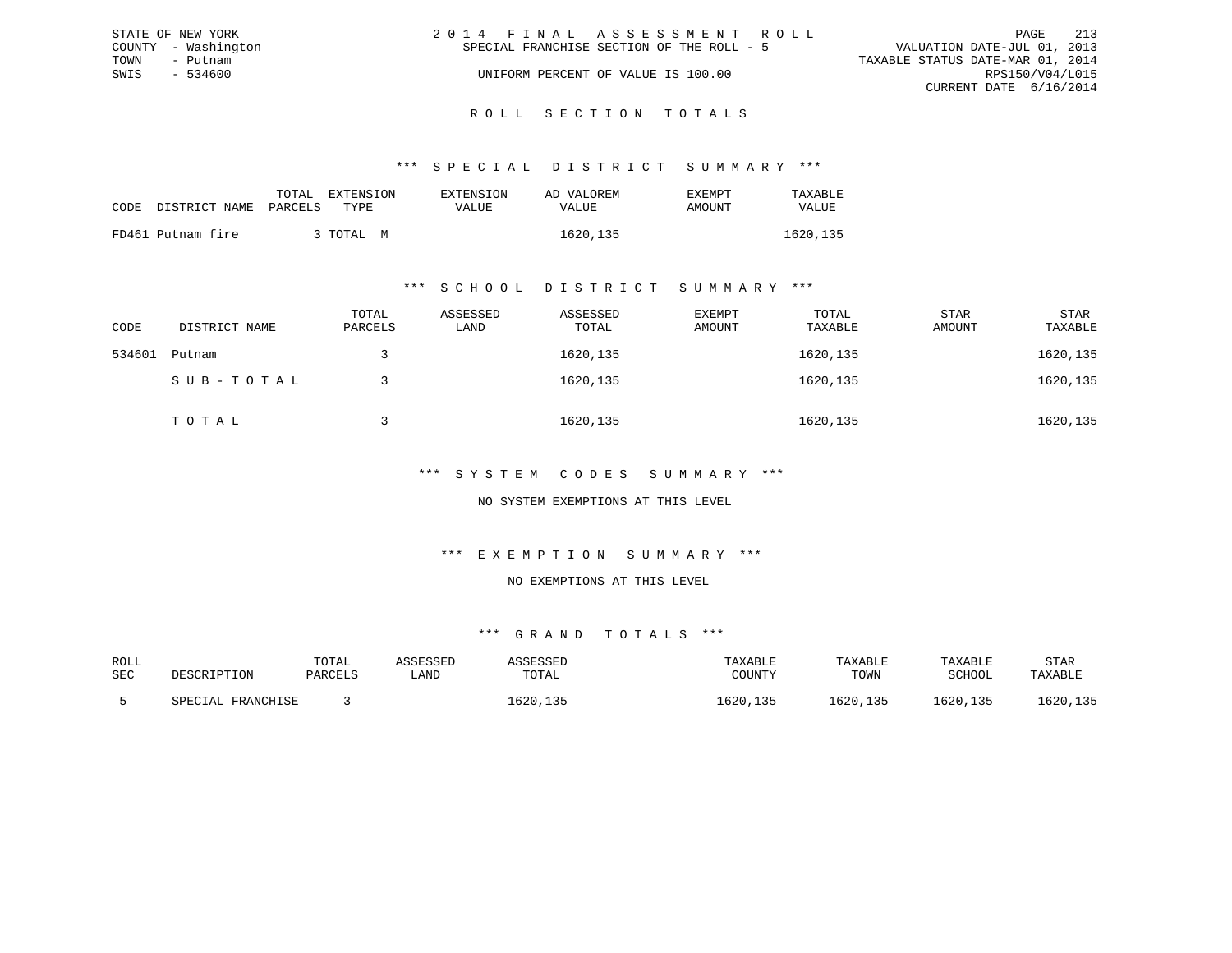# STATE OF NEW YORK 2 0 1 4 F I N A L A S S E S S M E N T R O L L PAGE 214 COUNTY - Washington UTILITY & R.R. SECTION OF THE ROLL - 6 VALUATION DATE-JUL 01, 2013 TOWN - Putnam OWNERS NAME SEQUENCE TAXABLE STATUS DATE-MAR 01, 2014 SWIS - 534600 UNIFORM PERCENT OF VALUE IS 100.00

TAX MAP PARCEL NUMBER PROPERTY LOCATION & CLASS ASSESSMENT EXEMPTION CODE------------------COUNTY--------TOWN------SCHOOL CURRENT OWNERS NAME SCHOOL DISTRICT LAND TAX DESCRIPTION TAXABLE VALUECURRENT OWNERS ADDRESS PARCEL SIZE/GRID COORD TOTAL SPECIAL DISTRICTS ACCOUNT NO. \*\*\*\*\*\*\*\*\*\*\*\*\*\*\*\*\*\*\*\*\*\*\*\*\*\*\*\*\*\*\*\*\*\*\*\*\*\*\*\*\*\*\*\*\*\*\*\*\*\*\*\*\*\*\*\*\*\*\*\*\*\*\*\*\*\*\*\*\*\*\*\*\*\*\*\*\*\*\*\*\*\*\*\*\*\*\*\*\*\*\*\*\*\*\*\*\*\*\*\*\*\*\* 9.-1-23 \*\*\*\*\*\*\*\*\*\*\*\*\*\*\*\*\*\*\*\*State Route 22 /off 945N200755 9.-1-23 874 Elec-hydro COUNTY TAXABLE VALUE 114,400 National Grid Putnam 534601 114,400 TOWN TAXABLE VALUE 114,400 Real Estate Tax Dept -B2 Util Vacant Trans Land 114,400 SCHOOL TAXABLE VALUE 114,400 300 Erie Boulevard West ACRES 95.30 FD461 Putnam fire 114,400 TO M Syracuse, NY 13202 EAST-0782820 NRTH-1793903 FULL MARKET VALUE 114,400 \*\*\*\*\*\*\*\*\*\*\*\*\*\*\*\*\*\*\*\*\*\*\*\*\*\*\*\*\*\*\*\*\*\*\*\*\*\*\*\*\*\*\*\*\*\*\*\*\*\*\*\*\*\*\*\*\*\*\*\*\*\*\*\*\*\*\*\*\*\*\*\*\*\*\*\*\*\*\*\*\*\*\*\*\*\*\*\*\*\*\*\*\*\*\*\*\*\*\*\*\*\*\* 646.-9999-132.350-1108 \*\*\*\*\*912072 Elec Transmission646.-9999-132.350-1108 882 Elec Trans Imp COUNTY TAXABLE VALUE 1025,938 National Grid Putnam 534601 0 TOWN TAXABLE VALUE 1025,938 Real Estate Tax Dept Ticonderoga-Whitehall #3 1025,938 SCHOOL TAXABLE VALUE 1025,938 300 Erie Blvd West FULL MARKET VALUE 1025,938 FD461 Putnam fire 1025,938 TO M Syracuse, NY 13202 \*\*\*\*\*\*\*\*\*\*\*\*\*\*\*\*\*\*\*\*\*\*\*\*\*\*\*\*\*\*\*\*\*\*\*\*\*\*\*\*\*\*\*\*\*\*\*\*\*\*\*\*\*\*\*\*\*\*\*\*\*\*\*\*\*\*\*\*\*\*\*\*\*\*\*\*\*\*\*\*\*\*\*\*\*\*\*\*\*\*\*\*\*\*\*\*\*\*\*\*\*\*\* 646.-9999-132.350-1888 \*\*\*\*\*888888 Outside Plant 945N200756646.-9999-132.350-1888 882 Elec Trans Imp COUNTY TAXABLE VALUE 708,234 National Grid Putnam 534601 0 TOWN TAXABLE VALUE 708,234 Real Estate Tax Dept-B2 Poles Wires Cables 708,234 SCHOOL TAXABLE VALUE 708,234 300 Erie Boulevard West FULL MARKET VALUE 708,234 FD461 Putnam fire 708,234 TO M Syracuse, NY 13202 \*\*\*\*\*\*\*\*\*\*\*\*\*\*\*\*\*\*\*\*\*\*\*\*\*\*\*\*\*\*\*\*\*\*\*\*\*\*\*\*\*\*\*\*\*\*\*\*\*\*\*\*\*\*\*\*\*\*\*\*\*\*\*\*\*\*\*\*\*\*\*\*\*\*\*\*\*\*\*\*\*\*\*\*\*\*\*\*\*\*\*\*\*\*\*\*\*\*\*\*\*\*\* 13.-1-5 \*\*\*\*\*\*\*\*\*\*\*\*\*\*\*\*\*\*\*\*39 County Route 2 945N200750 13.-1-5 831 Tele Comm COUNTY TAXABLE VALUE 92,600 Verizon New York Inc Putnam 534601 17,600 TOWN TAXABLE VALUE 92,600 Property Tax Department 080076 92,600 SCHOOL TAXABLE VALUE 92,600 Poperty Tax Department Putnam 2000/06 Putnam 2014<br>Property Tax Department 1980076 92,600 SCHOOL TAXABLE VALUE 92,600<br>Po Box 2749 92,600 TO M Addison, TX 75001 FRNT 100.00 DPTH 155.00 EAST-0782924 NRTH-1790973 DEED BOOK 361 PG-373FULL MARKET VALUE 92,600 \*\*\*\*\*\*\*\*\*\*\*\*\*\*\*\*\*\*\*\*\*\*\*\*\*\*\*\*\*\*\*\*\*\*\*\*\*\*\*\*\*\*\*\*\*\*\*\*\*\*\*\*\*\*\*\*\*\*\*\*\*\*\*\*\*\*\*\*\*\*\*\*\*\*\*\*\*\*\*\*\*\*\*\*\*\*\*\*\*\*\*\*\*\*\*\*\*\*\*\*\*\*\* 646.-9999-631.900-1888 \*\*\*\*\*945N200754 888888 Outside Plant 646.-9999-631.900-1888 836 Telecom. eq. COUNTY TAXABLE VALUE 73,087 Verizon New York Inc Putnam 534601 0 TOWN TAXABLE VALUE 73,087 Property Tax Department Poles/wires/cables 73,087 SCHOOL TAXABLE VALUE 73,087<br>Property Tax Department Poles/wires/cables 73,087 SCHOOL TAXABLE VALUE 73,087 PO Box 2749 FULL MARKET VALUE 73,087 FD461 Putnam fire 73,087 TO M Addison, NY 75001

\*\*\*\*\*\*\*\*\*\*\*\*\*\*\*\*\*\*\*\*\*\*\*\*\*\*\*\*\*\*\*\*\*\*\*\*\*\*\*\*\*\*\*\*\*\*\*\*\*\*\*\*\*\*\*\*\*\*\*\*\*\*\*\*\*\*\*\*\*\*\*\*\*\*\*\*\*\*\*\*\*\*\*\*\*\*\*\*\*\*\*\*\*\*\*\*\*\*\*\*\*\*\*\*\*\*\*\*\*\*\*\*\*\*\*\*\*\*\*\*\*\*\*\*\*\*\*\*\*\*\*\*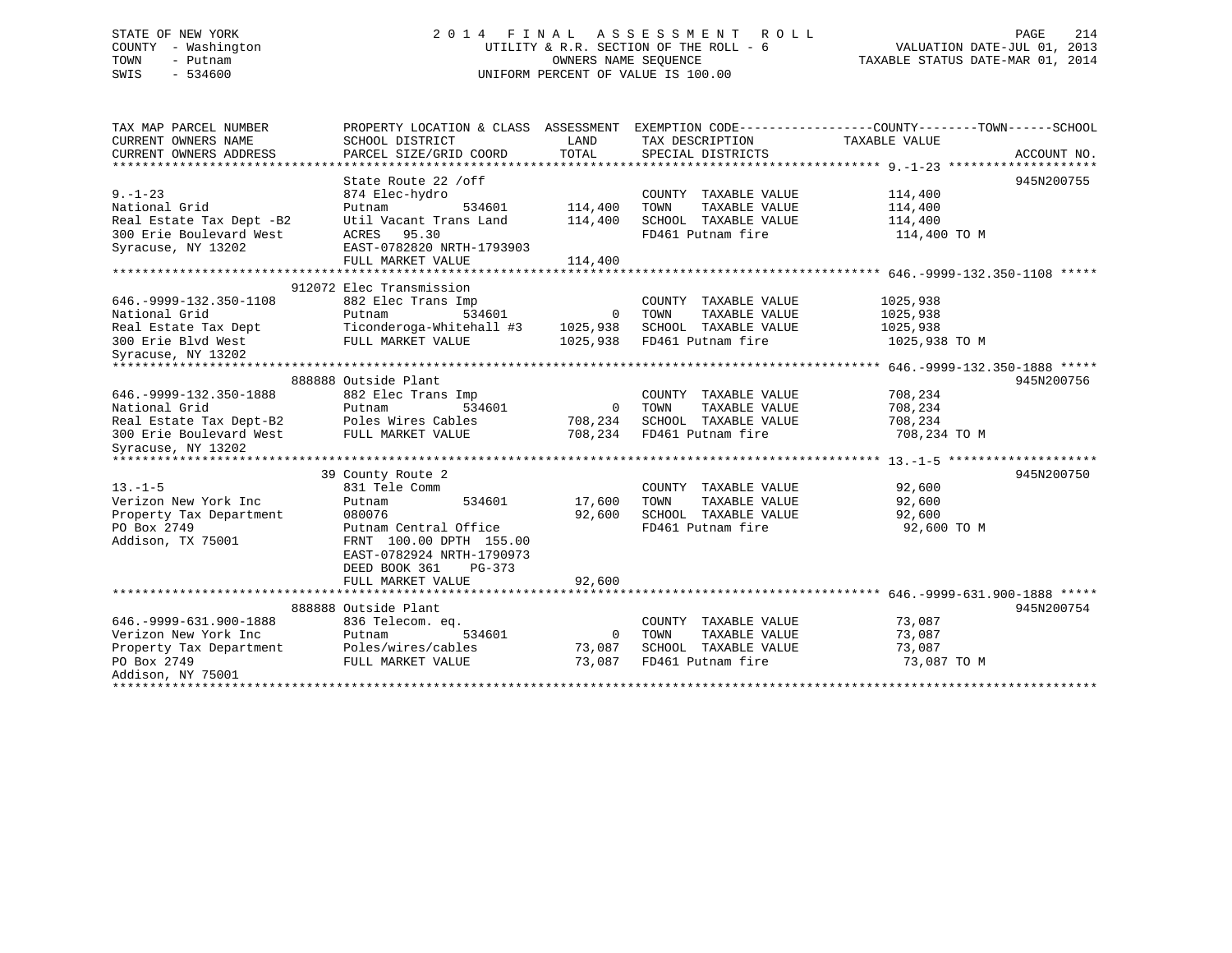| 2014 FINAL ASSESSMENT ROLL             | PAGE                             | 215             |
|----------------------------------------|----------------------------------|-----------------|
| UTILITY & R.R. SECTION OF THE ROLL - 6 | VALUATION DATE-JUL 01, 2013      |                 |
|                                        | TAXABLE STATUS DATE-MAR 01, 2014 |                 |
|                                        |                                  | RPS150/V04/L015 |
| UNIFORM PERCENT OF VALUE IS 100.00     | CURRENT DATE 6/16/2014           |                 |

\*\*\* S P E C I A L D I S T R I C T S U M M A R Y \*\*\*

|      |                   | TOTAL   | EXTENSION | EXTENSION | AD VALOREM | EXEMPT | TAXABLE  |
|------|-------------------|---------|-----------|-----------|------------|--------|----------|
| CODE | DISTRICT NAME     | PARCELS | TYPE      | VALUE     | VALUE      | AMOUNT | VALUE    |
|      | FD461 Putnam fire |         | 5 TOTAL M |           | 2014,259   |        | 2014,259 |

STATE OF NEW YORK COUNTY - Washington TOWN - Putnam SWIS - 534600

#### \*\*\* S C H O O L D I S T R I C T S U M M A R Y \*\*\*

| CODE   | DISTRICT NAME | TOTAL<br>PARCELS | ASSESSED<br>LAND | ASSESSED<br>TOTAL | EXEMPT<br>AMOUNT | TOTAL<br>TAXABLE | <b>STAR</b><br>AMOUNT | STAR<br>TAXABLE |
|--------|---------------|------------------|------------------|-------------------|------------------|------------------|-----------------------|-----------------|
| 534601 | Putnam        |                  | 132,000          | 2014,259          |                  | 2014,259         |                       | 2014,259        |
|        | SUB-TOTAL     | .5               | 132,000          | 2014,259          |                  | 2014,259         |                       | 2014,259        |
|        | TOTAL         |                  | 132,000          | 2014,259          |                  | 2014,259         |                       | 2014,259        |

### \*\*\* S Y S T E M C O D E S S U M M A R Y \*\*\*

NO SYSTEM EXEMPTIONS AT THIS LEVEL

#### \*\*\* E X E M P T I O N S U M M A R Y \*\*\*

NO EXEMPTIONS AT THIS LEVEL

| ROLL |                  | TOTAL   | ASSESSED | ASSESSED | TAXABLE  | TAXABLE  | TAXABLE  | STAR     |
|------|------------------|---------|----------|----------|----------|----------|----------|----------|
| SEC  | DESCRIPTION      | PARCELS | LAND     | TOTAL    | COUNTY   | TOWN     | SCHOOL   | TAXABLE  |
|      | UTILITIES & N.C. |         | 132,000  | 2014,259 | 2014,259 | 2014,259 | 2014,259 | 2014,259 |
|      |                  |         |          |          |          |          |          |          |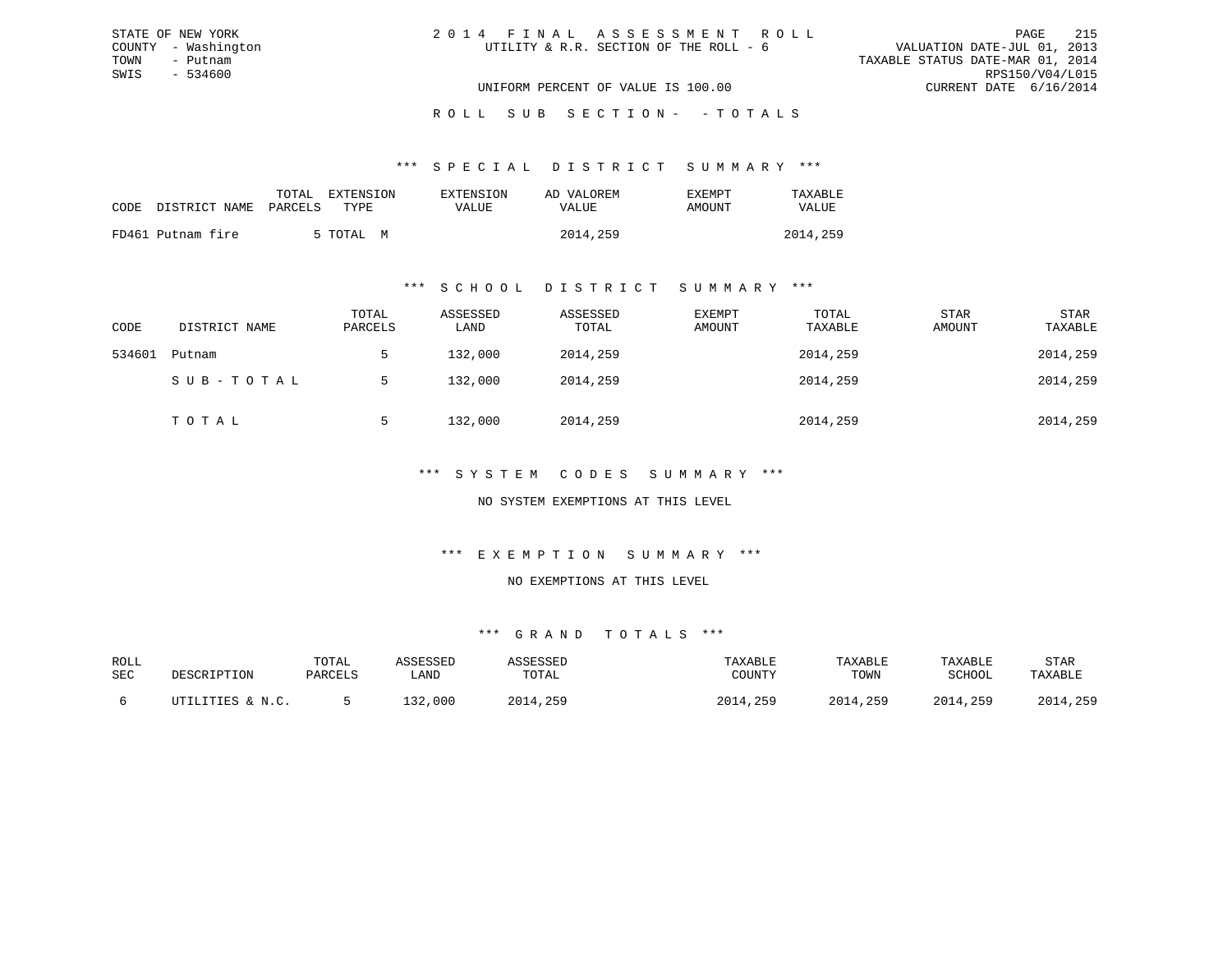|      | STATE OF NEW YORK   | 2014 FINAL ASSESSMENT ROLL                                            | PAGE                   | 216 |
|------|---------------------|-----------------------------------------------------------------------|------------------------|-----|
|      | COUNTY - Washington | VALUATION DATE-JUL 01, 2013<br>UTILITY & R.R. SECTION OF THE ROLL - 6 |                        |     |
| TOWN | – Putnam            | TAXABLE STATUS DATE-MAR 01, 2014                                      |                        |     |
| SWIS | - 534600            | UNIFORM PERCENT OF VALUE IS 100.00                                    | RPS150/V04/L015        |     |
|      |                     |                                                                       | CURRENT DATE 6/16/2014 |     |
|      |                     |                                                                       |                        |     |

### ROLL SECTION TOTALS

#### \*\*\* S P E C I A L D I S T R I C T S U M M A R Y \*\*\*

| CODE DISTRICT NAME PARCELS | EXTENSION<br>TOTAL<br>TYPE. | EXTENSION<br>VALUE | AD VALOREM<br>VALUE | EXEMPT<br>AMOUNT | TAXABLE<br><b>VALUE</b> |
|----------------------------|-----------------------------|--------------------|---------------------|------------------|-------------------------|
| FD461 Putnam fire          | 5 TOTAL<br>M                |                    | 2014,259            |                  | 2014,259                |

#### \*\*\* S C H O O L D I S T R I C T S U M M A R Y \*\*\*

| CODE   | DISTRICT NAME | TOTAL<br>PARCELS | ASSESSED<br>LAND | ASSESSED<br>TOTAL | EXEMPT<br>AMOUNT | TOTAL<br>TAXABLE | <b>STAR</b><br>AMOUNT | <b>STAR</b><br>TAXABLE |
|--------|---------------|------------------|------------------|-------------------|------------------|------------------|-----------------------|------------------------|
| 534601 | Putnam        |                  | 132,000          | 2014,259          |                  | 2014,259         |                       | 2014,259               |
|        | SUB-TOTAL     |                  | 132,000          | 2014,259          |                  | 2014,259         |                       | 2014,259               |
|        | TOTAL         |                  | 132,000          | 2014,259          |                  | 2014,259         |                       | 2014,259               |

#### \*\*\* S Y S T E M C O D E S S U M M A R Y \*\*\*

#### NO SYSTEM EXEMPTIONS AT THIS LEVEL

#### \*\*\* E X E M P T I O N S U M M A R Y \*\*\*

#### NO EXEMPTIONS AT THIS LEVEL

| ROLL |                  | TOTAL   | ASSESSED | ASSESSED | TAXABLE  | TAXABLE  | TAXABLE  | STAR     |
|------|------------------|---------|----------|----------|----------|----------|----------|----------|
| SEC  | DESCRIPTION      | PARCELS | LAND     | TOTAL    | COUNTY   | TOWN     | SCHOOL   | TAXABLE  |
|      | UTILITIES & N.C. |         | 132,000  | 2014,259 | 2014,259 | 2014,259 | 2014,259 | 2014,259 |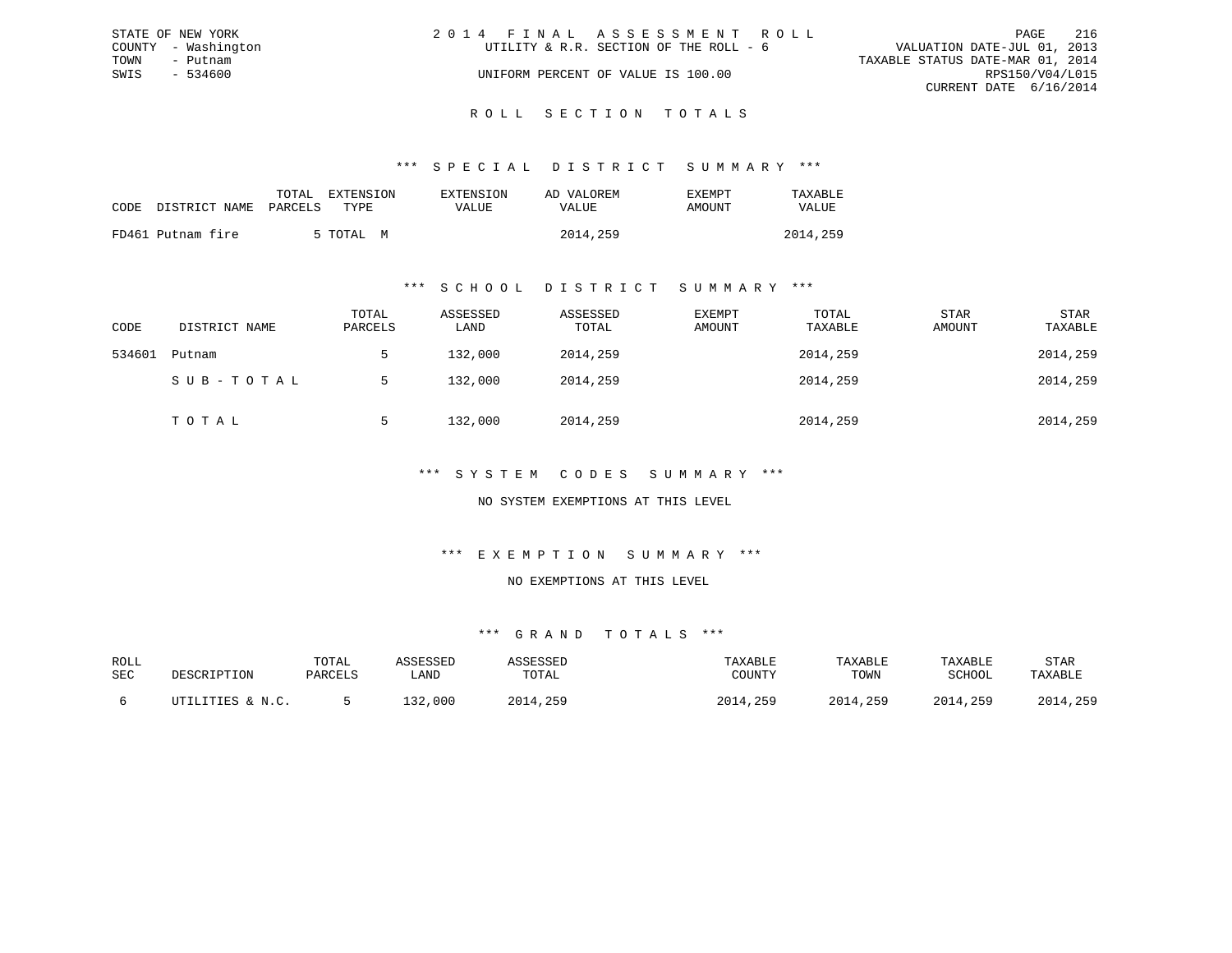| STATE OF NEW YORK<br>- Washington<br>COUNTY<br>TOWN<br>- Putnam<br>$-534600$<br>SWIS |                                                | 2014 FINAL ASSESSMENT ROLL<br>CEILING RAILROAD SECTION OF THE ROLL - 7<br>OWNERS NAME SEOUENCE<br>UNIFORM PERCENT OF VALUE IS 100.00 |                 |                                                              | PAGE<br>VALUATION DATE-JUL 01,<br>2013<br>TAXABLE STATUS DATE-MAR 01, 2014 | 217 |
|--------------------------------------------------------------------------------------|------------------------------------------------|--------------------------------------------------------------------------------------------------------------------------------------|-----------------|--------------------------------------------------------------|----------------------------------------------------------------------------|-----|
|                                                                                      |                                                |                                                                                                                                      |                 |                                                              |                                                                            |     |
| TAX MAP PARCEL NUMBER                                                                | PROPERTY LOCATION & CLASS                      | ASSESSMENT                                                                                                                           |                 | EXEMPTION CODE-----------------COUNTY-------TOWN------SCHOOL |                                                                            |     |
| CURRENT OWNERS NAME                                                                  | SCHOOL DISTRICT                                | LAND                                                                                                                                 | TAX DESCRIPTION | TAXABLE VALUE                                                |                                                                            |     |
| CURRENT OWNERS ADDRESS                                                               | PARCEL SIZE/GRID COORD TOTAL SPECIAL DISTRICTS |                                                                                                                                      |                 |                                                              | ACCOUNT NO.                                                                |     |
|                                                                                      |                                                |                                                                                                                                      |                 |                                                              |                                                                            |     |
|                                                                                      | Public Service Town                            |                                                                                                                                      |                 |                                                              | 945N200742                                                                 |     |
| $9. - 1 - 10$                                                                        | 842 Ceiling rr                                 |                                                                                                                                      | CEIL RAIL 47200 | 1363,033 1363,033                                            | 1363,033                                                                   |     |
| Delaware & Hudson Railway Co                                                         | 534601<br>Putnam                               | 1928,000<br>COUNTY                                                                                                                   | TAXABLE VALUE   | 826,467                                                      |                                                                            |     |
| Tax Dept                                                                             | Land/lake Champlain/trans                      | 2189,500<br>TOWN                                                                                                                     | TAXABLE VALUE   | 826,467                                                      |                                                                            |     |

\*\*\*\*\*\*\*\*\*\*\*\*\*\*\*\*\*\*\*\*\*\*\*\*\*\*\*\*\*\*\*\*\*\*\*\*\*\*\*\*\*\*\*\*\*\*\*\*\*\*\*\*\*\*\*\*\*\*\*\*\*\*\*\*\*\*\*\*\*\*\*\*\*\*\*\*\*\*\*\*\*\*\*\*\*\*\*\*\*\*\*\*\*\*\*\*\*\*\*\*\*\*\*\*\*\*\*\*\*\*\*\*\*\*\*\*\*\*\*\*\*\*\*\*\*\*\*\*\*\*\*\*

SCHOOL TAXABLE VALUE

Tax Dept Land/lake Champlain/trans 2189,500 TOWN TAXABLE VALUE 826,467<br>120 S 6th St Fl 7th ACRES 111.50 SCHOOL TAXABLE VALUE 826,467

DEED BOOK 639 PG-168<br>FULL MARKET VALUE 2189,500

FULL MARKET VALUE

Minneapolis, MN 55402-1201 EAST-0789300 NRTH-1795353 FD461 Putnam fire 826,467 TO M<br>DEED BOOK 639 PG-168 1363,033 EX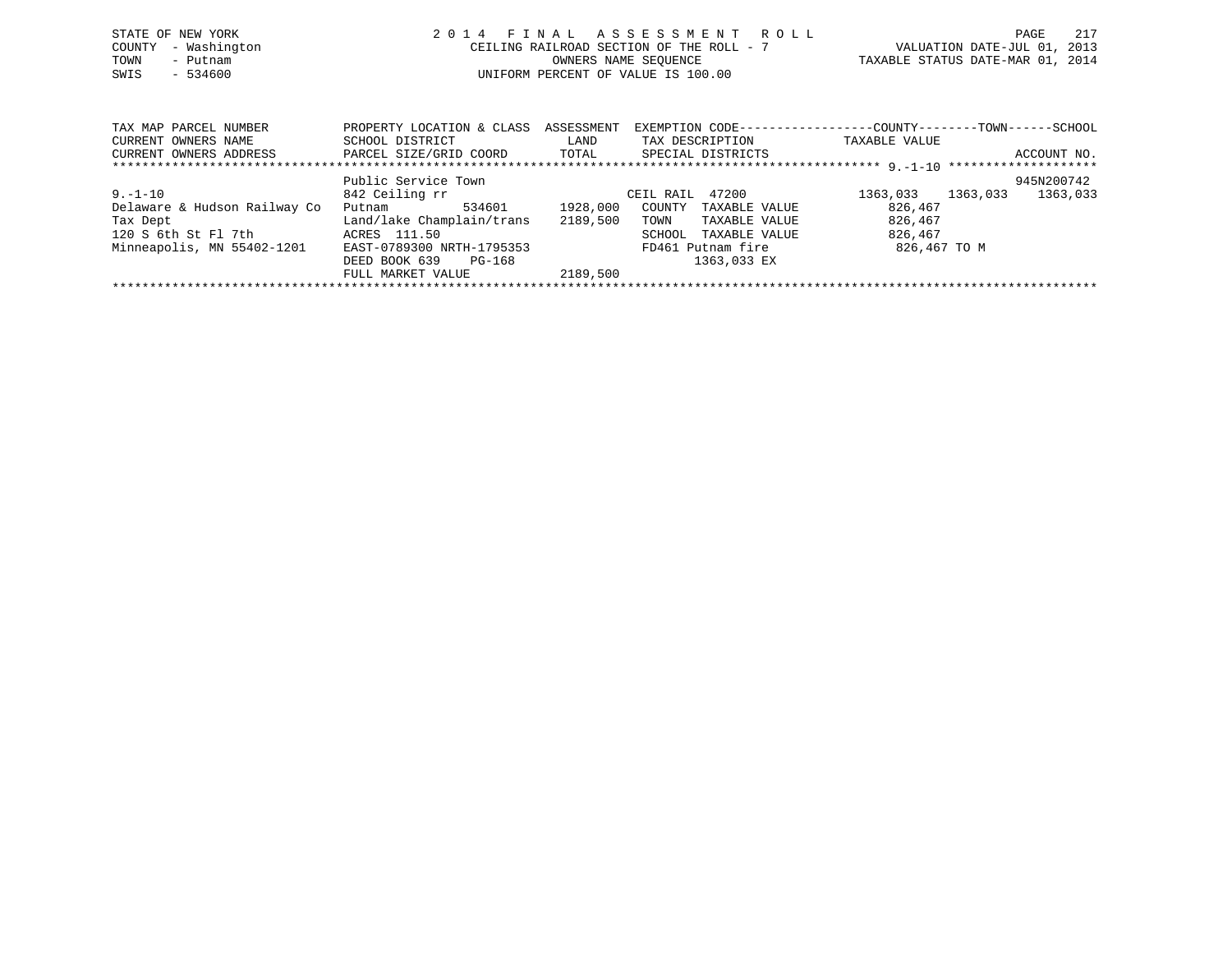| 2014 FINAL ASSESSMENT ROLL               |                                  | PAGE                        | 218 |
|------------------------------------------|----------------------------------|-----------------------------|-----|
| CEILING RAILROAD SECTION OF THE ROLL - 7 |                                  | VALUATION DATE-JUL 01, 2013 |     |
|                                          | TAXABLE STATUS DATE-MAR 01, 2014 |                             |     |
|                                          |                                  | RPS150/V04/L015             |     |
| UNIFORM PERCENT OF VALUE IS 100.00       |                                  | CURRENT DATE 6/16/2014      |     |

ROLL SUB SECTION - - TOTALS

#### \*\*\* S P E C I A L D I S T R I C T S U M M A R Y \*\*\*

| CODE | DISTRICT NAME PARCELS | TOTAL | EXTENSION<br>TYPE. | EXTENSION<br><b>VALUE</b> | AD VALOREM<br>VALUE | EXEMPT<br>AMOUNT | TAXABLE<br><b>VALUE</b> |
|------|-----------------------|-------|--------------------|---------------------------|---------------------|------------------|-------------------------|
|      | FD461 Putnam fire     |       | I TOTAI, M         |                           | 2189,500            | 1363,033         | 826,467                 |

STATE OF NEW YORK COUNTY - Washington TOWN - Putnam SWIS - 534600

#### \*\*\* S C H O O L D I S T R I C T S U M M A R Y \*\*\*

| CODE   | DISTRICT NAME | TOTAL<br>PARCELS | ASSESSED<br>LAND | ASSESSED<br>TOTAL | EXEMPT<br>AMOUNT | TOTAL<br>TAXABLE | <b>STAR</b><br>AMOUNT | <b>STAR</b><br>TAXABLE |
|--------|---------------|------------------|------------------|-------------------|------------------|------------------|-----------------------|------------------------|
| 534601 | Putnam        |                  | 1928,000         | 2189,500          | 1363,033         | 826,467          |                       | 826,467                |
|        | SUB-TOTAL     |                  | 1928,000         | 2189,500          | 1363,033         | 826,467          |                       | 826,467                |
|        | TOTAL         |                  | 1928,000         | 2189,500          | 1363,033         | 826,467          |                       | 826,467                |

#### \*\*\* S Y S T E M C O D E S S U M M A R Y \*\*\*

#### NO SYSTEM EXEMPTIONS AT THIS LEVEL

#### \*\*\* E X E M P T I O N S U M M A R Y \*\*\*

| CODE  | DESCRIPTION        | TOTAL<br>PARCELS | COUNTY               | TOWN                 | SCHOOL               |
|-------|--------------------|------------------|----------------------|----------------------|----------------------|
| 47200 | CEIL RAIL<br>ТОТАЬ |                  | 1363,033<br>1363,033 | 1363,033<br>1363,033 | 1363,033<br>1363,033 |

| ROLL | DESCRIPTION       | TOTAL   | ASSESSED | ASSESSED | TAXABLE | TAXABLE | TAXABLE | STAR    |
|------|-------------------|---------|----------|----------|---------|---------|---------|---------|
| SEC  |                   | PARCELS | LAND     | TOTAL    | COUNTY  | TOWN    | SCHOOL  | TAXABLE |
|      | CEILING RAILROADS |         | 1928,000 | 2189,500 | 826,467 | 826,467 | 826,467 | 826,467 |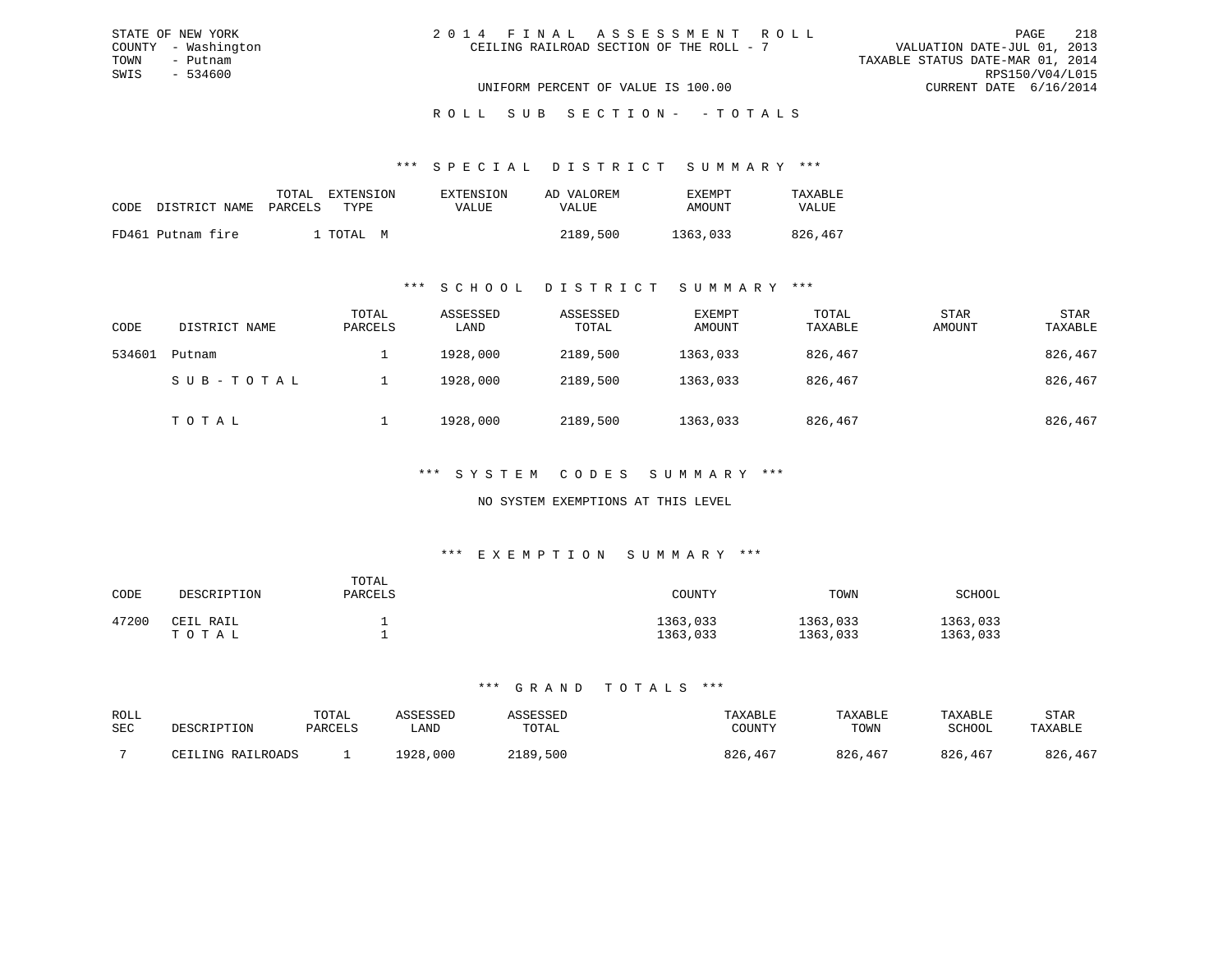| STATE OF NEW YORK   | 2014 FINAL ASSESSMENT ROLL               | 219<br>PAGE                      |
|---------------------|------------------------------------------|----------------------------------|
| COUNTY - Washington | CEILING RAILROAD SECTION OF THE ROLL - 7 | VALUATION DATE-JUL 01, 2013      |
| TOWN<br>- Putnam    |                                          | TAXABLE STATUS DATE-MAR 01, 2014 |
| SWIS<br>- 534600    | UNIFORM PERCENT OF VALUE IS 100.00       | RPS150/V04/L015                  |
|                     |                                          | CURRENT DATE 6/16/2014           |
|                     |                                          |                                  |

# ROLL SECTION TOTALS

#### \*\*\* S P E C I A L D I S T R I C T S U M M A R Y \*\*\*

|      |                       | TOTAL | EXTENSION  | EXTENSION    | AD VALOREM | EXEMPT   | TAXABLE      |
|------|-----------------------|-------|------------|--------------|------------|----------|--------------|
| CODE | DISTRICT NAME PARCELS |       | TYPE.      | <b>VALUE</b> | VALUE      | AMOUNT   | <b>VALUE</b> |
|      | FD461 Putnam fire     |       | 1 ТОТАІ, М |              | 2189,500   | 1363,033 | 826,467      |

#### \*\*\* S C H O O L D I S T R I C T S U M M A R Y \*\*\*

| CODE   | DISTRICT NAME | TOTAL<br>PARCELS | ASSESSED<br>LAND | ASSESSED<br>TOTAL | EXEMPT<br>AMOUNT | TOTAL<br>TAXABLE | <b>STAR</b><br>AMOUNT | <b>STAR</b><br>TAXABLE |
|--------|---------------|------------------|------------------|-------------------|------------------|------------------|-----------------------|------------------------|
| 534601 | Putnam        |                  | 1928,000         | 2189,500          | 1363,033         | 826,467          |                       | 826,467                |
|        | SUB-TOTAL     |                  | 1928,000         | 2189,500          | 1363,033         | 826,467          |                       | 826,467                |
|        | TOTAL         |                  | 1928,000         | 2189,500          | 1363,033         | 826,467          |                       | 826,467                |

#### \*\*\* S Y S T E M C O D E S S U M M A R Y \*\*\*

#### NO SYSTEM EXEMPTIONS AT THIS LEVEL

#### \*\*\* E X E M P T I O N S U M M A R Y \*\*\*

| CODE  | DESCRIPTION        | TOTAL<br>PARCELS | COUNTY               | TOWN                 | SCHOOL               |
|-------|--------------------|------------------|----------------------|----------------------|----------------------|
| 47200 | CEIL RAIL<br>ТОТАЬ |                  | 1363,033<br>1363,033 | 1363,033<br>1363,033 | 1363,033<br>1363,033 |

| ROLL | DESCRIPTION       | TOTAL   | ASSESSED    | ASSESSED | TAXABLE | TAXABLE | TAXABLE       | STAR    |
|------|-------------------|---------|-------------|----------|---------|---------|---------------|---------|
| SEC  |                   | PARCELS | <b>LAND</b> | TOTAL    | COUNTY  | TOWN    | <b>SCHOOL</b> | TAXABLE |
|      | CEILING RAILROADS |         | 1928,000    | 2189,500 | 826,467 | 826,467 | 826,467       | 826,467 |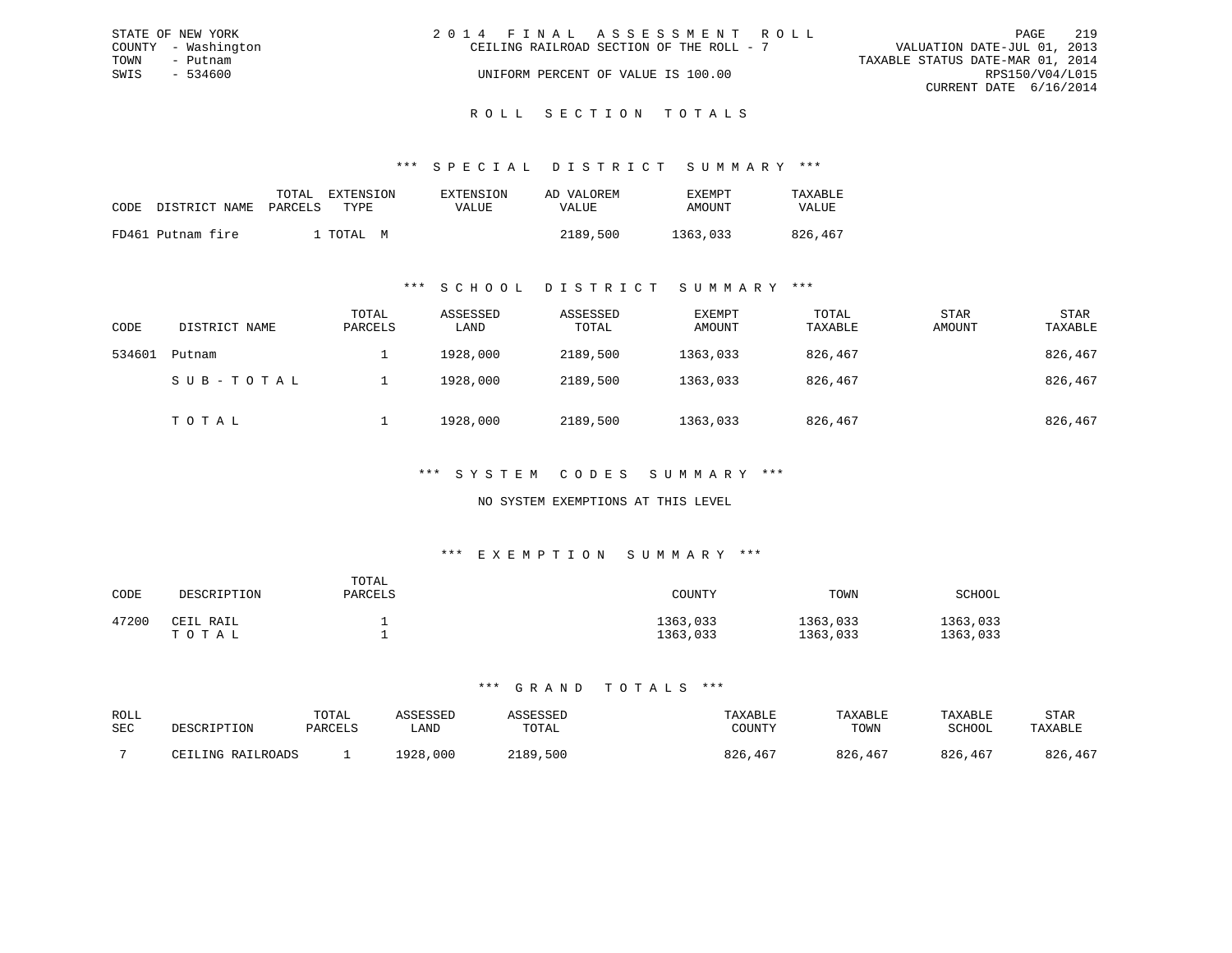# STATE OF NEW YORK 2 0 1 4 F I N A L A S S E S S M E N T R O L L PAGE 220 COUNTY - Washington WHOLLY EXEMPT SECTION OF THE ROLL - 8 VALUATION DATE-JUL 01, 2013 TOWN - Putnam OWNERS NAME SEQUENCE TAXABLE STATUS DATE-MAR 01, 2014 SWIS - 534600 UNIFORM PERCENT OF VALUE IS 100.00UNIFORM PERCENT OF VALUE IS 100.00

| TAX MAP PARCEL NUMBER<br>CURRENT OWNERS NAME<br>CURRENT OWNERS ADDRESS                                 | SCHOOL DISTRICT<br>PARCEL SIZE/GRID COORD                                                                                                                                     | PROPERTY LOCATION & CLASS ASSESSMENT EXEMPTION CODE----------------COUNTY-------TOWN------SCHOOL<br>LAND<br>TAX DESCRIPTION<br>TOTAL<br>SPECIAL DISTRICTS | TAXABLE VALUE                                                                | ACCOUNT NO.                                |
|--------------------------------------------------------------------------------------------------------|-------------------------------------------------------------------------------------------------------------------------------------------------------------------------------|-----------------------------------------------------------------------------------------------------------------------------------------------------------|------------------------------------------------------------------------------|--------------------------------------------|
|                                                                                                        |                                                                                                                                                                               |                                                                                                                                                           |                                                                              |                                            |
| $11.20 - 4 - 36$<br>Gull Bay Cemetery<br>Cemetery Hl<br>Putnam Station, NY 12861                       | Link Way<br>695 Cemetery<br>534601<br>Putnam<br>Cemetery<br>Gull Bay<br>FRNT 50.00 DPTH 80.00<br>EAST-0767276 NRTH-1786257<br>FULL MARKET VALUE                               | 27350<br>PRI CEM<br>10,400<br>COUNTY TAXABLE VALUE<br>10,400<br>TOWN<br>SCHOOL TAXABLE VALUE<br>FD461 Putnam fire<br>10,400 EX<br>10,400                  | 10,400<br>$\mathbf 0$<br>$\Omega$<br>TAXABLE VALUE<br>$\Omega$               | 945J101016<br>10,400<br>10,400<br>0 TO M   |
|                                                                                                        |                                                                                                                                                                               |                                                                                                                                                           |                                                                              |                                            |
| $11.20 - 2 - 8$<br>Lake George Land Conserv Inc<br>PO Box 1250<br>Bolton Landing, NY 12814             | Link Way<br>692 Road/str/hwy - WTRFNT<br>Putnam<br>534601<br>Crow Pt Rd<br>LF 10<br>EAST-0766502 NRTH-1787149<br>DEED BOOK 935 PG-138<br>FULL MARKET VALUE                    | NON-PR EDU 25120<br>8,000 COUNTY TAXABLE VALUE<br>8,000<br>TOWN<br>SCHOOL TAXABLE VALUE<br>FD461 Putnam fire<br>8,000                                     | 8,000<br>$\mathbf 0$<br>$\mathbf 0$<br>TAXABLE VALUE<br>$\Omega$<br>8,000 EX | 945J100854<br>8,000<br>8,000<br>0 TO M     |
|                                                                                                        |                                                                                                                                                                               |                                                                                                                                                           |                                                                              |                                            |
| $11.20 - 2 - 8.1$<br>Lake George Land Conserv Inc<br>PO Box 1250<br>Bolton Landing, NY 12814           | Meadow Way<br>692 Road/str/hwy<br>Putnam 534601<br>Roads<br>Link & Meadow Lanes<br>ACRES<br>1.00<br>EAST-0767091 NRTH-1786386<br>DEED BOOK 935<br>PG-138<br>FULL MARKET VALUE | NON-PR EDU 25120<br>1,000 COUNTY TAXABLE VALUE<br>1,000 TOWN<br>SCHOOL TAXABLE VALUE<br>FD461 Putnam fire<br>1,000                                        | 1,000<br>$\overline{0}$<br>$\Omega$<br>TAXABLE VALUE<br>$\Omega$<br>1,000 EX | 945J101062<br>1,000<br>1,000<br>0 TO M     |
|                                                                                                        |                                                                                                                                                                               |                                                                                                                                                           |                                                                              |                                            |
| $12. - 4 - 26$<br>Lake George Land Conserv Inc<br>PO Box 1250<br>Bolton Landing, NY 12814              | Gull Bay Rd<br>322 Rural vac>10<br>534601<br>Putnam<br>Vacant Land<br>ACRES 433.90<br>EAST-0770002 NRTH-1789440<br>DEED BOOK 935<br>PG-138<br>FULL MARKET VALUE               | NON-PR EDU 25120<br>251,600 COUNTY TAXABLE VALUE<br>251,600 TOWN<br>SCHOOL TAXABLE VALUE<br>FD461 Putnam fire<br>251,600 EX<br>251,600                    | 251,600<br>$\mathbf 0$<br>$\Omega$<br>TAXABLE VALUE<br>$\cap$                | 945J100572<br>251,600<br>251,600<br>0 TO M |
|                                                                                                        |                                                                                                                                                                               |                                                                                                                                                           |                                                                              |                                            |
| $4. -1 - 43$<br>Lake George Land Consv Inc<br>Lake Shore Dr<br>PO Box 1250<br>Bolton Landing, NY 12814 | Lake George Way<br>314 Rural vac<10 - WTRFNT<br>Putnam 534601<br>3550 'LF<br>ACRES 189.00<br>EAST-0766458 NRTH-1801071<br>DEED BOOK 1808 PG-83<br>FULL MARKET VALUE           | NON-PR EDU 25120<br>3450,300 COUNTY TAXABLE VALUE<br>3450,300<br>TOWN<br>SCHOOL TAXABLE VALUE<br>FD461 Putnam fire<br>3450,300 EX<br>3450,300             | 3450,300<br>$\Omega$<br>TAXABLE VALUE<br>$\Omega$<br>$\Omega$                | 3450,300<br>3450,300<br>0 TO M             |
|                                                                                                        |                                                                                                                                                                               |                                                                                                                                                           |                                                                              |                                            |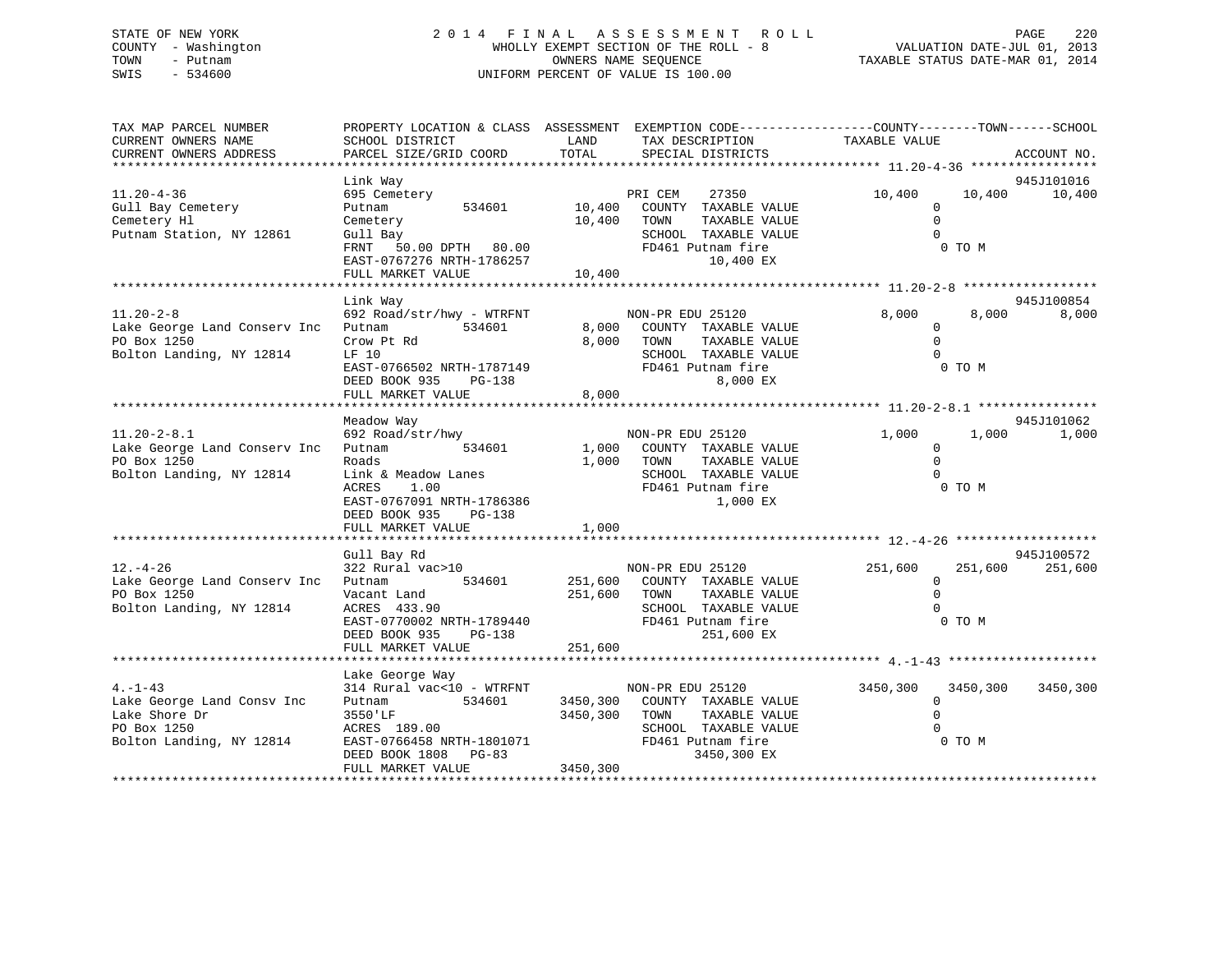# STATE OF NEW YORK 2 0 1 4 F I N A L A S S E S S M E N T R O L L PAGE 221 COUNTY - Washington WHOLLY EXEMPT SECTION OF THE ROLL - 8 VALUATION DATE-JUL 01, 2013 TOWN - Putnam OWNERS NAME SEQUENCE TAXABLE STATUS DATE-MAR 01, 2014 SWIS - 534600 UNIFORM PERCENT OF VALUE IS 100.00

| TAX MAP PARCEL NUMBER<br>CURRENT OWNERS NAME<br>CURRENT OWNERS ADDRESS                           | PROPERTY LOCATION & CLASS ASSESSMENT EXEMPTION CODE----------------COUNTY-------TOWN------SCHOOL<br>SCHOOL DISTRICT<br>PARCEL SIZE/GRID COORD                    | LAND<br>TOTAL                    | TAX DESCRIPTION<br>SPECIAL DISTRICTS                                                                                                 | TAXABLE VALUE                                      |                   | ACCOUNT NO.                     |
|--------------------------------------------------------------------------------------------------|------------------------------------------------------------------------------------------------------------------------------------------------------------------|----------------------------------|--------------------------------------------------------------------------------------------------------------------------------------|----------------------------------------------------|-------------------|---------------------------------|
|                                                                                                  |                                                                                                                                                                  |                                  |                                                                                                                                      |                                                    |                   |                                 |
| $8. - 2 - 2.6$<br>Lake George Land Consvtn Inc<br>PO Box 1250<br>Bolton Landing, NY 12814        | Warrick Rd<br>322 Rural vac>10 - WTRFNT<br>534601<br>Putnam<br>Lot 1<br>ELF 1460<br>ACRES 21.70<br>EAST-0766682 NRTH-1795431<br>DEED BOOK 2659 PG-103            | 679,500                          | NON-PR EDU 25120<br>679,500 COUNTY TAXABLE VALUE<br>TAXABLE VALUE<br>TOWN<br>SCHOOL TAXABLE VALUE<br>FD461 Putnam fire<br>679,500 EX | 679,500<br>$\Omega$<br>$\mathbf 0$<br>$\Omega$     | 679,500<br>0 TO M | 945J100709<br>679,500           |
|                                                                                                  | FULL MARKET VALUE                                                                                                                                                | 679,500                          |                                                                                                                                      |                                                    |                   |                                 |
| $8. - 2 - 2.8$<br>Lake George Land Consvtn Inc Putnam<br>PO Box 1250<br>Bolton Landing, NY 12814 | Warrick Rd<br>322 Rural vac>10 - WTRFNT<br>534601<br>Lot 3<br>ELF 760<br>ACRES 279.90<br>EAST-0768999 NRTH-1795377<br>DEED BOOK 2659 PG-107<br>FULL MARKET VALUE | 1293,600<br>1293,600<br>1293,600 | NON-PR EDU 25120<br>COUNTY TAXABLE VALUE<br>TOWN<br>TAXABLE VALUE<br>SCHOOL TAXABLE VALUE<br>FD461 Putnam fire<br>1293,600 EX        | 1293,600<br>$\Omega$<br>$\Omega$<br>$\Omega$       | 0 TO M            | 945J100709<br>1293,600 1293,600 |
|                                                                                                  |                                                                                                                                                                  |                                  |                                                                                                                                      |                                                    |                   |                                 |
| $8. - 2 - 2.9$<br>Lake George Land Consvtn Inc Putnam<br>PO Box 1250<br>Bolton Landing, NY 12814 | Warrick Rd<br>322 Rural vac>10<br>534601<br>Lot 5<br>ACRES 29.42<br>ACRES 29.42<br>EAST-0769088 NRTH-1797067<br>DEED BOOK 2659 PG-112<br>FULL MARKET VALUE       | 159,200<br>159,200<br>159,200    | NON-PR EDU 25120<br>COUNTY TAXABLE VALUE<br>TAXABLE VALUE<br>TOWN<br>SCHOOL TAXABLE VALUE<br>FD461 Putnam fire<br>159,200 EX         | 159,200<br>$\mathbf 0$<br>$\mathbf 0$<br>$\Omega$  | 159,200<br>0 TO M | 945J100709<br>159,200           |
|                                                                                                  |                                                                                                                                                                  |                                  |                                                                                                                                      |                                                    |                   |                                 |
| $12. - 1 - 3$<br>Lake George Land Consvtn Inc Putnam<br>PO Box 1250<br>Bolton Landing, NY 12814  | Donat Turnpike Way<br>910 Priv forest<br>534601<br>Mt Lot<br>ACRES<br>20.00<br>EAST-0769292 NRTH-1792314<br>DEED BOOK 2659 PG-117<br>FULL MARKET VALUE           | 10,000<br>10,000 TOWN<br>10,000  | NON-PR EDU 25120<br>COUNTY TAXABLE VALUE<br>TAXABLE VALUE<br>SCHOOL TAXABLE VALUE<br>FD461 Putnam fire<br>10,000 EX                  | 10,000<br>$\mathbf 0$<br>$\Omega$<br>$\Omega$      | 10,000<br>0 TO M  | 945J100420<br>10,000            |
|                                                                                                  |                                                                                                                                                                  |                                  |                                                                                                                                      |                                                    |                   |                                 |
| $8. - 2 - 10$<br>Log Chapel Fellowship<br>Putnam Station, NY 12861                               | 17163 State Route 22<br>620 Religious<br>534601<br>Putnam<br>Log Chapel<br>FRNT 134.00 DPTH 161.00<br>EAST-0779389 NRTH-1798532<br>DEED BOOK 481<br>PG-514       | 12,400<br>260,200                | NON-PR REL 25110<br>COUNTY TAXABLE VALUE<br>TOWN<br>TAXABLE VALUE<br>SCHOOL TAXABLE VALUE<br>FD461 Putnam fire<br>260,200 EX         | 260,200<br>$\mathbf{0}$<br>$\mathbf 0$<br>$\Omega$ | 260,200<br>0 TO M | 9479900761<br>260,200           |
|                                                                                                  | FULL MARKET VALUE                                                                                                                                                | 260,200                          |                                                                                                                                      |                                                    |                   |                                 |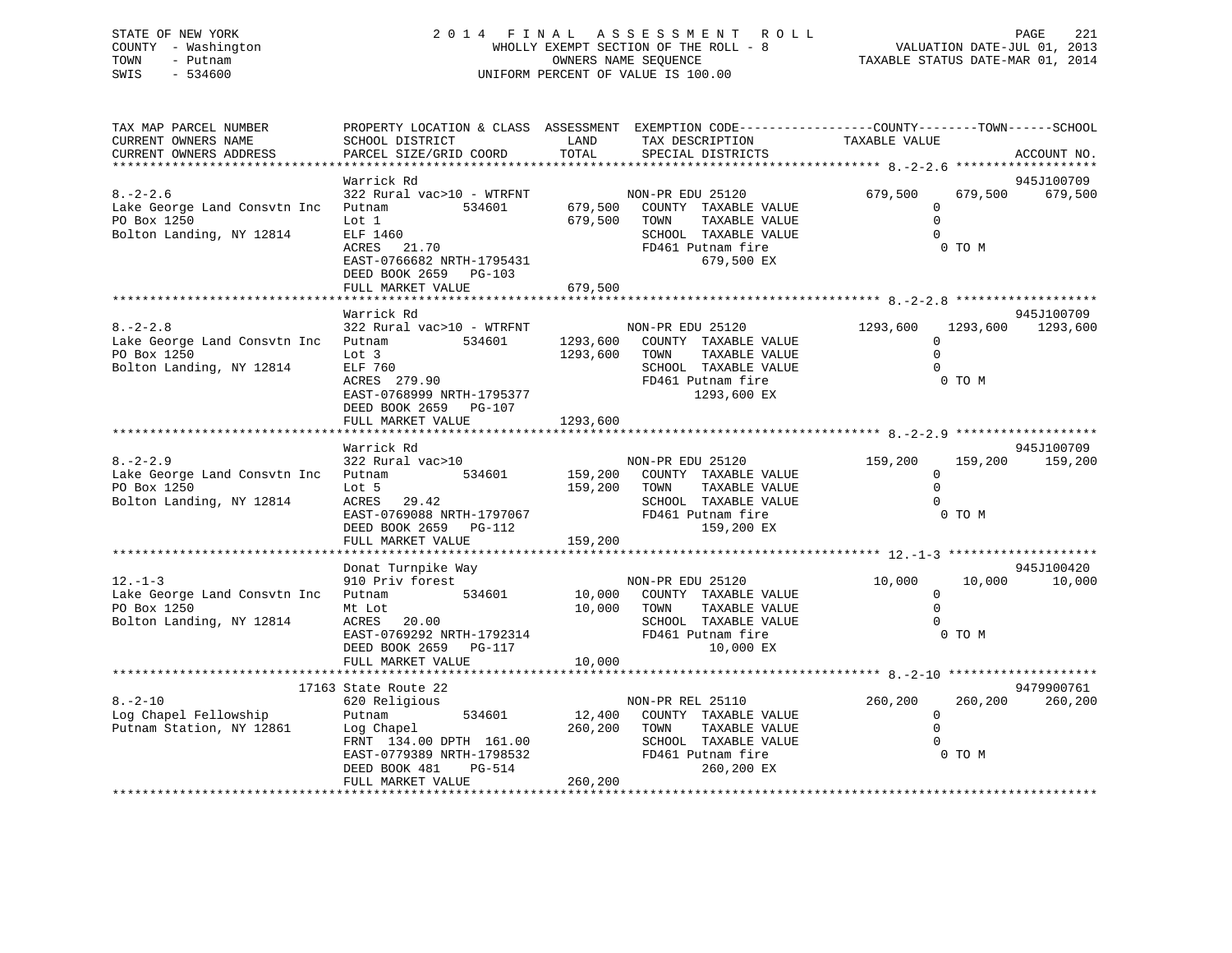# STATE OF NEW YORK 2 0 1 4 F I N A L A S S E S S M E N T R O L L PAGE 222 COUNTY - Washington WHOLLY EXEMPT SECTION OF THE ROLL - 8 VALUATION DATE-JUL 01, 2013 TOWN - Putnam OWNERS NAME SEQUENCE TAXABLE STATUS DATE-MAR 01, 2014 SWIS - 534600 UNIFORM PERCENT OF VALUE IS 100.00

| 9479900762<br>County Route 2<br>etery<br>534601 16,100 COUNTY TAXABLE VALUE<br>$9. - 1 - 21$<br>16,100   16,100   16,100<br>695 Cemetery<br>Meadow Knoll Cemetery<br>Putnam<br>$\mathbf{0}$<br>Putnam, NY 12861<br>ACRES 1.30<br>16,100 TOWN<br>TAXABLE VALUE<br>$\Omega$<br>9479900765<br>126 County Route 2<br>$\begin{array}{cccccccc} \texttt{13.-2--7} & \texttt{612 School} & \texttt{534601} & \texttt{SCH DIST} & \texttt{13800} \\ \texttt{Putnam Central School} & \texttt{Putnam} & \texttt{534601} & \texttt{50,000} & \texttt{COUNTY} & \texttt{TAXABLE VALUE} \end{array}$<br>1600,000 1600,000<br>1600,000<br>$\Omega$<br>$\mathbf 0$<br>Putnam Station, NY 12861<br>Brick<br>1600,000 TOWN<br>TAXABLE VALUE<br>Brick<br>ACRES 2.44<br>$\Omega$<br>SCHOOL TAXABLE VALUE<br>$\texttt{EAST-0784313} \texttt{NRTH-1792434}$ $\texttt{FD461} \texttt{Putnam fire}$<br>0 TO M<br>1600,000 EX<br>DEED BOOK 199 PG-101<br>1600,000<br>FULL MARKET VALUE<br>9479900763<br>43 Fire House Ln<br>$13. - 1 - 19$<br>FIRE 26400<br>FIRE 26400<br>Putnam 534601 20,000 COUNTY TAXABLE VALUE<br>1 Firehouse 250,000 TOWN TAXABLE VALUE<br>ACRES 2.00 250,000 SCHOOL TAXABLE VALUE<br>250,000<br>VOL FIRE 26400 250,000<br>250,000<br>Putnam Fire Co 1 Putnam<br>Putnam Sta, NY 12861 1 Fireh<br>$\overline{0}$<br>$\Omega$<br>TAXABLE VALUE<br>nouse<br>2.00<br>SCHOOL TAXABLE VALUE<br>16 Putnam Center Rd<br>9479900766<br>OTHER TOWN 13500<br>$13. - 2 - 1$<br>70,000 70,000 70,000<br>13.-2-1 651 Highway gar CTHER TOWN 15500<br>Putnam Town Garage Putnam 534601 20,000 COUNTY TAXABLE VALUE<br>Putnam Station, NY 12861 Highway Garage 70,000 TOWN TAXABLE VALUE<br>FRNT 230.00 DPTH 92.00 SCHOOL TAXABLE VALUE<br>EAST-<br>$\overline{0}$<br>$\Omega$<br>0 TO M<br>County Route 1<br>314 Rural vac<10 - WTRFNT OTHER TOWN 13500<br>$7.12 - 1 - 36$<br>39,300<br>39,300<br>39,300<br>534601 39,300 COUNTY TAXABLE VALUE<br>Putnam Town Of<br>$\overline{0}$<br>$\mathbf 0$<br>Putnam, NY 12861<br>$\begin{tabular}{lllllllllllllllllll} \multicolumn{4}{c}{\multicolumn{4}{c}{\multicolumn{4}{c}{\multicolumn{4}{c}{\multicolumn{4}{c}{\multicolumn{4}{c}{\multicolumn{4}{c}{\multicolumn{4}{c}{\multicolumn{4}{c}{\multicolumn{4}{c}{\multicolumn{4}{c}{\multicolumn{4}{c}{\multicolumn{4}{c}{\multicolumn{4}{c}{\multicolumn{4}{c}{\multicolumn{4}{c}{\multicolumn{4}{c}{\multicolumn{4}{c}{\multicolumn{4}{c}{\multicolumn{4}{c}{\multicolumn{4}{c}{\multicolumn{4}{c}{\multicolumn{4$<br>0 TO M<br>39,300<br>FULL MARKET VALUE | TAX MAP PARCEL NUMBER<br>CURRENT OWNERS NAME<br>CURRENT OWNERS ADDRESS | PROPERTY LOCATION & CLASS ASSESSMENT EXEMPTION CODE----------------COUNTY-------TOWN------SCHOOL<br>SCHOOL DISTRICT<br>PARCEL SIZE/GRID COORD | LAND TAX DESCRIPTION TAXABLE VALUE<br>TOTAL SPECIAL DISTRICTS |  | ACCOUNT NO. |
|-------------------------------------------------------------------------------------------------------------------------------------------------------------------------------------------------------------------------------------------------------------------------------------------------------------------------------------------------------------------------------------------------------------------------------------------------------------------------------------------------------------------------------------------------------------------------------------------------------------------------------------------------------------------------------------------------------------------------------------------------------------------------------------------------------------------------------------------------------------------------------------------------------------------------------------------------------------------------------------------------------------------------------------------------------------------------------------------------------------------------------------------------------------------------------------------------------------------------------------------------------------------------------------------------------------------------------------------------------------------------------------------------------------------------------------------------------------------------------------------------------------------------------------------------------------------------------------------------------------------------------------------------------------------------------------------------------------------------------------------------------------------------------------------------------------------------------------------------------------------------------------------------------------------------------------------------------------------------------------------------------------------------------------------------------------------------------------------------------------------------------------------------------------------------------------------------------------------------------------------------------------------------------------------------------------------------------------------------------------------------------------------------------------------------------------------------------------------------------------------------------------------------------------------|------------------------------------------------------------------------|-----------------------------------------------------------------------------------------------------------------------------------------------|---------------------------------------------------------------|--|-------------|
|                                                                                                                                                                                                                                                                                                                                                                                                                                                                                                                                                                                                                                                                                                                                                                                                                                                                                                                                                                                                                                                                                                                                                                                                                                                                                                                                                                                                                                                                                                                                                                                                                                                                                                                                                                                                                                                                                                                                                                                                                                                                                                                                                                                                                                                                                                                                                                                                                                                                                                                                           |                                                                        |                                                                                                                                               |                                                               |  |             |
|                                                                                                                                                                                                                                                                                                                                                                                                                                                                                                                                                                                                                                                                                                                                                                                                                                                                                                                                                                                                                                                                                                                                                                                                                                                                                                                                                                                                                                                                                                                                                                                                                                                                                                                                                                                                                                                                                                                                                                                                                                                                                                                                                                                                                                                                                                                                                                                                                                                                                                                                           |                                                                        |                                                                                                                                               |                                                               |  |             |
|                                                                                                                                                                                                                                                                                                                                                                                                                                                                                                                                                                                                                                                                                                                                                                                                                                                                                                                                                                                                                                                                                                                                                                                                                                                                                                                                                                                                                                                                                                                                                                                                                                                                                                                                                                                                                                                                                                                                                                                                                                                                                                                                                                                                                                                                                                                                                                                                                                                                                                                                           |                                                                        |                                                                                                                                               |                                                               |  |             |
|                                                                                                                                                                                                                                                                                                                                                                                                                                                                                                                                                                                                                                                                                                                                                                                                                                                                                                                                                                                                                                                                                                                                                                                                                                                                                                                                                                                                                                                                                                                                                                                                                                                                                                                                                                                                                                                                                                                                                                                                                                                                                                                                                                                                                                                                                                                                                                                                                                                                                                                                           |                                                                        |                                                                                                                                               |                                                               |  |             |
|                                                                                                                                                                                                                                                                                                                                                                                                                                                                                                                                                                                                                                                                                                                                                                                                                                                                                                                                                                                                                                                                                                                                                                                                                                                                                                                                                                                                                                                                                                                                                                                                                                                                                                                                                                                                                                                                                                                                                                                                                                                                                                                                                                                                                                                                                                                                                                                                                                                                                                                                           |                                                                        |                                                                                                                                               |                                                               |  |             |
|                                                                                                                                                                                                                                                                                                                                                                                                                                                                                                                                                                                                                                                                                                                                                                                                                                                                                                                                                                                                                                                                                                                                                                                                                                                                                                                                                                                                                                                                                                                                                                                                                                                                                                                                                                                                                                                                                                                                                                                                                                                                                                                                                                                                                                                                                                                                                                                                                                                                                                                                           |                                                                        |                                                                                                                                               |                                                               |  |             |
|                                                                                                                                                                                                                                                                                                                                                                                                                                                                                                                                                                                                                                                                                                                                                                                                                                                                                                                                                                                                                                                                                                                                                                                                                                                                                                                                                                                                                                                                                                                                                                                                                                                                                                                                                                                                                                                                                                                                                                                                                                                                                                                                                                                                                                                                                                                                                                                                                                                                                                                                           |                                                                        |                                                                                                                                               |                                                               |  |             |
|                                                                                                                                                                                                                                                                                                                                                                                                                                                                                                                                                                                                                                                                                                                                                                                                                                                                                                                                                                                                                                                                                                                                                                                                                                                                                                                                                                                                                                                                                                                                                                                                                                                                                                                                                                                                                                                                                                                                                                                                                                                                                                                                                                                                                                                                                                                                                                                                                                                                                                                                           |                                                                        |                                                                                                                                               |                                                               |  |             |
|                                                                                                                                                                                                                                                                                                                                                                                                                                                                                                                                                                                                                                                                                                                                                                                                                                                                                                                                                                                                                                                                                                                                                                                                                                                                                                                                                                                                                                                                                                                                                                                                                                                                                                                                                                                                                                                                                                                                                                                                                                                                                                                                                                                                                                                                                                                                                                                                                                                                                                                                           |                                                                        |                                                                                                                                               |                                                               |  |             |
|                                                                                                                                                                                                                                                                                                                                                                                                                                                                                                                                                                                                                                                                                                                                                                                                                                                                                                                                                                                                                                                                                                                                                                                                                                                                                                                                                                                                                                                                                                                                                                                                                                                                                                                                                                                                                                                                                                                                                                                                                                                                                                                                                                                                                                                                                                                                                                                                                                                                                                                                           |                                                                        |                                                                                                                                               |                                                               |  |             |
|                                                                                                                                                                                                                                                                                                                                                                                                                                                                                                                                                                                                                                                                                                                                                                                                                                                                                                                                                                                                                                                                                                                                                                                                                                                                                                                                                                                                                                                                                                                                                                                                                                                                                                                                                                                                                                                                                                                                                                                                                                                                                                                                                                                                                                                                                                                                                                                                                                                                                                                                           |                                                                        |                                                                                                                                               |                                                               |  |             |
|                                                                                                                                                                                                                                                                                                                                                                                                                                                                                                                                                                                                                                                                                                                                                                                                                                                                                                                                                                                                                                                                                                                                                                                                                                                                                                                                                                                                                                                                                                                                                                                                                                                                                                                                                                                                                                                                                                                                                                                                                                                                                                                                                                                                                                                                                                                                                                                                                                                                                                                                           |                                                                        |                                                                                                                                               |                                                               |  |             |
|                                                                                                                                                                                                                                                                                                                                                                                                                                                                                                                                                                                                                                                                                                                                                                                                                                                                                                                                                                                                                                                                                                                                                                                                                                                                                                                                                                                                                                                                                                                                                                                                                                                                                                                                                                                                                                                                                                                                                                                                                                                                                                                                                                                                                                                                                                                                                                                                                                                                                                                                           |                                                                        |                                                                                                                                               |                                                               |  |             |
|                                                                                                                                                                                                                                                                                                                                                                                                                                                                                                                                                                                                                                                                                                                                                                                                                                                                                                                                                                                                                                                                                                                                                                                                                                                                                                                                                                                                                                                                                                                                                                                                                                                                                                                                                                                                                                                                                                                                                                                                                                                                                                                                                                                                                                                                                                                                                                                                                                                                                                                                           |                                                                        |                                                                                                                                               |                                                               |  |             |
|                                                                                                                                                                                                                                                                                                                                                                                                                                                                                                                                                                                                                                                                                                                                                                                                                                                                                                                                                                                                                                                                                                                                                                                                                                                                                                                                                                                                                                                                                                                                                                                                                                                                                                                                                                                                                                                                                                                                                                                                                                                                                                                                                                                                                                                                                                                                                                                                                                                                                                                                           |                                                                        |                                                                                                                                               |                                                               |  |             |
|                                                                                                                                                                                                                                                                                                                                                                                                                                                                                                                                                                                                                                                                                                                                                                                                                                                                                                                                                                                                                                                                                                                                                                                                                                                                                                                                                                                                                                                                                                                                                                                                                                                                                                                                                                                                                                                                                                                                                                                                                                                                                                                                                                                                                                                                                                                                                                                                                                                                                                                                           |                                                                        |                                                                                                                                               |                                                               |  |             |
|                                                                                                                                                                                                                                                                                                                                                                                                                                                                                                                                                                                                                                                                                                                                                                                                                                                                                                                                                                                                                                                                                                                                                                                                                                                                                                                                                                                                                                                                                                                                                                                                                                                                                                                                                                                                                                                                                                                                                                                                                                                                                                                                                                                                                                                                                                                                                                                                                                                                                                                                           |                                                                        |                                                                                                                                               |                                                               |  |             |
|                                                                                                                                                                                                                                                                                                                                                                                                                                                                                                                                                                                                                                                                                                                                                                                                                                                                                                                                                                                                                                                                                                                                                                                                                                                                                                                                                                                                                                                                                                                                                                                                                                                                                                                                                                                                                                                                                                                                                                                                                                                                                                                                                                                                                                                                                                                                                                                                                                                                                                                                           |                                                                        |                                                                                                                                               |                                                               |  |             |
|                                                                                                                                                                                                                                                                                                                                                                                                                                                                                                                                                                                                                                                                                                                                                                                                                                                                                                                                                                                                                                                                                                                                                                                                                                                                                                                                                                                                                                                                                                                                                                                                                                                                                                                                                                                                                                                                                                                                                                                                                                                                                                                                                                                                                                                                                                                                                                                                                                                                                                                                           |                                                                        |                                                                                                                                               |                                                               |  |             |
|                                                                                                                                                                                                                                                                                                                                                                                                                                                                                                                                                                                                                                                                                                                                                                                                                                                                                                                                                                                                                                                                                                                                                                                                                                                                                                                                                                                                                                                                                                                                                                                                                                                                                                                                                                                                                                                                                                                                                                                                                                                                                                                                                                                                                                                                                                                                                                                                                                                                                                                                           |                                                                        |                                                                                                                                               |                                                               |  |             |
|                                                                                                                                                                                                                                                                                                                                                                                                                                                                                                                                                                                                                                                                                                                                                                                                                                                                                                                                                                                                                                                                                                                                                                                                                                                                                                                                                                                                                                                                                                                                                                                                                                                                                                                                                                                                                                                                                                                                                                                                                                                                                                                                                                                                                                                                                                                                                                                                                                                                                                                                           |                                                                        |                                                                                                                                               |                                                               |  |             |
|                                                                                                                                                                                                                                                                                                                                                                                                                                                                                                                                                                                                                                                                                                                                                                                                                                                                                                                                                                                                                                                                                                                                                                                                                                                                                                                                                                                                                                                                                                                                                                                                                                                                                                                                                                                                                                                                                                                                                                                                                                                                                                                                                                                                                                                                                                                                                                                                                                                                                                                                           |                                                                        |                                                                                                                                               |                                                               |  |             |
|                                                                                                                                                                                                                                                                                                                                                                                                                                                                                                                                                                                                                                                                                                                                                                                                                                                                                                                                                                                                                                                                                                                                                                                                                                                                                                                                                                                                                                                                                                                                                                                                                                                                                                                                                                                                                                                                                                                                                                                                                                                                                                                                                                                                                                                                                                                                                                                                                                                                                                                                           |                                                                        |                                                                                                                                               |                                                               |  |             |
|                                                                                                                                                                                                                                                                                                                                                                                                                                                                                                                                                                                                                                                                                                                                                                                                                                                                                                                                                                                                                                                                                                                                                                                                                                                                                                                                                                                                                                                                                                                                                                                                                                                                                                                                                                                                                                                                                                                                                                                                                                                                                                                                                                                                                                                                                                                                                                                                                                                                                                                                           |                                                                        |                                                                                                                                               |                                                               |  |             |
|                                                                                                                                                                                                                                                                                                                                                                                                                                                                                                                                                                                                                                                                                                                                                                                                                                                                                                                                                                                                                                                                                                                                                                                                                                                                                                                                                                                                                                                                                                                                                                                                                                                                                                                                                                                                                                                                                                                                                                                                                                                                                                                                                                                                                                                                                                                                                                                                                                                                                                                                           |                                                                        |                                                                                                                                               |                                                               |  |             |
|                                                                                                                                                                                                                                                                                                                                                                                                                                                                                                                                                                                                                                                                                                                                                                                                                                                                                                                                                                                                                                                                                                                                                                                                                                                                                                                                                                                                                                                                                                                                                                                                                                                                                                                                                                                                                                                                                                                                                                                                                                                                                                                                                                                                                                                                                                                                                                                                                                                                                                                                           |                                                                        |                                                                                                                                               |                                                               |  |             |
|                                                                                                                                                                                                                                                                                                                                                                                                                                                                                                                                                                                                                                                                                                                                                                                                                                                                                                                                                                                                                                                                                                                                                                                                                                                                                                                                                                                                                                                                                                                                                                                                                                                                                                                                                                                                                                                                                                                                                                                                                                                                                                                                                                                                                                                                                                                                                                                                                                                                                                                                           |                                                                        |                                                                                                                                               |                                                               |  |             |
|                                                                                                                                                                                                                                                                                                                                                                                                                                                                                                                                                                                                                                                                                                                                                                                                                                                                                                                                                                                                                                                                                                                                                                                                                                                                                                                                                                                                                                                                                                                                                                                                                                                                                                                                                                                                                                                                                                                                                                                                                                                                                                                                                                                                                                                                                                                                                                                                                                                                                                                                           |                                                                        |                                                                                                                                               |                                                               |  |             |
|                                                                                                                                                                                                                                                                                                                                                                                                                                                                                                                                                                                                                                                                                                                                                                                                                                                                                                                                                                                                                                                                                                                                                                                                                                                                                                                                                                                                                                                                                                                                                                                                                                                                                                                                                                                                                                                                                                                                                                                                                                                                                                                                                                                                                                                                                                                                                                                                                                                                                                                                           |                                                                        |                                                                                                                                               |                                                               |  |             |
|                                                                                                                                                                                                                                                                                                                                                                                                                                                                                                                                                                                                                                                                                                                                                                                                                                                                                                                                                                                                                                                                                                                                                                                                                                                                                                                                                                                                                                                                                                                                                                                                                                                                                                                                                                                                                                                                                                                                                                                                                                                                                                                                                                                                                                                                                                                                                                                                                                                                                                                                           |                                                                        |                                                                                                                                               |                                                               |  |             |
|                                                                                                                                                                                                                                                                                                                                                                                                                                                                                                                                                                                                                                                                                                                                                                                                                                                                                                                                                                                                                                                                                                                                                                                                                                                                                                                                                                                                                                                                                                                                                                                                                                                                                                                                                                                                                                                                                                                                                                                                                                                                                                                                                                                                                                                                                                                                                                                                                                                                                                                                           |                                                                        |                                                                                                                                               |                                                               |  |             |
|                                                                                                                                                                                                                                                                                                                                                                                                                                                                                                                                                                                                                                                                                                                                                                                                                                                                                                                                                                                                                                                                                                                                                                                                                                                                                                                                                                                                                                                                                                                                                                                                                                                                                                                                                                                                                                                                                                                                                                                                                                                                                                                                                                                                                                                                                                                                                                                                                                                                                                                                           |                                                                        |                                                                                                                                               |                                                               |  |             |
|                                                                                                                                                                                                                                                                                                                                                                                                                                                                                                                                                                                                                                                                                                                                                                                                                                                                                                                                                                                                                                                                                                                                                                                                                                                                                                                                                                                                                                                                                                                                                                                                                                                                                                                                                                                                                                                                                                                                                                                                                                                                                                                                                                                                                                                                                                                                                                                                                                                                                                                                           |                                                                        |                                                                                                                                               |                                                               |  |             |
|                                                                                                                                                                                                                                                                                                                                                                                                                                                                                                                                                                                                                                                                                                                                                                                                                                                                                                                                                                                                                                                                                                                                                                                                                                                                                                                                                                                                                                                                                                                                                                                                                                                                                                                                                                                                                                                                                                                                                                                                                                                                                                                                                                                                                                                                                                                                                                                                                                                                                                                                           |                                                                        |                                                                                                                                               |                                                               |  |             |
|                                                                                                                                                                                                                                                                                                                                                                                                                                                                                                                                                                                                                                                                                                                                                                                                                                                                                                                                                                                                                                                                                                                                                                                                                                                                                                                                                                                                                                                                                                                                                                                                                                                                                                                                                                                                                                                                                                                                                                                                                                                                                                                                                                                                                                                                                                                                                                                                                                                                                                                                           |                                                                        |                                                                                                                                               |                                                               |  |             |
|                                                                                                                                                                                                                                                                                                                                                                                                                                                                                                                                                                                                                                                                                                                                                                                                                                                                                                                                                                                                                                                                                                                                                                                                                                                                                                                                                                                                                                                                                                                                                                                                                                                                                                                                                                                                                                                                                                                                                                                                                                                                                                                                                                                                                                                                                                                                                                                                                                                                                                                                           |                                                                        |                                                                                                                                               |                                                               |  |             |
|                                                                                                                                                                                                                                                                                                                                                                                                                                                                                                                                                                                                                                                                                                                                                                                                                                                                                                                                                                                                                                                                                                                                                                                                                                                                                                                                                                                                                                                                                                                                                                                                                                                                                                                                                                                                                                                                                                                                                                                                                                                                                                                                                                                                                                                                                                                                                                                                                                                                                                                                           |                                                                        |                                                                                                                                               |                                                               |  |             |
|                                                                                                                                                                                                                                                                                                                                                                                                                                                                                                                                                                                                                                                                                                                                                                                                                                                                                                                                                                                                                                                                                                                                                                                                                                                                                                                                                                                                                                                                                                                                                                                                                                                                                                                                                                                                                                                                                                                                                                                                                                                                                                                                                                                                                                                                                                                                                                                                                                                                                                                                           |                                                                        |                                                                                                                                               |                                                               |  |             |
|                                                                                                                                                                                                                                                                                                                                                                                                                                                                                                                                                                                                                                                                                                                                                                                                                                                                                                                                                                                                                                                                                                                                                                                                                                                                                                                                                                                                                                                                                                                                                                                                                                                                                                                                                                                                                                                                                                                                                                                                                                                                                                                                                                                                                                                                                                                                                                                                                                                                                                                                           |                                                                        |                                                                                                                                               |                                                               |  |             |
|                                                                                                                                                                                                                                                                                                                                                                                                                                                                                                                                                                                                                                                                                                                                                                                                                                                                                                                                                                                                                                                                                                                                                                                                                                                                                                                                                                                                                                                                                                                                                                                                                                                                                                                                                                                                                                                                                                                                                                                                                                                                                                                                                                                                                                                                                                                                                                                                                                                                                                                                           |                                                                        |                                                                                                                                               |                                                               |  |             |
|                                                                                                                                                                                                                                                                                                                                                                                                                                                                                                                                                                                                                                                                                                                                                                                                                                                                                                                                                                                                                                                                                                                                                                                                                                                                                                                                                                                                                                                                                                                                                                                                                                                                                                                                                                                                                                                                                                                                                                                                                                                                                                                                                                                                                                                                                                                                                                                                                                                                                                                                           |                                                                        |                                                                                                                                               |                                                               |  |             |
|                                                                                                                                                                                                                                                                                                                                                                                                                                                                                                                                                                                                                                                                                                                                                                                                                                                                                                                                                                                                                                                                                                                                                                                                                                                                                                                                                                                                                                                                                                                                                                                                                                                                                                                                                                                                                                                                                                                                                                                                                                                                                                                                                                                                                                                                                                                                                                                                                                                                                                                                           |                                                                        |                                                                                                                                               |                                                               |  |             |
|                                                                                                                                                                                                                                                                                                                                                                                                                                                                                                                                                                                                                                                                                                                                                                                                                                                                                                                                                                                                                                                                                                                                                                                                                                                                                                                                                                                                                                                                                                                                                                                                                                                                                                                                                                                                                                                                                                                                                                                                                                                                                                                                                                                                                                                                                                                                                                                                                                                                                                                                           |                                                                        |                                                                                                                                               |                                                               |  |             |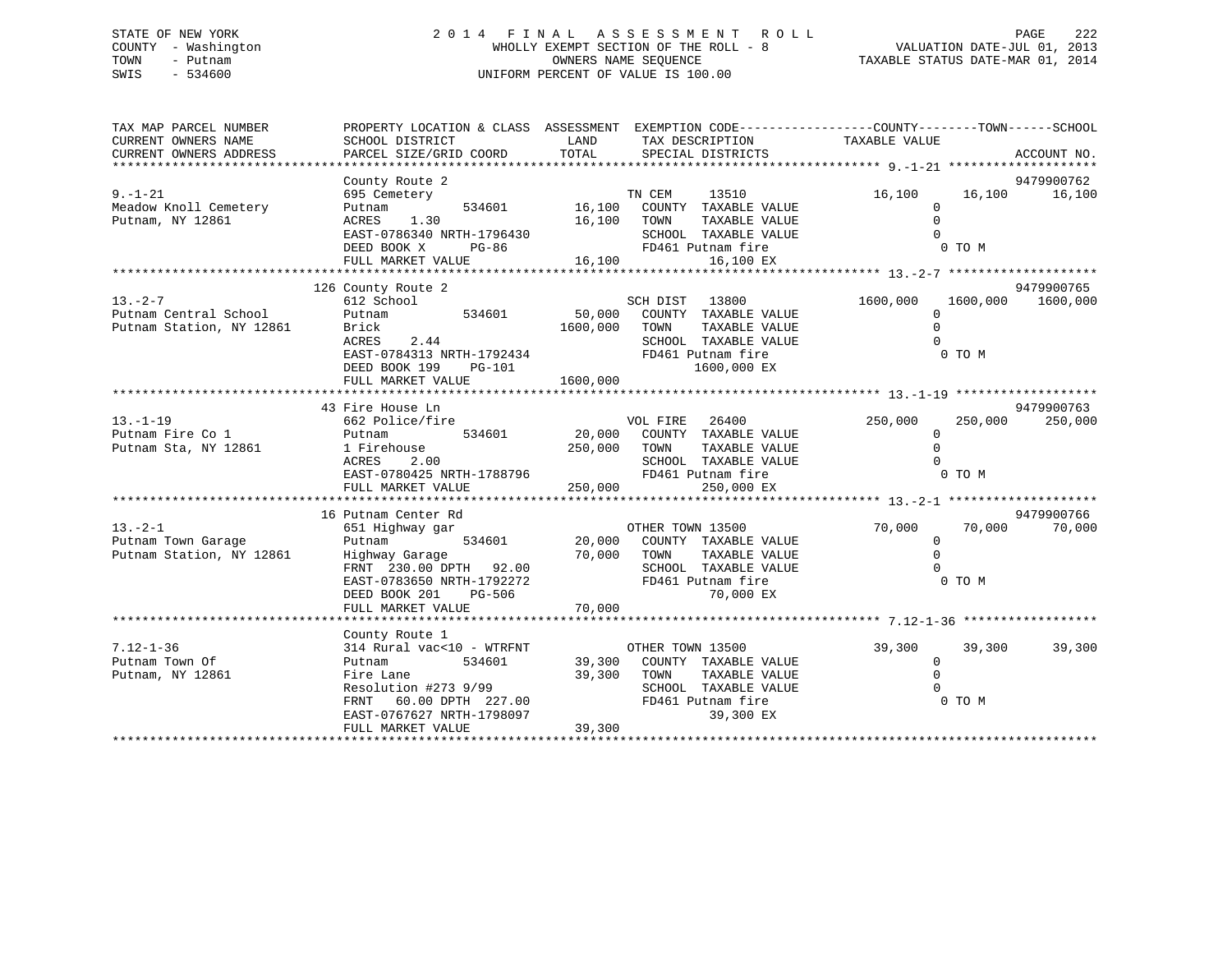STATE OF NEW YORK 2 0 1 4 F I N A L A S S E S S M E N T R O L L PAGE 223 COUNTY - Washington WHOLLY EXEMPT SECTION OF THE ROLL - 8 VALUATION DATE-JUL 01, 2013 TOWN - Putnam OWNERS NAME SEQUENCE TAXABLE STATUS DATE-MAR 01, 2014 SWIS - 534600 UNIFORM PERCENT OF VALUE IS 100.00 TAX MAP PARCEL NUMBER PROPERTY LOCATION & CLASS ASSESSMENT EXEMPTION CODE------------------COUNTY--------TOWN------SCHOOL

| CURRENT OWNERS NAME<br>CURRENT OWNERS ADDRESS | SCHOOL DISTRICT<br><b>EXAMPLE SERVICE SERVICE SERVICE SERVICE SERVICE SERVICE SERVICE SERVICE SERVICE SERVICE SERVICE SERVICE SERVICE</b><br>PARCEL SIZE/GRID COORD | TAX DESCRIPTION<br>TOTAL<br>SPECIAL DISTRICTS                                                                                                                                                                                                                                                                                                                                                                                                                              | TAXABLE VALUE<br>ACCOUNT NO.  |
|-----------------------------------------------|---------------------------------------------------------------------------------------------------------------------------------------------------------------------|----------------------------------------------------------------------------------------------------------------------------------------------------------------------------------------------------------------------------------------------------------------------------------------------------------------------------------------------------------------------------------------------------------------------------------------------------------------------------|-------------------------------|
|                                               |                                                                                                                                                                     |                                                                                                                                                                                                                                                                                                                                                                                                                                                                            |                               |
|                                               | 17064 State Route 22                                                                                                                                                |                                                                                                                                                                                                                                                                                                                                                                                                                                                                            | 9479900962                    |
| $9. - 1 - 27.2$                               | 449 Other Storag                                                                                                                                                    | FOR THE STRING STRING STRING STRING STRING STRING STRING STRING STRING STRING STRING STRING STRING STRING STRI<br>The String String String String String String String String String String String String String String String S                                                                                                                                                                                                                                           | 23,200<br>23,200<br>23,200    |
| Putnam Town Of                                | Putnam                                                                                                                                                              |                                                                                                                                                                                                                                                                                                                                                                                                                                                                            | $\Omega$                      |
| Putnam, NY 12861                              | Sand Storage Bldg                                                                                                                                                   | 23,200 TOWN<br>TAXABLE VALUE                                                                                                                                                                                                                                                                                                                                                                                                                                               | $\Omega$                      |
|                                               | ACRES<br>4.20                                                                                                                                                       | SCHOOL TAXABLE VALUE                                                                                                                                                                                                                                                                                                                                                                                                                                                       | $\Omega$                      |
|                                               | EAST-0780591 NRTH-1796858                                                                                                                                           | FD461 Putnam fire                                                                                                                                                                                                                                                                                                                                                                                                                                                          | 0 TO M                        |
|                                               | DEED BOOK 486<br>PG-910                                                                                                                                             | 23,200 EX                                                                                                                                                                                                                                                                                                                                                                                                                                                                  |                               |
|                                               | FULL MARKET VALUE                                                                                                                                                   | 23,200                                                                                                                                                                                                                                                                                                                                                                                                                                                                     |                               |
|                                               |                                                                                                                                                                     |                                                                                                                                                                                                                                                                                                                                                                                                                                                                            |                               |
|                                               | 17047 State Route 22                                                                                                                                                |                                                                                                                                                                                                                                                                                                                                                                                                                                                                            |                               |
| $9. - 1 - 27.7$                               | 651 Highway gar                                                                                                                                                     | $\begin{tabular}{c} 534601 \\ 534601 \end{tabular} \begin{tabular}{c} \multicolumn{1}{c} \multicolumn{1}{c} \multicolumn{1}{c} \multicolumn{1}{c} \multicolumn{1}{c} \multicolumn{1}{c} \multicolumn{1}{c} \multicolumn{1}{c} \multicolumn{1}{c} \multicolumn{1}{c} \multicolumn{1}{c} \multicolumn{1}{c} \multicolumn{1}{c} \multicolumn{1}{c} \multicolumn{1}{c} \multicolumn{1}{c} \multicolumn{1}{c} \multicolumn{1}{c} \multicolumn{1}{c} \multicolumn{1}{c} \multic$ | 607,400<br>607,400<br>607,400 |
| Putnam Town of                                | Putnam                                                                                                                                                              |                                                                                                                                                                                                                                                                                                                                                                                                                                                                            | 0                             |
| Box 85 Lake Rd                                | ACRES 13.00                                                                                                                                                         | 607,400 TOWN<br>TAXABLE VALUE                                                                                                                                                                                                                                                                                                                                                                                                                                              | $\Omega$                      |
| Putnam, NY 12861                              | EAST-0780571 NRTH-1795909                                                                                                                                           | SCHOOL TAXABLE VALUE                                                                                                                                                                                                                                                                                                                                                                                                                                                       | $\Omega$                      |
|                                               |                                                                                                                                                                     |                                                                                                                                                                                                                                                                                                                                                                                                                                                                            | 0 TO M                        |
|                                               | FULL MARKET VALUE                                                                                                                                                   | 607,400<br>607,400 EX                                                                                                                                                                                                                                                                                                                                                                                                                                                      |                               |
|                                               |                                                                                                                                                                     |                                                                                                                                                                                                                                                                                                                                                                                                                                                                            |                               |
|                                               | 460 Gull Bay Rd                                                                                                                                                     |                                                                                                                                                                                                                                                                                                                                                                                                                                                                            | 9479900768                    |
| $11.20 - 4 - 32$                              | 560 Imprvd beach - WTRFNT                                                                                                                                           | OTHER TOWN 13500                                                                                                                                                                                                                                                                                                                                                                                                                                                           | 9,000<br>9,000<br>9,000       |
| Putnam Town Of                                | 534601<br>Putnam                                                                                                                                                    | 9,000 COUNTY TAXABLE VALUE                                                                                                                                                                                                                                                                                                                                                                                                                                                 | $\mathbf{0}$                  |
| Putnam, NY 12861                              | 276/373                                                                                                                                                             | 9,000 TOWN<br>TAXABLE VALUE                                                                                                                                                                                                                                                                                                                                                                                                                                                | $\Omega$                      |
|                                               | LF 470 Beach                                                                                                                                                        | SCHOOL TAXABLE VALUE                                                                                                                                                                                                                                                                                                                                                                                                                                                       | $\Omega$                      |
|                                               | FRNT 470.00 DPTH 135.00                                                                                                                                             | FD461 Putnam fire                                                                                                                                                                                                                                                                                                                                                                                                                                                          | 0 TO M                        |
|                                               | EAST-0767224 NRTH-1785937                                                                                                                                           | 9,000 EX                                                                                                                                                                                                                                                                                                                                                                                                                                                                   |                               |
|                                               | FULL MARKET VALUE                                                                                                                                                   | 9,000                                                                                                                                                                                                                                                                                                                                                                                                                                                                      |                               |
|                                               |                                                                                                                                                                     |                                                                                                                                                                                                                                                                                                                                                                                                                                                                            |                               |
|                                               | Gull Bay Rd                                                                                                                                                         |                                                                                                                                                                                                                                                                                                                                                                                                                                                                            | 945J101094                    |
| $12. - 4 - 26.3$                              | 682 Rec facility 682 COTHER TOWN 13500                                                                                                                              |                                                                                                                                                                                                                                                                                                                                                                                                                                                                            | 59,500<br>59,500<br>59,500    |
| Putnam Town Of                                | Putnam                                                                                                                                                              | 534601 59,500 COUNTY TAXABLE VALUE                                                                                                                                                                                                                                                                                                                                                                                                                                         | $\Omega$                      |
| Putnam Station, NY 12861                      | Bdy Line Agmt 644/59                                                                                                                                                | 59,500 TOWN<br>TAXABLE VALUE                                                                                                                                                                                                                                                                                                                                                                                                                                               | $\Omega$                      |
|                                               | ACRES 44.38                                                                                                                                                         | SCHOOL TAXABLE VALUE                                                                                                                                                                                                                                                                                                                                                                                                                                                       | $\Omega$                      |
|                                               | EAST-0768145 NRTH-1786823                                                                                                                                           | FD461 Putnam fire                                                                                                                                                                                                                                                                                                                                                                                                                                                          | 0 TO M                        |
|                                               | DEED BOOK 599<br>PG-109                                                                                                                                             | 59,500 EX                                                                                                                                                                                                                                                                                                                                                                                                                                                                  |                               |
|                                               | FULL MARKET VALUE                                                                                                                                                   | 59,500                                                                                                                                                                                                                                                                                                                                                                                                                                                                     |                               |
|                                               |                                                                                                                                                                     |                                                                                                                                                                                                                                                                                                                                                                                                                                                                            |                               |
|                                               | Gull Bay Rd                                                                                                                                                         |                                                                                                                                                                                                                                                                                                                                                                                                                                                                            | 9479900885                    |
| $12. - 4 - 27$                                | 852 Landfill                                                                                                                                                        | OTHER TOWN 13500                                                                                                                                                                                                                                                                                                                                                                                                                                                           | 1,200<br>1,200<br>1,200       |
| Putnam Town Of                                | Putnam<br>534601                                                                                                                                                    | 1,200 COUNTY TAXABLE VALUE                                                                                                                                                                                                                                                                                                                                                                                                                                                 | $\Omega$                      |
| Putnam, NY 12861                              | Landfill                                                                                                                                                            | 1,200 TOWN<br>TAXABLE VALUE                                                                                                                                                                                                                                                                                                                                                                                                                                                | $\Omega$                      |
|                                               | 331/44                                                                                                                                                              | SCHOOL TAXABLE VALUE                                                                                                                                                                                                                                                                                                                                                                                                                                                       | $\Omega$                      |
|                                               | 1.20<br>ACRES                                                                                                                                                       | FD461 Putnam fire                                                                                                                                                                                                                                                                                                                                                                                                                                                          | 0 TO M                        |
|                                               | EAST-0769233 NRTH-1786527                                                                                                                                           | 1,200 EX                                                                                                                                                                                                                                                                                                                                                                                                                                                                   |                               |
|                                               | FULL MARKET VALUE                                                                                                                                                   | 1,200                                                                                                                                                                                                                                                                                                                                                                                                                                                                      |                               |
|                                               |                                                                                                                                                                     |                                                                                                                                                                                                                                                                                                                                                                                                                                                                            |                               |
|                                               |                                                                                                                                                                     |                                                                                                                                                                                                                                                                                                                                                                                                                                                                            |                               |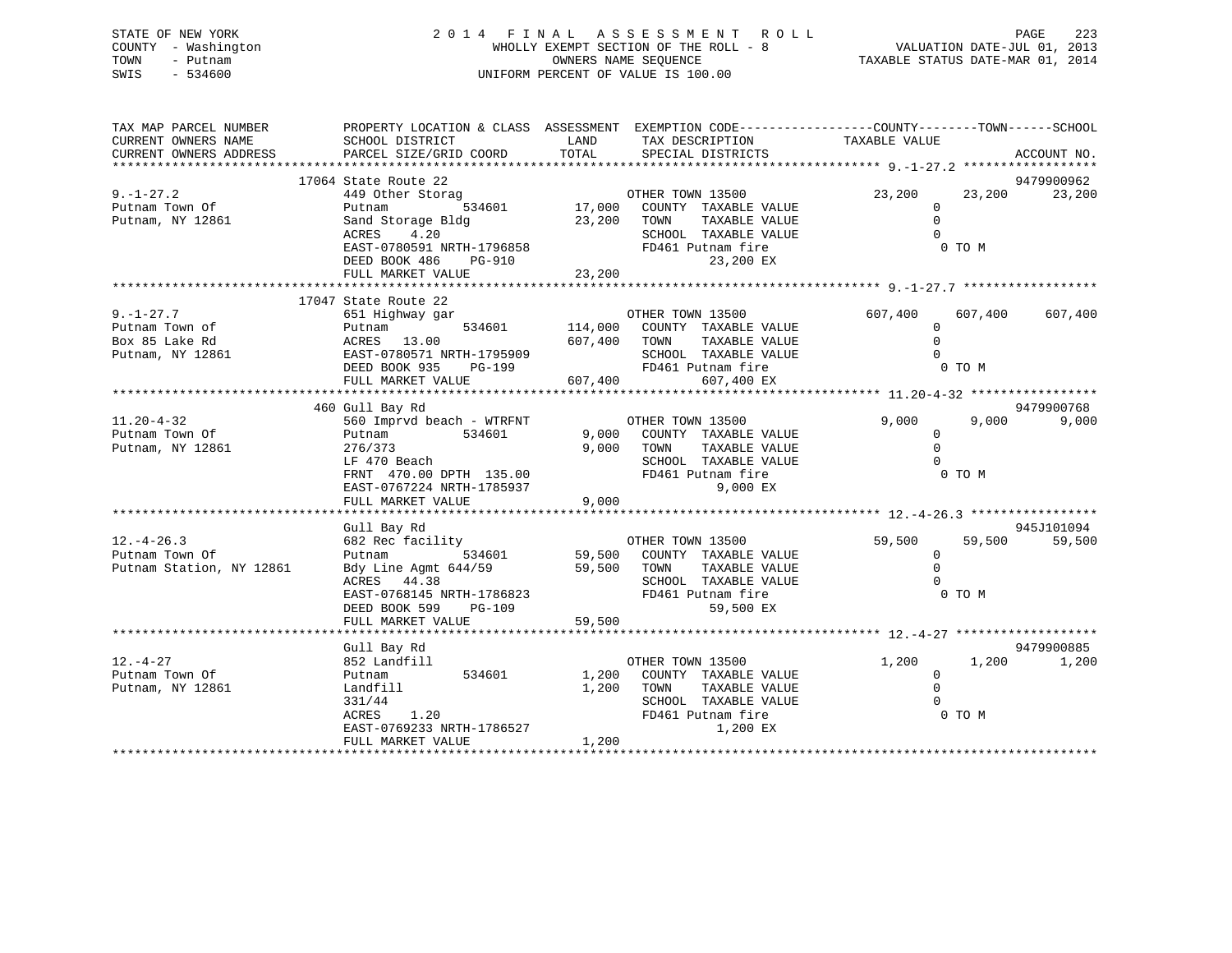# STATE OF NEW YORK 2 0 1 4 F I N A L A S S E S S M E N T R O L L PAGE 224 COUNTY - Washington WHOLLY EXEMPT SECTION OF THE ROLL - 8 VALUATION DATE-JUL 01, 2013 TOWN - Putnam OWNERS NAME SEQUENCE TAXABLE STATUS DATE-MAR 01, 2014 SWIS - 534600 UNIFORM PERCENT OF VALUE IS 100.00

| TAX MAP PARCEL NUMBER          | PROPERTY LOCATION & CLASS ASSESSMENT EXEMPTION CODE---------------COUNTY-------TOWN-----SCHOOL |               |                                          |                      |         |             |
|--------------------------------|------------------------------------------------------------------------------------------------|---------------|------------------------------------------|----------------------|---------|-------------|
| CURRENT OWNERS NAME            | SCHOOL DISTRICT                                                                                | LAND          | TAX DESCRIPTION                          | TAXABLE VALUE        |         |             |
| CURRENT OWNERS ADDRESS         | PARCEL SIZE/GRID COORD                                                                         | TOTAL         | SPECIAL DISTRICTS                        |                      |         | ACCOUNT NO. |
|                                |                                                                                                |               |                                          |                      |         |             |
|                                | 14 Putnam Center Rd                                                                            |               |                                          |                      |         | 9479900767  |
| $13 - 2 - 2$<br>Putnam Town Of | 652 Govt bldgs                                                                                 | 534601 19,200 | OTHER TOWN 13500<br>COUNTY TAXABLE VALUE | 114,000<br>$\Omega$  | 114,000 | 114,000     |
| 14 Putnam Center Rd            | Putnam<br>Town Hall                                                                            | 114,000       | TOWN<br>TAXABLE VALUE                    | $\mathbf 0$          |         |             |
| Putnam Station, NY 12861       | FRNT 180.00 DPTH 190.00                                                                        |               | SCHOOL TAXABLE VALUE                     | $\Omega$             |         |             |
|                                | EAST-0783649 NRTH-1792091                                                                      |               | FD461 Putnam fire                        |                      | 0 TO M  |             |
|                                | DEED BOOK 123<br>$PG-603$                                                                      |               | 114,000 EX                               |                      |         |             |
|                                | FULL MARKET VALUE                                                                              | 114,000       |                                          |                      |         |             |
|                                |                                                                                                |               |                                          |                      |         |             |
|                                | 16750 State Route 22                                                                           |               |                                          |                      |         | 9479900764  |
| $13 - 2 - 22$                  | 682 Rec facility                                                                               |               | OTHER TOWN 13500                         | 13,200               | 13,200  | 13,200      |
| Putnam Town Of                 | 534601<br>Putnam                                                                               |               | 13,200 COUNTY TAXABLE VALUE              | $\Omega$             |         |             |
| Putnam Station, NY 12861       | Recreation Field                                                                               | 13,200        | TOWN<br>TAXABLE VALUE                    | $\mathbf 0$          |         |             |
|                                | 579/209                                                                                        |               | SCHOOL TAXABLE VALUE                     | $\Omega$             |         |             |
|                                | 7.10<br>ACRES                                                                                  |               | FD461 Putnam fire                        |                      | 0 TO M  |             |
|                                | EAST-0781967 NRTH-1789283                                                                      |               | 13,200 EX                                |                      |         |             |
|                                | DEED BOOK 213<br>PG-303                                                                        |               |                                          |                      |         |             |
|                                | FULL MARKET VALUE                                                                              | 13,200        |                                          |                      |         |             |
|                                |                                                                                                |               |                                          |                      |         |             |
|                                | 49 Backus Ln                                                                                   |               |                                          |                      |         | 9479900759  |
| $18. - 2 - 1$                  | 695 Cemetery                                                                                   |               | TN CEM<br>13510                          | 16,900               | 16,900  | 16,900      |
| Putnam Town Of                 | 534601<br>Putnam                                                                               | 16,900        | COUNTY TAXABLE VALUE<br>TOWN             | $\Omega$<br>$\Omega$ |         |             |
| Putnam Station, NY 12861       | Cemetery                                                                                       | 16,900        | TAXABLE VALUE<br>SCHOOL TAXABLE VALUE    | $\Omega$             |         |             |
|                                | 475/1 475/3<br>$18. - 1 - 1$                                                                   |               | FD461 Putnam fire                        |                      | 0 TO M  |             |
|                                | 1.50<br>ACRES                                                                                  |               | 16,900 EX                                |                      |         |             |
|                                | EAST-0773155 NRTH-1775830                                                                      |               |                                          |                      |         |             |
|                                | DEED BOOK 497<br>PG-990                                                                        |               |                                          |                      |         |             |
|                                | FULL MARKET VALUE                                                                              | 16,900        |                                          |                      |         |             |
|                                |                                                                                                |               |                                          |                      |         |             |
|                                | 365 County Route 2                                                                             |               |                                          |                      |         | 945J100273  |
| $9. - 1 - 18$                  | 210 1 Family Res                                                                               |               | NON-PR REL 25110                         | 55,000               | 55,000  | 55,000      |
| Putnam United                  | 534601<br>Putnam                                                                               |               | 10,500 COUNTY TAXABLE VALUE              | 0                    |         |             |
| Presbyterian Church            | House                                                                                          | 55,000        | TOWN<br>TAXABLE VALUE                    | $\mathbf 0$          |         |             |
| Lower Rd                       | FRNT 66.00 DPTH 66.00                                                                          |               | SCHOOL TAXABLE VALUE                     | $\cap$               |         |             |
| Putnam Sta, NY 12861           | EAST-0786359 NRTH-1797615                                                                      |               | FD461 Putnam fire                        |                      | 0 TO M  |             |
|                                | DEED BOOK 631<br><b>PG-70</b>                                                                  |               | 55,000 EX                                |                      |         |             |
|                                | FULL MARKET VALUE                                                                              | 55,000        |                                          |                      |         |             |
|                                |                                                                                                |               |                                          |                      |         |             |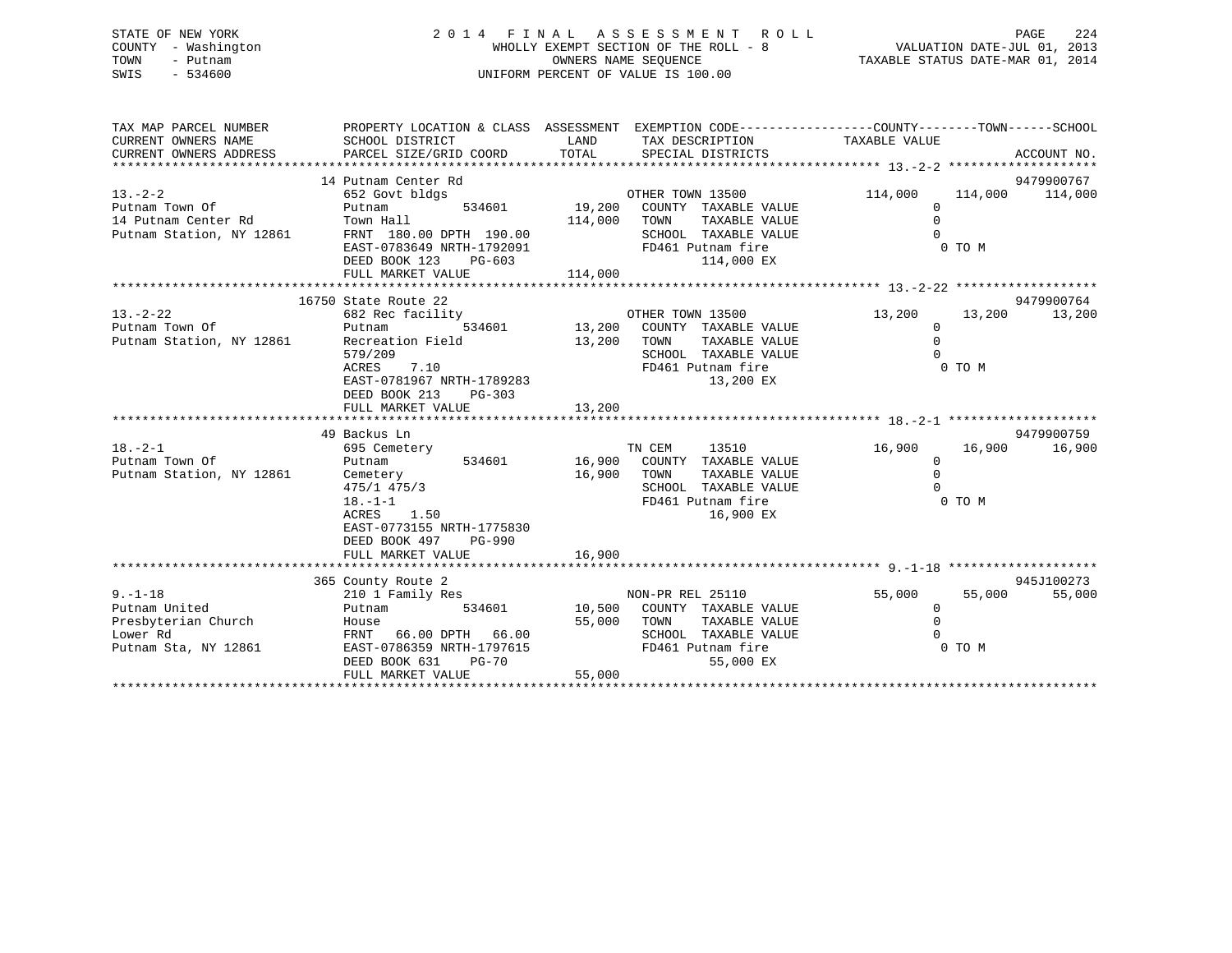| STATE OF NEW YORK<br>COUNTY - Washington<br>TOWN<br>- Putnam<br>$-534600$<br>SWIS | 2014 FINAL ASSESSMENT ROLL<br>WHOLLY EXEMPT SECTION OF THE ROLL - 8<br>OWNERS NAME SEOUENCE<br>UNIFORM PERCENT OF VALUE IS 100.00 | PAGE<br>VALUATION DATE-JUL 01, 2013<br>TAXABLE STATUS DATE-MAR 01, 2014 | 225 |
|-----------------------------------------------------------------------------------|-----------------------------------------------------------------------------------------------------------------------------------|-------------------------------------------------------------------------|-----|
| TAX MAP PARCEL NUMBER                                                             | PROPERTY LOCATION & CLASS ASSESSMENT                                                                                              | EXEMPTION CODE-----------------COUNTY-------TOWN------SCHOOL            |     |

| 738 County Route 2<br>$5. -2 - 4.6$<br>590 Park<br>WHOLLY EX 50000<br>62,400<br>62,400<br>62,400<br>62,400<br>Town of Putnam<br>534601<br>COUNTY TAXABLE VALUE<br>$\mathbf 0$<br>Putnam<br>PO Box 95<br>ACRES 11.99<br>TOWN<br>$\mathbf 0$<br>62,400<br>TAXABLE VALUE<br>$\Omega$<br>SCHOOL TAXABLE VALUE<br>Putnam Station, NY 12861<br>EAST-0791650 NRTH-1805239<br>$0$ TO<br>DEED BOOK 3114 PG-323<br>CA002 Cons agri dst 2<br>62,400<br>62,400 EX<br>FULL MARKET VALUE<br>0 TO M<br>FD461 Putnam fire<br>62,400 EX<br>945J100963<br>State Route 22<br>$8. -2 - 12.4$<br>322 Rural vac>10<br>OTHER TOWN 13500<br>32,600<br>32,600<br>32,600<br>Town of Putnam<br>534601<br>32,600<br>COUNTY TAXABLE VALUE<br>$\mathbf 0$<br>Putnam<br>PO Box 95<br>Row 754-229<br>32,600<br>TOWN<br>$\mathbf 0$<br>TAXABLE VALUE<br>SCHOOL TAXABLE VALUE<br>$\Omega$<br>Putnam, NY 12861<br>ACRES 21.80<br>EAST-0780104 NRTH-1796357<br>FD461 Putnam fire<br>0 TO M<br>DEED BOOK 1685 PG-21<br>32,600 EX<br>32,600<br>FULL MARKET VALUE<br>County Route 2<br>$9. - 1 - 14.1$<br>TN CEM<br>13510<br>12,900<br>12,900<br>695 Cemetery<br>12,900<br>Town of Putnam<br>534601<br>12,900<br>COUNTY TAXABLE VALUE<br>$\mathbf 0$<br>Putnam<br>$\Omega$<br>FRNT 10.00 DPTH 234.00<br>12,900<br>TOWN<br>TAXABLE VALUE<br>14 Putnam Center Rd<br>Putnam, NY 12861<br>EAST-0786452 NRTH-1796427<br>SCHOOL<br>TAXABLE VALUE<br>$\Omega$<br>DEED BOOK 3097 PG-30<br>CA002 Cons agri dst 2<br>0 <sub>T</sub><br>FULL MARKET VALUE<br>12,900<br>12,900 EX<br>FD461 Putnam fire<br>0 TO M<br>12,900 EX<br>County Route 2<br>9479900769<br>$9. - 1 - 17$<br>620 Religious<br>PRI CEM<br>27350<br>456,000<br>456,000<br>456,000<br>534601<br>19,900<br>COUNTY TAXABLE VALUE<br>$\mathbf 0$<br>U P Cemetery<br>Putnam<br>$\Omega$<br>Church Cemetery Land<br>456,000<br>Putnam, NY 12861<br>TOWN<br>TAXABLE VALUE<br>Y/610<br>SCHOOL<br>TAXABLE VALUE<br>$\cap$<br>ACRES<br>2.30<br>FD461 Putnam fire<br>0 TO M<br>EAST-0786152 NRTH-1797683<br>456,000 EX<br>PG-606<br>DEED BOOK Y<br>456,000<br>FULL MARKET VALUE | CURRENT OWNERS NAME<br>CURRENT OWNERS ADDRESS | SCHOOL DISTRICT<br>PARCEL SIZE/GRID COORD | LAND<br>TOTAL | TAX DESCRIPTION<br>SPECIAL DISTRICTS | TAXABLE VALUE | ACCOUNT NO. |
|--------------------------------------------------------------------------------------------------------------------------------------------------------------------------------------------------------------------------------------------------------------------------------------------------------------------------------------------------------------------------------------------------------------------------------------------------------------------------------------------------------------------------------------------------------------------------------------------------------------------------------------------------------------------------------------------------------------------------------------------------------------------------------------------------------------------------------------------------------------------------------------------------------------------------------------------------------------------------------------------------------------------------------------------------------------------------------------------------------------------------------------------------------------------------------------------------------------------------------------------------------------------------------------------------------------------------------------------------------------------------------------------------------------------------------------------------------------------------------------------------------------------------------------------------------------------------------------------------------------------------------------------------------------------------------------------------------------------------------------------------------------------------------------------------------------------------------------------------------------------------------------------------------------------------------------------------------------------------------------------------------------------------------------------------------------------------------------|-----------------------------------------------|-------------------------------------------|---------------|--------------------------------------|---------------|-------------|
|                                                                                                                                                                                                                                                                                                                                                                                                                                                                                                                                                                                                                                                                                                                                                                                                                                                                                                                                                                                                                                                                                                                                                                                                                                                                                                                                                                                                                                                                                                                                                                                                                                                                                                                                                                                                                                                                                                                                                                                                                                                                                      |                                               |                                           |               |                                      |               |             |
|                                                                                                                                                                                                                                                                                                                                                                                                                                                                                                                                                                                                                                                                                                                                                                                                                                                                                                                                                                                                                                                                                                                                                                                                                                                                                                                                                                                                                                                                                                                                                                                                                                                                                                                                                                                                                                                                                                                                                                                                                                                                                      |                                               |                                           |               |                                      |               |             |
|                                                                                                                                                                                                                                                                                                                                                                                                                                                                                                                                                                                                                                                                                                                                                                                                                                                                                                                                                                                                                                                                                                                                                                                                                                                                                                                                                                                                                                                                                                                                                                                                                                                                                                                                                                                                                                                                                                                                                                                                                                                                                      |                                               |                                           |               |                                      |               |             |
|                                                                                                                                                                                                                                                                                                                                                                                                                                                                                                                                                                                                                                                                                                                                                                                                                                                                                                                                                                                                                                                                                                                                                                                                                                                                                                                                                                                                                                                                                                                                                                                                                                                                                                                                                                                                                                                                                                                                                                                                                                                                                      |                                               |                                           |               |                                      |               |             |
|                                                                                                                                                                                                                                                                                                                                                                                                                                                                                                                                                                                                                                                                                                                                                                                                                                                                                                                                                                                                                                                                                                                                                                                                                                                                                                                                                                                                                                                                                                                                                                                                                                                                                                                                                                                                                                                                                                                                                                                                                                                                                      |                                               |                                           |               |                                      |               |             |
|                                                                                                                                                                                                                                                                                                                                                                                                                                                                                                                                                                                                                                                                                                                                                                                                                                                                                                                                                                                                                                                                                                                                                                                                                                                                                                                                                                                                                                                                                                                                                                                                                                                                                                                                                                                                                                                                                                                                                                                                                                                                                      |                                               |                                           |               |                                      |               |             |
|                                                                                                                                                                                                                                                                                                                                                                                                                                                                                                                                                                                                                                                                                                                                                                                                                                                                                                                                                                                                                                                                                                                                                                                                                                                                                                                                                                                                                                                                                                                                                                                                                                                                                                                                                                                                                                                                                                                                                                                                                                                                                      |                                               |                                           |               |                                      |               |             |
|                                                                                                                                                                                                                                                                                                                                                                                                                                                                                                                                                                                                                                                                                                                                                                                                                                                                                                                                                                                                                                                                                                                                                                                                                                                                                                                                                                                                                                                                                                                                                                                                                                                                                                                                                                                                                                                                                                                                                                                                                                                                                      |                                               |                                           |               |                                      |               |             |
|                                                                                                                                                                                                                                                                                                                                                                                                                                                                                                                                                                                                                                                                                                                                                                                                                                                                                                                                                                                                                                                                                                                                                                                                                                                                                                                                                                                                                                                                                                                                                                                                                                                                                                                                                                                                                                                                                                                                                                                                                                                                                      |                                               |                                           |               |                                      |               |             |
|                                                                                                                                                                                                                                                                                                                                                                                                                                                                                                                                                                                                                                                                                                                                                                                                                                                                                                                                                                                                                                                                                                                                                                                                                                                                                                                                                                                                                                                                                                                                                                                                                                                                                                                                                                                                                                                                                                                                                                                                                                                                                      |                                               |                                           |               |                                      |               |             |
|                                                                                                                                                                                                                                                                                                                                                                                                                                                                                                                                                                                                                                                                                                                                                                                                                                                                                                                                                                                                                                                                                                                                                                                                                                                                                                                                                                                                                                                                                                                                                                                                                                                                                                                                                                                                                                                                                                                                                                                                                                                                                      |                                               |                                           |               |                                      |               |             |
|                                                                                                                                                                                                                                                                                                                                                                                                                                                                                                                                                                                                                                                                                                                                                                                                                                                                                                                                                                                                                                                                                                                                                                                                                                                                                                                                                                                                                                                                                                                                                                                                                                                                                                                                                                                                                                                                                                                                                                                                                                                                                      |                                               |                                           |               |                                      |               |             |
|                                                                                                                                                                                                                                                                                                                                                                                                                                                                                                                                                                                                                                                                                                                                                                                                                                                                                                                                                                                                                                                                                                                                                                                                                                                                                                                                                                                                                                                                                                                                                                                                                                                                                                                                                                                                                                                                                                                                                                                                                                                                                      |                                               |                                           |               |                                      |               |             |
|                                                                                                                                                                                                                                                                                                                                                                                                                                                                                                                                                                                                                                                                                                                                                                                                                                                                                                                                                                                                                                                                                                                                                                                                                                                                                                                                                                                                                                                                                                                                                                                                                                                                                                                                                                                                                                                                                                                                                                                                                                                                                      |                                               |                                           |               |                                      |               |             |
|                                                                                                                                                                                                                                                                                                                                                                                                                                                                                                                                                                                                                                                                                                                                                                                                                                                                                                                                                                                                                                                                                                                                                                                                                                                                                                                                                                                                                                                                                                                                                                                                                                                                                                                                                                                                                                                                                                                                                                                                                                                                                      |                                               |                                           |               |                                      |               |             |
|                                                                                                                                                                                                                                                                                                                                                                                                                                                                                                                                                                                                                                                                                                                                                                                                                                                                                                                                                                                                                                                                                                                                                                                                                                                                                                                                                                                                                                                                                                                                                                                                                                                                                                                                                                                                                                                                                                                                                                                                                                                                                      |                                               |                                           |               |                                      |               |             |
|                                                                                                                                                                                                                                                                                                                                                                                                                                                                                                                                                                                                                                                                                                                                                                                                                                                                                                                                                                                                                                                                                                                                                                                                                                                                                                                                                                                                                                                                                                                                                                                                                                                                                                                                                                                                                                                                                                                                                                                                                                                                                      |                                               |                                           |               |                                      |               |             |
|                                                                                                                                                                                                                                                                                                                                                                                                                                                                                                                                                                                                                                                                                                                                                                                                                                                                                                                                                                                                                                                                                                                                                                                                                                                                                                                                                                                                                                                                                                                                                                                                                                                                                                                                                                                                                                                                                                                                                                                                                                                                                      |                                               |                                           |               |                                      |               |             |
|                                                                                                                                                                                                                                                                                                                                                                                                                                                                                                                                                                                                                                                                                                                                                                                                                                                                                                                                                                                                                                                                                                                                                                                                                                                                                                                                                                                                                                                                                                                                                                                                                                                                                                                                                                                                                                                                                                                                                                                                                                                                                      |                                               |                                           |               |                                      |               |             |
|                                                                                                                                                                                                                                                                                                                                                                                                                                                                                                                                                                                                                                                                                                                                                                                                                                                                                                                                                                                                                                                                                                                                                                                                                                                                                                                                                                                                                                                                                                                                                                                                                                                                                                                                                                                                                                                                                                                                                                                                                                                                                      |                                               |                                           |               |                                      |               |             |
|                                                                                                                                                                                                                                                                                                                                                                                                                                                                                                                                                                                                                                                                                                                                                                                                                                                                                                                                                                                                                                                                                                                                                                                                                                                                                                                                                                                                                                                                                                                                                                                                                                                                                                                                                                                                                                                                                                                                                                                                                                                                                      |                                               |                                           |               |                                      |               |             |
|                                                                                                                                                                                                                                                                                                                                                                                                                                                                                                                                                                                                                                                                                                                                                                                                                                                                                                                                                                                                                                                                                                                                                                                                                                                                                                                                                                                                                                                                                                                                                                                                                                                                                                                                                                                                                                                                                                                                                                                                                                                                                      |                                               |                                           |               |                                      |               |             |
|                                                                                                                                                                                                                                                                                                                                                                                                                                                                                                                                                                                                                                                                                                                                                                                                                                                                                                                                                                                                                                                                                                                                                                                                                                                                                                                                                                                                                                                                                                                                                                                                                                                                                                                                                                                                                                                                                                                                                                                                                                                                                      |                                               |                                           |               |                                      |               |             |
|                                                                                                                                                                                                                                                                                                                                                                                                                                                                                                                                                                                                                                                                                                                                                                                                                                                                                                                                                                                                                                                                                                                                                                                                                                                                                                                                                                                                                                                                                                                                                                                                                                                                                                                                                                                                                                                                                                                                                                                                                                                                                      |                                               |                                           |               |                                      |               |             |
|                                                                                                                                                                                                                                                                                                                                                                                                                                                                                                                                                                                                                                                                                                                                                                                                                                                                                                                                                                                                                                                                                                                                                                                                                                                                                                                                                                                                                                                                                                                                                                                                                                                                                                                                                                                                                                                                                                                                                                                                                                                                                      |                                               |                                           |               |                                      |               |             |
|                                                                                                                                                                                                                                                                                                                                                                                                                                                                                                                                                                                                                                                                                                                                                                                                                                                                                                                                                                                                                                                                                                                                                                                                                                                                                                                                                                                                                                                                                                                                                                                                                                                                                                                                                                                                                                                                                                                                                                                                                                                                                      |                                               |                                           |               |                                      |               |             |
|                                                                                                                                                                                                                                                                                                                                                                                                                                                                                                                                                                                                                                                                                                                                                                                                                                                                                                                                                                                                                                                                                                                                                                                                                                                                                                                                                                                                                                                                                                                                                                                                                                                                                                                                                                                                                                                                                                                                                                                                                                                                                      |                                               |                                           |               |                                      |               |             |
|                                                                                                                                                                                                                                                                                                                                                                                                                                                                                                                                                                                                                                                                                                                                                                                                                                                                                                                                                                                                                                                                                                                                                                                                                                                                                                                                                                                                                                                                                                                                                                                                                                                                                                                                                                                                                                                                                                                                                                                                                                                                                      |                                               |                                           |               |                                      |               |             |
|                                                                                                                                                                                                                                                                                                                                                                                                                                                                                                                                                                                                                                                                                                                                                                                                                                                                                                                                                                                                                                                                                                                                                                                                                                                                                                                                                                                                                                                                                                                                                                                                                                                                                                                                                                                                                                                                                                                                                                                                                                                                                      |                                               |                                           |               |                                      |               |             |
|                                                                                                                                                                                                                                                                                                                                                                                                                                                                                                                                                                                                                                                                                                                                                                                                                                                                                                                                                                                                                                                                                                                                                                                                                                                                                                                                                                                                                                                                                                                                                                                                                                                                                                                                                                                                                                                                                                                                                                                                                                                                                      |                                               |                                           |               |                                      |               |             |
|                                                                                                                                                                                                                                                                                                                                                                                                                                                                                                                                                                                                                                                                                                                                                                                                                                                                                                                                                                                                                                                                                                                                                                                                                                                                                                                                                                                                                                                                                                                                                                                                                                                                                                                                                                                                                                                                                                                                                                                                                                                                                      |                                               |                                           |               |                                      |               |             |
|                                                                                                                                                                                                                                                                                                                                                                                                                                                                                                                                                                                                                                                                                                                                                                                                                                                                                                                                                                                                                                                                                                                                                                                                                                                                                                                                                                                                                                                                                                                                                                                                                                                                                                                                                                                                                                                                                                                                                                                                                                                                                      |                                               |                                           |               |                                      |               |             |
|                                                                                                                                                                                                                                                                                                                                                                                                                                                                                                                                                                                                                                                                                                                                                                                                                                                                                                                                                                                                                                                                                                                                                                                                                                                                                                                                                                                                                                                                                                                                                                                                                                                                                                                                                                                                                                                                                                                                                                                                                                                                                      |                                               |                                           |               |                                      |               |             |
|                                                                                                                                                                                                                                                                                                                                                                                                                                                                                                                                                                                                                                                                                                                                                                                                                                                                                                                                                                                                                                                                                                                                                                                                                                                                                                                                                                                                                                                                                                                                                                                                                                                                                                                                                                                                                                                                                                                                                                                                                                                                                      |                                               |                                           |               |                                      |               |             |
|                                                                                                                                                                                                                                                                                                                                                                                                                                                                                                                                                                                                                                                                                                                                                                                                                                                                                                                                                                                                                                                                                                                                                                                                                                                                                                                                                                                                                                                                                                                                                                                                                                                                                                                                                                                                                                                                                                                                                                                                                                                                                      |                                               |                                           |               |                                      |               |             |
|                                                                                                                                                                                                                                                                                                                                                                                                                                                                                                                                                                                                                                                                                                                                                                                                                                                                                                                                                                                                                                                                                                                                                                                                                                                                                                                                                                                                                                                                                                                                                                                                                                                                                                                                                                                                                                                                                                                                                                                                                                                                                      |                                               |                                           |               |                                      |               |             |
|                                                                                                                                                                                                                                                                                                                                                                                                                                                                                                                                                                                                                                                                                                                                                                                                                                                                                                                                                                                                                                                                                                                                                                                                                                                                                                                                                                                                                                                                                                                                                                                                                                                                                                                                                                                                                                                                                                                                                                                                                                                                                      |                                               |                                           |               |                                      |               |             |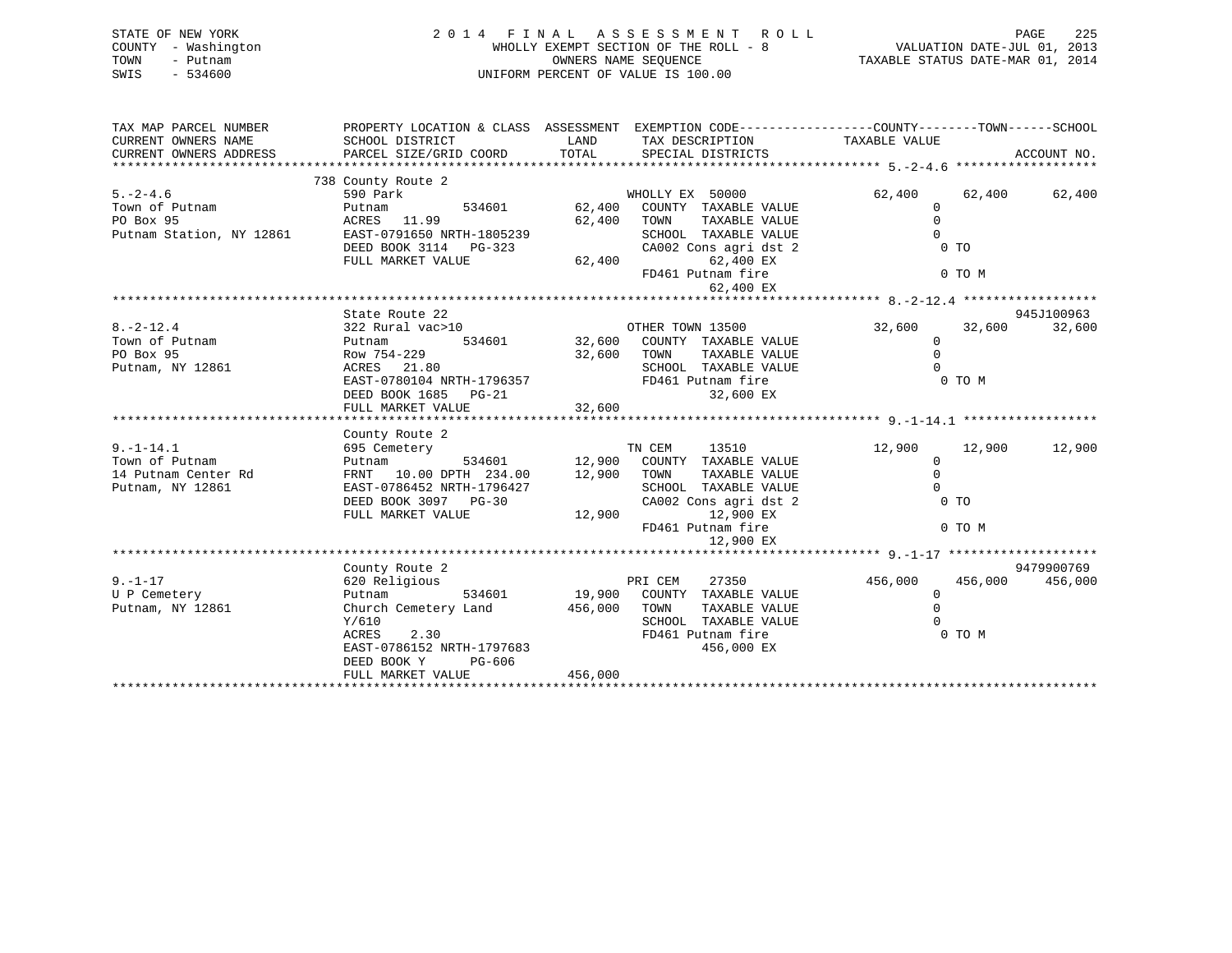#### \*\*\* S P E C I A L D I S T R I C T S U M M A R Y \*\*\*

| CODE | DISTRICT NAME                            | TOTAL<br>PARCELS | EXTENSION<br>TYPE     | EXTENSION<br>VALUE | AD VALOREM<br>VALUE | <b>EXEMPT</b><br>AMOUNT | TAXABLE<br>VALUE |
|------|------------------------------------------|------------------|-----------------------|--------------------|---------------------|-------------------------|------------------|
|      | CA002 Cons agri dst<br>FD461 Putnam fire |                  | 2 TOTAL<br>28 TOTAL M |                    | 75,300<br>9562,500  | 75,300<br>9562,500      |                  |

### \*\*\* S C H O O L D I S T R I C T S U M M A R Y \*\*\*

| CODE   | DISTRICT NAME | TOTAL<br>PARCELS | ASSESSED<br>LAND | ASSESSED<br>TOTAL | EXEMPT<br>AMOUNT | TOTAL<br>TAXABLE | STAR<br>AMOUNT | STAR<br>TAXABLE |
|--------|---------------|------------------|------------------|-------------------|------------------|------------------|----------------|-----------------|
| 534601 | Putnam        | 28               | 6409,700         | 9562,500          | 9562,500         |                  |                |                 |
|        | SUB-TOTAL     | 28               | 6409,700         | 9562,500          | 9562,500         |                  |                |                 |
|        | тотаь         | 28               | 6409,700         | 9562,500          | 9562,500         |                  |                |                 |

#### \*\*\* S Y S T E M C O D E S S U M M A R Y \*\*\*

| CODE  | DESCRIPTION        | TOTAL<br>PARCELS | COUNTY           | TOWN             | <b>SCHOOL</b>    |
|-------|--------------------|------------------|------------------|------------------|------------------|
| 50000 | WHOLLY EX<br>TOTAL |                  | 62,400<br>62,400 | 62,400<br>62,400 | 62,400<br>62,400 |

| CODE  | DESCRIPTION | TOTAL<br>PARCELS | COUNTY   | TOWN     | SCHOOL   |
|-------|-------------|------------------|----------|----------|----------|
| 13500 | OTHER TOWN  | 10               | 969,400  | 969,400  | 969,400  |
| 13510 | TN CEM      |                  | 45,900   | 45,900   | 45,900   |
| 13800 | SCH DIST    |                  | 1600,000 | 1600,000 | 1600,000 |
| 25110 | NON-PR REL  |                  | 315,200  | 315,200  | 315,200  |
| 25120 | NON-PR EDU  | 8                | 5853,200 | 5853,200 | 5853,200 |
| 26400 | VOL FIRE    |                  | 250,000  | 250,000  | 250,000  |
| 27350 | PRI CEM     | ⌒                | 466,400  | 466,400  | 466,400  |
|       | TOTAL       | 27               | 9500,100 | 9500,100 | 9500,100 |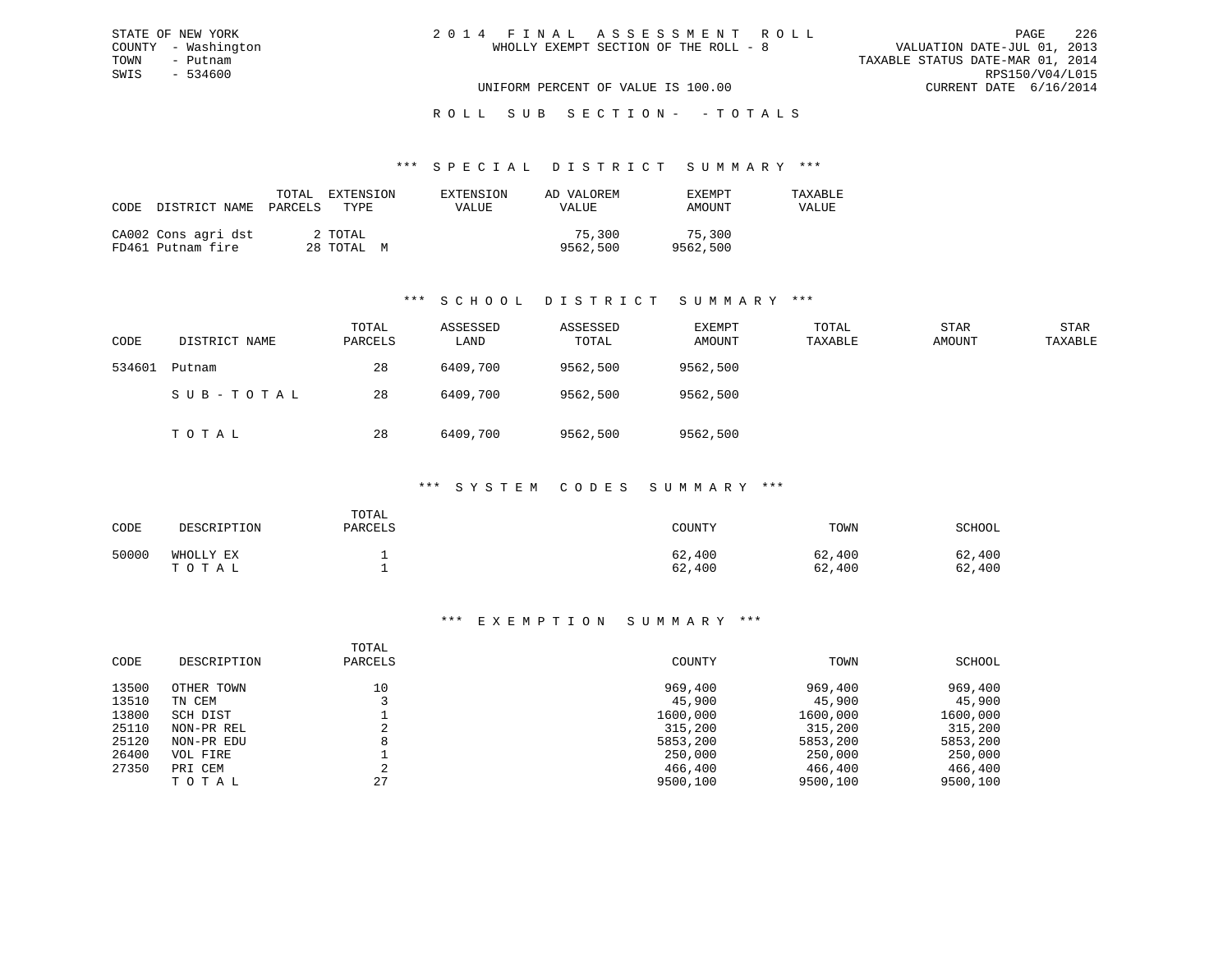| STATE OF NEW YORK   | 2014 FINAL ASSESSMENT ROLL            | 227<br>PAGE                      |
|---------------------|---------------------------------------|----------------------------------|
| COUNTY - Washington | WHOLLY EXEMPT SECTION OF THE ROLL - 8 | VALUATION DATE-JUL 01, 2013      |
| TOWN<br>- Putnam    |                                       | TAXABLE STATUS DATE-MAR 01, 2014 |
| SWIS<br>- 534600    |                                       | RPS150/V04/L015                  |
|                     | UNIFORM PERCENT OF VALUE IS 100.00    | CURRENT DATE 6/16/2014           |
|                     |                                       |                                  |

R O L L S U B S E C T I O N - - T O T A L S

| ROLL |                             | TOTAL               | ---- | عىدى     |        | TAXABLE | TAXABLE | STAR    |
|------|-----------------------------|---------------------|------|----------|--------|---------|---------|---------|
| SEC  | <sup>י ז ד</sup> י ד<br>ᆂᆂᇦ | DARCFT.S<br>YARULUS | LAND | TOTAL    | COUNTY | TOWN    | SCHOOL  | TAXABLE |
|      | <b>DVDMDP</b>               | 40                  | 700  | 9562.500 |        |         |         |         |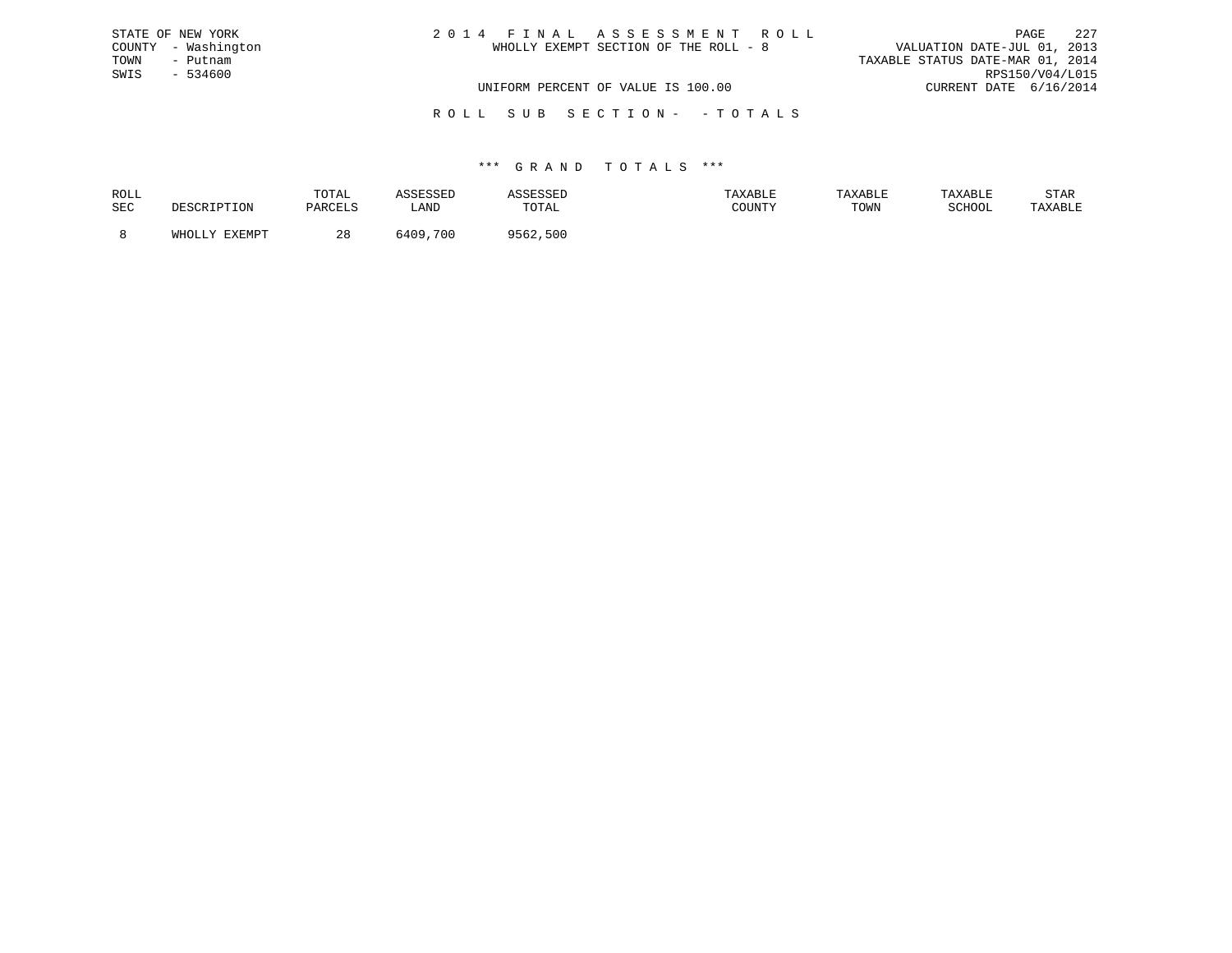| STATE OF NEW YORK |                     | 2014 FINAL ASSESSMENT ROLL                                           | PAGE            | -228 |
|-------------------|---------------------|----------------------------------------------------------------------|-----------------|------|
|                   | COUNTY - Washington | VALUATION DATE-JUL 01, 2013<br>WHOLLY EXEMPT SECTION OF THE ROLL - 8 |                 |      |
| TOWN              | - Putnam            | TAXABLE STATUS DATE-MAR 01, 2014                                     |                 |      |
| SWIS              | $-534600$           | UNIFORM PERCENT OF VALUE IS 100.00                                   | RPS150/V04/L015 |      |
|                   |                     | CURRENT DATE 6/16/2014                                               |                 |      |
|                   |                     |                                                                      |                 |      |

#### R O L L S E C T I O N T O T A L S

#### \*\*\* S P E C I A L D I S T R I C T S U M M A R Y \*\*\*

| CODE | DISTRICT NAME PARCELS                    | TOTAL | EXTENSION<br>TYPE     | EXTENSION<br>VALUE | AD VALOREM<br>VALUE | EXEMPT<br>AMOUNT   | TAXABLE<br>VALUE |
|------|------------------------------------------|-------|-----------------------|--------------------|---------------------|--------------------|------------------|
|      | CA002 Cons agri dst<br>FD461 Putnam fire |       | 2 TOTAL<br>28 TOTAL M |                    | 75,300<br>9562,500  | 75,300<br>9562,500 |                  |

### \*\*\* S C H O O L D I S T R I C T S U M M A R Y \*\*\*

| CODE   | DISTRICT NAME | TOTAL<br>PARCELS | ASSESSED<br>LAND | ASSESSED<br>TOTAL | EXEMPT<br>AMOUNT | TOTAL<br>TAXABLE | <b>STAR</b><br>AMOUNT | <b>STAR</b><br>TAXABLE |
|--------|---------------|------------------|------------------|-------------------|------------------|------------------|-----------------------|------------------------|
| 534601 | Putnam        | 28               | 6409,700         | 9562,500          | 9562,500         |                  |                       |                        |
|        | SUB-TOTAL     | 28               | 6409,700         | 9562,500          | 9562,500         |                  |                       |                        |
|        | тотаь         | 28               | 6409,700         | 9562,500          | 9562,500         |                  |                       |                        |

#### \*\*\* S Y S T E M C O D E S S U M M A R Y \*\*\*

| CODE  | DESCRIPTION        | TOTAL<br>PARCELS | COUNTY           | TOWN             | SCHOOL           |
|-------|--------------------|------------------|------------------|------------------|------------------|
| 50000 | WHOLLY EX<br>TOTAL |                  | 62,400<br>62,400 | 62,400<br>62,400 | 62,400<br>62,400 |

| CODE  | DESCRIPTION | TOTAL<br>PARCELS | COUNTY   | TOWN     | SCHOOL   |
|-------|-------------|------------------|----------|----------|----------|
|       |             |                  |          |          |          |
| 13500 | OTHER TOWN  | 10               | 969,400  | 969,400  | 969,400  |
| 13510 | TN CEM      |                  | 45,900   | 45,900   | 45,900   |
| 13800 | SCH DIST    |                  | 1600,000 | 1600,000 | 1600,000 |
| 25110 | NON-PR REL  |                  | 315,200  | 315,200  | 315,200  |
| 25120 | NON-PR EDU  | 8                | 5853,200 | 5853,200 | 5853,200 |
| 26400 | VOL FIRE    |                  | 250,000  | 250,000  | 250,000  |
| 27350 | PRI CEM     |                  | 466,400  | 466,400  | 466,400  |
|       | TOTAL       | 27               | 9500,100 | 9500,100 | 9500,100 |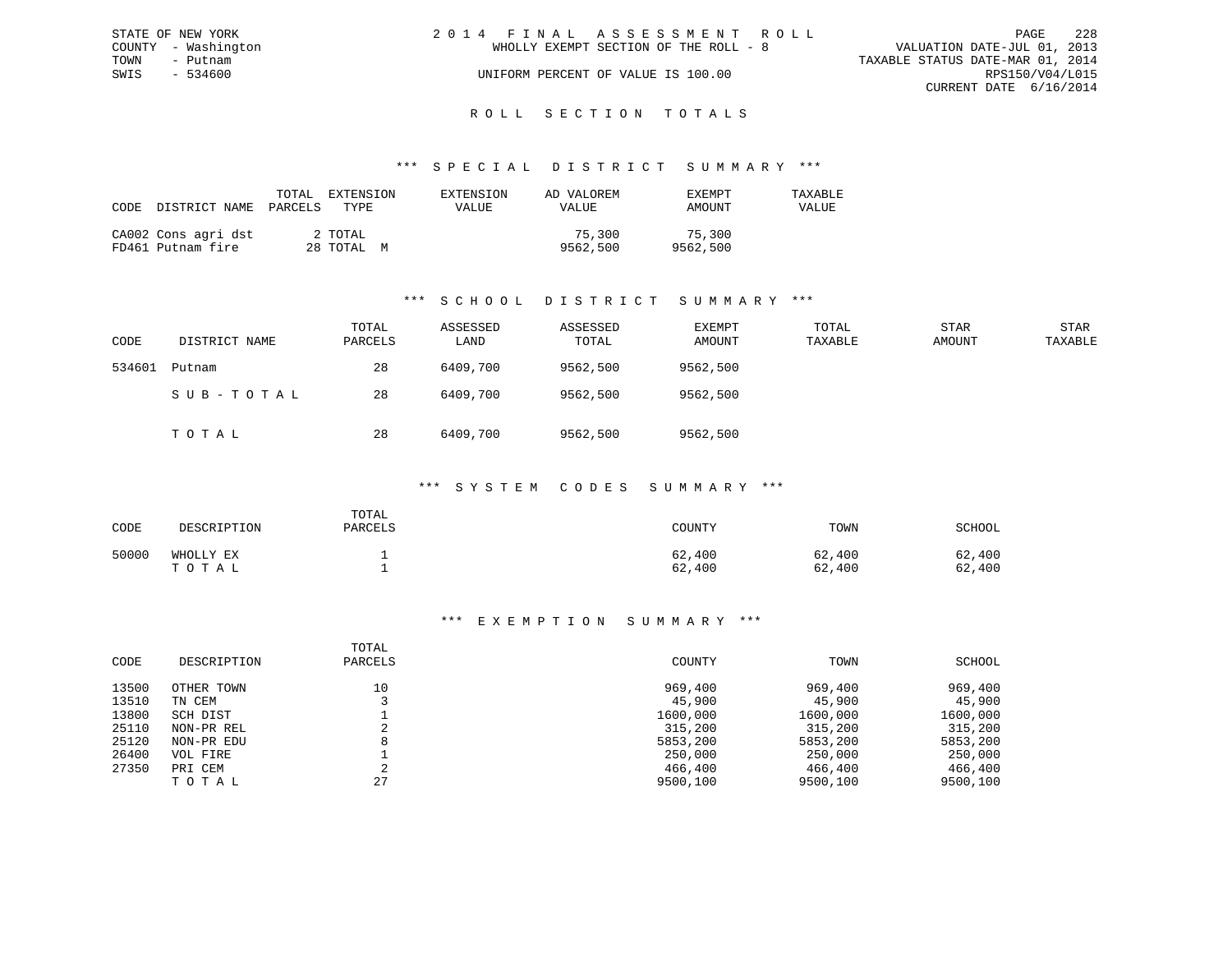|      | STATE OF NEW YORK   | 2014 FINAL ASSESSMENT ROLL            |                             | PAGE | 22.9 |
|------|---------------------|---------------------------------------|-----------------------------|------|------|
|      | COUNTY - Washington | WHOLLY EXEMPT SECTION OF THE ROLL - 8 | VALUATION DATE-JUL 01, 2013 |      |      |
| TOWN | – Putnam            | TAXABLE STATUS DATE-MAR 01, 2014      |                             |      |      |
| SWIS | - 534600            | UNIFORM PERCENT OF VALUE IS 100.00    | RPS150/V04/L015             |      |      |
|      |                     |                                       | CURRENT DATE 6/16/2014      |      |      |
|      |                     |                                       |                             |      |      |

R O L L S E C T I O N T O T A L S

| ROLL |        | TOTAL    | the contract of the contract of the contract of the contract of the contract of the contract of the contract of | the company of the company of the company of the company of the company of the company of the company of the company of the company of the company of the company of the company of the company of the company of the company | 'AXABLE | TAXABL. |        | STAR    |
|------|--------|----------|-----------------------------------------------------------------------------------------------------------------|-------------------------------------------------------------------------------------------------------------------------------------------------------------------------------------------------------------------------------|---------|---------|--------|---------|
| SEC  |        | DARCFI.S | ≒AND                                                                                                            | TOTAL                                                                                                                                                                                                                         |         | TOWN    | SCHOOL | TAXABLE |
|      | FYFMDT | റ റ      | .700<br>70. ه                                                                                                   | 500<br>9562                                                                                                                                                                                                                   |         |         |        |         |
|      |        | 40       |                                                                                                                 |                                                                                                                                                                                                                               |         |         |        |         |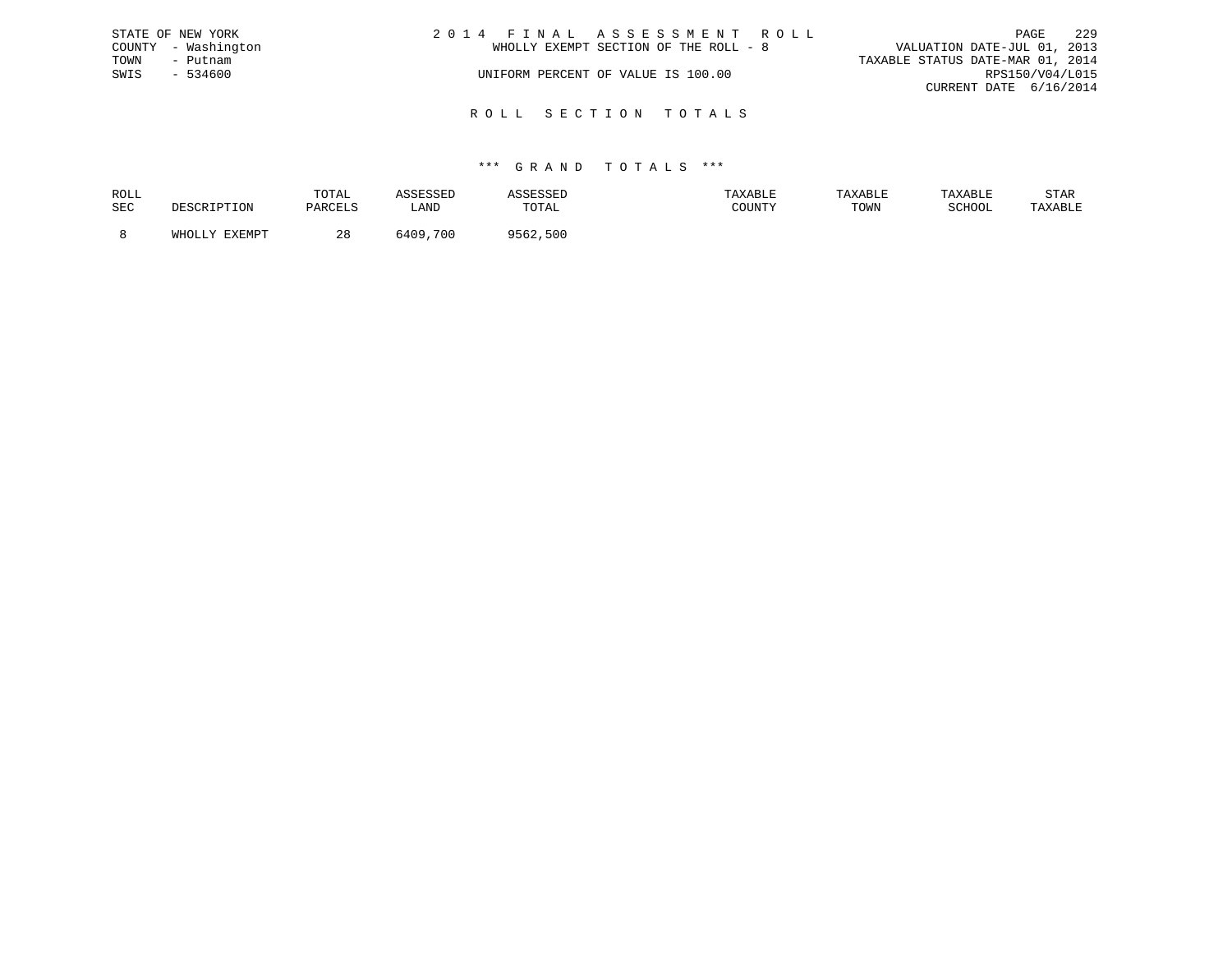\*\*\* S P E C I A L D I S T R I C T S U M M A R Y \*\*\*

| CODE | DISTRICT NAME        | TOTAL<br>PARCELS | EXTENSION<br>TYPE | EXTENSION<br>VALUE | AD VALOREM<br>VALUE | EXEMPT<br>AMOUNT | TAXABLE<br>VALUE |
|------|----------------------|------------------|-------------------|--------------------|---------------------|------------------|------------------|
|      | TE533 Trans exmt rep |                  | 2 MOVTAX          |                    |                     |                  |                  |
|      | CA002 Cons agri dst  |                  | 56 TOTAL          |                    | 9589,200            | 630,940          | 8958,260         |
|      | BP461 Black Pt Sewer |                  | 131 UNITS C       |                    |                     |                  |                  |
|      | FD461 Putnam fire    |                  | 1,047 TOTAL M     |                    | 298100,346          | 10925,533        | 287174,813       |

#### \*\*\* S C H O O L D I S T R I C T S U M M A R Y \*\*\*

| CODE   | DISTRICT NAME | TOTAL<br>PARCELS | ASSESSED<br>LAND | ASSESSED<br>TOTAL | EXEMPT<br>AMOUNT | TOTAL<br>TAXABLE | <b>STAR</b><br>AMOUNT | STAR<br>TAXABLE |
|--------|---------------|------------------|------------------|-------------------|------------------|------------------|-----------------------|-----------------|
| 534601 | Putnam        | 1,048            | 200690,665       | 298100,346        | 12552,679        | 285547,667       | 8105,600              | 277442,067      |
|        | SUB-TOTAL     | 1,048            | 200690,665       | 298100,346        | 12552,679        | 285547,667       | 8105,600              | 277442,067      |
|        | TOTAL         | ⊥,048            | 200690,665       | 298100,346        | 12552,679        | 285547.667       | 8105,600              | 277442,067      |

### \*\*\* S Y S T E M C O D E S S U M M A R Y \*\*\*

| CODE  | DESCRIPTION        | TOTAL<br>PARCELS | COUNTY           | TOWN             | SCHOOL           |
|-------|--------------------|------------------|------------------|------------------|------------------|
| 50000 | WHOLLY EX<br>TOTAL |                  | 62,400<br>62,400 | 62,400<br>62,400 | 62,400<br>62,400 |

| CODE  | DESCRIPTION | TOTAL<br>PARCELS | COUNTY   | TOWN     | SCHOOL   |
|-------|-------------|------------------|----------|----------|----------|
| 13500 | OTHER TOWN  | 10               | 969,400  | 969,400  | 969,400  |
| 13510 | TN CEM      |                  | 45,900   | 45,900   | 45,900   |
| 13800 | SCH DIST    |                  | 1600,000 | 1600,000 | 1600,000 |
| 25110 | NON-PR REL  |                  | 315,200  | 315,200  | 315,200  |
| 25120 | NON-PR EDU  |                  | 5853,200 | 5853,200 | 5853,200 |
| 26400 | VOL FIRE    |                  | 250,000  | 250,000  | 250,000  |
| 27350 | PRI CEM     |                  | 466,400  | 466,400  | 466,400  |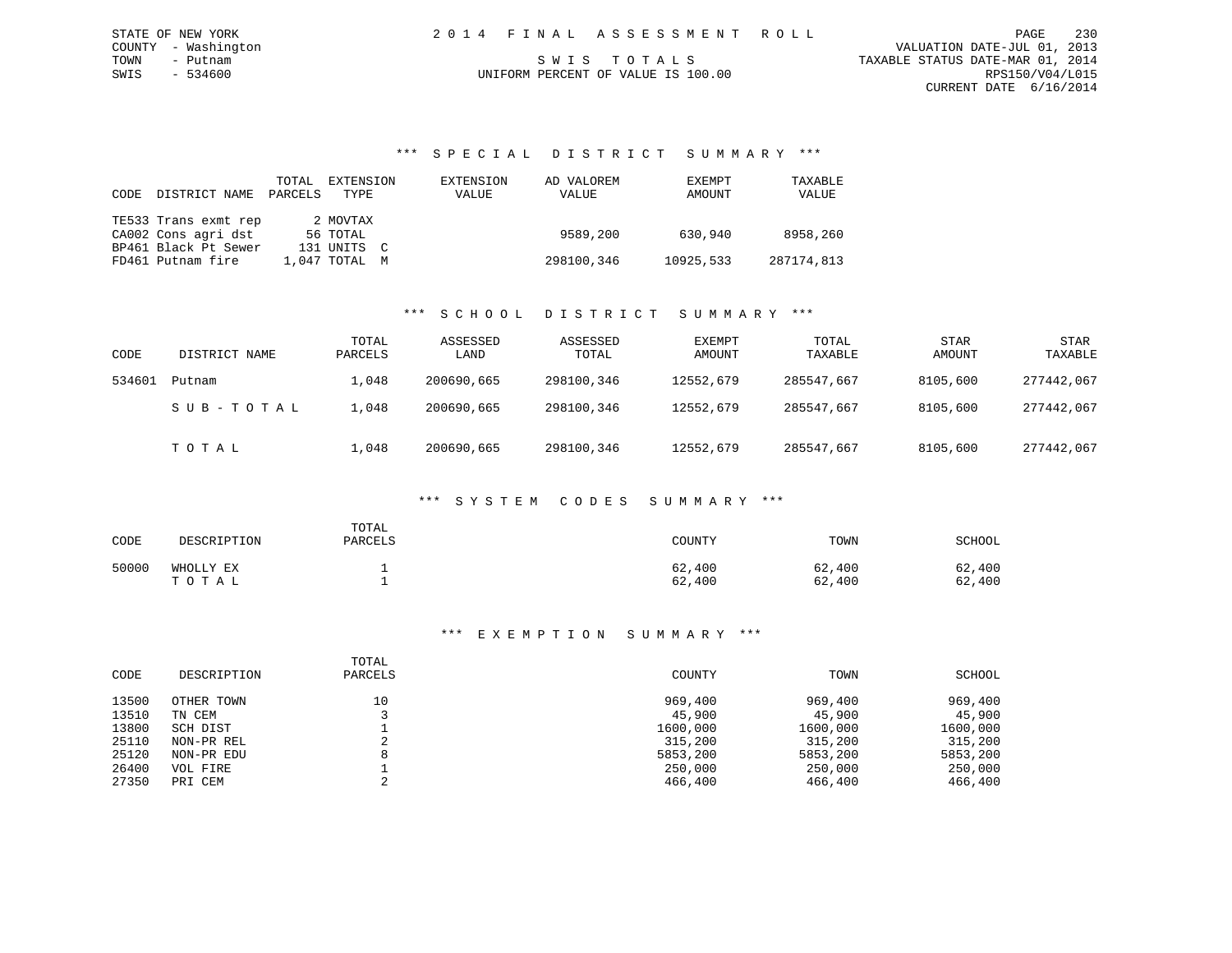SWIS - 534600 UNIFORM PERCENT OF VALUE IS 100.00 RPS150/V04/L015

 COUNTY - Washington VALUATION DATE-JUL 01, 2013 TOWN - Putnam SWIS TOTALS TRANSBLE STATUS DATE-MAR 01, 2014 CURRENT DATE 6/16/2014

#### \*\*\* E X E M P T I O N S U M M A R Y \*\*\*

|       |             | TOTAL   |           |           |           |
|-------|-------------|---------|-----------|-----------|-----------|
| CODE  | DESCRIPTION | PARCELS | COUNTY    | TOWN      | SCHOOL    |
| 41121 | VET WAR CT  | 15      | 364,575   | 173,550   |           |
| 41131 | VET COM CT  | 14      | 504,058   | 256,130   |           |
| 41132 | VET COM C   |         | 38,275    |           |           |
| 41133 | VET COM T   |         |           | 20,000    |           |
| 41141 | VET DIS CT  |         | 40,815    | 40,000    |           |
| 41142 | VET DIS C   |         | 38,275    |           |           |
| 41143 | VET DIS T   |         |           | 38,275    |           |
| 41400 | CLERGY      |         | 1,500     | 1,500     | 1,500     |
| 41720 | AG DIST     | 13      | 860,917   | 860,917   | 860,917   |
| 41730 | AGRI-D IND  |         | 27,678    | 27,678    | 27,678    |
| 41802 | AGED-CO     | 6       | 533,550   |           |           |
| 41803 | AGED-TOWN   | 2       |           | 56,269    |           |
| 41804 | AGED-SCH    | 4       |           |           | 230,601   |
| 41834 | STAR EN     | 60      |           |           | 3790,500  |
| 41854 | STAR B      | 144     |           |           | 4315,100  |
| 41935 | DISAB-C/S   | 2       | 343,950   |           | 343,950   |
| 47200 | CEIL RAIL   |         | 1363,033  | 1363,033  | 1363,033  |
| 47460 | FOR 480A    |         | 162,500   | 162,500   | 162,500   |
|       | TOTAL       | 296     | 13779,226 | 12499,952 | 20595,879 |

| ROLL<br><b>SEC</b> | DESCRIPTION       | TOTAL<br>PARCELS | ASSESSED<br>LAND | ASSESSED<br>TOTAL | TAXABLE<br>COUNTY | TAXABLE<br>TOWN | TAXABLE<br>SCHOOL | STAR<br>TAXABLE |
|--------------------|-------------------|------------------|------------------|-------------------|-------------------|-----------------|-------------------|-----------------|
| 1                  | TAXABLE           | 999              | 176023,211       | 266516,198        | 263600,105        | 264879,379      | 264889,052        | 256783,452      |
| 3                  | STATE OWNED LAND  | 12               | 16197.754        | 16197,754         | 16197.754         | 16197,754       | 16197,754         | 16197,754       |
| 5.                 | SPECIAL FRANCHISE |                  |                  | 1620,135          | 1620, 135         | 1620, 135       | 1620,135          | 1620,135        |
| 6                  | UTILITIES & N.C.  | 5                | 132,000          | 2014,259          | 2014,259          | 2014,259        | 2014,259          | 2014,259        |
|                    | CEILING RAILROADS |                  | 1928,000         | 2189,500          | 826,467           | 826,467         | 826,467           | 826,467         |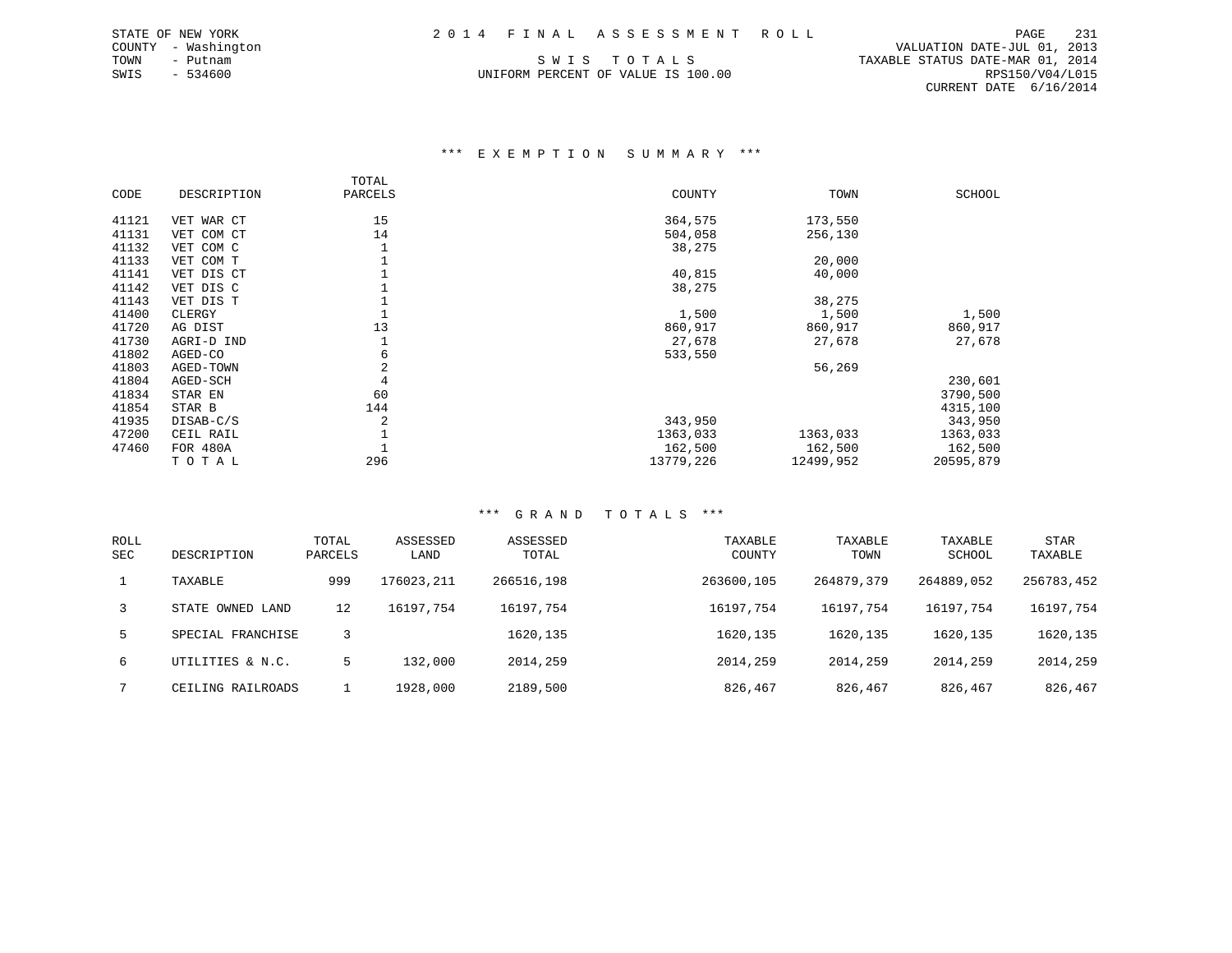|                                    | 2014 FINAL ASSESSMENT ROLL |                                  | PAGE                   | 232 |
|------------------------------------|----------------------------|----------------------------------|------------------------|-----|
|                                    |                            | VALUATION DATE-JUL 01, 2013      |                        |     |
| SWIS TOTALS                        |                            | TAXABLE STATUS DATE-MAR 01, 2014 |                        |     |
| UNIFORM PERCENT OF VALUE IS 100.00 |                            |                                  | RPS150/V04/L015        |     |
|                                    |                            |                                  | CURRENT DATE 6/16/2014 |     |

#### \*\*\* G R A N D T O T A L S \*\*\*

STATE OF NEW YORK COUNTY - Washington TOWN - Putnam  $SWIS$  - 534600

| ROLL<br>SEC | DESCRIPTION         | TOTAL<br>PARCELS | ASSESSED<br>LAND | ASSESSED<br>TOTAL | TAXABLE<br>COUNTY | TAXABLE<br>TOWN | TAXABLE<br>SCHOOL | STAR<br>TAXABLE |
|-------------|---------------------|------------------|------------------|-------------------|-------------------|-----------------|-------------------|-----------------|
| 8           | WHOLLY EXEMPT       | 28               | 6409,700         | 9562,500          |                   |                 |                   |                 |
| $\star$     | TOTAL<br><b>SUB</b> | 1,048            | 200690,665       | 298100,346        | 284258,720        | 285537,994      | 285547,667        | 277442,067      |
| $***$       | GRAND TOTAL         | 1,048            | 200690,665       | 298100,346        | 284258,720        | 285537,994      | 285547,667        | 277442,067      |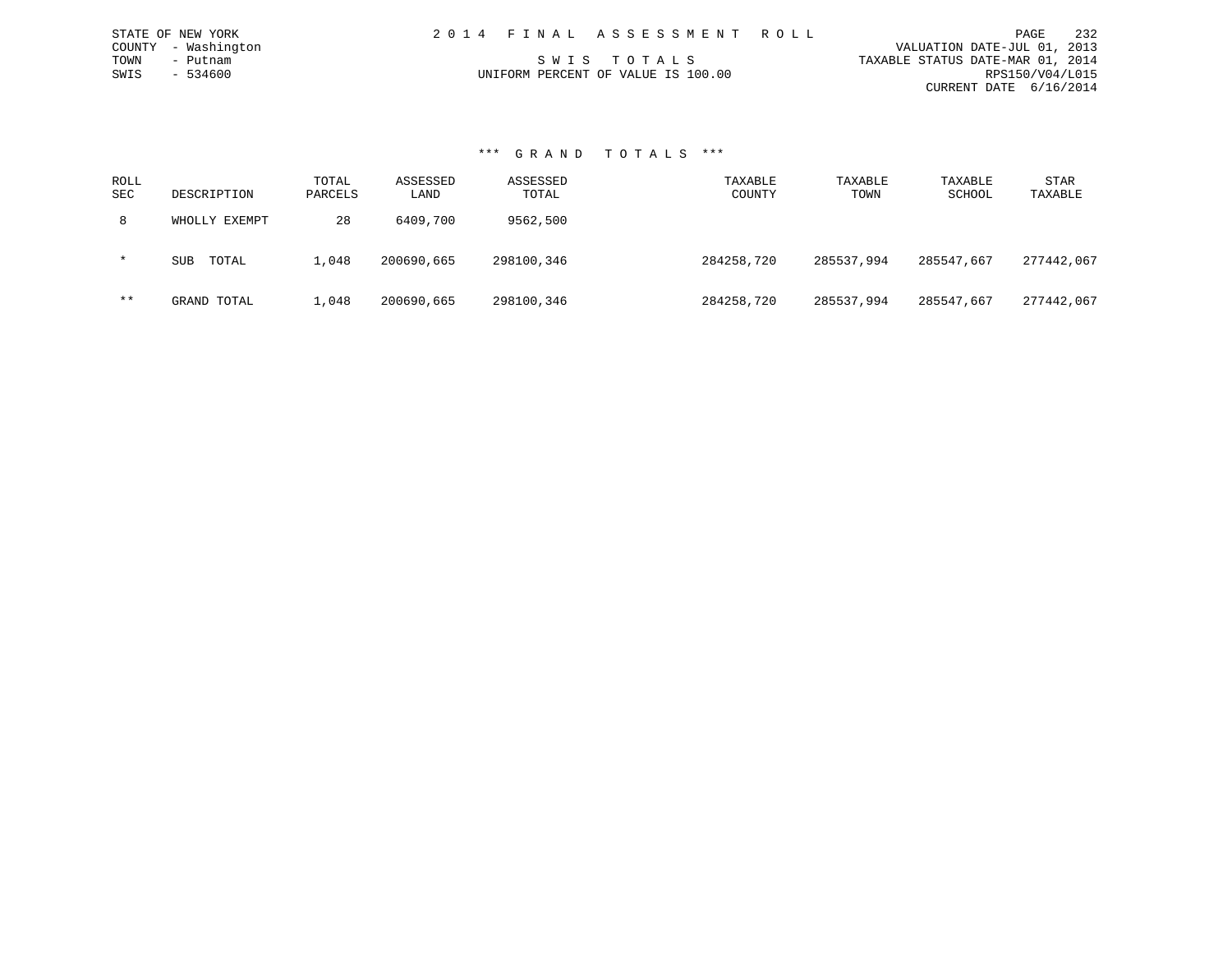|             | STATE OF NEW YORK   |  | 2014 FINAL ASSESSMENT ROLL         |                                  | PAGE            | 233 |
|-------------|---------------------|--|------------------------------------|----------------------------------|-----------------|-----|
|             | COUNTY - Washington |  | TOWN TOTALS                        | VALUATION DATE-JUL 01, 2013      |                 |     |
| TOWN        | - Putnam            |  |                                    | TAXABLE STATUS DATE-MAR 01, 2014 |                 |     |
| SWIS - 5346 |                     |  | UNIFORM PERCENT OF VALUE IS 100.00 |                                  | RPS150/V04/L015 |     |
|             |                     |  |                                    | CURRENT DATE 6/16/2014           |                 |     |

#### \*\*\* S P E C I A L D I S T R I C T S U M M A R Y \*\*\*

| CODE | DISTRICT NAME        | TOTAL<br>PARCELS | EXTENSION<br>TYPE | EXTENSION<br>VALUE | AD VALOREM<br>VALUE | EXEMPT<br>AMOUNT | TAXABLE<br>VALUE |
|------|----------------------|------------------|-------------------|--------------------|---------------------|------------------|------------------|
|      | TE533 Trans exmt rep |                  | 2 MOVTAX          |                    |                     |                  |                  |
|      | CA002 Cons agri dst  |                  | 56 TOTAL          |                    | 9589,200            | 630,940          | 8958,260         |
|      | BP461 Black Pt Sewer |                  | 131 UNITS C       |                    |                     |                  |                  |
|      | FD461 Putnam fire    |                  | 1,047 TOTAL M     |                    | 298100,346          | 10925,533        | 287174,813       |

#### \*\*\* S C H O O L D I S T R I C T S U M M A R Y \*\*\*

| CODE   | DISTRICT NAME | TOTAL<br>PARCELS | ASSESSED<br>LAND | ASSESSED<br>TOTAL | EXEMPT<br>AMOUNT | TOTAL<br>TAXABLE | <b>STAR</b><br>AMOUNT | STAR<br>TAXABLE |
|--------|---------------|------------------|------------------|-------------------|------------------|------------------|-----------------------|-----------------|
| 534601 | Putnam        | L,048            | 200690,665       | 298100,346        | 12552,679        | 285547,667       | 8105,600              | 277442,067      |
|        | SUB-TOTAL     | L,048            | 200690,665       | 298100,346        | 12552,679        | 285547,667       | 8105,600              | 277442,067      |
|        | TOTAL         | 1,048            | 200690,665       | 298100,346        | 12552,679        | 285547,667       | 8105,600              | 277442,067      |

#### \*\*\* S Y S T E M C O D E S S U M M A R Y \*\*\*

| CODE  | DESCRIPTION        | TOTAL<br>PARCELS | COUNTY           | TOWN             | SCHOOL           |
|-------|--------------------|------------------|------------------|------------------|------------------|
| 50000 | WHOLLY EX<br>TOTAL |                  | 62,400<br>62,400 | 62,400<br>62,400 | 62,400<br>62,400 |

|       |             | TOTAL   |          |          |          |
|-------|-------------|---------|----------|----------|----------|
| CODE  | DESCRIPTION | PARCELS | COUNTY   | TOWN     | SCHOOL   |
| 13500 | OTHER TOWN  | 10      | 969,400  | 969,400  | 969,400  |
| 13510 | TN CEM      |         | 45,900   | 45,900   | 45,900   |
| 13800 | SCH DIST    |         | 1600,000 | 1600,000 | 1600,000 |
| 25110 | NON-PR REL  |         | 315,200  | 315,200  | 315,200  |
| 25120 | NON-PR EDU  | 8       | 5853,200 | 5853,200 | 5853,200 |
| 26400 | VOL FIRE    |         | 250,000  | 250,000  | 250,000  |
| 27350 | PRI CEM     |         | 466,400  | 466,400  | 466,400  |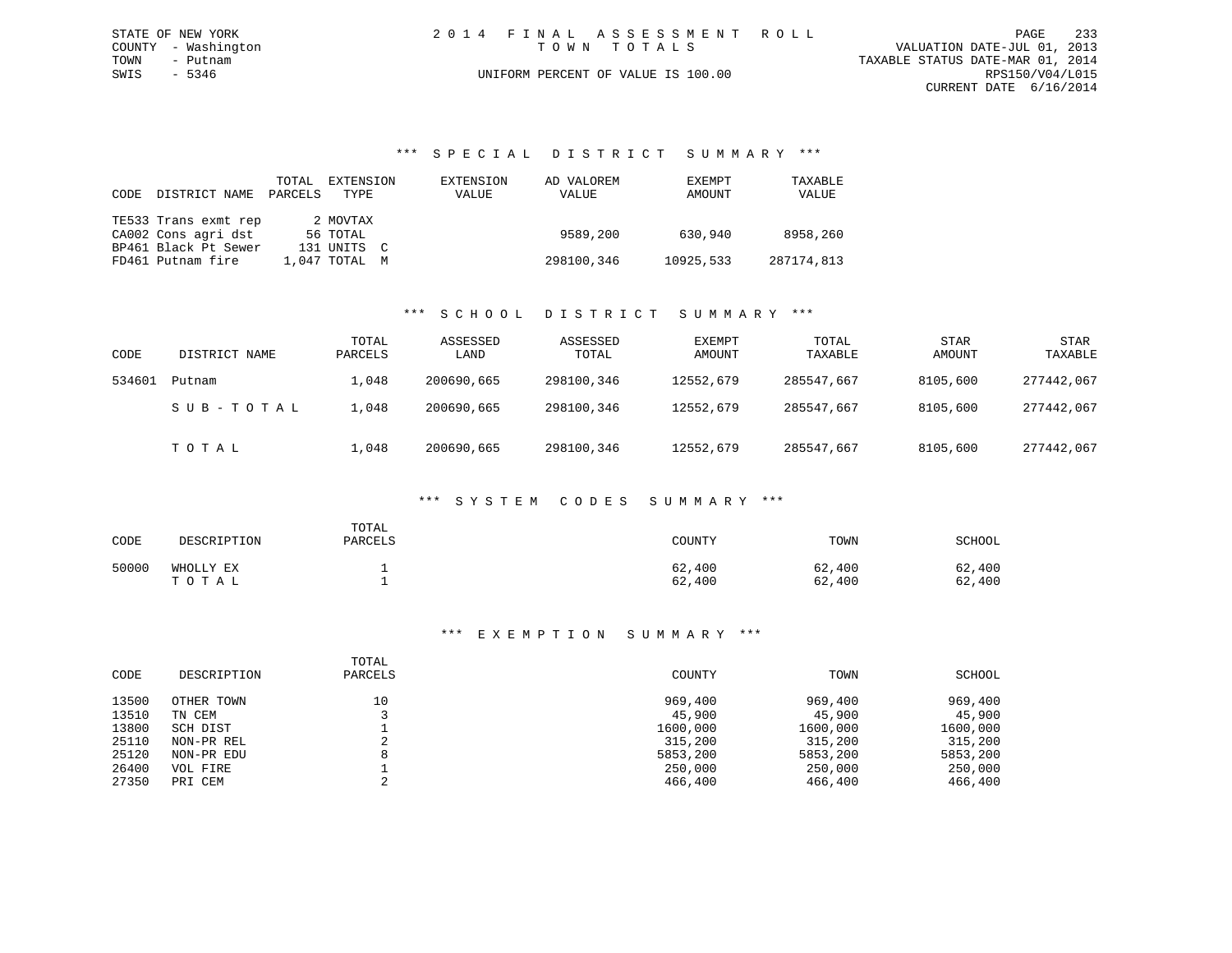| STATE OF NEW YORK   | 2014 FINAL ASSESSMENT ROLL         | 234<br>PAGE                      |
|---------------------|------------------------------------|----------------------------------|
| COUNTY - Washington | TOWN TOTALS                        | VALUATION DATE-JUL 01, 2013      |
| TOWN<br>– Putnam    |                                    | TAXABLE STATUS DATE-MAR 01, 2014 |
| SWIS - 5346         | UNIFORM PERCENT OF VALUE IS 100.00 | RPS150/V04/L015                  |
|                     |                                    | CURRENT DATE 6/16/2014           |

#### \*\*\* E X E M P T I O N S U M M A R Y \*\*\*

|       |             | TOTAL   |           |           |               |
|-------|-------------|---------|-----------|-----------|---------------|
| CODE  | DESCRIPTION | PARCELS | COUNTY    | TOWN      | <b>SCHOOL</b> |
| 41121 | VET WAR CT  | 15      | 364,575   | 173,550   |               |
| 41131 | VET COM CT  | 14      | 504,058   | 256,130   |               |
| 41132 | VET COM C   |         | 38,275    |           |               |
| 41133 | VET COM T   |         |           | 20,000    |               |
| 41141 | VET DIS CT  |         | 40,815    | 40,000    |               |
| 41142 | VET DIS C   |         | 38,275    |           |               |
| 41143 | VET DIS T   |         |           | 38,275    |               |
| 41400 | CLERGY      |         | 1,500     | 1,500     | 1,500         |
| 41720 | AG DIST     | 13      | 860,917   | 860,917   | 860,917       |
| 41730 | AGRI-D IND  |         | 27,678    | 27,678    | 27,678        |
| 41802 | AGED-CO     | 6       | 533,550   |           |               |
| 41803 | AGED-TOWN   | 2       |           | 56,269    |               |
| 41804 | AGED-SCH    | 4       |           |           | 230,601       |
| 41834 | STAR EN     | 60      |           |           | 3790,500      |
| 41854 | STAR B      | 144     |           |           | 4315,100      |
| 41935 | DISAB-C/S   | 2       | 343,950   |           | 343,950       |
| 47200 | CEIL RAIL   |         | 1363,033  | 1363,033  | 1363,033      |
| 47460 | FOR 480A    |         | 162,500   | 162,500   | 162,500       |
|       | TOTAL       | 296     | 13779,226 | 12499,952 | 20595,879     |

| <b>ROLL</b><br><b>SEC</b> | DESCRIPTION       | TOTAL<br>PARCELS | ASSESSED<br>LAND | ASSESSED<br>TOTAL | TAXABLE<br>COUNTY | TAXABLE<br>TOWN | TAXABLE<br>SCHOOL | STAR<br>TAXABLE |
|---------------------------|-------------------|------------------|------------------|-------------------|-------------------|-----------------|-------------------|-----------------|
| 1                         | TAXABLE           | 999              | 176023,211       | 266516,198        | 263600,105        | 264879,379      | 264889,052        | 256783,452      |
| $\overline{3}$            | STATE OWNED LAND  | 12               | 16197.754        | 16197,754         | 16197.754         | 16197.754       | 16197,754         | 16197,754       |
| $5 -$                     | SPECIAL FRANCHISE |                  |                  | 1620,135          | 1620,135          | 1620, 135       | 1620,135          | 1620,135        |
| 6                         | UTILITIES & N.C.  | 5                | 132,000          | 2014,259          | 2014,259          | 2014,259        | 2014,259          | 2014,259        |
|                           | CEILING RAILROADS |                  | 1928,000         | 2189,500          | 826,467           | 826,467         | 826,467           | 826,467         |